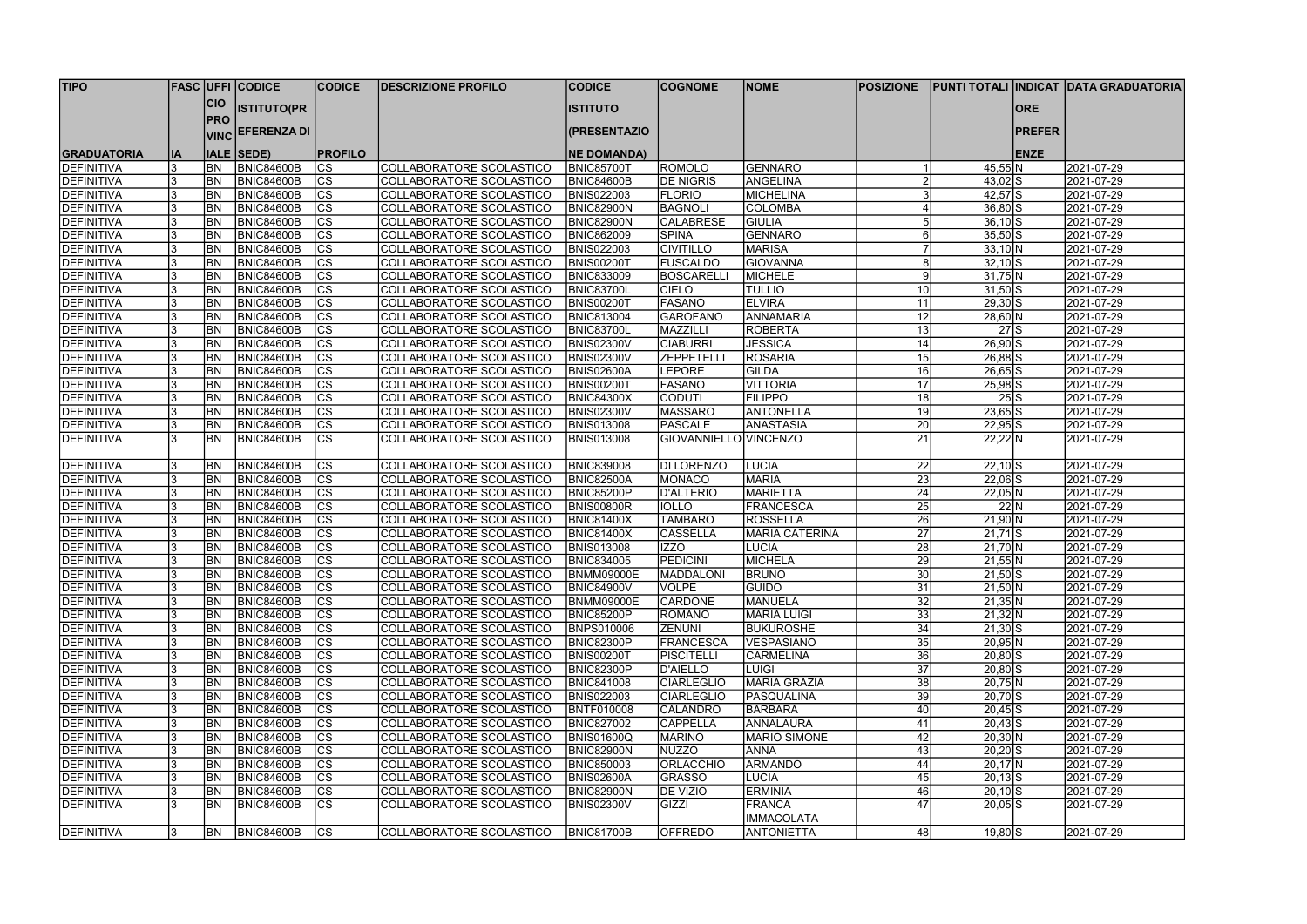| <b>IDEFINITIVA</b> |     | <b>BN</b>      | <b>BNIC84600B</b> | lcs                      | COLLABORATORE SCOLASTICO        | <b>BNIC83700L</b> | DI LORENZO            | <b>FILOMENA</b>      | 49              | $19,65$ N            | 2021-07-29              |
|--------------------|-----|----------------|-------------------|--------------------------|---------------------------------|-------------------|-----------------------|----------------------|-----------------|----------------------|-------------------------|
| <b>DEFINITIVA</b>  |     | <b>BN</b>      | <b>BNIC84600B</b> | cs                       | COLLABORATORE SCOLASTICO        | BNPC02000N        | <b>BARONE</b>         | SONIA                | 50              | $\overline{19,60}$ S | 2021-07-29              |
| DEFINITIVA         |     | BN             | <b>BNIC84600B</b> | $\overline{\text{cs}}$   | COLLABORATORE SCOLASTICO        | <b>BNIS022003</b> | <b>GAGLIARDI</b>      | PASQUALINA           | 51              | $19,45$ S            | 2021-07-29              |
| DEFINITIVA         |     | BN             | <b>BNIC84600B</b> | cs                       | COLLABORATORE SCOLASTICO        | BNTF010008        | <b>CUSANO</b>         | <b>CRISTINA</b>      | 52              | $19,30$ S            | 2021-07-29              |
| DEFINITIVA         |     | BN             | <b>BNIC84600B</b> | cs                       | COLLABORATORE SCOLASTICO        | <b>BNIS022003</b> | <b>FOSCHINI</b>       | <b>IVANO</b>         | $\overline{53}$ | 19,30 N              | 2021-07-29              |
| DEFINITIVA         |     | BN             | <b>BNIC84600B</b> | cs                       | COLLABORATORE SCOLASTICO        | <b>BNIS02300V</b> | <b>PEPE</b>           | <b>ESTER</b>         | 54              | $19,28$ S            | 2021-07-29              |
| DEFINITIVA         |     | BN             | <b>BNIC84600B</b> | cs                       | COLLABORATORE SCOLASTICO        | <b>BNIC83700L</b> | <b>NDOJA</b>          | <b>EVIS</b>          | 55              | $19,25$ S            | 2021-07-29              |
| DEFINITIVA         |     | BN             | <b>BNIC84600B</b> | cs                       | COLLABORATORE SCOLASTICO        | <b>BNIS013008</b> | <b>FIERO</b>          | <b>IMMACOLATA</b>    | 56              | $19,20$ S            | 2021-07-29              |
| DEFINITIVA         |     | BN             | BNIC84600B        | cs                       | COLLABORATORE SCOLASTICO        | <b>BNIS027006</b> | PALERMO               | <b>LUIGI</b>         | 57              | $19,18$ $S$          | 2021-07-29              |
| DEFINITIVA         |     | BN             | <b>BNIC84600B</b> | cs                       | COLLABORATORE SCOLASTICO        | <b>BNIC84400Q</b> | <b>VECCHIOLLA</b>     | ANGELA               | 58              | $19,02$ N            | 2021-07-29              |
| DEFINITIVA         |     | <b>BN</b>      | <b>BNIC84600B</b> | cs                       | <b>COLLABORATORE SCOLASTICO</b> | <b>BNIS01600Q</b> | <b>ESPOSITO</b>       | LETIZIA              | 59              | 19 N                 | 2021-07-29              |
| DEFINITIVA         |     | <b>BN</b>      | <b>BNIC84600B</b> | $\overline{\text{cs}}$   | COLLABORATORE SCOLASTICO        | <b>BNIC86000N</b> | <b>CHIARIZIO</b>      | <b>ORESTA</b>        | 60              | $18,80$ S            | 2021-07-29              |
| DEFINITIVA         |     | <b>BN</b>      | <b>BNIC84600B</b> | $\overline{\text{cs}}$   | COLLABORATORE SCOLASTICO        | <b>BNIC81400X</b> | <b>GRANATELLO</b>     | <b>ROCCO ANTONIO</b> | 61              | 18,76 S              | 2021-07-29              |
| DEFINITIVA         |     | <b>BN</b>      | <b>BNIC84600B</b> | $\overline{\text{cs}}$   | COLLABORATORE SCOLASTICO        | <b>BNIS00800R</b> | <b>BUTTINO</b>        | <b>ANTONELLO</b>     | 62              | $18,65$ S            | 2021-07-29              |
| DEFINITIVA         |     | <b>BN</b>      | <b>BNIC84600B</b> | $ \overline{\text{cs}} $ | COLLABORATORE SCOLASTICO        | <b>BNIS013008</b> | <b>BUFFOLINO</b>      | SONIA                | 63              | $18,65$ S            | 2021-07-29              |
| DEFINITIVA         |     | <b>BN</b>      | <b>BNIC84600B</b> | $ \overline{\text{cs}} $ | COLLABORATORE SCOLASTICO        | <b>BNIC834005</b> | DI CARLO              | <b>DILETTA</b>       | 64              | $18,60$ S            | 2021-07-29              |
| DEFINITIVA         |     | <b>BN</b>      | BNIC84600B        | $\overline{\text{CS}}$   | COLLABORATORE SCOLASTICO        | <b>BNIC842004</b> | <b>FORTE</b>          | <b>ROSANNA</b>       | 65              | $18,55$ S            | 2021-07-29              |
| DEFINITIVA         |     | <b>BN</b>      | <b>BNIC84600B</b> | $ \mathsf{CS} $          | COLLABORATORE SCOLASTICO        | <b>BNIC813004</b> | <b>DALONE</b>         | <b>GIOVANNA</b>      | 66              | $18,38$ $S$          | 2021-07-29              |
| DEFINITIVA         |     | <b>BN</b>      | <b>BNIC84600B</b> | <b>CS</b>                | COLLABORATORE SCOLASTICO        | <b>BNIS01200C</b> | <b>FLORA</b>          | <b>ALFONSO MARIO</b> | 67              | $18,38$ N            | 2021-07-29              |
|                    |     |                |                   |                          |                                 |                   |                       | <b>MICHELE</b>       |                 |                      |                         |
| DEFINITIVA         |     | <b>BN</b>      | <b>BNIC84600B</b> | <b>CS</b>                | COLLABORATORE SCOLASTICO        | <b>BNIC826006</b> | <b>ZACCARI</b>        | <b>ALFONSINA</b>     | 68              | $18,30$ S            | 2021-07-29              |
| DEFINITIVA         |     | <b>BN</b>      | <b>BNIC84600B</b> | <b>CS</b>                | COLLABORATORE SCOLASTICO        | <b>BNIC84300X</b> | <b>BAGLIVO</b>        | CARMELA MARIA        | 69              | $18,20$ S            | 2021-07-29              |
| DEFINITIVA         |     | <b>BN</b>      | <b>BNIC84600B</b> | CS                       | COLLABORATORE SCOLASTICO        | <b>BNIS013008</b> | <b>CIOFFI</b>         | <b>GIUSEPPE</b>      | 70              | $18,20$ S            | 2021-07-29              |
| DEFINITIVA         |     | BN             | <b>BNIC84600B</b> | <b>CS</b>                | COLLABORATORE SCOLASTICO        | <b>BNIC84500G</b> | <b>PARAGONA</b>       | <b>MICHELE</b>       | 71              | $18,10 \, N$         | 2021-07-29              |
| DEFINITIVA         |     | <b>BN</b>      | <b>BNIC84600B</b> | CS                       | COLLABORATORE SCOLASTICO        | <b>BNIS022003</b> | <b>FORMICHELLA</b>    | <b>GIUSEPPINA</b>    | 72              | 18 S                 | 2021-07-29              |
| DEFINITIVA         |     | <b>BN</b>      | <b>BNIC84600B</b> | CS                       | COLLABORATORE SCOLASTICO        | <b>BNPS010006</b> | <b>REVERUZZI</b>      | <b>LUIGI</b>         | 73              | $17,86$ N            | 2021-07-29              |
| DEFINITIVA         |     | <b>BN</b>      | <b>BNIC84600B</b> | lcs                      | COLLABORATORE SCOLASTICO        | BNIS01600Q        | SEBASTIANELL DOMENICO |                      | 74              | 17,80 N              | 2021-07-29              |
|                    |     |                |                   |                          |                                 |                   |                       |                      |                 |                      |                         |
| DEFINITIVA         |     | BN <sub></sub> | <b>BNIC84600B</b> | <sub>cs</sub>            | COLLABORATORE SCOLASTICO        | <b>BNIS02300V</b> | <b>NUZZI</b>          | GABRIELE             | 75              | 17,70 N              | 2021-07-29              |
| DEFINITIVA         |     | <b>BN</b>      | <b>BNIC84600B</b> | cs                       | COLLABORATORE SCOLASTICO        | <b>BNIS00200T</b> | <b>LAVORGNA</b>       | DARIO                | 76              | 17,63 S              | 2021-07-29              |
| DEFINITIVA         |     | <b>BN</b>      | <b>BNIC84600B</b> | $\overline{\text{cs}}$   | COLLABORATORE SCOLASTICO        | <b>BNIC82300P</b> | BATTISTA              | MARIAROSARIA         | 77              | 17,57 S              | 2021-07-29              |
| DEFINITIVA         |     | <b>BN</b>      | <b>BNIC84600B</b> | cs                       | COLLABORATORE SCOLASTICO        | <b>BNIC85200P</b> | PASCARELLI            | <b>ADELE</b>         | 78              | 17,50 S              | 2021-07-29              |
| DEFINITIVA         |     | <b>BN</b>      | <b>BNIC84600B</b> | cs                       | COLLABORATORE SCOLASTICO        | BNPM02000T        | <b>SATERIALE</b>      | <b>ANTONELLO</b>     | 79              | $\overline{17,25}$ S | 2021-07-29              |
| DEFINITIVA         |     | <b>BN</b>      | BNIC84600B        | cs                       | COLLABORATORE SCOLASTICO        | <b>BNIC827002</b> | <b>PISCITELLI</b>     | GIOVANNA             | 80              | $17,25$ N            | 2021-07-29              |
| DEFINITIVA         |     | BN             | <b>BNIC84600B</b> | cs                       | COLLABORATORE SCOLASTICO        | <b>BNIC82900N</b> | NERO                  | ANNALISA             | 81              | $17,25$ N            | 2021-07-29              |
| DEFINITIVA         |     | <b>BN</b>      | <b>BNIC84600B</b> | cs                       | COLLABORATORE SCOLASTICO        | <b>BNTF010008</b> | <b>CARDONE</b>        | <b>MARIAPIA</b>      | 82              | $17,20$ S            | 2021-07-29              |
| <b>DEFINITIVA</b>  |     | <b>BN</b>      | <b>BNIC84600B</b> | ျပၖ                      | COLLABORATORE SCOLASTICO        | <b>BNIC84600B</b> | <b>FALATO</b>         | <b>LUISA</b>         | ४३।             | $17,10$ S            | 2021-07-29              |
| DEFINITIVA         |     | BN <sub></sub> | <b>BNIC84600B</b> | <b>CS</b>                | COLLABORATORE SCOLASTICO        | <b>BNIC804009</b> | <b>LONGO</b>          | <b>TERESA</b>        | 84              | 17,10 S              | 2021-07-29              |
| DEFINITIVA         |     | <b>BN</b>      | BNIC84600B        | <b>CS</b>                | COLLABORATORE SCOLASTICO        | <b>BNIC848003</b> | <b>GIULIANO</b>       | <b>SABINA</b>        | 85              | $17,10 \, N$         | 2021-07-29              |
| DEFINITIVA         |     | BN <sub></sub> | <b>BNIC84600B</b> | CS                       | COLLABORATORE SCOLASTICO        | <b>BNIS00300N</b> | <b>ABATE</b>          | <b>MARIA</b>         | 86              | 17,05 S              | 2021-07-29              |
| DEFINITIVA         | 13  | <b>BN</b>      | <b>BNIC84600B</b> | CS                       | COLLABORATORE SCOLASTICO        | <b>BNIS00800R</b> | <b>CUOZZO</b>         | GENNARO              | 87              | 17 S                 | 2021-07-29              |
| DEFINITIVA         |     | <b>BN</b>      | <b>BNIC84600B</b> | <b>CS</b>                | COLLABORATORE SCOLASTICO        | <b>BNIS00800R</b> | <b>CIULLO</b>         | <b>GIUSEPPE</b>      | 88              | $17\text{N}$         | 2021-07-29              |
| DEFINITIVA         |     | <b>BN</b>      | <b>BNIC84600B</b> | <b>CS</b>                | COLLABORATORE SCOLASTICO        | <b>BNIS027006</b> | CORBO                 | FRANCO               | 89              | $16,97$ $S$          | 2021-07-29              |
| DEFINITIVA         |     | <b>BN</b>      | BNIC84600B        | <b>CS</b>                | COLLABORATORE SCOLASTICO        | <b>BNIS014004</b> | <b>DE LUCA</b>        | MARGHERITA           | 90              | $16,95$ S            | 2021-07-29              |
| DEFINITIVA         |     | <b>BN</b>      | <b>BNIC84600B</b> | cs                       | COLLABORATORE SCOLASTICO        | <b>BNIC82300P</b> | PONSILLO              | <b>ELENA</b>         | 91              | $16,80$ S            | $\sqrt{2021} - 07 - 29$ |
| DEFINITIVA         |     | <b>BN</b>      | <b>BNIC84600B</b> | cs                       | COLLABORATORE SCOLASTICO        | <b>BNIC86100D</b> | <b>SAVASTANO</b>      | <b>PASQUALE</b>      | 92              | $16,72$ S            | 2021-07-29              |
| DEFINITIVA         |     | <b>BN</b>      | <b>BNIC84600B</b> | cs                       | COLLABORATORE SCOLASTICO        | BNIS01600Q        | <b>CICCONE</b>        | <b>CARMELA</b>       | 93              | 16,70 S              | 2021-07-29              |
| DEFINITIVA         |     | <b>BN</b>      | <b>BNIC84600B</b> | <b>CS</b>                | COLLABORATORE SCOLASTICO        | <b>BNIC839008</b> | <b>IANNOTTA</b>       | <b>GIUSEPPE</b>      | 94              | 16,70 S              | 2021-07-29              |
| DEFINITIVA         |     | <b>BN</b>      | <b>BNIC84600B</b> | <b>CS</b>                | COLLABORATORE SCOLASTICO        | <b>BNIS02600A</b> | <b>GRASSO</b>         | FABIO                | 95              | $16,58$ S            | 2021-07-29              |
| DEFINITIVA         |     | <b>BN</b>      | <b>BNIC84600B</b> | <b>CS</b>                | COLLABORATORE SCOLASTICO        | <b>BNPM02000T</b> | <b>SABATO</b>         | <b>MAURO</b>         | 96              | $16,45$ S            | 2021-07-29              |
| DEFINITIVA         |     | <b>BN</b>      | <b>BNIC84600B</b> | <b>CS</b>                | COLLABORATORE SCOLASTICO        | <b>BNIS013008</b> | <b>PALERMO</b>        | <b>ITALIA</b>        | 97              | $16,40$ S            | 2021-07-29              |
| DEFINITIVA         |     | <b>BN</b>      | BNIC84600B        | <b>CS</b>                | COLLABORATORE SCOLASTICO        | <b>BNIC82900N</b> | <b>FORZA</b>          | <b>SAMANTHA</b>      | 98              | $16,35$ N            | 2021-07-29              |
| DEFINITIVA         |     | <b>BN</b>      | <b>BNIC84600B</b> | <b>CS</b>                | COLLABORATORE SCOLASTICO        | BNVC01000A        | <b>PESCATORE</b>      | <b>GIUSEPPINA</b>    | 99              | $16,27$ S            | 2021-07-29              |
| DEFINITIVA         |     | <b>BN</b>      | <b>BNIC84600B</b> | <b>CS</b>                | COLLABORATORE SCOLASTICO        | <b>BNIS022003</b> | MONDA                 | LUCIO                | 100             | $16,25$ S            | 2021-07-29              |
| DEFINITIVA         |     | <b>BN</b>      | <b>BNIC84600B</b> | <b>CS</b>                | COLLABORATORE SCOLASTICO        | <b>BNIC84600B</b> | <b>GAMBUTI</b>        | ANGELA               | 101             | $16,20$ $S$          | 2021-07-29              |
| DEFINITIVA         | 13. | BN <sub></sub> | <b>BNIC84600B</b> | <b>CS</b>                | COLLABORATORE SCOLASTICO        | <b>BNIC84400Q</b> | <b>PIETROVITO</b>     | MICHELE              | 102             | $16,20$ S            | 2021-07-29              |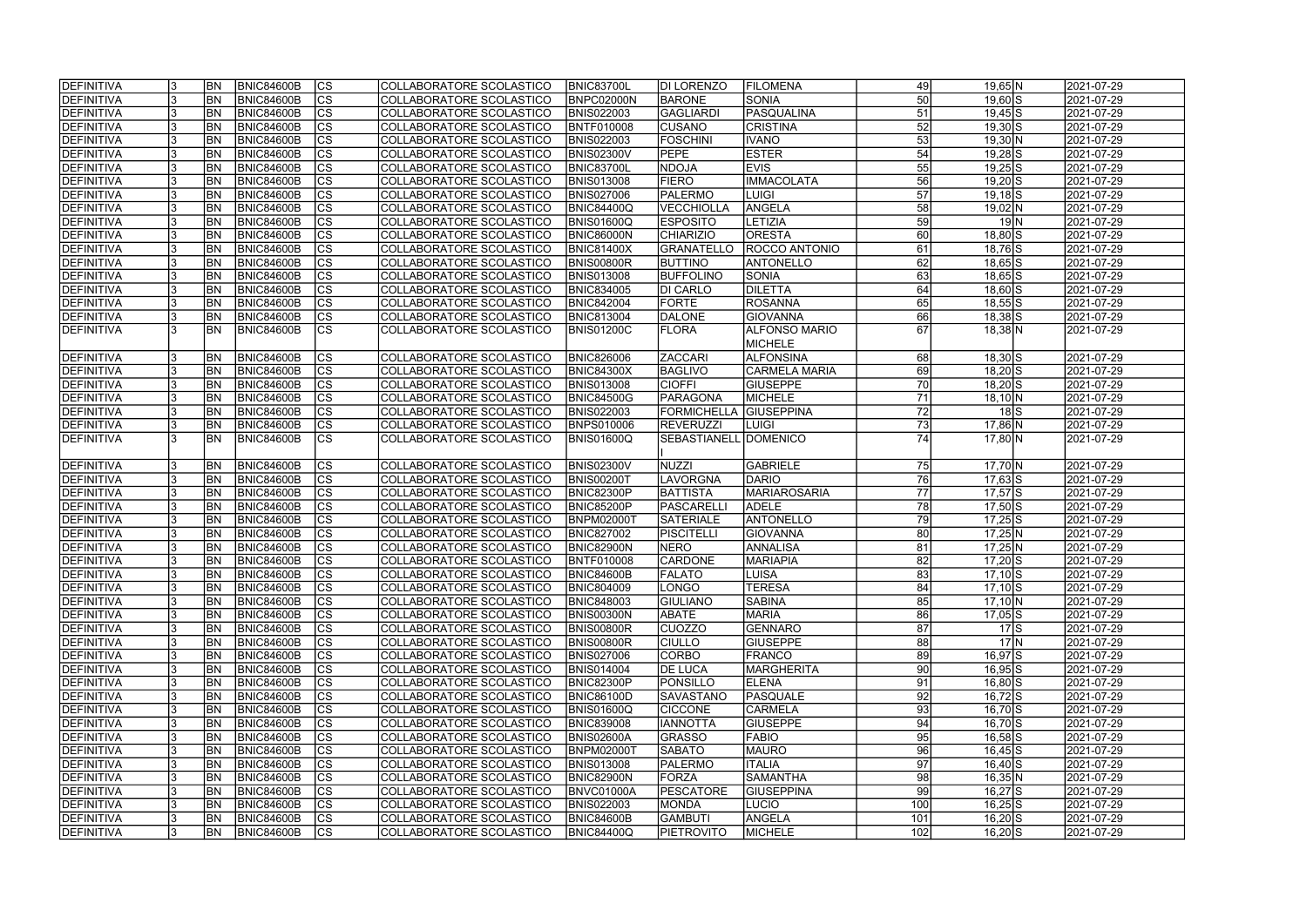| cs <br>BN<br>104<br><b>DEFINITIVA</b><br><b>BNIC84600B</b><br><b>MASSARO</b><br><b>MARINA</b><br>$16,15$ S<br>COLLABORATORE SCOLASTICO<br><b>BNIS013008</b><br>$\overline{\text{cs}}$<br>105<br><b>BN</b><br><b>BNIC84600B</b><br><b>PERFETTO</b><br><b>NADIA</b><br>$16,15$ N<br>DEFINITIVA<br>COLLABORATORE SCOLASTICO<br><b>BNIC81400X</b><br>$\overline{\text{cs}}$<br><b>TOMMASINA</b><br>106<br>DEFINITIVA<br>BN <br>BNIC84600B<br><b>BNIC82900N</b><br><b>IZZO</b><br>$16,10$ S<br>COLLABORATORE SCOLASTICO<br> cs <br>107<br>DEFINITIVA<br>BN <br><b>BNIC84600B</b><br>D'ANDREA<br>ANTONELLA<br>$16,05$ S<br>COLLABORATORE SCOLASTICO<br><b>BNIC86100D</b><br> cs <br>108<br>BN <br><b>BNIC84600B</b><br><b>BNIS00200T</b><br>DI RENZO<br>$16,05$ S<br>DEFINITIVA<br>COLLABORATORE SCOLASTICO<br><b>ROBERTO</b><br>BNIC84600B<br> cs <br>BN <br><b>BNIC82900N</b><br><b>OCCHIBOVE</b><br><b>VINCENZO</b><br>109<br>$15,98$ N<br>DEFINITIVA<br>COLLABORATORE SCOLASTICO<br> cs <br>BN<br>BNIC84600B<br>110<br>DEFINITIVA<br>COLLABORATORE SCOLASTICO<br><b>BNIS027006</b><br><b>MANNA</b><br><b>MICHELE</b><br>$15,98$ N<br>BN<br> cs <br>DEFINITIVA<br>BNIC84600B<br><b>BNRH030005</b><br><b>PREZIOSA</b><br>GIOVANNI<br>111<br>$15,95$ S<br>COLLABORATORE SCOLASTICO<br>BN<br> cs <br>DEFINITIVA<br><b>BNIC84600B</b><br>COLLABORATORE SCOLASTICO<br><b>BNIC850003</b><br>MATARAZZO<br><b>FRANCESCO</b><br>112<br>$15,95$ N<br>$\overline{c}$<br>DEFINITIVA<br><b>BN</b><br><b>BNIC84600B</b><br>COLLABORATORE SCOLASTICO<br><b>BNIC81400X</b><br><b>BELLO</b><br>113<br>LILIANA GIOVANNA | 2021-07-29<br>2021-07-29<br>2021-07-29<br>2021-07-29<br>2021-07-29<br>2021-07-29<br>2021-07-29 |
|----------------------------------------------------------------------------------------------------------------------------------------------------------------------------------------------------------------------------------------------------------------------------------------------------------------------------------------------------------------------------------------------------------------------------------------------------------------------------------------------------------------------------------------------------------------------------------------------------------------------------------------------------------------------------------------------------------------------------------------------------------------------------------------------------------------------------------------------------------------------------------------------------------------------------------------------------------------------------------------------------------------------------------------------------------------------------------------------------------------------------------------------------------------------------------------------------------------------------------------------------------------------------------------------------------------------------------------------------------------------------------------------------------------------------------------------------------------------------------------------------------------------------------------------------------------------------------------------------|------------------------------------------------------------------------------------------------|
|                                                                                                                                                                                                                                                                                                                                                                                                                                                                                                                                                                                                                                                                                                                                                                                                                                                                                                                                                                                                                                                                                                                                                                                                                                                                                                                                                                                                                                                                                                                                                                                                    |                                                                                                |
|                                                                                                                                                                                                                                                                                                                                                                                                                                                                                                                                                                                                                                                                                                                                                                                                                                                                                                                                                                                                                                                                                                                                                                                                                                                                                                                                                                                                                                                                                                                                                                                                    |                                                                                                |
|                                                                                                                                                                                                                                                                                                                                                                                                                                                                                                                                                                                                                                                                                                                                                                                                                                                                                                                                                                                                                                                                                                                                                                                                                                                                                                                                                                                                                                                                                                                                                                                                    |                                                                                                |
|                                                                                                                                                                                                                                                                                                                                                                                                                                                                                                                                                                                                                                                                                                                                                                                                                                                                                                                                                                                                                                                                                                                                                                                                                                                                                                                                                                                                                                                                                                                                                                                                    |                                                                                                |
|                                                                                                                                                                                                                                                                                                                                                                                                                                                                                                                                                                                                                                                                                                                                                                                                                                                                                                                                                                                                                                                                                                                                                                                                                                                                                                                                                                                                                                                                                                                                                                                                    |                                                                                                |
|                                                                                                                                                                                                                                                                                                                                                                                                                                                                                                                                                                                                                                                                                                                                                                                                                                                                                                                                                                                                                                                                                                                                                                                                                                                                                                                                                                                                                                                                                                                                                                                                    |                                                                                                |
|                                                                                                                                                                                                                                                                                                                                                                                                                                                                                                                                                                                                                                                                                                                                                                                                                                                                                                                                                                                                                                                                                                                                                                                                                                                                                                                                                                                                                                                                                                                                                                                                    |                                                                                                |
|                                                                                                                                                                                                                                                                                                                                                                                                                                                                                                                                                                                                                                                                                                                                                                                                                                                                                                                                                                                                                                                                                                                                                                                                                                                                                                                                                                                                                                                                                                                                                                                                    | 2021-07-29                                                                                     |
|                                                                                                                                                                                                                                                                                                                                                                                                                                                                                                                                                                                                                                                                                                                                                                                                                                                                                                                                                                                                                                                                                                                                                                                                                                                                                                                                                                                                                                                                                                                                                                                                    | 2021-07-29                                                                                     |
| $15,90$ S                                                                                                                                                                                                                                                                                                                                                                                                                                                                                                                                                                                                                                                                                                                                                                                                                                                                                                                                                                                                                                                                                                                                                                                                                                                                                                                                                                                                                                                                                                                                                                                          | 2021-07-29                                                                                     |
| $\overline{\text{cs}}$<br><b>BNIC84600B</b><br><b>BARLUCCHI</b><br>114<br>DEFINITIVA<br><b>BN</b><br>COLLABORATORE SCOLASTICO<br><b>BNIS013008</b><br><b>ANNALISA</b><br>15,88 S                                                                                                                                                                                                                                                                                                                                                                                                                                                                                                                                                                                                                                                                                                                                                                                                                                                                                                                                                                                                                                                                                                                                                                                                                                                                                                                                                                                                                   | 2021-07-29                                                                                     |
| $\overline{\text{cs}}$<br><b>BNIC84600B</b><br>VALENTINA<br>115<br>DEFINITIVA<br><b>BN</b><br>COLLABORATORE SCOLASTICO<br><b>BNPS010006</b><br><b>MAIO</b><br>$15,85$ N                                                                                                                                                                                                                                                                                                                                                                                                                                                                                                                                                                                                                                                                                                                                                                                                                                                                                                                                                                                                                                                                                                                                                                                                                                                                                                                                                                                                                            | 2021-07-29                                                                                     |
| $\overline{\text{cs}}$<br><b>CUSANI</b><br>DEFINITIVA<br><b>BN</b><br><b>BNIC84600B</b><br>COLLABORATORE SCOLASTICO<br><b>BNIC841008</b><br>GENNARO<br>116<br>$15,80$ S                                                                                                                                                                                                                                                                                                                                                                                                                                                                                                                                                                                                                                                                                                                                                                                                                                                                                                                                                                                                                                                                                                                                                                                                                                                                                                                                                                                                                            | 2021-07-29                                                                                     |
| $ \mathsf{CS} $<br>DEFINITIVA<br><b>BN</b><br><b>BNIC84600B</b><br>COLLABORATORE SCOLASTICO<br><b>BNIC841008</b><br>GIAMEI<br><b>ANTONIO</b><br>117<br>$15,69$ S                                                                                                                                                                                                                                                                                                                                                                                                                                                                                                                                                                                                                                                                                                                                                                                                                                                                                                                                                                                                                                                                                                                                                                                                                                                                                                                                                                                                                                   | 2021-07-29                                                                                     |
| $\overline{\text{CS}}$<br><b>VINCENZINA</b><br>DEFINITIVA<br><b>IBN</b><br>BNIC84600B<br>COLLABORATORE SCOLASTICO<br><b>MATURO</b><br>118<br><b>BNIC84600B</b><br>$15,65$ S                                                                                                                                                                                                                                                                                                                                                                                                                                                                                                                                                                                                                                                                                                                                                                                                                                                                                                                                                                                                                                                                                                                                                                                                                                                                                                                                                                                                                        | 2021-07-29                                                                                     |
| ANGELA                                                                                                                                                                                                                                                                                                                                                                                                                                                                                                                                                                                                                                                                                                                                                                                                                                                                                                                                                                                                                                                                                                                                                                                                                                                                                                                                                                                                                                                                                                                                                                                             |                                                                                                |
| $\overline{\text{CS}}$<br>DEFINITIVA<br><b>BN</b><br>BNIC84600B<br>COLLABORATORE SCOLASTICO<br><b>BNMM09000E</b><br><b>DELLA MARCA</b><br><b>MARIA</b><br>119<br>$15,55$ S                                                                                                                                                                                                                                                                                                                                                                                                                                                                                                                                                                                                                                                                                                                                                                                                                                                                                                                                                                                                                                                                                                                                                                                                                                                                                                                                                                                                                         | 2021-07-29                                                                                     |
|                                                                                                                                                                                                                                                                                                                                                                                                                                                                                                                                                                                                                                                                                                                                                                                                                                                                                                                                                                                                                                                                                                                                                                                                                                                                                                                                                                                                                                                                                                                                                                                                    |                                                                                                |
| <b>CS</b><br>DEFINITIVA<br><b>BNIC84600B</b><br>BNIC86000N<br><b>CAPOZZA</b><br><b>ESTER</b><br>BN <sub></sub><br>COLLABORATORE SCOLASTICO<br>120<br>$15,45$ S                                                                                                                                                                                                                                                                                                                                                                                                                                                                                                                                                                                                                                                                                                                                                                                                                                                                                                                                                                                                                                                                                                                                                                                                                                                                                                                                                                                                                                     | 2021-07-29                                                                                     |
| $\overline{\text{cs}}$<br>121<br>DEFINITIVA<br>BN <br><b>BNIC84600B</b><br><b>BNIC85200P</b><br><b>ADELINA</b><br>$15,42$ S<br>COLLABORATORE SCOLASTICO<br><b>GRIMALDI</b>                                                                                                                                                                                                                                                                                                                                                                                                                                                                                                                                                                                                                                                                                                                                                                                                                                                                                                                                                                                                                                                                                                                                                                                                                                                                                                                                                                                                                         | 2021-07-29                                                                                     |
| cs <br>122<br>DEFINITIVA<br><b>BN</b><br><b>BNIC84600B</b><br>COLLABORATORE SCOLASTICO<br><b>BNIS00800R</b><br><b>FRANCO</b><br><b>IMMACOLATA</b><br>$15,40$ S                                                                                                                                                                                                                                                                                                                                                                                                                                                                                                                                                                                                                                                                                                                                                                                                                                                                                                                                                                                                                                                                                                                                                                                                                                                                                                                                                                                                                                     | 2021-07-29                                                                                     |
| $\overline{\text{CS}}$<br>123<br><b>BN</b><br><b>BNIC84600B</b><br><b>DE CICCO</b><br>ANDREA<br>DEFINITIVA<br>COLLABORATORE SCOLASTICO<br>BNVC01000A<br>$15,40$ N                                                                                                                                                                                                                                                                                                                                                                                                                                                                                                                                                                                                                                                                                                                                                                                                                                                                                                                                                                                                                                                                                                                                                                                                                                                                                                                                                                                                                                  | 2021-07-29                                                                                     |
| <b>CS</b><br>124<br><b>BN</b><br><b>BNIC84600B</b><br><b>GIANNA</b><br>DEFINITIVA<br>COLLABORATORE SCOLASTICO<br><b>BNIC813004</b><br><b>SEBASTIANELL</b><br>$15,33$ S                                                                                                                                                                                                                                                                                                                                                                                                                                                                                                                                                                                                                                                                                                                                                                                                                                                                                                                                                                                                                                                                                                                                                                                                                                                                                                                                                                                                                             | 2021-07-29                                                                                     |
|                                                                                                                                                                                                                                                                                                                                                                                                                                                                                                                                                                                                                                                                                                                                                                                                                                                                                                                                                                                                                                                                                                                                                                                                                                                                                                                                                                                                                                                                                                                                                                                                    |                                                                                                |
| <b>BN</b><br>BNIC84600B<br><b>CS</b><br>125<br>DEFINITIVA<br>COLLABORATORE SCOLASTICO<br><b>BNIC850003</b><br><b>CUSANO</b><br>GIANPASQUALE<br>$15,25$ S                                                                                                                                                                                                                                                                                                                                                                                                                                                                                                                                                                                                                                                                                                                                                                                                                                                                                                                                                                                                                                                                                                                                                                                                                                                                                                                                                                                                                                           | 2021-07-29                                                                                     |
| cs <br><b>BN</b><br>126<br>DEFINITIVA<br><b>BNIC84600B</b><br>COLLABORATORE SCOLASTICO<br><b>BNIC85200P</b><br><b>SANTORO</b><br><b>FABIOLA</b><br>$15,20 \text{N}$                                                                                                                                                                                                                                                                                                                                                                                                                                                                                                                                                                                                                                                                                                                                                                                                                                                                                                                                                                                                                                                                                                                                                                                                                                                                                                                                                                                                                                | 2021-07-29                                                                                     |
| cs <br>127<br>DEFINITIVA<br><b>BN</b><br><b>BNIC84600B</b><br>COLLABORATORE SCOLASTICO<br><b>BNIC86100D</b><br><b>GISONDI</b><br>MARIAMICHELA<br>$15,20 \text{N}$                                                                                                                                                                                                                                                                                                                                                                                                                                                                                                                                                                                                                                                                                                                                                                                                                                                                                                                                                                                                                                                                                                                                                                                                                                                                                                                                                                                                                                  | 2021-07-29                                                                                     |
| cs <br><b>BN</b><br><b>BNIC84600B</b><br><b>BNIC82300P</b><br>128<br>DEFINITIVA<br>COLLABORATORE SCOLASTICO<br>PARLAPIANO<br>ANTONELLA<br>$15,10$ S                                                                                                                                                                                                                                                                                                                                                                                                                                                                                                                                                                                                                                                                                                                                                                                                                                                                                                                                                                                                                                                                                                                                                                                                                                                                                                                                                                                                                                                | 2021-07-29                                                                                     |
| cs <br><b>BNIC84600B</b><br>129<br>DEFINITIVA<br><b>BN</b><br>COLLABORATORE SCOLASTICO<br><b>BNIS022003</b><br><b>SECONDO</b><br><b>ANTONIETTA</b><br>$15,10$ S                                                                                                                                                                                                                                                                                                                                                                                                                                                                                                                                                                                                                                                                                                                                                                                                                                                                                                                                                                                                                                                                                                                                                                                                                                                                                                                                                                                                                                    | 2021-07-29                                                                                     |
| $\overline{\text{cs}}$<br>130<br>DEFINITIVA<br><b>BN</b><br><b>BNIC84600B</b><br>COLLABORATORE SCOLASTICO<br><b>BNIC848003</b><br><b>PIERRO</b><br>GIUSEPPINA<br>$15,10$ S                                                                                                                                                                                                                                                                                                                                                                                                                                                                                                                                                                                                                                                                                                                                                                                                                                                                                                                                                                                                                                                                                                                                                                                                                                                                                                                                                                                                                         | 2021-07-29                                                                                     |
| cs <br>BNIC84600B<br>131<br>DEFINITIVA<br><b>BN</b><br><b>BNIS022003</b><br>PASCALE<br><b>FILEMONA</b><br>COLLABORATORE SCOLASTICO<br>$15,10 \, N$                                                                                                                                                                                                                                                                                                                                                                                                                                                                                                                                                                                                                                                                                                                                                                                                                                                                                                                                                                                                                                                                                                                                                                                                                                                                                                                                                                                                                                                 | 2021-07-29                                                                                     |
| cs <br>$\overline{132}$<br>BNIC84600B<br>DEFINITIVA<br><b>BN</b><br>COLLABORATORE SCOLASTICO<br>BNPC02000N<br><b>D'ANDREA</b><br><b>MARINELLA</b><br>$15,05$ S                                                                                                                                                                                                                                                                                                                                                                                                                                                                                                                                                                                                                                                                                                                                                                                                                                                                                                                                                                                                                                                                                                                                                                                                                                                                                                                                                                                                                                     | 2021-07-29                                                                                     |
| cs <br>$\overline{133}$<br>DEFINITIVA<br><b>BN</b><br>BNIC84600B<br><b>BNIC82900N</b><br>SIMONA<br>COLLABORATORE SCOLASTICO<br>PARENTE<br>$15,05$ S                                                                                                                                                                                                                                                                                                                                                                                                                                                                                                                                                                                                                                                                                                                                                                                                                                                                                                                                                                                                                                                                                                                                                                                                                                                                                                                                                                                                                                                | 2021-07-29                                                                                     |
| $\overline{\text{cs}}$<br>$\frac{134}{x}$<br>DEFINITIVA<br><b>BN</b><br>SACCOMANDO NUNZIATINA<br><b>BNIC84600B</b><br>COLLABORATORE SCOLASTICO<br><b>BNIC84900V</b><br>15S                                                                                                                                                                                                                                                                                                                                                                                                                                                                                                                                                                                                                                                                                                                                                                                                                                                                                                                                                                                                                                                                                                                                                                                                                                                                                                                                                                                                                         | 2021-07-29                                                                                     |
|                                                                                                                                                                                                                                                                                                                                                                                                                                                                                                                                                                                                                                                                                                                                                                                                                                                                                                                                                                                                                                                                                                                                                                                                                                                                                                                                                                                                                                                                                                                                                                                                    |                                                                                                |
| <b>DEFINITIVA</b><br>BNIC84600B<br>PACELLI<br><b>BN</b><br>COLLABORATORE SCOLASTICO<br><b>BNIS00200T</b><br><b>LORENA</b><br>$14,95$ N<br>ျပၖ<br>135                                                                                                                                                                                                                                                                                                                                                                                                                                                                                                                                                                                                                                                                                                                                                                                                                                                                                                                                                                                                                                                                                                                                                                                                                                                                                                                                                                                                                                               | 2021-07-29                                                                                     |
| <b>CS</b><br>136<br>DEFINITIVA<br>BN <sub></sub><br><b>BNIC84600B</b><br>FRANCESCA<br>$14,92$ S<br>COLLABORATORE SCOLASTICO<br><b>BNIS022003</b><br><b>SANTAGATA</b>                                                                                                                                                                                                                                                                                                                                                                                                                                                                                                                                                                                                                                                                                                                                                                                                                                                                                                                                                                                                                                                                                                                                                                                                                                                                                                                                                                                                                               | 2021-07-29                                                                                     |
| <b>CS</b><br>137<br>DEFINITIVA<br><b>BN</b><br><b>BNIC84600B</b><br><b>CIAMBRIELLO</b><br>ROSSELLA<br>COLLABORATORE SCOLASTICO<br>BNIS02600A<br>14,90 N                                                                                                                                                                                                                                                                                                                                                                                                                                                                                                                                                                                                                                                                                                                                                                                                                                                                                                                                                                                                                                                                                                                                                                                                                                                                                                                                                                                                                                            | 2021-07-29                                                                                     |
| CS<br>DEFINITIVA<br>BN <sub></sub><br>BNIC84600B<br><b>RUSSO</b><br><b>VINCENZO</b><br>138<br>COLLABORATORE SCOLASTICO<br>BNIS00200T<br>$14,90 \, N$                                                                                                                                                                                                                                                                                                                                                                                                                                                                                                                                                                                                                                                                                                                                                                                                                                                                                                                                                                                                                                                                                                                                                                                                                                                                                                                                                                                                                                               | 2021-07-29                                                                                     |
| DEFINITIVA<br><b>BNIC84600B</b><br> CS<br>139<br>13<br><b>BN</b><br>COLLABORATORE SCOLASTICO<br><b>BNIC813004</b><br><b>GIAMATTEI</b><br><b>TIZIANA</b><br>14,88 N                                                                                                                                                                                                                                                                                                                                                                                                                                                                                                                                                                                                                                                                                                                                                                                                                                                                                                                                                                                                                                                                                                                                                                                                                                                                                                                                                                                                                                 | 2021-07-29                                                                                     |
| DEFINITIVA<br><b>CS</b><br><b>BN</b><br><b>BNIC84600B</b><br>COLLABORATORE SCOLASTICO<br><b>BNIC84600B</b><br>PERILLO<br>LORENZO<br>140<br>14,85 S                                                                                                                                                                                                                                                                                                                                                                                                                                                                                                                                                                                                                                                                                                                                                                                                                                                                                                                                                                                                                                                                                                                                                                                                                                                                                                                                                                                                                                                 | 2021-07-29                                                                                     |
| DEFINITIVA<br><b>BN</b><br><b>BNIC84600B</b><br><b>CS</b><br>141<br>COLLABORATORE SCOLASTICO<br><b>BNIS013008</b><br><b>DI BIASE</b><br><b>NICOLE</b><br>14,84 S                                                                                                                                                                                                                                                                                                                                                                                                                                                                                                                                                                                                                                                                                                                                                                                                                                                                                                                                                                                                                                                                                                                                                                                                                                                                                                                                                                                                                                   | 2021-07-29                                                                                     |
| <b>CS</b><br>DEFINITIVA<br><b>BN</b><br><b>BNIC84600B</b><br>COLLABORATORE SCOLASTICO<br><b>BNIS02600A</b><br>PAOLELLA<br><b>STEFANIA</b><br>142<br>$14,80$ S                                                                                                                                                                                                                                                                                                                                                                                                                                                                                                                                                                                                                                                                                                                                                                                                                                                                                                                                                                                                                                                                                                                                                                                                                                                                                                                                                                                                                                      | 2021-07-29                                                                                     |
| cs <br>DEFINITIVA<br>BNIC84600B<br><b>CAVAIUOLO</b><br>143<br><b>BN</b><br>COLLABORATORE SCOLASTICO<br>BNVC01000A<br><b>DOMENICO</b><br>$14,80$ S                                                                                                                                                                                                                                                                                                                                                                                                                                                                                                                                                                                                                                                                                                                                                                                                                                                                                                                                                                                                                                                                                                                                                                                                                                                                                                                                                                                                                                                  | 2021-07-29                                                                                     |
| cs <br><b>DEFINITIVA</b><br><b>BNIC84600B</b><br><b>ALESSIA</b><br>144<br>COLLABORATORE SCOLASTICO<br><b>BNIS01600Q</b><br><b>MATURI</b><br>$14,70$ S<br><b>BN</b>                                                                                                                                                                                                                                                                                                                                                                                                                                                                                                                                                                                                                                                                                                                                                                                                                                                                                                                                                                                                                                                                                                                                                                                                                                                                                                                                                                                                                                 | 2021-07-29                                                                                     |
| cs <br>145<br>DEFINITIVA<br><b>BN</b><br><b>BNIC84600B</b><br>COLLABORATORE SCOLASTICO<br>BNIC85200P<br><b>DE CARLO</b><br><b>NICOLA</b><br>$14,70$ S                                                                                                                                                                                                                                                                                                                                                                                                                                                                                                                                                                                                                                                                                                                                                                                                                                                                                                                                                                                                                                                                                                                                                                                                                                                                                                                                                                                                                                              | 2021-07-29                                                                                     |
| cs <br>DEFINITIVA<br><b>BNIC84600B</b><br><b>ANTONELLA</b><br><b>BN</b><br>COLLABORATORE SCOLASTICO<br><b>BNRH030005</b><br><b>RUGGIERO</b><br>146<br>14,70 N                                                                                                                                                                                                                                                                                                                                                                                                                                                                                                                                                                                                                                                                                                                                                                                                                                                                                                                                                                                                                                                                                                                                                                                                                                                                                                                                                                                                                                      | 2021-07-29                                                                                     |
| <b>CS</b><br>DEFINITIVA<br><b>BNIC84600B</b><br><b>MIRIAM</b><br>147<br><b>BN</b><br>COLLABORATORE SCOLASTICO<br>BNPC02000N<br><b>DI BELLO</b><br>$14,55$ S                                                                                                                                                                                                                                                                                                                                                                                                                                                                                                                                                                                                                                                                                                                                                                                                                                                                                                                                                                                                                                                                                                                                                                                                                                                                                                                                                                                                                                        | 2021-07-29                                                                                     |
| <b>CS</b><br>DEFINITIVA<br><b>BNIC84600B</b><br><b>RIGOLASSI</b><br>FRANCESCAPIA<br>148<br>$14,50 \ N$<br><b>BN</b><br>COLLABORATORE SCOLASTICO<br><b>BNIC86100D</b>                                                                                                                                                                                                                                                                                                                                                                                                                                                                                                                                                                                                                                                                                                                                                                                                                                                                                                                                                                                                                                                                                                                                                                                                                                                                                                                                                                                                                               | 2021-07-29                                                                                     |
| <b>CS</b><br>DEFINITIVA<br><b>BNIC84600B</b><br>149<br>$14,47$ N<br><b>BN</b><br>COLLABORATORE SCOLASTICO<br><b>BNTF010008</b><br><b>MINICOZZI</b><br><b>ELEONORA</b>                                                                                                                                                                                                                                                                                                                                                                                                                                                                                                                                                                                                                                                                                                                                                                                                                                                                                                                                                                                                                                                                                                                                                                                                                                                                                                                                                                                                                              | 2021-07-29                                                                                     |
| <b>CS</b><br>DEFINITIVA<br><b>BN</b><br>BNIC84600B<br><b>BNIS022003</b><br><b>GAROFANO</b><br>MICHELE<br>150<br>$14,47$ N<br> COLLABORATORE SCOLASTICO                                                                                                                                                                                                                                                                                                                                                                                                                                                                                                                                                                                                                                                                                                                                                                                                                                                                                                                                                                                                                                                                                                                                                                                                                                                                                                                                                                                                                                             | 2021-07-29                                                                                     |
| <b>CS</b><br>151<br>DEFINITIVA<br><b>BN</b><br><b>BNIC84600B</b><br><b>BNRH030005</b><br><b>IANNACE</b><br><b>ANTONIO</b><br>$14,43$ S<br> COLLABORATORE SCOLASTICO                                                                                                                                                                                                                                                                                                                                                                                                                                                                                                                                                                                                                                                                                                                                                                                                                                                                                                                                                                                                                                                                                                                                                                                                                                                                                                                                                                                                                                | 2021-07-29                                                                                     |
| <b>CS</b><br>152<br>DEFINITIVA<br><b>BNIC84600B</b><br><b>FRANCO ANTONIO</b><br>$14,40$ S<br>BN <br>COLLABORATORE SCOLASTICO<br><b>BNIC813004</b><br><b>RINALDI</b>                                                                                                                                                                                                                                                                                                                                                                                                                                                                                                                                                                                                                                                                                                                                                                                                                                                                                                                                                                                                                                                                                                                                                                                                                                                                                                                                                                                                                                | 2021-07-29                                                                                     |
| <b>CS</b><br>DEFINITIVA<br><b>BNIC84600B</b><br>ORSO<br>153<br><b>BN</b><br>COLLABORATORE SCOLASTICO<br><b>BNIS02300V</b><br><b>ELVIRA</b><br>$14,40$ S                                                                                                                                                                                                                                                                                                                                                                                                                                                                                                                                                                                                                                                                                                                                                                                                                                                                                                                                                                                                                                                                                                                                                                                                                                                                                                                                                                                                                                            | 2021-07-29                                                                                     |
| <b>CS</b><br>154<br>DEFINITIVA<br>BN <sub></sub><br><b>BNIC84600B</b><br><b>SALOMONE</b><br><b>ALFREDO</b><br>13.<br>COLLABORATORE SCOLASTICO<br><b>BNIS022003</b><br>14,40 S                                                                                                                                                                                                                                                                                                                                                                                                                                                                                                                                                                                                                                                                                                                                                                                                                                                                                                                                                                                                                                                                                                                                                                                                                                                                                                                                                                                                                      | 2021-07-29                                                                                     |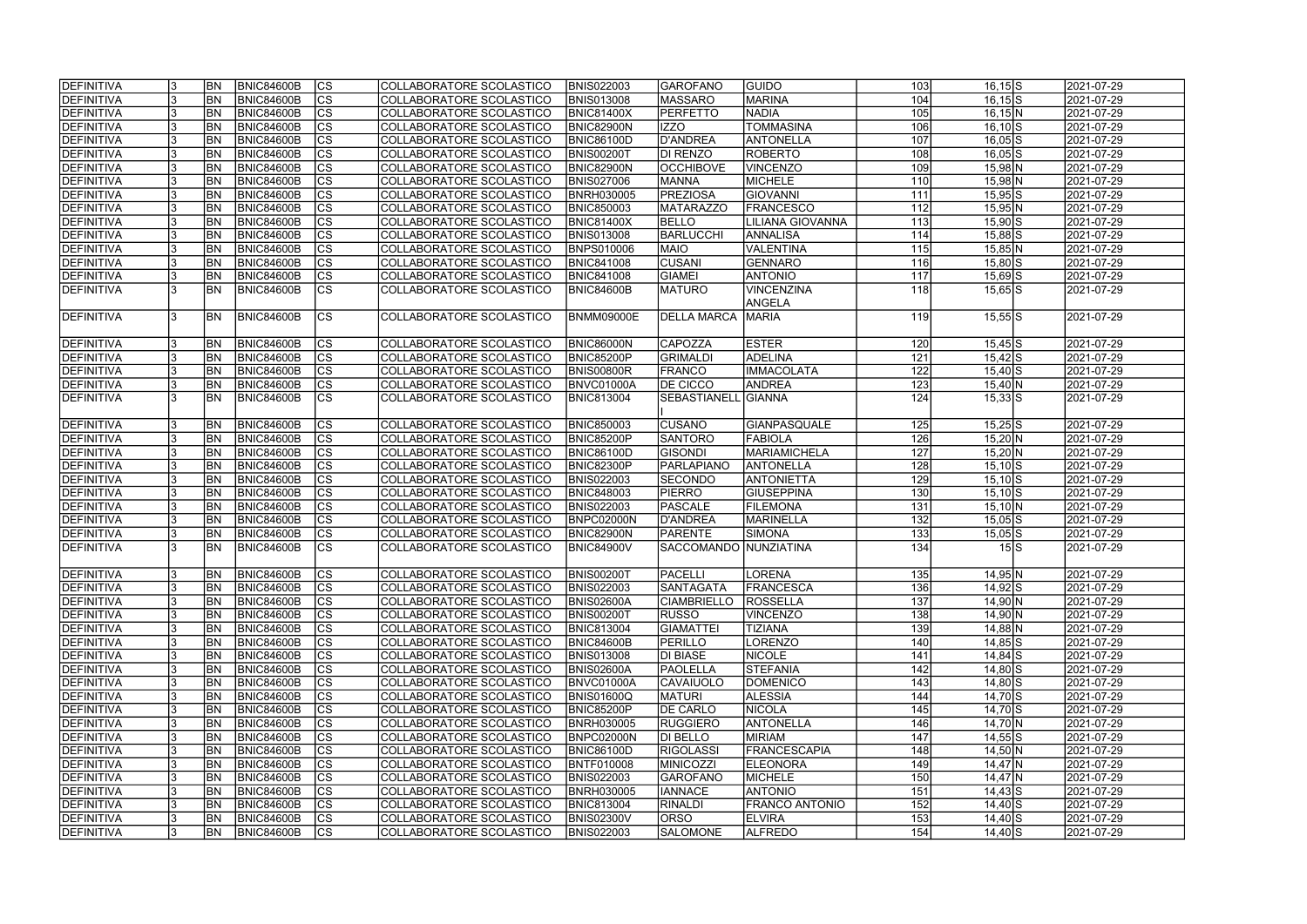| DEFINITIVA                      | 13. | <b>BN</b>               | <b>BNIC84600B</b>                      | <sub>lcs</sub>           | COLLABORATORE SCOLASTICO                             | <b>BNIC83700L</b>                      | <b>ARAGOSA</b>            | <b>TERRY</b>                         | 155        | $14,37$ N            | 2021-07-29               |
|---------------------------------|-----|-------------------------|----------------------------------------|--------------------------|------------------------------------------------------|----------------------------------------|---------------------------|--------------------------------------|------------|----------------------|--------------------------|
| <b>DEFINITIVA</b>               |     | <b>BN</b>               | <b>BNIC84600B</b>                      | $\overline{\text{cs}}$   | COLLABORATORE SCOLASTICO                             | <b>BNIC86000N</b>                      | MANDATO                   | <b>GIUSEPPINA</b>                    | 156        | $14,35$ S            | 2021-07-29               |
| <b>DEFINITIVA</b>               |     | <b>BN</b>               | <b>BNIC84600B</b>                      | $\overline{c}$           | COLLABORATORE SCOLASTICO                             | <b>BNIC839008</b>                      | <b>ROMANELLA</b>          | <b>ILARIA</b>                        | 157        | $14,35$ S            | 2021-07-29               |
| <b>DEFINITIVA</b>               |     | <b>BN</b>               | <b>BNIC84600B</b>                      | $\overline{\text{cs}}$   | COLLABORATORE SCOLASTICO                             | <b>BNIS00200T</b>                      | RICCITELLI                | <b>ANTONELLA</b>                     | 158        | $14,35$ N            | 2021-07-29               |
| <b>DEFINITIVA</b>               |     | <b>BN</b>               | <b>BNIC84600B</b>                      | $\overline{\text{cs}}$   | COLLABORATORE SCOLASTICO                             | BNTF010008                             | <b>CORBO</b>              | <b>COSIMO</b>                        | 159        | $14,30$ S            | 2021-07-29               |
| <b>DEFINITIVA</b>               |     | <b>BN</b>               | BNIC84600B                             | $\overline{\text{cs}}$   | COLLABORATORE SCOLASTICO                             | BNIC86000N                             | PETRUZZIELLO CARMINE      |                                      | 160        | $14,30 \overline{N}$ | 2021-07-29               |
| <b>DEFINITIVA</b>               |     | <b>BN</b>               | BNIC84600B                             | $\overline{\text{CS}}$   | COLLABORATORE SCOLASTICO                             | <b>BNIS00300N</b>                      | <b>NAPOLITANO</b>         | <b>EROS</b>                          | 161        | $14,30 \ N$          | 2021-07-29               |
| DEFINITIVA                      |     | BN                      | <b>BNIC84600B</b>                      | cs                       | COLLABORATORE SCOLASTICO                             | <b>BNIS022003</b>                      | <b>FUSCO</b>              | <b>TIZIANA</b>                       | 162        | $14,29$ N            | 2021-07-29               |
| <b>DEFINITIVA</b>               |     | <b>BN</b>               | BNIC84600B                             | cs                       | COLLABORATORE SCOLASTICO                             | <b>BNIC82900N</b>                      | MEGLIO                    | <b>CRISTINA</b>                      | 163        | $14,20$ S            | 2021-07-29               |
| <b>DEFINITIVA</b>               |     | <b>BN</b>               | BNIC84600B                             | <b>CS</b>                | COLLABORATORE SCOLASTICO                             | BNIS01600Q                             | SEBASTIANELL VITTORIO     |                                      | 164        | $14,17$ $S$          | 2021-07-29               |
|                                 |     |                         |                                        |                          |                                                      |                                        |                           |                                      |            |                      |                          |
| <b>DEFINITIVA</b>               |     | <b>BN</b>               | BNIC84600B                             | $\overline{\text{CS}}$   | COLLABORATORE SCOLASTICO                             | <b>BNIC81400X</b>                      | GRASSO                    | <b>ANTONIO</b>                       | 165        | $14,10 \ N$          | 2021-07-29               |
| <b>DEFINITIVA</b>               |     | <b>IBN</b>              | <b>BNIC84600B</b>                      | $\overline{\text{cs}}$   | COLLABORATORE SCOLASTICO                             | <b>BNIS00200T</b>                      | <b>GALDIERI</b>           | GIANLUCA                             | 166        | $14,10 \, N$         | 2021-07-29               |
|                                 |     |                         |                                        |                          |                                                      |                                        |                           | <b>RAFFAELE</b>                      |            |                      |                          |
| <b>DEFINITIVA</b>               |     | <b>BN</b>               | <b>BNIC84600B</b>                      | $\overline{\text{CS}}$   | COLLABORATORE SCOLASTICO                             | <b>BNIC813004</b>                      | BOSCAINO                  | <b>TOMMASO</b>                       | 167        | $14,08$ N            | 2021-07-29               |
| <b>DEFINITIVA</b>               |     | <b>BN</b>               | <b>BNIC84600B</b>                      | $ \overline{\text{cs}} $ | COLLABORATORE SCOLASTICO                             | <b>BNIC813004</b>                      | <b>VISCARDI</b>           | <b>LUCIA</b>                         | 168        | $13,98$ S            | 2021-07-29               |
| <b>DEFINITIVA</b>               |     | <b>BN</b>               | BNIC84600B                             | $ \mathsf{CS} $          | COLLABORATORE SCOLASTICO                             | <b>BNIS00200T</b>                      | PRATA                     | <b>ADRIANA</b>                       | 169        | $13,97$ $S$          | 2021-07-29               |
| <b>DEFINITIVA</b>               |     | <b>BN</b>               | <b>BNIC84600B</b>                      | cs                       | COLLABORATORE SCOLASTICO                             | BNPS010006                             | <b>ZOTTI</b>              | <b>ANNAMARIA</b>                     | 170        | $13,90$ N            | 2021-07-29               |
| <b>DEFINITIVA</b>               |     | <b>BN</b>               | <b>BNIC84600B</b>                      | $\overline{\text{CS}}$   | COLLABORATORE SCOLASTICO                             | BNPM02000T                             | <b>D'AGOSTINO</b>         | <b>RITA</b>                          | 171        | $13,85$ S            | 2021-07-29               |
| <b>DEFINITIVA</b>               |     | <b>BN</b>               | <b>BNIC84600B</b>                      | $\overline{\text{cs}}$   | COLLABORATORE SCOLASTICO                             | <b>BNIS013008</b>                      | <b>IANNOTTA</b>           | <b>ELISABETTA</b>                    | 172        | $13,80$ S            | 2021-07-29               |
| <b>DEFINITIVA</b>               |     | <b>IBN</b>              | BNIC84600B                             | <b>CS</b>                | COLLABORATORE SCOLASTICO                             | <b>BNIC86100D</b>                      | <b>LEONETTI</b>           | <b>MARIA CONCETTA</b><br><b>RITA</b> | 173        | $13,80$ S            | 2021-07-29               |
| <b>DEFINITIVA</b>               |     | <b>BN</b>               | <b>BNIC84600B</b>                      | <b>CS</b>                | COLLABORATORE SCOLASTICO                             | <b>BNIC82300P</b>                      | <b>BOSSA</b>              | <b>MARIA</b>                         | 174        | $13,80$ N            | 2021-07-29               |
| <b>DEFINITIVA</b>               |     | <b>BN</b>               | BNIC84600B                             | <b>CS</b>                | COLLABORATORE SCOLASTICO                             | <b>BNIC85400A</b>                      | DELLA MONICA CLAUDIA      |                                      | 175        | $13,80 \, N$         | 2021-07-29               |
| <b>DEFINITIVA</b>               |     | <b>BN</b>               | <b>BNIC84600B</b>                      | CS                       | COLLABORATORE SCOLASTICO                             | <b>BNIS022003</b>                      | PARLAPIANO                | <b>IOLANDA</b>                       | <b>176</b> | $13,80$ N            | 2021-07-29               |
| <b>DEFINITIVA</b>               |     | <b>BN</b>               | <b>BNIC84600B</b>                      | cs                       | <b>COLLABORATORE SCOLASTICO</b>                      | <b>BNIS01100L</b>                      | FERRARA                   | IGINO                                | 177        | $13,79$ N            | 2021-07-29               |
| <b>DEFINITIVA</b>               |     | <b>BN</b>               | <b>BNIC84600B</b>                      | cs                       | COLLABORATORE SCOLASTICO                             | <b>BNIS013008</b>                      | <b>GIAQUINTO</b>          | <b>ANTONIETTA</b>                    | 178        | $13,78$ S            | 2021-07-29               |
| <b>DEFINITIVA</b>               |     | <b>BN</b>               | <b>BNIC84600B</b>                      | cs                       | COLLABORATORE SCOLASTICO                             | <b>BNIC841008</b>                      | <b>CORSINI</b>            | <b>EMILIA</b>                        | 179        | $13,75$ S            | 2021-07-29               |
| <b>DEFINITIVA</b>               |     | <b>BN</b>               | <b>BNIC84600B</b>                      | $\overline{\text{cs}}$   | COLLABORATORE SCOLASTICO                             | <b>BNIC833009</b>                      | <b>IALEGGIO</b>           | <b>MICHELA</b>                       | 180        | $13,75$ N            | 2021-07-29               |
| <b>DEFINITIVA</b>               |     | <b>BN</b>               | <b>BNIC84600B</b>                      | $\overline{\text{cs}}$   | COLLABORATORE SCOLASTICO                             | <b>BNIC82900N</b>                      | <b>IORILLO</b>            | <b>CRISTINA</b>                      | 181        | $13,75$ N            | 2021-07-29               |
| <b>DEFINITIVA</b>               | 13. | <b>BN</b>               | BNIC84600B                             | cs                       | COLLABORATORE SCOLASTICO                             | <b>BNIC839008</b>                      | PICCOLI                   | <b>FELICIA</b>                       | 182        | 13,73 N              | 2021-07-29               |
| <b>DEFINITIVA</b>               |     | <b>BN</b>               | <b>BNIC84600B</b>                      | cs                       | COLLABORATORE SCOLASTICO                             | <b>BNIC85400A</b>                      | <b>BERNARDO</b>           | <b>FILOMENA</b>                      | 183        | 13,73 N              | 2021-07-29               |
| <b>DEFINITIVA</b>               |     | <b>BN</b>               | <b>BNIC84600B</b>                      | cs                       | COLLABORATORE SCOLASTICO                             | <b>BNIC839008</b>                      | <b>PAPA</b>               | <b>SERAFINO</b>                      | 184        | $13,70$ S            | 2021-07-29               |
| <b>DEFINITIVA</b>               |     | <b>BN</b>               | <b>BNIC84600B</b>                      | cs                       | COLLABORATORE SCOLASTICO                             | <b>BNIS01100L</b>                      | <b>CENTRELLA</b>          | <b>MARIA PIA</b>                     | 185        | $13,70 \ N$          | 2021-07-29               |
| <b>DEFINITIVA</b>               | Iن  | <b>BN</b>               | <b>BNIC84600B</b>                      | CS                       | COLLABORATORE SCOLASTICO                             | <b>BNIS013008</b>                      | <b>PERNA</b>              | MARGHERITA                           | 186        | 13,70 N              | 2021-07-29               |
| DEFINITIVA                      |     | <b>BN</b>               | <b>BNIC84600B</b>                      | cs                       | COLLABORATORE SCOLASTICO                             | <b>BNIC83700L</b>                      | <b>ADDESSO</b>            | <b>CARMINE</b>                       | 187        | $13,68$ N            | 2021-07-29               |
| DEFINITIVA                      | 13. | <b>BN</b>               | BNIC84600B                             | cs                       | COLLABORATORE SCOLASTICO                             | <b>BNIC850003</b>                      | <b>DE SANTIS</b>          | NICOLINA                             | 188        | $13,65$ $S$          | 2021-07-29               |
| DEFINITIVA                      | 13. | <b>BN</b>               | <b>BNIC84600B</b>                      | CS                       | COLLABORATORE SCOLASTICO                             | <b>BNIS01200C</b>                      | <b>MARTINO</b>            | <b>MARIALUIGIA</b>                   | 189        | $13,60$ S            | 2021-07-29               |
| DEFINITIVA                      | 13. | <b>BN</b>               | <b>BNIC84600B</b>                      | CS                       | COLLABORATORE SCOLASTICO                             | <b>BNIC86000N</b>                      | PENNUCCI                  | <b>ELVIRA</b>                        | 190        | $13,60$ S            | 2021-07-29               |
| DEFINITIVA                      |     | <b>BN</b>               | <b>BNIC84600B</b>                      | CS                       | COLLABORATORE SCOLASTICO                             | <b>BNIC81400X</b>                      | <b>ORSINO</b>             | SIMONA                               | 191        | $13,60$ S            | 2021-07-29               |
| DEFINITIVA                      |     | <b>BN</b>               | <b>BNIC84600B</b>                      | cs                       | COLLABORATORE SCOLASTICO                             | <b>BNIS01600Q</b>                      | <b>APISA</b>              | <b>LUIGI</b>                         | 192        | $13,60 \, N$         | 2021-07-29               |
| DEFINITIVA                      |     | <b>BN</b>               | <b>BNIC84600B</b>                      | <sub>lcs</sub>           | COLLABORATORE SCOLASTICO                             | <b>BNIS02600A</b>                      | <b>ALLEGRETTO</b>         | <b>MATTIA</b>                        | 193        | $13,58$ $S$          | 2021-07-29               |
| <b>DEFINITIVA</b>               |     | <b>BN</b>               | <b>BNIC84600B</b>                      | cs                       | COLLABORATORE SCOLASTICO                             | <b>BNIS02300V</b>                      | MELILLO                   | <b>ANTONIO</b>                       | 194        | $13,57$ $S$          | 2021-07-29               |
| DEFINITIVA                      |     | <b>BN</b>               | <b>BNIC84600B</b>                      | cs                       | COLLABORATORE SCOLASTICO                             | <b>BNIC81400X</b>                      | <b>FRANCO</b>             | LUCIA                                | 195        | $13,55$ N            | 2021-07-29               |
| DEFINITIVA                      |     | <b>BN</b>               | <b>BNIC84600B</b>                      | <b>CS</b>                | COLLABORATORE SCOLASTICO                             | <b>BNIC84500G</b>                      | <b>GRAMAZIO</b>           | <b>FILOMENA</b>                      | 196        | $13,55$ N            | 2021-07-29               |
| <b>DEFINITIVA</b>               |     | <b>BN</b>               | <b>BNIC84600B</b>                      | <b>CS</b>                | COLLABORATORE SCOLASTICO                             | <b>BNIC804009</b>                      | <b>VETRONE</b>            | MARIA                                | 197        | $13,50$ S            | 2021-07-29               |
| DEFINITIVA                      | 13. | <b>BN</b>               | <b>BNIC84600B</b>                      | <b>CS</b>                | COLLABORATORE SCOLASTICO                             | <b>BNIS02300V</b>                      | <b>DI SANTO</b>           | <b>MIRIAM</b>                        | 198        | $13,45$ $S$          | 2021-07-29               |
| DEFINITIVA                      |     | <b>BN</b>               | <b>BNIC84600B</b>                      | <b>CS</b>                | COLLABORATORE SCOLASTICO                             | <b>BNIC81700B</b>                      | COLANGELO                 | <b>ANTONIETTA</b>                    | 199        | $13,42$ $S$          | 2021-07-29               |
| DEFINITIVA                      |     | <b>BN</b>               | <b>BNIC84600B</b>                      | cs                       | COLLABORATORE SCOLASTICO                             | <b>BNIC82300P</b>                      | <b>ZARRELLA</b>           | <b>BIANCA</b>                        | 200        | $13,40$ $S$          | 2021-07-29               |
| <b>DEFINITIVA</b>               |     | <b>BN</b>               | <b>BNIC84600B</b>                      | <b>CS</b>                | COLLABORATORE SCOLASTICO                             | <b>BNRH030005</b>                      | D'AVANZO                  | <b>EMILIA</b>                        | 201        | $13,38$ $S$          | 2021-07-29               |
| <b>DEFINITIVA</b><br>DEFINITIVA |     | <b>BN</b>               | <b>BNIC84600B</b><br><b>BNIC84600B</b> | <b>CS</b><br>lcs         | COLLABORATORE SCOLASTICO                             | <b>BNIS01600Q</b><br><b>BNIS00200T</b> | DI LEONE<br><b>CROCCO</b> | MICHELE<br>DAVIDE                    | 202<br>203 | $13,32$ S            | 2021-07-29               |
| <b>DEFINITIVA</b>               |     | <b>BN</b><br><b>IBN</b> | <b>BNIC84600B</b>                      | $\overline{\text{CS}}$   | COLLABORATORE SCOLASTICO<br>COLLABORATORE SCOLASTICO | BNTF010008                             | <b>CUSANO</b>             | <b>ANTONIETTA</b>                    | 204        | 13,32 N<br>$13,30$ S | 2021-07-29<br>2021-07-29 |
|                                 |     |                         |                                        |                          |                                                      |                                        |                           | <b>MICHELINA</b>                     |            |                      |                          |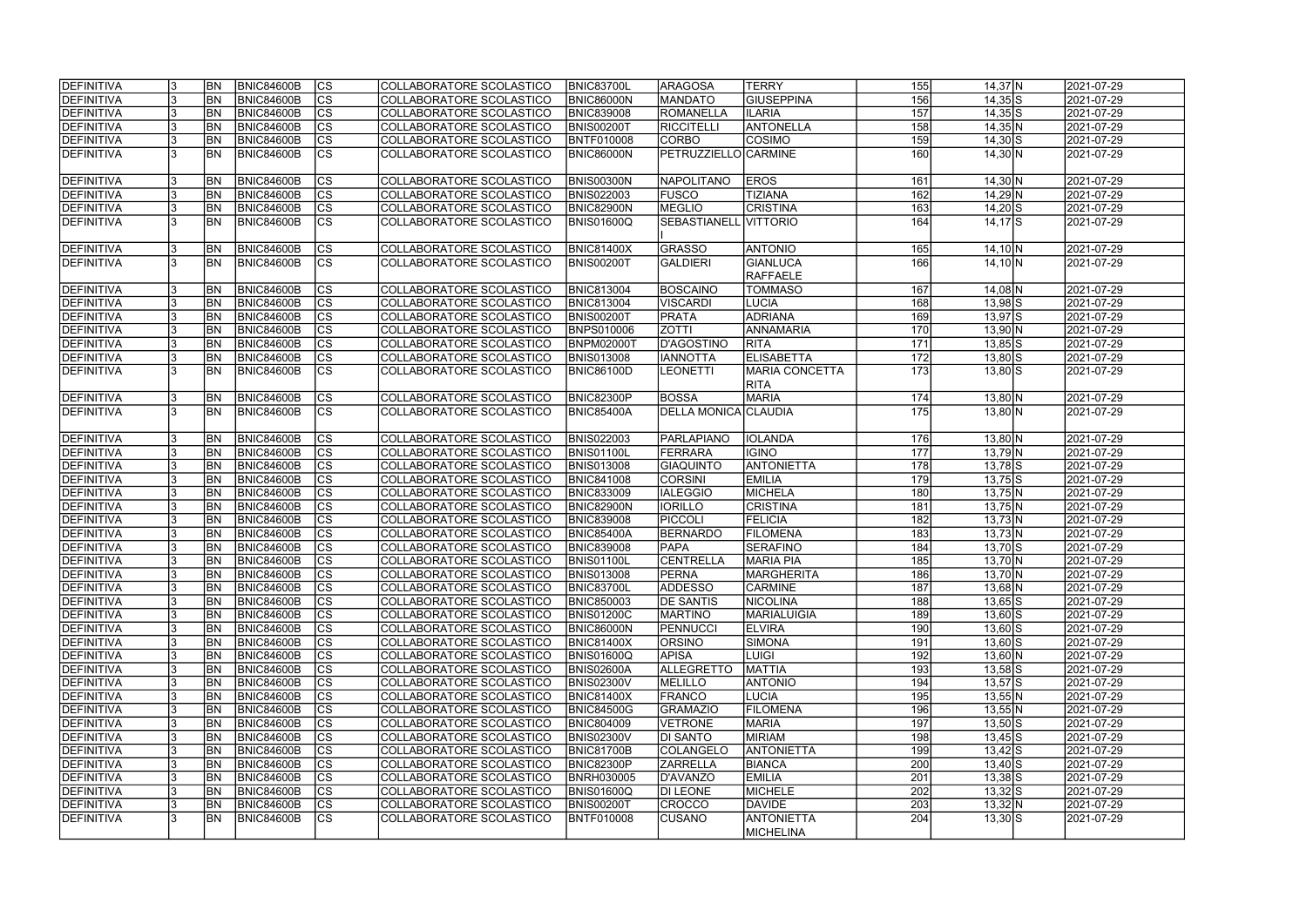| <b>IDEFINITIVA</b> | <b>BN</b> | <b>BNIC84600B</b> | <b>CS</b>                | COLLABORATORE SCOLASTICO | <b>IBNPS010006</b> | <b>PENNA</b>         | <b>MARIA</b>           | 205              | $13,30$ S                            | 2021-07-29 |
|--------------------|-----------|-------------------|--------------------------|--------------------------|--------------------|----------------------|------------------------|------------------|--------------------------------------|------------|
| <b>DEFINITIVA</b>  | <b>BN</b> | <b>BNIC84600B</b> | cs                       | COLLABORATORE SCOLASTICO | <b>BNIS02300V</b>  | MARINELLI            | <b>ALDO</b>            | $\overline{206}$ | $13,30$ S                            | 2021-07-29 |
| <b>DEFINITIVA</b>  | <b>BN</b> | <b>BNIC84600B</b> | cs                       | COLLABORATORE SCOLASTICO | <b>BNIC833009</b>  | <b>ZEOLLA</b>        | <b>TERESA</b>          | $\overline{207}$ | $13,30 \, N$                         | 2021-07-29 |
| <b>DEFINITIVA</b>  | <b>BN</b> | <b>BNIC84600B</b> | $\overline{\text{CS}}$   | COLLABORATORE SCOLASTICO | BNIC82900N         | CORNELIO             | PAOLO                  | 208              | $13,20$ S                            | 2021-07-29 |
| <b>DEFINITIVA</b>  | <b>BN</b> | <b>BNIC84600B</b> | $\overline{\text{CS}}$   | COLLABORATORE SCOLASTICO | <b>BNIC85200P</b>  | <b>MASTROIANNI</b>   | <b>MARIATERESA</b>     | 209              | $13,20$ S                            | 2021-07-29 |
| <b>DEFINITIVA</b>  | <b>BN</b> | <b>BNIC84600B</b> | $\overline{\text{CS}}$   | COLLABORATORE SCOLASTICO | <b>BNIC804009</b>  | CORBO                | <b>OLGA</b>            | 210              | $13,20 \, N$                         | 2021-07-29 |
| DEFINITIVA         | <b>BN</b> | <b>BNIC84600B</b> | <b>CS</b>                | COLLABORATORE SCOLASTICO | <b>BNIC839008</b>  | <b>CESARE</b>        | PATRIZIA               | 211              | $13,20 \text{N}$                     | 2021-07-29 |
| <b>DEFINITIVA</b>  | <b>BN</b> | <b>BNIC84600B</b> | $\overline{\text{CS}}$   | COLLABORATORE SCOLASTICO | BNIS00200T         | <b>AUCELLI</b>       | <b>STEFANIA</b>        | 212              | $13,15$ $S$                          | 2021-07-29 |
| DEFINITIVA         | <b>BN</b> | <b>BNIC84600B</b> | <b>CS</b>                | COLLABORATORE SCOLASTICO | <b>BNIC833009</b>  | POZZUTO              | <b>ENZA</b>            | 213              | $13,15$ N                            | 2021-07-29 |
| <b>DEFINITIVA</b>  | <b>BN</b> | <b>BNIC84600B</b> | cs                       | COLLABORATORE SCOLASTICO | <b>BNIC84400Q</b>  | <b>VISCONTI</b>      | DANIELA                | 214              | $13,15$ N                            | 2021-07-29 |
| <b>DEFINITIVA</b>  | <b>BN</b> | <b>BNIC84600B</b> | <b>CS</b>                | COLLABORATORE SCOLASTICO | <b>BNIC84900V</b>  | <b>CIERVO</b>        | VINCENZA               | 215              | $13,10$ S                            | 2021-07-29 |
| <b>DEFINITIVA</b>  | BN        | <b>BNIC84600B</b> | cs                       | COLLABORATORE SCOLASTICO | BNIS00200T         | <b>IANNICOLA</b>     | <b>NICOLA</b>          | 216              | $13,05$ S                            | 2021-07-29 |
| <b>DEFINITIVA</b>  | <b>BN</b> | <b>BNIC84600B</b> | cs                       | COLLABORATORE SCOLASTICO | <b>BNIC86100D</b>  | <b>DEL SORBO</b>     | GENNARO                | 217              | $13,05$ S                            | 2021-07-29 |
| <b>DEFINITIVA</b>  | <b>BN</b> | <b>BNIC84600B</b> | $\overline{\text{CS}}$   | COLLABORATORE SCOLASTICO | <b>BNIC850003</b>  | <b>VIGLIONE</b>      | <b>TERESA</b>          | 218              | $13,05$ S                            | 2021-07-29 |
| <b>DEFINITIVA</b>  | <b>BN</b> | <b>BNIC84600B</b> | $\overline{\text{CS}}$   | COLLABORATORE SCOLASTICO | <b>BNIS022003</b>  | <b>FAZZONE</b>       | <b>GREGORIO</b>        | 219              | $13,05$ N                            | 2021-07-29 |
| <b>DEFINITIVA</b>  | <b>BN</b> | <b>BNIC84600B</b> | CS                       | COLLABORATORE SCOLASTICO | <b>BNIC813004</b>  | <b>SANZARI</b>       | <b>ELENA</b>           | 220              | $13,03$ $S$                          | 2021-07-29 |
| DEFINITIVA         | <b>BN</b> | <b>BNIC84600B</b> | $\overline{\text{CS}}$   | COLLABORATORE SCOLASTICO | BNIC84600B         | PANZA                | ANGELA                 | $\overline{221}$ | $13\overline{\smash{\vert S \vert}}$ | 2021-07-29 |
| <b>DEFINITIVA</b>  | <b>BN</b> | <b>BNIC84600B</b> | CS                       | COLLABORATORE SCOLASTICO | <b>BNIC848003</b>  | <b>SALIERNO</b>      | <b>MARCO</b>           | 222              | 13 N                                 | 2021-07-29 |
| DEFINITIVA         | BN        | <b>BNIC84600B</b> | CS                       | COLLABORATORE SCOLASTICO | <b>BNIC841008</b>  | PETRILLO             | <b>ANTONIETTA</b>      | 223              | $12,97$ $S$                          | 2021-07-29 |
| <b>DEFINITIVA</b>  | <b>BN</b> | <b>BNIC84600B</b> | CS                       | COLLABORATORE SCOLASTICO | BNIS01600Q         | <b>CECERE</b>        | <b>ALFREDO</b>         | 224              | 12,97 S                              | 2021-07-29 |
| DEFINITIVA         | BN        | <b>BNIC84600B</b> | CS                       | COLLABORATORE SCOLASTICO | <b>BNIS022003</b>  | PENGUE               | <b>VITTORIO</b>        | 225              | $12,95$ N                            | 2021-07-29 |
| DEFINITIVA         | <b>BN</b> | <b>BNIC84600B</b> | <b>CS</b>                | COLLABORATORE SCOLASTICO | <b>BNIC82300P</b>  | <b>GALLUCCIO</b>     | <b>BRIGIDA</b>         | 226              | $12,93$ S                            | 2021-07-29 |
| <b>DEFINITIVA</b>  | <b>BN</b> | <b>BNIC84600B</b> | <b>CS</b>                | COLLABORATORE SCOLASTICO | <b>BNIS02300V</b>  | <b>VIRELLI</b>       | <b>FABIO</b>           | 227              | $12,93$ S                            | 2021-07-29 |
| DEFINITIVA         | <b>BN</b> | <b>BNIC84600B</b> | <b>CS</b>                | COLLABORATORE SCOLASTICO | <b>BNIS014004</b>  | <b>DELLI VENERI</b>  | <b>MICHELA</b>         | 228              | $12,90 \text{N}$                     | 2021-07-29 |
| <b>DEFINITIVA</b>  | <b>BN</b> | <b>BNIC84600B</b> | <b>CS</b>                | COLLABORATORE SCOLASTICO | <b>BNIC81700B</b>  | <b>MAIONE</b>        | <b>FELICIA CARMELA</b> | 229              | $12,85$ S                            | 2021-07-29 |
| <b>DEFINITIVA</b>  | <b>BN</b> | <b>BNIC84600B</b> | <b>CS</b>                | COLLABORATORE SCOLASTICO | <b>BNPS010006</b>  | <b>BRUGNETTI</b>     | DONATELLA              | 230              | $12,83$ S                            | 2021-07-29 |
| <b>DEFINITIVA</b>  | <b>BN</b> | <b>BNIC84600B</b> | lcs                      | COLLABORATORE SCOLASTICO | <b>BNPS010006</b>  | <b>GIORGIONE</b>     | <b>ELVIRA</b>          | 231              | $12,80$ S                            | 2021-07-29 |
| <b>DEFINITIVA</b>  | <b>BN</b> | <b>BNIC84600B</b> | <b>CS</b>                | COLLABORATORE SCOLASTICO | BNIC84600B         | GAROFANO             | <b>MARIANGELA</b>      | 232              | $12,78$ S                            | 2021-07-29 |
| <b>DEFINITIVA</b>  | <b>BN</b> | <b>BNIC84600B</b> | $ \overline{\text{cs}} $ | COLLABORATORE SCOLASTICO | <b>BNIS027006</b>  | <b>CIOTTA</b>        | <b>RAFFAELLA</b>       | 233              | $12,75$ S                            | 2021-07-29 |
| DEFINITIVA         | <b>BN</b> | <b>BNIC84600B</b> | lcs                      | COLLABORATORE SCOLASTICO | <b>BNIC86100D</b>  | <b>FIORE</b>         | <b>MARIA</b>           | 234              | $12,70 \text{N}$                     | 2021-07-29 |
| DEFINITIVA         | <b>BN</b> | <b>BNIC84600B</b> | $ \overline{\text{CS}} $ | COLLABORATORE SCOLASTICO | <b>BNIC841008</b>  | <b>NAPOLITANO</b>    | <b>MARIA</b>           | 235              | $12,70 \, N$                         | 2021-07-29 |
| DEFINITIVA         | <b>BN</b> | <b>BNIC84600B</b> | <b>CS</b>                | COLLABORATORE SCOLASTICO | <b>BNPM02000T</b>  | <b>GRASSO</b>        | <b>NOEMI</b>           | 236              | $12,65$ N                            | 2021-07-29 |
| DEFINITIVA         | <b>BN</b> | <b>BNIC84600B</b> | $\overline{\text{CS}}$   | COLLABORATORE SCOLASTICO | <b>BNIS00400D</b>  | <b>PETRONE</b>       | DANIELA                | $\overline{237}$ | $12,65$ N                            | 2021-07-29 |
| DEFINITIVA         | BN        | <b>BNIC84600B</b> | $\overline{\text{CS}}$   | COLLABORATORE SCOLASTICO | <b>BNTF010008</b>  | <b>ALBINI</b>        | <b>MIRIAM</b>          | 238              | $12,55$ S                            | 2021-07-29 |
| <b>DEFINITIVA</b>  | <b>BN</b> | <b>BNIC84600B</b> | $\overline{\text{CS}}$   | COLLABORATORE SCOLASTICO | <b>BNIC84300X</b>  | <b>SALVATORE</b>     | <b>ROBERTA</b>         | 239              | $12,50$ S                            | 2021-07-29 |
| <b>DEFINITIVA</b>  | <b>BN</b> | <b>BNIC84600B</b> | $\overline{\text{CS}}$   | COLLABORATORE SCOLASTICO | <b>BNIC84300X</b>  | <b>MARRA</b>         | <b>ARIANNA</b>         | 240              | $12,50$ S                            | 2021-07-29 |
| <b>DEFINITIVA</b>  | <b>BN</b> | BNIC84600B        | $ {\rm cs}$              | COLLABORATORE SCOLASTICO | BNVC01000A         | SALIERNO             | FLORIANA               | 241              | $12,50 \, N$                         | 2021-07-29 |
| DEFINITIVA         | <b>BN</b> | <b>BNIC84600B</b> | lcs                      | COLLABORATORE SCOLASTICO | <b>BNIS022003</b>  | <b>PACELLI</b>       | <b>VINCENZA</b>        | 242              | $12,50$ N                            | 2021-07-29 |
| <b>DEFINITIVA</b>  | <b>BN</b> | <b>BNIC84600B</b> | CS                       | COLLABORATORE SCOLASTICO | <b>BNIC84600B</b>  | <b>BUONO</b>         | <b>ERNESTO</b>         | 243              | $12,40$ S                            | 2021-07-29 |
| <b>DEFINITIVA</b>  | <b>BN</b> | <b>BNIC84600B</b> | <b>CS</b>                | COLLABORATORE SCOLASTICO | <b>BNIS02300V</b>  | <b>CIVITILLO</b>     | <b>MARIKA</b>          | 244              | $12,40$ S                            | 2021-07-29 |
| <b>DEFINITIVA</b>  | <b>BN</b> | <b>BNIC84600B</b> | <b>CS</b>                | COLLABORATORE SCOLASTICO | <b>BNIC813004</b>  | PASCALE              | <b>CONCETTA</b>        | 245              | $12,40$ S                            | 2021-07-29 |
| <b>DEFINITIVA</b>  | <b>BN</b> | <b>BNIC84600B</b> | CS                       | COLLABORATORE SCOLASTICO | <b>BNIS02300V</b>  | <b>PACELLI</b>       | ANGELA                 | 246              | $12,40$ S                            | 2021-07-29 |
| <b>DEFINITIVA</b>  | <b>BN</b> | <b>BNIC84600B</b> | CS                       | COLLABORATORE SCOLASTICO | <b>BNIC85400A</b>  | <b>CARBONARI</b>     | <b>MARIAGIUSEPPA</b>   | 247              | $12,38$ $S$                          | 2021-07-29 |
| DEFINITIVA         | <b>BN</b> | <b>BNIC84600B</b> | <b>CS</b>                | COLLABORATORE SCOLASTICO | <b>BNIS013008</b>  | <b>DELLA PACE</b>    | <b>ADELE</b>           | 248              | $12,35$ S                            | 2021-07-29 |
| <b>DEFINITIVA</b>  | <b>BN</b> | BNIC84600B        | cs                       | COLLABORATORE SCOLASTICO | <b>BNIC813004</b>  | LABAGNARA            | GENNY                  | 249              | $12,30$ S                            | 2021-07-29 |
| <b>DEFINITIVA</b>  | <b>BN</b> | <b>BNIC84600B</b> | CS                       | COLLABORATORE SCOLASTICO | <b>BNIS02300V</b>  | <b>AUDI</b>          | MONICA                 | 250              | $12,30$ S                            | 2021-07-29 |
| <b>DEFINITIVA</b>  | <b>BN</b> | <b>BNIC84600B</b> | $\overline{\text{CS}}$   | COLLABORATORE SCOLASTICO | <b>BNIS02600A</b>  | <b>IACHETTA</b>      | <b>GABRIELE</b>        | 251              | $12,30\ N$                           | 2021-07-29 |
| <b>DEFINITIVA</b>  | <b>BN</b> | <b>BNIC84600B</b> | <b>CS</b>                | COLLABORATORE SCOLASTICO | <b>BNIS01600Q</b>  | ROMANO               | FABIANA                | 252              | $12,30\ N$                           | 2021-07-29 |
| <b>DEFINITIVA</b>  | <b>BN</b> | <b>BNIC84600B</b> | $\overline{\text{CS}}$   | COLLABORATORE SCOLASTICO | <b>BNTF010008</b>  | <b>IATOMASI</b>      | <b>TIZIANA</b>         | 253              | $12,30 \ N$                          | 2021-07-29 |
| <b>DEFINITIVA</b>  | <b>BN</b> | <b>BNIC84600B</b> | $\overline{\text{CS}}$   | COLLABORATORE SCOLASTICO | <b>BNIC841008</b>  | <b>REFRUGA</b>       | SILVANA                | 254              | $12,30 \text{N}$                     | 2021-07-29 |
| <b>DEFINITIVA</b>  | <b>BN</b> | <b>BNIC84600B</b> | <b>CS</b>                | COLLABORATORE SCOLASTICO | <b>BNIC86000N</b>  | IIANNANTUONO FABIANA |                        | 255              | $12,25$ S                            | 2021-07-29 |
|                    |           |                   |                          |                          |                    |                      |                        |                  |                                      |            |
| <b>DEFINITIVA</b>  | <b>BN</b> | BNIC84600B        | CS                       | COLLABORATORE SCOLASTICO | <b>BNRH030005</b>  | <b>CIOTTA</b>        | <b>ROMINA</b>          | 256              | $12,25$ S                            | 2021-07-29 |
| <b>DEFINITIVA</b>  | IBN       | <b>BNIC84600B</b> | CS                       | COLLABORATORE SCOLASTICO | <b>BNIC839008</b>  | <b>RUSSO</b>         | <b>GIOVANNA</b>        | 257              | $12,25$ N                            | 2021-07-29 |
| <b>DEFINITIVA</b>  | IBN       | <b>BNIC84600B</b> | CS                       | COLLABORATORE SCOLASTICO | <b>BNIC82900N</b>  | PANCARI              | <b>JESSICA</b>         | 258              | $12,24$ N                            | 2021-07-29 |
| <b>DEFINITIVA</b>  | <b>BN</b> | <b>BNIC84600B</b> | CS                       | COLLABORATORE SCOLASTICO | <b>BNIS013008</b>  | <b>GRAZIOSI</b>      | <b>MARIA</b>           | 259              | $12,23$ S                            | 2021-07-29 |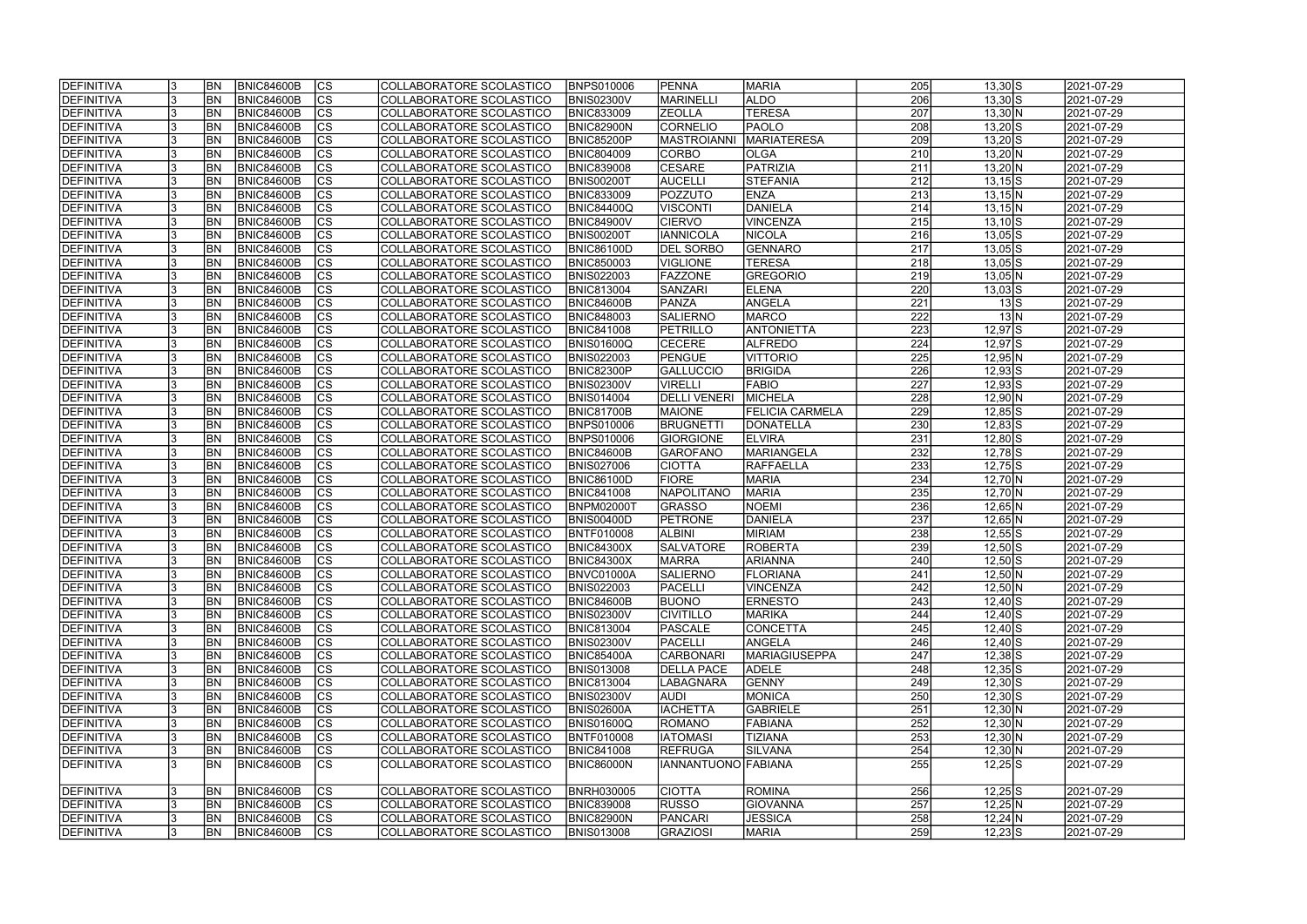| <b>IDEFINITIVA</b> | <b>BN</b> | <b>BNIC84600B</b> | lcs                      | COLLABORATORE SCOLASTICO | <b>BNTF010008</b> | <b>IMARTONE</b>   | <b>GABRIELLA</b>       | 260              | $12,21$ N        | 2021-07-29 |
|--------------------|-----------|-------------------|--------------------------|--------------------------|-------------------|-------------------|------------------------|------------------|------------------|------------|
| DEFINITIVA         | <b>BN</b> | <b>BNIC84600B</b> | cs                       | COLLABORATORE SCOLASTICO | <b>BNIC81700B</b> | <b>CENTRELLA</b>  | <b>GIUSEPPE</b>        | $\overline{261}$ | $12,20 \text{N}$ | 2021-07-29 |
| <b>DEFINITIVA</b>  | <b>BN</b> | BNIC84600B        | cs                       | COLLABORATORE SCOLASTICO | BNIC83700L        | <b>IORIO</b>      | <b>TIZIANA</b>         | 262              | $12,15$ S        | 2021-07-29 |
| DEFINITIVA         | <b>BN</b> | <b>BNIC84600B</b> | $\overline{\text{cs}}$   | COLLABORATORE SCOLASTICO | <b>BNIC804009</b> | <b>GALASSO</b>    | <b>ROSA MARIA</b>      | 263              | $12,14$ S        | 2021-07-29 |
| <b>DEFINITIVA</b>  | <b>BN</b> | <b>BNIC84600B</b> | cs                       | COLLABORATORE SCOLASTICO | <b>BNIS013008</b> | <b>AMORE</b>      | FABIO                  | 264              | $12,13$ S        | 2021-07-29 |
| <b>DEFINITIVA</b>  | <b>BN</b> | <b>BNIC84600B</b> | $\overline{\text{CS}}$   | COLLABORATORE SCOLASTICO | <b>BNIC86100D</b> | FARINA            | <b>DANIA RAFFAELLA</b> | 265              | $12,13$ S        | 2021-07-29 |
| <b>DEFINITIVA</b>  | <b>BN</b> | <b>BNIC84600B</b> | <b>CS</b>                | COLLABORATORE SCOLASTICO | <b>BNIS02300V</b> | FRANGIOSA         | <b>ADOLFO</b>          | 266              | $12,10\sqrt{S}$  | 2021-07-29 |
| <b>DEFINITIVA</b>  | <b>BN</b> | <b>BNIC84600B</b> | $\overline{\text{CS}}$   | COLLABORATORE SCOLASTICO | <b>BNIC804009</b> | PERUGINI          | ANGELO                 | 267              | $12,10$ S        | 2021-07-29 |
| <b>DEFINITIVA</b>  | <b>BN</b> | <b>BNIC84600B</b> | cs                       | COLLABORATORE SCOLASTICO | <b>BNIS022003</b> | <b>PARENTE</b>    | <b>MARIATERESA</b>     | 268              | $12,10$ S        | 2021-07-29 |
| DEFINITIVA         | <b>BN</b> | <b>BNIC84600B</b> | cs                       | COLLABORATORE SCOLASTICO | <b>BNIC84300X</b> | <b>FAZZONE</b>    | <b>ANNA RITA</b>       | 269              | $12,10$ S        | 2021-07-29 |
| DEFINITIVA         | <b>BN</b> | <b>BNIC84600B</b> | <b>CS</b>                | COLLABORATORE SCOLASTICO | <b>BNPS010006</b> | <b>COPPOLA</b>    | <b>ENZO</b>            | 270              | $12,10 \ N$      | 2021-07-29 |
| DEFINITIVA         | BN        | <b>BNIC84600B</b> | $ \overline{\text{CS}} $ | COLLABORATORE SCOLASTICO | <b>BNIC813004</b> | PERUGINI          | MARZIA                 | 271              | $12,09$ $S$      | 2021-07-29 |
| <b>DEFINITIVA</b>  | <b>BN</b> | <b>BNIC84600B</b> | <b>CS</b>                | COLLABORATORE SCOLASTICO | <b>BNIC84300X</b> | <b>COVINO</b>     | ROSA                   | 272              | $12,05$ S        | 2021-07-29 |
| <b>DEFINITIVA</b>  | <b>BN</b> | <b>BNIC84600B</b> | cs                       | COLLABORATORE SCOLASTICO | <b>BNIC839008</b> | <b>ABBATIELLO</b> | MICHELA                | 273              | $12$ $S$         | 2021-07-29 |
| <b>DEFINITIVA</b>  | <b>BN</b> | <b>BNIC84600B</b> | CS                       | COLLABORATORE SCOLASTICO | BNIS014004        | <b>CUTILLO</b>    | DANIELA                | 274              | $11,95$ S        | 2021-07-29 |
| <b>DEFINITIVA</b>  | <b>BN</b> | <b>BNIC84600B</b> | CS                       | COLLABORATORE SCOLASTICO | BNIS01100L        | <b>INGORDIGIA</b> | RAFFAELE               | 275              | $11,95$ N        | 2021-07-29 |
| <b>DEFINITIVA</b>  | <b>BN</b> | <b>BNIC84600B</b> | CS                       | COLLABORATORE SCOLASTICO | <b>BNIS027006</b> | <b>MINICOZZI</b>  | <b>ROBERTA</b>         | 276              | $11,95$ N        | 2021-07-29 |
| DEFINITIVA         | <b>BN</b> | <b>BNIC84600B</b> | <b>CS</b>                | COLLABORATORE SCOLASTICO | BNIS00300N        | NUNZIATA          | <b>LUIGI</b>           | 277              | $11,95$ N        | 2021-07-29 |
| <b>DEFINITIVA</b>  | <b>BN</b> | <b>BNIC84600B</b> | $ \overline{\text{CS}} $ | COLLABORATORE SCOLASTICO | <b>BNIS027006</b> | <b>CINELLI</b>    | <b>ELENA SABINA</b>    | 278              | $11,93$ S        | 2021-07-29 |
| <b>DEFINITIVA</b>  | <b>BN</b> | <b>BNIC84600B</b> | $\overline{\text{CS}}$   | COLLABORATORE SCOLASTICO | <b>BNIS027006</b> | <b>SALIERNO</b>   | <b>SABRINA</b>         | 279              | $11,92$ S        | 2021-07-29 |
| DEFINITIVA         | <b>BN</b> | <b>BNIC84600B</b> | $ \overline{\text{CS}} $ | COLLABORATORE SCOLASTICO | BNIS02600A        | BARRICELL         | MICHELA                | 280              | $11,90$ S        | 2021-07-29 |
| <b>DEFINITIVA</b>  | <b>BN</b> | <b>BNIC84600B</b> | <b>CS</b>                | COLLABORATORE SCOLASTICO | <b>BNIC842004</b> | <b>PONTICELL</b>  | DANIELE                | 281              | $11,90$ S        | 2021-07-29 |
| <b>DEFINITIVA</b>  | <b>BN</b> | <b>BNIC84600B</b> | CS                       | COLLABORATORE SCOLASTICO | <b>BNIC81400X</b> | BACCALA'          | <b>ANGELA MARIA</b>    | 282              | $11,90 \ N$      | 2021-07-29 |
| <b>DEFINITIVA</b>  | <b>BN</b> | <b>BNIC84600B</b> | <b>CS</b>                | COLLABORATORE SCOLASTICO | <b>BNIS013008</b> | <b>IANNUCCI</b>   | <b>FILOMENA</b>        | 283              | $11,90 \ N$      | 2021-07-29 |
| <b>DEFINITIVA</b>  | <b>BN</b> | <b>BNIC84600B</b> | lcs                      | COLLABORATORE SCOLASTICO | <b>BNIS022003</b> | <b>MATURO</b>     | ANGELINA               | 284              | $11,90 \ N$      | 2021-07-29 |
| <b>DEFINITIVA</b>  | <b>BN</b> | <b>BNIC84600B</b> | lcs                      | COLLABORATORE SCOLASTICO | <b>BNIC83800C</b> | MORZILLO          | <b>GIADA</b>           | 285              | $11,88$ N        | 2021-07-29 |
| <b>DEFINITIVA</b>  | <b>BN</b> | <b>BNIC84600B</b> | CS                       | COLLABORATORE SCOLASTICO | <b>BNIC86100D</b> | <b>BENNANI</b>    | MARTINA                | 286              | $11,85$ N        | 2021-07-29 |
| <b>DEFINITIVA</b>  | <b>BN</b> | <b>BNIC84600B</b> | <b>CS</b>                | COLLABORATORE SCOLASTICO | <b>BNIS027006</b> | <b>IDE</b>        | <b>SARA</b>            | 287              | $11,85$ N        | 2021-07-29 |
|                    |           |                   |                          |                          |                   | CRISTOFARO        |                        |                  |                  |            |
| <b>DEFINITIVA</b>  | <b>BN</b> | <b>BNIC84600B</b> | <b>CS</b>                | COLLABORATORE SCOLASTICO | <b>BNIC839008</b> | <b>CRISCI</b>     | GABRIELLA              | 288              | 11,80 S          | 2021-07-29 |
| <b>DEFINITIVA</b>  | <b>BN</b> | <b>BNIC84600B</b> | $ \overline{\text{CS}} $ | COLLABORATORE SCOLASTICO | <b>BNIS013008</b> | <b>IANNOTTA</b>   | <b>RAMONA</b>          | 289              | $11,80$ S        | 2021-07-29 |
| DEFINITIVA         | <b>BN</b> | <b>BNIC84600B</b> | $\overline{\text{CS}}$   | COLLABORATORE SCOLASTICO | <b>BNIC84900V</b> | <b>IANNELLI</b>   | <b>MARIA MARTINA</b>   | 290              | $11,80$ S        | 2021-07-29 |
| <b>DEFINITIVA</b>  | <b>BN</b> | <b>BNIC84600B</b> | $\overline{\text{CS}}$   | COLLABORATORE SCOLASTICO | <b>BNIC850003</b> | <b>LIMATA</b>     | MONICA                 | $\overline{291}$ | $11,80$ S        | 2021-07-29 |
| DEFINITIVA         | <b>BN</b> | <b>BNIC84600B</b> | cs                       | COLLABORATORE SCOLASTICO | <b>BNIS00200T</b> | <b>MAGLIONE</b>   | <b>MAFALDA</b>         | 292              | $11,80$ S        | 2021-07-29 |
| <b>DEFINITIVA</b>  | <b>BN</b> | <b>BNIC84600B</b> | $\overline{\text{cs}}$   | COLLABORATORE SCOLASTICO | <b>BNIC813004</b> | <b>DI PAOLA</b>   | ANNAMARIA              | 293              | $11,80$ S        | 2021-07-29 |
| <b>DEFINITIVA</b>  | <b>BN</b> | <b>BNIC84600B</b> | $\overline{\text{CS}}$   | COLLABORATORE SCOLASTICO | <b>BNIC84600B</b> | <b>ANTINORA</b>   | ASSUNTA                | 294              | $11,80$ S        | 2021-07-29 |
| <b>DEFINITIVA</b>  |           | BN BNIC84600B     | cs                       | COLLABORATORE SCOLASTICO | <b>BNIC841008</b> | GERNETTI          | <b>FRANCESCA MARIA</b> | 295              | 11,80 N          | 2021-07-29 |
|                    |           |                   |                          |                          |                   |                   |                        |                  |                  |            |
| <b>DEFINITIVA</b>  | <b>BN</b> | BNIC84600B        | CS                       | COLLABORATORE SCOLASTICO | <b>BNIS01600Q</b> | <b>PENTA</b>      | <b>MARTINA</b>         | 296              | 11,80 N          | 2021-07-29 |
| <b>DEFINITIVA</b>  | <b>BN</b> | BNIC84600B        | CS                       | COLLABORATORE SCOLASTICO | <b>BNIC84500G</b> | <b>PASTORE</b>    | <b>MARIA GRAZIA</b>    | 297              | $11,80 \, N$     | 2021-07-29 |
| <b>DEFINITIVA</b>  | <b>BN</b> | <b>BNIC84600B</b> | CS                       | COLLABORATORE SCOLASTICO | <b>BNIC813004</b> | DI GENNARO        | <b>MICHELINA</b>       | 298              | $11,78$ S        | 2021-07-29 |
| DEFINITIVA         | <b>BN</b> | <b>BNIC84600B</b> | CS                       | COLLABORATORE SCOLASTICO | <b>BNIC81400X</b> | <b>DI BIASE</b>   | ANTONIO ALESSIO        | 299              | $11,75$ S        | 2021-07-29 |
| <b>DEFINITIVA</b>  | <b>BN</b> | <b>BNIC84600B</b> | CS                       | COLLABORATORE SCOLASTICO | <b>BNIC841008</b> | <b>VITALE</b>     | <b>ANTONIETTA</b>      | 300              | $11,75$ S        | 2021-07-29 |
| <b>DEFINITIVA</b>  | <b>BN</b> | BNIC84600B        | CS                       | COLLABORATORE SCOLASTICO | <b>BNIC84300X</b> | <b>GALLO</b>      | <b>PASQUALE</b>        | 301              | $11,70$ S        | 2021-07-29 |
| DEFINITIVA         | <b>BN</b> | BNIC84600B        | cs                       | COLLABORATORE SCOLASTICO | <b>BNIC83700L</b> | <b>IANNOTTI</b>   | CONCETTA               | 302              | $11,70$ S        | 2021-07-29 |
| DEFINITIVA         | <b>BN</b> | BNIC84600B        | CS                       | COLLABORATORE SCOLASTICO | <b>BNIC81400X</b> | <b>CIVITILLO</b>  | MARIA GRAZIA           | 303              | 11,70 N          | 2021-07-29 |
| DEFINITIVA         | <b>BN</b> | BNIC84600B        | cs                       | COLLABORATORE SCOLASTICO | <b>BNIC84600B</b> | <b>DI SANTO</b>   | <b>GRAZIELLA</b>       | 304              | 11,70 N          | 2021-07-29 |
| <b>DEFINITIVA</b>  | <b>BN</b> | <b>BNIC84600B</b> | $\overline{\text{CS}}$   | COLLABORATORE SCOLASTICO | <b>BNIC84900V</b> | DAMIANO           | MARILENA               | 305              | $11,65$ S        | 2021-07-29 |
| <b>DEFINITIVA</b>  | <b>BN</b> | BNIC84600B        | cs                       | COLLABORATORE SCOLASTICO | <b>BNIS01200C</b> | FISCARELLI        | <b>MELISSA</b>         | 306              | $11,60$ S        | 2021-07-29 |
| DEFINITIVA         | <b>BN</b> | <b>BNIC84600B</b> | cs                       | COLLABORATORE SCOLASTICO | <b>BNIS00800R</b> | <b>PUCILLO</b>    | MICHELE                | 307              | $11,60$ S        | 2021-07-29 |
| <b>DEFINITIVA</b>  | <b>BN</b> | <b>BNIC84600B</b> | cs                       | COLLABORATORE SCOLASTICO | <b>BNIC848003</b> | BASILICATA        | MICHELE                | 308              | $11,60$ S        | 2021-07-29 |
| <b>DEFINITIVA</b>  | BN        | <b>BNIC84600B</b> | CS                       | COLLABORATORE SCOLASTICO | BNIS00200T        | <b>RUGGIERI</b>   | ADDOLORATA             | 309              | $11,60$ N        | 2021-07-29 |
| DEFINITIVA         | BN        | <b>BNIC84600B</b> | <b>CS</b>                | COLLABORATORE SCOLASTICO | <b>BNIC84300X</b> | <b>VELLONE</b>    | <b>EGIDIO</b>          | 310              | $11,55$ S        | 2021-07-29 |
| <b>DEFINITIVA</b>  | IBN.      | <b>BNIC84600B</b> | lcs                      | COLLABORATORE SCOLASTICO | <b>BNIC83700L</b> | <b>BARBIERI</b>   | GENNARO                | 311              | $11,55$ S        | 2021-07-29 |
| <b>DEFINITIVA</b>  | BN        | <b>BNIC84600B</b> | CS                       | COLLABORATORE SCOLASTICO | <b>BNIS00200T</b> | <b>DI LORENZO</b> | <b>MARINA</b>          | 312              | $11,55$ N        | 2021-07-29 |
| <b>DEFINITIVA</b>  | <b>BN</b> | <b>BNIC84600B</b> | lcs                      | COLLABORATORE SCOLASTICO | <b>BNIC842004</b> | <b>CARBONE</b>    | VINCENZO               | 313              | $11,55$ N        | 2021-07-29 |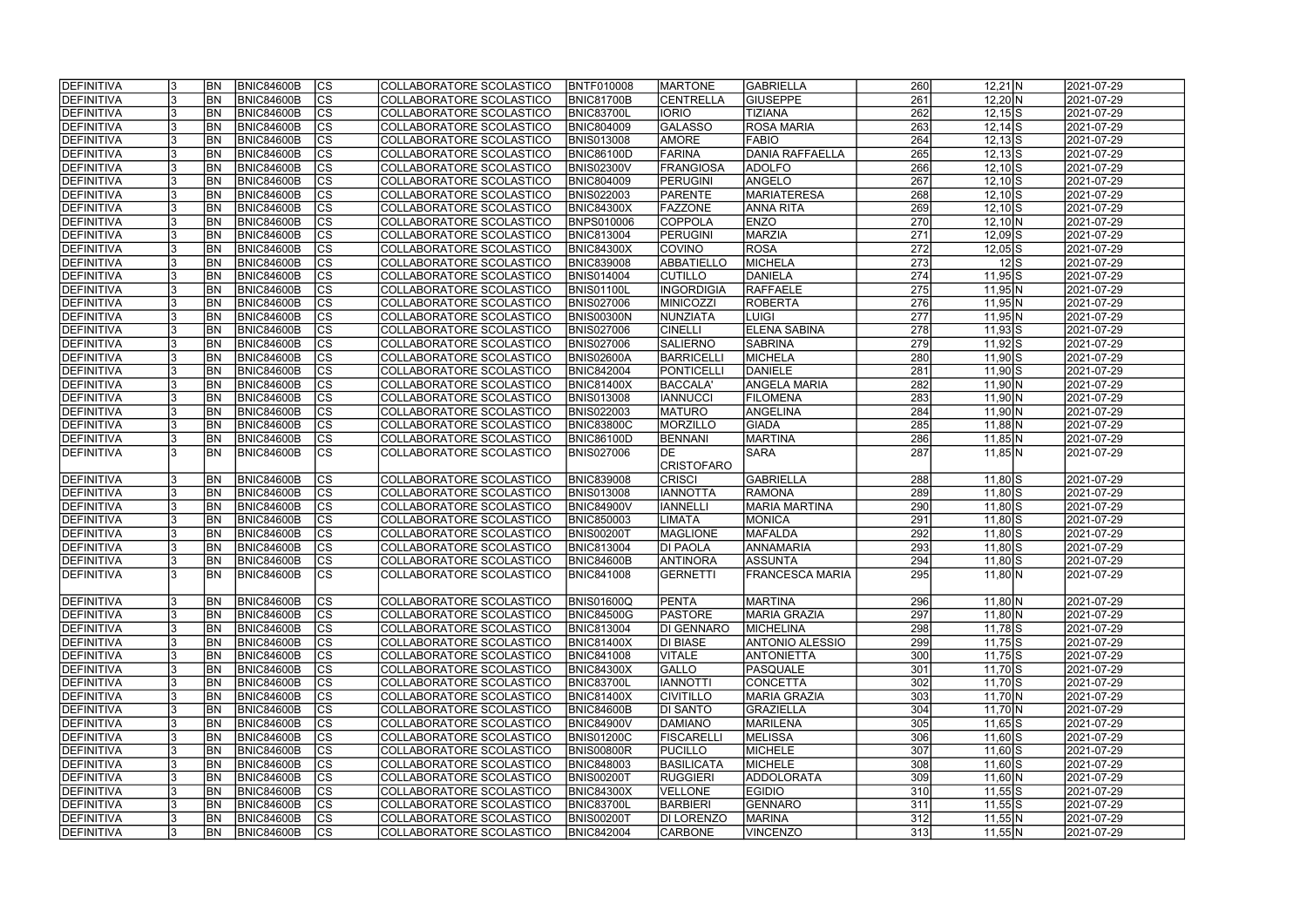| cs <br><b>RENATO</b><br>315<br><b>BN</b><br><b>BNIC84600B</b><br><b>BNIS022003</b><br><b>SERPICO</b><br>$11,54$ N<br>2021-07-29<br>COLLABORATORE SCOLASTICO<br>$\overline{\text{cs}}$<br><b>BN</b><br><b>BNIC84600B</b><br><b>MASOTTA</b><br><b>ROSSELLA</b><br>316<br>2021-07-29<br>COLLABORATORE SCOLASTICO<br><b>BNIC813004</b><br>$11,50$ S<br>$\overline{\text{CS}}$<br>$\overline{317}$<br><b>BNIC84600B</b><br>TOSCANO<br>ANNARITA<br>$11,50$ S<br>2021-07-29<br>BN <br>COLLABORATORE SCOLASTICO<br><b>BNIC819003</b><br>$\overline{\text{cs}}$<br>318<br><b>BN</b><br><b>BNIC84600B</b><br><b>BNIS013008</b><br><b>CASORIA</b><br>$11,50$ S<br>2021-07-29<br>COLLABORATORE SCOLASTICO<br><b>ANNALISA</b><br>$\overline{\text{CS}}$<br><b>BN</b><br><b>BNIC84600B</b><br>ANASTASIA<br>319<br>$11,50$ S<br>2021-07-29<br>COLLABORATORE SCOLASTICO<br><b>BNIC84900V</b><br><b>MOTTOLA</b><br>$\overline{\text{CS}}$<br><b>BN</b><br><b>BNIC84600B</b><br>PATRIZIA<br>320<br>$11,50$ S<br>2021-07-29<br><b>DEFINITIVA</b><br>COLLABORATORE SCOLASTICO<br><b>BNIS022003</b><br><b>PADUANO</b><br>321<br><b>BNIC84600B</b><br>$\overline{\text{CS}}$<br>DEFINITIVA<br><b>BN</b><br>COLLABORATORE SCOLASTICO<br>BNIC83700L<br><b>MASSARO</b><br>$11,50$ N<br>2021-07-29<br><b>MARIO</b><br>$\overline{\text{CS}}$<br>322<br><b>DEFINITIVA</b><br><b>BN</b><br><b>BNIC84600B</b><br><b>BNIS013008</b><br>MAURIELLO<br>$11,50$ N<br>2021-07-29<br>COLLABORATORE SCOLASTICO<br>SONIA<br>BN<br> cs <br>323<br><b>DEFINITIVA</b><br><b>BNIC84600B</b><br><b>BNTF010008</b><br><b>LUPO</b><br>2021-07-29<br>COLLABORATORE SCOLASTICO<br><b>DI LORENZO</b><br>$11,48$ S<br>$\overline{\text{CS}}$<br>324<br><b>BN</b><br><b>ANNA MARIA LUCIA</b><br>$11,47$ $S$<br><b>DEFINITIVA</b><br><b>BNIC84600B</b><br>COLLABORATORE SCOLASTICO<br><b>BNIC85200P</b><br><b>PACELLI</b><br>2021-07-29<br><b>BNIC84600B</b><br><b>EUGENIA</b><br>DEFINITIVA<br><b>BN</b><br>lcs<br>COLLABORATORE SCOLASTICO<br><b>BNIC81000L</b><br><b>FINIZIO</b><br>325<br>$11,47$ N<br>2021-07-29<br> cs <br>326<br><b>BN</b><br><b>BNIC84600B</b><br><b>DI CROSTA</b><br><b>ANNA</b><br>2021-07-29<br><b>DEFINITIVA</b><br>COLLABORATORE SCOLASTICO<br>BNIC84600B<br>$11,47$ N<br>$ \overline{\text{CS}} $<br>ANTONELLA<br>327<br>DEFINITIVA<br><b>BN</b><br><b>BNIC84600B</b><br>COLLABORATORE SCOLASTICO<br><b>BNIC81400X</b><br><b>IAMARTINO</b><br>2021-07-29<br>$11,45$ S<br>$\overline{\text{CS}}$<br>328<br>DEFINITIVA<br><b>BN</b><br><b>BNIC84600B</b><br>COLLABORATORE SCOLASTICO<br><b>BNIS022003</b><br><b>SELLITTO</b><br><b>SARA</b><br>2021-07-29<br>$11,42$ N<br>$\overline{\text{CS}}$<br><b>MARIA</b><br>329<br>2021-07-29<br>DEFINITIVA<br><b>BN</b><br><b>BNIC84600B</b><br>COLLABORATORE SCOLASTICO<br><b>BNIC84900V</b><br><b>TEDESCO</b><br>$11,40$ S<br>CS<br>330<br>DEFINITIVA<br><b>BN</b><br><b>BNIC84600B</b><br><b>CIPULLO</b><br>2021-07-29<br>COLLABORATORE SCOLASTICO<br><b>BNIC86100D</b><br>LUIGI<br>$11,40$ S<br>$\overline{\text{CS}}$<br>ANNAMARIA<br>331<br><b>DEFINITIVA</b><br><b>BN</b><br><b>BNIC84600B</b><br>2021-07-29<br>COLLABORATORE SCOLASTICO<br><b>BNIS014004</b><br>URCIUOLI<br>$11,40$ S<br>$\overline{\text{CS}}$<br>332<br><b>DEFINITIVA</b><br><b>BNIC84600B</b><br>ANGELO<br>$11,40$ S<br>2021-07-29<br>BN <br>COLLABORATORE SCOLASTICO<br><b>BNIC848003</b><br><b>IORIO</b><br>$\overline{\text{CS}}$<br>$\frac{1}{333}$<br>DEFINITIVA<br><b>BN</b><br><b>BNIC84600B</b><br>DI LIBERO<br><b>CARMELA</b><br>$11,35$ N<br>2021-07-29<br>COLLABORATORE SCOLASTICO<br>BNIC84600B<br>CS<br>334<br>DEFINITIVA<br><b>BN</b><br><b>BNIC84600B</b><br><b>RAFFAELE</b><br>COLLABORATORE SCOLASTICO<br>BNIC82900N<br><b>FAZZONE</b><br>$11,30$ S<br>2021-07-29<br><b>CS</b><br>335<br><b>BN</b><br><b>BNIC84600B</b><br>OROPALLO<br>$11,30$ S<br>2021-07-29<br><b>DEFINITIVA</b><br>COLLABORATORE SCOLASTICO<br><b>BNIS013008</b><br><b>MARIAROSARIA</b><br><b>CS</b><br>336<br><b>DEFINITIVA</b><br><b>BN</b><br><b>BNIC84600B</b><br>COLLABORATORE SCOLASTICO<br><b>BNIC84300X</b><br>$11,30 \text{N}$<br>2021-07-29<br><b>FUSCHETTO</b><br><b>DORINA</b><br>$\overline{\text{CS}}$<br>$\frac{1}{337}$<br><b>BN</b><br>DEFINITIVA<br><b>BNIC84600B</b><br>COLLABORATORE SCOLASTICO<br><b>BNIS027006</b><br>VETERE<br>SIMONA<br>$11,30 \text{N}$<br>2021-07-29<br><b>BN</b><br><b>CS</b><br>338<br>DEFINITIVA<br><b>BNIC84600B</b><br><b>BNIS02300V</b><br><b>FABIO</b><br>2021-07-29<br>COLLABORATORE SCOLASTICO<br><b>DI MUCCIO</b><br>$11,29$ N<br> cs <br><b>BN</b><br><b>BNIC84600B</b><br>339<br>DEFINITIVA<br>COLLABORATORE SCOLASTICO<br><b>NARCISO</b><br><b>GIUSEPPE</b><br>2021-07-29<br>BNIS00400D<br>$11,29$ N<br>$\overline{\text{CS}}$<br><b>DEFINITIVA</b><br><b>BN</b><br><b>BNIC84600B</b><br><b>MUSTO</b><br><b>CLAUDIA</b><br>340<br>2021-07-29<br>COLLABORATORE SCOLASTICO<br><b>BNIC85700T</b><br>$11,28$ N<br>$ \overline{\text{cs}} $<br><b>BNIC84600B</b><br>POLTRONIERI<br>BELINDA<br>341<br><b>DEFINITIVA</b><br><b>BN</b><br>COLLABORATORE SCOLASTICO<br><b>BNIC86100D</b><br>$11,28$ N<br>2021-07-29<br><b>BNIC84600B</b><br>lcs<br>342<br><b>BN</b><br>COLLABORATORE SCOLASTICO<br><b>BNIC826006</b><br><b>SENECA</b><br><b>GIUSEPPINA</b><br>2021-07-29<br><b>DEFINITIVA</b><br>$11,25$ S<br>$\overline{\text{CS}}$<br><b>BNIC84600B</b><br><b>BNIC855006</b><br>343<br><b>DEFINITIVA</b><br><b>BN</b><br>COLLABORATORE SCOLASTICO<br><b>CIVITILLO</b><br><b>MARIA ANTONIETTA</b><br>$11,25$ N<br>2021-07-29<br><b>DEBORA</b><br><b>DEFINITIVA</b><br><b>BN</b><br><b>BNIC84600B</b><br><b>CS</b><br>COLLABORATORE SCOLASTICO<br><b>BNIC84600B</b><br>344<br>2021-07-29<br><b>GAROFANO</b><br>$11,20$ S<br>$\overline{\text{CS}}$<br><b>BN</b><br><b>BNIC84600B</b><br><b>BNIC855006</b><br><b>STEFANIA</b><br>345<br>2021-07-29<br><b>DEFINITIVA</b><br>COLLABORATORE SCOLASTICO<br><b>PARENTE</b><br>$11,20$ S<br>$\overline{\text{cs}}$<br>346<br>DEFINITIVA<br><b>BN</b><br>IIANNANTUONO ROSANNA<br>2021-07-29<br><b>BNIC84600B</b><br>COLLABORATORE SCOLASTICO<br>BNIC84400Q<br>$11,20$ S<br><b>DEFINITIVA</b><br>BNIC84600B<br><b>BN</b><br>COLLABORATORE SCOLASTICO<br><b>BNIC857001</b><br>LA FRAZIA<br>2021-07-29<br><b>VINCENZO</b><br> CS <br>347<br>11,20 N<br>DEFINITIVA<br>lcs<br><b>BN</b><br><b>BNIC84600B</b><br>COLLABORATORE SCOLASTICO<br>VOTINO<br><b>LORENZO</b><br>348<br>$11,20 \, N$<br>2021-07-29<br><b>BNIC84300X</b><br>BNIC84600B<br> CS<br><b>DEFINITIVA</b><br><b>BN</b><br><b>DI BIASE</b><br><b>LUCIA</b><br>349<br>2021-07-29<br>COLLABORATORE SCOLASTICO<br><b>BNIC81400X</b><br>11,20 N<br><b>DEFINITIVA</b><br><b>BN</b><br><b>BNIC84600B</b><br><b>CS</b><br>COLLABORATORE SCOLASTICO<br><b>BNIC82900N</b><br><b>ISONE</b><br><b>ANNA</b><br>350<br>11,20 N<br>2021-07-29<br>351<br>DEFINITIVA<br><b>CS</b><br>MERLO<br><b>MARILISA</b><br><b>BN</b><br>BNIC84600B<br>COLLABORATORE SCOLASTICO<br><b>BNRH030005</b><br>$11,15$ S<br>2021-07-29<br><b>FIORILLO</b><br><b>DEFINITIVA</b><br><b>BN</b><br>BNIC84600B<br><b>CS</b><br>COLLABORATORE SCOLASTICO<br><b>BNIC82900N</b><br><b>SALVATORE</b><br><b>CLARA</b><br>2021-07-29<br>352<br>$11,15$ S<br>DEFINITIVA<br><b>BNIC84600B</b><br> CS<br><b>CARMINE</b><br><b>BN</b><br>COLLABORATORE SCOLASTICO<br><b>BNIC85700T</b><br><b>CIAMPI</b><br>353<br>$11,15$ N<br>2021-07-29<br> cs <br>DEFINITIVA<br><b>BN</b><br>BNIC84600B<br>COLLABORATORE SCOLASTICO<br><b>BNIC82300P</b><br><b>CARDONE</b><br><b>VALERIA</b><br>354<br>2021-07-29<br>$11,15$ N<br>DEFINITIVA<br><b>CS</b><br>BNIC84600B<br>COLLABORATORE SCOLASTICO<br><b>BNIS022003</b><br>DELLA<br><b>ROSINA</b><br>355<br>2021-07-29<br>IBN<br>$11,13$ $S$<br>VECCHIA<br><b>DEFINITIVA</b><br><b>BN</b><br><b>CS</b><br><b>AIELLO</b><br><b>CLAUDIO</b><br>2021-07-29<br>BNIC84600B<br>COLLABORATORE SCOLASTICO<br><b>BNIC839008</b><br>356<br>$11,12$ $S$<br>$\overline{\text{CS}}$<br>357<br>BNIC84600B<br><b>BNIS022003</b><br><b>ESPOSITO</b><br><b>CARMINE</b><br>$11,10$ S<br>2021-07-29<br><b>BN</b><br>COLLABORATORE SCOLASTICO<br>$\overline{\text{CS}}$<br><b>BNIC84600B</b><br>PALMIERI<br>ANNACHIARA<br>358<br>2021-07-29<br><b>BN</b><br>COLLABORATORE SCOLASTICO<br><b>BNTF010008</b><br>$11,10$ S<br><b>BNIC84600B</b><br><b>CS</b><br><b>ARIANNA</b><br>2021-07-29<br><b>BN</b><br>COLLABORATORE SCOLASTICO<br><b>BNIC82900N</b><br><b>DI FILIPPO</b><br>359<br>11,07 N<br>CS<br><b>BNIC84600B</b><br>360<br>2021-07-29<br><b>DEFINITIVA</b><br><b>BN</b><br>COLLABORATORE SCOLASTICO<br><b>BNIC85200P</b><br><b>MARCELLO</b><br><b>GIUSY</b><br>$11,05$ S<br>CS<br><b>BNIC84600B</b><br>MICHELINA<br>361<br><b>DEFINITIVA</b><br>COLLABORATORE SCOLASTICO<br>BNPC02000N<br><b>TARIELLO</b><br>$11,05$ S<br>2021-07-29<br><b>BN</b><br><b>CS</b><br>362<br><b>DEFINITIVA</b><br><b>BNIC84600B</b><br>BNIC82900N<br><b>STELLATO</b><br>$11,05$ N<br>2021-07-29<br><b>BN</b><br>COLLABORATORE SCOLASTICO<br><b>MARTA</b><br> CS<br><b>DEFINITIVA</b><br><b>BNIC84600B</b><br><b>BNIS00200T</b><br><b>INSOGNA</b><br><b>PAOLA</b><br>363<br>$11,03$ S<br>2021-07-29<br>BN <br>COLLABORATORE SCOLASTICO<br> CS<br>364<br>$11\text{S}$<br><b>BN</b><br><b>BNIC84600B</b><br>COLLABORATORE SCOLASTICO<br><b>VESSECCHIA</b><br><b>ADRIANA</b><br>2021-07-29<br><b>BNIC833009</b> | <b>IDEFINITIVA</b> | <b>BN</b> | <b>BNIC84600B</b> | <b>CS</b> | COLLABORATORE SCOLASTICO | <b>BNIS022003</b> | <b>MATTEI</b> | <b>DENISE</b> | 314 | $11,55$ N | 2021-07-29 |
|-------------------------------------------------------------------------------------------------------------------------------------------------------------------------------------------------------------------------------------------------------------------------------------------------------------------------------------------------------------------------------------------------------------------------------------------------------------------------------------------------------------------------------------------------------------------------------------------------------------------------------------------------------------------------------------------------------------------------------------------------------------------------------------------------------------------------------------------------------------------------------------------------------------------------------------------------------------------------------------------------------------------------------------------------------------------------------------------------------------------------------------------------------------------------------------------------------------------------------------------------------------------------------------------------------------------------------------------------------------------------------------------------------------------------------------------------------------------------------------------------------------------------------------------------------------------------------------------------------------------------------------------------------------------------------------------------------------------------------------------------------------------------------------------------------------------------------------------------------------------------------------------------------------------------------------------------------------------------------------------------------------------------------------------------------------------------------------------------------------------------------------------------------------------------------------------------------------------------------------------------------------------------------------------------------------------------------------------------------------------------------------------------------------------------------------------------------------------------------------------------------------------------------------------------------------------------------------------------------------------------------------------------------------------------------------------------------------------------------------------------------------------------------------------------------------------------------------------------------------------------------------------------------------------------------------------------------------------------------------------------------------------------------------------------------------------------------------------------------------------------------------------------------------------------------------------------------------------------------------------------------------------------------------------------------------------------------------------------------------------------------------------------------------------------------------------------------------------------------------------------------------------------------------------------------------------------------------------------------------------------------------------------------------------------------------------------------------------------------------------------------------------------------------------------------------------------------------------------------------------------------------------------------------------------------------------------------------------------------------------------------------------------------------------------------------------------------------------------------------------------------------------------------------------------------------------------------------------------------------------------------------------------------------------------------------------------------------------------------------------------------------------------------------------------------------------------------------------------------------------------------------------------------------------------------------------------------------------------------------------------------------------------------------------------------------------------------------------------------------------------------------------------------------------------------------------------------------------------------------------------------------------------------------------------------------------------------------------------------------------------------------------------------------------------------------------------------------------------------------------------------------------------------------------------------------------------------------------------------------------------------------------------------------------------------------------------------------------------------------------------------------------------------------------------------------------------------------------------------------------------------------------------------------------------------------------------------------------------------------------------------------------------------------------------------------------------------------------------------------------------------------------------------------------------------------------------------------------------------------------------------------------------------------------------------------------------------------------------------------------------------------------------------------------------------------------------------------------------------------------------------------------------------------------------------------------------------------------------------------------------------------------------------------------------------------------------------------------------------------------------------------------------------------------------------------------------------------------------------------------------------------------------------------------------------------------------------------------------------------------------------------------------------------------------------------------------------------------------------------------------------------------------------------------------------------------------------------------------------------------------------------------------------------------------------------------------------------------------------------------------------------------------------------------------------------------------------------------------------------------------------------------------------------------------------------------------------------------------------------------------------------------------------------------------------------------------------------------------------------------------------------------------------------------------------------------------------------------------------------------------------------------------------------------------------------------------------------------------------------------------------------------------------------------------------------------------------------------------------------------------------------------------------------------------------------------------------------------------------------------------------------------------------------------------------------------------------------------------------------------------------------------------------------------------------------------------------------------------------------------------------------------------------------------------------------------------------------------------------------------------------------------------------------------------------------------------------------------------------------------------------------------------------------------------------------------------------------------------------------------------------------------------------------------------------------------------------------------------------------------------------------------------------------------------------------------------------------------------------------------------------------------------------------------------------------------------------------------------------------------------------------------------------------------------------------------------------------------------------------------------------------------------------------------------------------------------------------------------------------------------------------------------------------------------------------------------------------------------------------------------------------------------------------------------------------------------------------------------------------------------------------------------|--------------------|-----------|-------------------|-----------|--------------------------|-------------------|---------------|---------------|-----|-----------|------------|
|                                                                                                                                                                                                                                                                                                                                                                                                                                                                                                                                                                                                                                                                                                                                                                                                                                                                                                                                                                                                                                                                                                                                                                                                                                                                                                                                                                                                                                                                                                                                                                                                                                                                                                                                                                                                                                                                                                                                                                                                                                                                                                                                                                                                                                                                                                                                                                                                                                                                                                                                                                                                                                                                                                                                                                                                                                                                                                                                                                                                                                                                                                                                                                                                                                                                                                                                                                                                                                                                                                                                                                                                                                                                                                                                                                                                                                                                                                                                                                                                                                                                                                                                                                                                                                                                                                                                                                                                                                                                                                                                                                                                                                                                                                                                                                                                                                                                                                                                                                                                                                                                                                                                                                                                                                                                                                                                                                                                                                                                                                                                                                                                                                                                                                                                                                                                                                                                                                                                                                                                                                                                                                                                                                                                                                                                                                                                                                                                                                                                                                                                                                                                                                                                                                                                                                                                                                                                                                                                                                                                                                                                                                                                                                                                                                                                                                                                                                                                                                                                                                                                                                                                                                                                                                                                                                                                                                                                                                                                                                                                                                                                                                                                                                                                                                                                                                                                                                                                                                                                                                                                                                                                                                                                                                                                                                                                                                                                                                                                                                                                                                                                                                                                                                                                                                                                                                                                                                                                 | DEFINITIVA         |           |                   |           |                          |                   |               |               |     |           |            |
|                                                                                                                                                                                                                                                                                                                                                                                                                                                                                                                                                                                                                                                                                                                                                                                                                                                                                                                                                                                                                                                                                                                                                                                                                                                                                                                                                                                                                                                                                                                                                                                                                                                                                                                                                                                                                                                                                                                                                                                                                                                                                                                                                                                                                                                                                                                                                                                                                                                                                                                                                                                                                                                                                                                                                                                                                                                                                                                                                                                                                                                                                                                                                                                                                                                                                                                                                                                                                                                                                                                                                                                                                                                                                                                                                                                                                                                                                                                                                                                                                                                                                                                                                                                                                                                                                                                                                                                                                                                                                                                                                                                                                                                                                                                                                                                                                                                                                                                                                                                                                                                                                                                                                                                                                                                                                                                                                                                                                                                                                                                                                                                                                                                                                                                                                                                                                                                                                                                                                                                                                                                                                                                                                                                                                                                                                                                                                                                                                                                                                                                                                                                                                                                                                                                                                                                                                                                                                                                                                                                                                                                                                                                                                                                                                                                                                                                                                                                                                                                                                                                                                                                                                                                                                                                                                                                                                                                                                                                                                                                                                                                                                                                                                                                                                                                                                                                                                                                                                                                                                                                                                                                                                                                                                                                                                                                                                                                                                                                                                                                                                                                                                                                                                                                                                                                                                                                                                                                                 | <b>DEFINITIVA</b>  |           |                   |           |                          |                   |               |               |     |           |            |
|                                                                                                                                                                                                                                                                                                                                                                                                                                                                                                                                                                                                                                                                                                                                                                                                                                                                                                                                                                                                                                                                                                                                                                                                                                                                                                                                                                                                                                                                                                                                                                                                                                                                                                                                                                                                                                                                                                                                                                                                                                                                                                                                                                                                                                                                                                                                                                                                                                                                                                                                                                                                                                                                                                                                                                                                                                                                                                                                                                                                                                                                                                                                                                                                                                                                                                                                                                                                                                                                                                                                                                                                                                                                                                                                                                                                                                                                                                                                                                                                                                                                                                                                                                                                                                                                                                                                                                                                                                                                                                                                                                                                                                                                                                                                                                                                                                                                                                                                                                                                                                                                                                                                                                                                                                                                                                                                                                                                                                                                                                                                                                                                                                                                                                                                                                                                                                                                                                                                                                                                                                                                                                                                                                                                                                                                                                                                                                                                                                                                                                                                                                                                                                                                                                                                                                                                                                                                                                                                                                                                                                                                                                                                                                                                                                                                                                                                                                                                                                                                                                                                                                                                                                                                                                                                                                                                                                                                                                                                                                                                                                                                                                                                                                                                                                                                                                                                                                                                                                                                                                                                                                                                                                                                                                                                                                                                                                                                                                                                                                                                                                                                                                                                                                                                                                                                                                                                                                                                 | DEFINITIVA         |           |                   |           |                          |                   |               |               |     |           |            |
|                                                                                                                                                                                                                                                                                                                                                                                                                                                                                                                                                                                                                                                                                                                                                                                                                                                                                                                                                                                                                                                                                                                                                                                                                                                                                                                                                                                                                                                                                                                                                                                                                                                                                                                                                                                                                                                                                                                                                                                                                                                                                                                                                                                                                                                                                                                                                                                                                                                                                                                                                                                                                                                                                                                                                                                                                                                                                                                                                                                                                                                                                                                                                                                                                                                                                                                                                                                                                                                                                                                                                                                                                                                                                                                                                                                                                                                                                                                                                                                                                                                                                                                                                                                                                                                                                                                                                                                                                                                                                                                                                                                                                                                                                                                                                                                                                                                                                                                                                                                                                                                                                                                                                                                                                                                                                                                                                                                                                                                                                                                                                                                                                                                                                                                                                                                                                                                                                                                                                                                                                                                                                                                                                                                                                                                                                                                                                                                                                                                                                                                                                                                                                                                                                                                                                                                                                                                                                                                                                                                                                                                                                                                                                                                                                                                                                                                                                                                                                                                                                                                                                                                                                                                                                                                                                                                                                                                                                                                                                                                                                                                                                                                                                                                                                                                                                                                                                                                                                                                                                                                                                                                                                                                                                                                                                                                                                                                                                                                                                                                                                                                                                                                                                                                                                                                                                                                                                                                                 | DEFINITIVA         |           |                   |           |                          |                   |               |               |     |           |            |
|                                                                                                                                                                                                                                                                                                                                                                                                                                                                                                                                                                                                                                                                                                                                                                                                                                                                                                                                                                                                                                                                                                                                                                                                                                                                                                                                                                                                                                                                                                                                                                                                                                                                                                                                                                                                                                                                                                                                                                                                                                                                                                                                                                                                                                                                                                                                                                                                                                                                                                                                                                                                                                                                                                                                                                                                                                                                                                                                                                                                                                                                                                                                                                                                                                                                                                                                                                                                                                                                                                                                                                                                                                                                                                                                                                                                                                                                                                                                                                                                                                                                                                                                                                                                                                                                                                                                                                                                                                                                                                                                                                                                                                                                                                                                                                                                                                                                                                                                                                                                                                                                                                                                                                                                                                                                                                                                                                                                                                                                                                                                                                                                                                                                                                                                                                                                                                                                                                                                                                                                                                                                                                                                                                                                                                                                                                                                                                                                                                                                                                                                                                                                                                                                                                                                                                                                                                                                                                                                                                                                                                                                                                                                                                                                                                                                                                                                                                                                                                                                                                                                                                                                                                                                                                                                                                                                                                                                                                                                                                                                                                                                                                                                                                                                                                                                                                                                                                                                                                                                                                                                                                                                                                                                                                                                                                                                                                                                                                                                                                                                                                                                                                                                                                                                                                                                                                                                                                                                 | <b>DEFINITIVA</b>  |           |                   |           |                          |                   |               |               |     |           |            |
|                                                                                                                                                                                                                                                                                                                                                                                                                                                                                                                                                                                                                                                                                                                                                                                                                                                                                                                                                                                                                                                                                                                                                                                                                                                                                                                                                                                                                                                                                                                                                                                                                                                                                                                                                                                                                                                                                                                                                                                                                                                                                                                                                                                                                                                                                                                                                                                                                                                                                                                                                                                                                                                                                                                                                                                                                                                                                                                                                                                                                                                                                                                                                                                                                                                                                                                                                                                                                                                                                                                                                                                                                                                                                                                                                                                                                                                                                                                                                                                                                                                                                                                                                                                                                                                                                                                                                                                                                                                                                                                                                                                                                                                                                                                                                                                                                                                                                                                                                                                                                                                                                                                                                                                                                                                                                                                                                                                                                                                                                                                                                                                                                                                                                                                                                                                                                                                                                                                                                                                                                                                                                                                                                                                                                                                                                                                                                                                                                                                                                                                                                                                                                                                                                                                                                                                                                                                                                                                                                                                                                                                                                                                                                                                                                                                                                                                                                                                                                                                                                                                                                                                                                                                                                                                                                                                                                                                                                                                                                                                                                                                                                                                                                                                                                                                                                                                                                                                                                                                                                                                                                                                                                                                                                                                                                                                                                                                                                                                                                                                                                                                                                                                                                                                                                                                                                                                                                                                                 |                    |           |                   |           |                          |                   |               |               |     |           |            |
|                                                                                                                                                                                                                                                                                                                                                                                                                                                                                                                                                                                                                                                                                                                                                                                                                                                                                                                                                                                                                                                                                                                                                                                                                                                                                                                                                                                                                                                                                                                                                                                                                                                                                                                                                                                                                                                                                                                                                                                                                                                                                                                                                                                                                                                                                                                                                                                                                                                                                                                                                                                                                                                                                                                                                                                                                                                                                                                                                                                                                                                                                                                                                                                                                                                                                                                                                                                                                                                                                                                                                                                                                                                                                                                                                                                                                                                                                                                                                                                                                                                                                                                                                                                                                                                                                                                                                                                                                                                                                                                                                                                                                                                                                                                                                                                                                                                                                                                                                                                                                                                                                                                                                                                                                                                                                                                                                                                                                                                                                                                                                                                                                                                                                                                                                                                                                                                                                                                                                                                                                                                                                                                                                                                                                                                                                                                                                                                                                                                                                                                                                                                                                                                                                                                                                                                                                                                                                                                                                                                                                                                                                                                                                                                                                                                                                                                                                                                                                                                                                                                                                                                                                                                                                                                                                                                                                                                                                                                                                                                                                                                                                                                                                                                                                                                                                                                                                                                                                                                                                                                                                                                                                                                                                                                                                                                                                                                                                                                                                                                                                                                                                                                                                                                                                                                                                                                                                                                                 |                    |           |                   |           |                          |                   |               |               |     |           |            |
|                                                                                                                                                                                                                                                                                                                                                                                                                                                                                                                                                                                                                                                                                                                                                                                                                                                                                                                                                                                                                                                                                                                                                                                                                                                                                                                                                                                                                                                                                                                                                                                                                                                                                                                                                                                                                                                                                                                                                                                                                                                                                                                                                                                                                                                                                                                                                                                                                                                                                                                                                                                                                                                                                                                                                                                                                                                                                                                                                                                                                                                                                                                                                                                                                                                                                                                                                                                                                                                                                                                                                                                                                                                                                                                                                                                                                                                                                                                                                                                                                                                                                                                                                                                                                                                                                                                                                                                                                                                                                                                                                                                                                                                                                                                                                                                                                                                                                                                                                                                                                                                                                                                                                                                                                                                                                                                                                                                                                                                                                                                                                                                                                                                                                                                                                                                                                                                                                                                                                                                                                                                                                                                                                                                                                                                                                                                                                                                                                                                                                                                                                                                                                                                                                                                                                                                                                                                                                                                                                                                                                                                                                                                                                                                                                                                                                                                                                                                                                                                                                                                                                                                                                                                                                                                                                                                                                                                                                                                                                                                                                                                                                                                                                                                                                                                                                                                                                                                                                                                                                                                                                                                                                                                                                                                                                                                                                                                                                                                                                                                                                                                                                                                                                                                                                                                                                                                                                                                                 |                    |           |                   |           |                          |                   |               |               |     |           |            |
|                                                                                                                                                                                                                                                                                                                                                                                                                                                                                                                                                                                                                                                                                                                                                                                                                                                                                                                                                                                                                                                                                                                                                                                                                                                                                                                                                                                                                                                                                                                                                                                                                                                                                                                                                                                                                                                                                                                                                                                                                                                                                                                                                                                                                                                                                                                                                                                                                                                                                                                                                                                                                                                                                                                                                                                                                                                                                                                                                                                                                                                                                                                                                                                                                                                                                                                                                                                                                                                                                                                                                                                                                                                                                                                                                                                                                                                                                                                                                                                                                                                                                                                                                                                                                                                                                                                                                                                                                                                                                                                                                                                                                                                                                                                                                                                                                                                                                                                                                                                                                                                                                                                                                                                                                                                                                                                                                                                                                                                                                                                                                                                                                                                                                                                                                                                                                                                                                                                                                                                                                                                                                                                                                                                                                                                                                                                                                                                                                                                                                                                                                                                                                                                                                                                                                                                                                                                                                                                                                                                                                                                                                                                                                                                                                                                                                                                                                                                                                                                                                                                                                                                                                                                                                                                                                                                                                                                                                                                                                                                                                                                                                                                                                                                                                                                                                                                                                                                                                                                                                                                                                                                                                                                                                                                                                                                                                                                                                                                                                                                                                                                                                                                                                                                                                                                                                                                                                                                                 |                    |           |                   |           |                          |                   |               |               |     |           |            |
|                                                                                                                                                                                                                                                                                                                                                                                                                                                                                                                                                                                                                                                                                                                                                                                                                                                                                                                                                                                                                                                                                                                                                                                                                                                                                                                                                                                                                                                                                                                                                                                                                                                                                                                                                                                                                                                                                                                                                                                                                                                                                                                                                                                                                                                                                                                                                                                                                                                                                                                                                                                                                                                                                                                                                                                                                                                                                                                                                                                                                                                                                                                                                                                                                                                                                                                                                                                                                                                                                                                                                                                                                                                                                                                                                                                                                                                                                                                                                                                                                                                                                                                                                                                                                                                                                                                                                                                                                                                                                                                                                                                                                                                                                                                                                                                                                                                                                                                                                                                                                                                                                                                                                                                                                                                                                                                                                                                                                                                                                                                                                                                                                                                                                                                                                                                                                                                                                                                                                                                                                                                                                                                                                                                                                                                                                                                                                                                                                                                                                                                                                                                                                                                                                                                                                                                                                                                                                                                                                                                                                                                                                                                                                                                                                                                                                                                                                                                                                                                                                                                                                                                                                                                                                                                                                                                                                                                                                                                                                                                                                                                                                                                                                                                                                                                                                                                                                                                                                                                                                                                                                                                                                                                                                                                                                                                                                                                                                                                                                                                                                                                                                                                                                                                                                                                                                                                                                                                                 |                    |           |                   |           |                          |                   |               |               |     |           |            |
|                                                                                                                                                                                                                                                                                                                                                                                                                                                                                                                                                                                                                                                                                                                                                                                                                                                                                                                                                                                                                                                                                                                                                                                                                                                                                                                                                                                                                                                                                                                                                                                                                                                                                                                                                                                                                                                                                                                                                                                                                                                                                                                                                                                                                                                                                                                                                                                                                                                                                                                                                                                                                                                                                                                                                                                                                                                                                                                                                                                                                                                                                                                                                                                                                                                                                                                                                                                                                                                                                                                                                                                                                                                                                                                                                                                                                                                                                                                                                                                                                                                                                                                                                                                                                                                                                                                                                                                                                                                                                                                                                                                                                                                                                                                                                                                                                                                                                                                                                                                                                                                                                                                                                                                                                                                                                                                                                                                                                                                                                                                                                                                                                                                                                                                                                                                                                                                                                                                                                                                                                                                                                                                                                                                                                                                                                                                                                                                                                                                                                                                                                                                                                                                                                                                                                                                                                                                                                                                                                                                                                                                                                                                                                                                                                                                                                                                                                                                                                                                                                                                                                                                                                                                                                                                                                                                                                                                                                                                                                                                                                                                                                                                                                                                                                                                                                                                                                                                                                                                                                                                                                                                                                                                                                                                                                                                                                                                                                                                                                                                                                                                                                                                                                                                                                                                                                                                                                                                                 |                    |           |                   |           |                          |                   |               |               |     |           |            |
|                                                                                                                                                                                                                                                                                                                                                                                                                                                                                                                                                                                                                                                                                                                                                                                                                                                                                                                                                                                                                                                                                                                                                                                                                                                                                                                                                                                                                                                                                                                                                                                                                                                                                                                                                                                                                                                                                                                                                                                                                                                                                                                                                                                                                                                                                                                                                                                                                                                                                                                                                                                                                                                                                                                                                                                                                                                                                                                                                                                                                                                                                                                                                                                                                                                                                                                                                                                                                                                                                                                                                                                                                                                                                                                                                                                                                                                                                                                                                                                                                                                                                                                                                                                                                                                                                                                                                                                                                                                                                                                                                                                                                                                                                                                                                                                                                                                                                                                                                                                                                                                                                                                                                                                                                                                                                                                                                                                                                                                                                                                                                                                                                                                                                                                                                                                                                                                                                                                                                                                                                                                                                                                                                                                                                                                                                                                                                                                                                                                                                                                                                                                                                                                                                                                                                                                                                                                                                                                                                                                                                                                                                                                                                                                                                                                                                                                                                                                                                                                                                                                                                                                                                                                                                                                                                                                                                                                                                                                                                                                                                                                                                                                                                                                                                                                                                                                                                                                                                                                                                                                                                                                                                                                                                                                                                                                                                                                                                                                                                                                                                                                                                                                                                                                                                                                                                                                                                                                                 |                    |           |                   |           |                          |                   |               |               |     |           |            |
|                                                                                                                                                                                                                                                                                                                                                                                                                                                                                                                                                                                                                                                                                                                                                                                                                                                                                                                                                                                                                                                                                                                                                                                                                                                                                                                                                                                                                                                                                                                                                                                                                                                                                                                                                                                                                                                                                                                                                                                                                                                                                                                                                                                                                                                                                                                                                                                                                                                                                                                                                                                                                                                                                                                                                                                                                                                                                                                                                                                                                                                                                                                                                                                                                                                                                                                                                                                                                                                                                                                                                                                                                                                                                                                                                                                                                                                                                                                                                                                                                                                                                                                                                                                                                                                                                                                                                                                                                                                                                                                                                                                                                                                                                                                                                                                                                                                                                                                                                                                                                                                                                                                                                                                                                                                                                                                                                                                                                                                                                                                                                                                                                                                                                                                                                                                                                                                                                                                                                                                                                                                                                                                                                                                                                                                                                                                                                                                                                                                                                                                                                                                                                                                                                                                                                                                                                                                                                                                                                                                                                                                                                                                                                                                                                                                                                                                                                                                                                                                                                                                                                                                                                                                                                                                                                                                                                                                                                                                                                                                                                                                                                                                                                                                                                                                                                                                                                                                                                                                                                                                                                                                                                                                                                                                                                                                                                                                                                                                                                                                                                                                                                                                                                                                                                                                                                                                                                                                                 |                    |           |                   |           |                          |                   |               |               |     |           |            |
|                                                                                                                                                                                                                                                                                                                                                                                                                                                                                                                                                                                                                                                                                                                                                                                                                                                                                                                                                                                                                                                                                                                                                                                                                                                                                                                                                                                                                                                                                                                                                                                                                                                                                                                                                                                                                                                                                                                                                                                                                                                                                                                                                                                                                                                                                                                                                                                                                                                                                                                                                                                                                                                                                                                                                                                                                                                                                                                                                                                                                                                                                                                                                                                                                                                                                                                                                                                                                                                                                                                                                                                                                                                                                                                                                                                                                                                                                                                                                                                                                                                                                                                                                                                                                                                                                                                                                                                                                                                                                                                                                                                                                                                                                                                                                                                                                                                                                                                                                                                                                                                                                                                                                                                                                                                                                                                                                                                                                                                                                                                                                                                                                                                                                                                                                                                                                                                                                                                                                                                                                                                                                                                                                                                                                                                                                                                                                                                                                                                                                                                                                                                                                                                                                                                                                                                                                                                                                                                                                                                                                                                                                                                                                                                                                                                                                                                                                                                                                                                                                                                                                                                                                                                                                                                                                                                                                                                                                                                                                                                                                                                                                                                                                                                                                                                                                                                                                                                                                                                                                                                                                                                                                                                                                                                                                                                                                                                                                                                                                                                                                                                                                                                                                                                                                                                                                                                                                                                                 |                    |           |                   |           |                          |                   |               |               |     |           |            |
|                                                                                                                                                                                                                                                                                                                                                                                                                                                                                                                                                                                                                                                                                                                                                                                                                                                                                                                                                                                                                                                                                                                                                                                                                                                                                                                                                                                                                                                                                                                                                                                                                                                                                                                                                                                                                                                                                                                                                                                                                                                                                                                                                                                                                                                                                                                                                                                                                                                                                                                                                                                                                                                                                                                                                                                                                                                                                                                                                                                                                                                                                                                                                                                                                                                                                                                                                                                                                                                                                                                                                                                                                                                                                                                                                                                                                                                                                                                                                                                                                                                                                                                                                                                                                                                                                                                                                                                                                                                                                                                                                                                                                                                                                                                                                                                                                                                                                                                                                                                                                                                                                                                                                                                                                                                                                                                                                                                                                                                                                                                                                                                                                                                                                                                                                                                                                                                                                                                                                                                                                                                                                                                                                                                                                                                                                                                                                                                                                                                                                                                                                                                                                                                                                                                                                                                                                                                                                                                                                                                                                                                                                                                                                                                                                                                                                                                                                                                                                                                                                                                                                                                                                                                                                                                                                                                                                                                                                                                                                                                                                                                                                                                                                                                                                                                                                                                                                                                                                                                                                                                                                                                                                                                                                                                                                                                                                                                                                                                                                                                                                                                                                                                                                                                                                                                                                                                                                                                                 |                    |           |                   |           |                          |                   |               |               |     |           |            |
|                                                                                                                                                                                                                                                                                                                                                                                                                                                                                                                                                                                                                                                                                                                                                                                                                                                                                                                                                                                                                                                                                                                                                                                                                                                                                                                                                                                                                                                                                                                                                                                                                                                                                                                                                                                                                                                                                                                                                                                                                                                                                                                                                                                                                                                                                                                                                                                                                                                                                                                                                                                                                                                                                                                                                                                                                                                                                                                                                                                                                                                                                                                                                                                                                                                                                                                                                                                                                                                                                                                                                                                                                                                                                                                                                                                                                                                                                                                                                                                                                                                                                                                                                                                                                                                                                                                                                                                                                                                                                                                                                                                                                                                                                                                                                                                                                                                                                                                                                                                                                                                                                                                                                                                                                                                                                                                                                                                                                                                                                                                                                                                                                                                                                                                                                                                                                                                                                                                                                                                                                                                                                                                                                                                                                                                                                                                                                                                                                                                                                                                                                                                                                                                                                                                                                                                                                                                                                                                                                                                                                                                                                                                                                                                                                                                                                                                                                                                                                                                                                                                                                                                                                                                                                                                                                                                                                                                                                                                                                                                                                                                                                                                                                                                                                                                                                                                                                                                                                                                                                                                                                                                                                                                                                                                                                                                                                                                                                                                                                                                                                                                                                                                                                                                                                                                                                                                                                                                                 |                    |           |                   |           |                          |                   |               |               |     |           |            |
|                                                                                                                                                                                                                                                                                                                                                                                                                                                                                                                                                                                                                                                                                                                                                                                                                                                                                                                                                                                                                                                                                                                                                                                                                                                                                                                                                                                                                                                                                                                                                                                                                                                                                                                                                                                                                                                                                                                                                                                                                                                                                                                                                                                                                                                                                                                                                                                                                                                                                                                                                                                                                                                                                                                                                                                                                                                                                                                                                                                                                                                                                                                                                                                                                                                                                                                                                                                                                                                                                                                                                                                                                                                                                                                                                                                                                                                                                                                                                                                                                                                                                                                                                                                                                                                                                                                                                                                                                                                                                                                                                                                                                                                                                                                                                                                                                                                                                                                                                                                                                                                                                                                                                                                                                                                                                                                                                                                                                                                                                                                                                                                                                                                                                                                                                                                                                                                                                                                                                                                                                                                                                                                                                                                                                                                                                                                                                                                                                                                                                                                                                                                                                                                                                                                                                                                                                                                                                                                                                                                                                                                                                                                                                                                                                                                                                                                                                                                                                                                                                                                                                                                                                                                                                                                                                                                                                                                                                                                                                                                                                                                                                                                                                                                                                                                                                                                                                                                                                                                                                                                                                                                                                                                                                                                                                                                                                                                                                                                                                                                                                                                                                                                                                                                                                                                                                                                                                                                                 |                    |           |                   |           |                          |                   |               |               |     |           |            |
|                                                                                                                                                                                                                                                                                                                                                                                                                                                                                                                                                                                                                                                                                                                                                                                                                                                                                                                                                                                                                                                                                                                                                                                                                                                                                                                                                                                                                                                                                                                                                                                                                                                                                                                                                                                                                                                                                                                                                                                                                                                                                                                                                                                                                                                                                                                                                                                                                                                                                                                                                                                                                                                                                                                                                                                                                                                                                                                                                                                                                                                                                                                                                                                                                                                                                                                                                                                                                                                                                                                                                                                                                                                                                                                                                                                                                                                                                                                                                                                                                                                                                                                                                                                                                                                                                                                                                                                                                                                                                                                                                                                                                                                                                                                                                                                                                                                                                                                                                                                                                                                                                                                                                                                                                                                                                                                                                                                                                                                                                                                                                                                                                                                                                                                                                                                                                                                                                                                                                                                                                                                                                                                                                                                                                                                                                                                                                                                                                                                                                                                                                                                                                                                                                                                                                                                                                                                                                                                                                                                                                                                                                                                                                                                                                                                                                                                                                                                                                                                                                                                                                                                                                                                                                                                                                                                                                                                                                                                                                                                                                                                                                                                                                                                                                                                                                                                                                                                                                                                                                                                                                                                                                                                                                                                                                                                                                                                                                                                                                                                                                                                                                                                                                                                                                                                                                                                                                                                                 |                    |           |                   |           |                          |                   |               |               |     |           |            |
|                                                                                                                                                                                                                                                                                                                                                                                                                                                                                                                                                                                                                                                                                                                                                                                                                                                                                                                                                                                                                                                                                                                                                                                                                                                                                                                                                                                                                                                                                                                                                                                                                                                                                                                                                                                                                                                                                                                                                                                                                                                                                                                                                                                                                                                                                                                                                                                                                                                                                                                                                                                                                                                                                                                                                                                                                                                                                                                                                                                                                                                                                                                                                                                                                                                                                                                                                                                                                                                                                                                                                                                                                                                                                                                                                                                                                                                                                                                                                                                                                                                                                                                                                                                                                                                                                                                                                                                                                                                                                                                                                                                                                                                                                                                                                                                                                                                                                                                                                                                                                                                                                                                                                                                                                                                                                                                                                                                                                                                                                                                                                                                                                                                                                                                                                                                                                                                                                                                                                                                                                                                                                                                                                                                                                                                                                                                                                                                                                                                                                                                                                                                                                                                                                                                                                                                                                                                                                                                                                                                                                                                                                                                                                                                                                                                                                                                                                                                                                                                                                                                                                                                                                                                                                                                                                                                                                                                                                                                                                                                                                                                                                                                                                                                                                                                                                                                                                                                                                                                                                                                                                                                                                                                                                                                                                                                                                                                                                                                                                                                                                                                                                                                                                                                                                                                                                                                                                                                                 |                    |           |                   |           |                          |                   |               |               |     |           |            |
|                                                                                                                                                                                                                                                                                                                                                                                                                                                                                                                                                                                                                                                                                                                                                                                                                                                                                                                                                                                                                                                                                                                                                                                                                                                                                                                                                                                                                                                                                                                                                                                                                                                                                                                                                                                                                                                                                                                                                                                                                                                                                                                                                                                                                                                                                                                                                                                                                                                                                                                                                                                                                                                                                                                                                                                                                                                                                                                                                                                                                                                                                                                                                                                                                                                                                                                                                                                                                                                                                                                                                                                                                                                                                                                                                                                                                                                                                                                                                                                                                                                                                                                                                                                                                                                                                                                                                                                                                                                                                                                                                                                                                                                                                                                                                                                                                                                                                                                                                                                                                                                                                                                                                                                                                                                                                                                                                                                                                                                                                                                                                                                                                                                                                                                                                                                                                                                                                                                                                                                                                                                                                                                                                                                                                                                                                                                                                                                                                                                                                                                                                                                                                                                                                                                                                                                                                                                                                                                                                                                                                                                                                                                                                                                                                                                                                                                                                                                                                                                                                                                                                                                                                                                                                                                                                                                                                                                                                                                                                                                                                                                                                                                                                                                                                                                                                                                                                                                                                                                                                                                                                                                                                                                                                                                                                                                                                                                                                                                                                                                                                                                                                                                                                                                                                                                                                                                                                                                                 |                    |           |                   |           |                          |                   |               |               |     |           |            |
|                                                                                                                                                                                                                                                                                                                                                                                                                                                                                                                                                                                                                                                                                                                                                                                                                                                                                                                                                                                                                                                                                                                                                                                                                                                                                                                                                                                                                                                                                                                                                                                                                                                                                                                                                                                                                                                                                                                                                                                                                                                                                                                                                                                                                                                                                                                                                                                                                                                                                                                                                                                                                                                                                                                                                                                                                                                                                                                                                                                                                                                                                                                                                                                                                                                                                                                                                                                                                                                                                                                                                                                                                                                                                                                                                                                                                                                                                                                                                                                                                                                                                                                                                                                                                                                                                                                                                                                                                                                                                                                                                                                                                                                                                                                                                                                                                                                                                                                                                                                                                                                                                                                                                                                                                                                                                                                                                                                                                                                                                                                                                                                                                                                                                                                                                                                                                                                                                                                                                                                                                                                                                                                                                                                                                                                                                                                                                                                                                                                                                                                                                                                                                                                                                                                                                                                                                                                                                                                                                                                                                                                                                                                                                                                                                                                                                                                                                                                                                                                                                                                                                                                                                                                                                                                                                                                                                                                                                                                                                                                                                                                                                                                                                                                                                                                                                                                                                                                                                                                                                                                                                                                                                                                                                                                                                                                                                                                                                                                                                                                                                                                                                                                                                                                                                                                                                                                                                                                                 |                    |           |                   |           |                          |                   |               |               |     |           |            |
|                                                                                                                                                                                                                                                                                                                                                                                                                                                                                                                                                                                                                                                                                                                                                                                                                                                                                                                                                                                                                                                                                                                                                                                                                                                                                                                                                                                                                                                                                                                                                                                                                                                                                                                                                                                                                                                                                                                                                                                                                                                                                                                                                                                                                                                                                                                                                                                                                                                                                                                                                                                                                                                                                                                                                                                                                                                                                                                                                                                                                                                                                                                                                                                                                                                                                                                                                                                                                                                                                                                                                                                                                                                                                                                                                                                                                                                                                                                                                                                                                                                                                                                                                                                                                                                                                                                                                                                                                                                                                                                                                                                                                                                                                                                                                                                                                                                                                                                                                                                                                                                                                                                                                                                                                                                                                                                                                                                                                                                                                                                                                                                                                                                                                                                                                                                                                                                                                                                                                                                                                                                                                                                                                                                                                                                                                                                                                                                                                                                                                                                                                                                                                                                                                                                                                                                                                                                                                                                                                                                                                                                                                                                                                                                                                                                                                                                                                                                                                                                                                                                                                                                                                                                                                                                                                                                                                                                                                                                                                                                                                                                                                                                                                                                                                                                                                                                                                                                                                                                                                                                                                                                                                                                                                                                                                                                                                                                                                                                                                                                                                                                                                                                                                                                                                                                                                                                                                                                                 |                    |           |                   |           |                          |                   |               |               |     |           |            |
|                                                                                                                                                                                                                                                                                                                                                                                                                                                                                                                                                                                                                                                                                                                                                                                                                                                                                                                                                                                                                                                                                                                                                                                                                                                                                                                                                                                                                                                                                                                                                                                                                                                                                                                                                                                                                                                                                                                                                                                                                                                                                                                                                                                                                                                                                                                                                                                                                                                                                                                                                                                                                                                                                                                                                                                                                                                                                                                                                                                                                                                                                                                                                                                                                                                                                                                                                                                                                                                                                                                                                                                                                                                                                                                                                                                                                                                                                                                                                                                                                                                                                                                                                                                                                                                                                                                                                                                                                                                                                                                                                                                                                                                                                                                                                                                                                                                                                                                                                                                                                                                                                                                                                                                                                                                                                                                                                                                                                                                                                                                                                                                                                                                                                                                                                                                                                                                                                                                                                                                                                                                                                                                                                                                                                                                                                                                                                                                                                                                                                                                                                                                                                                                                                                                                                                                                                                                                                                                                                                                                                                                                                                                                                                                                                                                                                                                                                                                                                                                                                                                                                                                                                                                                                                                                                                                                                                                                                                                                                                                                                                                                                                                                                                                                                                                                                                                                                                                                                                                                                                                                                                                                                                                                                                                                                                                                                                                                                                                                                                                                                                                                                                                                                                                                                                                                                                                                                                                                 |                    |           |                   |           |                          |                   |               |               |     |           |            |
|                                                                                                                                                                                                                                                                                                                                                                                                                                                                                                                                                                                                                                                                                                                                                                                                                                                                                                                                                                                                                                                                                                                                                                                                                                                                                                                                                                                                                                                                                                                                                                                                                                                                                                                                                                                                                                                                                                                                                                                                                                                                                                                                                                                                                                                                                                                                                                                                                                                                                                                                                                                                                                                                                                                                                                                                                                                                                                                                                                                                                                                                                                                                                                                                                                                                                                                                                                                                                                                                                                                                                                                                                                                                                                                                                                                                                                                                                                                                                                                                                                                                                                                                                                                                                                                                                                                                                                                                                                                                                                                                                                                                                                                                                                                                                                                                                                                                                                                                                                                                                                                                                                                                                                                                                                                                                                                                                                                                                                                                                                                                                                                                                                                                                                                                                                                                                                                                                                                                                                                                                                                                                                                                                                                                                                                                                                                                                                                                                                                                                                                                                                                                                                                                                                                                                                                                                                                                                                                                                                                                                                                                                                                                                                                                                                                                                                                                                                                                                                                                                                                                                                                                                                                                                                                                                                                                                                                                                                                                                                                                                                                                                                                                                                                                                                                                                                                                                                                                                                                                                                                                                                                                                                                                                                                                                                                                                                                                                                                                                                                                                                                                                                                                                                                                                                                                                                                                                                                                 |                    |           |                   |           |                          |                   |               |               |     |           |            |
|                                                                                                                                                                                                                                                                                                                                                                                                                                                                                                                                                                                                                                                                                                                                                                                                                                                                                                                                                                                                                                                                                                                                                                                                                                                                                                                                                                                                                                                                                                                                                                                                                                                                                                                                                                                                                                                                                                                                                                                                                                                                                                                                                                                                                                                                                                                                                                                                                                                                                                                                                                                                                                                                                                                                                                                                                                                                                                                                                                                                                                                                                                                                                                                                                                                                                                                                                                                                                                                                                                                                                                                                                                                                                                                                                                                                                                                                                                                                                                                                                                                                                                                                                                                                                                                                                                                                                                                                                                                                                                                                                                                                                                                                                                                                                                                                                                                                                                                                                                                                                                                                                                                                                                                                                                                                                                                                                                                                                                                                                                                                                                                                                                                                                                                                                                                                                                                                                                                                                                                                                                                                                                                                                                                                                                                                                                                                                                                                                                                                                                                                                                                                                                                                                                                                                                                                                                                                                                                                                                                                                                                                                                                                                                                                                                                                                                                                                                                                                                                                                                                                                                                                                                                                                                                                                                                                                                                                                                                                                                                                                                                                                                                                                                                                                                                                                                                                                                                                                                                                                                                                                                                                                                                                                                                                                                                                                                                                                                                                                                                                                                                                                                                                                                                                                                                                                                                                                                                                 |                    |           |                   |           |                          |                   |               |               |     |           |            |
|                                                                                                                                                                                                                                                                                                                                                                                                                                                                                                                                                                                                                                                                                                                                                                                                                                                                                                                                                                                                                                                                                                                                                                                                                                                                                                                                                                                                                                                                                                                                                                                                                                                                                                                                                                                                                                                                                                                                                                                                                                                                                                                                                                                                                                                                                                                                                                                                                                                                                                                                                                                                                                                                                                                                                                                                                                                                                                                                                                                                                                                                                                                                                                                                                                                                                                                                                                                                                                                                                                                                                                                                                                                                                                                                                                                                                                                                                                                                                                                                                                                                                                                                                                                                                                                                                                                                                                                                                                                                                                                                                                                                                                                                                                                                                                                                                                                                                                                                                                                                                                                                                                                                                                                                                                                                                                                                                                                                                                                                                                                                                                                                                                                                                                                                                                                                                                                                                                                                                                                                                                                                                                                                                                                                                                                                                                                                                                                                                                                                                                                                                                                                                                                                                                                                                                                                                                                                                                                                                                                                                                                                                                                                                                                                                                                                                                                                                                                                                                                                                                                                                                                                                                                                                                                                                                                                                                                                                                                                                                                                                                                                                                                                                                                                                                                                                                                                                                                                                                                                                                                                                                                                                                                                                                                                                                                                                                                                                                                                                                                                                                                                                                                                                                                                                                                                                                                                                                                                 |                    |           |                   |           |                          |                   |               |               |     |           |            |
|                                                                                                                                                                                                                                                                                                                                                                                                                                                                                                                                                                                                                                                                                                                                                                                                                                                                                                                                                                                                                                                                                                                                                                                                                                                                                                                                                                                                                                                                                                                                                                                                                                                                                                                                                                                                                                                                                                                                                                                                                                                                                                                                                                                                                                                                                                                                                                                                                                                                                                                                                                                                                                                                                                                                                                                                                                                                                                                                                                                                                                                                                                                                                                                                                                                                                                                                                                                                                                                                                                                                                                                                                                                                                                                                                                                                                                                                                                                                                                                                                                                                                                                                                                                                                                                                                                                                                                                                                                                                                                                                                                                                                                                                                                                                                                                                                                                                                                                                                                                                                                                                                                                                                                                                                                                                                                                                                                                                                                                                                                                                                                                                                                                                                                                                                                                                                                                                                                                                                                                                                                                                                                                                                                                                                                                                                                                                                                                                                                                                                                                                                                                                                                                                                                                                                                                                                                                                                                                                                                                                                                                                                                                                                                                                                                                                                                                                                                                                                                                                                                                                                                                                                                                                                                                                                                                                                                                                                                                                                                                                                                                                                                                                                                                                                                                                                                                                                                                                                                                                                                                                                                                                                                                                                                                                                                                                                                                                                                                                                                                                                                                                                                                                                                                                                                                                                                                                                                                                 |                    |           |                   |           |                          |                   |               |               |     |           |            |
|                                                                                                                                                                                                                                                                                                                                                                                                                                                                                                                                                                                                                                                                                                                                                                                                                                                                                                                                                                                                                                                                                                                                                                                                                                                                                                                                                                                                                                                                                                                                                                                                                                                                                                                                                                                                                                                                                                                                                                                                                                                                                                                                                                                                                                                                                                                                                                                                                                                                                                                                                                                                                                                                                                                                                                                                                                                                                                                                                                                                                                                                                                                                                                                                                                                                                                                                                                                                                                                                                                                                                                                                                                                                                                                                                                                                                                                                                                                                                                                                                                                                                                                                                                                                                                                                                                                                                                                                                                                                                                                                                                                                                                                                                                                                                                                                                                                                                                                                                                                                                                                                                                                                                                                                                                                                                                                                                                                                                                                                                                                                                                                                                                                                                                                                                                                                                                                                                                                                                                                                                                                                                                                                                                                                                                                                                                                                                                                                                                                                                                                                                                                                                                                                                                                                                                                                                                                                                                                                                                                                                                                                                                                                                                                                                                                                                                                                                                                                                                                                                                                                                                                                                                                                                                                                                                                                                                                                                                                                                                                                                                                                                                                                                                                                                                                                                                                                                                                                                                                                                                                                                                                                                                                                                                                                                                                                                                                                                                                                                                                                                                                                                                                                                                                                                                                                                                                                                                                                 |                    |           |                   |           |                          |                   |               |               |     |           |            |
|                                                                                                                                                                                                                                                                                                                                                                                                                                                                                                                                                                                                                                                                                                                                                                                                                                                                                                                                                                                                                                                                                                                                                                                                                                                                                                                                                                                                                                                                                                                                                                                                                                                                                                                                                                                                                                                                                                                                                                                                                                                                                                                                                                                                                                                                                                                                                                                                                                                                                                                                                                                                                                                                                                                                                                                                                                                                                                                                                                                                                                                                                                                                                                                                                                                                                                                                                                                                                                                                                                                                                                                                                                                                                                                                                                                                                                                                                                                                                                                                                                                                                                                                                                                                                                                                                                                                                                                                                                                                                                                                                                                                                                                                                                                                                                                                                                                                                                                                                                                                                                                                                                                                                                                                                                                                                                                                                                                                                                                                                                                                                                                                                                                                                                                                                                                                                                                                                                                                                                                                                                                                                                                                                                                                                                                                                                                                                                                                                                                                                                                                                                                                                                                                                                                                                                                                                                                                                                                                                                                                                                                                                                                                                                                                                                                                                                                                                                                                                                                                                                                                                                                                                                                                                                                                                                                                                                                                                                                                                                                                                                                                                                                                                                                                                                                                                                                                                                                                                                                                                                                                                                                                                                                                                                                                                                                                                                                                                                                                                                                                                                                                                                                                                                                                                                                                                                                                                                                                 |                    |           |                   |           |                          |                   |               |               |     |           |            |
|                                                                                                                                                                                                                                                                                                                                                                                                                                                                                                                                                                                                                                                                                                                                                                                                                                                                                                                                                                                                                                                                                                                                                                                                                                                                                                                                                                                                                                                                                                                                                                                                                                                                                                                                                                                                                                                                                                                                                                                                                                                                                                                                                                                                                                                                                                                                                                                                                                                                                                                                                                                                                                                                                                                                                                                                                                                                                                                                                                                                                                                                                                                                                                                                                                                                                                                                                                                                                                                                                                                                                                                                                                                                                                                                                                                                                                                                                                                                                                                                                                                                                                                                                                                                                                                                                                                                                                                                                                                                                                                                                                                                                                                                                                                                                                                                                                                                                                                                                                                                                                                                                                                                                                                                                                                                                                                                                                                                                                                                                                                                                                                                                                                                                                                                                                                                                                                                                                                                                                                                                                                                                                                                                                                                                                                                                                                                                                                                                                                                                                                                                                                                                                                                                                                                                                                                                                                                                                                                                                                                                                                                                                                                                                                                                                                                                                                                                                                                                                                                                                                                                                                                                                                                                                                                                                                                                                                                                                                                                                                                                                                                                                                                                                                                                                                                                                                                                                                                                                                                                                                                                                                                                                                                                                                                                                                                                                                                                                                                                                                                                                                                                                                                                                                                                                                                                                                                                                                                 |                    |           |                   |           |                          |                   |               |               |     |           |            |
|                                                                                                                                                                                                                                                                                                                                                                                                                                                                                                                                                                                                                                                                                                                                                                                                                                                                                                                                                                                                                                                                                                                                                                                                                                                                                                                                                                                                                                                                                                                                                                                                                                                                                                                                                                                                                                                                                                                                                                                                                                                                                                                                                                                                                                                                                                                                                                                                                                                                                                                                                                                                                                                                                                                                                                                                                                                                                                                                                                                                                                                                                                                                                                                                                                                                                                                                                                                                                                                                                                                                                                                                                                                                                                                                                                                                                                                                                                                                                                                                                                                                                                                                                                                                                                                                                                                                                                                                                                                                                                                                                                                                                                                                                                                                                                                                                                                                                                                                                                                                                                                                                                                                                                                                                                                                                                                                                                                                                                                                                                                                                                                                                                                                                                                                                                                                                                                                                                                                                                                                                                                                                                                                                                                                                                                                                                                                                                                                                                                                                                                                                                                                                                                                                                                                                                                                                                                                                                                                                                                                                                                                                                                                                                                                                                                                                                                                                                                                                                                                                                                                                                                                                                                                                                                                                                                                                                                                                                                                                                                                                                                                                                                                                                                                                                                                                                                                                                                                                                                                                                                                                                                                                                                                                                                                                                                                                                                                                                                                                                                                                                                                                                                                                                                                                                                                                                                                                                                                 |                    |           |                   |           |                          |                   |               |               |     |           |            |
|                                                                                                                                                                                                                                                                                                                                                                                                                                                                                                                                                                                                                                                                                                                                                                                                                                                                                                                                                                                                                                                                                                                                                                                                                                                                                                                                                                                                                                                                                                                                                                                                                                                                                                                                                                                                                                                                                                                                                                                                                                                                                                                                                                                                                                                                                                                                                                                                                                                                                                                                                                                                                                                                                                                                                                                                                                                                                                                                                                                                                                                                                                                                                                                                                                                                                                                                                                                                                                                                                                                                                                                                                                                                                                                                                                                                                                                                                                                                                                                                                                                                                                                                                                                                                                                                                                                                                                                                                                                                                                                                                                                                                                                                                                                                                                                                                                                                                                                                                                                                                                                                                                                                                                                                                                                                                                                                                                                                                                                                                                                                                                                                                                                                                                                                                                                                                                                                                                                                                                                                                                                                                                                                                                                                                                                                                                                                                                                                                                                                                                                                                                                                                                                                                                                                                                                                                                                                                                                                                                                                                                                                                                                                                                                                                                                                                                                                                                                                                                                                                                                                                                                                                                                                                                                                                                                                                                                                                                                                                                                                                                                                                                                                                                                                                                                                                                                                                                                                                                                                                                                                                                                                                                                                                                                                                                                                                                                                                                                                                                                                                                                                                                                                                                                                                                                                                                                                                                                                 |                    |           |                   |           |                          |                   |               |               |     |           |            |
|                                                                                                                                                                                                                                                                                                                                                                                                                                                                                                                                                                                                                                                                                                                                                                                                                                                                                                                                                                                                                                                                                                                                                                                                                                                                                                                                                                                                                                                                                                                                                                                                                                                                                                                                                                                                                                                                                                                                                                                                                                                                                                                                                                                                                                                                                                                                                                                                                                                                                                                                                                                                                                                                                                                                                                                                                                                                                                                                                                                                                                                                                                                                                                                                                                                                                                                                                                                                                                                                                                                                                                                                                                                                                                                                                                                                                                                                                                                                                                                                                                                                                                                                                                                                                                                                                                                                                                                                                                                                                                                                                                                                                                                                                                                                                                                                                                                                                                                                                                                                                                                                                                                                                                                                                                                                                                                                                                                                                                                                                                                                                                                                                                                                                                                                                                                                                                                                                                                                                                                                                                                                                                                                                                                                                                                                                                                                                                                                                                                                                                                                                                                                                                                                                                                                                                                                                                                                                                                                                                                                                                                                                                                                                                                                                                                                                                                                                                                                                                                                                                                                                                                                                                                                                                                                                                                                                                                                                                                                                                                                                                                                                                                                                                                                                                                                                                                                                                                                                                                                                                                                                                                                                                                                                                                                                                                                                                                                                                                                                                                                                                                                                                                                                                                                                                                                                                                                                                                                 |                    |           |                   |           |                          |                   |               |               |     |           |            |
|                                                                                                                                                                                                                                                                                                                                                                                                                                                                                                                                                                                                                                                                                                                                                                                                                                                                                                                                                                                                                                                                                                                                                                                                                                                                                                                                                                                                                                                                                                                                                                                                                                                                                                                                                                                                                                                                                                                                                                                                                                                                                                                                                                                                                                                                                                                                                                                                                                                                                                                                                                                                                                                                                                                                                                                                                                                                                                                                                                                                                                                                                                                                                                                                                                                                                                                                                                                                                                                                                                                                                                                                                                                                                                                                                                                                                                                                                                                                                                                                                                                                                                                                                                                                                                                                                                                                                                                                                                                                                                                                                                                                                                                                                                                                                                                                                                                                                                                                                                                                                                                                                                                                                                                                                                                                                                                                                                                                                                                                                                                                                                                                                                                                                                                                                                                                                                                                                                                                                                                                                                                                                                                                                                                                                                                                                                                                                                                                                                                                                                                                                                                                                                                                                                                                                                                                                                                                                                                                                                                                                                                                                                                                                                                                                                                                                                                                                                                                                                                                                                                                                                                                                                                                                                                                                                                                                                                                                                                                                                                                                                                                                                                                                                                                                                                                                                                                                                                                                                                                                                                                                                                                                                                                                                                                                                                                                                                                                                                                                                                                                                                                                                                                                                                                                                                                                                                                                                                                 |                    |           |                   |           |                          |                   |               |               |     |           |            |
|                                                                                                                                                                                                                                                                                                                                                                                                                                                                                                                                                                                                                                                                                                                                                                                                                                                                                                                                                                                                                                                                                                                                                                                                                                                                                                                                                                                                                                                                                                                                                                                                                                                                                                                                                                                                                                                                                                                                                                                                                                                                                                                                                                                                                                                                                                                                                                                                                                                                                                                                                                                                                                                                                                                                                                                                                                                                                                                                                                                                                                                                                                                                                                                                                                                                                                                                                                                                                                                                                                                                                                                                                                                                                                                                                                                                                                                                                                                                                                                                                                                                                                                                                                                                                                                                                                                                                                                                                                                                                                                                                                                                                                                                                                                                                                                                                                                                                                                                                                                                                                                                                                                                                                                                                                                                                                                                                                                                                                                                                                                                                                                                                                                                                                                                                                                                                                                                                                                                                                                                                                                                                                                                                                                                                                                                                                                                                                                                                                                                                                                                                                                                                                                                                                                                                                                                                                                                                                                                                                                                                                                                                                                                                                                                                                                                                                                                                                                                                                                                                                                                                                                                                                                                                                                                                                                                                                                                                                                                                                                                                                                                                                                                                                                                                                                                                                                                                                                                                                                                                                                                                                                                                                                                                                                                                                                                                                                                                                                                                                                                                                                                                                                                                                                                                                                                                                                                                                                                 |                    |           |                   |           |                          |                   |               |               |     |           |            |
|                                                                                                                                                                                                                                                                                                                                                                                                                                                                                                                                                                                                                                                                                                                                                                                                                                                                                                                                                                                                                                                                                                                                                                                                                                                                                                                                                                                                                                                                                                                                                                                                                                                                                                                                                                                                                                                                                                                                                                                                                                                                                                                                                                                                                                                                                                                                                                                                                                                                                                                                                                                                                                                                                                                                                                                                                                                                                                                                                                                                                                                                                                                                                                                                                                                                                                                                                                                                                                                                                                                                                                                                                                                                                                                                                                                                                                                                                                                                                                                                                                                                                                                                                                                                                                                                                                                                                                                                                                                                                                                                                                                                                                                                                                                                                                                                                                                                                                                                                                                                                                                                                                                                                                                                                                                                                                                                                                                                                                                                                                                                                                                                                                                                                                                                                                                                                                                                                                                                                                                                                                                                                                                                                                                                                                                                                                                                                                                                                                                                                                                                                                                                                                                                                                                                                                                                                                                                                                                                                                                                                                                                                                                                                                                                                                                                                                                                                                                                                                                                                                                                                                                                                                                                                                                                                                                                                                                                                                                                                                                                                                                                                                                                                                                                                                                                                                                                                                                                                                                                                                                                                                                                                                                                                                                                                                                                                                                                                                                                                                                                                                                                                                                                                                                                                                                                                                                                                                                                 |                    |           |                   |           |                          |                   |               |               |     |           |            |
|                                                                                                                                                                                                                                                                                                                                                                                                                                                                                                                                                                                                                                                                                                                                                                                                                                                                                                                                                                                                                                                                                                                                                                                                                                                                                                                                                                                                                                                                                                                                                                                                                                                                                                                                                                                                                                                                                                                                                                                                                                                                                                                                                                                                                                                                                                                                                                                                                                                                                                                                                                                                                                                                                                                                                                                                                                                                                                                                                                                                                                                                                                                                                                                                                                                                                                                                                                                                                                                                                                                                                                                                                                                                                                                                                                                                                                                                                                                                                                                                                                                                                                                                                                                                                                                                                                                                                                                                                                                                                                                                                                                                                                                                                                                                                                                                                                                                                                                                                                                                                                                                                                                                                                                                                                                                                                                                                                                                                                                                                                                                                                                                                                                                                                                                                                                                                                                                                                                                                                                                                                                                                                                                                                                                                                                                                                                                                                                                                                                                                                                                                                                                                                                                                                                                                                                                                                                                                                                                                                                                                                                                                                                                                                                                                                                                                                                                                                                                                                                                                                                                                                                                                                                                                                                                                                                                                                                                                                                                                                                                                                                                                                                                                                                                                                                                                                                                                                                                                                                                                                                                                                                                                                                                                                                                                                                                                                                                                                                                                                                                                                                                                                                                                                                                                                                                                                                                                                                                 |                    |           |                   |           |                          |                   |               |               |     |           |            |
|                                                                                                                                                                                                                                                                                                                                                                                                                                                                                                                                                                                                                                                                                                                                                                                                                                                                                                                                                                                                                                                                                                                                                                                                                                                                                                                                                                                                                                                                                                                                                                                                                                                                                                                                                                                                                                                                                                                                                                                                                                                                                                                                                                                                                                                                                                                                                                                                                                                                                                                                                                                                                                                                                                                                                                                                                                                                                                                                                                                                                                                                                                                                                                                                                                                                                                                                                                                                                                                                                                                                                                                                                                                                                                                                                                                                                                                                                                                                                                                                                                                                                                                                                                                                                                                                                                                                                                                                                                                                                                                                                                                                                                                                                                                                                                                                                                                                                                                                                                                                                                                                                                                                                                                                                                                                                                                                                                                                                                                                                                                                                                                                                                                                                                                                                                                                                                                                                                                                                                                                                                                                                                                                                                                                                                                                                                                                                                                                                                                                                                                                                                                                                                                                                                                                                                                                                                                                                                                                                                                                                                                                                                                                                                                                                                                                                                                                                                                                                                                                                                                                                                                                                                                                                                                                                                                                                                                                                                                                                                                                                                                                                                                                                                                                                                                                                                                                                                                                                                                                                                                                                                                                                                                                                                                                                                                                                                                                                                                                                                                                                                                                                                                                                                                                                                                                                                                                                                                                 |                    |           |                   |           |                          |                   |               |               |     |           |            |
|                                                                                                                                                                                                                                                                                                                                                                                                                                                                                                                                                                                                                                                                                                                                                                                                                                                                                                                                                                                                                                                                                                                                                                                                                                                                                                                                                                                                                                                                                                                                                                                                                                                                                                                                                                                                                                                                                                                                                                                                                                                                                                                                                                                                                                                                                                                                                                                                                                                                                                                                                                                                                                                                                                                                                                                                                                                                                                                                                                                                                                                                                                                                                                                                                                                                                                                                                                                                                                                                                                                                                                                                                                                                                                                                                                                                                                                                                                                                                                                                                                                                                                                                                                                                                                                                                                                                                                                                                                                                                                                                                                                                                                                                                                                                                                                                                                                                                                                                                                                                                                                                                                                                                                                                                                                                                                                                                                                                                                                                                                                                                                                                                                                                                                                                                                                                                                                                                                                                                                                                                                                                                                                                                                                                                                                                                                                                                                                                                                                                                                                                                                                                                                                                                                                                                                                                                                                                                                                                                                                                                                                                                                                                                                                                                                                                                                                                                                                                                                                                                                                                                                                                                                                                                                                                                                                                                                                                                                                                                                                                                                                                                                                                                                                                                                                                                                                                                                                                                                                                                                                                                                                                                                                                                                                                                                                                                                                                                                                                                                                                                                                                                                                                                                                                                                                                                                                                                                                                 |                    |           |                   |           |                          |                   |               |               |     |           |            |
|                                                                                                                                                                                                                                                                                                                                                                                                                                                                                                                                                                                                                                                                                                                                                                                                                                                                                                                                                                                                                                                                                                                                                                                                                                                                                                                                                                                                                                                                                                                                                                                                                                                                                                                                                                                                                                                                                                                                                                                                                                                                                                                                                                                                                                                                                                                                                                                                                                                                                                                                                                                                                                                                                                                                                                                                                                                                                                                                                                                                                                                                                                                                                                                                                                                                                                                                                                                                                                                                                                                                                                                                                                                                                                                                                                                                                                                                                                                                                                                                                                                                                                                                                                                                                                                                                                                                                                                                                                                                                                                                                                                                                                                                                                                                                                                                                                                                                                                                                                                                                                                                                                                                                                                                                                                                                                                                                                                                                                                                                                                                                                                                                                                                                                                                                                                                                                                                                                                                                                                                                                                                                                                                                                                                                                                                                                                                                                                                                                                                                                                                                                                                                                                                                                                                                                                                                                                                                                                                                                                                                                                                                                                                                                                                                                                                                                                                                                                                                                                                                                                                                                                                                                                                                                                                                                                                                                                                                                                                                                                                                                                                                                                                                                                                                                                                                                                                                                                                                                                                                                                                                                                                                                                                                                                                                                                                                                                                                                                                                                                                                                                                                                                                                                                                                                                                                                                                                                                                 |                    |           |                   |           |                          |                   |               |               |     |           |            |
|                                                                                                                                                                                                                                                                                                                                                                                                                                                                                                                                                                                                                                                                                                                                                                                                                                                                                                                                                                                                                                                                                                                                                                                                                                                                                                                                                                                                                                                                                                                                                                                                                                                                                                                                                                                                                                                                                                                                                                                                                                                                                                                                                                                                                                                                                                                                                                                                                                                                                                                                                                                                                                                                                                                                                                                                                                                                                                                                                                                                                                                                                                                                                                                                                                                                                                                                                                                                                                                                                                                                                                                                                                                                                                                                                                                                                                                                                                                                                                                                                                                                                                                                                                                                                                                                                                                                                                                                                                                                                                                                                                                                                                                                                                                                                                                                                                                                                                                                                                                                                                                                                                                                                                                                                                                                                                                                                                                                                                                                                                                                                                                                                                                                                                                                                                                                                                                                                                                                                                                                                                                                                                                                                                                                                                                                                                                                                                                                                                                                                                                                                                                                                                                                                                                                                                                                                                                                                                                                                                                                                                                                                                                                                                                                                                                                                                                                                                                                                                                                                                                                                                                                                                                                                                                                                                                                                                                                                                                                                                                                                                                                                                                                                                                                                                                                                                                                                                                                                                                                                                                                                                                                                                                                                                                                                                                                                                                                                                                                                                                                                                                                                                                                                                                                                                                                                                                                                                                                 |                    |           |                   |           |                          |                   |               |               |     |           |            |
|                                                                                                                                                                                                                                                                                                                                                                                                                                                                                                                                                                                                                                                                                                                                                                                                                                                                                                                                                                                                                                                                                                                                                                                                                                                                                                                                                                                                                                                                                                                                                                                                                                                                                                                                                                                                                                                                                                                                                                                                                                                                                                                                                                                                                                                                                                                                                                                                                                                                                                                                                                                                                                                                                                                                                                                                                                                                                                                                                                                                                                                                                                                                                                                                                                                                                                                                                                                                                                                                                                                                                                                                                                                                                                                                                                                                                                                                                                                                                                                                                                                                                                                                                                                                                                                                                                                                                                                                                                                                                                                                                                                                                                                                                                                                                                                                                                                                                                                                                                                                                                                                                                                                                                                                                                                                                                                                                                                                                                                                                                                                                                                                                                                                                                                                                                                                                                                                                                                                                                                                                                                                                                                                                                                                                                                                                                                                                                                                                                                                                                                                                                                                                                                                                                                                                                                                                                                                                                                                                                                                                                                                                                                                                                                                                                                                                                                                                                                                                                                                                                                                                                                                                                                                                                                                                                                                                                                                                                                                                                                                                                                                                                                                                                                                                                                                                                                                                                                                                                                                                                                                                                                                                                                                                                                                                                                                                                                                                                                                                                                                                                                                                                                                                                                                                                                                                                                                                                                                 |                    |           |                   |           |                          |                   |               |               |     |           |            |
|                                                                                                                                                                                                                                                                                                                                                                                                                                                                                                                                                                                                                                                                                                                                                                                                                                                                                                                                                                                                                                                                                                                                                                                                                                                                                                                                                                                                                                                                                                                                                                                                                                                                                                                                                                                                                                                                                                                                                                                                                                                                                                                                                                                                                                                                                                                                                                                                                                                                                                                                                                                                                                                                                                                                                                                                                                                                                                                                                                                                                                                                                                                                                                                                                                                                                                                                                                                                                                                                                                                                                                                                                                                                                                                                                                                                                                                                                                                                                                                                                                                                                                                                                                                                                                                                                                                                                                                                                                                                                                                                                                                                                                                                                                                                                                                                                                                                                                                                                                                                                                                                                                                                                                                                                                                                                                                                                                                                                                                                                                                                                                                                                                                                                                                                                                                                                                                                                                                                                                                                                                                                                                                                                                                                                                                                                                                                                                                                                                                                                                                                                                                                                                                                                                                                                                                                                                                                                                                                                                                                                                                                                                                                                                                                                                                                                                                                                                                                                                                                                                                                                                                                                                                                                                                                                                                                                                                                                                                                                                                                                                                                                                                                                                                                                                                                                                                                                                                                                                                                                                                                                                                                                                                                                                                                                                                                                                                                                                                                                                                                                                                                                                                                                                                                                                                                                                                                                                                                 |                    |           |                   |           |                          |                   |               |               |     |           |            |
|                                                                                                                                                                                                                                                                                                                                                                                                                                                                                                                                                                                                                                                                                                                                                                                                                                                                                                                                                                                                                                                                                                                                                                                                                                                                                                                                                                                                                                                                                                                                                                                                                                                                                                                                                                                                                                                                                                                                                                                                                                                                                                                                                                                                                                                                                                                                                                                                                                                                                                                                                                                                                                                                                                                                                                                                                                                                                                                                                                                                                                                                                                                                                                                                                                                                                                                                                                                                                                                                                                                                                                                                                                                                                                                                                                                                                                                                                                                                                                                                                                                                                                                                                                                                                                                                                                                                                                                                                                                                                                                                                                                                                                                                                                                                                                                                                                                                                                                                                                                                                                                                                                                                                                                                                                                                                                                                                                                                                                                                                                                                                                                                                                                                                                                                                                                                                                                                                                                                                                                                                                                                                                                                                                                                                                                                                                                                                                                                                                                                                                                                                                                                                                                                                                                                                                                                                                                                                                                                                                                                                                                                                                                                                                                                                                                                                                                                                                                                                                                                                                                                                                                                                                                                                                                                                                                                                                                                                                                                                                                                                                                                                                                                                                                                                                                                                                                                                                                                                                                                                                                                                                                                                                                                                                                                                                                                                                                                                                                                                                                                                                                                                                                                                                                                                                                                                                                                                                                                 |                    |           |                   |           |                          |                   |               |               |     |           |            |
|                                                                                                                                                                                                                                                                                                                                                                                                                                                                                                                                                                                                                                                                                                                                                                                                                                                                                                                                                                                                                                                                                                                                                                                                                                                                                                                                                                                                                                                                                                                                                                                                                                                                                                                                                                                                                                                                                                                                                                                                                                                                                                                                                                                                                                                                                                                                                                                                                                                                                                                                                                                                                                                                                                                                                                                                                                                                                                                                                                                                                                                                                                                                                                                                                                                                                                                                                                                                                                                                                                                                                                                                                                                                                                                                                                                                                                                                                                                                                                                                                                                                                                                                                                                                                                                                                                                                                                                                                                                                                                                                                                                                                                                                                                                                                                                                                                                                                                                                                                                                                                                                                                                                                                                                                                                                                                                                                                                                                                                                                                                                                                                                                                                                                                                                                                                                                                                                                                                                                                                                                                                                                                                                                                                                                                                                                                                                                                                                                                                                                                                                                                                                                                                                                                                                                                                                                                                                                                                                                                                                                                                                                                                                                                                                                                                                                                                                                                                                                                                                                                                                                                                                                                                                                                                                                                                                                                                                                                                                                                                                                                                                                                                                                                                                                                                                                                                                                                                                                                                                                                                                                                                                                                                                                                                                                                                                                                                                                                                                                                                                                                                                                                                                                                                                                                                                                                                                                                                                 |                    |           |                   |           |                          |                   |               |               |     |           |            |
|                                                                                                                                                                                                                                                                                                                                                                                                                                                                                                                                                                                                                                                                                                                                                                                                                                                                                                                                                                                                                                                                                                                                                                                                                                                                                                                                                                                                                                                                                                                                                                                                                                                                                                                                                                                                                                                                                                                                                                                                                                                                                                                                                                                                                                                                                                                                                                                                                                                                                                                                                                                                                                                                                                                                                                                                                                                                                                                                                                                                                                                                                                                                                                                                                                                                                                                                                                                                                                                                                                                                                                                                                                                                                                                                                                                                                                                                                                                                                                                                                                                                                                                                                                                                                                                                                                                                                                                                                                                                                                                                                                                                                                                                                                                                                                                                                                                                                                                                                                                                                                                                                                                                                                                                                                                                                                                                                                                                                                                                                                                                                                                                                                                                                                                                                                                                                                                                                                                                                                                                                                                                                                                                                                                                                                                                                                                                                                                                                                                                                                                                                                                                                                                                                                                                                                                                                                                                                                                                                                                                                                                                                                                                                                                                                                                                                                                                                                                                                                                                                                                                                                                                                                                                                                                                                                                                                                                                                                                                                                                                                                                                                                                                                                                                                                                                                                                                                                                                                                                                                                                                                                                                                                                                                                                                                                                                                                                                                                                                                                                                                                                                                                                                                                                                                                                                                                                                                                                                 |                    |           |                   |           |                          |                   |               |               |     |           |            |
|                                                                                                                                                                                                                                                                                                                                                                                                                                                                                                                                                                                                                                                                                                                                                                                                                                                                                                                                                                                                                                                                                                                                                                                                                                                                                                                                                                                                                                                                                                                                                                                                                                                                                                                                                                                                                                                                                                                                                                                                                                                                                                                                                                                                                                                                                                                                                                                                                                                                                                                                                                                                                                                                                                                                                                                                                                                                                                                                                                                                                                                                                                                                                                                                                                                                                                                                                                                                                                                                                                                                                                                                                                                                                                                                                                                                                                                                                                                                                                                                                                                                                                                                                                                                                                                                                                                                                                                                                                                                                                                                                                                                                                                                                                                                                                                                                                                                                                                                                                                                                                                                                                                                                                                                                                                                                                                                                                                                                                                                                                                                                                                                                                                                                                                                                                                                                                                                                                                                                                                                                                                                                                                                                                                                                                                                                                                                                                                                                                                                                                                                                                                                                                                                                                                                                                                                                                                                                                                                                                                                                                                                                                                                                                                                                                                                                                                                                                                                                                                                                                                                                                                                                                                                                                                                                                                                                                                                                                                                                                                                                                                                                                                                                                                                                                                                                                                                                                                                                                                                                                                                                                                                                                                                                                                                                                                                                                                                                                                                                                                                                                                                                                                                                                                                                                                                                                                                                                                                 |                    |           |                   |           |                          |                   |               |               |     |           |            |
|                                                                                                                                                                                                                                                                                                                                                                                                                                                                                                                                                                                                                                                                                                                                                                                                                                                                                                                                                                                                                                                                                                                                                                                                                                                                                                                                                                                                                                                                                                                                                                                                                                                                                                                                                                                                                                                                                                                                                                                                                                                                                                                                                                                                                                                                                                                                                                                                                                                                                                                                                                                                                                                                                                                                                                                                                                                                                                                                                                                                                                                                                                                                                                                                                                                                                                                                                                                                                                                                                                                                                                                                                                                                                                                                                                                                                                                                                                                                                                                                                                                                                                                                                                                                                                                                                                                                                                                                                                                                                                                                                                                                                                                                                                                                                                                                                                                                                                                                                                                                                                                                                                                                                                                                                                                                                                                                                                                                                                                                                                                                                                                                                                                                                                                                                                                                                                                                                                                                                                                                                                                                                                                                                                                                                                                                                                                                                                                                                                                                                                                                                                                                                                                                                                                                                                                                                                                                                                                                                                                                                                                                                                                                                                                                                                                                                                                                                                                                                                                                                                                                                                                                                                                                                                                                                                                                                                                                                                                                                                                                                                                                                                                                                                                                                                                                                                                                                                                                                                                                                                                                                                                                                                                                                                                                                                                                                                                                                                                                                                                                                                                                                                                                                                                                                                                                                                                                                                                                 | <b>DEFINITIVA</b>  |           |                   |           |                          |                   |               |               |     |           |            |
|                                                                                                                                                                                                                                                                                                                                                                                                                                                                                                                                                                                                                                                                                                                                                                                                                                                                                                                                                                                                                                                                                                                                                                                                                                                                                                                                                                                                                                                                                                                                                                                                                                                                                                                                                                                                                                                                                                                                                                                                                                                                                                                                                                                                                                                                                                                                                                                                                                                                                                                                                                                                                                                                                                                                                                                                                                                                                                                                                                                                                                                                                                                                                                                                                                                                                                                                                                                                                                                                                                                                                                                                                                                                                                                                                                                                                                                                                                                                                                                                                                                                                                                                                                                                                                                                                                                                                                                                                                                                                                                                                                                                                                                                                                                                                                                                                                                                                                                                                                                                                                                                                                                                                                                                                                                                                                                                                                                                                                                                                                                                                                                                                                                                                                                                                                                                                                                                                                                                                                                                                                                                                                                                                                                                                                                                                                                                                                                                                                                                                                                                                                                                                                                                                                                                                                                                                                                                                                                                                                                                                                                                                                                                                                                                                                                                                                                                                                                                                                                                                                                                                                                                                                                                                                                                                                                                                                                                                                                                                                                                                                                                                                                                                                                                                                                                                                                                                                                                                                                                                                                                                                                                                                                                                                                                                                                                                                                                                                                                                                                                                                                                                                                                                                                                                                                                                                                                                                                                 | <b>DEFINITIVA</b>  |           |                   |           |                          |                   |               |               |     |           |            |
|                                                                                                                                                                                                                                                                                                                                                                                                                                                                                                                                                                                                                                                                                                                                                                                                                                                                                                                                                                                                                                                                                                                                                                                                                                                                                                                                                                                                                                                                                                                                                                                                                                                                                                                                                                                                                                                                                                                                                                                                                                                                                                                                                                                                                                                                                                                                                                                                                                                                                                                                                                                                                                                                                                                                                                                                                                                                                                                                                                                                                                                                                                                                                                                                                                                                                                                                                                                                                                                                                                                                                                                                                                                                                                                                                                                                                                                                                                                                                                                                                                                                                                                                                                                                                                                                                                                                                                                                                                                                                                                                                                                                                                                                                                                                                                                                                                                                                                                                                                                                                                                                                                                                                                                                                                                                                                                                                                                                                                                                                                                                                                                                                                                                                                                                                                                                                                                                                                                                                                                                                                                                                                                                                                                                                                                                                                                                                                                                                                                                                                                                                                                                                                                                                                                                                                                                                                                                                                                                                                                                                                                                                                                                                                                                                                                                                                                                                                                                                                                                                                                                                                                                                                                                                                                                                                                                                                                                                                                                                                                                                                                                                                                                                                                                                                                                                                                                                                                                                                                                                                                                                                                                                                                                                                                                                                                                                                                                                                                                                                                                                                                                                                                                                                                                                                                                                                                                                                                                 | <b>DEFINITIVA</b>  |           |                   |           |                          |                   |               |               |     |           |            |
|                                                                                                                                                                                                                                                                                                                                                                                                                                                                                                                                                                                                                                                                                                                                                                                                                                                                                                                                                                                                                                                                                                                                                                                                                                                                                                                                                                                                                                                                                                                                                                                                                                                                                                                                                                                                                                                                                                                                                                                                                                                                                                                                                                                                                                                                                                                                                                                                                                                                                                                                                                                                                                                                                                                                                                                                                                                                                                                                                                                                                                                                                                                                                                                                                                                                                                                                                                                                                                                                                                                                                                                                                                                                                                                                                                                                                                                                                                                                                                                                                                                                                                                                                                                                                                                                                                                                                                                                                                                                                                                                                                                                                                                                                                                                                                                                                                                                                                                                                                                                                                                                                                                                                                                                                                                                                                                                                                                                                                                                                                                                                                                                                                                                                                                                                                                                                                                                                                                                                                                                                                                                                                                                                                                                                                                                                                                                                                                                                                                                                                                                                                                                                                                                                                                                                                                                                                                                                                                                                                                                                                                                                                                                                                                                                                                                                                                                                                                                                                                                                                                                                                                                                                                                                                                                                                                                                                                                                                                                                                                                                                                                                                                                                                                                                                                                                                                                                                                                                                                                                                                                                                                                                                                                                                                                                                                                                                                                                                                                                                                                                                                                                                                                                                                                                                                                                                                                                                                                 |                    |           |                   |           |                          |                   |               |               |     |           |            |
|                                                                                                                                                                                                                                                                                                                                                                                                                                                                                                                                                                                                                                                                                                                                                                                                                                                                                                                                                                                                                                                                                                                                                                                                                                                                                                                                                                                                                                                                                                                                                                                                                                                                                                                                                                                                                                                                                                                                                                                                                                                                                                                                                                                                                                                                                                                                                                                                                                                                                                                                                                                                                                                                                                                                                                                                                                                                                                                                                                                                                                                                                                                                                                                                                                                                                                                                                                                                                                                                                                                                                                                                                                                                                                                                                                                                                                                                                                                                                                                                                                                                                                                                                                                                                                                                                                                                                                                                                                                                                                                                                                                                                                                                                                                                                                                                                                                                                                                                                                                                                                                                                                                                                                                                                                                                                                                                                                                                                                                                                                                                                                                                                                                                                                                                                                                                                                                                                                                                                                                                                                                                                                                                                                                                                                                                                                                                                                                                                                                                                                                                                                                                                                                                                                                                                                                                                                                                                                                                                                                                                                                                                                                                                                                                                                                                                                                                                                                                                                                                                                                                                                                                                                                                                                                                                                                                                                                                                                                                                                                                                                                                                                                                                                                                                                                                                                                                                                                                                                                                                                                                                                                                                                                                                                                                                                                                                                                                                                                                                                                                                                                                                                                                                                                                                                                                                                                                                                                                 |                    |           |                   |           |                          |                   |               |               |     |           |            |
|                                                                                                                                                                                                                                                                                                                                                                                                                                                                                                                                                                                                                                                                                                                                                                                                                                                                                                                                                                                                                                                                                                                                                                                                                                                                                                                                                                                                                                                                                                                                                                                                                                                                                                                                                                                                                                                                                                                                                                                                                                                                                                                                                                                                                                                                                                                                                                                                                                                                                                                                                                                                                                                                                                                                                                                                                                                                                                                                                                                                                                                                                                                                                                                                                                                                                                                                                                                                                                                                                                                                                                                                                                                                                                                                                                                                                                                                                                                                                                                                                                                                                                                                                                                                                                                                                                                                                                                                                                                                                                                                                                                                                                                                                                                                                                                                                                                                                                                                                                                                                                                                                                                                                                                                                                                                                                                                                                                                                                                                                                                                                                                                                                                                                                                                                                                                                                                                                                                                                                                                                                                                                                                                                                                                                                                                                                                                                                                                                                                                                                                                                                                                                                                                                                                                                                                                                                                                                                                                                                                                                                                                                                                                                                                                                                                                                                                                                                                                                                                                                                                                                                                                                                                                                                                                                                                                                                                                                                                                                                                                                                                                                                                                                                                                                                                                                                                                                                                                                                                                                                                                                                                                                                                                                                                                                                                                                                                                                                                                                                                                                                                                                                                                                                                                                                                                                                                                                                                                 |                    |           |                   |           |                          |                   |               |               |     |           |            |
|                                                                                                                                                                                                                                                                                                                                                                                                                                                                                                                                                                                                                                                                                                                                                                                                                                                                                                                                                                                                                                                                                                                                                                                                                                                                                                                                                                                                                                                                                                                                                                                                                                                                                                                                                                                                                                                                                                                                                                                                                                                                                                                                                                                                                                                                                                                                                                                                                                                                                                                                                                                                                                                                                                                                                                                                                                                                                                                                                                                                                                                                                                                                                                                                                                                                                                                                                                                                                                                                                                                                                                                                                                                                                                                                                                                                                                                                                                                                                                                                                                                                                                                                                                                                                                                                                                                                                                                                                                                                                                                                                                                                                                                                                                                                                                                                                                                                                                                                                                                                                                                                                                                                                                                                                                                                                                                                                                                                                                                                                                                                                                                                                                                                                                                                                                                                                                                                                                                                                                                                                                                                                                                                                                                                                                                                                                                                                                                                                                                                                                                                                                                                                                                                                                                                                                                                                                                                                                                                                                                                                                                                                                                                                                                                                                                                                                                                                                                                                                                                                                                                                                                                                                                                                                                                                                                                                                                                                                                                                                                                                                                                                                                                                                                                                                                                                                                                                                                                                                                                                                                                                                                                                                                                                                                                                                                                                                                                                                                                                                                                                                                                                                                                                                                                                                                                                                                                                                                                 |                    |           |                   |           |                          |                   |               |               |     |           |            |
|                                                                                                                                                                                                                                                                                                                                                                                                                                                                                                                                                                                                                                                                                                                                                                                                                                                                                                                                                                                                                                                                                                                                                                                                                                                                                                                                                                                                                                                                                                                                                                                                                                                                                                                                                                                                                                                                                                                                                                                                                                                                                                                                                                                                                                                                                                                                                                                                                                                                                                                                                                                                                                                                                                                                                                                                                                                                                                                                                                                                                                                                                                                                                                                                                                                                                                                                                                                                                                                                                                                                                                                                                                                                                                                                                                                                                                                                                                                                                                                                                                                                                                                                                                                                                                                                                                                                                                                                                                                                                                                                                                                                                                                                                                                                                                                                                                                                                                                                                                                                                                                                                                                                                                                                                                                                                                                                                                                                                                                                                                                                                                                                                                                                                                                                                                                                                                                                                                                                                                                                                                                                                                                                                                                                                                                                                                                                                                                                                                                                                                                                                                                                                                                                                                                                                                                                                                                                                                                                                                                                                                                                                                                                                                                                                                                                                                                                                                                                                                                                                                                                                                                                                                                                                                                                                                                                                                                                                                                                                                                                                                                                                                                                                                                                                                                                                                                                                                                                                                                                                                                                                                                                                                                                                                                                                                                                                                                                                                                                                                                                                                                                                                                                                                                                                                                                                                                                                                                                 | <b>DEFINITIVA</b>  |           |                   |           |                          |                   |               |               |     |           |            |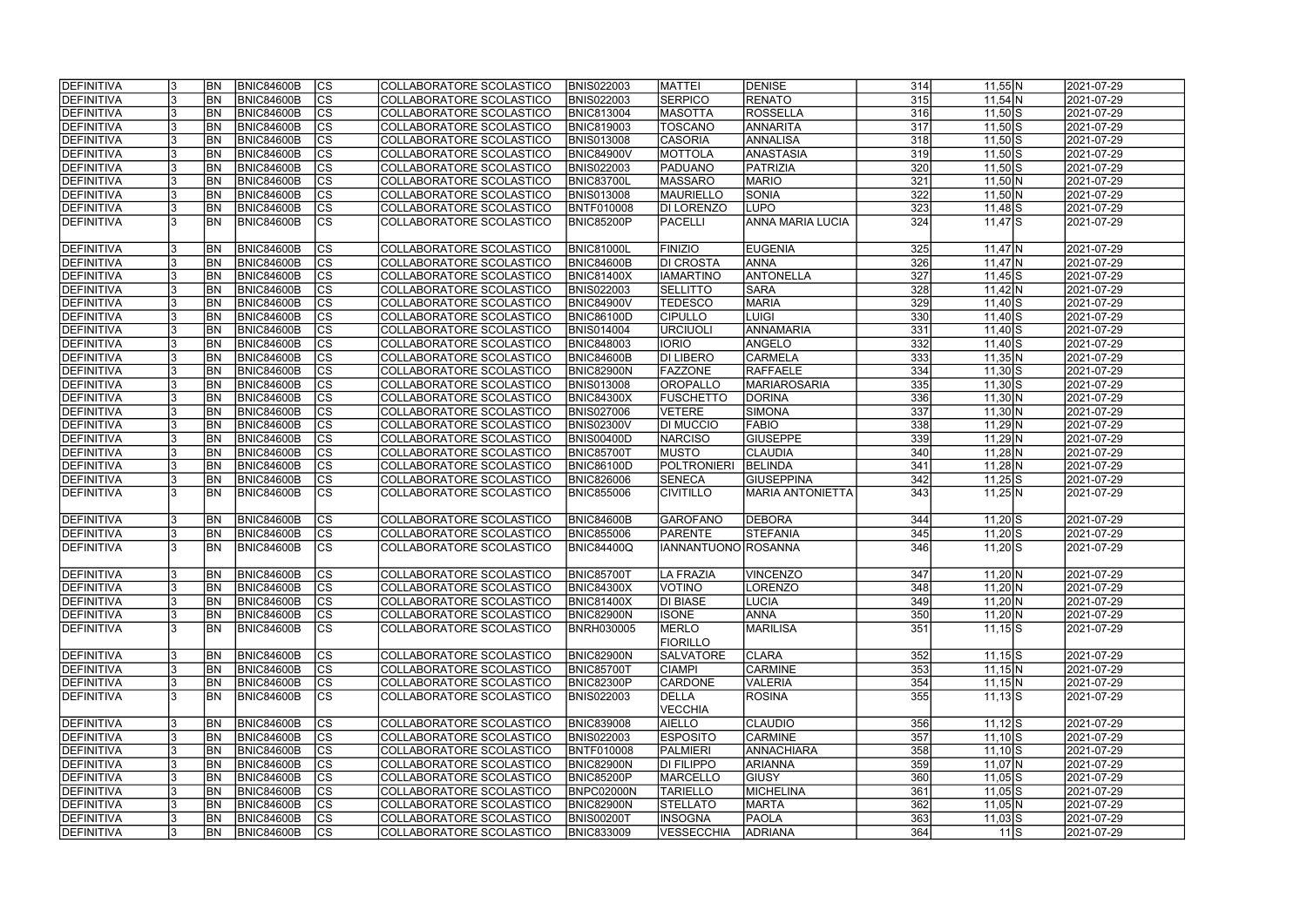| <b>IDEFINITIVA</b>                     | <b>BN</b> | <b>BNIC84600B</b> | <b>CS</b>                | COLLABORATORE SCOLASTICO | <b>BNIC84300X</b> | DELLA VOLPE GIUSEPPE      |                             | 365              | $11$ S               | 2021-07-29 |
|----------------------------------------|-----------|-------------------|--------------------------|--------------------------|-------------------|---------------------------|-----------------------------|------------------|----------------------|------------|
| <b>DEFINITIVA</b>                      | <b>BN</b> | <b>BNIC84600B</b> | cs                       | COLLABORATORE SCOLASTICO | <b>BNIC84300X</b> | PIGNONE                   | <b>GIUSEPPE</b>             | 366              | $11$ S               | 2021-07-29 |
| <b>DEFINITIVA</b>                      | <b>BN</b> | <b>BNIC84600B</b> | cs                       | COLLABORATORE SCOLASTICO | <b>BNRH030005</b> | ANNUNZIATA                | <b>SARA</b>                 | 367              | $11$ N               | 2021-07-29 |
| <b>DEFINITIVA</b>                      | <b>BN</b> | <b>BNIC84600B</b> | $\overline{\text{CS}}$   | COLLABORATORE SCOLASTICO | <b>BNIC81400X</b> | <b>MANNATO</b>            | <b>GIUSEPPINA</b>           | 368              | $11$ N               | 2021-07-29 |
| <b>DEFINITIVA</b>                      | <b>BN</b> | <b>BNIC84600B</b> | $\overline{\text{CS}}$   | COLLABORATORE SCOLASTICO | <b>BNIC82900N</b> | SORRENTINO                | <b>MADDALENA</b>            | 369              | $11$ N               | 2021-07-29 |
| <b>DEFINITIVA</b>                      | <b>BN</b> | <b>BNIC84600B</b> | $\overline{\text{CS}}$   | COLLABORATORE SCOLASTICO | BNVC01000A        | <b>FRANZA</b>             | <b>ROBERTA</b>              | 370              | $10,92$ N            | 2021-07-29 |
| DEFINITIVA                             | <b>BN</b> | <b>BNIC84600B</b> | <b>CS</b>                | COLLABORATORE SCOLASTICO | <b>BNIS02300V</b> | <b>DI BIASE</b>           | <b>IOLANDA</b>              | 371              | $10,92$ N            | 2021-07-29 |
| <b>DEFINITIVA</b>                      | <b>BN</b> | <b>BNIC84600B</b> | $\overline{\text{CS}}$   | COLLABORATORE SCOLASTICO | <b>BNIS00200T</b> | <b>DE NIGRIS</b>          | ANNALISA                    | $\overline{372}$ | $10,90$ S            | 2021-07-29 |
| DEFINITIVA                             | <b>BN</b> | <b>BNIC84600B</b> | <b>CS</b>                | COLLABORATORE SCOLASTICO | BNIC84600B        | PETRILLO                  | <b>MARIA CONCETTA</b>       | 373              | $10,90$ N            | 2021-07-29 |
| <b>DEFINITIVA</b>                      | <b>BN</b> | <b>BNIC84600B</b> | cs                       | COLLABORATORE SCOLASTICO | BNIS00200T        | FARAONE                   | FATIMA                      | 374              | $10,90$ N            | 2021-07-29 |
| <b>DEFINITIVA</b>                      | <b>BN</b> | <b>BNIC84600B</b> | $\overline{\text{CS}}$   | COLLABORATORE SCOLASTICO | <b>BNIS027006</b> | <b>FESTA</b>              | <b>ELDA</b>                 | 375              | $10,90$ N            | 2021-07-29 |
| <b>DEFINITIVA</b>                      | BN        | <b>BNIC84600B</b> | cs                       | COLLABORATORE SCOLASTICO | <b>BNIC83700L</b> | IZZO                      | <b>MAURIZIO</b>             | 376              | $10,90$ N            | 2021-07-29 |
| <b>DEFINITIVA</b>                      | <b>BN</b> | <b>BNIC84600B</b> | cs                       | COLLABORATORE SCOLASTICO | BNIC85400A        | FERRARA                   | CONCETTA                    | 377              | $10,90$ N            | 2021-07-29 |
|                                        | <b>BN</b> |                   | $\overline{\text{CS}}$   |                          |                   | <b>GRASSO</b>             |                             | 378              |                      | 2021-07-29 |
| <b>DEFINITIVA</b>                      |           | <b>BNIC84600B</b> |                          | COLLABORATORE SCOLASTICO | BNIS00800R        |                           | <b>NADIA</b>                |                  | $10,87$ N            |            |
| <b>DEFINITIVA</b>                      | <b>BN</b> | <b>BNIC84600B</b> | $\overline{\text{CS}}$   | COLLABORATORE SCOLASTICO | <b>BNIS022003</b> | <b>ORSINO</b>             | MARIACARMELA                | 379              | $10,85$ S            | 2021-07-29 |
| <b>DEFINITIVA</b>                      | <b>BN</b> | <b>BNIC84600B</b> | CS                       | COLLABORATORE SCOLASTICO | <b>BNIC84900V</b> | SCARINZI                  | <b>MARIA</b>                | 380              | $10,85$ N            | 2021-07-29 |
| DEFINITIVA                             | <b>BN</b> | <b>BNIC84600B</b> | $\overline{\text{CS}}$   | COLLABORATORE SCOLASTICO | <b>BNIC85700T</b> | <b>ZAMPETTI</b>           | <b>GIACOMO</b>              | 381              | $10,85$ N            | 2021-07-29 |
| <b>DEFINITIVA</b>                      | <b>BN</b> | <b>BNIC84600B</b> | CS                       | COLLABORATORE SCOLASTICO | BNIC82900N        | <b>CRISPINO</b>           | <b>ROSA</b>                 | 382              | $10,84$ N            | 2021-07-29 |
| DEFINITIVA                             | BN        | <b>BNIC84600B</b> | CS                       | COLLABORATORE SCOLASTICO | <b>BNIC841008</b> | <b>ORSINO</b>             | LUCIANO                     | 383              | $10,83$ N            | 2021-07-29 |
| <b>DEFINITIVA</b>                      | <b>BN</b> | <b>BNIC84600B</b> | CS                       | COLLABORATORE SCOLASTICO | BNIC84600B        | CATANZARITI               | <b>ELENA</b>                | 384              | $10,80$ N            | 2021-07-29 |
| <b>DEFINITIVA</b>                      | BN        | <b>BNIC84600B</b> | CS                       | COLLABORATORE SCOLASTICO | BNIC85200P        | <b>ESPOSITO</b>           | ANGELINA                    | 385              | $10,80$ N            | 2021-07-29 |
| DEFINITIVA                             | BN        | <b>BNIC84600B</b> | <b>CS</b>                | COLLABORATORE SCOLASTICO | <b>BNPS010006</b> | <b>INSOGNA</b>            | <b>NICLA</b>                | 386              | $10,79$ N            | 2021-07-29 |
| <b>DEFINITIVA</b>                      | <b>BN</b> | <b>BNIC84600B</b> | <b>CS</b>                | COLLABORATORE SCOLASTICO | BNIC86100D        | <b>DI BIASE</b>           | <b>MARIA PIA</b>            | 387              | $10,75$ S            | 2021-07-29 |
| <b>DEFINITIVA</b>                      | <b>BN</b> | <b>BNIC84600B</b> | <b>CS</b>                | COLLABORATORE SCOLASTICO | <b>BNIC839008</b> | <b>CICCONE</b>            | <b>AGATA MARIA</b>          | 388              | $10,75$ S            | 2021-07-29 |
| DEFINITIVA                             | <b>BN</b> | <b>BNIC84600B</b> | <b>CS</b>                | COLLABORATORE SCOLASTICO | <b>BNIC850003</b> | <b>POSSEMATO</b>          | <b>FERDINANDO</b>           | 389              | $10,75$ S            | 2021-07-29 |
| <b>DEFINITIVA</b>                      | <b>BN</b> | <b>BNIC84600B</b> | <b>CS</b>                | COLLABORATORE SCOLASTICO | <b>BNTF010008</b> | RICCI                     | <b>LUCIA</b>                | 390              | $10,71$ N            | 2021-07-29 |
| <b>DEFINITIVA</b>                      | <b>BN</b> | <b>BNIC84600B</b> | lcs                      | COLLABORATORE SCOLASTICO | BNIC86000N        | <b>LAMPARELLI</b>         | <b>CLAUDIA</b>              | 391              | $10,70$ S            | 2021-07-29 |
| <b>DEFINITIVA</b>                      | <b>BN</b> | <b>BNIC84600B</b> | <b>CS</b>                | COLLABORATORE SCOLASTICO | <b>BNIC84400Q</b> | VIGLIONE                  | GIOVANNI                    | 392              | $10,70$ N            | 2021-07-29 |
| <b>DEFINITIVA</b>                      | <b>BN</b> | <b>BNIC84600B</b> | $ \overline{\text{cs}} $ | COLLABORATORE SCOLASTICO | <b>BNMM09000E</b> | <b>FACCHINO</b>           | ANTONELLA                   | 393              | $10,67$ $S$          | 2021-07-29 |
| DEFINITIVA                             | <b>BN</b> | <b>BNIC84600B</b> | lcs                      | COLLABORATORE SCOLASTICO | <b>BNIC839008</b> | <b>ASCIERTO</b>           | <b>ANNA MARIA</b>           | 394              | $10,65$ S            | 2021-07-29 |
| DEFINITIVA                             | <b>BN</b> | <b>BNIC84600B</b> | $ \overline{\text{CS}} $ | COLLABORATORE SCOLASTICO | <b>BNIS022003</b> | GIORDANO                  | <b>ASSUNTA</b>              | 395              | $10,65$ S            | 2021-07-29 |
| DEFINITIVA                             | <b>BN</b> | <b>BNIC84600B</b> | $\overline{\text{CS}}$   | COLLABORATORE SCOLASTICO | BNIC84600B        | <b>GAROFANO</b>           | ANGELA                      | 396              | $10,65$ N            | 2021-07-29 |
| DEFINITIVA                             | <b>BN</b> | <b>BNIC84600B</b> | $\overline{\text{CS}}$   | COLLABORATORE SCOLASTICO | <b>BNIC84900V</b> | <b>CIVITILLO</b>          | <b>ANNA</b>                 | 397              | $10,65$ N            | 2021-07-29 |
| DEFINITIVA                             | BN        | <b>BNIC84600B</b> | $\overline{\text{CS}}$   | COLLABORATORE SCOLASTICO | <b>BNIC84300X</b> | <b>TRAMONTANO VALERIO</b> |                             | 398              | $10,63$ $S$          | 2021-07-29 |
| <b>DEFINITIVA</b>                      | <b>BN</b> | <b>BNIC84600B</b> | $\overline{\text{CS}}$   | COLLABORATORE SCOLASTICO | BNIS01600Q        | <b>MAURO</b>              | <b>LUIGI</b>                | 399              | $10,63$ $S$          | 2021-07-29 |
| <b>DEFINITIVA</b>                      | <b>BN</b> | <b>BNIC84600B</b> | $\overline{\text{CS}}$   | COLLABORATORE SCOLASTICO | <b>BNIC83700L</b> | <b>CARUSO</b>             | <b>SARA</b>                 | 400              | $10,62$ $S$          | 2021-07-29 |
| <b>DEFINITIVA</b>                      | <b>BN</b> | BNIC84600B        | <sub>cs</sub>            | COLLABORATORE SCOLASTICO | <b>BNIC813004</b> | <b>IULIANI</b>            | <b>BARBARA</b>              | 401              | $10,60$ S            | 2021-07-29 |
| DEFINITIVA                             | <b>BN</b> | <b>BNIC84600B</b> | lcs                      | COLLABORATORE SCOLASTICO | <b>BNIC84600B</b> | FARINA                    | <b>LUCIA</b>                | 402              | $\overline{10,60}$ S | 2021-07-29 |
| <b>DEFINITIVA</b>                      | <b>BN</b> | <b>BNIC84600B</b> | <b>CS</b>                | COLLABORATORE SCOLASTICO | <b>BNIC833009</b> | <b>NAPOLITANO</b>         | <b>LORENZA</b>              | 403              | $10,60$ S            | 2021-07-29 |
| <b>DEFINITIVA</b>                      | <b>BN</b> | <b>BNIC84600B</b> | <b>CS</b>                | COLLABORATORE SCOLASTICO | <b>BNIS00200T</b> | <b>CASBARRO</b>           | COSTANZA                    | 404              | $10,60$ S            | 2021-07-29 |
| DEFINITIVA                             | <b>BN</b> | <b>BNIC84600B</b> | <b>CS</b>                | COLLABORATORE SCOLASTICO | <b>BNIC84900V</b> |                           | GUGLIELMUCC  MARCO GIUSEPPE | 405              | $10,60 \, N$         | 2021-07-29 |
|                                        |           |                   |                          |                          |                   |                           |                             |                  |                      |            |
| <b>DEFINITIVA</b>                      | <b>BN</b> | <b>BNIC84600B</b> | <b>CS</b>                | COLLABORATORE SCOLASTICO | <b>BNIC813004</b> | <b>CIARLO</b>             | <b>CECILIA</b>              | 406              | $10,60 \, N$         | 2021-07-29 |
| DEFINITIVA                             | <b>BN</b> | <b>BNIC84600B</b> | CS                       | COLLABORATORE SCOLASTICO | <b>BNIS014004</b> | <b>VIOLA</b>              | <b>SARA</b>                 | 407              | $10,60$ N            | 2021-07-29 |
| DEFINITIVA                             | <b>BN</b> | BNIC84600B        | cs                       | COLLABORATORE SCOLASTICO | <b>BNIC842004</b> | DI GIOVANNI               | <b>VERONICA NUNZIA</b>      | 408              | $10,60$ N            | 2021-07-29 |
| DEFINITIVA                             | <b>BN</b> | <b>BNIC84600B</b> | CS                       | COLLABORATORE SCOLASTICO | <b>BNIC81400X</b> | <b>MATURO</b>             | <b>MARIA MANUELA</b>        | 409              | $10,57$ S            | 2021-07-29 |
| DEFINITIVA                             | <b>BN</b> | BNIC84600B        | <b>CS</b>                | COLLABORATORE SCOLASTICO | <b>BNIC84900V</b> | <b>PETRUCCI</b>           | <b>MARIA</b>                | 410              | $10,55$ S            | 2021-07-29 |
|                                        |           |                   |                          |                          |                   |                           | ALESSANDRA                  |                  |                      |            |
| <b>DEFINITIVA</b>                      | <b>BN</b> | BNIC84600B        | <b>CS</b>                | COLLABORATORE SCOLASTICO | <b>BNIS027006</b> | SILVESTRI                 | SIMONA                      | 411              | $10,55$ S            | 2021-07-29 |
| DEFINITIVA                             | <b>BN</b> | <b>BNIC84600B</b> | cs                       | COLLABORATORE SCOLASTICO | <b>BNIS014004</b> | D'AMORE                   | ROBERTA                     | 412              | $10,55$ S            | 2021-07-29 |
| <b>DEFINITIVA</b>                      | <b>BN</b> | <b>BNIC84600B</b> | <b>CS</b>                | COLLABORATORE SCOLASTICO | <b>BNIC82900N</b> | <b>GAROFANO</b>           | <b>MARCO</b>                | 413              | $10,55$ S            | 2021-07-29 |
| <b>DEFINITIVA</b>                      | BN        | <b>BNIC84600B</b> | CS                       | COLLABORATORE SCOLASTICO | BNIS00800R        | RUSSO                     | <b>GIUSEPPE</b>             | 414              | $10,55$ N            | 2021-07-29 |
|                                        |           | <b>BNIC84600B</b> | CS                       | COLLABORATORE SCOLASTICO | BNPC02000N        | <b>PILATO</b>             | <b>GIUSEPPE</b>             | 415              | $10,55$ N            |            |
| <b>DEFINITIVA</b><br><b>DEFINITIVA</b> | <b>BN</b> |                   |                          |                          |                   |                           |                             |                  |                      | 2021-07-29 |
|                                        | <b>BN</b> | <b>BNIC84600B</b> | <b>CS</b>                | COLLABORATORE SCOLASTICO | <b>BNIS00200T</b> | <b>FARAONE</b>            | SIRIA                       | 416              | $10,55$ N            | 2021-07-29 |
| <b>DEFINITIVA</b>                      | BN        | <b>BNIC84600B</b> | CS                       | COLLABORATORE SCOLASTICO | <b>BNIC83700L</b> | <b>CHIANTESE</b>          | SONIA                       | 417              | $10,53$ N            | 2021-07-29 |
| <b>DEFINITIVA</b>                      | <b>BN</b> | <b>BNIC84600B</b> | CS                       | COLLABORATORE SCOLASTICO | <b>BNPM02000T</b> | <b>GISO</b>               | <b>CARMEN</b>               | 418              | $10,50$ S            | 2021-07-29 |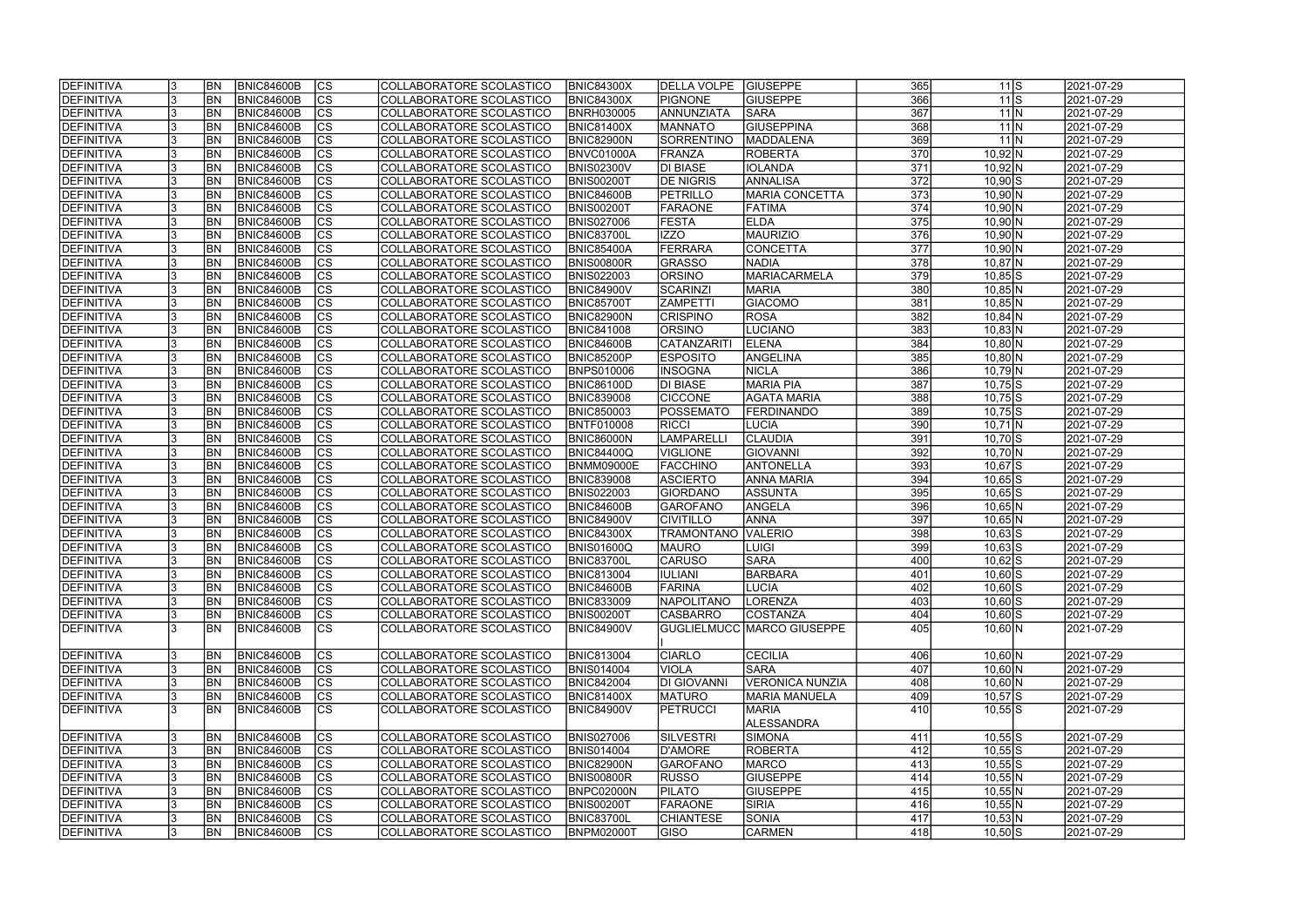| <b>DEFINITIVA</b> |    | <b>BN</b> | BNIC84600B        | <sub>Ics</sub>         | COLLABORATORE SCOLASTICO | <b>BNIC84900V</b> | <b>CULICIGNO</b>  | <b>MARCO</b>             | 419 | $10,50$ S    | 2021-07-29 |
|-------------------|----|-----------|-------------------|------------------------|--------------------------|-------------------|-------------------|--------------------------|-----|--------------|------------|
| DEFINITIVA        |    | <b>BN</b> | <b>BNIC84600B</b> | $\overline{c}$         | COLLABORATORE SCOLASTICO | <b>BNTF010008</b> | COLLARILE         | <b>ANTONIO</b>           | 420 | $10,50$ S    | 2021-07-29 |
| DEFINITIVA        |    | BN        | <b>BNIC84600B</b> | $\overline{c}$         | COLLABORATORE SCOLASTICO | BNIC84400Q        | <b>PUNZO</b>      | <b>GIORGIA</b>           | 421 | $10,50$ S    | 2021-07-29 |
| DEFINITIVA        |    | BN        | <b>BNIC84600B</b> | $\overline{c}$         | COLLABORATORE SCOLASTICO | <b>BNIC86100D</b> | <b>MENNITTO</b>   | DONATELLA                | 422 | $10,50$ S    | 2021-07-29 |
| DEFINITIVA        |    | <b>BN</b> | <b>BNIC84600B</b> | cs                     | COLLABORATORE SCOLASTICO | BNIS01600Q        | <b>RAO</b>        | <b>CINZIA</b>            | 423 | $10,50$ S    | 2021-07-29 |
| DEFINITIVA        |    | BN        | <b>BNIC84600B</b> | cs                     | COLLABORATORE SCOLASTICO | <b>BNIC855006</b> | <b>CIVITILLO</b>  | FRANCESCA                | 424 | $10,50$ S    | 2021-07-29 |
| DEFINITIVA        |    | BN        | <b>BNIC84600B</b> | cs                     | COLLABORATORE SCOLASTICO | <b>BNIC84900V</b> | <b>SANTILLO</b>   | <b>FEDERICA</b>          | 425 | $10,50$ N    | 2021-07-29 |
| DEFINITIVA        |    | <b>BN</b> | <b>BNIC84600B</b> | cs                     | COLLABORATORE SCOLASTICO | <b>BNIS01600Q</b> | <b>TUTICHIANO</b> | <b>MARIA</b>             | 426 | $10,45$ S    | 2021-07-29 |
| DEFINITIVA        |    | <b>BN</b> | <b>BNIC84600B</b> | cs                     | COLLABORATORE SCOLASTICO | <b>BNIS014004</b> | <b>MAIONE</b>     | <b>ELENA</b>             | 427 | $10,45$ S    | 2021-07-29 |
| DEFINITIVA        |    | <b>BN</b> | <b>BNIC84600B</b> | cs                     | COLLABORATORE SCOLASTICO | <b>BNIC86000N</b> | <b>PICA</b>       | JENNY                    | 428 | $10,45$ S    | 2021-07-29 |
| DEFINITIVA        |    | <b>BN</b> | <b>BNIC84600B</b> | cs                     | COLLABORATORE SCOLASTICO | <b>BNIC81400X</b> | <b>DI MUZIO</b>   | <b>TANYA</b>             | 429 | $10,45$ N    | 2021-07-29 |
| DEFINITIVA        |    | <b>BN</b> | <b>BNIC84600B</b> | $ {\rm cs} $           | COLLABORATORE SCOLASTICO | <b>BNIC804009</b> | <b>TERLIZZO</b>   | <b>TANYA</b>             | 430 | $10,45$ N    | 2021-07-29 |
| DEFINITIVA        |    | <b>BN</b> | <b>BNIC84600B</b> | $ {\rm CS} $           | COLLABORATORE SCOLASTICO | BNIS02600A        | <b>IULIANO</b>    | LUCIA                    | 431 | $10,45$ N    | 2021-07-29 |
| DEFINITIVA        |    | <b>BN</b> | <b>BNIC84600B</b> | cs                     | COLLABORATORE SCOLASTICO | <b>BNIC850003</b> | SANTILLO          | <b>DEBORA</b>            | 432 | $10,45$ N    | 2021-07-29 |
| DEFINITIVA        |    | <b>BN</b> | <b>BNIC84600B</b> | cs                     | COLLABORATORE SCOLASTICO | <b>BNIS00200T</b> | GAROFANO          | <b>FABIANO</b>           | 433 | $10,45$ N    | 2021-07-29 |
| DEFINITIVA        |    | <b>BN</b> | <b>BNIC84600B</b> | cs                     | COLLABORATORE SCOLASTICO | <b>BNIC848003</b> | VESSICHELLI       | <b>GIUSI</b>             | 434 | $10,45$ N    | 2021-07-29 |
| DEFINITIVA        |    | <b>BN</b> | <b>BNIC84600B</b> | cs                     | COLLABORATORE SCOLASTICO | <b>BNIC81400X</b> | <b>PUCELLA</b>    | <b>SALVATORE</b>         | 435 | $10,45$ N    | 2021-07-29 |
| DEFINITIVA        |    | <b>BN</b> | <b>BNIC84600B</b> | CS                     | COLLABORATORE SCOLASTICO | <b>BNIS013008</b> | <b>FUSCO</b>      | <b>RENZA</b>             | 436 | $10,45$ N    | 2021-07-29 |
| <b>DEFINITIVA</b> |    | BN        | <b>BNIC84600B</b> | <b>CS</b>              | COLLABORATORE SCOLASTICO | <b>BNIS022003</b> | <b>LAVORGNA</b>   | <b>MARIA GIUSEPPINA</b>  | 437 | $10,42$ S    | 2021-07-29 |
|                   |    |           |                   |                        |                          |                   |                   |                          |     |              |            |
| DEFINITIVA        |    | BN        | <b>BNIC84600B</b> | <sub>Ics</sub>         | COLLABORATORE SCOLASTICO | BNVC01000A        | <b>ZICA</b>       | <b>MARIANNA</b>          | 438 | $10,42$ S    | 2021-07-29 |
| <b>DEFINITIVA</b> |    | BN        | <b>BNIC84600B</b> | $ {\rm cs} $           | COLLABORATORE SCOLASTICO | <b>BNIC833009</b> | FINELLI           | LUCIANA                  | 439 | $10,40$ S    | 2021-07-29 |
| DEFINITIVA        |    | BN        | <b>BNIC84600B</b> | <b>CS</b>              | COLLABORATORE SCOLASTICO | <b>BNIS022003</b> | <b>CENICCOLA</b>  | MARINA                   | 440 | $10,40$ S    | 2021-07-29 |
| DEFINITIVA        |    | <b>BN</b> | <b>BNIC84600B</b> | CS                     | COLLABORATORE SCOLASTICO | BNIC82900N        | <b>MASSARO</b>    | <b>PASQUALINA</b>        | 441 | $10,40$ N    | 2021-07-29 |
| DEFINITIVA        |    | lbn       | <b>BNIC84600B</b> | <sub>lcs</sub>         | COLLABORATORE SCOLASTICO | <b>BNIS02300V</b> | <b>SECONDO</b>    | DANIELA                  | 442 | $10,40$ N    | 2021-07-29 |
| DEFINITIVA        |    | <b>BN</b> | <b>BNIC84600B</b> | $ {\rm cs} $           | COLLABORATORE SCOLASTICO | <b>BNIS014004</b> | <b>MORELLI</b>    | FRANCESCA                | 443 | $10,40$ N    | 2021-07-29 |
| DEFINITIVA        |    | <b>BN</b> | <b>BNIC84600B</b> | cs                     | COLLABORATORE SCOLASTICO | <b>BNIS027006</b> | <b>DI PALMA</b>   | MARIANNA                 | 444 | $10,40$ N    | 2021-07-29 |
| DEFINITIVA        |    | <b>BN</b> | <b>BNIC84600B</b> | $ {\rm cs} $           | COLLABORATORE SCOLASTICO | <b>BNIC82900N</b> | <b>ROSSI</b>      | <b>NICOLA</b>            | 445 | $10,40$ N    | 2021-07-29 |
| DEFINITIVA        |    | <b>BN</b> | <b>BNIC84600B</b> | cs                     | COLLABORATORE SCOLASTICO | <b>BNIS01600Q</b> | VERGINE           | PATRIZIA                 | 446 | $10,37$ S    | 2021-07-29 |
| DEFINITIVA        |    | <b>BN</b> | <b>BNIC84600B</b> | cs                     | COLLABORATORE SCOLASTICO | <b>BNIC839008</b> | <b>MASSARO</b>    | DANIELA                  | 447 | $10,36$ S    | 2021-07-29 |
| DEFINITIVA        |    | <b>BN</b> | <b>BNIC84600B</b> | $\overline{\text{cs}}$ | COLLABORATORE SCOLASTICO | BNIC84600B        | <b>MAURIELLO</b>  | MARIANNINA               | 448 | $10,35$ S    | 2021-07-29 |
| DEFINITIVA        |    | <b>BN</b> | <b>BNIC84600B</b> | cs                     | COLLABORATORE SCOLASTICO | <b>BNIC85700T</b> | <b>SALERNO</b>    | <b>CAROLINE</b>          | 449 | $10,35$ S    | 2021-07-29 |
| DEFINITIVA        |    | <b>BN</b> | <b>BNIC84600B</b> | $\overline{c}$         | COLLABORATORE SCOLASTICO | <b>BNIS01100L</b> | <b>DE MARIA</b>   | <b>ROSSELLA</b>          | 450 | $10,35$ S    | 2021-07-29 |
| DEFINITIVA        |    | <b>BN</b> | <b>BNIC84600B</b> | cs                     | COLLABORATORE SCOLASTICO | <b>BNIC82900N</b> | <b>DI SANTI</b>   | PASQUALINA               | 451 | $10,32$ S    | 2021-07-29 |
| <b>DEFINITIVA</b> |    | <b>BN</b> | <b>BNIC84600B</b> | $\overline{c}$         | COLLABORATORE SCOLASTICO | <b>BNIC81400X</b> | <b>DI PAOLA</b>   | <b>LUIGI</b>             | 452 | $10,30$ S    | 2021-07-29 |
| DEFINITIVA        |    | <b>BN</b> | <b>BNIC84600B</b> | $\overline{\text{cs}}$ | COLLABORATORE SCOLASTICO | <b>BNIC86100D</b> | <b>MARLETTA</b>   | <b>FRANCESCO</b>         | 453 | $10,30$ S    | 2021-07-29 |
|                   |    |           |                   |                        |                          |                   |                   | <b>CLEMENTE</b>          |     |              |            |
| DEFINITIVA        |    | <b>BN</b> | <b>BNIC84600B</b> | ICS                    | COLLABORATORE SCOLASTICO | <b>BNIC84300X</b> | <b>CAPUANO</b>    | <b>PIETRO</b>            | 454 | $10,30$ S    | 2021-07-29 |
| DEFINITIVA        |    | BN        | <b>BNIC84600B</b> | cs                     | COLLABORATORE SCOLASTICO | BNIC86000N        | BELPERIO          | <b>GIUSEPPINA</b>        | 455 | $10,30$ S    | 2021-07-29 |
| DEFINITIVA        |    | BN        | <b>BNIC84600B</b> | CS                     | COLLABORATORE SCOLASTICO | <b>BNIS00200T</b> | <b>SANTORO</b>    | <b>RAFFAELLA</b>         | 456 | $10,30$ S    | 2021-07-29 |
| <b>DEFINITIVA</b> | 13 | <b>BN</b> | <b>BNIC84600B</b> | lcs                    | COLLABORATORE SCOLASTICO | BNIC85700T        |                   | MANGANIELLO MARIACARMELA | 457 | $10,30$ S    | 2021-07-29 |
|                   |    |           |                   |                        |                          |                   |                   |                          |     |              |            |
| DEFINITIVA        |    | <b>BN</b> | <b>BNIC84600B</b> | <sub>Ics</sub>         | COLLABORATORE SCOLASTICO | <b>BNIC84900V</b> | <b>LOMBARDI</b>   | <b>MAURIZIO</b>          | 458 | $10,30$ S    | 2021-07-29 |
| DEFINITIVA        |    | BN        | <b>BNIC84600B</b> | <sub>Ics</sub>         | COLLABORATORE SCOLASTICO | <b>BNIS022003</b> | <b>GAROFANO</b>   | <b>MALVINA</b>           | 459 | $10,30$ S    | 2021-07-29 |
| DEFINITIVA        |    | <b>BN</b> | <b>BNIC84600B</b> | cs                     | COLLABORATORE SCOLASTICO | <b>BNRH030005</b> | <b>SANTINI</b>    | VALENTINA                | 460 | $10,30$ S    | 2021-07-29 |
| DEFINITIVA        |    | <b>BN</b> | <b>BNIC84600B</b> | cs                     | COLLABORATORE SCOLASTICO | <b>BNIS02300V</b> | <b>MAZZONE</b>    | <b>CARMINE</b>           | 461 | $10,30$ S    | 2021-07-29 |
| DEFINITIVA        |    | <b>BN</b> | <b>BNIC84600B</b> | cs                     | COLLABORATORE SCOLASTICO | <b>BNIS027006</b> | <b>FABRIS</b>     | VALERIANO                | 462 | $10,30$ S    | 2021-07-29 |
| DEFINITIVA        |    | <b>BN</b> | <b>BNIC84600B</b> | cs                     | COLLABORATORE SCOLASTICO | <b>BNIC86000N</b> | <b>CAPOZZI</b>    | <b>MARIA</b>             | 463 | $10,30$ S    | 2021-07-29 |
| DEFINITIVA        |    | <b>BN</b> | <b>BNIC84600B</b> | $\overline{c}$         | COLLABORATORE SCOLASTICO | <b>BNIS022003</b> | <b>FRANCO</b>     | <b>CARMEN</b>            | 464 | $10,30$ S    | 2021-07-29 |
| DEFINITIVA        |    | <b>BN</b> | <b>BNIC84600B</b> | cs                     | COLLABORATORE SCOLASTICO | <b>BNIS014004</b> | <b>MAIONE</b>     | RAFFAELE                 | 465 | $10,30$ S    | 2021-07-29 |
| DEFINITIVA        |    | BN        | <b>BNIC84600B</b> | <b>CS</b>              | COLLABORATORE SCOLASTICO | <b>BNIS01600Q</b> | <b>SANTAMARIA</b> | GIOVANNA                 | 466 | $10,30 \, N$ | 2021-07-29 |
| DEFINITIVA        |    | BN        | <b>BNIC84600B</b> | cs                     | COLLABORATORE SCOLASTICO | <b>BNIC84900V</b> | <b>CIOTOLA</b>    | ALESSANDRA               | 467 | $10,30$ N    | 2021-07-29 |
| DEFINITIVA        |    | BN        | <b>BNIC84600B</b> | cs                     | COLLABORATORE SCOLASTICO | <b>BNIS00200T</b> | <b>IANNOTTI</b>   | FRANCESCA                | 468 | $10,30$ N    | 2021-07-29 |
| DEFINITIVA        |    | BN        | <b>BNIC84600B</b> | cs                     | COLLABORATORE SCOLASTICO | <b>BNIS00400D</b> | <b>RITIRATO</b>   | <b>PAOLO</b>             | 469 | $10,30$ N    | 2021-07-29 |
| <b>DEFINITIVA</b> | 13 | BN        | <b>BNIC84600B</b> | cs                     | COLLABORATORE SCOLASTICO | BNPC02000N        | <b>DEL GROSSO</b> | <b>ASSUNTA</b>           | 470 | $10,30$ N    | 2021-07-29 |
|                   |    |           |                   |                        |                          |                   |                   |                          |     |              |            |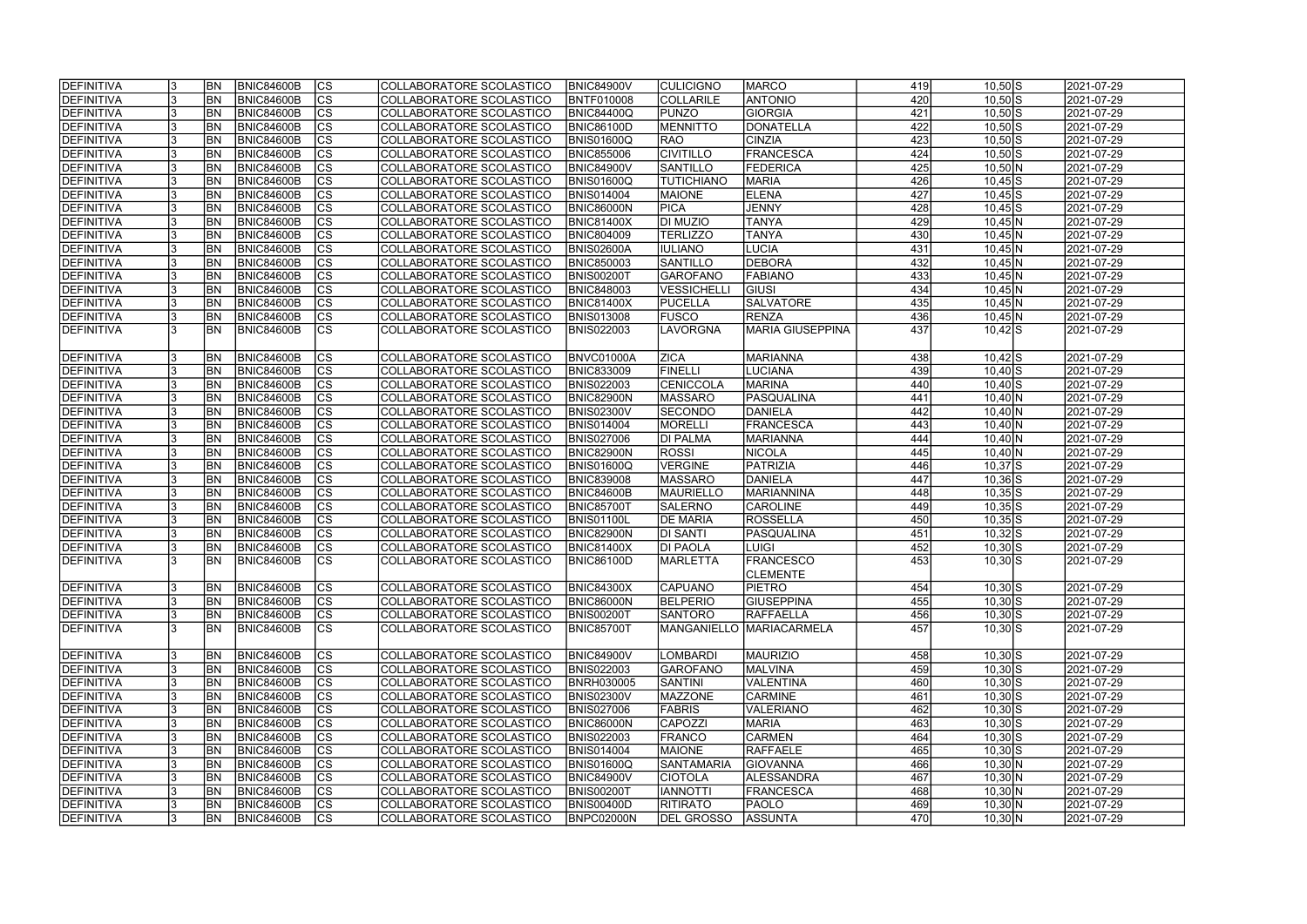| <b>DEFINITIVA</b> |     | IBN.           | BNIC84600B        | lcs                      | COLLABORATORE SCOLASTICO | <b>BNPM02000T</b> | GUGLIELMUCC  LUCIA        |                       | 471 | $10,30$ N    | 2021-07-29 |
|-------------------|-----|----------------|-------------------|--------------------------|--------------------------|-------------------|---------------------------|-----------------------|-----|--------------|------------|
|                   |     |                |                   |                          |                          |                   |                           |                       |     |              |            |
| <b>DEFINITIVA</b> |     | BN             | <b>BNIC84600B</b> | <b>CS</b>                | COLLABORATORE SCOLASTICO | <b>BNIC81700B</b> | <b>AUCONE</b>             | MARIASSUNTA           | 472 | $10,30$ N    | 2021-07-29 |
| <b>DEFINITIVA</b> |     | <b>BN</b>      | <b>BNIC84600B</b> | $\overline{\text{CS}}$   | COLLABORATORE SCOLASTICO | <b>BNIC813004</b> | <b>MASTROMARI</b>         | <b>CLARA</b>          | 473 | $10,30 \, N$ | 2021-07-29 |
|                   |     |                |                   |                          |                          |                   | NO                        |                       |     |              |            |
| <b>DEFINITIVA</b> |     | BN             | <b>BNIC84600B</b> | <b>CS</b>                | COLLABORATORE SCOLASTICO | BNIC82900N        | <b>DI PIETRO</b>          | <b>MARTINA</b>        | 474 | $10,30$ N    | 2021-07-29 |
| <b>DEFINITIVA</b> |     | BN             | <b>BNIC84600B</b> | cs                       | COLLABORATORE SCOLASTICO | <b>BNIC841008</b> | <b>MOCCIA</b>             | <b>COSIMO</b>         | 475 | $10,30$ N    | 2021-07-29 |
| <b>DEFINITIVA</b> |     | BN             | <b>BNIC84600B</b> | $ \overline{\text{cs}} $ | COLLABORATORE SCOLASTICO | <b>BNIC84600B</b> | <b>DI LONARDO</b>         | ANGELA                | 476 | $10,30$ N    | 2021-07-29 |
| <b>DEFINITIVA</b> |     | BN             | <b>BNIC84600B</b> | $\overline{\text{CS}}$   | COLLABORATORE SCOLASTICO | <b>BNIC86000N</b> | PARAGALLO                 | <b>GIUSEPPE</b>       | 477 | $10,30$ N    | 2021-07-29 |
| DEFINITIVA        |     | <b>BN</b>      | <b>BNIC84600B</b> | $ \overline{\text{cs}} $ | COLLABORATORE SCOLASTICO | <b>BNIC81700B</b> | <b>ZULLO</b>              | MARIANTONIETTA        | 478 | 10,30 N      | 2021-07-29 |
| DEFINITIVA        |     | <b>BN</b>      | <b>BNIC84600B</b> | $ \overline{\text{cs}} $ | COLLABORATORE SCOLASTICO | <b>BNIS00200T</b> | PERRETTI                  | <b>CARMELA</b>        | 479 | $10,30$ N    | 2021-07-29 |
| <b>DEFINITIVA</b> |     | <b>BN</b>      | <b>BNIC84600B</b> | $\overline{\text{CS}}$   | COLLABORATORE SCOLASTICO | BNIS00200T        | <b>MARINO</b>             | <b>ANNA</b>           | 480 | $10,30 \, N$ | 2021-07-29 |
| <b>DEFINITIVA</b> |     | <b>BN</b>      | <b>BNIC84600B</b> | $\overline{\text{CS}}$   | COLLABORATORE SCOLASTICO | <b>BNIC84500G</b> | <b>COPERSITO</b>          | <b>LUCIA</b>          | 481 | $10,30$ N    | 2021-07-29 |
| DEFINITIVA        |     | <b>BN</b>      | <b>BNIC84600B</b> | $\overline{\text{CS}}$   | COLLABORATORE SCOLASTICO | <b>BNIC839008</b> | <b>AMBROSIO</b>           | PASQUALE              | 482 | $10,30$ N    | 2021-07-29 |
| DEFINITIVA        |     | <b>BN</b>      | <b>BNIC84600B</b> | $\overline{\text{cs}}$   | COLLABORATORE SCOLASTICO | <b>BNIC819003</b> | <b>ARABIA</b>             | SIMONE                | 483 | 10,30 N      | 2021-07-29 |
| <b>DEFINITIVA</b> |     | <b>BN</b>      | <b>BNIC84600B</b> | $\overline{\text{CS}}$   | COLLABORATORE SCOLASTICO | BNPM02000T        | MARMORALE                 | ANGELA                | 484 | $10,30$ N    | 2021-07-29 |
| <b>DEFINITIVA</b> |     | <b>BN</b>      | <b>BNIC84600B</b> | $\overline{\text{CS}}$   | COLLABORATORE SCOLASTICO | <b>BNIC819003</b> | <b>BARONE</b>             | <b>ASSUNTA</b>        | 485 | $10,30 \, N$ | 2021-07-29 |
| DEFINITIVA        |     | BN             | <b>BNIC84600B</b> | $\overline{\text{CS}}$   | COLLABORATORE SCOLASTICO | <b>BNIC84500G</b> | MASTROVITO                | ANGELA                | 486 | $10,30$ N    | 2021-07-29 |
| DEFINITIVA        |     | <b>BN</b>      | <b>BNIC84600B</b> | $\overline{\text{CS}}$   | COLLABORATORE SCOLASTICO | BNIC86100D        | <b>CIARLEGLIO</b>         | LORENZO               | 487 | $10,30$ N    | 2021-07-29 |
| DEFINITIVA        |     | <b>BN</b>      | <b>BNIC84600B</b> | $\overline{\text{CS}}$   | COLLABORATORE SCOLASTICO | <b>BNIC84400Q</b> | DE CENZO                  | SILVIA                | 488 | $10,30$ N    | 2021-07-29 |
| DEFINITIVA        |     | <b>BN</b>      | <b>BNIC84600B</b> | CS                       | COLLABORATORE SCOLASTICO | <b>BNIC84300X</b> | <b>ORSINO</b>             | <b>CLAUDIA</b>        | 489 | $10,30$ N    | 2021-07-29 |
| DEFINITIVA        |     | <b>BN</b>      | <b>BNIC84600B</b> | $\overline{\text{CS}}$   | COLLABORATORE SCOLASTICO | <b>BNIC83700L</b> | <b>CIMMINO</b>            | <b>MARIA FILOMENA</b> | 490 | $10,30$ N    | 2021-07-29 |
| DEFINITIVA        |     | <b>BN</b>      | <b>BNIC84600B</b> | $\overline{\text{cs}}$   | COLLABORATORE SCOLASTICO | <b>BNIS022003</b> | <b>RUBANO</b>             | <b>GIOVANNA</b>       | 491 | $10,30$ N    | 2021-07-29 |
| <b>DEFINITIVA</b> |     | <b>BN</b>      | <b>BNIC84600B</b> | <b>CS</b>                | COLLABORATORE SCOLASTICO | <b>BNIC82300P</b> | <b>ROSELLA</b>            | <b>FILOMENA</b>       | 492 | $10,30$ N    | 2021-07-29 |
| DEFINITIVA        |     | <b>BN</b>      | <b>BNIC84600B</b> | cs                       | COLLABORATORE SCOLASTICO | <b>BNIS00200T</b> | <b>GIORDANO</b>           | <b>SANDRO</b>         | 493 | $10,30$ N    | 2021-07-29 |
| DEFINITIVA        |     | <b>BN</b>      | <b>BNIC84600B</b> | cs                       | COLLABORATORE SCOLASTICO | BNIC86000N        | PANNELLA                  | VALENTINA             | 494 | $10,30$ N    | 2021-07-29 |
| DEFINITIVA        |     | <b>BN</b>      | <b>BNIC84600B</b> | cs                       | COLLABORATORE SCOLASTICO | <b>BNIS014004</b> | LARDIERI                  | <b>CINZIA</b>         | 495 | $10,30$ N    | 2021-07-29 |
| <b>DEFINITIVA</b> |     | <b>BN</b>      | <b>BNIC84600B</b> | cs                       | COLLABORATORE SCOLASTICO | BNPC02000N        | <b>CASTIELLO</b>          | <b>STEFANIA</b>       | 496 | $10,30$ N    | 2021-07-29 |
| DEFINITIVA        |     | <b>BN</b>      | <b>BNIC84600B</b> | $\overline{\text{CS}}$   | COLLABORATORE SCOLASTICO | BNIC86000N        | <b>PINTO</b>              | <b>CONCETTA</b>       | 497 | $10,30$ N    | 2021-07-29 |
| DEFINITIVA        |     | <b>BN</b>      | <b>BNIC84600B</b> | $\overline{\text{CS}}$   | COLLABORATORE SCOLASTICO | BNIC82900N        | <b>ONORATO</b>            | MARIA RAFFAELA        | 498 | $10,28$ S    | 2021-07-29 |
| DEFINITIVA        |     | <b>BN</b>      | <b>BNIC84600B</b> | $\overline{\text{CS}}$   | COLLABORATORE SCOLASTICO | <b>BNIC82900N</b> | <b>PERNA</b>              | <b>RAFFAELE</b>       | 499 | $10,28$ N    | 2021-07-29 |
| DEFINITIVA        |     | <b>BN</b>      | <b>BNIC84600B</b> | $\overline{\text{CS}}$   | COLLABORATORE SCOLASTICO | <b>BNPS010006</b> | MINICOZZI                 | <b>ARMIDA</b>         | 500 | $10,27$ S    | 2021-07-29 |
| <b>DEFINITIVA</b> |     | <b>BN</b>      | <b>BNIC84600B</b> | $ \overline{\text{CS}} $ | COLLABORATORE SCOLASTICO | <b>BNTF010008</b> | <b>MOTTOLA</b>            | <b>CARMINE DIEGO</b>  | 501 | $10,27$ N    | 2021-07-29 |
| <b>DEFINITIVA</b> |     | BN             | <b>BNIC84600B</b> | $\overline{\text{cs}}$   | COLLABORATORE SCOLASTICO | BNIS00800R        | MORZILLO                  | <b>LUISA</b>          | 502 | $10,27$ N    | 2021-07-29 |
| DEFINITIVA        |     | BN             | <b>BNIC84600B</b> | $\overline{\text{CS}}$   | COLLABORATORE SCOLASTICO | BNPC02000N        | MASSARELL                 | <b>FRANCESCO</b>      | 503 | $10,25$ S    | 2021-07-29 |
| <b>DEFINITIVA</b> |     | <b>BN</b>      | <b>BNIC84600B</b> | $\overline{\text{CS}}$   | COLLABORATORE SCOLASTICO | <b>BNIC82900N</b> | <b>RICCIARDI</b>          | MICHELA               | 504 | $10,25$ S    | 2021-07-29 |
| <b>DEFINITIVA</b> |     | BN             | BNIC84600B        | CS                       | COLLABORATORE SCOLASTICO | <b>BNIC83700L</b> | <b>JGRANATA</b>           | LINDA                 | 505 | $10,25$ S    | 2021-07-29 |
| <b>DEFINITIVA</b> |     | <b>BN</b>      | BNIC84600B        | <b>CS</b>                | COLLABORATORE SCOLASTICO | <b>BNIC85200P</b> | ITAGLIAFIERRO IMARGHERITA |                       | 506 | $10,25$ S    | 2021-07-29 |
|                   |     |                |                   |                          |                          |                   |                           |                       |     |              |            |
| DEFINITIVA        |     | <b>BN</b>      | BNIC84600B        | <b>CS</b>                | COLLABORATORE SCOLASTICO | <b>BNIS022003</b> | <b>COPPOLA</b>            | <b>IMMACOLATA</b>     | 507 | $10,25$ S    | 2021-07-29 |
| <b>DEFINITIVA</b> |     | <b>BN</b>      | <b>BNIC84600B</b> | CS                       | COLLABORATORE SCOLASTICO | <b>BNIS02600A</b> | ROMANO                    | <b>LUIGI</b>          | 508 | $10,25$ S    | 2021-07-29 |
| <b>DEFINITIVA</b> |     | <b>BN</b>      | BNIC84600B        | CS                       | COLLABORATORE SCOLASTICO | <b>BNIS00200T</b> | <b>SILVESTRI</b>          | <b>THOMAS</b>         | 509 | $10,25$ N    | 2021-07-29 |
| DEFINITIVA        |     | <b>BN</b>      | BNIC84600B        | cs                       | COLLABORATORE SCOLASTICO | <b>BNIS022003</b> | <b>AMATO</b>              | <b>ALESSIA PIA</b>    | 510 | $10,25$ N    | 2021-07-29 |
| <b>DEFINITIVA</b> |     | <b>BN</b>      | BNIC84600B        | <b>CS</b>                | COLLABORATORE SCOLASTICO | <b>BNIS00200T</b> | SANTONASTAS LUIGI         |                       | 511 | 10,25 N      | 2021-07-29 |
|                   |     |                |                   |                          |                          |                   | IO.                       |                       |     |              |            |
| DEFINITIVA        |     | <b>BN</b>      | BNIC84600B        | <b>CS</b>                | COLLABORATORE SCOLASTICO | <b>BNIC819003</b> | <b>BAO</b>                | PASQUALINO            | 512 | $10,25$ N    | 2021-07-29 |
| DEFINITIVA        |     | <b>BN</b>      | <b>BNIC84600B</b> | $\overline{\text{CS}}$   | COLLABORATORE SCOLASTICO | <b>BNIS014004</b> | MONE                      | <b>ERICA</b>          | 513 | $10,25$ N    | 2021-07-29 |
| <b>DEFINITIVA</b> |     | <b>BN</b>      | <b>BNIC84600B</b> | cs                       | COLLABORATORE SCOLASTICO | <b>BNIS01600Q</b> | <b>DE VITA</b>            | GERARDO               | 514 | $10,25$ N    | 2021-07-29 |
| <b>DEFINITIVA</b> |     | <b>BN</b>      | <b>BNIC84600B</b> | <b>CS</b>                | COLLABORATORE SCOLASTICO | <b>BNIC84900V</b> | ANGELONE                  | <b>FLORIANA</b>       | 515 | $10,25$ N    | 2021-07-29 |
| <b>DEFINITIVA</b> |     | <b>BN</b>      | <b>BNIC84600B</b> | $\overline{\text{CS}}$   | COLLABORATORE SCOLASTICO | <b>BNPS010006</b> | MAZZARELLI                | <b>GREGORY</b>        | 516 | $10,25$ N    | 2021-07-29 |
| <b>DEFINITIVA</b> |     | BN <sub></sub> | <b>BNIC84600B</b> | $\overline{\text{CS}}$   | COLLABORATORE SCOLASTICO | <b>BNIS014004</b> | <b>DI BIASE</b>           | <b>CONCETTA</b>       | 517 | $10,25$ N    | 2021-07-29 |
| <b>DEFINITIVA</b> |     | BN <sub></sub> | <b>BNIC84600B</b> | CS                       | COLLABORATORE SCOLASTICO | <b>BNIC819003</b> | <b>LOMBARDI</b>           | <b>ADELE</b>          | 518 | $10,25$ N    | 2021-07-29 |
| <b>DEFINITIVA</b> |     | <b>BN</b>      | <b>BNIC84600B</b> | <b>CS</b>                | COLLABORATORE SCOLASTICO | <b>BNIS00300N</b> | <b>CARCAPEDE</b>          | <b>ILARIA ORSOLA</b>  | 519 | $10,25$ N    | 2021-07-29 |
| <b>DEFINITIVA</b> |     | <b>BN</b>      | <b>BNIC84600B</b> | <b>CS</b>                | COLLABORATORE SCOLASTICO | <b>BNIC82900N</b> | <b>DI VICO</b>            | <b>FABIOLA</b>        | 520 | $10,25$ N    | 2021-07-29 |
| DEFINITIVA        |     | <b>BN</b>      | <b>BNIC84600B</b> | CS                       | COLLABORATORE SCOLASTICO | <b>BNTF010008</b> | <b>CARLINO</b>            | <b>ANDREA</b>         | 521 | $10,25$ N    | 2021-07-29 |
| DEFINITIVA        |     | <b>BN</b>      |                   | <sub>lcs</sub>           | COLLABORATORE SCOLASTICO |                   |                           | <b>FRANCESCO</b>      | 522 |              |            |
|                   | 13. |                | <b>BNIC84600B</b> |                          |                          | <b>BNIS00200T</b> | VENTURA                   |                       |     | $10,25$ N    | 2021-07-29 |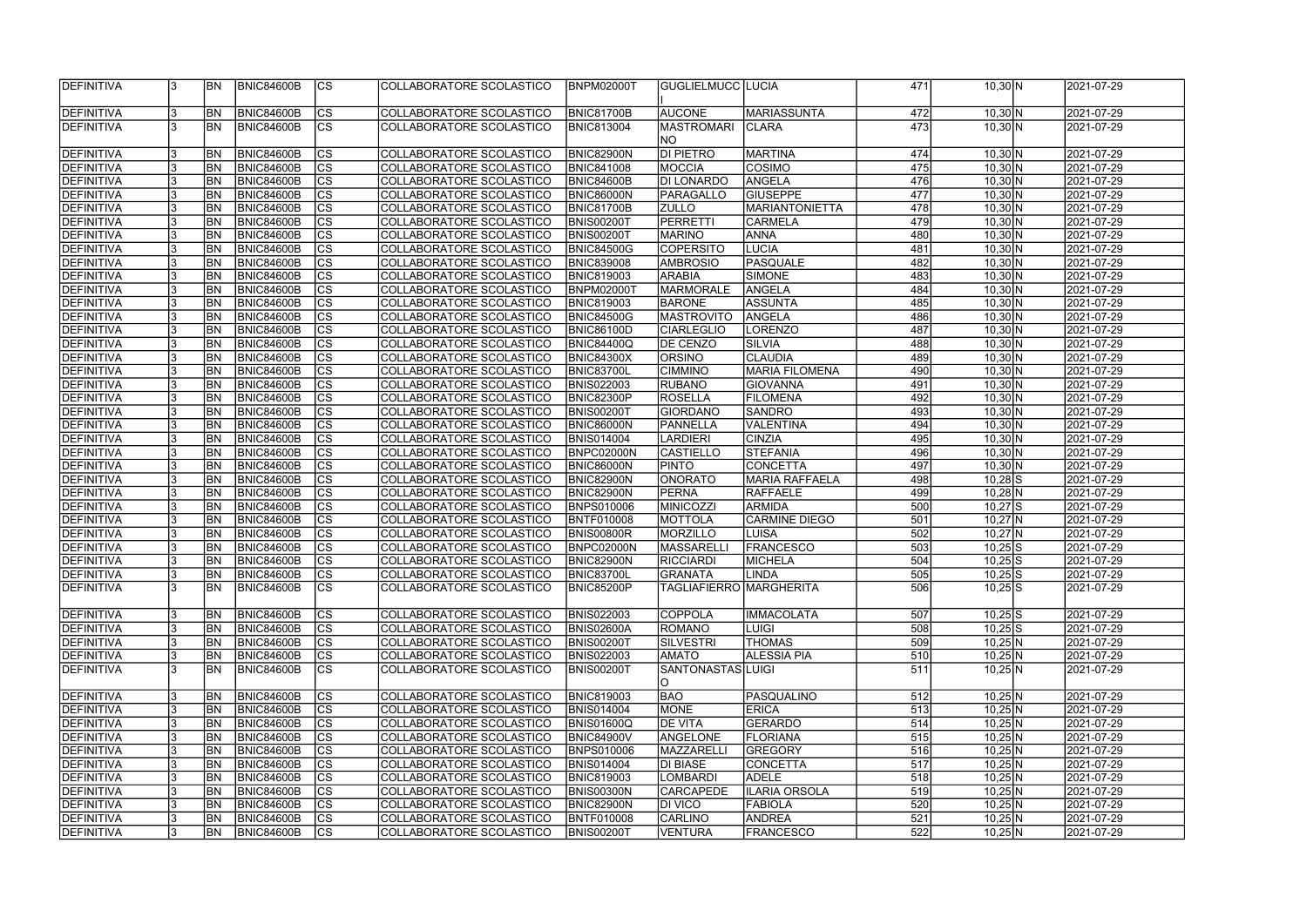| <b>IDEFINITIVA</b> | <b>BN</b> | <b>BNIC84600B</b> | <b>CS</b>                | COLLABORATORE SCOLASTICO | <b>BNIC826006</b> | <b>IESPOSITO</b> | <b>LIDIA</b>          | 523              | $10,25$ N            | 2021-07-29 |
|--------------------|-----------|-------------------|--------------------------|--------------------------|-------------------|------------------|-----------------------|------------------|----------------------|------------|
| <b>DEFINITIVA</b>  | <b>BN</b> | <b>BNIC84600B</b> | $\overline{\text{CS}}$   | COLLABORATORE SCOLASTICO | <b>BNIS02300V</b> | <b>ESERCITO</b>  | <b>BIAGIO</b>         | 524              | $10,25$ N            | 2021-07-29 |
| <b>DEFINITIVA</b>  | <b>BN</b> | <b>BNIC84600B</b> | cs                       | COLLABORATORE SCOLASTICO | <b>BNIC82900N</b> | <b>ROBBIO</b>    | <b>PIETRO</b>         | 525              | $10,25$ N            | 2021-07-29 |
| <b>DEFINITIVA</b>  | <b>BN</b> | <b>BNIC84600B</b> | $\overline{\text{CS}}$   | COLLABORATORE SCOLASTICO | <b>BNIC812008</b> | <b>MARTINO</b>   | <b>DOMENICO</b>       | 526              | $10,25$ N            | 2021-07-29 |
| DEFINITIVA         | <b>BN</b> | <b>BNIC84600B</b> | $\overline{\text{CS}}$   | COLLABORATORE SCOLASTICO | <b>BNIC85200P</b> | <b>CLEMENTE</b>  | <b>FILIPPO</b>        | $\overline{527}$ | $10,25$ N            | 2021-07-29 |
| <b>DEFINITIVA</b>  | <b>BN</b> | <b>BNIC84600B</b> | $\overline{\text{CS}}$   | COLLABORATORE SCOLASTICO | BNIS00200T        | <b>MATARAZZO</b> | ANGELA                | 528              | $10,25$ N            | 2021-07-29 |
| DEFINITIVA         | <b>BN</b> | <b>BNIC84600B</b> | <b>CS</b>                | COLLABORATORE SCOLASTICO | BNIS01600Q        | <b>SANZARI</b>   | <b>ELENA</b>          | 529              | $10,25$ N            | 2021-07-29 |
| <b>DEFINITIVA</b>  | <b>BN</b> | <b>BNIC84600B</b> | $\overline{\text{CS}}$   | COLLABORATORE SCOLASTICO | <b>BNIS013008</b> | BUONANNO         | <b>MARIA LIBERA</b>   | 530              | $10,25$ N            | 2021-07-29 |
| DEFINITIVA         | <b>BN</b> | <b>BNIC84600B</b> | <b>CS</b>                | COLLABORATORE SCOLASTICO | <b>BNIC826006</b> | <b>PARCESEPE</b> | FRANCESCA             | 531              | $10,25$ N            | 2021-07-29 |
| <b>DEFINITIVA</b>  | <b>BN</b> | <b>BNIC84600B</b> | cs                       | COLLABORATORE SCOLASTICO | <b>BNIC826006</b> | <b>IALEGGIO</b>  | <b>LUCIA</b>          | 532              | $10,25$ N            | 2021-07-29 |
| <b>DEFINITIVA</b>  | <b>BN</b> | <b>BNIC84600B</b> | <b>CS</b>                | COLLABORATORE SCOLASTICO | BNIC82900N        | <b>RUGGIERI</b>  | ANGELA                | 533              | $10,25$ N            | 2021-07-29 |
| <b>DEFINITIVA</b>  | BN        | <b>BNIC84600B</b> | cs                       | COLLABORATORE SCOLASTICO | BNIC81700B        | <b>MAZZEO</b>    | <b>MARINA</b>         | 534              | $10,25$ N            | 2021-07-29 |
| <b>DEFINITIVA</b>  | <b>BN</b> | <b>BNIC84600B</b> | cs                       | COLLABORATORE SCOLASTICO | <b>BNIS013008</b> | <b>COSCIA</b>    | <b>CARMEN</b>         | 535              | $10,25$ N            | 2021-07-29 |
| <b>DEFINITIVA</b>  | <b>BN</b> | <b>BNIC84600B</b> | $\overline{\text{CS}}$   | COLLABORATORE SCOLASTICO | <b>BNPS010006</b> | LABAGNARA        | ANNALISA              | 536              | $10,25$ N            | 2021-07-29 |
| <b>DEFINITIVA</b>  | <b>BN</b> | <b>BNIC84600B</b> | $\overline{\text{CS}}$   | COLLABORATORE SCOLASTICO | BNIC84600B        | <b>FEDERICO</b>  | SILVIA LUISA          | 537              | $10,22$ N            | 2021-07-29 |
| <b>DEFINITIVA</b>  | <b>BN</b> | <b>BNIC84600B</b> | CS                       | COLLABORATORE SCOLASTICO | <b>BNIC84900V</b> | <b>RAIOLA</b>    | GIUSEPPINA            | 538              | $10,22$ N            | 2021-07-29 |
| <b>DEFINITIVA</b>  | <b>BN</b> | <b>BNIC84600B</b> | $\overline{\text{CS}}$   | COLLABORATORE SCOLASTICO | <b>BNIC81700B</b> | PERONE           | MARIELLA              | 539              | $10,20$ S            | 2021-07-29 |
| <b>DEFINITIVA</b>  | <b>BN</b> | <b>BNIC84600B</b> | CS                       | COLLABORATORE SCOLASTICO | BNIS00200T        | VERRILLO         | <b>MARIA GRAZIA</b>   | 540              | $10,20$ S            | 2021-07-29 |
| DEFINITIVA         | BN        | <b>BNIC84600B</b> | CS                       | COLLABORATORE SCOLASTICO | <b>BNIS013008</b> | <b>LEONETTI</b>  | <b>MARGHERITA</b>     | 541              | $10,20$ S            | 2021-07-29 |
| <b>DEFINITIVA</b>  | <b>BN</b> | <b>BNIC84600B</b> | CS                       | COLLABORATORE SCOLASTICO | BNIC82900N        | <b>IACOVELLA</b> | <b>NICOLA</b>         | 542              | $10,20$ N            | 2021-07-29 |
| <b>DEFINITIVA</b>  | BN        | <b>BNIC84600B</b> | CS                       | COLLABORATORE SCOLASTICO | <b>BNIC84300X</b> | CARAPELLA        | <b>SERENA</b>         | 543              | $10,20$ N            | 2021-07-29 |
| DEFINITIVA         | <b>BN</b> | <b>BNIC84600B</b> | CS                       | COLLABORATORE SCOLASTICO | <b>BNIS013008</b> | <b>MUCCI</b>     | <b>MICHELE</b>        | 544              | $10,20 \, N$         | 2021-07-29 |
| <b>DEFINITIVA</b>  | <b>BN</b> | <b>BNIC84600B</b> | <b>CS</b>                | COLLABORATORE SCOLASTICO | <b>BNRH030005</b> | D'ACUNZI         | FABRIZIO              | 545              | $10,20$ N            | 2021-07-29 |
| DEFINITIVA         | <b>BN</b> | <b>BNIC84600B</b> | <b>CS</b>                | COLLABORATORE SCOLASTICO | BNPC02000N        | PICARIELLO       | ANGELICA              | 546              | $10,20$ N            | 2021-07-29 |
| DEFINITIVA         | <b>BN</b> | <b>BNIC84600B</b> | <b>CS</b>                | COLLABORATORE SCOLASTICO | BNIS00800R        | <b>PACE</b>      | LETIZIA               | 547              | $10,20$ N            | 2021-07-29 |
| <b>DEFINITIVA</b>  | <b>BN</b> | <b>BNIC84600B</b> | <b>CS</b>                | COLLABORATORE SCOLASTICO | <b>BNIS014004</b> | <b>CAPOZZA</b>   | <b>ORAZIO</b>         | 548              | $10,17$ $S$          | 2021-07-29 |
| <b>DEFINITIVA</b>  | <b>BN</b> | <b>BNIC84600B</b> | lcs                      | COLLABORATORE SCOLASTICO | <b>BNIC81400X</b> | <b>DI DONATO</b> | <b>MARIA ROSSELLA</b> | 549              | $10,15$ S            | 2021-07-29 |
| <b>DEFINITIVA</b>  | <b>BN</b> | <b>BNIC84600B</b> | <b>CS</b>                | COLLABORATORE SCOLASTICO | <b>BNIS02300V</b> | LAVORGNA         | <b>CHRISTIAN</b>      | 550              | $10,15$ $S$          | 2021-07-29 |
| <b>DEFINITIVA</b>  | <b>BN</b> | <b>BNIC84600B</b> | $ \overline{\text{cs}} $ | COLLABORATORE SCOLASTICO | <b>BNIS02300V</b> | <b>IULIANI</b>   | <b>ANTONELLA PIA</b>  | 551              | $10,15 \overline{N}$ | 2021-07-29 |
| DEFINITIVA         | <b>BN</b> | <b>BNIC84600B</b> | lcs                      | COLLABORATORE SCOLASTICO | <b>BNIC86100D</b> | <b>GAGLIARDI</b> | <b>VALERIA</b>        | 552              | $10,15$ N            | 2021-07-29 |
| DEFINITIVA         | <b>BN</b> | <b>BNIC84600B</b> | $ \overline{\text{CS}} $ | COLLABORATORE SCOLASTICO | <b>BNRH030005</b> | <b>CRISCI</b>    | MARIANNA              | 553              | $10,15$ N            | 2021-07-29 |
| DEFINITIVA         | <b>BN</b> | <b>BNIC84600B</b> | <b>CS</b>                | COLLABORATORE SCOLASTICO | <b>BNIC804009</b> | <b>SOLLA</b>     | <b>ANNA</b>           | 554              | $10,15$ N            | 2021-07-29 |
| DEFINITIVA         | <b>BN</b> | <b>BNIC84600B</b> | $\overline{\text{CS}}$   | COLLABORATORE SCOLASTICO | <b>BNIC84600B</b> | <b>GAROFANO</b>  | DARIO                 | 555              | $10,13$ N            | 2021-07-29 |
| DEFINITIVA         | BN        | <b>BNIC84600B</b> | <b>CS</b>                | COLLABORATORE SCOLASTICO | <b>BNIC848003</b> | PALAZZI          | ROCCO                 | 556              | $10,10$ S            | 2021-07-29 |
| <b>DEFINITIVA</b>  | <b>BN</b> | <b>BNIC84600B</b> | $\overline{\text{CS}}$   | COLLABORATORE SCOLASTICO | BNPM02000T        | <b>COLETTA</b>   | <b>CARMELA</b>        | $\overline{557}$ | $10,10$ S            | 2021-07-29 |
| DEFINITIVA         | <b>BN</b> | <b>BNIC84600B</b> | $\overline{\text{CS}}$   | COLLABORATORE SCOLASTICO | <b>BNIS01200C</b> | <b>ALLOCCA</b>   | <b>VINCENZO</b>       | 558              | $10,10$ S            | 2021-07-29 |
| <b>DEFINITIVA</b>  | <b>BN</b> | BNIC84600B        | $ {\rm cs}$              | COLLABORATORE SCOLASTICO | <b>BNIC839008</b> | <b>DI CAPRIO</b> | <b>ALFONSO</b>        |                  | $10,10$ S            | 2021-07-29 |
| DEFINITIVA         | <b>BN</b> | <b>BNIC84600B</b> | lcs                      | COLLABORATORE SCOLASTICO | BNVC01000A        | <b>CERMOLA</b>   | <b>SARA</b>           | 5591<br>560      | $10,10$ S            | 2021-07-29 |
| <b>DEFINITIVA</b>  | <b>BN</b> | <b>BNIC84600B</b> | CS                       | COLLABORATORE SCOLASTICO | <b>BNIS013008</b> | <b>ZITANO</b>    | <b>SERENA</b>         | 561              | $10,10$ S            | 2021-07-29 |
| <b>DEFINITIVA</b>  | <b>BN</b> | <b>BNIC84600B</b> | <b>CS</b>                | COLLABORATORE SCOLASTICO | <b>BNIC83700L</b> | <b>GUERRA</b>    | <b>ANGELICA</b>       | 562              | $10,10$ S            | 2021-07-29 |
| <b>DEFINITIVA</b>  | <b>BN</b> | <b>BNIC84600B</b> | <b>CS</b>                | COLLABORATORE SCOLASTICO | <b>BNIS022003</b> | <b>PARENTE</b>   | <b>MAURO</b>          | 563              | $10,10 \, N$         | 2021-07-29 |
| <b>DEFINITIVA</b>  | <b>BN</b> | <b>BNIC84600B</b> | CS                       | COLLABORATORE SCOLASTICO | <b>BNIC85200P</b> | PALMIERI         | <b>IMMACOLATA</b>     | 564              | $10,10 \, N$         | 2021-07-29 |
| DEFINITIVA         | <b>BN</b> | <b>BNIC84600B</b> | CS                       | COLLABORATORE SCOLASTICO | <b>BNIC84300X</b> | <b>CRETA</b>     | ROSY                  | 565              | $10,10 \, N$         | 2021-07-29 |
| DEFINITIVA         | <b>BN</b> | <b>BNIC84600B</b> | <b>CS</b>                | COLLABORATORE SCOLASTICO | <b>BNIS00200T</b> | <b>MARINO</b>    | <b>ALESSIA</b>        | 566              | $10,10 \, N$         | 2021-07-29 |
| <b>DEFINITIVA</b>  | <b>BN</b> | BNIC84600B        | cs                       | COLLABORATORE SCOLASTICO | <b>BNIC841008</b> | PIAZZA           | GIULIA                | 567              | $10,10 \, N$         | 2021-07-29 |
| <b>DEFINITIVA</b>  | <b>BN</b> | BNIC84600B        | CS                       | COLLABORATORE SCOLASTICO | <b>BNIC86100D</b> | <b>MIGNONE</b>   | LUCA                  | 568              | $10,10 \, N$         | 2021-07-29 |
| <b>DEFINITIVA</b>  | <b>BN</b> | <b>BNIC84600B</b> | CS                       | COLLABORATORE SCOLASTICO | <b>BNPM02000T</b> | <b>RUSSO</b>     | ANGELA                | 569              | $10,10$ N            | 2021-07-29 |
| <b>DEFINITIVA</b>  | <b>BN</b> | <b>BNIC84600B</b> | <b>CS</b>                | COLLABORATORE SCOLASTICO | <b>BNIC84500G</b> | <b>SENATORE</b>  | <b>SILVIA</b>         | 570              | $10,10$ N            | 2021-07-29 |
| <b>DEFINITIVA</b>  | <b>BN</b> | <b>BNIC84600B</b> | <b>CS</b>                | COLLABORATORE SCOLASTICO | <b>BNIS00200T</b> | <b>ROSSI</b>     | <b>ANTONIETTA</b>     | 571              | $10,10 \, N$         | 2021-07-29 |
| <b>DEFINITIVA</b>  | <b>BN</b> | <b>BNIC84600B</b> | $\overline{\text{CS}}$   | COLLABORATORE SCOLASTICO | <b>BNIC855006</b> | <b>SALVATORE</b> | FABRIZIA              | 572              | $10,10 \, N$         | 2021-07-29 |
| <b>DEFINITIVA</b>  | <b>BN</b> | <b>BNIC84600B</b> | <b>CS</b>                | COLLABORATORE SCOLASTICO | <b>BNIS00200T</b> | PENDOLINO        | FRANCESCA             | 573              | $10,10$ N            | 2021-07-29 |
| <b>DEFINITIVA</b>  | <b>BN</b> | <b>BNIC84600B</b> | CS                       | COLLABORATORE SCOLASTICO | <b>BNIC82900N</b> | <b>DE NUNZIO</b> | <b>CARMELA</b>        | 574              | $10,10 \, N$         | 2021-07-29 |
| <b>DEFINITIVA</b>  | IBN       | <b>BNIC84600B</b> | CS                       | COLLABORATORE SCOLASTICO | <b>BNPM02000T</b> | <b>NICASTRO</b>  | DANIELA               | 575              | $10,09$ N            | 2021-07-29 |
| <b>DEFINITIVA</b>  | IBN       | <b>BNIC84600B</b> | <b>CS</b>                | COLLABORATORE SCOLASTICO | <b>BNIS01600Q</b> | <b>ORLACCHIO</b> | <b>PASQUALE</b>       | 576              | $10,08$ S            | 2021-07-29 |
| <b>DEFINITIVA</b>  | IBN       | <b>BNIC84600B</b> | CS                       | COLLABORATORE SCOLASTICO | <b>BNIC84400Q</b> | <b>LOMBARDI</b>  | ANGELA                | 577              | $10,07$ N            | 2021-07-29 |
| <b>DEFINITIVA</b>  | <b>BN</b> | <b>BNIC84600B</b> | CS                       | COLLABORATORE SCOLASTICO | <b>BNIC86000N</b> | <b>STABILE</b>   | <b>DINA MARIA</b>     | 578              | $10,05$ S            | 2021-07-29 |
|                    |           |                   |                          |                          |                   |                  |                       |                  |                      |            |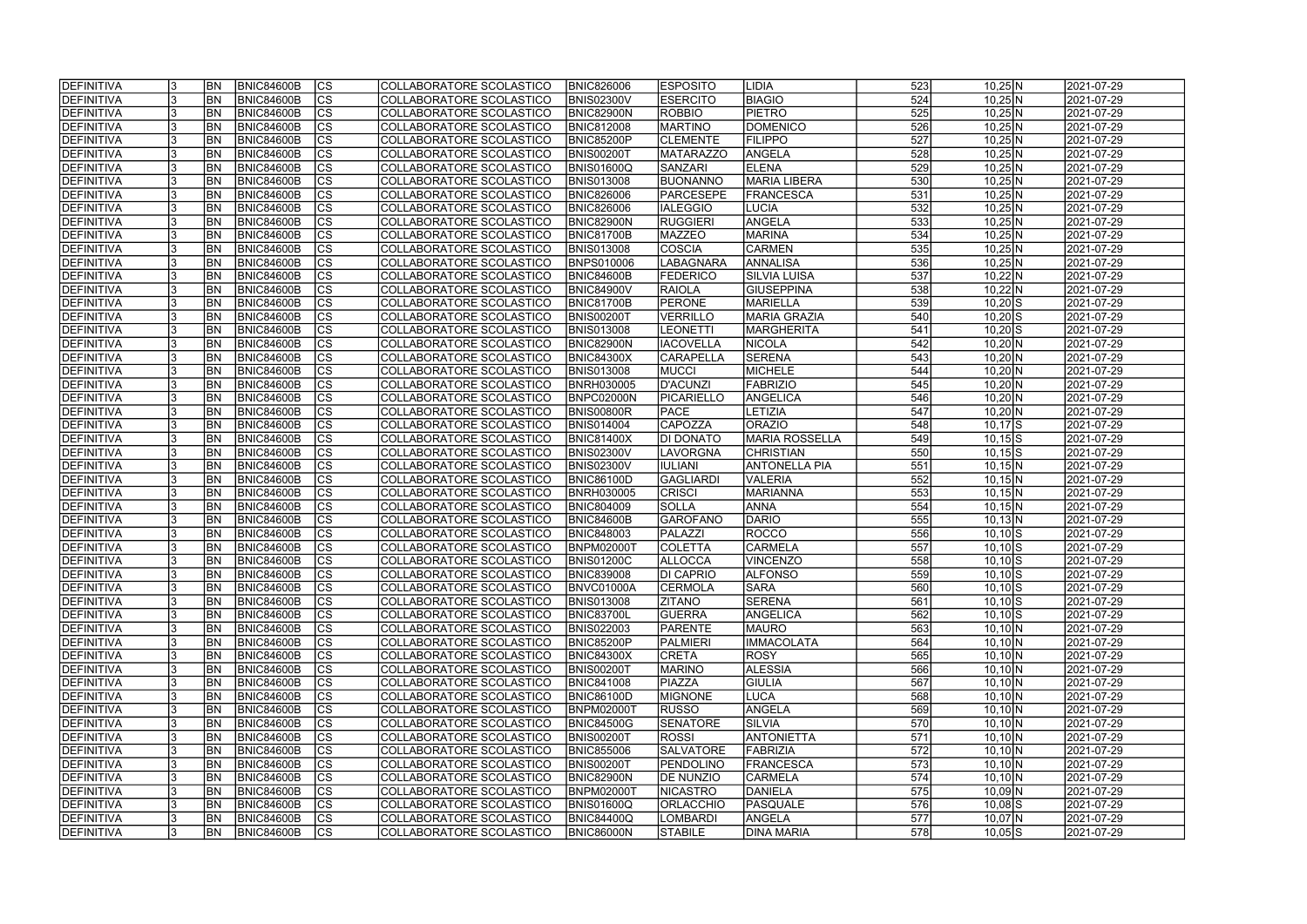| DEFINITIVA        |     | <b>BN</b> | <b>BNIC84600B</b> | <b>CS</b>                | COLLABORATORE SCOLASTICO | <b>BNIS022003</b> | <b>ZOTTI</b>            | MICHELE              | 579        | $10,05$ S                             | 2021-07-29 |
|-------------------|-----|-----------|-------------------|--------------------------|--------------------------|-------------------|-------------------------|----------------------|------------|---------------------------------------|------------|
| DEFINITIVA        |     | <b>BN</b> | <b>BNIC84600B</b> | cs                       | COLLABORATORE SCOLASTICO | <b>BNIS027006</b> | <b>IZZO</b>             | <b>DEBORA</b>        | 580        | $10,05$ N                             | 2021-07-29 |
| DEFINITIVA        |     | BN        | <b>BNIC84600B</b> | $\overline{\text{cs}}$   | COLLABORATORE SCOLASTICO | BNPS010006        | <b>CAPORASO</b>         | GIULIA               | 581        | $10,05$ N                             | 2021-07-29 |
| DEFINITIVA        |     | BN        | BNIC84600B        | cs                       | COLLABORATORE SCOLASTICO | <b>BNIC833009</b> | <b>IADICICCO</b>        | GIOVANNA             | 582        | $10,01$ N                             | 2021-07-29 |
| DEFINITIVA        |     | BN        | <b>BNIC84600B</b> | cs                       | COLLABORATORE SCOLASTICO | BNIS00200T        | DI CERBO                | ALESSANDRA           | 583        | $10\text{S}$                          | 2021-07-29 |
| DEFINITIVA        |     | <b>BN</b> | BNIC84600B        | $\overline{\text{CS}}$   | COLLABORATORE SCOLASTICO | <b>BNIC85400A</b> | CAMPAGNUOL              | <b>MARIA</b>         | 584        | $10\text{S}$                          | 2021-07-29 |
|                   |     |           |                   |                          |                          |                   | O                       |                      |            |                                       |            |
| DEFINITIVA        |     | <b>BN</b> | BNIC84600B        | <b>CS</b>                | COLLABORATORE SCOLASTICO | <b>BNIC819003</b> | <b>FINELLA</b>          | <b>LISA</b>          | 585        | $10\text{S}$                          | 2021-07-29 |
| DEFINITIVA        |     | BN        | <b>BNIC84600B</b> | cs                       | COLLABORATORE SCOLASTICO | <b>BNIC84300X</b> | <b>SCUTARO</b>          | <b>MORENA</b>        | 586        | $10\text{S}$                          | 2021-07-29 |
| DEFINITIVA        |     | <b>BN</b> | <b>BNIC84600B</b> | cs                       | COLLABORATORE SCOLASTICO | <b>BNIC813004</b> | <b>DE SIMONE</b>        | <b>GIOVANNI</b>      | 587        | $10\text{S}$                          | 2021-07-29 |
| DEFINITIVA        |     | <b>BN</b> | BNIC84600B        | $ \mathsf{CS} $          | COLLABORATORE SCOLASTICO | <b>BNIC813004</b> | <b>LAVORGNA</b>         | <b>ROSANNA</b>       | 588        | $10\text{S}$                          | 2021-07-29 |
| DEFINITIVA        |     | <b>BN</b> | <b>BNIC84600B</b> | $\overline{\text{cs}}$   | COLLABORATORE SCOLASTICO | <b>BNIC862009</b> | PALLADINO               | <b>ASSUNTA</b>       | 589        | $10\overline{\text{S}}$               | 2021-07-29 |
| DEFINITIVA        |     | <b>BN</b> | <b>BNIC84600B</b> | $\overline{\text{cs}}$   | COLLABORATORE SCOLASTICO | <b>BNIC848003</b> | <b>VELLA</b>            | <b>GIUSEPPINA</b>    | 590        | $10\overline{\smash{\big)}\mathrm{s}$ | 2021-07-29 |
| DEFINITIVA        |     | <b>BN</b> | <b>BNIC84600B</b> | $ \mathsf{CS} $          | COLLABORATORE SCOLASTICO | <b>BNIC84300X</b> | GAROFANO                | MANUELA              | 591        | $10\overline{\text{S}}$               | 2021-07-29 |
|                   |     |           |                   | $ \overline{\text{cs}} $ |                          |                   |                         | <b>LUCIA</b>         | 592        |                                       |            |
| DEFINITIVA        |     | <b>BN</b> | <b>BNIC84600B</b> |                          | COLLABORATORE SCOLASTICO | <b>BNIS027006</b> | <b>GAROFANO</b>         |                      |            | $10\text{S}$                          | 2021-07-29 |
| DEFINITIVA        |     | <b>BN</b> | BNIC84600B        | $ \mathsf{CS} $          | COLLABORATORE SCOLASTICO | <b>BNIC813004</b> | <b>IAVECCHIA</b>        | <b>MARIAVITTORIA</b> | 593        | $10\text{S}$                          | 2021-07-29 |
| DEFINITIVA        |     | BN        | BNIC84600B        | $ \mathsf{CS} $          | COLLABORATORE SCOLASTICO | <b>BNIS022003</b> | <b>PARENTE</b>          | ANTONELLA            | 594        | $10\text{S}$                          | 2021-07-29 |
| DEFINITIVA        |     | BN        | <b>BNIC84600B</b> | cs                       | COLLABORATORE SCOLASTICO | <b>BNIC82900N</b> | <b>MATTEI</b>           | <b>MARIA</b>         | 595        | $10\text{S}$                          | 2021-07-29 |
| DEFINITIVA        |     | BN        | BNIC84600B        | $ \mathsf{CS} $          | COLLABORATORE SCOLASTICO | <b>BNIS00200T</b> | <b>NOCERA</b>           | <b>ELENA</b>         | 596        | $10\text{S}$                          | 2021-07-29 |
| DEFINITIVA        |     | BN        | BNIC84600B        | cs                       | COLLABORATORE SCOLASTICO | <b>BNIS014004</b> | <b>ZAMPELLI</b>         | <b>CATERINA</b>      | 597        | $10\text{S}$                          | 2021-07-29 |
| <b>DEFINITIVA</b> |     | <b>BN</b> | <b>BNIC84600B</b> | <b>CS</b>                | COLLABORATORE SCOLASTICO | <b>BNIS00800R</b> | <b>CUOZZO</b>           | <b>DOMENICA</b>      | 598        | $10\text{S}$                          | 2021-07-29 |
| DEFINITIVA        |     | <b>BN</b> | <b>BNIC84600B</b> | cs                       | COLLABORATORE SCOLASTICO | <b>BNIS022003</b> | <b>FESTA</b>            | LUCIANA              | 599        | $10\text{S}$                          | 2021-07-29 |
| DEFINITIVA        |     | <b>BN</b> | <b>BNIC84600B</b> | <b>CS</b>                | COLLABORATORE SCOLASTICO | <b>BNIS00400D</b> | <b>GUGLIELMO</b>        | <b>ANTONIETTA</b>    | 600        | $10\text{S}$                          | 2021-07-29 |
| DEFINITIVA        |     | <b>BN</b> | <b>BNIC84600B</b> | cs                       | COLLABORATORE SCOLASTICO | <b>BNIC826006</b> | <b>GAGLIARDE</b>        | <b>MARCO</b>         | 601        | $10\text{S}$                          | 2021-07-29 |
| DEFINITIVA        |     | <b>BN</b> | <b>BNIC84600B</b> | <b>CS</b>                | COLLABORATORE SCOLASTICO | <b>BNIC84900V</b> | <b>DE MICHELE</b>       | <b>PAOLA</b>         | 602        | $10\text{S}$                          | 2021-07-29 |
| DEFINITIVA        |     | <b>BN</b> | <b>BNIC84600B</b> | cs                       | COLLABORATORE SCOLASTICO | <b>BNIC85700T</b> | <b>BRAVI</b>            | <b>SERENA</b>        | 603        | $10\text{S}$                          | 2021-07-29 |
| DEFINITIVA        |     | <b>BN</b> | <b>BNIC84600B</b> | cs                       | COLLABORATORE SCOLASTICO | <b>BNIC84900V</b> | <b>SPAGNUOLO</b>        | MANUELA              | 604        | $10\text{S}$                          | 2021-07-29 |
| DEFINITIVA        |     | <b>BN</b> | <b>BNIC84600B</b> | cs                       | COLLABORATORE SCOLASTICO | <b>BNIS00800R</b> | <b>DI MICCO</b>         | <b>MARIA</b>         | 605        | $10\text{S}$                          | 2021-07-29 |
| DEFINITIVA        |     | <b>BN</b> | <b>BNIC84600B</b> | cs                       | COLLABORATORE SCOLASTICO | <b>BNIS02300V</b> | <b>VILLANO</b>          | <b>MARIA</b>         | 606        | $10\text{S}$                          | 2021-07-29 |
| DEFINITIVA        |     | <b>BN</b> | <b>BNIC84600B</b> | cs                       | COLLABORATORE SCOLASTICO | BNIC82900N        | <b>MATARAZZO</b>        | <b>IOLANDA</b>       | 607        | $10\text{S}$                          | 2021-07-29 |
| DEFINITIVA        |     | <b>BN</b> | <b>BNIC84600B</b> | cs                       | COLLABORATORE SCOLASTICO | <b>BNIC85200P</b> | <b>MASIELLO</b>         | MARIANNA             | 608        | 10 <sub>N</sub>                       | 2021-07-29 |
| <b>DEFINITIVA</b> |     | <b>BN</b> | BNIC84600B        | $\overline{\text{cs}}$   | COLLABORATORE SCOLASTICO | <b>BNIC84300X</b> | <b>AMENDOLA</b>         | <b>GIULIA</b>        | 609        | 10 <sub>N</sub>                       | 2021-07-29 |
|                   |     |           |                   |                          |                          |                   |                         | <b>IMMACOLATA</b>    |            |                                       |            |
| DEFINITIVA        |     | <b>BN</b> | <b>BNIC84600B</b> | cs                       | COLLABORATORE SCOLASTICO | <b>BNIS01600Q</b> | <b>FOSCHINI</b>         | <b>FABIOLA</b>       | 610        | $10\vert N$                           | 2021-07-29 |
| DEFINITIVA        |     | <b>BN</b> | BNIC84600B        | cs                       | COLLABORATORE SCOLASTICO | <b>BNIC84900V</b> | COLANGELO               | <b>TOMMASO</b>       | 611        | $10\vert N$                           | 2021-07-29 |
| DEFINITIVA        |     | <b>BN</b> | <b>BNIC84600B</b> | $\overline{\text{cs}}$   | COLLABORATORE SCOLASTICO | <b>BNIC84500G</b> | <b>DE LUCA</b>          | <b>ROBERTA</b>       | 612        | $10\vert N$                           | 2021-07-29 |
| DEFINITIVA        |     | IBN.      | BNIC84600B        | CS                       | COLLABORATORE SCOLASTICO | <b>BNIC848003</b> | ZAMPELLI                | MARIATERESA          | 613        | 10   N                                | 2021-07-29 |
| DEFINITIVA        |     | <b>BN</b> | <b>BNIC84600B</b> | <b>CS</b>                | COLLABORATORE SCOLASTICO | <b>BNRH030005</b> | D'AMBROSIO              | <b>STELLA</b>        | 614        | $10\vert N$                           | 2021-07-29 |
| DEFINITIVA        |     | <b>BN</b> | <b>BNIC84600B</b> | <b>CS</b>                | COLLABORATORE SCOLASTICO | <b>BNIC86100D</b> | <b>ZACCARI</b>          | SIMONA               | 615        | $10\vert N$                           | 2021-07-29 |
| DEFINITIVA        | 13. | <b>BN</b> | <b>BNIC84600B</b> | lcs                      | COLLABORATORE SCOLASTICO | <b>BNIS02300V</b> | PACELLI                 | <b>SIRIA</b>         | 616        | $10\vert N$                           | 2021-07-29 |
| DEFINITIVA        |     | <b>BN</b> | <b>BNIC84600B</b> | lcs                      | COLLABORATORE SCOLASTICO | BNIC86100D        | <b>GUGLIELMUCC ANNA</b> |                      | 617        | 10 N                                  | 2021-07-29 |
|                   |     |           |                   |                          |                          |                   |                         |                      |            |                                       |            |
| <b>DEFINITIVA</b> |     | <b>BN</b> | <b>BNIC84600B</b> | CS                       | COLLABORATORE SCOLASTICO | <b>BNIS027006</b> | <b>AMATO</b>            | <b>MELISSA</b>       | 618        | $10\vert N$                           | 2021-07-29 |
| DEFINITIVA        |     | <b>BN</b> | <b>BNIC84600B</b> | cs                       | COLLABORATORE SCOLASTICO | <b>BNRH030005</b> | DI FEDE                 | <b>VINCENZO</b>      | 619        | $10\text{N}$                          | 2021-07-29 |
| DEFINITIVA        |     | <b>BN</b> | <b>BNIC84600B</b> | cs                       | COLLABORATORE SCOLASTICO | <b>BNIC848003</b> | <b>SALVATORE</b>        | <b>FEDERICO</b>      | 620        | $10\text{N}$                          | 2021-07-29 |
| DEFINITIVA        |     | <b>BN</b> | BNIC84600B        | cs                       | COLLABORATORE SCOLASTICO | <b>BNIC819003</b> | PASCALE                 | <b>GIOVANNA</b>      | 621        | $10\vert N$                           | 2021-07-29 |
| DEFINITIVA        |     | <b>BN</b> | <b>BNIC84600B</b> | cs                       | COLLABORATORE SCOLASTICO | <b>BNIC84300X</b> | <b>MINICOZZI</b>        | ALESSANDRA           | 622        | $10\vert N$                           | 2021-07-29 |
| DEFINITIVA        |     | <b>BN</b> | <b>BNIC84600B</b> | <b>CS</b>                | COLLABORATORE SCOLASTICO | <b>BNIS00200T</b> | <b>DE ROSA</b>          | <b>GIOVANNI</b>      | 623        | $10\vert N$                           | 2021-07-29 |
| DEFINITIVA        |     | <b>BN</b> | <b>BNIC84600B</b> | <b>CS</b>                | COLLABORATORE SCOLASTICO | <b>BNIS022003</b> | MAZZARELL               | <b>ANTONELLA</b>     | 624        | $10\vert N$                           | 2021-07-29 |
| DEFINITIVA        |     | <b>BN</b> | <b>BNIC84600B</b> | <b>CS</b>                | COLLABORATORE SCOLASTICO | <b>BNIC85200P</b> | <b>CELELLA</b>          | DANIELA              | 625        | $10\vert N$                           | 2021-07-29 |
| DEFINITIVA        |     | <b>BN</b> | BNIC84600B        | <b>CS</b>                |                          | <b>BNIC83700L</b> | MIGLIORE                | <b>VINCENZO</b>      |            | $10\vert N$                           | 2021-07-29 |
|                   |     |           |                   |                          | COLLABORATORE SCOLASTICO |                   |                         |                      | 626<br>627 |                                       |            |
| DEFINITIVA        |     | <b>BN</b> | <b>BNIC84600B</b> | <b>CS</b>                | COLLABORATORE SCOLASTICO | <b>BNIC841008</b> | <b>PROTO</b>            | <b>ROSANNA</b>       |            | $10\vert N$                           | 2021-07-29 |
| DEFINITIVA        |     | <b>BN</b> | <b>BNIC84600B</b> | <b>CS</b>                | COLLABORATORE SCOLASTICO | <b>BNIS014004</b> | AURIEMMA                | <b>GIUSEPPE</b>      | 628        | $10\text{N}$                          | 2021-07-29 |
| <b>DEFINITIVA</b> |     | <b>BN</b> | <b>BNIC84600B</b> | <b>CS</b>                | COLLABORATORE SCOLASTICO | <b>BNIS00400D</b> | <b>DI STAZIO</b>        | MONICA               | 629        | $10\text{N}$                          | 2021-07-29 |
| DEFINITIVA        |     | <b>BN</b> | <b>BNIC84600B</b> | <b>CS</b>                | COLLABORATORE SCOLASTICO | <b>BNPM02000T</b> | <b>IADICICCO</b>        | <b>ANTONIO</b>       | 630        | $10\text{N}$                          | 2021-07-29 |
| DEFINITIVA        | 13. | <b>BN</b> | <b>BNIC84600B</b> | CS                       | COLLABORATORE SCOLASTICO | <b>BNIC84600B</b> | <b>DI MURAGLIA</b>      | <b>GAIA</b>          | 631        | $10\vert N$                           | 2021-07-29 |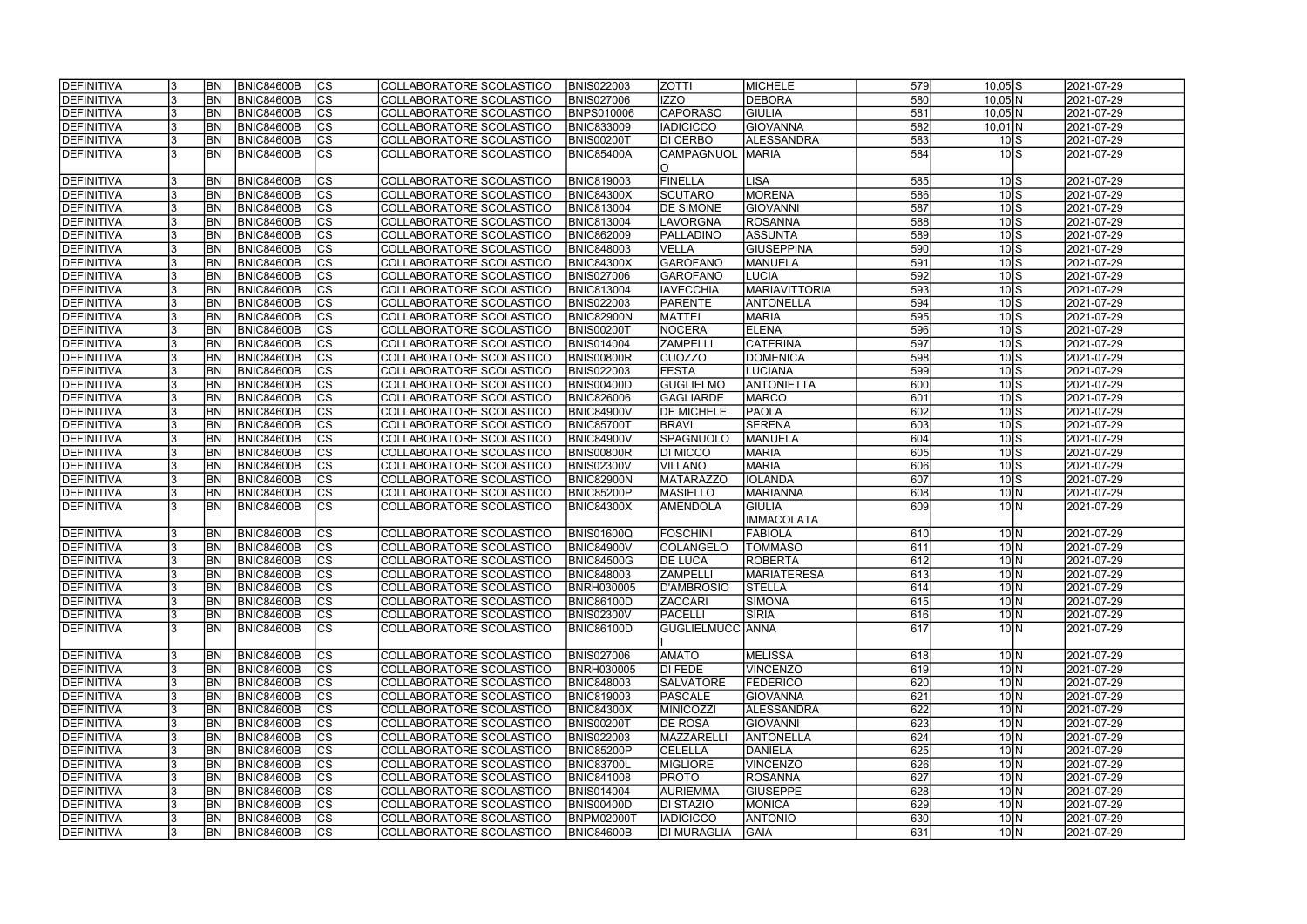| <b>IDEFINITIVA</b> | BN <sub></sub> | <b>BNIC84600B</b> | CS                       | COLLABORATORE SCOLASTICO | <b>BNPM02000T</b> | <b>CORSANO</b>     | <b>CARMELA</b>         | 632 | $10\vert N$     | 2021-07-29              |
|--------------------|----------------|-------------------|--------------------------|--------------------------|-------------------|--------------------|------------------------|-----|-----------------|-------------------------|
| <b>DEFINITIVA</b>  | <b>BN</b>      | <b>BNIC84600B</b> | cs                       | COLLABORATORE SCOLASTICO | <b>BNIS022003</b> | <b>IACOBELLI</b>   | <b>GIOVANNA</b>        | 633 | $10\vert N$     | 2021-07-29              |
| <b>DEFINITIVA</b>  | <b>BN</b>      | <b>BNIC84600B</b> | $\overline{\text{cs}}$   | COLLABORATORE SCOLASTICO | <b>BNIS013008</b> | <b>PASCARELLA</b>  | <b>ANTONIETTA</b>      | 634 | $10\vert N$     | 2021-07-29              |
| <b>DEFINITIVA</b>  | <b>BN</b>      | <b>BNIC84600B</b> | $\overline{\text{CS}}$   | COLLABORATORE SCOLASTICO | <b>BNIS013008</b> | <b>PERNA</b>       | <b>DAVID</b>           | 635 | 10 <sub>N</sub> | 2021-07-29              |
| <b>DEFINITIVA</b>  | <b>BN</b>      | BNIC84600B        | $\overline{\text{cs}}$   | COLLABORATORE SCOLASTICO | <b>BNIS02300V</b> | PACELLI            | ANGELA                 | 636 | 10 <sub>N</sub> | 2021-07-29              |
| <b>DEFINITIVA</b>  | <b>BN</b>      | <b>BNIC84600B</b> | $\overline{\text{CS}}$   | COLLABORATORE SCOLASTICO | <b>BNPS010006</b> | <b>TESTA</b>       | <b>MARCO</b>           | 637 | $10\vert N$     | 2021-07-29              |
| <b>DEFINITIVA</b>  | <b>BN</b>      | <b>BNIC84600B</b> | $\overline{\text{CS}}$   | COLLABORATORE SCOLASTICO | <b>BNIS014004</b> | <b>DI MATTEO</b>   | <b>GIOVANNA</b>        | 638 | 10 <sub>N</sub> | 2021-07-29              |
| DEFINITIVA         | <b>BN</b>      | <b>BNIC84600B</b> | $\overline{\text{CS}}$   | COLLABORATORE SCOLASTICO | <b>BNIS022003</b> | <b>TEBANO</b>      | PASQUALE               | 639 | $10\vert N$     | 2021-07-29              |
| <b>DEFINITIVA</b>  | <b>BN</b>      | <b>BNIC84600B</b> | $\overline{\text{CS}}$   | COLLABORATORE SCOLASTICO | <b>BNIS014004</b> | MAZZARELLI         | <b>ANTONELLA</b>       | 640 | $10\vert N$     | 2021-07-29              |
| DEFINITIVA         | <b>BN</b>      | <b>BNIC84600B</b> | cs                       | COLLABORATORE SCOLASTICO | <b>BNIC841008</b> | <b>SANZARI</b>     | FIORELLA               | 641 | 10 <sub>N</sub> | $\sqrt{2021} - 07 - 29$ |
| DEFINITIVA         | <b>BN</b>      | <b>BNIC84600B</b> | cs                       | COLLABORATORE SCOLASTICO | <b>BNIC841008</b> | <b>IACOBELLI</b>   | <b>GRAZIA</b>          | 642 | $10\vert N$     | 2021-07-29              |
| DEFINITIVA         | <b>BN</b>      | <b>BNIC84600B</b> | cs                       | COLLABORATORE SCOLASTICO | <b>BNIS02300V</b> | <b>PERRECA</b>     | <b>ILARIA</b>          | 643 | 10 <sub>N</sub> | 2021-07-29              |
| <b>DEFINITIVA</b>  | IBN            | <b>BNIC84600B</b> | $\overline{\text{CS}}$   | COLLABORATORE SCOLASTICO | <b>BNIS022003</b> | DI                 | <b>FABIOLA</b>         | 644 | 10 <sub>N</sub> | 2021-07-29              |
|                    |                |                   |                          |                          |                   | <b>COSTANTINO</b>  |                        |     |                 |                         |
| DEFINITIVA         | <b>BN</b>      | <b>BNIC84600B</b> | <b>CS</b>                | COLLABORATORE SCOLASTICO | <b>BNIC804009</b> | <b>CALABRESE</b>   | <b>ERMINIA</b>         | 645 | 10 <sub>N</sub> | 2021-07-29              |
| <b>DEFINITIVA</b>  | <b>BN</b>      | <b>BNIC84600B</b> | $\overline{\text{CS}}$   | COLLABORATORE SCOLASTICO | <b>BNIS00300N</b> | <b>MAURO</b>       | <b>STEFANIA</b>        | 646 | $10\vert N$     | 2021-07-29              |
| <b>DEFINITIVA</b>  | <b>BN</b>      | <b>BNIC84600B</b> | $ \overline{\text{CS}} $ | COLLABORATORE SCOLASTICO | <b>BNIC86100D</b> | <b>IANNOTTA</b>    | <b>MARIA LIBERA</b>    | 647 | $10\vert N$     | 2021-07-29              |
| <b>DEFINITIVA</b>  | <b>BN</b>      | <b>BNIC84600B</b> | CS                       | COLLABORATORE SCOLASTICO | <b>BNIS00200T</b> | <b>CAPORASO</b>    | <b>SAVINA</b>          | 648 | $10\vert N$     | 2021-07-29              |
| DEFINITIVA         | <b>BN</b>      | <b>BNIC84600B</b> | CS                       | COLLABORATORE SCOLASTICO | <b>BNIC81700B</b> | <b>ESPOSITO</b>    | <b>MARIA FRANCESCA</b> | 649 | 10 <sub>N</sub> | 2021-07-29              |
|                    |                |                   |                          |                          |                   |                    |                        |     |                 |                         |
| <b>DEFINITIVA</b>  | BN <sub></sub> | <b>BNIC84600B</b> | <b>CS</b>                | COLLABORATORE SCOLASTICO | BNRH030005        | <b>VERDOLIVA</b>   | <b>ALBINO</b>          | 650 | $10\vert N$     | 2021-07-29              |
| <b>DEFINITIVA</b>  | <b>BN</b>      | <b>BNIC84600B</b> | <b>CS</b>                | COLLABORATORE SCOLASTICO | BNIS01100L        | <b>DE MARTINI</b>  | <b>GIULIA</b>          | 651 | $10\vert N$     | 2021-07-29              |
| <b>DEFINITIVA</b>  | <b>BN</b>      | <b>BNIC84600B</b> | <b>CS</b>                | COLLABORATORE SCOLASTICO | <b>BNIC86100D</b> | <b>NEVOLA</b>      | <b>ILENIA</b>          | 652 | 10 <sub>N</sub> | 2021-07-29              |
| <b>DEFINITIVA</b>  | <b>BN</b>      | <b>BNIC84600B</b> | <b>CS</b>                | COLLABORATORE SCOLASTICO | <b>BNIC81700B</b> | <b>CIARCIA</b>     | VALENTINA              | 653 | $10\vert N$     | 2021-07-29              |
| DEFINITIVA         | <b>BN</b>      | <b>BNIC84600B</b> | $ \overline{\text{CS}} $ | COLLABORATORE SCOLASTICO | <b>BNIS027006</b> | <b>FESTA</b>       | <b>RITA</b>            | 654 | $10\vert N$     | 2021-07-29              |
| <b>DEFINITIVA</b>  | <b>BN</b>      | <b>BNIC84600B</b> | <b>CS</b>                | COLLABORATORE SCOLASTICO | <b>BNIS013008</b> | <b>DE ROSA</b>     | <b>SARA</b>            | 655 | $10\vert N$     | 2021-07-29              |
| DEFINITIVA         | <b>BN</b>      | <b>BNIC84600B</b> | cs                       | COLLABORATORE SCOLASTICO | <b>BNIC81000L</b> | <b>IULIANO</b>     | <b>OLGA</b>            | 656 | $10\vert N$     | 2021-07-29              |
| <b>DEFINITIVA</b>  | BN <sub></sub> | <b>BNIC84600B</b> | lcs                      | COLLABORATORE SCOLASTICO | <b>BNIS00200T</b> | PACELLI            | <b>ANTONIO</b>         | 657 | $10\vert N$     | 2021-07-29              |
| <b>DEFINITIVA</b>  | BN <sub></sub> | <b>BNIC84600B</b> | cs                       | COLLABORATORE SCOLASTICO | <b>BNIC83700L</b> | PARLAGRECO         | GIANCARLO              | 658 | $10\vert N$     | 2021-07-29              |
| DEFINITIVA         | BN <sub></sub> | <b>BNIC84600B</b> | cs                       | COLLABORATORE SCOLASTICO | <b>BNIC841008</b> | <b>MONGILLO</b>    | ANGELA                 | 659 | $10\vert N$     | 2021-07-29              |
| <b>DEFINITIVA</b>  | <b>BN</b>      | <b>BNIC84600B</b> | $ \mathsf{CS} $          | COLLABORATORE SCOLASTICO | <b>BNIC84500G</b> | <b>PREZIUSO</b>    | LUANA                  | 660 | $10\vert N$     | 2021-07-29              |
| <b>DEFINITIVA</b>  | BN <sub></sub> | <b>BNIC84600B</b> | $\overline{\text{CS}}$   | COLLABORATORE SCOLASTICO | <b>BNIC855006</b> | <b>TREMATERRA</b>  | <b>LUCA</b>            | 661 | 10 <sub>N</sub> | 2021-07-29              |
| DEFINITIVA         | <b>BN</b>      | <b>BNIC84600B</b> | $\overline{\text{CS}}$   | COLLABORATORE SCOLASTICO | <b>BNIS02300V</b> | <b>ONOFRIO</b>     | <b>CLELIA</b>          | 662 | 10 <sub>N</sub> | 2021-07-29              |
| DEFINITIVA         | <b>BN</b>      | <b>BNIC84600B</b> | $\overline{\text{CS}}$   | COLLABORATORE SCOLASTICO | <b>BNIS014004</b> | <b>DI MARIA</b>    | ANTONELLA              | 663 | $10\vert N$     | 2021-07-29              |
| DEFINITIVA         | <b>BN</b>      | <b>BNIC84600B</b> | $\overline{\text{cs}}$   | COLLABORATORE SCOLASTICO | <b>BNIS013008</b> | <b>FALCO</b>       | ANASTASIA              | 664 | $10\vert N$     | 2021-07-29              |
| <b>DEFINITIVA</b>  | <b>BN</b>      | <b>BNIC84600B</b> | $\overline{\text{cs}}$   | COLLABORATORE SCOLASTICO | BNVC01000A        | <b>CAGGESE</b>     | <b>TERESA</b>          | 665 | $10\vert N$     | 2021-07-29              |
| <b>DEFINITIVA</b>  | <b>BN</b>      | BNIC84600B        | CS                       | COLLABORATORE SCOLASTICO | <b>BNIC84600B</b> | <b>BASILE</b>      | <b>ELVIRA</b>          | 666 | 10   N          | 2021-07-29              |
| DEFINITIVA         | <b>BN</b>      | <b>BNIC84600B</b> | <sub>lcs</sub>           | COLLABORATORE SCOLASTICO | <b>BNIS00200T</b> | <b>FAPPIANO</b>    | <b>MARIO</b>           | 667 | $10\vert N$     | 2021-07-29              |
| <b>DEFINITIVA</b>  | <b>BN</b>      | BNIC84600B        | CS                       | COLLABORATORE SCOLASTICO | <b>BNIC81700B</b> | <b>TRANFAGLIA</b>  | <b>ERMANNO</b>         | 668 | $10\vert N$     | 2021-07-29              |
| <b>DEFINITIVA</b>  | <b>BN</b>      | <b>BNIC84600B</b> | <b>CS</b>                | COLLABORATORE SCOLASTICO | <b>BNIC826006</b> | <b>DE PALMA</b>    | IROSSELLA              | 669 | $10\vert N$     | 2021-07-29              |
| DEFINITIVA         | <b>BN</b>      | <b>BNIC84600B</b> | <b>CS</b>                | COLLABORATORE SCOLASTICO | <b>BNIC86100D</b> | <b>MAMMARO</b>     | DANIELA                | 670 | $10\vert N$     | 2021-07-29              |
| <b>DEFINITIVA</b>  | <b>BN</b>      | <b>BNIC84600B</b> | CS                       | COLLABORATORE SCOLASTICO | <b>BNIC84500G</b> | <b>PANNELLA</b>    | <b>ROBERTA</b>         | 671 | $10\vert N$     | 2021-07-29              |
| <b>DEFINITIVA</b>  | <b>BN</b>      | <b>BNIC84600B</b> | CS                       | COLLABORATORE SCOLASTICO | <b>BNIC85200P</b> | <b>CELELLA</b>     | <b>MARIA GRAZIA</b>    | 672 | $10\vert N$     | 2021-07-29              |
| <b>DEFINITIVA</b>  | <b>BN</b>      | <b>BNIC84600B</b> | <b>CS</b>                | COLLABORATORE SCOLASTICO | <b>BNIC82900N</b> | <b>DI GIACOMO</b>  | <b>GIOVANNINA</b>      | 673 | $10\vert N$     | 2021-07-29              |
| <b>DEFINITIVA</b>  | <b>BN</b>      | <b>BNIC84600B</b> | cs                       | COLLABORATORE SCOLASTICO | <b>BNIS013008</b> | <b>DELLA RATTA</b> | ANGELO                 | 674 | $10\vert N$     | 2021-07-29              |
| <b>DEFINITIVA</b>  | <b>BN</b>      | <b>BNIC84600B</b> | CS                       | COLLABORATORE SCOLASTICO | <b>BNIC84500G</b> | <b>SHTYLLA</b>     | FLORINDA               | 675 | $10\vert N$     | 2021-07-29              |
| <b>DEFINITIVA</b>  | BN <sub></sub> | <b>BNIC84600B</b> | cs                       | COLLABORATORE SCOLASTICO | <b>BNIC84500G</b> | <b>MARACCI</b>     | <b>GIOVANNA</b>        | 676 | $10\vert N$     | 2021-07-29              |
| <b>DEFINITIVA</b>  | <b>BN</b>      | <b>BNIC84600B</b> | CS                       | COLLABORATORE SCOLASTICO | <b>BNIC84600B</b> | <b>CAMARDELLA</b>  | DANIELE                | 677 | $10\vert N$     | 2021-07-29              |
| <b>DEFINITIVA</b>  | <b>BN</b>      | BNIC84600B        | <b>CS</b>                | COLLABORATORE SCOLASTICO | <b>BNPS010006</b> | <b>MASTROCINQ</b>  | <b>FILIPPO</b>         | 678 | 10 <sub>N</sub> | 2021-07-29              |
|                    |                |                   |                          |                          |                   | <b>UE</b>          |                        |     |                 |                         |
| <b>DEFINITIVA</b>  | <b>BN</b>      | <b>BNIC84600B</b> | <b>CS</b>                | COLLABORATORE SCOLASTICO | <b>BNIC841008</b> | <b>MANNINI</b>     | <b>FRANCESCO</b>       | 679 | $10\vert N$     | 2021-07-29              |
| <b>DEFINITIVA</b>  | <b>BN</b>      | <b>BNIC84600B</b> | cs                       | COLLABORATORE SCOLASTICO | <b>BNIS027006</b> | <b>CIOFFI</b>      | <b>CONCETTA</b>        | 680 | $10\vert N$     | 2021-07-29              |
| <b>DEFINITIVA</b>  | <b>BN</b>      | <b>BNIC84600B</b> | cs                       | COLLABORATORE SCOLASTICO | <b>BNIC86000N</b> | <b>FORGIONE</b>    | <b>NADIA</b>           | 681 | $10\vert N$     | 2021-07-29              |
| <b>DEFINITIVA</b>  | BN <sub></sub> | <b>BNIC84600B</b> | <b>CS</b>                | COLLABORATORE SCOLASTICO | <b>BNIC82900N</b> | D'AGOSTINO         | ANGELINA               | 682 | $10\vert N$     | 2021-07-29              |
| <b>DEFINITIVA</b>  | <b>BN</b>      | <b>BNIC84600B</b> | CS                       | COLLABORATORE SCOLASTICO | <b>BNIS00800R</b> | <b>ESPOSITO</b>    | DEBORAH                | 683 | $10\vert N$     | 2021-07-29              |
| <b>DEFINITIVA</b>  | <b>BN</b>      | <b>BNIC84600B</b> | CS                       | COLLABORATORE SCOLASTICO | <b>BNIC84500G</b> | <b>LUONGO</b>      | <b>RITA</b>            | 684 | $10\vert N$     | 2021-07-29              |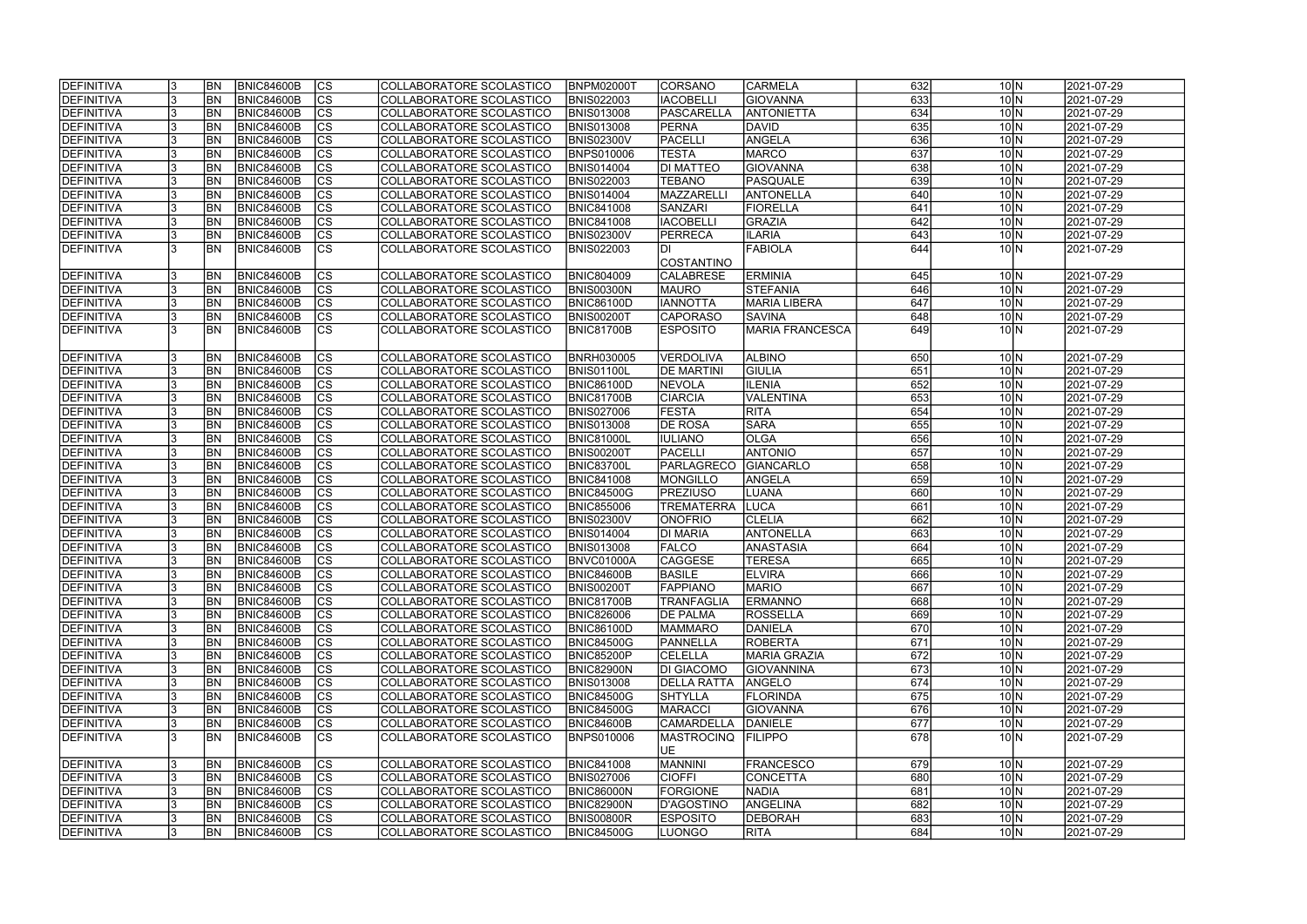| <b>DEFINITIVA</b> | BN <sub></sub> | <b>BNIC84600B</b> | CS                       | COLLABORATORE SCOLASTICO | <b>BNIS027006</b> | <b>MICCIO</b>      | ANNUNZIATA              | 685              | $10\vert N$               | 2021-07-29 |
|-------------------|----------------|-------------------|--------------------------|--------------------------|-------------------|--------------------|-------------------------|------------------|---------------------------|------------|
| <b>DEFINITIVA</b> | <b>BN</b>      | <b>BNIC84600B</b> | cs                       | COLLABORATORE SCOLASTICO | <b>BNIC84900V</b> | <b>CARDILLO</b>    | <b>MARIA GIOVANNA</b>   | 686              | $10\overline{\mathrm{N}}$ | 2021-07-29 |
| <b>DEFINITIVA</b> | <b>BN</b>      | <b>BNIC84600B</b> | $\overline{\text{cs}}$   | COLLABORATORE SCOLASTICO | <b>BNPS010006</b> | <b>CIOTTE</b>      | <b>CRISTINA</b>         | 687              | $10\vert N$               | 2021-07-29 |
| DEFINITIVA        | BN <sub></sub> | <b>BNIC84600B</b> | $\overline{\text{CS}}$   | COLLABORATORE SCOLASTICO | <b>BNIC85400A</b> | <b>COLAMEO</b>     | <b>MONICA</b>           | 688              | $10\overline{\mathrm{N}}$ | 2021-07-29 |
| <b>DEFINITIVA</b> | <b>BN</b>      | <b>BNIC84600B</b> | $\overline{\text{cs}}$   | COLLABORATORE SCOLASTICO | <b>BNIS00200T</b> | <b>CUSANO</b>      | <b>MICHELINA</b>        | 689              | 10 <sub>N</sub>           | 2021-07-29 |
| <b>DEFINITIVA</b> | <b>BN</b>      | <b>BNIC84600B</b> | $\overline{\text{CS}}$   | COLLABORATORE SCOLASTICO | <b>BNIC82900N</b> | <b>CONTE</b>       | <b>PATRIZIA</b>         | 690              | $10\vert N$               | 2021-07-29 |
| <b>DEFINITIVA</b> | <b>BN</b>      | <b>BNIC84600B</b> | $\overline{\text{CS}}$   | COLLABORATORE SCOLASTICO | <b>BNIC82900N</b> | MAURIELLO          | MICHELINA               | 691              | 10 <sub>N</sub>           | 2021-07-29 |
| <b>DEFINITIVA</b> | <b>BN</b>      | <b>BNIC84600B</b> | $\overline{\text{CS}}$   | COLLABORATORE SCOLASTICO | <b>BNIC82900N</b> | <b>IULIANI</b>     | <b>PAOLO</b>            | 692              | $10\vert N$               | 2021-07-29 |
| DEFINITIVA        | <b>BN</b>      | <b>BNIC84600B</b> | $\overline{\text{CS}}$   | COLLABORATORE SCOLASTICO | <b>BNIC86000N</b> | VALCARCELLI        | SARA                    | 693              | $9,98$ N                  | 2021-07-29 |
| <b>DEFINITIVA</b> | <b>BN</b>      | <b>BNIC84600B</b> | cs                       | COLLABORATORE SCOLASTICO | <b>BNIC82900N</b> | <b>MIGLIACCIO</b>  | <b>SEVERINA</b>         | 694              | $9,98$ N                  | 2021-07-29 |
| DEFINITIVA        | <b>BN</b>      | <b>BNIC84600B</b> | cs                       | COLLABORATORE SCOLASTICO | <b>BNIC83700L</b> | <b>GALLOZZI</b>    | <b>STELLA</b>           | 695              | $9,97$ $S$                | 2021-07-29 |
| DEFINITIVA        | <b>BN</b>      | <b>BNIC84600B</b> | cs                       | COLLABORATORE SCOLASTICO | <b>BNIC850003</b> | <b>BOCCHINI</b>    | <b>ROSANNA</b>          | 696              | $9,97$ $S$                | 2021-07-29 |
| <b>DEFINITIVA</b> | IBN            | <b>BNIC84600B</b> | $\overline{\text{CS}}$   | COLLABORATORE SCOLASTICO | BNIC82900N        | <b>COFRANCESC</b>  | <b>VANGELINA</b>        | 697              | $9,97$ N                  | 2021-07-29 |
|                   |                |                   |                          |                          |                   |                    |                         |                  |                           |            |
| DEFINITIVA        | <b>BN</b>      | <b>BNIC84600B</b> | <b>CS</b>                | COLLABORATORE SCOLASTICO | <b>BNIS027006</b> | <b>PALOMBINO</b>   | <b>DOMENICO</b>         | 698              | $9,95$ S                  | 2021-07-29 |
| <b>DEFINITIVA</b> | <b>BN</b>      | <b>BNIC84600B</b> | $\overline{\text{CS}}$   | COLLABORATORE SCOLASTICO | <b>BNIC842004</b> | <b>D'IGLIO</b>     | <b>ALESSANDRA</b>       | 699              | 9,95 N                    | 2021-07-29 |
| <b>DEFINITIVA</b> | <b>BN</b>      | <b>BNIC84600B</b> | $ \overline{\text{CS}} $ | COLLABORATORE SCOLASTICO | <b>BNIC84900V</b> | ANGELONE           | FRANCESCA               | 700              | $9,95$ N                  | 2021-07-29 |
| <b>DEFINITIVA</b> | <b>BN</b>      | <b>BNIC84600B</b> | CS                       | COLLABORATORE SCOLASTICO | BNIS01600Q        | RICCI              | <b>ANTONIO FABRIZIO</b> | 701              | 9,95 N                    | 2021-07-29 |
| DEFINITIVA        | BN             | <b>BNIC84600B</b> | CS                       | COLLABORATORE SCOLASTICO | <b>BNIC841008</b> | <b>SALOMONE</b>    | <b>MASSIMO</b>          | 702              | 9,95 N                    | 2021-07-29 |
| <b>DEFINITIVA</b> | BN <sub></sub> | <b>BNIC84600B</b> | $\overline{\text{CS}}$   | COLLABORATORE SCOLASTICO | <b>BNIC82900N</b> | <b>CUCCIOLILLO</b> | <b>ENRICO</b>           | 703              | 9,95 N                    | 2021-07-29 |
| DEFINITIVA        | <b>BN</b>      | <b>BNIC84600B</b> | $\overline{\text{CS}}$   | COLLABORATORE SCOLASTICO | <b>BNIC84300X</b> | <b>LOMBARDI</b>    | LUCIANO                 | 704              | 9,93 N                    | 2021-07-29 |
| DEFINITIVA        | <b>BN</b>      | <b>BNIC84600B</b> | <b>CS</b>                | COLLABORATORE SCOLASTICO | <b>BNIC85700T</b> | <b>CARPENITO</b>   | <b>CRISTINA</b>         | 705              | $9,92$ S                  | 2021-07-29 |
| <b>DEFINITIVA</b> | <b>BN</b>      | <b>BNIC84600B</b> | <b>CS</b>                | COLLABORATORE SCOLASTICO | <b>BNIS022003</b> | <b>PELOSI</b>      | LUCIA                   | 706              | 9,92 N                    | 2021-07-29 |
| <b>DEFINITIVA</b> | <b>BN</b>      | <b>BNIC84600B</b> | <b>CS</b>                | COLLABORATORE SCOLASTICO | <b>BNIS00800R</b> | <b>PAOLA</b>       | <b>GRAZIELLA</b>        | 707              | 9,92 N                    | 2021-07-29 |
| DEFINITIVA        | <b>BN</b>      | <b>BNIC84600B</b> | $ \overline{\text{CS}} $ | COLLABORATORE SCOLASTICO | <b>BNIC841008</b> | VACCARELLA         | <b>ERIKA</b>            | 708              | $9,90$ $S$                | 2021-07-29 |
| <b>DEFINITIVA</b> | <b>BN</b>      | <b>BNIC84600B</b> | lcs                      | COLLABORATORE SCOLASTICO | <b>BNIC804009</b> | <b>DI COSMO</b>    | ANGELA                  | 709              | $9,90$ $S$                | 2021-07-29 |
| DEFINITIVA        | <b>BN</b>      | <b>BNIC84600B</b> | cs                       | COLLABORATORE SCOLASTICO | <b>BNIC839008</b> | <b>BURO</b>        | <b>ANNAGLORIA</b>       | 710              | $9,90$ S                  | 2021-07-29 |
| <b>DEFINITIVA</b> | BN <sub></sub> | <b>BNIC84600B</b> | lcs                      | COLLABORATORE SCOLASTICO | <b>BNIS00800R</b> | <b>DE LUCIA</b>    | GIOVANNI                | 711              | $9,90$ S                  | 2021-07-29 |
| <b>DEFINITIVA</b> | BN <sub></sub> | <b>BNIC84600B</b> | cs                       | COLLABORATORE SCOLASTICO | <b>BNIC84400Q</b> | PANNILLO           | PASQUALE                | $\overline{712}$ | $9,90$ S                  | 2021-07-29 |
| DEFINITIVA        | <b>BN</b>      | <b>BNIC84600B</b> | cs                       | COLLABORATORE SCOLASTICO | <b>BNIS013008</b> | <b>STASI</b>       | <b>BARTOLOMEO</b>       | 713              | $9,90$ S                  | 2021-07-29 |
| DEFINITIVA        | <b>BN</b>      | <b>BNIC84600B</b> | $ \mathsf{CS} $          | COLLABORATORE SCOLASTICO | <b>BNPS010006</b> | <b>D'ALOIA</b>     | <b>FERDINANDO</b>       | 714              | 9,90 N                    | 2021-07-29 |
| DEFINITIVA        | BN <sub></sub> | <b>BNIC84600B</b> | $\overline{\text{CS}}$   | COLLABORATORE SCOLASTICO | BNPM02000T        | <b>MAIO</b>        | <b>FRANCESCA</b>        | 715              | 9,90 N                    | 2021-07-29 |
| DEFINITIVA        | <b>BN</b>      | <b>BNIC84600B</b> | $\overline{\text{CS}}$   | COLLABORATORE SCOLASTICO | <b>BNIC82900N</b> | PICCIRILLO         | <b>LISA</b>             | $\overline{716}$ | 9,90 N                    | 2021-07-29 |
| DEFINITIVA        | <b>BN</b>      | <b>BNIC84600B</b> | $\overline{\text{CS}}$   | COLLABORATORE SCOLASTICO | <b>BNIS02300V</b> | PIAZZA             | <b>SARA</b>             | $\overline{717}$ | 9,90 N                    | 2021-07-29 |
| <b>DEFINITIVA</b> | <b>BN</b>      | <b>BNIC84600B</b> | $\overline{\text{cs}}$   | COLLABORATORE SCOLASTICO | <b>BNIS027006</b> | <b>AFFUSTO</b>     | <b>MARTINA</b>          | $\overline{718}$ | 9,90 N                    | 2021-07-29 |
| <b>DEFINITIVA</b> | <b>BN</b>      | <b>BNIC84600B</b> | $\overline{\text{cs}}$   | COLLABORATORE SCOLASTICO | <b>BNIS01600Q</b> | LOMBARDI           | SABRINA                 | 719              | 9,90 N                    | 2021-07-29 |
| <b>DEFINITIVA</b> | <b>BN</b>      | BNIC84600B        | $ {\rm CS}$              | COLLABORATORE SCOLASTICO | <b>BNIS00200T</b> | <b>AMORIELLO</b>   | <b>NICOLA</b>           | 720              | $9,90 \, N$               | 2021-07-29 |
| DEFINITIVA        | <b>BN</b>      | <b>BNIC84600B</b> | <sub>lcs</sub>           | COLLABORATORE SCOLASTICO | <b>BNIS022003</b> | <b>DI BIASE</b>    | <b>LUCIA</b>            | 721              | 9,90 N                    | 2021-07-29 |
| <b>DEFINITIVA</b> | <b>BN</b>      | <b>BNIC84600B</b> | CS                       | COLLABORATORE SCOLASTICO | BNIC84600B        | <b>LISONE</b>      | <b>MARIA ANGELICA</b>   | 722              | 9,90 N                    | 2021-07-29 |
| <b>DEFINITIVA</b> | <b>BN</b>      | <b>BNIC84600B</b> | <b>CS</b>                | COLLABORATORE SCOLASTICO | <b>BNIS00200T</b> | <b>PASCALE</b>     | <b>LUIGI</b>            | 723              | $9,90 \overline{N}$       | 2021-07-29 |
| <b>DEFINITIVA</b> | <b>BN</b>      | <b>BNIC84600B</b> | <b>CS</b>                | COLLABORATORE SCOLASTICO | <b>BNIC850003</b> | <b>MASSARO</b>     | <b>FELICE ANTONIO</b>   | 724              | 9,90 N                    | 2021-07-29 |
| DEFINITIVA        | <b>BN</b>      | <b>BNIC84600B</b> | CS                       | COLLABORATORE SCOLASTICO | <b>BNIC84300X</b> | RAZZANO            | <b>LUCIANO</b>          | 725              | $9,90 \ N$                | 2021-07-29 |
| <b>DEFINITIVA</b> | <b>BN</b>      | BNIC84600B        | <b>CS</b>                | COLLABORATORE SCOLASTICO | <b>BNTF010008</b> | DE PASQUALE        | MAURO                   | 726              | $9,90 \, N$               | 2021-07-29 |
|                   |                |                   |                          |                          |                   |                    |                         |                  |                           |            |
| <b>DEFINITIVA</b> | <b>BN</b>      | <b>BNIC84600B</b> | CS                       | COLLABORATORE SCOLASTICO | <b>BNIS027006</b> | <b>REA</b>         | <b>MARISA</b>           | 727              | $9,88$ S                  | 2021-07-29 |
| <b>DEFINITIVA</b> | <b>BN</b>      | <b>BNIC84600B</b> | <sub>lcs</sub>           | COLLABORATORE SCOLASTICO | BNIC83700L        | <b>IORIO</b>       | RAFFAELLA               | 728              | $9,85$ S                  | 2021-07-29 |
| <b>DEFINITIVA</b> | BN <sub></sub> | <b>BNIC84600B</b> | cs                       | COLLABORATORE SCOLASTICO | <b>BNIS00200T</b> | <b>RUBANO</b>      | <b>ROSA</b>             | 729              | $9,85$ S                  | 2021-07-29 |
| <b>DEFINITIVA</b> | <b>BN</b>      | <b>BNIC84600B</b> | CS                       | COLLABORATORE SCOLASTICO | <b>BNTF010008</b> | <b>FOLLO</b>       | <b>MAURIZIO</b>         | 730              | 9,85S                     | 2021-07-29 |
| <b>DEFINITIVA</b> | <b>BN</b>      | <b>BNIC84600B</b> | $\overline{\text{CS}}$   | COLLABORATORE SCOLASTICO | <b>BNIS022003</b> | <b>CEFARELLI</b>   | CARLA                   | 731              | $9,85$ S                  | 2021-07-29 |
| <b>DEFINITIVA</b> | <b>BN</b>      | <b>BNIC84600B</b> | $\overline{\text{CS}}$   | COLLABORATORE SCOLASTICO | <b>BNPM02000T</b> | <b>DI GIOIA</b>    | <b>MARIA</b>            | 732              | $9,85$ N                  | 2021-07-29 |
| <b>DEFINITIVA</b> | <b>BN</b>      | <b>BNIC84600B</b> | <b>CS</b>                | COLLABORATORE SCOLASTICO | <b>BNIS01600Q</b> | <b>CAVUOTO</b>     | <b>ARMANDO</b>          | 733              | 9,85 N                    | 2021-07-29 |
| <b>DEFINITIVA</b> | <b>BN</b>      | <b>BNIC84600B</b> | CS                       | COLLABORATORE SCOLASTICO | <b>BNIS013008</b> | <b>CIERVO</b>      | <b>IMMACOLATA</b>       | 734              | $9,83$ S                  | 2021-07-29 |
| <b>DEFINITIVA</b> | BN <sub></sub> | <b>BNIC84600B</b> | CS                       | COLLABORATORE SCOLASTICO | <b>BNIC84900V</b> | ANGELONE           | <b>GIOVANNA</b>         | 735              | 9,835                     | 2021-07-29 |
| <b>DEFINITIVA</b> | BN <sub></sub> | <b>BNIC84600B</b> | <b>CS</b>                | COLLABORATORE SCOLASTICO | <b>BNIC86000N</b> | VASSALLO           | NUNZIA                  | 736              | $9,80$ $S$                | 2021-07-29 |
| <b>DEFINITIVA</b> | <b>BN</b>      | <b>BNIC84600B</b> | <b>CS</b>                | COLLABORATORE SCOLASTICO | BNIC84600B        | <b>DI BLASIO</b>   | MARINELLA               | 737              | $9,80$ S                  | 2021-07-29 |
| <b>DEFINITIVA</b> | BN <sub></sub> | <b>BNIC84600B</b> | <b>CS</b>                | COLLABORATORE SCOLASTICO | <b>BNIC86000N</b> | FREZZA             | <b>MARIA</b>            | 738              | $9,80$ S                  | 2021-07-29 |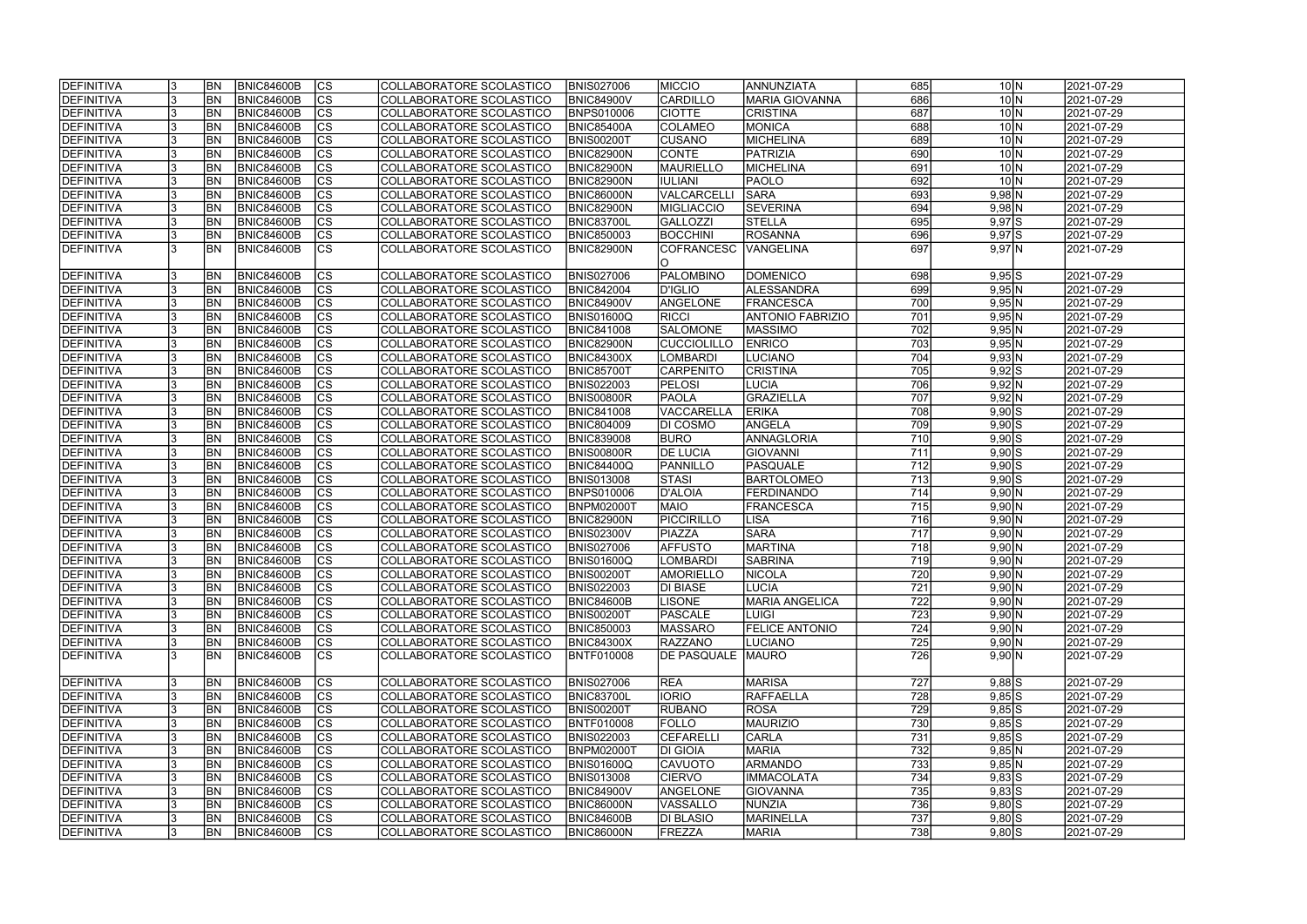| <b>DEFINITIVA</b> | <b>BN</b> | <b>BNIC84600B</b> | CS                       | COLLABORATORE SCOLASTICO | <b>BNIC826006</b> | D'AGOSTINO                  | <b>ROSY</b>                  | 739              | $9,80$ $S$ | 2021-07-29 |
|-------------------|-----------|-------------------|--------------------------|--------------------------|-------------------|-----------------------------|------------------------------|------------------|------------|------------|
| DEFINITIVA        | <b>BN</b> | <b>BNIC84600B</b> | cs                       | COLLABORATORE SCOLASTICO | <b>BNIS00200T</b> | <b>GISONDI</b>              | PASQUALINO                   | 740              | $9,80$ S   | 2021-07-29 |
| <b>DEFINITIVA</b> | <b>BN</b> | <b>BNIC84600B</b> | $ \overline{\text{cs}} $ | COLLABORATORE SCOLASTICO | <b>BNIC86100D</b> | PACELLI                     | <b>SERGIO</b>                | 741              | $9,80$ S   | 2021-07-29 |
| DEFINITIVA        | BN        | <b>BNIC84600B</b> | $\overline{\text{CS}}$   | COLLABORATORE SCOLASTICO | <b>BNRH030005</b> | <b>RAPUANO</b>              | <b>ANTONIA</b>               | $\overline{742}$ | $9,80$ N   | 2021-07-29 |
| <b>DEFINITIVA</b> | <b>BN</b> | <b>BNIC84600B</b> | $\overline{\text{cs}}$   | COLLABORATORE SCOLASTICO | <b>BNIC84300X</b> | AGRILLO                     | <b>CARMINE</b>               | 743              | 9,80 N     | 2021-07-29 |
| <b>DEFINITIVA</b> | <b>BN</b> | <b>BNIC84600B</b> | $\overline{\text{CS}}$   | COLLABORATORE SCOLASTICO | BNIC82900N        | <b>CARLO</b>                | <b>MARIAMICHELA</b>          | 744              | 9,80 N     | 2021-07-29 |
| <b>DEFINITIVA</b> | <b>BN</b> | <b>BNIC84600B</b> | $\overline{\text{CS}}$   | COLLABORATORE SCOLASTICO | <b>BNIC827002</b> | <b>GRASSO</b>               | <b>MICHELE</b>               | 745              | 9,80 N     | 2021-07-29 |
| <b>DEFINITIVA</b> | <b>BN</b> | <b>BNIC84600B</b> | $\overline{\text{CS}}$   | COLLABORATORE SCOLASTICO | <b>BNTF010008</b> | <b>CIOTTA</b>               | NICOLA PAOLO                 | 746              | 9,80 N     | 2021-07-29 |
| DEFINITIVA        | <b>BN</b> | <b>BNIC84600B</b> | $\overline{\text{CS}}$   | COLLABORATORE SCOLASTICO | BNIC82900N        | LIMATA                      | <b>GIUSY</b>                 | 747              | 9,80 N     | 2021-07-29 |
| <b>DEFINITIVA</b> | <b>BN</b> | <b>BNIC84600B</b> | $\overline{\text{CS}}$   | COLLABORATORE SCOLASTICO | <b>BNIC841008</b> | AVVENTURAT                  | <b>SOFIA</b>                 | 748              | 9,80 N     | 2021-07-29 |
|                   |           |                   |                          |                          |                   | IO.                         |                              |                  |            |            |
| DEFINITIVA        | <b>BN</b> | <b>BNIC84600B</b> | CS                       | COLLABORATORE SCOLASTICO | <b>BNIS027006</b> | NARDONE                     | ANNA                         | 749              | 9,80 N     | 2021-07-29 |
| <b>DEFINITIVA</b> | <b>BN</b> | <b>BNIC84600B</b> | <b>CS</b>                | COLLABORATORE SCOLASTICO | BNIC82900N        | <b>MASSARO</b>              | ANNAMARIA                    | 750              | $9,80$ N   | 2021-07-29 |
| <b>DEFINITIVA</b> | <b>BN</b> | <b>BNIC84600B</b> | cs                       | COLLABORATORE SCOLASTICO | <b>BNIC850003</b> | CAPORASO                    | <b>COSIMO</b>                | 751              | $9,80$ N   | 2021-07-29 |
| <b>DEFINITIVA</b> | IBN       | <b>BNIC84600B</b> | $\overline{\text{CS}}$   | COLLABORATORE SCOLASTICO | <b>BNIC84400Q</b> | <b>MECCARIELLO FILOMENA</b> |                              | 752              | 9,80 N     | 2021-07-29 |
|                   |           |                   |                          |                          |                   |                             |                              |                  |            |            |
| DEFINITIVA        | <b>BN</b> | <b>BNIC84600B</b> | <b>CS</b>                | COLLABORATORE SCOLASTICO | <b>BNIS00400D</b> | <b>MOCCIA</b>               | VALENTINA                    | 753              | 9,80 N     | 2021-07-29 |
| <b>DEFINITIVA</b> | <b>BN</b> | <b>BNIC84600B</b> | <b>CS</b>                | COLLABORATORE SCOLASTICO | <b>BNIS013008</b> | <b>MADDALONI</b>            | <b>MARIA CONSUELO</b>        | 754              | 9,80 N     | 2021-07-29 |
| DEFINITIVA        | <b>BN</b> | <b>BNIC84600B</b> | $\overline{\text{CS}}$   | COLLABORATORE SCOLASTICO | <b>BNIC848003</b> | <b>BELPERIO</b>             | <b>MARINA</b>                | 755              | $9,80$ N   | 2021-07-29 |
| <b>DEFINITIVA</b> | BN        | <b>BNIC84600B</b> | $\overline{\text{CS}}$   | COLLABORATORE SCOLASTICO | BNIC85200P        | GUIDA                       | <b>VINCENZA</b>              | 756              | $9,80$ N   | 2021-07-29 |
| <b>DEFINITIVA</b> | BN        | <b>BNIC84600B</b> | $\overline{\text{CS}}$   | COLLABORATORE SCOLASTICO | BNIC82900N        | <b>CREDENDINO</b>           | VINCENZA                     | 757              | 9,80 N     | 2021-07-29 |
| DEFINITIVA        | <b>BN</b> | <b>BNIC84600B</b> | <b>CS</b>                | COLLABORATORE SCOLASTICO | <b>BNIC81700B</b> | <b>RANALDO</b>              | <b>MILENA</b>                | 758              | 9,80 N     | 2021-07-29 |
| <b>DEFINITIVA</b> | <b>BN</b> | <b>BNIC84600B</b> | <b>CS</b>                | COLLABORATORE SCOLASTICO | <b>BNIC841008</b> | <b>ABITABILE</b>            | <b>ALFONSO</b>               | 759              | 9,80 N     | 2021-07-29 |
| <b>DEFINITIVA</b> | <b>BN</b> | <b>BNIC84600B</b> | <b>CS</b>                | COLLABORATORE SCOLASTICO | <b>BNIC85700T</b> | <b>DI PALO</b>              | <b>FRANCESCA</b>             | 760              | 9,80 N     | 2021-07-29 |
| DEFINITIVA        | <b>BN</b> | <b>BNIC84600B</b> | $\overline{\text{CS}}$   | COLLABORATORE SCOLASTICO | <b>BNIC84300X</b> | SIMONETTI                   | <b>SARA</b>                  | 761              | $9,80$ N   | 2021-07-29 |
| <b>DEFINITIVA</b> | <b>BN</b> | <b>BNIC84600B</b> | <b>CS</b>                | COLLABORATORE SCOLASTICO | <b>BNIC81700B</b> | <b>DE DUONNI</b>            | <b>FRANCESCO</b>             | 762              | 9,80 N     | 2021-07-29 |
| DEFINITIVA        | <b>BN</b> | <b>BNIC84600B</b> | cs                       | COLLABORATORE SCOLASTICO | BNIC82900N        | <b>DI LELLA</b>             | FRANCESCA                    | 763              | 9,80 N     | 2021-07-29 |
| <b>DEFINITIVA</b> | <b>BN</b> | <b>BNIC84600B</b> | <b>CS</b>                | COLLABORATORE SCOLASTICO | BNIC82900N        | <b>MARTINI</b>              | <b>STEFANIA</b>              | 764              | $9,80$ N   | 2021-07-29 |
| <b>DEFINITIVA</b> | <b>BN</b> | <b>BNIC84600B</b> | cs                       | COLLABORATORE SCOLASTICO | <b>BNIS014004</b> | PAGLIUSO                    | RAFFAELLA                    | 765              | $9,80$ N   | 2021-07-29 |
| DEFINITIVA        | <b>BN</b> | <b>BNIC84600B</b> | lcs                      | COLLABORATORE SCOLASTICO | <b>BNIS02600A</b> | <b>FUCCILLO</b>             | <b>MARESINA</b>              | 766              | 9,80 N     | 2021-07-29 |
| <b>DEFINITIVA</b> | <b>BN</b> | <b>BNIC84600B</b> | $ \mathsf{CS} $          | COLLABORATORE SCOLASTICO | <b>BNIC84500G</b> | PALLADINO                   | <b>ANTONIO</b>               | 767              | $9,80$ N   | 2021-07-29 |
| DEFINITIVA        | <b>BN</b> | <b>BNIC84600B</b> | $\overline{\text{CS}}$   | COLLABORATORE SCOLASTICO | <b>BNIC84300X</b> | <b>PEPE</b>                 | <b>MICHELA</b>               | 768              | 9,80 N     | 2021-07-29 |
| DEFINITIVA        | <b>BN</b> | <b>BNIC84600B</b> | $\overline{\text{CS}}$   | COLLABORATORE SCOLASTICO | <b>BNIS022003</b> | <b>CUSANI</b>               | <b>ERNESTO</b>               | 769              | 9,80 N     | 2021-07-29 |
| DEFINITIVA        | <b>BN</b> | <b>BNIC84600B</b> | $\overline{\text{CS}}$   | COLLABORATORE SCOLASTICO | <b>BNIC81700B</b> | <b>GENITO</b>               | <b>SABRINA</b>               | 770              | $9,78$ N   | 2021-07-29 |
| DEFINITIVA        | <b>BN</b> | <b>BNIC84600B</b> | $\overline{\text{cs}}$   | COLLABORATORE SCOLASTICO | BNIC82900N        | <b>MAIORANO</b>             | <b>ESTER</b>                 | $\overline{771}$ | $9,77$ N   | 2021-07-29 |
| <b>DEFINITIVA</b> | <b>BN</b> | <b>BNIC84600B</b> | $\overline{\text{CS}}$   | COLLABORATORE SCOLASTICO | <b>BNIC86000N</b> | <b>IZZO</b>                 | <b>FRANCESCO</b>             | $\overline{772}$ | $9,75$ S   | 2021-07-29 |
| <b>DEFINITIVA</b> | <b>BN</b> | BNIC84600B        | $ {\rm cs}$              | COLLABORATORE SCOLASTICO | <b>BNIS02300V</b> | <b>ESPOSITO</b>             | <b>JANNA</b>                 | (13)             | $9,75$  S  | 2021-07-29 |
| DEFINITIVA        | <b>BN</b> | <b>BNIC84600B</b> | lcs                      | COLLABORATORE SCOLASTICO | <b>BNIS027006</b> | <b>CERRONE</b>              | <b>STEFANIA</b>              | 774              | $9,75$ S   | 2021-07-29 |
| <b>DEFINITIVA</b> | <b>BN</b> | BNIC84600B        | CS                       | COLLABORATORE SCOLASTICO | <b>BNIC85400A</b> | NUZZO                       | <b>SARA</b>                  | 775              | 9,75 N     | 2021-07-29 |
| <b>DEFINITIVA</b> | <b>BN</b> | <b>BNIC84600B</b> | <b>CS</b>                | COLLABORATORE SCOLASTICO | <b>BNIC81400X</b> | <b>TORRILLO</b>             | <b>MARINA</b>                | 776              | 9,75 N     | 2021-07-29 |
| DEFINITIVA        | <b>BN</b> | <b>BNIC84600B</b> | <b>CS</b>                | COLLABORATORE SCOLASTICO | <b>BNIC85700T</b> | <b>DE PRISCO</b>            | MICHELA                      | 777              | 9,75 N     | 2021-07-29 |
| <b>DEFINITIVA</b> | <b>BN</b> | <b>BNIC84600B</b> | CS                       | COLLABORATORE SCOLASTICO | <b>BNPS010006</b> | <b>GIUSTI</b>               | <b>SARA</b>                  | 778              | 9,75 N     | 2021-07-29 |
| DEFINITIVA        | <b>BN</b> | <b>BNIC84600B</b> | CS                       | COLLABORATORE SCOLASTICO | <b>BNIS01600Q</b> | <b>BALDINO</b>              | GINA                         | 779              | 9,75 N     | 2021-07-29 |
| <b>DEFINITIVA</b> | <b>BN</b> | BNIC84600B        | <b>CS</b>                | COLLABORATORE SCOLASTICO | <b>BNPS010006</b> | <b>RAFFIO</b>               | <b>ANTONIO</b>               | 780              | 9,75 N     | 2021-07-29 |
| <b>DEFINITIVA</b> | <b>BN</b> | BNIC84600B        | cs                       | COLLABORATORE SCOLASTICO | <b>BNIS02600A</b> | <b>AFFINITO</b>             | <b>GIUSEPPE</b>              | 781              | 9,75 N     | 2021-07-29 |
| <b>DEFINITIVA</b> | <b>BN</b> | BNIC84600B        | lcs                      | COLLABORATORE SCOLASTICO | <b>BNIC85200P</b> | <b>CENICCOLA</b>            | <b>CELESTA</b>               | 782              | 9,75 N     | 2021-07-29 |
| <b>DEFINITIVA</b> | <b>BN</b> | BNIC84600B        | CS                       | COLLABORATORE SCOLASTICO | <b>BNIC841008</b> | <b>NORELLI</b>              | LUIGIA                       | 783              | 9,75 N     | 2021-07-29 |
| <b>DEFINITIVA</b> | IBN       | BNIC84600B        | <b>CS</b>                | COLLABORATORE SCOLASTICO | <b>BNIC84500G</b> |                             | MECCARIELLO MARIA ANTONIETTA | 784              | $9,75$ N   | 2021-07-29 |
|                   |           |                   |                          |                          |                   |                             |                              |                  |            |            |
| <b>DEFINITIVA</b> | <b>BN</b> | BNIC84600B        | lcs                      | COLLABORATORE SCOLASTICO | <b>BNIC82900N</b> | <b>RAINONE</b>              | MIRELLA                      | 785              | 9,75 N     | 2021-07-29 |
| <b>DEFINITIVA</b> | <b>BN</b> | <b>BNIC84600B</b> | $\overline{\text{CS}}$   | COLLABORATORE SCOLASTICO | <b>BNIC82900N</b> | CARIZZI                     | <b>CLELIA</b>                | 786              | 9,75 N     | 2021-07-29 |
| <b>DEFINITIVA</b> | <b>BN</b> | <b>BNIC84600B</b> | cs                       | COLLABORATORE SCOLASTICO | <b>BNIC82500A</b> | <b>FORTE</b>                | MARIA TERESA                 | 787              | $9,75$ N   | 2021-07-29 |
| <b>DEFINITIVA</b> | <b>BN</b> | <b>BNIC84600B</b> | CS                       | COLLABORATORE SCOLASTICO | <b>BNIC82500A</b> | <b>VESSECCHIA</b>           | MARCELLO                     | 788              | $9,73$ S   | 2021-07-29 |
| <b>DEFINITIVA</b> | <b>BN</b> | <b>BNIC84600B</b> | <b>CS</b>                | COLLABORATORE SCOLASTICO | <b>BNIC84500G</b> | <b>SERINO</b>               | <b>ANNA</b>                  | 789              | 9,73 N     | 2021-07-29 |
| <b>DEFINITIVA</b> | IBN.      | <b>BNIC84600B</b> | CS                       | COLLABORATORE SCOLASTICO | <b>BNIS013008</b> | VISCUSI                     | <b>ENZO</b>                  | 790              | 9,72 N     | 2021-07-29 |
| <b>DEFINITIVA</b> | <b>BN</b> | <b>BNIC84600B</b> | lcs                      | COLLABORATORE SCOLASTICO | <b>BNIC81400X</b> | <b>FESTA</b>                | <b>ANTONELLO</b>             | 791              | $9,70$ $S$ | 2021-07-29 |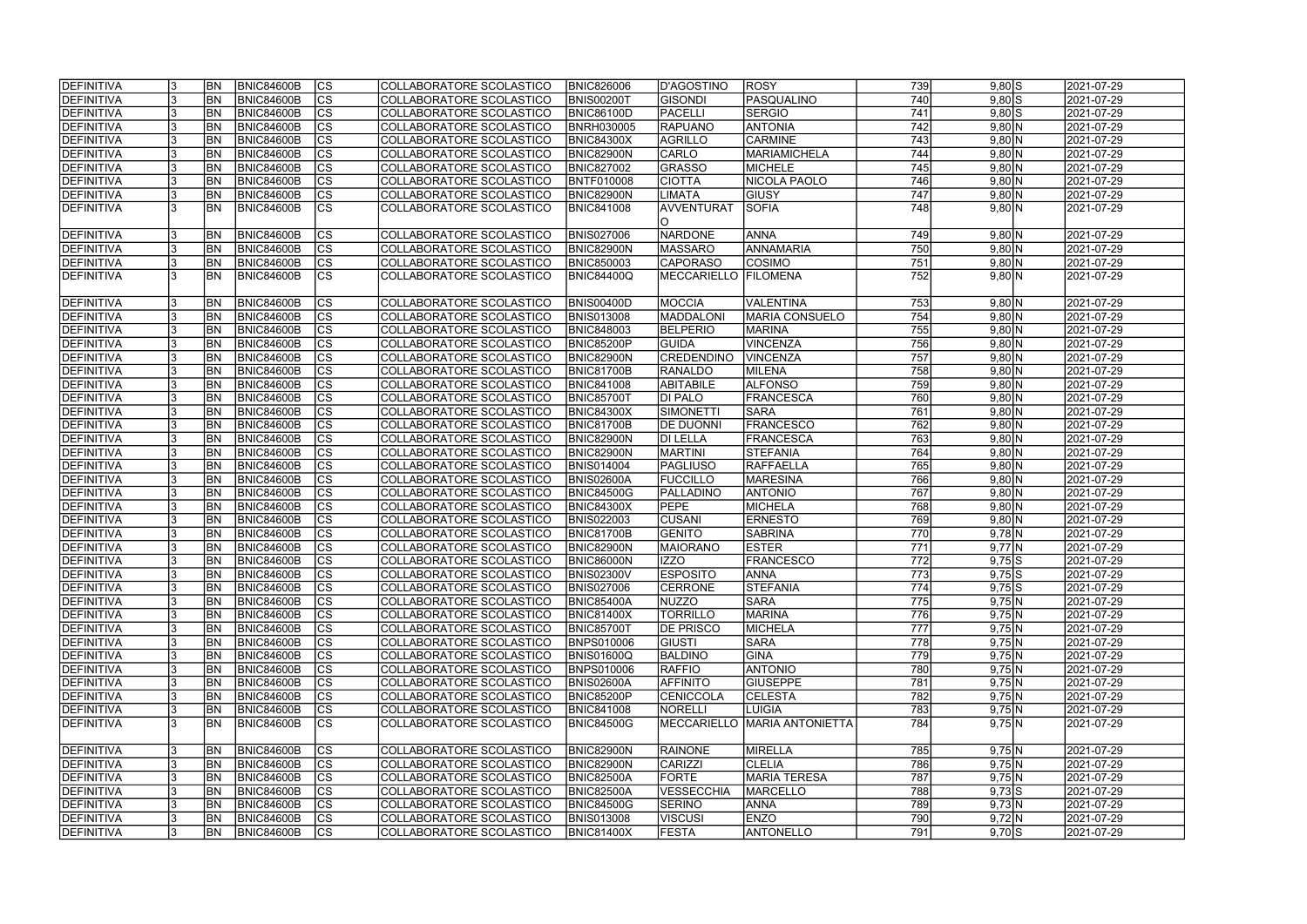| <b>DEFINITIVA</b>                      | <b>BN</b> | BNIC84600B                             | CS                       | COLLABORATORE SCOLASTICO                             | <b>BNRH030005</b> | <b>ORSO</b>                     | <b>EMANUELA</b>        | 792        | $9,70$ $S$             | 2021-07-29 |
|----------------------------------------|-----------|----------------------------------------|--------------------------|------------------------------------------------------|-------------------|---------------------------------|------------------------|------------|------------------------|------------|
| DEFINITIVA                             | <b>BN</b> | BNIC84600B                             | $\overline{\text{CS}}$   | COLLABORATORE SCOLASTICO                             | <b>BNIS00200T</b> | <b>RAIETA</b>                   | <b>SALVATORE MARIO</b> | 793        | $9,70$ $S$             | 2021-07-29 |
|                                        |           |                                        |                          |                                                      |                   |                                 |                        |            |                        |            |
| <b>DEFINITIVA</b>                      | <b>BN</b> | BNIC84600B                             | $\overline{\text{CS}}$   | COLLABORATORE SCOLASTICO                             | <b>BNIC862009</b> | <b>IANNOTTA</b><br><b>FUSCO</b> | MARILENA               | 794        | $9,70$ S               | 2021-07-29 |
| DEFINITIVA                             | <b>BN</b> | <b>BNIC84600B</b>                      | <b>CS</b>                | COLLABORATORE SCOLASTICO                             | <b>BNIC855006</b> | <b>CAVUOTO</b>                  | <b>BRUNELLA</b>        | 795        | $9,70$ $S$             | 2021-07-29 |
| <b>DEFINITIVA</b>                      | <b>BN</b> | <b>BNIC84600B</b>                      | CS                       | COLLABORATORE SCOLASTICO                             | <b>BNIS00200T</b> | <b>GRECO</b>                    | <b>ILARIA</b>          | 796        | 9,70 N                 | 2021-07-29 |
| DEFINITIVA                             | <b>BN</b> | <b>BNIC84600B</b>                      | $\overline{\text{CS}}$   | COLLABORATORE SCOLASTICO                             | <b>BNIS02300V</b> | <b>IZZO</b>                     | <b>AURELIA</b>         | 797        | 9,70 N                 | 2021-07-29 |
| <b>DEFINITIVA</b>                      | <b>BN</b> | <b>BNIC84600B</b>                      | cs                       | COLLABORATORE SCOLASTICO                             | <b>BNTF010008</b> | <b>IANNELLA</b>                 | GIANLUIGI              | 798        | 9,70 N                 | 2021-07-29 |
| DEFINITIVA                             | <b>BN</b> | <b>BNIC84600B</b>                      | cs                       | COLLABORATORE SCOLASTICO                             | <b>BNIC82900N</b> | FERRUCCI                        | <b>ANTONELLA</b>       | 799        | 9,70 N                 | 2021-07-29 |
| <b>DEFINITIVA</b>                      | <b>BN</b> | <b>BNIC84600B</b>                      | $\overline{\text{cs}}$   | COLLABORATORE SCOLASTICO                             | <b>BNTF010008</b> | <b>IAMMARINO</b>                | ROCCO                  | 800        | 9,70 N                 | 2021-07-29 |
| DEFINITIVA                             | BN        | <b>BNIC84600B</b>                      | $ \overline{\text{CS}} $ | COLLABORATORE SCOLASTICO                             | <b>BNIC842004</b> | <b>LUCIANO</b>                  | <b>MARIA INES</b>      | 801        | 9,70 N                 | 2021-07-29 |
| DEFINITIVA                             | <b>BN</b> | <b>BNIC84600B</b>                      | <b>CS</b>                | COLLABORATORE SCOLASTICO                             | <b>BNIS01600Q</b> | <b>DE BLASIO</b>                | <b>ANTONELLA</b>       | 802        | 9,70 N                 | 2021-07-29 |
| <b>DEFINITIVA</b>                      | <b>BN</b> | <b>BNIC84600B</b>                      | cs                       | COLLABORATORE SCOLASTICO                             | <b>BNIC86100D</b> | <b>MOBILIA</b>                  | <b>ANTONIETTA</b>      | 803        | 9,70 N                 | 2021-07-29 |
| DEFINITIVA                             | <b>BN</b> | <b>BNIC84600B</b>                      | $\overline{\text{CS}}$   | COLLABORATORE SCOLASTICO                             | <b>BNIS00200T</b> | <b>BIONDI</b>                   | <b>CARLA</b>           | 804        | $9,70 \overline{N}$    | 2021-07-29 |
| DEFINITIVA                             | <b>BN</b> | <b>BNIC84600B</b>                      | $\overline{\text{cs}}$   | COLLABORATORE SCOLASTICO                             | <b>BNIC83700L</b> | <b>TOSCANO</b>                  | <b>RITA</b>            | 805        | 9,70 N                 | 2021-07-29 |
| <b>DEFINITIVA</b>                      | <b>BN</b> | <b>BNIC84600B</b>                      | $\overline{\text{cs}}$   | COLLABORATORE SCOLASTICO                             | <b>BNIC83800C</b> | <b>CIOFFI</b>                   | ANTONELLA              | 806        | 9,70 N                 | 2021-07-29 |
| <b>DEFINITIVA</b>                      | <b>BN</b> | <b>BNIC84600B</b>                      | $ \overline{\text{CS}} $ | COLLABORATORE SCOLASTICO                             | <b>BNIC84500G</b> | <b>VORRASI</b>                  | <b>DONATA</b>          | 807        | 9,70 N                 | 2021-07-29 |
| <b>DEFINITIVA</b>                      | <b>BN</b> | <b>BNIC84600B</b>                      | $ \overline{\text{CS}} $ | COLLABORATORE SCOLASTICO                             | BNIC84900V        | <b>ROMANO</b>                   | <b>DEBORA</b>          | 808        | 9,70 N                 | 2021-07-29 |
| DEFINITIVA                             | BN        | <b>BNIC84600B</b>                      | $\overline{\text{CS}}$   | COLLABORATORE SCOLASTICO                             | BNIC82900N        | <b>BENEVENTO</b>                | ALESSANDRA             | 809        | 9,70 N                 | 2021-07-29 |
| DEFINITIVA                             | BN        | <b>BNIC84600B</b>                      | $ \overline{\text{CS}} $ | COLLABORATORE SCOLASTICO                             | <b>BNIS027006</b> | <b>VARRICCHIO</b>               | <b>LIDIA</b>           | 810        | 9,70 N                 | 2021-07-29 |
| <b>DEFINITIVA</b>                      | BN        | <b>BNIC84600B</b>                      | <b>CS</b>                | COLLABORATORE SCOLASTICO                             | BNIC84600B        | <b>MASTANTUON</b>               | <b>MARIA</b>           | 811        | 9,70 N                 | 2021-07-29 |
|                                        |           |                                        |                          |                                                      |                   | IO.                             |                        |            |                        |            |
| <b>DEFINITIVA</b>                      | <b>BN</b> | <b>BNIC84600B</b>                      | <b>CS</b>                | COLLABORATORE SCOLASTICO                             | <b>BNIC81700B</b> | BELMONTE                        | ANNINA                 | 812        | 9,70 N                 | 2021-07-29 |
| <b>DEFINITIVA</b>                      | <b>BN</b> | <b>BNIC84600B</b>                      | lcs                      | COLLABORATORE SCOLASTICO                             | <b>BNIC83800C</b> | <b>FIERRO</b>                   | <b>EMANUELA</b>        | 813        | 9,70 N                 | 2021-07-29 |
| DEFINITIVA                             | <b>BN</b> | <b>BNIC84600B</b>                      | CS                       | COLLABORATORE SCOLASTICO                             | <b>BNIC804009</b> | <b>DEL PRETE</b>                | <b>GIUSEPPE</b>        | 814        | 9,70 N                 | 2021-07-29 |
| DEFINITIVA                             | <b>BN</b> | <b>BNIC84600B</b>                      | cs                       | COLLABORATORE SCOLASTICO                             | <b>BNIC84300X</b> | <b>ERRICO</b>                   | <b>LUANA NUNZIA</b>    | 815        | 9,70 N                 | 2021-07-29 |
| DEFINITIVA                             | <b>BN</b> | <b>BNIC84600B</b>                      | cs                       | COLLABORATORE SCOLASTICO                             | <b>BNIS01600Q</b> | <b>GAUDIO</b>                   | <b>GIUSEPPINA</b>      | 816        | 9,70 N                 | 2021-07-29 |
| DEFINITIVA                             | <b>BN</b> | <b>BNIC84600B</b>                      | cs                       | COLLABORATORE SCOLASTICO                             | <b>BNIS02300V</b> | <b>SALERNO</b>                  | ANGELICA               | 817        | 9,70 N                 | 2021-07-29 |
| <b>DEFINITIVA</b>                      | <b>BN</b> | <b>BNIC84600B</b>                      | CS                       | COLLABORATORE SCOLASTICO                             | <b>BNIC86100D</b> | <b>DI PAOLO</b>                 | <b>EUGENIO</b>         | 818        | $9,67$ S               | 2021-07-29 |
| <b>DEFINITIVA</b>                      | <b>BN</b> | <b>BNIC84600B</b>                      | $ \mathsf{CS} $          | COLLABORATORE SCOLASTICO                             | <b>BNIC86100D</b> | <b>REALE</b>                    | <b>ELEONORA</b>        | 819        | $9,67$ $S$             | 2021-07-29 |
| <b>DEFINITIVA</b>                      | BN        | <b>BNIC84600B</b>                      | $\overline{\text{CS}}$   | COLLABORATORE SCOLASTICO                             | <b>BNIC84600B</b> | <b>IULIANI</b>                  | <b>ALESSANDRA</b>      | 820        | $9,67$ $S$             | 2021-07-29 |
| DEFINITIVA                             | <b>BN</b> | <b>BNIC84600B</b>                      | $\overline{\text{cs}}$   | COLLABORATORE SCOLASTICO                             | <b>BNIC85700T</b> | <b>CARPENTIERI</b>              | LOREDANA               | 821        | $9,67$ N               | 2021-07-29 |
| DEFINITIVA                             | <b>BN</b> | <b>BNIC84600B</b>                      | cs                       | COLLABORATORE SCOLASTICO                             | <b>BNIC841008</b> | <b>CACCAVALE</b>                | <b>ANTONIO</b>         | 822        | $9,67$ N               | 2021-07-29 |
| DEFINITIVA                             | <b>BN</b> | <b>BNIC84600B</b>                      | $\overline{\text{cs}}$   | COLLABORATORE SCOLASTICO                             | BNPM02000T        | <b>MIRESSI</b>                  | <b>CHIARA</b>          | 823        | $9,67$ N               | 2021-07-29 |
| <b>DEFINITIVA</b>                      | <b>BN</b> | <b>BNIC84600B</b>                      | $\overline{\text{CS}}$   | COLLABORATORE SCOLASTICO                             | <b>BNIC84600B</b> | <b>FALATO</b>                   | ROSSANA                | 824        | $9,67$ N               | 2021-07-29 |
| <b>DEFINITIVA</b>                      | IBN       | <b>BNIC84600B</b>                      |                          | COLLABORATORE SCOLASTICO                             | <b>BNIS02300V</b> | <b>MATTEI</b>                   | ANGELA                 |            |                        | 2021-07-29 |
| <b>DEFINITIVA</b>                      | <b>BN</b> | BNIC84600B                             | CS <br>lcs               | COLLABORATORE SCOLASTICO                             | <b>BNIC82900N</b> | <b>PLANTULLI</b>                | PATRIZIA               | 825<br>826 | 9,67   N<br>$9,67$ N   | 2021-07-29 |
|                                        |           |                                        |                          |                                                      |                   | <b>TONTOLI</b>                  |                        |            |                        |            |
| <b>DEFINITIVA</b>                      | <b>BN</b> | BNIC84600B                             | CS                       | COLLABORATORE SCOLASTICO                             | <b>BNIC804009</b> | <b>GUERRERA</b>                 | ROSANNA                | 827        | $9,67$ N               | 2021-07-29 |
| DEFINITIVA                             | <b>BN</b> | BNIC84600B                             | CS                       | COLLABORATORE SCOLASTICO                             | <b>BNIC82900N</b> | <b>MATARAZZO</b>                | MARIA ROSA             | 828        | $9,67$ N               | 2021-07-29 |
| <b>DEFINITIVA</b>                      | <b>BN</b> | <b>BNIC84600B</b>                      | CS                       | COLLABORATORE SCOLASTICO                             | <b>BNIS022003</b> | <b>RINALDI</b>                  | <b>GIUSEPPE</b>        | 829        | $9,67$ N               | 2021-07-29 |
| <b>DEFINITIVA</b>                      | <b>BN</b> | <b>BNIC84600B</b>                      | CS                       | COLLABORATORE SCOLASTICO                             | <b>BNRH030005</b> | <b>SAVOIA</b>                   | <b>CLAUDIA</b>         | 830        | $9,65$ S               | 2021-07-29 |
| <b>DEFINITIVA</b>                      | <b>BN</b> | BNIC84600B                             | CS                       | COLLABORATORE SCOLASTICO                             | <b>BNIS027006</b> | <b>LOMBARDI</b>                 | <b>EMANUELA</b>        | 831        | $9,65$ S               | 2021-07-29 |
| DEFINITIVA                             | <b>BN</b> | BNIC84600B                             | cs                       | COLLABORATORE SCOLASTICO                             | <b>BNIC81400X</b> | <b>LOMBARDI</b>                 | <b>CARMINE</b>         | 832        | $9,65$ N               | 2021-07-29 |
| <b>DEFINITIVA</b>                      | <b>BN</b> | BNIC84600B                             | CS                       | COLLABORATORE SCOLASTICO                             | <b>BNIC84300X</b> | D'ANDREA                        | ANGELA                 | 833        | $9,65$ N               | 2021-07-29 |
| <b>DEFINITIVA</b>                      | <b>BN</b> | BNIC84600B                             | CS                       | COLLABORATORE SCOLASTICO                             | <b>BNIC82300P</b> | <b>LIGUORI</b>                  | <b>TIZIANA</b>         | 834        | $9,65$ N               | 2021-07-29 |
| DEFINITIVA                             | <b>BN</b> | BNIC84600B                             | $\overline{\text{CS}}$   | COLLABORATORE SCOLASTICO                             | <b>BNIC84300X</b> | <b>IORIO</b>                    | LUIGI                  | 835        | $9,65$ N               | 2021-07-29 |
| <b>DEFINITIVA</b>                      | <b>BN</b> | BNIC84600B                             | cs                       | COLLABORATORE SCOLASTICO                             | <b>BNIC850003</b> | <b>RANDELLI</b>                 | MADDALENA              | 836        | 9,65 N                 | 2021-07-29 |
| DEFINITIVA                             | <b>BN</b> | <b>BNIC84600B</b>                      | cs                       |                                                      | <b>BNIC85400A</b> | PARENTE                         | CONCETTA               | 837        |                        | 2021-07-29 |
| <b>DEFINITIVA</b>                      | <b>BN</b> | <b>BNIC84600B</b>                      | cs                       | COLLABORATORE SCOLASTICO<br>COLLABORATORE SCOLASTICO | <b>BNIC84400Q</b> | FREDA                           | <b>GIUSEPPE</b>        | 838        | $9,63$ S<br>$9,63$ $S$ | 2021-07-29 |
| <b>DEFINITIVA</b>                      | <b>BN</b> | <b>BNIC84600B</b>                      | CS                       | COLLABORATORE SCOLASTICO                             | <b>BNIS014004</b> | <b>RINALDI</b>                  | <b>MARIALUISA</b>      | 839        | $9,63$ S               | 2021-07-29 |
|                                        |           |                                        |                          |                                                      |                   |                                 |                        |            |                        |            |
| <b>DEFINITIVA</b><br><b>DEFINITIVA</b> | <b>BN</b> | <b>BNIC84600B</b><br><b>BNIC84600B</b> | <b>CS</b><br>lcs         | COLLABORATORE SCOLASTICO                             | <b>BNIS014004</b> | ROMANO                          | <b>CHIARA</b>          | 840<br>841 | $9,63$ S               | 2021-07-29 |
|                                        | IBN.      |                                        |                          | COLLABORATORE SCOLASTICO                             | <b>BNIS022003</b> | <b>SEVERINO</b>                 | BARBARA                |            | $9,63$ S               | 2021-07-29 |
| <b>DEFINITIVA</b>                      | BN        | <b>BNIC84600B</b>                      | CS                       | COLLABORATORE SCOLASTICO                             | <b>BNIC86000N</b> | <b>CATTANEO</b>                 | LUCA                   | 842        | $9,63$ $S$             | 2021-07-29 |
| <b>DEFINITIVA</b>                      | <b>BN</b> | <b>BNIC84600B</b>                      | lcs                      | COLLABORATORE SCOLASTICO                             | <b>BNIC82900N</b> | FERRUCCI                        | DOLORES                | 843        | $9,63$ $S$             | 2021-07-29 |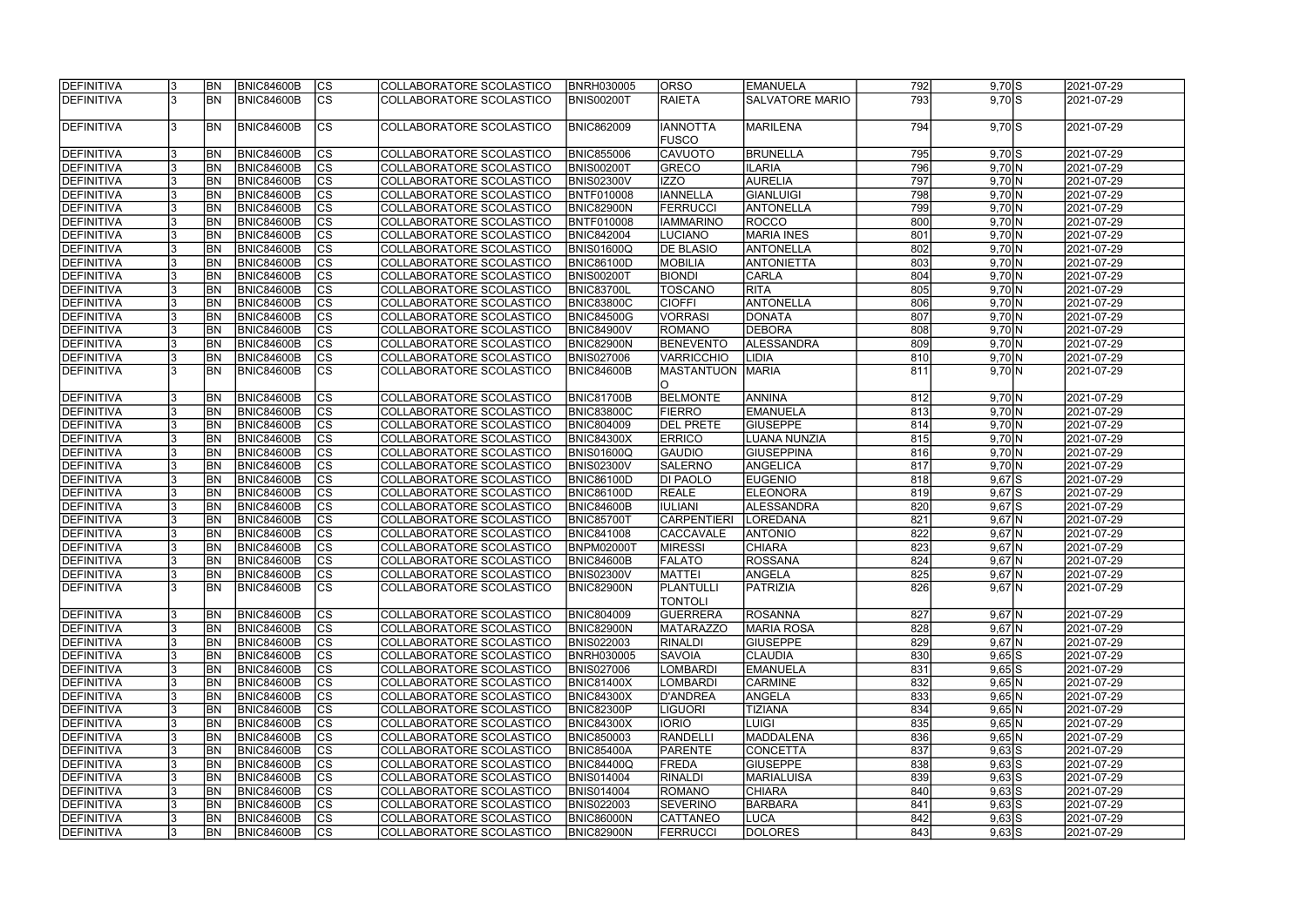| DEFINITIVA        |    | <b>BN</b>      | <b>BNIC84600B</b> | <sub>Ics</sub> | COLLABORATORE SCOLASTICO        | BNVC01000A        | <b>CASTIELLO</b>      | ANTONELLA               | 844 | 9,63 N                    | 2021-07-29 |
|-------------------|----|----------------|-------------------|----------------|---------------------------------|-------------------|-----------------------|-------------------------|-----|---------------------------|------------|
| DEFINITIVA        |    | <b>BN</b>      | <b>BNIC84600B</b> | cs             | COLLABORATORE SCOLASTICO        | BNPC02000N        | PALMA                 | <b>COLOMBA</b>          | 845 | 9,63 N                    | 2021-07-29 |
| DEFINITIVA        |    | BN             | <b>BNIC84600B</b> | cs             | COLLABORATORE SCOLASTICO        | <b>BNTF010008</b> | MELILLO               | ANNUNZIATA              | 846 | 9,63 N                    | 2021-07-29 |
| DEFINITIVA        |    | BN             | <b>BNIC84600B</b> | $\overline{c}$ | COLLABORATORE SCOLASTICO        | <b>BNMM09000E</b> | <b>FUSCO</b>          | <b>ILENIA</b>           | 847 | $9,60$ N                  | 2021-07-29 |
| DEFINITIVA        |    | BN             | <b>BNIC84600B</b> | cs             | COLLABORATORE SCOLASTICO        | <b>BNTF010008</b> | <b>MOROSINI</b>       | <b>ELEONORA</b>         | 848 | 9,60 N                    | 2021-07-29 |
| DEFINITIVA        |    | BN             | <b>BNIC84600B</b> | cs             | COLLABORATORE SCOLASTICO        | <b>BNIC834005</b> | <b>BOTTE</b>          | ANGELA                  | 849 | 9,60 N                    | 2021-07-29 |
| DEFINITIVA        |    | BN             | <b>BNIC84600B</b> | cs             | COLLABORATORE SCOLASTICO        | <b>BNIS014004</b> | D'ORO                 | <b>ALESSIA</b>          | 850 | 9,60 N                    | 2021-07-29 |
| DEFINITIVA        |    | <b>BN</b>      | <b>BNIC84600B</b> | cs             | COLLABORATORE SCOLASTICO        | <b>BNIC855006</b> | <b>SCHETTINI</b>      | <b>ALESSIA</b>          | 851 | 9,60 N                    | 2021-07-29 |
| DEFINITIVA        |    | <b>BN</b>      | <b>BNIC84600B</b> | cs             | COLLABORATORE SCOLASTICO        | <b>BNIC84600B</b> | <b>DI MURAGLIA</b>    | NOEMI                   | 852 | 9,60 N                    | 2021-07-29 |
| DEFINITIVA        |    | <b>BN</b>      | <b>BNIC84600B</b> | cs             | COLLABORATORE SCOLASTICO        | <b>BNIC804009</b> | <b>ZEOLLA</b>         | <b>CHRISTIAN</b>        | 853 | 9,60 N                    | 2021-07-29 |
| DEFINITIVA        |    | <b>BN</b>      | <b>BNIC84600B</b> | cs             | COLLABORATORE SCOLASTICO        | <b>BNIC84300X</b> | <b>RUGGIERO</b>       | ROBERTO                 | 854 | 9,60 N                    | 2021-07-29 |
| DEFINITIVA        |    | <b>BN</b>      | <b>BNIC84600B</b> | $ {\rm cs} $   | COLLABORATORE SCOLASTICO        | <b>BNIS022003</b> | LAVORGNA              | SIMONE                  | 855 | 9,60 N                    | 2021-07-29 |
| DEFINITIVA        |    | <b>BN</b>      | <b>BNIC84600B</b> | $ {\rm CS} $   | COLLABORATORE SCOLASTICO        | <b>BNIC86100D</b> | IZZO                  | FRANCESCA               | 856 | 9,60 N                    | 2021-07-29 |
| DEFINITIVA        |    | <b>BN</b>      | <b>BNIC84600B</b> | cs             | COLLABORATORE SCOLASTICO        | <b>BNRH030005</b> | PALMA                 | DONATELLA               | 857 | 9,60 N                    | 2021-07-29 |
| DEFINITIVA        |    | <b>BN</b>      | <b>BNIC84600B</b> | cs             | COLLABORATORE SCOLASTICO        | <b>BNTF010008</b> | <b>UCCI</b>           | <b>FRANCESCO</b>        | 858 | 9,60 N                    | 2021-07-29 |
| DEFINITIVA        |    | <b>BN</b>      | <b>BNIC84600B</b> | cs             | COLLABORATORE SCOLASTICO        | <b>BNIC84300X</b> | <b>RUBANO</b>         | <b>ANTONELLA</b>        | 859 | 9,60 N                    | 2021-07-29 |
| DEFINITIVA        |    | <b>BN</b>      | <b>BNIC84600B</b> | cs             | COLLABORATORE SCOLASTICO        | <b>BNIC84400Q</b> | PAGLIUCA              | DANIELA                 | 860 | 9,60 N                    | 2021-07-29 |
|                   |    | <b>BN</b>      |                   | cs             |                                 |                   |                       |                         | 861 |                           |            |
| DEFINITIVA        |    | BN             | <b>BNIC84600B</b> | cs             | COLLABORATORE SCOLASTICO        | BNIS00200T        | <b>DE MATTEO</b>      | LUISA<br><b>DANIELE</b> | 862 | 9,60 N                    | 2021-07-29 |
| <b>DEFINITIVA</b> |    |                | <b>BNIC84600B</b> |                | COLLABORATORE SCOLASTICO        | <b>BNIC84900V</b> | <b>DE IESO</b>        |                         |     | 9,60 N                    | 2021-07-29 |
| <b>DEFINITIVA</b> |    | BN             | <b>BNIC84600B</b> | cs             | COLLABORATORE SCOLASTICO        | <b>BNIS02300V</b> | <b>DI COSMO</b>       | <b>DIANA</b>            | 863 | 9,60 N                    | 2021-07-29 |
| <b>DEFINITIVA</b> |    | BN             | <b>BNIC84600B</b> | <b>CS</b>      | COLLABORATORE SCOLASTICO        | <b>BNIC84400Q</b> | <b>MIGNONE</b>        | <b>MARIALUISA</b>       | 864 | $9,60\overline{\text{N}}$ | 2021-07-29 |
| <b>DEFINITIVA</b> |    | BN             | <b>BNIC84600B</b> | <b>CS</b>      | COLLABORATORE SCOLASTICO        | <b>BNIC86100D</b> | PANICO                | <b>DAMIANO</b>          | 865 | 9,60 N                    | 2021-07-29 |
| DEFINITIVA        |    | BN             | <b>BNIC84600B</b> | <b>CS</b>      | COLLABORATORE SCOLASTICO        | <b>BNTF010008</b> | <b>DE NISI</b>        | <b>GIOVANNA</b>         | 866 | 9,60 N                    | 2021-07-29 |
| DEFINITIVA        |    | <b>BN</b>      | <b>BNIC84600B</b> | CS             | COLLABORATORE SCOLASTICO        | <b>BNIC85700T</b> | <b>NARDONE</b>        | ANGELO                  | 867 | 9,60 N                    | 2021-07-29 |
| DEFINITIVA        |    | <b>BN</b>      | <b>BNIC84600B</b> | <sub>lcs</sub> | COLLABORATORE SCOLASTICO        | <b>BNIS022003</b> | TOSTO                 | MICHELINA               | 868 | 9,60 N                    | 2021-07-29 |
| DEFINITIVA        |    | <b>BN</b>      | <b>BNIC84600B</b> | $ {\rm cs} $   | COLLABORATORE SCOLASTICO        | <b>BNIS014004</b> | <b>ZARRO</b>          | MICHELA                 | 869 | 9,60 N                    | 2021-07-29 |
| DEFINITIVA        |    | BN             | <b>BNIC84600B</b> | $ {\rm cs} $   | COLLABORATORE SCOLASTICO        | BNIC81700B        | <b>BARRASSO</b>       | <b>GIUSEPPE</b>         | 870 | 9,60 N                    | 2021-07-29 |
| DEFINITIVA        |    | <b>BN</b>      | <b>BNIC84600B</b> | $ {\rm cs} $   | COLLABORATORE SCOLASTICO        | <b>BNIS022003</b> | <b>DE BIASE</b>       | <b>CARMELA</b>          | 871 | 9,60 N                    | 2021-07-29 |
| DEFINITIVA        |    | <b>BN</b>      | <b>BNIC84600B</b> | cs             | COLLABORATORE SCOLASTICO        | <b>BNIC81000L</b> | <b>LEPORE</b>         | <b>CARMELA</b>          | 872 | $9,58$ N                  | 2021-07-29 |
| DEFINITIVA        |    | <b>BN</b>      | <b>BNIC84600B</b> | $ {\rm cs} $   | COLLABORATORE SCOLASTICO        | <b>BNPS010006</b> | FRANCESCA             | GIOVANNA                | 873 | $9,58$ N                  | 2021-07-29 |
| DEFINITIVA        |    | <b>BN</b>      | <b>BNIC84600B</b> | cs             | COLLABORATORE SCOLASTICO        | <b>BNIC84300X</b> | <b>GIUGLIANO</b>      | LUCIA                   | 874 | $9,58$ N                  | 2021-07-29 |
| DEFINITIVA        |    | <b>BN</b>      | <b>BNIC84600B</b> | cs             | COLLABORATORE SCOLASTICO        | <b>BNIC804009</b> | <b>SOLLA</b>          | LOREDANA                | 875 | $9,58$ N                  | 2021-07-29 |
| DEFINITIVA        |    | <b>BN</b>      | <b>BNIC84600B</b> | $\overline{c}$ | <b>COLLABORATORE SCOLASTICO</b> | <b>BNIC81700B</b> | MAZZONE               | VINCENZA                | 876 | $9,57$ $S$                | 2021-07-29 |
| DEFINITIVA        |    | <b>BN</b>      | <b>BNIC84600B</b> | cs             | COLLABORATORE SCOLASTICO        | <b>BNIS014004</b> | SANNULLO              | <b>CARMELA</b>          | 877 | $9,56$ S                  | 2021-07-29 |
| DEFINITIVA        |    | <b>BN</b>      | <b>BNIC84600B</b> | $\overline{c}$ | COLLABORATORE SCOLASTICO        | BNIC85400A        | <b>NAPPI</b>          | STEFANIA                | 878 | 9,55S                     | 2021-07-29 |
| DEFINITIVA        |    | BN             | <b>BNIC84600B</b> | cs             | COLLABORATORE SCOLASTICO        | <b>BNIC855006</b> | <b>LUCIANO</b>        | <b>TIZIANA</b>          | 879 | 9,55S                     | 2021-07-29 |
| <b>DEFINITIVA</b> | 13 | <b>BN</b>      | BNIC84600B        | CS             | COLLABORATORE SCOLASTICO        | <b>BNIC841008</b> | <b>AMATO</b>          | <b>LUCIA</b>            | 880 | 9,55 N                    | 2021-07-29 |
| DEFINITIVA        |    | <b>BN</b>      | BNIC84600B        | $ {\rm CS} $   | COLLABORATORE SCOLASTICO        | <b>BNIC84400Q</b> | <b>SANTINI</b>        | <b>MIRKO</b>            | 881 | $9,55$ N                  | 2021-07-29 |
| DEFINITIVA        |    | BN             | <b>BNIC84600B</b> | <sub>Ics</sub> | COLLABORATORE SCOLASTICO        | <b>BNIC84500G</b> | RENZULLI              | <b>ANNAMARIA</b>        | 882 | 9,55 N                    | 2021-07-29 |
| DEFINITIVA        |    | <b>BN</b>      | <b>BNIC84600B</b> | CS             | COLLABORATORE SCOLASTICO        | <b>BNPS010006</b> | <b>MONACO</b>         | <b>PAMELA</b>           | 883 | $9,54$ $S$                | 2021-07-29 |
| DEFINITIVA        | 13 | <b>BN</b>      | <b>BNIC84600B</b> | <sub>Ics</sub> | COLLABORATORE SCOLASTICO        | <b>BNIS01600Q</b> | <b>CALABRESE</b>      | <b>CRISTINA</b>         | 884 | $9,50$ S                  | 2021-07-29 |
| DEFINITIVA        |    | <b>BN</b>      | <b>BNIC84600B</b> | $ {\rm CS} $   | COLLABORATORE SCOLASTICO        | <b>BNPM02000T</b> | <b>MERCURIO</b>       | LILIANA                 | 885 | $9,50$ S                  | 2021-07-29 |
| DEFINITIVA        |    | <b>BN</b>      | <b>BNIC84600B</b> | <sub>Ics</sub> | COLLABORATORE SCOLASTICO        | <b>BNIS014004</b> | <b>MASTROVITO</b>     | <b>MARIA ROSY</b>       | 886 | $9,50$ S                  | 2021-07-29 |
| <b>DEFINITIVA</b> |    | <b>BN</b>      | <b>BNIC84600B</b> | <sub>Ics</sub> | COLLABORATORE SCOLASTICO        | <b>BNIC86100D</b> | <b>RINALDI</b>        | MARIA ELIZABETH         | 887 | $9,50$ S                  | 2021-07-29 |
| DEFINITIVA        |    | <b>BN</b>      | <b>BNIC84600B</b> | cs             | COLLABORATORE SCOLASTICO        | BNPC02000N        | MEOLI                 | <b>MANUELA</b>          | 888 | $9,50$ S                  | 2021-07-29 |
| DEFINITIVA        |    | BN <sub></sub> | <b>BNIC84600B</b> | $ {\rm CS} $   | COLLABORATORE SCOLASTICO        | <b>BNIC81000L</b> | <b>PUCILLO</b>        | DANILO                  | 889 | $9,50$ S                  | 2021-07-29 |
| DEFINITIVA        |    | BN             | BNIC84600B        | <sub>Ics</sub> | COLLABORATORE SCOLASTICO        | <b>BNIC84300X</b> | SACCOMANNO CLEMENTINA |                         | 890 | $9,50$ S                  | 2021-07-29 |
| DEFINITIVA        |    | <b>BN</b>      | <b>BNIC84600B</b> | $ {\rm CS} $   | COLLABORATORE SCOLASTICO        | <b>BNIC84600B</b> | CENICCOLA             | MARIANNA                | 891 | $9,50$ $S$                | 2021-07-29 |
| <b>DEFINITIVA</b> |    | <b>BN</b>      | <b>BNIC84600B</b> | cs             | COLLABORATORE SCOLASTICO        | <b>BNIC833009</b> | <b>CRECA</b>          | MILENA                  | 892 | $9,50$ $S$                | 2021-07-29 |
| DEFINITIVA        |    | <b>BN</b>      | <b>BNIC84600B</b> | cs             | COLLABORATORE SCOLASTICO        | <b>BNTF010008</b> | <b>CAVUOTO</b>        | <b>TIZIANA</b>          | 893 | $9,50$ S                  | 2021-07-29 |
| DEFINITIVA        |    | BN             | <b>BNIC84600B</b> | cs             | COLLABORATORE SCOLASTICO        | <b>BNIS00800R</b> | PISANIELLO            | <b>MARIA ROSARIA</b>    | 894 | $9,50$ S                  | 2021-07-29 |
| <b>DEFINITIVA</b> |    | <b>BN</b>      | <b>BNIC84600B</b> | cs             | COLLABORATORE SCOLASTICO        | <b>BNIC84300X</b> | <b>BUONO</b>          | <b>CARMELA</b>          | 895 | $9,50$ S                  | 2021-07-29 |
| DEFINITIVA        |    | BN             | <b>BNIC84600B</b> | <sub>Ics</sub> | COLLABORATORE SCOLASTICO        | <b>BNIS00200T</b> | <b>SGUEGLIA</b>       | <b>PAOLA</b>            | 896 | $9,50$ S                  | 2021-07-29 |
| DEFINITIVA        |    | BN             | <b>BNIC84600B</b> | <sub>Ics</sub> | COLLABORATORE SCOLASTICO        | <b>BNIC842004</b> | FALZARANO             | <b>VINCENZA</b>         | 897 | $9,50$ S                  | 2021-07-29 |
| <b>DEFINITIVA</b> | 13 | <b>BN</b>      | <b>BNIC84600B</b> | <b>CS</b>      | COLLABORATORE SCOLASTICO        | <b>BNIS027006</b> | <b>ORLANDO</b>        | <b>MARIANGELA</b>       | 898 | $9,50$ S                  | 2021-07-29 |
|                   |    |                |                   |                |                                 |                   |                       |                         |     |                           |            |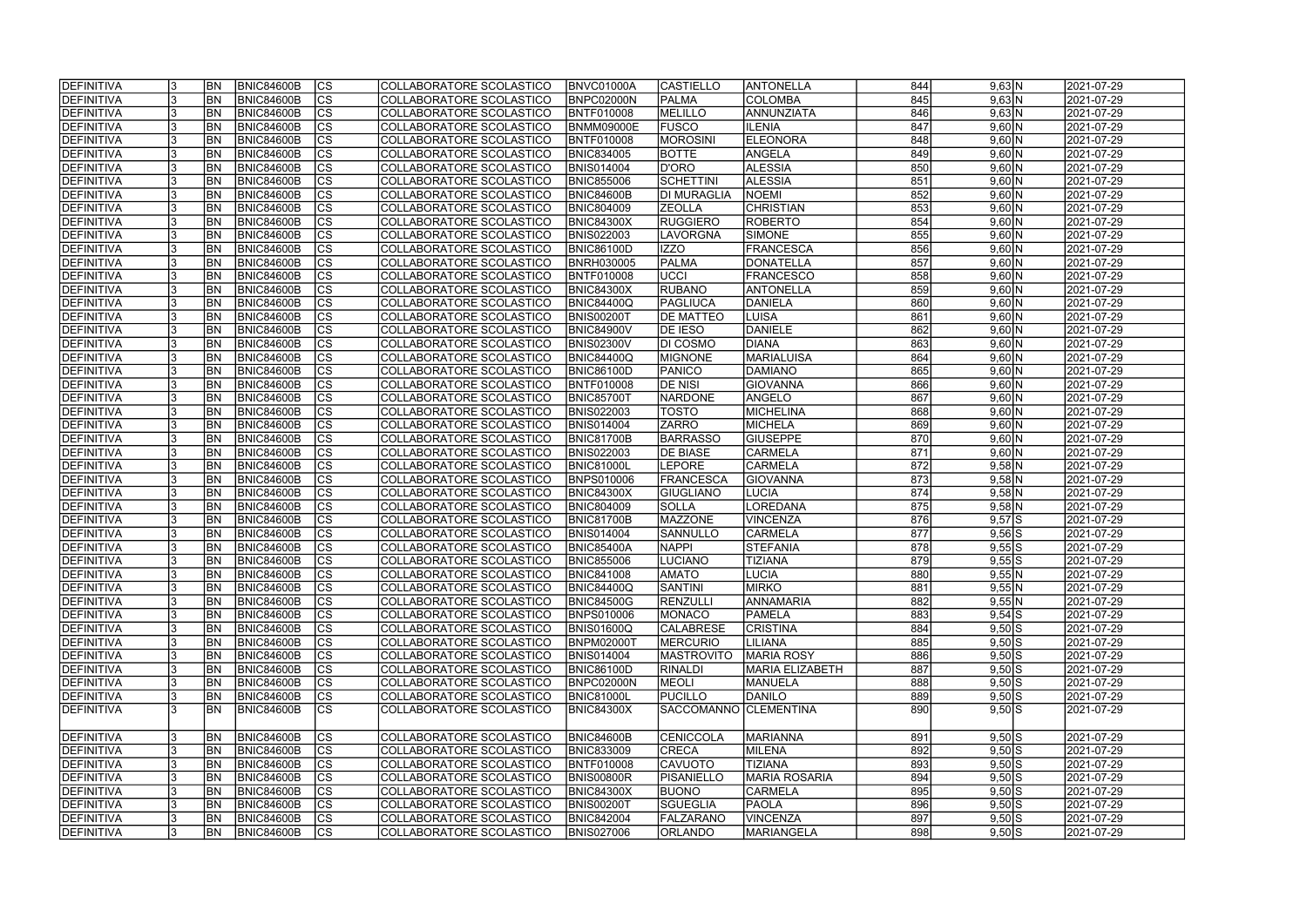| <b>DEFINITIVA</b> |     | <b>BN</b>              | <b>BNIC84600B</b>                      | <b>CS</b>                     | COLLABORATORE SCOLASTICO                             | <b>BNIC813004</b> | <b>FRANGIOSA</b>                  | <b>IMARGHERITA</b>              | 899                     | $9,50$ S    | 2021-07-29               |
|-------------------|-----|------------------------|----------------------------------------|-------------------------------|------------------------------------------------------|-------------------|-----------------------------------|---------------------------------|-------------------------|-------------|--------------------------|
| <b>DEFINITIVA</b> |     | <b>BN</b>              | <b>BNIC84600B</b>                      | $\overline{\text{cs}}$        | COLLABORATORE SCOLASTICO                             | <b>BNIS022003</b> | <b>PALMIERI</b>                   | <b>NADIA</b>                    | 900                     | $9,50$ S    | 2021-07-29               |
| DEFINITIVA        |     | <b>BN</b>              | <b>BNIC84600B</b>                      | $\overline{\text{cs}}$        | COLLABORATORE SCOLASTICO                             | <b>BNIC84500G</b> | <b>SILVESTRE</b>                  | <b>CIRO</b>                     | 901                     | $9,50$ S    | 2021-07-29               |
| DEFINITIVA        |     | <b>BN</b>              | BNIC84600B                             | $\overline{\text{cs}}$        | COLLABORATORE SCOLASTICO                             | BNIC84600B        | <b>TUMINO</b>                     | <b>GRAZIELLA</b>                | 902                     | $9,50$ N    | 2021-07-29               |
| <b>DEFINITIVA</b> |     | <b>BN</b>              | <b>BNIC84600B</b>                      | $\overline{\text{cs}}$        | COLLABORATORE SCOLASTICO                             | <b>BNIS022003</b> | <b>MATARAZZO</b>                  | GIOVANNI                        | 903                     | 9,50N       | 2021-07-29               |
| DEFINITIVA        |     | <b>BN</b>              | <b>BNIC84600B</b>                      | cs                            | COLLABORATORE SCOLASTICO                             | <b>BNIC86100D</b> | <b>NAPOLITANO</b>                 | <b>FLAVIA</b>                   | 904                     | 9,50 N      | 2021-07-29               |
| DEFINITIVA        |     | <b>BN</b>              | BNIC84600B                             | cs                            | COLLABORATORE SCOLASTICO                             | <b>BNIS01200C</b> | <b>PETRIELLA</b>                  | <b>CARMINE</b>                  | 905                     | 9,50 N      | 2021-07-29               |
| DEFINITIVA        |     | <b>BN</b>              | <b>BNIC84600B</b>                      | cs                            | COLLABORATORE SCOLASTICO                             | <b>BNIS013008</b> | <b>CIERVO</b>                     | MIRIANA                         | 906                     | 9,50 N      | 2021-07-29               |
| DEFINITIVA        |     | <b>BN</b>              | BNIC84600B                             | cs                            | COLLABORATORE SCOLASTICO                             | BNIC85200P        | <b>VISCOSI</b>                    | <b>NOEMI</b>                    | 907                     | 9,50 N      | 2021-07-29               |
| DEFINITIVA        |     | <b>BN</b>              | <b>BNIC84600B</b>                      | cs                            | COLLABORATORE SCOLASTICO                             | <b>BNIC86100D</b> | FERRARO                           | <b>ENZO</b>                     | 908                     | 9,50 N      | 2021-07-29               |
| DEFINITIVA        |     | <b>BN</b>              | BNIC84600B                             | <b>CS</b>                     | COLLABORATORE SCOLASTICO                             | <b>BNIC84300X</b> | <b>RAGAZZO</b>                    | GIOVANNA                        | 909                     | 9,50 N      | 2021-07-29               |
| DEFINITIVA        |     | <b>BN</b>              | BNIC84600B                             | <b>CS</b>                     | COLLABORATORE SCOLASTICO                             | <b>BNIC84300X</b> | <b>RAVONE</b>                     | <b>ELENA MARIA</b>              | 910                     | 9,50 N      | $[2021 - 07 - 29]$       |
|                   |     |                        |                                        |                               |                                                      |                   |                                   | <b>MADDALENA</b>                |                         |             |                          |
| DEFINITIVA        |     | <b>BN</b>              | BNIC84600B                             | <b>CS</b>                     | COLLABORATORE SCOLASTICO                             | <b>BNIC855006</b> | <b>SCHETTINI</b>                  | <b>ANNA</b>                     | 911                     | 9,50 N      | 2021-07-29               |
| DEFINITIVA        |     | <b>BN</b>              | <b>BNIC84600B</b>                      | $\overline{\text{cs}}$        | COLLABORATORE SCOLASTICO                             | <b>BNIC862009</b> | BASILICATA                        | BENEDETTA                       | 912                     | 9,50 N      | 2021-07-29               |
| DEFINITIVA        |     | <b>BN</b>              | <b>BNIC84600B</b>                      | $ \overline{\text{cs}} $      | COLLABORATORE SCOLASTICO                             | <b>BNIC81400X</b> | <b>FORGIONE</b>                   | <b>COSIMO</b>                   | 913                     | 9,50 N      | 2021-07-29               |
| <b>DEFINITIVA</b> |     | İBN                    | <b>BNIC84600B</b>                      | $\overline{\text{cs}}$        | COLLABORATORE SCOLASTICO                             | <b>BNIC85200P</b> | <b>PARILLO</b>                    | <b>MARINO GIUSEPPE</b>          | 914                     | 9,50 N      | 2021-07-29               |
|                   |     |                        |                                        |                               |                                                      |                   |                                   |                                 |                         |             |                          |
|                   |     |                        |                                        |                               |                                                      |                   |                                   |                                 |                         |             |                          |
| DEFINITIVA        |     | <b>BN</b>              | <b>BNIC84600B</b>                      | <b>CS</b><br> cs              | COLLABORATORE SCOLASTICO                             | <b>BNRH030005</b> | <b>CHIUMIENTO</b>                 | NAZZARENO PIO                   | 915                     | 9,50 N      | 2021-07-29               |
| DEFINITIVA        |     | <b>BN</b>              | BNIC84600B                             |                               | COLLABORATORE SCOLASTICO                             | <b>BNIS00200T</b> | ALTIERI                           | <b>FRANCESCA</b>                | 916<br>917              | 9,50 N      | 2021-07-29               |
| <b>DEFINITIVA</b> |     | <b>BN</b>              | BNIC84600B                             | cs                            | COLLABORATORE SCOLASTICO                             | <b>BNIC84300X</b> | <b>BARTOLOMEO</b>                 | <b>LAURA</b><br>NICOLETTA SARA  |                         | 9,50 N      | 2021-07-29               |
| DEFINITIVA        |     | <b>BN</b>              | <b>BNIC84600B</b>                      | cs                            | COLLABORATORE SCOLASTICO                             | <b>BNIC841008</b> | <b>MOLFESE</b>                    |                                 | 918                     | 9,50 N      | 2021-07-29               |
| DEFINITIVA        |     | <b>BN</b>              | <b>BNIC84600B</b><br><b>BNIC84600B</b> | CS                            | COLLABORATORE SCOLASTICO                             | <b>BNIC84900V</b> | <b>MAESE</b>                      | VALENTINA                       | 919                     | 9,50 N      | 2021-07-29               |
| DEFINITIVA        |     | <b>BN</b>              |                                        | <b>CS</b>                     | COLLABORATORE SCOLASTICO                             | <b>BNPS010006</b> | <b>VARRICCHIO</b>                 | <b>ELVIRA PIA</b>               | 920                     | 9,50 N      | 2021-07-29               |
| DEFINITIVA        | 13. | <b>BN</b>              | <b>BNIC84600B</b>                      | cs                            | COLLABORATORE SCOLASTICO                             | <b>BNIS027006</b> | PACELLI                           | DORIANA                         | 921                     | 9,50 N      | 2021-07-29               |
| DEFINITIVA        |     | <b>BN</b>              | <b>BNIC84600B</b>                      | <sub>cs</sub>                 | COLLABORATORE SCOLASTICO                             | <b>BNIC84300X</b> | <b>PALUMBO</b>                    | <b>LAURA</b>                    | 922                     | 9,50 N      | 2021-07-29               |
| DEFINITIVA        |     | <b>BN</b>              | <b>BNIC84600B</b>                      | cs                            | COLLABORATORE SCOLASTICO                             | <b>BNIS01600Q</b> | <b>PATRONE</b>                    | <b>ORESTE</b>                   | 923                     | 9,50 N      | 2021-07-29               |
| DEFINITIVA        |     | <b>BN</b>              | <b>BNIC84600B</b>                      | cs                            | COLLABORATORE SCOLASTICO                             | <b>BNPS010006</b> | <b>STORTI</b>                     | <b>ADELINA</b>                  | 924                     | 9,50 N      | 2021-07-29               |
| DEFINITIVA        |     | <b>BN</b>              | <b>BNIC84600B</b>                      | cs                            | COLLABORATORE SCOLASTICO                             | <b>BNIC84900V</b> | <b>DE MARCO</b>                   | <b>NICOLA</b>                   | 925                     | 9,50 N      | 2021-07-29               |
| DEFINITIVA        |     | <b>BN</b><br><b>BN</b> | <b>BNIC84600B</b>                      | cs <br>$\overline{\text{cs}}$ | COLLABORATORE SCOLASTICO                             | <b>BNIC842004</b> | FRANZA                            | <b>ERMANNO</b>                  | 926<br>$\overline{927}$ | 9,50 N      | 2021-07-29               |
| DEFINITIVA        |     | <b>BN</b>              | <b>BNIC84600B</b>                      | cs                            | COLLABORATORE SCOLASTICO                             | <b>BNIC84300X</b> | <b>SCARANO</b>                    | <b>SERENA</b>                   | 928                     | 9,50 N      | 2021-07-29               |
| DEFINITIVA        |     | <b>BN</b>              | <b>BNIC84600B</b><br>BNIC84600B        | $\overline{\text{cs}}$        | COLLABORATORE SCOLASTICO<br>COLLABORATORE SCOLASTICO | <b>BNIC82900N</b> | <b>MADONNA</b><br><b>MIGLIORE</b> | <b>MARCO</b><br><b>GIUSEPPE</b> | 929                     | 9,50 N      | 2021-07-29<br>2021-07-29 |
| DEFINITIVA        |     | <b>BN</b>              |                                        |                               |                                                      | <b>BNIC842004</b> |                                   |                                 | 930                     | 9,50 N      |                          |
| DEFINITIVA        |     |                        | BNIC84600B                             | cs                            | COLLABORATORE SCOLASTICO                             | <b>BNIS01600Q</b> | ORLACCHIO                         | ANGELO                          |                         | 9,50 N      | 2021-07-29               |
| DEFINITIVA        |     | <b>BN</b>              | <b>BNIC84600B</b>                      | $\overline{\text{cs}}$        | COLLABORATORE SCOLASTICO                             | <b>BNIC84300X</b> | ANNUNZIATA                        | <b>LAURA</b>                    | 931                     | 9,50 N      | 2021-07-29               |
| DEFINITIVA        |     | <b>BN</b>              | BNIC84600B                             | cs                            | COLLABORATORE SCOLASTICO                             | <b>BNIC84400Q</b> | <b>MAFFEI</b>                     | <b>SARA</b>                     | 932                     | 9,50 N      | 2021-07-29               |
| <b>DEFINITIVA</b> |     | <b>BN</b>              | BNIC84600B                             | ျပၖ                           | COLLABORATORE SCOLASTICO                             | <b>BNIC84300X</b> | <b>CAPUTO</b>                     | MARCO                           | 933                     | $9,50 \, N$ | 2021-07-29               |
| DEFINITIVA        |     | <b>BN</b>              | <b>BNIC84600B</b>                      | <b>CS</b>                     | COLLABORATORE SCOLASTICO                             | <b>BNIC848003</b> | <b>IACURCI</b>                    | <b>GILDA</b>                    | 934                     | 9,50 N      | 2021-07-29               |
| DEFINITIVA        |     | <b>BN</b>              | <b>BNIC84600B</b>                      | <b>CS</b>                     | COLLABORATORE SCOLASTICO                             | <b>BNIC85200P</b> | NICOLELLA                         | MARILINA                        | 935                     | 9,50 N      | 2021-07-29               |
| DEFINITIVA        |     | <b>BN</b>              | <b>BNIC84600B</b>                      | <b>CS</b>                     | COLLABORATORE SCOLASTICO                             | <b>BNIS00300N</b> | <b>FERRARO</b>                    | MARIA                           | 936                     | 9,50 N      | 2021-07-29               |
| DEFINITIVA        | 13. | <b>BN</b>              | <b>BNIC84600B</b>                      | <b>CS</b>                     | COLLABORATORE SCOLASTICO                             | BNIC84600B        | <b>GRANDE</b>                     | <b>ANTONIO</b>                  | 937                     | 9,50 N      | 2021-07-29               |
| DEFINITIVA        |     | <b>BN</b>              | <b>BNIC84600B</b>                      | <b>CS</b>                     | COLLABORATORE SCOLASTICO                             | <b>BNIC804009</b> | <b>PEDICINI</b>                   | <b>ANNA</b>                     | 938                     | 9,50 N      | 2021-07-29               |
| DEFINITIVA        |     | <b>BN</b>              | <b>BNIC84600B</b>                      | <b>CS</b>                     | COLLABORATORE SCOLASTICO                             | <b>BNIC84300X</b> | <b>MELILLO</b>                    | ANGELO                          | 939                     | 9,50 N      | 2021-07-29               |
| DEFINITIVA        |     | <b>BN</b>              | <b>BNIC84600B</b>                      | CS                            | COLLABORATORE SCOLASTICO                             | <b>BNIC813004</b> | <b>PIZZOCRI</b>                   | ROSANGELA                       | 940                     | 9,50 N      | 2021-07-29               |
| DEFINITIVA        |     | <b>BN</b>              | BNIC84600B                             | cs                            | COLLABORATORE SCOLASTICO                             | <b>BNIC842004</b> | <b>ROMANELLA</b>                  | <b>TERESA</b>                   | 941                     | $9,48$ S    | 2021-07-29               |
| DEFINITIVA        |     | <b>BN</b>              | <b>BNIC84600B</b>                      | cs                            | COLLABORATORE SCOLASTICO                             | <b>BNIC848003</b> | <b>ZERILLO</b>                    | <b>CATIA</b>                    | 942                     | $9,48$ N    | 2021-07-29               |
| DEFINITIVA        |     | <b>BN</b>              | BNIC84600B                             | cs                            | COLLABORATORE SCOLASTICO                             | <b>BNIC834005</b> | COLANGELO                         | ASSUNTA                         | 943                     | $9,47$ S    | 2021-07-29               |
| DEFINITIVA        |     | <b>BN</b>              | <b>BNIC84600B</b>                      | cs                            | COLLABORATORE SCOLASTICO                             | <b>BNIC812008</b> | <b>ROSSI</b>                      | <b>MARIO</b>                    | 944                     | 9,47S       | 2021-07-29               |
| DEFINITIVA        |     | <b>BN</b>              | <b>BNIC84600B</b>                      | cs                            | COLLABORATORE SCOLASTICO                             | <b>BNIC827002</b> | <b>MASTROIANNI</b>                | <b>FILOMENA</b>                 | 945                     | $9,47$ $S$  | 2021-07-29               |
| DEFINITIVA        |     | <b>BN</b>              | <b>BNIC84600B</b>                      | cs                            | COLLABORATORE SCOLASTICO                             | <b>BNIC86100D</b> | <b>IALEGGIO</b>                   | ANGELA                          | 946                     | $9,47$ N    | 2021-07-29               |
| DEFINITIVA        |     | <b>BN</b>              | BNIC84600B                             | <b>CS</b>                     | COLLABORATORE SCOLASTICO                             | <b>BNIC85700T</b> | <b>DE SIMONE</b>                  | BERNARDINA                      | 947                     | $9,47$ N    | 2021-07-29               |
| DEFINITIVA        |     | <b>BN</b>              | BNIC84600B                             | CS                            | COLLABORATORE SCOLASTICO                             | <b>BNIC82900N</b> | <b>GAETANO</b>                    | <b>CLARA</b>                    | 948                     | $9,45$ S    | 2021-07-29               |
| DEFINITIVA        |     | <b>BN</b>              | <b>BNIC84600B</b>                      | cs                            | COLLABORATORE SCOLASTICO                             | BNVC01000A        | <b>BELLOPEDE</b>                  | <b>ANTONIA</b>                  | 949                     | $9,45$ S    | 2021-07-29               |
| DEFINITIVA        |     | BN                     | <b>BNIC84600B</b>                      | <b>CS</b>                     | COLLABORATORE SCOLASTICO                             | BNIS00800R        | <b>GRIFFORE</b>                   | <b>ROSSELLA</b>                 | 950                     | $9,45$ S    | 2021-07-29               |
| DEFINITIVA        |     | <b>BN</b>              | <b>BNIC84600B</b>                      | <b>CS</b>                     | COLLABORATORE SCOLASTICO                             | <b>BNIC84400Q</b> | <b>SIMEONE</b>                    | <b>MARIAROSA</b>                | 951                     | $9,45$ N    | 2021-07-29               |
| DEFINITIVA        | 13. | BN <sub></sub>         | <b>BNIC84600B</b>                      | <b>CS</b>                     | COLLABORATORE SCOLASTICO                             | <b>BNIS01600Q</b> | <b>MATARAZZO</b>                  | <b>MARIA LUIGIA</b>             | 952                     | 9,45 N      | 2021-07-29               |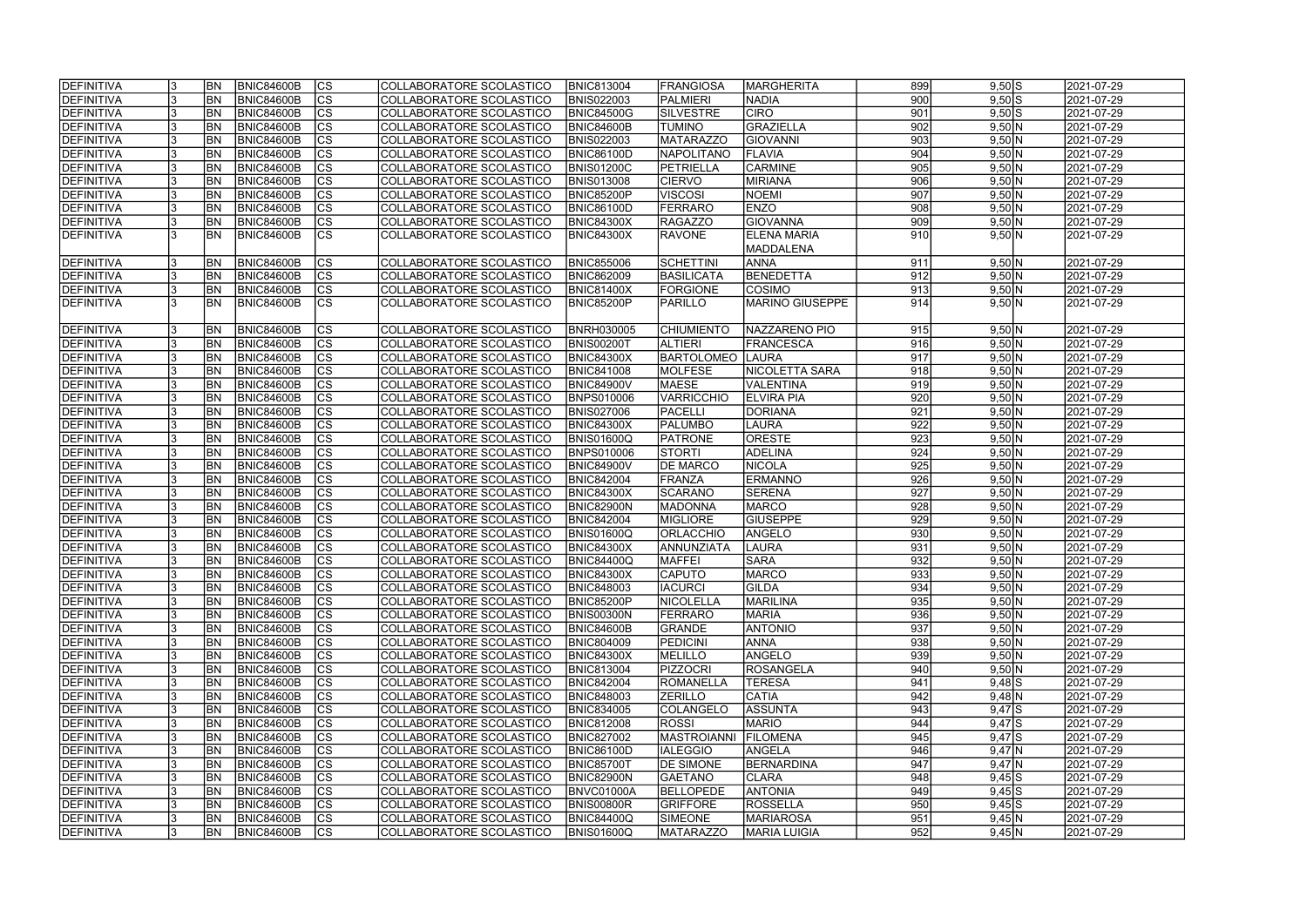| <b>DEFINITIVA</b> |     | <b>BN</b>      | <b>BNIC84600B</b> | CS                       | COLLABORATORE SCOLASTICO | <b>BNIC84300X</b> | <b>DI PAOLA</b>     | <b>ENZA</b>            | 953              | 9,45 N             | 2021-07-29              |
|-------------------|-----|----------------|-------------------|--------------------------|--------------------------|-------------------|---------------------|------------------------|------------------|--------------------|-------------------------|
| DEFINITIVA        |     | <b>BN</b>      | BNIC84600B        | $\overline{\text{CS}}$   | COLLABORATORE SCOLASTICO | <b>BNIC85400A</b> | <b>RICCIO</b>       | <b>FEDERICA</b>        | 954              | 9,45 N             | 2021-07-29              |
|                   |     |                |                   |                          |                          |                   |                     | <b>GIOVANNA</b>        |                  |                    |                         |
| DEFINITIVA        |     | <b>BN</b>      | <b>BNIC84600B</b> | $\overline{\text{CS}}$   | COLLABORATORE SCOLASTICO | <b>BNRH030005</b> | <b>COLANGELO</b>    | <b>ROSY</b>            | 955              | $9,45$ N           | 2021-07-29              |
| DEFINITIVA        |     | <b>BN</b>      | <b>BNIC84600B</b> | $\overline{\text{cs}}$   | COLLABORATORE SCOLASTICO | <b>BNIC84900V</b> | <b>CIARAMELLA</b>   | <b>DEBORA</b>          | 956              | $9,45$ N           | 2021-07-29              |
| DEFINITIVA        |     | <b>BN</b>      | <b>BNIC84600B</b> | $\overline{\text{cs}}$   | COLLABORATORE SCOLASTICO | <b>BNIS013008</b> | <b>VISCUSI</b>      | <b>PAOLA TERESA</b>    | 957              | $9,45$ N           | 2021-07-29              |
| DEFINITIVA        |     | <b>BN</b>      | <b>BNIC84600B</b> | cs                       | COLLABORATORE SCOLASTICO | BNTF010008        | <b>OCONE</b>        | <b>ANTONELLA</b>       | 958              | $9,45$ N           | 2021-07-29              |
| DEFINITIVA        |     | BN             | BNIC84600B        | cs                       | COLLABORATORE SCOLASTICO | <b>BNIC81400X</b> | <b>BELLO</b>        | <b>ANNA LUISA</b>      | 959              | $9,45$ N           | 2021-07-29              |
| DEFINITIVA        |     | BN             | <b>BNIC84600B</b> | cs                       | COLLABORATORE SCOLASTICO | <b>BNIS014004</b> | <b>SORRENTINO</b>   | LETIZIA                | 960              | $9,43$ S           | 2021-07-29              |
| DEFINITIVA        |     | BN             | <b>BNIC84600B</b> | cs                       | COLLABORATORE SCOLASTICO | <b>BNIC84400Q</b> | <b>PARENTE</b>      | <b>ANNA PATRIZIA</b>   | 961              | $9,43$ $S$         | 2021-07-29              |
| DEFINITIVA        |     | <b>BN</b>      | <b>BNIC84600B</b> | cs                       | COLLABORATORE SCOLASTICO | <b>BNMM09000E</b> | <b>VESSICHELLI</b>  | <b>ORSOLINA</b>        | 962              | $9,42$ S           | 2021-07-29              |
| DEFINITIVA        |     | <b>BN</b>      | <b>BNIC84600B</b> | cs                       | COLLABORATORE SCOLASTICO | <b>BNIC850003</b> | <b>CERULO</b>       | <b>GIOVANNA</b>        | 963              | 9,42 N             | 2021-07-29              |
| DEFINITIVA        |     | <b>BN</b>      | <b>BNIC84600B</b> | $\overline{\text{cs}}$   | COLLABORATORE SCOLASTICO | <b>BNIS01600Q</b> | <b>CIOTTA</b>       | ANGELA                 | 964              | $9,40$ S           | 2021-07-29              |
| DEFINITIVA        |     | <b>BN</b>      | <b>BNIC84600B</b> | $\overline{\text{cs}}$   | COLLABORATORE SCOLASTICO | <b>BNIS00400D</b> | <b>IANIRO</b>       | <b>ELEONORA</b>        | 965              | $9,40$ S           | 2021-07-29              |
|                   |     |                |                   |                          |                          |                   |                     |                        | 966              |                    |                         |
| DEFINITIVA        |     | <b>BN</b>      | <b>BNIC84600B</b> | $ \mathsf{CS} $          | COLLABORATORE SCOLASTICO | <b>BNIS022003</b> | <b>GISMONDI</b>     | GRAZIA                 |                  | $9,40\overline{S}$ | 2021-07-29              |
| DEFINITIVA        |     | <b>BN</b>      | <b>BNIC84600B</b> | $ \overline{\text{cs}} $ | COLLABORATORE SCOLASTICO | <b>BNIC84500G</b> | MOLINARO            | ANGELA                 | 967              | $9,40$ $S$         | 2021-07-29              |
| DEFINITIVA        |     | <b>BN</b>      | BNIC84600B        | cs                       | COLLABORATORE SCOLASTICO | <b>BNIC84900V</b> | <b>ZOTTI</b>        | <b>STEFANIA</b>        | 968              | $9,40$ $S$         | 2021-07-29              |
| DEFINITIVA        |     | <b>BN</b>      | BNIC84600B        | $ \mathsf{CS} $          | COLLABORATORE SCOLASTICO | <b>BNIS027006</b> | <b>FALATO</b>       | <b>MICHELA</b>         | 969              | 9,40 N             | 2021-07-29              |
| DEFINITIVA        |     | BN             | BNIC84600B        | cs                       | COLLABORATORE SCOLASTICO | <b>BNIC84500G</b> | <b>TORTORA</b>      | DANIELA                | 970              | 9,40 N             | 2021-07-29              |
| DEFINITIVA        |     | <b>BN</b>      | BNIC84600B        | $\overline{\text{CS}}$   | COLLABORATORE SCOLASTICO | <b>BNIC862009</b> | <b>GRASSO</b>       | <b>MARIALUISA</b>      | 971              | 9,40 N             | 2021-07-29              |
| DEFINITIVA        |     | <b>BN</b>      | <b>BNIC84600B</b> | $\overline{\text{CS}}$   | COLLABORATORE SCOLASTICO | <b>BNIC84400Q</b> | <b>CONTESTABIL</b>  | <b>ALBERTO</b>         | $\overline{972}$ | 9,40 N             | 2021-07-29              |
|                   |     |                |                   |                          |                          |                   | Е                   |                        |                  |                    |                         |
| DEFINITIVA        |     | <b>BN</b>      | <b>BNIC84600B</b> | CS                       | COLLABORATORE SCOLASTICO | BNTF010008        | <b>PALMA</b>        | LUCA                   | 973              | 9,40 N             | 2021-07-29              |
| DEFINITIVA        |     | BN             | <b>BNIC84600B</b> | <b>CS</b>                | COLLABORATORE SCOLASTICO | <b>BNIC85200P</b> | MONGILLO            | <b>MARIA</b>           | 974              | 9,40 N             | 2021-07-29              |
| DEFINITIVA        |     | <b>BN</b>      | <b>BNIC84600B</b> | <sub>cs</sub>            | COLLABORATORE SCOLASTICO | <b>BNIS01600Q</b> | <b>PELUSO</b>       | <b>FRANCESCO</b>       | 975              | 9,40 N             | 2021-07-29              |
| DEFINITIVA        |     | <b>BN</b>      | <b>BNIC84600B</b> | <sub>cs</sub>            | COLLABORATORE SCOLASTICO | <b>BNIC841008</b> | <b>IAVECCHIA</b>    | ASSUNTA                | 976              | 9,40 N             | 2021-07-29              |
| DEFINITIVA        |     | <b>BN</b>      | <b>BNIC84600B</b> | lcs                      | COLLABORATORE SCOLASTICO | <b>BNIC86100D</b> | <b>LUCIA</b>        | <b>SERENA</b>          | 977              | 9,40 N             | 2021-07-29              |
|                   |     |                |                   |                          |                          |                   | <b>FOSCHINI</b>     |                        |                  |                    |                         |
| DEFINITIVA        |     | <b>BN</b>      | <b>BNIC84600B</b> | <sub>cs</sub>            | COLLABORATORE SCOLASTICO | <b>BNIC862009</b> | <b>VALENTINO</b>    | GIUSY                  | 978              | 9,40 N             | 2021-07-29              |
| DEFINITIVA        |     | BN <sub></sub> | <b>BNIC84600B</b> | cs                       | COLLABORATORE SCOLASTICO | BNTF010008        | CAPITANIO           | SILVIA                 | 979              | $9,40$ N           | 2021-07-29              |
| DEFINITIVA        |     | <b>BN</b>      | <b>BNIC84600B</b> | $\overline{\text{cs}}$   | COLLABORATORE SCOLASTICO | <b>BNIS022003</b> | <b>DE VINCENTIS</b> | <b>VALENTINA</b>       | 980              | 9,40 N             | 2021-07-29              |
| DEFINITIVA        |     | <b>BN</b>      | <b>BNIC84600B</b> | cs                       | COLLABORATORE SCOLASTICO | <b>BNPS010006</b> | <b>BARBATO</b>      | GESSICA                | 981              | 9,40 N             | 2021-07-29              |
| DEFINITIVA        |     | <b>BN</b>      | BNIC84600B        | $\overline{\text{cs}}$   | COLLABORATORE SCOLASTICO | <b>BNIC82900N</b> | <b>FASULO</b>       | GIOVANNA               | $\overline{982}$ | 9,40 N             | 2021-07-29              |
| <b>DEFINITIVA</b> |     | <b>BN</b>      | <b>BNIC84600B</b> | cs                       | COLLABORATORE SCOLASTICO | <b>BNIC85700T</b> | <b>IANNUZZO</b>     | <b>ROSA MIRIAM</b>     | 983              | 9,40 N             | 2021-07-29              |
| DEFINITIVA        |     | BN             | <b>BNIC84600B</b> | $\overline{\text{cs}}$   | COLLABORATORE SCOLASTICO | <b>BNIC857001</b> | <b>CERRATO</b>      | MARILENA               | 984              | 9,40 N             | 2021-07-29              |
| DEFINITIVA        |     | <b>BN</b>      | <b>BNIC84600B</b> | cs                       | COLLABORATORE SCOLASTICO | <b>BNIC84300X</b> | <b>RUBBO</b>        | <b>ENZO</b>            | 985              | 9,40 N             | 2021-07-29              |
| <b>DEFINITIVA</b> |     | <b>BN</b>      | <b>BNIC84600B</b> | ျပၖ                      | COLLABORATORE SCOLASTICO | <b>BNIS00800R</b> | <b>FALCO</b>        | <b>LUCIO</b>           | 9861             | $9,40 \, N$        | 2021-07-29              |
| DEFINITIVA        |     | BN <sub></sub> | <b>BNIC84600B</b> | <b>CS</b>                | COLLABORATORE SCOLASTICO | <b>BNIC85200P</b> | <b>DI LONARDO</b>   | <b>SILVIO</b>          | 987              | 9,40 N             | 2021-07-29              |
| DEFINITIVA        |     | <b>BN</b>      | <b>BNIC84600B</b> | <b>CS</b>                | COLLABORATORE SCOLASTICO | BNIC84600B        | <b>IIZZO</b>        | <b>FILOMENA</b>        | 988              | 9,40 N             | 2021-07-29              |
| DEFINITIVA        |     | BN <sub></sub> | BNIC84600B        | CS                       | COLLABORATORE SCOLASTICO | <b>BNIS014004</b> | <b>CAPITOLINO</b>   | VALERIA                | 989              | $9,38$ N           | 2021-07-29              |
| DEFINITIVA        | 13  | <b>BN</b>      | <b>BNIC84600B</b> | CS                       | COLLABORATORE SCOLASTICO | <b>BNIC827002</b> | <b>BUSCIE'</b>      | FABRIZIA               | 990              | 9,36 N             | 2021-07-29              |
| DEFINITIVA        |     | <b>BN</b>      | <b>BNIC84600B</b> | <b>CS</b>                | COLLABORATORE SCOLASTICO | <b>BNIC84600B</b> | LIBARDI             | <b>ANNAROSA</b>        | 991              | $9,35$ S           | 2021-07-29              |
| DEFINITIVA        |     | <b>BN</b>      | <b>BNIC84600B</b> | <b>CS</b>                | COLLABORATORE SCOLASTICO | <b>BNIC839008</b> | <b>DI BLASIO</b>    | <b>LOREDANA</b>        | 992              | 9,35 N             | 2021-07-29              |
| DEFINITIVA        |     | <b>BN</b>      | BNIC84600B        | <b>CS</b>                | COLLABORATORE SCOLASTICO | <b>BNPS010006</b> | SORRENTINO          | FRANCESCA              | 993              | 9,35 N             | 2021-07-29              |
| DEFINITIVA        |     | <b>BN</b>      | BNIC84600B        | cs                       | COLLABORATORE SCOLASTICO | <b>BNIC81000L</b> | SALIERNO            | LUCIA                  | 994              | $9,33$ $S$         | $\sqrt{2021} - 07 - 29$ |
| DEFINITIVA        |     | <b>BN</b>      | <b>BNIC84600B</b> | cs                       | COLLABORATORE SCOLASTICO | <b>BNIC819003</b> | PROCACCINI          | <b>MARA</b>            | 995              | $9,33$ $S$         | 2021-07-29              |
| DEFINITIVA        |     | <b>BN</b>      | BNIC84600B        | cs                       | COLLABORATORE SCOLASTICO | <b>BNIS02300V</b> | <b>STANZIONE</b>    | <b>ANTONIO</b>         | 996              | $9,33$ $S$         | 2021-07-29              |
|                   |     |                |                   |                          |                          |                   |                     |                        |                  |                    |                         |
| DEFINITIVA        |     | <b>BN</b>      | <b>BNIC84600B</b> | cs                       | COLLABORATORE SCOLASTICO | <b>BNIC813004</b> | <b>MAIORANO</b>     | CHIARINA               | 997              | $9,33$ $S$         | 2021-07-29              |
| DEFINITIVA        |     | <b>BN</b>      | <b>BNIC84600B</b> | <b>CS</b>                | COLLABORATORE SCOLASTICO | <b>BNIC85200P</b> | <b>CERMOLA</b>      | <b>MARIA PETRUCCIA</b> | 998              | $9,33$ $S$         | 2021-07-29              |
| DEFINITIVA        |     | <b>BN</b>      | <b>BNIC84600B</b> | <b>CS</b>                | COLLABORATORE SCOLASTICO | <b>BNIS022003</b> | <b>LABAGNARA</b>    | <b>GIOVANNA</b>        | 999              | 9,33 N             | 2021-07-29              |
| DEFINITIVA        |     | <b>BN</b>      | <b>BNIC84600B</b> | <b>CS</b>                | COLLABORATORE SCOLASTICO | <b>BNIC804009</b> | <b>PEDICINI</b>     | <b>ROBERTA</b>         | 1000             | 9,33 N             | 2021-07-29              |
| DEFINITIVA        |     | <b>BN</b>      | BNIC84600B        | <b>CS</b>                | COLLABORATORE SCOLASTICO | <b>BNIC813004</b> | <b>COPPOLA</b>      | <b>ROSINA</b>          | 1001             | 9,33 N             | 2021-07-29              |
| DEFINITIVA        |     | <b>BN</b>      | <b>BNIC84600B</b> | <b>CS</b>                | COLLABORATORE SCOLASTICO | <b>BNIC81400X</b> | <b>PASCALE</b>      | <b>TIZIANA ROBERTA</b> | 1002             | 9,33 N             | 2021-07-29              |
| DEFINITIVA        |     | <b>BN</b>      | <b>BNIC84600B</b> | <b>CS</b>                | COLLABORATORE SCOLASTICO | <b>BNIC819003</b> | <b>DE ROSA</b>      | <b>ANNA</b>            | 1003             | 9,33 N             | 2021-07-29              |
| DEFINITIVA        |     | <b>BN</b>      | <b>BNIC84600B</b> | <b>CS</b>                | COLLABORATORE SCOLASTICO | <b>BNIC81400X</b> | <b>PUGLIA</b>       | <b>EMMA</b>            | 1004             | 9,33 N             | 2021-07-29              |
| DEFINITIVA        | 13. | BN <sub></sub> | <b>BNIC84600B</b> | cs                       | COLLABORATORE SCOLASTICO | <b>BNIS01600Q</b> | <b>RINALDI</b>      | <b>TERESA</b>          | 1005             | 9,33 N             | 2021-07-29              |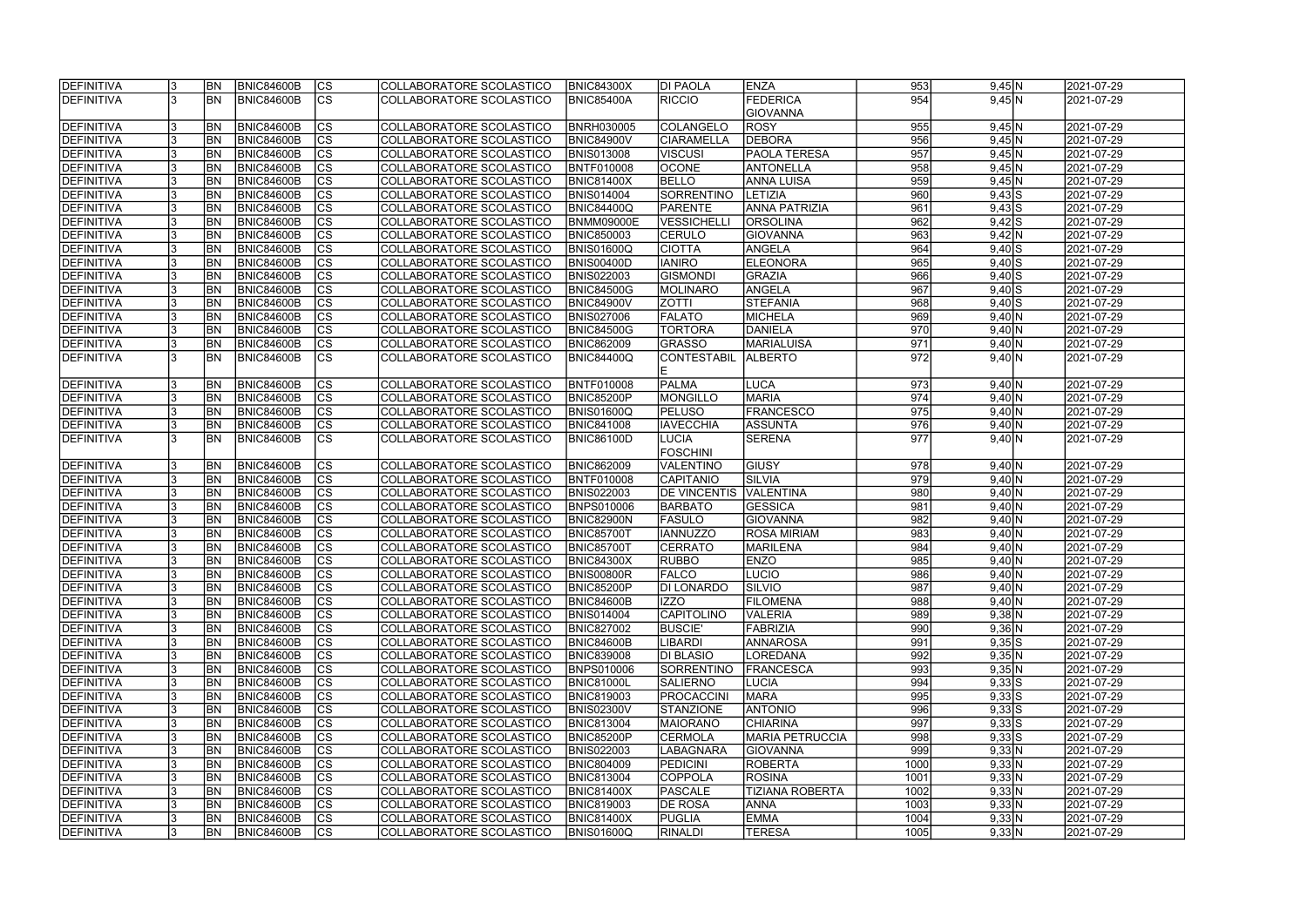| <b>DEFINITIVA</b> | <b>BN</b> | <b>BNIC84600B</b> | CS                       | COLLABORATORE SCOLASTICO        | <b>BNIC84500G</b> | ITAMBASCIA                 | MICHELE               | 1006 | 9,33 N      | 2021-07-29 |
|-------------------|-----------|-------------------|--------------------------|---------------------------------|-------------------|----------------------------|-----------------------|------|-------------|------------|
| <b>DEFINITIVA</b> | <b>BN</b> | <b>BNIC84600B</b> | cs                       | COLLABORATORE SCOLASTICO        | <b>BNIC850003</b> | <b>GOGLIA</b>              | <b>GIUSTINA</b>       | 1007 | $9,30$ $S$  | 2021-07-29 |
| <b>DEFINITIVA</b> | <b>BN</b> | <b>BNIC84600B</b> | $\overline{\text{cs}}$   | COLLABORATORE SCOLASTICO        | <b>BNIC86100D</b> | CENICCOLA                  | <b>ESTERINA</b>       | 1008 | $9,30$ S    | 2021-07-29 |
| DEFINITIVA        | <b>BN</b> | <b>BNIC84600B</b> | $\overline{\text{cs}}$   | COLLABORATORE SCOLASTICO        | <b>BNRH030005</b> | <b>FONZO</b>               | <b>CARMINE</b>        | 1009 | $9,30$ S    | 2021-07-29 |
| DEFINITIVA        | <b>BN</b> | <b>BNIC84600B</b> | cs                       | COLLABORATORE SCOLASTICO        | <b>BNIC813004</b> | <b>SIMONE</b>              | <b>ANTONELLA</b>      | 1010 | $9,30$ S    | 2021-07-29 |
| <b>DEFINITIVA</b> | <b>BN</b> | <b>BNIC84600B</b> | $\overline{\text{CS}}$   | COLLABORATORE SCOLASTICO        | BNVC01000A        | <b>PASQUARELLA MELANIA</b> |                       | 1011 | $9,30$ $S$  | 2021-07-29 |
|                   |           |                   |                          |                                 |                   |                            |                       |      |             |            |
| <b>DEFINITIVA</b> | <b>BN</b> | <b>BNIC84600B</b> | <b>CS</b>                | COLLABORATORE SCOLASTICO        | <b>BNIC82300P</b> | <b>ARIANNA</b>             | <b>ELVIRA</b>         | 1012 | $9,30$ $S$  | 2021-07-29 |
| DEFINITIVA        | <b>BN</b> | <b>BNIC84600B</b> | cs                       | COLLABORATORE SCOLASTICO        | <b>BNIC86000N</b> | <b>DE LUCA</b>             | <b>VALENTINA</b>      | 1013 | $9,30$ $S$  | 2021-07-29 |
| DEFINITIVA        | <b>BN</b> | <b>BNIC84600B</b> | cs                       | COLLABORATORE SCOLASTICO        | <b>BNIS022003</b> | VELARDO                    | <b>MARIA CRISTINA</b> | 1014 | $9,30$ $S$  | 2021-07-29 |
| DEFINITIVA        | <b>BN</b> | <b>BNIC84600B</b> | <b>CS</b>                | COLLABORATORE SCOLASTICO        | BNIS01600Q        | <b>FRAGNITO</b>            | <b>ELISABETTA</b>     | 1015 | $9,30$ $S$  | 2021-07-29 |
| DEFINITIVA        | BN        | <b>BNIC84600B</b> | $ \overline{\text{CS}} $ | COLLABORATORE SCOLASTICO        | <b>BNIS022003</b> | <b>TESTA</b>               | SORAYA                | 1016 | $9,30$ $S$  | 2021-07-29 |
| DEFINITIVA        | <b>BN</b> | <b>BNIC84600B</b> | <b>CS</b>                | COLLABORATORE SCOLASTICO        | BNIC83700L        | <b>RISPOLI</b>             | LIA                   | 1017 | $9,30$ S    | 2021-07-29 |
| <b>DEFINITIVA</b> | <b>BN</b> | <b>BNIC84600B</b> | cs                       | COLLABORATORE SCOLASTICO        | <b>BNIC842004</b> | <b>SERVODIO</b>            | PASQUALINA            | 1018 | $9,30$ $S$  | 2021-07-29 |
| <b>DEFINITIVA</b> | <b>BN</b> | BNIC84600B        | $\overline{\text{CS}}$   | COLLABORATORE SCOLASTICO        | <b>BNIC842004</b> | <b>VELARDI</b>             | VALENTINA             | 1019 | $9,30$ $S$  | 2021-07-29 |
|                   |           |                   |                          |                                 |                   |                            | <b>MARIAROSARIA</b>   |      |             |            |
| DEFINITIVA        | <b>BN</b> | <b>BNIC84600B</b> | <b>CS</b>                | COLLABORATORE SCOLASTICO        | <b>BNRH030005</b> | <b>IULIANO</b>             | <b>VINCENZO</b>       | 1020 | $9,30$ $S$  | 2021-07-29 |
| <b>DEFINITIVA</b> | <b>BN</b> | <b>BNIC84600B</b> | $ \overline{\text{CS}} $ | COLLABORATORE SCOLASTICO        | <b>BNIC85200P</b> | <b>CIMAGLIA</b>            | <b>ANTONIO</b>        | 1021 | 9,30 N      | 2021-07-29 |
| <b>DEFINITIVA</b> | <b>BN</b> | <b>BNIC84600B</b> | $\overline{\text{cs}}$   | COLLABORATORE SCOLASTICO        | BNIS02600A        | <b>BARTOLO</b>             | LUIGI                 | 1022 | 9,30 N      | 2021-07-29 |
|                   |           |                   |                          |                                 |                   | <b>GALLO</b>               |                       |      |             |            |
| DEFINITIVA        | <b>BN</b> | <b>BNIC84600B</b> | <b>CS</b>                | COLLABORATORE SCOLASTICO        | <b>BNIS01600Q</b> | PONTE                      | <b>GIOVANNI</b>       | 1023 | 9,30 N      | 2021-07-29 |
| <b>DEFINITIVA</b> | <b>BN</b> | <b>BNIC84600B</b> | <b>CS</b>                | COLLABORATORE SCOLASTICO        | <b>BNIC86100D</b> | <b>RUSSO</b>               | <b>MARIA</b>          | 1024 | 9,30 N      | 2021-07-29 |
| <b>DEFINITIVA</b> | <b>BN</b> | <b>BNIC84600B</b> | CS                       | COLLABORATORE SCOLASTICO        | <b>BNIS02300V</b> | <b>BORRELLI</b>            | <b>GIUSEPPINA</b>     | 1025 | 9,30 N      | 2021-07-29 |
| <b>DEFINITIVA</b> | <b>BN</b> | <b>BNIC84600B</b> | CS                       | COLLABORATORE SCOLASTICO        | <b>BNRH030005</b> | <b>RINALDI</b>             | GIANLUCA              | 1026 | 9,30 N      | 2021-07-29 |
| <b>DEFINITIVA</b> | <b>BN</b> | <b>BNIC84600B</b> | <b>CS</b>                | COLLABORATORE SCOLASTICO        | <b>BNIS02300V</b> | <b>SIMONE</b>              | <b>FEDERICA</b>       | 1027 | 9,30 N      | 2021-07-29 |
|                   |           |                   |                          |                                 |                   |                            | <b>CATERINA</b>       |      |             |            |
| DEFINITIVA        | <b>BN</b> | <b>BNIC84600B</b> | lcs                      | COLLABORATORE SCOLASTICO        | <b>BNIC84300X</b> | <b>MAROTTA</b>             | PASQUALE              | 1028 | 9,30 N      | 2021-07-29 |
| <b>DEFINITIVA</b> | BN        | <b>BNIC84600B</b> | cs                       | <b>COLLABORATORE SCOLASTICO</b> | <b>BNPM02000T</b> | <b>MAIO</b>                | <b>ROBERTA</b>        | 1029 | 9,30 N      | 2021-07-29 |
| DEFINITIVA        | <b>BN</b> | <b>BNIC84600B</b> | cs                       | COLLABORATORE SCOLASTICO        | <b>BNIC81700B</b> | <b>MAZZEO</b>              | <b>ILENIA</b>         | 1030 | 9,30 N      | 2021-07-29 |
| <b>DEFINITIVA</b> | <b>BN</b> | <b>BNIC84600B</b> | CS                       | COLLABORATORE SCOLASTICO        | <b>BNIC84900V</b> | <b>CIARAMELLA</b>          | <b>MARTINA</b>        | 1031 | 9,30 N      | 2021-07-29 |
| <b>DEFINITIVA</b> | <b>BN</b> | <b>BNIC84600B</b> | $ \mathsf{CS} $          | COLLABORATORE SCOLASTICO        | <b>BNIS027006</b> | <b>CORBO</b>               | <b>YLENIA</b>         | 1032 | 9,30 N      | 2021-07-29 |
| <b>DEFINITIVA</b> | <b>BN</b> | <b>BNIC84600B</b> | $\overline{\text{CS}}$   | COLLABORATORE SCOLASTICO        | <b>BNIC84600B</b> | GAROFANO                   | <b>SONIA</b>          | 1033 | 9,30 N      | 2021-07-29 |
| DEFINITIVA        | <b>BN</b> | <b>BNIC84600B</b> | $\overline{\text{cs}}$   | COLLABORATORE SCOLASTICO        | <b>BNIC84400Q</b> | BAGNOLI                    | <b>JESSICA</b>        | 1034 | 9,30 N      | 2021-07-29 |
| <b>DEFINITIVA</b> | <b>BN</b> | <b>BNIC84600B</b> | cs                       | COLLABORATORE SCOLASTICO        | <b>BNPM02000T</b> | <b>PACELLI</b>             | <b>BARBARA</b>        | 1035 | 9,30 N      | 2021-07-29 |
| DEFINITIVA        | <b>BN</b> | <b>BNIC84600B</b> | $\overline{\text{cs}}$   | COLLABORATORE SCOLASTICO        | <b>BNIC84300X</b> | MENICHETT                  | <b>FEDERICO</b>       | 1036 | 9,30 N      | 2021-07-29 |
| <b>DEFINITIVA</b> | <b>BN</b> | <b>BNIC84600B</b> | $\overline{\text{CS}}$   | COLLABORATORE SCOLASTICO        | <b>BNIS013008</b> | <b>MASSARO</b>             | <b>ANDREA OSCAR</b>   | 1037 | 9,30 N      | 2021-07-29 |
| <b>DEFINITIVA</b> | <b>BN</b> | <b>BNIC84600B</b> | $ {\rm CS}$              | COLLABORATORE SCOLASTICO        | <b>BNIC84600B</b> | GISMONDI                   | <b>CARMINE</b>        | 1038 | $9,30 \, N$ | 2021-07-29 |
| <b>DEFINITIVA</b> | <b>BN</b> | BNIC84600B        | lcs                      | COLLABORATORE SCOLASTICO        | <b>BNIC85700T</b> | <b>FRUSCIANTE</b>          | <b>VALENTINA</b>      | 1039 | 9,30 N      | 2021-07-29 |
| <b>DEFINITIVA</b> | <b>BN</b> | BNIC84600B        | CS                       | COLLABORATORE SCOLASTICO        | <b>BNIS01600Q</b> | <b>PAONE</b>               | ROSA ANNA             | 1040 | 9,30 N      | 2021-07-29 |
| <b>DEFINITIVA</b> | <b>BN</b> | <b>BNIC84600B</b> | CS                       | COLLABORATORE SCOLASTICO        | <b>BNIC842004</b> | <b>TIMPANELLI</b>          | <b>FABIOLA</b>        | 1041 | 9,30 N      | 2021-07-29 |
| <b>DEFINITIVA</b> | <b>BN</b> | BNIC84600B        | <b>CS</b>                | COLLABORATORE SCOLASTICO        | <b>BNIS027006</b> | <b>CASSELLA</b>            | PASQUALINA EMILIA     | 1042 | 9,30 N      | 2021-07-29 |
|                   |           |                   |                          |                                 |                   |                            |                       |      |             |            |
| DEFINITIVA        | <b>BN</b> | BNIC84600B        | lcs                      | COLLABORATORE SCOLASTICO        | <b>BNIC842004</b> | DELLA                      | <b>MARIA</b>          | 1043 | 9,30 N      | 2021-07-29 |
|                   |           |                   |                          |                                 |                   | PERUTA                     |                       |      |             |            |
| <b>DEFINITIVA</b> | <b>BN</b> | BNIC84600B        | <sub>lcs</sub>           | COLLABORATORE SCOLASTICO        | <b>BNIC842004</b> | <b>CRISCUOLO</b>           | PASQUALINA            | 1044 | 9,30 N      | 2021-07-29 |
| <b>DEFINITIVA</b> | <b>BN</b> | BNIC84600B        | cs                       | COLLABORATORE SCOLASTICO        | <b>BNIS022003</b> | <b>LAVORGNA</b>            | <b>FEDERICA</b>       | 1045 | 9,30 N      | 2021-07-29 |
| <b>DEFINITIVA</b> | <b>BN</b> | BNIC84600B        | CS                       | COLLABORATORE SCOLASTICO        | <b>BNIC85200P</b> | <b>IANNOTTA</b>            | <b>MARIA</b>          | 1046 | 9,30 N      | 2021-07-29 |
| DEFINITIVA        | <b>BN</b> | <b>BNIC84600B</b> | $\overline{\text{CS}}$   | COLLABORATORE SCOLASTICO        | <b>BNIS014004</b> | MEMOLI                     | <b>MARA</b>           | 1047 | 9,30 N      | 2021-07-29 |
| <b>DEFINITIVA</b> | <b>BN</b> | BNIC84600B        | cs                       | COLLABORATORE SCOLASTICO        | <b>BNIC83800C</b> | <b>PACE</b>                | MARIAVALENTINA        | 1048 | 9,30 N      | 2021-07-29 |
| DEFINITIVA        | <b>BN</b> | <b>BNIC84600B</b> | cs                       | COLLABORATORE SCOLASTICO        | <b>BNIS02300V</b> | <b>AUDINO</b>              | <b>FILOMENA</b>       | 1049 | 9,30 N      | 2021-07-29 |
| <b>DEFINITIVA</b> | <b>BN</b> | <b>BNIC84600B</b> | cs                       | COLLABORATORE SCOLASTICO        | <b>BNIC85400A</b> | <b>ABATE</b>               | ANNALISA              | 1050 | 9,30 N      | 2021-07-29 |
| <b>DEFINITIVA</b> | <b>BN</b> | <b>BNIC84600B</b> | CS                       | COLLABORATORE SCOLASTICO        | <b>BNIC833009</b> | D'AGOSTINO                 | LUCA                  | 1051 | 9,30 N      | 2021-07-29 |
| <b>DEFINITIVA</b> | <b>BN</b> | <b>BNIC84600B</b> | CS                       | COLLABORATORE SCOLASTICO        | <b>BNIC84300X</b> | TENNERIELLO                | <b>ANNA</b>           | 1052 | 9,30 N      | 2021-07-29 |
| <b>DEFINITIVA</b> | IBN.      | <b>BNIC84600B</b> | lcs                      | COLLABORATORE SCOLASTICO        | <b>BNIS00800R</b> | <b>MORGILLO</b>            | DANIELA               | 1053 | 9,30 N      | 2021-07-29 |
| <b>DEFINITIVA</b> | BN        | <b>BNIC84600B</b> | CS                       | COLLABORATORE SCOLASTICO        | <b>BNIS00200T</b> | <b>BIASCO</b>              | <b>VINCENZA</b>       | 1054 | 9,30 N      | 2021-07-29 |
| <b>DEFINITIVA</b> | <b>BN</b> | <b>BNIC84600B</b> | lcs                      | COLLABORATORE SCOLASTICO        | <b>BNIC81000L</b> | <b>DE MIZIO</b>            | STEFANIA              | 1055 | 9,30 N      | 2021-07-29 |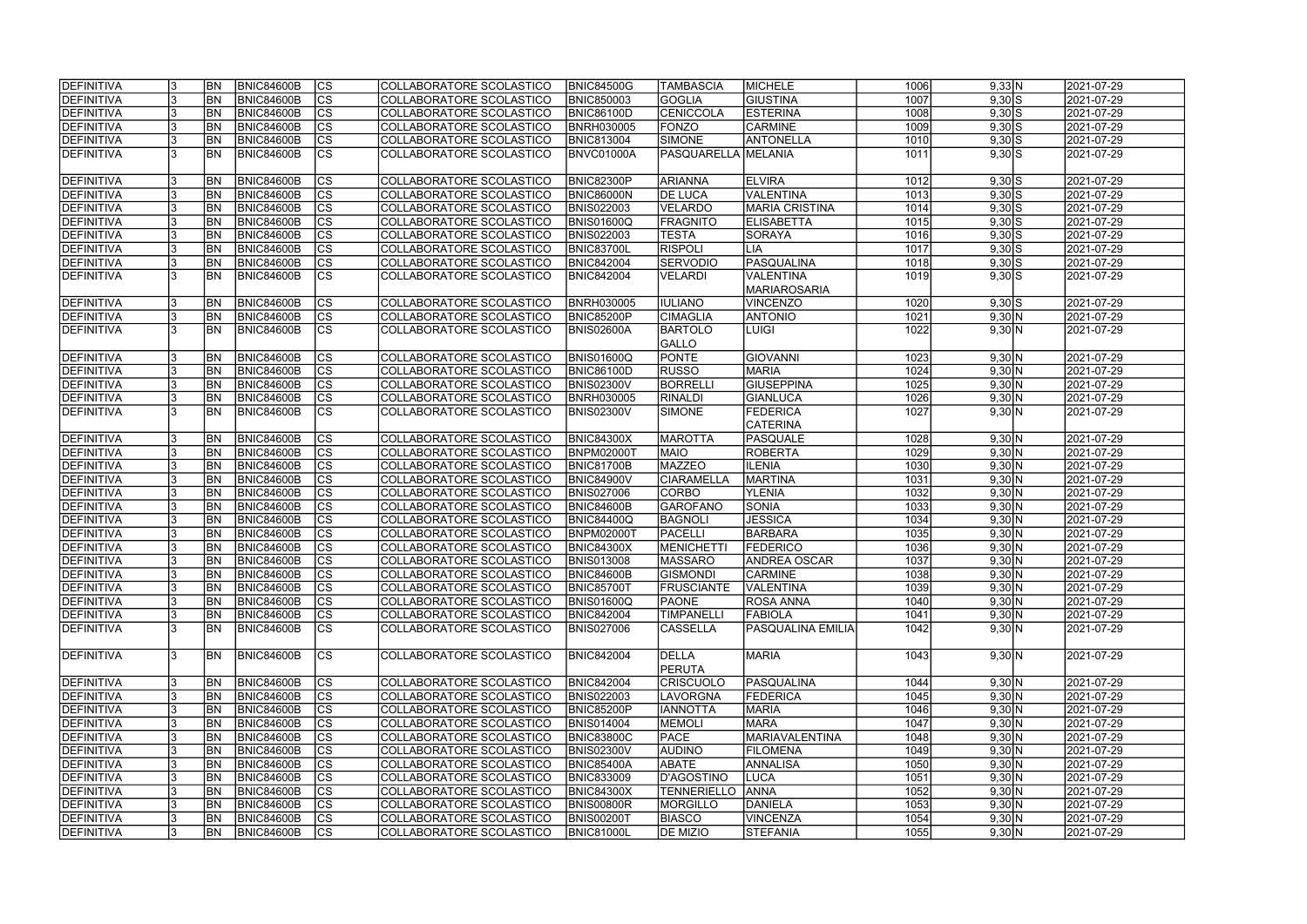| <b>IDEFINITIVA</b>              |     | <b>BN</b> | <b>BNIC84600B</b>                      | lcs                                 | COLLABORATORE SCOLASTICO                             | <b>BNIC813004</b>                      | <b>COLELLA</b>    | <b>GIOVANNI</b>           | 1056         | $9,28$ S               | 2021-07-29               |  |
|---------------------------------|-----|-----------|----------------------------------------|-------------------------------------|------------------------------------------------------|----------------------------------------|-------------------|---------------------------|--------------|------------------------|--------------------------|--|
| DEFINITIVA                      |     | <b>BN</b> | <b>BNIC84600B</b>                      | cs                                  | COLLABORATORE SCOLASTICO                             | BNIC82900N                             | MORGILLO          | <b>MARIA</b>              | 1057         | $9,28$ N               | 2021-07-29               |  |
| <b>DEFINITIVA</b>               |     | <b>BN</b> | <b>BNIC84600B</b>                      | $ \overline{\text{cs}} $            | COLLABORATORE SCOLASTICO                             | <b>BNIC839008</b>                      | <b>LUPETTI</b>    | <b>ANTONIA</b>            | 1058         | $9,28$ N               | 2021-07-29               |  |
| <b>DEFINITIVA</b>               |     | <b>BN</b> | <b>BNIC84600B</b>                      | $\overline{\text{cs}}$              | COLLABORATORE SCOLASTICO                             | <b>BNIS014004</b>                      | <b>BERNAZEAUD</b> | <b>VINCENZO</b>           | 1059         | $9,28$ N               | 2021-07-29               |  |
|                                 |     |           |                                        |                                     |                                                      |                                        |                   | <b>DOMENICO</b>           |              |                        |                          |  |
| DEFINITIVA                      |     | <b>BN</b> | <b>BNIC84600B</b>                      | <b>CS</b>                           | COLLABORATORE SCOLASTICO                             | <b>BNIS022003</b>                      | SIMONE            | <b>MARIA TERESA</b>       | 1060         | $9,27$ N               | 2021-07-29               |  |
| <b>DEFINITIVA</b>               |     | <b>BN</b> | <b>BNIC84600B</b>                      | <b>CS</b>                           | COLLABORATORE SCOLASTICO                             | <b>BNIC850003</b>                      | RICCHETTI         | ANGELA                    | 1061         | $9,25$ S               | 2021-07-29               |  |
| DEFINITIVA                      |     | <b>BN</b> | <b>BNIC84600B</b>                      | $\overline{\text{CS}}$              | COLLABORATORE SCOLASTICO                             | <b>BNIS01600Q</b>                      | <b>PASTORE</b>    | MARIA TERESA              | 1062         | $9,25$ S               | 2021-07-29               |  |
| <b>DEFINITIVA</b>               |     | <b>BN</b> | <b>BNIC84600B</b>                      | $\overline{\text{CS}}$              | COLLABORATORE SCOLASTICO                             | <b>BNPS010006</b>                      | COVINO            | <b>FRANCESCO</b>          | 1063         | $9,25$ S               | 2021-07-29               |  |
| <b>DEFINITIVA</b>               |     | BN        | <b>BNIC84600B</b>                      | cs                                  | COLLABORATORE SCOLASTICO                             | <b>BNIC84600B</b>                      | PANZA             | VALENTINA                 | 1064         | $9,25$ S               | 2021-07-29               |  |
| <b>DEFINITIVA</b>               |     | <b>BN</b> | <b>BNIC84600B</b>                      | $\overline{\text{CS}}$              | COLLABORATORE SCOLASTICO                             | <b>BNIC833009</b>                      | <b>MASTROVITO</b> | PATRIZIA                  | 1065         | $9,25$ S               | 2021-07-29               |  |
| DEFINITIVA                      |     | <b>BN</b> | <b>BNIC84600B</b>                      | cs                                  | COLLABORATORE SCOLASTICO                             | BNIC84600B                             | <b>LABAGNARA</b>  | ANGELA                    | 1066         | $9,25$ S               | 2021-07-29               |  |
| <b>DEFINITIVA</b>               |     | <b>BN</b> | <b>BNIC84600B</b>                      | cs                                  | <b>COLLABORATORE SCOLASTICO</b>                      | <b>BNIC826006</b>                      | CASAMASSA         | DONATELLA                 | 1067         | $9,25$ S               | 2021-07-29               |  |
| <b>DEFINITIVA</b>               |     | <b>BN</b> | <b>BNIC84600B</b>                      | $\overline{\text{CS}}$              | COLLABORATORE SCOLASTICO                             | <b>BNIS02300V</b>                      | <b>RAPA</b>       | <b>ARIANNA</b>            | 1068         | $9,25$ S               | 2021-07-29               |  |
| <b>DEFINITIVA</b>               |     | <b>BN</b> | <b>BNIC84600B</b>                      | $\overline{\text{CS}}$              | COLLABORATORE SCOLASTICO                             | <b>BNTF010008</b>                      | DI RIENZO         | <b>ANTONIETTA</b>         | 1069         | 9,25S                  | 2021-07-29               |  |
| <b>DEFINITIVA</b>               |     | <b>BN</b> | <b>BNIC84600B</b>                      | $\overline{\text{CS}}$              | COLLABORATORE SCOLASTICO                             | <b>BNIS022003</b>                      | DI SORBO          | <b>LUISA</b>              | 1070         | 9,25 N                 | 2021-07-29               |  |
| DEFINITIVA                      |     | <b>BN</b> | <b>BNIC84600B</b>                      | $\overline{\text{CS}}$              | COLLABORATORE SCOLASTICO                             | <b>BNIS02300V</b>                      | MADDALENA         | <b>EVA</b>                | 1071         | 9,25 N                 | 2021-07-29               |  |
| <b>DEFINITIVA</b>               |     | <b>BN</b> | <b>BNIC84600B</b>                      | CS                                  | COLLABORATORE SCOLASTICO                             | BNIS00200T                             | <b>DI MATTEO</b>  | <b>STEFANO</b>            | 1072         | 9,25 N                 | 2021-07-29               |  |
| DEFINITIVA                      |     | <b>BN</b> | <b>BNIC84600B</b>                      | $\overline{\text{CS}}$              | COLLABORATORE SCOLASTICO                             | <b>BNIC84400Q</b>                      | <b>GRASSO</b>     | <b>VIRGINIA</b>           | 1073         | 9,25 N                 | 2021-07-29               |  |
| <b>DEFINITIVA</b>               |     | BN        | <b>BNIC84600B</b>                      | $\overline{\text{CS}}$              | COLLABORATORE SCOLASTICO                             | <b>BNIC813004</b>                      | <b>MANCINI</b>    | <b>MARIANNA</b>           | 1074         | 9,25 N                 | 2021-07-29               |  |
| <b>DEFINITIVA</b>               |     | <b>BN</b> | <b>BNIC84600B</b>                      | $\overline{\text{CS}}$              | COLLABORATORE SCOLASTICO                             | BNTF010008                             | DI LORENZO        | <b>IDA</b>                | 1075         | 9,25 N                 | 2021-07-29               |  |
| DEFINITIVA                      |     | <b>BN</b> | <b>BNIC84600B</b>                      | CS                                  | COLLABORATORE SCOLASTICO                             | <b>BNIC84500G</b>                      | <b>LUCIANI</b>    | <b>LUCIA</b>              | 1076         | 9,25 N                 | 2021-07-29               |  |
| <b>DEFINITIVA</b>               |     | <b>BN</b> | <b>BNIC84600B</b>                      | <b>CS</b>                           | COLLABORATORE SCOLASTICO                             | BNVC01000A                             | <b>AUCONE</b>     | DANIELA                   | 1077         | 9,25 N                 | 2021-07-29               |  |
| <b>DEFINITIVA</b>               |     | <b>BN</b> | <b>BNIC84600B</b>                      | <b>CS</b>                           | COLLABORATORE SCOLASTICO                             | BNIS00200T                             | <b>GALIETTA</b>   | GIOVANNI                  | 1078         | 9,25 N                 | 2021-07-29               |  |
| DEFINITIVA                      |     | <b>BN</b> | <b>BNIC84600B</b>                      | $ \overline{\text{CS}} $            | COLLABORATORE SCOLASTICO                             | BNIC84600B                             | <b>GAROFANO</b>   | <b>MARIA ROSA</b>         | 1079         | 9,25 N                 | 2021-07-29               |  |
| <b>DEFINITIVA</b>               |     | <b>BN</b> | <b>BNIC84600B</b>                      | <b>CS</b>                           | COLLABORATORE SCOLASTICO                             | <b>BNIC826006</b>                      | <b>FISCARELL</b>  | <b>TEOFILO</b>            | 1080         | 9,25 N                 | 2021-07-29               |  |
| DEFINITIVA                      |     | <b>BN</b> | <b>BNIC84600B</b>                      | cs                                  | COLLABORATORE SCOLASTICO                             | <b>BNIC839008</b>                      | VISCUSI           | <b>GIUSEPPINA</b>         | 1081         | 9,25 N                 | 2021-07-29               |  |
| <b>DEFINITIVA</b>               |     | <b>BN</b> | <b>BNIC84600B</b>                      | <b>CS</b>                           | COLLABORATORE SCOLASTICO                             | <b>BNIC819003</b>                      | ANSALDI           | <b>GUIDO</b>              | 1082         | 9,25 N                 | 2021-07-29               |  |
| <b>DEFINITIVA</b>               |     | <b>BN</b> | <b>BNIC84600B</b>                      | <b>CS</b>                           | COLLABORATORE SCOLASTICO                             | BNIS01600Q                             | <b>FLORIO</b>     | <b>MARCO</b>              | 1083         | $9,22$ S               | 2021-07-29               |  |
|                                 |     | <b>BN</b> |                                        |                                     |                                                      |                                        | CAPOZZI           | BARTOLOMEO                |              |                        |                          |  |
| <b>DEFINITIVA</b><br>DEFINITIVA |     | <b>BN</b> | <b>BNIC84600B</b><br><b>BNIC84600B</b> | <b>CS</b><br>$\overline{\text{CS}}$ | COLLABORATORE SCOLASTICO                             | BNTF010008                             | <b>CAPORASO</b>   | <b>ENRICO</b><br>FILOMENA | 1084<br>1085 | 9,22 N                 | 2021-07-29               |  |
| <b>DEFINITIVA</b>               |     | <b>BN</b> | <b>BNIC84600B</b>                      | $\overline{\text{CS}}$              | COLLABORATORE SCOLASTICO<br>COLLABORATORE SCOLASTICO | <b>BNPM02000T</b><br><b>BNIC82300P</b> | <b>DE PALMA</b>   | DONATELLA                 | 1086         | $9,20$ S<br>$9,20$ S   | 2021-07-29<br>2021-07-29 |  |
| DEFINITIVA                      |     | <b>BN</b> | <b>BNIC84600B</b>                      | $\overline{\text{CS}}$              | COLLABORATORE SCOLASTICO                             | <b>BNRH030005</b>                      | <b>GAUDIO</b>     | <b>MARIA ELISA</b>        | 1087         | $9,20$ S               | 2021-07-29               |  |
| DEFINITIVA                      |     | <b>BN</b> | <b>BNIC84600B</b>                      | $\overline{\text{cs}}$              | COLLABORATORE SCOLASTICO                             | BNIC82900N                             | <b>IANNELLI</b>   | GIOVANNA                  | 1088         | $9,20$ S               | 2021-07-29               |  |
| DEFINITIVA                      |     | <b>BN</b> | <b>BNIC84600B</b>                      | $\overline{\text{CS}}$              | COLLABORATORE SCOLASTICO                             | <b>BNIC82300P</b>                      | <b>AUCONE</b>     | <b>CLELIA</b>             | 1089         | $9,20$ S               | 2021-07-29               |  |
| <b>DEFINITIVA</b>               |     | <b>BN</b> | BNIC84600B                             | CS                                  | COLLABORATORE SCOLASTICO                             | <b>BNIC857001</b>                      | LA FRAZIA         | <b>VALENTINA</b>          | 1090         |                        | 2021-07-29               |  |
| DEFINITIVA                      |     | <b>BN</b> | <b>BNIC84600B</b>                      | lcs                                 | COLLABORATORE SCOLASTICO                             | <b>BNIS01200C</b>                      | <b>MARINO</b>     | <b>MELANIA</b>            | 1091         | $9,20$ S<br>9,20 N     | 2021-07-29               |  |
| <b>DEFINITIVA</b>               |     | <b>BN</b> | BNIC84600B                             | CS                                  | COLLABORATORE SCOLASTICO                             | <b>BNPM02000T</b>                      | <b>IIULIANO</b>   | LUIGI                     | 1092         | 9,20 N                 | 2021-07-29               |  |
| <b>DEFINITIVA</b>               | 13. | <b>BN</b> | BNIC84600B                             | <b>CS</b>                           | COLLABORATORE SCOLASTICO                             | <b>BNTF010008</b>                      | RICCIARDI         | <b>GIUSEPPE</b>           | 1093         | 9,20 N                 | 2021-07-29               |  |
|                                 |     |           |                                        |                                     |                                                      |                                        |                   | <b>ANTONIO</b>            |              |                        |                          |  |
| DEFINITIVA                      |     | <b>BN</b> | <b>BNIC84600B</b>                      | <b>CS</b>                           | COLLABORATORE SCOLASTICO                             | <b>BNIS027006</b>                      | NUZZI             | <b>ROSARIA</b>            | 1094         | 9,20 N                 | 2021-07-29               |  |
| DEFINITIVA                      |     | <b>BN</b> | <b>BNIC84600B</b>                      | cs                                  | COLLABORATORE SCOLASTICO                             | <b>BNPM02000T</b>                      | <b>ANNESE</b>     | FABIOLA                   | 1095         | 9,20 N                 | 2021-07-29               |  |
| <b>DEFINITIVA</b>               |     | <b>BN</b> | BNIC84600B                             | CS                                  | COLLABORATORE SCOLASTICO                             | <b>BNPS010006</b>                      | <b>DI IORIO</b>   | <b>NOEMI</b>              | 1096         | 9,20 N                 | 2021-07-29               |  |
| <b>DEFINITIVA</b>               |     | <b>BN</b> | BNIC84600B                             | cs                                  | COLLABORATORE SCOLASTICO                             | <b>BNIS027006</b>                      | <b>PICCIRILLO</b> | <b>MARTINA</b>            | 1097         | 9,20 N                 | 2021-07-29               |  |
| <b>DEFINITIVA</b>               |     | <b>BN</b> | BNIC84600B                             | CS                                  | COLLABORATORE SCOLASTICO                             | <b>BNTF010008</b>                      | <b>IZZO</b>       | PELLEGRINO                | 1098         | $9,20\overline{\rm N}$ | 2021-07-29               |  |
| <b>DEFINITIVA</b>               |     | <b>BN</b> | <b>BNIC84600B</b>                      | cs                                  | COLLABORATORE SCOLASTICO                             | <b>BNIS01600Q</b>                      | PALLADINO         | <b>PAOLO</b>              | 1099         | 9,20 N                 | 2021-07-29               |  |
| <b>DEFINITIVA</b>               |     | <b>BN</b> | <b>BNIC84600B</b>                      | $\overline{\text{CS}}$              | COLLABORATORE SCOLASTICO                             | <b>BNIC83700L</b>                      | <b>IADEVAIA</b>   | MARICA                    | 1100         | 9,20 N                 | 2021-07-29               |  |
| <b>DEFINITIVA</b>               |     | <b>BN</b> | <b>BNIC84600B</b>                      | $\overline{\text{CS}}$              | COLLABORATORE SCOLASTICO                             | <b>BNIC84600B</b>                      | <b>DI LONARDO</b> | <b>MARIA</b>              | 1101         | 9,20 N                 | 2021-07-29               |  |
| <b>DEFINITIVA</b>               |     | <b>BN</b> | <b>BNIC84600B</b>                      | $\overline{\text{CS}}$              | COLLABORATORE SCOLASTICO                             | <b>BNIC848003</b>                      | VORRASI           | GIORGIA                   | 1102         | 9,20 N                 | 2021-07-29               |  |
| <b>DEFINITIVA</b>               |     | <b>BN</b> | <b>BNIC84600B</b>                      | $\overline{\text{CS}}$              | COLLABORATORE SCOLASTICO                             | <b>BNIC862009</b>                      | LANGELLA          | MARIANNA                  | 1103         | 9,20 N                 | 2021-07-29               |  |
| <b>DEFINITIVA</b>               |     | <b>BN</b> | <b>BNIC84600B</b>                      | CS                                  | COLLABORATORE SCOLASTICO                             | <b>BNIC85700T</b>                      | <b>IANNICELLI</b> | <b>GIUSY</b>              | 1104         | 9,20 N                 | 2021-07-29               |  |
| <b>DEFINITIVA</b>               |     | <b>BN</b> | <b>BNIC84600B</b>                      | CS                                  | COLLABORATORE SCOLASTICO                             | <b>BNIC85700T</b>                      | <b>RUSSO</b>      | <b>ANDREA</b>             | 1105         | 9,20 N                 | 2021-07-29               |  |
| <b>DEFINITIVA</b>               |     | <b>BN</b> | <b>BNIC84600B</b>                      | CS                                  | COLLABORATORE SCOLASTICO                             | <b>BNIS02300V</b>                      | <b>SANTILLO</b>   | ROBERTA                   | 1106         | $9,20\overline{\rm N}$ | 2021-07-29               |  |
| <b>DEFINITIVA</b>               |     | <b>BN</b> | <b>BNIC84600B</b>                      | CS                                  | COLLABORATORE SCOLASTICO                             | <b>BNIS02300V</b>                      | <b>PERUGINI</b>   | DONATELLA                 | 1107         | $9,20 \, N$            | 2021-07-29               |  |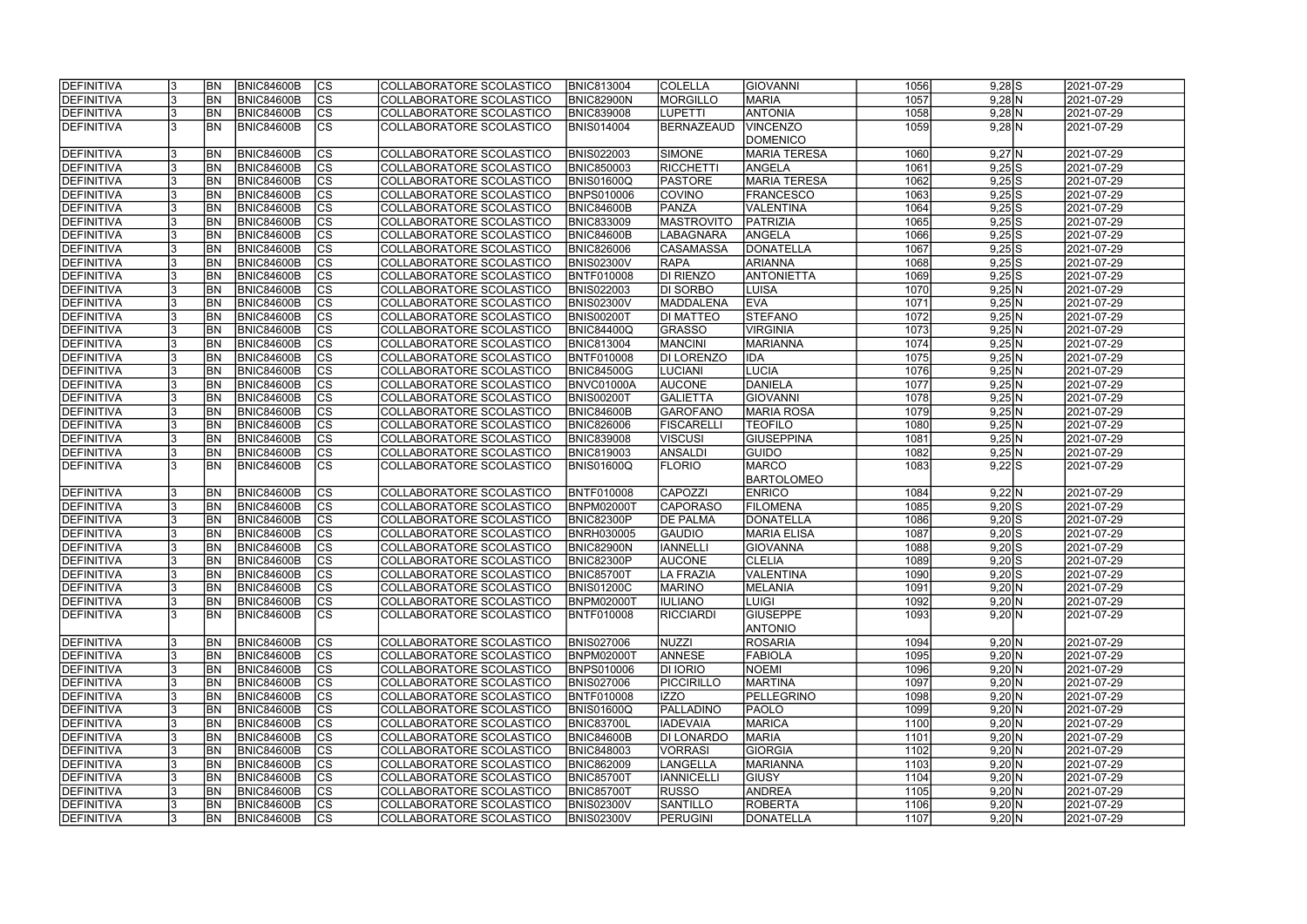| DEFINITIVA         |    | <b>BN</b>  | <b>BNIC84600B</b> | $ {\rm CS} $   | COLLABORATORE SCOLASTICO | <b>BNIC86100D</b> | <b>SANTOSUOSS</b>       | <b>ILARIA</b>           | 1108  | 9,20 N              | 2021-07-29 |
|--------------------|----|------------|-------------------|----------------|--------------------------|-------------------|-------------------------|-------------------------|-------|---------------------|------------|
|                    |    |            |                   |                |                          |                   | IO.                     |                         |       |                     |            |
| DEFINITIVA         |    | <b>BN</b>  | <b>BNIC84600B</b> | cs             | COLLABORATORE SCOLASTICO | <b>BNIS00800R</b> | PIETRELLI               | <b>VANNA</b>            | 1109  | 9,20 N              | 2021-07-29 |
| DEFINITIVA         |    | <b>BN</b>  | BNIC84600B        | cs             | COLLABORATORE SCOLASTICO | <b>BNIC84600B</b> | <b>PIGNA</b>            | <b>TERESA VALENTINA</b> | 1110  | 9,20 N              | 2021-07-29 |
|                    |    |            |                   |                |                          |                   |                         |                         |       |                     |            |
|                    |    |            | BNIC84600B        |                |                          |                   | FALCO                   | <b>VALERIA</b>          |       |                     | 2021-07-29 |
| DEFINITIVA         |    | <b>BN</b>  |                   | CS             | COLLABORATORE SCOLASTICO | <b>BNIC855006</b> |                         |                         | 1111  | 9,20 N              |            |
| DEFINITIVA         |    | <b>BN</b>  | <b>BNIC84600B</b> | cs             | COLLABORATORE SCOLASTICO | <b>BNIC85400A</b> | <b>FALATO</b>           | <b>SONIA</b>            | 1112  | 9,20 N              | 2021-07-29 |
| DEFINITIVA         |    | BN         | <b>BNIC84600B</b> | cs             | COLLABORATORE SCOLASTICO | <b>BNIC84300X</b> | <b>VEGLIANTE</b>        | <b>VALERIA</b>          | 1113  | 9,20 N              | 2021-07-29 |
| DEFINITIVA         |    | BN         | <b>BNIC84600B</b> | cs             | COLLABORATORE SCOLASTICO | <b>BNIS027006</b> | <b>GIACOBELLI</b>       | <b>MARIO</b>            | 1114  | 9,20 N              | 2021-07-29 |
| DEFINITIVA         |    | <b>BN</b>  | <b>BNIC84600B</b> | $ {\rm cs} $   | COLLABORATORE SCOLASTICO | <b>BNIC81700B</b> | <b>FAMIGLIETTI</b>      | GIOVANNI                | 1115  | 9,20 N              | 2021-07-29 |
| <b>DEFINITIVA</b>  |    | <b>BN</b>  | <b>BNIC84600B</b> | cs             | COLLABORATORE SCOLASTICO | <b>BNIC86000N</b> | <b>GUERRA</b>           | <b>INNA</b>             | 1116  | 9,20 N              | 2021-07-29 |
| DEFINITIVA         |    | <b>BN</b>  | <b>BNIC84600B</b> | cs             | COLLABORATORE SCOLASTICO | <b>BNIS014004</b> | SORICELLI               | FIORELLA                | 1117  | $9,20$ N            | 2021-07-29 |
| DEFINITIVA         |    | <b>BN</b>  | <b>BNIC84600B</b> | cs             | COLLABORATORE SCOLASTICO | <b>BNIC85200P</b> | <b>ONOFRIO</b>          | SANTINA                 | 1118  | 9,20 N              | 2021-07-29 |
| DEFINITIVA         |    | <b>BN</b>  | <b>BNIC84600B</b> | cs             | COLLABORATORE SCOLASTICO | <b>BNIS014004</b> | MECCA                   | <b>ERIKA</b>            | 1119  | 9,20 N              | 2021-07-29 |
| DEFINITIVA         |    | BN         | <b>BNIC84600B</b> | cs             | COLLABORATORE SCOLASTICO | BNIC82900N        | COCCHIARO               | <b>FRANCESCO</b>        | 1120  | 9,20 N              | 2021-07-29 |
| DEFINITIVA         |    | BN         | BNIC84600B        | cs             | COLLABORATORE SCOLASTICO | <b>BNIS022003</b> | <b>BALDINO</b>          | MARCO                   | 1121  | $9,20$ N            | 2021-07-29 |
| DEFINITIVA         |    | <b>BN</b>  | <b>BNIC84600B</b> | cs             | COLLABORATORE SCOLASTICO | <b>BNIC84300X</b> | PAOLILLO                | <b>ILARIA</b>           | 1122  | $9,20 \overline{N}$ | 2021-07-29 |
| <b>DEFINITIVA</b>  |    | <b>BN</b>  | BNIC84600B        | cs             | COLLABORATORE SCOLASTICO | <b>BNIC82900N</b> | <b>IGNARRA</b>          | <b>LUIGI</b>            | 1123  | 9,20 N              | 2021-07-29 |
|                    |    |            |                   |                |                          |                   |                         | MADDALENA               |       |                     |            |
| <b>DEFINITIVA</b>  |    | <b>BN</b>  | <b>BNIC84600B</b> | cs             | COLLABORATORE SCOLASTICO | <b>BNIC84400Q</b> | <b>DE VITA</b>          |                         | 1124  | $9,18$ S            | 2021-07-29 |
| <b>DEFINITIVA</b>  |    | <b>BN</b>  | BNIC84600B        | cs             | COLLABORATORE SCOLASTICO | <b>BNIS02300V</b> | <b>CEMBROLA</b>         | FEDERICA                | 1125  | $9,18$ <sub>N</sub> | 2021-07-29 |
| <b>DEFINITIVA</b>  |    | <b>BN</b>  | BNIC84600B        | $ {\rm CS} $   | COLLABORATORE SCOLASTICO | <b>BNIS02300V</b> | <b>LANDOLFI</b>         | <b>TERESA</b>           | 1126  | $9,17$ S            | 2021-07-29 |
| <b>DEFINITIVA</b>  |    | <b>BN</b>  | <b>BNIC84600B</b> | <b>CS</b>      | COLLABORATORE SCOLASTICO | <b>BNIC839008</b> | <b>MONTELLA</b>         | ANGELO                  | 1127  | $9,17$ S            | 2021-07-29 |
| <b>DEFINITIVA</b>  |    | BN         | <b>BNIC84600B</b> | CS             | COLLABORATORE SCOLASTICO | <b>BNIS01600Q</b> | <b>BASSI</b>            | <b>ELISABETTA</b>       | 1128  | $9,17$ S            | 2021-07-29 |
| DEFINITIVA         |    | BN         | <b>BNIC84600B</b> | cs             | COLLABORATORE SCOLASTICO | <b>BNIS022003</b> | PANZA                   | MILENA                  | 1129  | $9,17$ S            | 2021-07-29 |
| DEFINITIVA         |    | BN         | <b>BNIC84600B</b> | $ {\rm cs} $   | COLLABORATORE SCOLASTICO | <b>BNPS010006</b> | <b>DE SIMONE</b>        | <b>ANTONIO</b>          | 1130  | $9,17$ S            | 2021-07-29 |
| DEFINITIVA         |    | BN         | <b>BNIC84600B</b> | cs             | COLLABORATORE SCOLASTICO | <b>BNIC85700T</b> | <b>EGIDIO</b>           | <b>ANTONIO</b>          | 1131  | $9,17$ N            | 2021-07-29 |
| DEFINITIVA         |    | <b>BN</b>  | <b>BNIC84600B</b> | cs             | COLLABORATORE SCOLASTICO | <b>BNIC82900N</b> | <b>PICCIRILLO</b>       | <b>ASSUNTA</b>          | 1132  | $9,17$ N            | 2021-07-29 |
| <b>DEFINITIVA</b>  |    | <b>BN</b>  | BNIC84600B        | cs             | COLLABORATORE SCOLASTICO | <b>BNPS010006</b> | TOSCANO                 | <b>GIULIANA</b>         | 1133  | $9,17$ N            | 2021-07-29 |
| DEFINITIVA         |    | <b>BN</b>  | <b>BNIC84600B</b> | cs             | COLLABORATORE SCOLASTICO | <b>BNIC85200P</b> | <b>DE NISIO</b>         | ANGELA                  | 1134  | $9,17 \overline{N}$ | 2021-07-29 |
| DEFINITIVA         |    | <b>BN</b>  | <b>BNIC84600B</b> | cs             | COLLABORATORE SCOLASTICO | <b>BNIS014004</b> | <b>CIOFFI</b>           | ANTONELLA               | 1135  | $9,17$ N            | 2021-07-29 |
| <b>DEFINITIVA</b>  |    | <b>BN</b>  | <b>BNIC84600B</b> | $\overline{c}$ | COLLABORATORE SCOLASTICO | <b>BNIS022003</b> | <b>FEDERICO</b>         | <b>ANTONELLA</b>        | 1136  | $9,17$ N            | 2021-07-29 |
| <b>DEFINITIVA</b>  |    | BN         | BNIC84600B        | $\overline{c}$ | COLLABORATORE SCOLASTICO | <b>BNIC81400X</b> | SIMONE                  | <b>MARIA ASSUNTA</b>    | 1137  | $9,15$ S            | 2021-07-29 |
|                    |    |            |                   |                |                          |                   |                         |                         |       |                     |            |
| <b>DEFINITIVA</b>  |    | BN         | <b>BNIC84600B</b> | $ {\rm cs} $   | COLLABORATORE SCOLASTICO | <b>BNIC826006</b> | SORIANO                 | <b>PINA</b>             | 1138  | $9,15$ S            | 2021-07-29 |
| <b>DEFINITIVA</b>  |    | <b>BN</b>  | BNIC84600B        | $\overline{c}$ | COLLABORATORE SCOLASTICO | <b>BNIC84600B</b> | <b>PEZZILLO</b>         | <b>PAOLA</b>            | 1139  | $9,15$ S            | 2021-07-29 |
| <b>DEFINITIVA</b>  |    | <b>BN</b>  | BNIC84600B        | cs             | COLLABORATORE SCOLASTICO | <b>BNIC82900N</b> | D'ANTONIO               | <b>RITA</b>             | 1140  | $9,15$ N            | 2021-07-29 |
| DEFINITIVA         |    | BN         | <b>BNIC84600B</b> | $\overline{c}$ | COLLABORATORE SCOLASTICO | <b>BNIC81400X</b> | CROCE                   | <b>ROBERTA</b>          | 1141  | 9,15 N              | 2021-07-29 |
| <b>IDEFINITIVA</b> |    | IBN        | BNIC84600B        | <sub>ICS</sub> | COLLABORATORE SCOLASTICO | <b>BNIC84300X</b> | <b>IMEGLIOLA</b>        | MARINA ANTONIA          | 11421 | 9,15 N              | 2021-07-29 |
| DEFINITIVA         |    | <b>IBN</b> | <b>BNIC84600B</b> | $ {\rm CS} $   | COLLABORATORE SCOLASTICO | <b>BNIS00200T</b> | <b>PERUGINI</b>         | <b>ADRIANA</b>          | 1143  | 9,15 N              | 2021-07-29 |
| DEFINITIVA         |    | <b>BN</b>  | <b>BNIC84600B</b> | <sub>Ics</sub> | COLLABORATORE SCOLASTICO | <b>BNIS027006</b> | PUZELLA                 | <b>GIUSEPPE</b>         | 1144  | 9,15 N              | 2021-07-29 |
| <b>DEFINITIVA</b>  |    | <b>BN</b>  | <b>BNIC84600B</b> | $ {\rm CS} $   | COLLABORATORE SCOLASTICO | <b>BNPM02000T</b> | MILITE                  | <b>MARIANNA</b>         | 1145  | 9,14 N              | 2021-07-29 |
| DEFINITIVA         |    | <b>BN</b>  | <b>BNIC84600B</b> | $ {\rm CS} $   | COLLABORATORE SCOLASTICO | <b>BNIC82900N</b> | <b>DI MAURO</b>         | PIERLUIGI               | 1146  | 9,13 N              | 2021-07-29 |
| DEFINITIVA         |    | <b>BN</b>  | <b>BNIC84600B</b> | $ {\rm CS} $   | COLLABORATORE SCOLASTICO | <b>BNIC84300X</b> | <b>SANTORO</b>          | <b>MARIKA</b>           | 1147  | 9,13 N              | 2021-07-29 |
| DEFINITIVA         |    | <b>BN</b>  | <b>BNIC84600B</b> | $ {\rm CS} $   | COLLABORATORE SCOLASTICO | <b>BNIC86000N</b> | <b>VICARIO</b>          | ASSUNTA                 | 1148  | $9,12$ $S$          | 2021-07-29 |
| DEFINITIVA         |    | <b>BN</b>  | <b>BNIC84600B</b> | cs             | COLLABORATORE SCOLASTICO | <b>BNPS010006</b> | CATALANO                | <b>FRANCESCA</b>        | 1149  | 9,12 N              | 2021-07-29 |
| DEFINITIVA         |    | <b>BN</b>  | <b>BNIC84600B</b> | $ {\rm CS} $   | COLLABORATORE SCOLASTICO | <b>BNIS01600Q</b> | <b>CONTE</b>            | ROBERTA                 | 1150  | $9,10$ $S$          | 2021-07-29 |
| DEFINITIVA         |    | <b>BN</b>  | <b>BNIC84600B</b> | cs             | COLLABORATORE SCOLASTICO | BNIC82900N        | <b>BUONAIUTO</b>        | <b>CINZIA</b>           | 1151  | $9,10$ $S$          | 2021-07-29 |
| DEFINITIVA         |    | <b>BN</b>  | <b>BNIC84600B</b> | $ {\rm CS} $   | COLLABORATORE SCOLASTICO | <b>BNIC84400Q</b> | D'ALESSANDR             | <b>FLAVIO</b>           | 1152  | $9,10$ $S$          | 2021-07-29 |
|                    |    |            |                   |                |                          |                   |                         |                         |       |                     |            |
| DEFINITIVA         |    | <b>BN</b>  | <b>BNIC84600B</b> | $ {\rm CS} $   | COLLABORATORE SCOLASTICO |                   | IO.<br><b>SATERIALE</b> | DARIO                   | 1153  |                     | 2021-07-29 |
|                    |    |            |                   |                |                          | <b>BNIC85700T</b> |                         |                         |       | $9,10$ $S$          |            |
| DEFINITIVA         |    | <b>BN</b>  | <b>BNIC84600B</b> | $ {\rm CS} $   | COLLABORATORE SCOLASTICO | <b>BNIC84400Q</b> | MADDALUNI               | <b>SABRINA</b>          | 1154  | $9,10$ $S$          | 2021-07-29 |
| DEFINITIVA         |    | <b>BN</b>  | <b>BNIC84600B</b> | $ {\rm CS} $   | COLLABORATORE SCOLASTICO | <b>BNIC84300X</b> | <b>IMMOBILE</b>         | <b>GAETANA</b>          | 1155  | $9,10$ $S$          | 2021-07-29 |
|                    |    |            |                   |                |                          |                   | MOLARO                  |                         |       |                     |            |
| DEFINITIVA         |    | <b>BN</b>  | <b>BNIC84600B</b> | $ {\rm CS} $   | COLLABORATORE SCOLASTICO | <b>BNIC804009</b> | <b>IADANZA</b>          | ANTONELLA               | 1156  | $9,10$ S            | 2021-07-29 |
| DEFINITIVA         |    | <b>IBN</b> | <b>BNIC84600B</b> | $ {\rm CS} $   | COLLABORATORE SCOLASTICO | <b>BNIS022003</b> | <b>DEL VECCHIO</b>      | LORENZO                 | 1157  | $9,10$ $S$          | 2021-07-29 |
| <b>DEFINITIVA</b>  |    | <b>IBN</b> | <b>BNIC84600B</b> | <sub>Ics</sub> | COLLABORATORE SCOLASTICO | <b>BNRH030005</b> | <b>CALABRESE</b>        | <b>NICOLA</b>           | 1158  | $9,10$ $S$          | 2021-07-29 |
| DEFINITIVA         | 13 | <b>BN</b>  | BNIC84600B        | $ {\rm CS}$    | COLLABORATORE SCOLASTICO | <b>BNIC82500A</b> | D'ABRUZZO               | <b>GIOVANNI</b>         | 1159  | $9,10$ S            | 2021-07-29 |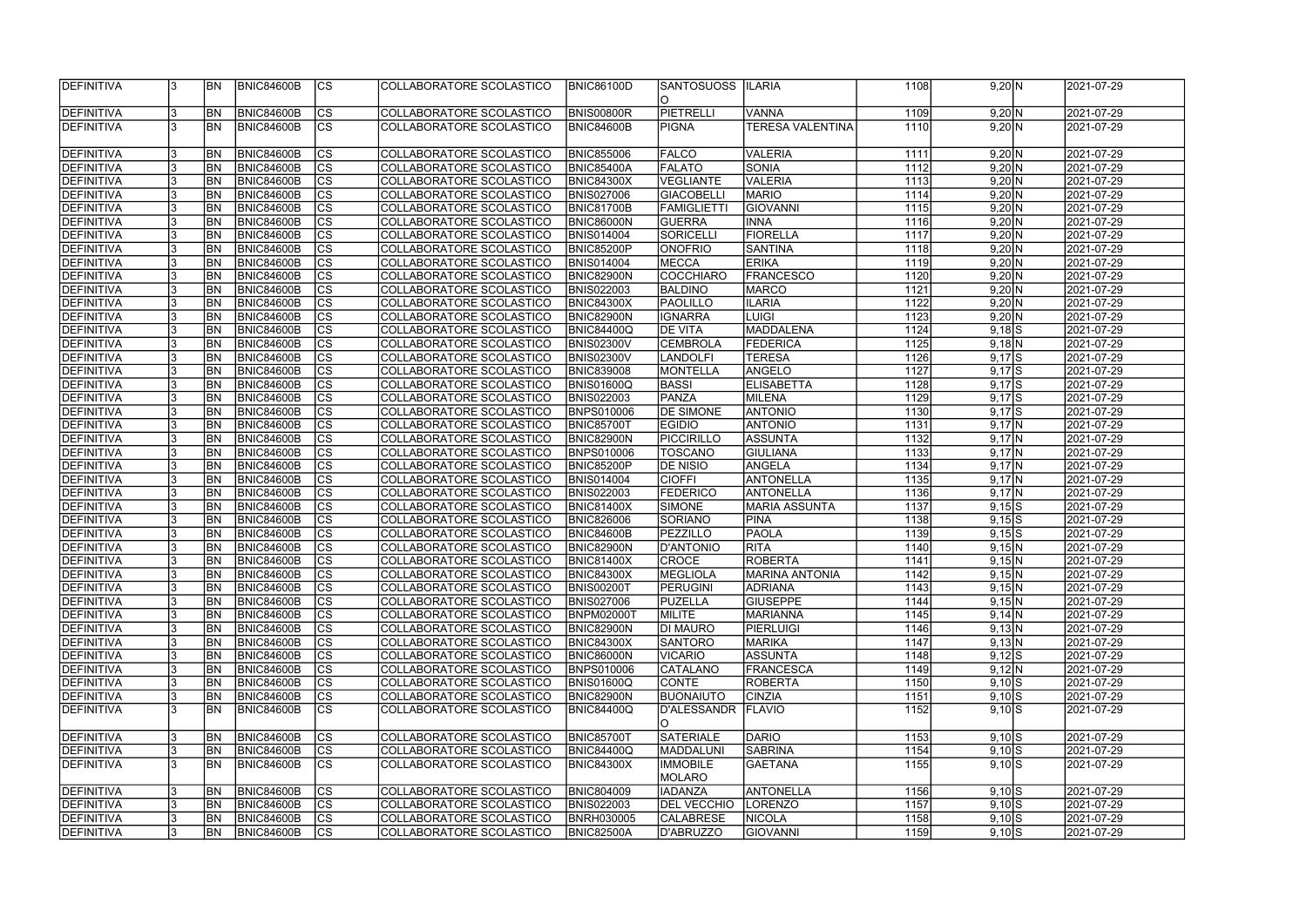| DEFINITIVA               |     | <b>BN</b>              | <b>BNIC84600B</b>                      | <sub>Ics</sub>      | COLLABORATORE SCOLASTICO                             | <b>BNPS010006</b>                      | <b>MONTANO</b>                      | DEBORA                        | 1160         | 9,10 N              | 2021-07-29               |
|--------------------------|-----|------------------------|----------------------------------------|---------------------|------------------------------------------------------|----------------------------------------|-------------------------------------|-------------------------------|--------------|---------------------|--------------------------|
| DEFINITIVA               |     | <b>BN</b>              | <b>BNIC84600B</b>                      | cs                  | COLLABORATORE SCOLASTICO                             | <b>BNIC84500G</b>                      | <b>DE LUCA</b>                      | <b>MARIKA</b>                 | 1161         | 9,10 N              | 2021-07-29               |
| DEFINITIVA               |     | BN                     | <b>BNIC84600B</b>                      | cs                  | COLLABORATORE SCOLASTICO                             | <b>BNIC81000L</b>                      | <b>CALICCHIO</b>                    | <b>LAURA</b>                  | 1162         | 9,10 N              | 2021-07-29               |
| DEFINITIVA               |     | BN                     | <b>BNIC84600B</b>                      | $\overline{c}$      | COLLABORATORE SCOLASTICO                             | <b>BNIS014004</b>                      | <b>SAURO</b>                        | <b>LINA</b>                   | 1163         | 9,10 N              | 2021-07-29               |
| DEFINITIVA               |     | BN                     | <b>BNIC84600B</b>                      | cs                  | COLLABORATORE SCOLASTICO                             | <b>BNPS010006</b>                      | PARCESEPE                           | <b>ANDREA</b>                 | 1164         | 9,10 N              | 2021-07-29               |
| DEFINITIVA               |     | BN                     | <b>BNIC84600B</b>                      | cs                  | COLLABORATORE SCOLASTICO                             | <b>BNIC833009</b>                      | <b>MINICUCCI</b>                    | <b>LUISA</b>                  | 1165         | 9,10 N              | 2021-07-29               |
| DEFINITIVA               |     | BN                     | <b>BNIC84600B</b>                      | cs                  | COLLABORATORE SCOLASTICO                             | <b>BNIS014004</b>                      | <b>GLORIOSO</b>                     | ANGELA                        | 1166         | 9,10 N              | 2021-07-29               |
| DEFINITIVA               |     | <b>BN</b>              | <b>BNIC84600B</b>                      | cs                  | COLLABORATORE SCOLASTICO                             | <b>BNMM09000E</b>                      | <b>VETRONE</b>                      | <b>GRAZIELLA</b>              | 1167         | 9,10 N              | 2021-07-29               |
| DEFINITIVA               |     | <b>BN</b>              | <b>BNIC84600B</b>                      | cs                  | COLLABORATORE SCOLASTICO                             | <b>BNTF010008</b>                      | VISCIONE                            | CARLO                         | 1168         | 9,10 N              | 2021-07-29               |
| DEFINITIVA               |     | <b>BN</b>              | <b>BNIC84600B</b>                      | cs                  | COLLABORATORE SCOLASTICO                             | <b>BNIC81700B</b>                      | <b>MASTROVITO</b>                   | <b>MARTINA</b>                | 1169         | 9,10 N              | 2021-07-29               |
| DEFINITIVA               |     | <b>BN</b>              | <b>BNIC84600B</b>                      | cs                  | COLLABORATORE SCOLASTICO                             | <b>BNIS022003</b>                      | <b>SANZARI</b>                      | <b>VINCENZO</b>               | 1170         | 9,10 N              | 2021-07-29               |
| DEFINITIVA               |     | <b>BN</b>              | <b>BNIC84600B</b>                      | $ {\rm cs} $        | COLLABORATORE SCOLASTICO                             | <b>BNIC85700T</b>                      | <b>RUSSO</b>                        | <b>IOLANDA</b>                | 1171         | 9,10 N              | 2021-07-29               |
| DEFINITIVA               |     | <b>BN</b>              | <b>BNIC84600B</b>                      | $ {\rm CS} $        | COLLABORATORE SCOLASTICO                             | <b>BNIS02300V</b>                      | MASSARO                             | <b>ANTONELLA</b>              | 1172         | 9,10 N              | 2021-07-29               |
| DEFINITIVA               |     | <b>BN</b>              | <b>BNIC84600B</b>                      | cs                  | COLLABORATORE SCOLASTICO                             | <b>BNIS013008</b>                      | <b>DELLA RATTA</b>                  | <b>EMILIANA</b>               | 1173         | 9,10 N              | 2021-07-29               |
| DEFINITIVA               |     | <b>BN</b>              | <b>BNIC84600B</b>                      | cs                  | COLLABORATORE SCOLASTICO                             | <b>BNIS00200T</b>                      | PACELLI                             | <b>LUCA</b>                   | 1174         | 9,10 N              | 2021-07-29               |
| DEFINITIVA               |     | <b>BN</b>              | <b>BNIC84600B</b>                      | cs                  | COLLABORATORE SCOLASTICO                             | <b>BNIC804009</b>                      | <b>MANCINI</b>                      | RAFFAELLA                     | 1175         | 9,10 N              | 2021-07-29               |
| DEFINITIVA               |     | <b>BN</b>              | <b>BNIC84600B</b>                      | cs                  | COLLABORATORE SCOLASTICO                             | BNIC82300P                             | <b>ROTONDI</b>                      | MARCO                         | 1176         | 9,10 N              | 2021-07-29               |
| DEFINITIVA               |     | <b>BN</b>              | <b>BNIC84600B</b>                      | cs                  | COLLABORATORE SCOLASTICO                             | <b>BNIS014004</b>                      | CALANDRO                            | <b>MARA</b>                   | 1177         | 9,10 N              | 2021-07-29               |
| <b>DEFINITIVA</b>        |     | BN                     | <b>BNIC84600B</b>                      | cs                  | COLLABORATORE SCOLASTICO                             | BNIS00200T                             | <b>VITELLI</b>                      | <b>GIOVANNI</b>               | 1178         | $9,08$ $S$          | 2021-07-29               |
| <b>DEFINITIVA</b>        |     | BN                     | <b>BNIC84600B</b>                      | cs                  | COLLABORATORE SCOLASTICO                             | <b>BNIS013008</b>                      | <b>CINELLI</b>                      | <b>ALFONSO</b>                | 1179         | $9,08$ S            | 2021-07-29               |
| <b>DEFINITIVA</b>        |     | BN                     | <b>BNIC84600B</b>                      | $ {\rm CS} $        | COLLABORATORE SCOLASTICO                             | <b>BNIS02300V</b>                      | <b>BARONE</b>                       | GIOVANNA                      | 1180         | $9,08$ <sub>N</sub> | 2021-07-29               |
| <b>DEFINITIVA</b>        |     | BN                     | <b>BNIC84600B</b>                      | <b>CS</b>           | COLLABORATORE SCOLASTICO                             | <b>BNIS00200T</b>                      | FONZO                               | <b>DANIELE</b>                | 1181         | $9,05$ $S$          | 2021-07-29               |
| DEFINITIVA               |     | BN                     | <b>BNIC84600B</b>                      | <b>CS</b>           | COLLABORATORE SCOLASTICO                             | BNIC84400Q                             | <b>CRISCUOLO</b>                    | <b>DAVIDE</b>                 | 1182         | 9,05S               | 2021-07-29               |
| DEFINITIVA               |     | <b>BN</b>              | <b>BNIC84600B</b>                      | CS                  | COLLABORATORE SCOLASTICO                             | <b>BNPM02000T</b>                      | <b>MONTIBELLO</b>                   | <b>VITTORIA</b>               | 1183         | $9,05$ S            | 2021-07-29               |
| DEFINITIVA               |     | <b>BN</b>              | <b>BNIC84600B</b>                      | <sub>lcs</sub>      | COLLABORATORE SCOLASTICO                             | BNIC84600B                             | <b>GUIDI</b>                        | <b>MARCELLA</b>               | 1184         | 9,05 N              | 2021-07-29               |
| DEFINITIVA               |     | <b>BN</b>              | <b>BNIC84600B</b>                      | $ {\rm cs} $        | COLLABORATORE SCOLASTICO                             | <b>BNIS02300V</b>                      | <b>LUCARIELLO</b>                   | <b>GIUSEPPE</b>               | 1185         | 9,05 N              | 2021-07-29               |
| DEFINITIVA               |     | <b>BN</b>              | <b>BNIC84600B</b>                      | $ {\rm cs} $        | COLLABORATORE SCOLASTICO                             | <b>BNIC81400X</b>                      | <b>AMATO</b>                        | <b>CRISTINA</b>               | 1186         | 9,05 N              | 2021-07-29               |
| DEFINITIVA               |     | <b>BN</b>              | <b>BNIC84600B</b>                      | $ {\rm cs} $        | COLLABORATORE SCOLASTICO                             | <b>BNPM02000T</b>                      | <b>DI PALMA</b>                     | <b>MARIA</b>                  | 1187         | 9,05 N              | 2021-07-29               |
| DEFINITIVA               |     | <b>BN</b>              | <b>BNIC84600B</b>                      | cs                  | COLLABORATORE SCOLASTICO                             | <b>BNIC81400X</b>                      | <b>ORSINO</b>                       | <b>CHIARA</b>                 | 1188         | $9,05$ N            | 2021-07-29               |
| DEFINITIVA               |     | <b>BN</b>              | <b>BNIC84600B</b>                      | $ {\rm cs} $        | COLLABORATORE SCOLASTICO                             | <b>BNIC85700T</b>                      | PACELLI                             | <b>ADA</b>                    | 1189         | $9,05$ N            | 2021-07-29               |
| DEFINITIVA               |     | <b>BN</b>              | <b>BNIC84600B</b>                      | cs                  | COLLABORATORE SCOLASTICO                             | <b>BNIC84500G</b>                      | <b>DI IORIO</b>                     | <b>CARMEN</b>                 | 1190         | $9,05$ N            | 2021-07-29               |
| DEFINITIVA               |     | <b>BN</b>              | <b>BNIC84600B</b>                      | cs                  | COLLABORATORE SCOLASTICO                             | <b>BNIC84400Q</b>                      | <b>FASANO</b>                       | <b>VALERIA</b>                | 1191         | 9,05 N              | 2021-07-29               |
| DEFINITIVA               |     | <b>BN</b>              | <b>BNIC84600B</b>                      | $\overline{c}$      | <b>COLLABORATORE SCOLASTICO</b>                      | <b>BNIC84500G</b>                      | STRAZZULLO                          | <b>FERNANDO</b>               | 1192         | $9,05$ N            | 2021-07-29               |
| DEFINITIVA               |     | <b>BN</b>              | <b>BNIC84600B</b>                      | cs                  | COLLABORATORE SCOLASTICO                             | <b>BNIS02300V</b>                      | <b>IANNUCCI</b>                     | PATRIZIA                      | 1193         | $9,05$ N            | 2021-07-29               |
| DEFINITIVA               |     | <b>BN</b>              | <b>BNIC84600B</b>                      | $\overline{c}$      | COLLABORATORE SCOLASTICO                             | <b>BNIC84500G</b>                      | COLANGELO                           | ROSA                          | 1194         | 9,05 N              | 2021-07-29               |
| DEFINITIVA               |     | BN                     | <b>BNIC84600B</b>                      | cs                  | COLLABORATORE SCOLASTICO                             | <b>BNIC82900N</b>                      | <b>TERMINIELLO</b>                  | <b>MARIA GRAZIA</b>           | 1195         | $9,02$ $S$          | 2021-07-29               |
| <b>DEFINITIVA</b>        | 13  | <b>BN</b>              | BNIC84600B                             | CS                  | COLLABORATORE SCOLASTICO                             | <b>BNTF010008</b>                      | D'AMBRA                             | DANIELE                       | 1196         | 9 S                 | 2021-07-29               |
| DEFINITIVA               |     | <b>BN</b>              | BNIC84600B                             | $ {\rm CS} $        | COLLABORATORE SCOLASTICO                             | <b>BNIS022003</b>                      | <b>AMATO</b>                        | MIRELLA                       | 1197         | 9S                  | 2021-07-29               |
| DEFINITIVA               |     | BN                     | <b>BNIC84600B</b>                      | <sub>Ics</sub>      | COLLABORATORE SCOLASTICO                             | <b>BNIC85200P</b>                      | <b>MATARAZZO</b>                    | <b>TERESA</b>                 | 1198         | 9S                  | 2021-07-29               |
| DEFINITIVA               |     | <b>BN</b>              | <b>BNIC84600B</b>                      | CS                  | COLLABORATORE SCOLASTICO                             | <b>BNIC81000L</b>                      | <b>DEL VECCHIO</b>                  | <b>ALESSANDRA</b>             | 1199         | 9S                  | 2021-07-29               |
| DEFINITIVA               | 13  | <b>BN</b>              | <b>BNIC84600B</b>                      | <b>CS</b>           | COLLABORATORE SCOLASTICO                             | <b>BNIC84600B</b>                      | <b>DI GIOIA</b>                     | <b>ANTONELLA</b>              | 1200         | 9S                  | 2021-07-29               |
| DEFINITIVA               |     | <b>BN</b>              | <b>BNIC84600B</b>                      | $ {\rm CS} $        | COLLABORATORE SCOLASTICO                             | <b>BNIS013008</b>                      | <b>DI ROSA</b>                      | <b>CLEMENTE</b>               | 1201         | 9 S                 | 2021-07-29               |
| DEFINITIVA               |     | <b>BN</b>              | <b>BNIC84600B</b>                      | <sub>Ics</sub>      | COLLABORATORE SCOLASTICO                             | <b>BNIC81400X</b>                      | <b>ORSINO</b>                       | <b>MARIANNA</b>               | 1202         | 9S                  | 2021-07-29               |
| DEFINITIVA               |     | BN                     | BNIC84600B                             | ICS                 | COLLABORATORE SCOLASTICO                             | <b>BNPM02000T</b>                      | <b>PINGUE</b>                       | KATHRIN MARIA                 | 1203         | 9S                  | 2021-07-29               |
|                          |     |                        |                                        |                     |                                                      |                                        |                                     | CLARA                         |              |                     |                          |
| DEFINITIVA<br>DEFINITIVA |     | <b>BN</b><br><b>BN</b> | <b>BNIC84600B</b><br><b>BNIC84600B</b> | $ {\rm CS} $<br> cs | COLLABORATORE SCOLASTICO<br>COLLABORATORE SCOLASTICO | <b>BNIC84300X</b><br><b>BNIC83700L</b> | <b>CASILLO</b><br><b>CARACCIOLO</b> | <b>CARMEN</b><br><b>IRENE</b> | 1204<br>1205 | 9 S <br>9S          | 2021-07-29<br>2021-07-29 |
| DEFINITIVA               |     | <b>BN</b>              | <b>BNIC84600B</b>                      | <sub>Ics</sub>      | COLLABORATORE SCOLASTICO                             | <b>BNIC84300X</b>                      | <b>BIASIUCCI</b>                    | <b>GIOVANNI PIETRO</b>        | 1206         | 9S                  | 2021-07-29               |
| DEFINITIVA               |     | <b>BN</b>              | <b>BNIC84600B</b>                      | $ {\rm CS} $        | COLLABORATORE SCOLASTICO                             | <b>BNIC85400A</b>                      | <b>CADONE</b>                       | <b>GIUSEPPINA</b>             | 1207         | 9S                  | 2021-07-29               |
| <b>DEFINITIVA</b>        |     | <b>BN</b>              | <b>BNIC84600B</b>                      | $ {\rm CS} $        | COLLABORATORE SCOLASTICO                             | <b>BNIC83700L</b>                      | <b>DE ROSA</b>                      | <b>ROSINA</b>                 | 1208         | 9S                  | 2021-07-29               |
| DEFINITIVA               |     | <b>BN</b>              | <b>BNIC84600B</b>                      | cs                  | COLLABORATORE SCOLASTICO                             | <b>BNIC819003</b>                      | SENZAMICI                           | <b>GIUSEPPINA</b>             | 1209         | 9 S                 | 2021-07-29               |
| DEFINITIVA               |     | BN                     | <b>BNIC84600B</b>                      | cs                  | COLLABORATORE SCOLASTICO                             | <b>BNIC841008</b>                      | <b>CROCETTA</b>                     | <b>GASPARE</b>                | 1210         | 9S                  | 2021-07-29               |
| <b>DEFINITIVA</b>        |     | <b>BN</b>              | <b>BNIC84600B</b>                      | cs                  | COLLABORATORE SCOLASTICO                             | <b>BNIS022003</b>                      | <b>CARLO</b>                        | SARA VALENTINA                | 1211         | $9\vert N$          | 2021-07-29               |
| DEFINITIVA               |     | <b>BN</b>              | <b>BNIC84600B</b>                      | <sub>Ics</sub>      | COLLABORATORE SCOLASTICO                             | <b>BNIC86100D</b>                      | <b>SACCONE</b>                      | <b>ILARIA</b>                 | 1212         | $9\vert N$          | 2021-07-29               |
| DEFINITIVA               |     | BN                     | <b>BNIC84600B</b>                      | <b>CS</b>           | COLLABORATORE SCOLASTICO                             | <b>BNPS010006</b>                      | <b>COLANGELO</b>                    | <b>VINCENZO</b>               | 1213         | $9\vert N$          | 2021-07-29               |
| <b>DEFINITIVA</b>        | 13. | <b>BN</b>              | <b>BNIC84600B</b>                      | <b>CS</b>           | COLLABORATORE SCOLASTICO                             | <b>BNTF010008</b>                      | <b>GIROLAMO</b>                     | PELLEGRINO                    | 1214         | 9 N                 | 2021-07-29               |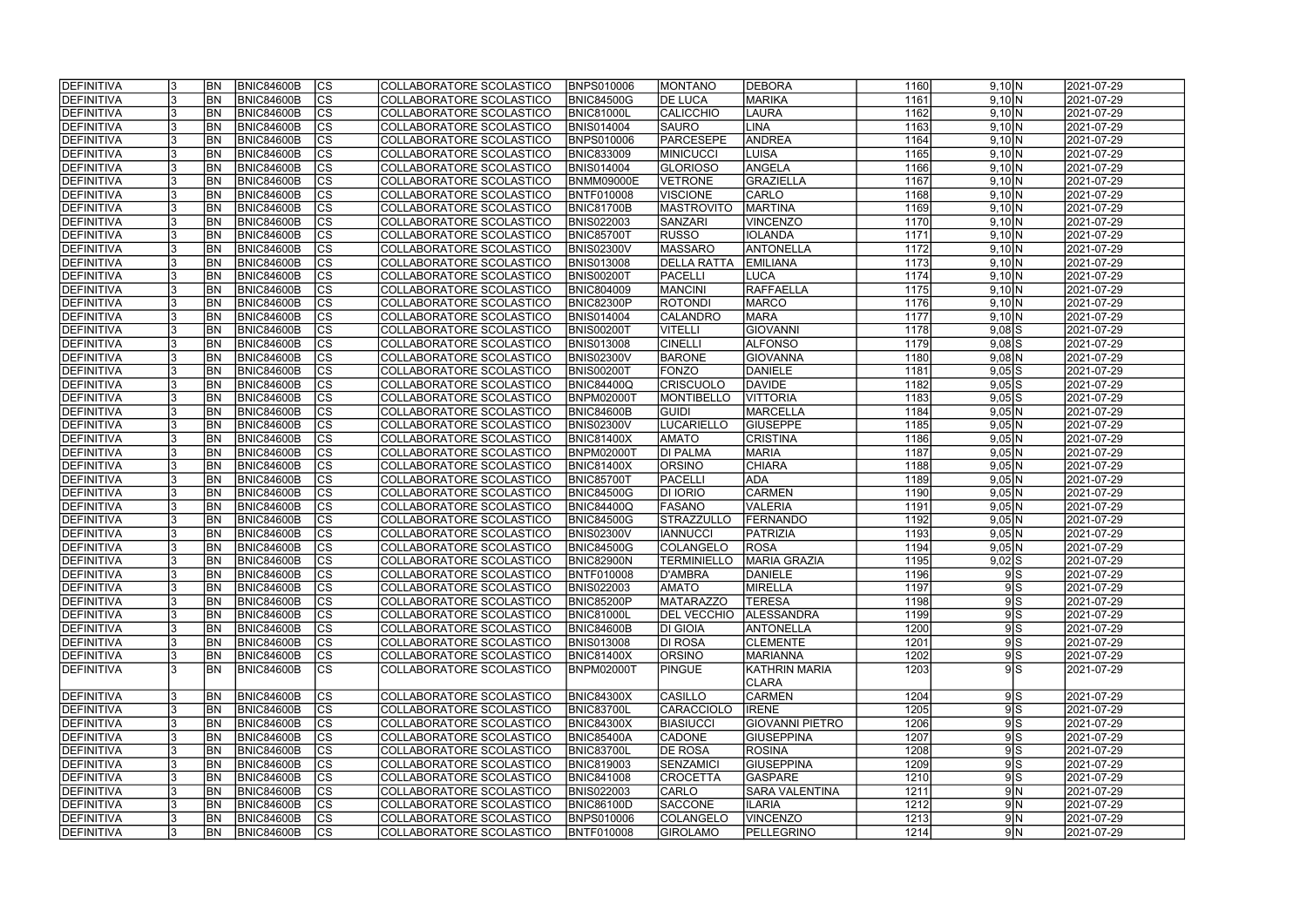| <b>DEFINITIVA</b> |    | <b>BN</b>      | <b>BNIC84600B</b> | $ {\rm CS} $   | COLLABORATORE SCOLASTICO        | <b>BNIS00200T</b> | <b>FICHESSA</b>            | <b>CARLOTTA</b>        | 1215              | 9 N        | 2021-07-29 |
|-------------------|----|----------------|-------------------|----------------|---------------------------------|-------------------|----------------------------|------------------------|-------------------|------------|------------|
| <b>DEFINITIVA</b> |    | <b>BN</b>      | <b>BNIC84600B</b> | cs             | COLLABORATORE SCOLASTICO        | <b>BNIC84300X</b> | <b>NAPPI</b>               | <b>ANNA</b>            | 1216              | $9\vert N$ | 2021-07-29 |
| DEFINITIVA        |    | BN             | <b>BNIC84600B</b> | cs             | COLLABORATORE SCOLASTICO        | <b>BNIC804009</b> | <b>CASTALDI</b>            | FRANCESCA              | 1217              | $9\vert N$ | 2021-07-29 |
| <b>DEFINITIVA</b> |    | BN             | <b>BNIC84600B</b> | $\overline{c}$ | COLLABORATORE SCOLASTICO        | BNIS01600Q        | PANELLA                    | <b>FRANCESCO</b>       | 1218              | $9\vert N$ | 2021-07-29 |
| <b>DEFINITIVA</b> |    | BN             | <b>BNIC84600B</b> | cs             | COLLABORATORE SCOLASTICO        | <b>BNIS027006</b> | <b>DI LIBERO</b>           | <b>CARMELA</b>         | 1219              | $9\vert N$ | 2021-07-29 |
| <b>DEFINITIVA</b> |    | <b>BN</b>      | <b>BNIC84600B</b> | cs             | COLLABORATORE SCOLASTICO        | <b>BNIS02300V</b> | <b>ESPOSITO</b>            | <b>CLAUDIA</b>         | 1220              | $9\vert N$ | 2021-07-29 |
| <b>DEFINITIVA</b> |    | <b>BN</b>      | <b>BNIC84600B</b> | <b>CS</b>      | COLLABORATORE SCOLASTICO        | <b>BNIC819003</b> | <b>DEL SOLE</b>            | <b>IVANA</b>           | 1221              | $9\vert N$ | 2021-07-29 |
| DEFINITIVA        |    | <b>BN</b>      | <b>BNIC84600B</b> | $ {\rm CS} $   | COLLABORATORE SCOLASTICO        | <b>BNIC83700L</b> | DI PIRO                    | <b>PAOLO</b>           | 1222              | $9\vert N$ | 2021-07-29 |
| DEFINITIVA        |    | BN             | <b>BNIC84600B</b> | $ {\rm CS} $   | COLLABORATORE SCOLASTICO        | <b>BNIC85200P</b> | <b>IANNOTTI</b>            | LUIGI                  | 1223              | 9 N        | 2021-07-29 |
| <b>DEFINITIVA</b> |    | <b>BN</b>      | <b>BNIC84600B</b> | cs             | COLLABORATORE SCOLASTICO        | BNPC02000N        | DAMIANI                    | <b>ALFONSO</b>         | 1224              | $9\vert N$ | 2021-07-29 |
| <b>DEFINITIVA</b> |    | <b>BN</b>      | <b>BNIC84600B</b> | $ {\rm CS} $   | COLLABORATORE SCOLASTICO        | <b>BNIS02300V</b> | <b>BENEVENTO</b>           | <b>ALESSIA</b>         | 1225              | 9 N        | 2021-07-29 |
| <b>DEFINITIVA</b> |    | <b>BN</b>      | <b>BNIC84600B</b> | cs             | COLLABORATORE SCOLASTICO        | <b>BNIC850003</b> | <b>IANNUZZI</b>            | <b>FEDERICA</b>        | 1226              | $9\vert N$ | 2021-07-29 |
| DEFINITIVA        |    | <b>BN</b>      | <b>BNIC84600B</b> | cs             | COLLABORATORE SCOLASTICO        | <b>BNIC804009</b> | <b>CAIAZZA</b>             | <b>IRENE PIA</b>       | 1227              | $9\vert N$ | 2021-07-29 |
| DEFINITIVA        |    | <b>BN</b>      | <b>BNIC84600B</b> | $ {\rm CS} $   | COLLABORATORE SCOLASTICO        | <b>BNIC84400Q</b> | <b>MENNA</b>               | FULMALA                | 1228              | $9\vert N$ | 2021-07-29 |
| DEFINITIVA        |    | <b>BN</b>      | <b>BNIC84600B</b> | cs             | COLLABORATORE SCOLASTICO        | <b>BNIC834005</b> | IZZO                       | <b>MARIA</b>           | 1229              | 9N         | 2021-07-29 |
| DEFINITIVA        |    | <b>BN</b>      | <b>BNIC84600B</b> | $ {\rm CS} $   | COLLABORATORE SCOLASTICO        | <b>BNIS014004</b> | <b>CECERE</b>              | <b>GIOVANNA</b>        | 1230              | $9\vert N$ | 2021-07-29 |
| DEFINITIVA        |    | BN             | <b>BNIC84600B</b> | $ {\rm CS} $   | COLLABORATORE SCOLASTICO        | <b>BNIS00200T</b> | MADDALONI                  | <b>ADELE</b>           | 1231              | $9\vert N$ | 2021-07-29 |
| DEFINITIVA        |    | BN             | <b>BNIC84600B</b> | $ {\rm CS} $   | COLLABORATORE SCOLASTICO        | BNPC02000N        | <b>DE MEO</b>              | <b>ROSALIA</b>         | 1232              | 9 N        | 2021-07-29 |
| <b>DEFINITIVA</b> |    | BN             | <b>BNIC84600B</b> | <b>CS</b>      | COLLABORATORE SCOLASTICO        | <b>BNIC85400A</b> | <b>DI MANTO</b>            | SILVIA                 | 1233              | $9\vert N$ | 2021-07-29 |
| <b>DEFINITIVA</b> |    | BN             | <b>BNIC84600B</b> | $ {\rm CS} $   | COLLABORATORE SCOLASTICO        | BNIC84600B        | <b>PARENTE</b>             | <b>ILARIA</b>          | 1234              | 9 N        | 2021-07-29 |
| <b>DEFINITIVA</b> |    | BN             | <b>BNIC84600B</b> | $ {\rm CS} $   | COLLABORATORE SCOLASTICO        | <b>BNIS013008</b> | <b>IANNOTTA</b>            | MARIAGRAZIA            | 1235              | $9\vert N$ | 2021-07-29 |
| <b>DEFINITIVA</b> |    | <b>BN</b>      | <b>BNIC84600B</b> | <b>CS</b>      | COLLABORATORE SCOLASTICO        | <b>BNIC848003</b> | <b>PARADISO</b>            | <b>EMILIANA</b>        | 1236              | $9\vert N$ | 2021-07-29 |
| <b>DEFINITIVA</b> |    | <b>BN</b>      | <b>BNIC84600B</b> | <b>CS</b>      | COLLABORATORE SCOLASTICO        | <b>BNPM02000T</b> | FERRARA                    | <b>FEDERICA</b>        | 1237              | $9\vert N$ | 2021-07-29 |
| DEFINITIVA        |    | <b>BN</b>      | <b>BNIC84600B</b> | <b>CS</b>      | COLLABORATORE SCOLASTICO        | BNPC02000N        | <b>ZOCCOLILLO</b>          | <b>CRISTINA</b>        | 1238              | $9\vert N$ | 2021-07-29 |
| DEFINITIVA        |    | BN             | <b>BNIC84600B</b> | $ {\rm cs} $   | COLLABORATORE SCOLASTICO        | <b>BNIC862009</b> | <b>IODICE</b>              | <b>GABRIELE</b>        | 1239              | $9\vert N$ | 2021-07-29 |
| DEFINITIVA        |    | BN             | <b>BNIC84600B</b> | $ {\rm CS} $   | COLLABORATORE SCOLASTICO        | <b>BNIC862009</b> | NAPOLITANO                 | <b>MARIARITA</b>       | 1240              | 9 N        | 2021-07-29 |
| DEFINITIVA        |    | BN             | <b>BNIC84600B</b> | $ {\rm cs} $   | COLLABORATORE SCOLASTICO        | <b>BNIC82500A</b> | PARENTE                    | <b>ELIDE</b>           | 1241              | $9\vert N$ | 2021-07-29 |
| <b>DEFINITIVA</b> |    | <b>BN</b>      | <b>BNIC84600B</b> | $ {\rm cs} $   | COLLABORATORE SCOLASTICO        | <b>BNIC839008</b> | <b>CIMMINO</b>             | ADA RITA               | 1242              | 9 N        | 2021-07-29 |
| DEFINITIVA        |    | <b>BN</b>      | <b>BNIC84600B</b> | $ {\rm cs} $   | COLLABORATORE SCOLASTICO        | <b>BNMM09000E</b> | <b>TUBEROSA</b>            | <b>BARBARA</b>         | 1243              | $9\vert N$ | 2021-07-29 |
| DEFINITIVA        |    | <b>BN</b>      | <b>BNIC84600B</b> | $ {\rm cs} $   | COLLABORATORE SCOLASTICO        | <b>BNIS022003</b> | <b>PARENTE</b>             | MARIELLA               | 1244              | $9\vert N$ | 2021-07-29 |
| DEFINITIVA        |    | <b>BN</b>      | <b>BNIC84600B</b> | cs             | COLLABORATORE SCOLASTICO        | <b>BNIS01600Q</b> | <b>RAGUCCI</b>             | <b>LUCA</b>            | 1245              | 9N         | 2021-07-29 |
| DEFINITIVA        |    | <b>BN</b>      | <b>BNIC84600B</b> | CS             | COLLABORATORE SCOLASTICO        | <b>BNIC81700B</b> | MAZZARELLI                 | <b>MARIA</b>           | 1246              | 9N         | 2021-07-29 |
| <b>DEFINITIVA</b> |    | BN             | <b>BNIC84600B</b> | cs             | COLLABORATORE SCOLASTICO        | <b>BNIS014004</b> | VASTOLA                    | <b>FRANCESCO</b>       | 1247              | $9\vert N$ | 2021-07-29 |
| <b>DEFINITIVA</b> |    | <b>BN</b>      | <b>BNIC84600B</b> | $ {\rm CS} $   | COLLABORATORE SCOLASTICO        | <b>BNIC84500G</b> | <b>PIZZI</b>               | CARLO                  | 1248              | 9 N        | 2021-07-29 |
| DEFINITIVA        |    | <b>BN</b>      | <b>BNIC84600B</b> | cs             | <b>COLLABORATORE SCOLASTICO</b> | <b>BNIC82500A</b> | <b>PRECE</b>               | <b>FIORENZA</b>        | 1249              | 9 N        | 2021-07-29 |
| DEFINITIVA        |    | <b>BN</b>      | <b>BNIC84600B</b> | cs             | COLLABORATORE SCOLASTICO        | <b>BNIS00800R</b> | <b>CENNAMO</b>             | FABIO                  | 1250              | 9 N        | 2021-07-29 |
| <b>DEFINITIVA</b> |    | IBN            | BNIC84600B        | CS             | COLLABORATORE SCOLASTICO        | <b>BNIC84300X</b> | <b>SIMEONE</b>             | <b>CRISTIANA</b>       | $\overline{1251}$ | 9 N        | 2021-07-29 |
| DEFINITIVA        |    | <b>IBN</b>     | BNIC84600B        | $ {\rm CS} $   | COLLABORATORE SCOLASTICO        | <b>BNIC82300P</b> | <b>GAGLIARDE</b>           | GRAZIANO               | 1252              | $9\vert N$ | 2021-07-29 |
| DEFINITIVA        |    | <b>IBN</b>     | <b>BNIC84600B</b> | <b>CS</b>      | COLLABORATORE SCOLASTICO        | <b>BNIC86000N</b> | <b>IMAZZARELLA</b>         | GIOVANNI               | 1253              | 9 N        | 2021-07-29 |
| DEFINITIVA        |    | <b>BN</b>      | <b>BNIC84600B</b> | <b>CS</b>      | COLLABORATORE SCOLASTICO        | <b>BNIS022003</b> | <b>GIORDANO</b>            | <b>PALMA</b>           | 1254              | $9\vert N$ | 2021-07-29 |
| DEFINITIVA        |    | <b>BN</b>      | <b>BNIC84600B</b> | <sub>Ics</sub> | COLLABORATORE SCOLASTICO        | <b>BNTF010008</b> | <b>MANGANIELLO GERARDO</b> |                        | 1255              | 9N         | 2021-07-29 |
|                   |    |                |                   |                |                                 |                   |                            |                        |                   |            |            |
| DEFINITIVA        |    | BN <sub></sub> | <b>BNIC84600B</b> | $ {\rm CS} $   | COLLABORATORE SCOLASTICO        | <b>BNIC81400X</b> | <b>SIMEONE</b>             | ALESSANDRA             | 1256              | $9\vert N$ | 2021-07-29 |
| <b>DEFINITIVA</b> |    | <b>BN</b>      | <b>BNIC84600B</b> | $ {\rm CS} $   | COLLABORATORE SCOLASTICO        | <b>BNPM02000T</b> | <b>INGLESE</b>             | MARCELLO               | 1257              | 9 N        | 2021-07-29 |
| DEFINITIVA        |    | BN <sub></sub> | <b>BNIC84600B</b> | cs             | COLLABORATORE SCOLASTICO        | <b>BNIC81700B</b> | <b>TRANFAGLIA</b>          | <b>TIZIANA</b>         | 1258              | $9\vert N$ | 2021-07-29 |
| DEFINITIVA        |    | <b>BN</b>      | <b>BNIC84600B</b> | $ {\rm cs} $   | COLLABORATORE SCOLASTICO        | <b>BNIC804009</b> | <b>DI TOCCO</b>            | <b>PAOLA</b>           | 1259              | $9\vert N$ | 2021-07-29 |
| DEFINITIVA        |    | <b>BN</b>      | <b>BNIC84600B</b> | cs             | COLLABORATORE SCOLASTICO        | <b>BNIC85700T</b> | LA FRAZIA                  | RAFFAELLA              | 1260              | $9\vert N$ | 2021-07-29 |
| DEFINITIVA        |    | <b>BN</b>      | <b>BNIC84600B</b> | cs             | COLLABORATORE SCOLASTICO        | <b>BNIC850003</b> | <b>ROMEO</b>               | PASQUALE               | 1261              | 9N         | 2021-07-29 |
| DEFINITIVA        |    | <b>BN</b>      | <b>BNIC84600B</b> | $ {\rm cs} $   | COLLABORATORE SCOLASTICO        | <b>BNIC81400X</b> | <b>CASTELLI</b>            | MARIANNA               | 1262              | $9\vert N$ | 2021-07-29 |
| DEFINITIVA        |    | <b>BN</b>      | <b>BNIC84600B</b> | $ {\rm CS} $   | COLLABORATORE SCOLASTICO        | <b>BNIC82900N</b> | GUADAGNO                   | MARLENE                | 1263              | $9\vert N$ | 2021-07-29 |
| DEFINITIVA        |    | BN             | <b>BNIC84600B</b> | CS             | COLLABORATORE SCOLASTICO        | <b>BNIC84600B</b> | <b>BOSCO</b>               | <b>GIOVANNA</b>        | 1264              | $9\vert N$ | 2021-07-29 |
| DEFINITIVA        |    | IBN            | <b>BNIC84600B</b> | <b>CS</b>      | COLLABORATORE SCOLASTICO        | BNPC02000N        | <b>VARRICCHION</b>         | <b>MARIAGIUSEPPINA</b> | 1265              | 9N         | 2021-07-29 |
|                   |    |                |                   |                |                                 |                   |                            |                        |                   |            |            |
| DEFINITIVA        |    | <b>BN</b>      | <b>BNIC84600B</b> | $ {\rm CS} $   | COLLABORATORE SCOLASTICO        | <b>BNIC84900V</b> | <b>CAPOBIANCO</b>          | <b>ORNELLA</b>         | 1266              | 9 N        | 2021-07-29 |
| DEFINITIVA        |    | <b>IBN</b>     | <b>BNIC84600B</b> | $ {\rm cs} $   | COLLABORATORE SCOLASTICO        | <b>BNIC83700L</b> | <b>ALFIERI</b>             | <b>FELICIA</b>         | 1267              | $9\vert N$ | 2021-07-29 |
| DEFINITIVA        | 13 | <b>BN</b>      | <b>BNIC84600B</b> | <sub>Ics</sub> | COLLABORATORE SCOLASTICO        | <b>BNIS022003</b> | <b>ITTONNI</b>             | <b>SILVANA</b>         | 1268              | $9\vert N$ | 2021-07-29 |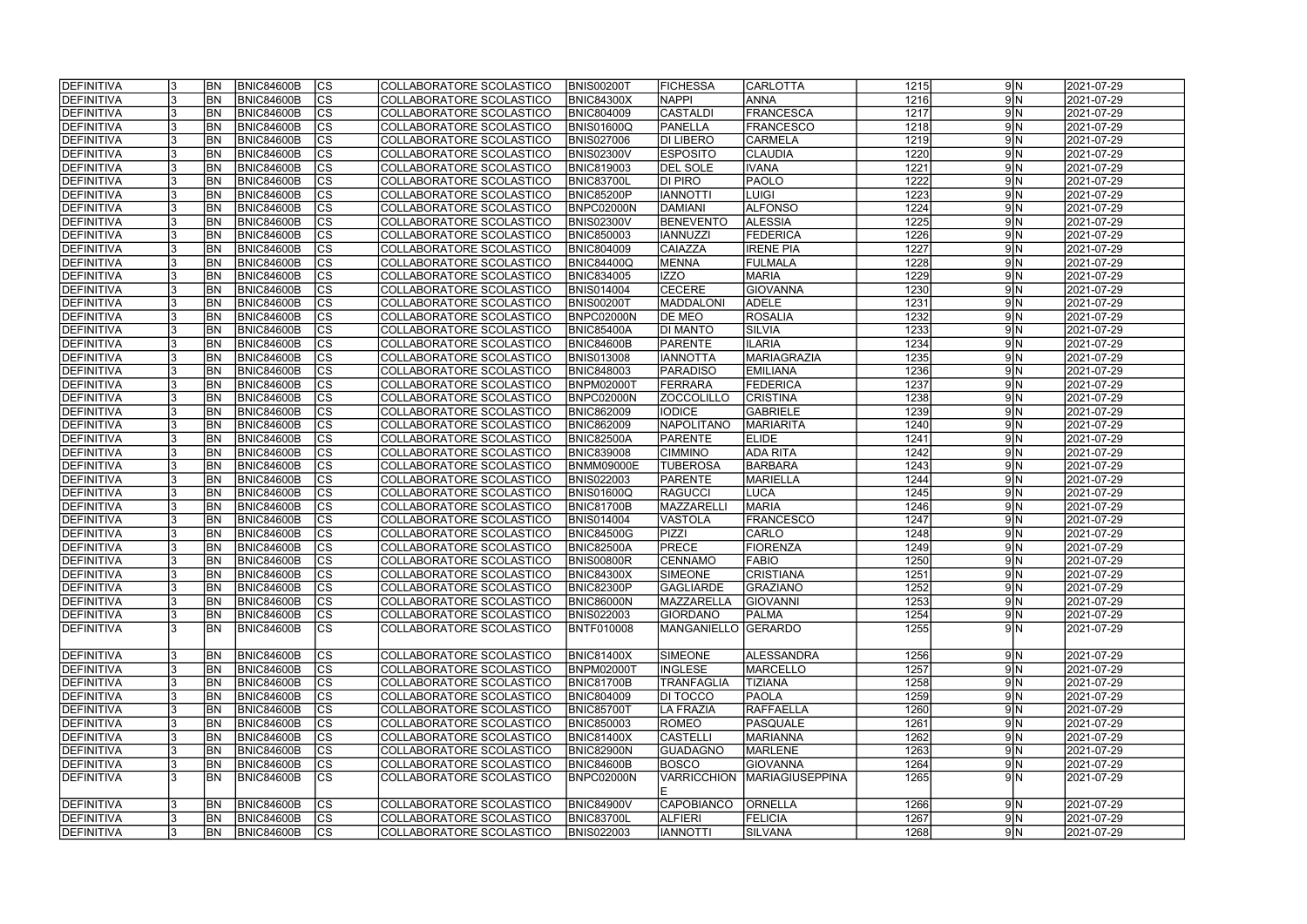| <b>IDEFINITIVA</b> | BN <sub></sub> | <b>BNIC84600B</b> | CS                       | COLLABORATORE SCOLASTICO | <b>BNIC84300X</b> | <b>VERDINO</b>     | <b>ANNA MARIA</b>       | 1269 | 9 N       | 2021-07-29              |
|--------------------|----------------|-------------------|--------------------------|--------------------------|-------------------|--------------------|-------------------------|------|-----------|-------------------------|
| <b>DEFINITIVA</b>  | <b>BN</b>      | <b>BNIC84600B</b> | $ \overline{\text{cs}} $ | COLLABORATORE SCOLASTICO | <b>BNRH030005</b> | <b>CARUSO</b>      | GERARDINA               | 1270 | 9N        | 2021-07-29              |
| DEFINITIVA         | <b>BN</b>      | <b>BNIC84600B</b> | $\overline{\text{cs}}$   | COLLABORATORE SCOLASTICO | BNIC85200P        | <b>DI MEZZA</b>    | <b>GABRIELLA</b>        | 1271 | 9N        | 2021-07-29              |
| <b>DEFINITIVA</b>  | <b>BN</b>      | <b>BNIC84600B</b> | $\overline{\text{CS}}$   | COLLABORATORE SCOLASTICO | <b>BNIC84900V</b> | <b>MARRO</b>       | SILVANA                 | 1272 | 9N        | 2021-07-29              |
| <b>DEFINITIVA</b>  | <b>BN</b>      | BNIC84600B        | $\overline{\text{cs}}$   | COLLABORATORE SCOLASTICO | BNIC82900N        | <b>GISONDI</b>     | <b>PASQUALINA</b>       | 1273 | 9N        | 2021-07-29              |
| <b>DEFINITIVA</b>  | <b>BN</b>      | <b>BNIC84600B</b> | cs                       | COLLABORATORE SCOLASTICO | <b>BNIS022003</b> | <b>DI PAOLA</b>    | <b>ROSARIA</b>          | 1274 | 9N        | 2021-07-29              |
| <b>DEFINITIVA</b>  | <b>BN</b>      | <b>BNIC84600B</b> | $\overline{\text{CS}}$   | COLLABORATORE SCOLASTICO | <b>BNIC86000N</b> | <b>D'ONOFRIO</b>   | <b>GIANLUCA</b>         | 1275 | $8,98$ N  | 2021-07-29              |
| DEFINITIVA         | <b>BN</b>      | <b>BNIC84600B</b> | $\overline{\text{CS}}$   | COLLABORATORE SCOLASTICO | <b>BNIC84900V</b> | PETRACCARO         | <b>ROSSELLA</b>         | 1276 | $8,98$ N  | 2021-07-29              |
| DEFINITIVA         | <b>BN</b>      | <b>BNIC84600B</b> | $\overline{\text{CS}}$   | COLLABORATORE SCOLASTICO | BNPS010006        | <b>SENA</b>        | <b>GIUSEPPINA</b>       | 1277 | $8,97$ S  | 2021-07-29              |
| DEFINITIVA         | BN             | <b>BNIC84600B</b> | cs                       | COLLABORATORE SCOLASTICO | <b>BNRH030005</b> | <b>SIANI</b>       | <b>GIUSEPPE</b>         | 1278 | $8,97$ S  | $\sqrt{2021} - 07 - 29$ |
| DEFINITIVA         | <b>BN</b>      | <b>BNIC84600B</b> | cs                       | COLLABORATORE SCOLASTICO | <b>BNIC85700T</b> | <b>CARFORA</b>     | <b>ANTONIETTA</b>       | 1279 | $8,97$ S  | 2021-07-29              |
| DEFINITIVA         | <b>BN</b>      | BNIC84600B        | $ \overline{\text{CS}} $ | COLLABORATORE SCOLASTICO | BNPM02000T        | <b>BASSI</b>       | <b>ANNA MARIA</b>       | 1280 | $8,97$ S  | 2021-07-29              |
| <b>DEFINITIVA</b>  | BN <sub></sub> | <b>BNIC84600B</b> | cs                       | COLLABORATORE SCOLASTICO | <b>BNIC83700L</b> | <b>ROMANELLI</b>   | <b>ROSALBA</b>          | 1281 | $8,97$ S  | 2021-07-29              |
| <b>DEFINITIVA</b>  | <b>BN</b>      | <b>BNIC84600B</b> | cs                       | COLLABORATORE SCOLASTICO | <b>BNIC85200P</b> | <b>IATOMASI</b>    | <b>ALFONSINA</b>        | 1282 | $8,97$ S  | 2021-07-29              |
| <b>DEFINITIVA</b>  | BN <sub></sub> | <b>BNIC84600B</b> | $ \overline{\text{CS}} $ | COLLABORATORE SCOLASTICO | <b>BNIS00200T</b> | <b>VITELLI</b>     | <b>ALBA EMILIA</b>      | 1283 | $8,97$ S  | 2021-07-29              |
| <b>DEFINITIVA</b>  | lbn            | <b>BNIC84600B</b> | $\overline{\text{CS}}$   | COLLABORATORE SCOLASTICO | <b>BNIC82900N</b> | <b>FONTANAROS</b>  | <b>ANNA RITA</b>        | 1284 | $8,97$ S  | 2021-07-29              |
|                    |                |                   |                          |                          |                   |                    |                         |      |           |                         |
| DEFINITIVA         | <b>BN</b>      | <b>BNIC84600B</b> | <b>CS</b>                | COLLABORATORE SCOLASTICO | <b>BNIC841008</b> | <b>CIARLO</b>      | <b>MARIA ROSARIA</b>    | 1285 | $8,97$ N  | 2021-07-29              |
| <b>DEFINITIVA</b>  | <b>BN</b>      | <b>BNIC84600B</b> | CS                       | COLLABORATORE SCOLASTICO | <b>BNIC84900V</b> | <b>PICCIRILLO</b>  | <b>MARIA ANTONIETTA</b> | 1286 | $8,97$ N  | 2021-07-29              |
|                    |                |                   |                          |                          |                   |                    |                         |      |           |                         |
| DEFINITIVA         | BN <sub></sub> | <b>BNIC84600B</b> | <b>CS</b>                | COLLABORATORE SCOLASTICO | <b>BNIC83700L</b> | <b>GRASSO</b>      | <b>MAURIZIO</b>         | 1287 | 8,96 N    | 2021-07-29              |
| DEFINITIVA         | <b>BN</b>      | <b>BNIC84600B</b> | <b>CS</b>                | COLLABORATORE SCOLASTICO | <b>BNIS027006</b> | <b>DI LELLA</b>    | <b>GRAZIA</b>           | 1288 | $8,95$ S  | 2021-07-29              |
| <b>DEFINITIVA</b>  | <b>BN</b>      | <b>BNIC84600B</b> | <b>CS</b>                | COLLABORATORE SCOLASTICO | BNIS01600Q        | FAMIGLIETTI        | <b>ANNA</b>             | 1289 | $8,95$ S  | 2021-07-29              |
| <b>DEFINITIVA</b>  | <b>BN</b>      | <b>BNIC84600B</b> | <b>CS</b>                | COLLABORATORE SCOLASTICO | <b>BNRH030005</b> | <b>ERRICO</b>      | <b>ANTONIO</b>          | 1290 | $8,95$ S  | 2021-07-29              |
| DEFINITIVA         | <b>BN</b>      | <b>BNIC84600B</b> | cs                       | COLLABORATORE SCOLASTICO | <b>BNIC842004</b> | <b>MATTEI</b>      | <b>FILOMENA</b>         | 1291 | $8,95$ S  | 2021-07-29              |
| <b>DEFINITIVA</b>  | <b>BN</b>      | <b>BNIC84600B</b> | <b>CS</b>                | COLLABORATORE SCOLASTICO | <b>BNIC804009</b> | <b>LONGO</b>       | <b>NICHOLAS</b>         | 1292 | 8,95 N    | 2021-07-29              |
| DEFINITIVA         | <b>BN</b>      | <b>BNIC84600B</b> | cs                       | COLLABORATORE SCOLASTICO | <b>BNIC819003</b> | <b>PIOMBO</b>      | MARIAROSITA             | 1293 | 8,95 N    | 2021-07-29              |
| <b>DEFINITIVA</b>  | BN <sub></sub> | <b>BNIC84600B</b> | cs                       | COLLABORATORE SCOLASTICO | <b>BNIC842004</b> | <b>PENNA</b>       | <b>FILOMENA</b>         | 1294 | 8,95 N    | 2021-07-29              |
| DEFINITIVA         | BN <sub></sub> | <b>BNIC84600B</b> | cs                       | COLLABORATORE SCOLASTICO | <b>BNIS00200T</b> | <b>GALIETTA</b>    | <b>FRANCESCO</b>        | 1295 | 8,95 N    | 2021-07-29              |
| <b>DEFINITIVA</b>  | BN <sub></sub> | <b>BNIC84600B</b> | cs                       | COLLABORATORE SCOLASTICO | <b>BNIC86000N</b> | <b>PERSICO</b>     | GIANLUCA                | 1296 | $8,95$ N  | 2021-07-29              |
| <b>DEFINITIVA</b>  | <b>BN</b>      | <b>BNIC84600B</b> | $ \mathsf{CS} $          | COLLABORATORE SCOLASTICO | <b>BNIC82900N</b> | <b>VENDITTI</b>    | GRAZIA                  | 1297 | 8,95 N    | 2021-07-29              |
| <b>DEFINITIVA</b>  | <b>BN</b>      | <b>BNIC84600B</b> | $\overline{\text{CS}}$   | COLLABORATORE SCOLASTICO | <b>BNIS022003</b> | <b>MAZZACANE</b>   | PASQUALINA              | 1298 | 8,95 N    | 2021-07-29              |
|                    |                |                   |                          |                          |                   |                    | <b>GRAZIA</b>           |      |           |                         |
| <b>DEFINITIVA</b>  | <b>BN</b>      | <b>BNIC84600B</b> | <b>CS</b>                | COLLABORATORE SCOLASTICO | <b>BNIC850003</b> | <b>CALABRESE</b>   | <b>ANTONIETTA</b>       | 1299 | 8,95 N    | 2021-07-29              |
| <b>DEFINITIVA</b>  | <b>BN</b>      | <b>BNIC84600B</b> | $\overline{\text{cs}}$   | COLLABORATORE SCOLASTICO | BNPM02000T        | <b>ERRICO</b>      | PATRIZIA                | 1300 | 8,95 N    | 2021-07-29              |
| DEFINITIVA         | <b>BN</b>      | <b>BNIC84600B</b> | $\overline{\text{cs}}$   | COLLABORATORE SCOLASTICO | <b>BNIS00300N</b> | <b>CONTE</b>       | MARCO                   | 1301 | 8,93 N    | 2021-07-29              |
| <b>DEFINITIVA</b>  | <b>BN</b>      | BNIC84600B        | CS                       | COLLABORATORE SCOLASTICO | <b>BNIC819003</b> | <b>VALLETTA</b>    | <b>ROMEO</b>            | 1302 | 8,93 N    | 2021-07-29              |
| DEFINITIVA         | <b>BN</b>      | <b>BNIC84600B</b> | <sub>lcs</sub>           | COLLABORATORE SCOLASTICO | <b>BNIC834005</b> | <b>CERULO</b>      | ANGELA                  | 1303 | $8,92$ S  | 2021-07-29              |
| <b>DEFINITIVA</b>  | <b>BN</b>      | BNIC84600B        | CS                       | COLLABORATORE SCOLASTICO | <b>BNIC85700T</b> | <b>RANAURO</b>     | ANGELA                  | 1304 | $8,92$ S  | 2021-07-29              |
| <b>DEFINITIVA</b>  | <b>BN</b>      | <b>BNIC84600B</b> | <b>CS</b>                | COLLABORATORE SCOLASTICO | <b>BNIC82900N</b> | <b>ROMANO</b>      | <b>CINZIA</b>           | 1305 | $8,92$ S  | 2021-07-29              |
| <b>DEFINITIVA</b>  | <b>BN</b>      | <b>BNIC84600B</b> | <b>CS</b>                | COLLABORATORE SCOLASTICO | <b>BNIC84600B</b> | <b>CIARLEGLIO</b>  | DOMENICO                | 1306 | 8,92 N    | 2021-07-29              |
| <b>DEFINITIVA</b>  | <b>BN</b>      | <b>BNIC84600B</b> | CS                       | COLLABORATORE SCOLASTICO | <b>BNIC84300X</b> | <b>MARRO</b>       | <b>NICOLINA</b>         | 1307 | 8,92 N    | 2021-07-29              |
| DEFINITIVA         | <b>BN</b>      | <b>BNIC84600B</b> | CS                       | COLLABORATORE SCOLASTICO | <b>BNRH030005</b> | <b>DELL'AQUILA</b> | <b>LUCIA</b>            | 1308 | 8,92 N    | 2021-07-29              |
| <b>DEFINITIVA</b>  | <b>BN</b>      | <b>BNIC84600B</b> | <b>CS</b>                | COLLABORATORE SCOLASTICO | <b>BNIS02300V</b> | PALMIERI           | <b>ANNA MARIA</b>       | 1309 | 8,92 N    | 2021-07-29              |
| <b>DEFINITIVA</b>  | <b>BN</b>      | <b>BNIC84600B</b> | cs                       | COLLABORATORE SCOLASTICO | <b>BNIC84600B</b> | <b>SOLLA</b>       | FABRIZIO                | 1310 | $8,90$ S  | 2021-07-29              |
| <b>DEFINITIVA</b>  | BN             | <b>BNIC84600B</b> | CS                       | COLLABORATORE SCOLASTICO | <b>BNIC84300X</b> | <b>DI PRIZITO</b>  | <b>GIOVANNA</b>         | 1311 | $8,90$ S  | 2021-07-29              |
| <b>DEFINITIVA</b>  | <b>BN</b>      | <b>BNIC84600B</b> | cs                       | COLLABORATORE SCOLASTICO | <b>BNIS013008</b> | PERNA              | <b>REGINA</b>           | 1312 | $8,90$ S  | 2021-07-29              |
| <b>DEFINITIVA</b>  | <b>BN</b>      | <b>BNIC84600B</b> | CS                       | COLLABORATORE SCOLASTICO | <b>BNIC85200P</b> | <b>DEL VECCHIO</b> | <b>TERESA</b>           | 1313 | $8,90$ S  | 2021-07-29              |
| <b>DEFINITIVA</b>  | <b>BN</b>      | <b>BNIC84600B</b> | $\overline{\text{CS}}$   | COLLABORATORE SCOLASTICO | <b>BNIC813004</b> | <b>COLETTA</b>     | DARIO                   | 1314 | $8,90$ S  | 2021-07-29              |
| <b>DEFINITIVA</b>  | <b>BN</b>      | <b>BNIC84600B</b> | cs                       | COLLABORATORE SCOLASTICO | <b>BNRH030005</b> | <b>CHIARIELLO</b>  | <b>CRISTOFARO</b>       | 1315 | $8,90$ S  | 2021-07-29              |
| <b>DEFINITIVA</b>  | <b>BN</b>      | <b>BNIC84600B</b> | <b>CS</b>                | COLLABORATORE SCOLASTICO | <b>BNIS022003</b> | <b>FAPPIANO</b>    | GIORGIO                 | 1316 | 8,90 N    | 2021-07-29              |
| <b>DEFINITIVA</b>  | <b>BN</b>      | <b>BNIC84600B</b> | cs                       | COLLABORATORE SCOLASTICO | <b>BNIS02300V</b> | <b>PUCA</b>        | <b>VALENTINA</b>        | 1317 | 8,90 N    | 2021-07-29              |
| <b>DEFINITIVA</b>  | BN <sub></sub> | <b>BNIC84600B</b> | CS                       | COLLABORATORE SCOLASTICO | <b>BNIC82900N</b> | PALMIERI           | ANGELA                  | 1318 | 8,90 N    | 2021-07-29              |
| <b>DEFINITIVA</b>  | BN <sub></sub> | <b>BNIC84600B</b> | cs                       | COLLABORATORE SCOLASTICO | <b>BNIC81400X</b> | VALENTE            | DANIELA                 | 1319 | 8,90 N    | 2021-07-29              |
| <b>DEFINITIVA</b>  | <b>BN</b>      | <b>BNIC84600B</b> | <b>CS</b>                | COLLABORATORE SCOLASTICO | <b>BNIS014004</b> | <b>POLVERE</b>     | <b>CARMEN</b>           | 1320 | $8,90\ N$ | 2021-07-29              |
| <b>DEFINITIVA</b>  | BN <sub></sub> | <b>BNIC84600B</b> | <b>CS</b>                | COLLABORATORE SCOLASTICO | <b>BNIS027006</b> | <b>FORGIONE</b>    | ALESSANDRO              | 1321 | 8,90 N    | 2021-07-29              |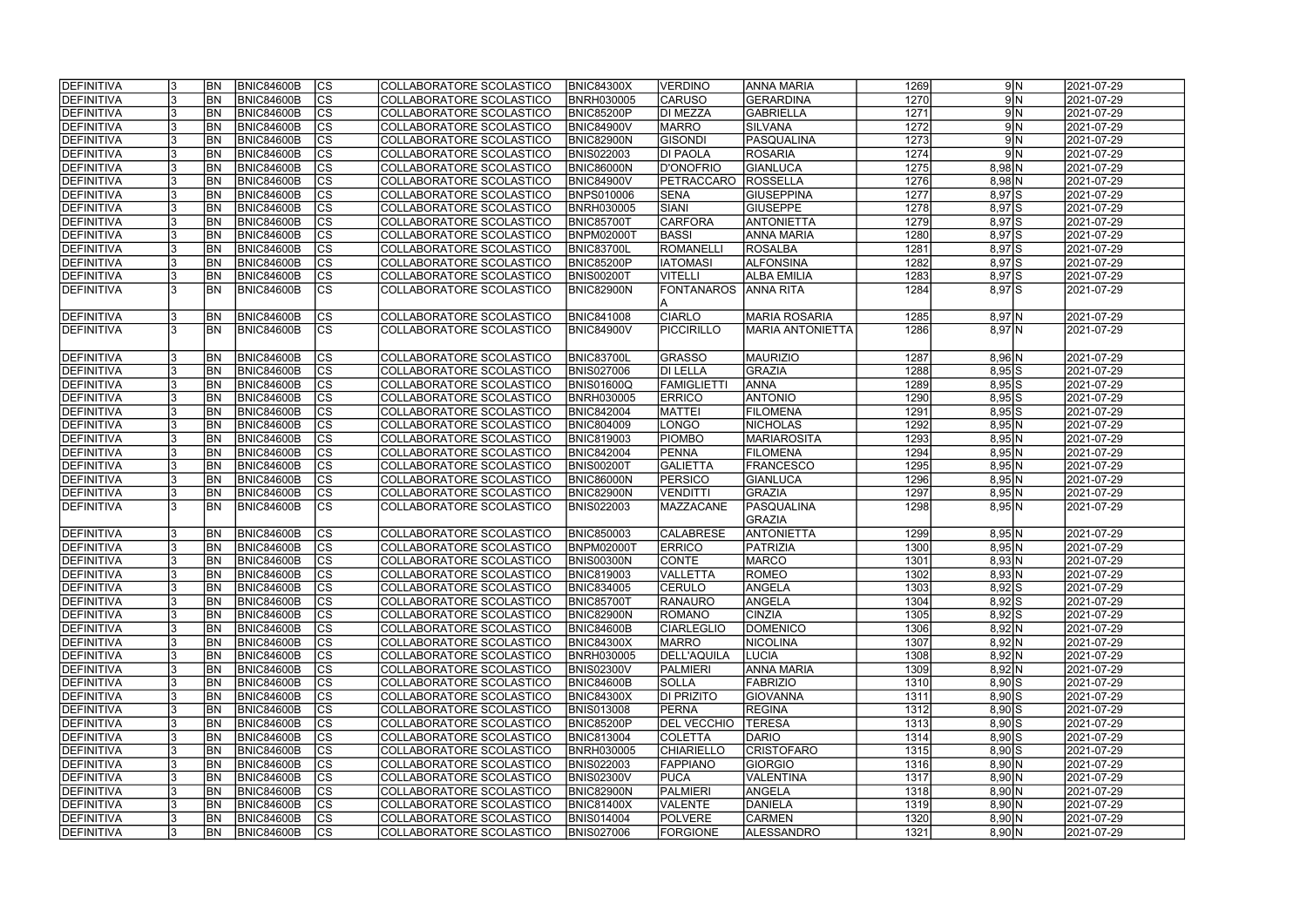| <b>DEFINITIVA</b> |    | <b>BN</b> | <b>BNIC84600B</b> | <sub>Ics</sub> | COLLABORATORE SCOLASTICO | <b>BNIC833009</b> | <b>GAGLIARDI</b>       | <b>ILARIA</b>      | 1322 | 8,90 N     | 2021-07-29 |
|-------------------|----|-----------|-------------------|----------------|--------------------------|-------------------|------------------------|--------------------|------|------------|------------|
| <b>DEFINITIVA</b> |    | <b>BN</b> | <b>BNIC84600B</b> | cs             | COLLABORATORE SCOLASTICO | <b>BNIC82900N</b> | <b>CIABRELLI</b>       | <b>RAFFAELE</b>    | 1323 | 8,90 N     | 2021-07-29 |
| DEFINITIVA        |    | <b>BN</b> | <b>BNIC84600B</b> | cs             | COLLABORATORE SCOLASTICO | BNIC82900N        | BERTOLINO              | <b>ALESSIA</b>     | 1324 | 8,90 N     | 2021-07-29 |
| <b>DEFINITIVA</b> |    | <b>BN</b> | BNIC84600B        | $\overline{c}$ | COLLABORATORE SCOLASTICO | <b>BNIC841008</b> | <b>FOSCHINI</b>        | <b>BIBIANA</b>     | 1325 | 8,90 N     | 2021-07-29 |
| <b>DEFINITIVA</b> |    | <b>BN</b> | BNIC84600B        | cs             | COLLABORATORE SCOLASTICO | <b>BNIS01600Q</b> | PAGNOZZI               | DARIO              | 1326 | 8,90 N     | 2021-07-29 |
| <b>DEFINITIVA</b> |    | <b>BN</b> | BNIC84600B        | cs             | COLLABORATORE SCOLASTICO | <b>BNIS00800R</b> | <b>IOLLO</b>           | <b>ANTONIETTA</b>  | 1327 | 8,90 N     | 2021-07-29 |
| <b>DEFINITIVA</b> |    | <b>BN</b> | BNIC84600B        | cs             | COLLABORATORE SCOLASTICO | <b>BNIC84400Q</b> | <b>MARCIANO</b>        | <b>ROSARIA</b>     | 1328 | 8,90 N     | 2021-07-29 |
| DEFINITIVA        |    | <b>BN</b> | <b>BNIC84600B</b> | cs             | COLLABORATORE SCOLASTICO | <b>BNIC84600B</b> | <b>GUARINI</b>         | <b>FIORELLA</b>    | 1329 | 8,90 N     | 2021-07-29 |
| DEFINITIVA        |    | BN        | <b>BNIC84600B</b> | $ {\rm CS} $   | COLLABORATORE SCOLASTICO | <b>BNIC85200P</b> | <b>PICCOLO</b>         | LUIGIA             | 1330 | 8,90 N     | 2021-07-29 |
| DEFINITIVA        |    | <b>BN</b> | <b>BNIC84600B</b> | cs             | COLLABORATORE SCOLASTICO | <b>BNTF010008</b> | <b>LICCARDO</b>        | <b>TIZIANA</b>     | 1331 | 8,90 N     | 2021-07-29 |
| DEFINITIVA        |    | <b>BN</b> | <b>BNIC84600B</b> | $ {\rm CS} $   | COLLABORATORE SCOLASTICO | <b>BNIC82900N</b> | <b>GELORMINO</b>       | <b>NICOLA</b>      | 1332 | 8,90 N     | 2021-07-29 |
| <b>DEFINITIVA</b> |    | <b>BN</b> | <b>BNIC84600B</b> | cs             | COLLABORATORE SCOLASTICO | <b>BNIC862009</b> | <b>MELISI</b>          | ANNAMARIA          | 1333 | 8,90 N     | 2021-07-29 |
| DEFINITIVA        |    | <b>BN</b> | <b>BNIC84600B</b> | cs             | COLLABORATORE SCOLASTICO | <b>BNIS01600Q</b> | COPPOLA                | <b>OIVATTO</b>     | 1334 | 8,90 N     | 2021-07-29 |
| DEFINITIVA        |    | <b>BN</b> | <b>BNIC84600B</b> | $ {\rm CS} $   | COLLABORATORE SCOLASTICO | <b>BNIC84300X</b> | PETRIELLO              | MARIA TERESA       | 1335 | 8,90 N     | 2021-07-29 |
| DEFINITIVA        |    | <b>BN</b> | <b>BNIC84600B</b> | $ {\rm CS} $   | COLLABORATORE SCOLASTICO | <b>BNTF010008</b> | <b>DEL PRETE</b>       | PASQUALINA         | 1336 | 8,90 N     | 2021-07-29 |
| DEFINITIVA        |    | <b>BN</b> | <b>BNIC84600B</b> | $ {\rm CS} $   | COLLABORATORE SCOLASTICO | <b>BNIC82300P</b> | <b>ROSELLA</b>         | <b>NICOLA</b>      | 1337 | 8,90 N     | 2021-07-29 |
|                   |    |           |                   | cs             |                          |                   |                        |                    | 1338 |            |            |
| DEFINITIVA        |    | BN        | BNIC84600B        |                | COLLABORATORE SCOLASTICO | <b>BNTF010008</b> | <b>CIOTTA</b>          | <b>PINA</b>        |      | 8,90 N     | 2021-07-29 |
| <b>DEFINITIVA</b> |    | <b>BN</b> | <b>BNIC84600B</b> | $ {\rm CS} $   | COLLABORATORE SCOLASTICO | <b>BNIC813004</b> | RACCIO                 | <b>MARIANTONIA</b> | 1339 | 8,90 N     | 2021-07-29 |
| <b>DEFINITIVA</b> |    | <b>BN</b> | BNIC84600B        | <b>CS</b>      | COLLABORATORE SCOLASTICO | <b>BNIC86100D</b> | <b>ROTONDI</b>         | <b>ELISABETTA</b>  | 1340 | $8,88$ S   | 2021-07-29 |
| <b>DEFINITIVA</b> |    | <b>BN</b> | <b>BNIC84600B</b> | cs             | COLLABORATORE SCOLASTICO | <b>BNTF010008</b> | D'AGOSTINO             | <b>PASQUALE</b>    | 1341 | $8,88$ N   | 2021-07-29 |
| <b>DEFINITIVA</b> |    | <b>BN</b> | BNIC84600B        | $ {\rm cs} $   | COLLABORATORE SCOLASTICO | <b>BNIS00800R</b> | ROTONDI                | ROBERTO            | 1342 | $8,85$ S   | 2021-07-29 |
| <b>DEFINITIVA</b> |    | <b>BN</b> | BNIC84600B        | <b>CS</b>      | COLLABORATORE SCOLASTICO | <b>BNMM09000E</b> | <b>MIGLIORE</b>        | GAETANINA          | 1343 | $8,85$ S   | 2021-07-29 |
| <b>DEFINITIVA</b> |    | <b>BN</b> | BNIC84600B        | <b>CS</b>      | COLLABORATORE SCOLASTICO | <b>BNIC819003</b> | PASCALE                | <b>ALDO</b>        | 1344 | 8,85 N     | 2021-07-29 |
| <b>DEFINITIVA</b> |    | <b>BN</b> | BNIC84600B        | CS             | COLLABORATORE SCOLASTICO | <b>BNRH030005</b> | <b>ZIEGLER</b>         | <b>FRANCESCA</b>   | 1345 | 8,85 N     | 2021-07-29 |
| DEFINITIVA        |    | BN        | <b>BNIC84600B</b> | $ {\rm cs} $   | COLLABORATORE SCOLASTICO | <b>BNIC84600B</b> | <b>GUIDI</b>           | <b>NICOLE</b>      | 1346 | 8,85 N     | 2021-07-29 |
| DEFINITIVA        |    | BN        | <b>BNIC84600B</b> | $ {\rm CS} $   | COLLABORATORE SCOLASTICO | <b>BNIC84300X</b> | <b>CAPORASO</b>        | <b>ANNA</b>        | 1347 | 8,85 N     | 2021-07-29 |
| <b>DEFINITIVA</b> |    | <b>BN</b> | <b>BNIC84600B</b> | $ {\rm cs} $   | COLLABORATORE SCOLASTICO | <b>BNIS022003</b> | LAVORGNA               | ANGELO             | 1348 | 8,85 N     | 2021-07-29 |
| DEFINITIVA        |    | <b>BN</b> | <b>BNIC84600B</b> | $ {\rm cs} $   | COLLABORATORE SCOLASTICO | <b>BNIC84300X</b> | <b>OCONE</b>           | VALENTINA          | 1349 | 8,85 N     | 2021-07-29 |
| DEFINITIVA        |    | <b>BN</b> | <b>BNIC84600B</b> | $ {\rm cs} $   | COLLABORATORE SCOLASTICO | <b>BNIC833009</b> | <b>SAURO</b>           | <b>FRANCESCO</b>   | 1350 | $8,85$ N   | 2021-07-29 |
| DEFINITIVA        |    | <b>BN</b> | <b>BNIC84600B</b> | $ {\rm cs} $   | COLLABORATORE SCOLASTICO | <b>BNIS00200T</b> | MERCALDI               | <b>DOMENICO</b>    | 1351 | $8,83$ S   | 2021-07-29 |
| DEFINITIVA        |    | <b>BN</b> | <b>BNIC84600B</b> | $\overline{c}$ | COLLABORATORE SCOLASTICO | <b>BNIC84300X</b> | <b>VIGLIOTTI</b>       | <b>GASPARE</b>     | 1352 | $8,83$ S   | 2021-07-29 |
| DEFINITIVA        |    | <b>BN</b> | <b>BNIC84600B</b> | cs             | COLLABORATORE SCOLASTICO | <b>BNPS010006</b> | <b>ADORISIO</b>        | ANNA VITTORIA      | 1353 | $8,83$ S   | 2021-07-29 |
| <b>DEFINITIVA</b> |    | <b>BN</b> | <b>BNIC84600B</b> | $\overline{c}$ | COLLABORATORE SCOLASTICO | <b>BNIS014004</b> | <b>VETRONE</b>         | FRANCA             | 1354 | 8,83 N     | 2021-07-29 |
| <b>DEFINITIVA</b> |    | <b>BN</b> | <b>BNIC84600B</b> | cs             | COLLABORATORE SCOLASTICO | <b>BNIS022003</b> | <b>SAGNELLA</b>        | <b>EMANUELA</b>    | 1355 | 8,83 N     | 2021-07-29 |
| <b>DEFINITIVA</b> |    | <b>BN</b> | BNIC84600B        | cs             | COLLABORATORE SCOLASTICO | <b>BNIC82300P</b> | <b>ALTIERI</b>         | <b>PIERA</b>       | 1356 | 8,83 N     | 2021-07-29 |
| DEFINITIVA        |    | <b>BN</b> | <b>BNIC84600B</b> | $\overline{c}$ | COLLABORATORE SCOLASTICO | <b>BNIC82900N</b> | SCAPPATICCIO ANTONELLA |                    | 1357 | 8,83 N     | 2021-07-29 |
| <b>DEFINITIVA</b> |    | <b>BN</b> | <b>BNIC84600B</b> | ICS            | COLLABORATORE SCOLASTICO | BNIC82900N        | <b>TAMMARO</b>         | <b>ENRICHETTA</b>  | 1358 | 8,83 N     | 2021-07-29 |
|                   |    |           |                   |                |                          |                   |                        | LUIGINA            |      |            |            |
| DEFINITIVA        |    | <b>BN</b> | <b>BNIC84600B</b> | CS             | COLLABORATORE SCOLASTICO | <b>BNIC813004</b> | <b>BRUNO</b>           | <b>AURORA</b>      | 1359 | 8,83 N     | 2021-07-29 |
| DEFINITIVA        |    | <b>BN</b> | <b>BNIC84600B</b> | cs             | COLLABORATORE SCOLASTICO | <b>BNIS022003</b> | <b>DELLA PORTA</b>     | <b>CARMELA</b>     | 1360 | $8,82$ S   | 2021-07-29 |
| DEFINITIVA        |    | <b>BN</b> | <b>BNIC84600B</b> | $ {\rm CS} $   | COLLABORATORE SCOLASTICO | <b>BNIC82300P</b> | <b>DE MARIA</b>        | MARISA SANDRA      | 1361 | 8,82 N     | 2021-07-29 |
| DEFINITIVA        |    | BN        | <b>BNIC84600B</b> | cs             | COLLABORATORE SCOLASTICO | <b>BNIC84600B</b> | <b>DI BIASE</b>        | <b>DOMENICO</b>    | 1362 | $8,80$ S   | 2021-07-29 |
| DEFINITIVA        |    | BN        | <b>BNIC84600B</b> | $ {\rm CS} $   | COLLABORATORE SCOLASTICO | <b>BNIS02300V</b> | <b>LEONE</b>           | <b>FIORELLA</b>    | 1363 | $8,80$ S   | 2021-07-29 |
| DEFINITIVA        |    | BN        | <b>BNIC84600B</b> | cs             | COLLABORATORE SCOLASTICO | <b>BNIC82900N</b> | MACCHIA                | <b>FRANCESCA</b>   | 1364 | $8,80$ S   | 2021-07-29 |
| DEFINITIVA        |    | <b>BN</b> | <b>BNIC84600B</b> | cs             | COLLABORATORE SCOLASTICO | <b>BNIC841008</b> | <b>IULIANI</b>         | <b>ELISABETTA</b>  | 1365 | $8,80$ $S$ | 2021-07-29 |
| <b>DEFINITIVA</b> |    | <b>BN</b> | <b>BNIC84600B</b> | cs             | COLLABORATORE SCOLASTICO | BNPC02000N        | MASCOLO                | PASQUALE           | 1366 | $8,80$ S   | 2021-07-29 |
| DEFINITIVA        |    | <b>BN</b> | <b>BNIC84600B</b> | cs             | COLLABORATORE SCOLASTICO | <b>BNIC85700T</b> | <b>LUONGO</b>          | ANNAMARIA          | 1367 | $8,80$ S   | 2021-07-29 |
|                   |    |           |                   | $\overline{c}$ | COLLABORATORE SCOLASTICO |                   |                        | MARIANGELA         | 1368 |            |            |
| DEFINITIVA        |    | <b>BN</b> | <b>BNIC84600B</b> |                |                          | <b>BNPS010006</b> | <b>CUTILLO</b>         |                    |      | $8,80$ $S$ | 2021-07-29 |
| DEFINITIVA        |    | <b>BN</b> | <b>BNIC84600B</b> | cs             | COLLABORATORE SCOLASTICO | <b>BNIC84900V</b> | <b>GIORGIO</b>         | ANGELA             | 1369 | $8,80$ $S$ | 2021-07-29 |
| DEFINITIVA        |    | BN        | <b>BNIC84600B</b> | $ {\rm CS} $   | COLLABORATORE SCOLASTICO | <b>BNIS014004</b> | <b>COLANTUONI</b>      | <b>GIUSEPPE</b>    | 1370 | $8,80$ S   | 2021-07-29 |
| DEFINITIVA        |    | BN        | BNIC84600B        | $ {\rm CS} $   | COLLABORATORE SCOLASTICO | <b>BNIC84500G</b> | <b>GAUDIELLO</b>       | <b>ALESSIO</b>     | 1371 | 8,80 N     | 2021-07-29 |
| DEFINITIVA        |    | <b>BN</b> | <b>BNIC84600B</b> | <b>CS</b>      | COLLABORATORE SCOLASTICO | BNVC01000A        | DONNARUMMA CLAUDIO     |                    | 1372 | 8,80 N     | 2021-07-29 |
| DEFINITIVA        |    | <b>BN</b> | <b>BNIC84600B</b> | $ {\rm CS} $   | COLLABORATORE SCOLASTICO | <b>BNIC84600B</b> | <b>BOVE</b>            | <b>CINZIA</b>      | 1373 | 8,80 N     | 2021-07-29 |
| <b>DEFINITIVA</b> | Ι3 | <b>BN</b> | <b>BNIC84600B</b> | $ {\rm CS} $   | COLLABORATORE SCOLASTICO | <b>BNRH030005</b> | <b>CORETTI</b>         | ANGELA             | 1374 | 8,80 N     | 2021-07-29 |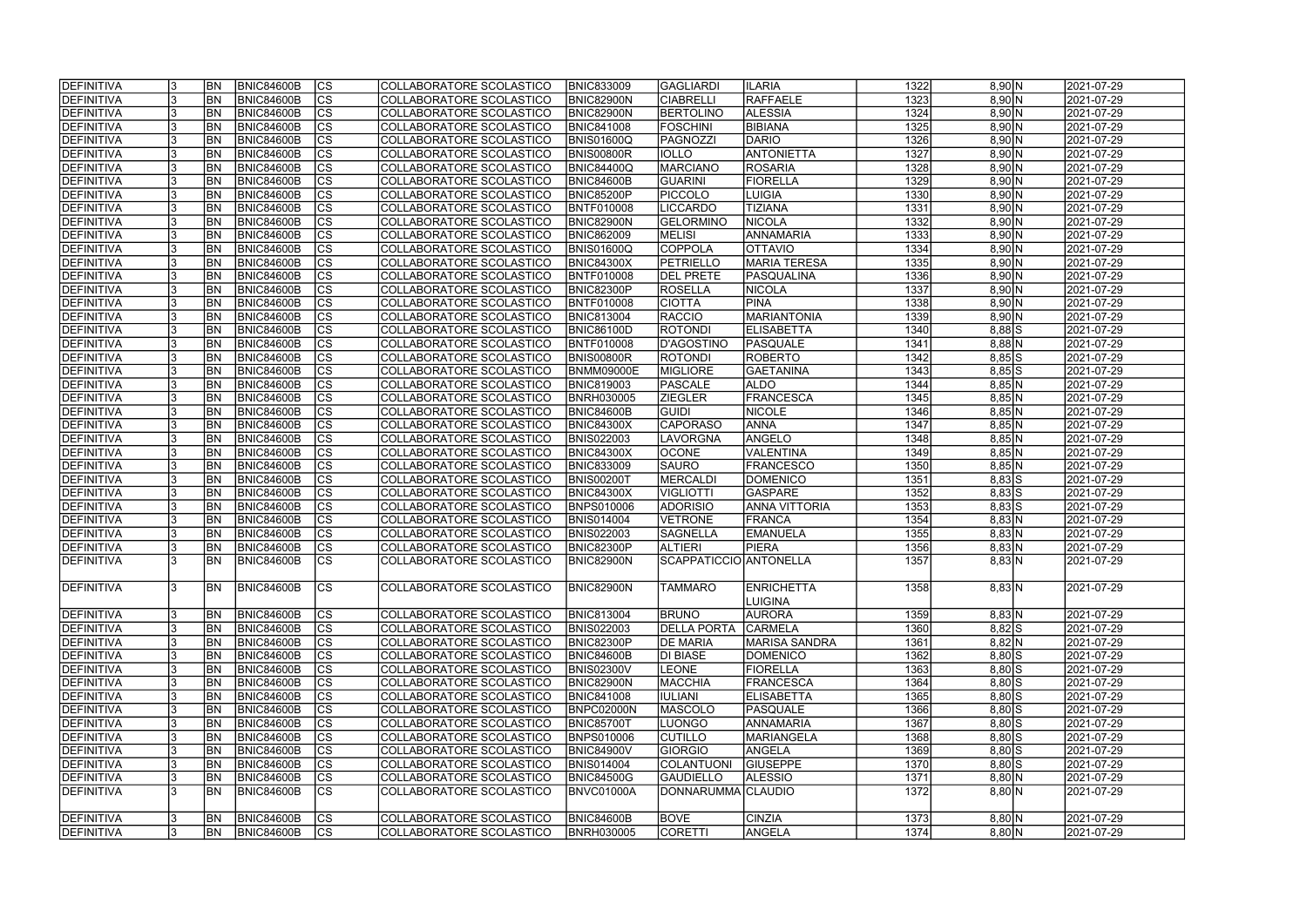| <b>DEFINITIVA</b>        |     | <b>BN</b>      | <b>BNIC84600B</b>                      | <sub>Ics</sub>         | COLLABORATORE SCOLASTICO        | <b>BNIC84300X</b> | <b>RUSSO</b>        | COSTANZA              | 1375 | 8,80 N    | 2021-07-29 |
|--------------------------|-----|----------------|----------------------------------------|------------------------|---------------------------------|-------------------|---------------------|-----------------------|------|-----------|------------|
| DEFINITIVA               |     | <b>BN</b>      | <b>BNIC84600B</b>                      | $\overline{c}$         | COLLABORATORE SCOLASTICO        | <b>BNRH030005</b> | <b>CATAFFO</b>      | <b>JESSICA</b>        | 1376 | 8,80 N    | 2021-07-29 |
| DEFINITIVA               |     | <b>BN</b>      | <b>BNIC84600B</b>                      | $\overline{c}$         | COLLABORATORE SCOLASTICO        | <b>BNIC82900N</b> | FORGIONE            | <b>MARIA CRISTINA</b> | 1377 | 8,80 N    | 2021-07-29 |
| <b>DEFINITIVA</b>        |     | BN             | <b>BNIC84600B</b>                      | $\overline{\text{cs}}$ | COLLABORATORE SCOLASTICO        | <b>BNIS027006</b> | <b>ITTONNI</b>      | <b>CATERINA</b>       | 1378 | 8,80 N    | 2021-07-29 |
|                          |     |                |                                        |                        |                                 |                   |                     | <b>CARMELA</b>        |      |           |            |
| DEFINITIVA               |     | BN             | <b>BNIC84600B</b>                      | <b>CS</b>              | COLLABORATORE SCOLASTICO        | <b>BNIC84500G</b> | BATTAGLINO          | <b>GIOVANNI</b>       | 1379 | 8,80 N    | 2021-07-29 |
| DEFINITIVA               |     | <b>BN</b>      | <b>BNIC84600B</b>                      | cs                     | COLLABORATORE SCOLASTICO        | <b>BNIS014004</b> | <b>LAUDATO</b>      | <b>LISA</b>           | 1380 | 8,80 N    | 2021-07-29 |
| DEFINITIVA               |     | <b>BN</b>      | <b>BNIC84600B</b>                      | cs                     | COLLABORATORE SCOLASTICO        | <b>BNIC84300X</b> | <b>APREA</b>        | <b>SARA</b>           | 1381 | 8,80 N    | 2021-07-29 |
| DEFINITIVA               |     | BN             | <b>BNIC84600B</b>                      | cs                     | COLLABORATORE SCOLASTICO        | <b>BNIC84600B</b> | <b>FALATO</b>       | <b>ANNA MARIA</b>     | 1382 | 8,80 N    | 2021-07-29 |
| <b>DEFINITIVA</b>        |     | <b>BN</b>      | <b>BNIC84600B</b>                      | cs                     | COLLABORATORE SCOLASTICO        | <b>BNIS00200T</b> | GAROFANO            | <b>EVELIN</b>         | 1383 | 8,80 N    | 2021-07-29 |
| DEFINITIVA               |     | <b>BN</b>      | <b>BNIC84600B</b>                      | cs                     | COLLABORATORE SCOLASTICO        | <b>BNIS02300V</b> | <b>REVEGLIA</b>     | <b>MARIA CHIARA</b>   | 1384 | 8,80 N    | 2021-07-29 |
| DEFINITIVA               |     | <b>BN</b>      | <b>BNIC84600B</b>                      | cs                     | COLLABORATORE SCOLASTICO        | <b>BNIS01200C</b> | <b>MARINI</b>       | DONATELLA             | 1385 | 8,80 N    | 2021-07-29 |
| DEFINITIVA               |     | <b>BN</b>      | <b>BNIC84600B</b>                      | $ {\rm CS} $           | COLLABORATORE SCOLASTICO        | <b>BNPS010006</b> | <b>DURANTE</b>      | ANGELO                | 1386 | 8,80 N    | 2021-07-29 |
| DEFINITIVA               |     | <b>BN</b>      | <b>BNIC84600B</b>                      | cs                     | COLLABORATORE SCOLASTICO        | <b>BNIS00300N</b> | <b>DIGLIO</b>       | <b>ESTER</b>          | 1387 | 8,80 N    | 2021-07-29 |
| DEFINITIVA               |     | <b>BN</b>      | <b>BNIC84600B</b>                      | cs                     | COLLABORATORE SCOLASTICO        | <b>BNIC86000N</b> | PIZZA               | <b>ANNA CHIARA</b>    | 1388 | $8,80$ N  | 2021-07-29 |
| DEFINITIVA               |     | <b>BN</b>      | <b>BNIC84600B</b>                      | $ {\rm CS} $           | COLLABORATORE SCOLASTICO        | <b>BNIS00200T</b> | <b>PISCITELLI</b>   | ANGELA                | 1389 | 8,80 N    | 2021-07-29 |
|                          |     | <b>BN</b>      |                                        | cs                     | COLLABORATORE SCOLASTICO        |                   | PENNA               | ANNALISA              | 1390 | 8,80 N    | 2021-07-29 |
| DEFINITIVA<br>DEFINITIVA |     | <b>BN</b>      | <b>BNIC84600B</b><br><b>BNIC84600B</b> | CS                     | COLLABORATORE SCOLASTICO        | BNVC01000A        | <b>VILLANO</b>      | <b>GIUSEPPE</b>       | 1391 | 8,80 N    | 2021-07-29 |
|                          |     |                |                                        |                        |                                 | <b>BNIC85200P</b> |                     |                       | 1392 |           |            |
| <b>DEFINITIVA</b>        |     | BN             | <b>BNIC84600B</b>                      | $ {\rm CS} $           | COLLABORATORE SCOLASTICO        | BNIC82900N        | <b>FIORE</b>        | ANGELO                |      | 8,80 N    | 2021-07-29 |
| <b>DEFINITIVA</b>        |     | BN             | <b>BNIC84600B</b>                      | cs                     | COLLABORATORE SCOLASTICO        | BNTF010008        | <b>CERULLO</b>      | <b>ANTONIO</b>        | 1393 | 8,80 N    | 2021-07-29 |
| <b>DEFINITIVA</b>        |     | <b>BN</b>      | <b>BNIC84600B</b>                      | cs                     | COLLABORATORE SCOLASTICO        | <b>BNIC84300X</b> | SGRO'               | <b>EMILIA</b>         | 1394 | 8,80 N    | 2021-07-29 |
| <b>DEFINITIVA</b>        |     | BN             | <b>BNIC84600B</b>                      | <b>CS</b>              | COLLABORATORE SCOLASTICO        | <b>BNIC848003</b> | D'ALOIA             | <b>GIOVANNI</b>       | 1395 | 8,80 N    | 2021-07-29 |
| DEFINITIVA               |     | BN             | <b>BNIC84600B</b>                      | <b>CS</b>              | COLLABORATORE SCOLASTICO        | BNIS01600Q        | <b>BORZILLO</b>     | OIVATTO               | 1396 | 8,80 N    | 2021-07-29 |
| DEFINITIVA               |     | <b>BN</b>      | <b>BNIC84600B</b>                      | CS                     | COLLABORATORE SCOLASTICO        | <b>BNIC819003</b> | <b>GIORDANO</b>     | <b>CLAUDIA</b>        | 1397 | 8,80 N    | 2021-07-29 |
| DEFINITIVA               |     | lbn            | <b>BNIC84600B</b>                      | cs                     | COLLABORATORE SCOLASTICO        | <b>BNIC84500G</b> | <b>CALANDRO</b>     | MARIANNA              | 1398 | 8,80 N    | 2021-07-29 |
| DEFINITIVA               |     | <b>BN</b>      | <b>BNIC84600B</b>                      | $ {\rm cs} $           | COLLABORATORE SCOLASTICO        | <b>BNIC84300X</b> | LO CONTE            | RINO                  | 1399 | 8,80 N    | 2021-07-29 |
| DEFINITIVA               |     | <b>BN</b>      | <b>BNIC84600B</b>                      | cs                     | COLLABORATORE SCOLASTICO        | <b>BNIC82900N</b> | <b>CIERVO</b>       | MARIANGELA            | 1400 | 8,80 N    | 2021-07-29 |
| DEFINITIVA               |     | <b>BN</b>      | <b>BNIC84600B</b>                      | cs                     | COLLABORATORE SCOLASTICO        | <b>BNIS01600Q</b> | <b>CITARELLA</b>    | <b>VALERIO</b>        | 1401 | 8,80 N    | 2021-07-29 |
| DEFINITIVA               |     | <b>BN</b>      | <b>BNIC84600B</b>                      | cs                     | COLLABORATORE SCOLASTICO        | <b>BNTF010008</b> | <b>FALCUCCI</b>     | VITTORIO              | 1402 | $8,80$ N  | 2021-07-29 |
| DEFINITIVA               |     | <b>BN</b>      | <b>BNIC84600B</b>                      | lcs                    | COLLABORATORE SCOLASTICO        | <b>BNIC82900N</b> | PORCEDDU            | <b>OLIVIERO</b>       | 1403 | 8,80 N    | 2021-07-29 |
|                          |     |                |                                        |                        |                                 |                   |                     | ARCANGELO             |      |           |            |
| DEFINITIVA               |     | <b>BN</b>      | <b>BNIC84600B</b>                      | CS                     | COLLABORATORE SCOLASTICO        | <b>BNIC862009</b> | SPRONELLI           | MARIA GRAZIA          | 1404 | 8,80 N    | 2021-07-29 |
| DEFINITIVA               |     | <b>BN</b>      | <b>BNIC84600B</b>                      | $\overline{c}$         | <b>COLLABORATORE SCOLASTICO</b> | <b>BNIC826006</b> | <b>RICCI</b>        | GRAZIELLA             | 1405 | 8,80 N    | 2021-07-29 |
| DEFINITIVA               |     | <b>BN</b>      | <b>BNIC84600B</b>                      | cs                     | COLLABORATORE SCOLASTICO        | <b>BNPM02000T</b> | <b>FULGIERI</b>     | <b>ANNA</b>           | 1406 | 8,80 N    | 2021-07-29 |
| DEFINITIVA               |     | <b>BN</b>      | <b>BNIC84600B</b>                      | $\overline{c}$         | COLLABORATORE SCOLASTICO        | BNIC85200P        | <b>ORSINI</b>       | <b>GIOVANNA</b>       | 1407 | 8,80 N    | 2021-07-29 |
| DEFINITIVA               |     | <b>BN</b>      | <b>BNIC84600B</b>                      | cs                     | COLLABORATORE SCOLASTICO        | <b>BNIC85200P</b> | <b>BROCCOLI</b>     | MICHELE               | 1408 | 8,80 N    | 2021-07-29 |
| <b>DEFINITIVA</b>        | 13  | <b>BN</b>      | BNIC84600B                             | CS                     | COLLABORATORE SCOLASTICO        | BNVC01000A        | <b>DI SISTO</b>     | MARIANNA              | 1409 | $8,80$  N | 2021-07-29 |
| <b>DEFINITIVA</b>        |     | <b>BN</b>      | BNIC84600B                             | <b>ICS</b>             | COLLABORATORE SCOLASTICO        | BNIC84600B        | SEBASTIANELL STELLA |                       | 1410 | 8,80 N    | 2021-07-29 |
|                          |     |                |                                        |                        |                                 |                   |                     |                       |      |           |            |
| DEFINITIVA               |     | <b>BN</b>      | <b>BNIC84600B</b>                      | CS                     | COLLABORATORE SCOLASTICO        | <b>BNIC84600B</b> | <b>SILVESTRI</b>    | MARILENA              | 1411 | 8,80 N    | 2021-07-29 |
| DEFINITIVA               | 13  | <b>BN</b>      | <b>BNIC84600B</b>                      | <sub>Ics</sub>         | COLLABORATORE SCOLASTICO        | <b>BNIC85200P</b> | BALZANO             | LIDIA                 | 1412 | 8,80 N    | 2021-07-29 |
| DEFINITIVA               |     | <b>BN</b>      | <b>BNIC84600B</b>                      | $ {\rm CS} $           | COLLABORATORE SCOLASTICO        | <b>BNIC84300X</b> | <b>SERAFINO</b>     | <b>ROSANNA</b>        | 1413 | $8,78$ S  | 2021-07-29 |
| DEFINITIVA               |     | <b>BN</b>      | <b>BNIC84600B</b>                      | cs                     | COLLABORATORE SCOLASTICO        | <b>BNPM02000T</b> | <b>MANCO</b>        | VITTORIA              | 1414 | $8,78$ N  | 2021-07-29 |
| <b>DEFINITIVA</b>        |     | <b>BN</b>      | <b>BNIC84600B</b>                      | CS                     | COLLABORATORE SCOLASTICO        | <b>BNIS00200T</b> | <b>DE CICCO</b>     | <b>MARGHERITA</b>     | 1415 | $8,77$ S  | 2021-07-29 |
| DEFINITIVA               |     | <b>BN</b>      | <b>BNIC84600B</b>                      | cs                     | COLLABORATORE SCOLASTICO        | <b>BNIS00200T</b> | NERO                | <b>GIUSEPPE</b>       | 1416 | $8,77$ S  | 2021-07-29 |
| DEFINITIVA               |     | BN <sub></sub> | <b>BNIC84600B</b>                      | cs                     | COLLABORATORE SCOLASTICO        | <b>BNIC85200P</b> | <b>AMANTEA</b>      | <b>TERESA</b>         | 1417 | $8,76$ S  | 2021-07-29 |
| DEFINITIVA               |     | <b>BN</b>      | <b>BNIC84600B</b>                      | cs                     | COLLABORATORE SCOLASTICO        | <b>BNIC84600B</b> | PENGUE              | LUISA                 | 1418 | $8,75$ S  | 2021-07-29 |
| DEFINITIVA               |     | <b>BN</b>      | <b>BNIC84600B</b>                      | cs                     | COLLABORATORE SCOLASTICO        | <b>BNIS027006</b> | <b>NARDONE</b>      | DORA                  | 1419 | $8,75$ S  | 2021-07-29 |
| DEFINITIVA               |     | <b>BN</b>      | <b>BNIC84600B</b>                      | $ {\rm CS} $           | COLLABORATORE SCOLASTICO        | <b>BNIS02300V</b> | <b>MATURO</b>       | <b>ADELE</b>          | 1420 | 8,75 N    | 2021-07-29 |
| DEFINITIVA               | 13  | <b>BN</b>      | <b>BNIC84600B</b>                      | cs                     | COLLABORATORE SCOLASTICO        | <b>BNIC85200P</b> | <b>AUDI</b>         | ASSUNTA               | 1421 | 8,75 N    | 2021-07-29 |
| DEFINITIVA               |     | <b>BN</b>      | <b>BNIC84600B</b>                      | cs                     | COLLABORATORE SCOLASTICO        | <b>BNIS014004</b> | <b>PICA</b>         | MARIANNA              | 1422 | 8,75 N    | 2021-07-29 |
| DEFINITIVA               |     | BN             | <b>BNIC84600B</b>                      | cs                     | COLLABORATORE SCOLASTICO        | <b>BNIC82500A</b> | <b>ZUZOLO</b>       | <b>PIETRO</b>         | 1423 | 8,75 N    | 2021-07-29 |
| DEFINITIVA               |     | BN             | <b>BNIC84600B</b>                      | <b>CS</b>              | COLLABORATORE SCOLASTICO        | BNPM02000T        | <b>BUONO</b>        | MARIA ANTONIETTA      | 1424 | 8,75 N    | 2021-07-29 |
|                          |     |                |                                        |                        |                                 |                   |                     |                       |      |           |            |
| DEFINITIVA               |     | <b>BN</b>      | BNIC84600B                             | $ {\rm CS} $           | COLLABORATORE SCOLASTICO        | <b>BNIC819003</b> | PERSICHELLI         | LAURA                 | 1425 | 8,75 N    | 2021-07-29 |
| <b>DEFINITIVA</b>        | 13. | <b>BN</b>      | <b>BNIC84600B</b>                      | <sub>Ics</sub>         | COLLABORATORE SCOLASTICO        | <b>BNRH030005</b> | <b>BOSCO</b>        | <b>MORENA</b>         | 1426 | 8,75 N    | 2021-07-29 |
|                          |     |                |                                        |                        |                                 |                   |                     |                       |      |           |            |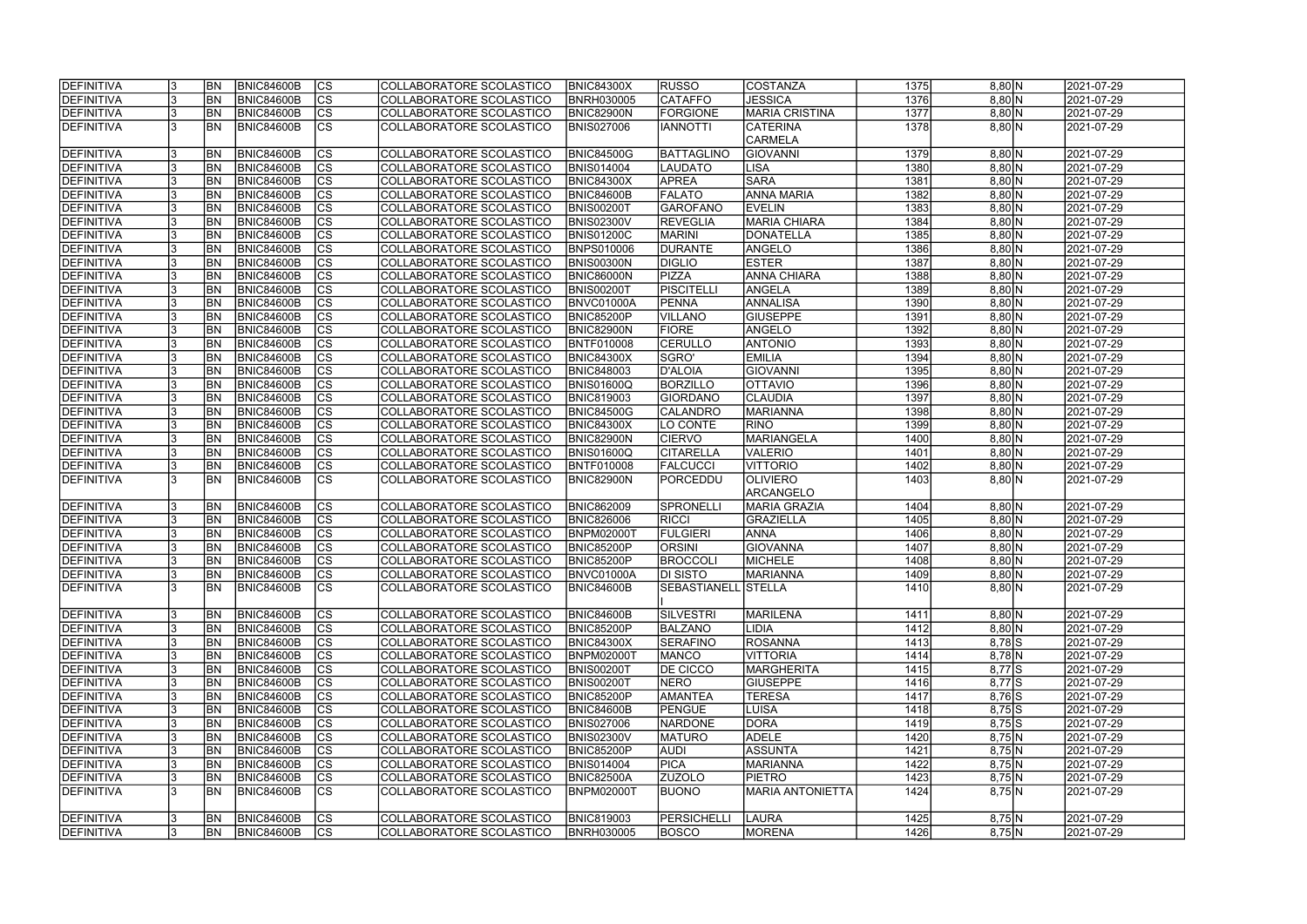| <b>IDEFINITIVA</b> | <b>BN</b> | <b>BNIC84600B</b> | lcs                      | COLLABORATORE SCOLASTICO | <b>BNIC81000L</b> | <b>RAFFA</b>        | ANGELA             | 1427 | 8,75 N                    | 2021-07-29 |
|--------------------|-----------|-------------------|--------------------------|--------------------------|-------------------|---------------------|--------------------|------|---------------------------|------------|
| <b>DEFINITIVA</b>  | <b>BN</b> | <b>BNIC84600B</b> | cs                       | COLLABORATORE SCOLASTICO | <b>BNIC842004</b> | <b>ROCCIA</b>       | <b>VALENTINA</b>   | 1428 | 8,75 N                    | 2021-07-29 |
| <b>DEFINITIVA</b>  | <b>BN</b> | <b>BNIC84600B</b> | cs                       | COLLABORATORE SCOLASTICO | <b>BNIC85200P</b> | MORMILE             | <b>CRISTINA</b>    | 1429 | 8,75 N                    | 2021-07-29 |
| <b>DEFINITIVA</b>  | <b>BN</b> | <b>BNIC84600B</b> | $\overline{\text{cs}}$   | COLLABORATORE SCOLASTICO | <b>BNIC850003</b> | <b>CUTILLO</b>      | LUIGI              | 1430 | $8,73$ S                  | 2021-07-29 |
| <b>DEFINITIVA</b>  | <b>BN</b> | <b>BNIC84600B</b> | cs                       | COLLABORATORE SCOLASTICO | <b>BNIC84300X</b> | <b>ESPOSITO</b>     | <b>TERESA</b>      | 1431 | 8,73 N                    | 2021-07-29 |
| <b>DEFINITIVA</b>  | <b>BN</b> | <b>BNIC84600B</b> | cs                       | COLLABORATORE SCOLASTICO | <b>BNIC804009</b> | <b>SOLLA</b>        | <b>PINA</b>        | 1432 | 8,73 N                    | 2021-07-29 |
| <b>DEFINITIVA</b>  | <b>BN</b> | <b>BNIC84600B</b> | <b>CS</b>                | COLLABORATORE SCOLASTICO | <b>BNIC85700T</b> | <b>RICCARDI</b>     | <b>MARIA PIA</b>   | 1433 | 8,73 N                    | 2021-07-29 |
| <b>DEFINITIVA</b>  | <b>BN</b> | <b>BNIC84600B</b> | $\overline{\text{CS}}$   | COLLABORATORE SCOLASTICO | BNIS00400D        | PAOLOZZA            | <b>ALESSIA</b>     | 1434 | 8,72 N                    | 2021-07-29 |
| DEFINITIVA         | <b>BN</b> | <b>BNIC84600B</b> | cs                       | COLLABORATORE SCOLASTICO | <b>BNTF010008</b> | VALLONE             | <b>ANTONIO</b>     | 1435 | 8,72 N                    | 2021-07-29 |
| <b>DEFINITIVA</b>  | <b>BN</b> | <b>BNIC84600B</b> | cs                       | COLLABORATORE SCOLASTICO | <b>BNIC819003</b> | <b>CIARLO</b>       | <b>DOMENICO</b>    | 1436 | $8,70$ S                  | 2021-07-29 |
| DEFINITIVA         | <b>BN</b> | <b>BNIC84600B</b> | <b>CS</b>                | COLLABORATORE SCOLASTICO | <b>BNIC804009</b> | <b>GRIFFINI</b>     | ANASTASIA          | 1437 | $8,70$ S                  | 2021-07-29 |
| DEFINITIVA         | BN        | <b>BNIC84600B</b> | $ \overline{\text{CS}} $ | COLLABORATORE SCOLASTICO | <b>BNIS022003</b> | <b>DELLI FRANCI</b> | <b>MARIA</b>       | 1438 | $8,70$ S                  | 2021-07-29 |
| <b>DEFINITIVA</b>  | <b>BN</b> | <b>BNIC84600B</b> | <b>CS</b>                | COLLABORATORE SCOLASTICO | BNIC85700T        | <b>DE LORENZO</b>   | MARIANNA           | 1439 | $8,70$ S                  | 2021-07-29 |
| <b>DEFINITIVA</b>  | <b>BN</b> | <b>BNIC84600B</b> | cs                       | COLLABORATORE SCOLASTICO | <b>BNIC83700L</b> | <b>MAROTTA</b>      | <b>GIUSEPPINA</b>  | 1440 | $8,70$ S                  | 2021-07-29 |
| <b>DEFINITIVA</b>  | <b>BN</b> | <b>BNIC84600B</b> | CS                       | COLLABORATORE SCOLASTICO | <b>BNIC827002</b> | <b>CINICOLA</b>     | <b>ANTONELLA</b>   | 1441 | $8,70$ S                  | 2021-07-29 |
| <b>DEFINITIVA</b>  | <b>BN</b> | <b>BNIC84600B</b> | CS                       | COLLABORATORE SCOLASTICO | <b>BNIS02600A</b> | <b>MARGIOTTA</b>    | <b>MARIASSUNTA</b> | 1442 | $8,70$ S                  | 2021-07-29 |
| <b>DEFINITIVA</b>  | <b>BN</b> | <b>BNIC84600B</b> | CS                       | COLLABORATORE SCOLASTICO | <b>BNIC84400Q</b> | PASCALE             | <b>FILOMENA</b>    | 1443 | $8,70$ S                  | 2021-07-29 |
| DEFINITIVA         | <b>BN</b> | <b>BNIC84600B</b> | <b>CS</b>                | COLLABORATORE SCOLASTICO | BNPM02000T        | PANELLA             | <b>ENRICA</b>      | 1444 | $8,70$ S                  | 2021-07-29 |
| DEFINITIVA         | <b>BN</b> | <b>BNIC84600B</b> | $ \overline{\text{CS}} $ | COLLABORATORE SCOLASTICO | <b>BNIS027006</b> | <b>TRAVAGLIONE</b>  | ANTONELLA          | 1445 | $8,70$ S                  | 2021-07-29 |
| DEFINITIVA         | <b>BN</b> | <b>BNIC84600B</b> | $\overline{\text{CS}}$   | COLLABORATORE SCOLASTICO | <b>BNIS013008</b> | <b>CIAMPI</b>       | <b>RAIMONDO</b>    | 1446 | $8,70$ S                  | 2021-07-29 |
| DEFINITIVA         | <b>BN</b> | <b>BNIC84600B</b> | $ \overline{\text{CS}} $ | COLLABORATORE SCOLASTICO | <b>BNIC848003</b> | D'ALOIA             | <b>MARIADONATA</b> | 1447 | $8,70$ S                  | 2021-07-29 |
| <b>DEFINITIVA</b>  | <b>BN</b> | <b>BNIC84600B</b> | <b>CS</b>                | COLLABORATORE SCOLASTICO | <b>BNPS010006</b> | <b>DE RIGGI</b>     | <b>PASQUALE</b>    | 1448 | $8,70$ S                  | 2021-07-29 |
| <b>DEFINITIVA</b>  | <b>BN</b> | <b>BNIC84600B</b> | CS                       | COLLABORATORE SCOLASTICO | <b>BNIS014004</b> | <b>PRINCIPE</b>     | <b>MARIKA</b>      | 1449 | $8,70\overline{\text{S}}$ | 2021-07-29 |
| DEFINITIVA         | <b>BN</b> | <b>BNIC84600B</b> | <b>CS</b>                | COLLABORATORE SCOLASTICO | BNIS01600Q        | PARENTE             | <b>NICOLE</b>      | 1450 | 8,70 N                    | 2021-07-29 |
| <b>DEFINITIVA</b>  | <b>BN</b> | <b>BNIC84600B</b> | lcs                      | COLLABORATORE SCOLASTICO | <b>BNIC813004</b> | <b>CALABRESE</b>    | ROSSELLA           | 1451 | 8,70 N                    | 2021-07-29 |
| <b>DEFINITIVA</b>  | <b>BN</b> | <b>BNIC84600B</b> | lcs                      | COLLABORATORE SCOLASTICO | BNIS02600A        | <b>DEL BASSO</b>    | <b>GIUDITTA</b>    | 1452 | 8,70 N                    | 2021-07-29 |
| <b>DEFINITIVA</b>  | <b>BN</b> | <b>BNIC84600B</b> | CS                       | COLLABORATORE SCOLASTICO | <b>BNIC84300X</b> | PEZZILLO            | <b>VINCENZA</b>    | 1453 | 8,70 N                    | 2021-07-29 |
| <b>DEFINITIVA</b>  | <b>BN</b> | <b>BNIC84600B</b> | <b>CS</b>                | COLLABORATORE SCOLASTICO | <b>BNIC84300X</b> | <b>BRUNO</b>        | <b>STEFANO</b>     | 1454 | 8,70 N                    | 2021-07-29 |
|                    |           |                   |                          |                          |                   |                     | AUGUSTO            |      |                           |            |
| <b>DEFINITIVA</b>  | <b>BN</b> | <b>BNIC84600B</b> | <b>CS</b>                | COLLABORATORE SCOLASTICO | <b>BNIC82300P</b> | <b>TROIANIELLO</b>  | RAFFAELE           | 1455 | 8,70 N                    | 2021-07-29 |
| <b>DEFINITIVA</b>  | <b>BN</b> | <b>BNIC84600B</b> | $ \overline{\text{CS}} $ | COLLABORATORE SCOLASTICO | <b>BNIC84400Q</b> | GIUGLIANO           | ROSANNA            | 1456 | 8,70 N                    | 2021-07-29 |
| DEFINITIVA         | <b>BN</b> | <b>BNIC84600B</b> | $\overline{\text{CS}}$   | COLLABORATORE SCOLASTICO | <b>BNIS02300V</b> | PACELLI             | <b>CORINNA</b>     | 1457 | 8,70 N                    | 2021-07-29 |
| <b>DEFINITIVA</b>  | <b>BN</b> | <b>BNIC84600B</b> | $\overline{\text{CS}}$   | COLLABORATORE SCOLASTICO | <b>BNTF010008</b> | <b>INGLESE</b>      | <b>ANTONIO</b>     | 1458 | 8,70 N                    | 2021-07-29 |
| DEFINITIVA         | <b>BN</b> | <b>BNIC84600B</b> | cs                       | COLLABORATORE SCOLASTICO | <b>BNRH030005</b> | <b>COLETTA</b>      | <b>LORELLA</b>     | 1459 | 8,70 N                    | 2021-07-29 |
| <b>DEFINITIVA</b>  | <b>BN</b> | <b>BNIC84600B</b> | $\overline{\text{cs}}$   | COLLABORATORE SCOLASTICO | <b>BNIS013008</b> | <b>MANCINO</b>      | NICOLETTA          | 1460 | 8,70 N                    | 2021-07-29 |
| <b>DEFINITIVA</b>  | <b>BN</b> | <b>BNIC84600B</b> | $\overline{\text{CS}}$   | COLLABORATORE SCOLASTICO | <b>BNIS01600Q</b> | <b>IANNOTTA</b>     | <b>TOMMASO</b>     | 1461 | 8,70 N                    | 2021-07-29 |
| <b>DEFINITIVA</b>  | <b>BN</b> | <b>BNIC84600B</b> | $ {\rm CS}$              | COLLABORATORE SCOLASTICO | BNPC02000N        | FARINA              | <b>ARIANNA</b>     | 1462 | 8,70JN                    | 2021-07-29 |
| DEFINITIVA         | <b>BN</b> | BNIC84600B        | lcs                      | COLLABORATORE SCOLASTICO | BNVC01000A        | <b>LATESSA</b>      | <b>GIUSY</b>       | 1463 | 8,70 N                    | 2021-07-29 |
| <b>DEFINITIVA</b>  | IBN.      | BNIC84600B        | CS                       | COLLABORATORE SCOLASTICO | <b>BNIS02300V</b> | <b>RUBANO</b>       | <b>MARIA</b>       | 1464 | 8,70 N                    | 2021-07-29 |
| <b>DEFINITIVA</b>  | <b>BN</b> | BNIC84600B        | CS                       | COLLABORATORE SCOLASTICO | <b>BNIS00200T</b> | <b>MARIANI</b>      | <b>ANTONIO</b>     | 1465 | 8,70 N                    | 2021-07-29 |
| DEFINITIVA         | <b>BN</b> | <b>BNIC84600B</b> | lcs                      | COLLABORATORE SCOLASTICO | <b>BNIC84400Q</b> | <b>PERNA</b>        | ADDOLORATA         | 1466 | 8,70 N                    | 2021-07-29 |
| <b>DEFINITIVA</b>  | <b>BN</b> | <b>BNIC84600B</b> | CS                       | COLLABORATORE SCOLASTICO | <b>BNIC84600B</b> | <b>LABAGNARA</b>    | <b>ANTONIO</b>     | 1467 | 8,70 N                    | 2021-07-29 |
| DEFINITIVA         | <b>BN</b> | <b>BNIC84600B</b> | CS                       | COLLABORATORE SCOLASTICO | BNPC02000N        | <b>IARROBINO</b>    | <b>IGOR</b>        | 1468 | 8,70 N                    | 2021-07-29 |
| <b>DEFINITIVA</b>  | <b>BN</b> | BNIC84600B        | CS                       | COLLABORATORE SCOLASTICO | <b>BNIC82900N</b> | <b>LABAGNARA</b>    | <b>ILARIA</b>      | 1469 | 8,70 N                    | 2021-07-29 |
| DEFINITIVA         | <b>BN</b> | BNIC84600B        | cs                       | COLLABORATORE SCOLASTICO | <b>BNIS02300V</b> | <b>MAIO</b>         | DANILA             | 1470 | 8,70 N                    | 2021-07-29 |
| <b>DEFINITIVA</b>  | <b>BN</b> | BNIC84600B        | lcs                      | COLLABORATORE SCOLASTICO | <b>BNIC833009</b> | <b>TOSTO</b>        | AGNESE             | 1471 | 8,70 N                    | 2021-07-29 |
| <b>DEFINITIVA</b>  | <b>BN</b> | BNIC84600B        | CS                       | COLLABORATORE SCOLASTICO | <b>BNIC82900N</b> | <b>DI CROSTA</b>    | <b>ERIKA</b>       | 1472 | 8,70 N                    | 2021-07-29 |
| <b>DEFINITIVA</b>  | <b>BN</b> | BNIC84600B        | $\overline{\text{CS}}$   | COLLABORATORE SCOLASTICO | <b>BNIC84300X</b> | <b>ALLOCCA</b>      | <b>MARIA PIA</b>   | 1473 | 8,70 N                    | 2021-07-29 |
| <b>DEFINITIVA</b>  | <b>BN</b> | BNIC84600B        | cs                       | COLLABORATORE SCOLASTICO | <b>BNIC812008</b> | PORCIELLO           | <b>VALENTINA</b>   | 1474 | 8,70 N                    | 2021-07-29 |
| <b>DEFINITIVA</b>  | <b>BN</b> | <b>BNIC84600B</b> | cs                       | COLLABORATORE SCOLASTICO | <b>BNIC84600B</b> | <b>MAZZONE</b>      | MARIANGELA         | 1475 | 8,70 N                    | 2021-07-29 |
| DEFINITIVA         | <b>BN</b> | <b>BNIC84600B</b> | cs                       | COLLABORATORE SCOLASTICO | <b>BNIC826006</b> | <b>GOLETTA</b>      | MICHELE            | 1476 | 8,70 N                    | 2021-07-29 |
| <b>DEFINITIVA</b>  | <b>BN</b> | <b>BNIC84600B</b> | CS                       | COLLABORATORE SCOLASTICO | BNIS00200T        | <b>CIERVO</b>       | LUANA              | 1477 | 8,70 N                    | 2021-07-29 |
| <b>DEFINITIVA</b>  | <b>BN</b> | <b>BNIC84600B</b> | cs                       | COLLABORATORE SCOLASTICO | <b>BNIS00200T</b> | <b>MASSARO</b>      | <b>ANTONIO</b>     | 1478 | 8,70 N                    | 2021-07-29 |
| DEFINITIVA         | IBN.      | <b>BNIC84600B</b> | lcs                      | COLLABORATORE SCOLASTICO | <b>BNIC848003</b> | <b>IORINO</b>       | <b>FRANCESCA</b>   | 1479 | 8,70 N                    | 2021-07-29 |
| <b>DEFINITIVA</b>  | BN        | <b>BNIC84600B</b> | CS                       | COLLABORATORE SCOLASTICO | <b>BNIC82900N</b> | <b>FOSCHINI</b>     | <b>MANUELA</b>     | 1480 | 8,70 N                    | 2021-07-29 |
| <b>DEFINITIVA</b>  | <b>BN</b> | BNIC84600B        | lcs                      | COLLABORATORE SCOLASTICO | <b>BNIS00200T</b> | <b>CIAGLIA</b>      | <b>MARIAORSOLA</b> | 1481 | 8,70 N                    | 2021-07-29 |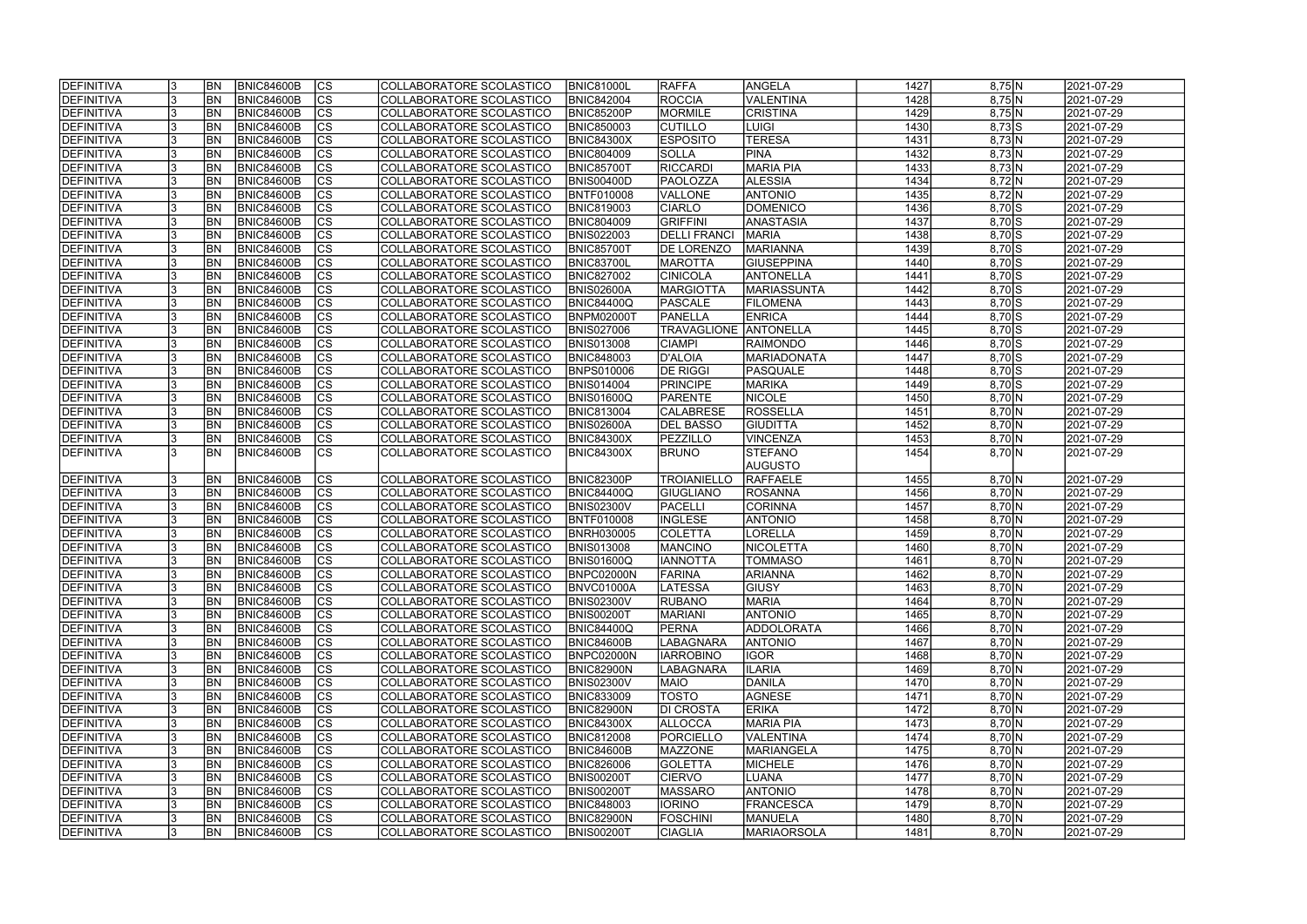| <b>DEFINITIVA</b> | <b>BN</b> | BNIC84600B        | CS                       | COLLABORATORE SCOLASTICO | <b>BNTF010008</b> | <b>PALLADINO</b>   | LINA                               | 1482 | 8,70 N     | 2021-07-29 |
|-------------------|-----------|-------------------|--------------------------|--------------------------|-------------------|--------------------|------------------------------------|------|------------|------------|
| DEFINITIVA        | <b>BN</b> | <b>BNIC84600B</b> | $ \overline{\text{cs}} $ | COLLABORATORE SCOLASTICO | <b>BNPM02000T</b> | <b>PISCOPO</b>     | <b>ILIANA</b>                      | 1483 | $8,68$ N   | 2021-07-29 |
| <b>DEFINITIVA</b> | <b>BN</b> | <b>BNIC84600B</b> | $\overline{\text{cs}}$   | COLLABORATORE SCOLASTICO | <b>BNIC84400Q</b> | <b>PERSICO</b>     | <b>ANNA RITA</b>                   | 1484 | $8,67$ S   | 2021-07-29 |
| DEFINITIVA        | BN        | <b>BNIC84600B</b> | $\overline{\text{CS}}$   | COLLABORATORE SCOLASTICO | BNIC81700B        | <b>PELUSO</b>      | ANNA                               | 1485 | $8,67$ S   | 2021-07-29 |
| DEFINITIVA        | <b>BN</b> | <b>BNIC84600B</b> | $\overline{\text{cs}}$   | COLLABORATORE SCOLASTICO | <b>BNIC813004</b> | <b>FALATO</b>      | <b>MARIA GRAZIA</b>                | 1486 | $8,67$ S   | 2021-07-29 |
| <b>DEFINITIVA</b> | <b>BN</b> | <b>BNIC84600B</b> | $\overline{\text{CS}}$   | COLLABORATORE SCOLASTICO | BNIS00200T        | <b>CONTE</b>       | <b>MARIA ELENA</b>                 | 1487 | $8,67$ S   | 2021-07-29 |
| <b>DEFINITIVA</b> | <b>BN</b> | <b>BNIC84600B</b> | $\overline{\text{CS}}$   | COLLABORATORE SCOLASTICO | BNIC82900N        | <b>FOSCHINI</b>    | <b>LISA</b>                        | 1488 | $8,67$ S   | 2021-07-29 |
| DEFINITIVA        | <b>BN</b> | <b>BNIC84600B</b> | $\overline{\text{CS}}$   | COLLABORATORE SCOLASTICO | <b>BNIC834005</b> | <b>MAIO</b>        | <b>ANNA MARIA</b>                  | 1489 | $8,67$ $S$ | 2021-07-29 |
| DEFINITIVA        | <b>BN</b> | <b>BNIC84600B</b> | $\overline{\text{CS}}$   | COLLABORATORE SCOLASTICO | <b>BNIC86000N</b> | SIMEONI            | <b>TOMMASINA</b>                   | 1490 | $8,67$ $S$ | 2021-07-29 |
| <b>DEFINITIVA</b> | <b>BN</b> | <b>BNIC84600B</b> | cs                       | COLLABORATORE SCOLASTICO | BNPC02000N        | <b>CARBONE</b>     | ANNA                               | 1491 | $8,67$ $S$ | 2021-07-29 |
| DEFINITIVA        | <b>BN</b> | <b>BNIC84600B</b> | $\overline{\text{CS}}$   | COLLABORATORE SCOLASTICO | BNVC01000A        | <b>FIORITO</b>     | <b>PAOLA</b>                       | 1492 | $8,67$ $S$ | 2021-07-29 |
| DEFINITIVA        | <b>BN</b> | <b>BNIC84600B</b> | $\overline{\text{CS}}$   | COLLABORATORE SCOLASTICO | <b>BNIS027006</b> | <b>PIETROPAOLO</b> | MICHELA                            | 1493 | $8,67$ N   | 2021-07-29 |
|                   |           |                   |                          |                          |                   |                    |                                    |      |            |            |
| DEFINITIVA        | <b>BN</b> | <b>BNIC84600B</b> | <b>CS</b>                | COLLABORATORE SCOLASTICO | <b>BNIC83800C</b> | <b>VISCUSI</b>     | PATRIZIA                           | 1494 | $8,67$ N   | 2021-07-29 |
| <b>DEFINITIVA</b> | <b>BN</b> | <b>BNIC84600B</b> | $\overline{\text{cs}}$   | COLLABORATORE SCOLASTICO | <b>BNIS013008</b> | PASCARELLA         | <b>GIOVANNI</b>                    | 1495 | $8,67$ N   | 2021-07-29 |
| <b>DEFINITIVA</b> | <b>BN</b> | <b>BNIC84600B</b> | $\overline{\text{CS}}$   | COLLABORATORE SCOLASTICO | <b>BNIS02300V</b> | <b>DI GIACOMO</b>  | <b>MARIA</b>                       | 1496 | $8,67$ N   | 2021-07-29 |
| DEFINITIVA        | <b>BN</b> | <b>BNIC84600B</b> | $\overline{\text{CS}}$   | COLLABORATORE SCOLASTICO | <b>BNIS022003</b> | <b>LAVORGNA</b>    | <b>ALFREDO</b>                     | 1497 | $8,67$ N   | 2021-07-29 |
| <b>DEFINITIVA</b> | <b>BN</b> | <b>BNIC84600B</b> | CS                       | COLLABORATORE SCOLASTICO | <b>BNIC842004</b> | <b>DE ANGELIS</b>  | <b>ALFONSINA</b>                   | 1498 | $8,67$ N   | 2021-07-29 |
| <b>DEFINITIVA</b> | <b>BN</b> | <b>BNIC84600B</b> | $\overline{\text{CS}}$   | COLLABORATORE SCOLASTICO | BNIC86000N        | <b>ZOLLO</b>       | PAOLA                              | 1499 | $8,67$ N   | 2021-07-29 |
| DEFINITIVA        | <b>BN</b> | <b>BNIC84600B</b> | CS                       | COLLABORATORE SCOLASTICO | <b>BNIS022003</b> | <b>GIORDANO</b>    | <b>VINCENZA</b>                    | 1500 | $8,67$ N   | 2021-07-29 |
|                   |           |                   |                          |                          |                   |                    | <b>ANTONIETTA</b>                  |      |            |            |
| DEFINITIVA        | <b>BN</b> | <b>BNIC84600B</b> | <b>CS</b>                | COLLABORATORE SCOLASTICO | <b>BNRH030005</b> | <b>BARRA</b>       | <b>CAMILLA</b>                     | 1501 | $8,67$ N   | 2021-07-29 |
| <b>DEFINITIVA</b> | <b>BN</b> | <b>BNIC84600B</b> | <b>CS</b>                | COLLABORATORE SCOLASTICO | <b>BNIS014004</b> | VARRICCHIO         | <b>MARILENA</b>                    | 1502 | $8,67$ N   | 2021-07-29 |
| <b>DEFINITIVA</b> | <b>BN</b> | <b>BNIC84600B</b> | <b>CS</b>                | COLLABORATORE SCOLASTICO | <b>BNPM02000T</b> | LONGO              | ANNA                               | 1503 | $8,67$ N   | 2021-07-29 |
| DEFINITIVA        | <b>BN</b> | <b>BNIC84600B</b> | $ \overline{\text{cs}} $ | COLLABORATORE SCOLASTICO | BNPC02000N        | <b>IANNAZZONE</b>  | <b>GIORGINA</b>                    | 1504 | $8,67$ N   | 2021-07-29 |
| DEFINITIVA        | <b>BN</b> | <b>BNIC84600B</b> | lcs                      | COLLABORATORE SCOLASTICO | <b>BNIS022003</b> | <b>MARTONE</b>     | <b>ANNA MARIA</b>                  | 1505 | $8,67$ N   | 2021-07-29 |
| DEFINITIVA        | <b>BN</b> | <b>BNIC84600B</b> | cs                       | COLLABORATORE SCOLASTICO | BNIC84600B        | <b>DI LONARDO</b>  | <b>CLELIA</b>                      | 1506 | $8,67$ N   | 2021-07-29 |
| <b>DEFINITIVA</b> | <b>BN</b> | <b>BNIC84600B</b> | cs                       | COLLABORATORE SCOLASTICO | <b>BNIC81000L</b> | <b>CALICCHIO</b>   | <b>TERESA</b>                      | 1507 | $8,67$ N   | 2021-07-29 |
| <b>DEFINITIVA</b> | <b>BN</b> | <b>BNIC84600B</b> | cs                       | COLLABORATORE SCOLASTICO | <b>BNIS022003</b> | <b>DE ANGELIS</b>  | FRANCESCA                          | 1508 | $8,65$ N   | 2021-07-29 |
| <b>DEFINITIVA</b> | <b>BN</b> | <b>BNIC84600B</b> | cs                       | COLLABORATORE SCOLASTICO | <b>BNIC841008</b> | GAROFANO           | <b>ANNA MARINA</b>                 | 1509 | $8,65$ N   | 2021-07-29 |
| <b>DEFINITIVA</b> | <b>BN</b> | <b>BNIC84600B</b> | $ \overline{\text{CS}} $ | COLLABORATORE SCOLASTICO | <b>BNIC813004</b> | GAGLIARDI          | <b>MICHELA</b>                     | 1510 | $8,65$ N   | 2021-07-29 |
| DEFINITIVA        | <b>BN</b> | <b>BNIC84600B</b> | $\overline{\text{CS}}$   | COLLABORATORE SCOLASTICO | BNPC02000N        | SIGNORIELLO        | <b>ANTONIO</b>                     | 1511 | $8,63$ S   | 2021-07-29 |
| <b>DEFINITIVA</b> | <b>BN</b> | <b>BNIC84600B</b> | $\overline{\text{cs}}$   | COLLABORATORE SCOLASTICO | BNIC84900V        | <b>CUTILLO</b>     | <b>MARIA GIUSEPPINA</b>            | 1512 | $8,63$ S   | 2021-07-29 |
|                   |           |                   |                          |                          |                   |                    |                                    |      |            |            |
| DEFINITIVA        | <b>BN</b> | <b>BNIC84600B</b> | CS                       | COLLABORATORE SCOLASTICO | <b>BNIC819003</b> | <b>DI BRINO</b>    | <b>GILDA</b>                       | 1513 | $8,63$ S   | 2021-07-29 |
| <b>DEFINITIVA</b> | <b>BN</b> | BNIC84600B        | $\overline{\text{cs}}$   | COLLABORATORE SCOLASTICO | <b>BNIS014004</b> | ICUTILLO           | <b>MARIA</b>                       | 1514 | $8,63$ S   | 2021-07-29 |
| <b>DEFINITIVA</b> | <b>BN</b> | BNIC84600B        | $\overline{c}$           | COLLABORATORE SCOLASTICO | <b>BNIC839008</b> | <b>SUPPA</b>       | <b>ELENA</b>                       | 1515 | $8,63$ S   | 2021-07-29 |
| <b>DEFINITIVA</b> | <b>BN</b> | <b>BNIC84600B</b> | CS                       | COLLABORATORE SCOLASTICO | <b>BNIC84400Q</b> | VOLPE              | <b>FILOMENA</b>                    | 1516 | $8,63$ S   | 2021-07-29 |
| <b>DEFINITIVA</b> | <b>BN</b> | BNIC84600B        | <b>CS</b>                | COLLABORATORE SCOLASTICO | <b>BNIC85700T</b> | PASQUARIELL<br>IO  | <b>CHIARA</b>                      | 1517 | $8,63$ S   | 2021-07-29 |
| <b>DEFINITIVA</b> | <b>BN</b> | BNIC84600B        | <b>CS</b>                | COLLABORATORE SCOLASTICO | <b>BNIC84300X</b> | <b>DI LONARDO</b>  | <b>GAETANA</b>                     | 1518 | $8,63$ $S$ | 2021-07-29 |
| <b>DEFINITIVA</b> | <b>BN</b> | <b>BNIC84600B</b> | CS                       | COLLABORATORE SCOLASTICO | <b>BNIC819003</b> | <b>CICCONE</b>     | <b>ANNA</b>                        | 1519 | $8,63$ S   | 2021-07-29 |
| DEFINITIVA        | <b>BN</b> | <b>BNIC84600B</b> | CS                       | COLLABORATORE SCOLASTICO | <b>BNIS01100L</b> | RUBINACCI          | <b>GEMMA</b>                       | 1520 | $8,63$ S   | 2021-07-29 |
| DEFINITIVA        | <b>BN</b> | <b>BNIC84600B</b> | <b>CS</b>                | COLLABORATORE SCOLASTICO | <b>BNIS022003</b> | <b>GUARINO</b>     | <b>DINA</b>                        | 1521 | 8,63 N     | 2021-07-29 |
| DEFINITIVA        | <b>BN</b> | BNIC84600B        | cs                       | COLLABORATORE SCOLASTICO | <b>BNIS02300V</b> | <b>MASSARO</b>     | KATIA                              | 1522 | 8,63 N     | 2021-07-29 |
| DEFINITIVA        | <b>BN</b> | <b>BNIC84600B</b> | cs                       | COLLABORATORE SCOLASTICO | <b>BNIC86100D</b> |                    | <b>DE MERCURIO LUCIA CRISTINA</b>  | 1523 | $8,62$ S   | 2021-07-29 |
| DEFINITIVA        | <b>BN</b> | <b>BNIC84600B</b> | $\overline{\text{CS}}$   | COLLABORATORE SCOLASTICO | <b>BNIC833009</b> | PETRIELLA          | <b>MARIA</b>                       | 1524 | $8,60$ S   | 2021-07-29 |
| <b>DEFINITIVA</b> | <b>BN</b> | <b>BNIC84600B</b> | $\overline{\text{CS}}$   | COLLABORATORE SCOLASTICO | <b>BNIS027006</b> | <b>DIANA</b>       | <b>GIOVANNA</b>                    | 1525 | $8,60$ S   | 2021-07-29 |
| <b>DEFINITIVA</b> | <b>BN</b> | <b>BNIC84600B</b> | $\overline{\text{CS}}$   | COLLABORATORE SCOLASTICO | <b>BNIS00800R</b> | <b>DIODATO</b>     | MICHELE                            | 1526 | $8,60$ S   | 2021-07-29 |
| <b>DEFINITIVA</b> | <b>BN</b> | <b>BNIC84600B</b> | $\overline{\text{CS}}$   | COLLABORATORE SCOLASTICO | <b>BNIS022003</b> | <b>VELOTTA</b>     | <b>CARMEN</b>                      | 1527 | $8,60$ S   | 2021-07-29 |
| <b>DEFINITIVA</b> | <b>BN</b> | <b>BNIC84600B</b> | $\overline{\text{CS}}$   | COLLABORATORE SCOLASTICO | <b>BNIS013008</b> | <b>CIERVO</b>      | <b>ROMINA</b>                      | 1528 | $8,60$ S   | 2021-07-29 |
| <b>DEFINITIVA</b> | BN        | <b>BNIC84600B</b> | CS                       | COLLABORATORE SCOLASTICO | <b>BNIC85400A</b> | <b>NAPPI</b>       | <b>IMMA</b>                        | 1529 | $8,60$ S   | 2021-07-29 |
| <b>DEFINITIVA</b> | IBN.      | <b>BNIC84600B</b> | $\overline{\text{CS}}$   | COLLABORATORE SCOLASTICO | <b>BNIC85700T</b> | SOTO NUNEZ         | <b>MARIA</b><br><b>AUXILIADORA</b> | 1530 | $8,60$ S   | 2021-07-29 |
| <b>DEFINITIVA</b> | <b>BN</b> | BNIC84600B        | CS                       | COLLABORATORE SCOLASTICO | <b>BNIC84300X</b> | MONTELLA           | <b>ITALO</b>                       | 1531 | $8,60$ S   | 2021-07-29 |
| <b>DEFINITIVA</b> | <b>BN</b> |                   | CS                       | COLLABORATORE SCOLASTICO |                   | <b>BOVE</b>        | PASQUALE                           | 1532 | $8,60$ S   |            |
|                   |           | <b>BNIC84600B</b> |                          |                          | <b>BNIC84300X</b> |                    |                                    |      |            | 2021-07-29 |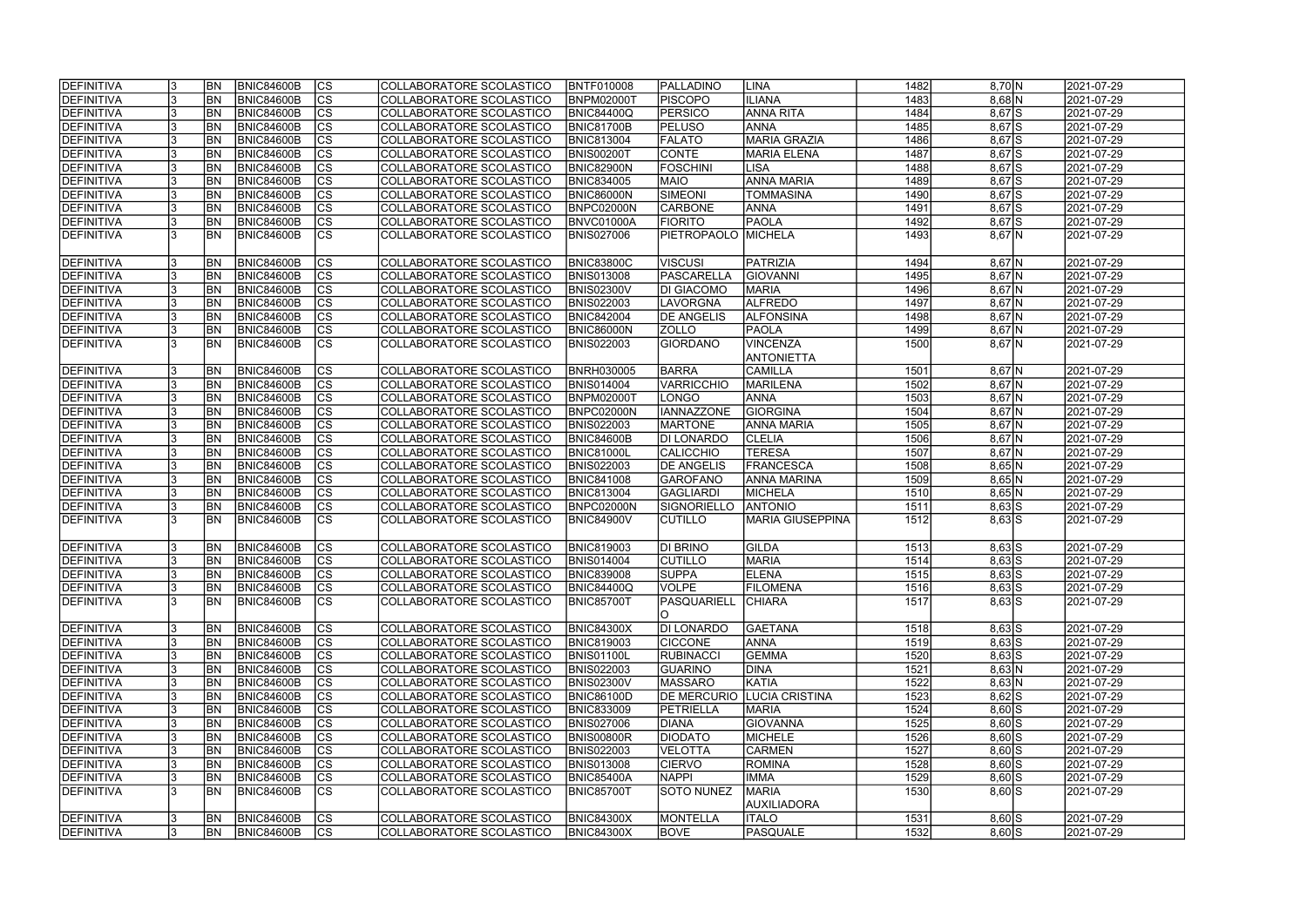| <b>DEFINITIVA</b> | <b>BN</b>      | <b>BNIC84600B</b> | <b>CS</b>                | COLLABORATORE SCOLASTICO | <b>BNIS014004</b> | <b>POLITANO</b>           | <b>SOFIA</b>            | 1533 | $8,60$ S | 2021-07-29 |
|-------------------|----------------|-------------------|--------------------------|--------------------------|-------------------|---------------------------|-------------------------|------|----------|------------|
| <b>DEFINITIVA</b> | <b>BN</b>      | <b>BNIC84600B</b> | $ \overline{\text{CS}} $ | COLLABORATORE SCOLASTICO | <b>BNIS022003</b> | SEBASTIANELL MICHELE      |                         | 1534 | 8,60 N   | 2021-07-29 |
| DEFINITIVA        | BN <sub></sub> | <b>BNIC84600B</b> | <b>CS</b>                | COLLABORATORE SCOLASTICO | <b>BNIC848003</b> | <b>BELPERIO</b>           | ANTONELLA               | 1535 | 8,60 N   | 2021-07-29 |
| <b>DEFINITIVA</b> | <b>BN</b>      | <b>BNIC84600B</b> | cs                       | COLLABORATORE SCOLASTICO | <b>BNIS022003</b> | <b>FALLUTO</b>            | <b>FRANCESCO</b>        | 1536 | 8,60 N   | 2021-07-29 |
| DEFINITIVA        | <b>BN</b>      | <b>BNIC84600B</b> | $\overline{\text{CS}}$   | COLLABORATORE SCOLASTICO | <b>BNIC81400X</b> | <b>BIONDI</b>             | <b>GIUSEPPE</b>         | 1537 | 8,60 N   | 2021-07-29 |
| <b>DEFINITIVA</b> | <b>BN</b>      | <b>BNIC84600B</b> | $\overline{\text{CS}}$   | COLLABORATORE SCOLASTICO | <b>BNIS014004</b> | <b>ROCCIA</b>             | <b>IDA VANESSA</b>      | 1538 | 8,60 N   | 2021-07-29 |
| <b>DEFINITIVA</b> | <b>BN</b>      | <b>BNIC84600B</b> | $\overline{\text{CS}}$   | COLLABORATORE SCOLASTICO | <b>BNIC804009</b> | DE                        | <b>ANTONIO</b>          | 1539 | 8,60 N   | 2021-07-29 |
|                   |                |                   |                          |                          |                   | <b>CRESCENZO</b>          |                         |      |          |            |
| DEFINITIVA        | BN <sub></sub> | <b>BNIC84600B</b> | <b>CS</b>                | COLLABORATORE SCOLASTICO | BNPM02000T        | <b>DE VITA</b>            | <b>FEDERICA</b>         | 1540 | 8,60 N   | 2021-07-29 |
| DEFINITIVA        | BN <sub></sub> | <b>BNIC84600B</b> | $\overline{\text{cs}}$   | COLLABORATORE SCOLASTICO | <b>BNIS00200T</b> | <b>CUSANO</b>             | <b>MARIO</b>            | 1541 | 8,60 N   | 2021-07-29 |
| DEFINITIVA        | BN <sub></sub> | <b>BNIC84600B</b> | cs                       | COLLABORATORE SCOLASTICO | <b>BNIS027006</b> | <b>SAVOIA</b>             | <b>ROSA</b>             | 1542 | 8,60 N   | 2021-07-29 |
| DEFINITIVA        | <b>BN</b>      | <b>BNIC84600B</b> | $ \overline{\text{CS}} $ | COLLABORATORE SCOLASTICO | <b>BNIC813004</b> | <b>IZZO</b>               | <b>VALENTINA</b>        | 1543 | 8,60 N   | 2021-07-29 |
| DEFINITIVA        | <b>BN</b>      | <b>BNIC84600B</b> | $ \overline{\text{CS}} $ | COLLABORATORE SCOLASTICO | <b>BNIC84500G</b> | <b>RICCIO</b>             | <b>GIOVANNA</b>         | 1544 | 8,60 N   | 2021-07-29 |
| DEFINITIVA        | <b>BN</b>      | <b>BNIC84600B</b> | $\overline{\text{CS}}$   | COLLABORATORE SCOLASTICO | <b>BNIC84600B</b> | <b>ZONA</b>               | <b>ELISA</b>            | 1545 | 8,60 N   | 2021-07-29 |
| DEFINITIVA        | <b>BN</b>      | <b>BNIC84600B</b> | $\overline{\text{cs}}$   | COLLABORATORE SCOLASTICO | <b>BNIC84600B</b> | <b>PIGNA</b>              | <b>RENATO</b>           | 1546 | 8,60 N   | 2021-07-29 |
| <b>DEFINITIVA</b> | <b>BN</b>      | <b>BNIC84600B</b> | $\overline{\text{CS}}$   | COLLABORATORE SCOLASTICO | <b>BNIS00200T</b> | <b>FLORE</b>              | <b>GIUSEPPE</b>         | 1547 | 8,60 N   | 2021-07-29 |
| <b>DEFINITIVA</b> | BN             | <b>BNIC84600B</b> | $\overline{\text{CS}}$   | COLLABORATORE SCOLASTICO | <b>BNIC85700T</b> | <b>SORRENTINO</b>         | <b>VALENTINA</b>        | 1548 | 8,60 N   | 2021-07-29 |
| DEFINITIVA        | <b>BN</b>      | <b>BNIC84600B</b> | $\overline{\text{CS}}$   | COLLABORATORE SCOLASTICO | <b>BNIC84600B</b> | <b>DI PAOLA</b>           | AGNESE                  | 1549 | 8,60 N   | 2021-07-29 |
| DEFINITIVA        | <b>BN</b>      | <b>BNIC84600B</b> | $\overline{\text{CS}}$   | COLLABORATORE SCOLASTICO | <b>BNIS027006</b> | <b>FIORE</b>              | <b>GIOVANNI</b>         | 1550 | 8,60 N   | 2021-07-29 |
| DEFINITIVA        | BN             | <b>BNIC84600B</b> | $\overline{\text{CS}}$   | COLLABORATORE SCOLASTICO | <b>BNIC841008</b> | <b>DI PAOLA</b>           | PASQUALE                | 1551 | 8,60 N   | 2021-07-29 |
| DEFINITIVA        | <b>BN</b>      | <b>BNIC84600B</b> | CS                       | COLLABORATORE SCOLASTICO | BNTF010008        | <b>CARDILLO</b>           | <b>MARICA</b>           | 1552 | 8,60 N   | 2021-07-29 |
| <b>DEFINITIVA</b> | <b>BN</b>      | <b>BNIC84600B</b> | <b>CS</b>                | COLLABORATORE SCOLASTICO | <b>BNIC84400Q</b> | <b>VETRONE</b>            | <b>ERMINIA</b>          | 1553 | 8,60 N   | 2021-07-29 |
| DEFINITIVA        | <b>BN</b>      | <b>BNIC84600B</b> | cs                       | COLLABORATORE SCOLASTICO | <b>BNIC841008</b> | <b>BARONE</b>             | <b>MARIA</b>            | 1554 | 8,60 N   | 2021-07-29 |
| DEFINITIVA        | <b>BN</b>      | <b>BNIC84600B</b> | <b>CS</b>                | COLLABORATORE SCOLASTICO | <b>BNIC83700L</b> | <b>MATARAZZO</b>          | MICHELA                 | 1555 | 8,60 N   | 2021-07-29 |
| DEFINITIVA        | <b>BN</b>      | <b>BNIC84600B</b> | cs                       | COLLABORATORE SCOLASTICO | <b>BNIS014004</b> | <b>SAUDELLA</b>           | <b>ANNALISA</b>         | 1556 | 8,60 N   | 2021-07-29 |
| DEFINITIVA        | BN <sub></sub> | <b>BNIC84600B</b> | cs                       | COLLABORATORE SCOLASTICO | <b>BNIS00300N</b> | <b>MEOLI</b>              | <b>IVAN</b>             | 1557 | 8,60 N   | 2021-07-29 |
| <b>DEFINITIVA</b> | BN <sub></sub> | <b>BNIC84600B</b> | cs                       | COLLABORATORE SCOLASTICO | <b>BNIS00200T</b> | <b>ZANFARDINO</b>         | GIUSEPPINA              | 1558 | 8,60 N   | 2021-07-29 |
| DEFINITIVA        | BN <sub></sub> | <b>BNIC84600B</b> | cs                       | COLLABORATORE SCOLASTICO | <b>BNIC819003</b> | GAGLIARDI                 | ANGELINA                | 1559 | 8,60 N   | 2021-07-29 |
| DEFINITIVA        | <b>BN</b>      | <b>BNIC84600B</b> | cs                       | COLLABORATORE SCOLASTICO | BNPM02000T        | <b>FRANCIO'</b>           | <b>CONCETTA</b>         | 1560 | $8,58$ S | 2021-07-29 |
| DEFINITIVA        | BN <sub></sub> | <b>BNIC84600B</b> | $\overline{\text{CS}}$   | COLLABORATORE SCOLASTICO | <b>BNIC826006</b> | <b>TROTTA</b>             | <b>LUIGI</b>            | 1561 | $8,58$ N | 2021-07-29 |
| DEFINITIVA        | <b>BN</b>      | <b>BNIC84600B</b> | $\overline{\text{CS}}$   | COLLABORATORE SCOLASTICO | <b>BNIC842004</b> | <b>SPIEZIA</b>            | <b>RAFFAELLA</b>        | 1562 | $8,58$ N | 2021-07-29 |
| DEFINITIVA        | <b>BN</b>      | <b>BNIC84600B</b> | $\overline{\text{CS}}$   | COLLABORATORE SCOLASTICO | BNTF010008        | FRANDINA                  | <b>ANTONELLO</b>        | 1563 | $8,58$ N | 2021-07-29 |
| DEFINITIVA        | BN             | <b>BNIC84600B</b> | $\overline{\text{CS}}$   | COLLABORATORE SCOLASTICO | <b>BNIC81000L</b> | <b>FRASCIELLO</b>         | <b>LUCIA</b>            | 1564 | $8,58$ N | 2021-07-29 |
| <b>DEFINITIVA</b> | <b>BN</b>      | <b>BNIC84600B</b> | $\overline{\text{CS}}$   | COLLABORATORE SCOLASTICO | <b>BNIC84300X</b> | <b>BIASIUCCI</b>          | <b>ANTONIETTA MARIA</b> | 1565 | $8,58$ N | 2021-07-29 |
| <b>DEFINITIVA</b> | <b>BN</b>      | BNIC84600B        | CS                       | COLLABORATORE SCOLASTICO | <b>BNIC827002</b> | <b>CASTALDO</b>           | RAFFAELE                | 1566 | $8,57$ N | 2021-07-29 |
| <b>DEFINITIVA</b> | <b>BN</b>      | <b>BNIC84600B</b> | CS                       | COLLABORATORE SCOLASTICO | <b>BNIC82900N</b> | <b>RUSSO</b>              | <b>ANNA</b>             | 1567 | 8,56 N   | 2021-07-29 |
| <b>DEFINITIVA</b> | <b>BN</b>      | <b>BNIC84600B</b> | CS                       | COLLABORATORE SCOLASTICO | <b>BNIC85400A</b> | <b>MANGO</b>              | <b>ENRICO</b>           | 1568 | $8,55$ S | 2021-07-29 |
| DEFINITIVA        | <b>BN</b>      | <b>BNIC84600B</b> | CS                       | COLLABORATORE SCOLASTICO | <b>BNMM09000E</b> | <b>VIGLIOTTI</b>          | <b>SANDRA</b>           | 1569 | $8,55$ S | 2021-07-29 |
| DEFINITIVA        | <b>BN</b>      | <b>BNIC84600B</b> | CS                       | COLLABORATORE SCOLASTICO | <b>BNIC850003</b> | <b>MAIELLO</b>            | <b>FELISIA</b>          | 1570 | $8,55$ S | 2021-07-29 |
| DEFINITIVA        | <b>BN</b>      | <b>BNIC84600B</b> | CS                       | COLLABORATORE SCOLASTICO | <b>BNIC85700T</b> | FAIJA                     | <b>VINCENZO</b>         | 1571 | $8,55$ S | 2021-07-29 |
| <b>DEFINITIVA</b> | <b>BN</b>      | <b>BNIC84600B</b> | <b>CS</b>                | COLLABORATORE SCOLASTICO | <b>BNIC82300P</b> | <b>MARRONE</b>            | <b>ERRICO</b>           | 1572 | $8,55$ S | 2021-07-29 |
| DEFINITIVA        | <b>BN</b>      | <b>BNIC84600B</b> | cs                       | COLLABORATORE SCOLASTICO | <b>BNIS01600Q</b> | MINICOZZI                 | <b>ROBERTO</b>          | 1573 | $8,55$ S | 2021-07-29 |
| DEFINITIVA        | IBN.           | BNIC84600B        | <b>CS</b>                | COLLABORATORE SCOLASTICO | <b>BNPS010006</b> | MANGANIELLO ANNALISA      |                         | 1574 | $8,55$ S | 2021-07-29 |
| DEFINITIVA        | <b>BN</b>      | <b>BNIC84600B</b> | CS                       | COLLABORATORE SCOLASTICO | BNVC01000A        | <b>SANTARPIA</b>          | ROBERTA                 | 1575 | 8,55 N   | 2021-07-29 |
| <b>DEFINITIVA</b> | <b>BN</b>      | <b>BNIC84600B</b> | cs                       | COLLABORATORE SCOLASTICO | <b>BNIC813004</b> | <b>IULIANI</b>            | <b>CLAUDIA</b>          | 1576 | $8,55$ N | 2021-07-29 |
| <b>DEFINITIVA</b> | <b>BN</b>      | <b>BNIC84600B</b> | cs                       | COLLABORATORE SCOLASTICO | <b>BNIC81400X</b> | <b>ORSINO</b>             | ROBERTO PIO             | 1577 | 8,55 N   | 2021-07-29 |
| <b>DEFINITIVA</b> | <b>BN</b>      | <b>BNIC84600B</b> | <b>CS</b>                | COLLABORATORE SCOLASTICO | <b>BNIS01600Q</b> | <b>FORGIONE</b>           | <b>MARIACONCETTA</b>    | 1578 | 8,55 N   | 2021-07-29 |
| <b>DEFINITIVA</b> | <b>BN</b>      | <b>BNIC84600B</b> | cs                       | COLLABORATORE SCOLASTICO | <b>BNIS022003</b> | GIORDANO                  | <b>CONCETTINA</b>       | 1579 | 8,55 N   | 2021-07-29 |
| <b>DEFINITIVA</b> | BN <sub></sub> | <b>BNIC84600B</b> | CS                       | COLLABORATORE SCOLASTICO | <b>BNIC833009</b> | <b>MIDEO</b>              | <b>MONICA</b>           | 1580 | $8,55$ N | 2021-07-29 |
| <b>DEFINITIVA</b> | IBN.           | <b>BNIC84600B</b> | <b>CS</b>                | COLLABORATORE SCOLASTICO | <b>BNIC84300X</b> | <b>SCOGNAMIGLI</b><br>IO. | NUNZIA                  | 1581 | 8,55 N   | 2021-07-29 |
| <b>DEFINITIVA</b> | BN             | BNIC84600B        | lcs                      | COLLABORATORE SCOLASTICO | <b>BNIS014004</b> | <b>IZZO</b>               | ANGELO                  | 1582 | 8,55 N   | 2021-07-29 |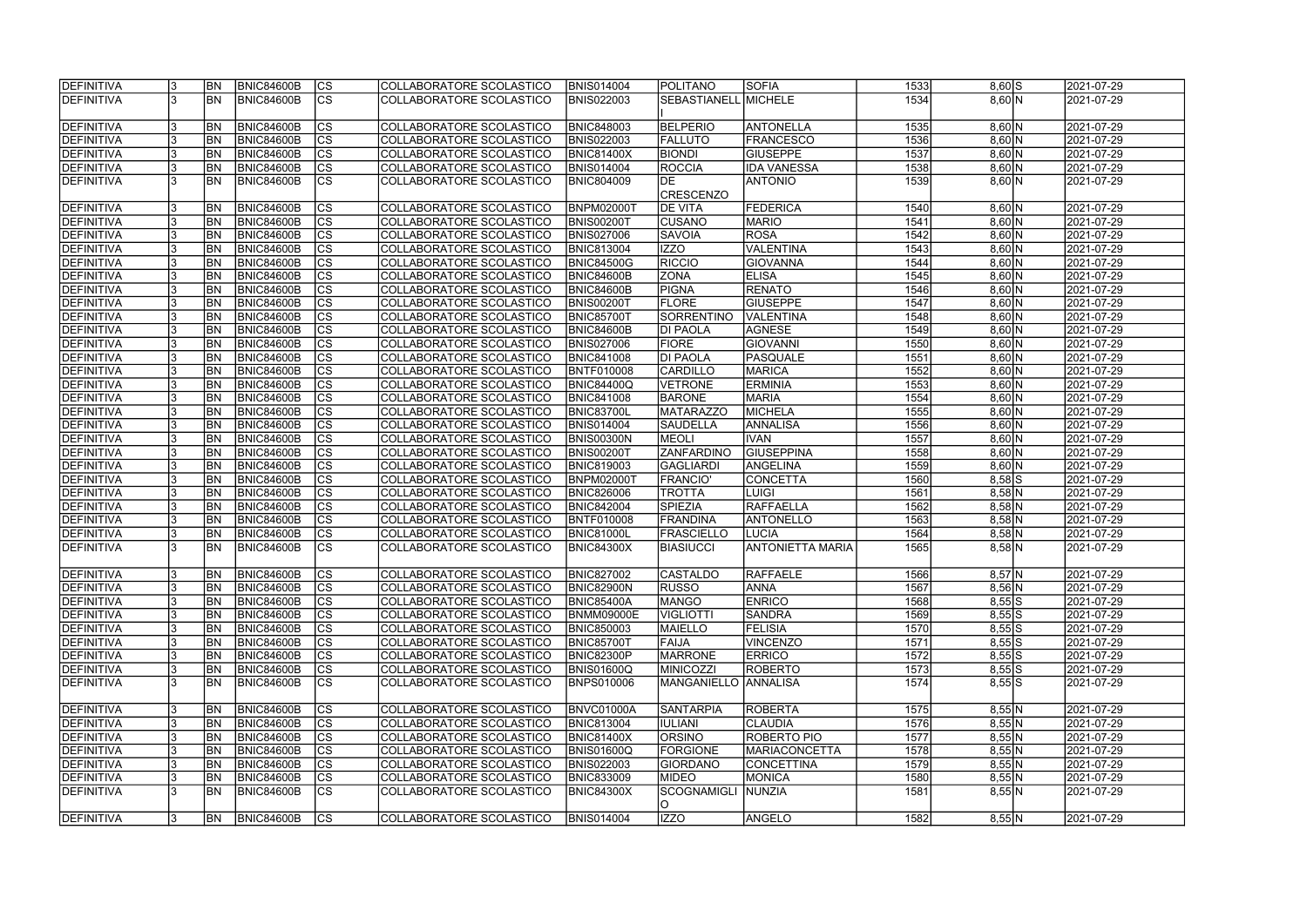| DEFINITIVA        |    | IBN        | <b>BNIC84600B</b> | <sub>Ics</sub> | COLLABORATORE SCOLASTICO        | <b>BNIS022003</b> | BALDI              | <b>JOSEFINA MARTINA</b>            | 1583 | 8,55 N   | 2021-07-29 |
|-------------------|----|------------|-------------------|----------------|---------------------------------|-------------------|--------------------|------------------------------------|------|----------|------------|
|                   |    |            |                   |                |                                 |                   |                    |                                    |      |          |            |
| DEFINITIVA        |    | <b>BN</b>  | <b>BNIC84600B</b> | CS             | COLLABORATORE SCOLASTICO        | <b>BNIC82500A</b> | KIMSEVIC           | <b>ALIONA</b>                      | 1584 | $8,50$ S | 2021-07-29 |
| DEFINITIVA        |    | BN         | <b>BNIC84600B</b> | $\overline{c}$ | COLLABORATORE SCOLASTICO        | <b>BNIS022003</b> | <b>SAVOIA</b>      | ANNAMARIA                          | 1585 | $8,50$ S | 2021-07-29 |
| <b>DEFINITIVA</b> |    | BN         | <b>BNIC84600B</b> | cs             | COLLABORATORE SCOLASTICO        | <b>BNIC841008</b> | <b>IANNUCCI</b>    | <b>ANTONELLA</b>                   | 1586 | $8,50$ S | 2021-07-29 |
| DEFINITIVA        |    | <b>BN</b>  | <b>BNIC84600B</b> | cs             | COLLABORATORE SCOLASTICO        | BNPM02000T        | <b>MATARAZZO</b>   | <b>ENRICO</b>                      | 1587 | $8,50$ S | 2021-07-29 |
| <b>DEFINITIVA</b> |    | <b>BN</b>  | <b>BNIC84600B</b> | cs             | COLLABORATORE SCOLASTICO        | <b>BNIC84300X</b> | <b>DEL PESCE</b>   | <b>GIUSEPPE</b>                    | 1588 | $8,50$ S | 2021-07-29 |
| DEFINITIVA        |    | <b>BN</b>  | <b>BNIC84600B</b> | cs             | COLLABORATORE SCOLASTICO        | <b>BNIC81700B</b> | LA PIETRA          | <b>MARIANNA</b>                    | 1589 | $8,50$ S | 2021-07-29 |
| DEFINITIVA        |    | BN         | <b>BNIC84600B</b> | cs             | COLLABORATORE SCOLASTICO        | <b>BNPS010006</b> | COZZOLINO          | <b>NINO</b>                        | 1590 | $8,50$ S | 2021-07-29 |
| DEFINITIVA        |    | BN         | <b>BNIC84600B</b> | cs             | COLLABORATORE SCOLASTICO        | <b>BNIS022003</b> | <b>SANTINI</b>     | <b>ALESSIA</b>                     | 1591 | $8,50$ S | 2021-07-29 |
| DEFINITIVA        |    | <b>BN</b>  | <b>BNIC84600B</b> | cs             | COLLABORATORE SCOLASTICO        | <b>BNIC86100D</b> | <b>BONACCI</b>     | <b>ANGELA CARMELA</b>              | 1592 | $8,50$ S | 2021-07-29 |
| <b>DEFINITIVA</b> |    | <b>BN</b>  | <b>BNIC84600B</b> | cs             | COLLABORATORE SCOLASTICO        | <b>BNIC812008</b> | <b>PIROZZI</b>     | <b>VITO</b>                        | 1593 | $8,50$ S | 2021-07-29 |
| DEFINITIVA        |    | <b>BN</b>  | <b>BNIC84600B</b> | cs             | COLLABORATORE SCOLASTICO        | <b>BNIC82900N</b> | <b>DI MEZZA</b>    | <b>CARMEN</b>                      | 1594 | $8,50$ S | 2021-07-29 |
| DEFINITIVA        |    | <b>BN</b>  | <b>BNIC84600B</b> | $ {\rm CS} $   | COLLABORATORE SCOLASTICO        | <b>BNIC81400X</b> | <b>PERFETTO</b>    | <b>ERNESTO</b>                     | 1595 | $8,50$ S | 2021-07-29 |
| DEFINITIVA        |    | <b>BN</b>  | <b>BNIC84600B</b> | $ {\rm CS} $   | COLLABORATORE SCOLASTICO        | <b>BNIC84300X</b> | <b>FRAGNITO</b>    | <b>ALESSIA</b>                     | 1596 | $8,50$ S | 2021-07-29 |
| DEFINITIVA        |    | <b>BN</b>  | <b>BNIC84600B</b> | cs             | COLLABORATORE SCOLASTICO        | <b>BNIC84400Q</b> | <b>FIERRO</b>      | SIMONA                             | 1597 | $8,50$ S | 2021-07-29 |
| DEFINITIVA        |    | BN         | <b>BNIC84600B</b> | cs             | COLLABORATORE SCOLASTICO        | <b>BNIS00200T</b> | RICCIARDI          | <b>GIULIANA</b>                    | 1598 | $8,50$ S | 2021-07-29 |
| DEFINITIVA        |    | <b>BN</b>  | <b>BNIC84600B</b> | cs             | COLLABORATORE SCOLASTICO        | <b>BNIC813004</b> | <b>CEMBROLA</b>    | <b>ANTONIO</b>                     | 1599 | 8,50 N   | 2021-07-29 |
| <b>DEFINITIVA</b> |    | BN         | <b>BNIC84600B</b> | cs             | COLLABORATORE SCOLASTICO        | BNIS01600Q        | <b>TESTA</b>       | <b>MARIA</b>                       | 1600 | 8,50 N   | 2021-07-29 |
| <b>DEFINITIVA</b> |    | BN         | <b>BNIC84600B</b> | cs             | COLLABORATORE SCOLASTICO        | <b>BNIC804009</b> | VETERE             | <b>MICHELE</b>                     | 1601 | 8,50 N   | 2021-07-29 |
| <b>DEFINITIVA</b> |    | BN         | <b>BNIC84600B</b> | $ {\rm CS} $   | COLLABORATORE SCOLASTICO        | <b>BNIC827002</b> | <b>MAINOLFI</b>    | <b>GIANNI NICOLA</b>               | 1602 | 8,50 N   | 2021-07-29 |
| <b>DEFINITIVA</b> |    | BN         | <b>BNIC84600B</b> | <b>CS</b>      | COLLABORATORE SCOLASTICO        | BNIS01600Q        | CASCARINO          | <b>ANDREA</b>                      | 1603 | 8,50 N   | 2021-07-29 |
| <b>DEFINITIVA</b> |    | <b>BN</b>  | <b>BNIC84600B</b> | <b>CS</b>      | COLLABORATORE SCOLASTICO        | <b>BNIC82900N</b> | <b>STAZIO</b>      | <b>PAOLO</b>                       | 1604 | 8,50 N   | 2021-07-29 |
| <b>DEFINITIVA</b> |    | BN         | <b>BNIC84600B</b> | <b>CS</b>      | COLLABORATORE SCOLASTICO        | <b>BNIS022003</b> | <b>LURINI</b>      | VALENTINA ESTER                    | 1605 | 8,50 N   | 2021-07-29 |
| DEFINITIVA        |    | BN         | <b>BNIC84600B</b> | $ {\rm cs} $   | COLLABORATORE SCOLASTICO        | <b>BNIS02300V</b> | <b>MATURO</b>      | <b>ANTONIO</b>                     | 1606 | 8,50 N   | 2021-07-29 |
| DEFINITIVA        |    | BN         | <b>BNIC84600B</b> | $ {\rm cs} $   | COLLABORATORE SCOLASTICO        | <b>BNRH030005</b> | <b>RAUCCI</b>      | <b>FRANCESCO</b>                   | 1607 | 8,50 N   | 2021-07-29 |
| DEFINITIVA        |    | <b>BN</b>  | <b>BNIC84600B</b> | $ {\rm cs} $   | COLLABORATORE SCOLASTICO        | BNTF010008        | <b>GIACCO</b>      | <b>GIUSEPPE</b>                    | 1608 | 8,50 N   | 2021-07-29 |
| DEFINITIVA        |    | <b>BN</b>  | <b>BNIC84600B</b> | $ {\rm cs} $   | COLLABORATORE SCOLASTICO        | <b>BNIC84400Q</b> | PORCARO            | <b>MARIA VIRGINIA</b>              | 1609 | 8,50 N   | 2021-07-29 |
| DEFINITIVA        |    | <b>BN</b>  | <b>BNIC84600B</b> | $ {\rm cs} $   | COLLABORATORE SCOLASTICO        | <b>BNIC819003</b> | <b>SANTUCCI</b>    | MARICA                             | 1610 | 8,50 N   | 2021-07-29 |
| DEFINITIVA        |    | <b>BN</b>  | <b>BNIC84600B</b> | $ {\rm cs} $   | COLLABORATORE SCOLASTICO        | BNVC01000A        | PENNA              | SELENE                             | 1611 | 8,50 N   | 2021-07-29 |
| DEFINITIVA        |    | <b>BN</b>  | <b>BNIC84600B</b> | cs             | COLLABORATORE SCOLASTICO        | <b>BNIS022003</b> | <b>CLARIZIO</b>    | <b>MARIO</b>                       | 1612 | 8,50 N   | 2021-07-29 |
| DEFINITIVA        |    | <b>BN</b>  | <b>BNIC84600B</b> | cs             | COLLABORATORE SCOLASTICO        | <b>BNIC813004</b> | ROMANO             | MARY                               | 1613 | 8,50 N   | 2021-07-29 |
| <b>DEFINITIVA</b> |    | BN         | <b>BNIC84600B</b> | $\overline{c}$ | COLLABORATORE SCOLASTICO        | <b>BNIS00200T</b> | <b>OFFREDA</b>     | RAFFAELE                           | 1614 | 8,50 N   | 2021-07-29 |
| <b>DEFINITIVA</b> |    | <b>BN</b>  | <b>BNIC84600B</b> | cs             | COLLABORATORE SCOLASTICO        | <b>BNIS027006</b> | FALZARANO          | <b>ALESSANDRA</b>                  | 1615 | 8,50 N   | 2021-07-29 |
| <b>DEFINITIVA</b> |    | <b>BN</b>  | <b>BNIC84600B</b> | $\overline{c}$ | <b>COLLABORATORE SCOLASTICO</b> | BNIC81700B        | <b>TUFO</b>        | <b>MARIO</b>                       | 1616 | 8,50 N   | 2021-07-29 |
| DEFINITIVA        |    | <b>BN</b>  | <b>BNIC84600B</b> | cs             | COLLABORATORE SCOLASTICO        | <b>BNIC82300P</b> | <b>SALOMONE</b>    | FEDERICA                           | 1617 | 8,50 N   | 2021-07-29 |
| <b>DEFINITIVA</b> |    | IBN.       | BNIC84600B        | CS             | COLLABORATORE SCOLASTICO        | <b>BNRH030005</b> | <b>VARRICCHIO</b>  | ROSINA                             | 1618 | 8,50 N   | 2021-07-29 |
| DEFINITIVA        |    | <b>IBN</b> | <b>BNIC84600B</b> | $ {\rm CS}$    | COLLABORATORE SCOLASTICO        | <b>BNTF010008</b> | <b>IUCCI</b>       | OSVALDO                            | 1619 | 8,50 N   | 2021-07-29 |
| DEFINITIVA        |    | <b>IBN</b> | <b>BNIC84600B</b> | $ {\rm CS} $   | COLLABORATORE SCOLASTICO        | <b>BNIC834005</b> | <b>COPPOLARO</b>   | <b>DESOLINA</b>                    | 1620 | 8,50 N   | 2021-07-29 |
| DEFINITIVA        |    | <b>IBN</b> | <b>BNIC84600B</b> | CS             | COLLABORATORE SCOLASTICO        | <b>BNRH030005</b> | <b>PASTORE</b>     | <b>MARA</b>                        | 1621 | 8,50 N   | 2021-07-29 |
| DEFINITIVA        |    | <b>BN</b>  | <b>BNIC84600B</b> | $ {\rm CS} $   | COLLABORATORE SCOLASTICO        | <b>BNPS010006</b> | <b>MASCIA</b>      | <b>MARCO</b>                       | 1622 | 8,50 N   | 2021-07-29 |
| DEFINITIVA        |    | <b>BN</b>  | <b>BNIC84600B</b> | $ {\rm CS} $   | COLLABORATORE SCOLASTICO        | <b>BNIC84600B</b> | <b>BARBATO</b>     | MIRIAM                             | 1623 | 8,50 N   | 2021-07-29 |
| DEFINITIVA        |    | <b>BN</b>  | BNIC84600B        | <sub>Ics</sub> | COLLABORATORE SCOLASTICO        | <b>BNIC82900N</b> | <b>DEL VECCHIO</b> | <b>ANTONIO</b>                     | 1624 | 8,50 N   | 2021-07-29 |
| DEFINITIVA        |    | <b>BN</b>  | <b>BNIC84600B</b> | $ {\rm CS} $   | COLLABORATORE SCOLASTICO        | <b>BNTF010008</b> | <b>BOSCO</b>       | PELLEGRINO                         | 1625 | 8,50 N   | 2021-07-29 |
| DEFINITIVA        |    | <b>BN</b>  | <b>BNIC84600B</b> | cs             | COLLABORATORE SCOLASTICO        | <b>BNIS022003</b> | <b>DEL VECCHIO</b> | <b>CRISTINA</b>                    | 1626 | 8,50 N   | 2021-07-29 |
| DEFINITIVA        |    | <b>BN</b>  | <b>BNIC84600B</b> | $ {\rm cs} $   | COLLABORATORE SCOLASTICO        | <b>BNIS01200C</b> | <b>MAIORANO</b>    | KATIA MARIA                        | 1627 | 8,50 N   | 2021-07-29 |
| DEFINITIVA        |    | <b>BN</b>  | <b>BNIC84600B</b> | cs             | COLLABORATORE SCOLASTICO        | <b>BNIC83700L</b> | <b>STROIA</b>      | <b>ROSITA</b>                      | 1628 | 8,50 N   | 2021-07-29 |
| DEFINITIVA        |    | <b>BN</b>  | <b>BNIC84600B</b> | $ {\rm CS} $   | COLLABORATORE SCOLASTICO        | <b>BNIS027006</b> | <b>CALABRESE</b>   | <b>ANTONELLA</b>                   | 1629 | 8,50 N   | 2021-07-29 |
| DEFINITIVA        |    | <b>BN</b>  | <b>BNIC84600B</b> | $ {\rm cs} $   | COLLABORATORE SCOLASTICO        | <b>BNIC85200P</b> | <b>CIOMMIENTO</b>  | <b>AMABILE</b>                     | 1630 | 8,50 N   | 2021-07-29 |
| DEFINITIVA        |    | <b>BN</b>  | <b>BNIC84600B</b> | $ {\rm CS} $   | COLLABORATORE SCOLASTICO        | <b>BNIS00200T</b> | <b>FRONTINO</b>    | ANGELICA                           | 1631 | 8,50 N   | 2021-07-29 |
| DEFINITIVA        |    | <b>BN</b>  | <b>BNIC84600B</b> | $ {\rm CS} $   | COLLABORATORE SCOLASTICO        | <b>BNIC862009</b> | <b>IODICE</b>      | <b>GIUSEPPE</b>                    | 1632 | 8,50 N   | 2021-07-29 |
| DEFINITIVA        |    | <b>BN</b>  | <b>BNIC84600B</b> | $ {\rm CS} $   | COLLABORATORE SCOLASTICO        | <b>BNIC842004</b> | DAMIANI            | <b>LUISA</b>                       | 1633 | 8,50 N   | 2021-07-29 |
| <b>DEFINITIVA</b> |    | BN         | <b>BNIC84600B</b> | $ {\rm CS} $   | COLLABORATORE SCOLASTICO        | <b>BNIS022003</b> | <b>ORSINO</b>      | RAFFAELLA LINA                     | 1634 | 8,50 N   | 2021-07-29 |
| <b>DEFINITIVA</b> |    | IBN        | <b>BNIC84600B</b> | <sub>Ics</sub> | COLLABORATORE SCOLASTICO        | BNIC84500G        | <b>FALATO</b>      | <b>ROSA MARIA</b><br><b>SERENA</b> | 1635 | 8,50 N   | 2021-07-29 |
| <b>DEFINITIVA</b> | 13 | <b>BN</b>  | <b>BNIC84600B</b> | ICS            | COLLABORATORE SCOLASTICO        | <b>BNIC848003</b> | <b>CAPORASO</b>    | <b>CLAUDIA</b>                     | 1636 | 8,50 N   | 2021-07-29 |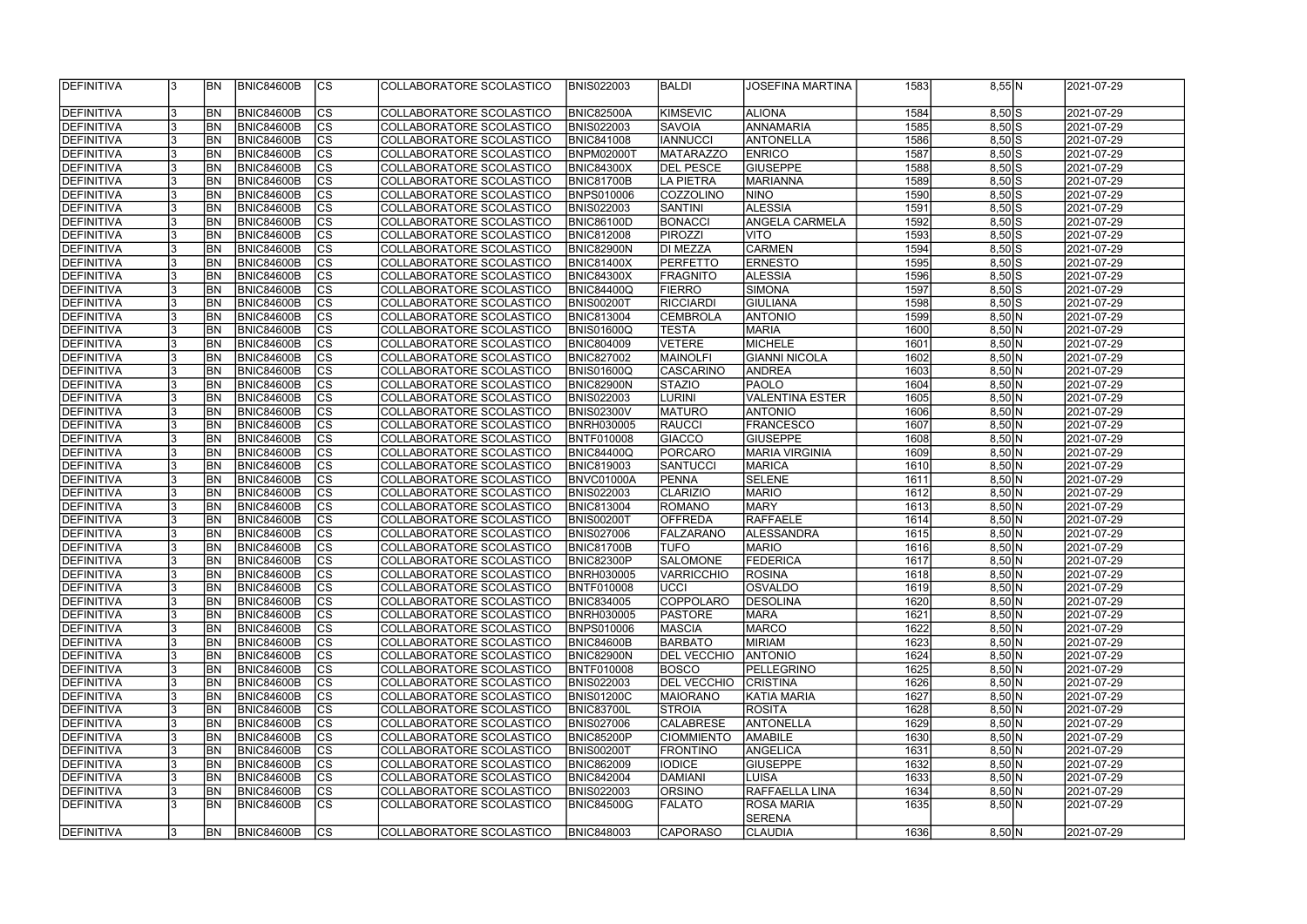| <b>DEFINITIVA</b> | <b>BN</b> | <b>BNIC84600B</b> | CS                       | COLLABORATORE SCOLASTICO | <b>BNIC84300X</b> | <b>IDE LUCA</b>           | <b>MARISA</b>         | 1637 | 8,50 N     | 2021-07-29 |
|-------------------|-----------|-------------------|--------------------------|--------------------------|-------------------|---------------------------|-----------------------|------|------------|------------|
| <b>DEFINITIVA</b> | <b>BN</b> | <b>BNIC84600B</b> | $\overline{\text{CS}}$   | COLLABORATORE SCOLASTICO | <b>BNPM02000T</b> | <b>MOSTACCIUOL</b>        | CARMELINA             | 1638 | 8,50 N     | 2021-07-29 |
|                   |           |                   |                          |                          |                   | IO.                       |                       |      |            |            |
| DEFINITIVA        | <b>BN</b> | <b>BNIC84600B</b> | <b>CS</b>                | COLLABORATORE SCOLASTICO | BNIS00300N        | <b>AMOROSO</b>            | <b>CLEMENTINA</b>     | 1639 | 8,50 N     | 2021-07-29 |
| <b>DEFINITIVA</b> | <b>BN</b> | <b>BNIC84600B</b> | cs                       | COLLABORATORE SCOLASTICO | <b>BNIS013008</b> | BERNARDO                  | <b>CARLO</b>          | 1640 | 8,50 N     | 2021-07-29 |
| <b>DEFINITIVA</b> | <b>BN</b> | <b>BNIC84600B</b> | cs                       | COLLABORATORE SCOLASTICO | <b>BNIS02300V</b> | <b>PACELLI</b>            | GILDA                 | 1641 | 8,50 N     | 2021-07-29 |
| <b>DEFINITIVA</b> | <b>BN</b> | <b>BNIC84600B</b> | $\overline{\text{CS}}$   | COLLABORATORE SCOLASTICO | <b>BNIS014004</b> | <b>PELLINO</b>            | GERARDINA             | 1642 | 8,50 N     | 2021-07-29 |
| DEFINITIVA        | <b>BN</b> | <b>BNIC84600B</b> | $\overline{\text{CS}}$   | COLLABORATORE SCOLASTICO | <b>BNRH030005</b> | PARZIALE                  | <b>TERESA</b>         | 1643 | 8,50 N     | 2021-07-29 |
| DEFINITIVA        | <b>BN</b> | <b>BNIC84600B</b> | cs                       | COLLABORATORE SCOLASTICO | <b>BNIC839008</b> | <b>CUCCARO</b>            | <b>ADELINA</b>        | 1644 | 8,50 N     | 2021-07-29 |
| <b>DEFINITIVA</b> | <b>BN</b> | <b>BNIC84600B</b> | cs                       | COLLABORATORE SCOLASTICO | <b>BNIC804009</b> | <b>MOBILIA</b>            | <b>MARIA VITTORIA</b> | 1645 | $8,48$ N   | 2021-07-29 |
| <b>DEFINITIVA</b> | <b>BN</b> | <b>BNIC84600B</b> | cs                       | COLLABORATORE SCOLASTICO | <b>BNIC855006</b> | D'APICE                   | DANILA                | 1646 | $8,47$ $S$ | 2021-07-29 |
| DEFINITIVA        | <b>BN</b> | <b>BNIC84600B</b> | cs                       | COLLABORATORE SCOLASTICO | <b>BNIC86100D</b> | PERRETTA                  | <b>MARIA</b>          | 1647 | $8,47$ N   | 2021-07-29 |
| <b>DEFINITIVA</b> | <b>BN</b> | <b>BNIC84600B</b> | <b>CS</b>                | COLLABORATORE SCOLASTICO | <b>BNPS010006</b> | <b>BOVINO</b>             | GIOVANNA              | 1648 | $8,47$ N   | 2021-07-29 |
| <b>DEFINITIVA</b> | <b>BN</b> | <b>BNIC84600B</b> | cs                       | COLLABORATORE SCOLASTICO | <b>BNIC86100D</b> | ROLLO                     | <b>MAURIZIO</b>       | 1649 | $8,45$ S   | 2021-07-29 |
| <b>DEFINITIVA</b> | <b>BN</b> | <b>BNIC84600B</b> | $ \overline{\text{CS}} $ | COLLABORATORE SCOLASTICO | <b>BNPM02000T</b> | <b>ZACCARINO</b>          | <b>CARMELINA</b>      | 1650 | $8,45$ S   | 2021-07-29 |
| DEFINITIVA        | <b>BN</b> | <b>BNIC84600B</b> | $\overline{\text{CS}}$   | COLLABORATORE SCOLASTICO | <b>BNIC82900N</b> | ROMANELLI                 | <b>ANTONELLA</b>      | 1651 | $8,45$ S   | 2021-07-29 |
| <b>DEFINITIVA</b> | <b>BN</b> | <b>BNIC84600B</b> | $\overline{\text{CS}}$   | COLLABORATORE SCOLASTICO |                   |                           | MARIELLA              | 1652 |            | 2021-07-29 |
|                   |           |                   |                          |                          | <b>BNIC83700L</b> | <b>ZULLO</b>              |                       |      | $8,45$ S   |            |
| <b>DEFINITIVA</b> | <b>BN</b> | <b>BNIC84600B</b> | CS                       | COLLABORATORE SCOLASTICO | <b>BNIS027006</b> | <b>CURCIO</b>             | <b>ENZA</b>           | 1653 | $8,45$ S   | 2021-07-29 |
| <b>DEFINITIVA</b> | BN        | <b>BNIC84600B</b> | $\overline{\text{CS}}$   | COLLABORATORE SCOLASTICO | BNIC82900N        | <b>INDO</b>               | LINA                  | 1654 | $8,45$ S   | 2021-07-29 |
| <b>DEFINITIVA</b> | <b>BN</b> | <b>BNIC84600B</b> | CS                       | COLLABORATORE SCOLASTICO | <b>BNIC84400Q</b> | SANTARCANG<br><b>IELO</b> | <b>DANIELE</b>        | 1655 | 8,45 N     | 2021-07-29 |
| DEFINITIVA        | <b>BN</b> | <b>BNIC84600B</b> | <b>CS</b>                | COLLABORATORE SCOLASTICO | <b>BNIS01600Q</b> | VIGLIONE                  | <b>ANTONIO</b>        | 1656 | 8,45 N     | 2021-07-29 |
| <b>DEFINITIVA</b> | <b>BN</b> | <b>BNIC84600B</b> | <b>CS</b>                | COLLABORATORE SCOLASTICO | <b>BNPM02000T</b> | <b>PROCACCINI</b>         | PAOLA                 | 1657 | 8,45 N     | 2021-07-29 |
| <b>DEFINITIVA</b> | <b>BN</b> | <b>BNIC84600B</b> | <b>CS</b>                | COLLABORATORE SCOLASTICO | <b>BNIC84600B</b> | <b>ASSINI</b>             | <b>NADIA</b>          | 1658 | 8,45 N     | 2021-07-29 |
| DEFINITIVA        | <b>BN</b> | <b>BNIC84600B</b> | cs                       | COLLABORATORE SCOLASTICO | <b>BNIC82300P</b> | <b>POLVERE</b>            | <b>VITTORIA</b>       | 1659 | 8,45 N     | 2021-07-29 |
| <b>DEFINITIVA</b> | <b>BN</b> | <b>BNIC84600B</b> | lcs                      | COLLABORATORE SCOLASTICO | <b>BNIC83700L</b> | <b>ESPOSITO</b>           | AMALIA                | 1660 | 8,45 N     | 2021-07-29 |
| DEFINITIVA        | <b>BN</b> | <b>BNIC84600B</b> | cs                       | COLLABORATORE SCOLASTICO | BNIC82900N        | CENICOLA                  | ANGELINA              | 1661 | $8,44$ S   | 2021-07-29 |
| <b>DEFINITIVA</b> | <b>BN</b> | <b>BNIC84600B</b> | lcs                      | COLLABORATORE SCOLASTICO | BNIC85200P        | FERRUCCI                  | <b>ROSETTA</b>        | 1662 | 8,43 N     | 2021-07-29 |
| <b>DEFINITIVA</b> | <b>BN</b> | <b>BNIC84600B</b> | $\overline{\text{CS}}$   | COLLABORATORE SCOLASTICO | <b>BNIS027006</b> | MASTROGIAC                | <b>ADRIANA PIA</b>    | 1663 | $8,41$ N   | 2021-07-29 |
|                   |           |                   |                          |                          |                   | OMO                       |                       |      |            |            |
| <b>DEFINITIVA</b> | <b>BN</b> | <b>BNIC84600B</b> | <b>CS</b>                | COLLABORATORE SCOLASTICO | <b>BNIS022003</b> | <b>GISMONDI</b>           | <b>LINA</b>           | 1664 | $8,40$ S   | 2021-07-29 |
| DEFINITIVA        | <b>BN</b> | <b>BNIC84600B</b> | $\overline{\text{CS}}$   | COLLABORATORE SCOLASTICO | <b>BNIC82900N</b> | <b>VISCUSI</b>            | <b>ROSARIO</b>        | 1665 | $8,40$ $S$ | 2021-07-29 |
| DEFINITIVA        | <b>BN</b> | <b>BNIC84600B</b> | $\overline{\text{cs}}$   | COLLABORATORE SCOLASTICO | <b>BNIC841008</b> | <b>MATARAZZO</b>          | <b>ANTONELLA</b>      | 1666 |            | 2021-07-29 |
|                   | <b>BN</b> |                   |                          |                          |                   | PULCINO                   |                       | 1667 | $8,40$ S   |            |
| DEFINITIVA        |           | <b>BNIC84600B</b> | $\overline{\text{CS}}$   | COLLABORATORE SCOLASTICO | <b>BNIC813004</b> |                           | LUCA                  |      | $8,40$ $S$ | 2021-07-29 |
| <b>DEFINITIVA</b> | <b>BN</b> | <b>BNIC84600B</b> | $\overline{\text{cs}}$   | COLLABORATORE SCOLASTICO | <b>BNIC842004</b> | <b>FALCO</b>              | <b>LUIGI</b>          | 1668 | $8,40$ S   | 2021-07-29 |
| DEFINITIVA        | <b>BN</b> | <b>BNIC84600B</b> | $\overline{\text{CS}}$   | COLLABORATORE SCOLASTICO | <b>BNIS02300V</b> | ICUSANO                   | <b>MARIA</b>          | 1669 | $8,40$ $S$ | 2021-07-29 |
| <b>DEFINITIVA</b> | <b>BN</b> | BNIC84600B        | $ {\rm cs}$              | COLLABORATORE SCOLASTICO | BNVC01000A        | MAZZONE                   | ANNARITA              | 1670 | $8,40$ S   | 2021-07-29 |
| DEFINITIVA        | <b>BN</b> | <b>BNIC84600B</b> | lcs                      | COLLABORATORE SCOLASTICO | <b>BNIC86100D</b> | <b>PETRONE</b>            | <b>EMANUELA</b>       | 1671 | $8,40$ $S$ | 2021-07-29 |
| <b>DEFINITIVA</b> | <b>BN</b> | BNIC84600B        | CS                       | COLLABORATORE SCOLASTICO | <b>BNIC84900V</b> | <b>COLETTA</b>            | <b>FRANCESCA</b>      | 1672 | $8,40$ $S$ | 2021-07-29 |
| <b>DEFINITIVA</b> | <b>BN</b> | <b>BNIC84600B</b> | <b>CS</b>                | COLLABORATORE SCOLASTICO | <b>BNIS014004</b> | <b>PANELLA</b>            | <b>SANDRA</b>         | 1673 | $8,40$ S   | 2021-07-29 |
| DEFINITIVA        | <b>BN</b> | <b>BNIC84600B</b> | <b>CS</b>                | COLLABORATORE SCOLASTICO | <b>BNIC826006</b> | <b>RICCI</b>              | <b>ADRIANA</b>        | 1674 | $8,40$ S   | 2021-07-29 |
| <b>DEFINITIVA</b> | <b>BN</b> | <b>BNIC84600B</b> | CS                       | COLLABORATORE SCOLASTICO | <b>BNIC81700B</b> | <b>RUSSO</b>              | <b>ANNA</b>           | 1675 | $8,40$ $S$ | 2021-07-29 |
| DEFINITIVA        | <b>BN</b> | <b>BNIC84600B</b> | CS                       | COLLABORATORE SCOLASTICO | <b>BNIC841008</b> | <b>AMATO</b>              | <b>MARIA GRAZIA</b>   | 1676 | $8,40$ S   | 2021-07-29 |
| <b>DEFINITIVA</b> | <b>BN</b> | BNIC84600B        | <b>CS</b>                | COLLABORATORE SCOLASTICO | <b>BNIC819003</b> | PARCESEPE                 | <b>LUISA</b>          | 1677 | $8,40$ $S$ | 2021-07-29 |
| <b>DEFINITIVA</b> | <b>BN</b> | BNIC84600B        | cs                       | COLLABORATORE SCOLASTICO | <b>BNIC81700B</b> | <b>MASTROVITO</b>         | <b>FELICE</b>         | 1678 | $8,40$ $S$ | 2021-07-29 |
| <b>DEFINITIVA</b> | <b>BN</b> | BNIC84600B        | CS                       | COLLABORATORE SCOLASTICO | <b>BNIS00200T</b> | <b>PACIELLO</b>           | <b>CHIARA</b>         | 1679 | $8,40$ $S$ | 2021-07-29 |
| <b>DEFINITIVA</b> | <b>BN</b> | <b>BNIC84600B</b> | cs                       | COLLABORATORE SCOLASTICO | <b>BNIC819003</b> | ROMANO                    | ARMANDO               | 1680 | $8,40$ S   | 2021-07-29 |
| <b>DEFINITIVA</b> | <b>BN</b> | BNIC84600B        | <b>CS</b>                | COLLABORATORE SCOLASTICO | <b>BNIC81000L</b> | <b>BOTTICELLI</b>         | DOMENICO              | 1681 | $8,40$ S   | 2021-07-29 |
| <b>DEFINITIVA</b> | <b>BN</b> | BNIC84600B        | $\overline{\text{CS}}$   | COLLABORATORE SCOLASTICO | <b>BNIS022003</b> | <b>ALBANESE</b>           | <b>NICOLA</b>         | 1682 | 8,40 N     | 2021-07-29 |
| <b>DEFINITIVA</b> | <b>BN</b> | BNIC84600B        | $\overline{\text{CS}}$   | COLLABORATORE SCOLASTICO | <b>BNIC84300X</b> | DI BENEDETTO ANTONIO      |                       | 1683 | 8,40 N     | 2021-07-29 |
|                   |           |                   |                          |                          |                   |                           |                       |      |            |            |
| <b>DEFINITIVA</b> | <b>BN</b> | <b>BNIC84600B</b> | CS                       | COLLABORATORE SCOLASTICO | <b>BNIC82300P</b> | <b>OLIVIERO</b>           | <b>VALENTINO</b>      | 1684 | 8,40 N     | 2021-07-29 |
| <b>DEFINITIVA</b> | IBN.      | <b>BNIC84600B</b> | cs                       | COLLABORATORE SCOLASTICO | <b>BNPS010006</b> | <b>INTORCIA</b>           | ALESSANDRA            | 1685 | 8,40 N     | 2021-07-29 |
| <b>DEFINITIVA</b> | IBN.      | <b>BNIC84600B</b> | CS                       | COLLABORATORE SCOLASTICO | <b>BNRH030005</b> | <b>FELORE</b>             | <b>ROSA</b>           | 1686 | 8,40 N     | 2021-07-29 |
| <b>DEFINITIVA</b> | IBN.      | <b>BNIC84600B</b> | CS                       | COLLABORATORE SCOLASTICO | <b>BNIS022003</b> | <b>SECONDO</b>            | <b>DOMENICO</b>       | 1687 | 8,40 N     | 2021-07-29 |
| <b>DEFINITIVA</b> | <b>BN</b> | <b>BNIC84600B</b> | CS                       | COLLABORATORE SCOLASTICO | <b>BNIC82900N</b> | <b>COLETTA</b>            | <b>MARIA</b>          | 1688 | 8,40 N     | 2021-07-29 |
|                   |           |                   |                          |                          |                   |                           |                       |      |            |            |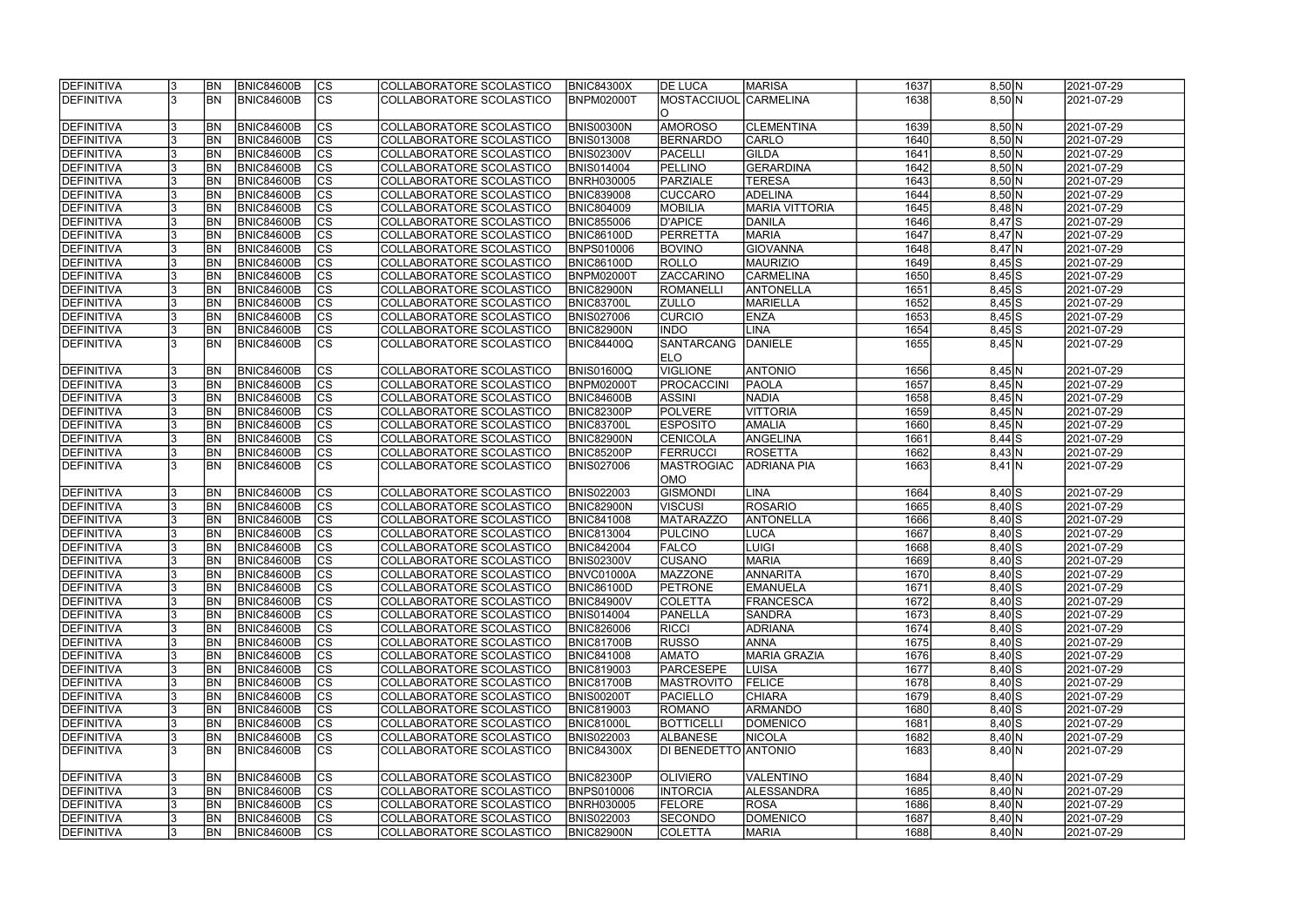| <b>DEFINITIVA</b> |    | <b>BN</b>  | <b>BNIC84600B</b> | <sub>Ics</sub> | COLLABORATORE SCOLASTICO | <b>BNIC86100D</b> | <b>IDE ANGELIS</b>   | DANIELA                   | 1689 | 8,40 N                                     | 2021-07-29 |
|-------------------|----|------------|-------------------|----------------|--------------------------|-------------------|----------------------|---------------------------|------|--------------------------------------------|------------|
| <b>DEFINITIVA</b> |    | <b>BN</b>  | <b>BNIC84600B</b> | cs             | COLLABORATORE SCOLASTICO | <b>BNIC84400Q</b> | <b>BOREA</b>         | FRANCESCA                 | 1690 | 8,40 N                                     | 2021-07-29 |
| DEFINITIVA        |    | <b>BN</b>  | <b>BNIC84600B</b> | cs             | COLLABORATORE SCOLASTICO | <b>BNIC82900N</b> | <b>ZAMBELLA</b>      | <b>GINO</b>               | 1691 | 8,40 N                                     | 2021-07-29 |
| <b>DEFINITIVA</b> |    | <b>BN</b>  | <b>BNIC84600B</b> | $\overline{c}$ | COLLABORATORE SCOLASTICO | <b>BNIS01100L</b> | <b>BARBATO</b>       | <b>EMILIO</b>             | 1692 | 8,40 N                                     | 2021-07-29 |
| <b>DEFINITIVA</b> |    | <b>BN</b>  | <b>BNIC84600B</b> | cs             | COLLABORATORE SCOLASTICO | <b>BNPM02000T</b> | <b>LOMBARDI</b>      | ANGELA                    | 1693 | 8,40 N                                     | 2021-07-29 |
| DEFINITIVA        |    | <b>BN</b>  | <b>BNIC84600B</b> | cs             | COLLABORATORE SCOLASTICO | <b>BNIC86100D</b> | <b>PAPPALARDO</b>    | LILIANA                   | 1694 | 8,40 N                                     | 2021-07-29 |
| DEFINITIVA        |    | <b>BN</b>  | <b>BNIC84600B</b> | cs             | COLLABORATORE SCOLASTICO | <b>BNIC84500G</b> | PASTORE              | MANUELA                   | 1695 | 8,40 N                                     | 2021-07-29 |
| DEFINITIVA        |    | <b>BN</b>  | <b>BNIC84600B</b> | cs             | COLLABORATORE SCOLASTICO | <b>BNIC85400A</b> | DI LAURO             | ROSSELLA                  | 1696 | 8,40 N                                     | 2021-07-29 |
| DEFINITIVA        |    | BN         | <b>BNIC84600B</b> | $ {\rm CS} $   | COLLABORATORE SCOLASTICO | <b>BNIC813004</b> | <b>RICCI</b>         | <b>MARIA</b>              | 1697 | 8,40 N                                     | 2021-07-29 |
| DEFINITIVA        |    | BN         | <b>BNIC84600B</b> | cs             | COLLABORATORE SCOLASTICO | <b>BNIC826006</b> | <b>PROTA</b>         | MICHELE                   | 1698 | 8,40 N                                     | 2021-07-29 |
| DEFINITIVA        |    | <b>BN</b>  | <b>BNIC84600B</b> | $ {\rm CS} $   | COLLABORATORE SCOLASTICO | <b>BNIS00200T</b> | <b>ELIA</b>          | <b>FEDERICA</b>           | 1699 | 8,40 N                                     | 2021-07-29 |
| DEFINITIVA        |    | <b>BN</b>  | <b>BNIC84600B</b> | cs             | COLLABORATORE SCOLASTICO | <b>BNIC84500G</b> | MOLINARO             | <b>GIOVANNA</b>           | 1700 | 8,40 N                                     | 2021-07-29 |
| DEFINITIVA        |    | <b>BN</b>  | <b>BNIC84600B</b> | cs             | COLLABORATORE SCOLASTICO | <b>BNIC81400X</b> | <b>IAMARTINO</b>     | <b>CHIARA</b>             | 1701 | 8,40 N                                     | 2021-07-29 |
| DEFINITIVA        |    | <b>BN</b>  | <b>BNIC84600B</b> | $ {\rm CS} $   | COLLABORATORE SCOLASTICO | <b>BNIS022003</b> | <b>AUTORINO</b>      | <b>NICOLA</b>             | 1702 | 8,40 N                                     | 2021-07-29 |
| DEFINITIVA        |    | <b>BN</b>  | <b>BNIC84600B</b> | $ {\rm CS} $   | COLLABORATORE SCOLASTICO | <b>BNIS01600Q</b> | FREDA                | FRANCESCA                 | 1703 | 8,40 N                                     | 2021-07-29 |
| DEFINITIVA        |    | <b>BN</b>  | <b>BNIC84600B</b> | $ {\rm CS} $   | COLLABORATORE SCOLASTICO | BNPC02000N        | <b>FIORE</b>         | <b>MARCO</b>              | 1704 | 8,40 N                                     | 2021-07-29 |
| DEFINITIVA        |    | BN         | <b>BNIC84600B</b> | cs             | COLLABORATORE SCOLASTICO | <b>BNIS02300V</b> | NUZZI                | <b>RAFFAELE</b>           | 1705 | 8,40 N                                     | 2021-07-29 |
| DEFINITIVA        |    | <b>BN</b>  | <b>BNIC84600B</b> | $ {\rm CS} $   | COLLABORATORE SCOLASTICO | <b>BNIC812008</b> | <b>CATAUDO</b>       | <b>FLORINDA</b>           | 1706 | 8,40 N                                     | 2021-07-29 |
| <b>DEFINITIVA</b> |    | <b>BN</b>  | <b>BNIC84600B</b> | $ {\rm CS} $   | COLLABORATORE SCOLASTICO | <b>BNIC819003</b> | PAULUCCI             | <b>LUCIANO</b>            | 1707 | 8,40 N                                     | 2021-07-29 |
| <b>DEFINITIVA</b> |    | <b>BN</b>  | <b>BNIC84600B</b> | cs             | COLLABORATORE SCOLASTICO | <b>BNIC85700T</b> | <b>CIAMPI</b>        | <b>MARIANNA</b>           | 1708 | 8,40 N                                     | 2021-07-29 |
| <b>DEFINITIVA</b> |    | <b>BN</b>  | <b>BNIC84600B</b> | $ {\rm cs} $   | COLLABORATORE SCOLASTICO | <b>BNIS022003</b> | <b>SANZARI</b>       | <b>ANTONIA</b>            | 1709 | 8,40 N                                     | 2021-07-29 |
| <b>DEFINITIVA</b> |    | BN         | <b>BNIC84600B</b> | <b>CS</b>      | COLLABORATORE SCOLASTICO | <b>BNIC84900V</b> | <b>VALLEFUOCO</b>    | <b>ALESSIO</b>            | 1710 | 8,40 N                                     | 2021-07-29 |
| <b>DEFINITIVA</b> |    | <b>BN</b>  | <b>BNIC84600B</b> | <b>CS</b>      | COLLABORATORE SCOLASTICO | <b>BNIC841008</b> | <b>RUBANO</b>        | ANTONELLA                 | 1711 | 8,40 N                                     | 2021-07-29 |
| DEFINITIVA        |    | <b>BN</b>  | <b>BNIC84600B</b> | CS             | COLLABORATORE SCOLASTICO | <b>BNIC81000L</b> | MEOLA                | <b>PAOLO</b>              | 1712 | 8,40 N                                     | 2021-07-29 |
| DEFINITIVA        |    | BN         | <b>BNIC84600B</b> | $ {\rm cs} $   | COLLABORATORE SCOLASTICO | <b>BNIC826006</b> | MORELLI              | <b>ERSILIA</b>            | 1713 | 8,40 N                                     | 2021-07-29 |
| DEFINITIVA        |    | BN         | <b>BNIC84600B</b> | $ {\rm CS} $   | COLLABORATORE SCOLASTICO | <b>BNIC84900V</b> | <b>FUSCO</b>         | <b>MARIA GRAZIA</b>       | 1714 | 8,40 N                                     | 2021-07-29 |
| DEFINITIVA        |    | <b>BN</b>  | <b>BNIC84600B</b> | $ {\rm cs} $   | COLLABORATORE SCOLASTICO | <b>BNIS027006</b> | <b>IADAROLA</b>      | ANTONELLA                 | 1715 | $8,38$ N                                   | 2021-07-29 |
| DEFINITIVA        |    | <b>BN</b>  | <b>BNIC84600B</b> | $ {\rm cs} $   | COLLABORATORE SCOLASTICO | <b>BNIC850003</b> | SANTUZZO             | <b>CIRO</b>               | 1716 | $8,38$ N                                   | 2021-07-29 |
| DEFINITIVA        |    | <b>BN</b>  | <b>BNIC84600B</b> | $ {\rm cs} $   | COLLABORATORE SCOLASTICO | <b>BNIS02300V</b> | <b>FAVA</b>          | <b>MARIO</b>              | 1717 | $8,37$ N                                   | 2021-07-29 |
| DEFINITIVA        |    | <b>BN</b>  | <b>BNIC84600B</b> | $ {\rm cs} $   | COLLABORATORE SCOLASTICO | <b>BNIC86100D</b> | <b>MAIORANO</b>      | <b>MARIAELISA</b>         | 1718 | $8,35\overline{\smash{\big)}\,\mathsf{S}}$ | 2021-07-29 |
| DEFINITIVA        |    | <b>BN</b>  | <b>BNIC84600B</b> | $\overline{c}$ | COLLABORATORE SCOLASTICO | <b>BNIC839008</b> | <b>DI LORENZO</b>    | <b>ANTONELLA</b>          | 1719 | $8,35$ S                                   | 2021-07-29 |
| DEFINITIVA        |    | <b>BN</b>  | <b>BNIC84600B</b> | cs             | COLLABORATORE SCOLASTICO | <b>BNIS00200T</b> | <b>CANELLI</b>       | <b>TERESA</b>             | 1720 | $8,35$ S                                   | 2021-07-29 |
| DEFINITIVA        |    | <b>BN</b>  | <b>BNIC84600B</b> | cs             | COLLABORATORE SCOLASTICO | BNPC02000N        | MELETOPOUL           | <b>CRISTINA</b>           | 1721 | 8,35 N                                     | 2021-07-29 |
|                   |    |            |                   |                |                          |                   | los                  |                           |      |                                            |            |
| DEFINITIVA        |    | <b>BN</b>  | <b>BNIC84600B</b> | $ {\rm CS} $   | COLLABORATORE SCOLASTICO | <b>BNIS02300V</b> | MARENNA              | ROSSELLA                  | 1722 | 8,35 N                                     | 2021-07-29 |
| DEFINITIVA        |    | <b>BN</b>  | <b>BNIC84600B</b> | $\overline{c}$ | COLLABORATORE SCOLASTICO | <b>BNIS01100L</b> | <b>PEDICINI</b>      | ANDREA                    | 1723 | 8,35 N                                     | 2021-07-29 |
| <b>DEFINITIVA</b> |    | <b>BN</b>  | BNIC84600B        | $\overline{c}$ | COLLABORATORE SCOLASTICO | <b>BNIS00300N</b> | VERLEZZA             | DANIELE                   | 1724 | 8,35 N                                     | 2021-07-29 |
| DEFINITIVA        |    | <b>BN</b>  | <b>BNIC84600B</b> | $ {\rm CS} $   | COLLABORATORE SCOLASTICO | <b>BNIC84300X</b> | <b>CARDARELLI</b>    | <b>ANTONIA</b>            | 1725 | $8,33$ S                                   | 2021-07-29 |
| DEFINITIVA        |    | <b>IBN</b> | <b>BNIC84600B</b> | $ {\rm CS} $   | COLLABORATORE SCOLASTICO | <b>BNIC85700T</b> | DELLO RUSSO NADIA    |                           | 1726 | $8,33$ S                                   | 2021-07-29 |
|                   |    |            |                   |                |                          |                   |                      |                           |      |                                            |            |
| DEFINITIVA        |    | <b>BN</b>  | <b>BNIC84600B</b> | $ {\rm CS} $   | COLLABORATORE SCOLASTICO | <b>BNIS027006</b> | <b>PINTO</b>         | <b>MARIO</b>              | 1727 | $8,33$ S                                   | 2021-07-29 |
| <b>DEFINITIVA</b> |    | <b>BN</b>  | <b>BNIC84600B</b> | $ {\rm CS} $   | COLLABORATORE SCOLASTICO | <b>BNIC82900N</b> | <b>AVITAIA</b>       | <b>IDA</b>                | 1728 | $8,33$ S                                   | 2021-07-29 |
| DEFINITIVA        |    | <b>BN</b>  | <b>BNIC84600B</b> | $ {\rm CS} $   | COLLABORATORE SCOLASTICO | <b>BNIS00200T</b> | NORELLI              | <b>GIUSEPPINA</b>         | 1729 | $8,33$ S                                   | 2021-07-29 |
| DEFINITIVA        |    | <b>BN</b>  | <b>BNIC84600B</b> | $ {\rm CS} $   | COLLABORATORE SCOLASTICO | <b>BNIC804009</b> | LONGO                | <b>STEFANIA</b>           | 1730 | $8,33$ S                                   | 2021-07-29 |
| DEFINITIVA        |    | <b>BN</b>  | <b>BNIC84600B</b> | cs             | COLLABORATORE SCOLASTICO | <b>BNIC82900N</b> | <b>ZITO</b>          | <b>GIROLAMA</b>           | 1731 | $8,33$ S                                   | 2021-07-29 |
| DEFINITIVA        |    | <b>BN</b>  | <b>BNIC84600B</b> | $ {\rm CS} $   | COLLABORATORE SCOLASTICO | <b>BNIS013008</b> | <b>CINELLI</b>       | PATRIZIA                  | 1732 | $8,33$ S                                   | 2021-07-29 |
| DEFINITIVA        |    | <b>BN</b>  | <b>BNIC84600B</b> | cs             | COLLABORATORE SCOLASTICO | BNVC01000A        |                      | SANTABARBAR MARIA ROSARIA | 1733 | $8,33\overline{S}$                         | 2021-07-29 |
|                   |    |            |                   |                |                          |                   | IA.                  |                           |      |                                            |            |
| DEFINITIVA        |    | <b>BN</b>  | BNIC84600B        | cs             | COLLABORATORE SCOLASTICO | <b>BNIS01100L</b> | <b>FIORILLO</b>      | FIORINA                   | 1734 | $8,33$ $S$                                 | 2021-07-29 |
| <b>DEFINITIVA</b> |    | <b>BN</b>  | <b>BNIC84600B</b> | cs             | COLLABORATORE SCOLASTICO | <b>BNIC85700T</b> | GIANGREGORI FELICINA |                           | 1735 | $8,33$ S                                   | 2021-07-29 |
|                   |    |            |                   |                |                          |                   | IO.                  |                           |      |                                            |            |
| DEFINITIVA        |    | <b>BN</b>  | <b>BNIC84600B</b> | $ {\rm CS} $   | COLLABORATORE SCOLASTICO | BNIC82900N        | <b>POSSEMATO</b>     | MARIA GIUSEPPINA          | 1736 | $8,33$ S                                   | 2021-07-29 |
|                   |    |            |                   |                |                          |                   |                      |                           |      |                                            |            |
| DEFINITIVA        |    | <b>BN</b>  | <b>BNIC84600B</b> | $ {\rm CS} $   | COLLABORATORE SCOLASTICO | <b>BNIC84500G</b> | <b>TRANFAGLIA</b>    | <b>ANNAMARIA</b>          | 1737 | $8,33$ S                                   | 2021-07-29 |
| DEFINITIVA        |    | <b>BN</b>  | <b>BNIC84600B</b> | $ {\rm CS} $   | COLLABORATORE SCOLASTICO | <b>BNIS022003</b> | <b>FEDERICO</b>      | PATRIZIA                  | 1738 | $8,33$ S                                   | 2021-07-29 |
| DEFINITIVA        | Ι3 | <b>BN</b>  | <b>BNIC84600B</b> | $ {\rm CS} $   | COLLABORATORE SCOLASTICO | <b>BNIC804009</b> | <b>GHEORGHE</b>      | MIRELA                    | 1739 | 8,33 N                                     | 2021-07-29 |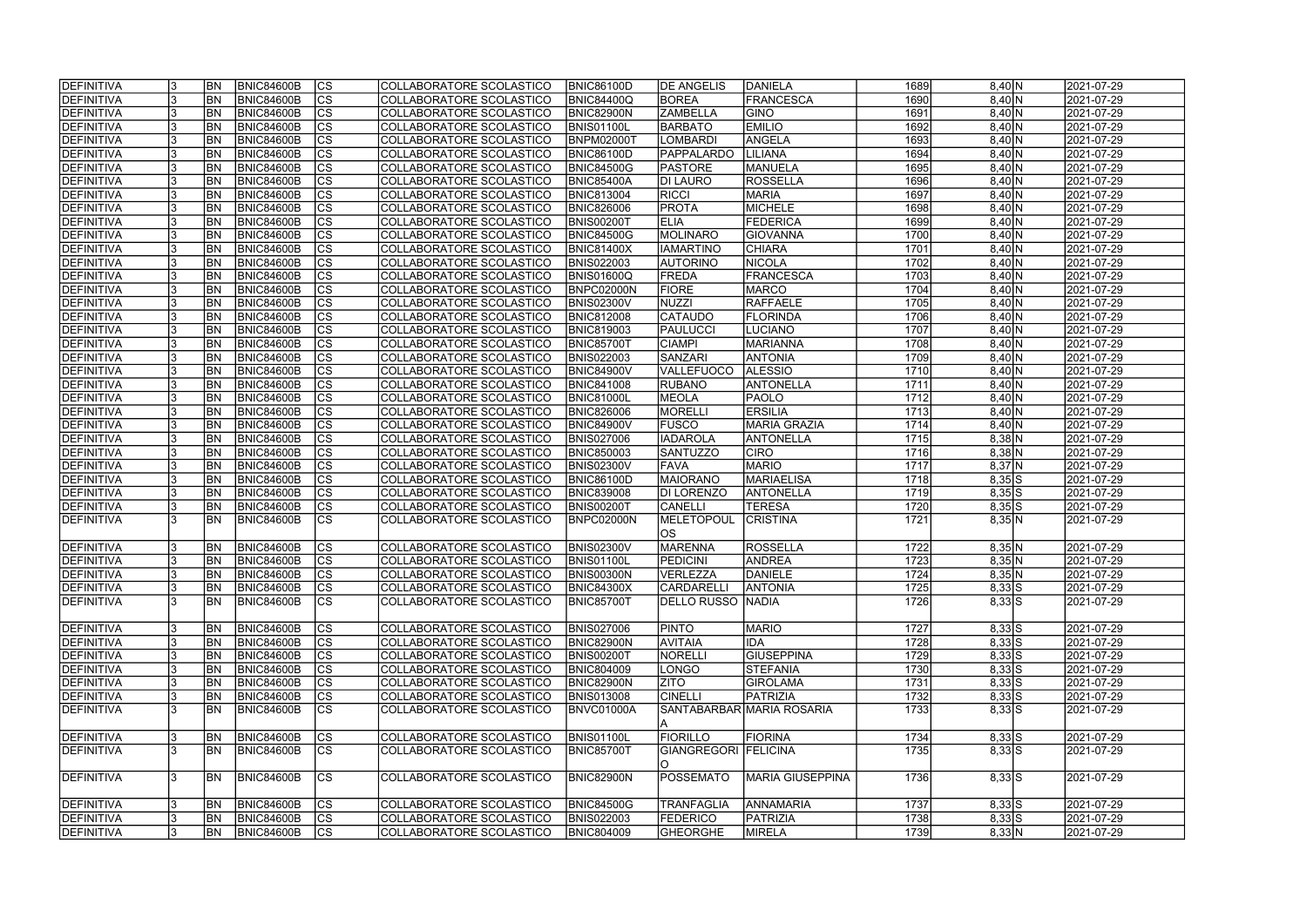| <b>IDEFINITIVA</b> |    | <b>IBN</b> | <b>BNIC84600B</b> | <sub>Ics</sub> | COLLABORATORE SCOLASTICO | <b>BNIC84300X</b> | LA MONTAGNA VINCENZO |                      | 1740 | 8,33 N             | 2021-07-29 |
|--------------------|----|------------|-------------------|----------------|--------------------------|-------------------|----------------------|----------------------|------|--------------------|------------|
|                    |    |            |                   |                |                          |                   |                      |                      |      |                    |            |
| DEFINITIVA         |    | <b>BN</b>  | <b>BNIC84600B</b> | cs             | COLLABORATORE SCOLASTICO | <b>BNIC85400A</b> | MAURIELLO            | <b>PASQUALINA</b>    | 1741 | 8,33 N             | 2021-07-29 |
| DEFINITIVA         |    | <b>BN</b>  | <b>BNIC84600B</b> | cs             | COLLABORATORE SCOLASTICO | <b>BNIC84300X</b> | <b>TOSCANO</b>       | <b>ANTONELLA</b>     | 1742 | 8,33 N             | 2021-07-29 |
| DEFINITIVA         |    | <b>BN</b>  | <b>BNIC84600B</b> | $\overline{c}$ | COLLABORATORE SCOLASTICO | <b>BNIC819003</b> | TOLOSA               | <b>PASQUALINA</b>    | 1743 | 8,33 N             | 2021-07-29 |
| DEFINITIVA         |    | <b>BN</b>  | <b>BNIC84600B</b> | cs             | COLLABORATORE SCOLASTICO | <b>BNIC85200P</b> | <b>ROSSETTI</b>      | <b>CARMELA</b>       | 1744 | 8,33 N             | 2021-07-29 |
| DEFINITIVA         |    | <b>BN</b>  | BNIC84600B        | cs             | COLLABORATORE SCOLASTICO | <b>BNRH030005</b> | VALCESCHINI          | LIDIA                | 1745 | 8,33 N             | 2021-07-29 |
| DEFINITIVA         |    | <b>BN</b>  | <b>BNIC84600B</b> | cs             | COLLABORATORE SCOLASTICO | <b>BNIC819003</b> | <b>RAUSI</b>         | GIUSEPPINA           | 1746 | 8,33 N             | 2021-07-29 |
| DEFINITIVA         |    | BN         | <b>BNIC84600B</b> | cs             | COLLABORATORE SCOLASTICO | <b>BNIC841008</b> | MANCINO              | ROSSELLA             | 1747 | 8,33 N             | 2021-07-29 |
| DEFINITIVA         |    | BN         | <b>BNIC84600B</b> | cs             | COLLABORATORE SCOLASTICO | <b>BNIC82900N</b> | <b>GUARNIERI</b>     | MILENA               | 1748 | 8,33 N             | 2021-07-29 |
| DEFINITIVA         |    | <b>BN</b>  | <b>BNIC84600B</b> | $ {\rm cs} $   | COLLABORATORE SCOLASTICO | <b>BNIC84400Q</b> | COPPOLARO            | ANNARITA             | 1749 | 8,33 N             | 2021-07-29 |
| <b>DEFINITIVA</b>  |    | <b>BN</b>  | <b>BNIC84600B</b> | cs             | COLLABORATORE SCOLASTICO | <b>BNIC85700T</b> | <b>LEONE</b>         | <b>MORENA</b>        | 1750 | 8,33 N             | 2021-07-29 |
| DEFINITIVA         |    | <b>BN</b>  | <b>BNIC84600B</b> | cs             | COLLABORATORE SCOLASTICO | <b>BNIS00200T</b> | <b>FEDERICO</b>      | <b>BIAGIO</b>        | 1751 | 8,33 N             | 2021-07-29 |
| DEFINITIVA         |    | <b>BN</b>  | <b>BNIC84600B</b> | cs             | COLLABORATORE SCOLASTICO | <b>BNIC84300X</b> | <b>IANNACE</b>       | MASSIMO              | 1752 | 8,33 N             | 2021-07-29 |
| DEFINITIVA         |    | <b>BN</b>  | <b>BNIC84600B</b> | cs             | COLLABORATORE SCOLASTICO | <b>BNIC842004</b> | <b>CIANCIO</b>       | <b>MARIA</b>         | 1753 | 8,33 N             | 2021-07-29 |
| DEFINITIVA         |    | <b>BN</b>  | <b>BNIC84600B</b> | cs             | COLLABORATORE SCOLASTICO | <b>BNIC84300X</b> | LANNI                | <b>ELISABETTA</b>    | 1754 | 8,33 N             | 2021-07-29 |
| DEFINITIVA         |    | BN         | <b>BNIC84600B</b> | cs             | COLLABORATORE SCOLASTICO | <b>BNIC804009</b> | <b>CIARLO</b>        | <b>ROSANNA</b>       | 1755 | 8,33 N             | 2021-07-29 |
| DEFINITIVA         |    | BN         | <b>BNIC84600B</b> | cs             | COLLABORATORE SCOLASTICO | <b>BNIC841008</b> | <b>CINQUEFIORI</b>   | ANNARITA             | 1756 | 8,33 N             | 2021-07-29 |
| DEFINITIVA         |    | <b>BN</b>  | <b>BNIC84600B</b> | cs             | COLLABORATORE SCOLASTICO | <b>BNIC842004</b> | PELLEGRINO           | <b>GIOVANNA</b>      | 1757 | 8,33 N             | 2021-07-29 |
| <b>DEFINITIVA</b>  |    | <b>BN</b>  | <b>BNIC84600B</b> | cs             | COLLABORATORE SCOLASTICO | <b>BNIC84300X</b> | <b>CAPPUCCIO</b>     | <b>LINA</b>          | 1758 | 8,33 N             | 2021-07-29 |
| DEFINITIVA         |    | <b>BN</b>  | <b>BNIC84600B</b> | cs             | COLLABORATORE SCOLASTICO | <b>BNIC82900N</b> | IACOBUCCI            | <b>GIUSEPPINA</b>    | 1759 | 8,33 N             | 2021-07-29 |
| <b>DEFINITIVA</b>  |    | <b>BN</b>  | <b>BNIC84600B</b> | cs             | COLLABORATORE SCOLASTICO | <b>BNPM02000T</b> | <b>LUCIANI</b>       | <b>ANNARITA</b>      | 1760 | 8,33 N             | 2021-07-29 |
| DEFINITIVA         |    | <b>BN</b>  | <b>BNIC84600B</b> | <b>CS</b>      | COLLABORATORE SCOLASTICO | <b>BNIC84300X</b> | BAO                  | <b>MARIA</b>         | 1761 | 8,33 N             | 2021-07-29 |
| DEFINITIVA         |    | <b>BN</b>  | BNIC84600B        | lcs            | COLLABORATORE SCOLASTICO | <b>BNIC826006</b> | COCCHIARELL          | MADELEINE            | 1762 | 8,33 N             | 2021-07-29 |
|                    |    |            |                   |                |                          |                   | IA.                  | DANIELLE             |      |                    |            |
| DEFINITIVA         |    | BN         | <b>BNIC84600B</b> | cs             | COLLABORATORE SCOLASTICO | <b>BNIC850003</b> | <b>ALVINO</b>        | <b>STEFANIA</b>      | 1763 | 8,33 N             | 2021-07-29 |
| DEFINITIVA         |    | BN         | <b>BNIC84600B</b> | $ {\rm cs} $   | COLLABORATORE SCOLASTICO | <b>BNIC84300X</b> | DI DIO               | GRAZIA               | 1764 | 8,33 N             | 2021-07-29 |
| DEFINITIVA         |    | <b>BN</b>  | <b>BNIC84600B</b> | $ {\rm cs} $   | COLLABORATORE SCOLASTICO | <b>BNIS01600Q</b> | VARRICCHIO           | <b>ELISA</b>         | 1765 | 8,33 N             | 2021-07-29 |
| DEFINITIVA         |    | <b>BN</b>  | BNIC84600B        | cs             | COLLABORATORE SCOLASTICO | <b>BNIC81000L</b> | <b>CALICCHIO</b>     | <b>OLGA</b>          | 1766 | 8,33 N             | 2021-07-29 |
| DEFINITIVA         |    | <b>BN</b>  | <b>BNIC84600B</b> | cs             | COLLABORATORE SCOLASTICO | <b>BNIC833009</b> | <b>FRUMIENTO</b>     | MARIA GRAZIA         | 1767 | $8,32$ S           | 2021-07-29 |
| DEFINITIVA         |    | <b>BN</b>  | BNIC84600B        | CS             | COLLABORATORE SCOLASTICO | <b>BNIC84300X</b> | <b>CONATO</b>        | <b>VALENTINA</b>     | 1768 | $8,30$ $S$         | 2021-07-29 |
| DEFINITIVA         |    | <b>BN</b>  | <b>BNIC84600B</b> | cs             | COLLABORATORE SCOLASTICO | <b>BNIC850003</b> | <b>CIOTTA</b>        | <b>LUANA</b>         | 1769 | $8,30$ S           | 2021-07-29 |
| DEFINITIVA         |    | BN         | <b>BNIC84600B</b> | $\overline{c}$ | COLLABORATORE SCOLASTICO | <b>BNIS01600Q</b> | GIUGLIANO            | <b>PIETRO</b>        | 1770 | $8,30$ $S$         | 2021-07-29 |
| DEFINITIVA         |    | BN         | <b>BNIC84600B</b> | cs             | COLLABORATORE SCOLASTICO | <b>BNIC842004</b> | BERNARDO             | <b>ALEXANDRA</b>     | 1771 | $8,30$ $S$         | 2021-07-29 |
| DEFINITIVA         |    | <b>BN</b>  | <b>BNIC84600B</b> | $\overline{c}$ | COLLABORATORE SCOLASTICO | <b>BNIS013008</b> | FARINA               | <b>ASSUNTA</b>       | 1772 | $8,30$ $S$         | 2021-07-29 |
| DEFINITIVA         |    | <b>BN</b>  | <b>BNIC84600B</b> | $\overline{c}$ | COLLABORATORE SCOLASTICO | <b>BNIC819003</b> | <b>VASCELLO</b>      | MILENA               | 1773 | $8,30$ S           | 2021-07-29 |
| <b>DEFINITIVA</b>  |    | IBN        | BNIC84600B        | CS             | COLLABORATORE SCOLASTICO | <b>BNIS01600Q</b> | <b>DI CECILIA</b>    | <b>MARIA</b>         | 1774 | $8,30$ S           | 2021-07-29 |
| <b>DEFINITIVA</b>  |    | <b>BN</b>  | <b>BNIC84600B</b> | $ {\rm CS} $   | COLLABORATORE SCOLASTICO | <b>BNIS01600Q</b> | <b>RUSSO</b>         | <b>CARMINE</b>       | 1775 | $8,30$ S           | 2021-07-29 |
| <b>DEFINITIVA</b>  |    | <b>IBN</b> | <b>BNIC84600B</b> | <sub>Ics</sub> | COLLABORATORE SCOLASTICO | <b>BNIC84300X</b> | <b>CARBONE</b>       | MARIA MADDALENA      | 1776 | $8,30\overline{S}$ | 2021-07-29 |
|                    |    |            |                   |                |                          |                   |                      |                      |      |                    |            |
| <b>DEFINITIVA</b>  |    | <b>BN</b>  | <b>BNIC84600B</b> | <sub>Ics</sub> | COLLABORATORE SCOLASTICO | <b>BNPS010006</b> | PISANTI              | PASQUALINA           | 1777 | $8,30$ S           | 2021-07-29 |
| DEFINITIVA         |    | <b>BN</b>  | <b>BNIC84600B</b> | $ {\rm CS} $   | COLLABORATORE SCOLASTICO | <b>BNIC85700T</b> | <b>VENEZIANO</b>     | <b>MARIA ROSARIA</b> | 1778 | $8,30$ $S$         | 2021-07-29 |
| <b>DEFINITIVA</b>  |    | <b>BN</b>  | <b>BNIC84600B</b> | $ {\rm CS} $   | COLLABORATORE SCOLASTICO | BNPC02000N        | PARENTE              | ROSSELLA             | 1779 | $8,30$ S           | 2021-07-29 |
| DEFINITIVA         |    | <b>BN</b>  | <b>BNIC84600B</b> | $ {\rm CS} $   | COLLABORATORE SCOLASTICO | <b>BNIC85700T</b> | <b>FASANO</b>        | <b>STEFANIA</b>      | 1780 | $8,30$ S           | 2021-07-29 |
| <b>DEFINITIVA</b>  |    | <b>BN</b>  | <b>BNIC84600B</b> | cs             | COLLABORATORE SCOLASTICO | <b>BNIC85700T</b> | IZZO                 | DANILO               | 1781 | $8,30$ S           | 2021-07-29 |
| DEFINITIVA         |    | <b>BN</b>  | <b>BNIC84600B</b> | $ {\rm CS} $   | COLLABORATORE SCOLASTICO | <b>BNIS01600Q</b> | GIAMUNDO             | ROSA                 | 1782 | $8,30$ S           | 2021-07-29 |
| <b>DEFINITIVA</b>  |    | <b>BN</b>  | <b>BNIC84600B</b> | cs             | COLLABORATORE SCOLASTICO | <b>BNIS022003</b> | <b>DEL VECCHIO</b>   | <b>IDA</b>           | 1783 | $8,30$ S           | 2021-07-29 |
| DEFINITIVA         |    | <b>BN</b>  | <b>BNIC84600B</b> | cs             | COLLABORATORE SCOLASTICO | <b>BNIC86100D</b> | <b>ZAGARESE</b>      | <b>ILARIA</b>        | 1784 | $8,30$ S           | 2021-07-29 |
| DEFINITIVA         |    | <b>BN</b>  | <b>BNIC84600B</b> | cs             | COLLABORATORE SCOLASTICO | <b>BNIC82500A</b> | <b>ZACCARI</b>       | <b>MARCELLA</b>      | 1785 | $8,30$ $S$         | 2021-07-29 |
| DEFINITIVA         |    | <b>BN</b>  | <b>BNIC84600B</b> | cs             | COLLABORATORE SCOLASTICO | <b>BNIC82900N</b> | <b>PACELLI</b>       | SIMONA               | 1786 | $8,30$ S           | 2021-07-29 |
| DEFINITIVA         |    | <b>BN</b>  | <b>BNIC84600B</b> | $ {\rm CS} $   | COLLABORATORE SCOLASTICO | <b>BNIS01100L</b> | <b>MANDATO</b>       | GIOVANNA             | 1787 | $8,30$ $S$         | 2021-07-29 |
| DEFINITIVA         |    | BN         | <b>BNIC84600B</b> | $ {\rm CS} $   | COLLABORATORE SCOLASTICO | <b>BNIC84300X</b> | D'AGOSTINO           | <b>ALBERTO</b>       | 1788 | $8,30$ $S$         | 2021-07-29 |
| DEFINITIVA         |    | BN         | <b>BNIC84600B</b> | $ {\rm CS} $   | COLLABORATORE SCOLASTICO | BNIC82300P        | <b>SIMEONE</b>       | <b>ANTONIO</b>       | 1789 | $8,30$ S           | 2021-07-29 |
|                    |    |            |                   |                |                          |                   |                      | <b>GIUSEPPE</b>      |      |                    |            |
| DEFINITIVA         |    | <b>IBN</b> | <b>BNIC84600B</b> | $ {\rm CS} $   | COLLABORATORE SCOLASTICO | <b>BNIC85200P</b> | <b>PETRILLO</b>      | <b>OLEG</b>          | 1790 | $8,30$ S           | 2021-07-29 |
| <b>DEFINITIVA</b>  | 13 | <b>BN</b>  | <b>BNIC84600B</b> | $ {\rm CS} $   | COLLABORATORE SCOLASTICO | <b>BNIS00800R</b> | <b>MASSARO</b>       | <b>LIBERATA</b>      | 1791 | $8,30$ S           | 2021-07-29 |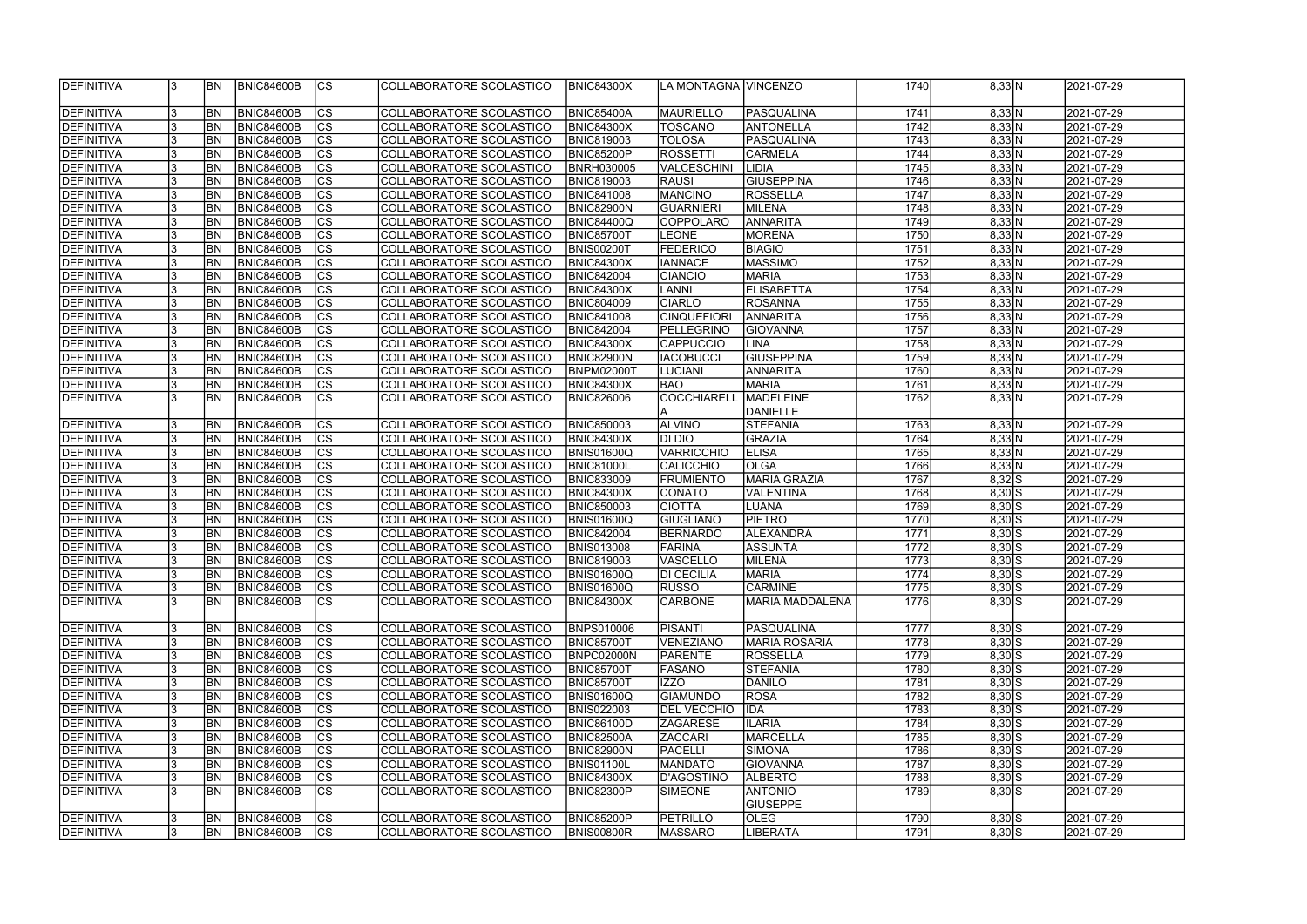| <b>DEFINITIVA</b>        |   | <b>BN</b>  | <b>BNIC84600B</b> | <sub>Ics</sub> | COLLABORATORE SCOLASTICO | <b>BNIC84600B</b> | <b>IFOSCHINI</b>    | <b>ELDA</b>            | 1792 | 8,30 N   | 2021-07-29 |
|--------------------------|---|------------|-------------------|----------------|--------------------------|-------------------|---------------------|------------------------|------|----------|------------|
| <b>DEFINITIVA</b>        |   | <b>BN</b>  | <b>BNIC84600B</b> | cs             | COLLABORATORE SCOLASTICO | <b>BNTF010008</b> | <b>DE NISCO</b>     | <b>FRANCESCO</b>       | 1793 | 8,30 N   | 2021-07-29 |
| DEFINITIVA               |   | <b>BN</b>  | <b>BNIC84600B</b> | cs             | COLLABORATORE SCOLASTICO | <b>BNIC84600B</b> | <b>CIARLEGLIO</b>   | <b>FILOMENA</b>        | 1794 | 8,30 N   | 2021-07-29 |
| <b>DEFINITIVA</b>        |   | <b>BN</b>  | <b>BNIC84600B</b> | $\overline{c}$ | COLLABORATORE SCOLASTICO | <b>BNIC84300X</b> | TUCCI               | <b>FRANCESCO</b>       | 1795 | 8,30 N   | 2021-07-29 |
| <b>DEFINITIVA</b>        |   | <b>BN</b>  | BNIC84600B        | cs             | COLLABORATORE SCOLASTICO | <b>BNIS00800R</b> | NAPOLITANO          | <b>ANTONIO</b>         | 1796 | 8,30 N   | 2021-07-29 |
| <b>DEFINITIVA</b>        |   | <b>BN</b>  | BNIC84600B        | cs             | COLLABORATORE SCOLASTICO | <b>BNIC841008</b> | MADDALONI           | MARTINA                | 1797 | 8,30 N   | 2021-07-29 |
| <b>DEFINITIVA</b>        |   | <b>BN</b>  | BNIC84600B        | CS             | COLLABORATORE SCOLASTICO | <b>BNIC848003</b> | <b>BELPERIO</b>     | <b>GIORGIA</b>         | 1798 | 8,30 N   | 2021-07-29 |
| DEFINITIVA               |   | <b>BN</b>  | BNIC84600B        | $ {\rm CS} $   | COLLABORATORE SCOLASTICO | <b>BNIS00800R</b> | <b>SACCONE</b>      | <b>LIBERO</b>          | 1799 | 8,30 N   | 2021-07-29 |
| DEFINITIVA               |   | <b>BN</b>  | <b>BNIC84600B</b> | $ {\rm CS} $   | COLLABORATORE SCOLASTICO | <b>BNIS014004</b> | <b>TOMACIELLO</b>   | LUANA                  | 1800 | 8,30 N   | 2021-07-29 |
| DEFINITIVA               |   | <b>BN</b>  | <b>BNIC84600B</b> | $ {\rm CS} $   | COLLABORATORE SCOLASTICO | <b>BNIS014004</b> | <b>CONFORTI</b>     | <b>CLELIA</b>          | 1801 | 8,30 N   | 2021-07-29 |
| <b>DEFINITIVA</b>        |   | <b>BN</b>  | <b>BNIC84600B</b> | $ {\rm CS} $   | COLLABORATORE SCOLASTICO | <b>BNIS02300V</b> | TOMASO              | MICHELE                | 1802 | 8,30 N   | 2021-07-29 |
| <b>DEFINITIVA</b>        |   | <b>BN</b>  | <b>BNIC84600B</b> | $ {\rm cs} $   | COLLABORATORE SCOLASTICO | <b>BNIC85200P</b> | <b>DE MARCO</b>     | MARIANNA               | 1803 | 8,30 N   | 2021-07-29 |
| DEFINITIVA               |   | <b>BN</b>  | <b>BNIC84600B</b> | cs             | COLLABORATORE SCOLASTICO | <b>BNIC84900V</b> | CORBO               | <b>ELISA</b>           | 1804 | 8,30 N   | 2021-07-29 |
| <b>DEFINITIVA</b>        |   | BN         | BNIC84600B        | $ {\rm CS} $   | COLLABORATORE SCOLASTICO | <b>BNTF010008</b> | MAZZONE             | ANGELA                 | 1805 | 8,30 N   | 2021-07-29 |
| DEFINITIVA               |   | <b>BN</b>  | <b>BNIC84600B</b> | $ {\rm CS} $   | COLLABORATORE SCOLASTICO | <b>BNIC84300X</b> | <b>IARROBINO</b>    | <b>MARTINA</b>         | 1806 | 8,30 N   | 2021-07-29 |
|                          |   |            |                   | $ {\rm CS} $   |                          |                   | <b>DI LIBERO</b>    |                        | 1807 |          |            |
| DEFINITIVA<br>DEFINITIVA |   | <b>BN</b>  | <b>BNIC84600B</b> |                | COLLABORATORE SCOLASTICO | <b>BNIC84600B</b> |                     | <b>LUCIA</b>           |      | 8,30 N   | 2021-07-29 |
|                          |   | BN         | BNIC84600B        | $ {\rm CS} $   | COLLABORATORE SCOLASTICO | <b>BNIC82900N</b> | <b>CREDENDINO</b>   | <b>CIRO</b>            | 1808 | 8,30 N   | 2021-07-29 |
| <b>DEFINITIVA</b>        |   | <b>BN</b>  | <b>BNIC84600B</b> | $ {\rm CS} $   | COLLABORATORE SCOLASTICO | <b>BNPM02000T</b> | <b>MASTROVITO</b>   | <b>ELENA</b>           | 1809 | 8,30 N   | 2021-07-29 |
| <b>DEFINITIVA</b>        |   | <b>BN</b>  | BNIC84600B        | <b>CS</b>      | COLLABORATORE SCOLASTICO | <b>BNIC85200P</b> | <b>NAPPI</b>        | <b>MICHELA</b>         | 1810 | 8,30 N   | 2021-07-29 |
| <b>DEFINITIVA</b>        |   | <b>BN</b>  | <b>BNIC84600B</b> | $ {\rm CS} $   | COLLABORATORE SCOLASTICO | <b>BNIC842004</b> | <b>RIVETTI</b>      | <b>DAVIDE</b>          | 1811 | 8,30 N   | 2021-07-29 |
| <b>DEFINITIVA</b>        |   | <b>BN</b>  | <b>BNIC84600B</b> | $ {\rm CS} $   | COLLABORATORE SCOLASTICO | <b>BNIS013008</b> | <b>PRINCIPIO</b>    | <b>GIOVANNA</b>        | 1812 | 8,30 N   | 2021-07-29 |
| <b>DEFINITIVA</b>        |   | <b>BN</b>  | BNIC84600B        | <b>CS</b>      | COLLABORATORE SCOLASTICO | <b>BNPM02000T</b> | <b>DEL VECCHIO</b>  | <b>ISABELLA</b>        | 1813 | 8,30 N   | 2021-07-29 |
| DEFINITIVA               |   | <b>BN</b>  | BNIC84600B        | CS             | COLLABORATORE SCOLASTICO | <b>BNIC827002</b> | <b>LAMBERTI</b>     | <b>CECILIA</b>         | 1814 | 8,30 N   | 2021-07-29 |
| DEFINITIVA               |   | <b>BN</b>  | BNIC84600B        | CS             | COLLABORATORE SCOLASTICO | <b>BNTF010008</b> | <b>ZANONE</b>       | <b>SERENA</b>          | 1815 | 8,30 N   | 2021-07-29 |
| DEFINITIVA               |   | BN         | <b>BNIC84600B</b> | $ {\rm cs} $   | COLLABORATORE SCOLASTICO | <b>BNIS00200T</b> | <b>BARBATO</b>      | <b>JESSICA MICHELA</b> | 1816 | 8,30 N   | 2021-07-29 |
| <b>DEFINITIVA</b>        |   | <b>BN</b>  | <b>BNIC84600B</b> | $ {\rm CS} $   | COLLABORATORE SCOLASTICO | <b>BNIC84900V</b> | COLANGELO           | DANIELA                | 1817 | 8,30 N   | 2021-07-29 |
| <b>DEFINITIVA</b>        |   | <b>BN</b>  | <b>BNIC84600B</b> | $ {\rm cs} $   | COLLABORATORE SCOLASTICO | <b>BNIS02600A</b> | <b>GAETA</b>        | <b>VITO</b>            | 1818 | 8,30 N   | 2021-07-29 |
| <b>DEFINITIVA</b>        |   | <b>BN</b>  | <b>BNIC84600B</b> | $ {\rm cs} $   | COLLABORATORE SCOLASTICO | <b>BNIC834005</b> | <b>FIORENTINO</b>   | CARLO                  | 1819 | 8,30 N   | 2021-07-29 |
| <b>DEFINITIVA</b>        |   | <b>BN</b>  | <b>BNIC84600B</b> | $ {\rm cs} $   | COLLABORATORE SCOLASTICO | <b>BNIC84400Q</b> | <b>BEFI</b>         | <b>MAURIZIO</b>        | 1820 | 8,30 N   | 2021-07-29 |
| <b>DEFINITIVA</b>        |   | <b>BN</b>  | <b>BNIC84600B</b> | $ {\rm cs} $   | COLLABORATORE SCOLASTICO | <b>BNIC85700T</b> | <b>RUSSO</b>        | SILVIA                 | 1821 | 8,30 N   | 2021-07-29 |
| <b>DEFINITIVA</b>        |   | <b>BN</b>  | <b>BNIC84600B</b> | $\overline{c}$ | COLLABORATORE SCOLASTICO | <b>BNIC84600B</b> | FILIPPELLI          | <b>MARIO</b>           | 1822 | 8,30 N   | 2021-07-29 |
| <b>DEFINITIVA</b>        |   | <b>BN</b>  | <b>BNIC84600B</b> | cs             | COLLABORATORE SCOLASTICO | <b>BNIC83700L</b> | <b>MAROTTA</b>      | SABRINA                | 1823 | 8,30 N   | 2021-07-29 |
| <b>DEFINITIVA</b>        |   | <b>BN</b>  | BNIC84600B        | cs             | COLLABORATORE SCOLASTICO | <b>BNIC83700L</b> | <b>PUZIO</b>        | <b>MARIA PIA</b>       | 1824 | 8,30 N   | 2021-07-29 |
| <b>DEFINITIVA</b>        |   | <b>BN</b>  | <b>BNIC84600B</b> | cs             | COLLABORATORE SCOLASTICO | <b>BNIC839008</b> | GUARINO             | CAROLINA               | 1825 | 8,30 N   | 2021-07-29 |
| <b>DEFINITIVA</b>        |   | <b>BN</b>  | BNIC84600B        | cs             | COLLABORATORE SCOLASTICO | <b>BNIC819003</b> | <b>INZEO</b>        | <b>MARIA TERESA</b>    | 1826 | 8,30 N   | 2021-07-29 |
| DEFINITIVA               |   | <b>BN</b>  | <b>BNIC84600B</b> | $\overline{c}$ | COLLABORATORE SCOLASTICO | <b>BNIC82900N</b> | <b>GALLO</b>        | <b>LUIGI ANTONIO</b>   | 1827 | 8,30 N   | 2021-07-29 |
| <b>DEFINITIVA</b>        |   | IBN        | <b>BNIC84600B</b> | $ {\rm CS}$    | COLLABORATORE SCOLASTICO | <b>BNIC84300X</b> | MAZZAMAURO MARILINA |                        | 1828 | 8,30 N   | 2021-07-29 |
| DEFINITIVA               |   | <b>IBN</b> | <b>BNIC84600B</b> | $ {\rm CS} $   | COLLABORATORE SCOLASTICO | <b>BNIC82500A</b> | <b>MARTINO</b>      | <b>STEFANIA</b>        | 1829 | 8,30 N   | 2021-07-29 |
| DEFINITIVA               |   | <b>IBN</b> | <b>BNIC84600B</b> | <sub>Ics</sub> | COLLABORATORE SCOLASTICO | <b>BNIC833009</b> | PETRIELLA           | <b>PIETRO</b>          | 1830 | 8,30 N   | 2021-07-29 |
| DEFINITIVA               |   | <b>BN</b>  | <b>BNIC84600B</b> | <sub>Ics</sub> | COLLABORATORE SCOLASTICO | <b>BNIC84600B</b> | <b>CERRETO</b>      | <b>DENISE</b>          | 1831 | 8,30 N   | 2021-07-29 |
| DEFINITIVA               |   | <b>BN</b>  | <b>BNIC84600B</b> | <sub>Ics</sub> | COLLABORATORE SCOLASTICO | <b>BNIS014004</b> | DELLA               | <b>FRANCA</b>          | 1832 | 8,30 N   | 2021-07-29 |
|                          |   |            |                   |                |                          |                   | <b>CAMERA</b>       |                        |      |          |            |
| DEFINITIVA               |   | <b>BN</b>  | <b>BNIC84600B</b> | $ {\rm CS} $   | COLLABORATORE SCOLASTICO | <b>BNIC827002</b> | DESIDERIO           | <b>SARA</b>            | 1833 | 8,30 N   | 2021-07-29 |
| <b>DEFINITIVA</b>        |   | <b>BN</b>  | <b>BNIC84600B</b> | $ {\rm CS} $   | COLLABORATORE SCOLASTICO | <b>BNIC84300X</b> | <b>RUSSO</b>        | MIRIAM                 | 1834 | 8,30 N   | 2021-07-29 |
| DEFINITIVA               |   | <b>BN</b>  | <b>BNIC84600B</b> | cs             | COLLABORATORE SCOLASTICO | <b>BNIC84300X</b> | <b>ORSINO</b>       | <b>MARIA</b>           | 1835 | 8,30 N   | 2021-07-29 |
| DEFINITIVA               |   | IBN        | <b>BNIC84600B</b> | $ {\rm CS} $   | COLLABORATORE SCOLASTICO | <b>BNIC86000N</b> | PESCARU             | CORNELIA DANIELA       | 1836 | 8,30 N   | 2021-07-29 |
|                          |   |            |                   |                |                          |                   |                     |                        |      |          |            |
| DEFINITIVA               |   | <b>BN</b>  | <b>BNIC84600B</b> | $ {\rm CS} $   | COLLABORATORE SCOLASTICO | <b>BNIS014004</b> | <b>PILLA</b>        | <b>CARMEN</b>          | 1837 | 8,30 N   | 2021-07-29 |
| DEFINITIVA               |   | <b>BN</b>  | <b>BNIC84600B</b> | $ {\rm cs} $   | COLLABORATORE SCOLASTICO | <b>BNIC84300X</b> | <b>ABISSINIA</b>    | <b>DIANA</b>           | 1838 | 8,30 N   | 2021-07-29 |
| DEFINITIVA               |   | <b>BN</b>  | <b>BNIC84600B</b> | cs             | COLLABORATORE SCOLASTICO | <b>BNIC842004</b> | <b>RIVIEZZO</b>     | ANNUNZIATA             | 1839 | 8,30 N   | 2021-07-29 |
| DEFINITIVA               |   | <b>BN</b>  | <b>BNIC84600B</b> | cs             | COLLABORATORE SCOLASTICO | <b>BNIC855006</b> | <b>VITAGLIANO</b>   | <b>MARCO</b>           | 1840 | 8,30 N   | 2021-07-29 |
| DEFINITIVA               |   | <b>BN</b>  | <b>BNIC84600B</b> | $ {\rm CS} $   | COLLABORATORE SCOLASTICO | <b>BNIC84400Q</b> | <b>DE NUNZIO</b>    | ANNA RITA              | 1841 | 8,30 N   | 2021-07-29 |
| <b>DEFINITIVA</b>        |   | <b>BN</b>  | <b>BNIC84600B</b> | $ {\rm cs} $   | COLLABORATORE SCOLASTICO | <b>BNIC812008</b> | <b>LAMPARELL</b>    | <b>ORNELLA</b>         | 1842 | 8,30 N   | 2021-07-29 |
| DEFINITIVA               |   | <b>BN</b>  | <b>BNIC84600B</b> | $ {\rm CS} $   | COLLABORATORE SCOLASTICO | <b>BNIC84500G</b> | <b>IORIO</b>        | <b>ANNA</b>            | 1843 | 8,30 N   | 2021-07-29 |
| <b>DEFINITIVA</b>        |   | <b>BN</b>  | <b>BNIC84600B</b> | $ {\rm CS} $   | COLLABORATORE SCOLASTICO | <b>BNPM02000T</b> | <b>DE NIGRIS</b>    | <b>GIUSEPPINA</b>      | 1844 | $8,28$ S | 2021-07-29 |
|                          |   |            |                   |                |                          |                   |                     |                        |      |          |            |
| DEFINITIVA               | 3 | <b>BN</b>  | <b>BNIC84600B</b> | <sub>Ics</sub> | COLLABORATORE SCOLASTICO | <b>BNIC83700L</b> | <b>AURIEMMA</b>     | <b>MARINA</b>          | 1845 | $8,28$ N | 2021-07-29 |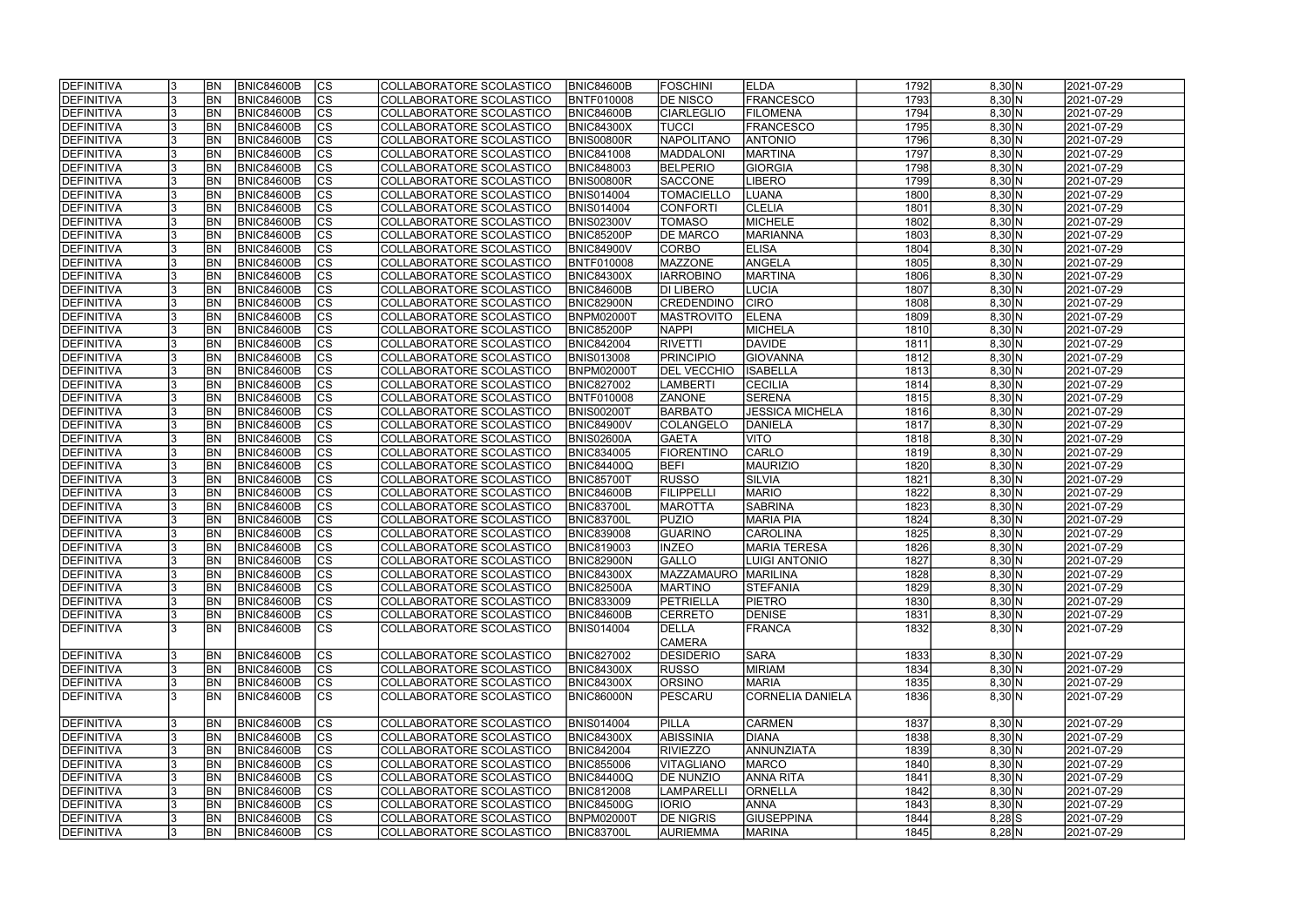| DEFINITIVA        |    | <b>BN</b>      | <b>BNIC84600B</b> | $ {\rm CS} $           | COLLABORATORE SCOLASTICO | <b>BNIS014004</b> | PEDICINI                | <b>FRANCESCO</b>                  | 1846 | $8,28$ N            | 2021-07-29 |
|-------------------|----|----------------|-------------------|------------------------|--------------------------|-------------------|-------------------------|-----------------------------------|------|---------------------|------------|
| <b>DEFINITIVA</b> |    | <b>BN</b>      | <b>BNIC84600B</b> | $\overline{c}$         | COLLABORATORE SCOLASTICO | BNPC02000N        | DELLO IACOVO ROMEO      |                                   | 1847 | $8,27$ S            | 2021-07-29 |
| DEFINITIVA        |    | <b>BN</b>      | <b>BNIC84600B</b> | cs                     | COLLABORATORE SCOLASTICO | <b>BNIS00800R</b> | <b>QUATRANO</b>         | <b>VINCENZO</b>                   | 1848 | $8,27$ N            | 2021-07-29 |
| <b>DEFINITIVA</b> |    | <b>BN</b>      | <b>BNIC84600B</b> | $\overline{c}$         | COLLABORATORE SCOLASTICO | <b>BNIS022003</b> | <b>REVEL</b>            | <b>FILOMENA</b>                   | 1849 | $8,27$ N            | 2021-07-29 |
| DEFINITIVA        |    | <b>BN</b>      | <b>BNIC84600B</b> | cs                     | COLLABORATORE SCOLASTICO | BNIS00800R        | <b>RANIERO</b>          | <b>CATERINA</b>                   | 1850 | $8,25$ S            | 2021-07-29 |
| <b>DEFINITIVA</b> |    | <b>BN</b>      | <b>BNIC84600B</b> | cs                     | COLLABORATORE SCOLASTICO | <b>BNIC84300X</b> | <b>CERULLO</b>          | <b>ENRICO</b>                     | 1851 | $8,25$ S            | 2021-07-29 |
| DEFINITIVA        |    | BN             | <b>BNIC84600B</b> | cs                     | COLLABORATORE SCOLASTICO | BNPC02000N        | <b>LOMBARDI</b>         | <b>ANTONELLA</b>                  | 1852 | $8,25$ S            | 2021-07-29 |
| DEFINITIVA        |    | <b>BN</b>      | <b>BNIC84600B</b> | cs                     | COLLABORATORE SCOLASTICO | <b>BNIC84300X</b> | <b>PORTOGHESE</b>       | <b>ELISA</b>                      | 1853 | $8,25$ S            | 2021-07-29 |
| DEFINITIVA        |    | <b>BN</b>      | <b>BNIC84600B</b> | cs                     | COLLABORATORE SCOLASTICO | <b>BNIS014004</b> | <b>CAPITOLINO</b>       | <b>DORIANA</b>                    | 1854 | $8,25$ S            | 2021-07-29 |
| DEFINITIVA        |    | <b>BN</b>      | <b>BNIC84600B</b> | $ {\rm CS} $           | COLLABORATORE SCOLASTICO | <b>BNIC850003</b> | <b>CALABRESE</b>        | <b>IVA</b>                        | 1855 | $8,25$ S            | 2021-07-29 |
| <b>DEFINITIVA</b> |    | <b>BN</b>      | <b>BNIC84600B</b> | cs                     | COLLABORATORE SCOLASTICO | <b>BNIC81000L</b> | <b>DE BELLIS</b>        | <b>CARMELA</b>                    | 1856 | $8,25$ S            | 2021-07-29 |
| DEFINITIVA        |    | <b>BN</b>      | <b>BNIC84600B</b> | cs                     | COLLABORATORE SCOLASTICO | <b>BNIS01600Q</b> | <b>BELLO</b>            | <b>GIANNI MARIA</b>               | 1857 | $8,25$ <sub>N</sub> | 2021-07-29 |
| DEFINITIVA        |    | <b>BN</b>      | <b>BNIC84600B</b> | cs                     | COLLABORATORE SCOLASTICO | BNIC82900N        | <b>ARZILLO</b>          | <b>GIOVANNI</b>                   | 1858 | $8,25$ N            | 2021-07-29 |
| DEFINITIVA        |    | <b>BN</b>      | <b>BNIC84600B</b> | cs                     | COLLABORATORE SCOLASTICO | <b>BNIC826006</b> | <b>ZUPPA</b>            | <b>LUCIA</b>                      | 1859 | $8,25$ <sub>N</sub> | 2021-07-29 |
| DEFINITIVA        |    | <b>BN</b>      | <b>BNIC84600B</b> | cs                     | COLLABORATORE SCOLASTICO | BNIS01100L        | <b>GUBITOSI</b>         | CARMELA ASSUNTA                   | 1860 | 8,25 N              | 2021-07-29 |
| DEFINITIVA        |    | <b>BN</b>      | <b>BNIC84600B</b> | $ {\rm CS} $           | COLLABORATORE SCOLASTICO | <b>BNIC833009</b> | MADDALENA               | <b>MARA</b>                       | 1861 | 8,25 N              | 2021-07-29 |
| DEFINITIVA        |    | <b>BN</b>      | <b>BNIC84600B</b> | cs                     | COLLABORATORE SCOLASTICO | <b>BNIC85400A</b> | <b>PARADISO</b>         | LUCIA                             | 1862 | $8,25$ N            | 2021-07-29 |
| DEFINITIVA        |    | BN             | <b>BNIC84600B</b> | cs                     | COLLABORATORE SCOLASTICO | BNIC84600B        | <b>GILARDI</b>          | <b>MARCO</b>                      | 1863 | $8,25$ N            | 2021-07-29 |
| <b>DEFINITIVA</b> |    | BN             | <b>BNIC84600B</b> | cs                     | COLLABORATORE SCOLASTICO | <b>BNIS01200C</b> | <b>NISTA</b>            | <b>MARCO</b>                      | 1864 | $8,25$ N            | 2021-07-29 |
| <b>DEFINITIVA</b> |    | BN             | <b>BNIC84600B</b> | cs                     | COLLABORATORE SCOLASTICO | BNIS01600Q        | <b>GOGLIA</b>           | <b>MARIO</b>                      | 1865 | $8,25$ N            | 2021-07-29 |
| DEFINITIVA        |    | <b>BN</b>      | <b>BNIC84600B</b> | cs                     | COLLABORATORE SCOLASTICO | BNIS01600Q        | MORTARUOLO              | FABIO                             | 1866 | $8,25$ N            | 2021-07-29 |
| <b>DEFINITIVA</b> |    | <b>BN</b>      | <b>BNIC84600B</b> | CS                     | COLLABORATORE SCOLASTICO | <b>BNIS01600Q</b> | <b>POLVERE</b>          | MARIACARMELA                      | 1867 | 8,25 N              | 2021-07-29 |
| DEFINITIVA        |    | BN             | <b>BNIC84600B</b> | cs                     | COLLABORATORE SCOLASTICO | <b>BNIC842004</b> | <b>INFELICE</b>         | <b>ANNA VELIA</b>                 | 1868 | 8,25 N              | 2021-07-29 |
| DEFINITIVA        |    | <b>BN</b>      | <b>BNIC84600B</b> | $ {\rm cs} $           | COLLABORATORE SCOLASTICO | <b>BNIC842004</b> | <b>BOTTONE</b>          | MANUELA                           | 1869 | 8,25 N              | 2021-07-29 |
| DEFINITIVA        |    | <b>BN</b>      | <b>BNIC84600B</b> | cs                     | COLLABORATORE SCOLASTICO | <b>BNIS014004</b> | <b>MONGILLO</b>         | <b>ROSANNA</b>                    | 1870 | 8,25 N              | 2021-07-29 |
| DEFINITIVA        |    | <b>BN</b>      | <b>BNIC84600B</b> | cs                     | COLLABORATORE SCOLASTICO | <b>BNIC813004</b> | <b>RICCIOTTI</b>        | <b>CARLA</b>                      | 1871 | 8,25 N              | 2021-07-29 |
| DEFINITIVA        |    | BN             | <b>BNIC84600B</b> | cs                     | COLLABORATORE SCOLASTICO | <b>BNIC81700B</b> | <b>DE PASQUALE</b>      | ANGELINA                          | 1872 | 8,25 N              | 2021-07-29 |
| DEFINITIVA        |    | <b>BN</b>      | <b>BNIC84600B</b> | CS                     | COLLABORATORE SCOLASTICO | <b>BNIS013008</b> | <b>REBOLLO</b>          | ALESSANDRO                        | 1873 | $8,23$ S            | 2021-07-29 |
| DEFINITIVA        |    | <b>BN</b>      | <b>BNIC84600B</b> | CS                     | COLLABORATORE SCOLASTICO | <b>BNIC82900N</b> | <b>FUSCO</b>            | <b>ANTONELLA</b><br><b>TERESA</b> | 1874 | $8,23$ S            | 2021-07-29 |
| DEFINITIVA        |    | <b>BN</b>      | <b>BNIC84600B</b> | $ {\rm CS} $           | COLLABORATORE SCOLASTICO | <b>BNIS02300V</b> | PASCARELLA              | <b>FABIOLA</b>                    | 1875 | $8,23$ S            | 2021-07-29 |
| DEFINITIVA        |    | <b>BN</b>      | BNIC84600B        | $\overline{\text{cs}}$ | COLLABORATORE SCOLASTICO | <b>BNIC826006</b> | CAMPAGNUOL<br>ΙO        | RAFFAELE                          | 1876 | $8,23$ S            | 2021-07-29 |
| <b>DEFINITIVA</b> |    | IBN            | BNIC84600B        | CS                     | COLLABORATORE SCOLASTICO | BNIC84300X        | <b>GAETA</b>            | <b>IMMACOLATA</b>                 | 1877 | 8,23 N              | 2021-07-29 |
| DEFINITIVA        |    | IBN            | <b>BNIC84600B</b> | $ {\rm CS}$            | COLLABORATORE SCOLASTICO | <b>BNIC85700T</b> | <b>BEVILACQUA</b>       | RUGGERO                           | 1878 | 8,23 N              | 2021-07-29 |
| DEFINITIVA        |    | IBN            | <b>BNIC84600B</b> | $ {\rm CS} $           | COLLABORATORE SCOLASTICO | <b>BNIS022003</b> | <b>DI BIASE</b>         | <b>CARLO</b>                      | 1879 | $8,22$ S            | 2021-07-29 |
| DEFINITIVA        |    | IBN            | <b>BNIC84600B</b> | <b>CS</b>              | COLLABORATORE SCOLASTICO | <b>BNRH030005</b> | <b>LEPPA</b>            | <b>NICOLINA</b>                   | 1880 | 8,22 N              | 2021-07-29 |
| DEFINITIVA        |    | <b>BN</b>      | <b>BNIC84600B</b> | $ {\rm CS} $           | COLLABORATORE SCOLASTICO | <b>BNIC819003</b> | <b>COLANGELO</b>        | GIANLUCA                          | 1881 | $8,21$ S            | 2021-07-29 |
| DEFINITIVA        |    | <b>BN</b>      | <b>BNIC84600B</b> | $ {\rm CS} $           | COLLABORATORE SCOLASTICO | <b>BNIC839008</b> | <b>BRUNONE</b>          | <b>MICHELE</b>                    | 1882 | $8,20$ S            | 2021-07-29 |
| DEFINITIVA        |    | <b>BN</b>      | <b>BNIC84600B</b> | <sub>Ics</sub>         | COLLABORATORE SCOLASTICO | <b>BNIC85700T</b> | DELLO<br><b>STRETTO</b> | <b>ANTONIA</b>                    | 1883 | $8,20$ S            | 2021-07-29 |
| DEFINITIVA        |    | BN <sub></sub> | <b>BNIC84600B</b> | $ {\rm cs} $           | COLLABORATORE SCOLASTICO | <b>BNIS01600Q</b> | <b>ORZELLECA</b>        | GIOVANNI                          | 1884 | $8,20$ S            | 2021-07-29 |
| DEFINITIVA        |    | <b>BN</b>      | <b>BNIC84600B</b> | cs                     | COLLABORATORE SCOLASTICO | <b>BNIC82900N</b> | <b>CHIUMMIELLO</b>      | <b>ANNALISA</b>                   | 1885 | $8,20$ S            | 2021-07-29 |
| DEFINITIVA        |    | <b>BN</b>      | <b>BNIC84600B</b> | cs                     | COLLABORATORE SCOLASTICO | <b>BNIC84600B</b> | <b>ARMELLINO</b>        | <b>VINCENZO</b>                   | 1886 | $8,20$ S            | 2021-07-29 |
| DEFINITIVA        |    | <b>BN</b>      | <b>BNIC84600B</b> | $ {\rm CS} $           | COLLABORATORE SCOLASTICO | <b>BNIC84300X</b> | <b>RICCIO</b>           | <b>MICHELE</b>                    | 1887 | $8,20$ S            | 2021-07-29 |
| DEFINITIVA        |    | <b>BN</b>      | <b>BNIC84600B</b> | $ {\rm CS} $           | COLLABORATORE SCOLASTICO | <b>BNIS013008</b> | <b>DEL BASSO</b>        | <b>ALFONSINA</b>                  | 1888 | $8,20$ S            | 2021-07-29 |
| DEFINITIVA        |    | <b>BN</b>      | <b>BNIC84600B</b> | $ {\rm CS} $           | COLLABORATORE SCOLASTICO | <b>BNIC85200P</b> | <b>MAROTTA</b>          | GIUSEPPINA                        | 1889 | $8,20$ S            | 2021-07-29 |
| DEFINITIVA        |    | <b>BN</b>      | <b>BNIC84600B</b> | $ {\rm CS} $           | COLLABORATORE SCOLASTICO | <b>BNTF010008</b> | <b>DE LAURI</b>         | <b>FILOMENA</b>                   | 1890 | $8,20$ S            | 2021-07-29 |
| DEFINITIVA        |    | <b>BN</b>      | <b>BNIC84600B</b> | $ {\rm CS} $           | COLLABORATORE SCOLASTICO | <b>BNIC841008</b> | VIGGIANO                | <b>VINCENZA</b>                   | 1891 | $8,20$ S            | 2021-07-29 |
| DEFINITIVA        |    | <b>BN</b>      | <b>BNIC84600B</b> | $ {\rm CS} $           | COLLABORATORE SCOLASTICO | <b>BNIC839008</b> | <b>FALZARANO</b>        | DANIELE                           | 1892 | $8,20$ S            | 2021-07-29 |
| DEFINITIVA        |    | <b>BN</b>      | <b>BNIC84600B</b> | $ {\rm CS} $           | COLLABORATORE SCOLASTICO | <b>BNIS00200T</b> | DI MUZIO                | DARIO                             | 1893 | $8,20$ S            | 2021-07-29 |
| <b>DEFINITIVA</b> |    | IBN            | <b>BNIC84600B</b> | $ {\rm CS} $           | COLLABORATORE SCOLASTICO | <b>BNPS010006</b> | <b>SURIANO</b>          | <b>MARIA</b>                      | 1894 | $8,20$ S            | 2021-07-29 |
| DEFINITIVA        | l3 | <b>BN</b>      | <b>BNIC84600B</b> | <sub>Ics</sub>         | COLLABORATORE SCOLASTICO | <b>BNIS00200T</b> | <b>MANCINO</b>          | CONSIGLIA                         | 1895 | $8,20$ S            | 2021-07-29 |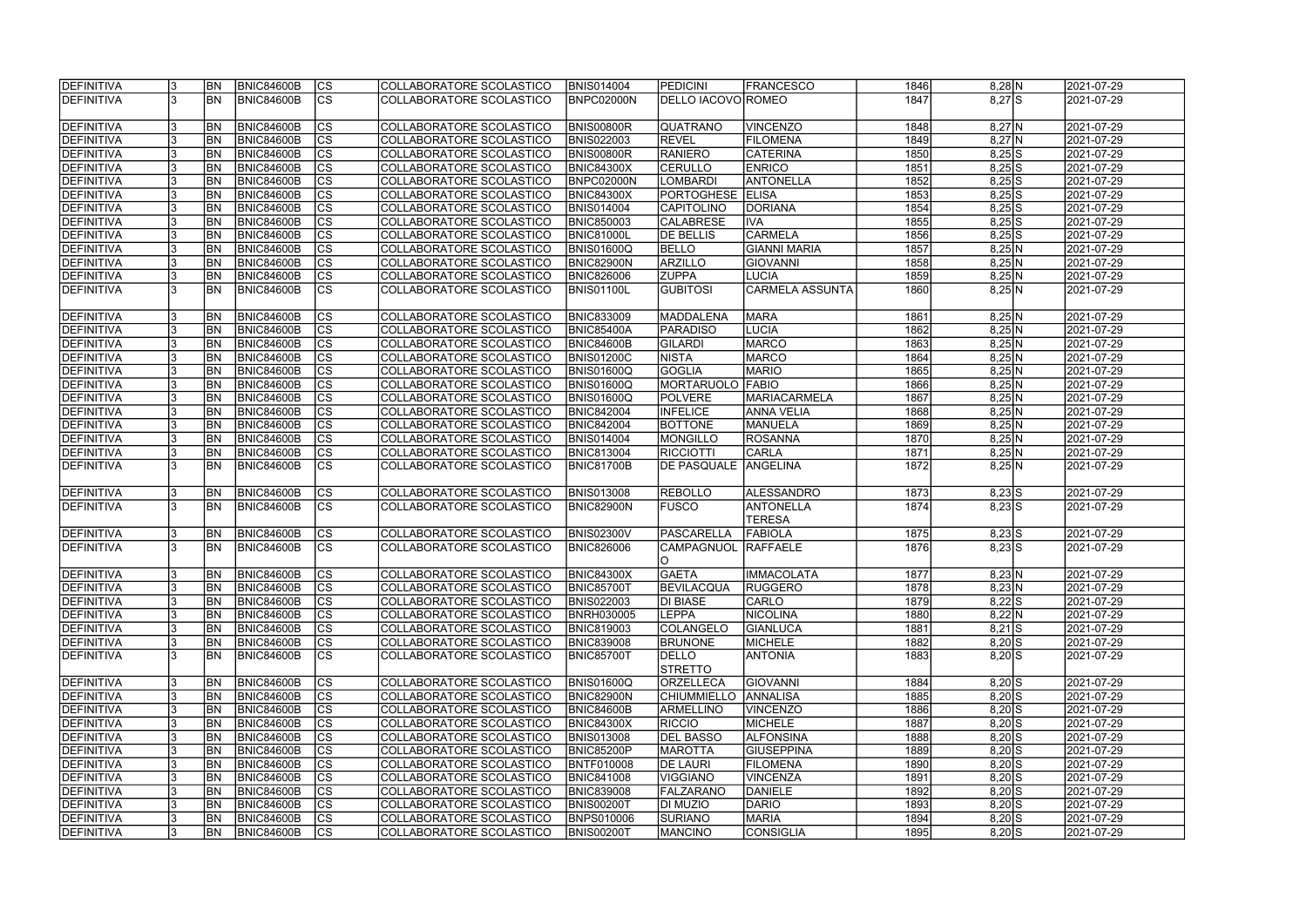| <b>IDEFINITIVA</b> | <b>BN</b> | BNIC84600B        | CS                       | COLLABORATORE SCOLASTICO | <b>BNIC812008</b> | <b>DE NISI</b>       | <b>GIOVANNI</b>       | 1896 | $8,20$ S               | 2021-07-29 |
|--------------------|-----------|-------------------|--------------------------|--------------------------|-------------------|----------------------|-----------------------|------|------------------------|------------|
| DEFINITIVA         | <b>BN</b> | <b>BNIC84600B</b> | cs                       | COLLABORATORE SCOLASTICO | <b>BNIC841008</b> | PARENTE              | <b>SALVATORE</b>      | 1897 | $8,20$ S               | 2021-07-29 |
| <b>DEFINITIVA</b>  | <b>BN</b> | <b>BNIC84600B</b> | $ \overline{\text{cs}} $ | COLLABORATORE SCOLASTICO | BNIC84600B        | <b>FEDERICO</b>      | <b>ANDREA</b>         | 1898 | $8,20$ S               | 2021-07-29 |
| <b>DEFINITIVA</b>  | <b>BN</b> | <b>BNIC84600B</b> | $\overline{\text{cs}}$   | COLLABORATORE SCOLASTICO | <b>BNIC84300X</b> | <b>DI PAOLA</b>      | <b>ANDREA</b>         | 1899 | 8,20 N                 | 2021-07-29 |
|                    |           |                   |                          |                          |                   | <b>BENEVENTO</b>     |                       |      |                        |            |
| <b>DEFINITIVA</b>  | BN        | <b>BNIC84600B</b> | <b>CS</b>                | COLLABORATORE SCOLASTICO | <b>BNIC84300X</b> | <b>PISANO</b>        | <b>ANTONIO</b>        | 1900 | 8,20 N                 | 2021-07-29 |
| <b>DEFINITIVA</b>  | <b>BN</b> | <b>BNIC84600B</b> | <b>CS</b>                | COLLABORATORE SCOLASTICO | <b>BNPM02000T</b> | <b>DE IANNI</b>      | <b>MIRIANA</b>        | 1901 | 8,20 N                 | 2021-07-29 |
| DEFINITIVA         | <b>BN</b> | <b>BNIC84600B</b> | $\overline{\text{CS}}$   | COLLABORATORE SCOLASTICO | <b>BNIS022003</b> | <b>BORZARO</b>       | <b>UMBERTO</b>        | 1902 | 8,20 N                 | 2021-07-29 |
| <b>DEFINITIVA</b>  | <b>BN</b> | <b>BNIC84600B</b> | $\overline{\text{CS}}$   | COLLABORATORE SCOLASTICO | <b>BNIC81000L</b> | <b>GAGLIARDI</b>     | ROSSANA               | 1903 | 8,20 N                 | 2021-07-29 |
| <b>DEFINITIVA</b>  | <b>BN</b> | <b>BNIC84600B</b> | cs                       | COLLABORATORE SCOLASTICO | <b>BNIC850003</b> | <b>CUSANO</b>        | <b>CHIARA</b>         | 1904 | 8,20 N                 | 2021-07-29 |
| <b>DEFINITIVA</b>  | <b>BN</b> | <b>BNIC84600B</b> | $\overline{\text{CS}}$   | COLLABORATORE SCOLASTICO | <b>BNIS027006</b> | MAIALE               | <b>JOLE</b>           | 1905 | 8,20 N                 | 2021-07-29 |
| DEFINITIVA         | <b>BN</b> | <b>BNIC84600B</b> | $\overline{\text{CS}}$   | COLLABORATORE SCOLASTICO | <b>BNIC842004</b> | <b>MARCANTONI</b>    | ROBERTA               | 1906 | 8,20 N                 | 2021-07-29 |
|                    |           |                   |                          |                          |                   | <sup>o</sup>         |                       |      |                        |            |
| DEFINITIVA         | <b>BN</b> | <b>BNIC84600B</b> | <b>CS</b>                | COLLABORATORE SCOLASTICO | <b>BNIS01600Q</b> | <b>BENEVENTO</b>     | <b>GIOVANNI</b>       | 1907 | 8,20 N                 | 2021-07-29 |
| <b>DEFINITIVA</b>  | <b>BN</b> | <b>BNIC84600B</b> | $\overline{\text{CS}}$   | COLLABORATORE SCOLASTICO | <b>BNIS02300V</b> | <b>DEL VECCHIO</b>   | GIANLUIGI             | 1908 | 8,20 N                 | 2021-07-29 |
| <b>DEFINITIVA</b>  | <b>BN</b> | <b>BNIC84600B</b> | $\overline{\text{CS}}$   |                          |                   | SANTUCCI             |                       | 1909 |                        |            |
|                    |           |                   |                          | COLLABORATORE SCOLASTICO | <b>BNIC819003</b> |                      | <b>YLENIA</b>         |      | 8,20 N                 | 2021-07-29 |
| DEFINITIVA         | <b>BN</b> | <b>BNIC84600B</b> | $\overline{\text{CS}}$   | COLLABORATORE SCOLASTICO | <b>BNIS00200T</b> | <b>RICCIO</b>        | <b>ELENA</b>          | 1910 | 8,20 N                 | 2021-07-29 |
| <b>DEFINITIVA</b>  | <b>BN</b> | <b>BNIC84600B</b> | CS                       | COLLABORATORE SCOLASTICO | <b>BNIS013008</b> | <b>DE ROSA</b>       | VALENTINA             | 1911 | 8,20 N                 | 2021-07-29 |
| DEFINITIVA         | <b>BN</b> | <b>BNIC84600B</b> | $\overline{\text{CS}}$   | COLLABORATORE SCOLASTICO | <b>BNPS010006</b> | <b>FIORITO</b>       | MARIAGIOCONDA         | 1912 | 8,20 N                 | 2021-07-29 |
| <b>DEFINITIVA</b>  | BN        | <b>BNIC84600B</b> | $\overline{\text{CS}}$   | COLLABORATORE SCOLASTICO | <b>BNIS014004</b> | ABBRUZZESE           | <b>ROBERTA</b>        | 1913 | 8,20 N                 | 2021-07-29 |
| DEFINITIVA         | <b>BN</b> | <b>BNIC84600B</b> | $\overline{\text{CS}}$   | COLLABORATORE SCOLASTICO | <b>BNIC812008</b> | <b>LEO</b>           | <b>RITA</b>           | 1914 | 8,20 N                 | 2021-07-29 |
| DEFINITIVA         | <b>BN</b> | <b>BNIC84600B</b> | CS                       | COLLABORATORE SCOLASTICO | <b>BNIS027006</b> | <b>CASTALDI</b>      | <b>MARCO</b>          | 1915 | 8,20 N                 | 2021-07-29 |
| <b>DEFINITIVA</b>  | <b>BN</b> | <b>BNIC84600B</b> | <b>CS</b>                | COLLABORATORE SCOLASTICO | BNIC82900N        | MONTUORO             | NATASHA               | 1916 | 8,20 N                 | 2021-07-29 |
| <b>DEFINITIVA</b>  | <b>BN</b> | <b>BNIC84600B</b> | <b>CS</b>                | COLLABORATORE SCOLASTICO | BNIS00300N        | <b>GIGLIO</b>        | <b>MARIA</b>          | 1917 | 8,20 N                 | 2021-07-29 |
| DEFINITIVA         | <b>BN</b> | <b>BNIC84600B</b> | $\overline{\text{CS}}$   | COLLABORATORE SCOLASTICO | <b>BNIS014004</b> | PORRECA              | SONIA                 | 1918 | 8,20 N                 | 2021-07-29 |
| <b>DEFINITIVA</b>  | <b>BN</b> | <b>BNIC84600B</b> | <b>CS</b>                | COLLABORATORE SCOLASTICO | <b>BNPS010006</b> | NUNNERI              | <b>IMMACOLATA</b>     | 1919 | 8,20 N                 | 2021-07-29 |
| DEFINITIVA         | <b>BN</b> | <b>BNIC84600B</b> | cs                       | COLLABORATORE SCOLASTICO | <b>BNIC842004</b> | <b>DE FILIPPIS</b>   | <b>ALBERTO</b>        | 1920 | 8,20 N                 | 2021-07-29 |
| <b>DEFINITIVA</b>  | <b>BN</b> | <b>BNIC84600B</b> | <b>CS</b>                | COLLABORATORE SCOLASTICO | <b>BNIS00200T</b> | <b>COTUGNO</b>       | <b>ENZA</b>           | 1921 | 8,20 N                 | 2021-07-29 |
| <b>DEFINITIVA</b>  | <b>BN</b> | <b>BNIC84600B</b> | cs                       | COLLABORATORE SCOLASTICO | <b>BNIC850003</b> | <b>SAUCHELLA</b>     | <b>GIUSEPPINA</b>     | 1922 | 8,20 N                 | 2021-07-29 |
| <b>DEFINITIVA</b>  | <b>BN</b> | <b>BNIC84600B</b> | <b>CS</b>                | COLLABORATORE SCOLASTICO | <b>BNIC85700T</b> | MANGANIELLO MARCELLA |                       | 1923 | 8,20 N                 | 2021-07-29 |
|                    |           |                   |                          |                          |                   |                      |                       |      |                        |            |
| <b>DEFINITIVA</b>  | <b>BN</b> | <b>BNIC84600B</b> | <b>CS</b>                | COLLABORATORE SCOLASTICO | <b>BNIC82900N</b> | <b>LEONE</b>         | ANNA SANDRA           | 1924 | 8,20 N                 | 2021-07-29 |
| <b>DEFINITIVA</b>  | <b>BN</b> | <b>BNIC84600B</b> | $\overline{\text{cs}}$   | COLLABORATORE SCOLASTICO | <b>BNIC84900V</b> | <b>CORBO</b>         | <b>MARIA ASSUNTA</b>  | 1925 | 8,20 N                 | 2021-07-29 |
| DEFINITIVA         | <b>BN</b> | <b>BNIC84600B</b> | $\overline{\text{CS}}$   | COLLABORATORE SCOLASTICO | <b>BNIC85200P</b> | CAPOZZO              | <b>CARMELINA</b>      | 1926 | $8,18$ $S$             | 2021-07-29 |
| DEFINITIVA         | <b>BN</b> | <b>BNIC84600B</b> | $\overline{\text{cs}}$   | COLLABORATORE SCOLASTICO | <b>BNTF010008</b> | PELLINO              | <b>MARIAGRAZIA</b>    | 1927 | $8,18$ N               | 2021-07-29 |
| DEFINITIVA         | <b>BN</b> | <b>BNIC84600B</b> | $\overline{\text{CS}}$   | COLLABORATORE SCOLASTICO | <b>BNIC84300X</b> | <b>IZZO</b>          | <b>FENICIA</b>        | 1928 | $8,17\overline{\rm N}$ | 2021-07-29 |
| <b>DEFINITIVA</b>  | <b>BN</b> | BNIC84600B        | CS                       | COLLABORATORE SCOLASTICO | <b>BNIS013008</b> | FERRAIUOLO           | ANNA                  | 1929 | $8,17$ N               | 2021-07-29 |
| DEFINITIVA         | <b>BN</b> | <b>BNIC84600B</b> | lcs                      | COLLABORATORE SCOLASTICO | <b>BNIS01100L</b> | <b>GIGANTE</b>       | <b>FABIO</b>          | 1930 | $8,17$ N               | 2021-07-29 |
| <b>DEFINITIVA</b>  | <b>BN</b> | BNIC84600B        | CS                       | COLLABORATORE SCOLASTICO | <b>BNIC81000L</b> | <b>CIMMINO</b>       | <b>MARIA</b>          | 1931 | $8,17$ N               | 2021-07-29 |
| <b>DEFINITIVA</b>  | <b>BN</b> | <b>BNIC84600B</b> | <b>CS</b>                | COLLABORATORE SCOLASTICO | <b>BNIC85700T</b> | <b>DE LUCIA</b>      | ANNAMARIA             | 1932 | $8,17$ N               | 2021-07-29 |
| DEFINITIVA         | <b>BN</b> | <b>BNIC84600B</b> | <b>CS</b>                | COLLABORATORE SCOLASTICO | <b>BNIC82900N</b> | <b>COLANGELO</b>     | <b>ROSARIA</b>        | 1933 | 8,16 N                 | 2021-07-29 |
| <b>DEFINITIVA</b>  | <b>BN</b> | <b>BNIC84600B</b> | CS                       | COLLABORATORE SCOLASTICO | <b>BNIS014004</b> | <b>COCCHIARO</b>     | <b>PINO</b>           | 1934 | $8,15$ $S$             | 2021-07-29 |
| DEFINITIVA         | <b>BN</b> | <b>BNIC84600B</b> | CS                       | COLLABORATORE SCOLASTICO | <b>BNIS027006</b> | CORBO                | <b>ELVIRA</b>         | 1935 | $8,15$ S               | 2021-07-29 |
| DEFINITIVA         | <b>BN</b> | BNIC84600B        | <b>CS</b>                | COLLABORATORE SCOLASTICO | <b>BNIC84900V</b> | <b>IANNELLA</b>      | DOMENICO              | 1936 | $8,15$ $S$             | 2021-07-29 |
| <b>DEFINITIVA</b>  | <b>BN</b> | BNIC84600B        | cs                       | COLLABORATORE SCOLASTICO | <b>BNIC839008</b> | <b>MASSARO</b>       | <b>ROSSELLA</b>       | 1937 | 8,15 N                 | 2021-07-29 |
| <b>DEFINITIVA</b>  | <b>BN</b> | BNIC84600B        | CS                       | COLLABORATORE SCOLASTICO | <b>BNIC85700T</b> | <b>BORGHI</b>        | <b>DESIREE ERNIDE</b> | 1938 | 8,15 N                 | 2021-07-29 |
| <b>DEFINITIVA</b>  | IBN.      | BNIC84600B        | <b>CS</b>                | COLLABORATORE SCOLASTICO | <b>BNIC85400A</b> | ABBONDANDO FRANCESCO |                       | 1939 | $8,13$ $S$             | 2021-07-29 |
|                    |           |                   |                          |                          |                   | LO.                  |                       |      |                        |            |
| <b>DEFINITIVA</b>  | <b>BN</b> | BNIC84600B        | <b>CS</b>                | COLLABORATORE SCOLASTICO | BNVC01000A        | <b>RUSSO</b>         | ANGELINA              | 1940 | 8,12 N                 | 2021-07-29 |
| DEFINITIVA         | <b>BN</b> | <b>BNIC84600B</b> | cs                       | COLLABORATORE SCOLASTICO | <b>BNIS01600Q</b> | <b>FURNO</b>         | SILVANA               | 1941 | $8,11$ N               | 2021-07-29 |
| <b>DEFINITIVA</b>  | <b>BN</b> | <b>BNIC84600B</b> | <b>CS</b>                | COLLABORATORE SCOLASTICO | <b>BNIC84300X</b> | <b>DI PALMA</b>      | <b>ELENA</b>          | 1942 | $8,10$ $S$             | 2021-07-29 |
| <b>DEFINITIVA</b>  | <b>BN</b> | <b>BNIC84600B</b> | CS                       | COLLABORATORE SCOLASTICO | <b>BNIC82900N</b> | MAZZARELLI           | <b>GIOVANNI</b>       | 1943 | $8,10$ S               | 2021-07-29 |
| <b>DEFINITIVA</b>  | <b>BN</b> | <b>BNIC84600B</b> | CS                       | COLLABORATORE SCOLASTICO | <b>BNIC85200P</b> | <b>RICCIO</b>        | <b>FELICETTA</b>      | 1944 | $8,10$ S               | 2021-07-29 |
| <b>DEFINITIVA</b>  | <b>BN</b> | <b>BNIC84600B</b> | <b>CS</b>                | COLLABORATORE SCOLASTICO | <b>BNIC84300X</b> | <b>FLORIO</b>        | <b>NICOLETTA</b>      | 1945 | $8,10$ $S$             | 2021-07-29 |
| <b>DEFINITIVA</b>  | IBN.      | BNIC84600B        | CS                       | COLLABORATORE SCOLASTICO | <b>BNIC84300X</b> | LAMA                 | <b>ANIELLO</b>        | 1946 | $8,10$ S               | 2021-07-29 |
| <b>DEFINITIVA</b>  | <b>BN</b> | <b>BNIC84600B</b> | lcs                      | COLLABORATORE SCOLASTICO | <b>BNIC804009</b> | <b>GAROFANO</b>      | <b>CATERINA</b>       | 1947 | $8,10$ S               | 2021-07-29 |
|                    |           |                   |                          |                          |                   |                      |                       |      |                        |            |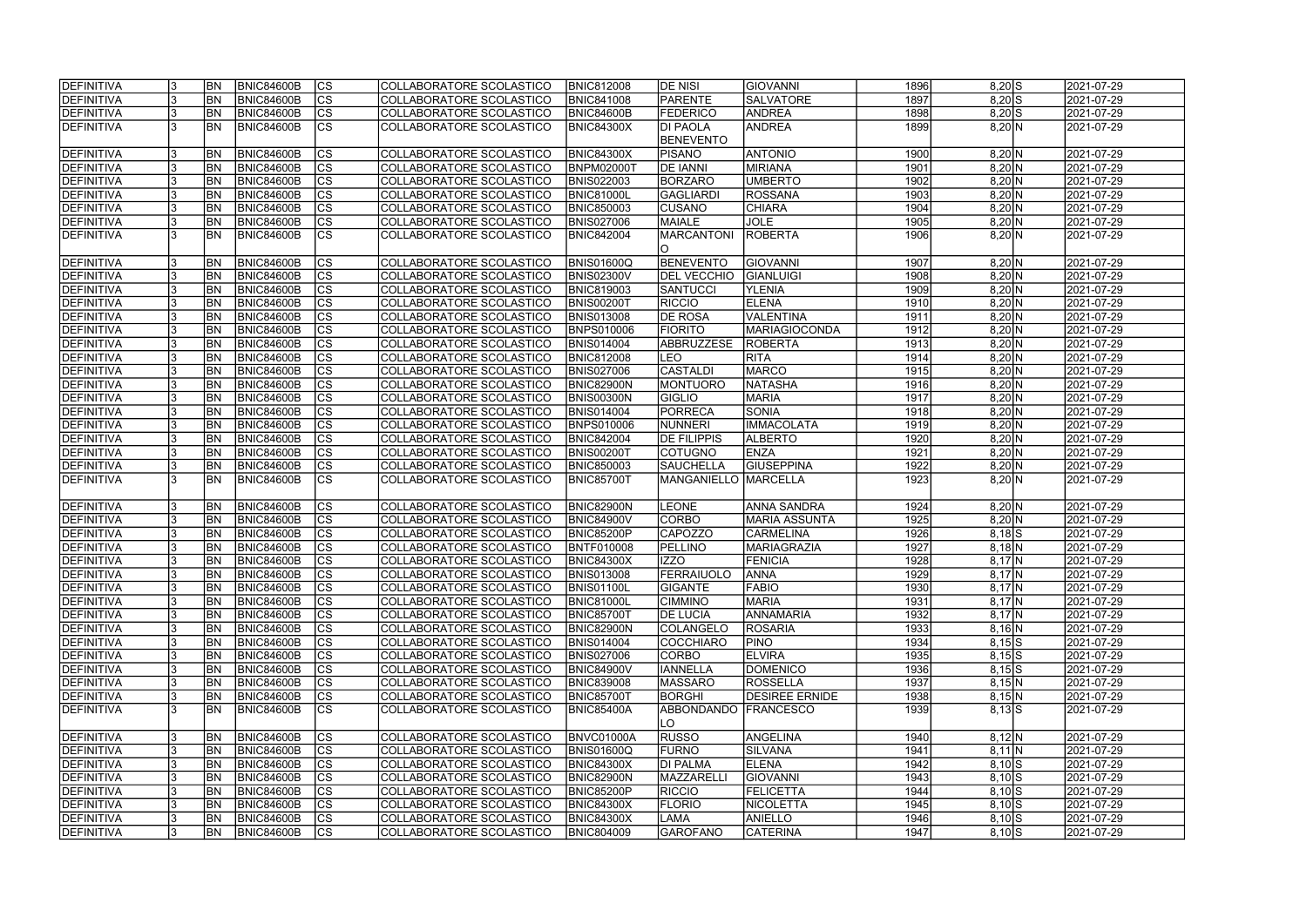| DEFINITIVA        |     | <b>BN</b>       | BNIC84600B        | $ {\rm CS} $           | COLLABORATORE SCOLASTICO | <b>BNIC84900V</b> | <b>SPAGNUOLO</b>        | <b>VALENTINA</b>       | 1948 | $8,10$ $S$  | 2021-07-29 |
|-------------------|-----|-----------------|-------------------|------------------------|--------------------------|-------------------|-------------------------|------------------------|------|-------------|------------|
| <b>DEFINITIVA</b> |     | <b>BN</b>       | <b>BNIC84600B</b> | $\overline{c}$         | COLLABORATORE SCOLASTICO | <b>BNIC86000N</b> | <b>SARNO</b>            | <b>OTTAVIA</b>         | 1949 | $8,10$ $S$  | 2021-07-29 |
| DEFINITIVA        |     | <b>BN</b>       | <b>BNIC84600B</b> | $\overline{c}$         | COLLABORATORE SCOLASTICO | <b>BNPM02000T</b> | D'ANIELLO               | MARIAGRAZIA            | 1950 | $8,10$ S    | 2021-07-29 |
| DEFINITIVA        |     | BN              | <b>BNIC84600B</b> | $\overline{c}$         | COLLABORATORE SCOLASTICO | <b>BNIC826006</b> | <b>CLEMENTE</b>         | NICOLA                 | 1951 | $8,10$ S    | 2021-07-29 |
| DEFINITIVA        |     | <b>BN</b>       | <b>BNIC84600B</b> | cs                     | COLLABORATORE SCOLASTICO | BNIS01100L        | RACCIO                  | <b>SARA</b>            | 1952 | $8,10$ S    | 2021-07-29 |
| DEFINITIVA        |     | BN              | <b>BNIC84600B</b> | cs                     | COLLABORATORE SCOLASTICO | <b>BNPS010006</b> | <b>IEVOLELLA</b>        | <b>CARMEN</b>          | 1953 | $8,10$ S    | 2021-07-29 |
| DEFINITIVA        |     | <b>BN</b>       | <b>BNIC84600B</b> | cs                     | COLLABORATORE SCOLASTICO | <b>BNPS010006</b> | <b>AMBROSONE</b>        | <b>ROBERTA</b>         | 1954 | 8,10 N      | 2021-07-29 |
|                   |     |                 |                   |                        |                          |                   |                         | MARIAROSARIA           |      |             |            |
| <b>DEFINITIVA</b> |     | <b>BN</b>       | <b>BNIC84600B</b> | CS                     | COLLABORATORE SCOLASTICO | <b>BNIC81400X</b> | PETRILLO                | CONCETTA               | 1955 | 8,10 N      | 2021-07-29 |
| DEFINITIVA        |     | BN              | <b>BNIC84600B</b> | cs                     | COLLABORATORE SCOLASTICO | <b>BNTF010008</b> | VALERIO                 | CLAUDIO                | 1956 | 8,10 N      | 2021-07-29 |
| DEFINITIVA        |     | <b>BN</b>       | <b>BNIC84600B</b> | cs                     | COLLABORATORE SCOLASTICO | <b>BNIC84900V</b> | <b>GUGLIOTTI</b>        | ANGELA                 | 1957 | 8,10 N      | 2021-07-29 |
| DEFINITIVA        |     | <b>BN</b>       | BNIC84600B        | cs                     | COLLABORATORE SCOLASTICO | <b>BNIC819003</b> | <b>MOBILIA</b>          | MELISSA                | 1958 | 8,10 N      | 2021-07-29 |
| DEFINITIVA        |     | <b>BN</b>       | <b>BNIC84600B</b> | $ {\rm CS} $           | COLLABORATORE SCOLASTICO | <b>BNIS00200T</b> | <b>ZARONE</b>           | <b>ALBERTO</b>         | 1959 | 8,10 N      | 2021-07-29 |
| DEFINITIVA        |     | <b>BN</b>       | <b>BNIC84600B</b> | cs                     | COLLABORATORE SCOLASTICO | <b>BNPM02000T</b> | <b>CAPUOZZO</b>         | <b>MARIO</b>           | 1960 | 8,10 N      | 2021-07-29 |
| DEFINITIVA        |     | <b>BN</b>       | <b>BNIC84600B</b> | cs                     | COLLABORATORE SCOLASTICO | <b>BNIC81700B</b> | <b>ZULLO</b>            | <b>ERIKA</b>           | 1961 | 8,10 N      | 2021-07-29 |
| DEFINITIVA        |     | <b>BN</b>       | <b>BNIC84600B</b> | cs                     | COLLABORATORE SCOLASTICO | <b>BNIC84600B</b> | <b>ZITO</b>             | SELENE                 | 1962 | 8,10 N      | 2021-07-29 |
| <b>DEFINITIVA</b> |     | <b>BN</b>       | <b>BNIC84600B</b> | cs                     | COLLABORATORE SCOLASTICO | <b>BNIC841008</b> | <b>DE RISOLA</b>        | <b>ROBERTO</b>         | 1963 | 8,10 N      | 2021-07-29 |
| DEFINITIVA        |     | <b>BN</b>       | <b>BNIC84600B</b> | cs                     | COLLABORATORE SCOLASTICO | BNIC83700L        | ROMANO                  | LUIGI                  | 1964 | 8,10 N      | 2021-07-29 |
| DEFINITIVA        |     | BN              | <b>BNIC84600B</b> | $ {\rm CS} $           | COLLABORATORE SCOLASTICO | BNIS00800R        | <b>FANTASIA</b>         | RAFFAELLA              | 1965 | 8,10 N      | 2021-07-29 |
| <b>DEFINITIVA</b> |     | BN              | <b>BNIC84600B</b> | cs                     | COLLABORATORE SCOLASTICO | BNPC02000N        | LOMBARDO                | <b>GABRIELLA</b>       | 1966 | 8,10 N      | 2021-07-29 |
| DEFINITIVA        |     | <b>BN</b>       | <b>BNIC84600B</b> | cs                     | COLLABORATORE SCOLASTICO | BNIS01600Q        | <b>BAO</b>              | <b>NADIA</b>           | 1967 | 8,10 N      | 2021-07-29 |
| DEFINITIVA        |     | BN              | <b>BNIC84600B</b> | $ {\rm cs} $           | COLLABORATORE SCOLASTICO | <b>BNIC84300X</b> | <b>IERVOLINO</b>        | <b>IMMACOLATA</b>      | 1968 | 8,10 N      | 2021-07-29 |
| DEFINITIVA        |     | BN              | <b>BNIC84600B</b> | <b>CS</b>              | COLLABORATORE SCOLASTICO | <b>BNIC86000N</b> | <b>GIANGREGORI</b>      | <b>CONSUELO</b>        | 1969 | 8,10 N      | 2021-07-29 |
|                   |     |                 |                   |                        |                          |                   | IO.                     |                        |      |             |            |
| DEFINITIVA        |     | <b>BN</b>       | <b>BNIC84600B</b> | $ {\rm cs} $           | COLLABORATORE SCOLASTICO | <b>BNIS01100L</b> | GALLINELLA              | <b>GIUDITTA</b>        | 1970 | 8,10 N      | 2021-07-29 |
| DEFINITIVA        |     | <b>BN</b>       | <b>BNIC84600B</b> | $ {\rm cs} $           | COLLABORATORE SCOLASTICO | <b>BNIC84600B</b> | <b>FOSCHINI</b>         | ANGELO                 | 1971 | 8,10 N      | 2021-07-29 |
| DEFINITIVA        |     | <b>BN</b>       | <b>BNIC84600B</b> | cs                     | COLLABORATORE SCOLASTICO | <b>BNIC833009</b> | GRANIERO                | MICHELE                | 1972 | 8,10 N      | 2021-07-29 |
| DEFINITIVA        |     | <b>BN</b>       | <b>BNIC84600B</b> | cs                     | COLLABORATORE SCOLASTICO | <b>BNPM02000T</b> | GAGLIARDE               | <b>VITTORIA</b>        | 1973 | 8,10 N      | 2021-07-29 |
| DEFINITIVA        |     | <b>BN</b>       | <b>BNIC84600B</b> | cs                     | COLLABORATORE SCOLASTICO | <b>BNIC84300X</b> | <b>COSTEA</b>           | <b>ADRIANA</b>         | 1974 | 8,10 N      | 2021-07-29 |
| DEFINITIVA        |     | <b>BN</b>       | <b>BNIC84600B</b> | cs                     | COLLABORATORE SCOLASTICO | <b>BNIC841008</b> | PACELLI                 | NICOLA                 | 1975 | 8,10 N      | 2021-07-29 |
| DEFINITIVA        |     | <b>BN</b>       | <b>BNIC84600B</b> | $\overline{\text{cs}}$ | COLLABORATORE SCOLASTICO | <b>BNIC85400A</b> | <b>RAUCCI</b>           | <b>ANTONIO</b>         | 1976 | 8,10 N      | 2021-07-29 |
| DEFINITIVA        |     | <b>BN</b>       | <b>BNIC84600B</b> | $\overline{c}$         | COLLABORATORE SCOLASTICO | <b>BNRH030005</b> | <b>FERRIERI</b>         | <b>MASSIMO</b>         | 1977 | 8,10 N      | 2021-07-29 |
| DEFINITIVA        |     | <b>BN</b>       | <b>BNIC84600B</b> | $\overline{c}$         | COLLABORATORE SCOLASTICO | <b>BNIC85700T</b> | <b>BARBATO</b>          | <b>IDA</b>             | 1978 | 8,10 N      | 2021-07-29 |
| DEFINITIVA        |     | <b>BN</b>       | <b>BNIC84600B</b> | cs                     | COLLABORATORE SCOLASTICO | <b>BNIS02300V</b> | <b>IZZO</b>             | <b>ANDREA</b>          | 1979 | 8,10 N      | 2021-07-29 |
| DEFINITIVA        |     | <b>BN</b>       | <b>BNIC84600B</b> | $\overline{\text{cs}}$ | COLLABORATORE SCOLASTICO | <b>BNIC848003</b> | <b>BALDASSARRE OLGA</b> |                        | 1980 | 8,10 N      | 2021-07-29 |
|                   |     |                 |                   |                        |                          |                   |                         |                        |      |             |            |
| <b>DEFINITIVA</b> | IJ  | $\overline{BN}$ | BNIC84600B        | CS                     | COLLABORATORE SCOLASTICO | <b>BNIS01200C</b> | LAUDO                   | <b>LILIANA</b>         | 1981 | $8,10 \, N$ | 2021-07-29 |
| DEFINITIVA        |     | <b>BN</b>       | BNIC84600B        | $ {\rm CS} $           | COLLABORATORE SCOLASTICO | <b>BNIC83700L</b> | <b>MASSARO</b>          | <b>GIULIANA CINZIA</b> | 1982 | 8,10 N      | 2021-07-29 |
| DEFINITIVA        |     | BN              | <b>BNIC84600B</b> | <sub>Ics</sub>         | COLLABORATORE SCOLASTICO | <b>BNMM09000E</b> | <b>DI MELLA</b>         | <b>ELIO</b>            | 1983 | 8,10 N      | 2021-07-29 |
| DEFINITIVA        |     | <b>BN</b>       | <b>BNIC84600B</b> | CS                     | COLLABORATORE SCOLASTICO | <b>BNIC813004</b> | <b>FAPPIANO</b>         | <b>IOLANDA</b>         | 1984 | 8,10 N      | 2021-07-29 |
| DEFINITIVA        | 13  | <b>BN</b>       | <b>BNIC84600B</b> | <sub>Ics</sub>         | COLLABORATORE SCOLASTICO | <b>BNIS022003</b> | <b>IPETRAZZUOLI</b>     | MARIA                  | 1985 | 8,10 N      | 2021-07-29 |
| DEFINITIVA        |     | <b>BN</b>       | <b>BNIC84600B</b> | $ {\rm CS} $           | COLLABORATORE SCOLASTICO | <b>BNIC834005</b> | <b>PAPA</b>             | COSIMO                 | 1986 | 8,10 N      | 2021-07-29 |
| DEFINITIVA        |     | <b>BN</b>       | <b>BNIC84600B</b> | cs                     | COLLABORATORE SCOLASTICO | <b>BNIS022003</b> | <b>BARBIERI</b>         | <b>FILOMENA</b>        | 1987 | 8,10 N      | 2021-07-29 |
| <b>DEFINITIVA</b> |     | <b>BN</b>       | <b>BNIC84600B</b> | CS                     | COLLABORATORE SCOLASTICO | <b>BNIS00200T</b> | <b>MACCHI</b>           | <b>ANTONIO</b>         | 1988 | 8,10 N      | 2021-07-29 |
| DEFINITIVA        |     | BN <sub></sub>  | <b>BNIC84600B</b> | cs                     | COLLABORATORE SCOLASTICO | BNVC01000A        | <b>PELUSO</b>           | SABATO                 | 1989 | 8,10 N      | 2021-07-29 |
| DEFINITIVA        |     | <b>BN</b>       | <b>BNIC84600B</b> | cs                     | COLLABORATORE SCOLASTICO | <b>BNIS01600Q</b> | <b>DI SOMMA</b>         | <b>GIUSEPPE</b>        | 1990 | 8,10 N      | 2021-07-29 |
| DEFINITIVA        |     | <b>BN</b>       | <b>BNIC84600B</b> | cs                     | COLLABORATORE SCOLASTICO | <b>BNRH030005</b> | COSTANZA                | <b>IOLANDA</b>         | 1991 | 8,10 N      | 2021-07-29 |
| DEFINITIVA        |     | <b>BN</b>       | <b>BNIC84600B</b> | cs                     | COLLABORATORE SCOLASTICO | <b>BNIC84900V</b> | <b>RUSCITO</b>          | <b>GAYA</b>            | 1992 | $8,08$ N    | 2021-07-29 |
| DEFINITIVA        |     | <b>BN</b>       | <b>BNIC84600B</b> | $ {\rm CS} $           | COLLABORATORE SCOLASTICO | <b>BNIC82900N</b> | <b>ORSO</b>             | MATILDE                | 1993 | $8,05$ $S$  | 2021-07-29 |
| DEFINITIVA        | 13  | <b>BN</b>       | <b>BNIC84600B</b> | cs                     | COLLABORATORE SCOLASTICO | <b>BNIC82900N</b> | PARENTE                 | ANGELA                 | 1994 | $8,05$ $S$  | 2021-07-29 |
| DEFINITIVA        |     | <b>BN</b>       | <b>BNIC84600B</b> | cs                     | COLLABORATORE SCOLASTICO | <b>BNIC850003</b> | <b>ORLACCHIO</b>        | <b>ANTONIO</b>         | 1995 | $8,05$ $S$  | 2021-07-29 |
| DEFINITIVA        |     | BN              | <b>BNIC84600B</b> | cs                     | COLLABORATORE SCOLASTICO | <b>BNPS010006</b> | CONSOLAZIO              | <b>DOMENICO</b>        | 1996 | $8,05$ $S$  | 2021-07-29 |
| DEFINITIVA        |     | BN              | <b>BNIC84600B</b> | <b>CS</b>              | COLLABORATORE SCOLASTICO | BNIS014004        | <b>MASTROGIAC</b>       | PASQUALINO             | 1997 | 8,05 N      | 2021-07-29 |
|                   |     |                 |                   |                        |                          |                   | OMO                     |                        |      |             |            |
| DEFINITIVA        |     | BN              | BNIC84600B        | <sub>Ics</sub>         | COLLABORATORE SCOLASTICO | <b>BNIC813004</b> | PASCALE                 | <b>ERIKA</b>           | 1998 | 8,05 N      | 2021-07-29 |
| DEFINITIVA        | 13. | <b>BN</b>       | <b>BNIC84600B</b> | <sub>Ics</sub>         | COLLABORATORE SCOLASTICO | <b>BNIS00200T</b> | <b>AMATO</b>            | <b>GIOVANNI</b>        | 1999 | 8,05 N      | 2021-07-29 |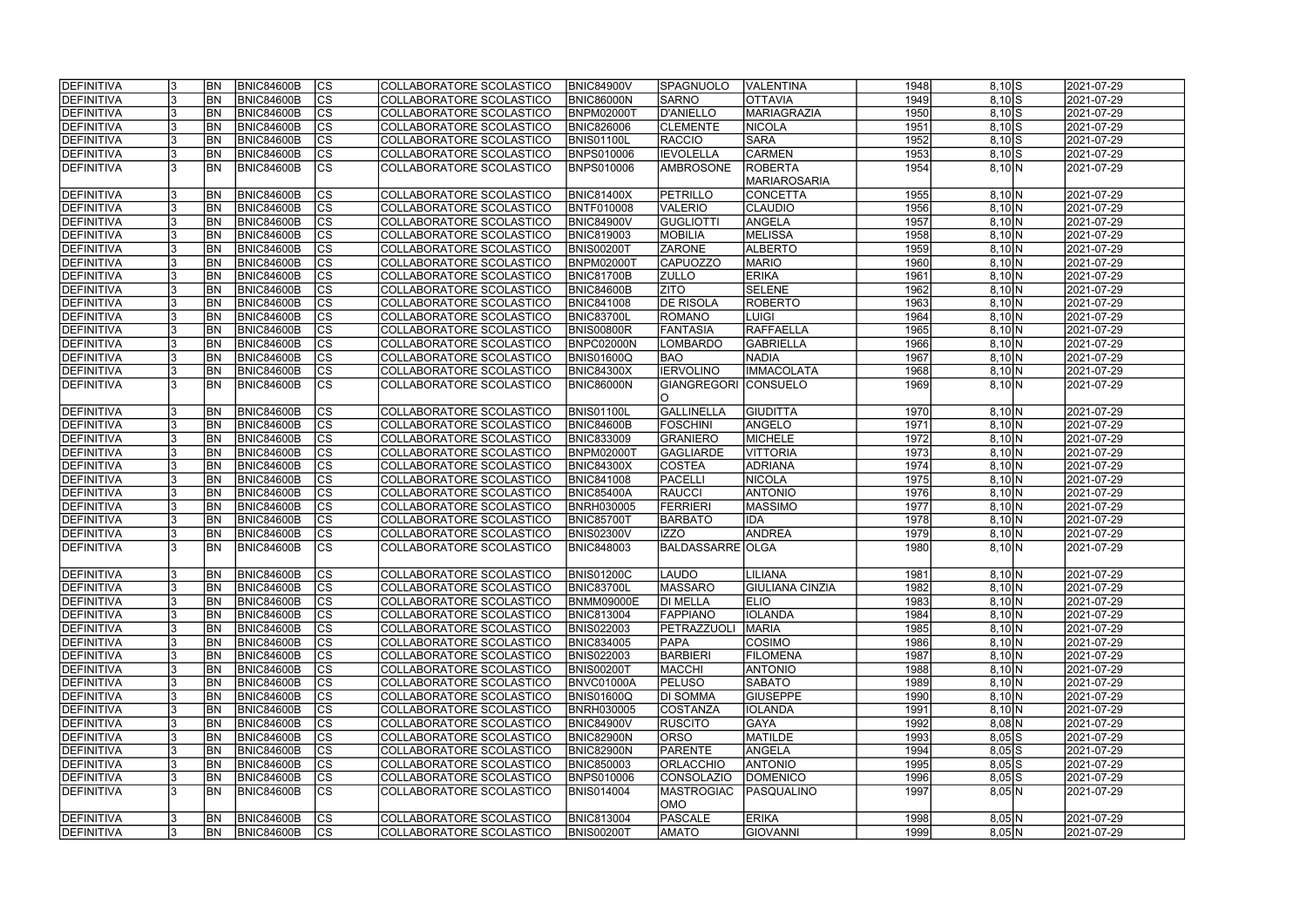| <b>DEFINITIVA</b> |     | <b>BN</b>      | <b>BNIC84600B</b> | $ {\rm CS} $           | COLLABORATORE SCOLASTICO | <b>BNRH030005</b> | <b>MACOLINO</b>    | RAFFAELE              | 2000 | 8,05 N              | 2021-07-29 |
|-------------------|-----|----------------|-------------------|------------------------|--------------------------|-------------------|--------------------|-----------------------|------|---------------------|------------|
| DEFINITIVA        |     | <b>BN</b>      | <b>BNIC84600B</b> | $\overline{c}$         | COLLABORATORE SCOLASTICO | <b>BNIS00200T</b> | <b>DI BIASE</b>    | STEFANIA              | 2001 | 8,05 N              | 2021-07-29 |
| DEFINITIVA        |     | <b>BN</b>      | <b>BNIC84600B</b> | $\overline{c}$         | COLLABORATORE SCOLASTICO | <b>BNIC84900V</b> | FERRARO            | <b>MARIA ROSARIA</b>  | 2002 | 8,05 N              | 2021-07-29 |
| DEFINITIVA        |     | BN             | <b>BNIC84600B</b> | $\overline{\text{cs}}$ | COLLABORATORE SCOLASTICO | <b>BNIC83800C</b> | MECCARIELLO        | <b>GABRIELE</b>       | 2003 | 8S                  | 2021-07-29 |
|                   |     |                |                   |                        |                          |                   |                    |                       |      |                     |            |
| DEFINITIVA        |     | BN             | <b>BNIC84600B</b> | <b>CS</b>              | COLLABORATORE SCOLASTICO | <b>BNRH030005</b> | <b>VIRGILIO</b>    | <b>SERGIO</b>         | 2004 | 8 S                 | 2021-07-29 |
| DEFINITIVA        |     | <b>BN</b>      | <b>BNIC84600B</b> | cs                     | COLLABORATORE SCOLASTICO | <b>BNIC84400Q</b> | MEOLI              | <b>JESSICA</b>        | 2005 | $\overline{8 S}$    | 2021-07-29 |
| DEFINITIVA        |     | <b>BN</b>      | <b>BNIC84600B</b> | cs                     | COLLABORATORE SCOLASTICO | <b>BNIC86000N</b> | <b>CERBONE</b>     | <b>ANTONIA</b>        | 2006 | $\overline{8 S}$    | 2021-07-29 |
| DEFINITIVA        |     | BN             | <b>BNIC84600B</b> | cs                     | COLLABORATORE SCOLASTICO | <b>BNIC82300P</b> | <b>CARUSO</b>      | <b>ELISA</b>          | 2007 | 8S                  | 2021-07-29 |
| DEFINITIVA        |     | <b>BN</b>      | <b>BNIC84600B</b> | cs                     | COLLABORATORE SCOLASTICO | BNIC84600B        | PETRONZIO          | <b>MARIA CONCETTA</b> | 2008 | 8S                  | 2021-07-29 |
| DEFINITIVA        |     | <b>BN</b>      | <b>BNIC84600B</b> | cs                     | COLLABORATORE SCOLASTICO | <b>BNIS022003</b> | <b>MARTONE</b>     | <b>ENZA</b>           | 2009 | 8S                  | 2021-07-29 |
| DEFINITIVA        |     | <b>BN</b>      | BNIC84600B        | $ {\rm cs} $           | COLLABORATORE SCOLASTICO | <b>BNIC833009</b> | MADDALENA          | <b>TERESA</b>         | 2010 | 8S                  | 2021-07-29 |
|                   |     |                |                   |                        |                          |                   |                    |                       | 2011 | 8S                  |            |
| DEFINITIVA        |     | <b>BN</b>      | <b>BNIC84600B</b> | $ {\rm CS} $           | COLLABORATORE SCOLASTICO | <b>BNIC804009</b> | PENNINO            | <b>ROSARIA</b>        |      |                     | 2021-07-29 |
| DEFINITIVA        |     | <b>BN</b>      | <b>BNIC84600B</b> | cs                     | COLLABORATORE SCOLASTICO | <b>BNIC86100D</b> | <b>DMYTERKO</b>    | NATALIIA              | 2012 | 8S                  | 2021-07-29 |
| DEFINITIVA        |     | <b>BN</b>      | <b>BNIC84600B</b> | cs                     | COLLABORATORE SCOLASTICO | <b>BNIC86100D</b> | <b>LABAGNARA</b>   | <b>LETIZIA</b>        | 2013 | 8S                  | 2021-07-29 |
| DEFINITIVA        |     | <b>BN</b>      | <b>BNIC84600B</b> | cs                     | COLLABORATORE SCOLASTICO | <b>BNIC83800C</b> | MARRO              | <b>ANTONIETTA</b>     | 2014 | 8S                  | 2021-07-29 |
| DEFINITIVA        |     | <b>BN</b>      | <b>BNIC84600B</b> | cs                     | COLLABORATORE SCOLASTICO | <b>BNIC804009</b> | <b>CAPPELLA</b>    | <b>ANNA</b>           | 2015 | $\sqrt{8}$          | 2021-07-29 |
| DEFINITIVA        |     | <b>BN</b>      | <b>BNIC84600B</b> | cs                     | COLLABORATORE SCOLASTICO | <b>BNIC804009</b> | <b>PINTO</b>       | <b>CARMELA</b>        | 2016 | 8S                  | 2021-07-29 |
| DEFINITIVA        |     | BN             | <b>BNIC84600B</b> | $ {\rm CS} $           | COLLABORATORE SCOLASTICO | <b>BNIC850003</b> | <b>DE SANTIS</b>   | <b>GIUSEPPINA</b>     | 2017 | 8S                  | 2021-07-29 |
| <b>DEFINITIVA</b> |     | BN             | <b>BNIC84600B</b> | cs                     | COLLABORATORE SCOLASTICO | BNIC81700B        | SANTORELLI         | <b>MARIALUISA</b>     | 2018 | 8S                  | 2021-07-29 |
| DEFINITIVA        |     | <b>BN</b>      | <b>BNIC84600B</b> | $ {\rm CS} $           | COLLABORATORE SCOLASTICO | <b>BNIC86100D</b> | <b>CRISCIONE</b>   | GABRIELE              | 2019 | 8S                  | 2021-07-29 |
| <b>DEFINITIVA</b> |     | BN             | <b>BNIC84600B</b> | <b>CS</b>              | COLLABORATORE SCOLASTICO | BNIC82900N        | <b>DE CICCO</b>    | ROSAMARIA             | 2020 | $\sqrt{8}$          | 2021-07-29 |
| DEFINITIVA        |     | BN             | <b>BNIC84600B</b> | <b>CS</b>              | COLLABORATORE SCOLASTICO | BNIC82300P        | <b>CRAFA</b>       | <b>FILOMENA</b>       | 2021 | $\sqrt{8}$          | 2021-07-29 |
| DEFINITIVA        |     | <b>BN</b>      | <b>BNIC84600B</b> | <b>CS</b>              | COLLABORATORE SCOLASTICO | <b>BNIC84300X</b> | BATTAGLINO         | MICHELINA             | 2022 | $\frac{8}{s}$       | 2021-07-29 |
| DEFINITIVA        |     | BN             | <b>BNIC84600B</b> | cs                     | COLLABORATORE SCOLASTICO | <b>BNIC842004</b> | <b>MAURIELLO</b>   | PASQUALE              | 2023 | $\sqrt{8}$          | 2021-07-29 |
| DEFINITIVA        |     | <b>BN</b>      | <b>BNIC84600B</b> | $ {\rm cs} $           | COLLABORATORE SCOLASTICO | <b>BNIC84400Q</b> | <b>DELLI CARRI</b> | SIMONA                | 2024 | 8 S                 | 2021-07-29 |
| DEFINITIVA        |     | <b>BN</b>      | <b>BNIC84600B</b> | cs                     | COLLABORATORE SCOLASTICO | <b>BNIS00200T</b> | <b>LAVORGNA</b>    | <b>SARA</b>           | 2025 | 8S                  | 2021-07-29 |
| DEFINITIVA        |     | <b>BN</b>      | <b>BNIC84600B</b> | <sub>lcs</sub>         | COLLABORATORE SCOLASTICO | <b>BNIS014004</b> | <b>CALABRESE</b>   | MARIA CLEMENTINA      | 2026 | 8S                  | 2021-07-29 |
|                   |     |                |                   |                        |                          |                   |                    |                       |      |                     |            |
| DEFINITIVA        |     | <b>BN</b>      | <b>BNIC84600B</b> | $ {\rm cs} $           | COLLABORATORE SCOLASTICO | <b>BNRH030005</b> | PANZA              | ANNAMARIA             | 2027 | 8 S                 | 2021-07-29 |
| DEFINITIVA        |     | <b>BN</b>      | <b>BNIC84600B</b> | cs                     | COLLABORATORE SCOLASTICO | <b>BNIC84900V</b> | <b>CARONE</b>      | KATIA                 | 2028 | $\overline{8}$ S    | 2021-07-29 |
| DEFINITIVA        |     | <b>BN</b>      | <b>BNIC84600B</b> | cs                     | COLLABORATORE SCOLASTICO | <b>BNIC842004</b> | PORFIDIA           | <b>MARTA</b>          | 2029 | $\overline{8}$ S    | 2021-07-29 |
| DEFINITIVA        |     | <b>BN</b>      | <b>BNIC84600B</b> | $\overline{c}$         | COLLABORATORE SCOLASTICO | <b>BNIC85700T</b> | <b>DI IORIO</b>    | VINCENZO              | 2030 | $\overline{8 S}$    | 2021-07-29 |
| DEFINITIVA        |     | <b>BN</b>      | <b>BNIC84600B</b> | cs                     | COLLABORATORE SCOLASTICO | <b>BNIC84300X</b> | <b>TUCCI</b>       | MARIALUISA            | 2031 | 8S                  | 2021-07-29 |
| DEFINITIVA        |     | <b>BN</b>      | <b>BNIC84600B</b> | $\overline{c}$         | COLLABORATORE SCOLASTICO | <b>BNIC84900V</b> | CARAPELLA          | <b>FILOMENA</b>       | 2032 | 8S                  | 2021-07-29 |
| DEFINITIVA        |     | <b>BN</b>      | <b>BNIC84600B</b> | cs                     | COLLABORATORE SCOLASTICO | <b>BNIC84900V</b> | <b>MASIELLO</b>    | ANTONELLA             | 2033 | 8S                  | 2021-07-29 |
| <b>DEFINITIVA</b> | IJ  | <b>BN</b>      | BNIC84600B        | CS                     | COLLABORATORE SCOLASTICO | <b>BNIC833009</b> | SCROCCA            | CARMELA LIBERA        | 2034 | 8 S                 | 2021-07-29 |
| DEFINITIVA        |     | BN             | BNIC84600B        | $ {\rm CS} $           | COLLABORATORE SCOLASTICO | <b>BNIS00400D</b> | <b>REINO</b>       | <b>CONCETTINA</b>     | 2035 | 8S                  | 2021-07-29 |
| DEFINITIVA        |     | BN             | <b>BNIC84600B</b> | <sub>Ics</sub>         | COLLABORATORE SCOLASTICO | <b>BNIS02300V</b> | ROMANO             | <b>EVA</b>            | 2036 | 8S                  | 2021-07-29 |
| DEFINITIVA        |     | BN             | <b>BNIC84600B</b> | <sub>Ics</sub>         | COLLABORATORE SCOLASTICO | <b>BNIC84600B</b> | <b>SANZARI</b>     | <b>IDA</b>            | 2037 | 8S                  | 2021-07-29 |
| DEFINITIVA        | 13  | <b>BN</b>      | <b>BNIC84600B</b> | <b>CS</b>              | COLLABORATORE SCOLASTICO | <b>BNPM02000T</b> | <b>DEL MONACO</b>  | <b>ORNELLA</b>        | 2038 | 8S                  | 2021-07-29 |
| DEFINITIVA        |     | <b>BN</b>      | <b>BNIC84600B</b> | $ {\rm CS} $           | COLLABORATORE SCOLASTICO | <b>BNIC850003</b> | <b>PUZELLA</b>     | VALENTINA             | 2039 | 8 S                 | 2021-07-29 |
| DEFINITIVA        |     | <b>BN</b>      | <b>BNIC84600B</b> | <b>CS</b>              | COLLABORATORE SCOLASTICO | <b>BNIC804009</b> | <b>PERUGINI</b>    | <b>RICCARDO</b>       | 2040 | 8 S                 | 2021-07-29 |
| <b>DEFINITIVA</b> |     | <b>BN</b>      | BNIC84600B        | <sub>Ics</sub>         | COLLABORATORE SCOLASTICO | <b>BNIS014004</b> | <b>DI GIOIA</b>    | <b>CARMELINA</b>      | 2041 | 8 S                 | 2021-07-29 |
| DEFINITIVA        |     | BN <sub></sub> | <b>BNIC84600B</b> | cs                     | COLLABORATORE SCOLASTICO | <b>BNIC83700L</b> | <b>AUGUSTO</b>     | <b>ROSALIA</b>        | 2042 | 8S                  | 2021-07-29 |
| DEFINITIVA        |     | BN <sub></sub> | BNIC84600B        | $ {\rm CS} $           | COLLABORATORE SCOLASTICO | <b>BNIC850003</b> | <b>BUCCIANO</b>    | <b>MARIA GIOVANNA</b> | 2043 | $8\vert N$          | 2021-07-29 |
| DEFINITIVA        |     | <b>BN</b>      | <b>BNIC84600B</b> | cs                     | COLLABORATORE SCOLASTICO | <b>BNIS00200T</b> | RICCIO             | LUIGI                 | 2044 | $8\vert N$          | 2021-07-29 |
| DEFINITIVA        |     | <b>BN</b>      | <b>BNIC84600B</b> | <sub>Ics</sub>         | COLLABORATORE SCOLASTICO | <b>BNPM02000T</b> | <b>PETRONE</b>     | SIMONE                | 2045 | 8 N                 | 2021-07-29 |
| DEFINITIVA        |     | <b>BN</b>      | <b>BNIC84600B</b> | $ {\rm CS} $           | COLLABORATORE SCOLASTICO | <b>BNPM02000T</b> | <b>SICILIANO</b>   | <b>REBECCA</b>        | 2046 | 8 N                 | 2021-07-29 |
|                   |     | <b>BN</b>      | <b>BNIC84600B</b> | $ {\rm CS} $           | COLLABORATORE SCOLASTICO |                   | <b>PARISIO</b>     | <b>BIAGIO</b>         | 2047 | $8\overline{\rm N}$ | 2021-07-29 |
| DEFINITIVA        |     |                |                   |                        |                          | <b>BNIC84300X</b> |                    |                       |      |                     |            |
| DEFINITIVA        |     | <b>BN</b>      | <b>BNIC84600B</b> | cs                     | COLLABORATORE SCOLASTICO | <b>BNIC813004</b> | <b>DEL VECCHIO</b> | <b>FRANCESCO</b>      | 2048 | $8\vert N$          | 2021-07-29 |
| DEFINITIVA        |     | BN             | <b>BNIC84600B</b> | cs                     | COLLABORATORE SCOLASTICO | <b>BNIC85200P</b> | <b>FORMATI</b>     | <b>ARMANDO</b>        | 2049 | $8\vert N$          | 2021-07-29 |
| <b>DEFINITIVA</b> |     | <b>BN</b>      | <b>BNIC84600B</b> | cs                     | COLLABORATORE SCOLASTICO | <b>BNIC842004</b> | <b>ESPOSITO</b>    | <b>ROSARIA</b>        | 2050 | 8 N                 | 2021-07-29 |
| DEFINITIVA        |     | <b>BN</b>      | <b>BNIC84600B</b> | <sub>Ics</sub>         | COLLABORATORE SCOLASTICO | <b>BNIC82300P</b> | <b>DIANA</b>       | <b>SALVATORE</b>      | 2051 | 8 N                 | 2021-07-29 |
| DEFINITIVA        |     | BN             | <b>BNIC84600B</b> | <b>CS</b>              | COLLABORATORE SCOLASTICO | <b>BNIC85400A</b> | <b>DE LUCIA</b>    | <b>ILENIA</b>         | 2052 | 8 N                 | 2021-07-29 |
| <b>DEFINITIVA</b> | 13. | <b>BN</b>      | BNIC84600B        | <sub>Ics</sub>         | COLLABORATORE SCOLASTICO | <b>BNIC842004</b> | LIGURSO            | PIETROPAOLO           | 2053 | 8 N                 | 2021-07-29 |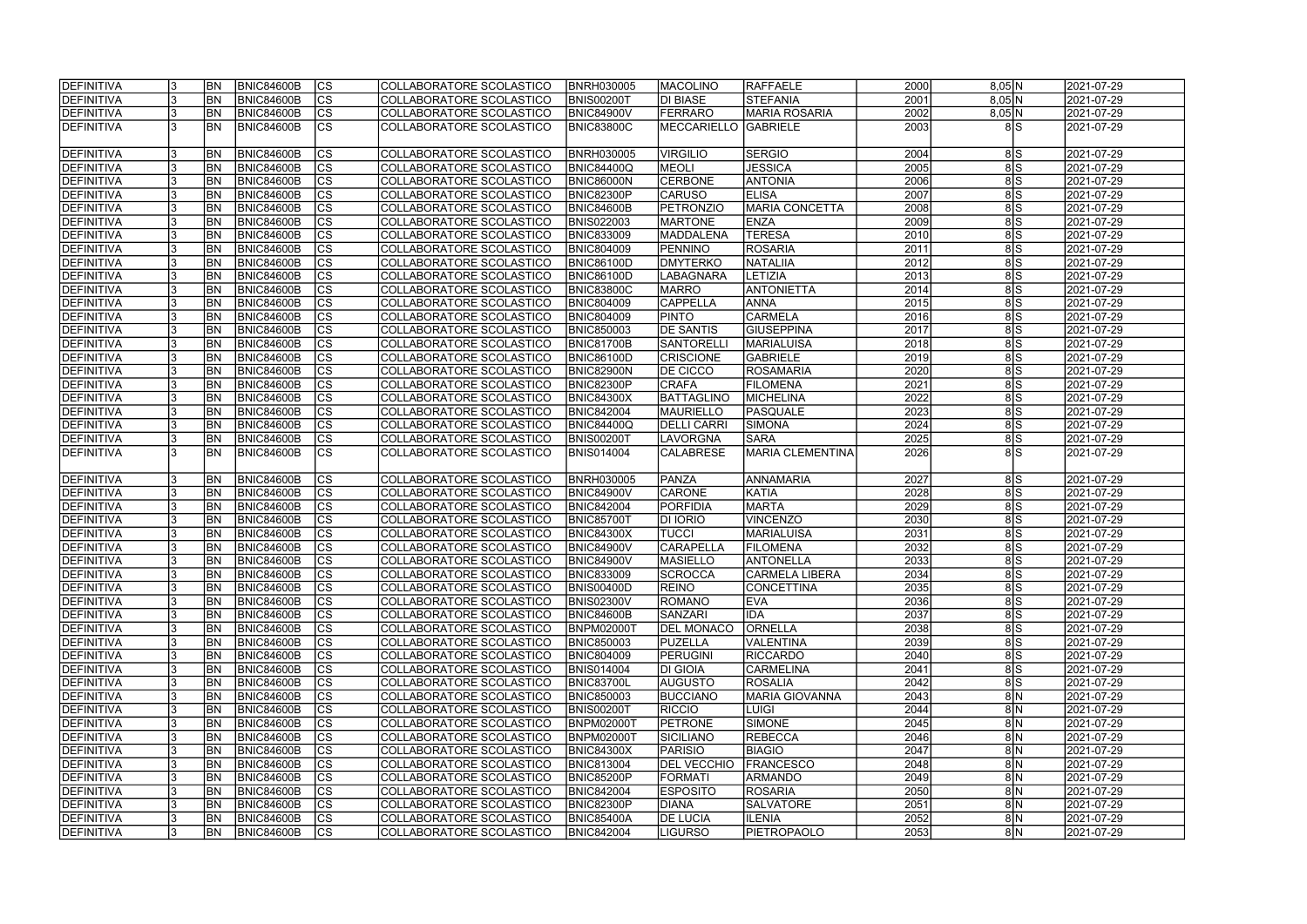| DEFINITIVA                      | <b>BN</b>              | <b>BNIC84600B</b>                      | CS                                               | COLLABORATORE SCOLASTICO                             | <b>BNIC84400Q</b>                      | <b>NICOLAI</b>                       | <b>MARA</b>                       | 2054         | 8 N                 | 2021-07-29               |
|---------------------------------|------------------------|----------------------------------------|--------------------------------------------------|------------------------------------------------------|----------------------------------------|--------------------------------------|-----------------------------------|--------------|---------------------|--------------------------|
| DEFINITIVA                      | <b>BN</b>              | <b>BNIC84600B</b>                      | $\overline{\text{CS}}$                           | COLLABORATORE SCOLASTICO                             | <b>BNIS022003</b>                      | <b>COFRANCESC</b><br>IO.             | <b>GIUSEPPE</b>                   | 2055         | 8 N                 | 2021-07-29               |
| DEFINITIVA                      | <b>BN</b>              | <b>BNIC84600B</b>                      | <b>CS</b>                                        | COLLABORATORE SCOLASTICO                             | BNTF010008                             | <b>AVELLA</b>                        | SIMONA                            | 2056         | 8 N                 | 2021-07-29               |
| <b>DEFINITIVA</b>               | <b>BN</b>              | <b>BNIC84600B</b>                      | $\overline{\text{CS}}$                           | COLLABORATORE SCOLASTICO                             | BNIC85400A                             | <b>VERNILLO</b>                      | MARIA GRAZIA                      | 2057         | 8 N                 | 2021-07-29               |
| DEFINITIVA                      | <b>BN</b>              | <b>BNIC84600B</b>                      | $\overline{\text{CS}}$                           | COLLABORATORE SCOLASTICO                             | BNIS01600Q                             | DELLO IACOVO ANTONELLO               |                                   | 2058         | 8 N                 | 2021-07-29               |
| DEFINITIVA                      | <b>BN</b>              | <b>BNIC84600B</b>                      | <b>CS</b>                                        | COLLABORATORE SCOLASTICO                             | <b>BNIC83700L</b>                      | <b>ZULLO</b>                         | <b>ITA</b>                        | 2059         | 8 N                 | 2021-07-29               |
| DEFINITIVA                      | BN                     | BNIC84600B                             | cs                                               | COLLABORATORE SCOLASTICO                             | <b>BNPM02000T</b>                      | <b>VALLETTA</b>                      | FEDERICA                          | 2060         | 8 N                 | 2021-07-29               |
| <b>DEFINITIVA</b>               | <b>BN</b>              | <b>BNIC84600B</b>                      | cs                                               | COLLABORATORE SCOLASTICO                             | <b>BNIS014004</b>                      | <b>MAINOLFI</b>                      | <b>ELISABETTA</b>                 | 2061         | 8 N                 | 2021-07-29               |
| DEFINITIVA                      | <b>BN</b>              | <b>BNIC84600B</b>                      | $ \overline{\text{CS}} $                         | COLLABORATORE SCOLASTICO                             | <b>BNIC84300X</b>                      | <b>RICCARDI</b>                      | <b>ILENIA</b>                     | 2062         | $8\vert N$          | 2021-07-29               |
| DEFINITIVA                      | <b>BN</b>              | <b>BNIC84600B</b>                      | cs                                               | COLLABORATORE SCOLASTICO                             | <b>BNIC84300X</b>                      | <b>DEL VAGLIO</b>                    | DANIELA                           | 2063         | $8\overline{\rm N}$ | 2021-07-29               |
| DEFINITIVA                      | <b>BN</b>              | BNIC84600B                             | $\overline{\text{CS}}$                           | COLLABORATORE SCOLASTICO                             | BNIC85700T                             | <b>LEONE</b>                         | <b>SIMONE</b><br><b>CRESCENZO</b> | 2064         | 8 N                 | 2021-07-29               |
| <b>DEFINITIVA</b>               | <b>BN</b>              | <b>BNIC84600B</b>                      | <b>CS</b>                                        | COLLABORATORE SCOLASTICO                             | <b>BNIC85700T</b>                      | FONZO                                | LOREDANA                          | 2065         | 8 N                 | 2021-07-29               |
| DEFINITIVA                      | <b>BN</b>              | <b>BNIC84600B</b>                      | $\overline{\text{cs}}$                           | COLLABORATORE SCOLASTICO                             | BNIC85200P                             | DE<br><b>FRANCESCO</b>               | <b>DANIELE</b>                    | 2066         | $8\overline{N}$     | 2021-07-29               |
| DEFINITIVA                      | <b>BN</b>              | <b>BNIC84600B</b>                      | CS                                               | COLLABORATORE SCOLASTICO                             | <b>BNIC813004</b>                      | MANCINI                              | <b>TERESA</b>                     | 2067         | 8 N                 | 2021-07-29               |
| <b>DEFINITIVA</b>               | <b>BN</b>              | <b>BNIC84600B</b>                      | $\overline{\text{CS}}$                           | COLLABORATORE SCOLASTICO                             | <b>BNIC84400Q</b>                      | NIZZA                                | SABRINA                           | 2068         | $8\vert N$          | 2021-07-29               |
| DEFINITIVA                      | <b>BN</b>              | <b>BNIC84600B</b>                      | $\overline{\text{CS}}$                           | COLLABORATORE SCOLASTICO                             | <b>BNIC84500G</b>                      | <b>DE BLASIO</b>                     | <b>ALESSIO</b>                    | 2069         | $8\vert N$          | 2021-07-29               |
| DEFINITIVA                      | <b>BN</b>              | <b>BNIC84600B</b>                      | CS                                               | COLLABORATORE SCOLASTICO                             | <b>BNPS010006</b>                      | <b>CURATOLO</b>                      | <b>UMBERTO</b>                    | 2070         | $8\vert N$          | 2021-07-29               |
| <b>DEFINITIVA</b>               | <b>BN</b>              | <b>BNIC84600B</b>                      | <b>CS</b>                                        | COLLABORATORE SCOLASTICO                             | <b>BNIC842004</b>                      | PALMIERO                             | <b>CARMELA</b>                    | 2071         | 8 N                 | 2021-07-29               |
| <b>DEFINITIVA</b>               | <b>BN</b>              | <b>BNIC84600B</b>                      | <b>CS</b>                                        | COLLABORATORE SCOLASTICO                             | BNIC84600B                             | <b>GAROFANO</b>                      | <b>SARA</b>                       | 2072         | 8 N                 | 2021-07-29               |
| <b>DEFINITIVA</b>               | <b>BN</b>              | <b>BNIC84600B</b>                      | $\overline{\text{CS}}$                           | COLLABORATORE SCOLASTICO                             | <b>BNIC850003</b>                      | CALANDRIELL<br>IO.                   | ANGELO                            | 2073         | 8 N                 | 2021-07-29               |
| DEFINITIVA                      | <b>BN</b>              | <b>BNIC84600B</b>                      | <b>CS</b>                                        | COLLABORATORE SCOLASTICO                             | BNIC82500A                             | GALLO                                | FIORELLA                          | 2074         | 8 N                 | 2021-07-29               |
| <b>DEFINITIVA</b>               | <b>BN</b>              | <b>BNIC84600B</b>                      | cs                                               | COLLABORATORE SCOLASTICO                             | <b>BNIS027006</b>                      | <b>BORRELLI</b>                      | <b>CRISTINA</b>                   | 2075         | $8\vert N$          | 2021-07-29               |
| DEFINITIVA                      | <b>BN</b>              | <b>BNIC84600B</b>                      | cs                                               | COLLABORATORE SCOLASTICO                             | BNIC84600B                             | <b>FOSCHINI</b>                      | <b>SARA</b>                       | 2076         | $8\vert N$          | 2021-07-29               |
| <b>DEFINITIVA</b>               | <b>BN</b>              | <b>BNIC84600B</b>                      | cs                                               | COLLABORATORE SCOLASTICO                             | <b>BNIS01600Q</b>                      | ROMANO                               | <b>STEFANIA</b>                   | 2077         | 8N                  | 2021-07-29               |
| DEFINITIVA                      | <b>BN</b>              | <b>BNIC84600B</b>                      | $\overline{\text{CS}}$                           | COLLABORATORE SCOLASTICO                             | BNIC84600B                             | SCARAMUZZO                           | <b>NADIA</b>                      | 2078         | $8\vert N$          | 2021-07-29               |
| <b>DEFINITIVA</b>               | BN                     | <b>BNIC84600B</b>                      | $\overline{\text{CS}}$                           | COLLABORATORE SCOLASTICO                             | <b>BNIS027006</b>                      | <b>EVANGELISTA</b>                   | <b>NOEMI</b>                      | 2079         | 8N                  | 2021-07-29               |
| DEFINITIVA                      | <b>BN</b>              | <b>BNIC84600B</b>                      | $\overline{\text{CS}}$                           | COLLABORATORE SCOLASTICO                             | <b>BNIC81400X</b>                      | <b>MARINO</b>                        | SIMONA                            | 2080         | 8N                  | 2021-07-29               |
| DEFINITIVA<br>DEFINITIVA        | <b>BN</b><br><b>BN</b> | <b>BNIC84600B</b><br><b>BNIC84600B</b> | $\overline{\text{CS}}$<br>$\overline{\text{cs}}$ | COLLABORATORE SCOLASTICO<br>COLLABORATORE SCOLASTICO | <b>BNPM02000T</b>                      | <b>CERULO</b><br>GUGLIELMUCC GENNARO | MARZIO                            | 2081<br>2082 | 8 N<br>$8\vert N$   | 2021-07-29<br>2021-07-29 |
|                                 |                        |                                        |                                                  |                                                      | <b>BNPS010006</b>                      |                                      |                                   |              |                     |                          |
| DEFINITIVA                      | <b>BN</b>              | BNIC84600B                             | CS                                               | COLLABORATORE SCOLASTICO                             | <b>BNIS00300N</b>                      | <b>GRASSO</b>                        | <b>CARMINE</b>                    | 2083         | 8 N                 | 2021-07-29               |
| <b>IDEFINITIVA</b>              | IBN I                  | BNIC84600B                             | CS                                               | COLLABORATORE SCOLASTICO_                            | <b>IBNRH030005</b>                     | <b>IIADANZA</b>                      | CRISTINA PAOLA                    | 2084         | 8 N                 | 2021-07-29               |
| <b>DEFINITIVA</b>               | <b>BN</b>              | BNIC84600B                             | CS                                               | COLLABORATORE SCOLASTICO                             | <b>BNIS014004</b>                      | <b>TRANFAGLIA</b>                    | <b>ANNITA</b>                     | 2085         | 8 N                 | 2021-07-29               |
| <b>DEFINITIVA</b>               | <b>BN</b>              | <b>BNIC84600B</b>                      | <b>CS</b>                                        | COLLABORATORE SCOLASTICO                             | <b>BNIS01100L</b>                      | <b>BIANCO</b>                        | <b>NICOLA</b>                     | 2086         | 8 N                 | 2021-07-29               |
| <b>DEFINITIVA</b>               | <b>BN</b>              | <b>BNIC84600B</b>                      | <b>CS</b>                                        | COLLABORATORE SCOLASTICO                             | <b>BNIC84500G</b>                      | <b>DE MARCO</b>                      | <b>LUIGINA</b>                    | 2087         | 8 N                 | 2021-07-29               |
| <b>DEFINITIVA</b>               | <b>BN</b>              | <b>BNIC84600B</b>                      | CS                                               | COLLABORATORE SCOLASTICO                             | <b>BNIC85400A</b>                      | <b>DUCHI</b>                         | DANILO<br><b>ILARIO ORLANDO</b>   | 2088         | 8 N                 | 2021-07-29               |
| DEFINITIVA                      | <b>BN</b><br><b>BN</b> | <b>BNIC84600B</b><br>BNIC84600B        | CS<br><b>CS</b>                                  | COLLABORATORE SCOLASTICO<br>COLLABORATORE SCOLASTICO | <b>BNIC84300X</b>                      | MELUZIO<br><b>MARICONTE</b>          | <b>ALDO</b>                       | 2089<br>2090 | 8 N                 | 2021-07-29               |
| <b>DEFINITIVA</b><br>DEFINITIVA | <b>BN</b>              | BNIC84600B                             | cs                                               |                                                      | <b>BNIC83800C</b>                      |                                      | <b>ROBERTA</b>                    | 2091         | 8 N<br>8 N          | 2021-07-29<br>2021-07-29 |
| <b>DEFINITIVA</b>               | <b>BN</b>              | <b>BNIC84600B</b>                      | CS                                               | COLLABORATORE SCOLASTICO<br>COLLABORATORE SCOLASTICO | <b>BNIC84500G</b><br><b>BNIS00800R</b> | <b>ZOLLO</b><br><b>POSILLO</b>       | <b>GIUSEPPA</b>                   | 2092         | 8 N                 | 2021-07-29               |
| <b>DEFINITIVA</b>               | <b>BN</b>              | <b>BNIC84600B</b>                      | cs                                               | COLLABORATORE SCOLASTICO                             | BNVC01000A                             | <b>CAVUOTO</b>                       | <b>VITTORIA</b>                   | 2093         | 8 N                 | 2021-07-29               |
| DEFINITIVA                      | <b>BN</b>              | BNIC84600B                             | <b>CS</b>                                        | COLLABORATORE SCOLASTICO                             | <b>BNIC84900V</b>                      | <b>MASOTTA</b>                       | <b>GABRIELE</b>                   | 2094         | 8 N                 | 2021-07-29               |
| <b>DEFINITIVA</b>               | <b>BN</b>              | <b>BNIC84600B</b>                      | $\overline{\text{CS}}$                           | COLLABORATORE SCOLASTICO                             | <b>BNIC841008</b>                      | <b>VITELLI</b>                       | <b>GILDA</b>                      | 2095         | 8 N                 | 2021-07-29               |
| <b>DEFINITIVA</b>               | <b>BN</b>              | <b>BNIC84600B</b>                      | cs                                               | COLLABORATORE SCOLASTICO                             | <b>BNRH030005</b>                      | FRUGGIERO                            | <b>FRANCESCO</b>                  | 2096         | 8 N                 | 2021-07-29               |
| <b>DEFINITIVA</b>               | <b>BN</b>              | <b>BNIC84600B</b>                      | <b>CS</b>                                        | COLLABORATORE SCOLASTICO                             | <b>BNIS01600Q</b>                      | <b>CAPORASO</b>                      | <b>ANTONIO</b>                    | 2097         | $8\vert N$          | 2021-07-29               |
| <b>DEFINITIVA</b>               | <b>BN</b>              | <b>BNIC84600B</b>                      | cs                                               | COLLABORATORE SCOLASTICO                             | <b>BNIC86100D</b>                      | <b>BOCCHINO</b>                      | LUCA                              | 2098         | $8\vert N$          | 2021-07-29               |
| <b>DEFINITIVA</b>               | IBN.                   | <b>BNIC84600B</b>                      | CS                                               | COLLABORATORE SCOLASTICO                             | <b>BNIC84600B</b>                      | <b>DEL VECCHIO</b>                   | <b>ANNIBALE</b>                   | 2099         | 8 N                 | 2021-07-29               |
| <b>DEFINITIVA</b>               | IBN.                   | <b>BNIC84600B</b>                      | <b>CS</b>                                        | COLLABORATORE SCOLASTICO                             | <b>BNIC84600B</b>                      | <b>DI CERBO</b>                      | <b>STEFANIA</b>                   | 2100         | 8 N                 | 2021-07-29               |
| <b>DEFINITIVA</b>               | IBN.                   | <b>BNIC84600B</b>                      | CS                                               | COLLABORATORE SCOLASTICO                             | <b>BNPS010006</b>                      | <b>PASTORE</b>                       | LUCA                              | 2101         | 8 N                 | 2021-07-29               |
| <b>DEFINITIVA</b>               | IBN.                   | <b>BNIC84600B</b>                      | <b>CS</b>                                        | COLLABORATORE SCOLASTICO                             | <b>BNIS022003</b>                      | <b>BARBIERI</b>                      | <b>CIRO</b>                       | 2102         | 8 N                 | 2021-07-29               |
| DEFINITIVA                      | <b>BN</b>              | <b>BNIC84600B</b>                      | CS                                               | COLLABORATORE SCOLASTICO                             | <b>BNIC84300X</b>                      | <b>POLITO</b>                        | SIMONA                            | 2103         | 8 N                 | 2021-07-29               |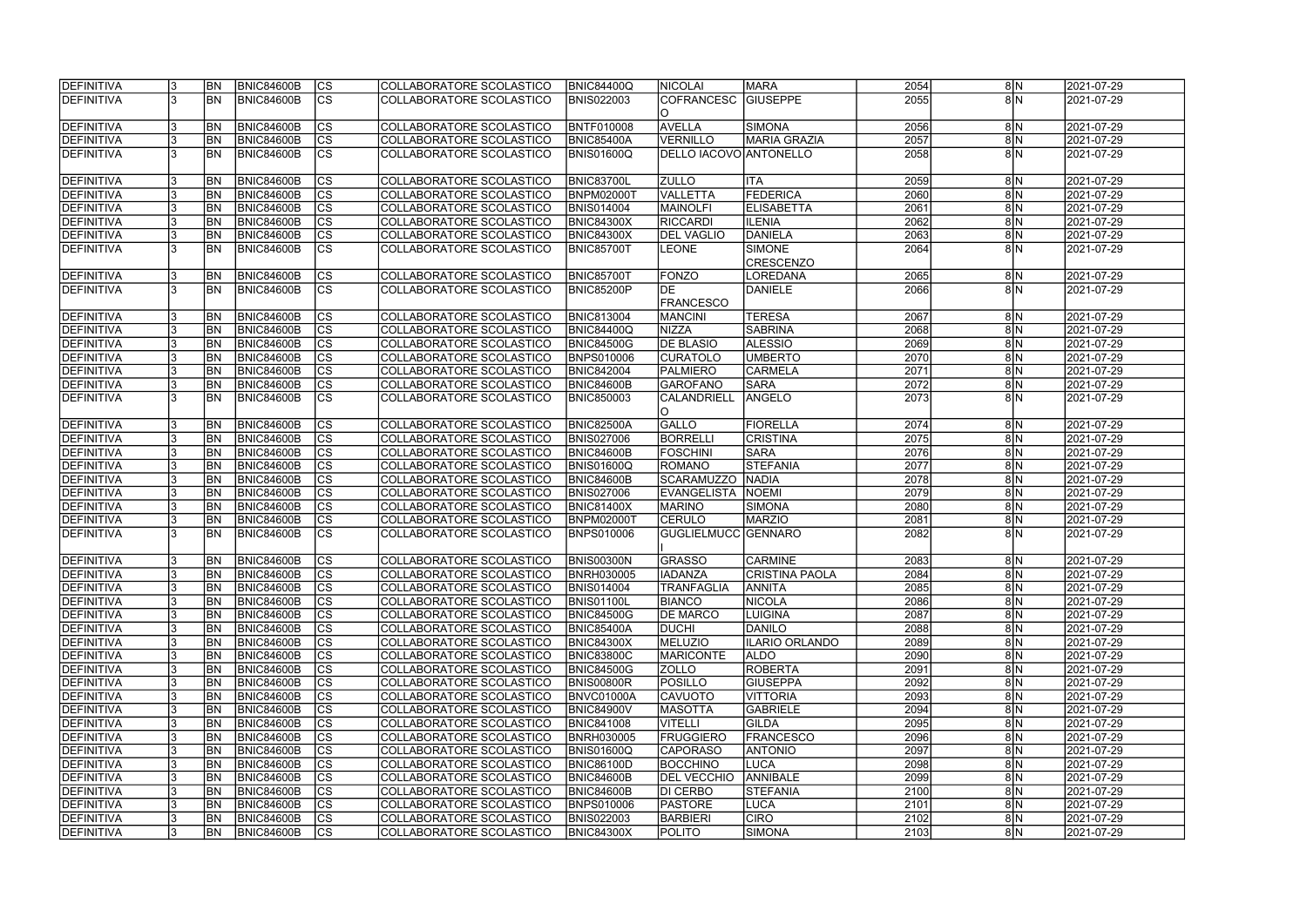| <b>DEFINITIVA</b> |     | <b>BN</b>      | <b>BNIC84600B</b> | <b>CS</b>                | COLLABORATORE SCOLASTICO | <b>BNIC855006</b> | <b>MASSARO</b>      | <b>ANTONIETTA</b>        | 2104 | 8 N                 | 2021-07-29              |
|-------------------|-----|----------------|-------------------|--------------------------|--------------------------|-------------------|---------------------|--------------------------|------|---------------------|-------------------------|
| <b>DEFINITIVA</b> |     | <b>BN</b>      | <b>BNIC84600B</b> | $\overline{\text{cs}}$   | COLLABORATORE SCOLASTICO | BNIC82900N        | <b>TRUOCCHIO</b>    | PASQUALINA               | 2105 | 8N                  | 2021-07-29              |
| DEFINITIVA        |     | <b>BN</b>      | <b>BNIC84600B</b> | cs                       | COLLABORATORE SCOLASTICO | <b>BNIC85200P</b> |                     | LA MONTAGNA  MARIAGRAZIA | 2106 | 8 <sub>N</sub>      | 2021-07-29              |
|                   |     |                |                   |                          |                          |                   |                     |                          |      |                     |                         |
| DEFINITIVA        |     | <b>BN</b>      | <b>BNIC84600B</b> | $\overline{\text{cs}}$   | COLLABORATORE SCOLASTICO | <b>BNIC819003</b> | <b>PONTE</b>        | <b>ANNA</b>              | 2107 | 8 N                 | 2021-07-29              |
| DEFINITIVA        |     | <b>BN</b>      | <b>BNIC84600B</b> | cs                       | COLLABORATORE SCOLASTICO | <b>BNIS00200T</b> | <b>VERRILLO</b>     | MICAELA                  | 2108 | 8N                  | 2021-07-29              |
| DEFINITIVA        |     | <b>BN</b>      | <b>BNIC84600B</b> | cs                       | COLLABORATORE SCOLASTICO | BNPM02000T        | <b>ZUZOLO</b>       | DONATELLA                | 2109 | 8N                  | 2021-07-29              |
| DEFINITIVA        |     | BN             | <b>BNIC84600B</b> | cs                       | COLLABORATORE SCOLASTICO | <b>BNIC84500G</b> | DI STASO            | <b>SONIA</b>             | 2110 | 8N                  | 2021-07-29              |
| DEFINITIVA        |     | <b>BN</b>      | <b>BNIC84600B</b> | cs                       | COLLABORATORE SCOLASTICO | BNIC83700L        | <b>BALZANO</b>      | <b>CRISTIAN</b>          | 2111 | 8 N                 | 2021-07-29              |
|                   |     | <b>BN</b>      |                   |                          |                          |                   |                     |                          |      |                     | $\sqrt{2021} - 07 - 29$ |
| DEFINITIVA        |     |                | <b>BNIC84600B</b> | cs                       | COLLABORATORE SCOLASTICO | <b>BNIC842004</b> | <b>DADDIO</b>       | <b>ANTONELLA</b>         | 2112 | 8 N                 |                         |
| DEFINITIVA        |     | <b>BN</b>      | BNIC84600B        | <b>CS</b>                | COLLABORATORE SCOLASTICO | <b>BNIC819003</b> | D'ADDONA            | <b>TONINO</b>            | 2113 | $8\vert N$          | 2021-07-29              |
| DEFINITIVA        |     | <b>BN</b>      | BNIC84600B        | <b>CS</b>                | COLLABORATORE SCOLASTICO | BNTF010008        | MASTRONUNZI MICHELE |                          | 2114 | $8\vert N$          | 2021-07-29              |
|                   |     |                |                   |                          |                          |                   |                     |                          |      |                     |                         |
| DEFINITIVA        |     | <b>BN</b>      | <b>BNIC84600B</b> | <b>CS</b>                | COLLABORATORE SCOLASTICO | <b>BNIC84300X</b> | <b>D'ANDREA</b>     | <b>ANNA</b>              | 2115 | $8\vert N$          | 2021-07-29              |
| DEFINITIVA        |     | <b>BN</b>      | <b>BNIC84600B</b> | $\overline{\text{cs}}$   | COLLABORATORE SCOLASTICO | <b>BNIC812008</b> | MILANESE            | <b>ANTONIO</b>           | 2116 | 8N                  | 2021-07-29              |
| DEFINITIVA        |     | <b>BN</b>      | <b>BNIC84600B</b> | $ \overline{\text{cs}} $ | COLLABORATORE SCOLASTICO | <b>BNIS01600Q</b> | <b>TASCIONE</b>     | <b>LUCIA</b>             | 2117 | $8\vert N$          | 2021-07-29              |
| DEFINITIVA        |     | <b>BN</b>      | BNIC84600B        | $\overline{\text{cs}}$   | COLLABORATORE SCOLASTICO | <b>BNIC834005</b> | <b>BOFFA</b>        | EMANUELA                 | 2118 | 8N                  | 2021-07-29              |
| <b>DEFINITIVA</b> |     | <b>BN</b>      | BNIC84600B        | $ \overline{\text{cs}} $ | COLLABORATORE SCOLASTICO | BNIS01600Q        | <b>DE ANGELIS</b>   | <b>ALFONSO</b>           | 2119 | $8\vert N$          | 2021-07-29              |
| DEFINITIVA        |     | <b>BN</b>      | <b>BNIC84600B</b> | $ \mathsf{CS} $          | COLLABORATORE SCOLASTICO | <b>BNIC813004</b> | <b>PELOSI</b>       | LAURA                    | 2120 | $8\vert N$          | 2021-07-29              |
| DEFINITIVA        |     | <b>BN</b>      | <b>BNIC84600B</b> | cs                       | COLLABORATORE SCOLASTICO | BNIC81700B        | CAROFANO            | <b>SAMANTHA</b>          | 2121 | $8\vert N$          | 2021-07-29              |
| DEFINITIVA        |     | <b>BN</b>      | BNIC84600B        | cs                       | COLLABORATORE SCOLASTICO | <b>BNIC86000N</b> | <b>CORONA</b>       | GIULIANA                 | 2122 | 8N                  | 2021-07-29              |
| DEFINITIVA        |     | <b>BN</b>      | <b>BNIC84600B</b> | cs                       | COLLABORATORE SCOLASTICO | <b>BNIC833009</b> | <b>STEFANELL</b>    | <b>ANNAMARIA</b>         | 2123 | $8\vert N$          | 2021-07-29              |
| DEFINITIVA        |     | <b>BN</b>      | <b>BNIC84600B</b> | CS                       | COLLABORATORE SCOLASTICO | <b>BNIC84300X</b> | <b>ZERELLA</b>      | <b>LAURA</b>             | 2124 | 8N                  | 2021-07-29              |
| DEFINITIVA        |     | <b>BN</b>      | <b>BNIC84600B</b> | <b>CS</b>                | COLLABORATORE SCOLASTICO | BNVC01000A        | <b>MAUTONE</b>      | <b>PAOLA</b>             | 2125 | 8 N                 | 2021-07-29              |
| DEFINITIVA        |     | <b>BN</b>      | <b>BNIC84600B</b> | cs                       | COLLABORATORE SCOLASTICO | <b>BNIC85700T</b> | <b>SERINO</b>       | <b>LUCIA</b>             | 2126 | $8\vert N$          | 2021-07-29              |
| DEFINITIVA        |     | <b>BN</b>      | <b>BNIC84600B</b> | <sub>cs</sub>            | COLLABORATORE SCOLASTICO | <b>BNIS014004</b> | <b>FRATTOLILLO</b>  | DANIELA                  | 2127 | 8 N                 | 2021-07-29              |
| DEFINITIVA        |     | <b>BN</b>      | <b>BNIC84600B</b> | cs                       | COLLABORATORE SCOLASTICO | <b>BNRH030005</b> | <b>FRANGIONE</b>    | GIANPAOLO                | 2128 | $8\vert N$          | 2021-07-29              |
| DEFINITIVA        |     | <b>BN</b>      | <b>BNIC84600B</b> | cs                       | COLLABORATORE SCOLASTICO | <b>BNIC850003</b> | <b>CAPORASO</b>     | <b>ANTONELLA</b>         | 2129 | 8 N                 | 2021-07-29              |
| DEFINITIVA        |     | <b>BN</b>      | <b>BNIC84600B</b> | cs                       | COLLABORATORE SCOLASTICO | <b>BNIC819003</b> | <b>CHIARIZIA</b>    | <b>MARIANNA</b>          | 2130 | $8\vert N$          | 2021-07-29              |
|                   |     |                |                   |                          |                          |                   |                     |                          |      | $8\vert N$          |                         |
| DEFINITIVA        |     | <b>BN</b>      | <b>BNIC84600B</b> | <b>CS</b>                | COLLABORATORE SCOLASTICO | <b>BNIC84300X</b> | <b>PALMIERI</b>     | <b>FILIPPO</b>           | 2131 |                     | 2021-07-29              |
|                   |     |                |                   |                          |                          |                   | <b>PAPERA</b>       |                          |      |                     |                         |
| DEFINITIVA        |     | <b>BN</b>      | <b>BNIC84600B</b> | cs                       | COLLABORATORE SCOLASTICO | <b>BNIS027006</b> | <b>DI PALMA</b>     | MAURIZIO                 | 2132 | 8 N                 | 2021-07-29              |
| DEFINITIVA        |     | <b>BN</b>      | <b>BNIC84600B</b> | $\overline{\text{cs}}$   | COLLABORATORE SCOLASTICO | BNIS00800R        | RIVETTI             | <b>CATERINA</b>          | 2133 | 8N                  | 2021-07-29              |
| DEFINITIVA        |     | <b>BN</b>      | <b>BNIC84600B</b> | cs                       | COLLABORATORE SCOLASTICO | <b>BNIS00200T</b> | <b>NAVE</b>         | ANGELA                   | 2134 | 8N                  | 2021-07-29              |
| DEFINITIVA        |     | <b>BN</b>      | <b>BNIC84600B</b> | $\overline{\text{cs}}$   | COLLABORATORE SCOLASTICO | BNVC01000A        | <b>IEBBA</b>        | <b>STEFANIA</b>          | 2135 | 8N                  | 2021-07-29              |
| DEFINITIVA        |     | <b>BN</b>      | <b>BNIC84600B</b> | cs                       | COLLABORATORE SCOLASTICO | BNVC01000A        | <b>MARTINO</b>      | <b>FRANCESCO</b>         | 2136 | 8N                  | 2021-07-29              |
| <b>DEFINITIVA</b> |     | <b>BN</b>      | BNIC84600B        | ျပၖ                      | COLLABORATORE SCOLASTICO | <b>BNIC84300X</b> | <b>GRIMALDI</b>     | <b>TERESA ANNA</b>       | 2137 | 8 N                 | 2021-07-29              |
| DEFINITIVA        |     | <b>BN</b>      | <b>BNIC84600B</b> | <b>CS</b>                | COLLABORATORE SCOLASTICO | <b>BNIS01600Q</b> | <b>CUSANO</b>       | <b>GIUSEPPINA</b>        | 2138 | 8N                  | 2021-07-29              |
| DEFINITIVA        |     | <b>BN</b>      | <b>BNIC84600B</b> | <b>CS</b>                | COLLABORATORE SCOLASTICO | <b>BNIS013008</b> | VALENTINO           | <b>ORIETTA</b>           | 2139 | 8 N                 | 2021-07-29              |
| DEFINITIVA        |     | <b>BN</b>      | <b>BNIC84600B</b> | <b>CS</b>                | COLLABORATORE SCOLASTICO | <b>BNIC84500G</b> | <b>PETRONE</b>      | <b>ANTONIETTA</b>        | 2140 | 8N                  | 2021-07-29              |
| DEFINITIVA        | 13. | <b>BN</b>      | <b>BNIC84600B</b> | <b>CS</b>                | COLLABORATORE SCOLASTICO | <b>BNPS010006</b> | <b>MEOLI</b>        | <b>CARMINA</b>           | 2141 | $8\vert N$          | 2021-07-29              |
| DEFINITIVA        |     | <b>BN</b>      | <b>BNIC84600B</b> | <b>CS</b>                | COLLABORATORE SCOLASTICO | <b>BNIC841008</b> | <b>FERRAIUOLO</b>   | MARIA GRAZIA             | 2142 | 8 N                 | 2021-07-29              |
| DEFINITIVA        |     | <b>BN</b>      | <b>BNIC84600B</b> | <b>CS</b>                | COLLABORATORE SCOLASTICO | <b>BNIC85200P</b> | <b>MATURO</b>       | <b>GIOVANNA</b>          | 2143 | 8 N                 | 2021-07-29              |
| DEFINITIVA        |     | <b>BN</b>      | <b>BNIC84600B</b> | CS                       | COLLABORATORE SCOLASTICO | <b>BNIS02300V</b> | <b>RAVIELE</b>      | MARILENA                 | 2144 | 8 N                 | 2021-07-29              |
| DEFINITIVA        |     | <b>BN</b>      | BNIC84600B        | cs                       | COLLABORATORE SCOLASTICO | <b>BNIC841008</b> | RUSSO               | <b>ANTONELLA</b>         | 2145 | 8 N                 | 2021-07-29              |
| DEFINITIVA        |     | <b>BN</b>      | <b>BNIC84600B</b> | cs                       | COLLABORATORE SCOLASTICO | <b>BNIC84600B</b> | DI SANTO            | <b>MARISA</b>            | 2146 | $8\vert N$          | 2021-07-29              |
| DEFINITIVA        |     | <b>BN</b>      | BNIC84600B        | cs                       | COLLABORATORE SCOLASTICO | BNPC02000N        | <b>GIOVINETTI</b>   | <b>FILOMENA</b>          | 2147 | $8\vert N$          | 2021-07-29              |
| DEFINITIVA        |     | <b>BN</b>      | <b>BNIC84600B</b> | cs                       | COLLABORATORE SCOLASTICO | <b>BNIC813004</b> | <b>FESTA</b>        | <b>ANNUNZIATA</b>        | 2148 | 8N                  | 2021-07-29              |
| DEFINITIVA        |     | <b>BN</b>      | <b>BNIC84600B</b> | cs                       | COLLABORATORE SCOLASTICO | <b>BNIC84300X</b> | <b>ROMANELLI</b>    | MARIA                    | 2149 | $8\overline{\rm N}$ | 2021-07-29              |
| DEFINITIVA        |     | <b>BN</b>      | <b>BNIC84600B</b> | cs                       | COLLABORATORE SCOLASTICO | <b>BNIC81400X</b> | <b>SIMEONE</b>      | MONICA                   | 2150 | $8\overline{\rm N}$ | 2021-07-29              |
| DEFINITIVA        |     | <b>BN</b>      | <b>BNIC84600B</b> | CS                       | COLLABORATORE SCOLASTICO | <b>BNTF010008</b> | <b>CIANCARELLI</b>  | <b>ANDREINA</b>          | 2151 | 8 N                 | 2021-07-29              |
| DEFINITIVA        |     | <b>BN</b>      | BNIC84600B        | CS                       | COLLABORATORE SCOLASTICO | <b>BNIC834005</b> | <b>GOGLIA</b>       | <b>FILOMENA</b>          | 2152 | $8\overline{\rm N}$ | 2021-07-29              |
|                   |     |                |                   | cs                       |                          |                   |                     |                          | 2153 |                     |                         |
| DEFINITIVA        |     | <b>BN</b>      | <b>BNIC84600B</b> |                          | COLLABORATORE SCOLASTICO | BNIC84600B        | <b>DI PALMA</b>     | DANIELA                  |      | 8 N                 | 2021-07-29              |
| DEFINITIVA        |     | BN             | <b>BNIC84600B</b> | <b>CS</b>                | COLLABORATORE SCOLASTICO | BNTF010008        | <b>VETERE</b>       | MILENA                   | 2154 | 8 N                 | 2021-07-29              |
| DEFINITIVA        |     | <b>BN</b>      | <b>BNIC84600B</b> | <b>CS</b>                | COLLABORATORE SCOLASTICO | <b>BNIC84300X</b> | ZOLLO               | <b>RITA</b>              | 2155 | 8 N                 | 2021-07-29              |
| DEFINITIVA        | 13. | BN <sub></sub> | <b>BNIC84600B</b> | <b>CS</b>                | COLLABORATORE SCOLASTICO | <b>BNIS00200T</b> | <b>DELLA PORTA</b>  | <b>GIOVANNA</b>          | 2156 | 8 N                 | 2021-07-29              |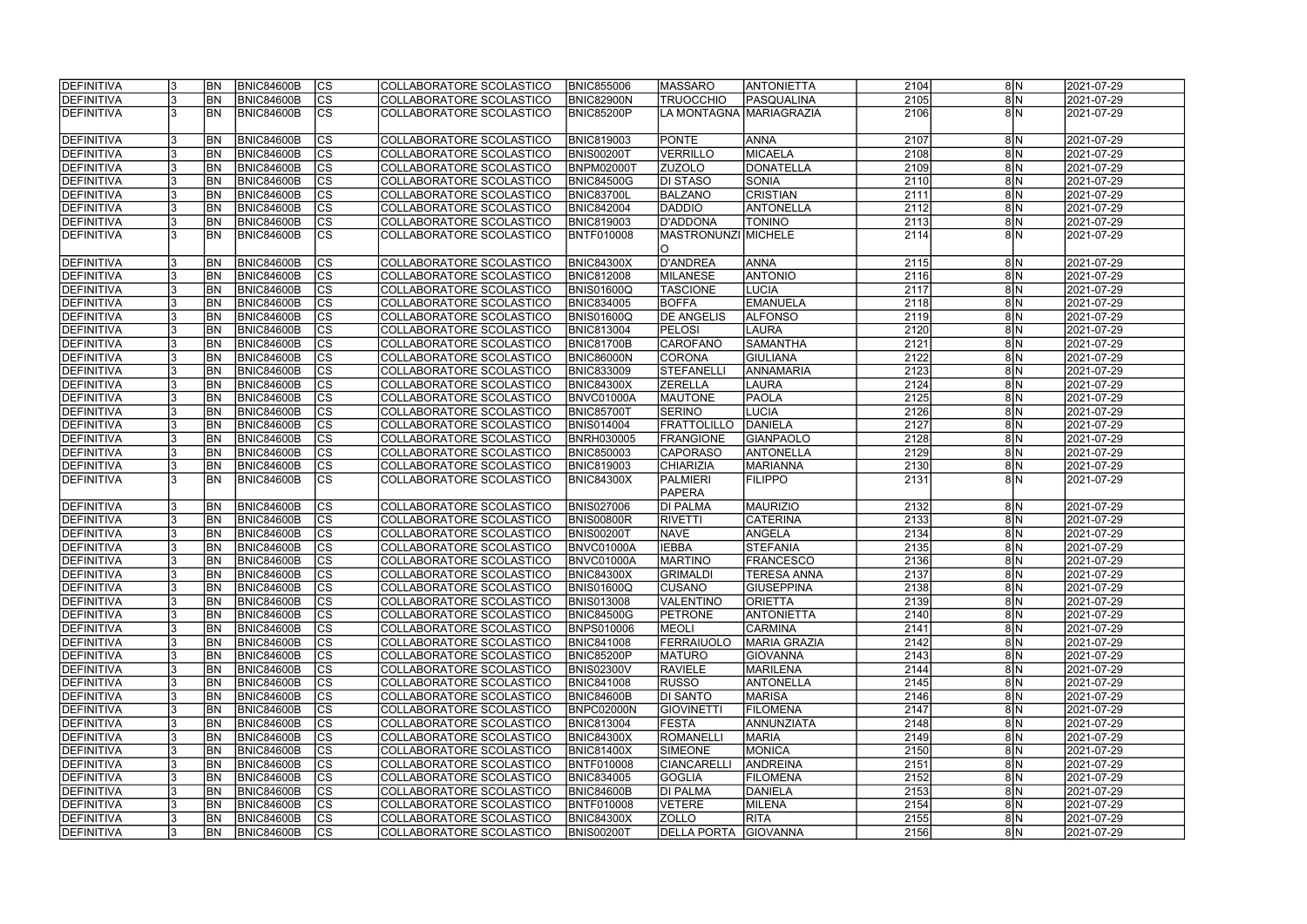| <b>IDEFINITIVA</b> |     | <b>BN</b>      | BNIC84600B        | lcs                      | COLLABORATORE SCOLASTICO | <b>BNIS01600Q</b> | MARTINIELLO           | <b>GENOVEFFA</b>      | 2157 | 8 N                             | 2021-07-29 |
|--------------------|-----|----------------|-------------------|--------------------------|--------------------------|-------------------|-----------------------|-----------------------|------|---------------------------------|------------|
| <b>DEFINITIVA</b>  |     | <b>BN</b>      | <b>BNIC84600B</b> | cs                       | COLLABORATORE SCOLASTICO | <b>BNIS00200T</b> | PASCALE               | MARIA LUISA           | 2158 | 8N                              | 2021-07-29 |
| DEFINITIVA         |     | <b>BN</b>      | <b>BNIC84600B</b> | $\overline{\text{cs}}$   | COLLABORATORE SCOLASTICO | <b>BNIC827002</b> | DE RISO               | <b>ANTONIO</b>        | 2159 | 8N                              | 2021-07-29 |
| DEFINITIVA         |     | <b>BN</b>      | <b>BNIC84600B</b> | $\overline{\text{CS}}$   | COLLABORATORE SCOLASTICO | <b>BNIS00300N</b> | <b>PIZZO</b>          | <b>GIUSEPPE</b>       | 2160 | 8N                              | 2021-07-29 |
| DEFINITIVA         |     | <b>BN</b>      | BNIC84600B        | $\overline{\text{CS}}$   | COLLABORATORE SCOLASTICO | BNTF010008        | MOSTACCIUOL FRANCESCO |                       | 2161 | 8 N                             | 2021-07-29 |
|                    |     |                |                   |                          |                          |                   | IO.                   |                       |      |                                 |            |
| DEFINITIVA         |     | <b>BN</b>      | <b>BNIC84600B</b> | <b>CS</b>                | COLLABORATORE SCOLASTICO | <b>BNIC85400A</b> | DELLO IACOVO ANGELO   |                       | 2162 | $7,98$ N                        | 2021-07-29 |
|                    |     |                |                   |                          |                          |                   |                       |                       |      |                                 |            |
| DEFINITIVA         |     | <b>BN</b>      | <b>BNIC84600B</b> | <b>CS</b>                | COLLABORATORE SCOLASTICO | <b>BNIS014004</b> | <b>SABATINO</b>       | <b>TIZIANA</b>        | 2163 | $7,97$ $S$                      | 2021-07-29 |
| DEFINITIVA         |     | BN             | <b>BNIC84600B</b> | cs                       | COLLABORATORE SCOLASTICO | <b>BNIS014004</b> | CANTONE               | <b>TIZIANA</b>        | 2164 | $7,97$ $S$                      | 2021-07-29 |
| DEFINITIVA         |     | <b>BN</b>      | <b>BNIC84600B</b> | cs                       | COLLABORATORE SCOLASTICO | <b>BNIC86000N</b> | <b>COLETTA</b>        | GIANLUIGI             | 2165 | $7,97$ $S$                      | 2021-07-29 |
| DEFINITIVA         |     | <b>BN</b>      | <b>BNIC84600B</b> | $ \overline{\text{cs}} $ | COLLABORATORE SCOLASTICO | <b>BNIC84600B</b> | <b>LABAGNARA</b>      | LEDA                  | 2166 | $7,97$ $S$                      | 2021-07-29 |
| DEFINITIVA         |     | <b>BN</b>      | <b>BNIC84600B</b> | $\overline{\text{cs}}$   | COLLABORATORE SCOLASTICO | <b>BNIC812008</b> | <b>FALCONETTI</b>     | <b>ALBAROSA</b>       | 2167 | $7,97$ N                        | 2021-07-29 |
| DEFINITIVA         |     | <b>BN</b>      | <b>BNIC84600B</b> | $\overline{\text{cs}}$   | COLLABORATORE SCOLASTICO | <b>BNIC85400A</b> | DAMASCO               | <b>FLORIDA</b>        | 2168 | $7,97$ N                        | 2021-07-29 |
| DEFINITIVA         |     | <b>BN</b>      | BNIC84600B        | $ \overline{\text{cs}} $ | COLLABORATORE SCOLASTICO | <b>BNIS00200T</b> | <b>VACCARELLA</b>     | DARIO                 | 2169 | $7,97$ N                        | 2021-07-29 |
|                    |     | <b>BN</b>      | <b>BNIC84600B</b> | $ \overline{\text{cs}} $ |                          |                   | <b>FLORIO</b>         | <b>ROSSELLA</b>       | 2170 |                                 |            |
| DEFINITIVA         |     |                |                   |                          | COLLABORATORE SCOLASTICO | <b>BNIC82900N</b> |                       | NUNZIA VERONICA       |      | $7,97$ N                        | 2021-07-29 |
| DEFINITIVA         |     | <b>BN</b>      | <b>BNIC84600B</b> | $\overline{\text{CS}}$   | COLLABORATORE SCOLASTICO | <b>BNIS022003</b> | <b>IANNELL</b>        |                       | 2171 | $7,96$ $S$                      | 2021-07-29 |
| DEFINITIVA         |     | BN             | BNIC84600B        | $ \mathsf{CS} $          | COLLABORATORE SCOLASTICO | <b>BNIC85200P</b> | <b>MUSCO</b>          | MARIANNA              | 2172 | $7,95$ S                        | 2021-07-29 |
| DEFINITIVA         |     | BN             | <b>BNIC84600B</b> | $ \overline{\text{cs}} $ | COLLABORATORE SCOLASTICO | BNPC02000N        | CORETTI               | <b>LUIGIA</b>         | 2173 | $7,95$ S                        | 2021-07-29 |
| DEFINITIVA         |     | BN             | BNIC84600B        | $\overline{\text{CS}}$   | COLLABORATORE SCOLASTICO | <b>BNIC82900N</b> | <b>MALGIERI</b>       | <b>FRANCESCA</b>      | 2174 | 7,95 N                          | 2021-07-29 |
| DEFINITIVA         |     | BN             | <b>BNIC84600B</b> | cs                       | COLLABORATORE SCOLASTICO | <b>BNIC85200P</b> | <b>INSOGNA</b>        | MICHELA               | 2175 | 7,95 N                          | 2021-07-29 |
| DEFINITIVA         |     | BN             | <b>BNIC84600B</b> | <b>CS</b>                | COLLABORATORE SCOLASTICO | <b>BNIS01100L</b> | <b>POLCINO</b>        | <b>ANNAMARIA</b>      | 2176 | 7,95 N                          | 2021-07-29 |
| DEFINITIVA         |     | <b>BN</b>      | BNIC84600B        | <b>CS</b>                | COLLABORATORE SCOLASTICO | <b>BNIS022003</b> | <b>DURANTE</b>        | LUCIA                 | 2177 | 7,95 N                          | 2021-07-29 |
| DEFINITIVA         |     | <b>BN</b>      | <b>BNIC84600B</b> | <b>CS</b>                | COLLABORATORE SCOLASTICO | <b>BNIS00200T</b> | BARRETTA              | <b>MARCO</b>          | 2178 | 7,95 N                          | 2021-07-29 |
| DEFINITIVA         |     | <b>BN</b>      | <b>BNIC84600B</b> | CS                       | COLLABORATORE SCOLASTICO | <b>BNIC84300X</b> | <b>RENNELLA</b>       | DELIA                 | 2179 | 7,95 N                          | 2021-07-29 |
| DEFINITIVA         |     | <b>BN</b>      | <b>BNIC84600B</b> | CS                       | COLLABORATORE SCOLASTICO | <b>BNIC82900N</b> | <b>ABRAMONTE</b>      | BARBARA               | 2180 | 7,95 N                          | 2021-07-29 |
| DEFINITIVA         |     | <b>BN</b>      | <b>BNIC84600B</b> | <b>CS</b>                | COLLABORATORE SCOLASTICO | <b>BNIC83700L</b> | IDE.                  | PAOLA                 | 2181 | 7,95 N                          | 2021-07-29 |
|                    |     |                |                   |                          |                          |                   | <b>FRANCESCO</b>      |                       |      |                                 |            |
| DEFINITIVA         |     | BN <sub></sub> | BNIC84600B        | CS                       | COLLABORATORE SCOLASTICO | <b>BNIC84300X</b> | MERCALDO              | GENNARO               | 2182 | 7,95 N                          | 2021-07-29 |
| DEFINITIVA         |     | <b>BN</b>      | <b>BNIC84600B</b> | cs                       | COLLABORATORE SCOLASTICO | BNVC01000A        | <b>ORLANDO</b>        | <b>MARIO</b>          | 2183 | $7,93$ S                        | 2021-07-29 |
| DEFINITIVA         |     | <b>BN</b>      | <b>BNIC84600B</b> | cs                       | COLLABORATORE SCOLASTICO | <b>BNIC84300X</b> | <b>CARDONE</b>        | <b>GIUSEPPE</b>       | 2184 | $7,93\overline{\smash{\big }S}$ | 2021-07-29 |
| DEFINITIVA         |     | <b>BN</b>      | <b>BNIC84600B</b> | cs                       | COLLABORATORE SCOLASTICO | <b>BNIS022003</b> | GRILLO                | MICHELE               | 2185 | $7,93$ $S$                      | 2021-07-29 |
| DEFINITIVA         |     | <b>BN</b>      | BNIC84600B        | $\overline{\text{cs}}$   | COLLABORATORE SCOLASTICO | <b>BNIS027006</b> | <b>TONTARO</b>        | RAFFAELE              | 2186 | 7,93 N                          | 2021-07-29 |
| DEFINITIVA         |     | <b>BN</b>      | <b>BNIC84600B</b> | cs                       | COLLABORATORE SCOLASTICO | <b>BNIC84600B</b> | VOLPE                 | <b>ANTONELLA</b>      | 2187 | $7,92$ S                        | 2021-07-29 |
| DEFINITIVA         |     | BN             | BNIC84600B        | $\overline{\text{cs}}$   | COLLABORATORE SCOLASTICO | BNRH030005        | <b>FOLLO</b>          | <b>GIUSEPPINA</b>     | 2188 | $7,92$ S                        | 2021-07-29 |
| DEFINITIVA         |     | <b>BN</b>      | BNIC84600B        | cs                       | COLLABORATORE SCOLASTICO | <b>BNIC84400Q</b> | DI DIO                | PAOLA                 | 2189 | 7,92 N                          | 2021-07-29 |
| <b>DEFINITIVA</b>  |     | <b>BN</b>      | <b>BNIC84600B</b> | CS                       | COLLABORATORE SCOLASTICO | <b>BNIC81000L</b> | <b>TORELLA</b>        | VALENTINA             | 2190 | 7,92 N                          | 2021-07-29 |
| DEFINITIVA         |     | BN <sub></sub> | <b>BNIC84600B</b> | <sub>lcs</sub>           | COLLABORATORE SCOLASTICO | <b>BNIC81000L</b> | <b>FLORIMO</b>        | <b>MAURIZIO</b>       | 2191 | $7,90$ S                        | 2021-07-29 |
| DEFINITIVA         |     | <b>BN</b>      | <b>BNIC84600B</b> | <sub>lcs</sub>           | COLLABORATORE SCOLASTICO | <b>BNIC812008</b> | <b>DE BLASIO</b>      | NICOLINA              | 2192 | $7,90\overline{S}$              | 2021-07-29 |
| DEFINITIVA         |     | BN <sub></sub> | <b>BNIC84600B</b> | CS                       | COLLABORATORE SCOLASTICO | <b>BNIC86100D</b> | ANDREOZZI             | <b>SEFORA</b>         | 2193 | $7,90\overline{S}$              | 2021-07-29 |
| DEFINITIVA         |     | <b>BN</b>      | <b>BNIC84600B</b> | lcs                      | COLLABORATORE SCOLASTICO | <b>BNIC83700L</b> | <b>DI CAPRIO</b>      | <b>IVANO</b>          | 2194 | $7,90$ $S$                      | 2021-07-29 |
| DEFINITIVA         |     | <b>BN</b>      | <b>BNIC84600B</b> | CS                       | COLLABORATORE SCOLASTICO | <b>BNIC86000N</b> | <b>BORRELLI</b>       | <b>SILVIO</b>         | 2195 | $7,90$ S                        | 2021-07-29 |
| DEFINITIVA         |     | <b>BN</b>      | <b>BNIC84600B</b> | <b>CS</b>                | COLLABORATORE SCOLASTICO | <b>BNIC81400X</b> | <b>VITELLI</b>        | <b>MARIA CONCETTA</b> | 2196 | $7,90$ S                        | 2021-07-29 |
| DEFINITIVA         |     | <b>BN</b>      | BNIC84600B        | <b>CS</b>                | COLLABORATORE SCOLASTICO | <b>BNIC81700B</b> | <b>MOLINARO</b>       | <b>IRENE</b>          | 2197 | $7,90$ S                        | 2021-07-29 |
| DEFINITIVA         |     | <b>BN</b>      | <b>BNIC84600B</b> | cs                       | COLLABORATORE SCOLASTICO | <b>BNIC833009</b> | <b>JULLI</b>          | ROBERTO PAT           | 2198 | $7,90$ S                        | 2021-07-29 |
| DEFINITIVA         |     | <b>BN</b>      | <b>BNIC84600B</b> | <sub>lcs</sub>           | COLLABORATORE SCOLASTICO | <b>BNIS00200T</b> | MELILLO               | <b>OMAR</b>           | 2199 | $7,90$ S                        | 2021-07-29 |
| DEFINITIVA         |     | <b>BN</b>      | <b>BNIC84600B</b> | cs                       | COLLABORATORE SCOLASTICO | <b>BNIC848003</b> | <b>BARBATO</b>        | <b>MARIACONCETTA</b>  | 2200 | $7,90$ S                        | 2021-07-29 |
| DEFINITIVA         |     | <b>BN</b>      | <b>BNIC84600B</b> | cs                       | COLLABORATORE SCOLASTICO | <b>BNIC84300X</b> | <b>ZOCCOLILLO</b>     | MARILENA GRAZIA       | 2201 | $7,90$ S                        | 2021-07-29 |
| DEFINITIVA         |     | <b>BN</b>      | <b>BNIC84600B</b> | cs                       | COLLABORATORE SCOLASTICO | <b>BNIS02300V</b> | <b>ARAGOSA</b>        | <b>ELISABETTA</b>     | 2202 | $7,90$ S                        | 2021-07-29 |
|                    |     |                |                   |                          |                          |                   |                       |                       |      |                                 |            |
| DEFINITIVA         |     | <b>BN</b>      | BNIC84600B        | cs                       | COLLABORATORE SCOLASTICO | <b>BNIC84600B</b> | PENGUE                | <b>TERESA</b>         | 2203 | $7,90$ S                        | 2021-07-29 |
| DEFINITIVA         |     | <b>BN</b>      | <b>BNIC84600B</b> | <b>CS</b>                | COLLABORATORE SCOLASTICO | <b>BNIS01100L</b> | PERFETTO              | <b>ERNESTO</b>        | 2204 | $7,90 \ N$                      | 2021-07-29 |
| DEFINITIVA         |     | <b>BN</b>      | BNIC84600B        | <b>CS</b>                | COLLABORATORE SCOLASTICO | <b>BNIC84900V</b> | <b>PROCACCINI</b>     | <b>ANNA</b>           | 2205 | $7,90 \ N$                      | 2021-07-29 |
| DEFINITIVA         |     | <b>BN</b>      | BNIC84600B        | <b>CS</b>                | COLLABORATORE SCOLASTICO | <b>BNIC81700B</b> | CORETTI               | COSIMO                | 2206 | $7,90 \ N$                      | 2021-07-29 |
| DEFINITIVA         |     | BN             | <b>BNIC84600B</b> | <b>CS</b>                | COLLABORATORE SCOLASTICO | <b>BNIS00200T</b> | <b>PASCALE</b>        | <b>FRANCESCA</b>      | 2207 | $7,90 \ N$                      | 2021-07-29 |
| DEFINITIVA         |     | <b>BN</b>      | <b>BNIC84600B</b> | <b>CS</b>                | COLLABORATORE SCOLASTICO | <b>BNIC842004</b> | <b>STAVOLA</b>        | EMANUELE              | 2208 | $7,90 \ N$                      | 2021-07-29 |
| DEFINITIVA         | 13. | BN <sub></sub> | <b>BNIC84600B</b> | $ {\rm cs} $             | COLLABORATORE SCOLASTICO | <b>BNIC834005</b> | SURRENTI              | <b>MARIO</b>          | 2209 | $7,90 \ N$                      | 2021-07-29 |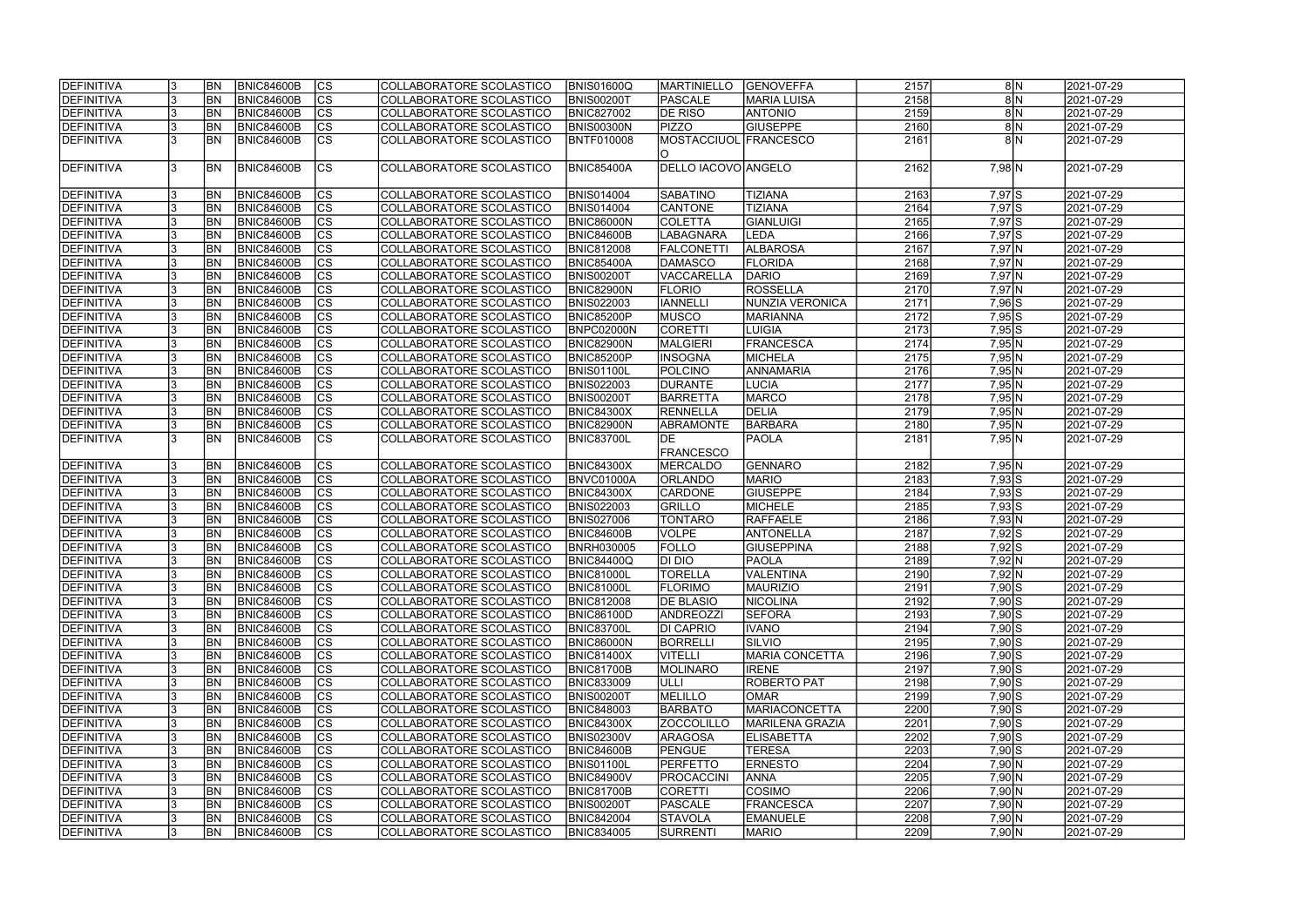| DEFINITIVA        | <b>BN</b> | <b>BNIC84600B</b> | CS                       | COLLABORATORE SCOLASTICO | <b>BNIC86000N</b> | <b>MARIA</b>      | <b>ELENA</b>           | 2210 | 7,90 N                    | 2021-07-29 |  |
|-------------------|-----------|-------------------|--------------------------|--------------------------|-------------------|-------------------|------------------------|------|---------------------------|------------|--|
| <b>DEFINITIVA</b> | <b>BN</b> | <b>BNIC84600B</b> | cs                       | COLLABORATORE SCOLASTICO | <b>BNIS027006</b> | <b>GRASSO</b>     | FILOMENA               | 2211 | 7,90 N                    | 2021-07-29 |  |
| <b>DEFINITIVA</b> | BN        | <b>BNIC84600B</b> | $ \overline{\text{cs}} $ | COLLABORATORE SCOLASTICO | <b>BNIC813004</b> | <b>AQUINO</b>     | <b>MIRIANA</b>         | 2212 | 7,90 N                    | 2021-07-29 |  |
| DEFINITIVA        | <b>BN</b> | <b>BNIC84600B</b> | cs                       | COLLABORATORE SCOLASTICO | <b>BNIC84300X</b> | BERNARDO          | <b>GIUSEPPE</b>        | 2213 | $7,90 \ N$                | 2021-07-29 |  |
| <b>DEFINITIVA</b> | <b>BN</b> | <b>BNIC84600B</b> | $\overline{\text{CS}}$   | COLLABORATORE SCOLASTICO | BNIC84500G        | <b>GIGLIO</b>     | PASQUALE DANIELE       | 2214 | $7,90 \ N$                | 2021-07-29 |  |
|                   |           |                   |                          |                          |                   |                   |                        |      |                           |            |  |
| DEFINITIVA        | <b>BN</b> | <b>BNIC84600B</b> | <b>CS</b>                | COLLABORATORE SCOLASTICO | <b>BNRH030005</b> | <b>COLETTA</b>    | NICOLETTA              | 2215 | 7,90 N                    | 2021-07-29 |  |
| DEFINITIVA        | <b>BN</b> | <b>BNIC84600B</b> | cs                       | COLLABORATORE SCOLASTICO | <b>BNIC833009</b> | <b>BARONE</b>     | <b>GIUSEPPE</b>        | 2216 | $7,90 \ N$                | 2021-07-29 |  |
| <b>DEFINITIVA</b> | <b>BN</b> | <b>BNIC84600B</b> | cs                       | COLLABORATORE SCOLASTICO | <b>BNPS010006</b> | FERRARA           | <b>ERICA</b>           | 2217 | $7,90 \ N$                | 2021-07-29 |  |
| <b>DEFINITIVA</b> | <b>BN</b> | <b>BNIC84600B</b> | cs                       | COLLABORATORE SCOLASTICO | <b>BNIS00200T</b> | <b>BARONE</b>     | MICHELA                | 2218 | $7,90 \ N$                | 2021-07-29 |  |
| DEFINITIVA        | <b>BN</b> | <b>BNIC84600B</b> | $ \overline{\text{cs}} $ | COLLABORATORE SCOLASTICO | <b>BNIC84300X</b> | <b>ZAPPULO</b>    | <b>LETIZIA</b>         | 2219 | 7,90 N                    | 2021-07-29 |  |
| DEFINITIVA        | <b>BN</b> | <b>BNIC84600B</b> | <b>CS</b>                | COLLABORATORE SCOLASTICO | <b>BNIS01600Q</b> | <b>RICCIO</b>     | VALENTINA              | 2220 | $7,90 \ N$                | 2021-07-29 |  |
| <b>DEFINITIVA</b> | <b>BN</b> | <b>BNIC84600B</b> | $ \overline{\text{CS}} $ | COLLABORATORE SCOLASTICO | BNIC86000N        | BARRICELL         | <b>FABIOLA</b>         | 2221 | 7,90 N                    | 2021-07-29 |  |
| <b>DEFINITIVA</b> | <b>BN</b> | <b>BNIC84600B</b> | $ \overline{\text{CS}} $ | COLLABORATORE SCOLASTICO | <b>BNPS010006</b> | <b>FEDELE</b>     | GENNARO                | 2222 | $7,90 \ N$                | 2021-07-29 |  |
| DEFINITIVA        | <b>BN</b> | <b>BNIC84600B</b> | $\overline{\text{CS}}$   | COLLABORATORE SCOLASTICO | <b>BNIC84300X</b> | <b>SILVESTRE</b>  | PASQUALE               | 2223 | 7,90 N                    | 2021-07-29 |  |
| <b>DEFINITIVA</b> | <b>BN</b> | <b>BNIC84600B</b> | $\overline{\text{CS}}$   | COLLABORATORE SCOLASTICO | <b>BNIC83700L</b> | <b>NASTA</b>      | <b>FELICE</b>          | 2224 | 7,90 N                    | 2021-07-29 |  |
| <b>DEFINITIVA</b> | <b>BN</b> | <b>BNIC84600B</b> | $\overline{\text{CS}}$   | COLLABORATORE SCOLASTICO | <b>BNIC81000L</b> | <b>CAPOZZI</b>    | FIORELLA               | 2225 | 7,90 N                    | 2021-07-29 |  |
| <b>DEFINITIVA</b> | <b>BN</b> | <b>BNIC84600B</b> | $\overline{\text{CS}}$   | COLLABORATORE SCOLASTICO | BNIC84600B        | ROSSI             | <b>DANIELA ANGELA</b>  | 2226 | 7,90 N                    | 2021-07-29 |  |
| DEFINITIVA        | <b>BN</b> | <b>BNIC84600B</b> | $\overline{\text{CS}}$   | COLLABORATORE SCOLASTICO | <b>BNIC813004</b> | <b>COFRANCESC</b> | UGO                    | 2227 | $7,90 \ N$                | 2021-07-29 |  |
|                   |           |                   |                          |                          |                   | IO.               |                        |      |                           |            |  |
| DEFINITIVA        | <b>BN</b> | BNIC84600B        | <b>CS</b>                | COLLABORATORE SCOLASTICO | BNIS01100L        | <b>GALLERANO</b>  | <b>GIOVANNI</b>        | 2228 | 7,88 S                    | 2021-07-29 |  |
| <b>DEFINITIVA</b> | <b>BN</b> | <b>BNIC84600B</b> | CS                       | COLLABORATORE SCOLASTICO | <b>BNIC855006</b> | <b>MARUCCI</b>    | <b>MARIO</b>           | 2229 | $7,88$ N                  | 2021-07-29 |  |
| <b>DEFINITIVA</b> | <b>BN</b> | <b>BNIC84600B</b> | <b>CS</b>                | COLLABORATORE SCOLASTICO | <b>BNIC84300X</b> | <b>SARNO</b>      | <b>VALERIO GAETANO</b> | 2230 | $7,88$ N                  | 2021-07-29 |  |
|                   |           |                   |                          |                          |                   |                   |                        |      |                           |            |  |
| DEFINITIVA        | <b>BN</b> | <b>BNIC84600B</b> | <b>CS</b>                | COLLABORATORE SCOLASTICO | <b>BNIC82300P</b> | <b>DE PALMA</b>   | DONATELLA              | 2231 | $7,85$ S                  | 2021-07-29 |  |
| DEFINITIVA        | <b>BN</b> | <b>BNIC84600B</b> | cs                       | COLLABORATORE SCOLASTICO | BNIC85200P        | <b>MORELLI</b>    | <b>GIACOMO</b>         | 2232 | $7,85$ S                  | 2021-07-29 |  |
| <b>DEFINITIVA</b> | <b>BN</b> | <b>BNIC84600B</b> | cs                       | COLLABORATORE SCOLASTICO | BNPC02000N        | <b>ZANCHIELLO</b> | <b>IVAN</b>            | 2233 | $7,85$ S                  | 2021-07-29 |  |
| DEFINITIVA        | <b>BN</b> | <b>BNIC84600B</b> | cs                       | COLLABORATORE SCOLASTICO | BNIS01100L        | <b>MUSCO</b>      | <b>GIULIO</b>          | 2234 | $7,85$ S                  | 2021-07-29 |  |
| <b>DEFINITIVA</b> | <b>BN</b> | <b>BNIC84600B</b> | cs                       | COLLABORATORE SCOLASTICO | <b>BNIS013008</b> | <b>RISPOLI</b>    | <b>GABRIELE</b>        | 2235 | $7,85$ S                  | 2021-07-29 |  |
| <b>DEFINITIVA</b> | <b>BN</b> | <b>BNIC84600B</b> | cs                       | COLLABORATORE SCOLASTICO | <b>BNIC83700L</b> | <b>ACETO</b>      | ANTONELLA              | 2236 | $7,85\overline{\text{N}}$ | 2021-07-29 |  |
| DEFINITIVA        | <b>BN</b> | <b>BNIC84600B</b> | $\overline{\text{CS}}$   | COLLABORATORE SCOLASTICO | <b>BNIS00200T</b> | LOMBARDI          | <b>OSVALDO</b>         | 2237 | 7,85 N                    | 2021-07-29 |  |
| DEFINITIVA        | <b>BN</b> | <b>BNIC84600B</b> | $\overline{\text{CS}}$   | COLLABORATORE SCOLASTICO | <b>BNIC833009</b> | <b>RUSSO</b>      | <b>MARIALAURA</b>      | 2238 | 7,85 N                    | 2021-07-29 |  |
| DEFINITIVA        | <b>BN</b> | <b>BNIC84600B</b> | $\overline{\text{CS}}$   | COLLABORATORE SCOLASTICO | <b>BNIS027006</b> | <b>MASTROVITO</b> | <b>ANTONIO</b>         | 2239 | 7,85 N                    | 2021-07-29 |  |
| DEFINITIVA        | <b>BN</b> | <b>BNIC84600B</b> | $ \overline{\text{cs}} $ | COLLABORATORE SCOLASTICO | <b>BNIS02300V</b> | <b>PRINCIPIO</b>  | <b>LUISA</b>           | 2240 | 7,85 N                    | 2021-07-29 |  |
| <b>DEFINITIVA</b> | <b>BN</b> | <b>BNIC84600B</b> | cs                       | COLLABORATORE SCOLASTICO | BNIS00800R        | CIPOLLETTA        | <b>GIUSEPPE</b>        | 2241 | 7,85 N                    | 2021-07-29 |  |
| <b>DEFINITIVA</b> | <b>BN</b> | <b>BNIC84600B</b> | $\overline{\text{cs}}$   | COLLABORATORE SCOLASTICO | <b>BNIS027006</b> | <b>CITTADINO</b>  | <b>CLAUDIO</b>         | 2242 | $7,85$ N                  | 2021-07-29 |  |
| <b>DEFINITIVA</b> | IBN I     | BNIC84600B        | CS                       | COLLABORATORE SCOLASTICO | <b>BNIC848003</b> | IACURCI           | IMARIO.                | 2243 | 7,85 N                    | 2021-07-29 |  |
| <b>DEFINITIVA</b> | <b>BN</b> | BNIC84600B        | CS                       | COLLABORATORE SCOLASTICO | <b>BNIS00300N</b> | <b>SUBONA</b>     | <b>PASQUALE</b>        | 2244 | 7,85 N                    | 2021-07-29 |  |
| DEFINITIVA        | <b>BN</b> | <b>BNIC84600B</b> | <b>CS</b>                | COLLABORATORE SCOLASTICO | <b>BNIC83700L</b> | <b>ROSSI</b>      | ANGELO                 | 2245 | 7,85 N                    | 2021-07-29 |  |
| <b>DEFINITIVA</b> | <b>BN</b> | <b>BNIC84600B</b> | <b>CS</b>                | COLLABORATORE SCOLASTICO | <b>BNIC84500G</b> | <b>RUSSO</b>      | <b>CARMINE</b>         | 2246 | 7,85 N                    | 2021-07-29 |  |
| <b>DEFINITIVA</b> | <b>BN</b> | <b>BNIC84600B</b> | CS                       | COLLABORATORE SCOLASTICO | <b>BNIS027006</b> | <b>CUSANO</b>     | RAFFAELE               | 2247 | 7,85 N                    | 2021-07-29 |  |
| DEFINITIVA        | <b>BN</b> | <b>BNIC84600B</b> | CS                       | COLLABORATORE SCOLASTICO | <b>BNIC84500G</b> | <b>PETRONE</b>    | <b>IOLANDA</b>         | 2248 | $7,83$ S                  | 2021-07-29 |  |
| DEFINITIVA        | <b>BN</b> | <b>BNIC84600B</b> | <b>CS</b>                | COLLABORATORE SCOLASTICO | <b>BNIC86100D</b> | <b>GAROFANO</b>   | <b>GIOCONDA</b>        | 2249 | $7,83$ S                  | 2021-07-29 |  |
| <b>DEFINITIVA</b> | <b>BN</b> | BNIC84600B        | cs                       | COLLABORATORE SCOLASTICO | <b>BNIC84900V</b> | FERRARA           | ANGELO                 | 2250 | $7,83$ S                  | 2021-07-29 |  |
| <b>DEFINITIVA</b> | <b>BN</b> | <b>BNIC84600B</b> | CS                       | COLLABORATORE SCOLASTICO | <b>BNIC86000N</b> | <b>RONCA</b>      | <b>STEFANIA</b>        | 2251 | $7,83$ S                  | 2021-07-29 |  |
| <b>DEFINITIVA</b> | <b>BN</b> | <b>BNIC84600B</b> | cs                       | COLLABORATORE SCOLASTICO | <b>BNIC842004</b> | DELL'OSTE         | <b>LUIGI</b>           | 2252 | $7,83$ S                  | 2021-07-29 |  |
| DEFINITIVA        | <b>BN</b> | <b>BNIC84600B</b> | <b>CS</b>                | COLLABORATORE SCOLASTICO | <b>BNIC84900V</b> | <b>GALASSO</b>    | <b>SILVIA</b>          | 2253 | 7,83 N                    | 2021-07-29 |  |
| <b>DEFINITIVA</b> | <b>BN</b> | <b>BNIC84600B</b> | $\overline{\text{CS}}$   | COLLABORATORE SCOLASTICO | <b>BNIS01600Q</b> | DI RUBBO          | FILOMENA               | 2254 | 7,83 N                    | 2021-07-29 |  |
| <b>DEFINITIVA</b> | <b>BN</b> | <b>BNIC84600B</b> | $\overline{\text{CS}}$   | COLLABORATORE SCOLASTICO | <b>BNIS014004</b> | <b>CIFALDI</b>    | ANTONELLA              | 2255 | 7,83 N                    | 2021-07-29 |  |
| <b>DEFINITIVA</b> | <b>BN</b> | <b>BNIC84600B</b> | <b>CS</b>                | COLLABORATORE SCOLASTICO | <b>BNIC834005</b> | COPPOLARO         | <b>ORSOLINA</b>        | 2256 | 7,83 N                    | 2021-07-29 |  |
| <b>DEFINITIVA</b> | <b>BN</b> | <b>BNIC84600B</b> | $\overline{\text{CS}}$   | COLLABORATORE SCOLASTICO | <b>BNTF010008</b> | <b>DI CHIARA</b>  | <b>GIUSEPPE</b>        | 2257 | 7,83 N                    | 2021-07-29 |  |
| <b>DEFINITIVA</b> | IBN.      | <b>BNIC84600B</b> | <b>CS</b>                | COLLABORATORE SCOLASTICO | BNIS014004        | VIGLIONE          | <b>IMMACOLATA</b>      | 2258 | 7,83 N                    | 2021-07-29 |  |
|                   |           |                   |                          |                          |                   |                   | <b>GIUSEPPINA</b>      |      |                           |            |  |
| <b>DEFINITIVA</b> | IBN.      | <b>BNIC84600B</b> | <b>CS</b>                | COLLABORATORE SCOLASTICO | <b>BNIC83700L</b> | <b>SANTORO</b>    | <b>FILOMENA</b>        | 2259 | 7,83 N                    | 2021-07-29 |  |
| <b>DEFINITIVA</b> | <b>BN</b> | <b>BNIC84600B</b> | CS                       | COLLABORATORE SCOLASTICO | BNVC01000A        | <b>BIANCO</b>     | <b>MARIO</b>           | 2260 | 7,82 N                    | 2021-07-29 |  |
| DEFINITIVA        | <b>BN</b> | <b>BNIC84600B</b> | CS                       | COLLABORATORE SCOLASTICO | <b>BNIC85700T</b> | <b>GRAMAZIO</b>   | <b>CARMELINDA</b>      | 2261 | 7,82 N                    | 2021-07-29 |  |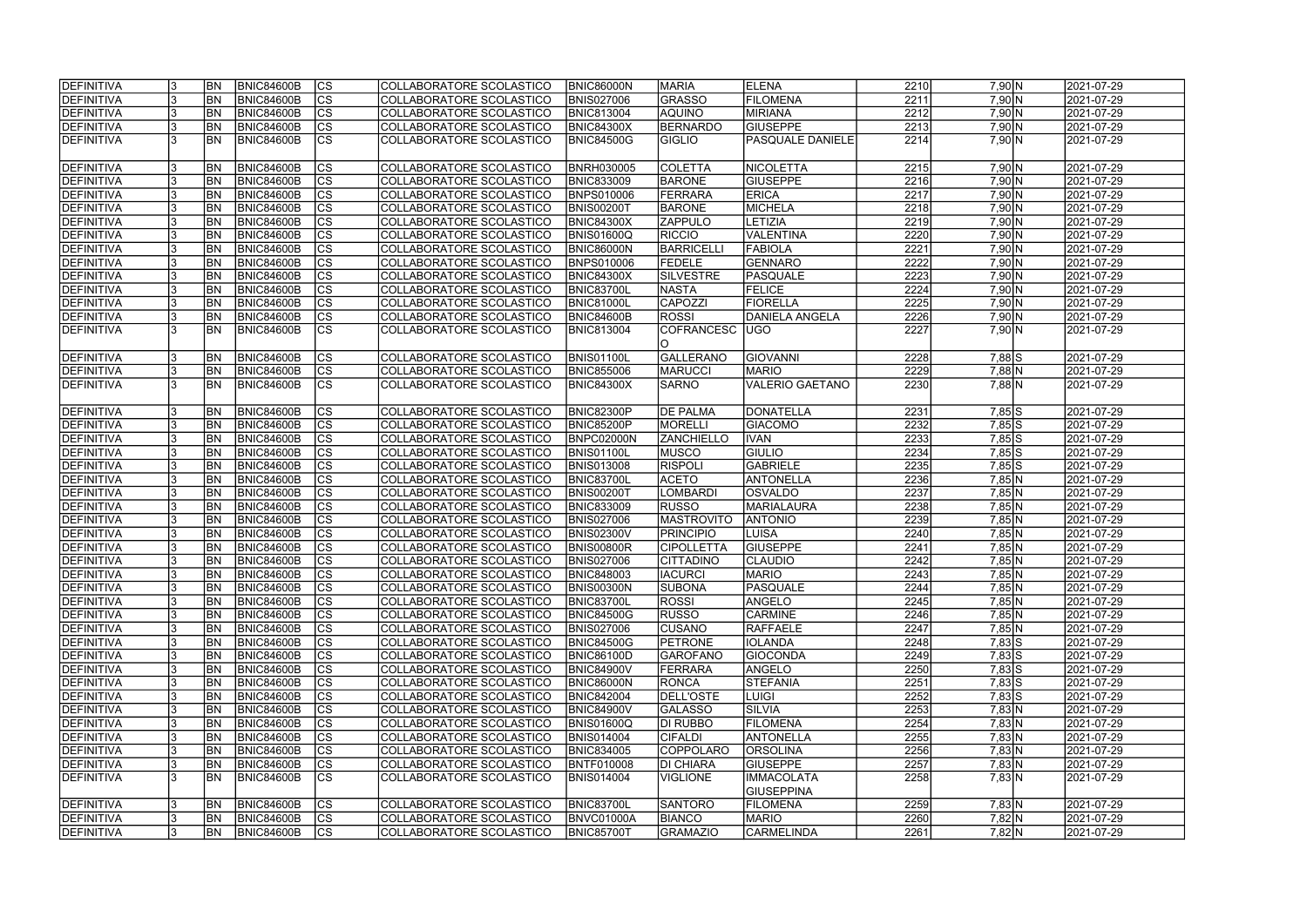| <b>DEFINITIVA</b> |    | <b>BN</b> | BNIC84600B        | $ {\rm CS} $           | COLLABORATORE SCOLASTICO | <b>BNIC83800C</b> | <b>PALMA</b>        | <b>ANTONIO</b>          | 2262 | 7,82 N             | 2021-07-29 |
|-------------------|----|-----------|-------------------|------------------------|--------------------------|-------------------|---------------------|-------------------------|------|--------------------|------------|
| DEFINITIVA        |    | <b>BN</b> | <b>BNIC84600B</b> | $\overline{c}$         | COLLABORATORE SCOLASTICO | <b>BNIC813004</b> | GIRARDI             | MARTINA                 | 2263 | $7,81$ S           | 2021-07-29 |
| DEFINITIVA        |    | <b>BN</b> | <b>BNIC84600B</b> | $\overline{c}$         | COLLABORATORE SCOLASTICO | BNVC01000A        | <b>EBRICO</b>       | ANGELO                  | 2264 | $7,81$ S           | 2021-07-29 |
| DEFINITIVA        |    | BN        | <b>BNIC84600B</b> | $\overline{c}$         | COLLABORATORE SCOLASTICO | <b>BNIC862009</b> | CORSALE             | DOMENICO                | 2265 | $7,81$ S           | 2021-07-29 |
| DEFINITIVA        |    | <b>BN</b> | <b>BNIC84600B</b> | cs                     | COLLABORATORE SCOLASTICO | <b>BNIC84300X</b> | <b>DE VITA</b>      | <b>EMANUELA</b>         | 2266 | $7,81$ N           | 2021-07-29 |
| DEFINITIVA        |    | BN        | <b>BNIC84600B</b> | $\overline{\text{cs}}$ | COLLABORATORE SCOLASTICO | <b>BNIS014004</b> | VECCHIONE           | ANTONELLA               | 2267 | $7,80$ S           | 2021-07-29 |
| DEFINITIVA        |    | <b>BN</b> | <b>BNIC84600B</b> | cs                     | COLLABORATORE SCOLASTICO | <b>BNIC826006</b> | <b>TOZZI</b>        | MARICA                  | 2268 | $7,80$ S           | 2021-07-29 |
| DEFINITIVA        |    | <b>BN</b> | <b>BNIC84600B</b> | cs                     | COLLABORATORE SCOLASTICO | <b>BNIC82900N</b> | MELOTTA             | <b>GIUSEPPINA</b>       | 2269 | $7,80$ S           | 2021-07-29 |
| DEFINITIVA        |    | BN        | <b>BNIC84600B</b> | cs                     | COLLABORATORE SCOLASTICO | <b>BNIC84600B</b> | BLANDINO            | <b>LELLA</b>            | 2270 | $7,80$ S           | 2021-07-29 |
| DEFINITIVA        |    | <b>BN</b> | <b>BNIC84600B</b> | cs                     | COLLABORATORE SCOLASTICO | <b>BNTF010008</b> | BOTTICELLA          | FIORELLA                | 2271 | $7,80$ S           | 2021-07-29 |
| DEFINITIVA        |    | <b>BN</b> | <b>BNIC84600B</b> | cs                     | COLLABORATORE SCOLASTICO | <b>BNIC826006</b> | <b>DE LUCA</b>      | RITA                    | 2272 | $7,80$ S           | 2021-07-29 |
| DEFINITIVA        |    | <b>BN</b> | <b>BNIC84600B</b> | cs                     | COLLABORATORE SCOLASTICO | <b>BNIC81400X</b> | <b>CIVITILLO</b>    | <b>MARIA GRAZIA</b>     | 2273 | $7,80$ S           | 2021-07-29 |
| DEFINITIVA        |    | <b>BN</b> | <b>BNIC84600B</b> | $ {\rm CS} $           | COLLABORATORE SCOLASTICO | <b>BNRH030005</b> | <b>ALTIERI</b>      | <b>PAOLO</b>            | 2274 | $7,80$ S           | 2021-07-29 |
| DEFINITIVA        |    | <b>BN</b> | <b>BNIC84600B</b> | cs                     | COLLABORATORE SCOLASTICO | <b>BNIS014004</b> | COLANGELO           | <b>SONIA</b>            | 2275 | $7,80$ S           | 2021-07-29 |
| DEFINITIVA        |    | <b>BN</b> | <b>BNIC84600B</b> | cs                     | COLLABORATORE SCOLASTICO | <b>BNIC86100D</b> | PENNINO             | ANTONELLA               | 2276 | $7,80$ S           | 2021-07-29 |
| DEFINITIVA        |    | <b>BN</b> | <b>BNIC84600B</b> | $ {\rm CS} $           | COLLABORATORE SCOLASTICO | <b>BNIC84300X</b> | <b>CRISCI</b>       | <b>TERESA</b>           | 2277 | $7,80$ S           | 2021-07-29 |
| DEFINITIVA        |    | <b>BN</b> | <b>BNIC84600B</b> | $\overline{\text{cs}}$ | COLLABORATORE SCOLASTICO | BNPC02000N        | <b>DI DONATO</b>    | <b>CAROLINA</b>         | 2278 | 7,80 S             | 2021-07-29 |
|                   |    |           |                   |                        |                          |                   |                     | <b>STEFANIA</b>         |      |                    |            |
| DEFINITIVA        |    | <b>BN</b> | <b>BNIC84600B</b> | $ {\rm CS} $           | COLLABORATORE SCOLASTICO | <b>BNIC84900V</b> | PANNELLA            | GIOVANNA                | 2279 | $7,80$ S           | 2021-07-29 |
| DEFINITIVA        |    | BN        | <b>BNIC84600B</b> | <b>CS</b>              | COLLABORATORE SCOLASTICO | <b>BNIC82900N</b> | CACCIAPUOTI         | <b>MARIA ANTONIETTA</b> | 2280 | $7,80$ S           | 2021-07-29 |
|                   |    |           |                   |                        |                          |                   |                     |                         |      |                    |            |
| DEFINITIVA        |    | BN        | <b>BNIC84600B</b> | CS                     | COLLABORATORE SCOLASTICO | <b>BNIC84300X</b> | <b>FRAGNITO</b>     | <b>ROSALIA</b>          | 2281 | $7,80$ S           | 2021-07-29 |
| DEFINITIVA        |    | BN        | <b>BNIC84600B</b> | <b>CS</b>              | COLLABORATORE SCOLASTICO | <b>BNIC855006</b> | <b>ZUCARO</b>       | <b>AUGUSTA</b>          | 2282 | $7,80$ S           | 2021-07-29 |
| DEFINITIVA        |    | <b>BN</b> | <b>BNIC84600B</b> | <b>CS</b>              | COLLABORATORE SCOLASTICO | BNIS01600Q        | PISTACCHIO          | MARIA RAFFAELLA         | 2283 | $7,80$ S           | 2021-07-29 |
| DEFINITIVA        |    | <b>BN</b> | <b>BNIC84600B</b> | cs                     | COLLABORATORE SCOLASTICO | <b>BNIS027006</b> | <b>LEONE</b>        | <b>ANTONIO</b>          | 2284 | $7,80$ S           | 2021-07-29 |
| DEFINITIVA        |    | <b>BN</b> | <b>BNIC84600B</b> | $ {\rm cs} $           | COLLABORATORE SCOLASTICO | <b>BNIC86100D</b> | <b>BARBIERI</b>     | <b>SARA</b>             | 2285 | $7,80$ S           | 2021-07-29 |
| DEFINITIVA        |    | <b>BN</b> | <b>BNIC84600B</b> | cs                     | COLLABORATORE SCOLASTICO | <b>BNIC833009</b> | <b>MANCA</b>        | MELANIA                 | 2286 | $7,80$ S           | 2021-07-29 |
| DEFINITIVA        |    | <b>BN</b> | <b>BNIC84600B</b> | cs                     | COLLABORATORE SCOLASTICO | <b>BNIC82900N</b> | ANGRISANO           | <b>SARA</b>             | 2287 | $7,80$ S           | 2021-07-29 |
| DEFINITIVA        |    | <b>BN</b> | <b>BNIC84600B</b> | cs                     | COLLABORATORE SCOLASTICO | <b>BNIS014004</b> | <b>BOTTICELLA</b>   | <b>OLGA</b>             | 2288 | $7,80$ S           | 2021-07-29 |
| DEFINITIVA        |    | <b>BN</b> | <b>BNIC84600B</b> | cs                     | COLLABORATORE SCOLASTICO | <b>BNIC81000L</b> | <b>MESISCA</b>      | <b>GUIDO</b>            | 2289 | $7,80\overline{S}$ | 2021-07-29 |
| DEFINITIVA        |    | <b>BN</b> | <b>BNIC84600B</b> | $\overline{\text{cs}}$ | COLLABORATORE SCOLASTICO | <b>BNPM02000T</b> | <b>LA</b>           | MARINA                  | 2290 | $7,80$ S           | 2021-07-29 |
|                   |    |           |                   |                        |                          |                   | PECCERELLA          |                         |      |                    |            |
| DEFINITIVA        |    | <b>BN</b> | <b>BNIC84600B</b> | cs                     | COLLABORATORE SCOLASTICO | <b>BNIC862009</b> | <b>ESPOSITO</b>     | <b>GIOVANNA</b>         | 2291 | $7,80$ S           | 2021-07-29 |
| DEFINITIVA        |    | <b>BN</b> | <b>BNIC84600B</b> | cs                     | COLLABORATORE SCOLASTICO | <b>BNIC812008</b> | <b>SEVERINO</b>     | <b>GIOVANNI</b>         | 2292 | $7,80$ S           | 2021-07-29 |
| DEFINITIVA        |    | <b>BN</b> | <b>BNIC84600B</b> | $\overline{c}$         | COLLABORATORE SCOLASTICO | <b>BNIC819003</b> | <b>PONTE</b>        | <b>FRANCESCO</b>        | 2293 | $7,80$ S           | 2021-07-29 |
| DEFINITIVA        |    | <b>BN</b> | <b>BNIC84600B</b> | cs                     | COLLABORATORE SCOLASTICO | <b>BNIS02300V</b> | <b>CIAGLIA</b>      | MARIA GRAZIA            | 2294 | 7,80 N             | 2021-07-29 |
| <b>DEFINITIVA</b> | IJ | <b>BN</b> | BNIC84600B        | CS                     | COLLABORATORE SCOLASTICO | <b>BNRH030005</b> | <b>DEL PRETE</b>    | <b>SALVATORE</b>        | 2295 | 7,80JN             | 2021-07-29 |
| DEFINITIVA        |    | <b>BN</b> | BNIC84600B        | $ {\rm CS} $           | COLLABORATORE SCOLASTICO | <b>BNRH030005</b> | <b>SOLLA</b>        | ANGELA                  | 2296 | $7,80$ N           | 2021-07-29 |
| DEFINITIVA        |    | BN        | <b>BNIC84600B</b> | lcs                    | COLLABORATORE SCOLASTICO | <b>BNIC841008</b> | LA FAZIA            | <b>GIUSEPPE DANIELE</b> | 2297 | 7,80 N             | 2021-07-29 |
|                   |    |           |                   |                        |                          |                   |                     |                         |      |                    |            |
| DEFINITIVA        |    | <b>BN</b> | <b>BNIC84600B</b> | <sub>Ics</sub>         | COLLABORATORE SCOLASTICO | <b>BNIS014004</b> | <b>SIMEONE</b>      | LAURA                   | 2298 | 7,80 N             | 2021-07-29 |
| DEFINITIVA        |    | <b>BN</b> | <b>BNIC84600B</b> | $ {\rm CS} $           | COLLABORATORE SCOLASTICO | <b>BNIC84300X</b> | <b>IULIANO</b>      | <b>TERESA</b>           | 2299 | $7,80$ N           | 2021-07-29 |
| DEFINITIVA        |    | <b>BN</b> | <b>BNIC84600B</b> | <sub>Ics</sub>         | COLLABORATORE SCOLASTICO | <b>BNIC84500G</b> | <b>DE LUISI</b>     | <b>ORAZIO</b>           | 2300 | 7,80 N             | 2021-07-29 |
| DEFINITIVA        |    | <b>BN</b> | <b>BNIC84600B</b> | <sub>Ics</sub>         | COLLABORATORE SCOLASTICO | <b>BNIC850003</b> | <b>DE NIGRIS</b>    | <b>MARIA</b>            | 2301 | $7,80 \ N$         | 2021-07-29 |
| DEFINITIVA        |    | <b>BN</b> | <b>BNIC84600B</b> | cs                     | COLLABORATORE SCOLASTICO | <b>BNIC86100D</b> | <b>AVILIO MIELE</b> | CLAUDIO                 | 2302 | 7,80 N             | 2021-07-29 |
| DEFINITIVA        |    | BN        | BNIC84600B        | <sub>Ics</sub>         | COLLABORATORE SCOLASTICO | <b>BNIC85200P</b> | <b>IDE</b>          | <b>ANTONIO</b>          | 2303 | 7,80 N             | 2021-07-29 |
|                   |    |           |                   |                        |                          |                   | <b>FRANCESCO</b>    |                         |      |                    |            |
| DEFINITIVA        |    | <b>BN</b> | <b>BNIC84600B</b> | <sub>Ics</sub>         | COLLABORATORE SCOLASTICO | <b>BNIC84300X</b> | <b>RANIERI</b>      | <b>ANNAPIA</b>          | 2304 | 7,80 N             | 2021-07-29 |
| DEFINITIVA        |    | <b>BN</b> | <b>BNIC84600B</b> | $ {\rm CS} $           | COLLABORATORE SCOLASTICO | <b>BNIC84600B</b> | <b>MORONE</b>       | LUIGI                   | 2305 | 7,80 N             | 2021-07-29 |
| DEFINITIVA        |    | <b>BN</b> | <b>BNIC84600B</b> | cs                     | COLLABORATORE SCOLASTICO | <b>BNIC86000N</b> | <b>CUOMO</b>        | <b>RENATO</b>           | 2306 | 7,80 N             | 2021-07-29 |
| DEFINITIVA        |    | <b>BN</b> | <b>BNIC84600B</b> | cs                     | COLLABORATORE SCOLASTICO | <b>BNIS00800R</b> | <b>MASSARO</b>      | <b>ALFONSO</b>          | 2307 | 7,80 N             | 2021-07-29 |
| DEFINITIVA        |    | BN        | <b>BNIC84600B</b> | cs                     | COLLABORATORE SCOLASTICO | <b>BNIC86100D</b> | <b>MORGANELLA</b>   | MICHELE                 | 2308 | $7,80$ N           | 2021-07-29 |
| <b>DEFINITIVA</b> |    | <b>BN</b> | <b>BNIC84600B</b> | cs                     | COLLABORATORE SCOLASTICO | <b>BNIS00200T</b> | <b>IZZO</b>         | ANGELO                  | 2309 | 7,80 N             | 2021-07-29 |
| DEFINITIVA        |    | BN        | <b>BNIC84600B</b> | cs                     | COLLABORATORE SCOLASTICO | <b>BNPM02000T</b> | <b>FOLLO</b>        | <b>YLENIA</b>           | 2310 | $7,80$ N           | 2021-07-29 |
| DEFINITIVA        |    | BN        | <b>BNIC84600B</b> | <sub>Ics</sub>         | COLLABORATORE SCOLASTICO | <b>BNIC84300X</b> | <b>CUSANO</b>       | <b>CLAUDIA</b>          | 2311 | $7,80 \ N$         | 2021-07-29 |
| <b>DEFINITIVA</b> | 13 | <b>BN</b> | <b>BNIC84600B</b> | <b>CS</b>              | COLLABORATORE SCOLASTICO | <b>BNIS00800R</b> | <b>LUCIANO</b>      | <b>ADRIANA</b>          | 2312 | 7,80 N             | 2021-07-29 |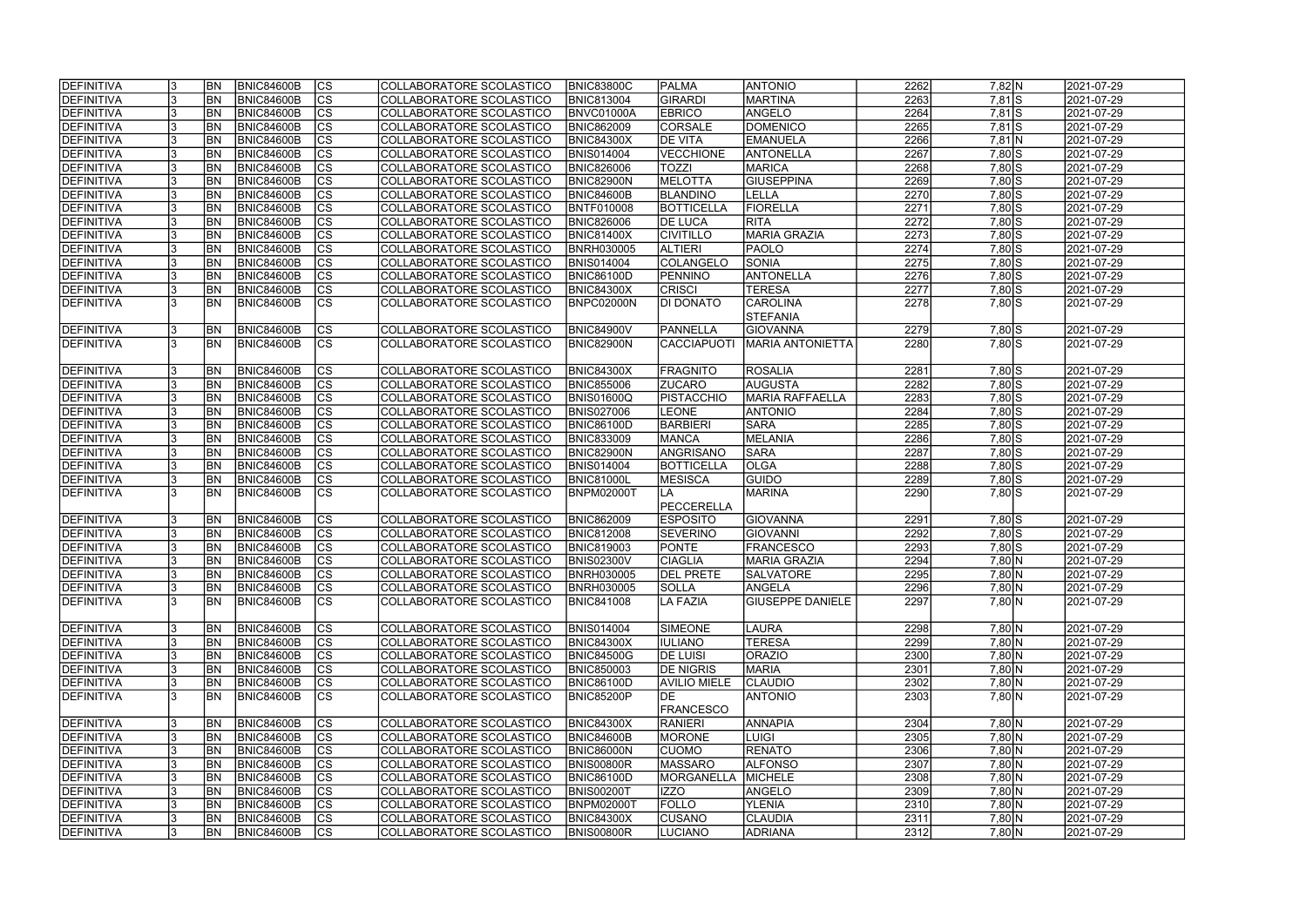| <b>IDEFINITIVA</b> | <b>BN</b> | <b>BNIC84600B</b> | lcs                      | COLLABORATORE SCOLASTICO        | <b>BNIC84600B</b> | <b>BORRELLI</b>          | <b>TERESA</b>         | 2313 | 7,80 N     | 2021-07-29 |
|--------------------|-----------|-------------------|--------------------------|---------------------------------|-------------------|--------------------------|-----------------------|------|------------|------------|
| DEFINITIVA         | <b>BN</b> | <b>BNIC84600B</b> | cs                       | COLLABORATORE SCOLASTICO        | BNIC85200P        | <b>BELLUSI</b>           | MICHELA               | 2314 | 7,80 N     | 2021-07-29 |
| <b>DEFINITIVA</b>  | <b>BN</b> | <b>BNIC84600B</b> | cs                       | COLLABORATORE SCOLASTICO        | <b>BNTF010008</b> | <b>CAGGIANO</b>          | <b>DIEGO</b>          | 2315 | 7,80 N     | 2021-07-29 |
| DEFINITIVA         | <b>BN</b> | <b>BNIC84600B</b> | $\overline{\text{CS}}$   | COLLABORATORE SCOLASTICO        | <b>BNIS02300V</b> | <b>VILLACCI</b>          | <b>ILENIA</b>         | 2316 | 7,80 N     | 2021-07-29 |
| DEFINITIVA         | <b>BN</b> | <b>BNIC84600B</b> | $\overline{\text{cs}}$   | COLLABORATORE SCOLASTICO        | <b>BNIS00200T</b> | <b>CAPUANO</b>           | <b>GIUSEPPE</b>       | 2317 | $7,80$ N   | 2021-07-29 |
| <b>DEFINITIVA</b>  | <b>BN</b> | <b>BNIC84600B</b> | $\overline{\text{CS}}$   | COLLABORATORE SCOLASTICO        | <b>BNIS014004</b> | <b>DI GRAZIA</b>         | <b>SABRINA</b>        | 2318 | 7,80 N     | 2021-07-29 |
| <b>DEFINITIVA</b>  | <b>BN</b> | <b>BNIC84600B</b> | $\overline{\text{CS}}$   | COLLABORATORE SCOLASTICO        | <b>BNIC833009</b> | <b>DE MARIA</b>          | ANTONELLA             | 2319 | $7,80$ N   | 2021-07-29 |
| DEFINITIVA         | <b>BN</b> | <b>BNIC84600B</b> | $\overline{\text{CS}}$   | COLLABORATORE SCOLASTICO        | <b>BNIS02300V</b> | <b>ESERCITO</b>          | <b>DIEGO</b>          | 2320 | 7,80 N     | 2021-07-29 |
| <b>DEFINITIVA</b>  | <b>BN</b> | <b>BNIC84600B</b> | $\overline{\text{CS}}$   | COLLABORATORE SCOLASTICO        | <b>BNIS013008</b> | <b>ROMANO</b>            | RAFFAELE              | 2321 | 7,80 N     | 2021-07-29 |
| DEFINITIVA         | BN        | <b>BNIC84600B</b> | cs                       | COLLABORATORE SCOLASTICO        | <b>BNIS00200T</b> | <b>MALGIERI</b>          | <b>ELVIRA</b>         | 2322 | 7,80 N     | 2021-07-29 |
| <b>DEFINITIVA</b>  | <b>BN</b> | <b>BNIC84600B</b> | $\overline{\text{CS}}$   | COLLABORATORE SCOLASTICO        | <b>BNIC819003</b> | <b>DI MUCCIO</b>         | <b>VITTORIA</b>       | 2323 | 7,80 N     | 2021-07-29 |
| DEFINITIVA         | <b>BN</b> | <b>BNIC84600B</b> | cs                       | COLLABORATORE SCOLASTICO        | <b>BNTF010008</b> | <b>RAFFIO</b>            | ANGELO                | 2324 | 7,80 N     | 2021-07-29 |
| <b>DEFINITIVA</b>  | <b>BN</b> | <b>BNIC84600B</b> | <b>CS</b>                | <b>COLLABORATORE SCOLASTICO</b> | BNTF010008        | <b>MAIO</b>              | <b>ANDREA</b>         | 2325 | 7,80 N     | 2021-07-29 |
| <b>DEFINITIVA</b>  | <b>BN</b> | <b>BNIC84600B</b> | $\overline{\text{CS}}$   | COLLABORATORE SCOLASTICO        | <b>BNPM02000T</b> | <b>PAPA</b>              | <b>VIVIANA</b>        | 2326 | 7,80 N     | 2021-07-29 |
| <b>DEFINITIVA</b>  | <b>BN</b> | <b>BNIC84600B</b> | $\overline{\text{CS}}$   | COLLABORATORE SCOLASTICO        | <b>BNIC82900N</b> | <b>SAUCHELLA</b>         | <b>MICHELA</b>        | 2327 | $7,80$ N   | 2021-07-29 |
| <b>DEFINITIVA</b>  | <b>BN</b> | <b>BNIC84600B</b> | CS                       | COLLABORATORE SCOLASTICO        | <b>BNIC850003</b> | <b>FORGIONE</b>          | <b>ERMINIO</b>        | 2328 | 7,80 N     | 2021-07-29 |
| DEFINITIVA         | <b>BN</b> | <b>BNIC84600B</b> | $\overline{\text{CS}}$   | COLLABORATORE SCOLASTICO        | BNIC82900N        | PINGUE                   | <b>MARICA</b>         | 2329 | 7,80 N     | 2021-07-29 |
| DEFINITIVA         | <b>BN</b> | <b>BNIC84600B</b> | CS                       | COLLABORATORE SCOLASTICO        | <b>BNIS00200T</b> | <b>BARBATO</b>           | <b>MARIA ADELE</b>    | 2330 | $7,80$ N   | 2021-07-29 |
| DEFINITIVA         | BN        | <b>BNIC84600B</b> | CS                       | COLLABORATORE SCOLASTICO        | <b>BNIC84900V</b> | <b>DE MARCO</b>          | NICOLINA              | 2331 | $7,80$ N   | 2021-07-29 |
| <b>DEFINITIVA</b>  | <b>BN</b> | <b>BNIC84600B</b> | CS                       | COLLABORATORE SCOLASTICO        | <b>BNIS022003</b> | GENTILE                  | <b>MARIA CRISTINA</b> | 2332 | 7,80 N     | 2021-07-29 |
| <b>DEFINITIVA</b>  | BN        | <b>BNIC84600B</b> | CS                       | COLLABORATORE SCOLASTICO        | <b>BNIC842004</b> | <b>VERDICCHIO</b>        | MADDALENA             | 2333 | 7,80 N     | 2021-07-29 |
| DEFINITIVA         | <b>BN</b> | <b>BNIC84600B</b> | <b>CS</b>                | COLLABORATORE SCOLASTICO        | <b>BNIS00200T</b> | <b>BRUNO</b>             | <b>ORSOLA</b>         | 2334 | 7,80 N     | 2021-07-29 |
| <b>DEFINITIVA</b>  | <b>BN</b> | <b>BNIC84600B</b> | <b>CS</b>                | COLLABORATORE SCOLASTICO        | BNPC02000N        | BALDINI                  | DONATELLA             | 2335 | 7,80 N     | 2021-07-29 |
| <b>DEFINITIVA</b>  | <b>BN</b> | <b>BNIC84600B</b> | <b>CS</b>                | COLLABORATORE SCOLASTICO        | BNIC82900N        | PARRICELL                | <b>BRUNELLA</b>       | 2336 | 7,80 N     | 2021-07-29 |
| DEFINITIVA         | <b>BN</b> | <b>BNIC84600B</b> | lcs                      | COLLABORATORE SCOLASTICO        | <b>BNIC81400X</b> | <b>CASSELLA</b>          | <b>GIOVANNA</b>       | 2337 | 7,80 N     | 2021-07-29 |
| <b>DEFINITIVA</b>  | <b>BN</b> | <b>BNIC84600B</b> | CS                       | COLLABORATORE SCOLASTICO        | <b>BNRH030005</b> | <b>FLORIO</b>            | MICHELE               | 2338 | 7,80 N     | 2021-07-29 |
| DEFINITIVA         | <b>BN</b> | <b>BNIC84600B</b> | lcs                      | COLLABORATORE SCOLASTICO        | <b>BNPS010006</b> | NASTA                    | <b>ANIELLO</b>        | 2339 | 7,80 N     | 2021-07-29 |
| <b>DEFINITIVA</b>  | <b>BN</b> | <b>BNIC84600B</b> | lcs                      | COLLABORATORE SCOLASTICO        | <b>BNIC84900V</b> | <b>SESSA</b>             | <b>SOFIA</b>          | 2340 | 7,80 N     | 2021-07-29 |
| <b>DEFINITIVA</b>  | <b>BN</b> | <b>BNIC84600B</b> | $ \overline{\text{cs}} $ | COLLABORATORE SCOLASTICO        | <b>BNIC84900V</b> | GENTILE                  | GRAZIANO              | 2341 | 7,80 N     | 2021-07-29 |
| DEFINITIVA         | <b>BN</b> | <b>BNIC84600B</b> | lcs                      | COLLABORATORE SCOLASTICO        | <b>BNPM02000T</b> | NUNZIATA                 | <b>MARIA</b>          | 2342 | $7,80$ N   | 2021-07-29 |
| <b>DEFINITIVA</b>  | <b>BN</b> | <b>BNIC84600B</b> | $ \overline{\text{CS}} $ | COLLABORATORE SCOLASTICO        | <b>BNIC84400Q</b> | <b>MAZZEO</b>            | <b>ROBERTO</b>        | 2343 | 7,80 N     | 2021-07-29 |
| DEFINITIVA         | <b>BN</b> | <b>BNIC84600B</b> | $\overline{\text{CS}}$   | COLLABORATORE SCOLASTICO        | <b>BNIC813004</b> | <b>GIAMATTEI</b>         | <b>PIETRO</b>         | 2344 | 7,80 N     | 2021-07-29 |
| <b>DEFINITIVA</b>  | IBN       | <b>BNIC84600B</b> | $\overline{\text{cs}}$   | <b>COLLABORATORE SCOLASTICO</b> | <b>BNIC848003</b> | <b>GIANGREGORI FABIO</b> |                       | 2345 | 7,80 N     | 2021-07-29 |
|                    |           |                   |                          |                                 |                   | IO.                      |                       |      |            |            |
| DEFINITIVA         | <b>BN</b> | <b>BNIC84600B</b> | CS                       | COLLABORATORE SCOLASTICO        | <b>BNIC84600B</b> | MACOLINO                 | GUERRINO              | 2346 | 7,80 N     | 2021-07-29 |
| <b>DEFINITIVA</b>  | <b>BN</b> | <b>BNIC84600B</b> | $\overline{\text{cs}}$   | COLLABORATORE SCOLASTICO        | <b>BNIC819003</b> | <b>MENNILLO</b>          | ROMINA                | 2347 | 7,80 N     | 2021-07-29 |
| <b>DEFINITIVA</b>  | <b>BN</b> | BNIC84600B        | $\overline{c}$           | COLLABORATORE SCOLASTICO        | <b>BNIC81400X</b> | MACOLINO                 | <b>MARIALUISA</b>     | 2348 | 7,80 N     | 2021-07-29 |
| DEFINITIVA         | <b>BN</b> | <b>BNIC84600B</b> | lcs                      | COLLABORATORE SCOLASTICO        | <b>BNIC804009</b> | <b>MANCINI</b>           | <b>ANNARITA</b>       | 2349 | $7,80 \ N$ | 2021-07-29 |
| <b>DEFINITIVA</b>  | <b>BN</b> | BNIC84600B        | CS                       | COLLABORATORE SCOLASTICO        | <b>BNIS013008</b> | <b>CIERVO</b>            | DANIELE               | 2350 | $7,80 \ N$ | 2021-07-29 |
| <b>DEFINITIVA</b>  | <b>BN</b> | <b>BNIC84600B</b> | <b>CS</b>                | COLLABORATORE SCOLASTICO        | <b>BNIS022003</b> | <b>BARILE</b>            | <b>MARIATERESA</b>    | 2351 | $7,80 \ N$ | 2021-07-29 |
| <b>DEFINITIVA</b>  | <b>BN</b> | <b>BNIC84600B</b> | <b>CS</b>                | COLLABORATORE SCOLASTICO        | <b>BNIS00800R</b> | <b>DE LUCIA</b>          | <b>GIOVANNA</b>       | 2352 | 7,80 N     | 2021-07-29 |
| <b>DEFINITIVA</b>  | <b>BN</b> | <b>BNIC84600B</b> | CS                       | COLLABORATORE SCOLASTICO        | BNPC02000N        | <b>DE FILIPPO</b>        | <b>GIANLUCA</b>       | 2353 | $7,80 \ N$ | 2021-07-29 |
| <b>DEFINITIVA</b>  | <b>BN</b> | <b>BNIC84600B</b> | CS                       | COLLABORATORE SCOLASTICO        | <b>BNIC83700L</b> | <b>MARTONE</b>           | <b>ELISABETTA</b>     | 2354 | 7,80 N     | 2021-07-29 |
| <b>DEFINITIVA</b>  | <b>BN</b> | BNIC84600B        | <b>CS</b>                | COLLABORATORE SCOLASTICO        | <b>BNIC834005</b> | SACCOMANNO  GRAZIELLA    |                       | 2355 | 7,80 N     | 2021-07-29 |
|                    |           |                   |                          |                                 |                   |                          |                       |      |            |            |
| DEFINITIVA         | <b>BN</b> | BNIC84600B        | CS                       | COLLABORATORE SCOLASTICO        | <b>BNIC86000N</b> | <b>MANSO</b>             | ROBERTA               | 2356 | $7,80 \ N$ | 2021-07-29 |
| <b>DEFINITIVA</b>  | <b>BN</b> | BNIC84600B        | CS                       | COLLABORATORE SCOLASTICO        | <b>BNIC84300X</b> | <b>CARAPELLA</b>         | ANTONELLA             | 2357 | 7,80 N     | 2021-07-29 |
| <b>DEFINITIVA</b>  | <b>BN</b> | BNIC84600B        | CS                       | COLLABORATORE SCOLASTICO        | <b>BNIC862009</b> | <b>SALDAMARCO</b>        | <b>GIOVANNA</b>       | 2358 | $7,80$ N   | 2021-07-29 |
| <b>DEFINITIVA</b>  | <b>BN</b> | <b>BNIC84600B</b> | $\overline{\text{CS}}$   | COLLABORATORE SCOLASTICO        | <b>BNIC842004</b> | <b>TESSITORE</b>         | <b>GAETANO</b>        | 2359 | 7,80 N     | 2021-07-29 |
| <b>DEFINITIVA</b>  | <b>BN</b> | <b>BNIC84600B</b> | $\overline{\text{CS}}$   | COLLABORATORE SCOLASTICO        | <b>BNIC85200P</b> | <b>GRASSO</b>            | <b>ELEONORA</b>       | 2360 | 7,80 N     | 2021-07-29 |
| <b>DEFINITIVA</b>  | <b>BN</b> | <b>BNIC84600B</b> | <b>CS</b>                | COLLABORATORE SCOLASTICO        | <b>BNIC82900N</b> | <b>BARONE</b>            | <b>NICOLETTA</b>      | 2361 | 7,80 N     | 2021-07-29 |
| <b>DEFINITIVA</b>  | <b>BN</b> | <b>BNIC84600B</b> | CS                       | COLLABORATORE SCOLASTICO        | <b>BNIS014004</b> | PENGUE                   | <b>MARIA</b>          | 2362 | $7,80$ N   | 2021-07-29 |
| <b>DEFINITIVA</b>  | <b>BN</b> | <b>BNIC84600B</b> | CS                       | COLLABORATORE SCOLASTICO        | <b>BNIC85700T</b> | <b>TOMACIELLO</b>        | <b>MAURO</b>          | 2363 | 7,80 N     | 2021-07-29 |
| <b>DEFINITIVA</b>  | <b>BN</b> | <b>BNIC84600B</b> | <b>CS</b>                | COLLABORATORE SCOLASTICO        | <b>BNIS013008</b> | lizzo                    | SILVANO               | 2364 | $7,80 \ N$ | 2021-07-29 |
| <b>DEFINITIVA</b>  | BN        | <b>BNIC84600B</b> | CS                       | COLLABORATORE SCOLASTICO        | <b>BNTF010008</b> | <b>PARADISO</b>          | <b>PIERGIORGIO</b>    | 2365 | 7,78 N     | 2021-07-29 |
| <b>DEFINITIVA</b>  | <b>BN</b> | <b>BNIC84600B</b> | CS                       | COLLABORATORE SCOLASTICO        | <b>BNIC81400X</b> | <b>IANNELLI</b>          | <b>VIVIANA</b>        | 2366 | $7,78$ N   | 2021-07-29 |
|                    |           |                   |                          |                                 |                   |                          |                       |      |            |            |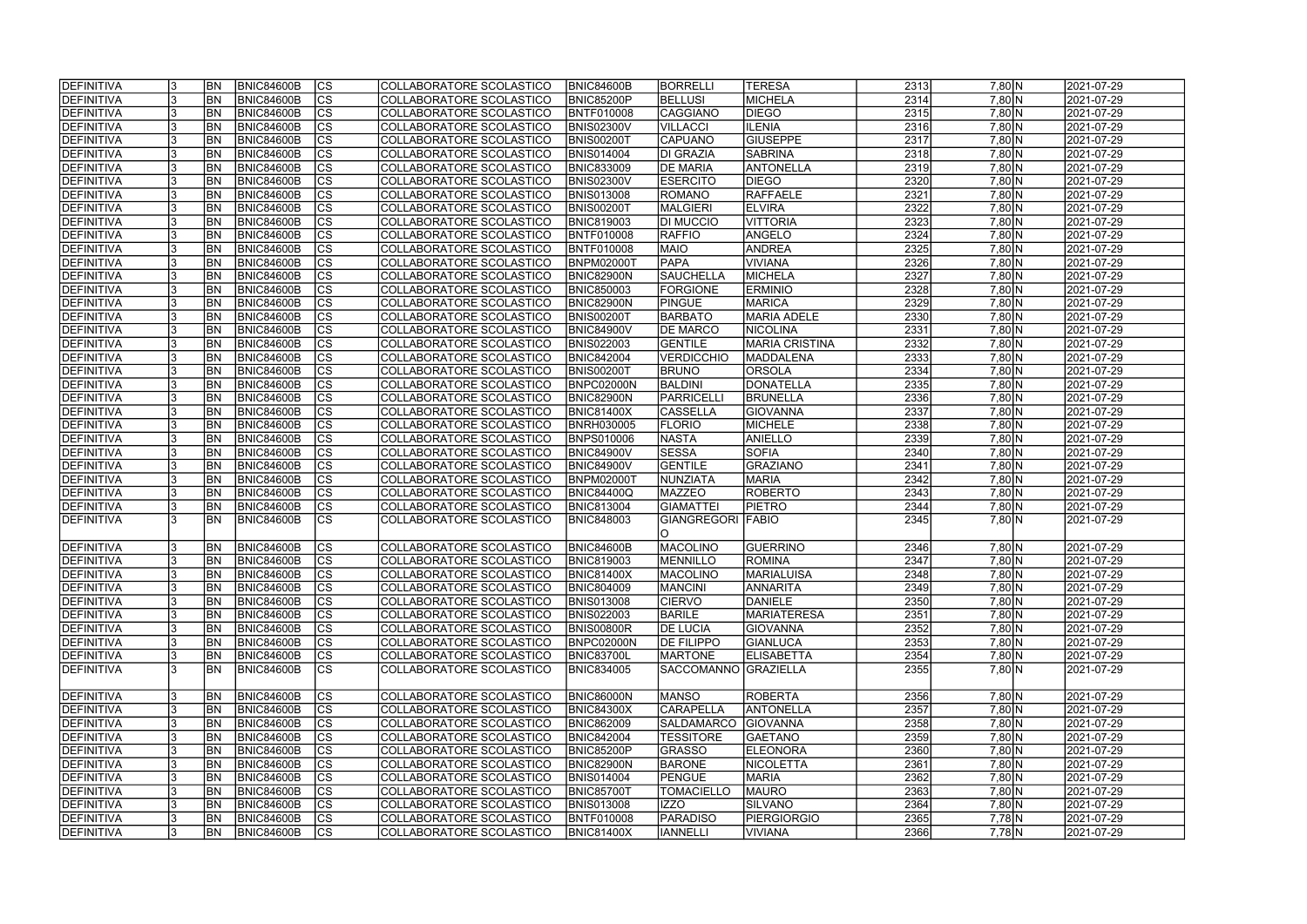| <b>DEFINITIVA</b>               | <b>BN</b> | <b>BNIC84600B</b>               | CS                       | COLLABORATORE SCOLASTICO                             | <b>BNIC84300X</b>                      | <b>RAZZANO</b>                   | <b>MARIA MICHELA</b>     | 2367 | $7,77$ N             | 2021-07-29 |
|---------------------------------|-----------|---------------------------------|--------------------------|------------------------------------------------------|----------------------------------------|----------------------------------|--------------------------|------|----------------------|------------|
| <b>DEFINITIVA</b>               | <b>BN</b> | <b>BNIC84600B</b>               | $\overline{\text{CS}}$   | COLLABORATORE SCOLASTICO                             | <b>BNIC85200P</b>                      | PASQUARIELL<br>IO.               | <b>ANNAMARIA</b>         | 2368 | $7,77$ N             | 2021-07-29 |
| <b>DEFINITIVA</b>               | BN        | <b>BNIC84600B</b>               | <b>CS</b>                | COLLABORATORE SCOLASTICO                             | BNIS00200T                             | <b>AMATO</b>                     | GIOIA                    | 2369 | $7,75$ S             | 2021-07-29 |
| <b>DEFINITIVA</b>               | <b>BN</b> | <b>BNIC84600B</b>               | cs                       | COLLABORATORE SCOLASTICO                             | <b>BNIC813004</b>                      | <b>PELOSI</b>                    | <b>FILOMENA</b>          | 2370 | $7,75$ S             | 2021-07-29 |
| <b>DEFINITIVA</b>               | <b>BN</b> | <b>BNIC84600B</b>               | $\overline{\text{CS}}$   | COLLABORATORE SCOLASTICO                             | <b>BNIC84600B</b>                      | <b>DI LORENZO</b>                | <b>MARIA</b>             | 2371 | $7,75$ S             | 2021-07-29 |
| <b>DEFINITIVA</b>               | <b>BN</b> | <b>BNIC84600B</b>               | $\overline{\text{CS}}$   | COLLABORATORE SCOLASTICO                             | BNIS01600Q                             | <b>RUBORTONE</b>                 | <b>GIUSEPPE</b>          | 2372 | 7,75S                | 2021-07-29 |
| <b>DEFINITIVA</b>               | <b>BN</b> | <b>BNIC84600B</b>               | $\overline{\text{CS}}$   | COLLABORATORE SCOLASTICO                             | <b>BNIC84600B</b>                      | <b>FORMAGGIO</b>                 | <b>ILARIA</b>            | 2373 | $7,75$ N             | 2021-07-29 |
| <b>DEFINITIVA</b>               | <b>BN</b> | <b>BNIC84600B</b>               | $\overline{\text{CS}}$   | COLLABORATORE SCOLASTICO                             | <b>BNIC82900N</b>                      | <b>CIERVO</b>                    | VINCENZO                 | 2374 | $7,75$ N             | 2021-07-29 |
| <b>DEFINITIVA</b>               | BN        | <b>BNIC84600B</b>               | cs                       | COLLABORATORE SCOLASTICO                             | <b>BNIS00400D</b>                      | <b>CIOCCA</b>                    | ANGELO                   | 2375 | $7,75$ N             | 2021-07-29 |
| <b>DEFINITIVA</b>               | <b>BN</b> | BNIC84600B                      | $\overline{\text{CS}}$   | COLLABORATORE SCOLASTICO                             | <b>BNRH030005</b>                      | <b>PROCACCINI</b>                | <b>FEDERICA</b>          | 2376 | $7,75$ N             | 2021-07-29 |
| DEFINITIVA                      | <b>BN</b> | <b>BNIC84600B</b>               | cs                       | COLLABORATORE SCOLASTICO                             | <b>BNIC834005</b>                      | TABASSO                          | <b>TIZIANA</b>           | 2377 | $7,75$ N             | 2021-07-29 |
| <b>DEFINITIVA</b>               | <b>BN</b> | <b>BNIC84600B</b>               | <b>CS</b>                | COLLABORATORE SCOLASTICO                             | <b>BNIS027006</b>                      | <b>RAPUANO</b>                   | ROCCO                    | 2378 | $7,75$ N             | 2021-07-29 |
| <b>DEFINITIVA</b>               | <b>BN</b> | <b>BNIC84600B</b>               | cs                       | COLLABORATORE SCOLASTICO                             | BNIS01100L                             | <b>NAPOLITANO</b>                | <b>MARIA GRAZIA</b>      | 2379 | $7,75$ N             | 2021-07-29 |
| <b>DEFINITIVA</b>               | <b>BN</b> | <b>BNIC84600B</b>               | CS                       | COLLABORATORE SCOLASTICO                             | <b>BNIC82900N</b>                      | PARILLO                          | MARIANNA                 | 2380 | $7,75 \overline{N}$  | 2021-07-29 |
| <b>DEFINITIVA</b>               | <b>BN</b> | <b>BNIC84600B</b>               | CS                       | COLLABORATORE SCOLASTICO                             | <b>BNIC84300X</b>                      | <b>RUZZA</b>                     | <b>GIUSEPPE</b>          | 2381 | $7,75$ N             | 2021-07-29 |
| DEFINITIVA                      | <b>BN</b> | <b>BNIC84600B</b>               | $\overline{\text{CS}}$   | COLLABORATORE SCOLASTICO                             | <b>BNIC826006</b>                      | CARRERA                          | PAOLA                    | 2382 | $7,75$ N             | 2021-07-29 |
| <b>DEFINITIVA</b>               | <b>BN</b> | <b>BNIC84600B</b>               | CS                       | COLLABORATORE SCOLASTICO                             | <b>BNIC84900V</b>                      | <b>PRISCO</b>                    | <b>MARILISA</b>          | 2383 | $7,75$ N             | 2021-07-29 |
| DEFINITIVA                      | BN        | <b>BNIC84600B</b>               | $\overline{\text{CS}}$   | COLLABORATORE SCOLASTICO                             | <b>BNIS027006</b>                      | <b>ORLACCHIO</b>                 | <b>LINA</b>              | 2384 | $7,74$ N             | 2021-07-29 |
| <b>DEFINITIVA</b>               | BN        | <b>BNIC84600B</b>               | $\overline{\text{CS}}$   | COLLABORATORE SCOLASTICO                             | <b>BNPM02000T</b>                      | <b>LOMBARDI</b>                  | <b>GIULIA</b>            | 2385 | $7,73$ S             | 2021-07-29 |
| <b>DEFINITIVA</b>               | BN        | <b>BNIC84600B</b>               | CS                       | COLLABORATORE SCOLASTICO                             | <b>BNIS022003</b>                      | MORELLI                          | <b>MICHELA</b>           | 2386 | $7,73$ S             | 2021-07-29 |
| DEFINITIVA                      | <b>BN</b> | <b>BNIC84600B</b>               | <b>CS</b>                | COLLABORATORE SCOLASTICO                             | <b>BNIC812008</b>                      | <b>DE BLASIO</b>                 | DORA                     | 2387 | $7,70$ S             | 2021-07-29 |
| <b>DEFINITIVA</b>               | <b>BN</b> | <b>BNIC84600B</b>               | <b>CS</b>                | COLLABORATORE SCOLASTICO                             | <b>BNIC84500G</b>                      | <b>CAMPANELLA</b>                | ALESSANDRO               | 2388 | $7,70$ S             | 2021-07-29 |
| <b>DEFINITIVA</b>               | <b>BN</b> | <b>BNIC84600B</b>               | <b>CS</b>                | COLLABORATORE SCOLASTICO                             | <b>BNIC848003</b>                      | ILUONGO                          | <b>ARMANDO</b>           | 2389 | $7,70$ S             | 2021-07-29 |
| DEFINITIVA                      | <b>BN</b> | <b>BNIC84600B</b>               | lcs                      | COLLABORATORE SCOLASTICO                             | <b>BNIC85200P</b>                      | <b>MASTROIANNI</b>               | <b>PIETRO</b>            | 2390 | $7,70$ S             | 2021-07-29 |
| <b>DEFINITIVA</b>               | <b>BN</b> | <b>BNIC84600B</b>               | lcs                      | COLLABORATORE SCOLASTICO                             | <b>BNIC841008</b>                      | <b>IORILLO</b>                   | <b>MARIACRISTINA</b>     | 2391 | $7,70$ S             | 2021-07-29 |
| <b>DEFINITIVA</b>               | <b>BN</b> | <b>BNIC84600B</b>               | cs                       | COLLABORATORE SCOLASTICO                             | <b>BNIC85700T</b>                      | <b>FACCHINO</b>                  | NICOLA                   | 2392 | $7,70$ S             | 2021-07-29 |
| <b>DEFINITIVA</b>               | <b>BN</b> | <b>BNIC84600B</b>               | lcs                      | COLLABORATORE SCOLASTICO                             | BNIS00800R                             | <b>PAPA</b>                      | <b>LUIGI</b>             | 2393 | $7,70$ S             | 2021-07-29 |
| <b>DEFINITIVA</b>               | <b>BN</b> | <b>BNIC84600B</b>               | cs                       | COLLABORATORE SCOLASTICO                             | <b>BNIC839008</b>                      | <b>GIANNETTI</b>                 | STEFANO                  | 2394 | $7,70$ S             | 2021-07-29 |
| DEFINITIVA                      | <b>BN</b> | <b>BNIC84600B</b>               | lcs                      | COLLABORATORE SCOLASTICO                             | <b>BNIC84600B</b>                      | <b>IANNUCCI</b>                  | <b>GEMMA</b>             | 2395 | $7,70$ S             | 2021-07-29 |
| <b>DEFINITIVA</b>               | <b>BN</b> | <b>BNIC84600B</b>               | $ \overline{\text{CS}} $ | COLLABORATORE SCOLASTICO                             | BNIS02600A                             | MAURIELLO                        | FABIO                    | 2396 | $7,70$ S             | 2021-07-29 |
| <b>DEFINITIVA</b>               | <b>BN</b> | <b>BNIC84600B</b>               | $\overline{\text{CS}}$   | COLLABORATORE SCOLASTICO                             | <b>BNIS00800R</b>                      | <b>SIMOLO</b>                    | <b>ANNA MARIA</b>        | 2397 | $7,70$ S             | 2021-07-29 |
| <b>DEFINITIVA</b>               | <b>BN</b> | <b>BNIC84600B</b>               | $\overline{\text{CS}}$   | COLLABORATORE SCOLASTICO                             | <b>BNIC842004</b>                      | <b>NAPOLITANO</b>                | <b>JESSICA</b>           | 2398 | $7,70$ S             | 2021-07-29 |
|                                 | <b>BN</b> | <b>BNIC84600B</b>               | $\overline{\text{CS}}$   | COLLABORATORE SCOLASTICO                             |                                        | <b>NOBILE</b>                    | <b>SEFORA</b>            | 2399 |                      | 2021-07-29 |
| DEFINITIVA<br><b>DEFINITIVA</b> | <b>BN</b> | <b>BNIC84600B</b>               | $\overline{\text{cs}}$   | COLLABORATORE SCOLASTICO                             | <b>BNIS00200T</b><br><b>BNIC81400X</b> | <b>CIVITILLO</b>                 | <b>CRISTINA</b>          | 2400 | $7,70$ S<br>$7,70$ S | 2021-07-29 |
|                                 | <b>BN</b> |                                 | $\overline{\text{CS}}$   | COLLABORATORE SCOLASTICO                             | <b>BNTF010008</b>                      | <b>IMASSARO</b>                  |                          | 2401 |                      |            |
| <b>DEFINITIVA</b>               | <b>BN</b> | <b>BNIC84600B</b>               |                          |                                                      |                                        |                                  | PASQUALE<br>MARIAROSARIA | 2402 | $7,70$ S             | 2021-07-29 |
| <b>DEFINITIVA</b>               |           | BNIC84600B                      | CS                       | COLLABORATORE SCOLASTICO                             | <b>BNIC82900N</b>                      | <b>MAIETTI</b><br><b>ICUOZZO</b> |                          |      | 7,70 S               | 2021-07-29 |
| DEFINITIVA                      | <b>BN</b> | <b>BNIC84600B</b>               | lcs                      | COLLABORATORE SCOLASTICO                             | <b>BNIC82900N</b>                      |                                  | <b>SARA</b>              | 2403 | $7,70$ S             | 2021-07-29 |
| <b>DEFINITIVA</b>               | <b>BN</b> | BNIC84600B                      | CS                       | COLLABORATORE SCOLASTICO                             | <b>BNRH030005</b>                      | <b>DE PALMA</b>                  | ANGELA                   | 2404 | $7,70$ S             | 2021-07-29 |
| <b>DEFINITIVA</b>               | <b>BN</b> | <b>BNIC84600B</b><br>BNIC84600B | <b>CS</b>                | COLLABORATORE SCOLASTICO                             | <b>BNIC82500A</b>                      | <b>SALAMONE</b>                  | <b>NICOLA</b>            | 2405 | $7,70$ S             | 2021-07-29 |
| <b>DEFINITIVA</b>               | <b>BN</b> |                                 | <b>CS</b>                | COLLABORATORE SCOLASTICO                             | <b>BNIC850003</b>                      | <b>PUGLIESE</b>                  | <b>FRANCESCO</b>         | 2406 | $7,70$ S             | 2021-07-29 |
| <b>DEFINITIVA</b>               | <b>BN</b> | <b>BNIC84600B</b>               | CS                       | COLLABORATORE SCOLASTICO                             | <b>BNIC850003</b>                      | <b>CERULO</b>                    | <b>MAURO</b>             | 2407 | 7,70 N               | 2021-07-29 |
| DEFINITIVA                      | <b>BN</b> | <b>BNIC84600B</b>               | CS                       | COLLABORATORE SCOLASTICO<br>COLLABORATORE SCOLASTICO | <b>BNIS02300V</b>                      | <b>DE SANTIS</b>                 | RAFFAELE                 | 2408 | $7,70 \ N$           | 2021-07-29 |
| <b>DEFINITIVA</b>               | <b>BN</b> | <b>BNIC84600B</b>               | <b>CS</b>                |                                                      | <b>BNIS027006</b>                      | <b>DE LAURO</b>                  | KIARALUNA                | 2409 | $7,70 \ N$           | 2021-07-29 |
| DEFINITIVA                      | <b>BN</b> | BNIC84600B                      | $\overline{\text{CS}}$   | COLLABORATORE SCOLASTICO                             | BNPC02000N                             | <b>ANNECCHIARI</b><br>lco        | <b>GIORGIA</b>           | 2410 | 7,70 N               | 2021-07-29 |
|                                 |           |                                 |                          |                                                      |                                        |                                  |                          |      |                      |            |
| DEFINITIVA                      | <b>BN</b> | BNIC84600B                      | <b>CS</b>                | COLLABORATORE SCOLASTICO                             | BNIC86000N                             | AMBROSINO                        | <b>GIUSY</b>             | 2411 | 7,70 N               | 2021-07-29 |
|                                 |           |                                 |                          |                                                      |                                        | <b>SARNO</b>                     |                          |      |                      |            |
| <b>DEFINITIVA</b>               | <b>BN</b> | BNIC84600B                      | CS                       | COLLABORATORE SCOLASTICO                             | <b>BNIC850003</b>                      | VETRONE                          | <b>FRANCESCA</b>         | 2412 | 7,70 N               | 2021-07-29 |
| <b>DEFINITIVA</b>               | <b>BN</b> | <b>BNIC84600B</b>               | $\overline{\text{cs}}$   | COLLABORATORE SCOLASTICO                             | <b>BNIC85400A</b>                      | <b>VIELE</b>                     | <b>IMMACOLATA</b>        | 2413 | 7,70 N               | 2021-07-29 |
| <b>DEFINITIVA</b>               | <b>BN</b> | <b>BNIC84600B</b>               | <b>CS</b>                | COLLABORATORE SCOLASTICO                             | <b>BNIS00200T</b>                      | PACELLI                          | <b>SAMUELE</b>           | 2414 | 7,70 N               | 2021-07-29 |
| <b>DEFINITIVA</b>               | <b>BN</b> | <b>BNIC84600B</b>               | CS                       | COLLABORATORE SCOLASTICO                             | <b>BNRH030005</b>                      | <b>TIPALDI</b>                   | <b>MIRIANA</b>           | 2415 | 7,70 N               | 2021-07-29 |
| <b>DEFINITIVA</b>               | <b>BN</b> | <b>BNIC84600B</b>               | CS                       | COLLABORATORE SCOLASTICO                             | <b>BNIS00800R</b>                      | <b>DE MASI</b>                   | <b>ANTONIA</b>           | 2416 | 7,70 N               | 2021-07-29 |
| <b>DEFINITIVA</b>               | <b>BN</b> | <b>BNIC84600B</b>               | <b>CS</b>                | COLLABORATORE SCOLASTICO                             | <b>BNIC84300X</b>                      | <b>NARDONE</b>                   | <b>ANTONIO</b>           | 2417 | $7,70 \ N$           | 2021-07-29 |
| <b>DEFINITIVA</b>               | BN        | <b>BNIC84600B</b>               | CS                       | COLLABORATORE SCOLASTICO                             | <b>BNIS00200T</b>                      | <b>CECERE</b>                    | <b>ANTONELLA</b>         | 2418 | $7,70 \ N$           | 2021-07-29 |
| <b>DEFINITIVA</b>               | <b>BN</b> | <b>BNIC84600B</b>               | CS                       | COLLABORATORE SCOLASTICO                             | <b>BNIS013008</b>                      | <b>DE RISO</b>                   | <b>ILENIA</b>            | 2419 | 7,70 N               | 2021-07-29 |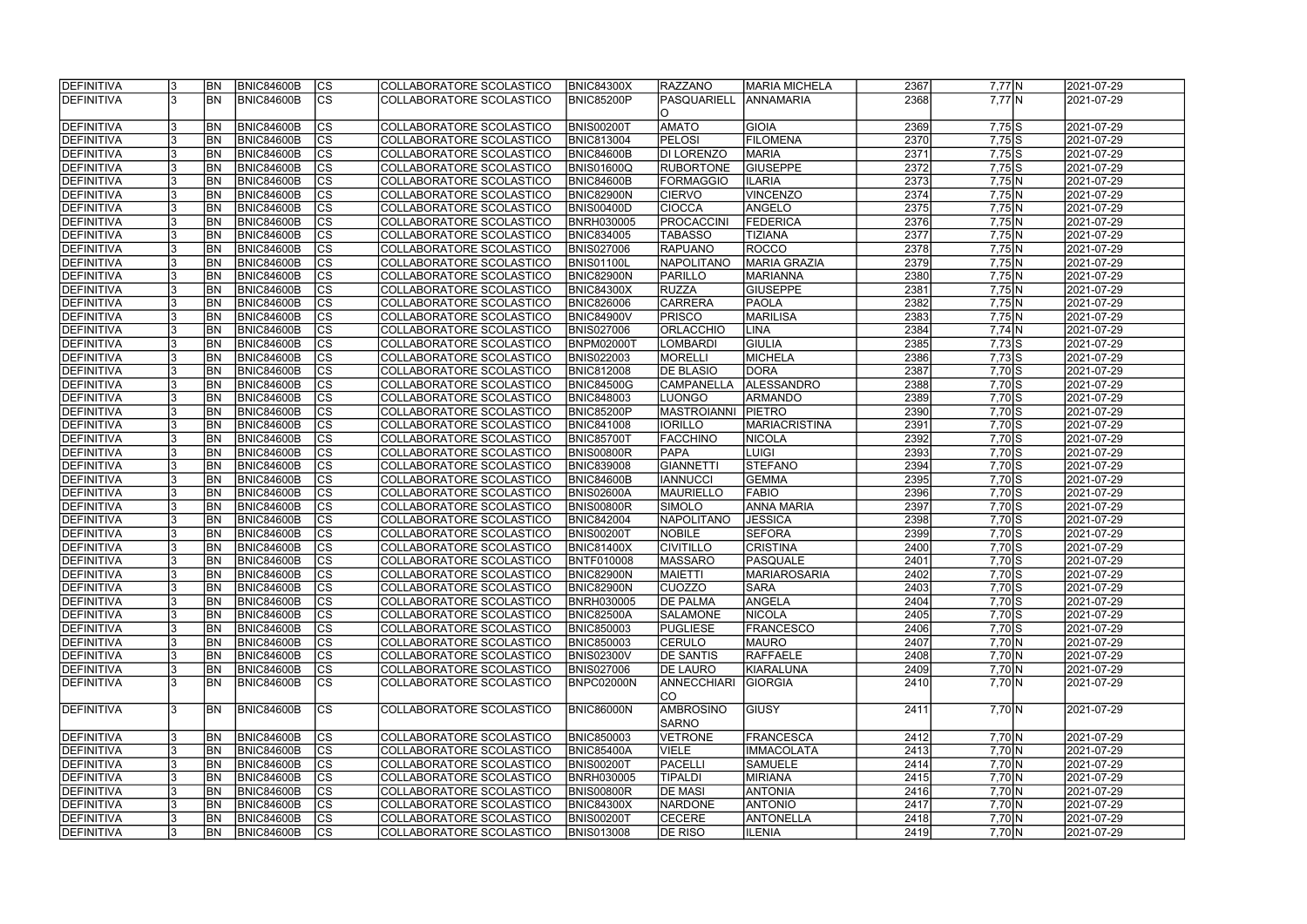| <b>DEFINITIVA</b> | <b>BN</b> | <b>BNIC84600B</b> | CS                       | COLLABORATORE SCOLASTICO        | <b>BNIS00800R</b> | D'AGOSTINO        | PASQUALE                | 2420 | 7,70 N             | 2021-07-29 |
|-------------------|-----------|-------------------|--------------------------|---------------------------------|-------------------|-------------------|-------------------------|------|--------------------|------------|
| <b>DEFINITIVA</b> | <b>BN</b> | <b>BNIC84600B</b> | cs                       | COLLABORATORE SCOLASTICO        | <b>BNIS014004</b> | <b>SASSONE</b>    | <b>MARTINA</b>          | 2421 | $7,70$ N           | 2021-07-29 |
| <b>DEFINITIVA</b> | <b>BN</b> | <b>BNIC84600B</b> | $ \overline{\text{cs}} $ | COLLABORATORE SCOLASTICO        | <b>BNIC82300P</b> | <b>FAIELLA</b>    | MARTINA                 | 2422 | 7,70 N             | 2021-07-29 |
| <b>DEFINITIVA</b> | BN        | <b>BNIC84600B</b> | $\overline{\text{CS}}$   | COLLABORATORE SCOLASTICO        | <b>BNIS014004</b> | <b>PILLA</b>      | <b>MICHELE</b>          | 2423 | 7,70 N             | 2021-07-29 |
| <b>DEFINITIVA</b> | <b>BN</b> | <b>BNIC84600B</b> | $\overline{\text{cs}}$   | COLLABORATORE SCOLASTICO        | <b>BNIC84300X</b> | <b>CASABURO</b>   | <b>ROBERTO</b>          | 2424 | 7,70 N             | 2021-07-29 |
| <b>DEFINITIVA</b> | <b>BN</b> | <b>BNIC84600B</b> | $\overline{\text{CS}}$   | COLLABORATORE SCOLASTICO        | <b>BNIS02300V</b> | <b>CIARLEGLIO</b> | <b>ENRICO</b>           | 2425 | 7,70 N             | 2021-07-29 |
| <b>DEFINITIVA</b> | <b>BN</b> | <b>BNIC84600B</b> | $\overline{\text{CS}}$   | COLLABORATORE SCOLASTICO        | BNIC85200P        | <b>DE LUCA</b>    | <b>CHIARA</b>           | 2426 | 7,70 N             | 2021-07-29 |
| <b>DEFINITIVA</b> | <b>BN</b> | <b>BNIC84600B</b> | $\overline{\text{CS}}$   | COLLABORATORE SCOLASTICO        | <b>BNRH030005</b> | <b>SAURO</b>      | <b>ILENIA CARMELA</b>   | 2427 | 7,70 N             | 2021-07-29 |
| <b>DEFINITIVA</b> | <b>BN</b> | <b>BNIC84600B</b> | cs                       | COLLABORATORE SCOLASTICO        | <b>BNIS014004</b> | ROSELLA           | <b>ANNA</b>             | 2428 | 7,70 N             | 2021-07-29 |
| <b>DEFINITIVA</b> | BN        | <b>BNIC84600B</b> | cs                       | COLLABORATORE SCOLASTICO        | <b>BNIC82500A</b> | <b>COLUCCIO</b>   | <b>TIZIANA</b>          | 2429 | 7,70 N             | 2021-07-29 |
| <b>DEFINITIVA</b> | <b>BN</b> | <b>BNIC84600B</b> | cs                       | COLLABORATORE SCOLASTICO        | <b>BNIC842004</b> | <b>CALABRESE</b>  | <b>GRAZIANO</b>         | 2430 | 7,70 N             | 2021-07-29 |
| DEFINITIVA        | <b>BN</b> | <b>BNIC84600B</b> | cs                       | COLLABORATORE SCOLASTICO        | <b>BNIS014004</b> | <b>CIMINO</b>     | <b>SERENA</b>           | 2431 | 7,70 N             | 2021-07-29 |
| <b>DEFINITIVA</b> | <b>BN</b> | <b>BNIC84600B</b> | <b>CS</b>                | <b>COLLABORATORE SCOLASTICO</b> | <b>BNIC86100D</b> | <b>LANDINO</b>    | <b>VERONICA</b>         | 2432 | 7,70 N             | 2021-07-29 |
| <b>DEFINITIVA</b> | <b>BN</b> | <b>BNIC84600B</b> | cs                       | COLLABORATORE SCOLASTICO        | <b>BNIC812008</b> | <b>SCARPA</b>     | VALENTINO               | 2433 | 7,70 N             | 2021-07-29 |
| <b>DEFINITIVA</b> | <b>BN</b> | <b>BNIC84600B</b> | $\overline{\text{CS}}$   | COLLABORATORE SCOLASTICO        | <b>BNIC81000L</b> | <b>SALOMONE</b>   | GRAZIA                  | 2434 | $7,70 \ N$         | 2021-07-29 |
| <b>DEFINITIVA</b> | <b>BN</b> | <b>BNIC84600B</b> | CS                       | COLLABORATORE SCOLASTICO        | <b>BNIC85200P</b> | LA PORTA          | <b>VERONICA</b>         | 2435 | 7,70 N             | 2021-07-29 |
| DEFINITIVA        | <b>BN</b> | <b>BNIC84600B</b> | $\overline{\text{cs}}$   | COLLABORATORE SCOLASTICO        | <b>BNIC842004</b> | <b>ONORATO</b>    | <b>GIOACCHINO</b>       | 2436 | 7,70 N             | 2021-07-29 |
|                   |           |                   |                          |                                 |                   |                   | <b>EMANUELE</b>         |      |                    |            |
| <b>DEFINITIVA</b> | <b>BN</b> | <b>BNIC84600B</b> | <b>CS</b>                | COLLABORATORE SCOLASTICO        | <b>BNIS014004</b> | <b>CALABRESE</b>  | <b>DOMENICO</b>         | 2437 | $7,70 \ N$         | 2021-07-29 |
| <b>DEFINITIVA</b> | <b>BN</b> | <b>BNIC84600B</b> | $ \overline{\text{CS}} $ | COLLABORATORE SCOLASTICO        | <b>BNIC848003</b> | VESSICHELLI       | <b>RICCARDO</b>         | 2438 | 7,70 N             | 2021-07-29 |
| <b>DEFINITIVA</b> | BN        | <b>BNIC84600B</b> | CS                       | COLLABORATORE SCOLASTICO        | BNIS00300N        | CARFORA           | MADDALENA               | 2439 | $7,70 \ N$         | 2021-07-29 |
| DEFINITIVA        | <b>BN</b> | <b>BNIC84600B</b> | <b>CS</b>                | COLLABORATORE SCOLASTICO        | <b>BNIC83700L</b> | SANTORO           | <b>STEFANO</b>          | 2440 | $7,70 \ N$         | 2021-07-29 |
| <b>DEFINITIVA</b> | <b>BN</b> | <b>BNIC84600B</b> | <b>CS</b>                | COLLABORATORE SCOLASTICO        | <b>BNIC842004</b> | <b>CIOFFI</b>     | <b>CHIARA</b>           | 2441 | 7,70 N             | 2021-07-29 |
| DEFINITIVA        | <b>BN</b> | <b>BNIC84600B</b> | <b>CS</b>                | COLLABORATORE SCOLASTICO        | <b>BNIC834005</b> | <b>PIROZZOLO</b>  | MARIA GRAZIA            | 2442 | 7,70 N             | 2021-07-29 |
| DEFINITIVA        | <b>BN</b> | <b>BNIC84600B</b> | $ \overline{\text{cs}} $ | COLLABORATORE SCOLASTICO        | <b>BNPS010006</b> | <b>BARBIERI</b>   | <b>RAMONA</b>           | 2443 | 7,70 N             | 2021-07-29 |
| <b>DEFINITIVA</b> | <b>BN</b> | <b>BNIC84600B</b> | lcs                      | COLLABORATORE SCOLASTICO        | <b>BNIC834005</b> | <b>MILONE</b>     | <b>MARIA</b>            | 2444 | 7,70 N             | 2021-07-29 |
| <b>DEFINITIVA</b> | <b>BN</b> | <b>BNIC84600B</b> | cs                       | COLLABORATORE SCOLASTICO        | <b>BNIC84900V</b> | <b>DE MARCO</b>   | <b>DONATO</b>           | 2445 | 7,70 N             | 2021-07-29 |
| <b>DEFINITIVA</b> | <b>BN</b> | <b>BNIC84600B</b> | lcs                      | COLLABORATORE SCOLASTICO        | <b>BNIC84300X</b> | <b>CIAMBRELLA</b> | ANNUNZIATA              | 2446 | 7,70 N             | 2021-07-29 |
| DEFINITIVA        | <b>BN</b> | <b>BNIC84600B</b> | cs                       | COLLABORATORE SCOLASTICO        | <b>BNIS01600Q</b> | <b>GIULIANO</b>   | MARIA TERESA            | 2447 | 7,70 N             | 2021-07-29 |
| DEFINITIVA        | <b>BN</b> | <b>BNIC84600B</b> | lcs                      | COLLABORATORE SCOLASTICO        | <b>BNIC82900N</b> | <b>INSOGNA</b>    | <b>MARIO</b>            | 2448 | 7,70 N             | 2021-07-29 |
| <b>DEFINITIVA</b> | <b>BN</b> | <b>BNIC84600B</b> | $ \mathsf{CS} $          | COLLABORATORE SCOLASTICO        | <b>BNIC85700T</b> | SOLOMITA          | <b>ANNA</b>             | 2449 | 7,70 N             | 2021-07-29 |
| DEFINITIVA        | <b>BN</b> | <b>BNIC84600B</b> | $\overline{\text{CS}}$   | COLLABORATORE SCOLASTICO        | <b>BNIC86100D</b> | <b>CARLINO</b>    | DOMENICO                | 2450 | $7,68\overline{S}$ | 2021-07-29 |
| <b>DEFINITIVA</b> | <b>BN</b> | <b>BNIC84600B</b> | $\overline{\text{CS}}$   | COLLABORATORE SCOLASTICO        | <b>BNIC82900N</b> | <b>RUSSOLILLO</b> | <b>EDUARDO</b>          | 2451 | $7,67$ $S$         | 2021-07-29 |
| DEFINITIVA        | <b>BN</b> | <b>BNIC84600B</b> | $\overline{\text{CS}}$   | COLLABORATORE SCOLASTICO        | <b>BNIC841008</b> | GERNETTI          | GIANCARLO               | 2452 | $7,67$ $S$         | 2021-07-29 |
| <b>DEFINITIVA</b> | <b>BN</b> | <b>BNIC84600B</b> | $\overline{\text{cs}}$   | COLLABORATORE SCOLASTICO        | BNIC86000N        | <b>TINESSA</b>    | FABRIZIO                | 2453 | $7,67$ $S$         | 2021-07-29 |
| DEFINITIVA        | <b>BN</b> | <b>BNIC84600B</b> | $\overline{\text{CS}}$   | COLLABORATORE SCOLASTICO        | <b>BNPS010006</b> | QUADRARO          | <b>VERONICA</b>         | 2454 | 7,67 S             | 2021-07-29 |
| <b>DEFINITIVA</b> | <b>BN</b> | BNIC84600B        | CS                       | COLLABORATORE SCOLASTICO        | <b>BNIC82900N</b> | <b>SIMONE</b>     | <b>ADELE</b>            | 2455 | 7,67 S             | 2021-07-29 |
| DEFINITIVA        | <b>BN</b> | <b>BNIC84600B</b> | lcs                      | COLLABORATORE SCOLASTICO        | <b>BNIC85700T</b> | <b>ALDI</b>       | <b>MAURO</b>            | 2456 | 7,67 S             | 2021-07-29 |
| <b>DEFINITIVA</b> | <b>BN</b> | <b>BNIC84600B</b> | CS                       | COLLABORATORE SCOLASTICO        | <b>BNIC819003</b> | PARCESEPE         | <b>LAURA</b>            | 2457 | 7,67 S             | 2021-07-29 |
| <b>DEFINITIVA</b> | <b>BN</b> | BNIC84600B        | <b>CS</b>                | COLLABORATORE SCOLASTICO        | <b>BNIC850003</b> | <b>PROCACCINI</b> | <b>MARIA ELISABETTA</b> | 2458 | 7,67 S             | 2021-07-29 |
|                   |           |                   |                          |                                 |                   |                   |                         |      |                    |            |
| DEFINITIVA        | <b>BN</b> | BNIC84600B        | <b>CS</b>                | COLLABORATORE SCOLASTICO        | <b>BNIC81700B</b> | DI LILLO          | <b>GIOVANNI</b>         | 2459 | 7,67 S             | 2021-07-29 |
|                   |           |                   |                          |                                 |                   |                   | <b>SALVATORE</b>        |      |                    |            |
| <b>DEFINITIVA</b> | <b>BN</b> | BNIC84600B        | CS                       | COLLABORATORE SCOLASTICO        | <b>BNIC833009</b> | <b>PARADISO</b>   | <b>RENATA</b>           | 2460 | 7,67 S             | 2021-07-29 |
| <b>DEFINITIVA</b> | <b>BN</b> | BNIC84600B        | cs                       | COLLABORATORE SCOLASTICO        | <b>BNIS02300V</b> | <b>IANNOTTI</b>   | MARILENA                | 2461 | 7,67 S             | 2021-07-29 |
| <b>DEFINITIVA</b> | <b>BN</b> | BNIC84600B        | CS                       | COLLABORATORE SCOLASTICO        | <b>BNIC84400Q</b> | <b>FOLLO</b>      | <b>MARIAROSARIA</b>     | 2462 | 7,67 S             | 2021-07-29 |
| DEFINITIVA        | <b>BN</b> | <b>BNIC84600B</b> | $\overline{\text{CS}}$   | COLLABORATORE SCOLASTICO        | <b>BNIS022003</b> | D'ADDONA          | <b>ANNA</b>             | 2463 | 7,67 S             | 2021-07-29 |
| <b>DEFINITIVA</b> | <b>BN</b> | <b>BNIC84600B</b> | $\overline{\text{CS}}$   | COLLABORATORE SCOLASTICO        | <b>BNIC81700B</b> | <b>CHECOLA</b>    | <b>MARIAPIA</b>         | 2464 | 7,67 S             | 2021-07-29 |
| DEFINITIVA        | <b>BN</b> | <b>BNIC84600B</b> | $\overline{\text{CS}}$   | COLLABORATORE SCOLASTICO        | <b>BNIS00400D</b> | <b>AUTORE</b>     | <b>TERESA</b>           | 2465 | $7,67$ $S$         | 2021-07-29 |
| <b>DEFINITIVA</b> | <b>BN</b> | <b>BNIC84600B</b> | $\overline{\text{CS}}$   | COLLABORATORE SCOLASTICO        | BNVC01000A        | DAMIANI           | FLAVIO                  | 2466 | 7,67 S             | 2021-07-29 |
| <b>DEFINITIVA</b> | <b>BN</b> | <b>BNIC84600B</b> | <b>CS</b>                | COLLABORATORE SCOLASTICO        | <b>BNIS01600Q</b> | <b>IANNAZZONE</b> | <b>PAOLO</b>            | 2467 | $7,67$ $S$         | 2021-07-29 |
| <b>DEFINITIVA</b> | <b>BN</b> | <b>BNIC84600B</b> | CS                       | COLLABORATORE SCOLASTICO        | <b>BNIC839008</b> | <b>FUSARO</b>     | <b>LOREDANA</b>         | 2468 | 7,67 S             | 2021-07-29 |
| <b>DEFINITIVA</b> | <b>BN</b> | <b>BNIC84600B</b> | CS                       | COLLABORATORE SCOLASTICO        | <b>BNIC841008</b> | <b>NATILLO</b>    | <b>MARIO</b>            | 2469 | $7,67$ N           | 2021-07-29 |
| <b>DEFINITIVA</b> | <b>BN</b> | <b>BNIC84600B</b> | <b>CS</b>                | COLLABORATORE SCOLASTICO        | BNTF010008        | <b>DE IOANNI</b>  | ANGELA                  | 2470 | $7,67$ N           | 2021-07-29 |
| <b>DEFINITIVA</b> | BN        | BNIC84600B        | CS                       | COLLABORATORE SCOLASTICO        | <b>BNRH030005</b> | <b>DE SPIRITO</b> | <b>FELICIA</b>          | 2471 | $7,67$ N           | 2021-07-29 |
| <b>DEFINITIVA</b> | <b>BN</b> | <b>BNIC84600B</b> | CS                       | COLLABORATORE SCOLASTICO        | <b>BNIS027006</b> | <b>BOTTICELLA</b> | <b>SANDRA</b>           | 2472 | $7,67$ N           | 2021-07-29 |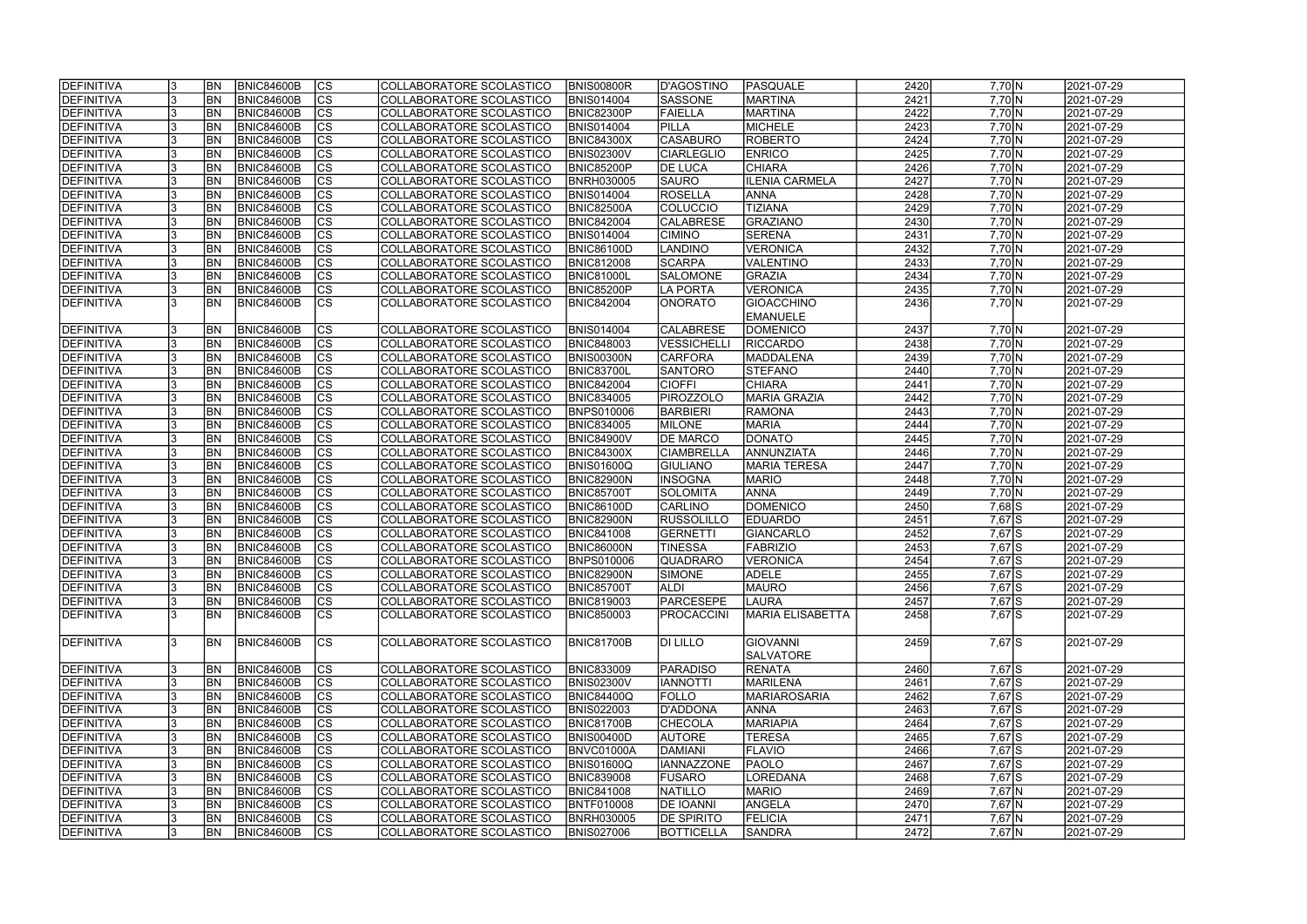| <b>IDEFINITIVA</b> |     | <b>BN</b>      | <b>BNIC84600B</b> | lcs                      | COLLABORATORE SCOLASTICO        | <b>BNPM02000T</b> | LUME                  | GIUSEPPINA             | 2473 | $7,67$ N   | 2021-07-29 |
|--------------------|-----|----------------|-------------------|--------------------------|---------------------------------|-------------------|-----------------------|------------------------|------|------------|------------|
| <b>DEFINITIVA</b>  |     | <b>BN</b>      | <b>BNIC84600B</b> | cs                       | COLLABORATORE SCOLASTICO        | <b>BNIC850003</b> | <b>TRUOCCHIO</b>      | <b>MARIA</b>           | 2474 | $7,67$ N   | 2021-07-29 |
| DEFINITIVA         |     | <b>BN</b>      | <b>BNIC84600B</b> | cs                       | COLLABORATORE SCOLASTICO        | <b>BNIS02300V</b> | <b>NAPOLETANO</b>     | <b>MILENA</b>          | 2475 | $7,67$ N   | 2021-07-29 |
|                    |     |                |                   |                          |                                 |                   |                       | PASQUALINA             |      |            |            |
| <b>DEFINITIVA</b>  |     | <b>BN</b>      | <b>BNIC84600B</b> | <b>CS</b>                | COLLABORATORE SCOLASTICO        | <b>BNIC804009</b> | <b>D'ANTONIO</b>      | MARIANNA               | 2476 | $7,67$ N   | 2021-07-29 |
| DEFINITIVA         |     | <b>BN</b>      | <b>BNIC84600B</b> | cs                       | COLLABORATORE SCOLASTICO        | <b>BNIS013008</b> | <b>DE LUCIA</b>       | <b>SALVATORE</b>       | 2477 | $7,67$ N   | 2021-07-29 |
| DEFINITIVA         |     | <b>BN</b>      | <b>BNIC84600B</b> | cs                       | COLLABORATORE SCOLASTICO        | <b>BNIC86100D</b> | PAGANO                | <b>IRENE</b>           | 2478 | $7,67$ N   | 2021-07-29 |
| DEFINITIVA         |     | BN             | BNIC84600B        | cs                       | COLLABORATORE SCOLASTICO        | <b>BNRH030005</b> | DI MUZIO              | <b>ROCCO</b>           | 2479 | $7,67$ N   | 2021-07-29 |
| DEFINITIVA         |     | BN             | <b>BNIC84600B</b> | cs                       | COLLABORATORE SCOLASTICO        | <b>BNIC86000N</b> | RICCIOLINO            | <b>RITA</b>            | 2480 | $7,67$ N   | 2021-07-29 |
|                    |     | BN             |                   |                          |                                 |                   |                       |                        |      |            |            |
| DEFINITIVA         |     |                | <b>BNIC84600B</b> | cs                       | COLLABORATORE SCOLASTICO        | <b>BNIC82900N</b> | PACELLI               | <b>TIZIANA</b>         | 2481 | $7,67$ N   | 2021-07-29 |
| DEFINITIVA         |     | <b>BN</b>      | <b>BNIC84600B</b> | cs                       | COLLABORATORE SCOLASTICO        | <b>BNRH030005</b> | <b>ORLANDO</b>        | <b>ROSALBA</b>         | 2482 | $7,67$ N   | 2021-07-29 |
| DEFINITIVA         |     | <b>BN</b>      | <b>BNIC84600B</b> | $\overline{\text{cs}}$   | COLLABORATORE SCOLASTICO        | <b>BNIC82900N</b> | <b>DI NOLA</b>        | <b>FULVIO</b>          | 2483 | $7,67$ N   | 2021-07-29 |
| DEFINITIVA         |     | <b>BN</b>      | <b>BNIC84600B</b> | $\overline{\text{cs}}$   | <b>COLLABORATORE SCOLASTICO</b> | <b>BNIC826006</b> | <b>FRAGNITO</b>       | <b>ANNA</b>            | 2484 | $7,67$ N   | 2021-07-29 |
| DEFINITIVA         |     | <b>BN</b>      | <b>BNIC84600B</b> | $\overline{\text{cs}}$   | COLLABORATORE SCOLASTICO        | <b>BNIC84500G</b> | <b>ORLANDO</b>        | <b>MARIA PIA</b>       | 2485 | $7,67$ N   | 2021-07-29 |
| DEFINITIVA         |     | <b>BN</b>      | <b>BNIC84600B</b> | $ \overline{\text{cs}} $ | COLLABORATORE SCOLASTICO        | <b>BNIC841008</b> | <b>RICCARDI</b>       | <b>ANTONELLA</b>       | 2486 | $7,67$ N   | 2021-07-29 |
| DEFINITIVA         |     | <b>BN</b>      | <b>BNIC84600B</b> | $ \overline{\text{cs}} $ | COLLABORATORE SCOLASTICO        | <b>BNIC84500G</b> | <b>ROSSI</b>          | <b>EMMA MARIA</b>      | 2487 | $7,67$ N   | 2021-07-29 |
| DEFINITIVA         |     | <b>BN</b>      | BNIC84600B        | $ \overline{\text{cs}} $ | COLLABORATORE SCOLASTICO        | BNPC02000N        | <b>CASTALDO</b>       | <b>MAURIZIO</b>        | 2488 | $7,67$ N   | 2021-07-29 |
| DEFINITIVA         |     | BN             | BNIC84600B        | $ \mathsf{CS} $          | COLLABORATORE SCOLASTICO        | BNVC01000A        | DI RUBBO              | ANGELINA               | 2489 | $7,67$ N   | 2021-07-29 |
| DEFINITIVA         |     | BN             | <b>BNIC84600B</b> | cs                       | COLLABORATORE SCOLASTICO        | <b>BNIC84300X</b> | <b>COSENTINO</b>      | <b>FABIANA</b>         | 2490 | $7,67$ N   | 2021-07-29 |
| DEFINITIVA         |     | BN             | BNIC84600B        | cs                       | COLLABORATORE SCOLASTICO        | <b>BNIC827002</b> | <b>MANFELLOTTI</b>    | MILENA                 | 2491 | $7,67$ N   | 2021-07-29 |
| DEFINITIVA         |     | BN             | BNIC84600B        | $ \overline{\text{cs}} $ | COLLABORATORE SCOLASTICO        | <b>BNIS022003</b> | DI SORBO              | <b>GIUSEPPE</b>        | 2492 | $7,67$ N   | 2021-07-29 |
| DEFINITIVA         |     | <b>BN</b>      | <b>BNIC84600B</b> | <b>CS</b>                | COLLABORATORE SCOLASTICO        | <b>BNIS022003</b> | <b>ONOFRIO</b>        | ANGELINA               | 2493 | $7,67$ N   | 2021-07-29 |
| DEFINITIVA         |     | <b>BN</b>      | <b>BNIC84600B</b> | <b>CS</b>                | COLLABORATORE SCOLASTICO        | <b>BNIS022003</b> | PACELLI               | <b>ANTONIO</b>         | 2494 | $7,67$ N   | 2021-07-29 |
|                    |     |                |                   |                          |                                 |                   |                       |                        |      |            |            |
| DEFINITIVA         |     | <b>BN</b>      | <b>BNIC84600B</b> | <b>CS</b>                | COLLABORATORE SCOLASTICO        | <b>BNIC84600B</b> | <b>ROATTINO</b>       | SILVIA                 | 2495 | $7,67$ N   | 2021-07-29 |
| DEFINITIVA         |     | <b>BN</b>      | <b>BNIC84600B</b> | CS                       | COLLABORATORE SCOLASTICO        | <b>BNPM02000T</b> | <b>BOTTICELLA</b>     | <b>MICHELINA</b>       | 2496 | $7,67$ N   | 2021-07-29 |
| DEFINITIVA         |     | <b>BN</b>      | <b>BNIC84600B</b> | CS                       | COLLABORATORE SCOLASTICO        | <b>ENIC833009</b> | <b>PETTI</b>          | <b>GIOVANNI</b>        | 2497 | $7,67$ N   | 2021-07-29 |
| DEFINITIVA         |     | <b>BN</b>      | <b>BNIC84600B</b> | <b>CS</b>                | COLLABORATORE SCOLASTICO        | <b>BNIC84400Q</b> | PALLADINO             | GIUSEPPINA             | 2498 | $7,67$ N   | 2021-07-29 |
| DEFINITIVA         |     | <b>BN</b>      | <b>BNIC84600B</b> | cs                       | COLLABORATORE SCOLASTICO        | <b>BNIC84600B</b> | <b>DE NICOLA</b>      | RAFFAELA               | 2499 | $7,67$ N   | 2021-07-29 |
| DEFINITIVA         |     | <b>BN</b>      | <b>BNIC84600B</b> | cs                       | COLLABORATORE SCOLASTICO        | <b>BNIC85200P</b> | MONGILLO              | <b>ANTONIETTA</b>      | 2500 | $7,67$ N   | 2021-07-29 |
| DEFINITIVA         |     | <b>BN</b>      | <b>BNIC84600B</b> | cs                       | COLLABORATORE SCOLASTICO        | <b>BNIC81700B</b> | <b>SCARAMUZZO</b>     | RITA                   | 2501 | $7,65$ S   | 2021-07-29 |
| DEFINITIVA         |     | <b>BN</b>      | <b>BNIC84600B</b> | $\overline{\text{cs}}$   | COLLABORATORE SCOLASTICO        | <b>BNIC84600B</b> | <b>TANCREDI</b>       | ALESSANDRA             | 2502 | $7,65$ S   | 2021-07-29 |
| DEFINITIVA         |     | <b>BN</b>      | <b>BNIC84600B</b> | cs                       | COLLABORATORE SCOLASTICO        | <b>BNIS01600Q</b> | <b>SERAPIDE</b>       | MICHELA                | 2503 | $7,65$ S   | 2021-07-29 |
| DEFINITIVA         |     | <b>BN</b>      | <b>BNIC84600B</b> | cs                       | COLLABORATORE SCOLASTICO        | <b>BNIC84300X</b> | <b>PAOLETTI</b>       | MARIAOLGA              | 2504 | $7,65$ S   | 2021-07-29 |
| DEFINITIVA         |     | <b>BN</b>      | <b>BNIC84600B</b> | $\overline{\text{CS}}$   | COLLABORATORE SCOLASTICO        | BNIC84400Q        | <b>CENICCOLA</b>      | <b>ANGELO RAFFAELE</b> | 2505 | $7,65$ S   | 2021-07-29 |
|                    |     |                |                   |                          |                                 |                   |                       |                        |      |            |            |
| DEFINITIVA         |     | BN             | <b>BNIC84600B</b> | <b>CS</b>                | COLLABORATORE SCOLASTICO        | <b>BNIC804009</b> | <b>DI PAOLA</b>       | <b>SERAFINO</b>        | 2506 | $7,65$ S   | 2021-07-29 |
| <b>DEFINITIVA</b>  |     | <b>BN</b>      | <b>BNIC84600B</b> | ျပၖ                      | COLLABORATORE SCOLASTICO        | <b>BNIS014004</b> | <b>IOVINO</b>         | <b>ANNA</b>            | 2507 | 7,65 N     | 2021-07-29 |
| <b>DEFINITIVA</b>  |     | <b>BN</b>      | <b>BNIC84600B</b> | <b>CS</b>                | COLLABORATORE SCOLASTICO        | <b>BNIC841008</b> | <b>SANTILLO</b>       | <b>SALVATORE</b>       | 2508 | $7,65$ N   | 2021-07-29 |
| <b>DEFINITIVA</b>  |     | <b>BN</b>      | <b>BNIC84600B</b> | <b>CS</b>                | COLLABORATORE SCOLASTICO        | <b>BNIC86100D</b> | <b>GRANATO</b>        | <b>LUISA</b>           | 2509 | $7,65$ N   | 2021-07-29 |
|                    |     |                |                   |                          |                                 |                   |                       |                        |      |            |            |
| DEFINITIVA         |     | BN <sub></sub> | BNIC84600B        | CS                       | COLLABORATORE SCOLASTICO        | <b>BNIS014004</b> | <b>RINALDI</b>        | <b>IGOR</b>            | 2510 | 7,65 N     | 2021-07-29 |
| DEFINITIVA         | 13. | <b>BN</b>      | <b>BNIC84600B</b> | CS                       | COLLABORATORE SCOLASTICO        | BNPC02000N        | <b>ROSSI</b>          | <b>MARIA ROSARIA</b>   | 2511 | 7,65 N     | 2021-07-29 |
| DEFINITIVA         |     | <b>BN</b>      | <b>BNIC84600B</b> | <b>CS</b>                | COLLABORATORE SCOLASTICO        | <b>BNIC84600B</b> | <b>FUSCO</b>          | <b>GIUSEPPE</b>        | 2512 | 7,65 N     | 2021-07-29 |
| DEFINITIVA         |     | <b>BN</b>      | BNIC84600B        | <b>CS</b>                | COLLABORATORE SCOLASTICO        | <b>BNIC84900V</b> | PETRACCARO            | <b>MARIO</b>           | 2513 | 7,65 N     | 2021-07-29 |
| DEFINITIVA         |     | <b>BN</b>      | <b>BNIC84600B</b> | <b>CS</b>                | COLLABORATORE SCOLASTICO        | <b>BNIC833009</b> | <b>IAPOZZUTO</b>      | <b>LUCA</b>            | 2514 | $7,65$ N   | 2021-07-29 |
| DEFINITIVA         |     | <b>BN</b>      | BNIC84600B        | cs                       | COLLABORATORE SCOLASTICO        | <b>BNIC84300X</b> | <b>CUTILLO</b>        | ANGELA                 | 2515 | $7,63$ S   | 2021-07-29 |
| DEFINITIVA         |     | IBN.           | <b>BNIC84600B</b> | Ics                      | COLLABORATORE SCOLASTICO        | <b>BNIC85700T</b> | GIANGREGORI CARMELINA |                        | 2516 | $7,63$ $S$ | 2021-07-29 |
|                    |     |                |                   |                          |                                 |                   | O                     |                        |      |            |            |
| DEFINITIVA         |     | <b>BN</b>      | <b>BNIC84600B</b> | CS                       | COLLABORATORE SCOLASTICO        | <b>BNIS027006</b> | <b>ZOTTI</b>          | ASSUNTA                | 2517 | $7,63$ S   | 2021-07-29 |
| DEFINITIVA         |     | <b>BN</b>      | <b>BNIC84600B</b> | cs                       | COLLABORATORE SCOLASTICO        | BNPC02000N        | <b>SOMMESE</b>        | <b>ANNA</b>            | 2518 | $7,63$ S   | 2021-07-29 |
| DEFINITIVA         |     | <b>BN</b>      | <b>BNIC84600B</b> | <b>CS</b>                | COLLABORATORE SCOLASTICO        | <b>BNIS027006</b> | <b>DI COSTANZO</b>    | <b>NICOLA</b>          | 2519 | $7,63$ S   | 2021-07-29 |
| DEFINITIVA         |     | <b>BN</b>      | <b>BNIC84600B</b> | cs                       | COLLABORATORE SCOLASTICO        | <b>BNIC842004</b> | LE SERRE              | <b>ROBERTO</b>         | 2520 | $7,63$ S   | 2021-07-29 |
| DEFINITIVA         |     | <b>BN</b>      | BNIC84600B        | <b>CS</b>                | COLLABORATORE SCOLASTICO        | <b>BNIC82900N</b> | MORMILE               | ANGELO                 | 2521 | $7,63$ S   | 2021-07-29 |
| DEFINITIVA         |     | <b>BN</b>      | <b>BNIC84600B</b> | <b>CS</b>                | COLLABORATORE SCOLASTICO        | <b>BNIC84400Q</b> | <b>SABATINO</b>       | FLORA                  | 2522 | $7,63$ S   | 2021-07-29 |
| DEFINITIVA         |     | <b>BN</b>      | <b>BNIC84600B</b> | <b>CS</b>                | COLLABORATORE SCOLASTICO        | <b>BNIC84300X</b> | <b>GIARDULLI</b>      | <b>VERONICA</b>        | 2523 | $7,63$ S   | 2021-07-29 |
|                    |     |                |                   |                          |                                 |                   |                       |                        |      |            |            |
| DEFINITIVA         |     | <b>BN</b>      | <b>BNIC84600B</b> | <b>CS</b>                | COLLABORATORE SCOLASTICO        | <b>BNIC85700T</b> | FAMIGLIETTI           | <b>ANTONIETTA</b>      | 2524 | $7,63$ S   | 2021-07-29 |
| DEFINITIVA         | 13. | <b>BN</b>      | <b>BNIC84600B</b> | <b>CS</b>                | COLLABORATORE SCOLASTICO        | <b>BNPC02000N</b> | D'ORO                 | <b>ROSARIA</b>         | 2525 | 7,63 N     | 2021-07-29 |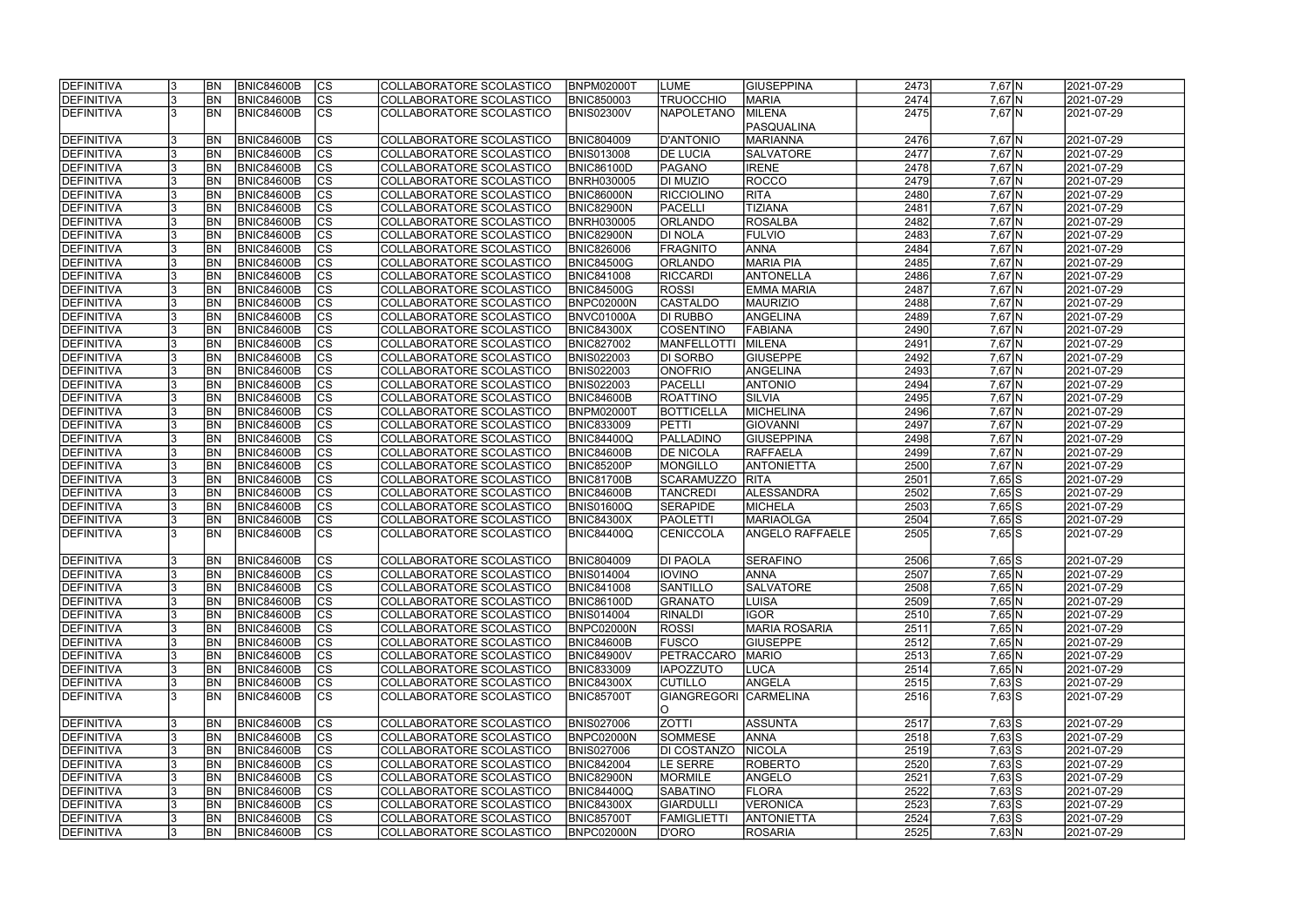| <b>IDEFINITIVA</b> | <b>BN</b> | <b>BNIC84600B</b> | lcs                      | COLLABORATORE SCOLASTICO        | <b>BNIS01600Q</b> | <b>FERRIGNO</b>      | <b>ANSELMO</b>       | 2526 | 7,63 N         | 2021-07-29              |
|--------------------|-----------|-------------------|--------------------------|---------------------------------|-------------------|----------------------|----------------------|------|----------------|-------------------------|
| DEFINITIVA         | <b>BN</b> | <b>BNIC84600B</b> | cs                       | COLLABORATORE SCOLASTICO        | <b>BNIC84300X</b> | <b>CONTE</b>         | <b>CHIARA</b>        | 2527 | 7,63 N         | 2021-07-29              |
| <b>DEFINITIVA</b>  | <b>BN</b> | <b>BNIC84600B</b> | $ \overline{\text{cs}} $ | COLLABORATORE SCOLASTICO        | <b>BNIC84300X</b> | <b>CIRILLO</b>       | <b>CARMELA</b>       | 2528 | 7,63 N         | 2021-07-29              |
| <b>DEFINITIVA</b>  | BN        | <b>BNIC84600B</b> | $\overline{\text{CS}}$   | COLLABORATORE SCOLASTICO        | BNIC84600B        | PASCALE              | SONIA                | 2529 | $7,63$ N       | 2021-07-29              |
| <b>DEFINITIVA</b>  | <b>BN</b> | <b>BNIC84600B</b> | $\overline{\text{CS}}$   | COLLABORATORE SCOLASTICO        | BNIC84500G        | ROBERTI              | <b>MARILENA</b>      | 2530 | 7,63 N         | 2021-07-29              |
|                    |           |                   |                          |                                 |                   |                      | <b>ANTONELLA</b>     |      |                |                         |
| <b>DEFINITIVA</b>  | BN        | <b>BNIC84600B</b> | CS                       | COLLABORATORE SCOLASTICO        | BNIC84600B        | PEZZILLO             | <b>GIOVANNA</b>      | 2531 | 7,63 N         | 2021-07-29              |
| <b>DEFINITIVA</b>  | <b>BN</b> | <b>BNIC84600B</b> | $\overline{\text{CS}}$   | COLLABORATORE SCOLASTICO        | <b>BNIC82900N</b> | PIZZELLA             | <b>ROSARIA</b>       | 2532 | $7,60$ S       | 2021-07-29              |
| <b>DEFINITIVA</b>  | <b>BN</b> | <b>BNIC84600B</b> | cs                       | COLLABORATORE SCOLASTICO        | <b>BNIC84400Q</b> | <b>IULIANI</b>       | <b>MARIA CHIARA</b>  | 2533 | $7,60$ S       | 2021-07-29              |
| <b>DEFINITIVA</b>  | <b>BN</b> | <b>BNIC84600B</b> | cs                       | COLLABORATORE SCOLASTICO        | <b>BNIC841008</b> | SIMONE               | MICHELA              | 2534 | $7,60$ S       | 2021-07-29              |
| <b>DEFINITIVA</b>  | <b>BN</b> | <b>BNIC84600B</b> | $\overline{\text{CS}}$   | COLLABORATORE SCOLASTICO        | <b>BNIC84400Q</b> | <b>CORVINO</b>       | <b>PAOLO</b>         | 2535 | $7,60$ S       | 2021-07-29              |
| DEFINITIVA         | <b>BN</b> | <b>BNIC84600B</b> | cs                       | COLLABORATORE SCOLASTICO        | <b>BNIS02300V</b> | <b>FISCANTE</b>      | MICHELA              | 2536 | $7,60$ S       | 2021-07-29              |
| <b>DEFINITIVA</b>  | <b>BN</b> | <b>BNIC84600B</b> | <b>CS</b>                | <b>COLLABORATORE SCOLASTICO</b> | <b>BNIC84300X</b> | <b>AFFUSTO</b>       | GIUSEPPE             | 2537 | $7,60$ S       | 2021-07-29              |
| <b>DEFINITIVA</b>  | <b>BN</b> | <b>BNIC84600B</b> | $\overline{\text{CS}}$   | COLLABORATORE SCOLASTICO        | <b>BNIS022003</b> | PARENTE              | <b>ASSUNTA</b>       | 2538 | $7,60$ S       | 2021-07-29              |
| <b>DEFINITIVA</b>  | <b>BN</b> | <b>BNIC84600B</b> | $\overline{\text{CS}}$   | COLLABORATORE SCOLASTICO        | <b>BNIS027006</b> | <b>MINICOZZI</b>     | SAVERIO LUCA         | 2539 | $7,60$ S       | 2021-07-29              |
| <b>DEFINITIVA</b>  | <b>BN</b> | <b>BNIC84600B</b> | CS                       | COLLABORATORE SCOLASTICO        | <b>BNIS01600Q</b> | COLANTUONI           | <b>FABIO</b>         | 2540 | $7,60$ S       | 2021-07-29              |
| <b>DEFINITIVA</b>  | <b>BN</b> | <b>BNIC84600B</b> | $\overline{\text{CS}}$   | COLLABORATORE SCOLASTICO        | <b>BNPM02000T</b> | <b>ZOTTI</b>         | ANTONELLA            | 2541 | $7,60$ S       | 2021-07-29              |
| <b>DEFINITIVA</b>  | <b>BN</b> | <b>BNIC84600B</b> | CS                       | COLLABORATORE SCOLASTICO        | <b>BNIC86000N</b> | DI DIO               | <b>MICHELA</b>       | 2542 | $7,60$ S       | 2021-07-29              |
| DEFINITIVA         | <b>BN</b> | <b>BNIC84600B</b> | $\overline{\text{CS}}$   | COLLABORATORE SCOLASTICO        | <b>BNIC85700T</b> | <b>FONZO</b>         | <b>BIANCAMARIA</b>   | 2543 | $7,60$ S       | 2021-07-29              |
| <b>DEFINITIVA</b>  | BN        | <b>BNIC84600B</b> | $\overline{\text{CS}}$   | COLLABORATORE SCOLASTICO        | <b>BNIC85200P</b> | <b>CELELLA</b>       | <b>MARIA</b>         | 2544 | $7,60$ S       | 2021-07-29              |
| <b>DEFINITIVA</b>  | BN        | <b>BNIC84600B</b> | CS                       | COLLABORATORE SCOLASTICO        | <b>BNIC83800C</b> | MAURIELLO            | <b>GIUSEPPINA</b>    | 2545 | $7,60$ S       | 2021-07-29              |
| DEFINITIVA         | <b>BN</b> | <b>BNIC84600B</b> | CS                       | COLLABORATORE SCOLASTICO        | <b>BNIS027006</b> | <b>DE CICCO</b>      | <b>GIUSEPPE</b>      | 2546 | $7,60$ S       | 2021-07-29              |
| <b>DEFINITIVA</b>  | <b>BN</b> | <b>BNIC84600B</b> | <b>CS</b>                | COLLABORATORE SCOLASTICO        | <b>BNIS027006</b> | IOCCO                | <b>GINETTO</b>       | 2547 | $7,60$ S       | 2021-07-29              |
| <b>DEFINITIVA</b>  | <b>BN</b> | <b>BNIC84600B</b> | <b>CS</b>                | COLLABORATORE SCOLASTICO        | <b>BNIC84300X</b> | PANICO               | DOMENICO             | 2548 | $7,60$ S       | 2021-07-29              |
| <b>DEFINITIVA</b>  | <b>BN</b> | <b>BNIC84600B</b> | lcs                      | COLLABORATORE SCOLASTICO        | <b>BNIC855006</b> | <b>BOVE</b>          | <b>MAFALDA</b>       | 2549 | $7,60$ S       | 2021-07-29              |
| <b>DEFINITIVA</b>  | <b>BN</b> | <b>BNIC84600B</b> | <b>CS</b>                | COLLABORATORE SCOLASTICO        | <b>BNIS014004</b> | <b>TRETOLA</b>       | <b>CLARA</b>         | 2550 | $7,60$ S       | 2021-07-29              |
| <b>DEFINITIVA</b>  | <b>BN</b> | <b>BNIC84600B</b> | lcs                      | COLLABORATORE SCOLASTICO        | <b>BNIS022003</b> | <b>FLORIO</b>        | <b>MICHELE</b>       | 2551 | $7,60$ S       | 2021-07-29              |
| <b>DEFINITIVA</b>  | <b>BN</b> | <b>BNIC84600B</b> | <b>CS</b>                | COLLABORATORE SCOLASTICO        | <b>BNIC82300P</b> | DELLO IACOVO ALESSIA |                      | 2552 | $7,60$ S       | 2021-07-29              |
|                    |           |                   |                          |                                 |                   |                      |                      |      |                |                         |
| <b>DEFINITIVA</b>  | <b>BN</b> | <b>BNIC84600B</b> | <b>CS</b>                | COLLABORATORE SCOLASTICO        | <b>BNIC827002</b> | ABBATIELLO           | <b>SALVATORE</b>     | 2553 | $7,60$ S       | 2021-07-29              |
| <b>DEFINITIVA</b>  | <b>BN</b> | <b>BNIC84600B</b> | $ \overline{\text{CS}} $ | COLLABORATORE SCOLASTICO        | <b>BNTF010008</b> | <b>DE MEZZA</b>      | <b>COSIMO</b>        | 2554 | $7,60$ S       | 2021-07-29              |
| DEFINITIVA         | <b>BN</b> | <b>BNIC84600B</b> | $\overline{\text{CS}}$   | COLLABORATORE SCOLASTICO        | <b>BNIC83700L</b> | D'AGOSTINO           | FLAVIA               | 2555 | 7,60 N         | 2021-07-29              |
| <b>DEFINITIVA</b>  | <b>BN</b> | <b>BNIC84600B</b> | $\overline{\text{CS}}$   | COLLABORATORE SCOLASTICO        | <b>BNIS022003</b> | <b>BARONE</b>        | <b>ANNA</b>          | 2556 | 7,60 N         | 2021-07-29              |
| DEFINITIVA         | <b>BN</b> | <b>BNIC84600B</b> | $\overline{\text{CS}}$   | COLLABORATORE SCOLASTICO        | <b>BNIS01100L</b> | <b>MAIO</b>          | ANNACHIARA           | 2557 | 7,60 N         | 2021-07-29              |
| DEFINITIVA         | <b>BN</b> | <b>BNIC84600B</b> | $\overline{\text{cs}}$   | COLLABORATORE SCOLASTICO        | BNIC84600B        | MEOLI                | <b>TERESA</b>        | 2558 | 7,60 N         | 2021-07-29              |
| DEFINITIVA         | <b>BN</b> | <b>BNIC84600B</b> | $\overline{\text{CS}}$   | COLLABORATORE SCOLASTICO        | <b>BNIC855006</b> | <b>VILLACCI</b>      | <b>JESSICA</b>       | 2559 | $7,60$ N       | 2021-07-29              |
| <b>DEFINITIVA</b>  | <b>BN</b> | BNIC84600B        | CS                       | COLLABORATORE SCOLASTICO        | <b>BNIS01600Q</b> | <b>MENTULLO</b>      | <b>MARIA LUIGIA</b>  | 2560 | $7,60 \ N$     | 2021-07-29              |
| DEFINITIVA         | <b>BN</b> | <b>BNIC84600B</b> | lcs                      | COLLABORATORE SCOLASTICO        | <b>BNIC85700T</b> | <b>LOMBARDO</b>      | LUCIA                | 2561 | $7,60 \ N$     | 2021-07-29              |
| <b>DEFINITIVA</b>  | <b>BN</b> | BNIC84600B        | CS                       | COLLABORATORE SCOLASTICO        | <b>BNIS014004</b> | <b>IANNUZZI</b>      | <b>MARIAGEMMA</b>    | 2562 | $7,60 \ N$     | 2021-07-29              |
| <b>DEFINITIVA</b>  | <b>BN</b> | <b>BNIC84600B</b> | <b>CS</b>                | COLLABORATORE SCOLASTICO        | <b>BNRH030005</b> | <b>PASTORE</b>       | <b>ALESSANDRA</b>    | 2563 | $7,60 \ N$     | 2021-07-29              |
| <b>DEFINITIVA</b>  | <b>BN</b> | <b>BNIC84600B</b> | <b>CS</b>                | COLLABORATORE SCOLASTICO        | <b>BNIC813004</b> | <b>PELOSI</b>        | <b>ROSA</b>          | 2564 | $7,60 \vert N$ | 2021-07-29              |
| <b>DEFINITIVA</b>  | <b>BN</b> | <b>BNIC84600B</b> | CS                       | COLLABORATORE SCOLASTICO        | <b>BNIC862009</b> | <b>FORMATO</b>       | <b>ROSA</b>          | 2565 | $7,60 \vert N$ | 2021-07-29              |
| <b>DEFINITIVA</b>  | <b>BN</b> | <b>BNIC84600B</b> | CS                       | COLLABORATORE SCOLASTICO        | <b>BNIC84400Q</b> | <b>CHIUSOLO</b>      | SILVIO               | 2566 | $7,60 \ N$     | 2021-07-29              |
| <b>DEFINITIVA</b>  | <b>BN</b> | <b>BNIC84600B</b> | <b>CS</b>                | COLLABORATORE SCOLASTICO        | <b>BNIC833009</b> | <b>MODOLA</b>        | <b>GABRIELLA</b>     | 2567 | $7,60 \ N$     | 2021-07-29              |
| <b>DEFINITIVA</b>  | <b>BN</b> | BNIC84600B        | cs                       | COLLABORATORE SCOLASTICO        | <b>BNIS01100L</b> | LOMBARDI             | <b>JESSICA MARIA</b> | 2568 | 7,60 N         | $\sqrt{2021} - 07 - 29$ |
| <b>DEFINITIVA</b>  | <b>BN</b> | BNIC84600B        | CS                       | COLLABORATORE SCOLASTICO        | <b>BNIC834005</b> | <b>ZOTTI</b>         | <b>ANNA</b>          | 2569 | $7,60 \ N$     | 2021-07-29              |
| <b>DEFINITIVA</b>  | <b>BN</b> | <b>BNIC84600B</b> | CS                       | COLLABORATORE SCOLASTICO        | <b>BNIS02300V</b> | <b>PASETTI</b>       | <b>CLAUDIA</b>       | 2570 | 7,60 N         | 2021-07-29              |
| <b>DEFINITIVA</b>  | <b>BN</b> | <b>BNIC84600B</b> | <b>CS</b>                | COLLABORATORE SCOLASTICO        | <b>BNIC82900N</b> | <b>DE VITA</b>       | VALENTINA            | 2571 | $7,60 \vert N$ | 2021-07-29              |
| <b>DEFINITIVA</b>  | <b>BN</b> | <b>BNIC84600B</b> | $\overline{\text{CS}}$   | COLLABORATORE SCOLASTICO        | <b>BNIS022003</b> | <b>FOSCHINI</b>      | <b>ALESSIA</b>       | 2572 | 7,60 N         | 2021-07-29              |
| <b>DEFINITIVA</b>  | <b>BN</b> | <b>BNIC84600B</b> | $\overline{\text{CS}}$   | COLLABORATORE SCOLASTICO        | BNPC02000N        | <b>DE PIERRO</b>     | <b>GIUSEPPINA</b>    | 2573 | 7,60 N         | 2021-07-29              |
| <b>DEFINITIVA</b>  | <b>BN</b> | <b>BNIC84600B</b> | <b>CS</b>                | COLLABORATORE SCOLASTICO        | <b>BNIC82300P</b> | <b>IULIANO</b>       | <b>ANGELO MARIA</b>  | 2574 | 7,60 N         | 2021-07-29              |
| <b>DEFINITIVA</b>  | <b>BN</b> | <b>BNIC84600B</b> | CS                       | COLLABORATORE SCOLASTICO        | <b>BNTF010008</b> | <b>MASTRILLO</b>     | MICHELE              | 2575 | $7,60$ N       | 2021-07-29              |
| <b>DEFINITIVA</b>  | IBN.      | <b>BNIC84600B</b> | CS                       | COLLABORATORE SCOLASTICO        | <b>BNIC85700T</b> | <b>NARDONE</b>       | <b>EMILIA</b>        | 2576 | 7,60 N         | 2021-07-29              |
| <b>DEFINITIVA</b>  | <b>BN</b> | <b>BNIC84600B</b> | CS                       | COLLABORATORE SCOLASTICO        | <b>BNIC84600B</b> | <b>SANZARI</b>       | <b>ALFREDO</b>       | 2577 | $7,60 \ N$     | 2021-07-29              |
| <b>DEFINITIVA</b>  | <b>BN</b> | <b>BNIC84600B</b> | CS                       | COLLABORATORE SCOLASTICO        | <b>BNIC84600B</b> | <b>SANZARI</b>       | <b>SERENA</b>        | 2578 | $7,60 \vert N$ | 2021-07-29              |
|                    |           |                   |                          |                                 |                   |                      |                      |      |                |                         |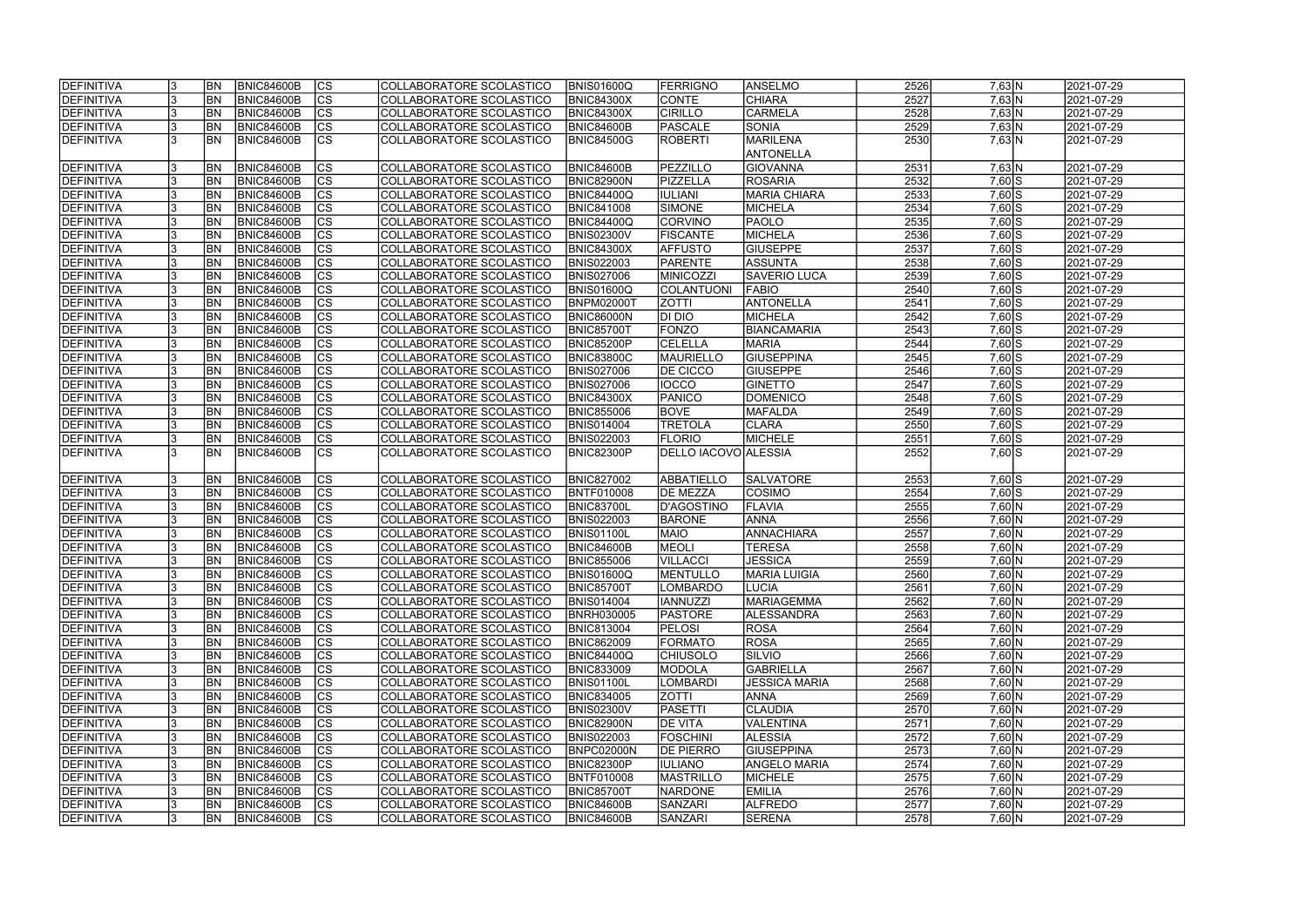| DEFINITIVA         |    | <b>BN</b>  | <b>BNIC84600B</b> | <sub>Ics</sub>         | COLLABORATORE SCOLASTICO  | <b>BNIC850003</b> | <b>MASTROCINQ</b>  | <b>ISABELLA</b>       | 2579 | 7,60 N                 | 2021-07-29 |
|--------------------|----|------------|-------------------|------------------------|---------------------------|-------------------|--------------------|-----------------------|------|------------------------|------------|
|                    |    |            |                   |                        |                           |                   | UE.                |                       |      |                        |            |
| DEFINITIVA         |    | <b>BN</b>  | <b>BNIC84600B</b> | cs                     | COLLABORATORE SCOLASTICO  | <b>BNIC84300X</b> | <b>CIARAULO</b>    | <b>ELENA</b>          | 2580 | 7,60 N                 | 2021-07-29 |
| <b>DEFINITIVA</b>  |    | BN         | BNIC84600B        | $\overline{c}$         | COLLABORATORE SCOLASTICO  | <b>BNIS02300V</b> | <b>CIARLEGLIO</b>  | <b>TERESA</b>         | 2581 | $7,60$ N               | 2021-07-29 |
|                    |    | <b>BN</b>  |                   | $\overline{c}$         | COLLABORATORE SCOLASTICO  |                   |                    |                       | 2582 | $7,60$ N               |            |
| DEFINITIVA         |    |            | BNIC84600B        |                        |                           | <b>BNIC81700B</b> | SANTUCCI           | <b>RAFFAELLA</b>      |      |                        | 2021-07-29 |
| <b>DEFINITIVA</b>  |    | <b>BN</b>  | BNIC84600B        | $\overline{\text{cs}}$ | COLLABORATORE SCOLASTICO  | <b>BNIC82900N</b> | <b>CUCCARO</b>     | VINCENZO              | 2583 | 7,60 N                 | 2021-07-29 |
| DEFINITIVA         |    | BN         | <b>BNIC84600B</b> | $\overline{c}$         | COLLABORATORE SCOLASTICO  | <b>BNRH030005</b> | <b>BRUNO</b>       | LODOVICA              | 2584 | 7,60 N                 | 2021-07-29 |
| DEFINITIVA         |    | BN         | <b>BNIC84600B</b> | cs                     | COLLABORATORE SCOLASTICO  | <b>BNIS014004</b> | PARENTE            | LUANA                 | 2585 | 7,60 N                 | 2021-07-29 |
| DEFINITIVA         |    | BN         | <b>BNIC84600B</b> | $\overline{c}$         | COLLABORATORE SCOLASTICO  | <b>BNIS027006</b> | <b>TAMBURRINO</b>  | <b>IOLANDA</b>        | 2586 | 7,60 N                 | 2021-07-29 |
| DEFINITIVA         |    | <b>BN</b>  | <b>BNIC84600B</b> | cs                     | COLLABORATORE SCOLASTICO  | <b>BNIC812008</b> | <b>IASIELLO</b>    | <b>SONIA</b>          | 2587 | 7,60 N                 | 2021-07-29 |
| <b>DEFINITIVA</b>  |    | BN         | <b>BNIC84600B</b> | $ {\rm cs} $           | COLLABORATORE SCOLASTICO  | <b>BNIC841008</b> | <b>INSOGNA</b>     | <b>EGIDIO</b>         | 2588 | 7,60 N                 | 2021-07-29 |
| DEFINITIVA         |    | <b>BN</b>  | <b>BNIC84600B</b> | $ {\rm cs} $           | COLLABORATORE SCOLASTICO  | <b>BNIS01600Q</b> | PAGNOZZI           | <b>REMIGIO</b>        | 2589 | 7,60 N                 | 2021-07-29 |
| DEFINITIVA         |    | <b>BN</b>  | <b>BNIC84600B</b> | cs                     | COLLABORATORE SCOLASTICO  | <b>BNIS00200T</b> | SANGIOVANNI        | <b>MARIA ROSA</b>     | 2590 | $7,60\overline{\rm N}$ | 2021-07-29 |
| DEFINITIVA         |    | <b>BN</b>  | <b>BNIC84600B</b> | cs                     | COLLABORATORE SCOLASTICO  | <b>BNIS022003</b> | COCCA              | <b>MARCO</b>          | 2591 | 7,60 N                 | 2021-07-29 |
| DEFINITIVA         |    | <b>BN</b>  | <b>BNIC84600B</b> | cs                     | COLLABORATORE SCOLASTICO  | <b>BNIS02300V</b> | FURNO              | SILVIA                | 2592 | 7,60 N                 | 2021-07-29 |
| DEFINITIVA         |    | <b>BN</b>  | <b>BNIC84600B</b> | $\overline{\text{cs}}$ | COLLABORATORE SCOLASTICO  | <b>BNIS00200T</b> | SINISCALCHI        | <b>VINCENZO</b>       | 2593 | 7,60 N                 | 2021-07-29 |
|                    |    |            |                   |                        |                           |                   | <b>BERNABO'</b>    |                       |      |                        |            |
| DEFINITIVA         |    | <b>BN</b>  | <b>BNIC84600B</b> | $ {\rm CS} $           | COLLABORATORE SCOLASTICO  | <b>BNIC804009</b> | <b>IADAROLA</b>    | <b>GIUSEPPE</b>       | 2594 | 7,60 N                 | 2021-07-29 |
| <b>DEFINITIVA</b>  |    | <b>BN</b>  | <b>BNIC84600B</b> | cs                     | COLLABORATORE SCOLASTICO  | <b>BNIS013008</b> | MADDALONI          | <b>CARMELA</b>        | 2595 | 7,60 N                 | 2021-07-29 |
|                    |    |            |                   |                        |                           |                   |                    |                       |      |                        |            |
| <b>DEFINITIVA</b>  |    | <b>BN</b>  | <b>BNIC84600B</b> | cs                     | COLLABORATORE SCOLASTICO  | <b>BNIS022003</b> | PETRAZZUOLI        | GIOVANNI              | 2596 | $7,60$ N               | 2021-07-29 |
| <b>DEFINITIVA</b>  |    | <b>BN</b>  | BNIC84600B        | cs                     | COLLABORATORE SCOLASTICO  | <b>BNIC84300X</b> | <b>PADUANO</b>     | <b>ALFREDO</b>        | 2597 | 7,60 N                 | 2021-07-29 |
| <b>DEFINITIVA</b>  |    | <b>BN</b>  | BNIC84600B        | <b>CS</b>              | COLLABORATORE SCOLASTICO  | <b>BNTF010008</b> | <b>AVELLA</b>      | <b>ANTONIO</b>        | 2598 | 7,60 N                 | 2021-07-29 |
| <b>DEFINITIVA</b>  |    | BN         | <b>BNIC84600B</b> | <b>CS</b>              | COLLABORATORE SCOLASTICO  | <b>BNIC850003</b> | SCARINZI           | <b>CARMINE</b>        | 2599 | 7,59 N                 | 2021-07-29 |
| DEFINITIVA         |    | BN         | <b>BNIC84600B</b> | cs                     | COLLABORATORE SCOLASTICO  | BNPC02000N        | <b>ZOLLO</b>       | ANNAMARIA             | 2600 | $7,58$ S               | 2021-07-29 |
| DEFINITIVA         |    | BN         | <b>BNIC84600B</b> | $ {\rm cs} $           | COLLABORATORE SCOLASTICO  | <b>BNIS013008</b> | MAZZARIELLO        | <b>ANTONIETTA</b>     | 2601 | $7,58$ S               | 2021-07-29 |
| DEFINITIVA         |    | BN         | <b>BNIC84600B</b> | cs                     | COLLABORATORE SCOLASTICO  | BNPM02000T        | <b>I</b> DE        | <b>SABRINA</b>        | 2602 | $7,58$ S               | 2021-07-29 |
|                    |    |            |                   |                        |                           |                   | SORICELLIS         |                       |      |                        |            |
| DEFINITIVA         |    | <b>BN</b>  | <b>BNIC84600B</b> | $ {\rm cs} $           | COLLABORATORE SCOLASTICO  | BNIC82900N        | RAUCCI             | ANGELO                | 2603 | $7,58$ S               | 2021-07-29 |
| DEFINITIVA         |    | <b>BN</b>  | <b>BNIC84600B</b> | cs                     | COLLABORATORE SCOLASTICO  | <b>BNIC86100D</b> | FURNO              | DORIANA               | 2604 | $7,58$ S               | 2021-07-29 |
| DEFINITIVA         |    | <b>BN</b>  | <b>BNIC84600B</b> | cs                     | COLLABORATORE SCOLASTICO  | <b>BNIC841008</b> | <b>AULINO</b>      | <b>ARTURO</b>         | 2605 | $7,58$ N               | 2021-07-29 |
| <b>DEFINITIVA</b>  |    | <b>BN</b>  | BNIC84600B        | $\overline{c}$         | COLLABORATORE SCOLASTICO  | BNVC01000A        | <b>PEGNO</b>       | CONCETTA              | 2606 | $7,58$ N               | 2021-07-29 |
| DEFINITIVA         |    | <b>BN</b>  | BNIC84600B        | $\overline{\text{cs}}$ | COLLABORATORE SCOLASTICO  | BNPM02000T        | <b>AUFIERO</b>     | <b>PASQUALE</b>       | 2607 | $7,58$ N               | 2021-07-29 |
|                    |    |            |                   |                        |                           |                   |                    | MARCELLO              |      |                        |            |
|                    |    |            |                   |                        |                           |                   | <b>RISPOLI</b>     |                       |      |                        |            |
| DEFINITIVA         |    | <b>BN</b>  | <b>BNIC84600B</b> | cs                     | COLLABORATORE SCOLASTICO  | <b>BNIC84600B</b> |                    | ANNUNZIATA            | 2608 | $7,57$ S               | 2021-07-29 |
| DEFINITIVA         |    | <b>BN</b>  | <b>BNIC84600B</b> | cs                     | COLLABORATORE SCOLASTICO  | <b>BNIC841008</b> | <b>DEL VECCHIO</b> | <b>MARILENA</b>       | 2609 | 7,55S                  | 2021-07-29 |
| DEFINITIVA         |    | BN         | <b>BNIC84600B</b> | $\overline{c}$         | COLLABORATORE SCOLASTICO  | <b>BNIC83700L</b> | <b>MONGILLO</b>    | MIRELLA               | 2610 | $7,55$ S               | 2021-07-29 |
| <b>IDEFINITIVA</b> |    | IBN        | BNIC84600B        | CS                     | COLLABORATORE SCOLASTICO_ | <b>BNIS022003</b> | <b>IMUSTO</b>      | SARA ANNUNZIATA       | 2611 | 7,55 N                 | 2021-07-29 |
| DEFINITIVA         |    | <b>IBN</b> | <b>BNIC84600B</b> | <sub>Ics</sub>         | COLLABORATORE SCOLASTICO  | <b>BNIC84600B</b> | <b>PINGUE</b>      | <b>GIUSEPPE</b>       | 2612 | 7,55 N                 | 2021-07-29 |
| DEFINITIVA         |    | <b>IBN</b> | <b>BNIC84600B</b> | <sub>Ics</sub>         | COLLABORATORE SCOLASTICO  | <b>BNIC84600B</b> | <b>SANZARI</b>     | VALENTINA             | 2613 | 7,55 N                 | 2021-07-29 |
| DEFINITIVA         |    | <b>BN</b>  | <b>BNIC84600B</b> | $ {\rm CS} $           | COLLABORATORE SCOLASTICO  | <b>BNIC848003</b> | <b>DE SCISCIO</b>  | <b>GIUSEPPE</b>       | 2614 | 7,55 N                 | 2021-07-29 |
| DEFINITIVA         |    | <b>BN</b>  | <b>BNIC84600B</b> | $ {\rm CS} $           | COLLABORATORE SCOLASTICO  | <b>BNIC82900N</b> | <b>MATERAZZO</b>   | <b>VALENTINA</b>      | 2615 | 7,55 N                 | 2021-07-29 |
| DEFINITIVA         |    | <b>BN</b>  | <b>BNIC84600B</b> | $ {\rm CS} $           | COLLABORATORE SCOLASTICO  | <b>BNIS02600A</b> | <b>CAROFANO</b>    | <b>MARIA</b>          | 2616 | $7,55$ N               | 2021-07-29 |
| <b>DEFINITIVA</b>  |    | <b>BN</b>  | <b>BNIC84600B</b> | <sub>Ics</sub>         | COLLABORATORE SCOLASTICO  | <b>BNIC81400X</b> | <b>PASCARELLA</b>  | <b>CLEMENTE</b>       | 2617 | 7,55 N                 | 2021-07-29 |
| DEFINITIVA         |    | <b>BN</b>  | <b>BNIC84600B</b> | cs                     | COLLABORATORE SCOLASTICO  | <b>BNIS014004</b> | SANTUCCI           | <b>CARMELA</b>        | 2618 | 7,55 N                 | 2021-07-29 |
| DEFINITIVA         |    | <b>BN</b>  | <b>BNIC84600B</b> | $ {\rm CS} $           | COLLABORATORE SCOLASTICO  | <b>BNIC83700L</b> | <b>FUSCO</b>       | <b>RITA ALFONSINA</b> | 2619 | $7,53$ S               | 2021-07-29 |
| DEFINITIVA         |    | <b>BN</b>  | <b>BNIC84600B</b> | cs                     | COLLABORATORE SCOLASTICO  | BNVC01000A        | <b>PISANTE</b>     | <b>EMILIANA</b>       | 2620 | 7,53 N                 | 2021-07-29 |
| DEFINITIVA         |    | <b>BN</b>  | <b>BNIC84600B</b> | $ {\rm CS} $           | COLLABORATORE SCOLASTICO  | <b>BNIS01600Q</b> | <b>CRISTIANO</b>   | <b>LUIGI</b>          | 2621 | $7,51$ N               | 2021-07-29 |
| DEFINITIVA         |    | <b>BN</b>  | <b>BNIC84600B</b> | cs                     | COLLABORATORE SCOLASTICO  | <b>BNIC812008</b> | <b>CASORIA</b>     | LUCIANNA              | 2622 | $7,50$ S               | 2021-07-29 |
|                    |    | <b>BN</b>  | <b>BNIC84600B</b> | $ {\rm cs} $           |                           | <b>BNIC82300P</b> | SOLOBELLO          | <b>ARMANDO</b>        | 2623 | $7,50$ S               | 2021-07-29 |
| DEFINITIVA         |    |            |                   |                        | COLLABORATORE SCOLASTICO  |                   |                    |                       |      |                        |            |
| DEFINITIVA         |    | <b>BN</b>  | <b>BNIC84600B</b> | cs                     | COLLABORATORE SCOLASTICO  | <b>BNIC84900V</b> | <b>IZZO</b>        | <b>ERMELINDA</b>      | 2624 | $7,50$ $S$             | 2021-07-29 |
| <b>DEFINITIVA</b>  |    | <b>BN</b>  | <b>BNIC84600B</b> | $ {\rm CS} $           | COLLABORATORE SCOLASTICO  | <b>BNIC841008</b> | CANDIELLO          | <b>ROBERTA</b>        | 2625 | $7,50$ S               | 2021-07-29 |
| DEFINITIVA         |    | <b>BN</b>  | <b>BNIC84600B</b> | $ {\rm cs} $           | COLLABORATORE SCOLASTICO  | <b>BNIC804009</b> | <b>GUERRERA</b>    | CORRADO               | 2626 | $7,50$ S               | 2021-07-29 |
| DEFINITIVA         |    | <b>BN</b>  | <b>BNIC84600B</b> | $ {\rm CS} $           | COLLABORATORE SCOLASTICO  | <b>BNIC842004</b> | <b>PACE</b>        | MARIA CRISTINA        | 2627 | $7,50$ S               | 2021-07-29 |
| <b>DEFINITIVA</b>  |    | BN         | <b>BNIC84600B</b> | $ {\rm CS} $           | COLLABORATORE SCOLASTICO  | <b>BNIC81700B</b> | <b>FEDELE</b>      | <b>CATERINA</b>       | 2628 | $7,50$ S               | 2021-07-29 |
| DEFINITIVA         |    | <b>IBN</b> | <b>BNIC84600B</b> | <sub>Ics</sub>         | COLLABORATORE SCOLASTICO  | BNVC01000A        | ROSSI              | CHIARA AGNESE         | 2629 | $7,50$ S               | 2021-07-29 |
| DEFINITIVA         | 13 | <b>BN</b>  | BNIC84600B        | $ {\rm CS} $           | COLLABORATORE SCOLASTICO  | <b>BNIC839008</b> | <b>BRUNONE</b>     | <b>ANNA</b>           | 2630 | $7,50$ S               | 2021-07-29 |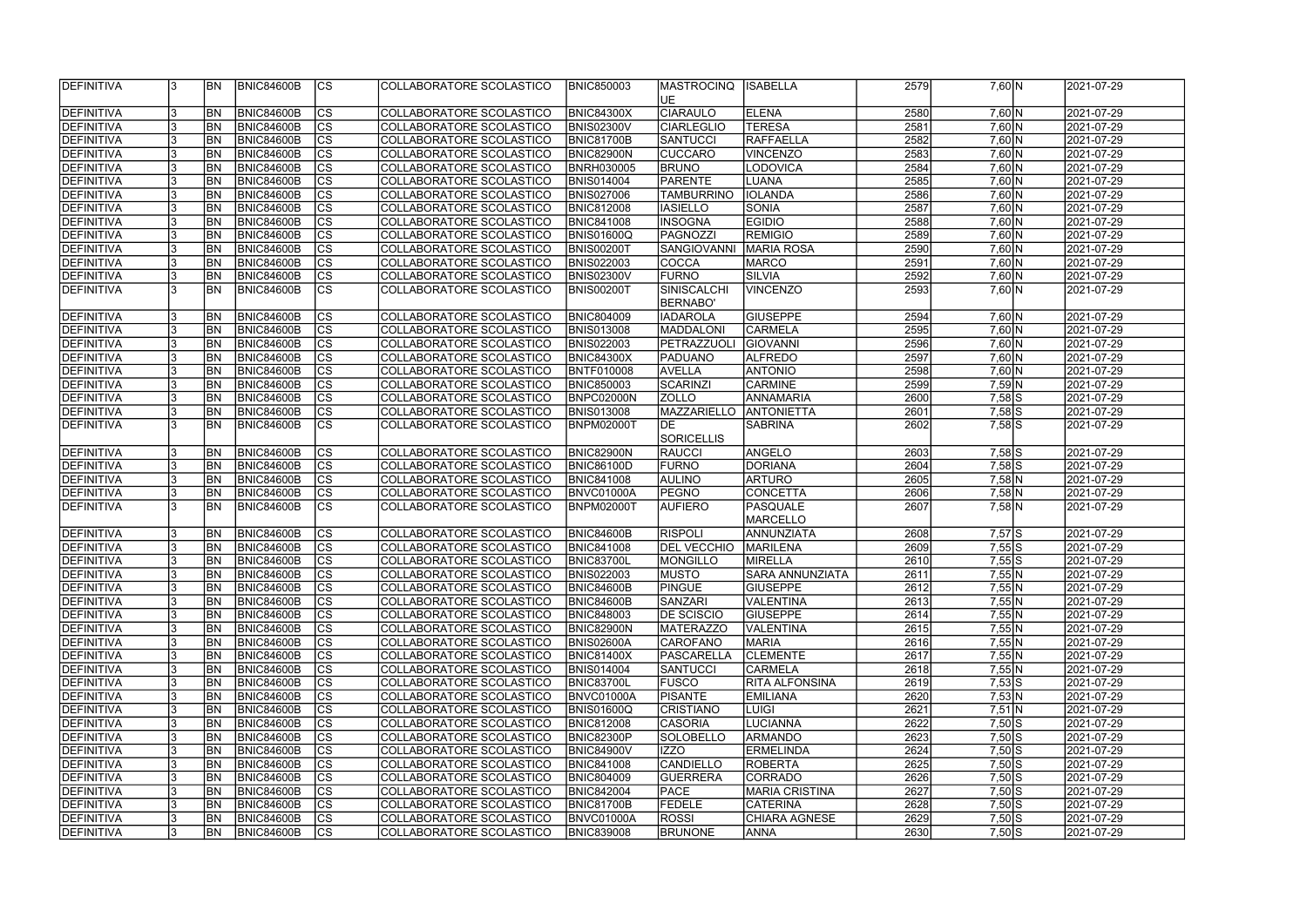| <b>IDEFINITIVA</b> | <b>BN</b>  | <b>BNIC84600B</b> | <sub>Ics</sub> | COLLABORATORE SCOLASTICO | <b>BNIC83800C</b> | <b>FALZARANO</b>   | LUIGINA            | 2631 | $7,50$ S                                 | 2021-07-29 |
|--------------------|------------|-------------------|----------------|--------------------------|-------------------|--------------------|--------------------|------|------------------------------------------|------------|
| <b>DEFINITIVA</b>  | <b>BN</b>  | <b>BNIC84600B</b> | cs             | COLLABORATORE SCOLASTICO | <b>BNIC81700B</b> | <b>CHECOLA</b>     | <b>ORIETTA</b>     | 2632 | $7,50$ S                                 | 2021-07-29 |
| DEFINITIVA         | <b>BN</b>  | <b>BNIC84600B</b> | cs             | COLLABORATORE SCOLASTICO | <b>BNIC83800C</b> | <b>MARINO</b>      | <b>COSIMA</b>      | 2633 | $7,50$ S                                 | 2021-07-29 |
| <b>DEFINITIVA</b>  | <b>BN</b>  | BNIC84600B        | $\overline{c}$ | COLLABORATORE SCOLASTICO | <b>BNIC850003</b> | PANNILLO           | <b>CARMINE</b>     | 2634 | $7,50$ S                                 | 2021-07-29 |
| <b>DEFINITIVA</b>  | <b>BN</b>  | BNIC84600B        | cs             | COLLABORATORE SCOLASTICO | <b>BNIC84300X</b> | <b>BORZILLO</b>    | <b>TIZIANA</b>     | 2635 | $7,50$ S                                 | 2021-07-29 |
| <b>DEFINITIVA</b>  | <b>BN</b>  | BNIC84600B        | cs             | COLLABORATORE SCOLASTICO | <b>BNRH030005</b> | <b>GAROFALO</b>    | NICOLA             | 2636 | $7,50$ S                                 | 2021-07-29 |
| <b>DEFINITIVA</b>  | <b>BN</b>  | BNIC84600B        | cs             | COLLABORATORE SCOLASTICO | <b>BNIC85700T</b> | LO CURZIO          | <b>LIVIA</b>       | 2637 | $7,50$ S                                 | 2021-07-29 |
| DEFINITIVA         | <b>BN</b>  | BNIC84600B        | cs             | COLLABORATORE SCOLASTICO | <b>BNIC827002</b> | <b>ALDI</b>        | <b>FILOMENA</b>    | 2638 | $7,50$ S                                 | 2021-07-29 |
| DEFINITIVA         | BN         | <b>BNIC84600B</b> | $ {\rm CS} $   | COLLABORATORE SCOLASTICO | <b>BNIS014004</b> | SANZARI            | MALVINA            | 2639 | $7,50$ S                                 | 2021-07-29 |
| DEFINITIVA         | <b>BN</b>  | <b>BNIC84600B</b> | <sub>Ics</sub> | COLLABORATORE SCOLASTICO | <b>BNIC812008</b> | <b>PIROZZI</b>     | <b>IMMACOLATA</b>  | 2640 | $7,50$ S                                 | 2021-07-29 |
| <b>DEFINITIVA</b>  | <b>BN</b>  | <b>BNIC84600B</b> | $ {\rm CS} $   | COLLABORATORE SCOLASTICO | <b>BNIC842004</b> | DI BELLO           | <b>CARMELA</b>     | 2641 | $7,50$ S                                 | 2021-07-29 |
| <b>DEFINITIVA</b>  | <b>BN</b>  | <b>BNIC84600B</b> | $ {\rm cs} $   | COLLABORATORE SCOLASTICO | <b>BNIS013008</b> | D'AGOSTINO         | <b>ANNA</b>        | 2642 | $7,50$ S                                 | 2021-07-29 |
|                    |            |                   | cs             |                          | <b>BNIS00300N</b> | DAMIANO            | <b>CATERINA</b>    | 2643 |                                          |            |
| DEFINITIVA         | <b>BN</b>  | <b>BNIC84600B</b> |                | COLLABORATORE SCOLASTICO |                   |                    |                    |      | $7,50$ S                                 | 2021-07-29 |
| <b>DEFINITIVA</b>  | <b>BN</b>  | BNIC84600B        | $ {\rm CS} $   | COLLABORATORE SCOLASTICO | <b>BNIS00300N</b> | <b>ADAMO</b>       | LUIGI              | 2644 | $7,50$ S                                 | 2021-07-29 |
| DEFINITIVA         | <b>BN</b>  | <b>BNIC84600B</b> | $ {\rm CS} $   | COLLABORATORE SCOLASTICO | <b>BNIS00300N</b> | PARADISI           | <b>NICOLA</b>      | 2645 | $7,50$ S                                 | 2021-07-29 |
| DEFINITIVA         | <b>BN</b>  | <b>BNIC84600B</b> | $ {\rm CS} $   | COLLABORATORE SCOLASTICO | <b>BNTF010008</b> | <b>LUONGO</b>      | <b>DOMENICO</b>    | 2646 | $7,50$ S                                 | 2021-07-29 |
| DEFINITIVA         | BN         | BNIC84600B        | $ {\rm CS} $   | COLLABORATORE SCOLASTICO | <b>BNIS027006</b> | <b>REALE</b>       | <b>RAFFAELLA</b>   | 2647 | $7,50$ S                                 | 2021-07-29 |
| <b>DEFINITIVA</b>  | <b>BN</b>  | <b>BNIC84600B</b> | $ {\rm CS} $   | COLLABORATORE SCOLASTICO | <b>BNIC86000N</b> | IZZO               | VALERIA            | 2648 | $7,50$ S                                 | 2021-07-29 |
| <b>DEFINITIVA</b>  | <b>BN</b>  | BNIC84600B        | <b>CS</b>      | COLLABORATORE SCOLASTICO | BNIC85200P        | VERDERICO          | ANNUNZIATA         | 2649 | $7,50$ S                                 | 2021-07-29 |
| <b>DEFINITIVA</b>  | <b>BN</b>  | <b>BNIC84600B</b> | $ {\rm cs} $   | COLLABORATORE SCOLASTICO | <b>BNIC82900N</b> | <b>SIMONE</b>      | <b>MARCO</b>       | 2650 | $7,50$ S                                 | 2021-07-29 |
| <b>DEFINITIVA</b>  | <b>BN</b>  | BNIC84600B        | $ {\rm cs} $   | COLLABORATORE SCOLASTICO | BNIC86000N        | <b>DE LUCA</b>     | <b>SABRINA</b>     | 2651 | $7,50$ S                                 | 2021-07-29 |
| <b>DEFINITIVA</b>  | <b>BN</b>  | BNIC84600B        | <b>CS</b>      | COLLABORATORE SCOLASTICO | <b>BNIC82500A</b> | <b>IANNELLI</b>    | <b>DEBORA</b>      | 2652 | $7,50$ S                                 | 2021-07-29 |
| <b>DEFINITIVA</b>  | <b>BN</b>  | BNIC84600B        | <b>CS</b>      | COLLABORATORE SCOLASTICO | <b>BNIC85700T</b> | <b>MEOLA</b>       | <b>PAOLO</b>       | 2653 | $7,50\overline{\smash{\big }\mathbf{S}}$ | 2021-07-29 |
| <b>DEFINITIVA</b>  | <b>BN</b>  | BNIC84600B        | CS             | COLLABORATORE SCOLASTICO | <b>BNIS022003</b> | <b>ACETO</b>       | SILVANA            | 2654 | $7,50$ S                                 | 2021-07-29 |
| DEFINITIVA         | BN         | <b>BNIC84600B</b> | $ {\rm cs} $   | COLLABORATORE SCOLASTICO | <b>BNIC841008</b> | ROMANO             | <b>ENRICA</b>      | 2655 | $7,50$ S                                 | 2021-07-29 |
| <b>DEFINITIVA</b>  | <b>BN</b>  | <b>BNIC84600B</b> | $ {\rm CS} $   | COLLABORATORE SCOLASTICO | BNVC01000A        | IZZO               | <b>VINCENZA</b>    | 2656 | $7,50$ S                                 | 2021-07-29 |
| <b>DEFINITIVA</b>  | <b>BN</b>  | <b>BNIC84600B</b> | $ {\rm cs} $   | COLLABORATORE SCOLASTICO | <b>BNIS01600Q</b> | LONARDO            | <b>GIUSEPPE</b>    | 2657 | $7,50$ S                                 | 2021-07-29 |
| <b>DEFINITIVA</b>  | <b>BN</b>  | <b>BNIC84600B</b> | $ {\rm cs} $   | COLLABORATORE SCOLASTICO | <b>BNIC82900N</b> | <b>QUINTERNO</b>   | <b>ANTONIO</b>     | 2658 | $7,50$ S                                 | 2021-07-29 |
| <b>DEFINITIVA</b>  | <b>BN</b>  | <b>BNIC84600B</b> | $ {\rm cs} $   | COLLABORATORE SCOLASTICO | <b>BNIC82900N</b> | MOLLICA            | <b>CRISTHIAN</b>   | 2659 | $7,50$ S                                 | 2021-07-29 |
| <b>DEFINITIVA</b>  | <b>BN</b>  | <b>BNIC84600B</b> | $ {\rm cs} $   | COLLABORATORE SCOLASTICO | <b>BNRH030005</b> | RACIOPPI           | GIULIANO           | 2660 | $7,50\overline{\text{S}}$                | 2021-07-29 |
| <b>DEFINITIVA</b>  | <b>BN</b>  | <b>BNIC84600B</b> | $\overline{c}$ | COLLABORATORE SCOLASTICO | <b>BNIC84600B</b> | <b>TIROLO</b>      | <b>IDA</b>         | 2661 | $7,50$ S                                 | 2021-07-29 |
| <b>DEFINITIVA</b>  | <b>BN</b>  | <b>BNIC84600B</b> | cs             | COLLABORATORE SCOLASTICO | <b>BNIC833009</b> | <b>CRICCA</b>      | <b>MARIA LUCIA</b> | 2662 | 7,50 N                                   | 2021-07-29 |
| <b>DEFINITIVA</b>  | <b>BN</b>  | BNIC84600B        | CS             | COLLABORATORE SCOLASTICO | <b>BNIS027006</b> | <b>BOVE</b>        | <b>IDA</b>         | 2663 | 7,50 N                                   | 2021-07-29 |
| <b>DEFINITIVA</b>  | <b>BN</b>  | <b>BNIC84600B</b> | cs             | COLLABORATORE SCOLASTICO | <b>BNIC841008</b> | FIONDELLA          | GINA               | 2664 | 7,50 N                                   | 2021-07-29 |
| <b>DEFINITIVA</b>  | <b>BN</b>  | BNIC84600B        | cs             | COLLABORATORE SCOLASTICO | <b>BNIS02300V</b> | <b>CALABRESE</b>   | <b>TERESA</b>      | 2665 | 7,50 N                                   | 2021-07-29 |
| DEFINITIVA         | <b>BN</b>  | <b>BNIC84600B</b> | $\overline{c}$ | COLLABORATORE SCOLASTICO | <b>BNIS022003</b> | <b>GISMONDI</b>    | ANTONELLA          | 2666 | 7,50 N                                   | 2021-07-29 |
| <b>DEFINITIVA</b>  | IBN.       | <b>BNIC84600B</b> | CS             | COLLABORATORE SCOLASTICO | BNIC84600B        | <b>IANNOTTI</b>    | MARIATERESA        | 2667 | 7,50 N                                   | 2021-07-29 |
| DEFINITIVA         | <b>IBN</b> | <b>BNIC84600B</b> | $ {\rm CS} $   | COLLABORATORE SCOLASTICO | <b>BNIS022003</b> | <b>CASSELLA</b>    | <b>SILVIA</b>      | 2668 | 7,50 N                                   | 2021-07-29 |
| DEFINITIVA         | <b>IBN</b> | <b>BNIC84600B</b> | <sub>Ics</sub> | COLLABORATORE SCOLASTICO | <b>BNIS02300V</b> | PERRONE            | ANGELO             | 2669 | 7,50 N                                   | 2021-07-29 |
| DEFINITIVA         | <b>BN</b>  | <b>BNIC84600B</b> | <sub>Ics</sub> | COLLABORATORE SCOLASTICO | <b>BNIC84600B</b> | <b>DEL VECCHIO</b> | <b>ALFONSO</b>     | 2670 | 7,50 N                                   | 2021-07-29 |
| DEFINITIVA         | <b>BN</b>  | <b>BNIC84600B</b> | $ {\rm CS} $   | COLLABORATORE SCOLASTICO | <b>BNIC84600B</b> | <b>ROSSI</b>       | <b>LEOPOLDO</b>    | 2671 | 7,50 N                                   | 2021-07-29 |
| <b>DEFINITIVA</b>  | <b>BN</b>  | <b>BNIC84600B</b> | $ {\rm CS} $   | COLLABORATORE SCOLASTICO | <b>BNIC84300X</b> | FELEPPA            | <b>GENOVEFFA</b>   | 2672 | 7,50 N                                   | 2021-07-29 |
| DEFINITIVA         | <b>BN</b>  | <b>BNIC84600B</b> | $ {\rm CS} $   | COLLABORATORE SCOLASTICO | <b>BNIC82900N</b> | <b>IACOVELLA</b>   | <b>PIA</b>         | 2673 | 7,50 N                                   | 2021-07-29 |
| <b>DEFINITIVA</b>  | <b>BN</b>  | <b>BNIC84600B</b> | <sub>Ics</sub> | COLLABORATORE SCOLASTICO | <b>BNIS01200C</b> | <b>COLAPAOLO</b>   | <b>IDA</b>         | 2674 | 7,50 N                                   | 2021-07-29 |
| DEFINITIVA         | <b>BN</b>  | <b>BNIC84600B</b> | cs             | COLLABORATORE SCOLASTICO | <b>BNIS022003</b> | D'ANDREA           | DANIELE            | 2675 | 7,50 N                                   | 2021-07-29 |
| DEFINITIVA         | <b>BN</b>  | <b>BNIC84600B</b> | $ {\rm CS} $   | COLLABORATORE SCOLASTICO | <b>BNIC85700T</b> | <b>CASSULLO</b>    | <b>ELISA</b>       | 2676 | 7,50 N                                   | 2021-07-29 |
| DEFINITIVA         | <b>BN</b>  | <b>BNIC84600B</b> | cs             | COLLABORATORE SCOLASTICO | <b>BNIC84300X</b> | <b>DI MARIA</b>    | DORIANA            | 2677 | 7,50 N                                   | 2021-07-29 |
| DEFINITIVA         | <b>BN</b>  | <b>BNIC84600B</b> | $ {\rm CS} $   | COLLABORATORE SCOLASTICO | <b>BNIC85200P</b> | <b>POLLETTA</b>    | DAVIDE             | 2678 | $7,50 \overline{N}$                      | 2021-07-29 |
| DEFINITIVA         | <b>BN</b>  | <b>BNIC84600B</b> | cs             | COLLABORATORE SCOLASTICO | <b>BNIC826006</b> | <b>EMANUELE</b>    | PELLEGRINO         | 2679 | 7,50 N                                   | 2021-07-29 |
| DEFINITIVA         | <b>BN</b>  | <b>BNIC84600B</b> | cs             | COLLABORATORE SCOLASTICO | <b>BNIC84300X</b> | <b>MIGNONE</b>     | <b>FABRIZIO</b>    | 2680 | 7,50 N                                   | 2021-07-29 |
| DEFINITIVA         | <b>BN</b>  | <b>BNIC84600B</b> | $ {\rm CS} $   | COLLABORATORE SCOLASTICO | <b>BNIC85700T</b> | <b>ESPOSITO</b>    | <b>NICOLA</b>      | 2681 | 7,50 N                                   | 2021-07-29 |
| DEFINITIVA         | <b>BN</b>  | <b>BNIC84600B</b> | $ {\rm CS} $   | COLLABORATORE SCOLASTICO | <b>BNIS02300V</b> | <b>IADANZA</b>     | MARIARITA          | 2682 | 7,50 N                                   | 2021-07-29 |
| DEFINITIVA         | <b>BN</b>  | <b>BNIC84600B</b> | $ {\rm CS} $   | COLLABORATORE SCOLASTICO | <b>BNIC82900N</b> | <b>CUTILLO</b>     | ASSUNTINA          | 2683 | 7,50 N                                   | 2021-07-29 |
| <b>DEFINITIVA</b>  | <b>BN</b>  | <b>BNIC84600B</b> | <sub>Ics</sub> | COLLABORATORE SCOLASTICO | <b>BNIS013008</b> | PASQUARIELL        | <b>ILENIA</b>      | 2684 | 7,50 N                                   | 2021-07-29 |
|                    |            |                   |                |                          |                   | IО                 |                    |      |                                          |            |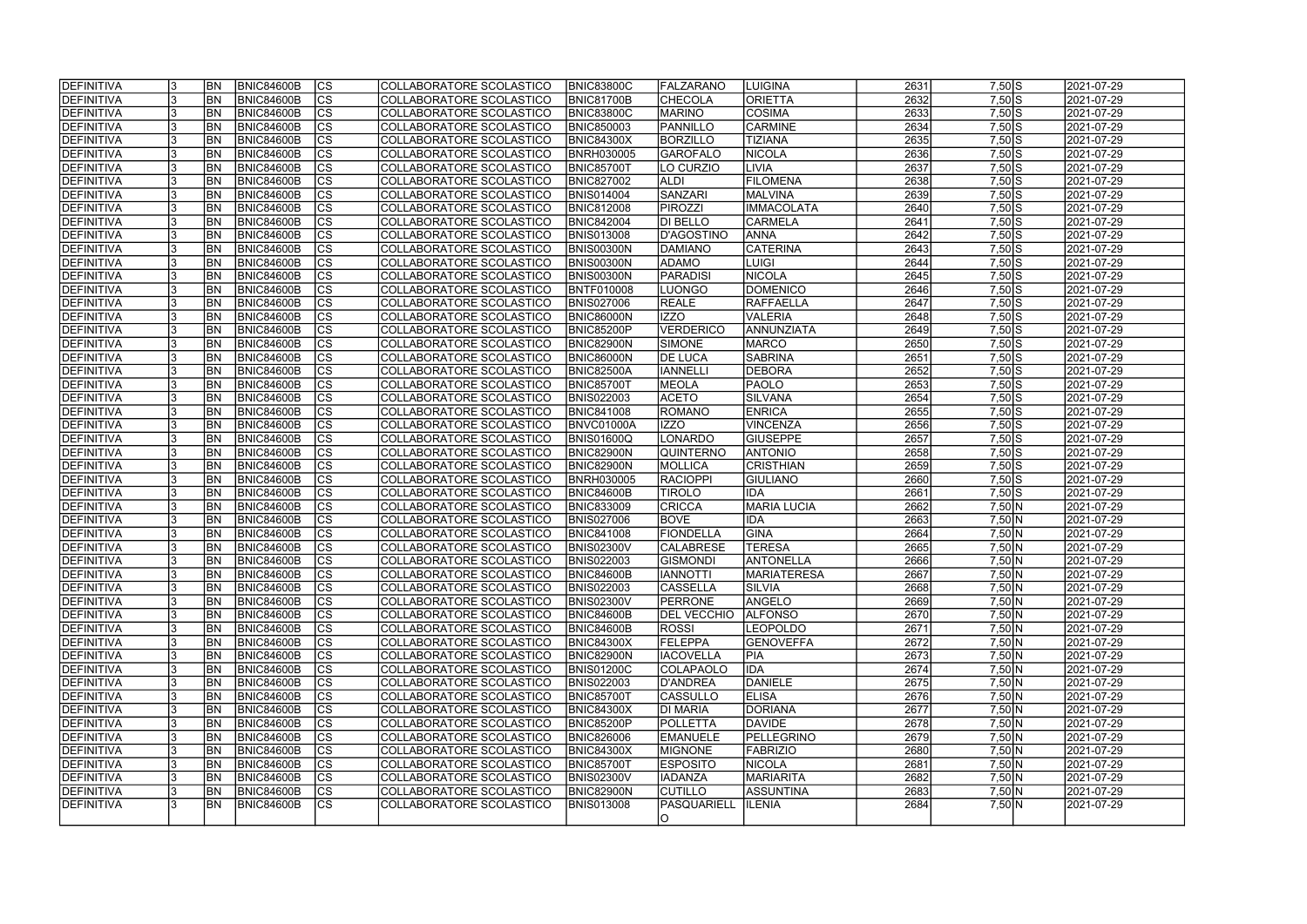| DEFINITIVA                      |    | <b>BN</b>              | <b>BNIC84600B</b>                      | <sub>Ics</sub>                 | COLLABORATORE SCOLASTICO                             | <b>BNTF010008</b>                      | <b>SALVADORE</b>         | <b>SONIA</b>                       | 2685         | 7,50 N                        | 2021-07-29               |  |
|---------------------------------|----|------------------------|----------------------------------------|--------------------------------|------------------------------------------------------|----------------------------------------|--------------------------|------------------------------------|--------------|-------------------------------|--------------------------|--|
|                                 |    |                        |                                        |                                |                                                      |                                        | <b>CALDERONE</b>         |                                    |              |                               |                          |  |
| DEFINITIVA                      |    | <b>BN</b>              | <b>BNIC84600B</b>                      | cs                             | COLLABORATORE SCOLASTICO                             | <b>BNIC84300X</b>                      | <b>DE LUCIA</b>          | <b>ANTONIETTA</b>                  | 2686         | 7,50 N                        | 2021-07-29               |  |
| <b>DEFINITIVA</b>               |    | <b>BN</b>              | BNIC84600B                             | $\overline{c}$                 | COLLABORATORE SCOLASTICO                             | <b>BNIC84300X</b>                      | <b>BOVINO</b>            | LORENA                             | 2687         | $7,50$ N                      | 2021-07-29               |  |
| DEFINITIVA                      |    | <b>BN</b>              | BNIC84600B                             | $\overline{c}$                 | COLLABORATORE SCOLASTICO                             | <b>BNIC85400A</b>                      | <b>BIANCO</b>            | <b>RITA</b>                        | 2688         | 7,50 N                        | 2021-07-29               |  |
| <b>DEFINITIVA</b>               |    | <b>BN</b>              | BNIC84600B                             | cs                             | COLLABORATORE SCOLASTICO                             | <b>BNIC819003</b>                      | PARLAPIANO               | NICOLA                             | 2689         | 7,50 N                        | 2021-07-29               |  |
| DEFINITIVA                      |    | BN                     | BNIC84600B                             | cs                             | COLLABORATORE SCOLASTICO                             | <b>BNIC850003</b>                      | <b>VISCUSI</b>           | ANTONELLA                          | 2690         | 7,50 N                        | 2021-07-29               |  |
| DEFINITIVA                      |    | BN                     | <b>BNIC84600B</b>                      | cs                             | COLLABORATORE SCOLASTICO                             | <b>BNIC86100D</b>                      | <b>BONITO</b>            | ANGELO                             | 2691         | 7,50 N                        | 2021-07-29               |  |
| DEFINITIVA                      |    | BN                     | <b>BNIC84600B</b>                      | cs                             | COLLABORATORE SCOLASTICO                             | <b>BNIC84300X</b>                      | LAURENZA                 | <b>AMALIA</b>                      | 2692         | 7,50 N                        | 2021-07-29               |  |
| DEFINITIVA                      |    | <b>BN</b>              | <b>BNIC84600B</b>                      | $ {\rm cs} $                   | COLLABORATORE SCOLASTICO                             | <b>BNIS01200C</b>                      | MASELLI                  | FABRIZIO                           | 2693         | 7,50 N                        | 2021-07-29               |  |
| DEFINITIVA                      |    | BN                     | <b>BNIC84600B</b>                      | cs                             | COLLABORATORE SCOLASTICO                             | <b>BNIC804009</b>                      | <b>TAMMARO</b>           | <b>GIUSEPPINA</b>                  | 2694         | 7,50 N                        | 2021-07-29               |  |
| DEFINITIVA                      |    | BN                     | <b>BNIC84600B</b>                      | cs                             | COLLABORATORE SCOLASTICO                             | <b>BNIC850003</b>                      | <b>CALANDRIELL</b>       | LUCIANO                            | 2695         | 7,50 N                        | 2021-07-29               |  |
|                                 |    |                        |                                        |                                |                                                      |                                        |                          |                                    |              |                               |                          |  |
| DEFINITIVA                      |    | <b>BN</b>              | <b>BNIC84600B</b>                      | <b>CS</b>                      | COLLABORATORE SCOLASTICO                             | <b>BNIS01100L</b>                      | <b>CALABRESE</b>         | ANGELO                             | 2696         | $7,50$ N                      | 2021-07-29               |  |
| DEFINITIVA                      |    | BN                     | <b>BNIC84600B</b>                      | cs                             | COLLABORATORE SCOLASTICO                             | <b>BNIC82300P</b>                      | PANNULLO                 | <b>GIUSEPPINA</b>                  | 2697         | 7,50 N                        | 2021-07-29               |  |
| DEFINITIVA                      |    | BN                     | <b>BNIC84600B</b>                      | cs                             | COLLABORATORE SCOLASTICO                             | <b>BNPS010006</b>                      | <b>DE FILIPPO</b>        | ANNIBALE                           | 2698         | 7,50 N                        | 2021-07-29               |  |
| DEFINITIVA                      |    | BN                     | <b>BNIC84600B</b>                      | cs                             | COLLABORATORE SCOLASTICO                             | <b>BNMM09000E</b>                      | <b>INCARNATO</b>         | <b>ANTONIETTA</b>                  | 2699         | $7,50\overline{\rm N}$        | 2021-07-29               |  |
| <b>DEFINITIVA</b>               |    | <b>BN</b>              | BNIC84600B                             | cs                             | COLLABORATORE SCOLASTICO                             | <b>BNIS014004</b>                      | <b>MASOTTI</b>           | <b>MARIANO</b>                     | 2700         | 7,50 N                        | 2021-07-29               |  |
| <b>DEFINITIVA</b>               |    | <b>BN</b>              | <b>BNIC84600B</b>                      | cs                             | COLLABORATORE SCOLASTICO                             | <b>BNIC819003</b>                      | ORLANDO                  | <b>TEODORO</b>                     | 2701         | 7,50 N                        | 2021-07-29               |  |
| <b>DEFINITIVA</b>               |    | <b>BN</b>              | BNIC84600B                             | cs                             | COLLABORATORE SCOLASTICO                             | <b>BNTF010008</b>                      | <b>RAPUANO</b>           | COSIMO                             | 2702         | $7,50$ N                      | 2021-07-29               |  |
| <b>DEFINITIVA</b>               |    | <b>BN</b>              | BNIC84600B                             | cs                             | COLLABORATORE SCOLASTICO                             | <b>BNIS013008</b>                      | <b>MANCINO</b>           | <b>ELENA</b>                       | 2703         | 7,50 N                        | 2021-07-29               |  |
|                                 |    | <b>BN</b>              | BNIC84600B                             | <b>CS</b>                      | COLLABORATORE SCOLASTICO                             |                                        | VETRONE                  | SUSANNA                            | 2704         | 7,50 N                        | 2021-07-29               |  |
| <b>DEFINITIVA</b>               |    | BN                     |                                        | <b>CS</b>                      |                                                      | <b>BNIC84900V</b>                      |                          |                                    | 2705         |                               |                          |  |
| <b>DEFINITIVA</b>               |    |                        | BNIC84600B                             | cs                             | COLLABORATORE SCOLASTICO                             | <b>BNPS010006</b>                      | <b>PIANO</b>             | VALENTINA                          |              | 7,50 N                        | 2021-07-29               |  |
| DEFINITIVA                      |    | <b>BN</b>              | <b>BNIC84600B</b>                      |                                | COLLABORATORE SCOLASTICO                             | <b>BNIC83700L</b>                      | <b>DELLO</b>             | <b>GRAZIA</b>                      | 2706         | 7,50 N                        | 2021-07-29               |  |
|                                 |    |                        | <b>BNIC84600B</b>                      |                                |                                                      | <b>BNIC82300P</b>                      | <b>STRITTO</b>           | <b>CINZIA</b>                      | 2707         |                               |                          |  |
| DEFINITIVA                      |    | <b>BN</b>              |                                        | $ {\rm cs} $<br> cs            | COLLABORATORE SCOLASTICO                             |                                        | <b>DE BLASIO</b>         |                                    | 2708         | 7,50 N<br>$7,50 \overline{N}$ | 2021-07-29               |  |
| DEFINITIVA<br>DEFINITIVA        |    | <b>BN</b><br><b>BN</b> | <b>BNIC84600B</b><br>BNIC84600B        | cs                             | COLLABORATORE SCOLASTICO<br>COLLABORATORE SCOLASTICO | BNPC02000N<br><b>BNIS00400D</b>        | <b>BUCCIANO</b><br>COCCA | <b>VITTORIA</b><br><b>LUCA</b>     | 2709         | 7,50 N                        | 2021-07-29<br>2021-07-29 |  |
|                                 |    | <b>BN</b>              | <b>BNIC84600B</b>                      | cs                             | COLLABORATORE SCOLASTICO                             | <b>BNIS027006</b>                      | <b>ZOLLO</b>             | PASQUALE                           | 2710         | 7,50 N                        | 2021-07-29               |  |
| <b>DEFINITIVA</b>               |    | <b>BN</b>              | <b>BNIC84600B</b>                      | cs                             | COLLABORATORE SCOLASTICO                             | <b>BNIC827002</b>                      | PERONE                   | <b>ALFONSINA</b>                   | 2711         | 7,50 N                        | 2021-07-29               |  |
| DEFINITIVA<br><b>DEFINITIVA</b> |    | <b>BN</b>              | <b>BNIC84600B</b>                      | $\overline{c}$                 | COLLABORATORE SCOLASTICO                             | <b>BNIS027006</b>                      | BARBELLA                 | <b>MARIA</b>                       | 2712         | 7,50 N                        | 2021-07-29               |  |
| <b>DEFINITIVA</b>               |    | BN                     | BNIC84600B                             | $\overline{c}$                 | COLLABORATORE SCOLASTICO                             | <b>BNIC84600B</b>                      | GRANATO                  | <b>RAFFAELE</b>                    | 2713         | $7,50$ N                      | 2021-07-29               |  |
| <b>DEFINITIVA</b>               |    | BN                     | <b>BNIC84600B</b>                      | $ {\rm cs} $                   | COLLABORATORE SCOLASTICO                             | <b>BNIS027006</b>                      | <b>PENNINO</b>           | GIANLUCA                           | 2714         | 7,50 N                        | 2021-07-29               |  |
| <b>DEFINITIVA</b>               |    | BN                     | BNIC84600B                             | $\overline{c}$                 | COLLABORATORE SCOLASTICO                             | <b>BNIC833009</b>                      | PETRIELLA                | <b>ORESTE</b>                      | 2715         | $7,50$ N                      | 2021-07-29               |  |
| <b>DEFINITIVA</b>               |    | <b>BN</b>              | BNIC84600B                             | cs                             | COLLABORATORE SCOLASTICO                             | <b>BNTF010008</b>                      | <b>FURNO</b>             | LAURA                              | 2716         | $7,50$ N                      |                          |  |
|                                 |    | BN                     |                                        | $\overline{c}$                 |                                                      |                                        | <b>CUSANO</b>            |                                    | 2717         | $7,50$ N                      | 2021-07-29               |  |
| DEFINITIVA                      |    |                        | <b>BNIC84600B</b>                      |                                | COLLABORATORE SCOLASTICO                             | <b>BNIC86100D</b>                      |                          | <b>BIANCA</b>                      |              |                               | 2021-07-29               |  |
| <b>IDEFINITIVA</b>              |    | IBN                    | BNIC84600B<br><b>BNIC84600B</b>        | <sub>ICS</sub>                 | COLLABORATORE SCOLASTICO_                            | <b>BNIC82900N</b>                      | <b>SANTAGATA</b>         | <b>IROMINA</b>                     | <b>2718</b>  | 7,50 N                        | 2021-07-29               |  |
| DEFINITIVA                      |    | <b>IBN</b>             |                                        | <sub>Ics</sub>                 | COLLABORATORE SCOLASTICO                             | <b>BNIC84400Q</b>                      | PAGNOZZI                 | ABELE                              | 2719         | 7,50 N                        | 2021-07-29               |  |
| DEFINITIVA<br>DEFINITIVA        |    | <b>BN</b><br><b>BN</b> | <b>BNIC84600B</b><br><b>BNIC84600B</b> | <sub>Ics</sub><br>$ {\rm CS} $ | COLLABORATORE SCOLASTICO<br>COLLABORATORE SCOLASTICO | <b>BNIC812008</b><br><b>BNIC85200P</b> | <b>SCETTA</b>            | <b>GIUSEPPINA</b><br>ELENA         | 2720<br>2721 | 7,50 N                        | 2021-07-29<br>2021-07-29 |  |
|                                 |    |                        |                                        |                                |                                                      |                                        | <b>MATURI</b>            |                                    | 2722         | 7,50 N                        |                          |  |
| DEFINITIVA<br>DEFINITIVA        |    | <b>BN</b>              | <b>BNIC84600B</b><br><b>BNIC84600B</b> | $ {\rm CS} $<br><sub>Ics</sub> | COLLABORATORE SCOLASTICO                             | <b>BNIC812008</b>                      | <b>ALVINO</b>            | <b>ANTONIO</b>                     |              | 7,50 N                        | 2021-07-29<br>2021-07-29 |  |
|                                 |    | <b>BN</b>              |                                        |                                | COLLABORATORE SCOLASTICO                             | <b>BNIC81700B</b>                      | <b>ZULLO</b>             | CONCETTA                           | 2723         | 7,50 N                        |                          |  |
| <b>DEFINITIVA</b>               |    | <b>BN</b>              | <b>BNIC84600B</b>                      | <sub>Ics</sub>                 | COLLABORATORE SCOLASTICO                             | <b>BNIS022003</b>                      | FRAENZA                  | LOREDANA                           | 2724         | $7,50 \ N$                    | 2021-07-29               |  |
| DEFINITIVA                      |    | IBN                    | <b>BNIC84600B</b>                      | $ {\rm CS} $                   | COLLABORATORE SCOLASTICO                             | <b>BNIS01100L</b>                      | MANGANIELLO MARGHERITA   |                                    | 2725         | 7,50 N                        | 2021-07-29               |  |
|                                 |    |                        |                                        |                                |                                                      |                                        |                          |                                    |              |                               | 2021-07-29               |  |
| DEFINITIVA                      |    | <b>BN</b>              | <b>BNIC84600B</b>                      | $ {\rm CS} $                   | COLLABORATORE SCOLASTICO                             | <b>BNIC834005</b>                      | <b>ANGIOLELLI</b>        | <b>TIZIANA</b>                     | 2726<br>2727 | 7,50 N                        |                          |  |
| DEFINITIVA                      |    | <b>BN</b>              | <b>BNIC84600B</b>                      | $ {\rm CS} $                   | COLLABORATORE SCOLASTICO                             | <b>BNIC84600B</b>                      | <b>CIELO</b>             | <b>ROSALIA</b>                     |              | 7,50 N                        | 2021-07-29               |  |
| DEFINITIVA                      |    | <b>BN</b>              | <b>BNIC84600B</b>                      | cs <br>$ {\rm cs} $            | COLLABORATORE SCOLASTICO                             | <b>BNIC827002</b>                      | FOGLIA                   | <b>FRANCESCO</b><br><b>ASSUNTA</b> | 2728<br>2729 | 7,50 N                        | 2021-07-29<br>2021-07-29 |  |
| DEFINITIVA                      |    | <b>BN</b>              | <b>BNIC84600B</b>                      |                                | COLLABORATORE SCOLASTICO                             | <b>BNIC819003</b>                      | <b>STOCCHETTI</b>        |                                    |              | 7,50 N                        | 2021-07-29               |  |
| DEFINITIVA                      |    | <b>BN</b>              | <b>BNIC84600B</b>                      | cs <br>$ {\rm CS} $            | COLLABORATORE SCOLASTICO                             | <b>BNIC841008</b>                      | <b>VALENTE</b>           | <b>IMMA</b>                        | 2730<br>2731 | 7,50 N                        | 2021-07-29               |  |
| <b>DEFINITIVA</b>               |    | <b>BN</b>              | <b>BNIC84600B</b>                      | $ {\rm cs} $                   | COLLABORATORE SCOLASTICO                             | <b>BNIC85700T</b>                      | <b>ANGELINI</b>          | MARILENA                           |              | 7,50 N                        |                          |  |
| DEFINITIVA                      |    | <b>BN</b>              | <b>BNIC84600B</b>                      |                                | COLLABORATORE SCOLASTICO                             | <b>BNIC86100D</b>                      | <b>SANTILLO</b>          | ANGELA                             | 2732         | 7,50 N                        | 2021-07-29               |  |
| DEFINITIVA                      |    | <b>BN</b>              | <b>BNIC84600B</b>                      | $ {\rm CS} $                   | COLLABORATORE SCOLASTICO                             | <b>BNIC812008</b>                      | <b>CATALANO</b>          | <b>GIOVANNA</b>                    | 2733         | 7,50 N                        | 2021-07-29               |  |
| <b>DEFINITIVA</b>               |    | <b>IBN</b>             | <b>BNIC84600B</b>                      | $ {\rm CS} $                   | COLLABORATORE SCOLASTICO                             | <b>BNIC85700T</b>                      | <b>CLEMENTE</b>          | OSVALDO                            | 2734         | 7,50 N                        | 2021-07-29               |  |
| DEFINITIVA                      |    | <b>IBN</b>             | <b>BNIC84600B</b>                      | <sub>Ics</sub>                 | COLLABORATORE SCOLASTICO                             | <b>BNIC83700L</b>                      | <b>CERVERA</b>           | MARILENA                           | 2735         | 7,50 N                        | 2021-07-29               |  |
| DEFINITIVA                      | 13 | <b>BN</b>              | BNIC84600B                             | $ {\rm CS} $                   | COLLABORATORE SCOLASTICO                             | <b>BNIC81400X</b>                      | <b>ORSINO</b>            | MARIA ASSUNTA                      | 2736         | $7,50 \ N$                    | 2021-07-29               |  |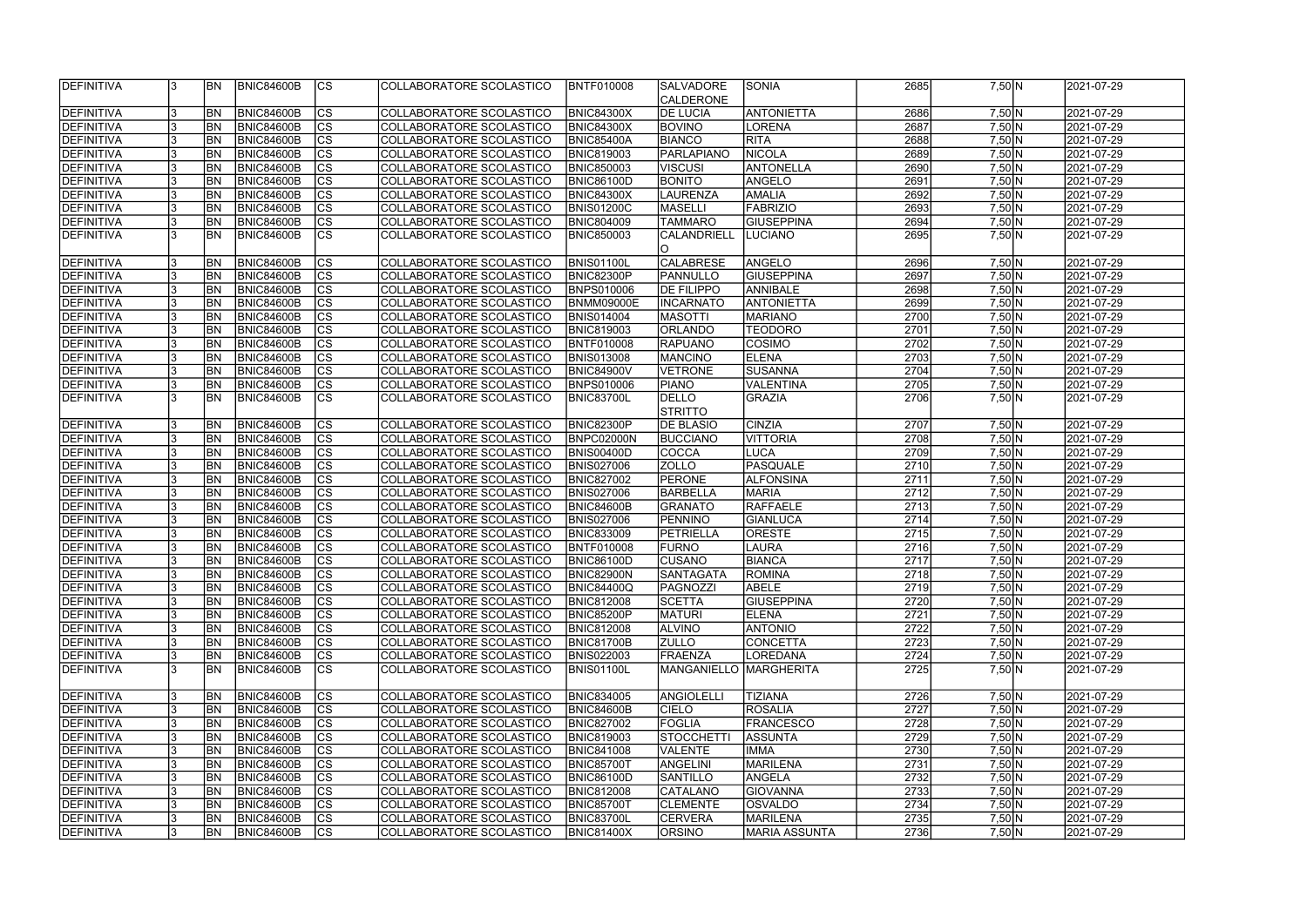| <b>DEFINITIVA</b> |    | <b>BN</b>      | BNIC84600B        | $ {\rm CS} $           | COLLABORATORE SCOLASTICO        | <b>BNIC827002</b> | <b>BUONANNO</b>            | <b>CLEMENTINA</b>   | 2737 | 7,50 N     | 2021-07-29 |
|-------------------|----|----------------|-------------------|------------------------|---------------------------------|-------------------|----------------------------|---------------------|------|------------|------------|
| DEFINITIVA        |    | <b>BN</b>      | <b>BNIC84600B</b> | $\overline{c}$         | COLLABORATORE SCOLASTICO        | <b>BNIC85700T</b> | <b>GIUSTI</b>              | <b>TERESA</b>       | 2738 | $7,50$ N   | 2021-07-29 |
| DEFINITIVA        |    | <b>BN</b>      | <b>BNIC84600B</b> | $\overline{c}$         | COLLABORATORE SCOLASTICO        | BNPC02000N        | MIELE                      | NAZZARENO           | 2739 | $7,50$ N   | 2021-07-29 |
| DEFINITIVA        |    | BN             | <b>BNIC84600B</b> | $\overline{c}$         | COLLABORATORE SCOLASTICO        | <b>BNIS00200T</b> | <b>SAGNELLA</b>            | <b>DANIELA</b>      | 2740 | $7,50$ N   | 2021-07-29 |
| DEFINITIVA        |    | <b>BN</b>      | <b>BNIC84600B</b> | cs                     | COLLABORATORE SCOLASTICO        | <b>BNIS014004</b> | <b>LIUCCI</b>              | PETRONILLA          | 2741 | $7,50$ N   | 2021-07-29 |
| DEFINITIVA        |    | BN             | <b>BNIC84600B</b> | $\overline{\text{cs}}$ | COLLABORATORE SCOLASTICO        | <b>BNIC819003</b> | <b>SOLLA</b>               | GIOVANNINA          | 2742 | 7,50 N     | 2021-07-29 |
| DEFINITIVA        |    | BN             | <b>BNIC84600B</b> | cs                     | COLLABORATORE SCOLASTICO        | BNIC81700B        | <b>GELTRUDE</b>            | CONCETTA            | 2743 | 7,50 N     | 2021-07-29 |
| DEFINITIVA        |    | <b>BN</b>      | <b>BNIC84600B</b> | cs                     | COLLABORATORE SCOLASTICO        | <b>BNIC84500G</b> | <b>DI CESARE</b>           | <b>TERESA</b>       | 2744 | 7,50 N     | 2021-07-29 |
| DEFINITIVA        |    | <b>BN</b>      | <b>BNIC84600B</b> | cs                     | COLLABORATORE SCOLASTICO        | <b>BNIC842004</b> | <b>RUOTOLO</b>             | MICHELA             | 2745 | $7,47$ $S$ | 2021-07-29 |
| DEFINITIVA        |    | <b>BN</b>      | <b>BNIC84600B</b> | cs                     | COLLABORATORE SCOLASTICO        | <b>BNIC841008</b> | <b>ALBANESE</b>            | ANTONELLA           | 2746 | $7,47$ S   | 2021-07-29 |
| DEFINITIVA        |    | <b>BN</b>      | <b>BNIC84600B</b> | cs                     | COLLABORATORE SCOLASTICO        | BNIC84600B        | <b>FOSCHINI</b>            | <b>MARIA TERESA</b> | 2747 | $7,47$ $S$ | 2021-07-29 |
| DEFINITIVA        |    | <b>BN</b>      | <b>BNIC84600B</b> | $ {\rm cs} $           | COLLABORATORE SCOLASTICO        | <b>BNIC812008</b> | <b>RUBANO</b>              | LUIGI               | 2748 | $7,47$ S   | 2021-07-29 |
| DEFINITIVA        |    | <b>BN</b>      | <b>BNIC84600B</b> | $ {\rm CS} $           | COLLABORATORE SCOLASTICO        | <b>BNIC804009</b> | <b>BARILE</b>              | ANTONELLA           | 2749 | $7,47$ N   | 2021-07-29 |
| DEFINITIVA        |    | <b>BN</b>      | <b>BNIC84600B</b> | cs                     | COLLABORATORE SCOLASTICO        | <b>BNIC834005</b> | <b>OCONE</b>               | <b>FRANCA</b>       | 2750 | $7,47$ N   | 2021-07-29 |
| DEFINITIVA        |    | <b>BN</b>      | <b>BNIC84600B</b> | cs                     | COLLABORATORE SCOLASTICO        | <b>BNIS01600Q</b> | <b>BORZILLO</b>            | ANGELA              | 2751 | $7,47$ N   | 2021-07-29 |
| DEFINITIVA        |    | <b>BN</b>      | <b>BNIC84600B</b> | cs                     | COLLABORATORE SCOLASTICO        | <b>BNIS00200T</b> | <b>PERUZZI</b>             | ALESSANDRO          | 2752 | $7,45$ S   | 2021-07-29 |
| DEFINITIVA        |    | <b>BN</b>      | <b>BNIC84600B</b> | cs                     | COLLABORATORE SCOLASTICO        | <b>BNIC862009</b> | <b>MAIETTA</b>             | FRANCO              | 2753 | $7,45$ S   | 2021-07-29 |
| DEFINITIVA        |    | <b>BN</b>      | <b>BNIC84600B</b> | <b>CS</b>              | COLLABORATORE SCOLASTICO        | <b>BNIC84900V</b> | <b>PROCACCINI</b>          | ANGELA              | 2754 | $7,45$ S   | 2021-07-29 |
|                   |    |                |                   |                        |                                 |                   |                            | <b>SALVATORINA</b>  |      |            |            |
|                   |    |                |                   |                        |                                 |                   |                            |                     |      |            |            |
| <b>DEFINITIVA</b> |    | <b>BN</b>      | <b>BNIC84600B</b> | $ {\rm CS} $           | COLLABORATORE SCOLASTICO        | <b>BNIS01600Q</b> | <b>CONTI</b>               | <b>TIZIANA</b>      | 2755 | $7,45$ S   | 2021-07-29 |
| DEFINITIVA        |    | BN             | <b>BNIC84600B</b> | cs                     | COLLABORATORE SCOLASTICO        | BNIS02300V        | PEPE                       | MANUELA             | 2756 | $7,45$ S   | 2021-07-29 |
| DEFINITIVA        |    | BN             | <b>BNIC84600B</b> | $ {\rm CS} $           | COLLABORATORE SCOLASTICO        | <b>BNIS022003</b> | <b>MATTEI</b>              | <b>FILOMENA</b>     | 2757 | $7,45$ S   | 2021-07-29 |
| DEFINITIVA        |    | <b>BN</b>      | <b>BNIC84600B</b> | <b>CS</b>              | COLLABORATORE SCOLASTICO        | BNIS00800R        | <b>DI VITO</b>             | <b>SAVERIO</b>      | 2758 | $7,45$ S   | 2021-07-29 |
| DEFINITIVA        |    | <b>BN</b>      | <b>BNIC84600B</b> | lcs                    | COLLABORATORE SCOLASTICO        | <b>BNIC850003</b> | <b>MASTROCINQ</b>          | <b>CRISTINA</b>     | 2759 | 7,45 N     | 2021-07-29 |
|                   |    |                |                   |                        |                                 |                   | UE                         |                     |      |            |            |
| DEFINITIVA        |    | <b>BN</b>      | <b>BNIC84600B</b> | CS                     | COLLABORATORE SCOLASTICO        | <b>BNIS014004</b> | <b>DE LUCA</b>             | <b>GAETANO</b>      | 2760 | $7,45$ N   | 2021-07-29 |
| DEFINITIVA        |    | <b>BN</b>      | <b>BNIC84600B</b> | cs                     | COLLABORATORE SCOLASTICO        | <b>BNIS01600Q</b> | PALLOTTA                   | <b>GIUSEPPE</b>     | 2761 | $7,45$ N   | 2021-07-29 |
| DEFINITIVA        |    | <b>BN</b>      | <b>BNIC84600B</b> | $ {\rm cs} $           | COLLABORATORE SCOLASTICO        | <b>BNIC827002</b> | <b>IANNOTTA</b>            | <b>ANTONIO</b>      | 2762 | $7,45$ N   | 2021-07-29 |
| DEFINITIVA        |    | <b>BN</b>      | <b>BNIC84600B</b> | cs                     | COLLABORATORE SCOLASTICO        | <b>BNIC84300X</b> | <b>GIALITAKIS</b>          | <b>IOANNIS</b>      | 2763 | $7,45$ N   | 2021-07-29 |
| DEFINITIVA        |    | <b>BN</b>      | <b>BNIC84600B</b> | cs                     | COLLABORATORE SCOLASTICO        | <b>BNIS01600Q</b> | BELLINI                    | LOREDANA            | 2764 | $7,45$ N   | 2021-07-29 |
| DEFINITIVA        |    | <b>BN</b>      | <b>BNIC84600B</b> | $\overline{\text{cs}}$ | COLLABORATORE SCOLASTICO        | <b>BNMM09000E</b> | <b>PADUANO</b>             | ANNAMARIA           | 2765 | $7,44$ S   | 2021-07-29 |
| DEFINITIVA        |    | <b>BN</b>      | <b>BNIC84600B</b> | cs                     | COLLABORATORE SCOLASTICO        | <b>BNIC85400A</b> | FINELLI                    | MICHELE             | 2766 | $7,43$ S   | 2021-07-29 |
| DEFINITIVA        |    | <b>BN</b>      | <b>BNIC84600B</b> | $\overline{c}$         | <b>COLLABORATORE SCOLASTICO</b> | <b>BNIS022003</b> | GIANO                      | <b>CIRO</b>         | 2767 | 7,43 N     | 2021-07-29 |
| DEFINITIVA        |    | <b>BN</b>      | <b>BNIC84600B</b> | cs                     | COLLABORATORE SCOLASTICO        | <b>BNIC84300X</b> | FERRARA                    | DARIO               | 2768 | 7,43 N     | 2021-07-29 |
| DEFINITIVA        |    | <b>BN</b>      | <b>BNIC84600B</b> | $\overline{c}$         | COLLABORATORE SCOLASTICO        | <b>BNIC834005</b> | MAURIELLO                  | <b>ANNA</b>         | 2769 | $7,42$ S   | 2021-07-29 |
| DEFINITIVA        |    | <b>BN</b>      | <b>BNIC84600B</b> | cs                     | COLLABORATORE SCOLASTICO        | <b>BNPM02000T</b> | <b>MASCIA</b>              | <b>VINCENZO</b>     | 2770 | $7,42$ S   | 2021-07-29 |
| <b>DEFINITIVA</b> | 13 | <b>BN</b>      | BNIC84600B        | CS                     | COLLABORATORE SCOLASTICO        | <b>BNIC84400Q</b> | <b>DE VINCENTIS ANGELA</b> |                     | 2771 | 7,42 S     | 2021-07-29 |
| DEFINITIVA        |    | <b>BN</b>      | BNIC84600B        | $ {\rm CS} $           | COLLABORATORE SCOLASTICO        | <b>BNIC82900N</b> | <b>ORLANDO</b>             | <b>MADDALENA</b>    | 2772 | $7,41$ N   | 2021-07-29 |
| DEFINITIVA        |    | BN             | <b>BNIC84600B</b> | <sub>Ics</sub>         | COLLABORATORE SCOLASTICO        | <b>BNIC848003</b> | D'AGOSTINO                 | PASQUALINO          | 2773 | $7,40$ S   | 2021-07-29 |
| DEFINITIVA        |    | <b>BN</b>      | <b>BNIC84600B</b> | <sub>Ics</sub>         | COLLABORATORE SCOLASTICO        | <b>BNPS010006</b> | <b>GRASSO</b>              | <b>ANTONIA</b>      | 2774 | $7,40$ S   | 2021-07-29 |
| DEFINITIVA        | 13 | <b>BN</b>      | <b>BNIC84600B</b> | <b>CS</b>              | COLLABORATORE SCOLASTICO        | <b>BNIS022003</b> | <b>PELOSI</b>              | <b>FILOMENO</b>     | 2775 | $7,40$ S   | 2021-07-29 |
| DEFINITIVA        |    | <b>BN</b>      | <b>BNIC84600B</b> | $ {\rm CS} $           | COLLABORATORE SCOLASTICO        | BNVC01000A        | MELE                       | VALENTINA           | 2776 | $7,40$ S   | 2021-07-29 |
| DEFINITIVA        |    | <b>BN</b>      | <b>BNIC84600B</b> | <sub>Ics</sub>         | COLLABORATORE SCOLASTICO        | <b>BNIS00200T</b> | <b>VERRILLO</b>            | <b>STEFANIA</b>     | 2777 | $7,40$ S   | 2021-07-29 |
| <b>DEFINITIVA</b> |    | <b>BN</b>      | <b>BNIC84600B</b> | <sub>Ics</sub>         | COLLABORATORE SCOLASTICO        | <b>BNIC813004</b> | <b>GAMBUTI</b>             | IDA                 | 2778 | $7,40$ S   | 2021-07-29 |
| <b>DEFINITIVA</b> |    | BN <sub></sub> | <b>BNIC84600B</b> | cs                     | COLLABORATORE SCOLASTICO        | <b>BNIC84900V</b> | <b>FUSCO</b>               | ROSETTA             | 2779 | $7,40$ S   | 2021-07-29 |
| DEFINITIVA        |    | BN <sub></sub> | <b>BNIC84600B</b> | cs                     | COLLABORATORE SCOLASTICO        | <b>BNIC84500G</b> | PIGNONE                    | <b>AGATA</b>        | 2780 | $7,40$ S   | 2021-07-29 |
| DEFINITIVA        |    | <b>BN</b>      | <b>BNIC84600B</b> | cs                     | COLLABORATORE SCOLASTICO        | <b>BNIC84500G</b> | <b>LOMBARDI</b>            | <b>ALDA</b>         | 2781 | $7,40$ S   | 2021-07-29 |
| DEFINITIVA        |    | <b>BN</b>      | <b>BNIC84600B</b> | cs                     | COLLABORATORE SCOLASTICO        | <b>BNIC819003</b> | <b>ZEOLI</b>               | <b>GIUSEPPINA</b>   | 2782 | $7,40$ S   | 2021-07-29 |
| DEFINITIVA        |    | <b>BN</b>      | <b>BNIC84600B</b> | $ {\rm CS} $           | COLLABORATORE SCOLASTICO        | <b>BNIC813004</b> | <b>CAIOLA</b>              | MICHELE             | 2783 | $7,40$ S   | 2021-07-29 |
| DEFINITIVA        |    | <b>BN</b>      | <b>BNIC84600B</b> | cs                     | COLLABORATORE SCOLASTICO        | BNIS02600A        | <b>DELLA</b>               | <b>EMANUELA</b>     | 2784 | $7,40$ S   | 2021-07-29 |
|                   |    |                |                   |                        |                                 |                   | <b>CONTRADA</b>            |                     |      |            |            |
| DEFINITIVA        |    | <b>BN</b>      | <b>BNIC84600B</b> | $ {\rm CS} $           | COLLABORATORE SCOLASTICO        | <b>BNIC85700T</b> | <b>NISCO</b>               | TOMMASINA           | 2785 | $7,40$ S   | 2021-07-29 |
| DEFINITIVA        |    | <b>BN</b>      | <b>BNIC84600B</b> | $ {\rm CS} $           | COLLABORATORE SCOLASTICO        | <b>BNIC84400Q</b> | AGOZZINO                   | <b>TERESA</b>       | 2786 | $7,40$ S   | 2021-07-29 |
| DEFINITIVA        |    | <b>BN</b>      | <b>BNIC84600B</b> | cs                     | COLLABORATORE SCOLASTICO        | <b>BNIC850003</b> | <b>MELILLO</b>             | <b>RENATO MARIO</b> | 2787 | $7,40$ S   | 2021-07-29 |
| DEFINITIVA        |    | <b>BN</b>      | <b>BNIC84600B</b> | <sub>Ics</sub>         | COLLABORATORE SCOLASTICO        | <b>BNIS00200T</b> | <b>FUSCHINI</b>            | <b>ANTONIO</b>      | 2788 | $7,40 \ N$ | 2021-07-29 |
| <b>DEFINITIVA</b> | 13 | <b>BN</b>      | <b>BNIC84600B</b> | <b>CS</b>              | COLLABORATORE SCOLASTICO        | <b>BNIC84600B</b> | PASCALE                    | <b>PAOLO</b>        | 2789 | $7,40 \ N$ | 2021-07-29 |
|                   |    |                |                   |                        |                                 |                   |                            |                     |      |            |            |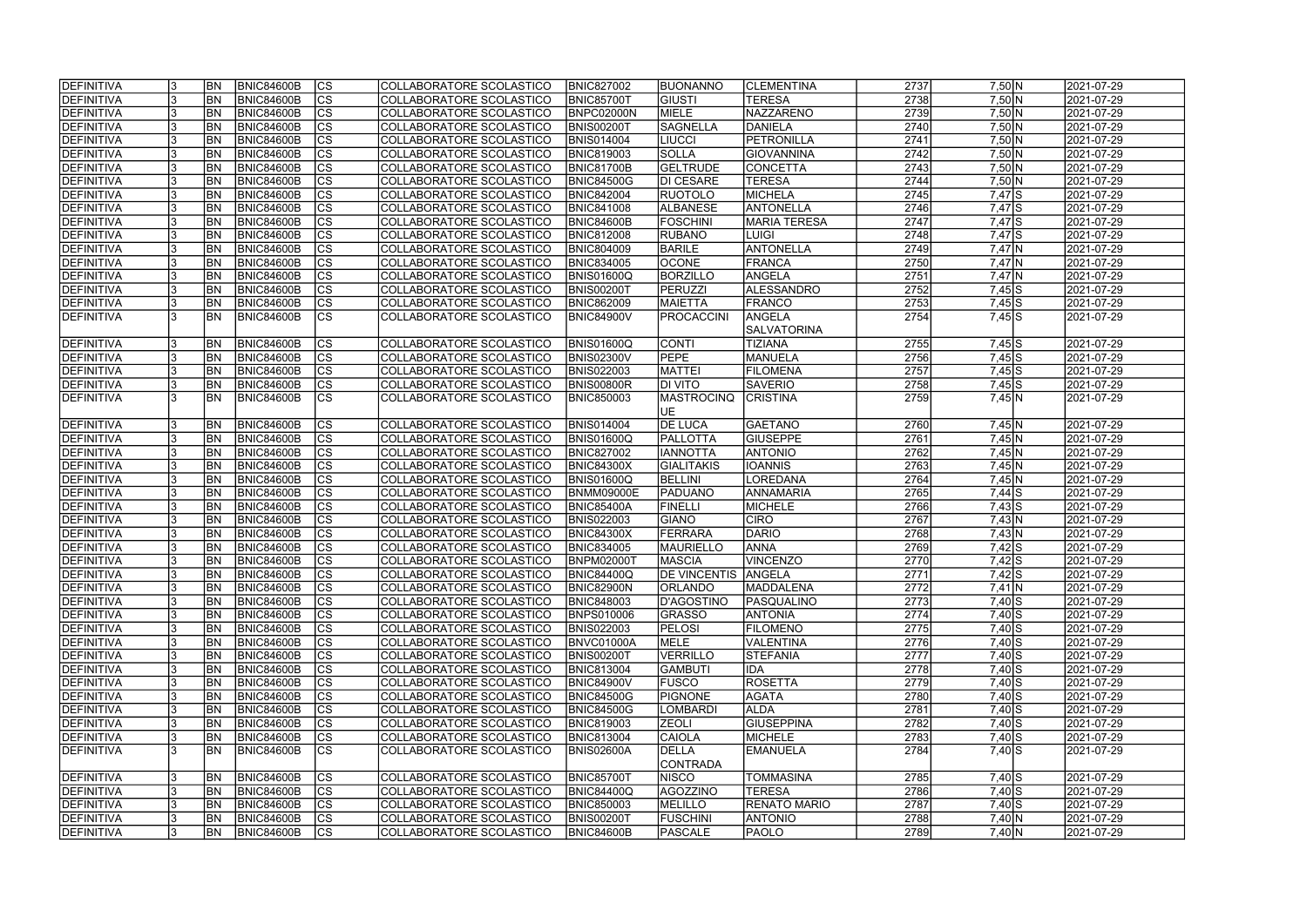| <b>DEFINITIVA</b> |    | <b>BN</b>  | <b>BNIC84600B</b> | $ {\rm CS} $   | COLLABORATORE SCOLASTICO | <b>BNIS01200C</b> | PANICHELLA        | <b>GIANPIERO</b>         | 2790 | $7,40 \ N$                               | 2021-07-29 |
|-------------------|----|------------|-------------------|----------------|--------------------------|-------------------|-------------------|--------------------------|------|------------------------------------------|------------|
| DEFINITIVA        |    | <b>BN</b>  | <b>BNIC84600B</b> | cs             | COLLABORATORE SCOLASTICO | <b>BNPM02000T</b> | <b>GIANNETTA</b>  | <b>MARTINA</b>           | 2791 | 7,40 N                                   | 2021-07-29 |
| DEFINITIVA        |    | <b>BN</b>  | <b>BNIC84600B</b> | cs             | COLLABORATORE SCOLASTICO | <b>BNIS013008</b> | <b>SAVASTANO</b>  | <b>SERGIO</b>            | 2792 | 7,40 N                                   | 2021-07-29 |
| DEFINITIVA        |    | <b>BN</b>  | <b>BNIC84600B</b> | $\overline{c}$ | COLLABORATORE SCOLASTICO | <b>BNIC81400X</b> | <b>SALOMONE</b>   | <b>MARIA CELESTE</b>     | 2793 | 7,40 N                                   | 2021-07-29 |
| <b>DEFINITIVA</b> |    | <b>BN</b>  | <b>BNIC84600B</b> | cs             | COLLABORATORE SCOLASTICO | <b>BNPS010006</b> | <b>GRASSO</b>     | <b>LIBERO</b>            | 2794 | 7,40 N                                   | 2021-07-29 |
| DEFINITIVA        |    | <b>BN</b>  | <b>BNIC84600B</b> | cs             | COLLABORATORE SCOLASTICO | <b>BNIC84300X</b> | <b>BONIELLO</b>   | <b>VINCENZO</b>          | 2795 | 7,40 N                                   | 2021-07-29 |
| DEFINITIVA        |    | <b>BN</b>  | <b>BNIC84600B</b> | cs             | COLLABORATORE SCOLASTICO | <b>BNIC86100D</b> | <b>INFORTUGNO</b> | <b>LAURA</b>             | 2796 | $7,40 \ N$                               | 2021-07-29 |
| DEFINITIVA        |    | <b>BN</b>  | BNIC84600B        | cs             | COLLABORATORE SCOLASTICO | <b>BNIC84600B</b> | <b>FASULO</b>     | <b>MARIA</b>             | 2797 | $7,40 \ N$                               | 2021-07-29 |
| DEFINITIVA        |    | <b>BN</b>  | <b>BNIC84600B</b> | $ {\rm CS} $   | COLLABORATORE SCOLASTICO | <b>BNIC86100D</b> | <b>DI MARIA</b>   | <b>ANNARITA</b>          | 2798 | 7,40 N                                   | 2021-07-29 |
| <b>DEFINITIVA</b> |    | <b>BN</b>  | <b>BNIC84600B</b> | cs             | COLLABORATORE SCOLASTICO | <b>BNIC81400X</b> | <b>CASTELLINO</b> | <b>MARGHERITA</b>        | 2799 | 7,40 N                                   | 2021-07-29 |
| DEFINITIVA        |    | <b>BN</b>  | <b>BNIC84600B</b> | cs             | COLLABORATORE SCOLASTICO | <b>BNIC82900N</b> | <b>CIABRELLI</b>  | <b>ANTONIA</b>           | 2800 | 7,40 N                                   | 2021-07-29 |
| DEFINITIVA        |    | <b>BN</b>  | <b>BNIC84600B</b> | cs             | COLLABORATORE SCOLASTICO | <b>BNRH030005</b> | <b>FISCANTE</b>   | DANILO                   | 2801 | $7,40 \ N$                               | 2021-07-29 |
| DEFINITIVA        |    | <b>BN</b>  | <b>BNIC84600B</b> | cs             | COLLABORATORE SCOLASTICO | <b>BNTF010008</b> | MAZZARELL         | NICOLA                   | 2802 | $7,40 \ N$                               | 2021-07-29 |
| DEFINITIVA        |    | <b>BN</b>  | <b>BNIC84600B</b> | $ {\rm CS} $   | COLLABORATORE SCOLASTICO | <b>BNIS014004</b> | <b>DE SIMONE</b>  | <b>TERESA</b>            | 2803 | 7,40 N                                   | 2021-07-29 |
| DEFINITIVA        |    | <b>BN</b>  | <b>BNIC84600B</b> | $ {\rm CS} $   | COLLABORATORE SCOLASTICO | <b>BNIS013008</b> | <b>SAQUELLA</b>   | <b>ANTONIO</b>           | 2804 | $7,40 \ N$                               | 2021-07-29 |
| DEFINITIVA        |    | <b>BN</b>  | <b>BNIC84600B</b> | $ {\rm CS} $   | COLLABORATORE SCOLASTICO | <b>BNIS014004</b> | <b>MAIO</b>       | <b>RENATO</b>            | 2805 | $7,40 \overline{N}$                      | 2021-07-29 |
| DEFINITIVA        |    | <b>BN</b>  | BNIC84600B        | cs             | COLLABORATORE SCOLASTICO | <b>BNIC84900V</b> | <b>RAPUANO</b>    | PIERANGELA               | 2806 | 7,40 N                                   | 2021-07-29 |
|                   |    | <b>BN</b>  | <b>BNIC84600B</b> | $ {\rm CS} $   |                          | <b>BNIS022003</b> | SANZARI           | <b>FILOMENA</b>          | 2807 | $7,40$ N                                 | 2021-07-29 |
| DEFINITIVA        |    |            |                   |                | COLLABORATORE SCOLASTICO |                   |                   |                          |      |                                          |            |
| <b>DEFINITIVA</b> |    | <b>BN</b>  | <b>BNIC84600B</b> | <b>CS</b>      | COLLABORATORE SCOLASTICO | <b>BNIS014004</b> | <b>ZKALLI</b>     | <b>AMAL</b>              | 2808 | 7,40 N                                   | 2021-07-29 |
| <b>DEFINITIVA</b> |    | <b>BN</b>  | <b>BNIC84600B</b> | cs             | COLLABORATORE SCOLASTICO | <b>BNIS00200T</b> | <b>FRANCESE</b>   | <b>SILVIA</b>            | 2809 | 7,40 N                                   | 2021-07-29 |
| <b>DEFINITIVA</b> |    | <b>BN</b>  | <b>BNIC84600B</b> | $ {\rm cs} $   | COLLABORATORE SCOLASTICO | <b>BNRH030005</b> | <b>FORESTA</b>    | ANGELA                   | 2810 | 7,40 N                                   | 2021-07-29 |
| <b>DEFINITIVA</b> |    | <b>BN</b>  | <b>BNIC84600B</b> | <b>CS</b>      | COLLABORATORE SCOLASTICO | <b>BNIS02300V</b> | <b>DI PALMA</b>   | <b>ENZA</b>              | 2811 | 7,40 N                                   | 2021-07-29 |
| DEFINITIVA        |    | <b>BN</b>  | <b>BNIC84600B</b> | <b>CS</b>      | COLLABORATORE SCOLASTICO | <b>BNPM02000T</b> | VENEZIANO         | <b>GIUSEPPINA</b>        | 2812 | $7,40 \ N$                               | 2021-07-29 |
| <b>DEFINITIVA</b> |    | BN         | <b>BNIC84600B</b> | CS             | COLLABORATORE SCOLASTICO | <b>BNIS014004</b> | <b>SORDA</b>      | GIANLUCA                 | 2813 | $7,40 \ N$                               | 2021-07-29 |
| DEFINITIVA        |    | <b>BN</b>  | <b>BNIC84600B</b> | $ {\rm cs} $   | COLLABORATORE SCOLASTICO | <b>BNIC848003</b> | MINELLI           | <b>FILIPPO</b>           | 2814 | $7,40 \ N$                               | 2021-07-29 |
| DEFINITIVA        |    | BN         | <b>BNIC84600B</b> | $ {\rm CS} $   | COLLABORATORE SCOLASTICO | <b>BNIS02300V</b> | <b>FIORITO</b>    | <b>IVANO</b>             | 2815 | $7,40 \ N$                               | 2021-07-29 |
| DEFINITIVA        |    | <b>BN</b>  | <b>BNIC84600B</b> | $ {\rm cs} $   | COLLABORATORE SCOLASTICO | <b>BNIC84300X</b> | <b>FATO</b>       | <b>GLORIA</b>            | 2816 | $7,40 \vert N$                           | 2021-07-29 |
|                   |    |            |                   |                |                          |                   | <b>IANNUCCI</b>   |                          |      |                                          |            |
| DEFINITIVA        |    | <b>BN</b>  | <b>BNIC84600B</b> | $ {\rm cs} $   | COLLABORATORE SCOLASTICO | <b>BNIC85200P</b> | <b>GIAMEI</b>     | ANNAMARIA                | 2817 | 7,40 N                                   | 2021-07-29 |
| DEFINITIVA        |    | <b>BN</b>  | <b>BNIC84600B</b> | $ {\rm cs} $   | COLLABORATORE SCOLASTICO | <b>BNIC850003</b> | CAROTENUTO DORA   |                          | 2818 | $7,40 \overline{N}$                      | 2021-07-29 |
| DEFINITIVA        |    | <b>BN</b>  | <b>BNIC84600B</b> | $\overline{c}$ | COLLABORATORE SCOLASTICO | <b>BNIS014004</b> | <b>DE ANGELIS</b> | <b>ANTONIO</b>           | 2819 | $7,40 \ N$                               | 2021-07-29 |
| DEFINITIVA        |    | <b>BN</b>  | <b>BNIC84600B</b> | cs             | COLLABORATORE SCOLASTICO | <b>BNIC86000N</b> | <b>CHIAVELLI</b>  | GIANLUCA                 | 2820 | 7,40 N                                   | 2021-07-29 |
| <b>DEFINITIVA</b> |    | <b>BN</b>  | <b>BNIC84600B</b> | CS             | COLLABORATORE SCOLASTICO | <b>BNRH030005</b> | FRIELLO           | <b>LUIGI</b>             | 2821 | $7,40 \ N$                               | 2021-07-29 |
| <b>DEFINITIVA</b> |    | <b>BN</b>  | <b>BNIC84600B</b> | cs             | COLLABORATORE SCOLASTICO | <b>BNIC81700B</b> | <b>CARBONE</b>    | <b>GIOVANNI</b>          | 2822 | $7,40 \overline{N}$                      | 2021-07-29 |
| DEFINITIVA        |    | <b>BN</b>  | <b>BNIC84600B</b> | cs             | COLLABORATORE SCOLASTICO | <b>BNIC804009</b> | GRANIERO          | <b>ANGELA LUCIA</b>      | 2823 | $7,38$ N                                 | 2021-07-29 |
| DEFINITIVA        |    | <b>BN</b>  | <b>BNIC84600B</b> | $\overline{c}$ | COLLABORATORE SCOLASTICO | <b>BNIC83700L</b> | FUSCO             | <b>FRANCESCA</b>         | 2824 | $7,37$ $S$                               | 2021-07-29 |
| <b>DEFINITIVA</b> |    | IBN        | BNIC84600B        | CS             | COLLABORATORE SCOLASTICO | <b>BNIC833009</b> | GOLIA             | VINCENZO                 | 2825 | $7,37$ <sub>N</sub>                      | 2021-07-29 |
| DEFINITIVA        |    | <b>IBN</b> | <b>BNIC84600B</b> | $ {\rm CS} $   | COLLABORATORE SCOLASTICO | <b>BNIS027006</b> | PARRELLA          | <b>LEUCIO</b>            | 2826 | $7,35$ S                                 | 2021-07-29 |
| DEFINITIVA        |    | IBN        | <b>BNIC84600B</b> | <sub>Ics</sub> | COLLABORATORE SCOLASTICO | <b>BNIC81400X</b> | D'ANGELO          | <b>CRISTIAN</b>          | 2827 | $7,35$ S                                 | 2021-07-29 |
| DEFINITIVA        |    | <b>BN</b>  | <b>BNIC84600B</b> | <sub>Ics</sub> | COLLABORATORE SCOLASTICO | <b>BNIC84300X</b> | D'ONOFRIO         | <b>ANTONIO</b>           | 2828 | $7,35\overline{\smash{\big }\mathsf{S}}$ | 2021-07-29 |
| <b>DEFINITIVA</b> |    | <b>BN</b>  | <b>BNIC84600B</b> | $ {\rm CS} $   | COLLABORATORE SCOLASTICO | <b>BNIC841008</b> | <b>VACCARELLA</b> | <b>GIUSEPPE</b>          | 2829 | 7,35 N                                   | 2021-07-29 |
| DEFINITIVA        |    | <b>BN</b>  | <b>BNIC84600B</b> | <sub>Ics</sub> | COLLABORATORE SCOLASTICO | <b>BNIS022003</b> | <b>FRASCADORE</b> | <b>GIOVANNA</b>          | 2830 | 7,35 N                                   | 2021-07-29 |
| DEFINITIVA        |    | <b>BN</b>  | <b>BNIC84600B</b> | $ {\rm CS} $   | COLLABORATORE SCOLASTICO | <b>BNIS00800R</b> | <b>NAZZARO</b>    | VERONICA                 | 2831 | 7,35 N                                   | 2021-07-29 |
| <b>DEFINITIVA</b> |    | <b>BN</b>  | <b>BNIC84600B</b> | $ {\rm CS} $   | COLLABORATORE SCOLASTICO | <b>BNIC84900V</b> | <b>GENITO</b>     | GRAZIANA                 | 2832 | 7,35 N                                   | 2021-07-29 |
| DEFINITIVA        |    | <b>BN</b>  | <b>BNIC84600B</b> | cs             | COLLABORATORE SCOLASTICO | <b>BNIC850003</b> | <b>VISCUSI</b>    | PASQUALINO               | 2833 | 7,35 N                                   | 2021-07-29 |
| DEFINITIVA        |    | <b>BN</b>  | <b>BNIC84600B</b> | $ {\rm CS} $   | COLLABORATORE SCOLASTICO | <b>BNIC84500G</b> | <b>VECCHIOLLA</b> | <b>GIOVANNI</b>          | 2834 | $7,33$ S                                 | 2021-07-29 |
| DEFINITIVA        |    | <b>BN</b>  | <b>BNIC84600B</b> | cs             | COLLABORATORE SCOLASTICO | <b>BNIS00200T</b> | <b>BARBIERI</b>   | LUCIANA                  | 2835 | $7,33$ S                                 | 2021-07-29 |
| DEFINITIVA        |    | <b>BN</b>  | <b>BNIC84600B</b> | $ {\rm CS} $   | COLLABORATORE SCOLASTICO | <b>BNIC86100D</b> | <b>DE NISI</b>    | <b>IDA</b>               | 2836 | $7,33$ S                                 | 2021-07-29 |
| DEFINITIVA        |    | <b>BN</b>  | <b>BNIC84600B</b> | $ {\rm CS} $   | COLLABORATORE SCOLASTICO | <b>BNIC842004</b> | DI RAFFAELE       | <b>CONCETTA</b>          | 2837 | $7,33$ S                                 | 2021-07-29 |
| DEFINITIVA        |    | <b>BN</b>  | <b>BNIC84600B</b> | cs             | COLLABORATORE SCOLASTICO | BNPC02000N        |                   | CAMPIDOGLIO ANNA BARBARA | 2838 | $7,33$ S                                 | 2021-07-29 |
| DEFINITIVA        |    | <b>BN</b>  | <b>BNIC84600B</b> | cs             | COLLABORATORE SCOLASTICO | <b>BNIC855006</b> | GRASSO            | <b>MARIA</b>             | 2839 | $7,33$ $S$                               | 2021-07-29 |
| DEFINITIVA        |    | <b>BN</b>  | BNIC84600B        | Ics            | COLLABORATORE SCOLASTICO | <b>BNIC850003</b> | <b>MASTROCINQ</b> | PATRIZIA                 | 2840 | $7,33$ S                                 | 2021-07-29 |
|                   |    |            |                   |                |                          |                   | IUE.              |                          |      |                                          |            |
| DEFINITIVA        |    | <b>BN</b>  | <b>BNIC84600B</b> | <sub>Ics</sub> | COLLABORATORE SCOLASTICO | <b>BNIS00200T</b> | SANNITI           | <b>ROSA</b>              | 2841 | $7,33$ S                                 | 2021-07-29 |
| <b>DEFINITIVA</b> |    | <b>BN</b>  | <b>BNIC84600B</b> | $ {\rm CS} $   | COLLABORATORE SCOLASTICO | <b>BNIC839008</b> | <b>SUPPA</b>      | LOREDANA                 | 2842 | $7,33$ S                                 | 2021-07-29 |
| <b>DEFINITIVA</b> | 13 | <b>BN</b>  | <b>BNIC84600B</b> | CS             | COLLABORATORE SCOLASTICO | <b>BNIS02300V</b> | <b>LAVORGNA</b>   | <b>LUIGI</b>             | 2843 | $7,33$ S                                 | 2021-07-29 |
|                   |    |            |                   |                |                          |                   |                   |                          |      |                                          |            |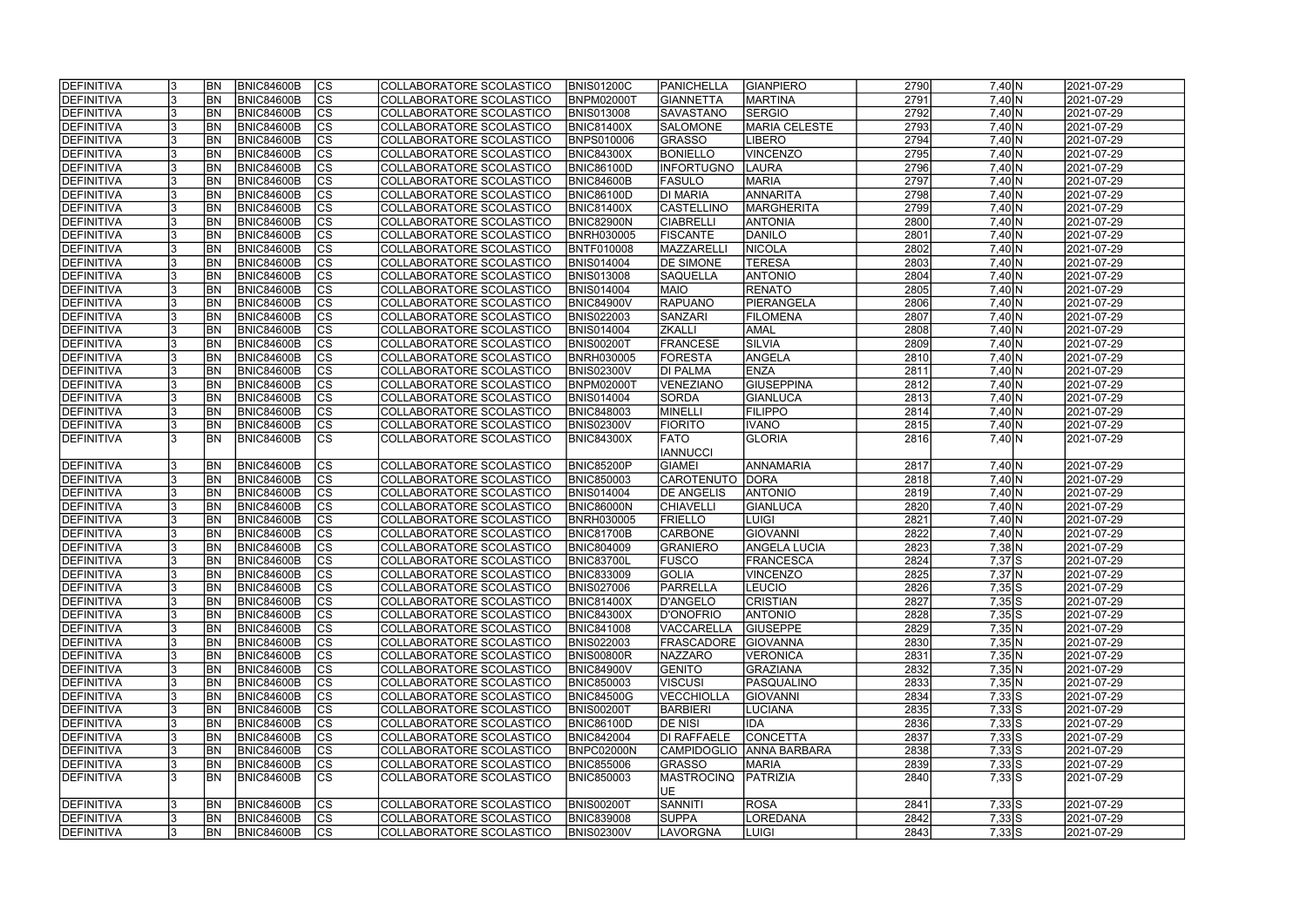| cs <br>2845<br><b>DEFINITIVA</b><br><b>BN</b><br><b>BNIC84600B</b><br>COLLABORATORE SCOLASTICO<br><b>BNIC819003</b><br><b>CAVIASCA</b><br>KATYA<br>$7,33$ $S$<br>2021-07-29<br> cs <br>2846<br><b>BNIC84600B</b><br> COVINO<br>$7,33$ S<br>2021-07-29<br>DEFINITIVA<br> BN<br>COLLABORATORE SCOLASTICO<br><b>BNIC855006</b><br><b>LUISA</b><br>$\overline{c}$<br>2847<br>$7,33$ S<br><b>BNIC84600B</b><br>NUZZOLO<br><b>MARGARETH</b><br>2021-07-29<br>DEFINITIVA<br> BN<br>COLLABORATORE SCOLASTICO<br><b>BNIC85700T</b><br> cs <br>2848<br><b>BNIC84600B</b><br>$7,33$ S<br>2021-07-29<br><b>DEFINITIVA</b><br> BN<br>COLLABORATORE SCOLASTICO<br><b>BNIS027006</b><br>PARRELLA<br><b>NITO</b><br> cs <br><b>BNIC84600B</b><br>ANGELINA<br>2849<br>$7,33$ S<br>DEFINITIVA<br> BN<br>COLLABORATORE SCOLASTICO<br><b>BNIC833009</b><br><b>CARUSO</b><br>2021-07-29<br> cs <br>2850<br><b>BNIC84600B</b><br>PARENTE<br>$7,33$ S<br>2021-07-29<br>DEFINITIVA<br> BN<br>COLLABORATORE SCOLASTICO<br><b>BNIC82900N</b><br><b>FRANCESCA</b><br> cs <br>2851<br><b>BN</b><br><b>BNIC84600B</b><br><b>CATILLO</b><br>$7,33$ S<br>2021-07-29<br>DEFINITIVA<br>COLLABORATORE SCOLASTICO<br><b>BNIC84600B</b><br><b>FILOMENA</b><br> cs <br><b>BN</b><br><b>BNIC84600B</b><br><b>VERTUCCI</b><br>2852<br>$7,33$ S<br>2021-07-29<br>DEFINITIVA<br>COLLABORATORE SCOLASTICO<br><b>BNIS013008</b><br><b>ELISA</b><br> cs <br><b>BN</b><br><b>BNIC84600B</b><br><b>CAPORASO</b><br>NICOLINA<br>2853<br>2021-07-29<br>DEFINITIVA<br>COLLABORATORE SCOLASTICO<br><b>BNIC850003</b><br>7,33 N<br> cs <br><b>ANTONIO</b><br>2854<br>DEFINITIVA<br><b>BN</b><br><b>BNIC84600B</b><br>COLLABORATORE SCOLASTICO<br>BNPC02000N<br><b>SPITALETTA</b><br>7,33 N<br>2021-07-29<br>$ {\rm CS} $<br><b>MARIA MICHELA</b><br>2855<br>DEFINITIVA<br><b>BNIC84600B</b><br>COLLABORATORE SCOLASTICO<br><b>BNIC841008</b><br>7,33 N<br>2021-07-29<br> BN<br><b>RUBANO</b><br>$ {\rm CS} $<br>2856<br><b>BNIC84600B</b><br><b>BNIC84500G</b><br>ALLEGRETTI<br>7,33 N<br>2021-07-29<br>DEFINITIVA<br><b>BN</b><br>COLLABORATORE SCOLASTICO<br><b>ARMANDO</b><br> cs <br>2857<br><b>BNIC84600B</b><br><b>MARIA LUCIA</b><br>7,33 N<br>2021-07-29<br>DEFINITIVA<br> BN<br>COLLABORATORE SCOLASTICO<br><b>BNIC850003</b><br><b>GRAVANO</b><br> cs <br>2858<br><b>BNIC84600B</b><br><b>BNIC842004</b><br><b>SCHIPANI</b><br>7,33 N<br>2021-07-29<br>DEFINITIVA<br><b>BN</b><br>COLLABORATORE SCOLASTICO<br>LAURA<br> cs <br>2859<br><b>BN</b><br><b>BNIC84600B</b><br><b>SATERIALE</b><br><b>GIUSEPPE</b><br>7,33 N<br>2021-07-29<br>DEFINITIVA<br>COLLABORATORE SCOLASTICO<br><b>BNPM02000T</b><br> cs <br>2860<br>7,33 N<br>2021-07-29<br>DEFINITIVA<br><b>BN</b><br><b>BNIC84600B</b><br><b>BNIC819003</b><br>PERUGINI<br><b>VITTORIA</b><br>COLLABORATORE SCOLASTICO<br> cs <br><b>BN</b><br><b>BNIC84600B</b><br><b>SABRINA ZEUDI</b><br>2861<br>7,33 N<br>2021-07-29<br>DEFINITIVA<br>COLLABORATORE SCOLASTICO<br><b>BNIC804009</b><br><b>ESPOSITO</b><br> cs <br>2862<br>7,33 N<br>2021-07-29<br><b>DEFINITIVA</b><br> BN<br><b>BNIC84600B</b><br>COLLABORATORE SCOLASTICO<br>BNIC84400Q<br><b>LANDI</b><br><b>RAFFAELE</b><br> cs <br>2863<br>7,33 N<br>2021-07-29<br><b>DEFINITIVA</b><br> BN<br><b>BNIC84600B</b><br>COLLABORATORE SCOLASTICO<br>BNIC82900N<br><b>FALAVIGNA</b><br><b>RENATA</b><br><b>CS</b><br>2864<br>7,33 N<br>2021-07-29<br><b>DEFINITIVA</b><br> BN<br><b>BNIC84600B</b><br>COLLABORATORE SCOLASTICO<br>BNIS01600Q<br><b>CATALANO</b><br>SONIA<br><b>CS</b><br>2865<br><b>BNIC84600B</b><br>7,33 N<br><b>DEFINITIVA</b><br> BN<br>COLLABORATORE SCOLASTICO<br>BNIC84400Q<br><b>ESPOSITO</b><br>LUIGI<br>2021-07-29<br><b>CS</b><br>2866<br><b>BNIC84600B</b><br>MONICA<br>7,33 N<br>2021-07-29<br>DEFINITIVA<br> BN<br>COLLABORATORE SCOLASTICO<br><b>BNIC86100D</b><br>PANELLA<br>2867<br><b>BN</b><br><b>BNIC84600B</b><br> CS<br><b>GIUSEPPINA</b><br>7,33 N<br>2021-07-29<br>DEFINITIVA<br>COLLABORATORE SCOLASTICO<br><b>BNIC85400A</b><br><b>MANNA</b><br><b>CS</b><br><b>BN</b><br><b>BNIC84600B</b><br><b>ZITO</b><br><b>ROSALIA</b><br>2868<br>7,33 N<br>2021-07-29<br>DEFINITIVA<br>COLLABORATORE SCOLASTICO<br><b>BNIC86100D</b><br>$ {\rm cs} $<br><b>BN</b><br><b>BNIC84600B</b><br><b>DE IASIO</b><br><b>CARMELA</b><br>2869<br>7,33 N<br>2021-07-29<br>DEFINITIVA<br>COLLABORATORE SCOLASTICO<br>BNVC01000A<br>$ {\rm cs} $<br>2870<br><b>BN</b><br><b>BNIC84600B</b><br>COLLABORATORE SCOLASTICO<br>D'ARGENIO<br>CONCETTA<br>7,33 N<br>2021-07-29<br>DEFINITIVA<br><b>BNPM02000T</b><br>$ {\rm cs} $<br>2871<br><b>BNIC84600B</b><br><b>AQUINO</b><br>7,33 N<br>DEFINITIVA<br><b>BN</b><br>COLLABORATORE SCOLASTICO<br><b>BNTF010008</b><br><b>ANTONIETTA</b><br>2021-07-29<br> cs <br>2872<br><b>BN</b><br><b>BNIC84600B</b><br>COLLABORATORE SCOLASTICO<br>BNIC83700L<br><b>VALENTINO</b><br>7,33 N<br>2021-07-29<br>DEFINITIVA<br><b>ANNA ROSA</b><br>$ {\rm cs} $<br>2873<br><b>BNIC84600B</b><br><b>BNIC84500G</b><br><b>ANZOVINO</b><br><b>ESTERINA</b><br>7,33 N<br>2021-07-29<br>DEFINITIVA<br><b>BN</b><br>COLLABORATORE SCOLASTICO<br> cs <br><b>BNIC84600B</b><br><b>FUSCO</b><br>NICOLA<br>2874<br>7,33 N<br>2021-07-29<br>DEFINITIVA<br><b>BN</b><br>COLLABORATORE SCOLASTICO<br><b>BNIC84300X</b><br> cs <br>2875<br><b>BNIC84600B</b><br><b>MUSEO</b><br>ADDOLORATA<br>7,33 N<br>2021-07-29<br>DEFINITIVA<br><b>BN</b><br>COLLABORATORE SCOLASTICO<br><b>BNIC812008</b><br>$\overline{c}$<br>GRIFI<br>2876<br>2021-07-29<br><b>BN</b><br><b>BNIC84600B</b><br>COLLABORATORE SCOLASTICO<br><b>BNIS02300V</b><br><b>RICCARDO</b><br>7,33 N<br>DEFINITIVA<br> cs <br>2877<br><b>BN</b><br> TOSTO<br><b>MARIA</b><br>7,33 N<br>2021-07-29<br>DEFINITIVA<br><b>BNIC84600B</b><br>COLLABORATORE SCOLASTICO<br><b>BNIC81400X</b><br>$\overline{c}$<br>2878<br>DEFINITIVA<br><b>BN</b><br><b>BNIC84600B</b><br><b>BNIC841008</b><br><b>RAINONE</b><br><b>ELVIRA</b><br>7,33 N<br>2021-07-29<br>COLLABORATORE SCOLASTICO<br> cs <br>2879<br>ROSA<br>7,33 N<br>DEFINITIVA<br> BN<br><b>BNIC84600B</b><br>COLLABORATORE SCOLASTICO<br><b>BNIS022003</b><br><b>NARDELLI</b><br>2021-07-29<br><b>DEFINITIVA</b><br>BNIC84600B<br><b>PETRELLESE</b><br>PASQUALE<br>2880<br>2021-07-29<br><b>BN</b><br>COLLABORATORE SCOLASTICO<br><b>BNIC827002</b><br>7,33 N<br> CS <br>13<br>$ {\rm CS} $<br>DEFINITIVA<br><b>BN</b><br>BNIC84600B<br>COLLABORATORE SCOLASTICO<br><b>BNTF010008</b><br><b>NESPOLI</b><br>2881<br>7,33 N<br>2021-07-29<br><b>DOMENICO</b><br><sub>Ics</sub><br>2882<br>DEFINITIVA<br><b>BNIC84600B</b><br><b>MARTUCCIO</b><br>$7,32$ S<br>2021-07-29<br> BN<br>COLLABORATORE SCOLASTICO<br><b>BNIC82500A</b><br><b>IMARIA</b><br> CS<br>2883<br>DEFINITIVA<br><b>BN</b><br><b>BNIC84600B</b><br>COLLABORATORE SCOLASTICO<br><b>DE NIGRIS</b><br><b>ALESSANDRO</b><br>7,32 N<br>2021-07-29<br><b>BNIC84900V</b><br>2884<br>DEFINITIVA<br><b>BNIC84600B</b><br><sub>Ics</sub><br>$7,31$ $S$<br>2021-07-29<br><b>BN</b><br>COLLABORATORE SCOLASTICO<br><b>BNIC862009</b><br>NUZZO<br><b>LUIGI</b><br>13<br>DEFINITIVA<br><b>BN</b><br><b>BNIC84600B</b><br>$ {\rm CS} $<br><b>COLELLA</b><br><b>OLGA</b><br>2885<br>COLLABORATORE SCOLASTICO<br><b>BNIC82900N</b><br>$7,30$ S<br>2021-07-29<br>DEFINITIVA<br><b>BN</b><br><b>BNIC84600B</b><br><sub>Ics</sub><br>PALLOTTA<br>MICHELE<br>2886<br>COLLABORATORE SCOLASTICO<br><b>BNRH030005</b><br>$7,30$ S<br>2021-07-29<br><sub>Ics</sub><br><b>DEFINITIVA</b><br>BNIC84600B<br>COLLABORATORE SCOLASTICO<br><b>BNIC812008</b><br><b>IACICCO</b><br>ROCCO<br>2887<br>$7,30$ S<br>2021-07-29<br><b>BN</b><br> cs <br>2888<br>DEFINITIVA<br><b>BNIC84600B</b><br>COLLABORATORE SCOLASTICO<br><b>MARIKA</b><br>$7,30$ S<br>2021-07-29<br>BN <sub></sub><br><b>BNIC85400A</b><br><b>DE BLASIO</b><br> cs <br>2889<br>DEFINITIVA<br><b>BNIC84600B</b><br><b>IAVASILE</b><br><b>FRANCESCO</b><br>$7,30$ S<br>2021-07-29<br>BN <sub></sub><br>COLLABORATORE SCOLASTICO<br><b>BNIC84500G</b><br> cs <br><b>BNIC84600B</b><br><b>RUGGIERO</b><br>2890<br>$7,30$ S<br>2021-07-29<br>DEFINITIVA<br><b>BN</b><br>COLLABORATORE SCOLASTICO<br><b>BNIS02600A</b><br>BARBARA<br><b>CS</b><br>2891<br>$7,30$ S<br>DEFINITIVA<br>BNIC84600B<br>COLLABORATORE SCOLASTICO<br><b>BNIC850003</b><br><b>MASTROCINQ</b><br>2021-07-29<br> BN<br><b>JANNA</b><br>UE<br>DEFINITIVA<br><b>BNIC84600B</b><br>$ {\rm CS} $<br>CAPORASO<br>MARIANNA<br>2892<br>2021-07-29<br><b>BN</b><br>COLLABORATORE SCOLASTICO<br><b>BNIC86100D</b><br>$7,30$ S<br> cs <br><b>BNIC84600B</b><br><b>ENZO DANILO</b><br>2893<br>$7,30$ S<br>2021-07-29<br>DEFINITIVA<br><b>BN</b><br>COLLABORATORE SCOLASTICO<br><b>BNIC804009</b><br><b>CITTADINO</b><br>$ {\rm CS} $<br><b>BNIC84600B</b><br>2894<br>$7,30$ S<br>2021-07-29<br>DEFINITIVA<br>COLLABORATORE SCOLASTICO<br><b>BNIS00200T</b><br><b>MOSCARINO</b><br><b>MANLIO</b><br><b>BN</b><br> cs <br>2895<br>$7,30$ S<br>DEFINITIVA<br><b>BNIC84600B</b><br>COLLABORATORE SCOLASTICO<br><b>BNIC84300X</b><br><b>VINCENZO</b><br>2021-07-29<br><b>BN</b><br><b>GIULIANO</b><br>2896<br><sub>Ics</sub><br>$7,30$ S<br>DEFINITIVA<br><b>BNIC84600B</b><br><b>CESARE</b><br>VINCENZO<br>2021-07-29<br><b>BN</b><br>COLLABORATORE SCOLASTICO<br><b>BNIC841008</b><br><sub>Ics</sub><br>2897<br>$7,30$ S<br>DEFINITIVA<br><b>BNIC84600B</b><br><b>PIRAMIDE</b><br>ROBERTO<br>2021-07-29<br> BN<br>COLLABORATORE SCOLASTICO<br><b>BNIC85400A</b><br><b>CS</b><br><b>DEFINITIVA</b><br><b>BNIC84600B</b><br>COLLABORATORE SCOLASTICO<br>D'AGOSTINO<br>MICHELE<br>2898<br>$7,30$ S<br>2021-07-29<br>13.<br> BN<br><b>BNIC82900N</b> | DEFINITIVA | <b>BN</b> | <b>BNIC84600B</b> | <sub>Ics</sub> | COLLABORATORE SCOLASTICO | <b>BNIC819003</b> | FARISELLO | <b>FILOMENA</b> | 2844 | $7,33$ $S$ | 2021-07-29 |
|--------------------------------------------------------------------------------------------------------------------------------------------------------------------------------------------------------------------------------------------------------------------------------------------------------------------------------------------------------------------------------------------------------------------------------------------------------------------------------------------------------------------------------------------------------------------------------------------------------------------------------------------------------------------------------------------------------------------------------------------------------------------------------------------------------------------------------------------------------------------------------------------------------------------------------------------------------------------------------------------------------------------------------------------------------------------------------------------------------------------------------------------------------------------------------------------------------------------------------------------------------------------------------------------------------------------------------------------------------------------------------------------------------------------------------------------------------------------------------------------------------------------------------------------------------------------------------------------------------------------------------------------------------------------------------------------------------------------------------------------------------------------------------------------------------------------------------------------------------------------------------------------------------------------------------------------------------------------------------------------------------------------------------------------------------------------------------------------------------------------------------------------------------------------------------------------------------------------------------------------------------------------------------------------------------------------------------------------------------------------------------------------------------------------------------------------------------------------------------------------------------------------------------------------------------------------------------------------------------------------------------------------------------------------------------------------------------------------------------------------------------------------------------------------------------------------------------------------------------------------------------------------------------------------------------------------------------------------------------------------------------------------------------------------------------------------------------------------------------------------------------------------------------------------------------------------------------------------------------------------------------------------------------------------------------------------------------------------------------------------------------------------------------------------------------------------------------------------------------------------------------------------------------------------------------------------------------------------------------------------------------------------------------------------------------------------------------------------------------------------------------------------------------------------------------------------------------------------------------------------------------------------------------------------------------------------------------------------------------------------------------------------------------------------------------------------------------------------------------------------------------------------------------------------------------------------------------------------------------------------------------------------------------------------------------------------------------------------------------------------------------------------------------------------------------------------------------------------------------------------------------------------------------------------------------------------------------------------------------------------------------------------------------------------------------------------------------------------------------------------------------------------------------------------------------------------------------------------------------------------------------------------------------------------------------------------------------------------------------------------------------------------------------------------------------------------------------------------------------------------------------------------------------------------------------------------------------------------------------------------------------------------------------------------------------------------------------------------------------------------------------------------------------------------------------------------------------------------------------------------------------------------------------------------------------------------------------------------------------------------------------------------------------------------------------------------------------------------------------------------------------------------------------------------------------------------------------------------------------------------------------------------------------------------------------------------------------------------------------------------------------------------------------------------------------------------------------------------------------------------------------------------------------------------------------------------------------------------------------------------------------------------------------------------------------------------------------------------------------------------------------------------------------------------------------------------------------------------------------------------------------------------------------------------------------------------------------------------------------------------------------------------------------------------------------------------------------------------------------------------------------------------------------------------------------------------------------------------------------------------------------------------------------------------------------------------------------------------------------------------------------------------------------------------------------------------------------------------------------------------------------------------------------------------------------------------------------------------------------------------------------------------------------------------------------------------------------------------------------------------------------------------------------------------------------------------------------------------------------------------------------------------------------------------------------------------------------------------------------------------------------------------------------------------------------------------------------------------------------------------------------------------------------------------------------------------------------------------------------------------------------------------------------------------------------------------------------------------------------------------------------------------------------------------------------------------------------------------------------------------------------------------------------------------------------------------------------------------------------------------------------------------------------------------------------------------------------------------------------------------------------------------------------------------------------------------------------------------------------------------------------------------------------------------------------------------------------------------------------------------------------------------------------------------------------------------------------------------------------------------------------------------------------------------------------------------------------------------------------------------------------------------------------------------------------------------------------------------------------------------------------------------------------------------------------------------------------------------------------------------------------------------------------------------------------------------------------------------------------------------------------------------------------------------------------------------------------------------------------------------------------------------------------------------------------------------------------------------------------------------------------------------------------------------------------------------------------------------------------------------------------------------------------------------------------------------------------------|------------|-----------|-------------------|----------------|--------------------------|-------------------|-----------|-----------------|------|------------|------------|
|                                                                                                                                                                                                                                                                                                                                                                                                                                                                                                                                                                                                                                                                                                                                                                                                                                                                                                                                                                                                                                                                                                                                                                                                                                                                                                                                                                                                                                                                                                                                                                                                                                                                                                                                                                                                                                                                                                                                                                                                                                                                                                                                                                                                                                                                                                                                                                                                                                                                                                                                                                                                                                                                                                                                                                                                                                                                                                                                                                                                                                                                                                                                                                                                                                                                                                                                                                                                                                                                                                                                                                                                                                                                                                                                                                                                                                                                                                                                                                                                                                                                                                                                                                                                                                                                                                                                                                                                                                                                                                                                                                                                                                                                                                                                                                                                                                                                                                                                                                                                                                                                                                                                                                                                                                                                                                                                                                                                                                                                                                                                                                                                                                                                                                                                                                                                                                                                                                                                                                                                                                                                                                                                                                                                                                                                                                                                                                                                                                                                                                                                                                                                                                                                                                                                                                                                                                                                                                                                                                                                                                                                                                                                                                                                                                                                                                                                                                                                                                                                                                                                                                                                                                                                                                                                                                                                                                                                                                                                                                                                                                                                                                                                                                                                                                                                                                                                                                                                                                                                                                                                                                                                                                                                                                                                                                                                                                                                                                                                                                                                                                                                                                                                                                                                                                                                                                                                                                                                                                                                                                                                                                                                                                                                                                              |            |           |                   |                |                          |                   |           |                 |      |            |            |
|                                                                                                                                                                                                                                                                                                                                                                                                                                                                                                                                                                                                                                                                                                                                                                                                                                                                                                                                                                                                                                                                                                                                                                                                                                                                                                                                                                                                                                                                                                                                                                                                                                                                                                                                                                                                                                                                                                                                                                                                                                                                                                                                                                                                                                                                                                                                                                                                                                                                                                                                                                                                                                                                                                                                                                                                                                                                                                                                                                                                                                                                                                                                                                                                                                                                                                                                                                                                                                                                                                                                                                                                                                                                                                                                                                                                                                                                                                                                                                                                                                                                                                                                                                                                                                                                                                                                                                                                                                                                                                                                                                                                                                                                                                                                                                                                                                                                                                                                                                                                                                                                                                                                                                                                                                                                                                                                                                                                                                                                                                                                                                                                                                                                                                                                                                                                                                                                                                                                                                                                                                                                                                                                                                                                                                                                                                                                                                                                                                                                                                                                                                                                                                                                                                                                                                                                                                                                                                                                                                                                                                                                                                                                                                                                                                                                                                                                                                                                                                                                                                                                                                                                                                                                                                                                                                                                                                                                                                                                                                                                                                                                                                                                                                                                                                                                                                                                                                                                                                                                                                                                                                                                                                                                                                                                                                                                                                                                                                                                                                                                                                                                                                                                                                                                                                                                                                                                                                                                                                                                                                                                                                                                                                                                                                              |            |           |                   |                |                          |                   |           |                 |      |            |            |
|                                                                                                                                                                                                                                                                                                                                                                                                                                                                                                                                                                                                                                                                                                                                                                                                                                                                                                                                                                                                                                                                                                                                                                                                                                                                                                                                                                                                                                                                                                                                                                                                                                                                                                                                                                                                                                                                                                                                                                                                                                                                                                                                                                                                                                                                                                                                                                                                                                                                                                                                                                                                                                                                                                                                                                                                                                                                                                                                                                                                                                                                                                                                                                                                                                                                                                                                                                                                                                                                                                                                                                                                                                                                                                                                                                                                                                                                                                                                                                                                                                                                                                                                                                                                                                                                                                                                                                                                                                                                                                                                                                                                                                                                                                                                                                                                                                                                                                                                                                                                                                                                                                                                                                                                                                                                                                                                                                                                                                                                                                                                                                                                                                                                                                                                                                                                                                                                                                                                                                                                                                                                                                                                                                                                                                                                                                                                                                                                                                                                                                                                                                                                                                                                                                                                                                                                                                                                                                                                                                                                                                                                                                                                                                                                                                                                                                                                                                                                                                                                                                                                                                                                                                                                                                                                                                                                                                                                                                                                                                                                                                                                                                                                                                                                                                                                                                                                                                                                                                                                                                                                                                                                                                                                                                                                                                                                                                                                                                                                                                                                                                                                                                                                                                                                                                                                                                                                                                                                                                                                                                                                                                                                                                                                                                              |            |           |                   |                |                          |                   |           |                 |      |            |            |
|                                                                                                                                                                                                                                                                                                                                                                                                                                                                                                                                                                                                                                                                                                                                                                                                                                                                                                                                                                                                                                                                                                                                                                                                                                                                                                                                                                                                                                                                                                                                                                                                                                                                                                                                                                                                                                                                                                                                                                                                                                                                                                                                                                                                                                                                                                                                                                                                                                                                                                                                                                                                                                                                                                                                                                                                                                                                                                                                                                                                                                                                                                                                                                                                                                                                                                                                                                                                                                                                                                                                                                                                                                                                                                                                                                                                                                                                                                                                                                                                                                                                                                                                                                                                                                                                                                                                                                                                                                                                                                                                                                                                                                                                                                                                                                                                                                                                                                                                                                                                                                                                                                                                                                                                                                                                                                                                                                                                                                                                                                                                                                                                                                                                                                                                                                                                                                                                                                                                                                                                                                                                                                                                                                                                                                                                                                                                                                                                                                                                                                                                                                                                                                                                                                                                                                                                                                                                                                                                                                                                                                                                                                                                                                                                                                                                                                                                                                                                                                                                                                                                                                                                                                                                                                                                                                                                                                                                                                                                                                                                                                                                                                                                                                                                                                                                                                                                                                                                                                                                                                                                                                                                                                                                                                                                                                                                                                                                                                                                                                                                                                                                                                                                                                                                                                                                                                                                                                                                                                                                                                                                                                                                                                                                                                              |            |           |                   |                |                          |                   |           |                 |      |            |            |
|                                                                                                                                                                                                                                                                                                                                                                                                                                                                                                                                                                                                                                                                                                                                                                                                                                                                                                                                                                                                                                                                                                                                                                                                                                                                                                                                                                                                                                                                                                                                                                                                                                                                                                                                                                                                                                                                                                                                                                                                                                                                                                                                                                                                                                                                                                                                                                                                                                                                                                                                                                                                                                                                                                                                                                                                                                                                                                                                                                                                                                                                                                                                                                                                                                                                                                                                                                                                                                                                                                                                                                                                                                                                                                                                                                                                                                                                                                                                                                                                                                                                                                                                                                                                                                                                                                                                                                                                                                                                                                                                                                                                                                                                                                                                                                                                                                                                                                                                                                                                                                                                                                                                                                                                                                                                                                                                                                                                                                                                                                                                                                                                                                                                                                                                                                                                                                                                                                                                                                                                                                                                                                                                                                                                                                                                                                                                                                                                                                                                                                                                                                                                                                                                                                                                                                                                                                                                                                                                                                                                                                                                                                                                                                                                                                                                                                                                                                                                                                                                                                                                                                                                                                                                                                                                                                                                                                                                                                                                                                                                                                                                                                                                                                                                                                                                                                                                                                                                                                                                                                                                                                                                                                                                                                                                                                                                                                                                                                                                                                                                                                                                                                                                                                                                                                                                                                                                                                                                                                                                                                                                                                                                                                                                                                              |            |           |                   |                |                          |                   |           |                 |      |            |            |
|                                                                                                                                                                                                                                                                                                                                                                                                                                                                                                                                                                                                                                                                                                                                                                                                                                                                                                                                                                                                                                                                                                                                                                                                                                                                                                                                                                                                                                                                                                                                                                                                                                                                                                                                                                                                                                                                                                                                                                                                                                                                                                                                                                                                                                                                                                                                                                                                                                                                                                                                                                                                                                                                                                                                                                                                                                                                                                                                                                                                                                                                                                                                                                                                                                                                                                                                                                                                                                                                                                                                                                                                                                                                                                                                                                                                                                                                                                                                                                                                                                                                                                                                                                                                                                                                                                                                                                                                                                                                                                                                                                                                                                                                                                                                                                                                                                                                                                                                                                                                                                                                                                                                                                                                                                                                                                                                                                                                                                                                                                                                                                                                                                                                                                                                                                                                                                                                                                                                                                                                                                                                                                                                                                                                                                                                                                                                                                                                                                                                                                                                                                                                                                                                                                                                                                                                                                                                                                                                                                                                                                                                                                                                                                                                                                                                                                                                                                                                                                                                                                                                                                                                                                                                                                                                                                                                                                                                                                                                                                                                                                                                                                                                                                                                                                                                                                                                                                                                                                                                                                                                                                                                                                                                                                                                                                                                                                                                                                                                                                                                                                                                                                                                                                                                                                                                                                                                                                                                                                                                                                                                                                                                                                                                                                              |            |           |                   |                |                          |                   |           |                 |      |            |            |
|                                                                                                                                                                                                                                                                                                                                                                                                                                                                                                                                                                                                                                                                                                                                                                                                                                                                                                                                                                                                                                                                                                                                                                                                                                                                                                                                                                                                                                                                                                                                                                                                                                                                                                                                                                                                                                                                                                                                                                                                                                                                                                                                                                                                                                                                                                                                                                                                                                                                                                                                                                                                                                                                                                                                                                                                                                                                                                                                                                                                                                                                                                                                                                                                                                                                                                                                                                                                                                                                                                                                                                                                                                                                                                                                                                                                                                                                                                                                                                                                                                                                                                                                                                                                                                                                                                                                                                                                                                                                                                                                                                                                                                                                                                                                                                                                                                                                                                                                                                                                                                                                                                                                                                                                                                                                                                                                                                                                                                                                                                                                                                                                                                                                                                                                                                                                                                                                                                                                                                                                                                                                                                                                                                                                                                                                                                                                                                                                                                                                                                                                                                                                                                                                                                                                                                                                                                                                                                                                                                                                                                                                                                                                                                                                                                                                                                                                                                                                                                                                                                                                                                                                                                                                                                                                                                                                                                                                                                                                                                                                                                                                                                                                                                                                                                                                                                                                                                                                                                                                                                                                                                                                                                                                                                                                                                                                                                                                                                                                                                                                                                                                                                                                                                                                                                                                                                                                                                                                                                                                                                                                                                                                                                                                                                              |            |           |                   |                |                          |                   |           |                 |      |            |            |
|                                                                                                                                                                                                                                                                                                                                                                                                                                                                                                                                                                                                                                                                                                                                                                                                                                                                                                                                                                                                                                                                                                                                                                                                                                                                                                                                                                                                                                                                                                                                                                                                                                                                                                                                                                                                                                                                                                                                                                                                                                                                                                                                                                                                                                                                                                                                                                                                                                                                                                                                                                                                                                                                                                                                                                                                                                                                                                                                                                                                                                                                                                                                                                                                                                                                                                                                                                                                                                                                                                                                                                                                                                                                                                                                                                                                                                                                                                                                                                                                                                                                                                                                                                                                                                                                                                                                                                                                                                                                                                                                                                                                                                                                                                                                                                                                                                                                                                                                                                                                                                                                                                                                                                                                                                                                                                                                                                                                                                                                                                                                                                                                                                                                                                                                                                                                                                                                                                                                                                                                                                                                                                                                                                                                                                                                                                                                                                                                                                                                                                                                                                                                                                                                                                                                                                                                                                                                                                                                                                                                                                                                                                                                                                                                                                                                                                                                                                                                                                                                                                                                                                                                                                                                                                                                                                                                                                                                                                                                                                                                                                                                                                                                                                                                                                                                                                                                                                                                                                                                                                                                                                                                                                                                                                                                                                                                                                                                                                                                                                                                                                                                                                                                                                                                                                                                                                                                                                                                                                                                                                                                                                                                                                                                                                              |            |           |                   |                |                          |                   |           |                 |      |            |            |
|                                                                                                                                                                                                                                                                                                                                                                                                                                                                                                                                                                                                                                                                                                                                                                                                                                                                                                                                                                                                                                                                                                                                                                                                                                                                                                                                                                                                                                                                                                                                                                                                                                                                                                                                                                                                                                                                                                                                                                                                                                                                                                                                                                                                                                                                                                                                                                                                                                                                                                                                                                                                                                                                                                                                                                                                                                                                                                                                                                                                                                                                                                                                                                                                                                                                                                                                                                                                                                                                                                                                                                                                                                                                                                                                                                                                                                                                                                                                                                                                                                                                                                                                                                                                                                                                                                                                                                                                                                                                                                                                                                                                                                                                                                                                                                                                                                                                                                                                                                                                                                                                                                                                                                                                                                                                                                                                                                                                                                                                                                                                                                                                                                                                                                                                                                                                                                                                                                                                                                                                                                                                                                                                                                                                                                                                                                                                                                                                                                                                                                                                                                                                                                                                                                                                                                                                                                                                                                                                                                                                                                                                                                                                                                                                                                                                                                                                                                                                                                                                                                                                                                                                                                                                                                                                                                                                                                                                                                                                                                                                                                                                                                                                                                                                                                                                                                                                                                                                                                                                                                                                                                                                                                                                                                                                                                                                                                                                                                                                                                                                                                                                                                                                                                                                                                                                                                                                                                                                                                                                                                                                                                                                                                                                                                              |            |           |                   |                |                          |                   |           |                 |      |            |            |
|                                                                                                                                                                                                                                                                                                                                                                                                                                                                                                                                                                                                                                                                                                                                                                                                                                                                                                                                                                                                                                                                                                                                                                                                                                                                                                                                                                                                                                                                                                                                                                                                                                                                                                                                                                                                                                                                                                                                                                                                                                                                                                                                                                                                                                                                                                                                                                                                                                                                                                                                                                                                                                                                                                                                                                                                                                                                                                                                                                                                                                                                                                                                                                                                                                                                                                                                                                                                                                                                                                                                                                                                                                                                                                                                                                                                                                                                                                                                                                                                                                                                                                                                                                                                                                                                                                                                                                                                                                                                                                                                                                                                                                                                                                                                                                                                                                                                                                                                                                                                                                                                                                                                                                                                                                                                                                                                                                                                                                                                                                                                                                                                                                                                                                                                                                                                                                                                                                                                                                                                                                                                                                                                                                                                                                                                                                                                                                                                                                                                                                                                                                                                                                                                                                                                                                                                                                                                                                                                                                                                                                                                                                                                                                                                                                                                                                                                                                                                                                                                                                                                                                                                                                                                                                                                                                                                                                                                                                                                                                                                                                                                                                                                                                                                                                                                                                                                                                                                                                                                                                                                                                                                                                                                                                                                                                                                                                                                                                                                                                                                                                                                                                                                                                                                                                                                                                                                                                                                                                                                                                                                                                                                                                                                                                              |            |           |                   |                |                          |                   |           |                 |      |            |            |
|                                                                                                                                                                                                                                                                                                                                                                                                                                                                                                                                                                                                                                                                                                                                                                                                                                                                                                                                                                                                                                                                                                                                                                                                                                                                                                                                                                                                                                                                                                                                                                                                                                                                                                                                                                                                                                                                                                                                                                                                                                                                                                                                                                                                                                                                                                                                                                                                                                                                                                                                                                                                                                                                                                                                                                                                                                                                                                                                                                                                                                                                                                                                                                                                                                                                                                                                                                                                                                                                                                                                                                                                                                                                                                                                                                                                                                                                                                                                                                                                                                                                                                                                                                                                                                                                                                                                                                                                                                                                                                                                                                                                                                                                                                                                                                                                                                                                                                                                                                                                                                                                                                                                                                                                                                                                                                                                                                                                                                                                                                                                                                                                                                                                                                                                                                                                                                                                                                                                                                                                                                                                                                                                                                                                                                                                                                                                                                                                                                                                                                                                                                                                                                                                                                                                                                                                                                                                                                                                                                                                                                                                                                                                                                                                                                                                                                                                                                                                                                                                                                                                                                                                                                                                                                                                                                                                                                                                                                                                                                                                                                                                                                                                                                                                                                                                                                                                                                                                                                                                                                                                                                                                                                                                                                                                                                                                                                                                                                                                                                                                                                                                                                                                                                                                                                                                                                                                                                                                                                                                                                                                                                                                                                                                                                              |            |           |                   |                |                          |                   |           |                 |      |            |            |
|                                                                                                                                                                                                                                                                                                                                                                                                                                                                                                                                                                                                                                                                                                                                                                                                                                                                                                                                                                                                                                                                                                                                                                                                                                                                                                                                                                                                                                                                                                                                                                                                                                                                                                                                                                                                                                                                                                                                                                                                                                                                                                                                                                                                                                                                                                                                                                                                                                                                                                                                                                                                                                                                                                                                                                                                                                                                                                                                                                                                                                                                                                                                                                                                                                                                                                                                                                                                                                                                                                                                                                                                                                                                                                                                                                                                                                                                                                                                                                                                                                                                                                                                                                                                                                                                                                                                                                                                                                                                                                                                                                                                                                                                                                                                                                                                                                                                                                                                                                                                                                                                                                                                                                                                                                                                                                                                                                                                                                                                                                                                                                                                                                                                                                                                                                                                                                                                                                                                                                                                                                                                                                                                                                                                                                                                                                                                                                                                                                                                                                                                                                                                                                                                                                                                                                                                                                                                                                                                                                                                                                                                                                                                                                                                                                                                                                                                                                                                                                                                                                                                                                                                                                                                                                                                                                                                                                                                                                                                                                                                                                                                                                                                                                                                                                                                                                                                                                                                                                                                                                                                                                                                                                                                                                                                                                                                                                                                                                                                                                                                                                                                                                                                                                                                                                                                                                                                                                                                                                                                                                                                                                                                                                                                                                              |            |           |                   |                |                          |                   |           |                 |      |            |            |
|                                                                                                                                                                                                                                                                                                                                                                                                                                                                                                                                                                                                                                                                                                                                                                                                                                                                                                                                                                                                                                                                                                                                                                                                                                                                                                                                                                                                                                                                                                                                                                                                                                                                                                                                                                                                                                                                                                                                                                                                                                                                                                                                                                                                                                                                                                                                                                                                                                                                                                                                                                                                                                                                                                                                                                                                                                                                                                                                                                                                                                                                                                                                                                                                                                                                                                                                                                                                                                                                                                                                                                                                                                                                                                                                                                                                                                                                                                                                                                                                                                                                                                                                                                                                                                                                                                                                                                                                                                                                                                                                                                                                                                                                                                                                                                                                                                                                                                                                                                                                                                                                                                                                                                                                                                                                                                                                                                                                                                                                                                                                                                                                                                                                                                                                                                                                                                                                                                                                                                                                                                                                                                                                                                                                                                                                                                                                                                                                                                                                                                                                                                                                                                                                                                                                                                                                                                                                                                                                                                                                                                                                                                                                                                                                                                                                                                                                                                                                                                                                                                                                                                                                                                                                                                                                                                                                                                                                                                                                                                                                                                                                                                                                                                                                                                                                                                                                                                                                                                                                                                                                                                                                                                                                                                                                                                                                                                                                                                                                                                                                                                                                                                                                                                                                                                                                                                                                                                                                                                                                                                                                                                                                                                                                                                              |            |           |                   |                |                          |                   |           |                 |      |            |            |
|                                                                                                                                                                                                                                                                                                                                                                                                                                                                                                                                                                                                                                                                                                                                                                                                                                                                                                                                                                                                                                                                                                                                                                                                                                                                                                                                                                                                                                                                                                                                                                                                                                                                                                                                                                                                                                                                                                                                                                                                                                                                                                                                                                                                                                                                                                                                                                                                                                                                                                                                                                                                                                                                                                                                                                                                                                                                                                                                                                                                                                                                                                                                                                                                                                                                                                                                                                                                                                                                                                                                                                                                                                                                                                                                                                                                                                                                                                                                                                                                                                                                                                                                                                                                                                                                                                                                                                                                                                                                                                                                                                                                                                                                                                                                                                                                                                                                                                                                                                                                                                                                                                                                                                                                                                                                                                                                                                                                                                                                                                                                                                                                                                                                                                                                                                                                                                                                                                                                                                                                                                                                                                                                                                                                                                                                                                                                                                                                                                                                                                                                                                                                                                                                                                                                                                                                                                                                                                                                                                                                                                                                                                                                                                                                                                                                                                                                                                                                                                                                                                                                                                                                                                                                                                                                                                                                                                                                                                                                                                                                                                                                                                                                                                                                                                                                                                                                                                                                                                                                                                                                                                                                                                                                                                                                                                                                                                                                                                                                                                                                                                                                                                                                                                                                                                                                                                                                                                                                                                                                                                                                                                                                                                                                                                              |            |           |                   |                |                          |                   |           |                 |      |            |            |
|                                                                                                                                                                                                                                                                                                                                                                                                                                                                                                                                                                                                                                                                                                                                                                                                                                                                                                                                                                                                                                                                                                                                                                                                                                                                                                                                                                                                                                                                                                                                                                                                                                                                                                                                                                                                                                                                                                                                                                                                                                                                                                                                                                                                                                                                                                                                                                                                                                                                                                                                                                                                                                                                                                                                                                                                                                                                                                                                                                                                                                                                                                                                                                                                                                                                                                                                                                                                                                                                                                                                                                                                                                                                                                                                                                                                                                                                                                                                                                                                                                                                                                                                                                                                                                                                                                                                                                                                                                                                                                                                                                                                                                                                                                                                                                                                                                                                                                                                                                                                                                                                                                                                                                                                                                                                                                                                                                                                                                                                                                                                                                                                                                                                                                                                                                                                                                                                                                                                                                                                                                                                                                                                                                                                                                                                                                                                                                                                                                                                                                                                                                                                                                                                                                                                                                                                                                                                                                                                                                                                                                                                                                                                                                                                                                                                                                                                                                                                                                                                                                                                                                                                                                                                                                                                                                                                                                                                                                                                                                                                                                                                                                                                                                                                                                                                                                                                                                                                                                                                                                                                                                                                                                                                                                                                                                                                                                                                                                                                                                                                                                                                                                                                                                                                                                                                                                                                                                                                                                                                                                                                                                                                                                                                                                              |            |           |                   |                |                          |                   |           |                 |      |            |            |
|                                                                                                                                                                                                                                                                                                                                                                                                                                                                                                                                                                                                                                                                                                                                                                                                                                                                                                                                                                                                                                                                                                                                                                                                                                                                                                                                                                                                                                                                                                                                                                                                                                                                                                                                                                                                                                                                                                                                                                                                                                                                                                                                                                                                                                                                                                                                                                                                                                                                                                                                                                                                                                                                                                                                                                                                                                                                                                                                                                                                                                                                                                                                                                                                                                                                                                                                                                                                                                                                                                                                                                                                                                                                                                                                                                                                                                                                                                                                                                                                                                                                                                                                                                                                                                                                                                                                                                                                                                                                                                                                                                                                                                                                                                                                                                                                                                                                                                                                                                                                                                                                                                                                                                                                                                                                                                                                                                                                                                                                                                                                                                                                                                                                                                                                                                                                                                                                                                                                                                                                                                                                                                                                                                                                                                                                                                                                                                                                                                                                                                                                                                                                                                                                                                                                                                                                                                                                                                                                                                                                                                                                                                                                                                                                                                                                                                                                                                                                                                                                                                                                                                                                                                                                                                                                                                                                                                                                                                                                                                                                                                                                                                                                                                                                                                                                                                                                                                                                                                                                                                                                                                                                                                                                                                                                                                                                                                                                                                                                                                                                                                                                                                                                                                                                                                                                                                                                                                                                                                                                                                                                                                                                                                                                                                              |            |           |                   |                |                          |                   |           |                 |      |            |            |
|                                                                                                                                                                                                                                                                                                                                                                                                                                                                                                                                                                                                                                                                                                                                                                                                                                                                                                                                                                                                                                                                                                                                                                                                                                                                                                                                                                                                                                                                                                                                                                                                                                                                                                                                                                                                                                                                                                                                                                                                                                                                                                                                                                                                                                                                                                                                                                                                                                                                                                                                                                                                                                                                                                                                                                                                                                                                                                                                                                                                                                                                                                                                                                                                                                                                                                                                                                                                                                                                                                                                                                                                                                                                                                                                                                                                                                                                                                                                                                                                                                                                                                                                                                                                                                                                                                                                                                                                                                                                                                                                                                                                                                                                                                                                                                                                                                                                                                                                                                                                                                                                                                                                                                                                                                                                                                                                                                                                                                                                                                                                                                                                                                                                                                                                                                                                                                                                                                                                                                                                                                                                                                                                                                                                                                                                                                                                                                                                                                                                                                                                                                                                                                                                                                                                                                                                                                                                                                                                                                                                                                                                                                                                                                                                                                                                                                                                                                                                                                                                                                                                                                                                                                                                                                                                                                                                                                                                                                                                                                                                                                                                                                                                                                                                                                                                                                                                                                                                                                                                                                                                                                                                                                                                                                                                                                                                                                                                                                                                                                                                                                                                                                                                                                                                                                                                                                                                                                                                                                                                                                                                                                                                                                                                                                              |            |           |                   |                |                          |                   |           |                 |      |            |            |
|                                                                                                                                                                                                                                                                                                                                                                                                                                                                                                                                                                                                                                                                                                                                                                                                                                                                                                                                                                                                                                                                                                                                                                                                                                                                                                                                                                                                                                                                                                                                                                                                                                                                                                                                                                                                                                                                                                                                                                                                                                                                                                                                                                                                                                                                                                                                                                                                                                                                                                                                                                                                                                                                                                                                                                                                                                                                                                                                                                                                                                                                                                                                                                                                                                                                                                                                                                                                                                                                                                                                                                                                                                                                                                                                                                                                                                                                                                                                                                                                                                                                                                                                                                                                                                                                                                                                                                                                                                                                                                                                                                                                                                                                                                                                                                                                                                                                                                                                                                                                                                                                                                                                                                                                                                                                                                                                                                                                                                                                                                                                                                                                                                                                                                                                                                                                                                                                                                                                                                                                                                                                                                                                                                                                                                                                                                                                                                                                                                                                                                                                                                                                                                                                                                                                                                                                                                                                                                                                                                                                                                                                                                                                                                                                                                                                                                                                                                                                                                                                                                                                                                                                                                                                                                                                                                                                                                                                                                                                                                                                                                                                                                                                                                                                                                                                                                                                                                                                                                                                                                                                                                                                                                                                                                                                                                                                                                                                                                                                                                                                                                                                                                                                                                                                                                                                                                                                                                                                                                                                                                                                                                                                                                                                                                              |            |           |                   |                |                          |                   |           |                 |      |            |            |
|                                                                                                                                                                                                                                                                                                                                                                                                                                                                                                                                                                                                                                                                                                                                                                                                                                                                                                                                                                                                                                                                                                                                                                                                                                                                                                                                                                                                                                                                                                                                                                                                                                                                                                                                                                                                                                                                                                                                                                                                                                                                                                                                                                                                                                                                                                                                                                                                                                                                                                                                                                                                                                                                                                                                                                                                                                                                                                                                                                                                                                                                                                                                                                                                                                                                                                                                                                                                                                                                                                                                                                                                                                                                                                                                                                                                                                                                                                                                                                                                                                                                                                                                                                                                                                                                                                                                                                                                                                                                                                                                                                                                                                                                                                                                                                                                                                                                                                                                                                                                                                                                                                                                                                                                                                                                                                                                                                                                                                                                                                                                                                                                                                                                                                                                                                                                                                                                                                                                                                                                                                                                                                                                                                                                                                                                                                                                                                                                                                                                                                                                                                                                                                                                                                                                                                                                                                                                                                                                                                                                                                                                                                                                                                                                                                                                                                                                                                                                                                                                                                                                                                                                                                                                                                                                                                                                                                                                                                                                                                                                                                                                                                                                                                                                                                                                                                                                                                                                                                                                                                                                                                                                                                                                                                                                                                                                                                                                                                                                                                                                                                                                                                                                                                                                                                                                                                                                                                                                                                                                                                                                                                                                                                                                                                              |            |           |                   |                |                          |                   |           |                 |      |            |            |
|                                                                                                                                                                                                                                                                                                                                                                                                                                                                                                                                                                                                                                                                                                                                                                                                                                                                                                                                                                                                                                                                                                                                                                                                                                                                                                                                                                                                                                                                                                                                                                                                                                                                                                                                                                                                                                                                                                                                                                                                                                                                                                                                                                                                                                                                                                                                                                                                                                                                                                                                                                                                                                                                                                                                                                                                                                                                                                                                                                                                                                                                                                                                                                                                                                                                                                                                                                                                                                                                                                                                                                                                                                                                                                                                                                                                                                                                                                                                                                                                                                                                                                                                                                                                                                                                                                                                                                                                                                                                                                                                                                                                                                                                                                                                                                                                                                                                                                                                                                                                                                                                                                                                                                                                                                                                                                                                                                                                                                                                                                                                                                                                                                                                                                                                                                                                                                                                                                                                                                                                                                                                                                                                                                                                                                                                                                                                                                                                                                                                                                                                                                                                                                                                                                                                                                                                                                                                                                                                                                                                                                                                                                                                                                                                                                                                                                                                                                                                                                                                                                                                                                                                                                                                                                                                                                                                                                                                                                                                                                                                                                                                                                                                                                                                                                                                                                                                                                                                                                                                                                                                                                                                                                                                                                                                                                                                                                                                                                                                                                                                                                                                                                                                                                                                                                                                                                                                                                                                                                                                                                                                                                                                                                                                                                              |            |           |                   |                |                          |                   |           |                 |      |            |            |
|                                                                                                                                                                                                                                                                                                                                                                                                                                                                                                                                                                                                                                                                                                                                                                                                                                                                                                                                                                                                                                                                                                                                                                                                                                                                                                                                                                                                                                                                                                                                                                                                                                                                                                                                                                                                                                                                                                                                                                                                                                                                                                                                                                                                                                                                                                                                                                                                                                                                                                                                                                                                                                                                                                                                                                                                                                                                                                                                                                                                                                                                                                                                                                                                                                                                                                                                                                                                                                                                                                                                                                                                                                                                                                                                                                                                                                                                                                                                                                                                                                                                                                                                                                                                                                                                                                                                                                                                                                                                                                                                                                                                                                                                                                                                                                                                                                                                                                                                                                                                                                                                                                                                                                                                                                                                                                                                                                                                                                                                                                                                                                                                                                                                                                                                                                                                                                                                                                                                                                                                                                                                                                                                                                                                                                                                                                                                                                                                                                                                                                                                                                                                                                                                                                                                                                                                                                                                                                                                                                                                                                                                                                                                                                                                                                                                                                                                                                                                                                                                                                                                                                                                                                                                                                                                                                                                                                                                                                                                                                                                                                                                                                                                                                                                                                                                                                                                                                                                                                                                                                                                                                                                                                                                                                                                                                                                                                                                                                                                                                                                                                                                                                                                                                                                                                                                                                                                                                                                                                                                                                                                                                                                                                                                                                              |            |           |                   |                |                          |                   |           |                 |      |            |            |
|                                                                                                                                                                                                                                                                                                                                                                                                                                                                                                                                                                                                                                                                                                                                                                                                                                                                                                                                                                                                                                                                                                                                                                                                                                                                                                                                                                                                                                                                                                                                                                                                                                                                                                                                                                                                                                                                                                                                                                                                                                                                                                                                                                                                                                                                                                                                                                                                                                                                                                                                                                                                                                                                                                                                                                                                                                                                                                                                                                                                                                                                                                                                                                                                                                                                                                                                                                                                                                                                                                                                                                                                                                                                                                                                                                                                                                                                                                                                                                                                                                                                                                                                                                                                                                                                                                                                                                                                                                                                                                                                                                                                                                                                                                                                                                                                                                                                                                                                                                                                                                                                                                                                                                                                                                                                                                                                                                                                                                                                                                                                                                                                                                                                                                                                                                                                                                                                                                                                                                                                                                                                                                                                                                                                                                                                                                                                                                                                                                                                                                                                                                                                                                                                                                                                                                                                                                                                                                                                                                                                                                                                                                                                                                                                                                                                                                                                                                                                                                                                                                                                                                                                                                                                                                                                                                                                                                                                                                                                                                                                                                                                                                                                                                                                                                                                                                                                                                                                                                                                                                                                                                                                                                                                                                                                                                                                                                                                                                                                                                                                                                                                                                                                                                                                                                                                                                                                                                                                                                                                                                                                                                                                                                                                                                              |            |           |                   |                |                          |                   |           |                 |      |            |            |
|                                                                                                                                                                                                                                                                                                                                                                                                                                                                                                                                                                                                                                                                                                                                                                                                                                                                                                                                                                                                                                                                                                                                                                                                                                                                                                                                                                                                                                                                                                                                                                                                                                                                                                                                                                                                                                                                                                                                                                                                                                                                                                                                                                                                                                                                                                                                                                                                                                                                                                                                                                                                                                                                                                                                                                                                                                                                                                                                                                                                                                                                                                                                                                                                                                                                                                                                                                                                                                                                                                                                                                                                                                                                                                                                                                                                                                                                                                                                                                                                                                                                                                                                                                                                                                                                                                                                                                                                                                                                                                                                                                                                                                                                                                                                                                                                                                                                                                                                                                                                                                                                                                                                                                                                                                                                                                                                                                                                                                                                                                                                                                                                                                                                                                                                                                                                                                                                                                                                                                                                                                                                                                                                                                                                                                                                                                                                                                                                                                                                                                                                                                                                                                                                                                                                                                                                                                                                                                                                                                                                                                                                                                                                                                                                                                                                                                                                                                                                                                                                                                                                                                                                                                                                                                                                                                                                                                                                                                                                                                                                                                                                                                                                                                                                                                                                                                                                                                                                                                                                                                                                                                                                                                                                                                                                                                                                                                                                                                                                                                                                                                                                                                                                                                                                                                                                                                                                                                                                                                                                                                                                                                                                                                                                                                              |            |           |                   |                |                          |                   |           |                 |      |            |            |
|                                                                                                                                                                                                                                                                                                                                                                                                                                                                                                                                                                                                                                                                                                                                                                                                                                                                                                                                                                                                                                                                                                                                                                                                                                                                                                                                                                                                                                                                                                                                                                                                                                                                                                                                                                                                                                                                                                                                                                                                                                                                                                                                                                                                                                                                                                                                                                                                                                                                                                                                                                                                                                                                                                                                                                                                                                                                                                                                                                                                                                                                                                                                                                                                                                                                                                                                                                                                                                                                                                                                                                                                                                                                                                                                                                                                                                                                                                                                                                                                                                                                                                                                                                                                                                                                                                                                                                                                                                                                                                                                                                                                                                                                                                                                                                                                                                                                                                                                                                                                                                                                                                                                                                                                                                                                                                                                                                                                                                                                                                                                                                                                                                                                                                                                                                                                                                                                                                                                                                                                                                                                                                                                                                                                                                                                                                                                                                                                                                                                                                                                                                                                                                                                                                                                                                                                                                                                                                                                                                                                                                                                                                                                                                                                                                                                                                                                                                                                                                                                                                                                                                                                                                                                                                                                                                                                                                                                                                                                                                                                                                                                                                                                                                                                                                                                                                                                                                                                                                                                                                                                                                                                                                                                                                                                                                                                                                                                                                                                                                                                                                                                                                                                                                                                                                                                                                                                                                                                                                                                                                                                                                                                                                                                                                              |            |           |                   |                |                          |                   |           |                 |      |            |            |
|                                                                                                                                                                                                                                                                                                                                                                                                                                                                                                                                                                                                                                                                                                                                                                                                                                                                                                                                                                                                                                                                                                                                                                                                                                                                                                                                                                                                                                                                                                                                                                                                                                                                                                                                                                                                                                                                                                                                                                                                                                                                                                                                                                                                                                                                                                                                                                                                                                                                                                                                                                                                                                                                                                                                                                                                                                                                                                                                                                                                                                                                                                                                                                                                                                                                                                                                                                                                                                                                                                                                                                                                                                                                                                                                                                                                                                                                                                                                                                                                                                                                                                                                                                                                                                                                                                                                                                                                                                                                                                                                                                                                                                                                                                                                                                                                                                                                                                                                                                                                                                                                                                                                                                                                                                                                                                                                                                                                                                                                                                                                                                                                                                                                                                                                                                                                                                                                                                                                                                                                                                                                                                                                                                                                                                                                                                                                                                                                                                                                                                                                                                                                                                                                                                                                                                                                                                                                                                                                                                                                                                                                                                                                                                                                                                                                                                                                                                                                                                                                                                                                                                                                                                                                                                                                                                                                                                                                                                                                                                                                                                                                                                                                                                                                                                                                                                                                                                                                                                                                                                                                                                                                                                                                                                                                                                                                                                                                                                                                                                                                                                                                                                                                                                                                                                                                                                                                                                                                                                                                                                                                                                                                                                                                                                              |            |           |                   |                |                          |                   |           |                 |      |            |            |
|                                                                                                                                                                                                                                                                                                                                                                                                                                                                                                                                                                                                                                                                                                                                                                                                                                                                                                                                                                                                                                                                                                                                                                                                                                                                                                                                                                                                                                                                                                                                                                                                                                                                                                                                                                                                                                                                                                                                                                                                                                                                                                                                                                                                                                                                                                                                                                                                                                                                                                                                                                                                                                                                                                                                                                                                                                                                                                                                                                                                                                                                                                                                                                                                                                                                                                                                                                                                                                                                                                                                                                                                                                                                                                                                                                                                                                                                                                                                                                                                                                                                                                                                                                                                                                                                                                                                                                                                                                                                                                                                                                                                                                                                                                                                                                                                                                                                                                                                                                                                                                                                                                                                                                                                                                                                                                                                                                                                                                                                                                                                                                                                                                                                                                                                                                                                                                                                                                                                                                                                                                                                                                                                                                                                                                                                                                                                                                                                                                                                                                                                                                                                                                                                                                                                                                                                                                                                                                                                                                                                                                                                                                                                                                                                                                                                                                                                                                                                                                                                                                                                                                                                                                                                                                                                                                                                                                                                                                                                                                                                                                                                                                                                                                                                                                                                                                                                                                                                                                                                                                                                                                                                                                                                                                                                                                                                                                                                                                                                                                                                                                                                                                                                                                                                                                                                                                                                                                                                                                                                                                                                                                                                                                                                                                              |            |           |                   |                |                          |                   |           |                 |      |            |            |
|                                                                                                                                                                                                                                                                                                                                                                                                                                                                                                                                                                                                                                                                                                                                                                                                                                                                                                                                                                                                                                                                                                                                                                                                                                                                                                                                                                                                                                                                                                                                                                                                                                                                                                                                                                                                                                                                                                                                                                                                                                                                                                                                                                                                                                                                                                                                                                                                                                                                                                                                                                                                                                                                                                                                                                                                                                                                                                                                                                                                                                                                                                                                                                                                                                                                                                                                                                                                                                                                                                                                                                                                                                                                                                                                                                                                                                                                                                                                                                                                                                                                                                                                                                                                                                                                                                                                                                                                                                                                                                                                                                                                                                                                                                                                                                                                                                                                                                                                                                                                                                                                                                                                                                                                                                                                                                                                                                                                                                                                                                                                                                                                                                                                                                                                                                                                                                                                                                                                                                                                                                                                                                                                                                                                                                                                                                                                                                                                                                                                                                                                                                                                                                                                                                                                                                                                                                                                                                                                                                                                                                                                                                                                                                                                                                                                                                                                                                                                                                                                                                                                                                                                                                                                                                                                                                                                                                                                                                                                                                                                                                                                                                                                                                                                                                                                                                                                                                                                                                                                                                                                                                                                                                                                                                                                                                                                                                                                                                                                                                                                                                                                                                                                                                                                                                                                                                                                                                                                                                                                                                                                                                                                                                                                                                              |            |           |                   |                |                          |                   |           |                 |      |            |            |
|                                                                                                                                                                                                                                                                                                                                                                                                                                                                                                                                                                                                                                                                                                                                                                                                                                                                                                                                                                                                                                                                                                                                                                                                                                                                                                                                                                                                                                                                                                                                                                                                                                                                                                                                                                                                                                                                                                                                                                                                                                                                                                                                                                                                                                                                                                                                                                                                                                                                                                                                                                                                                                                                                                                                                                                                                                                                                                                                                                                                                                                                                                                                                                                                                                                                                                                                                                                                                                                                                                                                                                                                                                                                                                                                                                                                                                                                                                                                                                                                                                                                                                                                                                                                                                                                                                                                                                                                                                                                                                                                                                                                                                                                                                                                                                                                                                                                                                                                                                                                                                                                                                                                                                                                                                                                                                                                                                                                                                                                                                                                                                                                                                                                                                                                                                                                                                                                                                                                                                                                                                                                                                                                                                                                                                                                                                                                                                                                                                                                                                                                                                                                                                                                                                                                                                                                                                                                                                                                                                                                                                                                                                                                                                                                                                                                                                                                                                                                                                                                                                                                                                                                                                                                                                                                                                                                                                                                                                                                                                                                                                                                                                                                                                                                                                                                                                                                                                                                                                                                                                                                                                                                                                                                                                                                                                                                                                                                                                                                                                                                                                                                                                                                                                                                                                                                                                                                                                                                                                                                                                                                                                                                                                                                                                              |            |           |                   |                |                          |                   |           |                 |      |            |            |
|                                                                                                                                                                                                                                                                                                                                                                                                                                                                                                                                                                                                                                                                                                                                                                                                                                                                                                                                                                                                                                                                                                                                                                                                                                                                                                                                                                                                                                                                                                                                                                                                                                                                                                                                                                                                                                                                                                                                                                                                                                                                                                                                                                                                                                                                                                                                                                                                                                                                                                                                                                                                                                                                                                                                                                                                                                                                                                                                                                                                                                                                                                                                                                                                                                                                                                                                                                                                                                                                                                                                                                                                                                                                                                                                                                                                                                                                                                                                                                                                                                                                                                                                                                                                                                                                                                                                                                                                                                                                                                                                                                                                                                                                                                                                                                                                                                                                                                                                                                                                                                                                                                                                                                                                                                                                                                                                                                                                                                                                                                                                                                                                                                                                                                                                                                                                                                                                                                                                                                                                                                                                                                                                                                                                                                                                                                                                                                                                                                                                                                                                                                                                                                                                                                                                                                                                                                                                                                                                                                                                                                                                                                                                                                                                                                                                                                                                                                                                                                                                                                                                                                                                                                                                                                                                                                                                                                                                                                                                                                                                                                                                                                                                                                                                                                                                                                                                                                                                                                                                                                                                                                                                                                                                                                                                                                                                                                                                                                                                                                                                                                                                                                                                                                                                                                                                                                                                                                                                                                                                                                                                                                                                                                                                                                              |            |           |                   |                |                          |                   |           |                 |      |            |            |
|                                                                                                                                                                                                                                                                                                                                                                                                                                                                                                                                                                                                                                                                                                                                                                                                                                                                                                                                                                                                                                                                                                                                                                                                                                                                                                                                                                                                                                                                                                                                                                                                                                                                                                                                                                                                                                                                                                                                                                                                                                                                                                                                                                                                                                                                                                                                                                                                                                                                                                                                                                                                                                                                                                                                                                                                                                                                                                                                                                                                                                                                                                                                                                                                                                                                                                                                                                                                                                                                                                                                                                                                                                                                                                                                                                                                                                                                                                                                                                                                                                                                                                                                                                                                                                                                                                                                                                                                                                                                                                                                                                                                                                                                                                                                                                                                                                                                                                                                                                                                                                                                                                                                                                                                                                                                                                                                                                                                                                                                                                                                                                                                                                                                                                                                                                                                                                                                                                                                                                                                                                                                                                                                                                                                                                                                                                                                                                                                                                                                                                                                                                                                                                                                                                                                                                                                                                                                                                                                                                                                                                                                                                                                                                                                                                                                                                                                                                                                                                                                                                                                                                                                                                                                                                                                                                                                                                                                                                                                                                                                                                                                                                                                                                                                                                                                                                                                                                                                                                                                                                                                                                                                                                                                                                                                                                                                                                                                                                                                                                                                                                                                                                                                                                                                                                                                                                                                                                                                                                                                                                                                                                                                                                                                                                              |            |           |                   |                |                          |                   |           |                 |      |            |            |
|                                                                                                                                                                                                                                                                                                                                                                                                                                                                                                                                                                                                                                                                                                                                                                                                                                                                                                                                                                                                                                                                                                                                                                                                                                                                                                                                                                                                                                                                                                                                                                                                                                                                                                                                                                                                                                                                                                                                                                                                                                                                                                                                                                                                                                                                                                                                                                                                                                                                                                                                                                                                                                                                                                                                                                                                                                                                                                                                                                                                                                                                                                                                                                                                                                                                                                                                                                                                                                                                                                                                                                                                                                                                                                                                                                                                                                                                                                                                                                                                                                                                                                                                                                                                                                                                                                                                                                                                                                                                                                                                                                                                                                                                                                                                                                                                                                                                                                                                                                                                                                                                                                                                                                                                                                                                                                                                                                                                                                                                                                                                                                                                                                                                                                                                                                                                                                                                                                                                                                                                                                                                                                                                                                                                                                                                                                                                                                                                                                                                                                                                                                                                                                                                                                                                                                                                                                                                                                                                                                                                                                                                                                                                                                                                                                                                                                                                                                                                                                                                                                                                                                                                                                                                                                                                                                                                                                                                                                                                                                                                                                                                                                                                                                                                                                                                                                                                                                                                                                                                                                                                                                                                                                                                                                                                                                                                                                                                                                                                                                                                                                                                                                                                                                                                                                                                                                                                                                                                                                                                                                                                                                                                                                                                                                              |            |           |                   |                |                          |                   |           |                 |      |            |            |
|                                                                                                                                                                                                                                                                                                                                                                                                                                                                                                                                                                                                                                                                                                                                                                                                                                                                                                                                                                                                                                                                                                                                                                                                                                                                                                                                                                                                                                                                                                                                                                                                                                                                                                                                                                                                                                                                                                                                                                                                                                                                                                                                                                                                                                                                                                                                                                                                                                                                                                                                                                                                                                                                                                                                                                                                                                                                                                                                                                                                                                                                                                                                                                                                                                                                                                                                                                                                                                                                                                                                                                                                                                                                                                                                                                                                                                                                                                                                                                                                                                                                                                                                                                                                                                                                                                                                                                                                                                                                                                                                                                                                                                                                                                                                                                                                                                                                                                                                                                                                                                                                                                                                                                                                                                                                                                                                                                                                                                                                                                                                                                                                                                                                                                                                                                                                                                                                                                                                                                                                                                                                                                                                                                                                                                                                                                                                                                                                                                                                                                                                                                                                                                                                                                                                                                                                                                                                                                                                                                                                                                                                                                                                                                                                                                                                                                                                                                                                                                                                                                                                                                                                                                                                                                                                                                                                                                                                                                                                                                                                                                                                                                                                                                                                                                                                                                                                                                                                                                                                                                                                                                                                                                                                                                                                                                                                                                                                                                                                                                                                                                                                                                                                                                                                                                                                                                                                                                                                                                                                                                                                                                                                                                                                                                              |            |           |                   |                |                          |                   |           |                 |      |            |            |
|                                                                                                                                                                                                                                                                                                                                                                                                                                                                                                                                                                                                                                                                                                                                                                                                                                                                                                                                                                                                                                                                                                                                                                                                                                                                                                                                                                                                                                                                                                                                                                                                                                                                                                                                                                                                                                                                                                                                                                                                                                                                                                                                                                                                                                                                                                                                                                                                                                                                                                                                                                                                                                                                                                                                                                                                                                                                                                                                                                                                                                                                                                                                                                                                                                                                                                                                                                                                                                                                                                                                                                                                                                                                                                                                                                                                                                                                                                                                                                                                                                                                                                                                                                                                                                                                                                                                                                                                                                                                                                                                                                                                                                                                                                                                                                                                                                                                                                                                                                                                                                                                                                                                                                                                                                                                                                                                                                                                                                                                                                                                                                                                                                                                                                                                                                                                                                                                                                                                                                                                                                                                                                                                                                                                                                                                                                                                                                                                                                                                                                                                                                                                                                                                                                                                                                                                                                                                                                                                                                                                                                                                                                                                                                                                                                                                                                                                                                                                                                                                                                                                                                                                                                                                                                                                                                                                                                                                                                                                                                                                                                                                                                                                                                                                                                                                                                                                                                                                                                                                                                                                                                                                                                                                                                                                                                                                                                                                                                                                                                                                                                                                                                                                                                                                                                                                                                                                                                                                                                                                                                                                                                                                                                                                                                              |            |           |                   |                |                          |                   |           |                 |      |            |            |
|                                                                                                                                                                                                                                                                                                                                                                                                                                                                                                                                                                                                                                                                                                                                                                                                                                                                                                                                                                                                                                                                                                                                                                                                                                                                                                                                                                                                                                                                                                                                                                                                                                                                                                                                                                                                                                                                                                                                                                                                                                                                                                                                                                                                                                                                                                                                                                                                                                                                                                                                                                                                                                                                                                                                                                                                                                                                                                                                                                                                                                                                                                                                                                                                                                                                                                                                                                                                                                                                                                                                                                                                                                                                                                                                                                                                                                                                                                                                                                                                                                                                                                                                                                                                                                                                                                                                                                                                                                                                                                                                                                                                                                                                                                                                                                                                                                                                                                                                                                                                                                                                                                                                                                                                                                                                                                                                                                                                                                                                                                                                                                                                                                                                                                                                                                                                                                                                                                                                                                                                                                                                                                                                                                                                                                                                                                                                                                                                                                                                                                                                                                                                                                                                                                                                                                                                                                                                                                                                                                                                                                                                                                                                                                                                                                                                                                                                                                                                                                                                                                                                                                                                                                                                                                                                                                                                                                                                                                                                                                                                                                                                                                                                                                                                                                                                                                                                                                                                                                                                                                                                                                                                                                                                                                                                                                                                                                                                                                                                                                                                                                                                                                                                                                                                                                                                                                                                                                                                                                                                                                                                                                                                                                                                                                              |            |           |                   |                |                          |                   |           |                 |      |            |            |
|                                                                                                                                                                                                                                                                                                                                                                                                                                                                                                                                                                                                                                                                                                                                                                                                                                                                                                                                                                                                                                                                                                                                                                                                                                                                                                                                                                                                                                                                                                                                                                                                                                                                                                                                                                                                                                                                                                                                                                                                                                                                                                                                                                                                                                                                                                                                                                                                                                                                                                                                                                                                                                                                                                                                                                                                                                                                                                                                                                                                                                                                                                                                                                                                                                                                                                                                                                                                                                                                                                                                                                                                                                                                                                                                                                                                                                                                                                                                                                                                                                                                                                                                                                                                                                                                                                                                                                                                                                                                                                                                                                                                                                                                                                                                                                                                                                                                                                                                                                                                                                                                                                                                                                                                                                                                                                                                                                                                                                                                                                                                                                                                                                                                                                                                                                                                                                                                                                                                                                                                                                                                                                                                                                                                                                                                                                                                                                                                                                                                                                                                                                                                                                                                                                                                                                                                                                                                                                                                                                                                                                                                                                                                                                                                                                                                                                                                                                                                                                                                                                                                                                                                                                                                                                                                                                                                                                                                                                                                                                                                                                                                                                                                                                                                                                                                                                                                                                                                                                                                                                                                                                                                                                                                                                                                                                                                                                                                                                                                                                                                                                                                                                                                                                                                                                                                                                                                                                                                                                                                                                                                                                                                                                                                                                              |            |           |                   |                |                          |                   |           |                 |      |            |            |
|                                                                                                                                                                                                                                                                                                                                                                                                                                                                                                                                                                                                                                                                                                                                                                                                                                                                                                                                                                                                                                                                                                                                                                                                                                                                                                                                                                                                                                                                                                                                                                                                                                                                                                                                                                                                                                                                                                                                                                                                                                                                                                                                                                                                                                                                                                                                                                                                                                                                                                                                                                                                                                                                                                                                                                                                                                                                                                                                                                                                                                                                                                                                                                                                                                                                                                                                                                                                                                                                                                                                                                                                                                                                                                                                                                                                                                                                                                                                                                                                                                                                                                                                                                                                                                                                                                                                                                                                                                                                                                                                                                                                                                                                                                                                                                                                                                                                                                                                                                                                                                                                                                                                                                                                                                                                                                                                                                                                                                                                                                                                                                                                                                                                                                                                                                                                                                                                                                                                                                                                                                                                                                                                                                                                                                                                                                                                                                                                                                                                                                                                                                                                                                                                                                                                                                                                                                                                                                                                                                                                                                                                                                                                                                                                                                                                                                                                                                                                                                                                                                                                                                                                                                                                                                                                                                                                                                                                                                                                                                                                                                                                                                                                                                                                                                                                                                                                                                                                                                                                                                                                                                                                                                                                                                                                                                                                                                                                                                                                                                                                                                                                                                                                                                                                                                                                                                                                                                                                                                                                                                                                                                                                                                                                                                              |            |           |                   |                |                          |                   |           |                 |      |            |            |
|                                                                                                                                                                                                                                                                                                                                                                                                                                                                                                                                                                                                                                                                                                                                                                                                                                                                                                                                                                                                                                                                                                                                                                                                                                                                                                                                                                                                                                                                                                                                                                                                                                                                                                                                                                                                                                                                                                                                                                                                                                                                                                                                                                                                                                                                                                                                                                                                                                                                                                                                                                                                                                                                                                                                                                                                                                                                                                                                                                                                                                                                                                                                                                                                                                                                                                                                                                                                                                                                                                                                                                                                                                                                                                                                                                                                                                                                                                                                                                                                                                                                                                                                                                                                                                                                                                                                                                                                                                                                                                                                                                                                                                                                                                                                                                                                                                                                                                                                                                                                                                                                                                                                                                                                                                                                                                                                                                                                                                                                                                                                                                                                                                                                                                                                                                                                                                                                                                                                                                                                                                                                                                                                                                                                                                                                                                                                                                                                                                                                                                                                                                                                                                                                                                                                                                                                                                                                                                                                                                                                                                                                                                                                                                                                                                                                                                                                                                                                                                                                                                                                                                                                                                                                                                                                                                                                                                                                                                                                                                                                                                                                                                                                                                                                                                                                                                                                                                                                                                                                                                                                                                                                                                                                                                                                                                                                                                                                                                                                                                                                                                                                                                                                                                                                                                                                                                                                                                                                                                                                                                                                                                                                                                                                                                              |            |           |                   |                |                          |                   |           |                 |      |            |            |
|                                                                                                                                                                                                                                                                                                                                                                                                                                                                                                                                                                                                                                                                                                                                                                                                                                                                                                                                                                                                                                                                                                                                                                                                                                                                                                                                                                                                                                                                                                                                                                                                                                                                                                                                                                                                                                                                                                                                                                                                                                                                                                                                                                                                                                                                                                                                                                                                                                                                                                                                                                                                                                                                                                                                                                                                                                                                                                                                                                                                                                                                                                                                                                                                                                                                                                                                                                                                                                                                                                                                                                                                                                                                                                                                                                                                                                                                                                                                                                                                                                                                                                                                                                                                                                                                                                                                                                                                                                                                                                                                                                                                                                                                                                                                                                                                                                                                                                                                                                                                                                                                                                                                                                                                                                                                                                                                                                                                                                                                                                                                                                                                                                                                                                                                                                                                                                                                                                                                                                                                                                                                                                                                                                                                                                                                                                                                                                                                                                                                                                                                                                                                                                                                                                                                                                                                                                                                                                                                                                                                                                                                                                                                                                                                                                                                                                                                                                                                                                                                                                                                                                                                                                                                                                                                                                                                                                                                                                                                                                                                                                                                                                                                                                                                                                                                                                                                                                                                                                                                                                                                                                                                                                                                                                                                                                                                                                                                                                                                                                                                                                                                                                                                                                                                                                                                                                                                                                                                                                                                                                                                                                                                                                                                                                              |            |           |                   |                |                          |                   |           |                 |      |            |            |
|                                                                                                                                                                                                                                                                                                                                                                                                                                                                                                                                                                                                                                                                                                                                                                                                                                                                                                                                                                                                                                                                                                                                                                                                                                                                                                                                                                                                                                                                                                                                                                                                                                                                                                                                                                                                                                                                                                                                                                                                                                                                                                                                                                                                                                                                                                                                                                                                                                                                                                                                                                                                                                                                                                                                                                                                                                                                                                                                                                                                                                                                                                                                                                                                                                                                                                                                                                                                                                                                                                                                                                                                                                                                                                                                                                                                                                                                                                                                                                                                                                                                                                                                                                                                                                                                                                                                                                                                                                                                                                                                                                                                                                                                                                                                                                                                                                                                                                                                                                                                                                                                                                                                                                                                                                                                                                                                                                                                                                                                                                                                                                                                                                                                                                                                                                                                                                                                                                                                                                                                                                                                                                                                                                                                                                                                                                                                                                                                                                                                                                                                                                                                                                                                                                                                                                                                                                                                                                                                                                                                                                                                                                                                                                                                                                                                                                                                                                                                                                                                                                                                                                                                                                                                                                                                                                                                                                                                                                                                                                                                                                                                                                                                                                                                                                                                                                                                                                                                                                                                                                                                                                                                                                                                                                                                                                                                                                                                                                                                                                                                                                                                                                                                                                                                                                                                                                                                                                                                                                                                                                                                                                                                                                                                                                              |            |           |                   |                |                          |                   |           |                 |      |            |            |
|                                                                                                                                                                                                                                                                                                                                                                                                                                                                                                                                                                                                                                                                                                                                                                                                                                                                                                                                                                                                                                                                                                                                                                                                                                                                                                                                                                                                                                                                                                                                                                                                                                                                                                                                                                                                                                                                                                                                                                                                                                                                                                                                                                                                                                                                                                                                                                                                                                                                                                                                                                                                                                                                                                                                                                                                                                                                                                                                                                                                                                                                                                                                                                                                                                                                                                                                                                                                                                                                                                                                                                                                                                                                                                                                                                                                                                                                                                                                                                                                                                                                                                                                                                                                                                                                                                                                                                                                                                                                                                                                                                                                                                                                                                                                                                                                                                                                                                                                                                                                                                                                                                                                                                                                                                                                                                                                                                                                                                                                                                                                                                                                                                                                                                                                                                                                                                                                                                                                                                                                                                                                                                                                                                                                                                                                                                                                                                                                                                                                                                                                                                                                                                                                                                                                                                                                                                                                                                                                                                                                                                                                                                                                                                                                                                                                                                                                                                                                                                                                                                                                                                                                                                                                                                                                                                                                                                                                                                                                                                                                                                                                                                                                                                                                                                                                                                                                                                                                                                                                                                                                                                                                                                                                                                                                                                                                                                                                                                                                                                                                                                                                                                                                                                                                                                                                                                                                                                                                                                                                                                                                                                                                                                                                                                              |            |           |                   |                |                          |                   |           |                 |      |            |            |
|                                                                                                                                                                                                                                                                                                                                                                                                                                                                                                                                                                                                                                                                                                                                                                                                                                                                                                                                                                                                                                                                                                                                                                                                                                                                                                                                                                                                                                                                                                                                                                                                                                                                                                                                                                                                                                                                                                                                                                                                                                                                                                                                                                                                                                                                                                                                                                                                                                                                                                                                                                                                                                                                                                                                                                                                                                                                                                                                                                                                                                                                                                                                                                                                                                                                                                                                                                                                                                                                                                                                                                                                                                                                                                                                                                                                                                                                                                                                                                                                                                                                                                                                                                                                                                                                                                                                                                                                                                                                                                                                                                                                                                                                                                                                                                                                                                                                                                                                                                                                                                                                                                                                                                                                                                                                                                                                                                                                                                                                                                                                                                                                                                                                                                                                                                                                                                                                                                                                                                                                                                                                                                                                                                                                                                                                                                                                                                                                                                                                                                                                                                                                                                                                                                                                                                                                                                                                                                                                                                                                                                                                                                                                                                                                                                                                                                                                                                                                                                                                                                                                                                                                                                                                                                                                                                                                                                                                                                                                                                                                                                                                                                                                                                                                                                                                                                                                                                                                                                                                                                                                                                                                                                                                                                                                                                                                                                                                                                                                                                                                                                                                                                                                                                                                                                                                                                                                                                                                                                                                                                                                                                                                                                                                                                              |            |           |                   |                |                          |                   |           |                 |      |            |            |
|                                                                                                                                                                                                                                                                                                                                                                                                                                                                                                                                                                                                                                                                                                                                                                                                                                                                                                                                                                                                                                                                                                                                                                                                                                                                                                                                                                                                                                                                                                                                                                                                                                                                                                                                                                                                                                                                                                                                                                                                                                                                                                                                                                                                                                                                                                                                                                                                                                                                                                                                                                                                                                                                                                                                                                                                                                                                                                                                                                                                                                                                                                                                                                                                                                                                                                                                                                                                                                                                                                                                                                                                                                                                                                                                                                                                                                                                                                                                                                                                                                                                                                                                                                                                                                                                                                                                                                                                                                                                                                                                                                                                                                                                                                                                                                                                                                                                                                                                                                                                                                                                                                                                                                                                                                                                                                                                                                                                                                                                                                                                                                                                                                                                                                                                                                                                                                                                                                                                                                                                                                                                                                                                                                                                                                                                                                                                                                                                                                                                                                                                                                                                                                                                                                                                                                                                                                                                                                                                                                                                                                                                                                                                                                                                                                                                                                                                                                                                                                                                                                                                                                                                                                                                                                                                                                                                                                                                                                                                                                                                                                                                                                                                                                                                                                                                                                                                                                                                                                                                                                                                                                                                                                                                                                                                                                                                                                                                                                                                                                                                                                                                                                                                                                                                                                                                                                                                                                                                                                                                                                                                                                                                                                                                                                              |            |           |                   |                |                          |                   |           |                 |      |            |            |
|                                                                                                                                                                                                                                                                                                                                                                                                                                                                                                                                                                                                                                                                                                                                                                                                                                                                                                                                                                                                                                                                                                                                                                                                                                                                                                                                                                                                                                                                                                                                                                                                                                                                                                                                                                                                                                                                                                                                                                                                                                                                                                                                                                                                                                                                                                                                                                                                                                                                                                                                                                                                                                                                                                                                                                                                                                                                                                                                                                                                                                                                                                                                                                                                                                                                                                                                                                                                                                                                                                                                                                                                                                                                                                                                                                                                                                                                                                                                                                                                                                                                                                                                                                                                                                                                                                                                                                                                                                                                                                                                                                                                                                                                                                                                                                                                                                                                                                                                                                                                                                                                                                                                                                                                                                                                                                                                                                                                                                                                                                                                                                                                                                                                                                                                                                                                                                                                                                                                                                                                                                                                                                                                                                                                                                                                                                                                                                                                                                                                                                                                                                                                                                                                                                                                                                                                                                                                                                                                                                                                                                                                                                                                                                                                                                                                                                                                                                                                                                                                                                                                                                                                                                                                                                                                                                                                                                                                                                                                                                                                                                                                                                                                                                                                                                                                                                                                                                                                                                                                                                                                                                                                                                                                                                                                                                                                                                                                                                                                                                                                                                                                                                                                                                                                                                                                                                                                                                                                                                                                                                                                                                                                                                                                                                              |            |           |                   |                |                          |                   |           |                 |      |            |            |
|                                                                                                                                                                                                                                                                                                                                                                                                                                                                                                                                                                                                                                                                                                                                                                                                                                                                                                                                                                                                                                                                                                                                                                                                                                                                                                                                                                                                                                                                                                                                                                                                                                                                                                                                                                                                                                                                                                                                                                                                                                                                                                                                                                                                                                                                                                                                                                                                                                                                                                                                                                                                                                                                                                                                                                                                                                                                                                                                                                                                                                                                                                                                                                                                                                                                                                                                                                                                                                                                                                                                                                                                                                                                                                                                                                                                                                                                                                                                                                                                                                                                                                                                                                                                                                                                                                                                                                                                                                                                                                                                                                                                                                                                                                                                                                                                                                                                                                                                                                                                                                                                                                                                                                                                                                                                                                                                                                                                                                                                                                                                                                                                                                                                                                                                                                                                                                                                                                                                                                                                                                                                                                                                                                                                                                                                                                                                                                                                                                                                                                                                                                                                                                                                                                                                                                                                                                                                                                                                                                                                                                                                                                                                                                                                                                                                                                                                                                                                                                                                                                                                                                                                                                                                                                                                                                                                                                                                                                                                                                                                                                                                                                                                                                                                                                                                                                                                                                                                                                                                                                                                                                                                                                                                                                                                                                                                                                                                                                                                                                                                                                                                                                                                                                                                                                                                                                                                                                                                                                                                                                                                                                                                                                                                                                              |            |           |                   |                |                          |                   |           |                 |      |            |            |
|                                                                                                                                                                                                                                                                                                                                                                                                                                                                                                                                                                                                                                                                                                                                                                                                                                                                                                                                                                                                                                                                                                                                                                                                                                                                                                                                                                                                                                                                                                                                                                                                                                                                                                                                                                                                                                                                                                                                                                                                                                                                                                                                                                                                                                                                                                                                                                                                                                                                                                                                                                                                                                                                                                                                                                                                                                                                                                                                                                                                                                                                                                                                                                                                                                                                                                                                                                                                                                                                                                                                                                                                                                                                                                                                                                                                                                                                                                                                                                                                                                                                                                                                                                                                                                                                                                                                                                                                                                                                                                                                                                                                                                                                                                                                                                                                                                                                                                                                                                                                                                                                                                                                                                                                                                                                                                                                                                                                                                                                                                                                                                                                                                                                                                                                                                                                                                                                                                                                                                                                                                                                                                                                                                                                                                                                                                                                                                                                                                                                                                                                                                                                                                                                                                                                                                                                                                                                                                                                                                                                                                                                                                                                                                                                                                                                                                                                                                                                                                                                                                                                                                                                                                                                                                                                                                                                                                                                                                                                                                                                                                                                                                                                                                                                                                                                                                                                                                                                                                                                                                                                                                                                                                                                                                                                                                                                                                                                                                                                                                                                                                                                                                                                                                                                                                                                                                                                                                                                                                                                                                                                                                                                                                                                                                              |            |           |                   |                |                          |                   |           |                 |      |            |            |
|                                                                                                                                                                                                                                                                                                                                                                                                                                                                                                                                                                                                                                                                                                                                                                                                                                                                                                                                                                                                                                                                                                                                                                                                                                                                                                                                                                                                                                                                                                                                                                                                                                                                                                                                                                                                                                                                                                                                                                                                                                                                                                                                                                                                                                                                                                                                                                                                                                                                                                                                                                                                                                                                                                                                                                                                                                                                                                                                                                                                                                                                                                                                                                                                                                                                                                                                                                                                                                                                                                                                                                                                                                                                                                                                                                                                                                                                                                                                                                                                                                                                                                                                                                                                                                                                                                                                                                                                                                                                                                                                                                                                                                                                                                                                                                                                                                                                                                                                                                                                                                                                                                                                                                                                                                                                                                                                                                                                                                                                                                                                                                                                                                                                                                                                                                                                                                                                                                                                                                                                                                                                                                                                                                                                                                                                                                                                                                                                                                                                                                                                                                                                                                                                                                                                                                                                                                                                                                                                                                                                                                                                                                                                                                                                                                                                                                                                                                                                                                                                                                                                                                                                                                                                                                                                                                                                                                                                                                                                                                                                                                                                                                                                                                                                                                                                                                                                                                                                                                                                                                                                                                                                                                                                                                                                                                                                                                                                                                                                                                                                                                                                                                                                                                                                                                                                                                                                                                                                                                                                                                                                                                                                                                                                                                              |            |           |                   |                |                          |                   |           |                 |      |            |            |
|                                                                                                                                                                                                                                                                                                                                                                                                                                                                                                                                                                                                                                                                                                                                                                                                                                                                                                                                                                                                                                                                                                                                                                                                                                                                                                                                                                                                                                                                                                                                                                                                                                                                                                                                                                                                                                                                                                                                                                                                                                                                                                                                                                                                                                                                                                                                                                                                                                                                                                                                                                                                                                                                                                                                                                                                                                                                                                                                                                                                                                                                                                                                                                                                                                                                                                                                                                                                                                                                                                                                                                                                                                                                                                                                                                                                                                                                                                                                                                                                                                                                                                                                                                                                                                                                                                                                                                                                                                                                                                                                                                                                                                                                                                                                                                                                                                                                                                                                                                                                                                                                                                                                                                                                                                                                                                                                                                                                                                                                                                                                                                                                                                                                                                                                                                                                                                                                                                                                                                                                                                                                                                                                                                                                                                                                                                                                                                                                                                                                                                                                                                                                                                                                                                                                                                                                                                                                                                                                                                                                                                                                                                                                                                                                                                                                                                                                                                                                                                                                                                                                                                                                                                                                                                                                                                                                                                                                                                                                                                                                                                                                                                                                                                                                                                                                                                                                                                                                                                                                                                                                                                                                                                                                                                                                                                                                                                                                                                                                                                                                                                                                                                                                                                                                                                                                                                                                                                                                                                                                                                                                                                                                                                                                                                              |            |           |                   |                |                          |                   |           |                 |      |            |            |
|                                                                                                                                                                                                                                                                                                                                                                                                                                                                                                                                                                                                                                                                                                                                                                                                                                                                                                                                                                                                                                                                                                                                                                                                                                                                                                                                                                                                                                                                                                                                                                                                                                                                                                                                                                                                                                                                                                                                                                                                                                                                                                                                                                                                                                                                                                                                                                                                                                                                                                                                                                                                                                                                                                                                                                                                                                                                                                                                                                                                                                                                                                                                                                                                                                                                                                                                                                                                                                                                                                                                                                                                                                                                                                                                                                                                                                                                                                                                                                                                                                                                                                                                                                                                                                                                                                                                                                                                                                                                                                                                                                                                                                                                                                                                                                                                                                                                                                                                                                                                                                                                                                                                                                                                                                                                                                                                                                                                                                                                                                                                                                                                                                                                                                                                                                                                                                                                                                                                                                                                                                                                                                                                                                                                                                                                                                                                                                                                                                                                                                                                                                                                                                                                                                                                                                                                                                                                                                                                                                                                                                                                                                                                                                                                                                                                                                                                                                                                                                                                                                                                                                                                                                                                                                                                                                                                                                                                                                                                                                                                                                                                                                                                                                                                                                                                                                                                                                                                                                                                                                                                                                                                                                                                                                                                                                                                                                                                                                                                                                                                                                                                                                                                                                                                                                                                                                                                                                                                                                                                                                                                                                                                                                                                                                              |            |           |                   |                |                          |                   |           |                 |      |            |            |
|                                                                                                                                                                                                                                                                                                                                                                                                                                                                                                                                                                                                                                                                                                                                                                                                                                                                                                                                                                                                                                                                                                                                                                                                                                                                                                                                                                                                                                                                                                                                                                                                                                                                                                                                                                                                                                                                                                                                                                                                                                                                                                                                                                                                                                                                                                                                                                                                                                                                                                                                                                                                                                                                                                                                                                                                                                                                                                                                                                                                                                                                                                                                                                                                                                                                                                                                                                                                                                                                                                                                                                                                                                                                                                                                                                                                                                                                                                                                                                                                                                                                                                                                                                                                                                                                                                                                                                                                                                                                                                                                                                                                                                                                                                                                                                                                                                                                                                                                                                                                                                                                                                                                                                                                                                                                                                                                                                                                                                                                                                                                                                                                                                                                                                                                                                                                                                                                                                                                                                                                                                                                                                                                                                                                                                                                                                                                                                                                                                                                                                                                                                                                                                                                                                                                                                                                                                                                                                                                                                                                                                                                                                                                                                                                                                                                                                                                                                                                                                                                                                                                                                                                                                                                                                                                                                                                                                                                                                                                                                                                                                                                                                                                                                                                                                                                                                                                                                                                                                                                                                                                                                                                                                                                                                                                                                                                                                                                                                                                                                                                                                                                                                                                                                                                                                                                                                                                                                                                                                                                                                                                                                                                                                                                                                              |            |           |                   |                |                          |                   |           |                 |      |            |            |
|                                                                                                                                                                                                                                                                                                                                                                                                                                                                                                                                                                                                                                                                                                                                                                                                                                                                                                                                                                                                                                                                                                                                                                                                                                                                                                                                                                                                                                                                                                                                                                                                                                                                                                                                                                                                                                                                                                                                                                                                                                                                                                                                                                                                                                                                                                                                                                                                                                                                                                                                                                                                                                                                                                                                                                                                                                                                                                                                                                                                                                                                                                                                                                                                                                                                                                                                                                                                                                                                                                                                                                                                                                                                                                                                                                                                                                                                                                                                                                                                                                                                                                                                                                                                                                                                                                                                                                                                                                                                                                                                                                                                                                                                                                                                                                                                                                                                                                                                                                                                                                                                                                                                                                                                                                                                                                                                                                                                                                                                                                                                                                                                                                                                                                                                                                                                                                                                                                                                                                                                                                                                                                                                                                                                                                                                                                                                                                                                                                                                                                                                                                                                                                                                                                                                                                                                                                                                                                                                                                                                                                                                                                                                                                                                                                                                                                                                                                                                                                                                                                                                                                                                                                                                                                                                                                                                                                                                                                                                                                                                                                                                                                                                                                                                                                                                                                                                                                                                                                                                                                                                                                                                                                                                                                                                                                                                                                                                                                                                                                                                                                                                                                                                                                                                                                                                                                                                                                                                                                                                                                                                                                                                                                                                                                              |            |           |                   |                |                          |                   |           |                 |      |            |            |
|                                                                                                                                                                                                                                                                                                                                                                                                                                                                                                                                                                                                                                                                                                                                                                                                                                                                                                                                                                                                                                                                                                                                                                                                                                                                                                                                                                                                                                                                                                                                                                                                                                                                                                                                                                                                                                                                                                                                                                                                                                                                                                                                                                                                                                                                                                                                                                                                                                                                                                                                                                                                                                                                                                                                                                                                                                                                                                                                                                                                                                                                                                                                                                                                                                                                                                                                                                                                                                                                                                                                                                                                                                                                                                                                                                                                                                                                                                                                                                                                                                                                                                                                                                                                                                                                                                                                                                                                                                                                                                                                                                                                                                                                                                                                                                                                                                                                                                                                                                                                                                                                                                                                                                                                                                                                                                                                                                                                                                                                                                                                                                                                                                                                                                                                                                                                                                                                                                                                                                                                                                                                                                                                                                                                                                                                                                                                                                                                                                                                                                                                                                                                                                                                                                                                                                                                                                                                                                                                                                                                                                                                                                                                                                                                                                                                                                                                                                                                                                                                                                                                                                                                                                                                                                                                                                                                                                                                                                                                                                                                                                                                                                                                                                                                                                                                                                                                                                                                                                                                                                                                                                                                                                                                                                                                                                                                                                                                                                                                                                                                                                                                                                                                                                                                                                                                                                                                                                                                                                                                                                                                                                                                                                                                                                              |            |           |                   |                |                          |                   |           |                 |      |            |            |
|                                                                                                                                                                                                                                                                                                                                                                                                                                                                                                                                                                                                                                                                                                                                                                                                                                                                                                                                                                                                                                                                                                                                                                                                                                                                                                                                                                                                                                                                                                                                                                                                                                                                                                                                                                                                                                                                                                                                                                                                                                                                                                                                                                                                                                                                                                                                                                                                                                                                                                                                                                                                                                                                                                                                                                                                                                                                                                                                                                                                                                                                                                                                                                                                                                                                                                                                                                                                                                                                                                                                                                                                                                                                                                                                                                                                                                                                                                                                                                                                                                                                                                                                                                                                                                                                                                                                                                                                                                                                                                                                                                                                                                                                                                                                                                                                                                                                                                                                                                                                                                                                                                                                                                                                                                                                                                                                                                                                                                                                                                                                                                                                                                                                                                                                                                                                                                                                                                                                                                                                                                                                                                                                                                                                                                                                                                                                                                                                                                                                                                                                                                                                                                                                                                                                                                                                                                                                                                                                                                                                                                                                                                                                                                                                                                                                                                                                                                                                                                                                                                                                                                                                                                                                                                                                                                                                                                                                                                                                                                                                                                                                                                                                                                                                                                                                                                                                                                                                                                                                                                                                                                                                                                                                                                                                                                                                                                                                                                                                                                                                                                                                                                                                                                                                                                                                                                                                                                                                                                                                                                                                                                                                                                                                                                              |            |           |                   |                |                          |                   |           |                 |      |            |            |
|                                                                                                                                                                                                                                                                                                                                                                                                                                                                                                                                                                                                                                                                                                                                                                                                                                                                                                                                                                                                                                                                                                                                                                                                                                                                                                                                                                                                                                                                                                                                                                                                                                                                                                                                                                                                                                                                                                                                                                                                                                                                                                                                                                                                                                                                                                                                                                                                                                                                                                                                                                                                                                                                                                                                                                                                                                                                                                                                                                                                                                                                                                                                                                                                                                                                                                                                                                                                                                                                                                                                                                                                                                                                                                                                                                                                                                                                                                                                                                                                                                                                                                                                                                                                                                                                                                                                                                                                                                                                                                                                                                                                                                                                                                                                                                                                                                                                                                                                                                                                                                                                                                                                                                                                                                                                                                                                                                                                                                                                                                                                                                                                                                                                                                                                                                                                                                                                                                                                                                                                                                                                                                                                                                                                                                                                                                                                                                                                                                                                                                                                                                                                                                                                                                                                                                                                                                                                                                                                                                                                                                                                                                                                                                                                                                                                                                                                                                                                                                                                                                                                                                                                                                                                                                                                                                                                                                                                                                                                                                                                                                                                                                                                                                                                                                                                                                                                                                                                                                                                                                                                                                                                                                                                                                                                                                                                                                                                                                                                                                                                                                                                                                                                                                                                                                                                                                                                                                                                                                                                                                                                                                                                                                                                                                              |            |           |                   |                |                          |                   |           |                 |      |            |            |
|                                                                                                                                                                                                                                                                                                                                                                                                                                                                                                                                                                                                                                                                                                                                                                                                                                                                                                                                                                                                                                                                                                                                                                                                                                                                                                                                                                                                                                                                                                                                                                                                                                                                                                                                                                                                                                                                                                                                                                                                                                                                                                                                                                                                                                                                                                                                                                                                                                                                                                                                                                                                                                                                                                                                                                                                                                                                                                                                                                                                                                                                                                                                                                                                                                                                                                                                                                                                                                                                                                                                                                                                                                                                                                                                                                                                                                                                                                                                                                                                                                                                                                                                                                                                                                                                                                                                                                                                                                                                                                                                                                                                                                                                                                                                                                                                                                                                                                                                                                                                                                                                                                                                                                                                                                                                                                                                                                                                                                                                                                                                                                                                                                                                                                                                                                                                                                                                                                                                                                                                                                                                                                                                                                                                                                                                                                                                                                                                                                                                                                                                                                                                                                                                                                                                                                                                                                                                                                                                                                                                                                                                                                                                                                                                                                                                                                                                                                                                                                                                                                                                                                                                                                                                                                                                                                                                                                                                                                                                                                                                                                                                                                                                                                                                                                                                                                                                                                                                                                                                                                                                                                                                                                                                                                                                                                                                                                                                                                                                                                                                                                                                                                                                                                                                                                                                                                                                                                                                                                                                                                                                                                                                                                                                                                              |            |           |                   |                |                          |                   |           |                 |      |            |            |
|                                                                                                                                                                                                                                                                                                                                                                                                                                                                                                                                                                                                                                                                                                                                                                                                                                                                                                                                                                                                                                                                                                                                                                                                                                                                                                                                                                                                                                                                                                                                                                                                                                                                                                                                                                                                                                                                                                                                                                                                                                                                                                                                                                                                                                                                                                                                                                                                                                                                                                                                                                                                                                                                                                                                                                                                                                                                                                                                                                                                                                                                                                                                                                                                                                                                                                                                                                                                                                                                                                                                                                                                                                                                                                                                                                                                                                                                                                                                                                                                                                                                                                                                                                                                                                                                                                                                                                                                                                                                                                                                                                                                                                                                                                                                                                                                                                                                                                                                                                                                                                                                                                                                                                                                                                                                                                                                                                                                                                                                                                                                                                                                                                                                                                                                                                                                                                                                                                                                                                                                                                                                                                                                                                                                                                                                                                                                                                                                                                                                                                                                                                                                                                                                                                                                                                                                                                                                                                                                                                                                                                                                                                                                                                                                                                                                                                                                                                                                                                                                                                                                                                                                                                                                                                                                                                                                                                                                                                                                                                                                                                                                                                                                                                                                                                                                                                                                                                                                                                                                                                                                                                                                                                                                                                                                                                                                                                                                                                                                                                                                                                                                                                                                                                                                                                                                                                                                                                                                                                                                                                                                                                                                                                                                                                              |            |           |                   |                |                          |                   |           |                 |      |            |            |
|                                                                                                                                                                                                                                                                                                                                                                                                                                                                                                                                                                                                                                                                                                                                                                                                                                                                                                                                                                                                                                                                                                                                                                                                                                                                                                                                                                                                                                                                                                                                                                                                                                                                                                                                                                                                                                                                                                                                                                                                                                                                                                                                                                                                                                                                                                                                                                                                                                                                                                                                                                                                                                                                                                                                                                                                                                                                                                                                                                                                                                                                                                                                                                                                                                                                                                                                                                                                                                                                                                                                                                                                                                                                                                                                                                                                                                                                                                                                                                                                                                                                                                                                                                                                                                                                                                                                                                                                                                                                                                                                                                                                                                                                                                                                                                                                                                                                                                                                                                                                                                                                                                                                                                                                                                                                                                                                                                                                                                                                                                                                                                                                                                                                                                                                                                                                                                                                                                                                                                                                                                                                                                                                                                                                                                                                                                                                                                                                                                                                                                                                                                                                                                                                                                                                                                                                                                                                                                                                                                                                                                                                                                                                                                                                                                                                                                                                                                                                                                                                                                                                                                                                                                                                                                                                                                                                                                                                                                                                                                                                                                                                                                                                                                                                                                                                                                                                                                                                                                                                                                                                                                                                                                                                                                                                                                                                                                                                                                                                                                                                                                                                                                                                                                                                                                                                                                                                                                                                                                                                                                                                                                                                                                                                                                              |            |           |                   |                |                          |                   |           |                 |      |            |            |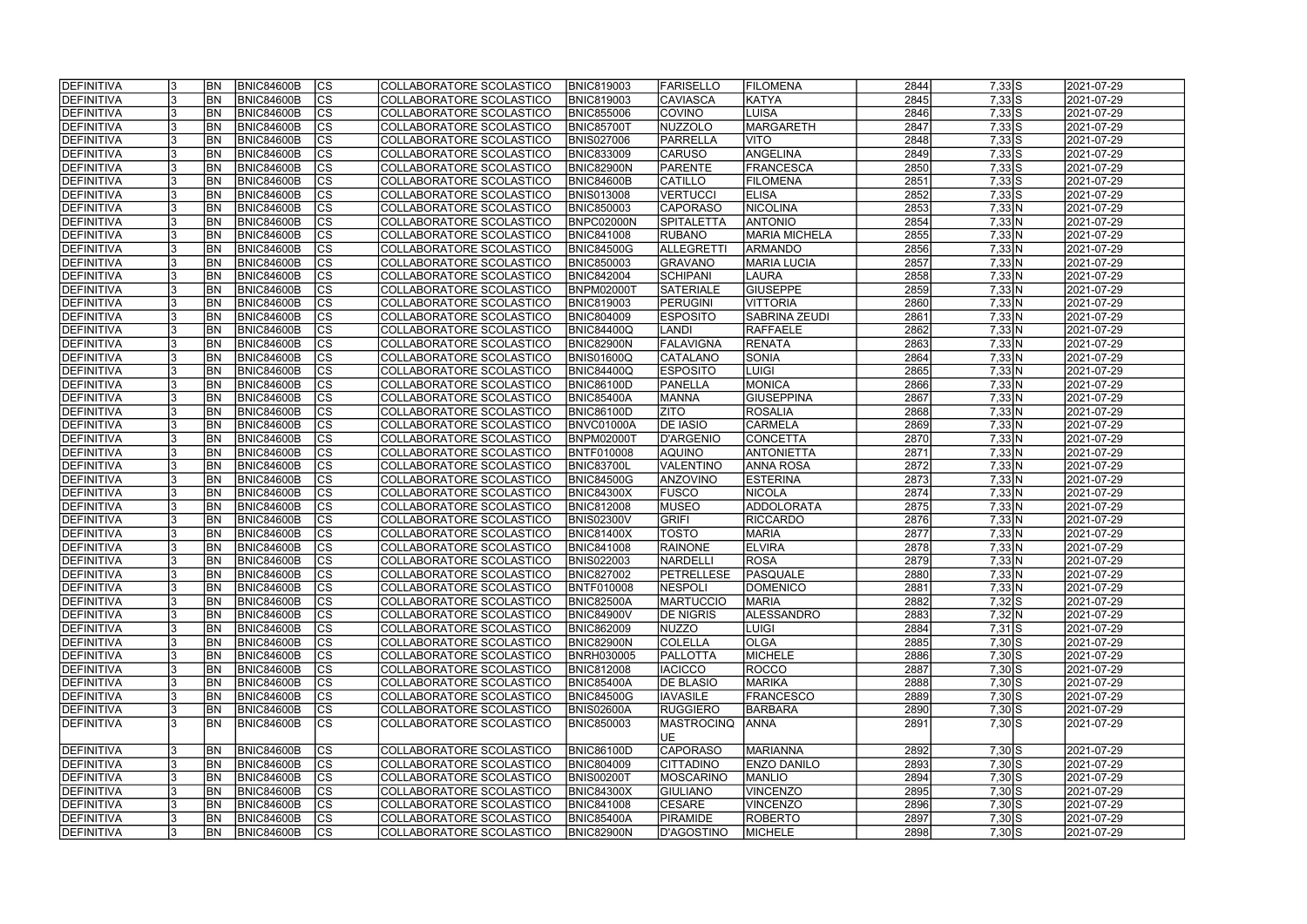| DEFINITIVA        | 13. | <b>BN</b>  | <b>BNIC84600B</b> | <sub>lcs</sub>         | COLLABORATORE SCOLASTICO | <b>BNIS022003</b> | <b>AMATO</b>              | <b>MICHELE ANTONIO</b>               | 2899 | $7,30$ S | 2021-07-29 |
|-------------------|-----|------------|-------------------|------------------------|--------------------------|-------------------|---------------------------|--------------------------------------|------|----------|------------|
| <b>DEFINITIVA</b> |     | <b>BN</b>  | <b>BNIC84600B</b> | $\overline{c}$         | COLLABORATORE SCOLASTICO | <b>BNIC82900N</b> | ANGRISANO                 | <b>MARIALUISA</b>                    | 2900 | $7,30$ S | 2021-07-29 |
| <b>DEFINITIVA</b> |     | <b>BN</b>  | BNIC84600B        | $\overline{\text{cs}}$ | COLLABORATORE SCOLASTICO | <b>BNIC83800C</b> | <b>MECCARIELLO</b>        | <b>LUCIANO</b>                       | 2901 | $7,30$ S | 2021-07-29 |
| <b>DEFINITIVA</b> |     | <b>BN</b>  | <b>BNIC84600B</b> | $\overline{\text{CS}}$ | COLLABORATORE SCOLASTICO | BNIC86000N        | <b>PROCACCINI</b>         | <b>GRAZIELLA</b>                     | 2902 | $7,30$ S | 2021-07-29 |
| <b>DEFINITIVA</b> |     | <b>BN</b>  | <b>BNIC84600B</b> | $\overline{\text{cs}}$ | COLLABORATORE SCOLASTICO | <b>BNIC819003</b> | <b>CIAMPONE</b>           | LINA                                 | 2903 | $7,30$ S | 2021-07-29 |
| <b>DEFINITIVA</b> |     | <b>BN</b>  | <b>BNIC84600B</b> | $\overline{\text{CS}}$ | COLLABORATORE SCOLASTICO | <b>BNIC84600B</b> | MEI                       | <b>MARIA</b>                         | 2904 | $7,30$ S | 2021-07-29 |
| <b>DEFINITIVA</b> | 13. | BN         | <b>BNIC84600B</b> | cs                     | COLLABORATORE SCOLASTICO | <b>BNIC85200P</b> | <b>BIANCHI</b>            | ANGELA                               | 2905 | $7,30$ S | 2021-07-29 |
| <b>DEFINITIVA</b> |     | <b>BN</b>  | <b>BNIC84600B</b> | $\overline{\text{cs}}$ | COLLABORATORE SCOLASTICO | <b>BNIC86100D</b> | QUARANTIELL               | <b>POMPEA CAROLA</b>                 | 2906 | $7,30$ S | 2021-07-29 |
|                   |     |            |                   |                        |                          |                   | IO.                       |                                      |      |          |            |
| <b>DEFINITIVA</b> |     | <b>BN</b>  | BNIC84600B        | CS                     | COLLABORATORE SCOLASTICO | BNPM02000T        | CAPOZZI                   | PIERPAOLO                            | 2907 | $7,30$ S | 2021-07-29 |
| <b>DEFINITIVA</b> |     | <b>BN</b>  | <b>BNIC84600B</b> | $\overline{c}$         | COLLABORATORE SCOLASTICO | <b>BNIC833009</b> | <b>MAIORANO</b>           | VINCENZO                             | 2908 | $7,30$ S | 2021-07-29 |
| <b>DEFINITIVA</b> |     | <b>BN</b>  | <b>BNIC84600B</b> | cs                     | COLLABORATORE SCOLASTICO | BNIC82900N        | SANTONASTAS VINCENZO<br>O |                                      | 2909 | $7,30$ S | 2021-07-29 |
| <b>DEFINITIVA</b> |     | <b>IBN</b> | <b>BNIC84600B</b> | $\overline{\text{CS}}$ | COLLABORATORE SCOLASTICO | <b>BNIC84600B</b> | SEBASTIANELL MARIO        |                                      | 2910 | 7,30 N   | 2021-07-29 |
| DEFINITIVA        |     | <b>BN</b>  | <b>BNIC84600B</b> | <b>CS</b>              | COLLABORATORE SCOLASTICO | <b>BNIC84600B</b> | SANZARI                   | <b>STEFANO</b>                       | 2911 | 7,30 N   | 2021-07-29 |
| <b>DEFINITIVA</b> |     | <b>BN</b>  | <b>BNIC84600B</b> | CS                     | COLLABORATORE SCOLASTICO | <b>BNIC81400X</b> | <b>ORSINO</b>             | <b>CARLA</b>                         | 2912 | 7,30 N   | 2021-07-29 |
| <b>DEFINITIVA</b> |     | <b>BN</b>  | <b>BNIC84600B</b> | CS                     | COLLABORATORE SCOLASTICO | <b>BNIC86100D</b> | PETRIELLA                 | DONATELLA                            | 2913 | 7,30 N   | 2021-07-29 |
| <b>DEFINITIVA</b> |     | <b>BN</b>  | <b>BNIC84600B</b> | $\overline{\text{cs}}$ | COLLABORATORE SCOLASTICO | BNPS010006        | <b>BOEMIO</b>             | <b>RAFFAELE</b>                      | 2914 | 7,30 N   | 2021-07-29 |
|                   |     | <b>BN</b>  | <b>BNIC84600B</b> | cs                     | COLLABORATORE SCOLASTICO |                   | <b>IADICICCO</b>          | MANUEL                               | 2915 | 7,30 N   |            |
| <b>DEFINITIVA</b> |     |            |                   |                        |                          | BNPM02000T        |                           |                                      |      |          | 2021-07-29 |
| <b>DEFINITIVA</b> |     | <b>BN</b>  | <b>BNIC84600B</b> | $\overline{\text{cs}}$ | COLLABORATORE SCOLASTICO | <b>BNIS02600A</b> | <b>ROTONDI</b>            | <b>FILIPPO</b>                       | 2916 | 7,30 N   | 2021-07-29 |
| <b>DEFINITIVA</b> |     | <b>BN</b>  | <b>BNIC84600B</b> | <b>CS</b>              | COLLABORATORE SCOLASTICO | <b>BNIS00400D</b> | <b>AGOSTINELLI</b>        | <b>VALERIO</b>                       | 2917 | 7,30 N   | 2021-07-29 |
| <b>DEFINITIVA</b> |     | <b>BN</b>  | <b>BNIC84600B</b> | <b>CS</b>              | COLLABORATORE SCOLASTICO | <b>BNIC85200P</b> | D'ONOFRIO                 | <b>ANNARITA</b>                      | 2918 | 7,30 N   | 2021-07-29 |
| <b>DEFINITIVA</b> | 13. | <b>BN</b>  | <b>BNIC84600B</b> | CS                     | COLLABORATORE SCOLASTICO | <b>BNIC826006</b> | <b>DE SIMIO</b>           | <b>FERNANDA</b>                      | 2919 | 7,30 N   | 2021-07-29 |
| <b>DEFINITIVA</b> |     | <b>BN</b>  | <b>BNIC84600B</b> | cs                     | COLLABORATORE SCOLASTICO | <b>BNIS02300V</b> | MONGILLO                  | FABIOLA                              | 2920 | 7,30 N   | 2021-07-29 |
| <b>DEFINITIVA</b> |     | <b>BN</b>  | <b>BNIC84600B</b> | cs                     | COLLABORATORE SCOLASTICO | <b>BNPM02000T</b> | <b>DELLA VALLE</b>        | <b>ANTONELLA</b>                     | 2921 | 7,30 N   | 2021-07-29 |
| <b>DEFINITIVA</b> |     | <b>BN</b>  | <b>BNIC84600B</b> | cs                     | COLLABORATORE SCOLASTICO | <b>BNTF010008</b> | <b>FURNO</b>              | <b>PIETRO</b>                        | 2922 | 7,30 N   | 2021-07-29 |
| <b>DEFINITIVA</b> |     | <b>BN</b>  | <b>BNIC84600B</b> | cs                     | COLLABORATORE SCOLASTICO | BNPM02000T        | <b>DE LUNA</b>            | ANGELA                               | 2923 | 7,30 N   | 2021-07-29 |
| <b>DEFINITIVA</b> |     | <b>BN</b>  | <b>BNIC84600B</b> | cs                     | COLLABORATORE SCOLASTICO | <b>BNIS027006</b> | GRANDE                    | <b>GIACOMO</b>                       | 2924 | 7,30 N   | 2021-07-29 |
| <b>DEFINITIVA</b> |     | <b>BN</b>  | <b>BNIC84600B</b> | $\overline{\text{cs}}$ | COLLABORATORE SCOLASTICO | <b>BNIC82900N</b> | <b>GIANNINI</b>           | <b>GIUSEPPINA</b>                    | 2925 | 7,30 N   | 2021-07-29 |
| <b>DEFINITIVA</b> |     | <b>BN</b>  | <b>BNIC84600B</b> | cs                     | COLLABORATORE SCOLASTICO | <b>BNIS014004</b> | <b>GILARDI</b>            | <b>EDDA</b>                          | 2926 | 7,30 N   | 2021-07-29 |
| <b>DEFINITIVA</b> | 13. | <b>BN</b>  | BNIC84600B        | cs                     | COLLABORATORE SCOLASTICO | <b>BNIC855006</b> | LUCIANO                   | <b>DOMENICA</b>                      | 2927 | 7,30 N   | 2021-07-29 |
| <b>DEFINITIVA</b> |     | <b>BN</b>  | <b>BNIC84600B</b> | cs                     | COLLABORATORE SCOLASTICO | <b>BNIC81400X</b> | PETRILLO                  | <b>ARIANNA</b>                       | 2928 | 7,30 N   | 2021-07-29 |
| <b>DEFINITIVA</b> |     | <b>BN</b>  | BNIC84600B        | $\overline{c}$         | COLLABORATORE SCOLASTICO | <b>BNIC819003</b> | GAROFANO                  | GIOVANNI                             | 2929 | 7,30 N   | 2021-07-29 |
| <b>DEFINITIVA</b> |     | <b>BN</b>  | <b>BNIC84600B</b> | cs                     | COLLABORATORE SCOLASTICO | <b>BNIC84900V</b> | <b>SANTILLO</b>           | <b>DANIELE</b>                       | 2930 | 7,30 N   | 2021-07-29 |
| <b>DEFINITIVA</b> | Iउ  | <b>BN</b>  | <b>BNIC84600B</b> | CS                     | COLLABORATORE SCOLASTICO | <b>BNIC826006</b> | <b>CASAMASSA</b>          | <b>ANTONIETTA</b>                    | 2931 | 7,30 N   | 2021-07-29 |
| DEFINITIVA        |     | <b>BN</b>  | <b>BNIC84600B</b> | cs                     | COLLABORATORE SCOLASTICO | <b>BNRH030005</b> | <b>DE SOCIO</b>           | <b>GRAZIANA</b>                      | 2932 | 7,30 N   | 2021-07-29 |
| DEFINITIVA        | 13. | <b>BN</b>  | <b>BNIC84600B</b> | $\overline{\text{cs}}$ | COLLABORATORE SCOLASTICO | <b>BNIS022003</b> | NOCERA                    | <b>SARA FILOMENA</b>                 | 2933 | 7,30 N   | 2021-07-29 |
| DEFINITIVA        | I3. | <b>BN</b>  | BNIC84600B        | <b>CS</b>              | COLLABORATORE SCOLASTICO | <b>BNIC850003</b> | MELILLO                   | <b>MARIA TERESA</b><br><b>CARMEN</b> | 2934 | 7,30 N   | 2021-07-29 |
| DEFINITIVA        |     | <b>BN</b>  | <b>BNIC84600B</b> | CS                     | COLLABORATORE SCOLASTICO | <b>BNIC812008</b> | <b>ZOLLO</b>              | <b>FEDERICA</b>                      | 2935 | 7,30 N   | 2021-07-29 |
| DEFINITIVA        |     | <b>BN</b>  | <b>BNIC84600B</b> | cs                     | COLLABORATORE SCOLASTICO | <b>BNIC804009</b> | <b>QUICI</b>              | <b>ANGELICA</b>                      | 2936 | 7,30 N   | 2021-07-29 |
| DEFINITIVA        |     | <b>BN</b>  | <b>BNIC84600B</b> | <sub>lcs</sub>         | COLLABORATORE SCOLASTICO | <b>BNIS022003</b> | <b>CANTISANI</b>          | <b>MARCO</b>                         | 2937 | 7,30 N   | 2021-07-29 |
| <b>DEFINITIVA</b> |     | <b>BN</b>  | <b>BNIC84600B</b> | cs                     | COLLABORATORE SCOLASTICO | BNPC02000N        | <b>CIRIELLO</b>           | <b>RAFFAELE</b>                      | 2938 | 7,30 N   | 2021-07-29 |
| DEFINITIVA        |     | <b>BN</b>  | <b>BNIC84600B</b> | cs                     | COLLABORATORE SCOLASTICO | <b>BNIC812008</b> | PARRELLA                  | <b>ELEONORA</b>                      | 2939 | 7,30 N   | 2021-07-29 |
| DEFINITIVA        |     | <b>BN</b>  | <b>BNIC84600B</b> | <b>CS</b>              | COLLABORATORE SCOLASTICO | <b>BNPS010006</b> | BENEDUCI                  | <b>ROSSELLA</b>                      | 2940 | 7,30 N   | 2021-07-29 |
| <b>DEFINITIVA</b> |     | <b>BN</b>  | <b>BNIC84600B</b> | <b>CS</b>              | COLLABORATORE SCOLASTICO | <b>BNIS014004</b> | FRANZESE                  | <b>NICODEMO</b>                      | 2941 |          | 2021-07-29 |
| DEFINITIVA        |     |            | <b>BNIC84600B</b> | <b>CS</b>              |                          |                   | <b>MAZZEO</b>             | <b>MARIA</b>                         | 2942 | 7,30 N   |            |
|                   | 13. | <b>BN</b>  |                   |                        | COLLABORATORE SCOLASTICO | <b>BNPM02000T</b> |                           |                                      |      | 7,30 N   | 2021-07-29 |
| DEFINITIVA        |     | <b>BN</b>  | <b>BNIC84600B</b> | <b>CS</b>              | COLLABORATORE SCOLASTICO | <b>BNIC85700T</b> | GILARDI                   | MARIA GRAZIA                         | 2943 | 7,30 N   | 2021-07-29 |
| DEFINITIVA        |     | <b>BN</b>  | <b>BNIC84600B</b> | cs                     | COLLABORATORE SCOLASTICO | <b>BNIS022003</b> | <b>CIANCIO</b>            | <b>ILARIA</b>                        | 2944 | 7,30 N   | 2021-07-29 |
| <b>DEFINITIVA</b> |     | <b>BN</b>  | <b>BNIC84600B</b> | <b>CS</b>              | COLLABORATORE SCOLASTICO | <b>BNRH030005</b> | MEGLIO                    | ANGELICA                             | 2945 | 7,30 N   | 2021-07-29 |
| <b>DEFINITIVA</b> |     | <b>BN</b>  | <b>BNIC84600B</b> | <b>CS</b>              | COLLABORATORE SCOLASTICO | <b>BNIC81700B</b> | <b>MONTENIGRO</b>         | <b>FILOMENA</b>                      | 2946 | 7,30 N   | 2021-07-29 |
| DEFINITIVA        |     | <b>BN</b>  | <b>BNIC84600B</b> | lcs                    | COLLABORATORE SCOLASTICO | BNTF010008        | <b>CAPOSSELA</b>          | <b>SABINO</b>                        | 2947 | 7,30 N   | 2021-07-29 |
| DEFINITIVA        |     | <b>BN</b>  | <b>BNIC84600B</b> | CS                     | COLLABORATORE SCOLASTICO | <b>BNIC84400Q</b> | <b>BARBATO</b>            | <b>WALTER</b>                        | 2948 | 7,30 N   | 2021-07-29 |
| DEFINITIVA        | 13. | <b>BN</b>  | <b>BNIC84600B</b> | <b>CS</b>              | COLLABORATORE SCOLASTICO | <b>BNIS027006</b> | <b>DE MICHELE</b>         | <b>ANTONIO</b>                       | 2949 | 7,30 N   | 2021-07-29 |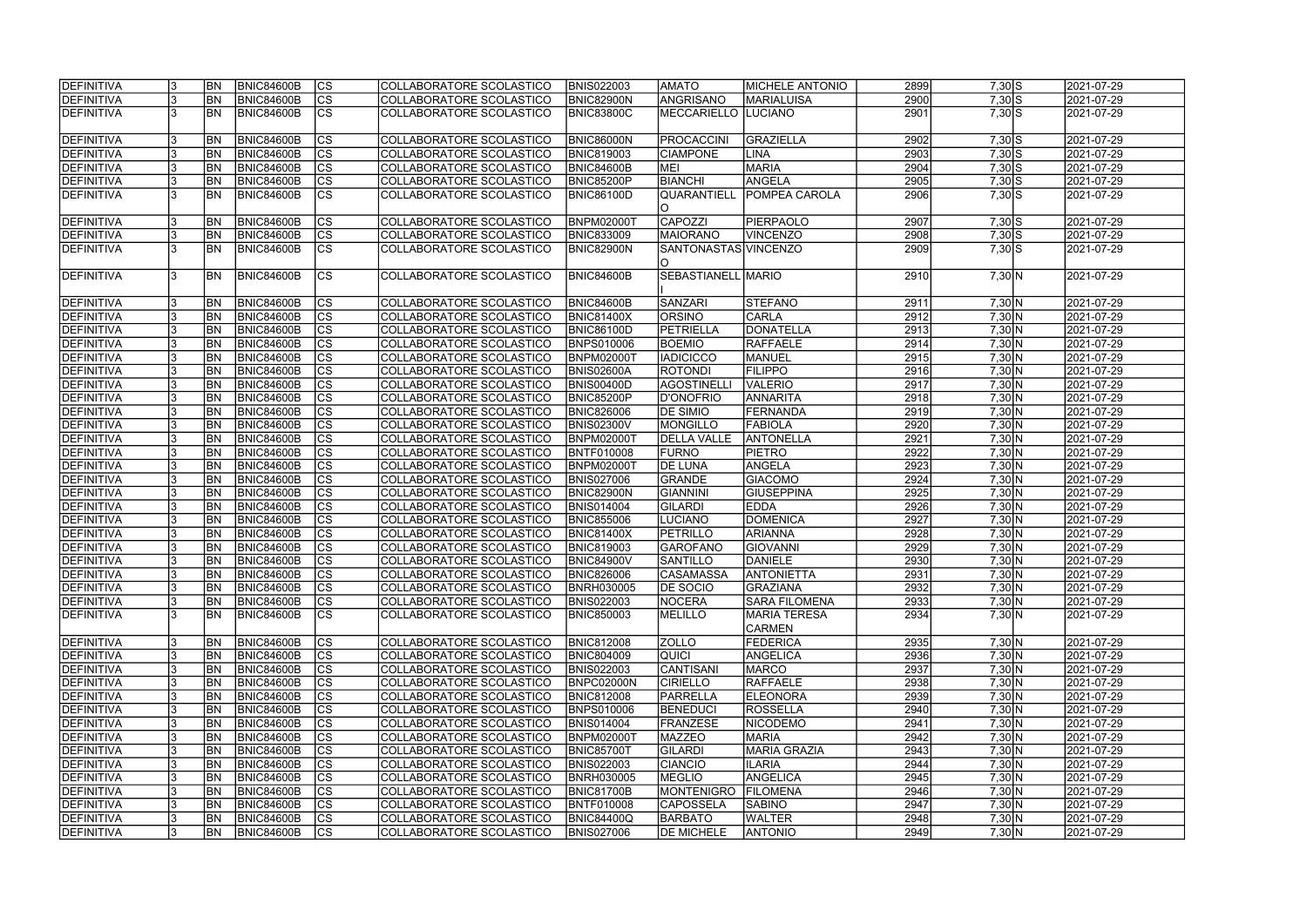| <b>IDEFINITIVA</b> | <b>BN</b> | <b>BNIC84600B</b> | CS                       | COLLABORATORE SCOLASTICO | <b>BNIC804009</b> | <b>GIANTOMASI</b> | DANIELA            | 2950 | 7,30 N     | 2021-07-29 |
|--------------------|-----------|-------------------|--------------------------|--------------------------|-------------------|-------------------|--------------------|------|------------|------------|
| <b>DEFINITIVA</b>  | <b>BN</b> | <b>BNIC84600B</b> | cs                       | COLLABORATORE SCOLASTICO | <b>BNIC86100D</b> | GALLO             | <b>IOLE</b>        | 2951 | 7,30 N     | 2021-07-29 |
| DEFINITIVA         | <b>BN</b> | <b>BNIC84600B</b> | $\overline{\text{cs}}$   | COLLABORATORE SCOLASTICO | <b>BNIS00200T</b> | <b>VENDITTI</b>   | <b>MARIO</b>       | 2952 | 7,30 N     | 2021-07-29 |
| DEFINITIVA         | <b>BN</b> | <b>BNIC84600B</b> | $ \overline{\text{cs}} $ | COLLABORATORE SCOLASTICO | BNIC84600B        | FILIPPELLI        | SILVIA             | 2953 | 7,30 N     | 2021-07-29 |
| DEFINITIVA         | <b>BN</b> | <b>BNIC84600B</b> | cs                       | COLLABORATORE SCOLASTICO | <b>BNIC804009</b> | ROMANO            | ANNAMARIA          | 2954 | 7,30 N     | 2021-07-29 |
| <b>DEFINITIVA</b>  | <b>BN</b> | <b>BNIC84600B</b> | cs                       | COLLABORATORE SCOLASTICO | <b>BNTF010008</b> | LA VERDE          | <b>CARMINE</b>     | 2955 | 7,30 N     | 2021-07-29 |
| <b>DEFINITIVA</b>  | <b>BN</b> | <b>BNIC84600B</b> | $\overline{\text{CS}}$   | COLLABORATORE SCOLASTICO | <b>BNIC82500A</b> | <b>BONTEMPO</b>   | ROBERTO            | 2956 | 7,30 N     | 2021-07-29 |
| <b>DEFINITIVA</b>  | <b>BN</b> | <b>BNIC84600B</b> | $\overline{\text{CS}}$   | COLLABORATORE SCOLASTICO | <b>BNIS022003</b> | <b>BOTTE</b>      | <b>MARIANGELA</b>  | 2957 | 7,30 N     | 2021-07-29 |
| <b>DEFINITIVA</b>  | <b>BN</b> | <b>BNIC84600B</b> | cs                       | COLLABORATORE SCOLASTICO | <b>BNIC86100D</b> | BENNANI           | <b>MARIA</b>       | 2958 | 7,30 N     | 2021-07-29 |
| <b>DEFINITIVA</b>  | <b>BN</b> | <b>BNIC84600B</b> | cs                       | COLLABORATORE SCOLASTICO | <b>BNIC83800C</b> | AMORIELLO         | <b>CATERINA</b>    | 2959 | 7,30 N     | 2021-07-29 |
| DEFINITIVA         | <b>BN</b> | <b>BNIC84600B</b> | <b>CS</b>                | COLLABORATORE SCOLASTICO | <b>BNIS014004</b> | MEOLI             | CARLOTTA           | 2960 | 7,30 N     | 2021-07-29 |
| DEFINITIVA         | <b>BN</b> | <b>BNIC84600B</b> | $\overline{\text{cs}}$   | COLLABORATORE SCOLASTICO | <b>BNIC842004</b> | <b>CEFALO</b>     | MARCO              | 2961 | 7,30 N     | 2021-07-29 |
| <b>DEFINITIVA</b>  | <b>BN</b> | <b>BNIC84600B</b> | <b>CS</b>                | COLLABORATORE SCOLASTICO | <b>BNIC804009</b> | <b>ROMANO</b>     | <b>MARIA PIA</b>   | 2962 | 7,30 N     | 2021-07-29 |
| <b>DEFINITIVA</b>  | <b>BN</b> | <b>BNIC84600B</b> | <b>CS</b>                | COLLABORATORE SCOLASTICO | <b>BNIC81000L</b> | <b>BONITO</b>     | FRANCA             | 2963 | 7,30 N     | 2021-07-29 |
| <b>DEFINITIVA</b>  | <b>BN</b> | <b>BNIC84600B</b> | $\overline{\text{CS}}$   | COLLABORATORE SCOLASTICO | <b>BNIC85700T</b> | <b>MOLINARO</b>   | LOREDANA           | 2964 | 7,30 N     | 2021-07-29 |
| <b>DEFINITIVA</b>  | <b>BN</b> | <b>BNIC84600B</b> | $\overline{\text{cs}}$   | COLLABORATORE SCOLASTICO | <b>BNIS022003</b> | <b>BASCIANI</b>   | MONICA             | 2965 | 7,30 N     | 2021-07-29 |
| DEFINITIVA         | <b>BN</b> | <b>BNIC84600B</b> | $\overline{\text{CS}}$   | COLLABORATORE SCOLASTICO | <b>BNIC826006</b> | <b>COSTANZO</b>   | <b>CATERINA</b>    | 2966 | 7,30 N     | 2021-07-29 |
| DEFINITIVA         | <b>BN</b> | <b>BNIC84600B</b> | CS                       | COLLABORATORE SCOLASTICO | <b>BNIS022003</b> | <b>FRANCO</b>     | <b>GENOVEFFA</b>   | 2967 | 7,30 N     | 2021-07-29 |
|                    |           |                   |                          |                          |                   |                   | LOREDANA           |      |            |            |
| <b>DEFINITIVA</b>  | <b>BN</b> | <b>BNIC84600B</b> | CS                       | COLLABORATORE SCOLASTICO | <b>BNPS010006</b> | COLORATO          | <b>ANTONIETTA</b>  | 2968 | 7,30 N     | 2021-07-29 |
| <b>DEFINITIVA</b>  | BN        | <b>BNIC84600B</b> | cs                       | COLLABORATORE SCOLASTICO | <b>BNIS013008</b> | <b>MONTEFORTE</b> | <b>FRANCESCO</b>   | 2969 | 7,30 N     | 2021-07-29 |
| <b>DEFINITIVA</b>  | <b>BN</b> | BNIC84600B        | lcs                      | COLLABORATORE SCOLASTICO | <b>BNIC82900N</b> | <b>TEBANO</b>     | ALBERTO PRINCIPE   | 2970 | $7,28$ N   | 2021-07-29 |
|                    |           |                   |                          |                          |                   |                   |                    |      |            |            |
| <b>DEFINITIVA</b>  | <b>BN</b> | <b>BNIC84600B</b> | <b>CS</b>                | COLLABORATORE SCOLASTICO | <b>BNIS027006</b> | <b>ROMOLO</b>     | ROSSANO            | 2971 | $7,28$ N   | 2021-07-29 |
| <b>DEFINITIVA</b>  | <b>BN</b> | <b>BNIC84600B</b> | lcs                      | COLLABORATORE SCOLASTICO | <b>BNIC813004</b> | FERRARA           | AGOSTINO           | 2972 | $7,27$ S   | 2021-07-29 |
| <b>DEFINITIVA</b>  | <b>BN</b> | <b>BNIC84600B</b> | CS                       | COLLABORATORE SCOLASTICO | <b>BNIC85400A</b> | <b>GENTILE</b>    | <b>GIUSEPPE</b>    | 2973 | $7,27$ S   | 2021-07-29 |
| <b>DEFINITIVA</b>  | <b>BN</b> | <b>BNIC84600B</b> | cs                       | COLLABORATORE SCOLASTICO | BNIS01600Q        | <b>MAIO</b>       | PATRIZIA           | 2974 | $7,27$ S   | 2021-07-29 |
| <b>DEFINITIVA</b>  | <b>BN</b> | BNIC84600B        | cs                       | COLLABORATORE SCOLASTICO | <b>BNIC85700T</b> | <b>BOCCHINO</b>   | <b>VINCENZO</b>    | 2975 | $7,27$ S   | 2021-07-29 |
| <b>DEFINITIVA</b>  | <b>BN</b> | <b>BNIC84600B</b> | cs                       | COLLABORATORE SCOLASTICO | <b>BNIC85400A</b> | PRINCIPE          | ROBERTO            | 2976 | $7,27$ S   | 2021-07-29 |
| <b>DEFINITIVA</b>  | <b>BN</b> | <b>BNIC84600B</b> | CS                       | COLLABORATORE SCOLASTICO | <b>BNIS027006</b> | <b>TRUGLIO</b>    | DORIANO            | 2977 | $7,27$ N   | 2021-07-29 |
| <b>DEFINITIVA</b>  | <b>BN</b> | <b>BNIC84600B</b> | $ \mathsf{CS} $          | COLLABORATORE SCOLASTICO | <b>BNIC84900V</b> | <b>ZOTTI</b>      | GIOACCHINO         | 2978 | $7,27$ N   | 2021-07-29 |
| <b>DEFINITIVA</b>  | <b>BN</b> | <b>BNIC84600B</b> | $\overline{\text{CS}}$   | COLLABORATORE SCOLASTICO | <b>BNIC804009</b> | <b>RINALDI</b>    | <b>ANTIMO</b>      | 2979 | $7,27$ N   | 2021-07-29 |
| DEFINITIVA         | <b>BN</b> | <b>BNIC84600B</b> | $\overline{\text{cs}}$   | COLLABORATORE SCOLASTICO | <b>BNIC84500G</b> | <b>TUCCI</b>      | SAMANTHA           | 2980 | $7,25$ S   | 2021-07-29 |
| DEFINITIVA         | <b>BN</b> | <b>BNIC84600B</b> | cs                       | COLLABORATORE SCOLASTICO | <b>BNPM02000T</b> | <b>IORIO</b>      | LUISA              | 2981 | $7,25$ S   | 2021-07-29 |
| <b>DEFINITIVA</b>  | <b>BN</b> | <b>BNIC84600B</b> | $\overline{\text{cs}}$   | COLLABORATORE SCOLASTICO | BNIC84600B        | CORIGLIANO        | <b>NICOLA</b>      | 2982 | $7,25$ S   | 2021-07-29 |
| <b>DEFINITIVA</b>  | <b>BN</b> | <b>BNIC84600B</b> | $\overline{\text{cs}}$   | COLLABORATORE SCOLASTICO | <b>BNIC834005</b> | <b>TABASSO</b>    | IROSSELLA          | 2983 | $7,25$ S   | 2021-07-29 |
| <b>DEFINITIVA</b>  | <b>BN</b> | <b>BNIC84600B</b> | CS                       | COLLABORATORE SCOLASTICO | <b>BNIC850003</b> | <b>GOGLIA</b>     | MARGHERITA         | 2984 | $7,25$ $S$ | 2021-07-29 |
| <b>DEFINITIVA</b>  | <b>BN</b> | BNIC84600B        | Ics                      | COLLABORATORE SCOLASTICO | BNIS00800R        | <b>PERANIO</b>    | <b>GIUSEPPE</b>    | 2985 | $7,25$ S   | 2021-07-29 |
|                    |           |                   |                          |                          |                   |                   | <b>MASSIMO</b>     |      |            |            |
| <b>DEFINITIVA</b>  | <b>BN</b> | BNIC84600B        | CS                       | COLLABORATORE SCOLASTICO | <b>BNIS01600Q</b> | <b>IMATARAZZO</b> | <b>MARIO</b>       | 2986 | 7,25 N     | 2021-07-29 |
| DEFINITIVA         | <b>BN</b> | <b>BNIC84600B</b> | CS                       | COLLABORATORE SCOLASTICO | <b>BNIS01600Q</b> | <b>FALATO</b>     | <b>ELENA</b>       | 2987 | 7,25 N     | 2021-07-29 |
| <b>DEFINITIVA</b>  | <b>BN</b> | <b>BNIC84600B</b> | CS                       | COLLABORATORE SCOLASTICO | <b>BNIS022003</b> | ROMANO            | ROSA               | 2988 | 7,25 N     | 2021-07-29 |
| <b>DEFINITIVA</b>  | <b>BN</b> | <b>BNIC84600B</b> | CS                       | COLLABORATORE SCOLASTICO | <b>BNIC85400A</b> | CATALANO          | <b>MIRCO</b>       | 2989 | 7,25 N     | 2021-07-29 |
| <b>DEFINITIVA</b>  | <b>BN</b> | BNIC84600B        | CS                       | COLLABORATORE SCOLASTICO | <b>BNIC84400Q</b> | TESTA             | <b>LUIS MIGUEL</b> | 2990 | 7,25 N     | 2021-07-29 |
| DEFINITIVA         | <b>BN</b> | BNIC84600B        | cs                       | COLLABORATORE SCOLASTICO | <b>BNIC84500G</b> | CARDILLO          | <b>MARIMENA</b>    | 2991 | 7,25 N     | 2021-07-29 |
| <b>DEFINITIVA</b>  | <b>BN</b> | BNIC84600B        | CS                       | COLLABORATORE SCOLASTICO | <b>BNIC84300X</b> | <b>VITELLI</b>    | <b>DOMENICO</b>    | 2992 | 7,25 N     | 2021-07-29 |
| <b>DEFINITIVA</b>  | <b>BN</b> | BNIC84600B        | CS                       | COLLABORATORE SCOLASTICO | <b>BNIC833009</b> | <b>ASCIONE</b>    | LAURA              | 2993 | 7,25 N     | 2021-07-29 |
| DEFINITIVA         | <b>BN</b> | <b>BNIC84600B</b> | $\overline{\text{CS}}$   | COLLABORATORE SCOLASTICO | <b>BNIC84600B</b> | <b>PACELLI</b>    | ANGELA             | 2994 | 7,25 N     | 2021-07-29 |
| <b>DEFINITIVA</b>  | <b>BN</b> | BNIC84600B        | cs                       | COLLABORATORE SCOLASTICO | <b>BNIS02300V</b> | <b>ORSINI</b>     | PASQUALE           | 2995 | 7,25 N     | 2021-07-29 |
| DEFINITIVA         | <b>BN</b> | <b>BNIC84600B</b> | cs                       | COLLABORATORE SCOLASTICO | <b>BNIC86100D</b> | <b>MAROTTA</b>    | <b>IMMACOLATA</b>  | 2996 | 7,25 N     | 2021-07-29 |
| <b>DEFINITIVA</b>  | <b>BN</b> | <b>BNIC84600B</b> | cs                       | COLLABORATORE SCOLASTICO | <b>BNIS014004</b> | <b>TIRELLI</b>    | <b>MASSIMO</b>     | 2997 | 7,25 N     | 2021-07-29 |
| <b>DEFINITIVA</b>  | <b>BN</b> | <b>BNIC84600B</b> | CS                       | COLLABORATORE SCOLASTICO | <b>BNRH030005</b> | <b>ARCIUOLO</b>   | <b>ANTONIETTA</b>  | 2998 | 7,25 N     | 2021-07-29 |
| <b>DEFINITIVA</b>  | <b>BN</b> | <b>BNIC84600B</b> | CS                       | COLLABORATORE SCOLASTICO | <b>BNIC84400Q</b> | <b>DE FEO</b>     | <b>PIETRO</b>      | 2999 | 7,25 N     | 2021-07-29 |
| <b>DEFINITIVA</b>  | IBN       | <b>BNIC84600B</b> | lcs                      | COLLABORATORE SCOLASTICO | <b>BNIS022003</b> | <b>GIANNOTTA</b>  | TOMMASO            | 3000 | $7,20$ S   | 2021-07-29 |
| <b>DEFINITIVA</b>  | BN        | <b>BNIC84600B</b> | CS                       | COLLABORATORE SCOLASTICO | <b>BNIS013008</b> | <b>ALDI</b>       | <b>DOMENICO</b>    | 3001 | $7,20$ S   | 2021-07-29 |
| <b>DEFINITIVA</b>  | <b>BN</b> | BNIC84600B        | lcs                      | COLLABORATORE SCOLASTICO | <b>BNIS022003</b> | <b>LOMBARDI</b>   | <b>PIETRO</b>      | 3002 | $7,20$ S   | 2021-07-29 |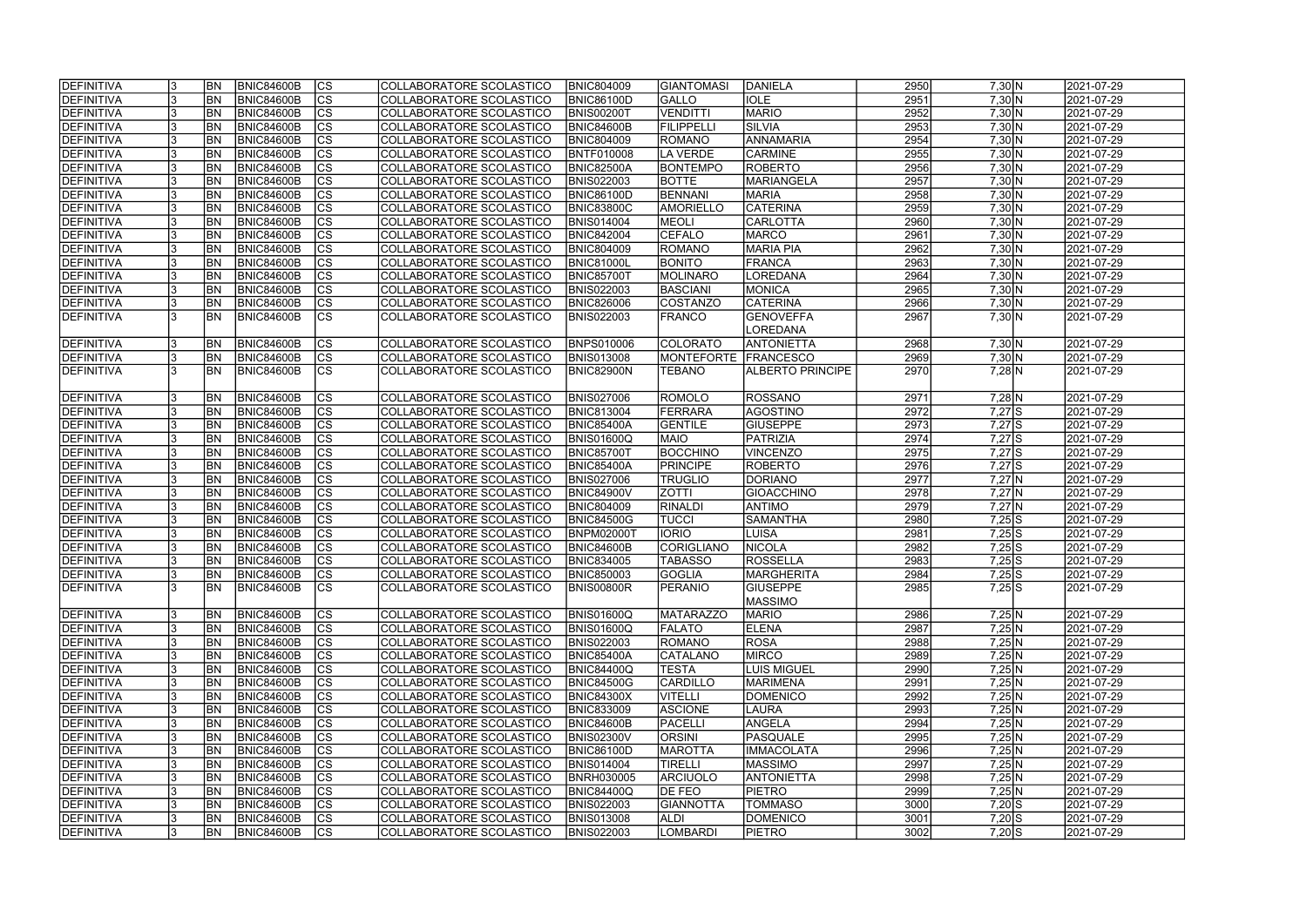| <b>IDEFINITIVA</b> | <b>BN</b> | <b>BNIC84600B</b> | lcs                      | COLLABORATORE SCOLASTICO | <b>BNIC84600B</b> | <b>CONTI</b>       | <b>ARMELINA</b>      | 3003 | $7,20$ S   | 2021-07-29              |
|--------------------|-----------|-------------------|--------------------------|--------------------------|-------------------|--------------------|----------------------|------|------------|-------------------------|
| DEFINITIVA         | <b>BN</b> | <b>BNIC84600B</b> | cs                       | COLLABORATORE SCOLASTICO | <b>BNIC848003</b> | TROTTA             | <b>TIZIANA</b>       | 3004 | $7,20$ S   | 2021-07-29              |
| <b>DEFINITIVA</b>  | <b>BN</b> | <b>BNIC84600B</b> | $ \overline{\text{cs}} $ | COLLABORATORE SCOLASTICO | <b>BNIC82500A</b> | GRANDE             | <b>LAURA</b>         | 3005 | $7,20$ S   | 2021-07-29              |
| <b>DEFINITIVA</b>  | BN        | <b>BNIC84600B</b> | $\overline{\text{CS}}$   | COLLABORATORE SCOLASTICO | <b>BNIS02300V</b> | ROMANO             | <b>GIUSEPPINA</b>    | 3006 | $7,20$ S   | 2021-07-29              |
| <b>DEFINITIVA</b>  | <b>BN</b> | <b>BNIC84600B</b> | $\overline{\text{CS}}$   | COLLABORATORE SCOLASTICO | BNIC82900N        | NOTARGIOVAN ILENIA |                      | 3007 | $7,20$ S   | 2021-07-29              |
|                    |           |                   |                          |                          |                   | INI                |                      |      |            |                         |
| <b>DEFINITIVA</b>  | BN        | <b>BNIC84600B</b> | <b>CS</b>                | COLLABORATORE SCOLASTICO | BNIS00800R        | <b>CIERVO</b>      | <b>MARILENA</b>      | 3008 | $7,20$ S   | 2021-07-29              |
| DEFINITIVA         | <b>BN</b> | <b>BNIC84600B</b> | $\overline{\text{CS}}$   | COLLABORATORE SCOLASTICO | <b>BNIC819003</b> | <b>SIMEONE</b>     | NATALIA              | 3009 | $7,20$ S   | 2021-07-29              |
| DEFINITIVA         | <b>BN</b> | <b>BNIC84600B</b> | cs                       | COLLABORATORE SCOLASTICO | <b>BNIC85700T</b> | LANZARO            | <b>LUIGI</b>         | 3010 | $7,20$ S   | 2021-07-29              |
| <b>DEFINITIVA</b>  | BN        | <b>BNIC84600B</b> | cs                       | COLLABORATORE SCOLASTICO | <b>BNIS027006</b> | COPPOLARO          | <b>CARMELA ANNA</b>  | 3011 | $7,20$ S   | 2021-07-29              |
| DEFINITIVA         | <b>BN</b> | <b>BNIC84600B</b> | $\overline{\text{CS}}$   | COLLABORATORE SCOLASTICO | <b>BNIC862009</b> | <b>DI DONATO</b>   | <b>ALESSIA</b>       | 3012 | $7,20$ S   | 2021-07-29              |
| DEFINITIVA         | <b>BN</b> | <b>BNIC84600B</b> | cs                       | COLLABORATORE SCOLASTICO | BNIS01100L        | CALIFANO           | <b>ROSARIO</b>       | 3013 | $7,20$ S   | 2021-07-29              |
| <b>DEFINITIVA</b>  | <b>BN</b> | <b>BNIC84600B</b> | <b>CS</b>                | COLLABORATORE SCOLASTICO | <b>BNIC842004</b> | <b>BARBATO</b>     | <b>NICOLA</b>        | 3014 | $7,20$ S   | 2021-07-29              |
| <b>DEFINITIVA</b>  | <b>BN</b> | <b>BNIC84600B</b> | $\overline{\text{CS}}$   | COLLABORATORE SCOLASTICO | BNIS00800R        | <b>IGLIO</b>       | GIOVANNI             | 3015 | $7,20$ S   | 2021-07-29              |
| <b>DEFINITIVA</b>  | <b>BN</b> | <b>BNIC84600B</b> | $\overline{\text{CS}}$   | COLLABORATORE SCOLASTICO | <b>BNIC848003</b> | <b>CAPOZZO</b>     | <b>ERMELINDA</b>     | 3016 | $7,20$ S   | 2021-07-29              |
| <b>DEFINITIVA</b>  | <b>BN</b> | <b>BNIC84600B</b> | $\overline{\text{CS}}$   | COLLABORATORE SCOLASTICO | <b>BNIS01100L</b> | <b>CARDONE</b>     | <b>SABINA</b>        | 3017 | $7,20$ S   | 2021-07-29              |
| DEFINITIVA         | <b>BN</b> | <b>BNIC84600B</b> | $\overline{\text{CS}}$   | COLLABORATORE SCOLASTICO | <b>BNIC82500A</b> | <b>LUPO</b>        | <b>NICOLA</b>        | 3018 | $7,20$ S   | 2021-07-29              |
| <b>DEFINITIVA</b>  | <b>BN</b> | <b>BNIC84600B</b> | CS                       | COLLABORATORE SCOLASTICO | BNIC84600B        | <b>RUBBO</b>       | <b>ROSSELLA</b>      | 3019 | $7,20$ S   | 2021-07-29              |
| DEFINITIVA         | <b>BN</b> | <b>BNIC84600B</b> | $\overline{\text{CS}}$   | COLLABORATORE SCOLASTICO | BNIC85200P        | <b>VISCO</b>       | <b>ANTONIO</b>       | 3020 | $7,20$ S   | 2021-07-29              |
| <b>DEFINITIVA</b>  | BN        | <b>BNIC84600B</b> | $\overline{\text{CS}}$   | COLLABORATORE SCOLASTICO | <b>BNIC83700L</b> | <b>SAIANO</b>      | <b>ANTONIO</b>       | 3021 | $7,20$ S   | 2021-07-29              |
| DEFINITIVA         | BN        | <b>BNIC84600B</b> | $\overline{\text{CS}}$   | COLLABORATORE SCOLASTICO | <b>BNIC819003</b> | COLLEDA'           | <b>ARIANNA</b>       | 3022 | $7,20$ S   | 2021-07-29              |
| DEFINITIVA         | <b>BN</b> | <b>BNIC84600B</b> | <b>CS</b>                | COLLABORATORE SCOLASTICO | BNIC86100D        | PLENZICH           | GIOVANNA             | 3023 | $7,20$ S   | 2021-07-29              |
| <b>DEFINITIVA</b>  | <b>BN</b> | <b>BNIC84600B</b> | <b>CS</b>                | COLLABORATORE SCOLASTICO | <b>BNRH030005</b> | <b>TRETOLA</b>     | <b>VINCENZO</b>      | 3024 | $7,20$ S   | 2021-07-29              |
| <b>DEFINITIVA</b>  | <b>BN</b> | <b>BNIC84600B</b> | <b>CS</b>                | COLLABORATORE SCOLASTICO | <b>BNIS00300N</b> | PORRINO            | GIANNI               | 3025 | $7,20$ S   | 2021-07-29              |
| DEFINITIVA         | <b>BN</b> | <b>BNIC84600B</b> | $ \overline{\text{cs}} $ | COLLABORATORE SCOLASTICO | <b>BNIS01200C</b> | SOLLA              | ANGELA               | 3026 | $7,20$ S   | 2021-07-29              |
| <b>DEFINITIVA</b>  | <b>BN</b> | <b>BNIC84600B</b> | lcs                      | COLLABORATORE SCOLASTICO | <b>BNIC84300X</b> | <b>CERBO</b>       | <b>MARIA</b>         | 3027 | 7,20 N     | 2021-07-29              |
| DEFINITIVA         | <b>BN</b> | <b>BNIC84600B</b> | cs                       | COLLABORATORE SCOLASTICO | <b>BNIC862009</b> | CALIENDO           | DARIO                | 3028 | 7,20 N     | 2021-07-29              |
| <b>DEFINITIVA</b>  | <b>BN</b> | <b>BNIC84600B</b> | <b>CS</b>                | COLLABORATORE SCOLASTICO | <b>BNIC84300X</b> | <b>ACANFORA</b>    | <b>VALENTINA</b>     | 3029 | 7,20 N     | 2021-07-29              |
| DEFINITIVA         | <b>BN</b> | <b>BNIC84600B</b> | cs                       | COLLABORATORE SCOLASTICO | <b>BNIC84500G</b> | DI MEO             | <b>LUCIA</b>         | 3030 | $7,20$ N   | 2021-07-29              |
| DEFINITIVA         | <b>BN</b> | <b>BNIC84600B</b> | lcs                      | COLLABORATORE SCOLASTICO | <b>BNIS02300V</b> | ROMANELLI          | <b>CAMILLA</b>       | 3031 | 7,20 N     | 2021-07-29              |
| <b>DEFINITIVA</b>  | <b>BN</b> | BNIC84600B        | $\overline{\text{CS}}$   | COLLABORATORE SCOLASTICO | <b>BNIS022003</b> | COFRANCESC         | <b>MATTEO</b>        | 3032 | 7,20 N     | 2021-07-29              |
|                    |           |                   |                          |                          |                   | IO.                |                      |      |            |                         |
| <b>DEFINITIVA</b>  | <b>BN</b> | <b>BNIC84600B</b> | <b>CS</b>                | COLLABORATORE SCOLASTICO | <b>BNIS022003</b> | <b>RIVETTI</b>     | VINCENZO             | 3033 | 7,20 N     | 2021-07-29              |
| <b>DEFINITIVA</b>  | <b>BN</b> | <b>BNIC84600B</b> | cs                       | COLLABORATORE SCOLASTICO | <b>BNIS01600Q</b> | <b>FELEPPA</b>     | QUIRINO              | 3034 | 7,20 N     | 2021-07-29              |
| DEFINITIVA         | <b>BN</b> | <b>BNIC84600B</b> | $\overline{\text{cs}}$   | COLLABORATORE SCOLASTICO | <b>BNIS013008</b> | BERNARDO           | <b>MARTINA</b>       | 3035 | 7,20 N     | 2021-07-29              |
| <b>DEFINITIVA</b>  | <b>BN</b> | <b>BNIC84600B</b> | $\overline{\text{CS}}$   | COLLABORATORE SCOLASTICO | <b>BNIC855006</b> | IPAGNOZZI          | <b>SOFIA</b>         | 3036 | 7,20 N     | 2021-07-29              |
| <b>DEFINITIVA</b>  | <b>BN</b> | BNIC84600B        | CS                       | COLLABORATORE SCOLASTICO | <b>BNIC84600B</b> | <b>FAPPIANO</b>    | GIANLUCA             | 3037 | 7,20 N     | 2021-07-29              |
| DEFINITIVA         | <b>BN</b> | <b>BNIC84600B</b> | lcs                      | COLLABORATORE SCOLASTICO | <b>BNIS01600Q</b> | <b>RADICE</b>      | <b>GABRIELLA</b>     | 3038 | $7,20 \ N$ | 2021-07-29              |
| <b>DEFINITIVA</b>  | <b>BN</b> | BNIC84600B        | CS                       | COLLABORATORE SCOLASTICO | <b>BNIC82900N</b> | <b>QUINTERNO</b>   | <b>LAURA</b>         | 3039 | $7,20 \ N$ | 2021-07-29              |
| <b>DEFINITIVA</b>  | <b>BN</b> | <b>BNIC84600B</b> | <b>CS</b>                | COLLABORATORE SCOLASTICO | <b>BNPS010006</b> | <b>POLESE</b>      | <b>PAOLA</b>         | 3040 | $7,20 \ N$ | 2021-07-29              |
| DEFINITIVA         | <b>BN</b> | <b>BNIC84600B</b> | <b>CS</b>                | COLLABORATORE SCOLASTICO | <b>BNIS01600Q</b> | <b>MANCINI</b>     | <b>ALFREDO</b>       | 3041 | 7,20 N     | 2021-07-29              |
| <b>DEFINITIVA</b>  | <b>BN</b> | <b>BNIC84600B</b> | CS                       | COLLABORATORE SCOLASTICO | <b>BNIC839008</b> | <b>CIERVO</b>      | <b>GIOVANNI</b>      | 3042 | 7,20 N     | 2021-07-29              |
| <b>DEFINITIVA</b>  | <b>BN</b> | <b>BNIC84600B</b> | CS                       | COLLABORATORE SCOLASTICO | <b>BNIC82300P</b> | <b>MARRONE</b>     | <b>GIULIA</b>        | 3043 | 7,20 N     | 2021-07-29              |
| <b>DEFINITIVA</b>  | <b>BN</b> | <b>BNIC84600B</b> | <b>CS</b>                | COLLABORATORE SCOLASTICO | <b>BNIS01600Q</b> | <b>MARINO</b>      | <b>LUCA</b>          | 3044 | $7,20 \ N$ | 2021-07-29              |
| <b>DEFINITIVA</b>  | <b>BN</b> | BNIC84600B        | cs                       | COLLABORATORE SCOLASTICO | <b>BNIC84600B</b> | <b>COLETTA</b>     | <b>MARIA CLAUDIA</b> | 3045 | 7,20 N     | $\sqrt{2021} - 07 - 29$ |
| <b>DEFINITIVA</b>  | <b>BN</b> | <b>BNIC84600B</b> | CS                       | COLLABORATORE SCOLASTICO | <b>BNIS022003</b> | DI GENNARO         | <b>GIUSEPPINA</b>    | 3046 | $7,20 \ N$ | 2021-07-29              |
| <b>DEFINITIVA</b>  | <b>BN</b> | <b>BNIC84600B</b> | CS                       | COLLABORATORE SCOLASTICO | <b>BNIC82900N</b> | VERRILLO           | <b>GIOVANNI</b>      | 3047 | 7,20 N     | 2021-07-29              |
| <b>DEFINITIVA</b>  | <b>BN</b> | <b>BNIC84600B</b> | <b>CS</b>                | COLLABORATORE SCOLASTICO | <b>BNPS010006</b> | <b>MANCINI</b>     | <b>ALESSIO</b>       | 3048 | 7,20 N     | 2021-07-29              |
| <b>DEFINITIVA</b>  | <b>BN</b> | <b>BNIC84600B</b> | $\overline{\text{CS}}$   | COLLABORATORE SCOLASTICO | <b>BNIS00200T</b> | FORZA              | <b>VANESSA</b>       | 3049 | 7,20 N     | 2021-07-29              |
| <b>DEFINITIVA</b>  | <b>BN</b> | <b>BNIC84600B</b> | $\overline{\text{CS}}$   | COLLABORATORE SCOLASTICO | <b>BNIC84300X</b> | <b>MASOTTI</b>     | MIRIANA              | 3050 | 7,20 N     | 2021-07-29              |
| <b>DEFINITIVA</b>  | <b>BN</b> | <b>BNIC84600B</b> | <b>CS</b>                | COLLABORATORE SCOLASTICO | <b>BNIC84400Q</b> | <b>CENICCOLA</b>   | <b>MARIA</b>         | 3051 | 7,20 N     | 2021-07-29              |
| <b>DEFINITIVA</b>  | <b>BN</b> | <b>BNIC84600B</b> | CS                       | COLLABORATORE SCOLASTICO | <b>BNIC82300P</b> | <b>MINICOZZI</b>   | <b>ALFREDO</b>       | 3052 | 7,20 N     | 2021-07-29              |
| <b>DEFINITIVA</b>  | IBN.      | <b>BNIC84600B</b> | CS                       | COLLABORATORE SCOLASTICO | <b>BNIS022003</b> | <b>MEGLIO</b>      | <b>GIUSEPPINA</b>    | 3053 | $7,20 \ N$ | 2021-07-29              |
| <b>DEFINITIVA</b>  | IBN.      | <b>BNIC84600B</b> | <b>CS</b>                | COLLABORATORE SCOLASTICO | <b>BNIC841008</b> | LAVORGNA           | <b>MARIA</b>         | 3054 | $7,20 \ N$ | 2021-07-29              |
| <b>DEFINITIVA</b>  | IBN.      | <b>BNIC84600B</b> | CS                       | COLLABORATORE SCOLASTICO | <b>BNIC85200P</b> | <b>MATURO</b>      | <b>TINO</b>          | 3055 | $7,20 \ N$ | 2021-07-29              |
| <b>DEFINITIVA</b>  | <b>BN</b> | <b>BNIC84600B</b> | lcs                      | COLLABORATORE SCOLASTICO | <b>BNIC85200P</b> | <b>FAIELLA</b>     | <b>CLARA</b>         | 3056 | $7,20 \ N$ | 2021-07-29              |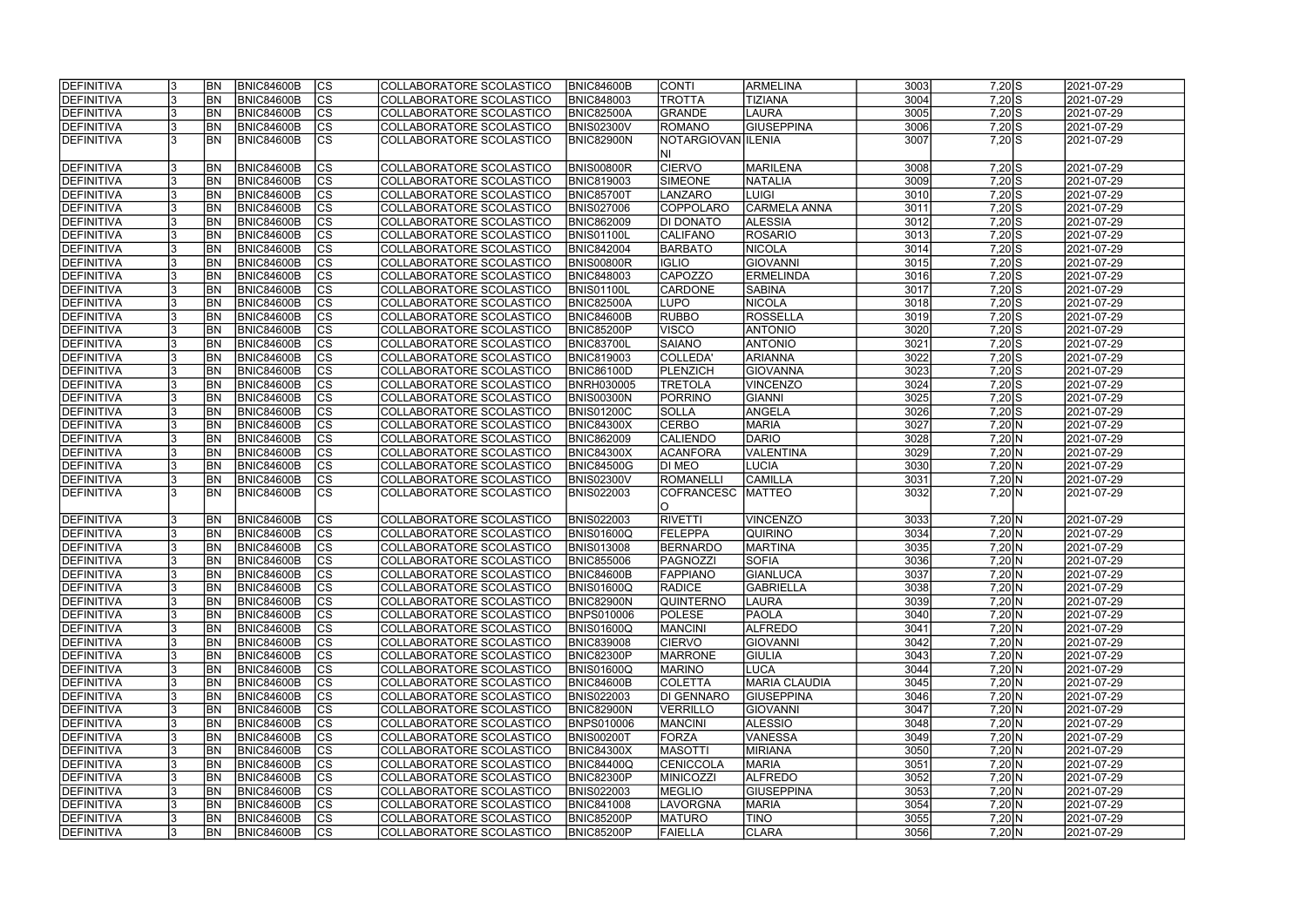| DEFINITIVA        |     | <b>BN</b>  | <b>BNIC84600B</b> | $ {\rm CS} $   | COLLABORATORE SCOLASTICO | <b>BNIC84600B</b> | <b>FAPPIANO</b>             | PASQUALE          | 3057 | $7,20 \ N$ | 2021-07-29 |
|-------------------|-----|------------|-------------------|----------------|--------------------------|-------------------|-----------------------------|-------------------|------|------------|------------|
| DEFINITIVA        |     | <b>BN</b>  | <b>BNIC84600B</b> | $\overline{c}$ | COLLABORATORE SCOLASTICO | <b>BNIS02300V</b> | <b>IADANZA</b>              | <b>PASQUALINA</b> | 3058 | 7,20 N     | 2021-07-29 |
| DEFINITIVA        |     | <b>BN</b>  | <b>BNIC84600B</b> | $\overline{c}$ | COLLABORATORE SCOLASTICO | <b>BNTF010008</b> | <b>CAPOZZI</b>              | <b>FABIO</b>      | 3059 | 7,20 N     | 2021-07-29 |
| DEFINITIVA        |     | BN         | <b>BNIC84600B</b> | cs             | COLLABORATORE SCOLASTICO | <b>BNIC84300X</b> | D'AVINO                     | <b>GIUSEPPE</b>   | 3060 | $7,20$ N   | 2021-07-29 |
| DEFINITIVA        |     | <b>BN</b>  | <b>BNIC84600B</b> | cs             | COLLABORATORE SCOLASTICO | <b>BNIC82900N</b> | <b>IANNUCCI</b>             | <b>JAMILA</b>     | 3061 | $7,20 \ N$ | 2021-07-29 |
| DEFINITIVA        |     | BN         | <b>BNIC84600B</b> | cs             | COLLABORATORE SCOLASTICO | <b>BNIC86100D</b> | <b>DE VINCENTIS</b>         | LUIGI ANDREA      | 3062 | 7,20 N     | 2021-07-29 |
| DEFINITIVA        |     | <b>BN</b>  | <b>BNIC84600B</b> | cs             | COLLABORATORE SCOLASTICO | BNIC82900N        | <b>RUSSO</b>                | <b>BIAGIO</b>     | 3063 | $7,20 \ N$ | 2021-07-29 |
| DEFINITIVA        | 13  | <b>BN</b>  | <b>BNIC84600B</b> | cs             | COLLABORATORE SCOLASTICO | <b>BNPM02000T</b> | <b>FRAGNITO</b>             | <b>ROSARIA</b>    | 3064 | $7,20 \ N$ | 2021-07-29 |
| DEFINITIVA        |     | <b>BN</b>  | <b>BNIC84600B</b> | cs             | COLLABORATORE SCOLASTICO | <b>BNIS00200T</b> | SAGNELLA                    | ROBERTA           | 3065 | $7,20 \ N$ | 2021-07-29 |
| DEFINITIVA        |     | <b>BN</b>  | <b>BNIC84600B</b> | cs             | COLLABORATORE SCOLASTICO | <b>BNIC84900V</b> | GUGLIELMUCC  FABIO          |                   | 3066 | $7,20 \ N$ | 2021-07-29 |
|                   |     |            |                   |                |                          |                   |                             |                   |      |            |            |
| <b>DEFINITIVA</b> |     | <b>BN</b>  | <b>BNIC84600B</b> | $ {\rm cs} $   | COLLABORATORE SCOLASTICO | <b>BNIS027006</b> | <b>CHECOLA</b>              | <b>DOMENICO</b>   | 3067 | 7,20 N     | 2021-07-29 |
| DEFINITIVA        |     | <b>BN</b>  | <b>BNIC84600B</b> | cs             | COLLABORATORE SCOLASTICO | <b>BNIC82900N</b> | PINELLI                     | DANIELE           | 3068 | 7,20 N     | 2021-07-29 |
| DEFINITIVA        |     | <b>BN</b>  | <b>BNIC84600B</b> | cs             | COLLABORATORE SCOLASTICO | <b>BNRH030005</b> | <b>INFANTINO</b>            | COSIMO            | 3069 | 7,20 N     | 2021-07-29 |
| DEFINITIVA        |     | <b>BN</b>  | <b>BNIC84600B</b> | cs             | COLLABORATORE SCOLASTICO | <b>BNIS00200T</b> | <b>RAPUANO</b>              | <b>DINO</b>       | 3070 | $7,20 \ N$ | 2021-07-29 |
| DEFINITIVA        |     | <b>BN</b>  | <b>BNIC84600B</b> | cs             | COLLABORATORE SCOLASTICO | BNPM02000T        | <b>CALANDRELLA</b>          | GIANNA            | 3071 | 7,20 N     | 2021-07-29 |
|                   |     |            |                   |                |                          |                   |                             |                   |      |            |            |
| DEFINITIVA        |     | <b>BN</b>  | <b>BNIC84600B</b> | $ {\rm CS} $   | COLLABORATORE SCOLASTICO | <b>BNIC82900N</b> | <b>GAUDIO</b>               | VALERIA           | 3072 | 7,20 N     | 2021-07-29 |
| DEFINITIVA        |     | BN         | <b>BNIC84600B</b> | cs             | COLLABORATORE SCOLASTICO | <b>BNIC84400Q</b> | TARTAGLIONE                 | MICHELE           | 3073 | 7,20 N     | 2021-07-29 |
| <b>DEFINITIVA</b> |     | BN         | <b>BNIC84600B</b> | cs             | COLLABORATORE SCOLASTICO | <b>BNIC841008</b> | MONFREDA                    | MONICA            | 3074 | 7,20 N     | 2021-07-29 |
| DEFINITIVA        |     | <b>BN</b>  | <b>BNIC84600B</b> | cs             | COLLABORATORE SCOLASTICO | BNIC85200P        | NERO                        | <b>BARBARA</b>    | 3075 | 7,20 N     | 2021-07-29 |
| DEFINITIVA        |     | BN         | <b>BNIC84600B</b> | $ {\rm cs} $   | COLLABORATORE SCOLASTICO | <b>BNIC819003</b> | PONTE                       | ANGELO            | 3076 | 7,20 N     | 2021-07-29 |
| DEFINITIVA        |     | BN         | <b>BNIC84600B</b> | $ {\rm cs} $   | COLLABORATORE SCOLASTICO | <b>BNIS014004</b> | <b>GLORIOSO</b>             | <b>GIUSEPPE</b>   | 3077 | $7,20 \ N$ | 2021-07-29 |
| DEFINITIVA        |     | <b>BN</b>  | <b>BNIC84600B</b> | $ {\rm cs} $   | COLLABORATORE SCOLASTICO | <b>BNIS01200C</b> | <b>NARCISO</b>              | NICOLINO          | 3078 | 7,20 N     | 2021-07-29 |
| DEFINITIVA        |     | <b>BN</b>  | <b>BNIC84600B</b> | cs             | COLLABORATORE SCOLASTICO | <b>BNIC86000N</b> | DI DIO                      | <b>TOMMASINA</b>  | 3079 | 7,20 N     | 2021-07-29 |
| DEFINITIVA        |     | <b>BN</b>  | <b>BNIC84600B</b> | $ {\rm cs} $   | COLLABORATORE SCOLASTICO | <b>BNIC850003</b> | MAZZONE                     | <b>NICOLA</b>     | 3080 | 7,20 N     | 2021-07-29 |
| DEFINITIVA        |     | <b>BN</b>  | <b>BNIC84600B</b> | cs             | COLLABORATORE SCOLASTICO | <b>BNIC82900N</b> | MINIELLO                    | <b>VINCENZA</b>   | 3081 | 7,20 N     | 2021-07-29 |
| DEFINITIVA        |     | <b>BN</b>  | <b>BNIC84600B</b> | $ {\rm cs} $   | COLLABORATORE SCOLASTICO | <b>BNIS014004</b> | <b>INTORCIA</b>             | MARGHERITA        | 3082 | 7,20 N     | 2021-07-29 |
| DEFINITIVA        |     | <b>BN</b>  | <b>BNIC84600B</b> | cs             | COLLABORATORE SCOLASTICO | <b>BNTF010008</b> | <b>BELFIORE</b>             | ∣∪GO              | 3083 | 7,20 N     | 2021-07-29 |
| DEFINITIVA        |     | <b>BN</b>  | <b>BNIC84600B</b> | cs             | COLLABORATORE SCOLASTICO | <b>BNIC833009</b> | VENDITTI                    | <b>ANTONIETTA</b> | 3084 | $7,17$ S   | 2021-07-29 |
| DEFINITIVA        |     | <b>BN</b>  | <b>BNIC84600B</b> | $\overline{c}$ | COLLABORATORE SCOLASTICO | <b>BNIC850003</b> | <b>TEDESCO</b>              | <b>FILOMENA</b>   | 3085 | $7,17$ $S$ | 2021-07-29 |
| DEFINITIVA        |     | <b>BN</b>  | <b>BNIC84600B</b> | cs             | COLLABORATORE SCOLASTICO | <b>BNIC83700L</b> | <b>AUDI</b>                 | <b>MARIA</b>      | 3086 | 7,17S      | 2021-07-29 |
| DEFINITIVA        | 13  | <b>BN</b>  | BNIC84600B        | $\overline{c}$ | COLLABORATORE SCOLASTICO | <b>BNTF010008</b> | <b>UCCI</b>                 | <b>PELLEGRINO</b> | 3087 | $7,17$ S   | 2021-07-29 |
| DEFINITIVA        |     | <b>BN</b>  | <b>BNIC84600B</b> | cs             | COLLABORATORE SCOLASTICO | <b>BNIS022003</b> | <b>IULIANI</b>              | <b>ISABELLE</b>   | 3088 | $7,17$ S   | 2021-07-29 |
|                   |     |            |                   |                |                          |                   |                             | <b>ANTONIETTA</b> |      |            |            |
| DEFINITIVA        |     | <b>IBN</b> | BNIC84600B        | <b>CS</b>      | COLLABORATORE SCOLASTICO | BNIC82900N        | <b>DI BIASE</b>             | <b>DOMENICO</b>   | 3089 | $7,17$ $S$ | 2021-07-29 |
| <b>DEFINITIVA</b> | Iა  | <b>BN</b>  | BNIC84600B        | CS             | COLLABORATORE SCOLASTICO | <b>BNIS01600Q</b> | <b>BIONDI</b>               | <b>ROSALIA</b>    | 3090 | 7,17 S     | 2021-07-29 |
| DEFINITIVA        |     | <b>BN</b>  | <b>BNIC84600B</b> | $ {\rm cs} $   | COLLABORATORE SCOLASTICO | <b>BNIC84300X</b> | RICCIARDI                   | <b>ELEONORA</b>   | 3091 | $7,17$ N   | 2021-07-29 |
| DEFINITIVA        |     | <b>IBN</b> | BNIC84600B        | $ {\rm CS} $   | COLLABORATORE SCOLASTICO | <b>BNIC84300X</b> | <b>SALIERNO</b>             | ANNA RITA         | 3092 | $7,17$ N   | 2021-07-29 |
| DEFINITIVA        |     | <b>BN</b>  | <b>BNIC84600B</b> | <sub>Ics</sub> | COLLABORATORE SCOLASTICO | <b>BNRH030005</b> | <b>SIMEONE</b>              | ANGELINA          | 3093 | $7,17$ N   | 2021-07-29 |
| <b>DEFINITIVA</b> | 13  | <b>BN</b>  | <b>BNIC84600B</b> | $ {\rm CS} $   | COLLABORATORE SCOLASTICO | <b>BNIC841008</b> | PORCELLI                    | <b>ANTONIETTA</b> | 3094 | $7,17$ N   | 2021-07-29 |
| DEFINITIVA        |     | <b>BN</b>  | <b>BNIC84600B</b> | $ {\rm CS} $   | COLLABORATORE SCOLASTICO | <b>BNIC86100D</b> | BUONANNO                    | <b>GIOVANNI</b>   | 3095 | $7,17$ N   | 2021-07-29 |
| DEFINITIVA        |     | <b>BN</b>  | <b>BNIC84600B</b> | cs             | COLLABORATORE SCOLASTICO | <b>BNIC84300X</b> | <b>DE NICOLA</b>            | OLGA              | 3096 | $7,17$ N   | 2021-07-29 |
| <b>DEFINITIVA</b> |     | <b>BN</b>  | <b>BNIC84600B</b> | $ {\rm CS} $   | COLLABORATORE SCOLASTICO | <b>BNIS027006</b> | <b>FASOLI</b>               | <b>FABIANO</b>    | 3097 | $7,17$ N   | 2021-07-29 |
| DEFINITIVA        |     | BN         | <b>BNIC84600B</b> | cs             | COLLABORATORE SCOLASTICO | <b>BNIC82900N</b> | <b>RAINONE</b>              | PASQUALINA        | 3098 | $7,17$ N   | 2021-07-29 |
| DEFINITIVA        |     | BN         | <b>BNIC84600B</b> | cs             | COLLABORATORE SCOLASTICO | <b>BNIC804009</b> | <b>DE BLASIS</b>            | <b>ORNELLA</b>    | 3099 | $7,17$ N   | 2021-07-29 |
| DEFINITIVA        |     | <b>BN</b>  | <b>BNIC84600B</b> | cs             | COLLABORATORE SCOLASTICO | <b>BNIC804009</b> | <b>NAVE</b>                 | <b>ANTONIETTA</b> | 3100 | $7,17$ N   | 2021-07-29 |
| DEFINITIVA        |     | <b>IBN</b> | BNIC84600B        | $ {\rm CS} $   | COLLABORATORE SCOLASTICO | <b>BNIC813004</b> | <b>SARRAPOCHIE VINCENZO</b> |                   | 3101 | $7,17$ N   | 2021-07-29 |
|                   |     |            |                   |                |                          |                   | <b>LLO</b>                  |                   |      |            |            |
| DEFINITIVA        |     | <b>BN</b>  | BNIC84600B        | <b>CS</b>      | COLLABORATORE SCOLASTICO | <b>BNIC82300P</b> | MERCURI                     | MICHELE           | 3102 | $7,17$ N   | 2021-07-29 |
|                   |     |            |                   |                |                          |                   |                             | ARCANGELO         |      |            |            |
| DEFINITIVA        |     | <b>BN</b>  | <b>BNIC84600B</b> | $ {\rm CS} $   | COLLABORATORE SCOLASTICO | <b>BNIC82900N</b> | <b>ANTONUCCI</b>            | GERARDO           | 3103 | $7,15$ $S$ | 2021-07-29 |
| DEFINITIVA        |     | <b>BN</b>  | <b>BNIC84600B</b> | $ {\rm cs} $   | COLLABORATORE SCOLASTICO | <b>BNIC812008</b> | <b>RUSSO</b>                | VINCENZO          | 3104 | 7,15 N     | 2021-07-29 |
| DEFINITIVA        |     | <b>BN</b>  | <b>BNIC84600B</b> | $ {\rm CS} $   | COLLABORATORE SCOLASTICO | <b>BNIS022003</b> | <b>FRASCADORE</b>           | <b>ANGELO</b>     | 3105 | 7,15 N     | 2021-07-29 |
| DEFINITIVA        |     | <b>BN</b>  | <b>BNIC84600B</b> | $ {\rm CS} $   | COLLABORATORE SCOLASTICO | <b>BNPS010006</b> | <b>PARISI</b>               | BARBARA           | 3106 | 7,15 N     | 2021-07-29 |
| <b>DEFINITIVA</b> | 13. | <b>BN</b>  | <b>BNIC84600B</b> | <b>CS</b>      | COLLABORATORE SCOLASTICO | <b>BNIC84900V</b> | <b>RAPUANO</b>              | NICOLINA          | 3107 | 7,15 N     | 2021-07-29 |
|                   |     |            |                   |                |                          |                   |                             |                   |      |            |            |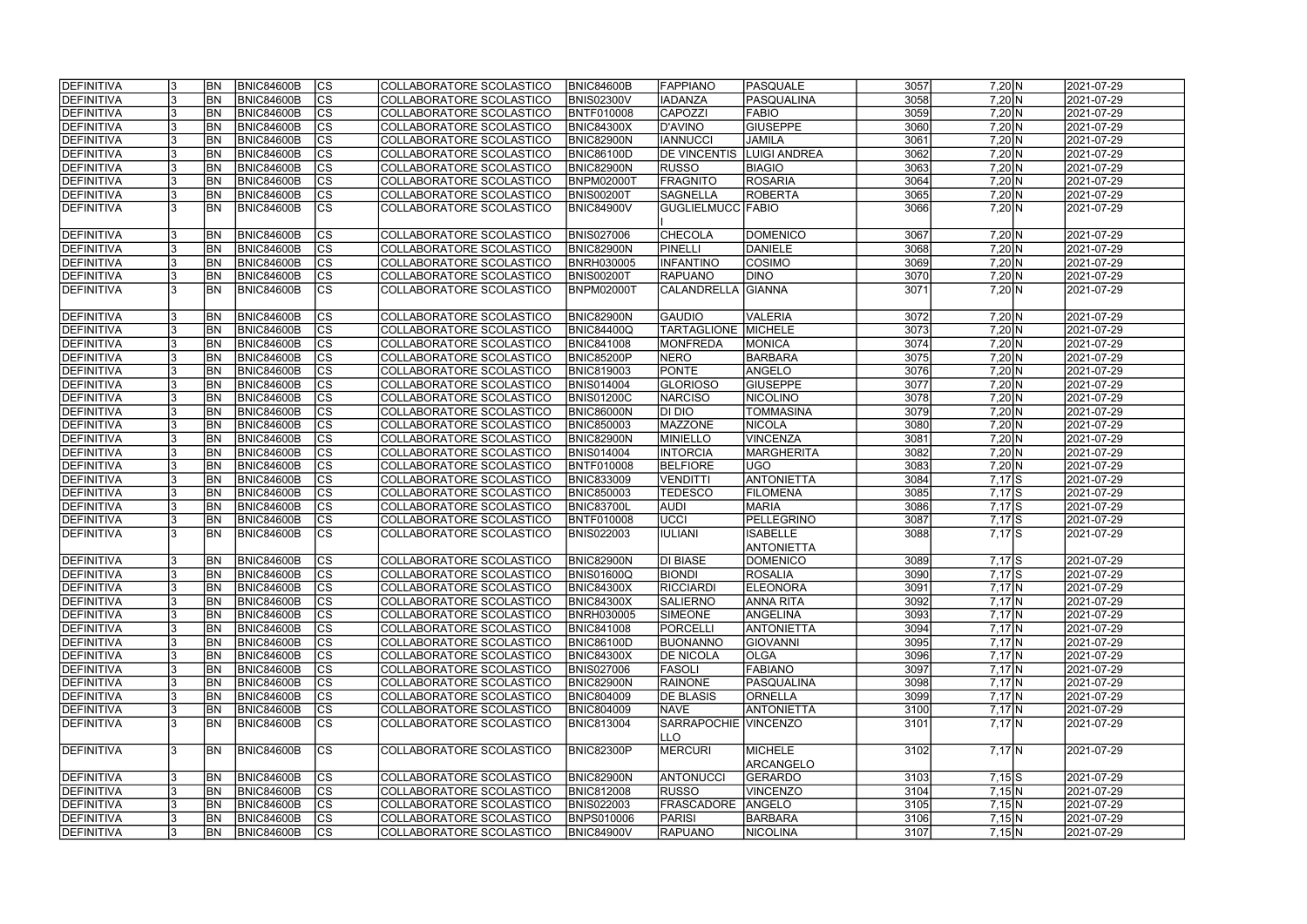| <b>IDEFINITIVA</b> | <b>BN</b> | <b>BNIC84600B</b> | CS                       | COLLABORATORE SCOLASTICO | <b>BNIC84400Q</b> | <b>BOTTE</b>         | MIRELLA              | 3108             | $7,13$ $S$         | 2021-07-29 |
|--------------------|-----------|-------------------|--------------------------|--------------------------|-------------------|----------------------|----------------------|------------------|--------------------|------------|
| DEFINITIVA         | <b>BN</b> | <b>BNIC84600B</b> | cs                       | COLLABORATORE SCOLASTICO | <b>BNIC84900V</b> | <b>BARILE</b>        | ELEONORA             | 3109             | $7,13$ $S$         | 2021-07-29 |
| <b>DEFINITIVA</b>  | <b>BN</b> | <b>BNIC84600B</b> | $ \overline{\text{cs}} $ | COLLABORATORE SCOLASTICO | <b>BNIC86000N</b> | MAZZUCCO             | GIANCARLO            | 3110             | 7,13 N             | 2021-07-29 |
| DEFINITIVA         | BN        | <b>BNIC84600B</b> | $\overline{\text{CS}}$   | COLLABORATORE SCOLASTICO | BNIC85200P        | SAUDELLA             | <b>ANTONIO</b>       | 3111             | $7,10$ S           | 2021-07-29 |
| <b>DEFINITIVA</b>  | <b>BN</b> | <b>BNIC84600B</b> | $\overline{\text{cs}}$   | COLLABORATORE SCOLASTICO | BNIC84600B        | PLENZICK             | <b>ANNA GILDA</b>    | $\frac{3112}{ }$ | $7,10$ S           | 2021-07-29 |
| <b>DEFINITIVA</b>  | <b>BN</b> | <b>BNIC84600B</b> | $\overline{\text{CS}}$   | COLLABORATORE SCOLASTICO | BNIC85200P        | <b>ROSSETTI</b>      | NUNZIO               | 3113             | $7,10$ S           | 2021-07-29 |
| <b>DEFINITIVA</b>  | <b>BN</b> | <b>BNIC84600B</b> | $\overline{\text{CS}}$   | COLLABORATORE SCOLASTICO | <b>BNIS02600A</b> | <b>TONTOLI</b>       | <b>GIUSEPPE</b>      | 3114             | $7,10\overline{S}$ | 2021-07-29 |
| <b>DEFINITIVA</b>  | <b>BN</b> | <b>BNIC84600B</b> | $\overline{\text{CS}}$   | COLLABORATORE SCOLASTICO | <b>BNIC819003</b> | COLESANTI            | <b>ANNALISA</b>      | 3115             | $7,10$ S           | 2021-07-29 |
| <b>DEFINITIVA</b>  | <b>BN</b> | <b>BNIC84600B</b> | $\overline{\text{CS}}$   | COLLABORATORE SCOLASTICO | <b>BNIC81700B</b> | SORRENTINO           | VINCENZO             | 3116             | $7,10$ S           | 2021-07-29 |
| <b>DEFINITIVA</b>  | BN        | <b>BNIC84600B</b> | cs                       | COLLABORATORE SCOLASTICO | <b>BNIC85700T</b> | <b>ZAMPELLI</b>      | <b>GIUSEPPE</b>      | 3117             | $7,10$ S           | 2021-07-29 |
| <b>DEFINITIVA</b>  | <b>BN</b> | <b>BNIC84600B</b> | $\overline{\text{CS}}$   | COLLABORATORE SCOLASTICO | BNIS01600Q        | <b>PROCACCINI</b>    | MARIA ASSUNTA        | 3118             | $7,10$ S           | 2021-07-29 |
| DEFINITIVA         | <b>BN</b> | <b>BNIC84600B</b> | cs                       | COLLABORATORE SCOLASTICO | <b>BNIS027006</b> | <b>MAUTONE</b>       | GERARDO              | 3119             | $7,10$ $S$         | 2021-07-29 |
| <b>DEFINITIVA</b>  | IBN       | <b>BNIC84600B</b> | $\overline{\text{CS}}$   | COLLABORATORE SCOLASTICO | <b>BNIC81400X</b> | CONTE                | <b>TESOLINA</b>      | 3120             | $7,10\overline{S}$ | 2021-07-29 |
|                    |           |                   |                          |                          |                   |                      | <b>BIONDINA</b>      |                  |                    |            |
| DEFINITIVA         | <b>BN</b> | <b>BNIC84600B</b> | <b>CS</b>                | COLLABORATORE SCOLASTICO | <b>BNIC84400Q</b> | PESARE               | <b>MARIA ROSARIA</b> | 3121             | $7,10$ $S$         | 2021-07-29 |
| <b>DEFINITIVA</b>  | <b>BN</b> | <b>BNIC84600B</b> | $\overline{\text{CS}}$   | COLLABORATORE SCOLASTICO | <b>BNTF010008</b> | <b>PASTORE</b>       | <b>COSIMO</b>        | 3122             | $7,10$ $S$         | 2021-07-29 |
| DEFINITIVA         | <b>BN</b> | <b>BNIC84600B</b> | $ \overline{\text{CS}} $ | COLLABORATORE SCOLASTICO | <b>BNIS022003</b> | <b>MARIA</b>         | <b>CRISTINA</b>      | $\frac{1}{3123}$ | $7,10$ S           | 2021-07-29 |
| <b>DEFINITIVA</b>  | <b>BN</b> | <b>BNIC84600B</b> | CS                       | COLLABORATORE SCOLASTICO | BNIS00300N        | <b>CAMPANILE</b>     | VALENTINA            | 3124             | $7,10$ S           | 2021-07-29 |
| DEFINITIVA         | BN        | <b>BNIC84600B</b> | $\overline{\text{CS}}$   | COLLABORATORE SCOLASTICO | <b>BNIC84300X</b> | MADDALENA            | <b>ANTONELLA</b>     | 3125             | $7,10$ S           | 2021-07-29 |
| <b>DEFINITIVA</b>  | BN        | <b>BNIC84600B</b> | $\overline{\text{CS}}$   | COLLABORATORE SCOLASTICO | <b>BNTF010008</b> | GAGLIARDI            | PASQUALINO           | 3126             | $7,10$ S           | 2021-07-29 |
| <b>DEFINITIVA</b>  | BN        | <b>BNIC84600B</b> | $\overline{\text{CS}}$   | COLLABORATORE SCOLASTICO | <b>BNIC84300X</b> | <b>DE MARCO</b>      | GIOVANNI             | $\frac{1}{3127}$ | $7,10$ S           | 2021-07-29 |
| DEFINITIVA         | <b>BN</b> | <b>BNIC84600B</b> | CS                       | COLLABORATORE SCOLASTICO | <b>BNIC81400X</b> | <b>CONTE</b>         | <b>ANTONIO</b>       | 3128             | $7,10$ $S$         | 2021-07-29 |
| <b>DEFINITIVA</b>  | <b>BN</b> | <b>BNIC84600B</b> | <b>CS</b>                | COLLABORATORE SCOLASTICO | BNIC84600B        | <b>BOVE</b>          | <b>FRANCESCA</b>     | 3129             | $7,10 \ N$         | 2021-07-29 |
| <b>DEFINITIVA</b>  | <b>BN</b> | <b>BNIC84600B</b> | <b>CS</b>                | COLLABORATORE SCOLASTICO | <b>BNTF010008</b> | <b>SALIERNO</b>      | FABRIZIO             | 3130             | $7,10 \ N$         | 2021-07-29 |
| DEFINITIVA         | <b>BN</b> | <b>BNIC84600B</b> | lcs                      | COLLABORATORE SCOLASTICO | <b>BNIS013008</b> | BUONANNO             | <b>ALESSIO</b>       | 3131             | 7,10 N             | 2021-07-29 |
| <b>DEFINITIVA</b>  | <b>BN</b> | <b>BNIC84600B</b> | lcs                      | COLLABORATORE SCOLASTICO | <b>BNIC841008</b> | <b>SAQUELLA</b>      | SIMONA               | 3132             | $7,10 \ N$         | 2021-07-29 |
| <b>DEFINITIVA</b>  | <b>BN</b> | <b>BNIC84600B</b> | cs                       | COLLABORATORE SCOLASTICO | <b>BNIC84300X</b> | <b>NITO</b>          | GIOVANNI             | 3133             | 7,10 N             | 2021-07-29 |
| <b>DEFINITIVA</b>  | <b>BN</b> | <b>BNIC84600B</b> | lcs                      | COLLABORATORE SCOLASTICO | <b>BNIS00200T</b> | MONGILLO             | <b>GUIDO</b>         | 3134             | 7,10 N             | 2021-07-29 |
| DEFINITIVA         | <b>BN</b> | <b>BNIC84600B</b> | cs                       | COLLABORATORE SCOLASTICO | <b>BNIC81000L</b> | <b>COLETTI</b>       | <b>MARIA PIA</b>     | 3135             | $7,10\ N$          | 2021-07-29 |
| DEFINITIVA         | <b>BN</b> | <b>BNIC84600B</b> | lcs                      | COLLABORATORE SCOLASTICO | <b>BNIC826006</b> | <b>IARUSSO</b>       | <b>LAURENZIA</b>     | 3136             | $7,10 \ N$         | 2021-07-29 |
| DEFINITIVA         | <b>BN</b> | <b>BNIC84600B</b> | $ \mathsf{CS} $          | COLLABORATORE SCOLASTICO | BNIC84600B        | D'ANGELO             | <b>GIANLUIGI</b>     | 3137             | $7,10 \ N$         | 2021-07-29 |
| DEFINITIVA         | <b>BN</b> | <b>BNIC84600B</b> | $\overline{\text{CS}}$   | COLLABORATORE SCOLASTICO | BNIS00800R        | D'APICE              | <b>FEDERICA</b>      | 3138             | 7,10 N             | 2021-07-29 |
| <b>DEFINITIVA</b>  | <b>BN</b> | <b>BNIC84600B</b> | $\overline{\text{CS}}$   | COLLABORATORE SCOLASTICO | <b>BNIS013008</b> | <b>PASSANTE</b>      | RAFFAELLA            | 3139             | 7,10 N             | 2021-07-29 |
| DEFINITIVA         | <b>BN</b> | <b>BNIC84600B</b> | $\overline{\text{CS}}$   | COLLABORATORE SCOLASTICO | <b>BNIC84600B</b> | GAROFANO             | <b>FILIPPO MARIA</b> | 3140             | 7,10 N             | 2021-07-29 |
| DEFINITIVA         | <b>BN</b> | <b>BNIC84600B</b> | $\overline{\text{cs}}$   | COLLABORATORE SCOLASTICO | <b>BNIC826006</b> | <b>ESPOSITO</b>      | <b>CARMINE</b>       | 3141             | 7,10 N             | 2021-07-29 |
| <b>DEFINITIVA</b>  | <b>BN</b> | <b>BNIC84600B</b> | $\overline{\text{CS}}$   | COLLABORATORE SCOLASTICO | <b>BNIC833009</b> | <b>DE MARIA</b>      | <b>STEFANIA</b>      | $3142$           | $7,10 \ N$         | 2021-07-29 |
| <b>DEFINITIVA</b>  | <b>BN</b> | BNIC84600B        | $ {\rm cs}$              | COLLABORATORE SCOLASTICO | <b>BNRH030005</b> | PIRONE               | <b>ANTONIO</b>       | -3143            | 7,10JN             | 2021-07-29 |
| DEFINITIVA         | <b>BN</b> | <b>BNIC84600B</b> | lcs                      | COLLABORATORE SCOLASTICO | <b>BNIC86000N</b> | <b>MAZZONE</b>       | <b>ASSUNTA</b>       | 3144             | $7,10 \ N$         | 2021-07-29 |
| <b>DEFINITIVA</b>  | <b>BN</b> | BNIC84600B        | CS                       | COLLABORATORE SCOLASTICO | <b>BNIS00200T</b> | <b>COLELLA</b>       | PASQUALE             | 3145             | $7,10 \ N$         | 2021-07-29 |
| <b>DEFINITIVA</b>  | <b>BN</b> | <b>BNIC84600B</b> | <b>CS</b>                | COLLABORATORE SCOLASTICO | <b>BNIS022003</b> | <b>AVITABILE</b>     | <b>ILARIA</b>        | 3146             | $7,10 \ N$         | 2021-07-29 |
| DEFINITIVA         | <b>BN</b> | <b>BNIC84600B</b> | <b>CS</b>                | COLLABORATORE SCOLASTICO | <b>BNIC819003</b> | <b>ZEOLI</b>         | <b>GIUSEPPINA</b>    | 3147             | $7,10 \ N$         | 2021-07-29 |
| <b>DEFINITIVA</b>  | <b>BN</b> | <b>BNIC84600B</b> | CS                       | COLLABORATORE SCOLASTICO | <b>BNIS027006</b> | <b>MAURO</b>         | ANGELA               | 3148             | $7,10 \ N$         | 2021-07-29 |
| DEFINITIVA         | <b>BN</b> | <b>BNIC84600B</b> | CS                       | COLLABORATORE SCOLASTICO | <b>BNIC85400A</b> | <b>BARBATO</b>       | <b>GIOVANNI</b>      | 3149             | $7,10 \ N$         | 2021-07-29 |
| <b>DEFINITIVA</b>  | <b>BN</b> | <b>BNIC84600B</b> | <b>CS</b>                | COLLABORATORE SCOLASTICO | <b>BNIC84300X</b> | VOTTO                | <b>BRIGIDA</b>       | 3150             | $7,10 \ N$         | 2021-07-29 |
| DEFINITIVA         | <b>BN</b> | BNIC84600B        | <b>CS</b>                | COLLABORATORE SCOLASTICO | <b>BNIC855006</b> | DELLO IACOVO ALFONSO |                      | 3151             | $7,10 \ N$         | 2021-07-29 |
|                    |           |                   |                          |                          |                   |                      |                      |                  |                    |            |
| DEFINITIVA         | <b>BN</b> | BNIC84600B        | <b>CS</b>                | COLLABORATORE SCOLASTICO | <b>BNIC85200P</b> | <b>ESPOSITO</b>      | DAVIDE               | 3152             | $7,10 \ N$         | 2021-07-29 |
| DEFINITIVA         | <b>BN</b> | BNIC84600B        | cs                       | COLLABORATORE SCOLASTICO | <b>BNIS013008</b> | <b>MARTINO</b>       | <b>CARMINE</b>       | 3153             | $7,10\ N$          | 2021-07-29 |
| <b>DEFINITIVA</b>  | <b>BN</b> | BNIC84600B        | $\overline{\text{CS}}$   | COLLABORATORE SCOLASTICO | <b>BNIC85400A</b> | <b>MAURIELLO</b>     | <b>ANTONIETTA</b>    | 3154             | 7,10 N             | 2021-07-29 |
| <b>DEFINITIVA</b>  | <b>BN</b> | <b>BNIC84600B</b> | $\overline{\text{CS}}$   | COLLABORATORE SCOLASTICO | <b>BNIC84300X</b> | <b>CROCE</b>         | <b>WALTER</b>        | 3155             | $7,08$ N           | 2021-07-29 |
| <b>DEFINITIVA</b>  | <b>BN</b> | <b>BNIC84600B</b> | <b>CS</b>                | COLLABORATORE SCOLASTICO | BNIC81000L        | IDE.                 | <b>GERARDINA</b>     | 3156             | 7,07 S             | 2021-07-29 |
|                    |           |                   |                          |                          |                   | CRISTOFARO           |                      |                  |                    |            |
| <b>DEFINITIVA</b>  | <b>BN</b> | BNIC84600B        | CS                       | COLLABORATORE SCOLASTICO | <b>BNIC85700T</b> | AVALLONE             | <b>GIORGIO</b>       | 3157             | $7,05$ S           | 2021-07-29 |
| <b>DEFINITIVA</b>  | IBN.      | <b>BNIC84600B</b> | CS                       | COLLABORATORE SCOLASTICO | <b>BNIC85700T</b> | <b>BUGLIARELLO</b>   | <b>TERESA</b>        | 3158             | $7,05$ S           | 2021-07-29 |
| <b>DEFINITIVA</b>  | <b>BN</b> | <b>BNIC84600B</b> | CS                       | COLLABORATORE SCOLASTICO | <b>BNIS022003</b> | <b>PENGUE</b>        | <b>MICHELE</b>       | 3159             | $7,05$ S           | 2021-07-29 |
| <b>DEFINITIVA</b>  | <b>BN</b> | <b>BNIC84600B</b> | CS                       | COLLABORATORE SCOLASTICO | <b>BNIC85200P</b> | <b>FALACE</b>        | <b>ALFONSO</b>       | 3160             | $7,05$ S           | 2021-07-29 |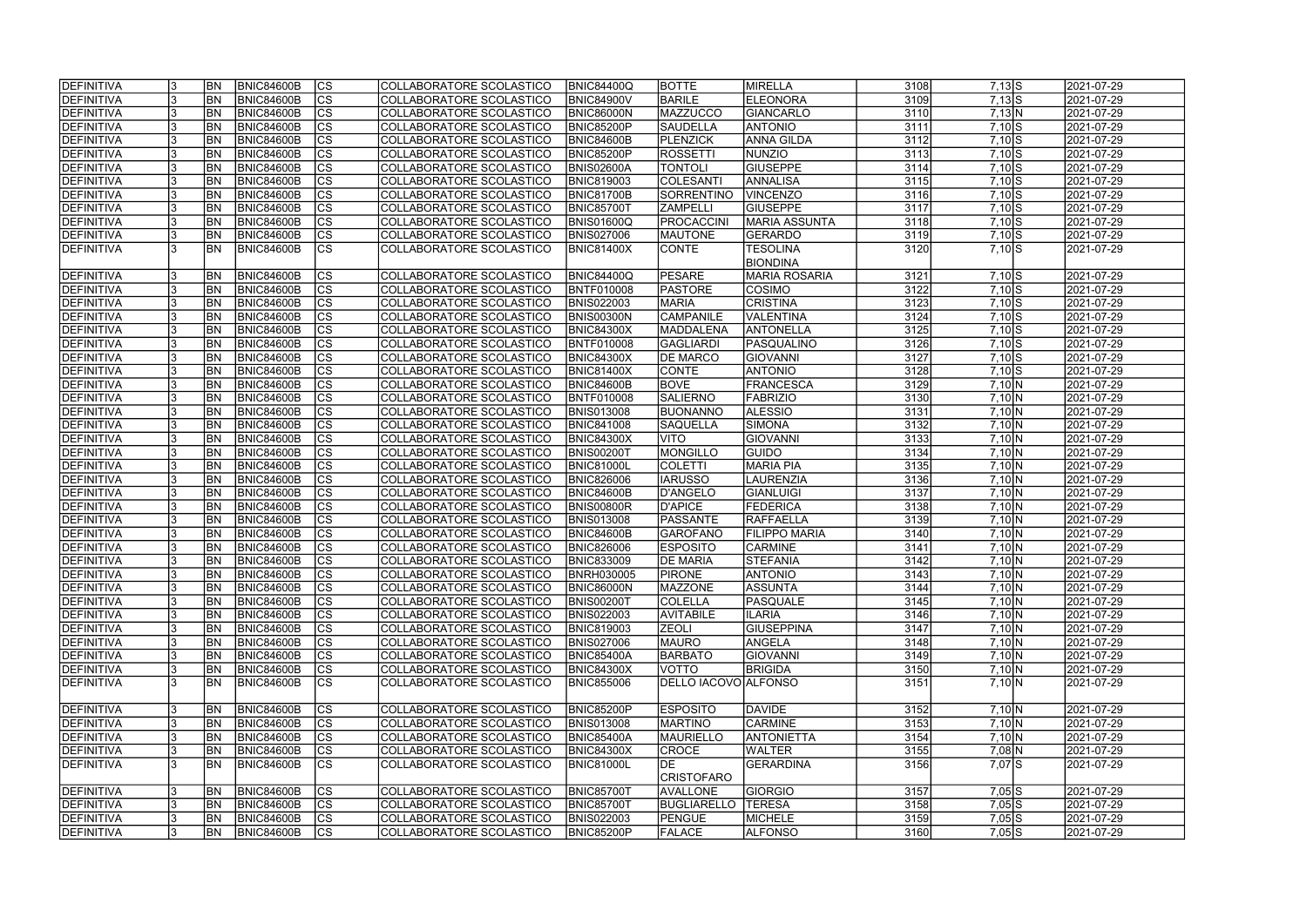| <b>DEFINITIVA</b> |     | <b>BN</b>  | <b>BNIC84600B</b> | <sub>Ics</sub>         | COLLABORATORE SCOLASTICO        | <b>BNIC84400Q</b> | <b>SILVESTRI</b>   | <b>FILIPPO</b>       | 3161 | $7,05$ S            | 2021-07-29 |
|-------------------|-----|------------|-------------------|------------------------|---------------------------------|-------------------|--------------------|----------------------|------|---------------------|------------|
| DEFINITIVA        |     | <b>BN</b>  | <b>BNIC84600B</b> | cs                     | COLLABORATORE SCOLASTICO        | <b>BNIS01600Q</b> | <b>PROCACCINI</b>  | GIUSI                | 3162 | $7,05$ N            | 2021-07-29 |
| DEFINITIVA        |     | BN         | <b>BNIC84600B</b> | cs                     | COLLABORATORE SCOLASTICO        | <b>BNIS022003</b> | <b>GUARINO</b>     | SANDRO               | 3163 | 7,05 N              | 2021-07-29 |
| DEFINITIVA        |     | BN         | <b>BNIC84600B</b> | $\overline{\text{cs}}$ | COLLABORATORE SCOLASTICO        | BNIS01600Q        | <b>IADAROLA</b>    | <b>FABIO</b>         | 3164 | 7,05 N              | 2021-07-29 |
| DEFINITIVA        |     | BN         | <b>BNIC84600B</b> | cs                     | COLLABORATORE SCOLASTICO        | <b>BNIC82900N</b> | <b>IANNOTTA</b>    | <b>CARMINE</b>       | 3165 | 7,05 N              | 2021-07-29 |
| DEFINITIVA        |     | BN         | <b>BNIC84600B</b> | $\overline{\text{CS}}$ | COLLABORATORE SCOLASTICO        | <b>BNIC84900V</b> | <b>BALDINI</b>     | <b>ANTONIO</b>       | 3166 | 7,05 N              | 2021-07-29 |
| DEFINITIVA        |     | <b>BN</b>  | <b>BNIC84600B</b> | <b>CS</b>              | COLLABORATORE SCOLASTICO        | <b>BNIS02300V</b> | <b>SACCO</b>       | LIVIA                | 3167 | 7,05 N              | 2021-07-29 |
| DEFINITIVA        |     | <b>BN</b>  | <b>BNIC84600B</b> | cs                     | COLLABORATORE SCOLASTICO        | <b>BNIC84400Q</b> | ∣∪ccı              | <b>CONCETTA</b>      | 3168 | 7,05 N              | 2021-07-29 |
| DEFINITIVA        |     | <b>BN</b>  | <b>BNIC84600B</b> | cs                     | COLLABORATORE SCOLASTICO        | <b>BNIC833009</b> | <b>RICCI</b>       | <b>GIANPIERO</b>     | 3169 | $7,02$ S            | 2021-07-29 |
| DEFINITIVA        |     | <b>BN</b>  | <b>BNIC84600B</b> | cs                     | COLLABORATORE SCOLASTICO        | <b>BNIS027006</b> | <b>GAMBUTI</b>     | <b>RINA</b>          | 3170 | $7,01$ S            | 2021-07-29 |
| DEFINITIVA        |     | <b>BN</b>  | <b>BNIC84600B</b> | cs                     | COLLABORATORE SCOLASTICO        | <b>BNIC862009</b> | <b>PAPA</b>        | ANIELLO              | 3171 | 7 S                 | 2021-07-29 |
| DEFINITIVA        |     | <b>BN</b>  | <b>BNIC84600B</b> | cs                     | COLLABORATORE SCOLASTICO        | BNTF010008        | FAIELLA            | <b>GIUSEPPE</b>      | 3172 | 7S                  | 2021-07-29 |
| DEFINITIVA        |     | <b>BN</b>  | <b>BNIC84600B</b> | cs                     | <b>COLLABORATORE SCOLASTICO</b> | <b>BNIC855006</b> | VOTINO             | <b>DOMENICA</b>      | 3173 | $7$ $\mid$ S        | 2021-07-29 |
| DEFINITIVA        |     | <b>BN</b>  | <b>BNIC84600B</b> | <b>CS</b>              | COLLABORATORE SCOLASTICO        | <b>BNIS02300V</b> | <b>ANTONUCCI</b>   | <b>RENATO</b>        | 3174 | 7 S                 | 2021-07-29 |
| DEFINITIVA        |     | <b>BN</b>  | <b>BNIC84600B</b> | <b>CS</b>              | COLLABORATORE SCOLASTICO        | <b>BNIS00300N</b> | <b>LANNI</b>       | <b>GIUSEPPINA</b>    | 3175 | $7$ $\mid$ S        | 2021-07-29 |
| DEFINITIVA        |     | <b>BN</b>  | <b>BNIC84600B</b> | <b>CS</b>              | COLLABORATORE SCOLASTICO        | <b>BNIS00200T</b> | <b>SALVATORE</b>   | <b>CARMELA</b>       | 3176 | 7 S                 | 2021-07-29 |
| DEFINITIVA        |     | <b>BN</b>  | <b>BNIC84600B</b> | cs                     | COLLABORATORE SCOLASTICO        | <b>BNTF010008</b> | <b>CIOTTI</b>      | ANGELA               | 3177 | $7$ $\vert S \vert$ | 2021-07-29 |
| DEFINITIVA        |     | <b>BN</b>  | <b>BNIC84600B</b> | <b>CS</b>              | COLLABORATORE SCOLASTICO        | <b>BNIS00200T</b> | GIRARDI            | FRANCESCA            | 3178 | $7$ $\mid$ S        | 2021-07-29 |
| DEFINITIVA        |     | BN         | <b>BNIC84600B</b> | $\overline{\text{cs}}$ | COLLABORATORE SCOLASTICO        | BNMM09000E        | <b>PELOSI</b>      | <b>MARIELLA</b>      | 3179 | 7 S                 | 2021-07-29 |
| <b>DEFINITIVA</b> |     | BN         | <b>BNIC84600B</b> | <b>CS</b>              | COLLABORATORE SCOLASTICO        | <b>BNIC84500G</b> | DEL GROSSO         | <b>CLAUDIA</b>       | 3180 | 7S                  | 2021-07-29 |
| <b>DEFINITIVA</b> |     | BN         | <b>BNIC84600B</b> | <b>CS</b>              | COLLABORATORE SCOLASTICO        | BNIS01100L        | <b>MAZZONE</b>     | <b>GIOVANNA</b>      | 3181 | 7 S                 | 2021-07-29 |
| <b>DEFINITIVA</b> |     | BN         | <b>BNIC84600B</b> | <b>CS</b>              | COLLABORATORE SCOLASTICO        | <b>BNIS00200T</b> | <b>GIORDANO</b>    | <b>KATIA</b>         | 3182 | $7$ S               | 2021-07-29 |
| DEFINITIVA        |     | BN         | <b>BNIC84600B</b> | CS                     | COLLABORATORE SCOLASTICO        | <b>BNIC839008</b> | COSTANTINO         | CONCETTINA           | 3183 | 7S                  | 2021-07-29 |
| DEFINITIVA        |     | <b>BN</b>  | <b>BNIC84600B</b> | <b>CS</b>              | COLLABORATORE SCOLASTICO        | <b>BNIS027006</b> | FERRAIUOLO         | <b>PASQUALINA</b>    | 3184 | 7S                  | 2021-07-29 |
| DEFINITIVA        |     | <b>BN</b>  | <b>BNIC84600B</b> | lcs                    | COLLABORATORE SCOLASTICO        | <b>BNIC86100D</b> | STRUFFOLINO        | <b>MICHELE</b>       | 3185 | $7$ S               | 2021-07-29 |
| DEFINITIVA        |     | <b>BN</b>  | <b>BNIC84600B</b> | CS                     | COLLABORATORE SCOLASTICO        | <b>BNIS00800R</b> | <b>DELLA ROCCA</b> | <b>FRANCESCA</b>     | 3186 | 7 S                 | 2021-07-29 |
| DEFINITIVA        |     | <b>BN</b>  | <b>BNIC84600B</b> | <sub>lcs</sub>         | COLLABORATORE SCOLASTICO        | <b>BNIC84400Q</b> | <b>MIGLIORE</b>    | <b>SALVATORE</b>     | 3187 | $7$ $\mid$ S        | 2021-07-29 |
| <b>DEFINITIVA</b> |     | <b>BN</b>  | <b>BNIC84600B</b> | $ {\rm cs} $           | COLLABORATORE SCOLASTICO        | <b>BNIC85700T</b> | <b>CIBELLI</b>     | <b>TOMMASO</b>       | 3188 | 7S                  | 2021-07-29 |
| DEFINITIVA        |     | <b>BN</b>  | <b>BNIC84600B</b> | cs                     | COLLABORATORE SCOLASTICO        | BNIC86000N        | DI FEDE            | <b>ROSA</b>          | 3189 | 7 S                 | 2021-07-29 |
| DEFINITIVA        |     | <b>BN</b>  | <b>BNIC84600B</b> | $ {\rm cs} $           | COLLABORATORE SCOLASTICO        | <b>BNIC81700B</b> | <b>DE CAPUA</b>    | <b>MARIA TIZIANA</b> | 3190 | $7$ S               | 2021-07-29 |
| DEFINITIVA        |     | <b>BN</b>  | <b>BNIC84600B</b> | $\overline{\text{cs}}$ | COLLABORATORE SCOLASTICO        | <b>BNIS014004</b> | <b>GAGLIARDE</b>   | <b>DONATO</b>        | 3191 | 7 S                 | 2021-07-29 |
| DEFINITIVA        |     | <b>BN</b>  | <b>BNIC84600B</b> | $\overline{\text{CS}}$ | COLLABORATORE SCOLASTICO        | <b>BNIC85200P</b> | <b>ONOFRIO</b>     | <b>RITA</b>          | 3192 | 7 S                 | 2021-07-29 |
| DEFINITIVA        |     | <b>BN</b>  | <b>BNIC84600B</b> | $\overline{\text{cs}}$ | <b>COLLABORATORE SCOLASTICO</b> | <b>BNIC86000N</b> | DEL GROSSO         | ANNAIDA              | 3193 | 7 S                 | 2021-07-29 |
| DEFINITIVA        |     | <b>BN</b>  | <b>BNIC84600B</b> | cs                     | COLLABORATORE SCOLASTICO        | <b>BNPM02000T</b> | LANGONE            | <b>SARA</b>          | 3194 | 7 S                 | 2021-07-29 |
| DEFINITIVA        |     | <b>BN</b>  | <b>BNIC84600B</b> | $\overline{\text{cs}}$ | COLLABORATORE SCOLASTICO        | <b>BNIC84500G</b> | <b>IMBELLI</b>     | <b>LUCIA</b>         | 3195 | 7 S                 | 2021-07-29 |
| DEFINITIVA        |     | <b>BN</b>  | <b>BNIC84600B</b> | $\overline{\text{cs}}$ | COLLABORATORE SCOLASTICO        | <b>BNIC85700T</b> | <b>CORRADO</b>     | ROSANNA              | 3196 | 7S                  | 2021-07-29 |
| <b>DEFINITIVA</b> |     | <b>BN</b>  | BNIC84600B        | CS                     | COLLABORATORE SCOLASTICO        | <b>BNIS01600Q</b> | <b>GRASSO</b>      | LOREDANA             | 3197 |                     | 2021-07-29 |
| DEFINITIVA        |     | <b>BN</b>  | BNIC84600B        | <sub>Ics</sub>         | COLLABORATORE SCOLASTICO        | <b>BNIC86100D</b> | <b>BARBATO</b>     | <b>ANTONIO</b>       | 3198 | 75<br>$7$ $\mid$ S  | 2021-07-29 |
| DEFINITIVA        |     | BN         | <b>BNIC84600B</b> | CS                     | COLLABORATORE SCOLASTICO        | <b>BNMM09000E</b> | <b>PALLADINO</b>   | <b>ANTONIO</b>       | 3199 | 7 S                 | 2021-07-29 |
| DEFINITIVA        |     | <b>BN</b>  | <b>BNIC84600B</b> | <b>CS</b>              | COLLABORATORE SCOLASTICO        | <b>BNIC841008</b> | <b>SANTAGATA</b>   | <b>CATERINA</b>      | 3200 | 7S                  | 2021-07-29 |
| DEFINITIVA        |     | <b>BN</b>  | <b>BNIC84600B</b> | CS                     | COLLABORATORE SCOLASTICO        | <b>BNIC842004</b> | <b>CARUSO</b>      | <b>ANTONIO</b>       | 3201 | 7S                  | 2021-07-29 |
| DEFINITIVA        |     | <b>BN</b>  | <b>BNIC84600B</b> | <sub>Ics</sub>         | COLLABORATORE SCOLASTICO        | <b>BNIC84300X</b> | PATRIZZI           | MICHELE              | 3202 | 7 S                 | 2021-07-29 |
| DEFINITIVA        |     | <b>BN</b>  | <b>BNIC84600B</b> | <sub>Ics</sub>         | COLLABORATORE SCOLASTICO        | <b>BNIS00200T</b> | <b>TAMMARO</b>     | <b>IDA</b>           | 3203 | 7 S                 | 2021-07-29 |
| DEFINITIVA        |     | BN         | BNIC84600B        | ICS.                   | COLLABORATORE SCOLASTICO        | <b>BNIC84900V</b> | DELLA              | NICOLA TIZIANO       | 3204 | 7lS                 | 2021-07-29 |
|                   |     |            |                   |                        |                                 |                   | <b>CONCORDIA</b>   |                      |      |                     |            |
| DEFINITIVA        |     | <b>BN</b>  | <b>BNIC84600B</b> | <sub>Ics</sub>         | COLLABORATORE SCOLASTICO        | <b>BNIC85700T</b> | <b>FONZO</b>       | <b>ALESSANDRA</b>    | 3205 | 7 S                 | 2021-07-29 |
| DEFINITIVA        |     | <b>BN</b>  | <b>BNIC84600B</b> | cs                     | COLLABORATORE SCOLASTICO        | <b>BNIC82300P</b> | <b>ORLANDO</b>     | <b>FRANCESCA</b>     | 3206 | $7$ S               | 2021-07-29 |
| DEFINITIVA        |     | <b>IBN</b> | BNIC84600B        | CS                     | COLLABORATORE SCOLASTICO        | <b>BNIC850003</b> | <b>DE MARCO</b>    | <b>ANTONIO</b>       | 3207 | 7 S                 | 2021-07-29 |
| DEFINITIVA        |     | <b>BN</b>  | <b>BNIC84600B</b> | <b>CS</b>              | COLLABORATORE SCOLASTICO        | <b>BNIS01600Q</b> | <b>CAIAZZA</b>     | <b>ANTONIO</b>       | 3208 | 7 S                 | 2021-07-29 |
| DEFINITIVA        |     | <b>BN</b>  | <b>BNIC84600B</b> | cs                     | COLLABORATORE SCOLASTICO        | <b>BNIC841008</b> | <b>CAPPUCCIO</b>   | <b>ROBERTO</b>       | 3209 | $7$ S               | 2021-07-29 |
| DEFINITIVA        |     | <b>BN</b>  | <b>BNIC84600B</b> | $\overline{\text{CS}}$ | COLLABORATORE SCOLASTICO        | <b>BNIS00300N</b> | <b>TORONE</b>      | <b>ANTONIO</b>       | 3210 | 7 S                 | 2021-07-29 |
| DEFINITIVA        |     | <b>BN</b>  | <b>BNIC84600B</b> | <b>CS</b>              | COLLABORATORE SCOLASTICO        | <b>BNIC841008</b> | <b>MUTO</b>        | <b>ANTONIETTA</b>    | 3211 | $7$ $\mid$ S        | 2021-07-29 |
| DEFINITIVA        |     | <b>BN</b>  | <b>BNIC84600B</b> | <b>CS</b>              | COLLABORATORE SCOLASTICO        | <b>BNTF010008</b> | <b>LIBERTI</b>     | GERARDO              | 3212 | 7 S                 | 2021-07-29 |
| DEFINITIVA        |     | <b>BN</b>  | <b>BNIC84600B</b> | <sub>Ics</sub>         | COLLABORATORE SCOLASTICO        | <b>BNIC84300X</b> | ROMANO             | SIMONE               | 3213 | 7 S                 | 2021-07-29 |
|                   |     |            |                   |                        |                                 |                   |                    |                      |      |                     |            |
| <b>DEFINITIVA</b> | 13. | <b>BN</b>  | <b>BNIC84600B</b> | <sub>Ics</sub>         | COLLABORATORE SCOLASTICO        | <b>BNIC826006</b> | <b>RICCHETTI</b>   | <b>ANTONIETTA</b>    | 3214 | 7 N                 | 2021-07-29 |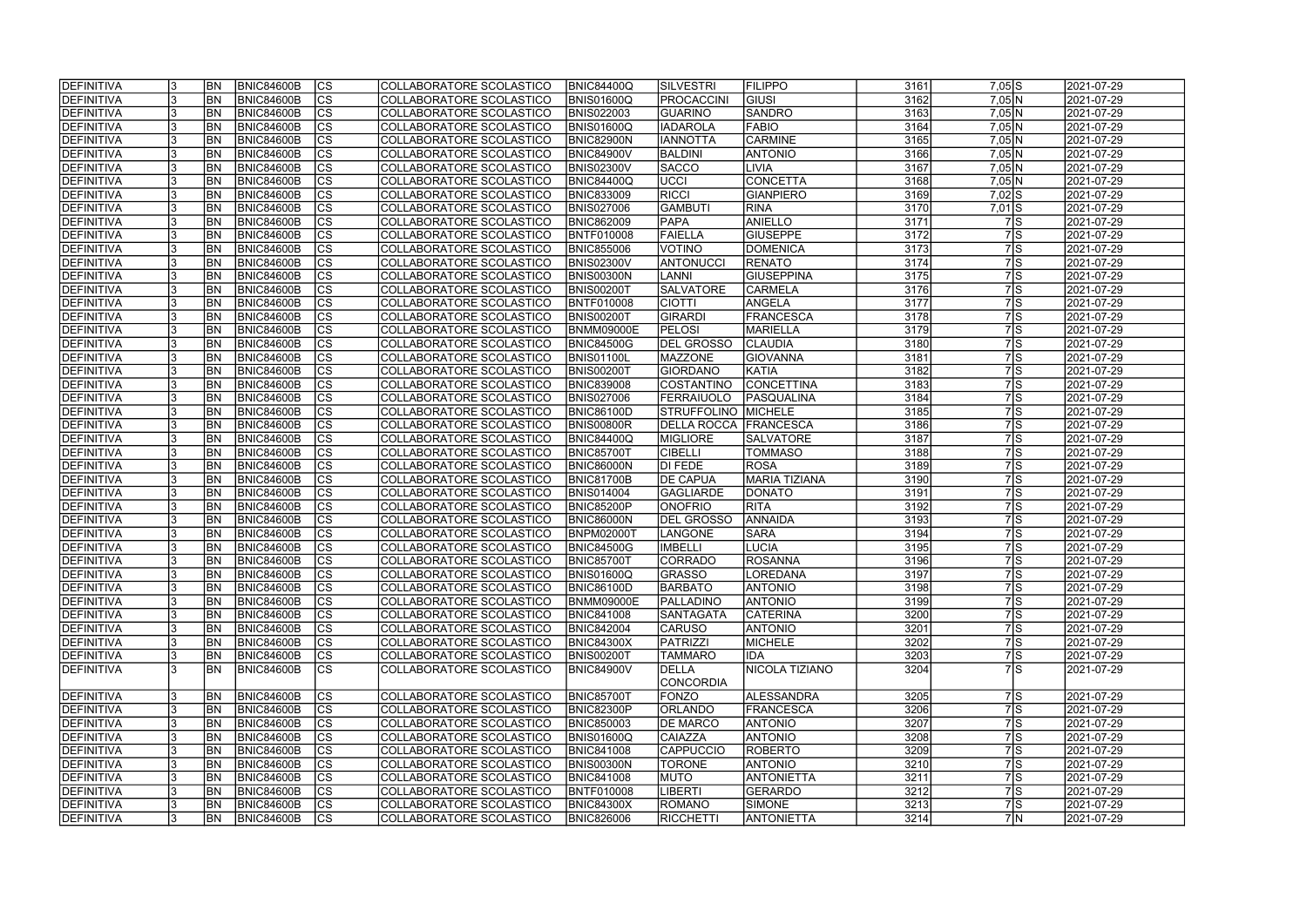| <b>IDEFINITIVA</b> | l3  | <b>BN</b>      | <b>BNIC84600B</b> | ICS            | ICOLLABORATORE SCOLASTICO | <b>BNIS027006</b> | <b>SORDINA</b>           | <b>MIRIAM</b>        | 3215 | 7 <sup>IN</sup> | 2021-07-29 |
|--------------------|-----|----------------|-------------------|----------------|---------------------------|-------------------|--------------------------|----------------------|------|-----------------|------------|
|                    |     |                |                   |                |                           |                   | <b>FAPPIANO</b>          |                      |      |                 |            |
| DEFINITIVA         | 3   | <b>BN</b>      | <b>BNIC84600B</b> | CS             | COLLABORATORE SCOLASTICO  | <b>BNIC84600B</b> | <b>MAIORANI</b>          | <b>GIOVANNA</b>      | 3216 | 7N              | 2021-07-29 |
| DEFINITIVA         | 3   | <b>BN</b>      | <b>BNIC84600B</b> | cs             | COLLABORATORE SCOLASTICO  | <b>BNIC85700T</b> | <b>FASANO</b>            | <b>ANTONELLO</b>     | 3217 | 7N              | 2021-07-29 |
| DEFINITIVA         | 3   | <b>BN</b>      | <b>BNIC84600B</b> | CS             | COLLABORATORE SCOLASTICO  | <b>BNIC86000N</b> | <b>MASELLA</b>           | <b>CATERINA</b>      | 3218 | 7N              | 2021-07-29 |
| DEFINITIVA         | 3   | <b>BN</b>      | <b>BNIC84600B</b> | cs             | COLLABORATORE SCOLASTICO  | <b>BNIC84300X</b> | <b>IODICE</b>            | <b>FRANCESCO</b>     | 3219 | 7N              | 2021-07-29 |
| DEFINITIVA         | l3  | <b>BN</b>      | <b>BNIC84600B</b> | CS             | COLLABORATORE SCOLASTICO  | <b>BNIC84400Q</b> | <b>NIZZA</b>             | <b>AURORA</b>        | 3220 | 7M              | 2021-07-29 |
| DEFINITIVA         | l3  | <b>BN</b>      | <b>BNIC84600B</b> | cs             | COLLABORATORE SCOLASTICO  | <b>BNIS01600Q</b> | <b>MORELLI</b>           | <b>GIULIO</b>        | 3221 | 7N              | 2021-07-29 |
| DEFINITIVA         | l3  | <b>BN</b>      | <b>BNIC84600B</b> | CS             | COLLABORATORE SCOLASTICO  | <b>BNIC85700T</b> | <b>MONTEFORTE</b>        | <b>SOFIA</b>         | 3222 | 7N              | 2021-07-29 |
| <b>DEFINITIVA</b>  |     | <b>BN</b>      | <b>BNIC84600B</b> | CS             | COLLABORATORE SCOLASTICO  | <b>BNIS014004</b> | <b>PERCHIAZZI</b>        | FEDERICA             | 3223 | 7N              | 2021-07-29 |
| DEFINITIVA         |     | <b>BN</b>      | <b>BNIC84600B</b> | <b>CS</b>      | COLLABORATORE SCOLASTICO  | <b>BNTF010008</b> | <b>CAPASSO</b>           | <b>ANTONIO</b>       | 3224 | 7N              | 2021-07-29 |
| DEFINITIVA         | 3   | <b>BN</b>      | <b>BNIC84600B</b> | <b>CS</b>      | COLLABORATORE SCOLASTICO  | <b>BNIC84600B</b> | <b>DI NALLO</b>          | <b>GIOVANNI</b>      | 3225 | 7N              | 2021-07-29 |
| DEFINITIVA         | 3   | <b>BN</b>      | <b>BNIC84600B</b> | <b>CS</b>      | COLLABORATORE SCOLASTICO  | <b>BNIC85200P</b> | <b>DJELASSI</b>          | SAMI                 | 3226 | 7N              | 2021-07-29 |
| DEFINITIVA         | 3   | <b>BN</b>      | <b>BNIC84600B</b> | <b>CS</b>      | COLLABORATORE SCOLASTICO  | <b>BNIS00200T</b> | <b>RICCI</b>             | <b>PIERPAOLO</b>     | 3227 | 7N              | 2021-07-29 |
| DEFINITIVA         | 3   | <b>BN</b>      | <b>BNIC84600B</b> | <b>CS</b>      | COLLABORATORE SCOLASTICO  | <b>BNIC85200P</b> | <b>GUIDA</b>             | <b>FRANCESCO</b>     | 3228 | 7N              | 2021-07-29 |
| <b>DEFINITIVA</b>  | l3  | <b>BN</b>      | <b>BNIC84600B</b> | cs             | COLLABORATORE SCOLASTICO  | <b>BNRH030005</b> | <b>DE BIASE</b>          | PASQUALE ANTONY      | 3229 | 7M              | 2021-07-29 |
| <b>DEFINITIVA</b>  | 13. | BN <sub></sub> | <b>BNIC84600B</b> | CS             | COLLABORATORE SCOLASTICO  | <b>BNIS014004</b> | <b>BONIELLO</b>          | <b>NICOLA</b>        | 3230 | 7N              | 2021-07-29 |
| DEFINITIVA         | 3   | <b>BN</b>      | <b>BNIC84600B</b> | <b>CS</b>      | COLLABORATORE SCOLASTICO  | <b>BNIC84400Q</b> | <b>D'ANDREA</b>          | <b>MARIANNA</b>      | 3231 | 7 <sub>N</sub>  | 2021-07-29 |
| DEFINITIVA         |     | <b>BN</b>      | <b>BNIC84600B</b> | <b>CS</b>      | COLLABORATORE SCOLASTICO  | <b>BNIS01600Q</b> | <b>SACCO</b>             | <b>MARIKA</b>        | 3232 | 7N              | 2021-07-29 |
| DEFINITIVA         | 3   | <b>BN</b>      | <b>BNIC84600B</b> | <b>CS</b>      | COLLABORATORE SCOLASTICO  | BNIC85700T        | DI DIO                   | <b>MARIO VALERIO</b> | 3233 | 7N              | 2021-07-29 |
| DEFINITIVA         | 13. | <b>BN</b>      | <b>BNIC84600B</b> | CS             | COLLABORATORE SCOLASTICO  | <b>BNIC86100D</b> | <b>D'ALESSIO</b>         | <b>DALILA</b>        | 3234 | 7N              | 2021-07-29 |
| <b>DEFINITIVA</b>  | 13. | <b>BN</b>      | <b>BNIC84600B</b> | CS             | COLLABORATORE SCOLASTICO  | <b>BNIS022003</b> | LAVORGNA                 | <b>SALVATORE</b>     | 3235 | 7N              | 2021-07-29 |
| <b>DEFINITIVA</b>  | l3  | <b>BN</b>      | <b>BNIC84600B</b> | CS             | COLLABORATORE SCOLASTICO  | <b>BNIC813004</b> | PARENTE                  | LUISA                | 3236 | 7 <sup>IN</sup> | 2021-07-29 |
| DEFINITIVA         | 3   | <b>BN</b>      | <b>BNIC84600B</b> | CS             | COLLABORATORE SCOLASTICO  | <b>BNIS01200C</b> | <b>BARONE</b>            | <b>MICHELE</b>       | 3237 | 7N              | 2021-07-29 |
| <b>DEFINITIVA</b>  | 3   | BN <sub></sub> | <b>BNIC84600B</b> | CS             | COLLABORATORE SCOLASTICO  | <b>BNIC804009</b> | <b>CASTALDI</b>          | <b>ANNETTE</b>       | 3238 | 7N              | 2021-07-29 |
| <b>DEFINITIVA</b>  | 3   | BN             | <b>BNIC84600B</b> | CS             | COLLABORATORE SCOLASTICO  | BNIC85200P        | <b>MAURIELLO</b>         | MARIA                | 3239 | 7N              |            |
|                    |     | <b>BN</b>      |                   |                |                           |                   |                          |                      |      | 7N              | 2021-07-29 |
| DEFINITIVA         | 3   |                | <b>BNIC84600B</b> | CS             | COLLABORATORE SCOLASTICO  | <b>BNTF010008</b> | <b>PACELLI</b>           | <b>GIOVANNI</b>      | 3240 | 7N              | 2021-07-29 |
| DEFINITIVA         | l3  | <b>BN</b>      | <b>BNIC84600B</b> | lcs            | COLLABORATORE SCOLASTICO  | BNVC01000A        | GIANGREGORI EMILIO<br>O  |                      | 3241 |                 | 2021-07-29 |
| DEFINITIVA         | 3   | <b>BN</b>      | <b>BNIC84600B</b> | CS             | COLLABORATORE SCOLASTICO  | <b>BNIC86000N</b> | <b>VICERE'</b>           | <b>VALENTINA</b>     | 3242 | 7N              | 2021-07-29 |
| DEFINITIVA         | 3   | BN <sub></sub> | <b>BNIC84600B</b> | cs             | COLLABORATORE SCOLASTICO  | <b>BNIC813004</b> | <b>RUBANO</b>            | <b>ROBERTA</b>       | 3243 | 7N              | 2021-07-29 |
| DEFINITIVA         | 3   | <b>BN</b>      | <b>BNIC84600B</b> | cs             | COLLABORATORE SCOLASTICO  | <b>BNPM02000T</b> | <b>PROCACCI</b>          | <b>FRANCESCO</b>     | 3244 | 7N              | 2021-07-29 |
| DEFINITIVA         | 3   | BN <sub></sub> | <b>BNIC84600B</b> | cs             | COLLABORATORE SCOLASTICO  | <b>BNIS00200T</b> | <b>ALDI</b>              | <b>JONATHAN</b>      | 3245 | 7N              | 2021-07-29 |
| DEFINITIVA         |     | <b>BN</b>      | <b>BNIC84600B</b> | cs             | COLLABORATORE SCOLASTICO  | <b>BNIS022003</b> | <b>PENGUE</b>            | <b>GILDA</b>         | 3246 | 7N              | 2021-07-29 |
| <b>DEFINITIVA</b>  | 3   | <b>BN</b>      | <b>BNIC84600B</b> | cs             | COLLABORATORE SCOLASTICO  | <b>BNIS00200T</b> | <b>COSTANTINI</b>        | <b>CATERINA</b>      | 3247 | 7N              | 2021-07-29 |
| <b>DEFINITIVA</b>  | IЗ  | <b>BN</b>      | <b>BNIC84600B</b> | $\overline{c}$ | COLLABORATORE SCOLASTICO  | <b>BNIC84600B</b> | <b>MASTROFRAN TONINO</b> |                      | 3248 | 7N              | 2021-07-29 |
|                    |     |                |                   |                |                           |                   | <b>CESCO</b>             |                      |      |                 |            |
| <b>DEFINITIVA</b>  | 3   | <b>BN</b>      | <b>BNIC84600B</b> | <b>CS</b>      | COLLABORATORE SCOLASTICO  | <b>BNIC84600B</b> | DI DONATO                | PASQUALE             | 3249 | 7 N             | 2021-07-29 |
| DEFINITIVA         | 3   | <b>BN</b>      | <b>BNIC84600B</b> | CS             | COLLABORATORE SCOLASTICO  | <b>BNIC85400A</b> | <b>ESPOSITO</b>          | LUCA                 | 3250 | 7N              | 2021-07-29 |
| <b>DEFINITIVA</b>  | 3   | <b>BN</b>      | <b>BNIC84600B</b> | ICS            | COLLABORATORE SCOLASTICO  | <b>BNIC855006</b> | <b>IULIUCCI</b>          | <b>ELENA</b>         | 3251 | 7N              | 2021-07-29 |
| <b>DEFINITIVA</b>  | 3   | <b>BN</b>      | <b>BNIC84600B</b> | <sub>Ics</sub> | COLLABORATORE SCOLASTICO  | <b>BNIS01200C</b> | LA RANA                  | <b>BENITO</b>        | 3252 | 7N              | 2021-07-29 |
| <b>DEFINITIVA</b>  | 3   | <b>BN</b>      | <b>BNIC84600B</b> | <sub>lcs</sub> | COLLABORATORE SCOLASTICO  | <b>BNIC850003</b> | PEZZILLO                 | <b>ANNA</b>          | 3253 | 7N              | 2021-07-29 |
| <b>DEFINITIVA</b>  | 3   | <b>BN</b>      | <b>BNIC84600B</b> | <sub>lcs</sub> | COLLABORATORE SCOLASTICO  | <b>BNIC84300X</b> | <b>SANTANIELLO</b>       | <b>ALBERTO</b>       | 3254 | 7N              | 2021-07-29 |
| DEFINITIVA         | 3   | <b>BN</b>      | <b>BNIC84600B</b> | cs             | COLLABORATORE SCOLASTICO  | <b>BNIC84300X</b> | SORRENTINO               | <b>ANIELLO</b>       | 3255 | 7N              | 2021-07-29 |
| DEFINITIVA         | 3   | <b>BN</b>      | BNIC84600B        | cs             | COLLABORATORE SCOLASTICO  | <b>BNPM02000T</b> | TOMASSI                  | <b>MARGHERITA</b>    | 3256 | 7N              | 2021-07-29 |
| DEFINITIVA         | 13. | <b>BN</b>      | <b>BNIC84600B</b> | <b>CS</b>      | COLLABORATORE SCOLASTICO  | <b>BNIC84600B</b> | SEBASTIANELL GILDA       |                      | 3257 | 7N              | 2021-07-29 |
| <b>DEFINITIVA</b>  | 3   | <b>BN</b>      | <b>BNIC84600B</b> | <sub>lcs</sub> | COLLABORATORE SCOLASTICO  | <b>BNRH030005</b> | <b>PIACQUADIO</b>        | ANGELA               | 3258 | 7 N             | 2021-07-29 |
| DEFINITIVA         | 3   | BN             | <b>BNIC84600B</b> | cs             | COLLABORATORE SCOLASTICO  | <b>BNIS022003</b> | <b>RICCIARDI</b>         | <b>ROBERTO</b>       | 3259 | 7N              | 2021-07-29 |
| DEFINITIVA         | 3   | <b>BN</b>      | <b>BNIC84600B</b> | cs             | COLLABORATORE SCOLASTICO  | <b>BNIC84400Q</b> | <b>CONTE</b>             | <b>ORIANA</b>        | 3260 | 7N              | 2021-07-29 |
| <b>DEFINITIVA</b>  | 3   | BN             | <b>BNIC84600B</b> | cs             | COLLABORATORE SCOLASTICO  | <b>BNIS022003</b> | <b>PASCALE</b>           | <b>ARMANDO</b>       | 3261 | 7N              | 2021-07-29 |
| <b>DEFINITIVA</b>  | 3   | BN             | <b>BNIC84600B</b> | $ {\rm CS} $   | COLLABORATORE SCOLASTICO  | <b>BNIS014004</b> | <b>VERDINO</b>           | <b>FRANCESCO</b>     | 3262 | 7N              | 2021-07-29 |
| <b>DEFINITIVA</b>  | l3. | <b>BN</b>      | <b>BNIC84600B</b> | <b>CS</b>      | COLLABORATORE SCOLASTICO  | <b>BNIC804009</b> | GUGLIELMUCC EMANUELA     |                      | 3263 | 7N              | 2021-07-29 |
|                    |     | BN             |                   |                |                           |                   |                          |                      |      | 7N              |            |
| <b>DEFINITIVA</b>  | 3   |                | <b>BNIC84600B</b> | ICS.           | COLLABORATORE SCOLASTICO  | <b>BNIC841008</b> | <b>GENTILE</b>           | IDA                  | 3264 |                 | 2021-07-29 |

|                | 7 N                 | 2021-07-29       |
|----------------|---------------------|------------------|
|                |                     |                  |
| 7              | ΙN                  | 2021-07-29       |
| $\overline{7}$ | N                   | 2021-07-29       |
|                | 7 N                 | 2021-07-29       |
|                | 7 N                 | 2021-07-29       |
|                | 7 N                 | 2021-07-29       |
|                | $\overline{7}$ N    | 2021-07-29       |
|                | $\overline{7}$ N    | 2021-07-29       |
|                | $7 \overline{N}$    | 2021-07-29       |
|                | $\overline{7}$ N    | 2021-07-29       |
|                | $\overline{7}$ N    | 2021-07-29       |
|                | $\overline{7}$ N    | 2021-07-29       |
| $\overline{7}$ | ΙN                  | 2021-07-29       |
| $\overline{7}$ | N                   | 2021-07-29       |
| $\overline{7}$ | N                   | 2021-07-29       |
|                |                     |                  |
| 7              | N                   | 2021-07-29       |
| 7              | N                   | 2021-07-29       |
| $\overline{7}$ | N                   | 2021-07-29       |
|                | 7   N               | 2021-07-29       |
|                | 7   N               | 2021-07-29       |
|                | 7 N                 | 2021-07-29       |
|                | 7 N                 | 2021-07-29       |
|                | 7 N                 | 2021-07-29       |
|                | 7 N                 | 2021-07-29       |
| 7              |                     |                  |
| $\overline{7}$ | ΙN                  | 2021-07-29       |
| $\overline{7}$ | N                   | 2021-07-29       |
|                | N                   | 2021-07-29       |
| 7              | N                   | 2021-07-29       |
| $\overline{7}$ | N                   | 2021-07-29       |
| $\overline{7}$ | N                   | 2021-07-29       |
| $\overline{7}$ |                     |                  |
|                | N                   | 2021-07-29       |
| 7<br>7         | N                   | 2021-07-29       |
|                | N                   | 2021-07-29       |
|                | 7   N               | 2021-07-29       |
| 7              | N                   | 2021-07-29       |
| 7              | N)                  | 2021-07-29       |
|                | $7\overline{\rm N}$ | 2021-07-29       |
|                | $7\overline{\rm N}$ | 2021-07-29       |
|                | $7 \overline{N}$    | $2021 - 07 - 29$ |
|                | 7N                  | 2021-07-29       |
|                | 7N                  | 2021-07-29       |
| 7              | N                   | 2021-07-29       |
| $\overline{7}$ | N                   | 2021-07-29       |
|                |                     |                  |
| 7              | N                   | 2021-07-29       |
| $\overline{7}$ | N                   | 2021-07-29       |
| 7              | N                   | 2021-07-29       |
| $\overline{7}$ | N                   | 2021-07-29       |
| $\overline{7}$ | N                   | 2021-07-29       |
| 7              | N                   | 2021-07-29       |
|                |                     |                  |
| 7              | N                   | 2021-07-29       |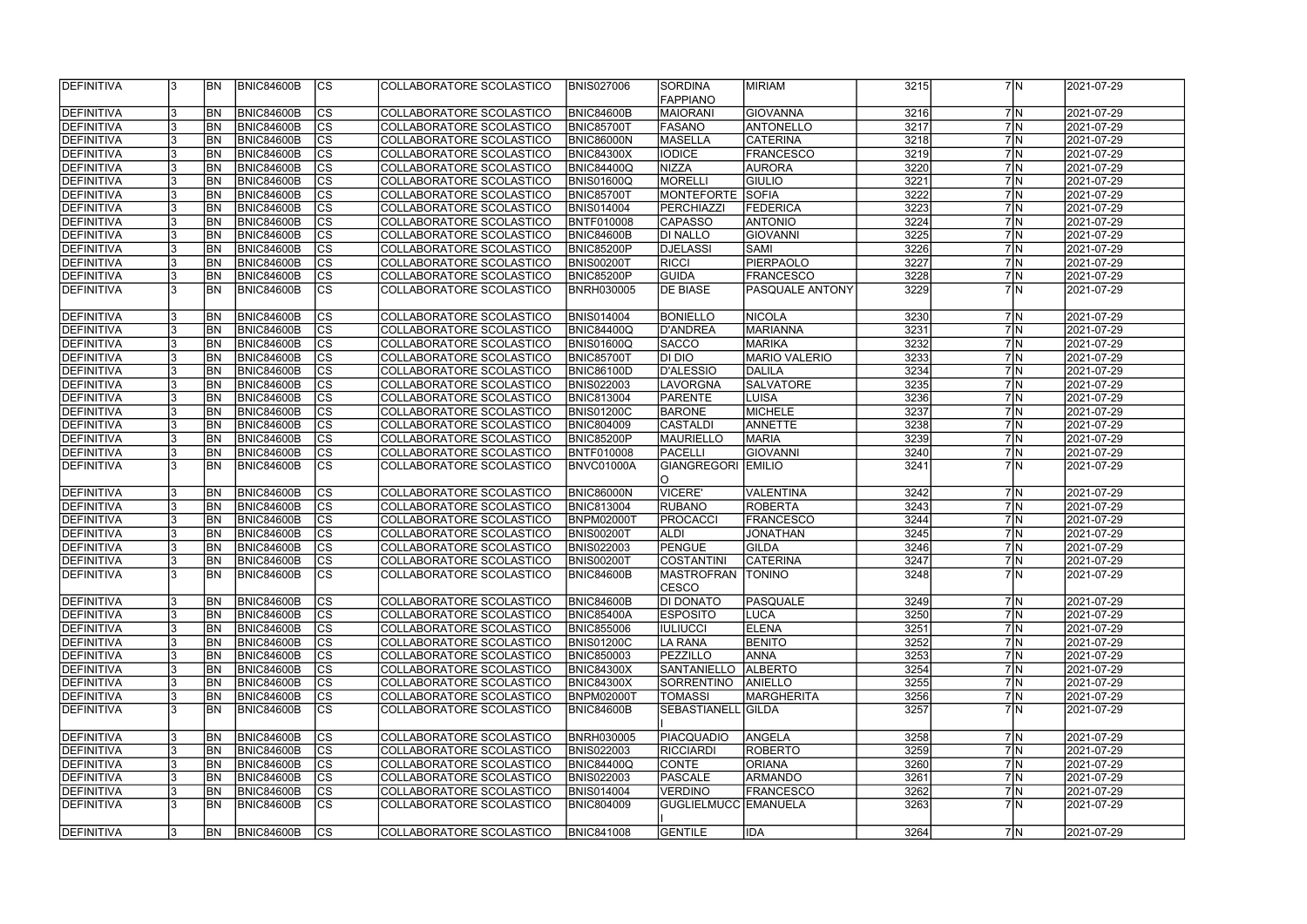| <b>IDEFINITIVA</b> | <b>BN</b> | BNIC84600B        | lcs                      | COLLABORATORE SCOLASTICO | <b>BNPM02000T</b> | ROMANO                      | <b>EDUARDO</b>          | 3265 | 7 N | 2021-07-29 |
|--------------------|-----------|-------------------|--------------------------|--------------------------|-------------------|-----------------------------|-------------------------|------|-----|------------|
| <b>DEFINITIVA</b>  | <b>BN</b> | <b>BNIC84600B</b> | cs                       | COLLABORATORE SCOLASTICO | <b>BNIC848003</b> | <b>MANDES</b>               | STEFANO                 | 3266 | 7N  | 2021-07-29 |
| <b>DEFINITIVA</b>  | <b>BN</b> | <b>BNIC84600B</b> | cs                       | COLLABORATORE SCOLASTICO | <b>BNIS027006</b> | PINELLI                     | <b>LOREDANA</b>         | 3267 | 7N  | 2021-07-29 |
| <b>DEFINITIVA</b>  | <b>BN</b> | <b>BNIC84600B</b> | $\overline{\text{cs}}$   | COLLABORATORE SCOLASTICO | <b>BNIC86000N</b> | IZZO                        | <b>MARIA FRANCESCA</b>  | 3268 | 7 N | 2021-07-29 |
|                    |           |                   |                          |                          |                   |                             |                         |      |     |            |
| <b>DEFINITIVA</b>  | BN        | <b>BNIC84600B</b> | <b>CS</b>                | COLLABORATORE SCOLASTICO | <b>BNIS022003</b> | LAVORGNA                    | <b>IVANA</b>            | 3269 | 7 N | 2021-07-29 |
| <b>DEFINITIVA</b>  | <b>BN</b> | <b>BNIC84600B</b> | <b>CS</b>                | COLLABORATORE SCOLASTICO | <b>BNIC84900V</b> | GUGLIELMUCC ENZO            |                         | 3270 | 7 N | 2021-07-29 |
|                    |           |                   |                          |                          |                   |                             |                         |      |     |            |
| DEFINITIVA         | <b>BN</b> | <b>BNIC84600B</b> | <b>CS</b>                | COLLABORATORE SCOLASTICO | <b>BNIC83800C</b> | <b>DEL GIACCO</b>           | PASQUALE                | 3271 | 7 N | 2021-07-29 |
| <b>DEFINITIVA</b>  | BN        | <b>BNIC84600B</b> | cs                       | COLLABORATORE SCOLASTICO | <b>BNIS01600Q</b> | <b>RUSSO</b>                | DANILO                  | 3272 | 7 N | 2021-07-29 |
| DEFINITIVA         | <b>BN</b> | <b>BNIC84600B</b> | cs                       | COLLABORATORE SCOLASTICO | BNIC85400A        | <b>MARRAZZO</b>             | <b>UMBERTO</b>          | 3273 | 7 N | 2021-07-29 |
| DEFINITIVA         | <b>BN</b> | <b>BNIC84600B</b> | cs                       | COLLABORATORE SCOLASTICO | <b>BNIS022003</b> | <b>BARONE</b>               | <b>GIOVANNA</b>         | 3274 | 7 N | 2021-07-29 |
| <b>DEFINITIVA</b>  | <b>BN</b> | <b>BNIC84600B</b> | <b>CS</b>                | COLLABORATORE SCOLASTICO | BNIC82900N        | GUADAGNI                    | MONICA                  | 3275 | 7N  | 2021-07-29 |
| <b>DEFINITIVA</b>  | <b>BN</b> | <b>BNIC84600B</b> | $\overline{\text{CS}}$   | COLLABORATORE SCOLASTICO | <b>BNRH030005</b> | VERNILLO                    | <b>SAMANTHA</b>         | 3276 | 7 N | 2021-07-29 |
| <b>DEFINITIVA</b>  | <b>BN</b> | <b>BNIC84600B</b> | CS                       | COLLABORATORE SCOLASTICO | BNIC82900N        | <b>ALTERA</b>               | <b>ALFREDO</b>          | 3277 | 7N  | 2021-07-29 |
| <b>DEFINITIVA</b>  | <b>BN</b> | <b>BNIC84600B</b> | CS                       | COLLABORATORE SCOLASTICO | <b>BNIC84300X</b> | <b>COLLARILE</b>            | <b>MARIO</b>            | 3278 | 7 N | 2021-07-29 |
| <b>DEFINITIVA</b>  | <b>BN</b> |                   | $\overline{\text{CS}}$   | COLLABORATORE SCOLASTICO |                   | <b>DI PIETRO</b>            | <b>FABIO</b>            | 3279 | 7N  |            |
|                    |           | <b>BNIC84600B</b> |                          |                          | BNVC01000A        |                             |                         |      |     | 2021-07-29 |
| DEFINITIVA         | <b>BN</b> | <b>BNIC84600B</b> | $\overline{\text{CS}}$   | COLLABORATORE SCOLASTICO | <b>BNIC85200P</b> | <b>GUARNIERI</b>            | <b>MAURO MARCELLO</b>   | 3280 | 7N  | 2021-07-29 |
|                    |           |                   |                          |                          |                   |                             |                         |      |     |            |
| <b>DEFINITIVA</b>  | <b>BN</b> | <b>BNIC84600B</b> | <b>CS</b>                | COLLABORATORE SCOLASTICO | <b>BNTF010008</b> | <b>VITILLO</b>              | <b>MARIA</b>            | 3281 | 7 N | 2021-07-29 |
| <b>DEFINITIVA</b>  | <b>BN</b> | <b>BNIC84600B</b> | CS                       | COLLABORATORE SCOLASTICO | <b>BNIC841008</b> | DI MEZZA                    | <b>TONI</b>             | 3282 | 7N  | 2021-07-29 |
| <b>DEFINITIVA</b>  | <b>BN</b> | <b>BNIC84600B</b> | <b>CS</b>                | COLLABORATORE SCOLASTICO | BNIS014004        | <b>PULCINO</b>              | <b>MARIA ANTONIETTA</b> | 3283 | 7 N | 2021-07-29 |
|                    |           |                   |                          |                          |                   |                             |                         |      |     |            |
| <b>DEFINITIVA</b>  | <b>BN</b> | <b>BNIC84600B</b> | <b>CS</b>                | COLLABORATORE SCOLASTICO | <b>BNIC84500G</b> | <b>PERONE</b>               | <b>RINO</b>             | 3284 | 7 N | 2021-07-29 |
| DEFINITIVA         | <b>BN</b> | <b>BNIC84600B</b> | $ \overline{\text{CS}} $ | COLLABORATORE SCOLASTICO | <b>BNIS022003</b> | <b>PESCATORE</b>            | <b>VINCENZO</b>         | 3285 | 7 N | 2021-07-29 |
| <b>DEFINITIVA</b>  | <b>BN</b> | <b>BNIC84600B</b> | lcs                      | COLLABORATORE SCOLASTICO | <b>BNIC819003</b> | LOMBARDI                    | PINA                    | 3286 | 7 N | 2021-07-29 |
| DEFINITIVA         | <b>BN</b> | <b>BNIC84600B</b> | cs                       | COLLABORATORE SCOLASTICO | BNPM02000T        | GOLINELLI                   | ANTONELLA               | 3287 | 7 N | 2021-07-29 |
| <b>DEFINITIVA</b>  | <b>BN</b> | <b>BNIC84600B</b> | <b>CS</b>                | COLLABORATORE SCOLASTICO | <b>BNIC84900V</b> | CORBO                       | <b>BRUNO</b>            | 3288 | 7 N | 2021-07-29 |
| <b>DEFINITIVA</b>  | <b>BN</b> | <b>BNIC84600B</b> | cs                       | COLLABORATORE SCOLASTICO | <b>BNIC81400X</b> | <b>IAMARTINO</b>            | <b>ROSA</b>             | 3289 | 7 N | 2021-07-29 |
| <b>DEFINITIVA</b>  | <b>BN</b> | <b>BNIC84600B</b> | lcs                      | COLLABORATORE SCOLASTICO | <b>BNIC819003</b> | SOPRANO                     | <b>TIZIANA</b>          | 3290 | 7N  | 2021-07-29 |
| <b>DEFINITIVA</b>  | <b>BN</b> | <b>BNIC84600B</b> | $ \overline{\text{CS}} $ | COLLABORATORE SCOLASTICO | BNIC84600B        | <b>FALATO</b>               | <b>LETIZIA</b>          | 3291 | 7 N | 2021-07-29 |
| <b>DEFINITIVA</b>  | BN        | <b>BNIC84600B</b> | $\overline{\text{CS}}$   | COLLABORATORE SCOLASTICO | <b>BNIC841008</b> | MAZZACANE                   | ARCANGELO               | 3292 | 7 N | 2021-07-29 |
| DEFINITIVA         | <b>BN</b> | <b>BNIC84600B</b> | $\overline{\text{CS}}$   | COLLABORATORE SCOLASTICO | <b>BNIC833009</b> | <b>TOSELLI</b>              | <b>AGNESE</b>           | 3293 | 7N  | 2021-07-29 |
| DEFINITIVA         | <b>BN</b> | <b>BNIC84600B</b> | $\overline{\text{CS}}$   | COLLABORATORE SCOLASTICO | <b>BNIS013008</b> | <b>RUSSO</b>                | <b>NADIA</b>            | 3294 | 7 N | 2021-07-29 |
| <b>DEFINITIVA</b>  | <b>BN</b> | <b>BNIC84600B</b> | $\overline{\text{CS}}$   | COLLABORATORE SCOLASTICO | <b>BNIC833009</b> | <b>FUSCO</b>                | NUNZIA TIZIANA          | 3295 | 7N  | 2021-07-29 |
| <b>DEFINITIVA</b>  | <b>BN</b> | <b>BNIC84600B</b> | $\overline{\text{CS}}$   | COLLABORATORE SCOLASTICO | <b>BNIC84300X</b> | COPPOLA                     | <b>EMMANUELA</b>        | 3296 | 7N  | 2021-07-29 |
| <b>DEFINITIVA</b>  | <b>BN</b> | BNIC84600B        | CS                       | COLLABORATORE SCOLASTICO | <b>BNIS01600Q</b> | <b>ILOIA</b>                | <b>COSIMO</b>           | 3297 | 7 N | 2021-07-29 |
| DEFINITIVA         | <b>BN</b> | <b>BNIC84600B</b> | lcs                      | COLLABORATORE SCOLASTICO | <b>BNIS027006</b> | <b>TRAVAGLIONE ANNARITA</b> |                         | 3298 | 7N  | 2021-07-29 |
| <b>DEFINITIVA</b>  | <b>BN</b> | BNIC84600B        | CS                       | COLLABORATORE SCOLASTICO | <b>BNIC84900V</b> | <b>D'OCCHIO</b>             | <b>TIZIANA</b>          | 3299 | 7 N | 2021-07-29 |
| <b>DEFINITIVA</b>  | <b>BN</b> | <b>BNIC84600B</b> | <b>CS</b>                | COLLABORATORE SCOLASTICO | <b>BNPM02000T</b> | <b>CINELLI</b>              | <b>LUCIA</b>            | 3300 | 7 N | 2021-07-29 |
| DEFINITIVA         | <b>BN</b> | <b>BNIC84600B</b> | <b>CS</b>                | COLLABORATORE SCOLASTICO | <b>BNIS00200T</b> | <b>COPPOLA</b>              | <b>MARIA</b>            | 3301 | 7 N | 2021-07-29 |
| <b>DEFINITIVA</b>  | <b>BN</b> | <b>BNIC84600B</b> | CS                       | COLLABORATORE SCOLASTICO | <b>BNPS010006</b> | <b>FRANCO</b>               | ANTONELLA               | 3302 | 7 N | 2021-07-29 |
| DEFINITIVA         | <b>BN</b> | <b>BNIC84600B</b> | CS                       | COLLABORATORE SCOLASTICO | <b>BNIC826006</b> | <b>RAINONE</b>              | LUIGI                   | 3303 | 7 N | 2021-07-29 |
| DEFINITIVA         | <b>BN</b> | BNIC84600B        | <b>CS</b>                | COLLABORATORE SCOLASTICO | <b>BNIC813004</b> | LAVORGNA                    | SONIA                   | 3304 | 7 N | 2021-07-29 |
| <b>DEFINITIVA</b>  | <b>BN</b> | BNIC84600B        | cs                       | COLLABORATORE SCOLASTICO | <b>BNIC813004</b> | <b>PELOSI</b>               | PASQUALINA              | 3305 | 7 N | 2021-07-29 |
| DEFINITIVA         | <b>BN</b> | BNIC84600B        | CS                       | COLLABORATORE SCOLASTICO | <b>BNIC841008</b> | <b>GRIMALDI</b>             | <b>ELEONORA</b>         | 3306 | 7 N | 2021-07-29 |
| <b>DEFINITIVA</b>  | IBN       | BNIC84600B        | <b>CS</b>                | COLLABORATORE SCOLASTICO | <b>BNIS013008</b> | NOTARGIOVAN MARCO           |                         | 3307 | 7 N | 2021-07-29 |
|                    |           |                   |                          |                          |                   | INI                         |                         |      |     |            |
| <b>DEFINITIVA</b>  | <b>BN</b> | BNIC84600B        | <b>CS</b>                | COLLABORATORE SCOLASTICO | <b>BNIC84900V</b> | <b>PEDICINI</b>             | <b>ANTONIO</b>          | 3308 | 7 N | 2021-07-29 |
| DEFINITIVA         | <b>BN</b> | <b>BNIC84600B</b> | cs                       | COLLABORATORE SCOLASTICO | <b>BNIC84900V</b> | FIGLIOLA                    | <b>GIUSEPPE</b>         | 3309 | 7N  | 2021-07-29 |
| <b>DEFINITIVA</b>  | <b>BN</b> | <b>BNIC84600B</b> | <b>CS</b>                | COLLABORATORE SCOLASTICO | <b>BNIC81400X</b> | <b>ORSINO</b>               | <b>LINA</b>             | 3310 | 7 N | 2021-07-29 |
| <b>DEFINITIVA</b>  | <b>BN</b> | <b>BNIC84600B</b> | CS                       | COLLABORATORE SCOLASTICO | <b>BNIC84300X</b> | <b>CELELLA</b>              | MICHELA                 | 3311 | 7N  | 2021-07-29 |
| <b>DEFINITIVA</b>  | <b>BN</b> | <b>BNIC84600B</b> | CS                       | COLLABORATORE SCOLASTICO | <b>BNIC84300X</b> | <b>LEO</b>                  | <b>ANTONELLA</b>        | 3312 | 7 N | 2021-07-29 |
| <b>DEFINITIVA</b>  | <b>BN</b> | <b>BNIC84600B</b> | <b>CS</b>                | COLLABORATORE SCOLASTICO | <b>BNIC84400Q</b> | <b>LIGUORI</b>              | <b>LUCA</b>             | 3313 | 7 N | 2021-07-29 |
| <b>DEFINITIVA</b>  | IBN.      | <b>BNIC84600B</b> | CS                       | COLLABORATORE SCOLASTICO | <b>BNIC813004</b> | <b>PELOSI</b>               | <b>ANTONIETTA</b>       | 3314 | 7 N | 2021-07-29 |
| <b>DEFINITIVA</b>  | <b>BN</b> | <b>BNIC84600B</b> | lcs                      | COLLABORATORE SCOLASTICO | <b>BNIC86000N</b> | <b>RUBBO</b>                | <b>MARIALAURA</b>       | 3315 | 7 N | 2021-07-29 |
|                    |           |                   |                          |                          |                   |                             |                         |      |     |            |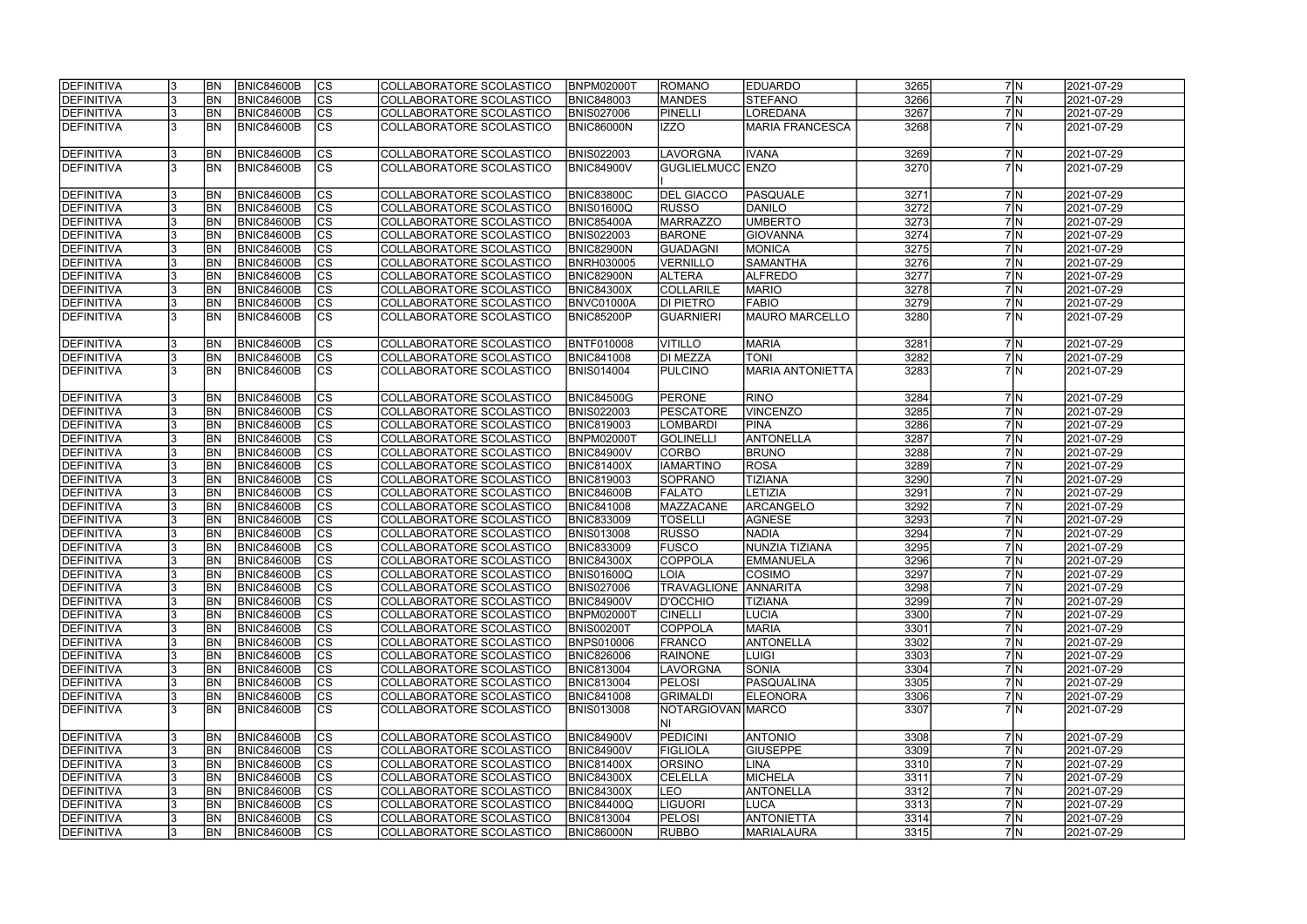| <b>DEFINITIVA</b> |   | <b>BN</b> | BNIC84600B        | <sub>Ics</sub>         | COLLABORATORE SCOLASTICO | <b>BNRH030005</b> | <b>DONADIO</b>          | <b>ANNARITA</b>       | 3316 |            | 7 N | 2021-07-29 |
|-------------------|---|-----------|-------------------|------------------------|--------------------------|-------------------|-------------------------|-----------------------|------|------------|-----|------------|
| DEFINITIVA        |   | <b>BN</b> | <b>BNIC84600B</b> | $\overline{c}$         | COLLABORATORE SCOLASTICO | BNIS00300N        | <b>DE MIZIO</b>         | <b>MAFALDA ANNA</b>   | 3317 |            | 7N  | 2021-07-29 |
| DEFINITIVA        |   | <b>BN</b> | <b>BNIC84600B</b> | $\overline{c}$         | COLLABORATORE SCOLASTICO | <b>BNIC86100D</b> | PACELLI                 | <b>CARLA</b>          | 3318 |            | 7 N | 2021-07-29 |
| DEFINITIVA        |   | BN        | <b>BNIC84600B</b> | $\overline{\text{cs}}$ | COLLABORATORE SCOLASTICO | <b>BNIC813004</b> | <b>MEGLIO</b>           | <b>NINO</b>           | 3319 |            | 7N  | 2021-07-29 |
| DEFINITIVA        |   | <b>BN</b> | <b>BNIC84600B</b> | cs                     | COLLABORATORE SCOLASTICO | <b>BNTF010008</b> | <b>DE LUCA</b>          | ANTONELLA             | 3320 |            | 7N  | 2021-07-29 |
| DEFINITIVA        |   | <b>BN</b> | <b>BNIC84600B</b> | cs                     | COLLABORATORE SCOLASTICO | <b>BNIC85700T</b> | <b>ZAMPETTI</b>         | <b>ANNALISA</b>       | 3321 |            | 7 N | 2021-07-29 |
| DEFINITIVA        |   | <b>BN</b> | <b>BNIC84600B</b> | $\overline{\text{CS}}$ | COLLABORATORE SCOLASTICO | <b>BNIC84500G</b> | <b>TROIANO</b>          | <b>ANNA</b>           | 3322 |            | 7N  | 2021-07-29 |
| DEFINITIVA        |   | <b>BN</b> | <b>BNIC84600B</b> | cs                     | COLLABORATORE SCOLASTICO | <b>BNIS00200T</b> | <b>FRANCO</b>           | MASSIMO               | 3323 |            | 7 N | 2021-07-29 |
| DEFINITIVA        |   | <b>BN</b> | <b>BNIC84600B</b> | cs                     | COLLABORATORE SCOLASTICO | <b>BNIC84300X</b> | <b>BORRELLI</b>         | <b>BIAGIA</b>         | 3324 |            | 7 N | 2021-07-29 |
| DEFINITIVA        |   | BN        | <b>BNIC84600B</b> | cs                     | COLLABORATORE SCOLASTICO | BNPC02000N        | <b>SALVATORE</b>        | ANTONELLO             | 3325 |            | 7N  | 2021-07-29 |
| DEFINITIVA        |   | <b>BN</b> | <b>BNIC84600B</b> | cs                     | COLLABORATORE SCOLASTICO | <b>BNIC85700T</b> | <b>AVELLA</b>           | <b>LINA</b>           | 3326 |            | 7 N | 2021-07-29 |
| DEFINITIVA        |   | <b>BN</b> | <b>BNIC84600B</b> | cs                     | COLLABORATORE SCOLASTICO | <b>BNIS027006</b> | <b>DI PAOLA</b>         | <b>IVANA</b>          | 3327 |            | 7 N | 2021-07-29 |
| DEFINITIVA        |   | <b>BN</b> | <b>BNIC84600B</b> | cs                     | COLLABORATORE SCOLASTICO | <b>BNIS02300V</b> | <b>DI MEO</b>           | PIETRO                | 3328 |            | 7N  | 2021-07-29 |
| DEFINITIVA        |   | <b>BN</b> | <b>BNIC84600B</b> | cs                     | COLLABORATORE SCOLASTICO | <b>BNRH030005</b> | PORTO                   | <b>GIOVANNI</b>       | 3329 |            | 7N  | 2021-07-29 |
| DEFINITIVA        |   | <b>BN</b> | <b>BNIC84600B</b> | $\overline{\text{cs}}$ | COLLABORATORE SCOLASTICO | <b>BNIC813004</b> | <b>FESTA</b>            | <b>STEFANIA</b>       | 3330 |            | 7N  | 2021-07-29 |
| DEFINITIVA        |   | <b>BN</b> | <b>BNIC84600B</b> | cs                     | COLLABORATORE SCOLASTICO | <b>BNIS014004</b> | <b>LUCIANI</b>          | <b>TULLIO</b>         | 3331 |            | 7 N | 2021-07-29 |
| DEFINITIVA        |   | <b>BN</b> | <b>BNIC84600B</b> | cs                     | COLLABORATORE SCOLASTICO | BNIC82300P        | <b>IADANZA</b>          | <b>ROSE MARIE</b>     | 3332 |            | 7N  | 2021-07-29 |
| DEFINITIVA        |   | <b>BN</b> | <b>BNIC84600B</b> | cs                     | COLLABORATORE SCOLASTICO | <b>BNIC85700T</b> | COLELLA                 | CAROLINA              | 3333 |            | 7N  | 2021-07-29 |
| DEFINITIVA        |   | BN        | <b>BNIC84600B</b> | cs                     | COLLABORATORE SCOLASTICO | <b>BNIC834005</b> | <b>BASILE</b>           | <b>ADOLFO</b>         | 3334 |            | 7 N | 2021-07-29 |
| <b>DEFINITIVA</b> |   | BN        | <b>BNIC84600B</b> | cs                     | COLLABORATORE SCOLASTICO | <b>BNIS022003</b> | <b>INGRISELLI</b>       | RAFFAELLA             | 3335 |            | 7 N | 2021-07-29 |
| DEFINITIVA        |   | <b>BN</b> | <b>BNIC84600B</b> | cs                     | COLLABORATORE SCOLASTICO | BNTF010008        | GIARDIELLO              | <b>ASSUNTA</b>        | 3336 |            | 7N  | 2021-07-29 |
| DEFINITIVA        |   | BN        | <b>BNIC84600B</b> | <b>CS</b>              | COLLABORATORE SCOLASTICO | BNIC82300P        | <b>GENTILCORE</b>       | LUCIA NICOLINA        | 3337 |            | 7 N | 2021-07-29 |
| DEFINITIVA        |   | <b>BN</b> | <b>BNIC84600B</b> | CS                     | COLLABORATORE SCOLASTICO | <b>BNIC834005</b> | <b>CARUSO</b>           | <b>COSIMINA</b>       | 3338 |            | 7 N | 2021-07-29 |
| DEFINITIVA        |   | <b>BN</b> | <b>BNIC84600B</b> | <b>CS</b>              | COLLABORATORE SCOLASTICO | <b>BNIS022003</b> | <b>BUONO</b>            | GENNARO               | 3339 |            | 7N  | 2021-07-29 |
| DEFINITIVA        |   | <b>BN</b> | <b>BNIC84600B</b> | cs                     | COLLABORATORE SCOLASTICO | <b>BNIC850003</b> | <b>IADONISI</b>         | MARIA ROSA            | 3340 |            | 7N  | 2021-07-29 |
| DEFINITIVA        |   | <b>BN</b> | <b>BNIC84600B</b> | CS                     | COLLABORATORE SCOLASTICO | BNIC84600B        | <b>FOSCHINI</b>         | MARIA KATJA           | 3341 |            | 7N  | 2021-07-29 |
| DEFINITIVA        |   | <b>BN</b> | <b>BNIC84600B</b> | cs                     | COLLABORATORE SCOLASTICO | BNIS01600Q        | <b>ZAMPELLI</b>         | <b>DORA</b>           | 3342 |            | 7 N | 2021-07-29 |
| DEFINITIVA        |   | <b>BN</b> | <b>BNIC84600B</b> | $ {\rm cs} $           | COLLABORATORE SCOLASTICO | <b>BNIS00200T</b> | <b>CUSANO</b>           | <b>LUIGI</b>          | 3343 |            | 7 N | 2021-07-29 |
| DEFINITIVA        |   | <b>BN</b> | <b>BNIC84600B</b> | cs                     | COLLABORATORE SCOLASTICO | BNIC84600B        | <b>TRIBISONNA</b>       | SILVIO                | 3344 |            | 7N  | 2021-07-29 |
| DEFINITIVA        |   | <b>BN</b> | <b>BNIC84600B</b> | $ {\rm cs} $           | COLLABORATORE SCOLASTICO | <b>BNIS027006</b> | <b>MAIORANI</b>         | <b>EMILIA</b>         | 3345 |            | 7N  | 2021-07-29 |
| DEFINITIVA        |   | <b>BN</b> | <b>BNIC84600B</b> | $\overline{\text{cs}}$ | COLLABORATORE SCOLASTICO | <b>BNIC804009</b> | GUARRIELLO              | <b>MARIA GIOVANNA</b> | 3346 |            | 7M  | 2021-07-29 |
|                   |   |           |                   |                        |                          |                   |                         | <b>CONSUELO</b>       |      |            |     |            |
|                   |   |           |                   |                        |                          |                   |                         | <b>BARBARA</b>        |      |            |     |            |
| DEFINITIVA        |   | <b>BN</b> | <b>BNIC84600B</b> | CS                     | COLLABORATORE SCOLASTICO | <b>BNIS014004</b> | FERRARA                 | SILVANA               | 3347 |            | 7 N | 2021-07-29 |
| <b>DEFINITIVA</b> |   | <b>BN</b> | <b>BNIC84600B</b> | $\overline{c}$         | COLLABORATORE SCOLASTICO | <b>BNPS010006</b> | <b>CIULLO</b>           | ANNA                  | 3348 |            | 7N  | 2021-07-29 |
| DEFINITIVA        |   | <b>BN</b> | <b>BNIC84600B</b> | $\overline{\text{cs}}$ | COLLABORATORE SCOLASTICO | <b>BNIS02300V</b> | <b>IATOMASI</b>         | <b>RITA MARIA</b>     | 3349 |            | 7N  | 2021-07-29 |
|                   |   |           |                   |                        |                          |                   |                         | <b>ANTONIETTA</b>     |      |            |     |            |
| DEFINITIVA        |   | <b>BN</b> | BNIC84600B        | <sub>Ics</sub>         | COLLABORATORE SCOLASTICO | <b>BNIC84400Q</b> | <b>IDE MITA</b>         | <b>LAURA</b>          | 3350 |            | 7 N | 2021-07-29 |
| DEFINITIVA        |   | BN        | <b>BNIC84600B</b> | cs                     | COLLABORATORE SCOLASTICO | <b>BNRH030005</b> | <b>CARANGELO</b>        | <b>ANNA</b>           | 3351 |            | 7 N | 2021-07-29 |
| DEFINITIVA        |   | <b>BN</b> | <b>BNIC84600B</b> | <b>CS</b>              | COLLABORATORE SCOLASTICO | BNPC02000N        | <b>MAIO</b>             | <b>TONINA</b>         | 3352 |            | 7 N | 2021-07-29 |
| DEFINITIVA        | 3 | <b>BN</b> | <b>BNIC84600B</b> | CS                     | COLLABORATORE SCOLASTICO | <b>BNIC84500G</b> | NORELLI                 | <b>GIUSEPPINA</b>     | 3353 |            | 7 N | 2021-07-29 |
| DEFINITIVA        |   | <b>BN</b> | BNIC84600B        | lcs                    | COLLABORATORE SCOLASTICO | <b>BNIC85200P</b> | CONTESTABIL             | <b>PAOLA</b>          | 3354 |            | 7M  | 2021-07-29 |
|                   |   |           |                   |                        |                          |                   | IE.                     |                       |      |            |     |            |
| DEFINITIVA        |   | <b>BN</b> | <b>BNIC84600B</b> | CS                     | COLLABORATORE SCOLASTICO | <b>BNIC82900N</b> | <b>MASOTTA</b>          | <b>BIBIANA</b>        | 3355 |            | 7 N | 2021-07-29 |
| DEFINITIVA        |   | <b>BN</b> | BNIC84600B        | cs                     | COLLABORATORE SCOLASTICO | <b>BNIC81400X</b> | <b>DI BIASE</b>         | ALESSANDRO            | 3356 |            | 7 N | 2021-07-29 |
| DEFINITIVA        |   | <b>BN</b> | <b>BNIC84600B</b> | cs                     | COLLABORATORE SCOLASTICO | <b>BNIS01600Q</b> | RAIMO                   | GIOVANNI              | 3357 |            | 7 N | 2021-07-29 |
| DEFINITIVA        |   | <b>BN</b> | <b>BNIC84600B</b> | cs                     | COLLABORATORE SCOLASTICO | <b>BNIC84600B</b> | FORGIONE                | <b>CLAUDIO</b>        | 3358 |            | 7 N | 2021-07-29 |
| DEFINITIVA        |   | <b>BN</b> | <b>BNIC84600B</b> | cs                     | COLLABORATORE SCOLASTICO | <b>BNIC86100D</b> | <b>REVEGLIA</b>         | <b>ANTONIETTA</b>     | 3359 |            | 7N  | 2021-07-29 |
| DEFINITIVA        |   | <b>BN</b> | <b>BNIC84600B</b> | <b>CS</b>              | COLLABORATORE SCOLASTICO | <b>BNIC82900N</b> | VERRILLO                | PAOLO FRANCO          | 3360 |            | 7 N | 2021-07-29 |
| DEFINITIVA        |   | <b>BN</b> | <b>BNIC84600B</b> | $\overline{\text{cs}}$ | COLLABORATORE SCOLASTICO | <b>BNIC85200P</b> | <b>CAMPOPIANO</b>       | MAFALDA               | 3361 | $6,97$ $S$ |     | 2021-07-29 |
| DEFINITIVA        |   | <b>BN</b> | <b>BNIC84600B</b> | $\overline{\text{CS}}$ | COLLABORATORE SCOLASTICO | <b>BNIC842004</b> | <b>ESPOSITO</b>         | <b>NICOLETTA</b>      | 3362 | $6,97$ $S$ |     | 2021-07-29 |
| DEFINITIVA        |   | BN        | <b>BNIC84600B</b> | $\overline{\text{cs}}$ | COLLABORATORE SCOLASTICO | <b>BNRH030005</b> | <b>BIFARO</b>           | DANIELA               | 3363 | $6,97$ $S$ |     | 2021-07-29 |
| DEFINITIVA        |   | <b>BN</b> | <b>BNIC84600B</b> | <b>CS</b>              | COLLABORATORE SCOLASTICO | <b>BNIC85200P</b> | COMMUNARA               | ANGELA                | 3364 | $6,97$ $S$ |     | 2021-07-29 |
| DEFINITIVA        |   | BN        | <b>BNIC84600B</b> | CS                     | COLLABORATORE SCOLASTICO | BNIC84600B        | <b>CROCCO</b>           | <b>ANTONIO</b>        | 3365 | $6,97$ $S$ |     | 2021-07-29 |
| DEFINITIVA        |   | <b>BN</b> | <b>BNIC84600B</b> | $\overline{\text{CS}}$ | COLLABORATORE SCOLASTICO | <b>BNIC84300X</b> | DE GREGORIO  GIUSEPPINA |                       | 3366 | $6,97$ N   |     | 2021-07-29 |
|                   |   |           |                   |                        |                          |                   |                         |                       |      |            |     |            |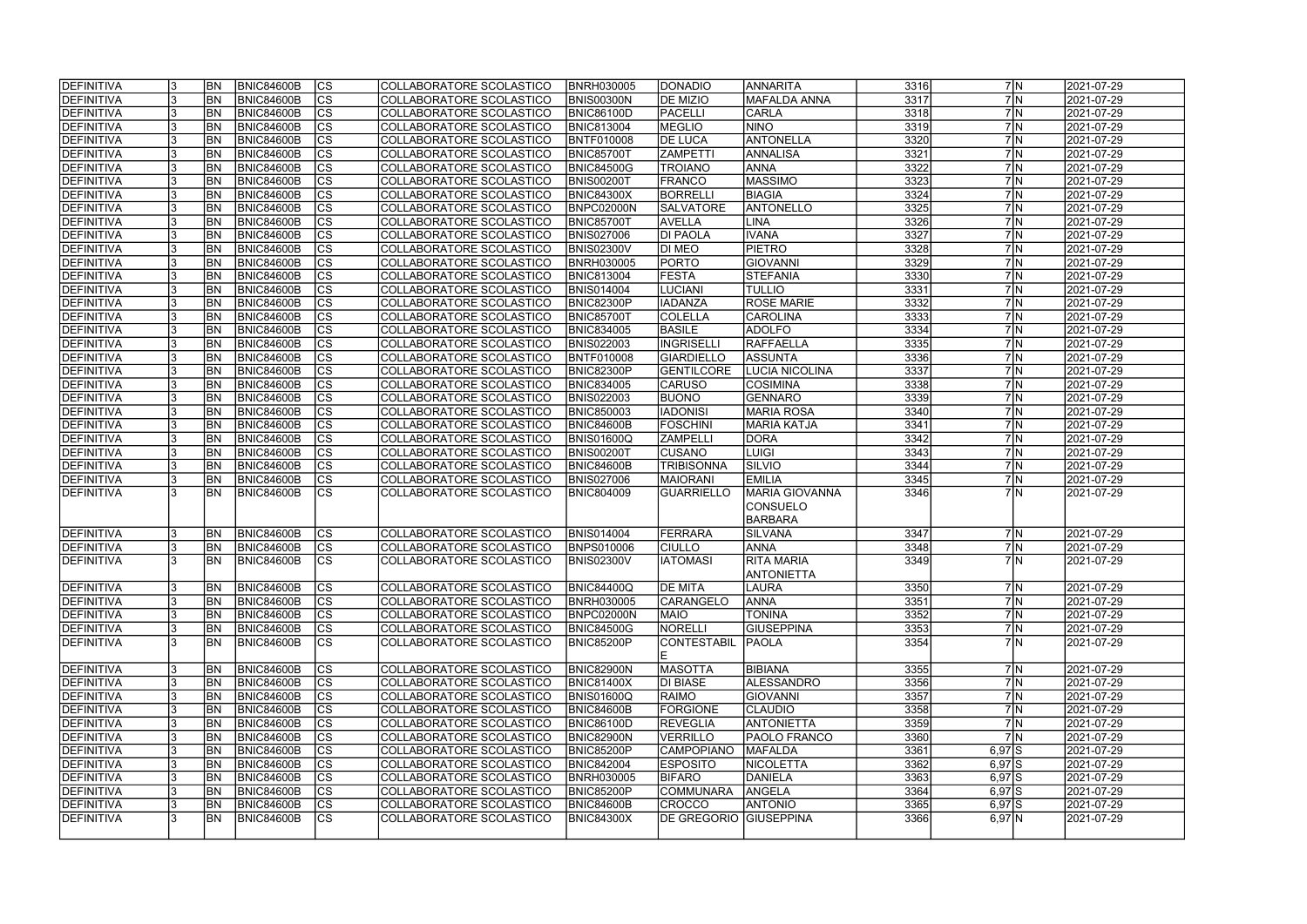| <b>DEFINITIVA</b> | <b>BN</b>      | <b>BNIC84600B</b> | CS                       | COLLABORATORE SCOLASTICO  | <b>BNPC02000N</b> | <b>NITTI</b>        | GIUSEPPINA            | 3367 | $6,97$ N   | 2021-07-29          |
|-------------------|----------------|-------------------|--------------------------|---------------------------|-------------------|---------------------|-----------------------|------|------------|---------------------|
| <b>DEFINITIVA</b> | <b>BN</b>      | <b>BNIC84600B</b> | $ \overline{\text{CS}} $ | COLLABORATORE SCOLASTICO  | <b>BNIS00200T</b> | <b>DE</b>           | <b>FILOMENA</b>       | 3368 | $6,97$ N   | 2021-07-29          |
|                   |                |                   |                          |                           |                   | <b>FRANCESCO</b>    |                       |      |            |                     |
| DEFINITIVA        | BN <sub></sub> | <b>BNIC84600B</b> | <b>CS</b>                | COLLABORATORE SCOLASTICO  | <b>BNIC84300X</b> | <b>PICCIRILLO</b>   | <b>GIOVANNA</b>       | 3369 | $6,97$ N   | 2021-07-29          |
| <b>DEFINITIVA</b> | <b>BN</b>      | <b>BNIC84600B</b> | cs                       | COLLABORATORE SCOLASTICO  | <b>BNIC84500G</b> | <b>CHIUMIENTO</b>   | RAFFAELLA             | 3370 | $6,97$ N   | 2021-07-29          |
| DEFINITIVA        | <b>BN</b>      | <b>BNIC84600B</b> | cs                       | COLLABORATORE SCOLASTICO  | <b>BNIC84400Q</b> | PICCIRILLO          | GERARDO               | 3371 | $6,97$ N   | 2021-07-29          |
| <b>DEFINITIVA</b> | <b>BN</b>      | <b>BNIC84600B</b> | $\overline{\text{CS}}$   | COLLABORATORE SCOLASTICO  | <b>BNIC804009</b> | PARRELLA            | <b>NADIA</b>          | 3372 | $6,97$ N   | 2021-07-29          |
| DEFINITIVA        | <b>BN</b>      | <b>BNIC84600B</b> | cs                       | COLLABORATORE SCOLASTICO  | <b>BNIC85700T</b> | GIUSTI              | <b>GIUSEPPINA</b>     | 3373 | $6,97$ N   | 2021-07-29          |
| <b>DEFINITIVA</b> | <b>BN</b>      | <b>BNIC84600B</b> | $ \overline{\text{cs}} $ | COLLABORATORE SCOLASTICO  | <b>BNIC84300X</b> | <b>RAPUANO</b>      | <b>MARIO</b>          | 3374 | $6,95$ $S$ | 2021-07-29          |
| <b>DEFINITIVA</b> | <b>BN</b>      | <b>BNIC84600B</b> | cs                       | COLLABORATORE SCOLASTICO  | <b>BNMM09000E</b> | <b>BORRELLI</b>     | <b>CARMINE</b>        | 3375 | 6,95 N     | 2021-07-29          |
| DEFINITIVA        | <b>BN</b>      | <b>BNIC84600B</b> | $ \overline{\text{CS}} $ | COLLABORATORE SCOLASTICO  | BNTF010008        | <b>BOSCO</b>        | STEFANO               | 3376 | 6,95 N     | 2021-07-29          |
| DEFINITIVA        | BN <sub></sub> | <b>BNIC84600B</b> | $\overline{\text{cs}}$   | COLLABORATORE SCOLASTICO  | <b>BNIS01600Q</b> | <b>IADAROLA</b>     | SILVESTRO             | 3377 | $6,95$ N   | 2021-07-29          |
| DEFINITIVA        | <b>BN</b>      | <b>BNIC84600B</b> | $ \overline{\text{CS}} $ | COLLABORATORE SCOLASTICO  | <b>BNIC819003</b> | D'ADDONA            | CLAUDIO               | 3378 | 6,95 N     | 2021-07-29          |
| <b>DEFINITIVA</b> | BN <sub></sub> | <b>BNIC84600B</b> | $ \overline{\text{CS}} $ | COLLABORATORE SCOLASTICO  | <b>BNIC83700L</b> | <b>FUSCO</b>        | <b>CONCETTA</b>       | 3379 | $6,95$ N   | 2021-07-29          |
| DEFINITIVA        | <b>BN</b>      | <b>BNIC84600B</b> | $\overline{\text{cs}}$   | COLLABORATORE SCOLASTICO  | <b>BNIC84300X</b> | CINQUEGRANA ANTONIO |                       | 3380 | 6,95 N     | 2021-07-29          |
|                   |                |                   |                          |                           |                   |                     |                       |      |            |                     |
| DEFINITIVA        | <b>BN</b>      | <b>BNIC84600B</b> | CS                       | COLLABORATORE SCOLASTICO  | <b>BNIS014004</b> | <b>SORICE</b>       | ALESSANDRA            | 3381 | $6,95$ N   | 2021-07-29          |
| DEFINITIVA        | <b>BN</b>      | <b>BNIC84600B</b> | $ \overline{\text{CS}} $ | COLLABORATORE SCOLASTICO  | <b>BNIC819003</b> | <b>PARLAPIANO</b>   | <b>MASSIMO</b>        | 3382 | $6,93$ S   | 2021-07-29          |
| DEFINITIVA        | BN <sub></sub> | <b>BNIC84600B</b> | $ \overline{\text{CS}} $ | COLLABORATORE SCOLASTICO  | BNPS010006        | <b>CALANDRELLI</b>  | PIERLUIGI             | 3383 | $6,93$ S   | 2021-07-29          |
| <b>DEFINITIVA</b> | <b>BN</b>      | <b>BNIC84600B</b> | $ \mathsf{CS} $          | COLLABORATORE SCOLASTICO  | <b>BNIS027006</b> | <b>FORGIONE</b>     | <b>GIUSEPPE</b>       | 3384 | $6,93$ S   | 2021-07-29          |
| DEFINITIVA        | <b>BN</b>      | <b>BNIC84600B</b> | $ \mathsf{CS} $          | COLLABORATORE SCOLASTICO  | <b>BNIC82900N</b> | <b>DE NICOLA</b>    | <b>MILENA</b>         | 3385 | $6,93$ S   | 2021-07-29          |
| DEFINITIVA        | <b>BN</b>      | <b>BNIC84600B</b> | CS                       | COLLABORATORE SCOLASTICO  | <b>BNIC86100D</b> | D'ALESSIO           | <b>ANTONIO</b>        | 3386 | 6,93 N     | 2021-07-29          |
| DEFINITIVA        | <b>BN</b>      | <b>BNIC84600B</b> | $\overline{\text{CS}}$   | COLLABORATORE SCOLASTICO  | <b>BNIS022003</b> | <b>PAGLIARO</b>     | <b>VITTORIO</b>       | 3387 | 6,93 N     | 2021-07-29          |
| DEFINITIVA        | <b>BN</b>      | <b>BNIC84600B</b> | cs                       | COLLABORATORE SCOLASTICO  | <b>BNIC84900V</b> | <b>DE PIETTO</b>    | <b>FRANCESCO</b>      | 3388 | $6,92$ S   | 2021-07-29          |
| <b>DEFINITIVA</b> | <b>BN</b>      | <b>BNIC84600B</b> | CS                       | COLLABORATORE SCOLASTICO  | <b>BNIC848003</b> | PETRILLO            | <b>ANTONIO</b>        | 3389 | 6,92 N     | 2021-07-29          |
| DEFINITIVA        | <b>BN</b>      | <b>BNIC84600B</b> | cs                       | COLLABORATORE SCOLASTICO  | <b>BNIC826006</b> | <b>VARRICCHIO</b>   | <b>TIZIANA</b>        | 3390 | 6,92 N     | 2021-07-29          |
| DEFINITIVA        | BN <sub></sub> | <b>BNIC84600B</b> | cs                       | COLLABORATORE SCOLASTICO  | <b>BNIC86100D</b> | <b>ROSSI</b>        | <b>PARIDE</b>         | 3391 | 6,92 N     | 2021-07-29          |
| DEFINITIVA        | BN <sub></sub> | <b>BNIC84600B</b> | cs                       | COLLABORATORE SCOLASTICO  | <b>BNIC81000L</b> | <b>SALERNO</b>      | <b>EDMONDO</b>        | 3392 | 6,92 N     | 2021-07-29          |
| <b>DEFINITIVA</b> | BN <sub></sub> | <b>BNIC84600B</b> | cs                       | COLLABORATORE SCOLASTICO  | <b>BNIC84300X</b> | <b>LEPORE</b>       | <b>GIACOMO</b>        | 3393 | $6,90$ S   | 2021-07-29          |
| DEFINITIVA        | <b>BN</b>      | <b>BNIC84600B</b> | cs                       | COLLABORATORE SCOLASTICO  | <b>BNIC84900V</b> | <b>ZOTTI</b>        | <b>COSIMO</b>         | 3394 | $6,90$ S   | 2021-07-29          |
| DEFINITIVA        | BN <sub></sub> | <b>BNIC84600B</b> | $ \overline{\text{CS}} $ | COLLABORATORE SCOLASTICO  | <b>BNIC84300X</b> | <b>FORMISANO</b>    | <b>GIUSEPPE</b>       | 3395 | $6,90$ S   | 2021-07-29          |
| <b>DEFINITIVA</b> | <b>BN</b>      | <b>BNIC84600B</b> | $\overline{\text{cs}}$   | COLLABORATORE SCOLASTICO  | <b>BNIS01100L</b> | <b>MAZZONE</b>      | PELLEGRINO            | 3396 | $6,90$ S   | 2021-07-29          |
| DEFINITIVA        | <b>BN</b>      | <b>BNIC84600B</b> | cs                       | COLLABORATORE SCOLASTICO  | <b>BNIC82900N</b> | <b>SBRIGLIA</b>     | <b>ALDA</b>           | 3397 | $6,90$ $S$ | 2021-07-29          |
| DEFINITIVA        | BN             | <b>BNIC84600B</b> | $ \overline{\text{cs}} $ | COLLABORATORE SCOLASTICO  | <b>BNIC84300X</b> | <b>CACCIAPUOTI</b>  | <b>DOMENICO</b>       | 3398 | $6,90$ $S$ | 2021-07-29          |
| DEFINITIVA        | <b>BN</b>      | <b>BNIC84600B</b> | cs                       | COLLABORATORE SCOLASTICO  | <b>BNIC84600B</b> | <b>BASILE</b>       | <b>NICOLA</b>         | 3399 | $6,90$ S   | 2021-07-29          |
| <b>DEFINITIVA</b> | BN <sub></sub> | <b>BNIC84600B</b> | $\overline{\text{CS}}$   | COLLABORATORE SCOLASTICO  | <b>BNIS00300N</b> | <b>DE MASI</b>      | <b>FRANCESCO</b>      | 3400 | $6,90$ S   | 2021-07-29          |
| <b>DEFINITIVA</b> | IBN -          | <b>BNIC84600B</b> | CS                       | COLLABORATORE SCOLASTICO_ | <b>BNIC819003</b> | SOPRANO             | IMANUELA              | 3401 | 6,90 N     | 2021-07-29          |
| <b>DEFINITIVA</b> | <b>BN</b>      | BNIC84600B        | <b>CS</b>                | COLLABORATORE SCOLASTICO  | <b>BNIS00200T</b> | <b>MAISTO</b>       | <b>MARIA ROSARIA</b>  | 3402 | 6,90 N     | 2021-07-29          |
| <b>DEFINITIVA</b> | <b>BN</b>      | <b>BNIC84600B</b> | CS                       | COLLABORATORE SCOLASTICO  | <b>BNIS027006</b> | <b>SANGINARIO</b>   | <b>FRANCESCO</b>      | 3403 | 6,90 N     | 2021-07-29          |
| <b>DEFINITIVA</b> | <b>BN</b>      | <b>BNIC84600B</b> | CS                       | COLLABORATORE SCOLASTICO  | <b>BNIS00200T</b> | <b>MERCURIO</b>     | <b>LETIZIA</b>        | 3404 | 6,90 N     | 2021-07-29          |
| <b>DEFINITIVA</b> | <b>BN</b>      | <b>BNIC84600B</b> | CS                       | COLLABORATORE SCOLASTICO  | <b>BNIS00200T</b> | <b>DI PAOLA</b>     | PASQUALE              | 3405 | 6,90 N     | 2021-07-29          |
| DEFINITIVA        | <b>BN</b>      | <b>BNIC84600B</b> | CS                       | COLLABORATORE SCOLASTICO  | BNVC01000A        | <b>SANZARI</b>      | <b>CLARA</b>          | 3406 | 6,90 N     | 2021-07-29          |
| <b>DEFINITIVA</b> | <b>BN</b>      | <b>BNIC84600B</b> | CS                       | COLLABORATORE SCOLASTICO  | <b>BNIS02600A</b> | <b>LANZOTTI</b>     | GIUSEPPINA            | 3407 | 6,90 N     | 2021-07-29          |
| <b>DEFINITIVA</b> | <b>BN</b>      | <b>BNIC84600B</b> | cs                       | COLLABORATORE SCOLASTICO  | <b>BNIC82300P</b> | <b>RUSSO</b>        | FRANCESCO             | 3408 | 6,90 N     | $\sqrt{2021-07-29}$ |
| <b>DEFINITIVA</b> | BN             | <b>BNIC84600B</b> | <b>CS</b>                | COLLABORATORE SCOLASTICO  | <b>BNIC81700B</b> | <b>FRUSCIANTE</b>   | <b>GIANLUCA</b>       | 3409 | 6,90 N     | 2021-07-29          |
| <b>DEFINITIVA</b> | <b>BN</b>      | <b>BNIC84600B</b> | cs                       | COLLABORATORE SCOLASTICO  | <b>BNIS014004</b> | <b>FERRI</b>        | <b>NICOLETTA</b>      | 3410 | 6,90 N     | 2021-07-29          |
| <b>DEFINITIVA</b> | <b>BN</b>      | <b>BNIC84600B</b> | CS                       | COLLABORATORE SCOLASTICO  | <b>BNIC84600B</b> | <b>PIGNA</b>        | <b>BENITO</b>         | 3411 | 6,90 N     | 2021-07-29          |
| <b>DEFINITIVA</b> | <b>BN</b>      | <b>BNIC84600B</b> | $\overline{\text{CS}}$   | COLLABORATORE SCOLASTICO  | <b>BNTF010008</b> | <b>POSSEMATO</b>    | CARMELA               | 3412 | 6,90 N     | 2021-07-29          |
| <b>DEFINITIVA</b> | <b>BN</b>      | <b>BNIC84600B</b> | cs                       | COLLABORATORE SCOLASTICO  | <b>BNIS014004</b> | <b>MORETTI</b>      | DARIO                 | 3413 | 6,90 N     | 2021-07-29          |
| <b>DEFINITIVA</b> | <b>BN</b>      | <b>BNIC84600B</b> | <b>CS</b>                | COLLABORATORE SCOLASTICO  | <b>BNIC850003</b> | <b>RAPUANO</b>      | <b>FABIO</b>          | 3414 | 6,90 N     | 2021-07-29          |
| <b>DEFINITIVA</b> | <b>BN</b>      | <b>BNIC84600B</b> | cs                       | COLLABORATORE SCOLASTICO  | <b>BNIC82900N</b> | <b>MATTEI</b>       | MICHELA               | 3415 | 6,90 N     | 2021-07-29          |
| <b>DEFINITIVA</b> | BN <sub></sub> | <b>BNIC84600B</b> | CS                       | COLLABORATORE SCOLASTICO  | <b>BNIC86000N</b> | <b>VIGLIONE</b>     | <b>ROBERTO</b>        | 3416 | 6,90 N     | 2021-07-29          |
| <b>DEFINITIVA</b> | BN <sub></sub> | <b>BNIC84600B</b> | cs                       | COLLABORATORE SCOLASTICO  | <b>BNIS01600Q</b> | <b>IANNUZZI</b>     | <b>MARIA CRISTINA</b> | 3417 | 6,90 N     | 2021-07-29          |
| <b>DEFINITIVA</b> | <b>BN</b>      | <b>BNIC84600B</b> | CS                       | COLLABORATORE SCOLASTICO  | <b>BNIC86000N</b> | <b>SCUDIERI</b>     | <b>GIOCONDA</b>       | 3418 | 6,90 N     | 2021-07-29          |
| <b>DEFINITIVA</b> | <b>BN</b>      | <b>BNIC84600B</b> | CS                       | COLLABORATORE SCOLASTICO  | <b>BNIC82900N</b> | <b>CUSANO</b>       | VALERIA               | 3419 | 6,90 N     | 2021-07-29          |
| DEFINITIVA        | BN <sub></sub> | <b>BNIC84600B</b> | <b>CS</b>                | COLLABORATORE SCOLASTICO  | <b>BNIC84300X</b> | <b>RAZZANO</b>      | <b>VINCENZO</b>       | 3420 | 6,90 N     | 2021-07-29          |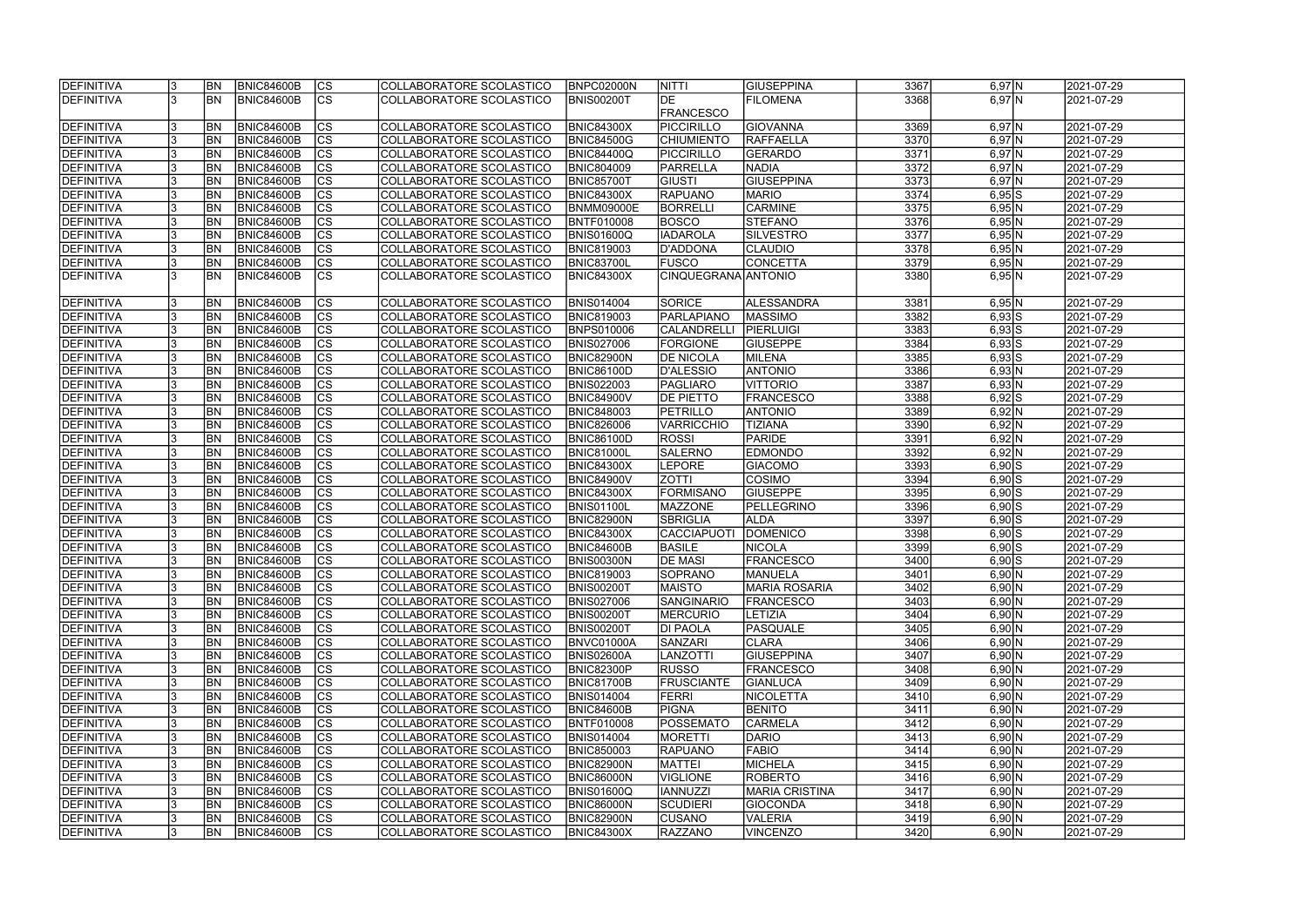| <b>IDEFINITIVA</b> | <b>BN</b> | <b>BNIC84600B</b> | <b>CS</b>                | COLLABORATORE SCOLASTICO | <b>BNIS027006</b> | <b>DE FRANCO</b>  | <b>FELICE</b>           | 3421 | 6,90 N     | 2021-07-29 |
|--------------------|-----------|-------------------|--------------------------|--------------------------|-------------------|-------------------|-------------------------|------|------------|------------|
| DEFINITIVA         | <b>BN</b> | <b>BNIC84600B</b> | cs                       | COLLABORATORE SCOLASTICO | <b>BNIS013008</b> | IZZO              | <b>ENZO CRESCENZO</b>   | 3422 | 6,90 N     | 2021-07-29 |
| <b>DEFINITIVA</b>  | <b>BN</b> | <b>BNIC84600B</b> | cs                       | COLLABORATORE SCOLASTICO | <b>BNIS02300V</b> | PACELLI           | <b>MICHELE</b>          | 3423 | $6,89$ $S$ | 2021-07-29 |
| DEFINITIVA         | BN        | <b>BNIC84600B</b> | $\overline{\text{CS}}$   | COLLABORATORE SCOLASTICO | <b>BNIC81700B</b> | <b>TERELLA</b>    | <b>VITTORIO</b>         | 3424 | $6,88$ N   | 2021-07-29 |
| <b>DEFINITIVA</b>  | <b>BN</b> | <b>BNIC84600B</b> | $\overline{\text{cs}}$   | COLLABORATORE SCOLASTICO | <b>BNIC842004</b> | <b>IZZO</b>       | <b>ANNA</b>             | 3425 | $6,88$ N   | 2021-07-29 |
| <b>DEFINITIVA</b>  | <b>BN</b> | <b>BNIC84600B</b> | $\overline{\text{CS}}$   | COLLABORATORE SCOLASTICO | <b>BNIC84300X</b> | RICCIARDI         | <b>LUCREZIA</b>         | 3426 | $6,88$ N   | 2021-07-29 |
| <b>DEFINITIVA</b>  | <b>BN</b> | <b>BNIC84600B</b> | $\overline{\text{CS}}$   | COLLABORATORE SCOLASTICO | <b>BNIC84300X</b> | PARADISO          | <b>ERNESTO</b>          | 3427 | $6,87$ $S$ | 2021-07-29 |
| <b>DEFINITIVA</b>  | <b>BN</b> | <b>BNIC84600B</b> | $\overline{\text{CS}}$   | COLLABORATORE SCOLASTICO | <b>BNIC850003</b> | LICCARDO          | <b>ROSINA</b>           | 3428 | $6,85$ S   | 2021-07-29 |
| DEFINITIVA         | <b>BN</b> | <b>BNIC84600B</b> | $\overline{\text{CS}}$   | COLLABORATORE SCOLASTICO | <b>BNIS022003</b> | COLELLA           | LUCIANO                 | 3429 | $6,85$ S   | 2021-07-29 |
| <b>DEFINITIVA</b>  | BN        | <b>BNIC84600B</b> | cs                       | COLLABORATORE SCOLASTICO | <b>BNTF010008</b> | <b>TARANTINO</b>  | <b>UMBERTO</b>          | 3430 | $6,85$ S   | 2021-07-29 |
| DEFINITIVA         | <b>BN</b> | <b>BNIC84600B</b> | $\overline{\text{CS}}$   | COLLABORATORE SCOLASTICO | <b>BNIC819003</b> | <b>DI FIORE</b>   | <b>LORENZO</b>          | 3431 | $6,85$ $S$ | 2021-07-29 |
| DEFINITIVA         | <b>BN</b> | <b>BNIC84600B</b> | cs                       | COLLABORATORE SCOLASTICO | <b>BNPS010006</b> | <b>INTORCIA</b>   | <b>NICOLINA</b>         | 3432 | $6,85$ S   | 2021-07-29 |
| <b>DEFINITIVA</b>  | <b>BN</b> | <b>BNIC84600B</b> | cs                       | COLLABORATORE SCOLASTICO | BNIC82900N        | SIMONE            | <b>ERNESTO</b>          | 3433 | $6,85$ N   | 2021-07-29 |
| <b>DEFINITIVA</b>  | <b>BN</b> | <b>BNIC84600B</b> | $\overline{\text{CS}}$   | COLLABORATORE SCOLASTICO | <b>BNIC82900N</b> | <b>MIRTO</b>      | <b>FILOMENA</b>         | 3434 | $6,85$ N   | 2021-07-29 |
| <b>DEFINITIVA</b>  | <b>BN</b> | <b>BNIC84600B</b> | CS                       | COLLABORATORE SCOLASTICO | <b>BNIC85700T</b> | <b>CAPONE</b>     | <b>FRANCESCO</b>        | 3435 | $6,85$ N   | 2021-07-29 |
| <b>DEFINITIVA</b>  | <b>BN</b> | <b>BNIC84600B</b> | CS                       | COLLABORATORE SCOLASTICO | <b>BNIS022003</b> | CASSELLA          | <b>ANGELO CARLO</b>     | 3436 | $6,85$ N   | 2021-07-29 |
| <b>DEFINITIVA</b>  | <b>BN</b> | <b>BNIC84600B</b> | $\overline{\text{CS}}$   | COLLABORATORE SCOLASTICO | <b>BNRH030005</b> | <b>ABIUSO</b>     | <b>MARIANTONIETTA</b>   | 3437 | $6,85$ N   | 2021-07-29 |
| <b>DEFINITIVA</b>  | <b>BN</b> | <b>BNIC84600B</b> | CS                       | COLLABORATORE SCOLASTICO | <b>BNRH030005</b> | <b>MAURIELLO</b>  | <b>ENRICO</b>           | 3438 | $6,85$ N   | 2021-07-29 |
| DEFINITIVA         | BN        | <b>BNIC84600B</b> | $\overline{\text{CS}}$   | COLLABORATORE SCOLASTICO | <b>BNIC83700L</b> | YOUNAN            | <b>MARCELLE</b>         | 3439 | $6,85$ N   | 2021-07-29 |
| <b>DEFINITIVA</b>  | <b>BN</b> | <b>BNIC84600B</b> | $\overline{\text{CS}}$   | COLLABORATORE SCOLASTICO | BNIS01600Q        | <b>BRUNO</b>      | STEFANO MARIA           | 3440 | $6,85$ N   | 2021-07-29 |
| <b>DEFINITIVA</b>  | BN        | <b>BNIC84600B</b> | CS                       | COLLABORATORE SCOLASTICO | <b>BNIC83700L</b> | <b>BURRO</b>      | <b>ROSALBA</b>          | 3441 | $6,83$ S   | 2021-07-29 |
| DEFINITIVA         | <b>BN</b> | <b>BNIC84600B</b> | <b>CS</b>                | COLLABORATORE SCOLASTICO | <b>BNIC842004</b> | <b>ESPOSITO</b>   | <b>ANNAMARIA</b>        | 3442 | $6,83$ S   | 2021-07-29 |
| <b>DEFINITIVA</b>  | <b>BN</b> | <b>BNIC84600B</b> | <b>CS</b>                | COLLABORATORE SCOLASTICO | BNIC85200P        | ROSSANO           | <b>ANTONIETTA</b>       | 3443 | $6,83$ S   | 2021-07-29 |
| DEFINITIVA         | <b>BN</b> | <b>BNIC84600B</b> | <b>CS</b>                | COLLABORATORE SCOLASTICO | <b>BNIC819003</b> | <b>MANNELLO</b>   | ANNAMICHELINA           | 3444 | $6,83$ S   | 2021-07-29 |
| DEFINITIVA         | <b>BN</b> | <b>BNIC84600B</b> | <b>CS</b>                | COLLABORATORE SCOLASTICO | <b>BNIC84300X</b> | <b>ORLACCHIO</b>  | <b>MARIA</b>            | 3445 | $6,83$ $S$ | 2021-07-29 |
| <b>DEFINITIVA</b>  | <b>BN</b> | <b>BNIC84600B</b> | <b>CS</b>                | COLLABORATORE SCOLASTICO | BNIC84600B        | LOMBARDI          | <b>IDA</b>              | 3446 | 6,83 N     | 2021-07-29 |
| DEFINITIVA         | <b>BN</b> | <b>BNIC84600B</b> | cs                       | COLLABORATORE SCOLASTICO | BNIS01600Q        | <b>MORRA</b>      | <b>ROSARIO</b>          | 3447 | 6,83 N     | 2021-07-29 |
| <b>DEFINITIVA</b>  | <b>BN</b> | <b>BNIC84600B</b> | <b>CS</b>                | COLLABORATORE SCOLASTICO | <b>BNIS027006</b> | POSSEMATO         | <b>ORSOLA</b>           | 3448 | 6,83 N     | 2021-07-29 |
| DEFINITIVA         | <b>BN</b> | <b>BNIC84600B</b> | $ \overline{\text{cs}} $ | COLLABORATORE SCOLASTICO | <b>BNPS010006</b> | <b>ISCARO</b>     | <b>CARMELINA</b>        | 3449 | $6,83$ N   | 2021-07-29 |
| DEFINITIVA         | <b>BN</b> | <b>BNIC84600B</b> | lcs                      | COLLABORATORE SCOLASTICO | BNPC02000N        | RAINONE           | <b>MARIA LUISA</b>      | 3450 | 6,83 N     | 2021-07-29 |
| <b>DEFINITIVA</b>  | <b>BN</b> | <b>BNIC84600B</b> | $\overline{\text{CS}}$   | COLLABORATORE SCOLASTICO | <b>BNIS00200T</b> | <b>CIARAMELLA</b> | <b>MARIA GIUSEPPINA</b> | 3451 | 6,83 N     | 2021-07-29 |
|                    |           |                   |                          |                          |                   |                   |                         |      |            |            |
| <b>DEFINITIVA</b>  | <b>BN</b> | <b>BNIC84600B</b> | <b>CS</b>                | COLLABORATORE SCOLASTICO | <b>BNIS027006</b> | <b>CIRIELLO</b>   | <b>RITA</b>             | 3452 | 6,83 N     | 2021-07-29 |
| DEFINITIVA         | <b>BN</b> | <b>BNIC84600B</b> | cs                       | COLLABORATORE SCOLASTICO | <b>BNIC85700T</b> | <b>COLLINA</b>    | <b>GIUSEPPE</b>         | 3453 | 6,83 N     | 2021-07-29 |
| DEFINITIVA         | <b>BN</b> | <b>BNIC84600B</b> | $\overline{\text{cs}}$   | COLLABORATORE SCOLASTICO | BNIC82900N        | D'ORSI            | <b>ROSA</b>             | 3454 | $6,82$ N   | 2021-07-29 |
| DEFINITIVA         | <b>BN</b> | <b>BNIC84600B</b> | $\overline{\text{CS}}$   | COLLABORATORE SCOLASTICO | <b>BNIC81000L</b> | <b>ISCARO</b>     | <b>GIOVANNA</b>         | 3455 | $6,80$ S   | 2021-07-29 |
| <b>DEFINITIVA</b>  | <b>BN</b> | BNIC84600B        | CS                       | COLLABORATORE SCOLASTICO | <b>BNIS013008</b> | RECCIA            | FRANCO                  | 3456 | $6,80$ S   | 2021-07-29 |
| DEFINITIVA         | <b>BN</b> | <b>BNIC84600B</b> | lcs                      | COLLABORATORE SCOLASTICO | <b>BNIC82900N</b> | <b>IORILLO</b>    | ROCCO                   | 3457 | $6,80$ $S$ | 2021-07-29 |
| <b>DEFINITIVA</b>  | <b>BN</b> | BNIC84600B        | CS                       | COLLABORATORE SCOLASTICO | <b>BNRH030005</b> | <b>SAVOIA</b>     | <b>ANNALISA</b>         | 3458 | $6,80$ S   | 2021-07-29 |
| <b>DEFINITIVA</b>  | <b>BN</b> | <b>BNIC84600B</b> | <b>CS</b>                | COLLABORATORE SCOLASTICO | <b>BNIC826006</b> | <b>MENECHELLA</b> | <b>ANNALISA</b>         | 3459 | $6,80$ S   | 2021-07-29 |
| DEFINITIVA         | <b>BN</b> | <b>BNIC84600B</b> | <b>CS</b>                | COLLABORATORE SCOLASTICO | <b>BNIC81000L</b> | <b>PIETROVITO</b> | <b>MARIAGRAZIA</b>      | 3460 | $6,80$ $S$ | 2021-07-29 |
| <b>DEFINITIVA</b>  | <b>BN</b> | <b>BNIC84600B</b> | CS                       | COLLABORATORE SCOLASTICO | <b>BNIC84600B</b> | <b>SIBIO</b>      | MANUELA                 | 3461 | $6,80$ $S$ | 2021-07-29 |
| DEFINITIVA         | <b>BN</b> | <b>BNIC84600B</b> | CS                       | COLLABORATORE SCOLASTICO | <b>BNIS00200T</b> | <b>SANTILLO</b>   | LAURA                   | 3462 | $6,80$ $S$ | 2021-07-29 |
| DEFINITIVA         | <b>BN</b> | <b>BNIC84600B</b> | <b>CS</b>                | COLLABORATORE SCOLASTICO | <b>BNIC84300X</b> | <b>TORTORA</b>    | <b>FELICE</b>           | 3463 | $6,80$ $S$ | 2021-07-29 |
| <b>DEFINITIVA</b>  | <b>BN</b> | BNIC84600B        | cs                       | COLLABORATORE SCOLASTICO | <b>BNIS022003</b> | LAVORGNA          | <b>FRANCESCO</b>        | 3464 | $6,80$ $S$ | 2021-07-29 |
| <b>DEFINITIVA</b>  | <b>BN</b> | BNIC84600B        | CS                       | COLLABORATORE SCOLASTICO | <b>BNPM02000T</b> | <b>VIOLA</b>      | <b>ANTONIO</b>          | 3465 | $6,80$ $S$ | 2021-07-29 |
| <b>DEFINITIVA</b>  | <b>BN</b> | <b>BNIC84600B</b> | CS                       | COLLABORATORE SCOLASTICO | <b>BNIC813004</b> | <b>MASELLA</b>    | <b>MARISA</b>           | 3466 | $6,80$ S   | 2021-07-29 |
| <b>DEFINITIVA</b>  | <b>BN</b> | <b>BNIC84600B</b> | <b>CS</b>                | COLLABORATORE SCOLASTICO | <b>BNRH030005</b> | BATTAGLIA         | GRAZIA                  | 3467 | $6,80$ S   | 2021-07-29 |
| <b>DEFINITIVA</b>  | <b>BN</b> | <b>BNIC84600B</b> | $\overline{\text{CS}}$   | COLLABORATORE SCOLASTICO | <b>BNIC86100D</b> | <b>RAPUANO</b>    | <b>BARBARA</b>          | 3468 | $6,80$ $S$ | 2021-07-29 |
| <b>DEFINITIVA</b>  | <b>BN</b> | <b>BNIC84600B</b> | $\overline{\text{CS}}$   | COLLABORATORE SCOLASTICO | <b>BNIC86100D</b> | PALLADINO         | VITTORIO                | 3469 | $6,80$ $S$ | 2021-07-29 |
| <b>DEFINITIVA</b>  | <b>BN</b> | <b>BNIC84600B</b> | <b>CS</b>                | COLLABORATORE SCOLASTICO | <b>BNIS014004</b> | <b>PEGNO</b>      | <b>FRANCESCO</b>        | 3470 | $6,80$ $S$ | 2021-07-29 |
| <b>DEFINITIVA</b>  | <b>BN</b> | <b>BNIC84600B</b> | CS                       | COLLABORATORE SCOLASTICO | <b>BNIC81700B</b> | <b>VISCUSI</b>    | <b>VINCENZO</b>         | 3471 | $6,80$ $S$ | 2021-07-29 |
| <b>DEFINITIVA</b>  | IBN.      | <b>BNIC84600B</b> | CS                       | COLLABORATORE SCOLASTICO | <b>BNIC841008</b> | <b>ROMANO</b>     | <b>DOMENICO</b>         | 3472 | $6,80$  S  | 2021-07-29 |
| <b>DEFINITIVA</b>  | IBN.      | <b>BNIC84600B</b> | <b>CS</b>                | COLLABORATORE SCOLASTICO | <b>BNIS00200T</b> | DI DARIO          | ANGELA                  | 3473 | $6,80$ $S$ | 2021-07-29 |
| <b>DEFINITIVA</b>  | IBN.      | <b>BNIC84600B</b> | CS                       | COLLABORATORE SCOLASTICO | <b>BNIC848003</b> | <b>FARINA</b>     | <b>MIRELLA</b>          | 3474 | $6,80$ S   | 2021-07-29 |
| <b>DEFINITIVA</b>  | <b>BN</b> | <b>BNIC84600B</b> | lcs                      | COLLABORATORE SCOLASTICO | <b>BNIC83700L</b> | <b>INSOGNA</b>    | <b>GINO</b>             | 3475 | $6,80$ S   | 2021-07-29 |
|                    |           |                   |                          |                          |                   |                   |                         |      |            |            |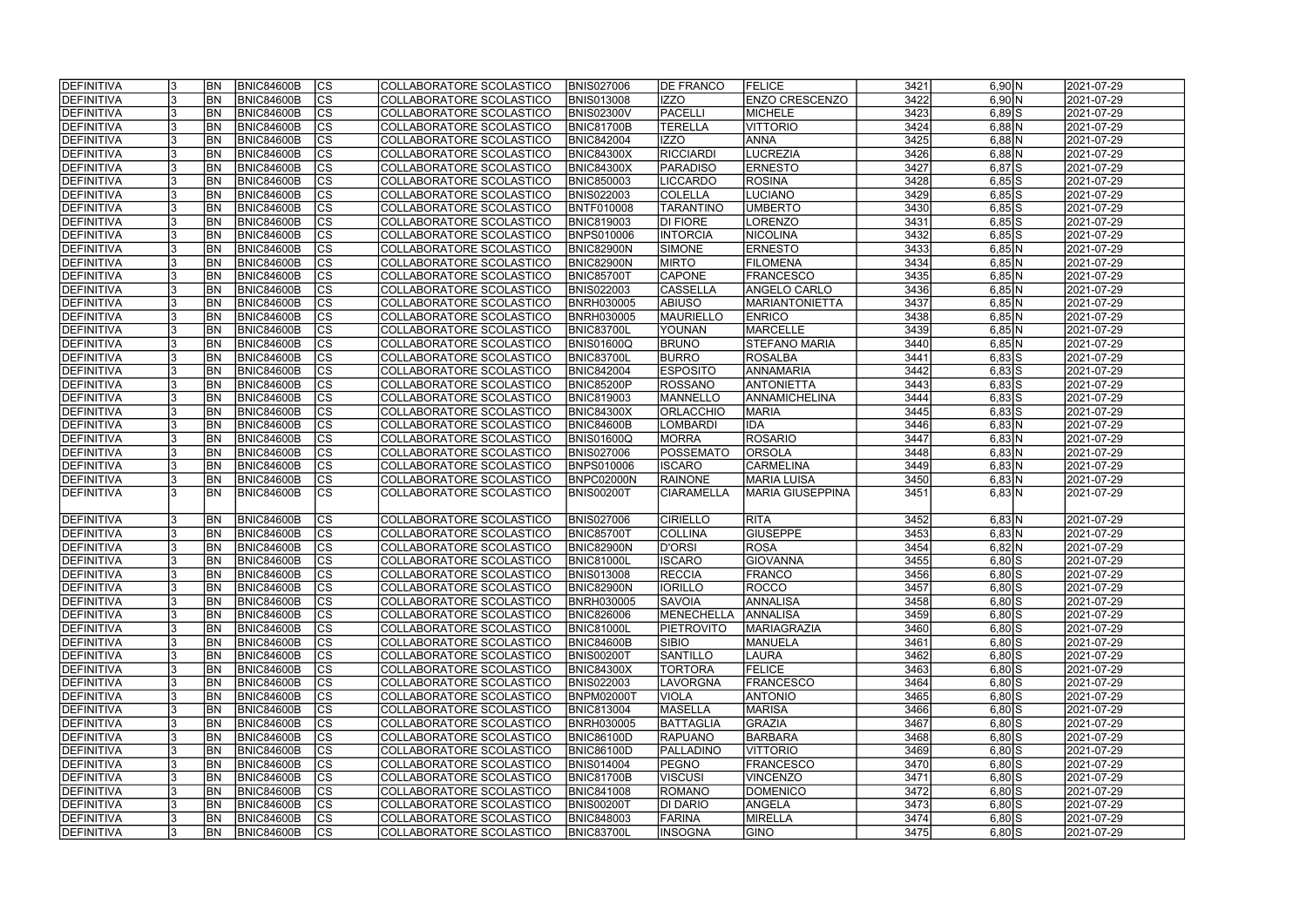| DEFINITIVA        |     | <b>BN</b>      | <b>BNIC84600B</b> | <b>CS</b>                | COLLABORATORE SCOLASTICO | <b>BNPC02000N</b> | <b>ROSSI</b>         | NICOLINA               | 3476 | 6,80 N   | 2021-07-29 |
|-------------------|-----|----------------|-------------------|--------------------------|--------------------------|-------------------|----------------------|------------------------|------|----------|------------|
| DEFINITIVA        |     | <b>BN</b>      | <b>BNIC84600B</b> | $\overline{\text{cs}}$   | COLLABORATORE SCOLASTICO | <b>BNIC84600B</b> | <b>MAIORANI</b>      | <b>ALESSIA</b>         | 3477 | 6,80 N   | 2021-07-29 |
| DEFINITIVA        |     | <b>BN</b>      | <b>BNIC84600B</b> | cs                       | COLLABORATORE SCOLASTICO | BNIC84600B        | SEBASTIANELL MICHELE |                        | 3478 | 6,80 N   | 2021-07-29 |
|                   |     |                |                   |                          |                          |                   |                      |                        |      |          |            |
| DEFINITIVA        |     | <b>BN</b>      | <b>BNIC84600B</b> | $\overline{\text{CS}}$   | COLLABORATORE SCOLASTICO | BNIC84600B        | <b>FERRARA</b>       | <b>FELISIA</b>         | 3479 | 6,80 N   | 2021-07-29 |
| DEFINITIVA        |     | <b>BN</b>      | BNIC84600B        | cs                       | COLLABORATORE SCOLASTICO | <b>BNIS02300V</b> | <b>SANZARI</b>       | <b>RAFFAELEPIO</b>     | 3480 | 6,80 N   | 2021-07-29 |
| DEFINITIVA        |     | <b>BN</b>      | <b>BNIC84600B</b> | cs                       | COLLABORATORE SCOLASTICO | <b>BNIC84300X</b> | <b>ROMANO</b>        | <b>VIVIAN</b>          | 3481 | 6,80 N   | 2021-07-29 |
| DEFINITIVA        |     | BN             | <b>BNIC84600B</b> | cs                       | COLLABORATORE SCOLASTICO | <b>BNIC833009</b> | <b>SAURO</b>         | <b>SIMONE CARMINE</b>  | 3482 | 6,80 N   | 2021-07-29 |
| DEFINITIVA        |     | BN             | <b>BNIC84600B</b> | cs                       | COLLABORATORE SCOLASTICO | <b>BNIS022003</b> | <b>MELOTTA</b>       | <b>CESARE</b>          | 3483 | 6,80 N   | 2021-07-29 |
| DEFINITIVA        |     | <b>BN</b>      | <b>BNIC84600B</b> | $\overline{\text{cs}}$   | COLLABORATORE SCOLASTICO | <b>BNIC85400A</b> | <b>DE RISI</b>       | <b>GIUSEPPE</b>        | 3484 | 6,80 N   | 2021-07-29 |
| DEFINITIVA        |     | <b>BN</b>      | <b>BNIC84600B</b> | <b>CS</b>                | COLLABORATORE SCOLASTICO | <b>BNIC850003</b> | <b>SCARAMOZZA</b>    | <b>MENNATO</b>         | 3485 | 6,80 N   | 2021-07-29 |
| DEFINITIVA        |     | <b>BN</b>      | <b>BNIC84600B</b> | cs                       | COLLABORATORE SCOLASTICO | <b>BNIS00200T</b> | <b>RICCI</b>         | <b>DONATO</b>          | 3486 | 6,80 N   | 2021-07-29 |
| DEFINITIVA        |     | <b>BN</b>      | <b>BNIC84600B</b> | cs                       | COLLABORATORE SCOLASTICO | <b>BNIS014004</b> | <b>BASILONE</b>      | <b>NICOLE</b>          | 3487 | 6,80 N   | 2021-07-29 |
| DEFINITIVA        |     | <b>BN</b>      | <b>BNIC84600B</b> | $\overline{\text{cs}}$   | COLLABORATORE SCOLASTICO | <b>BNIC82900N</b> | <b>NERO</b>          | <b>ORLANDO</b>         | 3488 | 6,80 N   | 2021-07-29 |
|                   |     | <b>BN</b>      |                   | $\overline{\text{cs}}$   |                          |                   | <b>DI CRISCIO</b>    |                        | 3489 | $6,80$ N |            |
| DEFINITIVA        |     |                | <b>BNIC84600B</b> |                          | COLLABORATORE SCOLASTICO | <b>BNRH030005</b> |                      | DALILA                 |      |          | 2021-07-29 |
| DEFINITIVA        |     | <b>BN</b>      | <b>BNIC84600B</b> | $ \overline{\text{cs}} $ | COLLABORATORE SCOLASTICO | <b>BNIS027006</b> | <b>D'AGOSTINO</b>    | <b>IOLANDA ANNA</b>    | 3490 | 6,80 N   | 2021-07-29 |
| DEFINITIVA        |     | <b>IBN</b>     | <b>BNIC84600B</b> | $\overline{\text{cs}}$   | COLLABORATORE SCOLASTICO | <b>BNRH030005</b> | <b>PICONE</b>        | <b>FRANCESCO</b>       | 3491 | 6,80 N   | 2021-07-29 |
|                   |     |                |                   |                          |                          |                   |                      | <b>SAVERIO</b>         |      |          |            |
| DEFINITIVA        |     | <b>BN</b>      | BNIC84600B        | <b>CS</b>                | COLLABORATORE SCOLASTICO | <b>BNIS00200T</b> | <b>PACILIO</b>       | <b>DANIELE SABATO</b>  | 3492 | 6,80 N   | 2021-07-29 |
| DEFINITIVA        |     | <b>BN</b>      | BNIC84600B        | cs                       | COLLABORATORE SCOLASTICO | <b>BNIS013008</b> | <b>PISCITELLI</b>    | <b>DAVIDE</b>          | 3493 | 6,80 N   | 2021-07-29 |
| DEFINITIVA        |     | <b>BN</b>      | <b>BNIC84600B</b> | cs                       | COLLABORATORE SCOLASTICO | BNPM02000T        | <b>CIMINO</b>        | <b>GIANLUIGI</b>       | 3494 | 6,80 N   | 2021-07-29 |
| DEFINITIVA        |     | <b>BN</b>      | <b>BNIC84600B</b> | cs                       | COLLABORATORE SCOLASTICO | <b>BNIC826006</b> | <b>DEL GROSSO</b>    | PASQUALE               | 3495 | 6,80 N   | 2021-07-29 |
| DEFINITIVA        |     | <b>BN</b>      | <b>BNIC84600B</b> | cs                       | COLLABORATORE SCOLASTICO | BNVC01000A        | LUONGO               | <b>ANDREA</b>          | 3496 | 6,80 N   | 2021-07-29 |
| DEFINITIVA        |     | <b>BN</b>      | <b>BNIC84600B</b> | CS                       | COLLABORATORE SCOLASTICO | <b>BNIC82300P</b> | <b>ZOTTI</b>         | <b>FRANCESCO PIO</b>   | 3497 | 6,80 N   | 2021-07-29 |
| DEFINITIVA        |     | <b>BN</b>      | <b>BNIC84600B</b> | cs                       | COLLABORATORE SCOLASTICO | <b>BNIS01600Q</b> | <b>MOLINARO</b>      | PATRIZIA               | 3498 | 6,80 N   | 2021-07-29 |
| DEFINITIVA        |     | <b>BN</b>      | <b>BNIC84600B</b> | <sub>cs</sub>            | COLLABORATORE SCOLASTICO | <b>BNIS027006</b> | <b>PETRUCCELLI</b>   | <b>CARMELINA</b>       | 3499 | 6,80 N   | 2021-07-29 |
| DEFINITIVA        |     | <b>BN</b>      | <b>BNIC84600B</b> | cs                       | COLLABORATORE SCOLASTICO | <b>BNIC82900N</b> | <b>INSOGNA</b>       | <b>FABIO</b>           | 3500 | 6,80 N   | 2021-07-29 |
| DEFINITIVA        |     | <b>BN</b>      | BNIC84600B        | lcs                      | COLLABORATORE SCOLASTICO | BNTF010008        | MASTRONUNZI DANIELA  |                        | 3501 | 6,80 N   | 2021-07-29 |
|                   |     |                |                   |                          |                          |                   | O                    |                        |      |          |            |
| DEFINITIVA        |     | <b>BN</b>      | <b>BNIC84600B</b> | CS                       | COLLABORATORE SCOLASTICO | <b>BNIS02300V</b> | D'ADDIO              | <b>FABIO RAFFAELE</b>  | 3502 | 6,80 N   | 2021-07-29 |
| DEFINITIVA        |     | <b>BN</b>      | <b>BNIC84600B</b> | $\overline{\text{cs}}$   | COLLABORATORE SCOLASTICO | <b>BNIC84500G</b> | <b>CALANDRO</b>      | MELANIA                | 3503 | 6,80 N   | 2021-07-29 |
| DEFINITIVA        |     | <b>BN</b>      | <b>BNIC84600B</b> | $\overline{\text{cs}}$   | COLLABORATORE SCOLASTICO | <b>BNIS00200T</b> | <b>DI PETRILLO</b>   | ANGELO                 | 3504 | $6,80$ N | 2021-07-29 |
| DEFINITIVA        |     | <b>BN</b>      | BNIC84600B        | $\overline{\text{cs}}$   | COLLABORATORE SCOLASTICO | <b>BNIC86100D</b> | <b>GRAZIANO</b>      | <b>LEONARDO</b>        | 3505 | 6,80 N   | 2021-07-29 |
| DEFINITIVA        |     | <b>BN</b>      | <b>BNIC84600B</b> | cs                       | COLLABORATORE SCOLASTICO | <b>BNIC819003</b> | DI BRINO             | ANGELA                 | 3506 | 6,80 N   | 2021-07-29 |
| DEFINITIVA        |     | <b>BN</b>      | <b>BNIC84600B</b> | $\overline{\text{cs}}$   | COLLABORATORE SCOLASTICO | <b>BNIC85700T</b> | <b>FUSCO</b>         | <b>RAFFAELLA</b>       | 3507 | 6,80 N   | 2021-07-29 |
| DEFINITIVA        |     | <b>BN</b>      | <b>BNIC84600B</b> | cs                       | COLLABORATORE SCOLASTICO | <b>BNIC862009</b> | <b>DAMIANI</b>       | <b>DOMENICO</b>        | 3508 | 6,80 N   | 2021-07-29 |
| <b>DEFINITIVA</b> |     | <b>BN</b>      | BNIC84600B        | CS                       | COLLABORATORE SCOLASTICO | <b>BNIC826006</b> | GENTILCORE           | <b>BIAGIO COSIMO</b>   | 3509 | 6,80 N   | 2021-07-29 |
| DEFINITIVA        |     | <b>BN</b>      | <b>BNIC84600B</b> | <sub>lcs</sub>           | COLLABORATORE SCOLASTICO | <b>BNIC819003</b> | <b>DE MICHELE</b>    | <b>MARIA</b>           | 3510 | 6,80 N   | 2021-07-29 |
| DEFINITIVA        |     | <b>BN</b>      | <b>BNIC84600B</b> | <b>CS</b>                | COLLABORATORE SCOLASTICO | <b>BNIC82900N</b> | CAPUANO              | <b>SALVATORE</b>       | 3511 | 6,80 N   | 2021-07-29 |
| DEFINITIVA        |     | <b>BN</b>      | BNIC84600B        | <b>CS</b>                | COLLABORATORE SCOLASTICO | <b>BNIC804009</b> | <b>COPPOLA</b>       | <b>ANNA MARIA</b>      | 3512 | 6,80 N   | 2021-07-29 |
| DEFINITIVA        | 13. | <b>BN</b>      | <b>BNIC84600B</b> | <b>CS</b>                | COLLABORATORE SCOLASTICO | <b>BNIC84300X</b> | <b>SORRENTINO</b>    | MADDALENA              | 3513 | 6,80 N   | 2021-07-29 |
| DEFINITIVA        |     | <b>BN</b>      | <b>BNIC84600B</b> | <b>CS</b>                | COLLABORATORE SCOLASTICO | <b>BNIC86000N</b> | DI DIO               | MONICA                 | 3514 | 6,80 N   | 2021-07-29 |
| DEFINITIVA        |     | <b>BN</b>      | <b>BNIC84600B</b> | <b>CS</b>                | COLLABORATORE SCOLASTICO | <b>BNIS00200T</b> | <b>ANTROPOLI</b>     | SIMONA                 | 3515 | 6,80 N   | 2021-07-29 |
| DEFINITIVA        |     | <b>BN</b>      | <b>BNIC84600B</b> | CS                       | COLLABORATORE SCOLASTICO | <b>BNIC84300X</b> | <b>DE LUCIA</b>      | <b>MARIA</b>           | 3516 | 6,80 N   | 2021-07-29 |
| DEFINITIVA        |     | <b>BN</b>      | BNIC84600B        | cs                       | COLLABORATORE SCOLASTICO | <b>BNIS022003</b> | MASTROCOLA           | PATRIZIA               | 3517 | 6,80 N   | 2021-07-29 |
| DEFINITIVA        |     | <b>BN</b>      | <b>BNIC84600B</b> | cs                       | COLLABORATORE SCOLASTICO | <b>BNIC85200P</b> | <b>COPPOLA</b>       | <b>VINCENZO</b>        | 3518 | 6,80 N   | 2021-07-29 |
| DEFINITIVA        |     | <b>BN</b>      | BNIC84600B        | cs                       | COLLABORATORE SCOLASTICO | <b>BNIC84300X</b> | <b>MARRA</b>         | <b>IVANA</b>           | 3519 | 6,80 N   | 2021-07-29 |
| DEFINITIVA        |     | <b>BN</b>      | <b>BNIC84600B</b> | cs                       | COLLABORATORE SCOLASTICO | <b>BNIS02600A</b> | <b>ACETO</b>         | <b>CRISTINA</b>        | 3520 | 6,80 N   | 2021-07-29 |
| DEFINITIVA        |     | <b>BN</b>      | <b>BNIC84600B</b> | cs                       | COLLABORATORE SCOLASTICO | <b>BNIC85700T</b> | ANNUNZIATA           | NICOLETTA              | 3521 | $6,78$ S | 2021-07-29 |
| DEFINITIVA        |     | <b>BN</b>      | <b>BNIC84600B</b> | cs                       | COLLABORATORE SCOLASTICO | <b>BNIC81400X</b> | DE IESO              | <b>NADIA</b>           | 3522 | $6,78$ S | 2021-07-29 |
| DEFINITIVA        |     | <b>BN</b>      | <b>BNIC84600B</b> | <b>CS</b>                | COLLABORATORE SCOLASTICO | <b>BNIC84500G</b> | <b>MERCURIO</b>      | LUCIO                  | 3523 | $6,78$ N | 2021-07-29 |
|                   |     |                |                   |                          |                          |                   |                      | <b>MAURIZIO</b>        | 3524 | $6,77$ S |            |
| DEFINITIVA        |     | <b>BN</b>      | BNIC84600B        | CS                       | COLLABORATORE SCOLASTICO | <b>BNIC83800C</b> | <b>MASSARO</b>       |                        |      |          | 2021-07-29 |
| DEFINITIVA        |     | <b>BN</b>      | <b>BNIC84600B</b> | cs                       | COLLABORATORE SCOLASTICO | <b>BNIS00200T</b> | <b>D'ONOFRIO</b>     | <b>RAFFAELLA</b>       | 3525 | $6,77$ S | 2021-07-29 |
| DEFINITIVA        |     | BN             | <b>BNIC84600B</b> | <b>CS</b>                | COLLABORATORE SCOLASTICO | <b>BNIC83700L</b> | <b>PAGLIARO</b>      | <b>ANTONIO LUCIANO</b> | 3526 | $6,77$ S | 2021-07-29 |
| DEFINITIVA        |     | <b>BN</b>      | <b>BNIC84600B</b> | <b>CS</b>                | COLLABORATORE SCOLASTICO | <b>BNIS022003</b> | VOTTO                | <b>MADDALENA</b>       | 3527 | $6,77$ N | 2021-07-29 |
| DEFINITIVA        | 13. | BN <sub></sub> | <b>BNIC84600B</b> | <b>CS</b>                | COLLABORATORE SCOLASTICO | <b>BNIS02300V</b> | NARDELLI             | PATRIZIA               | 3528 | $6,77$ N | 2021-07-29 |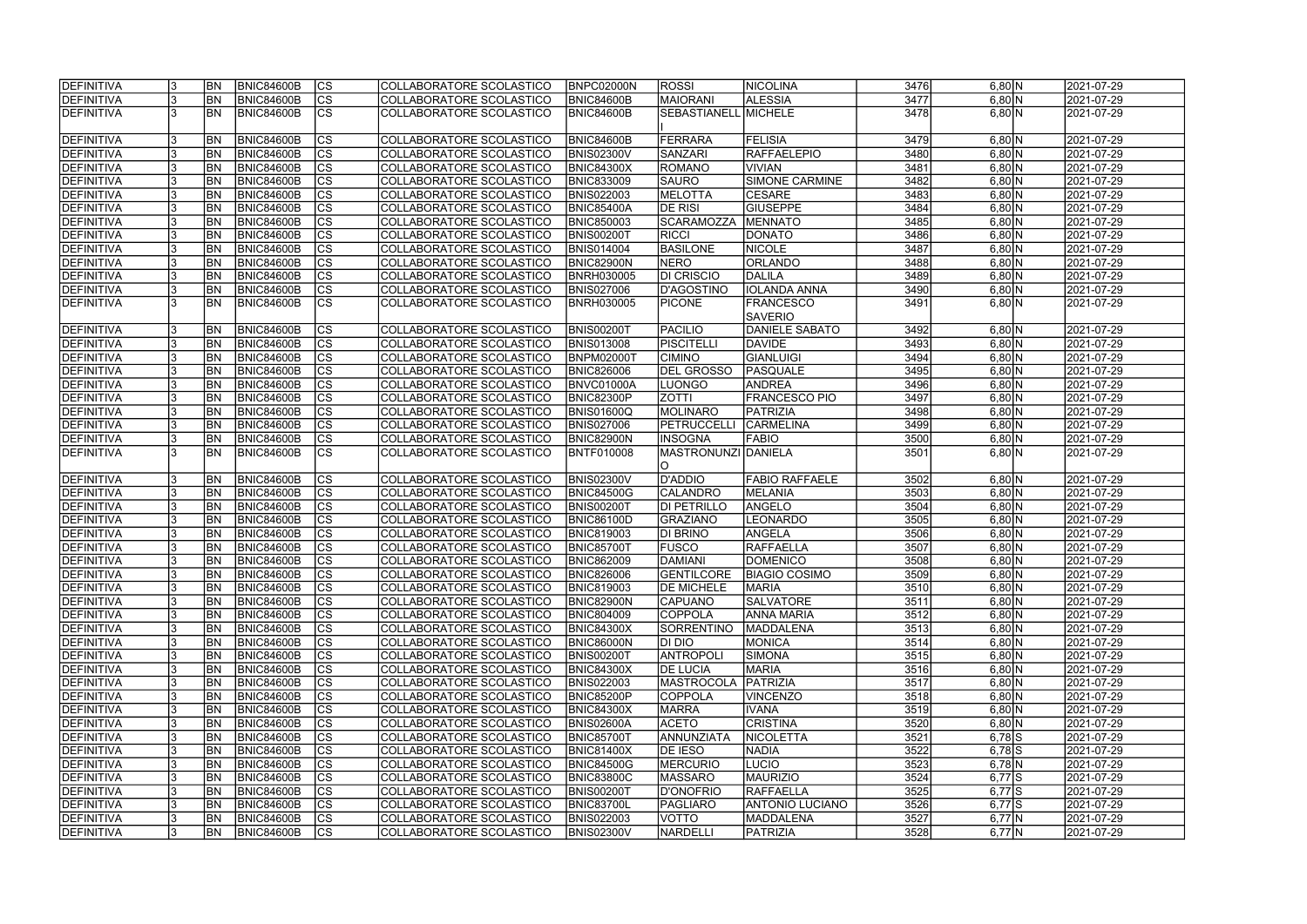| DEFINITIVA        |   | <b>BN</b>  | <b>BNIC84600B</b> | $ {\rm CS} $   | COLLABORATORE SCOLASTICO | <b>BNIS00300N</b> | <b>IENCO</b>       | <b>SALVATORE</b>       | 3529 | $6,77$ N            | 2021-07-29 |
|-------------------|---|------------|-------------------|----------------|--------------------------|-------------------|--------------------|------------------------|------|---------------------|------------|
| DEFINITIVA        |   | <b>BN</b>  | <b>BNIC84600B</b> | $\overline{c}$ | COLLABORATORE SCOLASTICO | <b>BNIC84300X</b> | <b>ALBANO</b>      | <b>ALFONSO</b>         | 3530 | $6,75$ S            | 2021-07-29 |
| DEFINITIVA        |   | <b>BN</b>  | <b>BNIC84600B</b> | cs             | COLLABORATORE SCOLASTICO | BNIC85200P        | <b>GAVAGNI</b>     | <b>STEFANO</b>         | 3531 | $6,75$ S            | 2021-07-29 |
| DEFINITIVA        |   | <b>BN</b>  | <b>BNIC84600B</b> | $\overline{c}$ | COLLABORATORE SCOLASTICO | <b>BNPS010006</b> | PIRAMIDE           | <b>IMMACOLATA</b>      | 3532 | $6,75$ S            | 2021-07-29 |
| <b>DEFINITIVA</b> |   | <b>BN</b>  | <b>BNIC84600B</b> | cs             | COLLABORATORE SCOLASTICO | <b>BNIC84900V</b> | <b>SCALISE</b>     | ANGELO                 | 3533 | $6,75$ N            | 2021-07-29 |
| DEFINITIVA        |   | <b>BN</b>  | <b>BNIC84600B</b> | cs             | COLLABORATORE SCOLASTICO | <b>BNIC84300X</b> | <b>RUSSO</b>       | <b>GIUSEPPE</b>        | 3534 | 6,75 N              | 2021-07-29 |
| DEFINITIVA        |   | <b>BN</b>  | BNIC84600B        | cs             | COLLABORATORE SCOLASTICO | <b>BNIS02300V</b> | LAEZZA             | <b>FILIPPO</b>         | 3535 | 6,75 N              | 2021-07-29 |
| DEFINITIVA        |   | <b>BN</b>  | <b>BNIC84600B</b> | cs             | COLLABORATORE SCOLASTICO | <b>BNIC81700B</b> | FREDELLA           | SIMONA                 | 3536 | $6,70$ $S$          | 2021-07-29 |
| DEFINITIVA        |   | BN         | <b>BNIC84600B</b> | cs             | COLLABORATORE SCOLASTICO | <b>BNIC84600B</b> | <b>MATURO</b>      | <b>ANNA</b>            | 3537 | $6,70$ $S$          | 2021-07-29 |
| <b>DEFINITIVA</b> |   | BN         | <b>BNIC84600B</b> | cs             | COLLABORATORE SCOLASTICO | <b>BNRH030005</b> | <b>PISANI</b>      | <b>CRISTINA</b>        | 3538 | $6,70$ S            | 2021-07-29 |
| DEFINITIVA        |   | <b>BN</b>  | <b>BNIC84600B</b> | cs             | COLLABORATORE SCOLASTICO | <b>BNIC84300X</b> | <b>CUTOLO</b>      | MICHELE                | 3539 | $6,70$ S            | 2021-07-29 |
| DEFINITIVA        |   | <b>BN</b>  | <b>BNIC84600B</b> | cs             | COLLABORATORE SCOLASTICO | <b>BNIC82300P</b> | FAUGNO             | MARIANTONELLA          | 3540 | $6,70$ S            | 2021-07-29 |
| DEFINITIVA        |   | <b>BN</b>  | <b>BNIC84600B</b> | $ {\rm cs} $   | COLLABORATORE SCOLASTICO | <b>BNIS00200T</b> | <b>MAIO</b>        | VALENTINA              | 3541 | $6,70$ S            | 2021-07-29 |
| DEFINITIVA        |   | <b>BN</b>  | <b>BNIC84600B</b> | cs             | COLLABORATORE SCOLASTICO | <b>BNIC834005</b> | <b>TESAURO</b>     | ANGELO                 | 3542 | $6,70$ S            | 2021-07-29 |
| <b>DEFINITIVA</b> |   | <b>BN</b>  | <b>BNIC84600B</b> | cs             | COLLABORATORE SCOLASTICO | <b>BNIC81700B</b> | <b>ZULLO</b>       | MARGHERITA             | 3543 | $6,70$ S            | 2021-07-29 |
| DEFINITIVA        |   | <b>BN</b>  | <b>BNIC84600B</b> | cs             | COLLABORATORE SCOLASTICO | <b>BNIC82900N</b> | <b>DI GIOIA</b>    | ANGELA                 | 3544 | $6,70$ S            | 2021-07-29 |
| <b>DEFINITIVA</b> |   | BN         | <b>BNIC84600B</b> | cs             | COLLABORATORE SCOLASTICO | <b>BNIS01600Q</b> | <b>DI CORATO</b>   | <b>GIOELE</b>          | 3545 | $6,70$ S            | 2021-07-29 |
| DEFINITIVA        |   | <b>BN</b>  | <b>BNIC84600B</b> | <b>CS</b>      | COLLABORATORE SCOLASTICO | <b>BNIC83800C</b> | MECCARIELLO        | ANGELO                 | 3546 | $6,70$ S            | 2021-07-29 |
|                   |   |            |                   |                |                          |                   |                    |                        |      |                     |            |
| DEFINITIVA        |   | <b>BN</b>  | <b>BNIC84600B</b> | $ {\rm cs} $   | COLLABORATORE SCOLASTICO | <b>BNIC84500G</b> | PARISIO            | <b>MARIAGRAZIA</b>     | 3547 | $6,70$ $S$          | 2021-07-29 |
| DEFINITIVA        |   | <b>BN</b>  | <b>BNIC84600B</b> | $ {\rm cs} $   | COLLABORATORE SCOLASTICO | <b>BNIS00200T</b> | PACELLI            | <b>ALESSIO</b>         | 3548 | 6,70 N              | 2021-07-29 |
| DEFINITIVA        |   | <b>BN</b>  | <b>BNIC84600B</b> | $ {\rm cs} $   | COLLABORATORE SCOLASTICO | <b>BNIC813004</b> | <b>LUNARDO</b>     | NOEMI                  | 3549 | 6,70 N              | 2021-07-29 |
| DEFINITIVA        |   | <b>BN</b>  | <b>BNIC84600B</b> | <b>CS</b>      | COLLABORATORE SCOLASTICO | BNIC83700L        | <b>IDE</b>         | <b>DANIELE</b>         | 3550 | 6,70 N              | 2021-07-29 |
|                   |   |            |                   |                |                          |                   | <b>CRESCENZO</b>   |                        |      |                     |            |
| DEFINITIVA        |   | <b>BN</b>  | <b>BNIC84600B</b> | $ {\rm CS} $   | COLLABORATORE SCOLASTICO | <b>BNIC82900N</b> | GUARINO            | lugo.                  | 3551 | 6,70 N              | 2021-07-29 |
| DEFINITIVA        |   | BN         | <b>BNIC84600B</b> | $ {\rm CS} $   | COLLABORATORE SCOLASTICO | <b>BNTF010008</b> | <b>PASTORE</b>     | <b>MARCO</b>           | 3552 | 6,70 N              | 2021-07-29 |
| DEFINITIVA        |   | <b>BN</b>  | <b>BNIC84600B</b> | $ {\rm cs} $   | COLLABORATORE SCOLASTICO | <b>BNIC85200P</b> | <b>INSOGNA</b>     | <b>ENNIO FRANCESCO</b> | 3553 | 6,70 N              | 2021-07-29 |
|                   |   |            |                   |                |                          |                   |                    |                        |      |                     |            |
| DEFINITIVA        |   | <b>BN</b>  | <b>BNIC84600B</b> | $ {\rm cs} $   | COLLABORATORE SCOLASTICO | <b>BNIS00200T</b> | <b>DI MASSA</b>    | MICHELA                | 3554 | 6,70 N              | 2021-07-29 |
| DEFINITIVA        |   | <b>BN</b>  | <b>BNIC84600B</b> | cs             | COLLABORATORE SCOLASTICO | <b>BNIC81700B</b> | <b>ZULLO</b>       | MARTINA                | 3555 | 6,70 N              | 2021-07-29 |
| DEFINITIVA        |   | <b>BN</b>  | <b>BNIC84600B</b> | $\overline{c}$ | COLLABORATORE SCOLASTICO | BNVC01000A        | FRAIA              | <b>MARIA GRAZIA</b>    | 3556 | $6,70 \overline{N}$ | 2021-07-29 |
| DEFINITIVA        |   | <b>BN</b>  | <b>BNIC84600B</b> | CS             | COLLABORATORE SCOLASTICO | <b>BNIC819003</b> | LOMBARDI           | <b>ANTONIO</b>         | 3557 | 6,70 N              | 2021-07-29 |
| <b>DEFINITIVA</b> |   | BN         | <b>BNIC84600B</b> | $\overline{c}$ | COLLABORATORE SCOLASTICO | BNIC85200P        | <b>MASTROIANNI</b> | <b>MARIA LUISA</b>     | 3558 | 6,70 N              | 2021-07-29 |
| DEFINITIVA        |   | BN         | <b>BNIC84600B</b> | cs             | COLLABORATORE SCOLASTICO | <b>BNIC862009</b> | LOMBARDI           | <b>CATERINA</b>        | 3559 | 6,70 N              | 2021-07-29 |
| <b>DEFINITIVA</b> |   | <b>BN</b>  | BNIC84600B        | $\overline{c}$ | COLLABORATORE SCOLASTICO | <b>BNIC84600B</b> | <b>DI BRIGIDA</b>  | <b>FILOMENA</b>        | 3560 | 6,70 N              | 2021-07-29 |
| DEFINITIVA        |   | <b>BN</b>  | <b>BNIC84600B</b> | $\overline{c}$ | COLLABORATORE SCOLASTICO | <b>BNIC827002</b> | <b>MEOLI</b>       | <b>BRUNO</b>           | 3561 | 6,70 N              | 2021-07-29 |
| <b>DEFINITIVA</b> |   | IBN.       | BNIC84600B        | CS             | COLLABORATORE SCOLASTICO | BNIC86000N        | <b>ZOLLO</b>       | <b>CHRISTIAN</b>       | 3562 | 6,70 N              | 2021-07-29 |
| DEFINITIVA        |   | <b>IBN</b> | <b>BNIC84600B</b> | $ {\rm CS} $   | COLLABORATORE SCOLASTICO | <b>BNIC84300X</b> | <b>MATURO</b>      | MARIA APOLLONIA        | 3563 | 6,70 N              | 2021-07-29 |
| DEFINITIVA        |   | <b>IBN</b> | <b>BNIC84600B</b> | $ {\rm CS} $   | COLLABORATORE SCOLASTICO | BNPC02000N        | <b>DI SANTO</b>    | MARIA ROSARIA          | 3564 | 6,70 N              | 2021-07-29 |
| DEFINITIVA        |   | <b>BN</b>  | <b>BNIC84600B</b> | <sub>Ics</sub> | COLLABORATORE SCOLASTICO | <b>BNIC82900N</b> | SCHETTINO          | ROBERTA                | 3565 | 6,70 N              | 2021-07-29 |
| <b>DEFINITIVA</b> |   | <b>BN</b>  | <b>BNIC84600B</b> | $ {\rm CS} $   | COLLABORATORE SCOLASTICO | <b>BNIS027006</b> | <b>FANTASIA</b>    | <b>PIETRO</b>          | 3566 | 6,70 N              | 2021-07-29 |
| DEFINITIVA        |   | <b>BN</b>  | <b>BNIC84600B</b> | $ {\rm CS} $   | COLLABORATORE SCOLASTICO | <b>BNIC827002</b> | LAVINO             | <b>GIACOMO</b>         | 3567 | 6,70 N              | 2021-07-29 |
| DEFINITIVA        |   | <b>BN</b>  | <b>BNIC84600B</b> | $ {\rm CS} $   | COLLABORATORE SCOLASTICO | <b>BNIC855006</b> | <b>DE LUCIA</b>    | LUCA                   | 3568 | 6,70 N              | 2021-07-29 |
| <b>DEFINITIVA</b> |   | <b>BN</b>  | <b>BNIC84600B</b> | <sub>Ics</sub> | COLLABORATORE SCOLASTICO | <b>BNIC82900N</b> | <b>MARCHITTO</b>   | CLARA VALENTINA        | 3569 | 6,70 N              | 2021-07-29 |
| DEFINITIVA        |   | <b>BN</b>  | BNIC84600B        | $ {\rm CS}$    | COLLABORATORE SCOLASTICO | <b>BNIC848003</b> | <b>DI SCISCIO</b>  | <b>MARIANNA</b>        | 3570 | 6,70 N              | 2021-07-29 |
|                   |   |            |                   |                |                          |                   | <b>PARADISO</b>    |                        |      |                     |            |
| DEFINITIVA        |   | <b>BN</b>  | <b>BNIC84600B</b> | $ {\rm CS} $   | COLLABORATORE SCOLASTICO | <b>BNIC83700L</b> | <b>VECCIO</b>      | <b>TONY</b>            | 3571 | 6,70 N              | 2021-07-29 |
| DEFINITIVA        |   | <b>BN</b>  | <b>BNIC84600B</b> | $ {\rm CS} $   | COLLABORATORE SCOLASTICO | <b>BNPM02000T</b> | <b>DIODATO</b>     | LOREDANA               | 3572 | 6,70 N              | 2021-07-29 |
| DEFINITIVA        |   | <b>BN</b>  | <b>BNIC84600B</b> | cs             | COLLABORATORE SCOLASTICO | <b>BNIC855006</b> | <b>TARANTINO</b>   | <b>CARMINE</b>         | 3573 | 6,70 N              | 2021-07-29 |
| DEFINITIVA        |   | <b>BN</b>  | <b>BNIC84600B</b> | $ {\rm cs} $   | COLLABORATORE SCOLASTICO | <b>BNIC84900V</b> | <b>ZOTTI</b>       | <b>AUTINO</b>          | 3574 | 6,70 N              | 2021-07-29 |
| DEFINITIVA        |   | <b>BN</b>  | <b>BNIC84600B</b> | Ics            | COLLABORATORE SCOLASTICO | <b>BNIC84300X</b> | PASQUARIELL        | <b>PAOLA</b>           | 3575 | 6,70 N              | 2021-07-29 |
|                   |   |            |                   |                |                          |                   | IO.                |                        |      |                     |            |
| DEFINITIVA        |   | IBN        | <b>BNIC84600B</b> | $ {\rm CS} $   | COLLABORATORE SCOLASTICO | <b>BNIC86100D</b> | <b>PINO</b>        | <b>ELISA</b>           | 3576 | $6,67$ $S$          | 2021-07-29 |
| <b>DEFINITIVA</b> |   | <b>BN</b>  | <b>BNIC84600B</b> | $ {\rm CS} $   | COLLABORATORE SCOLASTICO | <b>BNIC804009</b> | <b>FUSCHETTO</b>   | <b>EMILIO</b>          | 3577 | $6,67$ S            | 2021-07-29 |
| DEFINITIVA        |   | <b>BN</b>  | <b>BNIC84600B</b> | $ {\rm CS} $   | COLLABORATORE SCOLASTICO | <b>BNIC82900N</b> | <b>ALTIERI</b>     | <b>ANTONIO</b>         | 3578 | $6,67$ $S$          | 2021-07-29 |
| DEFINITIVA        | 3 | <b>BN</b>  | <b>BNIC84600B</b> | <sub>Ics</sub> | COLLABORATORE SCOLASTICO | <b>BNIC86000N</b> | PACIFICO           | <b>GRAZIA</b>          | 3579 | $6,67$ $S$          | 2021-07-29 |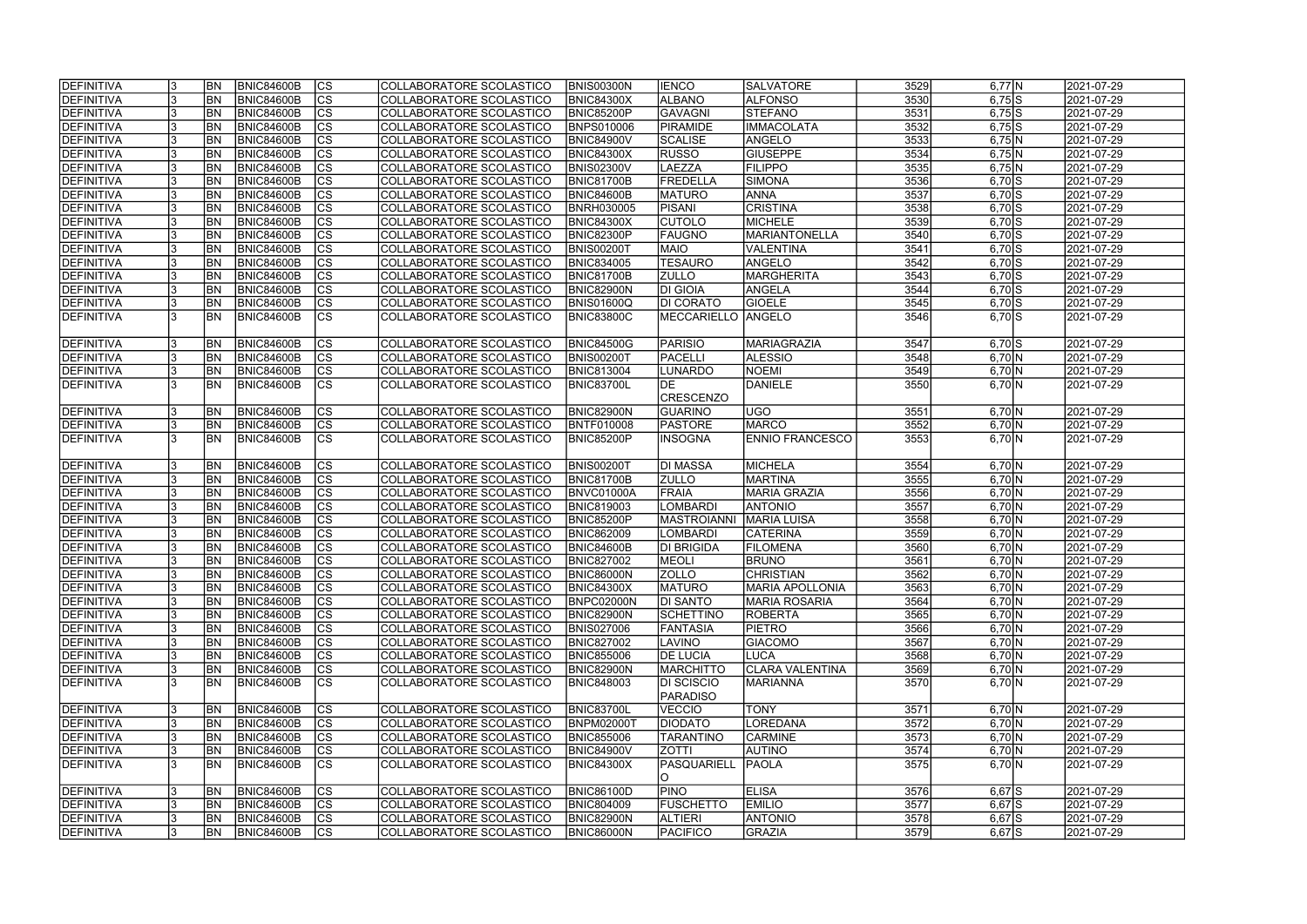| <b>DEFINITIVA</b> | BN <sub></sub> | <b>BNIC84600B</b> | CS                       | COLLABORATORE SCOLASTICO | <b>BNIC84400Q</b> | <b>RESCIGNO</b>          | <b>FELICE</b>         | 3580 | $6,67$ $S$ | 2021-07-29 |
|-------------------|----------------|-------------------|--------------------------|--------------------------|-------------------|--------------------------|-----------------------|------|------------|------------|
| <b>DEFINITIVA</b> | <b>BN</b>      | <b>BNIC84600B</b> | $\overline{\text{CS}}$   | COLLABORATORE SCOLASTICO | <b>BNIC86100D</b> | <b>ANDREOCCI</b>         | <b>MARIA</b>          | 3581 | $6,67$ $S$ | 2021-07-29 |
|                   |                |                   |                          |                          |                   |                          | <b>IMMACOLATA</b>     |      |            |            |
| <b>DEFINITIVA</b> | BN <sub></sub> | <b>BNIC84600B</b> | <b>CS</b>                | COLLABORATORE SCOLASTICO | <b>BNIC841008</b> | <b>BOZZUTO</b>           | PASQUALINA            | 3582 | $6,67$ $S$ | 2021-07-29 |
| <b>DEFINITIVA</b> | <b>BN</b>      | BNIC84600B        | cs                       | COLLABORATORE SCOLASTICO | <b>BNIC842004</b> | <b>ESPOSITO</b>          | <b>ANTONIO</b>        | 3583 | $6,67$ $S$ | 2021-07-29 |
| <b>DEFINITIVA</b> | <b>BN</b>      | BNIC84600B        | cs                       | COLLABORATORE SCOLASTICO | <b>BNIC84600B</b> | <b>SERINO</b>            | <b>FAUSTA</b>         | 3584 | $6,67$ $S$ | 2021-07-29 |
| DEFINITIVA        | <b>BN</b>      | <b>BNIC84600B</b> | $\overline{\text{CS}}$   | COLLABORATORE SCOLASTICO | <b>BNIC84900V</b> | <b>IADAROLA</b>          | <b>VITO</b>           | 3585 | $6,67$ $S$ | 2021-07-29 |
| <b>DEFINITIVA</b> | <b>BN</b>      | <b>BNIC84600B</b> | $\overline{\text{CS}}$   | COLLABORATORE SCOLASTICO | BNIS00200T        | <b>OFFREDA</b>           | <b>GIUSEPPE</b>       | 3586 | $6,67$ $S$ | 2021-07-29 |
| <b>DEFINITIVA</b> | <b>BN</b>      | <b>BNIC84600B</b> | $\overline{\text{CS}}$   | COLLABORATORE SCOLASTICO | <b>BNIC813004</b> | <b>LOFFREDA</b>          | ALESSANDRO            | 3587 | $6,67$ $S$ | 2021-07-29 |
| <b>DEFINITIVA</b> | <b>BN</b>      | <b>BNIC84600B</b> | cs                       | COLLABORATORE SCOLASTICO | <b>BNIC84300X</b> | <b>TRIGGIANO</b>         | <b>VINCENZO</b>       | 3588 | $6,67$ $S$ | 2021-07-29 |
| <b>DEFINITIVA</b> | <b>BN</b>      | BNIC84600B        | cs                       | COLLABORATORE SCOLASTICO | BNPS010006        | <b>PASTORE</b>           | <b>ADELE</b>          | 3589 | $6,67$ $S$ | 2021-07-29 |
| DEFINITIVA        | <b>BN</b>      | <b>BNIC84600B</b> | cs                       | COLLABORATORE SCOLASTICO | <b>BNIC82900N</b> | <b>VINCIGUERRA</b>       | <b>GIUSEPPINA</b>     | 3590 | $6,67$ $S$ | 2021-07-29 |
| <b>DEFINITIVA</b> | BN <sub></sub> | <b>BNIC84600B</b> | cs                       | COLLABORATORE SCOLASTICO | <b>BNIC83800C</b> | <b>CIERVO</b>            | <b>GIUSEPPINA</b>     | 3591 | $6,67$ N   | 2021-07-29 |
| <b>DEFINITIVA</b> | <b>BN</b>      | <b>BNIC84600B</b> | cs                       | COLLABORATORE SCOLASTICO | <b>BNIC84500G</b> | <b>SUPPA</b>             | TILDA SONIA           | 3592 | $6,67$ N   | 2021-07-29 |
| <b>DEFINITIVA</b> | <b>BN</b>      | <b>BNIC84600B</b> | $ \overline{\text{CS}} $ | COLLABORATORE SCOLASTICO | <b>BNIC85400A</b> | <b>VASSALLO</b>          | <b>ANTONIO</b>        | 3593 | $6,67$ N   | 2021-07-29 |
| <b>DEFINITIVA</b> | <b>BN</b>      | <b>BNIC84600B</b> | $\overline{\text{CS}}$   | COLLABORATORE SCOLASTICO | <b>BNIC826006</b> | <b>CARUSO</b>            | <b>BEATRICE</b>       | 3594 | $6,67$ N   | 2021-07-29 |
| <b>DEFINITIVA</b> | <b>BN</b>      | <b>BNIC84600B</b> | $\overline{\text{CS}}$   | COLLABORATORE SCOLASTICO | BNVC01000A        | <b>COTUGNO</b>           | MARIAPIA              | 3595 | $6,67$ N   | 2021-07-29 |
| <b>DEFINITIVA</b> | <b>BN</b>      | <b>BNIC84600B</b> | CS                       | COLLABORATORE SCOLASTICO | <b>BNIC850003</b> | <b>CAPORASO</b>          | MARCELLA              | 3596 | $6,67$ N   | 2021-07-29 |
| DEFINITIVA        | BN             | <b>BNIC84600B</b> | CS                       | COLLABORATORE SCOLASTICO | <b>BNIC85700T</b> | <b>FRUSCIANTE</b>        | <b>ANGELA</b>         | 3597 | $6,67$ N   | 2021-07-29 |
| <b>DEFINITIVA</b> | BN <sub></sub> | <b>BNIC84600B</b> | $\overline{\text{CS}}$   | COLLABORATORE SCOLASTICO | <b>BNIC84300X</b> | VOZZA                    | <b>ROSANGELA</b>      | 3598 | $6,67$ N   | 2021-07-29 |
| <b>DEFINITIVA</b> | <b>BN</b>      | <b>BNIC84600B</b> | $\overline{\text{CS}}$   | COLLABORATORE SCOLASTICO | <b>BNIS027006</b> | <b>BORRELLI</b>          | COSIMO                | 3599 | $6,67$ N   | 2021-07-29 |
| DEFINITIVA        | <b>BN</b>      | <b>BNIC84600B</b> | <b>CS</b>                | COLLABORATORE SCOLASTICO | <b>BNIC842004</b> | <b>BOCCHINO</b>          | <b>COSIMO</b>         | 3600 | $6,67$ N   | 2021-07-29 |
| <b>DEFINITIVA</b> | <b>BN</b>      | <b>BNIC84600B</b> | <b>CS</b>                | COLLABORATORE SCOLASTICO | <b>BNIC84300X</b> | <b>VARRICCHIO</b>        | <b>COSIMINO</b>       | 3601 | $6,67$ N   | 2021-07-29 |
| <b>DEFINITIVA</b> | <b>BN</b>      | <b>BNIC84600B</b> | <b>CS</b>                | COLLABORATORE SCOLASTICO | <b>BNRH030005</b> | DI SANTO                 | <b>MARCO</b>          | 3602 | $6,67$ N   | 2021-07-29 |
| DEFINITIVA        | <b>BN</b>      | <b>BNIC84600B</b> | $ \overline{\text{cs}} $ | COLLABORATORE SCOLASTICO | BNTF010008        | <b>NAPPA</b>             | LUIGI                 | 3603 | $6,67$ N   | 2021-07-29 |
| <b>DEFINITIVA</b> | <b>BN</b>      | <b>BNIC84600B</b> | <b>CS</b>                | COLLABORATORE SCOLASTICO | <b>BNIC82900N</b> | <b>D'AGOSTINO</b>        | ANTONELLA             | 3604 | $6,67$ N   | 2021-07-29 |
| <b>DEFINITIVA</b> | <b>BN</b>      | <b>BNIC84600B</b> | cs                       | COLLABORATORE SCOLASTICO | <b>BNIC84600B</b> | <b>MATURO</b>            | <b>VINCENZO</b>       | 3605 | $6,67$ N   | 2021-07-29 |
| <b>DEFINITIVA</b> | BN <sub></sub> | <b>BNIC84600B</b> | lcs                      | COLLABORATORE SCOLASTICO | <b>BNIC84300X</b> | <b>CLEMENTE</b>          | MICHELE               | 3606 | $6,67$ N   | 2021-07-29 |
| <b>DEFINITIVA</b> | BN <sub></sub> | <b>BNIC84600B</b> | cs                       | COLLABORATORE SCOLASTICO | <b>BNIC86100D</b> | <b>GAROFALO</b>          | <b>CIRO</b>           | 3607 | $6,67$ N   | 2021-07-29 |
| DEFINITIVA        | BN <sub></sub> | <b>BNIC84600B</b> | lcs                      | COLLABORATORE SCOLASTICO | <b>BNIC819003</b> | <b>PETRILLO</b>          | <b>GIOVANNI</b>       | 3608 | $6,67$ N   | 2021-07-29 |
| DEFINITIVA        | <b>BN</b>      | <b>BNIC84600B</b> | $ \mathsf{CS} $          | COLLABORATORE SCOLASTICO | BNVC01000A        | <b>ZANOLINI</b>          | <b>FABIO</b>          | 3609 | $6,67$ N   | 2021-07-29 |
| DEFINITIVA        | BN <sub></sub> | <b>BNIC84600B</b> | $\overline{\text{CS}}$   | COLLABORATORE SCOLASTICO | <b>BNIC850003</b> | <b>CARDILLO</b>          | MARINA                | 3610 | $6,67$ N   | 2021-07-29 |
| <b>DEFINITIVA</b> | <b>BN</b>      | <b>BNIC84600B</b> | $\overline{\text{CS}}$   | COLLABORATORE SCOLASTICO | <b>BNIC839008</b> | <b>COMPARE</b>           | <b>ANNA</b>           | 3611 | $6,67$ N   | 2021-07-29 |
| DEFINITIVA        | <b>BN</b>      | <b>BNIC84600B</b> | $\overline{\text{CS}}$   | COLLABORATORE SCOLASTICO | <b>BNIC84500G</b> | <b>DE SILVO</b>          | <b>VINCENZO</b>       | 3612 | $6,67$ N   | 2021-07-29 |
| DEFINITIVA        | <b>BN</b>      | <b>BNIC84600B</b> | $ \overline{\text{cs}} $ | COLLABORATORE SCOLASTICO | <b>BNIC84400Q</b> | <b>TARANTINO</b>         | <b>ILENIA</b>         | 3613 | $6,67$ N   | 2021-07-29 |
| <b>DEFINITIVA</b> | <b>BN</b>      | <b>BNIC84600B</b> | $\overline{\text{CS}}$   | COLLABORATORE SCOLASTICO | <b>BNIC84900V</b> | ANGELONE                 | <b>ANNA</b>           | 3614 | $6,67$ N   | 2021-07-29 |
| <b>DEFINITIVA</b> | <b>BN</b>      | BNIC84600B        | CS                       | COLLABORATORE SCOLASTICO | <b>BNIC85200P</b> | <b>DELLA ROCCA NADIA</b> |                       | 3615 | $6,67$ N   | 2021-07-29 |
| DEFINITIVA        | <b>BN</b>      | <b>BNIC84600B</b> | <sub>lcs</sub>           | COLLABORATORE SCOLASTICO | <b>BNPS010006</b> | <b>DI NOLA</b>           | GIULIA                | 3616 | $6,67$ N   | 2021-07-29 |
| <b>DEFINITIVA</b> | <b>BN</b>      | BNIC84600B        | CS                       | COLLABORATORE SCOLASTICO | <b>BNIC819003</b> | DI BRINO                 | ANTONELLA             | 3617 | $6,67$ N   | 2021-07-29 |
| DEFINITIVA        | BN <sub></sub> | <b>BNIC84600B</b> | <b>CS</b>                | COLLABORATORE SCOLASTICO | BNIC84600B        | <b>LOMBARDI</b>          | <b>ELIANA</b>         | 3618 | $6,67$ N   | 2021-07-29 |
| <b>DEFINITIVA</b> | <b>BN</b>      | <b>BNIC84600B</b> | <b>CS</b>                | COLLABORATORE SCOLASTICO | <b>BNIS00800R</b> | <b>LENGUA</b>            | <b>ROSA</b>           | 3619 | $6,67$ N   | 2021-07-29 |
| <b>DEFINITIVA</b> | <b>BN</b>      | BNIC84600B        | <b>CS</b>                | COLLABORATORE SCOLASTICO | BNIS01600Q        | <b>MINICOZZI</b>         | DANIELLO              | 3620 | $6,67$ N   | 2021-07-29 |
|                   |                |                   |                          |                          |                   |                          | <b>MAURIZIO</b>       |      |            |            |
| <b>DEFINITIVA</b> | <b>BN</b>      | <b>BNIC84600B</b> | <b>CS</b>                | COLLABORATORE SCOLASTICO | <b>BNIC842004</b> | <b>D'AMICO</b>           | <b>TOMMASO LUIGI</b>  | 3621 | $6,67$ N   | 2021-07-29 |
| <b>DEFINITIVA</b> | <b>BN</b>      | <b>BNIC84600B</b> | cs                       | COLLABORATORE SCOLASTICO | <b>BNIC82500A</b> | SFERRUZZI                | DOMENICA              | 3622 | $6,67$ N   | 2021-07-29 |
| DEFINITIVA        | IBN            | BNIC84600B        | lcs                      | COLLABORATORE SCOLASTICO | BNIC82900N        | <b>COPPOLA</b>           | <b>FRANCESCO</b>      | 3623 | $6,67$ N   | 2021-07-29 |
|                   |                |                   |                          |                          |                   |                          | <b>SAVERIO</b>        |      |            |            |
| <b>DEFINITIVA</b> | <b>BN</b>      | <b>BNIC84600B</b> | CS                       | COLLABORATORE SCOLASTICO | <b>BNIC833009</b> | <b>GIGANTE</b>           | <b>ELSA ANGIOLINA</b> | 3624 | $6,67$ N   | 2021-07-29 |
| <b>DEFINITIVA</b> | <b>BN</b>      | <b>BNIC84600B</b> | cs                       | COLLABORATORE SCOLASTICO | <b>BNIC85700T</b> | <b>FUCCI</b>             | <b>FEDERICA</b>       | 3625 | $6,65$ S   | 2021-07-29 |
| <b>DEFINITIVA</b> | <b>BN</b>      | <b>BNIC84600B</b> | cs                       | COLLABORATORE SCOLASTICO | <b>BNIC84300X</b> | <b>CIVITILLO</b>         | <b>TOMMASO</b>        | 3626 | $6,65$ N   | 2021-07-29 |
| <b>DEFINITIVA</b> | <b>BN</b>      | <b>BNIC84600B</b> | <b>CS</b>                | COLLABORATORE SCOLASTICO | <b>BNIS014004</b> | <b>FUSCO</b>             | MANUEL                | 3627 | $6,65$ N   | 2021-07-29 |
| <b>DEFINITIVA</b> | <b>BN</b>      | <b>BNIC84600B</b> | CS                       | COLLABORATORE SCOLASTICO | <b>BNIC84500G</b> | <b>GUIDA</b>             | <b>CLEMENTINA</b>     | 3628 | 6,65 N     | 2021-07-29 |
| <b>DEFINITIVA</b> | <b>BN</b>      | <b>BNIC84600B</b> | CS                       | COLLABORATORE SCOLASTICO | BNVC01000A        | <b>DI SISTO</b>          | <b>VALENTINA</b>      | 3629 | $6,65$ N   | 2021-07-29 |
| <b>DEFINITIVA</b> | BN <sub></sub> | <b>BNIC84600B</b> | <b>CS</b>                | COLLABORATORE SCOLASTICO | <b>BNIS02300V</b> | <b>TOMASO</b>            | DANIELE               | 3630 | $6,65$ N   | 2021-07-29 |
| <b>DEFINITIVA</b> | BN <sub></sub> | <b>BNIC84600B</b> | CS                       | COLLABORATORE SCOLASTICO | BNPC02000N        | <b>BELPERIO</b>          | VALENTINA             | 3631 | $6,65$ N   | 2021-07-29 |
| <b>DEFINITIVA</b> | BN <sub></sub> | <b>BNIC84600B</b> | CS                       | COLLABORATORE SCOLASTICO | <b>BNIS02300V</b> | GIARDIELLO               | LIBERATO              | 3632 | $6,65$ N   | 2021-07-29 |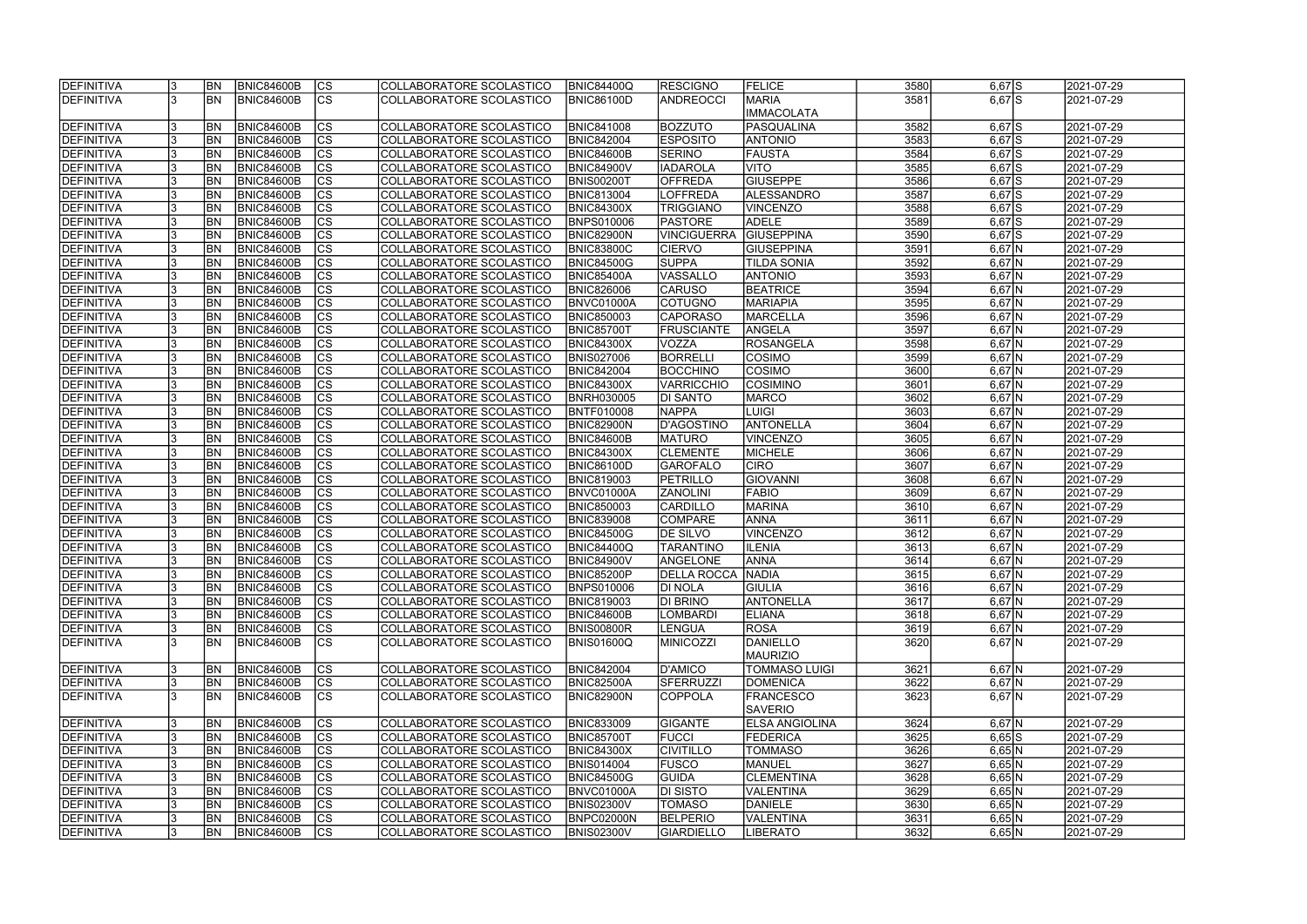| <b>DEFINITIVA</b> | 13             | <b>BN</b>  | <b>BNIC84600B</b> | cs                     | COLLABORATORE SCOLASTICO        | <b>BNIS02300V</b> | <b>DE SIMONE</b>   | <b>ANGELO</b>           | 3633 | $6,64$ N   | 2021-07-29 |
|-------------------|----------------|------------|-------------------|------------------------|---------------------------------|-------------------|--------------------|-------------------------|------|------------|------------|
|                   |                |            |                   |                        |                                 |                   |                    | <b>SALVATORE</b>        |      |            |            |
| DEFINITIVA        | 3              | <b>BN</b>  | <b>BNIC84600B</b> | $ {\rm CS} $           | COLLABORATORE SCOLASTICO        | <b>BNIC862009</b> | <b>DELLA ROCCA</b> | <b>GIOVANNA</b>         | 3634 | $6,63$ $S$ | 2021-07-29 |
| DEFINITIVA        | 3              | <b>BN</b>  | BNIC84600B        | $\overline{\text{cs}}$ | COLLABORATORE SCOLASTICO        | <b>BNIC839008</b> | VETRANO            | MARIA TERESA            | 3635 | $6,63$ S   | 2021-07-29 |
| <b>DEFINITIVA</b> | l3             | <b>BN</b>  | BNIC84600B        | $\overline{\text{cs}}$ | COLLABORATORE SCOLASTICO        | <b>BNIC848003</b> | <b>FIGLIOLA</b>    | <b>GIOVANNA</b>         | 3636 | $6,63$ S   | 2021-07-29 |
| <b>DEFINITIVA</b> | 3              | <b>BN</b>  | BNIC84600B        | cs                     | COLLABORATORE SCOLASTICO        | <b>BNIC833009</b> | <b>FISCARELLI</b>  | CARMELINA               | 3637 | $6,63$ S   | 2021-07-29 |
| DEFINITIVA        | 13             | <b>BN</b>  | BNIC84600B        | cs                     | COLLABORATORE SCOLASTICO        | <b>BNIC84400Q</b> | SFERRUZZI          | <b>ATTILIA</b>          | 3638 | $6,63$ $S$ | 2021-07-29 |
| DEFINITIVA        | 13             | <b>BN</b>  | <b>BNIC84600B</b> | cs                     | COLLABORATORE SCOLASTICO        | <b>BNIC826006</b> | <b>IACOCCA</b>     | <b>SABINO</b>           | 3639 | $6,63$ S   | 2021-07-29 |
| DEFINITIVA        | l3             | <b>BN</b>  | BNIC84600B        | $\overline{\text{cs}}$ | COLLABORATORE SCOLASTICO        | <b>BNPM02000T</b> | <b>INGLESE</b>     | <b>ANDREA</b>           | 3640 | $6,63$ $S$ | 2021-07-29 |
| DEFINITIVA        | l3             | <b>BN</b>  | BNIC84600B        | cs                     | COLLABORATORE SCOLASTICO        | <b>BNIC82900N</b> | DI MEZZA           | ANTONELLA               | 3641 | $6,63$ S   | 2021-07-29 |
| DEFINITIVA        | 3              | <b>BN</b>  | <b>BNIC84600B</b> | cs                     | COLLABORATORE SCOLASTICO        | <b>BNTF010008</b> | <b>PERFETTO</b>    | <b>CRISMA</b>           | 3642 | $6,63$ S   | 2021-07-29 |
| DEFINITIVA        | 3              | <b>BN</b>  | <b>BNIC84600B</b> | cs                     | COLLABORATORE SCOLASTICO        | <b>BNIC82900N</b> | <b>COLELLA</b>     | STEFANIA                | 3643 | $6,63$ S   | 2021-07-29 |
| DEFINITIVA        | 3              | <b>BN</b>  | <b>BNIC84600B</b> | cs                     | COLLABORATORE SCOLASTICO        | <b>BNIC81000L</b> | <b>IALEGGIO</b>    | <b>LIANA</b>            | 3644 | 6,63 N     | 2021-07-29 |
| DEFINITIVA        | 3              | <b>BN</b>  | <b>BNIC84600B</b> | <b>CS</b>              | COLLABORATORE SCOLASTICO        | <b>BNIC841008</b> | <b>TAMMARO</b>     | <b>ANNA MARIA</b>       | 3645 | $6,63$ N   | 2021-07-29 |
| DEFINITIVA        | 3              | <b>BN</b>  | <b>BNIC84600B</b> | $ {\rm CS} $           | COLLABORATORE SCOLASTICO        | <b>BNIC84900V</b> | <b>PICA</b>        | <b>ANTONELLA</b>        | 3646 | 6,63 N     | 2021-07-29 |
| <b>DEFINITIVA</b> | 3              | <b>BN</b>  | BNIC84600B        | $\overline{\text{cs}}$ | COLLABORATORE SCOLASTICO        | <b>BNIS027006</b> | <b>IASIELLO</b>    | <b>MARIA ANTONIETTA</b> | 3647 | 6,63 N     | 2021-07-29 |
|                   |                |            |                   |                        |                                 |                   |                    |                         |      |            |            |
| DEFINITIVA        | IЗ             | <b>BN</b>  | <b>BNIC84600B</b> | <b>CS</b>              | COLLABORATORE SCOLASTICO        | <b>BNIC84300X</b> | LO CHIATTO         | CARMELINA               | 3648 | $6,61$ $S$ | 2021-07-29 |
| DEFINITIVA        | 3              | <b>BN</b>  | BNIC84600B        | $\overline{\text{cs}}$ | COLLABORATORE SCOLASTICO        | <b>BNRH030005</b> | MAIELLO            | MICHELE                 | 3649 | $6,60$ S   | 2021-07-29 |
| <b>DEFINITIVA</b> | 3              | <b>BN</b>  | BNIC84600B        | $\overline{\text{cs}}$ | COLLABORATORE SCOLASTICO        | <b>BNIC813004</b> | <b>TRIBUNO</b>     | <b>CARMINE</b>          | 3650 | $6,60$ S   | 2021-07-29 |
| <b>DEFINITIVA</b> | l3             | <b>BN</b>  | <b>BNIC84600B</b> | $\overline{\text{CS}}$ | COLLABORATORE SCOLASTICO        | <b>BNIS02300V</b> | <b>CONTI</b>       | ROSA                    | 3651 | $6,60$ S   | 2021-07-29 |
| <b>DEFINITIVA</b> | 3              | <b>BN</b>  | <b>BNIC84600B</b> | cs                     | COLLABORATORE SCOLASTICO        | <b>BNIC834005</b> | MATARAZZO          | <b>ENRICO</b>           | 3652 | $6,60$ $S$ | 2021-07-29 |
| DEFINITIVA        | 13             | <b>BN</b>  | <b>BNIC84600B</b> | <b>CS</b>              | COLLABORATORE SCOLASTICO        | <b>BNIC83800C</b> | <b>CIARAMELLA</b>  | <b>NICOLA</b>           | 3653 | $6,60$ S   | 2021-07-29 |
| DEFINITIVA        | 3              | <b>BN</b>  | <b>BNIC84600B</b> | cs                     | COLLABORATORE SCOLASTICO        | <b>BNIC827002</b> | <b>FIERO</b>       | <b>ALFONSO</b>          | 3654 | $6,60$ $S$ | 2021-07-29 |
| <b>DEFINITIVA</b> | l3             | <b>BN</b>  | <b>BNIC84600B</b> | cs                     | COLLABORATORE SCOLASTICO        | <b>BNIS01600Q</b> | SARRAPOCHIE        | <b>MARIAROSARIA</b>     | 3655 | $6,60$ S   | 2021-07-29 |
|                   |                |            |                   |                        |                                 |                   | ILLO               |                         |      |            |            |
| DEFINITIVA        | 13             | <b>BN</b>  | <b>BNIC84600B</b> | cs                     | COLLABORATORE SCOLASTICO        | <b>BNIC813004</b> | <b>IACOBUCCI</b>   | <b>FILOMENA</b>         | 3656 | $6,60$ S   | 2021-07-29 |
| DEFINITIVA        | 3              | <b>BN</b>  | <b>BNIC84600B</b> | cs                     | COLLABORATORE SCOLASTICO        | <b>BNIC850003</b> | <b>BOFFA</b>       | ANGELO                  | 3657 | $6,60$ S   | 2021-07-29 |
| <b>DEFINITIVA</b> | 3              | <b>BN</b>  | <b>BNIC84600B</b> | cs                     | COLLABORATORE SCOLASTICO        | <b>BNIC834005</b> | PEDICINI           | <b>GIULIANO</b>         | 3658 | $6,60$ S   | 2021-07-29 |
| <b>DEFINITIVA</b> | 3              | <b>BN</b>  | <b>BNIC84600B</b> | cs                     | COLLABORATORE SCOLASTICO        | <b>BNIC850003</b> | <b>GLORIOSO</b>    | GIANNI                  | 3659 | $6,60$ S   | 2021-07-29 |
| <b>DEFINITIVA</b> | 3              | <b>BN</b>  | <b>BNIC84600B</b> | $\overline{\text{cs}}$ | COLLABORATORE SCOLASTICO        | <b>BNIS01200C</b> | <b>CIANI</b>       | <b>GABRIELE</b>         | 3660 | $6,60$ S   | 2021-07-29 |
| <b>DEFINITIVA</b> | $\overline{3}$ | <b>BN</b>  | BNIC84600B        | $\overline{\text{cs}}$ | <b>COLLABORATORE SCOLASTICO</b> | <b>BNIS022003</b> | GUARINO            | SIMONA                  | 3661 | $6,60$ S   | 2021-07-29 |
| DEFINITIVA        | 3              | <b>BN</b>  | <b>BNIC84600B</b> | cs                     | COLLABORATORE SCOLASTICO        | <b>BNIC81700B</b> | PALMA              | <b>SOFIA</b>            | 3662 | $6,60$ S   | 2021-07-29 |
| <b>DEFINITIVA</b> | 3              | <b>BN</b>  | BNIC84600B        | cs                     | COLLABORATORE SCOLASTICO        | <b>BNIS013008</b> | <b>BISCARDI</b>    | <b>PASQUALINA</b>       | 3663 | $6,60$ S   | 2021-07-29 |
| <b>DEFINITIVA</b> | 3              | <b>BN</b>  | <b>BNIC84600B</b> | $\overline{\text{CS}}$ | COLLABORATORE SCOLASTICO        | <b>BNIC84300X</b> | CORNACCHIA         | <b>VITO</b>             | 3664 | $6,60$ S   | 2021-07-29 |
| <b>DEFINITIVA</b> | 3              | <b>BN</b>  | <b>BNIC84600B</b> | $\overline{\text{cs}}$ | COLLABORATORE SCOLASTICO        | <b>BNIS00300N</b> | <b>LOMBARDI</b>    | MASSIMILIANO            | 3665 | $6,60$ S   | 2021-07-29 |
| <b>DEFINITIVA</b> | ıз             | IBN.       | <b>BNIC84600B</b> | <sub>ICS</sub>         | COLLABORATORE SCOLASTICO        | <b>BNPS010006</b> | <b>RIZZO</b>       | AMABILE                 | 3666 | $6,60$ S   | 2021-07-29 |
| DEFINITIVA        | l3             | <b>BN</b>  | <b>BNIC84600B</b> | lcs                    | COLLABORATORE SCOLASTICO        | <b>BNMM09000E</b> | <b>MARTIGNETTI</b> | <b>DOMENICO</b>         | 3667 | 6,60 N     | 2021-07-29 |
| <b>DEFINITIVA</b> | 3              | <b>BN</b>  | <b>BNIC84600B</b> | CS                     | COLLABORATORE SCOLASTICO        | <b>BNIC82300P</b> | MAURIELLO          | ILUIGI                  | 3668 | 6,60 N     | 2021-07-29 |
| <b>DEFINITIVA</b> | 13             | <b>BN</b>  | <b>BNIC84600B</b> | CS                     | COLLABORATORE SCOLASTICO        | <b>BNRH030005</b> | <b>BARONE</b>      | DANIELE                 | 3669 | 6,60 N     | 2021-07-29 |
| DEFINITIVA        | 3              | <b>BN</b>  | <b>BNIC84600B</b> | cs                     | COLLABORATORE SCOLASTICO        | <b>BNIC82900N</b> | DI MEZZA           | <b>FEDERICO FILIPPO</b> | 3670 | 6,60 N     | 2021-07-29 |
| DEFINITIVA        | 3              | <b>BN</b>  | <b>BNIC84600B</b> | $\overline{\text{CS}}$ | COLLABORATORE SCOLASTICO        | <b>BNIC84600B</b> | <b>RUSSO</b>       | <b>GIOVANNI</b>         | 3671 | 6,60 N     | 2021-07-29 |
| DEFINITIVA        | 3              | <b>BN</b>  | <b>BNIC84600B</b> | CS                     | COLLABORATORE SCOLASTICO        | <b>BNIC813004</b> | <b>MAZZACANE</b>   | <b>ANDREA</b>           | 3672 | 6,60 N     | 2021-07-29 |
| DEFINITIVA        | 3              | <b>BN</b>  | <b>BNIC84600B</b> | cs                     | COLLABORATORE SCOLASTICO        | <b>BNIC84300X</b> | <b>NADDEO</b>      | <b>GIUSY</b>            | 3673 | 6,60 N     | 2021-07-29 |
| DEFINITIVA        | 3              | <b>BN</b>  | <b>BNIC84600B</b> | cs                     | COLLABORATORE SCOLASTICO        | <b>BNIS02600A</b> | PAGNOZZI           | <b>AGOSTINO</b>         | 3674 | 6,60 N     | 2021-07-29 |
| DEFINITIVA        | 3              | <b>IBN</b> | <b>BNIC84600B</b> | cs                     | COLLABORATORE SCOLASTICO        | <b>BNIC83800C</b> | <b>DEL VECCHIO</b> | <b>ANGELO RAFFAELE</b>  | 3675 | 6,60 N     | 2021-07-29 |
| DEFINITIVA        | 3              | <b>BN</b>  | <b>BNIC84600B</b> | cs                     | COLLABORATORE SCOLASTICO        | <b>BNIS00800R</b> | FERRARO            | MICHELE                 | 3676 | 6,60 N     | 2021-07-29 |
| DEFINITIVA        | 3              | <b>BN</b>  | <b>BNIC84600B</b> | cs                     | COLLABORATORE SCOLASTICO        | <b>BNIC84600B</b> | FILIPPELLI         | <b>SELENE</b>           | 3677 | 6,60 N     | 2021-07-29 |
| <b>DEFINITIVA</b> | 3              | <b>BN</b>  | <b>BNIC84600B</b> | <b>CS</b>              | COLLABORATORE SCOLASTICO        | <b>BNIS014004</b> | <b>CERULO</b>      | <b>MARIAROSARIA</b>     | 3678 | 6,60 N     | 2021-07-29 |
| <b>DEFINITIVA</b> | 13             | <b>BN</b>  | <b>BNIC84600B</b> | CS                     | COLLABORATORE SCOLASTICO        | <b>BNIS00800R</b> | <b>MERCOGLIAN</b>  | <b>ANTONIETTA</b>       | 3679 | 6,60 N     | 2021-07-29 |
|                   |                |            |                   |                        |                                 |                   |                    |                         |      |            |            |
| <b>DEFINITIVA</b> | 3              | <b>BN</b>  | <b>BNIC84600B</b> | CS                     | COLLABORATORE SCOLASTICO        | <b>BNIC827002</b> | <b>PERFETTO</b>    | <b>CARMELA</b>          | 3680 | 6,60 N     | 2021-07-29 |
| <b>DEFINITIVA</b> | 3              | <b>IBN</b> | <b>BNIC84600B</b> | <b>CS</b>              | COLLABORATORE SCOLASTICO        | <b>BNIS01200C</b> | MASTRANTON MICHELE |                         | 3681 | 6,60 N     | 2021-07-29 |
|                   |                |            |                   |                        |                                 |                   | IE.                |                         |      |            |            |
| <b>DEFINITIVA</b> | 3              | <b>BN</b>  | <b>BNIC84600B</b> | Ics                    | COLLABORATORE SCOLASTICO        | <b>BNPS010006</b> | <b>ISCARO</b>      | <b>VALERIA</b>          | 3682 | 6,60 N     | 2021-07-29 |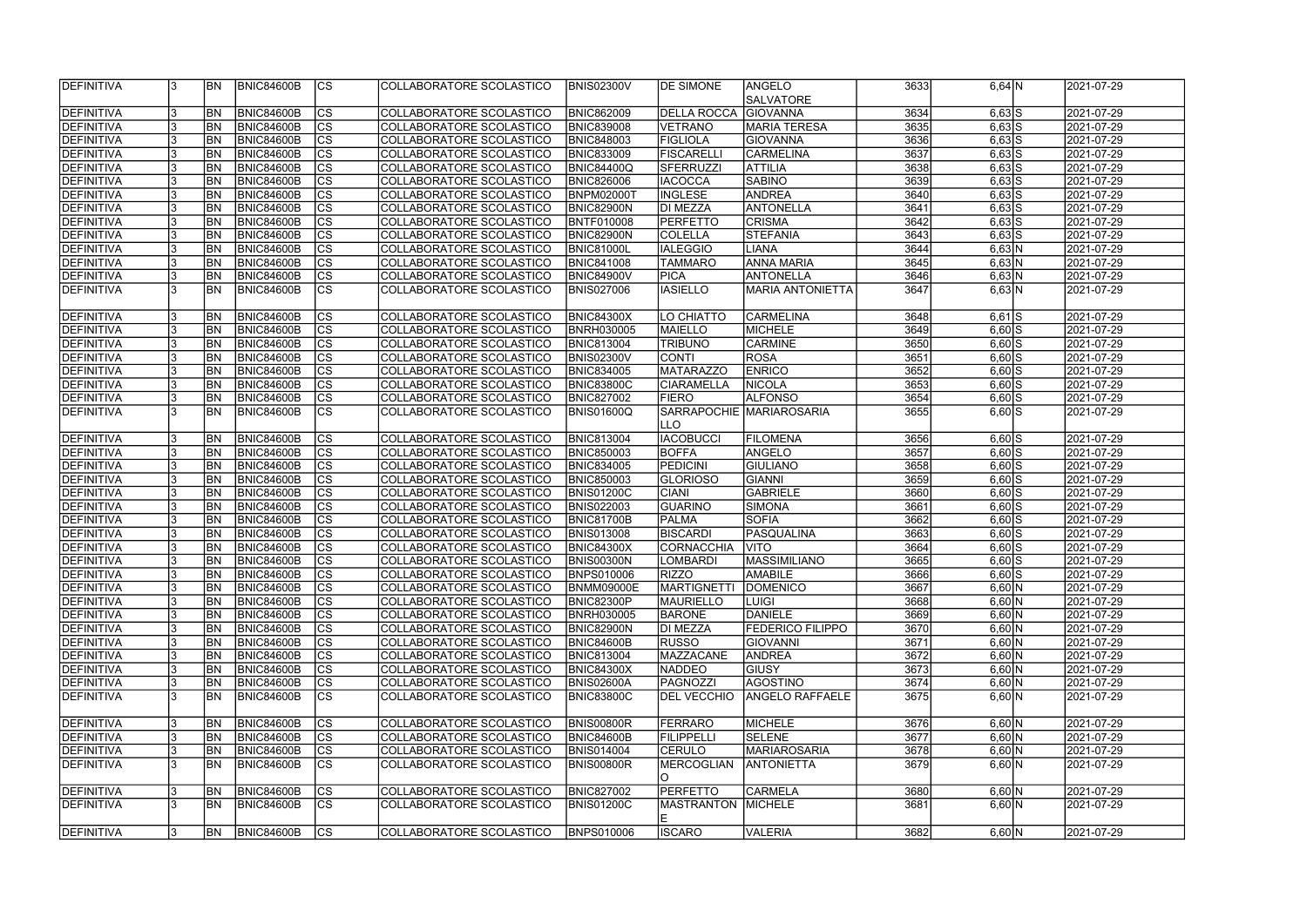| <b>IDEFINITIVA</b> | <b>BN</b> | <b>BNIC84600B</b> | <b>CS</b>                | COLLABORATORE SCOLASTICO | <b>BNIC84600B</b> | <b>IFOSCHINI</b>   | VITTORIO             | 3683 | 6,60 N     | 2021-07-29 |
|--------------------|-----------|-------------------|--------------------------|--------------------------|-------------------|--------------------|----------------------|------|------------|------------|
| <b>DEFINITIVA</b>  | <b>BN</b> | <b>BNIC84600B</b> | cs                       | COLLABORATORE SCOLASTICO | <b>BNIC84300X</b> | <b>CALIFANO</b>    | CARLO                | 3684 | 6,60 N     | 2021-07-29 |
| <b>DEFINITIVA</b>  | <b>BN</b> | <b>BNIC84600B</b> | cs                       | COLLABORATORE SCOLASTICO | <b>BNIS013008</b> | <b>SUPPA</b>       | <b>VINCENZO</b>      | 3685 | 6,60 N     | 2021-07-29 |
| <b>DEFINITIVA</b>  | <b>BN</b> | <b>BNIC84600B</b> | $\overline{\text{CS}}$   | COLLABORATORE SCOLASTICO | <b>BNIC84300X</b> | <b>DE LUCA</b>     | <b>ANTONIO</b>       | 3686 | 6,60 N     | 2021-07-29 |
| DEFINITIVA         | <b>BN</b> | <b>BNIC84600B</b> | $\overline{\text{cs}}$   | COLLABORATORE SCOLASTICO | BNIC85400A        | <b>DE PAOLA</b>    | <b>FILOMENA</b>      | 3687 | 6,60 N     | 2021-07-29 |
| <b>DEFINITIVA</b>  | <b>BN</b> | <b>BNIC84600B</b> | $\overline{\text{CS}}$   | COLLABORATORE SCOLASTICO | <b>BNIS022003</b> | <b>CARANGELO</b>   | <b>MIRKO</b>         | 3688 | 6,60 N     | 2021-07-29 |
| DEFINITIVA         | <b>BN</b> | <b>BNIC84600B</b> | <b>CS</b>                | COLLABORATORE SCOLASTICO | BNIC86100D        | VIGLIOTTI          | <b>MICHELA</b>       | 3689 | 6,60 N     | 2021-07-29 |
| <b>DEFINITIVA</b>  | <b>BN</b> | <b>BNIC84600B</b> | $\overline{\text{CS}}$   | COLLABORATORE SCOLASTICO | <b>BNPM02000T</b> | <b>D'ORTA</b>      | GIANLUCA             | 3690 | 6,60 N     | 2021-07-29 |
| DEFINITIVA         | <b>BN</b> | <b>BNIC84600B</b> | <b>CS</b>                | COLLABORATORE SCOLASTICO | <b>BNIC85200P</b> | MONGILLO           | <b>CLORINDA</b>      | 3691 | 6,60 N     | 2021-07-29 |
| <b>DEFINITIVA</b>  | <b>BN</b> | <b>BNIC84600B</b> | cs                       | COLLABORATORE SCOLASTICO | <b>BNIC85700T</b> | <b>PATREVITA</b>   | <b>CLAUDIO</b>       | 3692 | 6,60 N     | 2021-07-29 |
| DEFINITIVA         | <b>BN</b> | <b>BNIC84600B</b> | $\overline{\text{CS}}$   | COLLABORATORE SCOLASTICO | <b>BNIC862009</b> | <b>DEL VECCHIO</b> | <b>DANIELE</b>       | 3693 | 6,60 N     | 2021-07-29 |
| DEFINITIVA         | BN        | <b>BNIC84600B</b> | cs                       | COLLABORATORE SCOLASTICO | <b>BNIC84500G</b> | ROMANO             | <b>GERARDA</b>       | 3694 | 6,60 N     | 2021-07-29 |
| <b>DEFINITIVA</b>  | <b>BN</b> | <b>BNIC84600B</b> | cs                       | COLLABORATORE SCOLASTICO | <b>BNIS014004</b> | <b>SORDA</b>       | FABIO                | 3695 | 6,60 N     | 2021-07-29 |
| <b>DEFINITIVA</b>  | <b>BN</b> | <b>BNIC84600B</b> | $\overline{\text{CS}}$   | COLLABORATORE SCOLASTICO | <b>BNPS010006</b> | <b>BARONE</b>      | <b>GIANLUCA</b>      | 3696 | 6,60 N     | 2021-07-29 |
| <b>DEFINITIVA</b>  | <b>BN</b> | <b>BNIC84600B</b> | $\overline{\text{CS}}$   | COLLABORATORE SCOLASTICO | BNIC82300P        | <b>DE VITA</b>     | <b>MARIO</b>         | 3697 | 6,60 N     | 2021-07-29 |
| <b>DEFINITIVA</b>  | <b>BN</b> | <b>BNIC84600B</b> | CS                       | COLLABORATORE SCOLASTICO | <b>BNIC81700B</b> | SORICELLI          | <b>VALERIO</b>       | 3698 | 6,60 N     | 2021-07-29 |
| <b>DEFINITIVA</b>  | <b>BN</b> | <b>BNIC84600B</b> | $\overline{\text{CS}}$   | COLLABORATORE SCOLASTICO | BNIC86100D        | SANTILLI           | <b>MARCO</b>         | 3699 | 6,60 N     | 2021-07-29 |
| <b>DEFINITIVA</b>  | <b>BN</b> | <b>BNIC84600B</b> | CS                       | COLLABORATORE SCOLASTICO | BNIC82900N        | <b>GIAMATTEI</b>   | <b>GIUSEPPE</b>      | 3700 | 6,60 N     | 2021-07-29 |
| DEFINITIVA         | BN        | <b>BNIC84600B</b> | CS                       | COLLABORATORE SCOLASTICO | BNIC84600B        | CENICCOLA          | SILVIO               | 3701 | 6,60 N     | 2021-07-29 |
| <b>DEFINITIVA</b>  | <b>BN</b> | <b>BNIC84600B</b> | CS                       | COLLABORATORE SCOLASTICO | BNIC84600B        | <b>CIVITILLO</b>   | <b>LAURA</b>         | 3702 | 6,60 N     | 2021-07-29 |
| <b>DEFINITIVA</b>  | BN        | <b>BNIC84600B</b> | CS                       | COLLABORATORE SCOLASTICO | BNIC84600B        | <b>SANZARI</b>     | ANGELO               | 3703 | 6,60 N     | 2021-07-29 |
| DEFINITIVA         | BN        | <b>BNIC84600B</b> | <b>CS</b>                | COLLABORATORE SCOLASTICO | <b>BNIC84300X</b> | D'AMELIO           | ALESSANDRA           | 3704 | 6,60 N     | 2021-07-29 |
| <b>DEFINITIVA</b>  | <b>BN</b> | <b>BNIC84600B</b> | <b>CS</b>                | COLLABORATORE SCOLASTICO | <b>BNIC84900V</b> | <b>GOGLIA</b>      | <b>ANTONIO</b>       | 3705 | 6,60 N     | 2021-07-29 |
| DEFINITIVA         | <b>BN</b> | <b>BNIC84600B</b> | <b>CS</b>                | COLLABORATORE SCOLASTICO | BNIS00800R        | <b>DI IULIO</b>    | <b>GIUSEPPE</b>      | 3706 | 6,60 N     | 2021-07-29 |
| DEFINITIVA         | <b>BN</b> | <b>BNIC84600B</b> | lcs                      | COLLABORATORE SCOLASTICO | <b>BNRH030005</b> | <b>ORLACCHIO</b>   | <b>PIETRO</b>        | 3707 | 6,60 N     | 2021-07-29 |
| <b>DEFINITIVA</b>  | <b>BN</b> | <b>BNIC84600B</b> | <b>CS</b>                | COLLABORATORE SCOLASTICO | <b>BNIC834005</b> | <b>CIOTTA</b>      | <b>LUIGI ANTONIO</b> | 3708 | 6,60 N     | 2021-07-29 |
| <b>DEFINITIVA</b>  | <b>BN</b> | <b>BNIC84600B</b> | lcs                      | COLLABORATORE SCOLASTICO | <b>BNIC862009</b> | <b>DI CAPRIO</b>   | <b>ANTONIO</b>       | 3709 | 6,60 N     | 2021-07-29 |
| <b>DEFINITIVA</b>  | <b>BN</b> | <b>BNIC84600B</b> | lcs                      | COLLABORATORE SCOLASTICO | BNIS00200T        | D'ANDREA           | <b>NICOLA</b>        | 3710 | 6,60 N     | 2021-07-29 |
| <b>DEFINITIVA</b>  | <b>BN</b> | <b>BNIC84600B</b> | $ \overline{\text{cs}} $ | COLLABORATORE SCOLASTICO | <b>BNIC84300X</b> | <b>OROPALLO</b>    | <b>MARILENA</b>      | 3711 | 6,60 N     | 2021-07-29 |
| DEFINITIVA         | <b>BN</b> | <b>BNIC84600B</b> | lcs                      | COLLABORATORE SCOLASTICO | <b>BNIS014004</b> | <b>TOMMASELL</b>   | MARCELLO             | 3712 | 6,60 N     | 2021-07-29 |
| DEFINITIVA         | <b>BN</b> | <b>BNIC84600B</b> | $ \overline{\text{CS}} $ | COLLABORATORE SCOLASTICO | <b>BNIS014004</b> | <b>CASERTA</b>     | <b>ANTONIO</b>       | 3713 | $6,58$ S   | 2021-07-29 |
| DEFINITIVA         | <b>BN</b> | <b>BNIC84600B</b> | $\overline{\text{CS}}$   | COLLABORATORE SCOLASTICO | BNIC86100D        | <b>FASANO</b>      | RAFFAELA             | 3714 | $6,58$ S   | 2021-07-29 |
| DEFINITIVA         | <b>BN</b> | <b>BNIC84600B</b> | $\overline{\text{CS}}$   | COLLABORATORE SCOLASTICO | <b>BNIC804009</b> | <b>LEONE</b>       | <b>BARBARA</b>       | 3715 | $6,58$ N   | 2021-07-29 |
| DEFINITIVA         | <b>BN</b> | <b>BNIC84600B</b> | $\overline{\text{CS}}$   | COLLABORATORE SCOLASTICO | <b>BNIC86000N</b> | PONTECORVO ELENA   |                      | 3716 | $6,58$ N   | 2021-07-29 |
| <b>DEFINITIVA</b>  | <b>BN</b> | <b>BNIC84600B</b> | $\overline{\text{CS}}$   | COLLABORATORE SCOLASTICO | <b>BNIC84500G</b> | <b>PARAGONA</b>    | <b>CLELIA</b>        | 3717 | $6,55$ S   | 2021-07-29 |
| DEFINITIVA         | <b>BN</b> | <b>BNIC84600B</b> | $\overline{\text{CS}}$   | COLLABORATORE SCOLASTICO | <b>BNIC81400X</b> | <b>CROCCO</b>      | <b>MARIAGIOVANNA</b> | 3718 | $6,55$ N   | 2021-07-29 |
| <b>DEFINITIVA</b>  | <b>BN</b> | BNIC84600B        | $ {\rm cs}$              | COLLABORATORE SCOLASTICO | <b>BNIS022003</b> | <b>CIVITILLO</b>   | <b>CATERINA</b>      | 3719 | $6,55$ N   | 2021-07-29 |
| DEFINITIVA         | <b>BN</b> | <b>BNIC84600B</b> | lcs                      | COLLABORATORE SCOLASTICO | <b>BNPS010006</b> | <b>MAGLIERI</b>    | <b>MARIO</b>         | 3720 | $6,55$ N   | 2021-07-29 |
| <b>DEFINITIVA</b>  | <b>BN</b> | BNIC84600B        | CS                       | COLLABORATORE SCOLASTICO | <b>BNIC82500A</b> | <b>IADANZA</b>     | LUCIA                | 3721 | $6,55$ N   | 2021-07-29 |
| <b>DEFINITIVA</b>  | <b>BN</b> | <b>BNIC84600B</b> | <b>CS</b>                | COLLABORATORE SCOLASTICO | <b>BNIC85400A</b> | <b>PERONE</b>      | <b>VALENTINO</b>     | 3722 | $6,55$ N   | 2021-07-29 |
| DEFINITIVA         | <b>BN</b> | <b>BNIC84600B</b> | <b>CS</b>                | COLLABORATORE SCOLASTICO | <b>BNIC850003</b> | <b>RENZI</b>       | GIOVANNI             | 3723 | $6,50$ $S$ | 2021-07-29 |
| <b>DEFINITIVA</b>  | <b>BN</b> | <b>BNIC84600B</b> | CS                       | COLLABORATORE SCOLASTICO | <b>BNIC82900N</b> | <b>URBANO</b>      | <b>FILOMENA</b>      | 3724 | $6,50$ $S$ | 2021-07-29 |
| DEFINITIVA         | <b>BN</b> | <b>BNIC84600B</b> | CS                       | COLLABORATORE SCOLASTICO | <b>BNIC84900V</b> | <b>FRANGIOSA</b>   | <b>CINZIA</b>        | 3725 | $6,50$ S   | 2021-07-29 |
| DEFINITIVA         | <b>BN</b> | BNIC84600B        | <b>CS</b>                | COLLABORATORE SCOLASTICO | <b>BNIC84400Q</b> | CIARLEGLIO         | <b>IRENE</b>         | 3726 | $6,50$ $S$ | 2021-07-29 |
| <b>DEFINITIVA</b>  | <b>BN</b> | BNIC84600B        | CS                       | COLLABORATORE SCOLASTICO | <b>BNIC842004</b> | <b>BERNARDO</b>    | <b>TERESA</b>        | 3727 | $6,50$ $S$ | 2021-07-29 |
| <b>DEFINITIVA</b>  | <b>BN</b> | BNIC84600B        | CS                       | COLLABORATORE SCOLASTICO | <b>BNIS022003</b> | <b>SANTACROCE</b>  | MARIA                | 3728 | $6,50$ $S$ | 2021-07-29 |
| <b>DEFINITIVA</b>  | <b>BN</b> | BNIC84600B        | CS                       | COLLABORATORE SCOLASTICO | <b>BNRH030005</b> | <b>IACICCO</b>     | DANIELA              | 3729 | $6,50$ S   | 2021-07-29 |
| <b>DEFINITIVA</b>  | <b>BN</b> | BNIC84600B        | <b>CS</b>                | COLLABORATORE SCOLASTICO | <b>BNPC02000N</b> | PENGUE             | MICHELE              | 3730 | $6,50$ $S$ | 2021-07-29 |
| <b>DEFINITIVA</b>  | <b>BN</b> | BNIC84600B        | <b>CS</b>                | COLLABORATORE SCOLASTICO | <b>BNIC82300P</b> | <b>DE IESO</b>     | DONATELLA            | 3731 | $6,50$ $S$ | 2021-07-29 |
| <b>DEFINITIVA</b>  | <b>BN</b> | <b>BNIC84600B</b> | cs                       | COLLABORATORE SCOLASTICO | <b>BNIC82300P</b> | <b>ZACCARO</b>     | PELLEGRINO           | 3732 | $6,50$ $S$ | 2021-07-29 |
| <b>DEFINITIVA</b>  | <b>BN</b> | <b>BNIC84600B</b> | <b>CS</b>                | COLLABORATORE SCOLASTICO | <b>BNIC833009</b> | <b>VERZINO</b>     | <b>NICOLA</b>        | 3733 | $6,50$ $S$ | 2021-07-29 |
| <b>DEFINITIVA</b>  | <b>BN</b> | <b>BNIC84600B</b> | CS                       | COLLABORATORE SCOLASTICO | <b>BNIC81400X</b> | <b>CIVITILLO</b>   | PASQUALE             | 3734 | $6,50$ S   | 2021-07-29 |
| <b>DEFINITIVA</b>  | IBN.      | <b>BNIC84600B</b> | CS                       | COLLABORATORE SCOLASTICO | <b>BNIC84300X</b> | <b>RONGA</b>       | <b>SALVATORE</b>     | 3735 | $6,50$ $S$ | 2021-07-29 |
| <b>DEFINITIVA</b>  | IBN.      | <b>BNIC84600B</b> | <b>CS</b>                | COLLABORATORE SCOLASTICO | <b>BNIC85400A</b> | <b>GAROFANO</b>    | <b>GIUSEPPE</b>      | 3736 | $6,50$ S   | 2021-07-29 |
| <b>DEFINITIVA</b>  | IBN.      | <b>BNIC84600B</b> | CS                       | COLLABORATORE SCOLASTICO | <b>BNIC85200P</b> | <b>DE FILIPPO</b>  | <b>ERMINIA</b>       | 3737 | $6,50$ $S$ | 2021-07-29 |
| <b>DEFINITIVA</b>  | <b>BN</b> | <b>BNIC84600B</b> | CS                       | COLLABORATORE SCOLASTICO | <b>BNIC81000L</b> | D'AGOSTINO         | <b>MARCO</b>         | 3738 | $6,50$ $S$ | 2021-07-29 |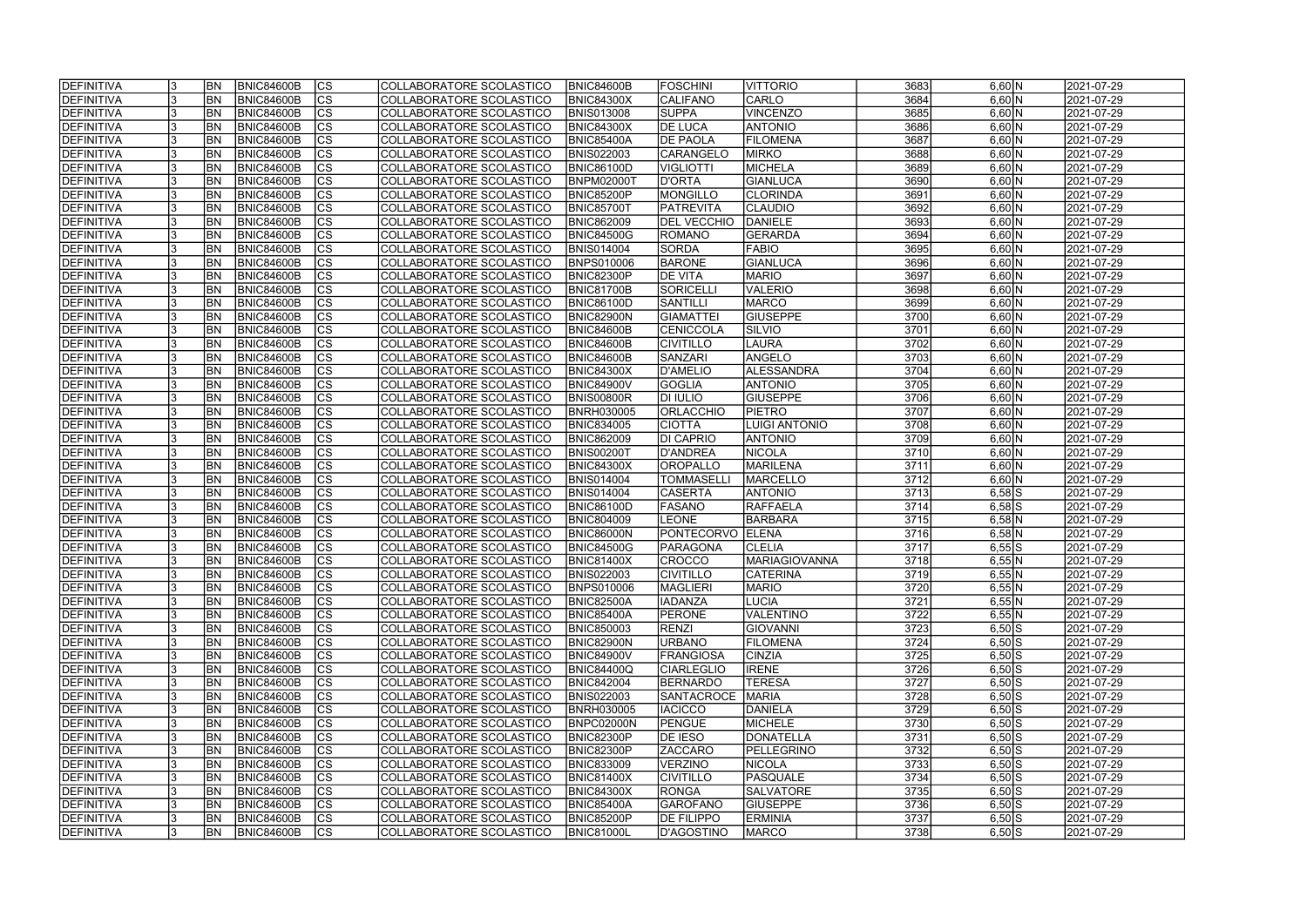| DEFINITIVA        |     | <b>BN</b>      | <b>BNIC84600B</b> | <b>CS</b>                | COLLABORATORE SCOLASTICO | <b>BNIC855006</b> | <b>MAZZONE</b>                                | <b>MARA</b>          | 3739 | $6,50$ $S$ | 2021-07-29 |
|-------------------|-----|----------------|-------------------|--------------------------|--------------------------|-------------------|-----------------------------------------------|----------------------|------|------------|------------|
| DEFINITIVA        |     | <b>BN</b>      | <b>BNIC84600B</b> | $\overline{\text{cs}}$   | COLLABORATORE SCOLASTICO | <b>BNIC84300X</b> | <b>SICIGNANO</b>                              | <b>GIUSEPPE</b>      | 3740 | $6,50$ S   | 2021-07-29 |
| DEFINITIVA        |     | <b>BN</b>      | <b>BNIC84600B</b> | $\overline{\text{cs}}$   | COLLABORATORE SCOLASTICO | <b>BNIS01100L</b> | DE PASQUALE ENRICA                            |                      | 3741 | $6,50$ S   | 2021-07-29 |
| DEFINITIVA        |     | <b>BN</b>      | <b>BNIC84600B</b> | $\overline{\text{CS}}$   | COLLABORATORE SCOLASTICO | <b>BNIS014004</b> | <b>DEL GROSSO</b>                             | <b>VINCENZO</b>      | 3742 | $6,50$ S   | 2021-07-29 |
| DEFINITIVA        |     | <b>BN</b>      | BNIC84600B        | $\overline{\text{cs}}$   | COLLABORATORE SCOLASTICO | <b>BNIS00200T</b> | RICCIARDI                                     | <b>FRANCESCO</b>     | 3743 | $6,50$ S   | 2021-07-29 |
| DEFINITIVA        |     | <b>BN</b>      | <b>BNIC84600B</b> | cs                       | COLLABORATORE SCOLASTICO | <b>BNIS014004</b> | <b>MICILLO</b>                                | <b>GAETANO</b>       | 3744 | $6,50$ S   | 2021-07-29 |
| DEFINITIVA        |     | <b>BN</b>      | <b>BNIC84600B</b> | cs                       | COLLABORATORE SCOLASTICO | <b>BNIC848003</b> | <b>VITALE</b>                                 | MAURO                | 3745 | $6,50$ $S$ | 2021-07-29 |
| DEFINITIVA        |     | <b>BN</b>      | <b>BNIC84600B</b> | cs                       | COLLABORATORE SCOLASTICO | <b>BNIS01600Q</b> | <b>RICCIUTO</b>                               | <b>ANGELO NICOLA</b> | 3746 | $6,50$ S   | 2021-07-29 |
| DEFINITIVA        |     | <b>BN</b>      | <b>BNIC84600B</b> | cs                       | COLLABORATORE SCOLASTICO | <b>BNIC84300X</b> | <b>BOTTIGLIERI</b>                            | MARCO                | 3747 | $6,50$ S   | 2021-07-29 |
| DEFINITIVA        |     | <b>BN</b>      | <b>BNIC84600B</b> | <b>CS</b>                | COLLABORATORE SCOLASTICO |                   | <b>CAMPOLATTA</b>                             | <b>SALVATORE</b>     | 3748 | $6,50$ $S$ |            |
|                   |     |                |                   |                          |                          | <b>BNIS00300N</b> | <b>NO</b>                                     |                      |      |            | 2021-07-29 |
| <b>DEFINITIVA</b> |     | <b>BN</b>      | <b>BNIC84600B</b> | cs                       | COLLABORATORE SCOLASTICO | BNPC02000N        | <b>TARANTINO</b>                              | <b>ANTONIO</b>       | 3749 | $6,50$ S   | 2021-07-29 |
| DEFINITIVA        |     | <b>BN</b>      | <b>BNIC84600B</b> | $\overline{\text{cs}}$   | COLLABORATORE SCOLASTICO | BNPM02000T        | MINICOZZI                                     | <b>GIUSEPPE</b>      | 3750 | $6,50$ $S$ | 2021-07-29 |
| DEFINITIVA        |     | <b>BN</b>      | <b>BNIC84600B</b> | $\overline{\text{cs}}$   | COLLABORATORE SCOLASTICO | <b>BNIC84300X</b> | <b>TUCCILLO</b>                               | MARIAFRANCESCA       | 3751 | 6,50 N     | 2021-07-29 |
| DEFINITIVA        |     | <b>BN</b>      | <b>BNIC84600B</b> | $ \overline{\text{cs}} $ | COLLABORATORE SCOLASTICO | <b>BNIC85200P</b> | DI MEO                                        | <b>NICOLA</b>        | 3752 | 6,50 N     | 2021-07-29 |
| DEFINITIVA        |     | <b>BN</b>      | <b>BNIC84600B</b> | $\overline{\text{cs}}$   | COLLABORATORE SCOLASTICO | <b>BNRH030005</b> | <b>BARBATO</b><br><b>BUONO</b>                | <b>EMMANUELE</b>     | 3753 | 6,50 N     | 2021-07-29 |
| DEFINITIVA        |     | <b>BN</b>      | BNIC84600B        | <b>CS</b>                | COLLABORATORE SCOLASTICO | <b>BNIC84900V</b> | <b>VIGGIANO</b>                               | <b>ANTONIO</b>       | 3754 | 6,50 N     | 2021-07-29 |
| DEFINITIVA        |     | <b>BN</b>      | BNIC84600B        | cs                       | COLLABORATORE SCOLASTICO | BNIS02600A        | <b>MARCUCCIO</b>                              | <b>ROSMERY</b>       | 3755 | 6,50 N     | 2021-07-29 |
| DEFINITIVA        |     | <b>BN</b>      | <b>BNIC84600B</b> | cs                       | COLLABORATORE SCOLASTICO | BNTF010008        | <b>ROSSETTI</b>                               | DANIELE              | 3756 | 6,50 N     | 2021-07-29 |
| DEFINITIVA        |     | <b>BN</b>      | <b>BNIC84600B</b> | cs                       | COLLABORATORE SCOLASTICO | <b>BNIS00200T</b> | <b>FORGIONE</b>                               | <b>ALESSANDRO</b>    | 3757 | 6,50 N     | 2021-07-29 |
| DEFINITIVA        |     | <b>BN</b>      | <b>BNIC84600B</b> | cs                       | COLLABORATORE SCOLASTICO | <b>BNIC850003</b> | <b>VISCUSI</b>                                | <b>ANTONIO</b>       | 3758 | 6,50 N     | 2021-07-29 |
| DEFINITIVA        |     | <b>BN</b>      | <b>BNIC84600B</b> | CS                       | COLLABORATORE SCOLASTICO | <b>BNIS022003</b> | LAVORGNA                                      | <b>ANTONIETTA</b>    | 3759 | 6,50 N     | 2021-07-29 |
| DEFINITIVA        |     | <b>BN</b>      | <b>BNIC84600B</b> | cs                       | COLLABORATORE SCOLASTICO | <b>BNIS013008</b> | DI LORENZO                                    | <b>LUIGI</b>         | 3760 | 6,50 N     | 2021-07-29 |
| DEFINITIVA        |     | <b>BN</b>      | <b>BNIC84600B</b> | <sub>cs</sub>            | COLLABORATORE SCOLASTICO | <b>BNIS00300N</b> | VITAGLIANO                                    | MARIANGELA           | 3761 | 6,50 N     | 2021-07-29 |
| DEFINITIVA        |     | <b>BN</b>      | BNIC84600B        | cs                       | COLLABORATORE SCOLASTICO | BNIC84600B        | <b>DI LIBERO</b>                              | LUCIO ANTONIO        | 3762 | 6,50 N     | 2021-07-29 |
| DEFINITIVA        |     | <b>BN</b>      | <b>BNIC84600B</b> | cs                       | COLLABORATORE SCOLASTICO | <b>BNRH030005</b> | <b>MARCIANO</b>                               | <b>MIMMO</b>         | 3763 | 6,50 N     | 2021-07-29 |
| DEFINITIVA        |     | <b>BN</b>      | <b>BNIC84600B</b> | $\overline{c}$           | COLLABORATORE SCOLASTICO | BNTF010008        | <b>DE LUCA</b>                                | <b>DOMENICO</b>      | 3764 | 6,50 N     | 2021-07-29 |
| DEFINITIVA        |     | <b>BN</b>      | <b>BNIC84600B</b> | cs                       | COLLABORATORE SCOLASTICO | <b>BNPS010006</b> | <b>IESCE</b>                                  | <b>DAVIDE</b>        | 3765 | 6,50 N     | 2021-07-29 |
| DEFINITIVA        |     | <b>BN</b>      | <b>BNIC84600B</b> | $\overline{\text{cs}}$   | COLLABORATORE SCOLASTICO | <b>BNIS02300V</b> | <b>CRISTIANO</b>                              | LIVIA                | 3766 | 6,50 N     | 2021-07-29 |
| DEFINITIVA        |     | <b>BN</b>      | <b>BNIC84600B</b> | $\overline{\text{CS}}$   | COLLABORATORE SCOLASTICO | <b>BNIC82900N</b> | <b>COFRANCESC</b>                             | <b>ROSARIA</b>       | 3767 | 6,50 N     | 2021-07-29 |
|                   |     |                |                   |                          |                          |                   | O                                             |                      |      |            |            |
| DEFINITIVA        |     | <b>BN</b>      | <b>BNIC84600B</b> | cs                       | COLLABORATORE SCOLASTICO | <b>BNIS00200T</b> | <b>LANT</b>                                   | MICHAEL              | 3768 | 6,50 N     | 2021-07-29 |
| <b>DEFINITIVA</b> |     | <b>BN</b>      | <b>BNIC84600B</b> | $\overline{\text{cs}}$   | COLLABORATORE SCOLASTICO | <b>BNIC850003</b> | <b>GIARDIELLO</b>                             | <b>ANTONIO</b>       | 3769 | 6,50 N     | 2021-07-29 |
| DEFINITIVA        |     | <b>BN</b>      | <b>BNIC84600B</b> | cs                       | COLLABORATORE SCOLASTICO | <b>BNIS00800R</b> | <b>DEL PRETE</b><br><b>CIRILLO</b><br>CAROZZA | MODESTINO            | 3770 | 6,50 N     | 2021-07-29 |
| DEFINITIVA        |     | <b>BN</b>      | <b>BNIC84600B</b> | <b>CS</b>                | COLLABORATORE SCOLASTICO | <b>BNIC82300P</b> | <b>CARBONE</b>                                | <b>DIEGO</b>         | 3771 | 6,50 N     | 2021-07-29 |
| DEFINITIVA        | l3  | <b>BN</b>      | BNIC84600B        | $\overline{\text{cs}}$   | COLLABORATORE SCOLASTICO | <b>BNIS027006</b> | DE                                            | <b>JESSICA</b>       | 3772 | 6,50 N     | 2021-07-29 |
|                   |     |                |                   |                          |                          |                   | <b>CRISTOFARO</b>                             |                      |      |            |            |
| DEFINITIVA        |     | <b>BN</b>      | <b>BNIC84600B</b> | <b>CS</b>                | COLLABORATORE SCOLASTICO | <b>BNIS00200T</b> | <b>BARONE</b>                                 | <b>ADDOLORATA</b>    | 3773 | 6,50 N     | 2021-07-29 |
| DEFINITIVA        |     | <b>BN</b>      | <b>BNIC84600B</b> | cs                       | COLLABORATORE SCOLASTICO | BNIC84400Q        | CELLA                                         | <b>GABRIELLA</b>     | 3774 | 6,50 N     | 2021-07-29 |
| DEFINITIVA        |     | <b>BN</b>      | <b>BNIC84600B</b> | CS                       | COLLABORATORE SCOLASTICO | <b>BNIS01100L</b> | <b>PALUMMO</b>                                | <b>EMILIA</b>        | 3775 | 6,50 N     | 2021-07-29 |
| <b>DEFINITIVA</b> |     | <b>BN</b>      | <b>BNIC84600B</b> | $\overline{\text{cs}}$   | COLLABORATORE SCOLASTICO | <b>BNIC81700B</b> | <b>PANZA</b>                                  | <b>UMBERTO</b>       | 3776 | 6,50 N     | 2021-07-29 |
| DEFINITIVA        |     | <b>BN</b>      | <b>BNIC84600B</b> | cs                       | COLLABORATORE SCOLASTICO | <b>BNIC81400X</b> | LAVORGNA                                      | <b>BIAGIO</b>        | 3777 | 6,50 N     | 2021-07-29 |
| DEFINITIVA        |     | <b>BN</b>      | <b>BNIC84600B</b> | $\overline{\text{cs}}$   | COLLABORATORE SCOLASTICO | <b>BNIS022003</b> | <b>CIVITILLO</b>                              | <b>MARIA</b>         | 3778 | 6,50 N     | 2021-07-29 |
| DEFINITIVA        |     | <b>BN</b>      | <b>BNIC84600B</b> | $\overline{\text{cs}}$   | COLLABORATORE SCOLASTICO | <b>BNIC84300X</b> | D'AGOSTINO                                    | <b>PAOLO</b>         | 3779 | 6,50 N     | 2021-07-29 |
| DEFINITIVA        |     | <b>BN</b>      | <b>BNIC84600B</b> | cs                       | COLLABORATORE SCOLASTICO | <b>BNIS01600Q</b> | <b>PERONE</b>                                 | <b>MARCO</b>         | 3780 | 6,50 N     | 2021-07-29 |
| DEFINITIVA        | 13  | <b>BN</b>      | <b>BNIC84600B</b> | $\overline{\text{cs}}$   | COLLABORATORE SCOLASTICO | <b>BNIC826006</b> | <b>PANICO</b>                                 | <b>GIUSEPPE</b>      | 3781 | 6,50 N     | 2021-07-29 |
| DEFINITIVA        |     | <b>BN</b>      | <b>BNIC84600B</b> | CS                       | COLLABORATORE SCOLASTICO | <b>BNIC81700B</b> | <b>PETROCCIA</b>                              | STEFANO              | 3782 | 6,50 N     | 2021-07-29 |
| DEFINITIVA        |     | <b>BN</b>      | <b>BNIC84600B</b> | <b>CS</b>                | COLLABORATORE SCOLASTICO | <b>BNIC84300X</b> | <b>ELDORADO</b>                               | <b>CARLO</b>         | 3783 | 6,50 N     | 2021-07-29 |
| DEFINITIVA        |     | BN             | <b>BNIC84600B</b> | $ \overline{\text{cs}} $ | COLLABORATORE SCOLASTICO | <b>BNIC82900N</b> | <b>SABATINO</b>                               | <b>SALVATORE</b>     | 3784 | 6,50 N     | 2021-07-29 |
| DEFINITIVA        |     | <b>BN</b>      | BNIC84600B        | <b>CS</b>                | COLLABORATORE SCOLASTICO | BNIC84400Q        | <b>MONGILLO</b>                               | <b>FRANCESCO</b>     | 3785 | 6,50 N     | 2021-07-29 |
| DEFINITIVA        | 13. | BN <sub></sub> | <b>BNIC84600B</b> | <b>CS</b>                | COLLABORATORE SCOLASTICO | <b>BNIC819003</b> | CAPORASO                                      | <b>ADELE</b>         | 3786 | 6,50 N     | 2021-07-29 |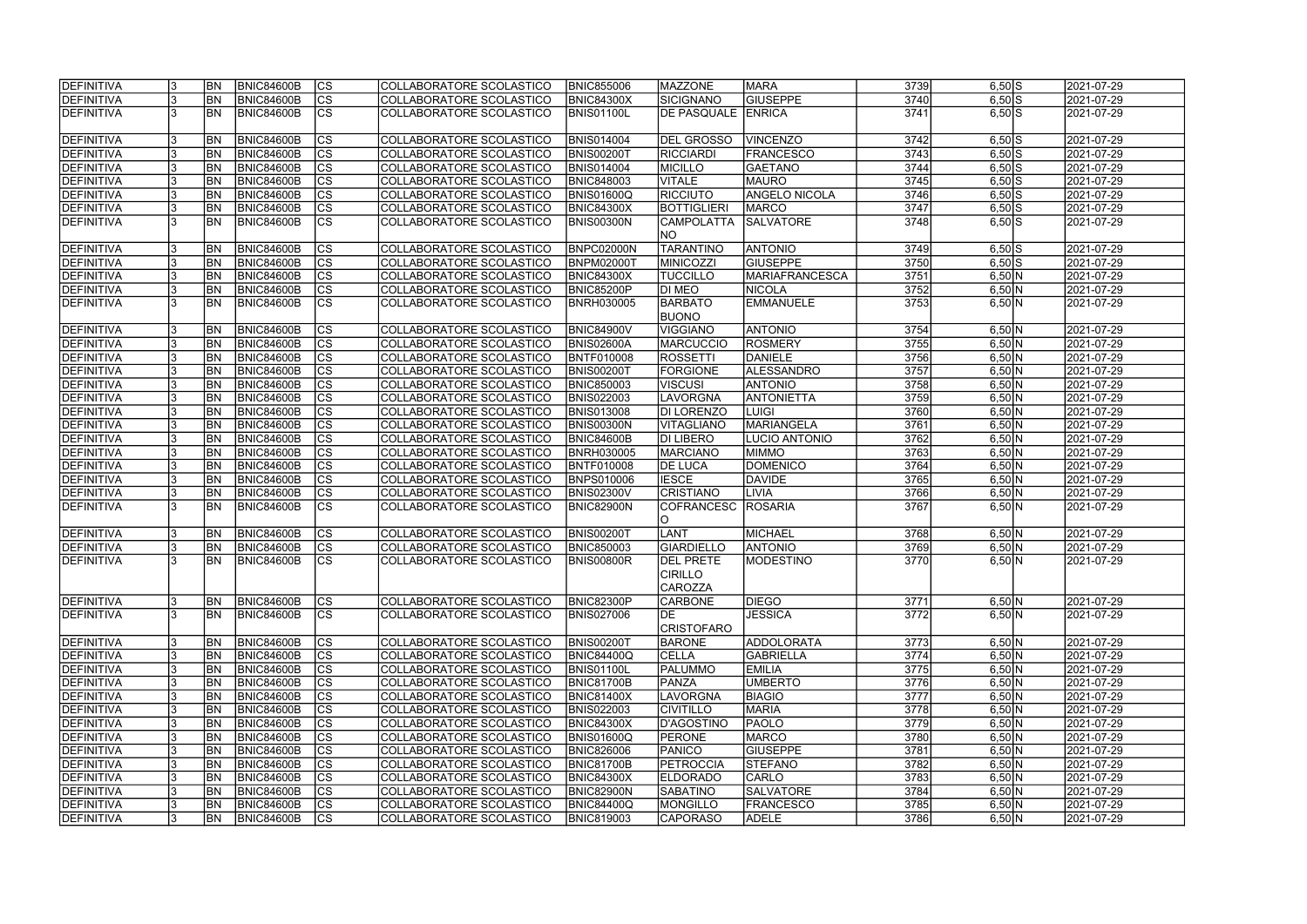| DEFINITIVA         |    | <b>BN</b>      | <b>BNIC84600B</b> | <sub>Ics</sub> | COLLABORATORE SCOLASTICO | <b>BNIC83700L</b> | <b>DELLO</b>       | <b>PASQUALE</b>      | 3787 | 6,50 N     | 2021-07-29               |
|--------------------|----|----------------|-------------------|----------------|--------------------------|-------------------|--------------------|----------------------|------|------------|--------------------------|
|                    |    |                |                   |                |                          |                   | <b>STRITTO</b>     |                      |      |            |                          |
| <b>DEFINITIVA</b>  |    | BN             | <b>BNIC84600B</b> | $ {\rm CS} $   | COLLABORATORE SCOLASTICO | <b>BNIC850003</b> | FERRETTI           | ALESSANDRO           | 3788 | 6,50 N     | 2021-07-29               |
| <b>DEFINITIVA</b>  |    | BN             | <b>BNIC84600B</b> | cs             | COLLABORATORE SCOLASTICO | <b>BNIS00200T</b> | SANGIOVANNI        | <b>FRANCESCO</b>     | 3789 | 6,50 N     | 2021-07-29               |
|                    |    | <b>BN</b>      |                   | cs             | COLLABORATORE SCOLASTICO |                   |                    |                      | 3790 |            |                          |
| DEFINITIVA         |    |                | <b>BNIC84600B</b> |                |                          | <b>BNIC82300P</b> | <b>GAGLIARDE</b>   | <b>RAFFAELLA</b>     |      | 6,50 N     | 2021-07-29               |
| <b>DEFINITIVA</b>  |    | <b>BN</b>      | BNIC84600B        | cs             | COLLABORATORE SCOLASTICO | BNIS01600Q        | <b>FISCARIELLO</b> | <b>FRANCESCO</b>     | 3791 | 6,50 N     | 2021-07-29               |
| DEFINITIVA         |    | <b>BN</b>      | <b>BNIC84600B</b> | cs             | COLLABORATORE SCOLASTICO | <b>BNTF010008</b> | <b>TUFO</b>        | <b>GIUSEPPE</b>      | 3792 | 6,50 N     | 2021-07-29               |
| DEFINITIVA         |    | BN             | <b>BNIC84600B</b> | cs             | COLLABORATORE SCOLASTICO | <b>BNIC86100D</b> | PEDATA             | <b>FRANCESCO</b>     | 3793 | 6,50 N     | 2021-07-29               |
| DEFINITIVA         |    | <b>BN</b>      | <b>BNIC84600B</b> | cs             | COLLABORATORE SCOLASTICO | <b>BNIC848003</b> | <b>IACURCI</b>     | <b>ADOLFO</b>        | 3794 | 6,50 N     | 2021-07-29               |
| DEFINITIVA         |    | <b>BN</b>      | <b>BNIC84600B</b> | $ {\rm cs} $   | COLLABORATORE SCOLASTICO | <b>BNIC842004</b> | <b>FALCO</b>       | <b>ROSINA</b>        | 3795 | 6,50 N     | 2021-07-29               |
| <b>DEFINITIVA</b>  |    | <b>BN</b>      | <b>BNIC84600B</b> | cs             | COLLABORATORE SCOLASTICO | <b>BNIC84300X</b> | DI RUBBO           | <b>ELIA</b>          | 3796 | 6,50 N     | 2021-07-29               |
| DEFINITIVA         |    | BN             | <b>BNIC84600B</b> | cs             | COLLABORATORE SCOLASTICO | <b>BNIS014004</b> | <b>SORDA</b>       | <b>ANTONELLO</b>     | 3797 | 6,50 N     | 2021-07-29               |
| <b>DEFINITIVA</b>  |    | <b>BN</b>      | <b>BNIC84600B</b> | cs             | COLLABORATORE SCOLASTICO | BNIS01600Q        | <b>DE GENNARO</b>  | <b>TIZIANA</b>       | 3798 | 6,50 N     | 2021-07-29               |
| DEFINITIVA         |    | <b>BN</b>      | <b>BNIC84600B</b> | cs             | COLLABORATORE SCOLASTICO | <b>BNIC84600B</b> | <b>CAMARDELLA</b>  | MADDALENA            | 3799 | 6,50 N     | 2021-07-29               |
| DEFINITIVA         |    | BN             | <b>BNIC84600B</b> | cs             | COLLABORATORE SCOLASTICO | <b>BNIC813004</b> | <b>DE LUCA</b>     | <b>ROSARIA</b>       | 3800 | 6,50 N     | 2021-07-29               |
| DEFINITIVA         |    | BN             | <b>BNIC84600B</b> | cs             | COLLABORATORE SCOLASTICO | <b>BNIC850003</b> | <b>DI MAIO</b>     | <b>CARMINE</b>       | 3801 | 6,50 N     | 2021-07-29               |
| <b>DEFINITIVA</b>  |    | BN             | <b>BNIC84600B</b> | cs             | COLLABORATORE SCOLASTICO | <b>BNIC813004</b> | PASCARELLA         | ANGELA               | 3802 | 6,50 N     | 2021-07-29               |
| <b>DEFINITIVA</b>  |    | BN             | <b>BNIC84600B</b> | cs             | COLLABORATORE SCOLASTICO | <b>BNIS027006</b> | <b>CAROFIGLIO</b>  | <b>MICHELE</b>       | 3803 | 6,50 N     | 2021-07-29               |
| <b>DEFINITIVA</b>  |    | BN             | <b>BNIC84600B</b> | cs             | COLLABORATORE SCOLASTICO | BNTF010008        | <b>PASCARELLA</b>  | PASQUALE             | 3804 | 6,50 N     | 2021-07-29               |
|                    |    | BN             | <b>BNIC84600B</b> | cs             |                          |                   |                    | <b>SILVANA</b>       | 3805 | 6,50 N     | 2021-07-29               |
| <b>DEFINITIVA</b>  |    |                |                   |                | COLLABORATORE SCOLASTICO | <b>BNIS027006</b> | <b>ABATE</b>       |                      |      |            |                          |
| <b>DEFINITIVA</b>  |    | BN             | <b>BNIC84600B</b> | <b>CS</b>      | COLLABORATORE SCOLASTICO | <b>BNIC848003</b> | GALLARELLO         | <b>MICHELE</b>       | 3806 | 6,50 N     | 2021-07-29               |
| <b>DEFINITIVA</b>  |    | <b>BN</b>      | <b>BNIC84600B</b> | <b>CS</b>      | COLLABORATORE SCOLASTICO | BNIS01100L        | <b>MUSTO</b>       | <b>PAOLA</b>         | 3807 | 6,50 N     | 2021-07-29               |
| <b>DEFINITIVA</b>  |    | BN             | <b>BNIC84600B</b> | <b>CS</b>      | COLLABORATORE SCOLASTICO | <b>BNIC84300X</b> | <b>GUGLIOTTI</b>   | LUCIO                | 3808 | 6,50 N     | 2021-07-29               |
| DEFINITIVA         |    | BN             | <b>BNIC84600B</b> | $ {\rm cs} $   | COLLABORATORE SCOLASTICO | <b>BNIC84400Q</b> | <b>MAIELLO</b>     | ROSA                 | 3809 | 6,50 N     | 2021-07-29               |
| DEFINITIVA         |    | BN             | <b>BNIC84600B</b> | $ {\rm cs} $   | COLLABORATORE SCOLASTICO | <b>BNPS010006</b> | <b>MERCURIO</b>    | NORINA               | 3810 | 6,50 N     | 2021-07-29               |
| <b>DEFINITIVA</b>  |    | <b>BN</b>      | <b>BNIC84600B</b> | cs             | COLLABORATORE SCOLASTICO | BNPM02000T        | <b>VARRICCHIO</b>  | <b>MAURO</b>         | 3811 | 6,50 N     | 2021-07-29               |
| DEFINITIVA         |    | <b>BN</b>      | <b>BNIC84600B</b> | $ {\rm cs} $   | COLLABORATORE SCOLASTICO | <b>BNIC82900N</b> | <b>ALTIERI</b>     | <b>STEFANIA</b>      | 3812 | 6,50 N     | 2021-07-29               |
| <b>DEFINITIVA</b>  |    | <b>BN</b>      | <b>BNIC84600B</b> | cs             | COLLABORATORE SCOLASTICO | <b>BNIC86100D</b> | CORLEONE           | <b>UMBERTO</b>       | 3813 | 6,50 N     | 2021-07-29               |
| <b>DEFINITIVA</b>  |    | <b>BN</b>      | <b>BNIC84600B</b> | cs             | COLLABORATORE SCOLASTICO | <b>BNRH030005</b> | <b>GIARDIELLO</b>  | <b>ERICA</b>         | 3814 | $6,48$ S   | 2021-07-29               |
| <b>DEFINITIVA</b>  |    | <b>BN</b>      | <b>BNIC84600B</b> | cs             | COLLABORATORE SCOLASTICO | <b>BNIS014004</b> | CALICCHIO          | <b>STEFANO</b>       | 3815 | $6,48$ S   | 2021-07-29               |
| <b>DEFINITIVA</b>  |    | <b>BN</b>      | <b>BNIC84600B</b> | $ {\rm CS} $   | COLLABORATORE SCOLASTICO | <b>BNIC84300X</b> | <b>SPERA</b>       | <b>STEFANO</b>       | 3816 | $6,48$ N   | 2021-07-29               |
| <b>DEFINITIVA</b>  |    | BN             | <b>BNIC84600B</b> | $\overline{c}$ | COLLABORATORE SCOLASTICO | <b>BNIC855006</b> | <b>CIULLO</b>      | <b>ANTONIA</b>       | 3817 | $6,47$ $S$ | 2021-07-29               |
| <b>DEFINITIVA</b>  |    | <b>BN</b>      | <b>BNIC84600B</b> | cs             | COLLABORATORE SCOLASTICO | <b>BNTF010008</b> | <b>DE LUCIA</b>    | <b>ANTONIO</b>       | 3818 | $6,47$ $S$ | 2021-07-29               |
| <b>DEFINITIVA</b>  |    | BN             | <b>BNIC84600B</b> | $\overline{c}$ | COLLABORATORE SCOLASTICO | <b>BNIS022003</b> | <b>MASTROIANNI</b> | <b>MARIA</b>         | 3819 | $6,47$ $S$ | 2021-07-29               |
| <b>DEFINITIVA</b>  |    | <b>BN</b>      | <b>BNIC84600B</b> | cs             | COLLABORATORE SCOLASTICO | <b>BNIC812008</b> | PERONE             | <b>CARMINE</b>       | 3820 | $6,47$ $S$ | 2021-07-29               |
| DEFINITIVA         |    | <b>BN</b>      | <b>BNIC84600B</b> | $\overline{c}$ | COLLABORATORE SCOLASTICO | BNIC82900N        | <b>CIELO</b>       | CLAUDIA              | 3821 | $6,47$ N   | 2021-07-29               |
| <b>IDEFINITIVA</b> |    | IBN            | BNIC84600B        | CS             | COLLABORATORE SCOLASTICO | <b>BNIC833009</b> | <b>JORLANDO</b>    | ICELESTINA           | 3822 | $6,47$  N  | 2021-07-29               |
| DEFINITIVA         |    | <b>IBN</b>     | <b>BNIC84600B</b> | $ {\rm CS} $   | COLLABORATORE SCOLASTICO | <b>BNIS00200T</b> | <b>DEL NIGRO</b>   | <b>BIAGIO</b>        | 3823 | $6,47$ N   | 2021-07-29               |
| DEFINITIVA         |    | <b>IBN</b>     | <b>BNIC84600B</b> | $ {\rm CS} $   | COLLABORATORE SCOLASTICO | <b>BNIC85400A</b> | <b>LOMBARDO</b>    | <b>MAURIZIO</b>      | 3824 | $6,47$ N   | 2021-07-29               |
| DEFINITIVA         |    | <b>BN</b>      | <b>BNIC84600B</b> | $ {\rm CS} $   | COLLABORATORE SCOLASTICO | <b>BNIS00300N</b> | <b>RAME</b>        | ASSUNTO              | 3825 | $6,47$ N   | 2021-07-29               |
| DEFINITIVA         |    | <b>BN</b>      | <b>BNIC84600B</b> | $ {\rm CS} $   | COLLABORATORE SCOLASTICO | <b>BNIC84900V</b> | ROMANO             | <b>PAOLA</b>         | 3826 | $6,45$ $S$ | 2021-07-29               |
| DEFINITIVA         |    | <b>BN</b>      | <b>BNIC84600B</b> | $ {\rm CS} $   | COLLABORATORE SCOLASTICO | <b>BNIC834005</b> | <b>CERULO</b>      | <b>MARIA CARMELA</b> | 3827 | $6,45$ $S$ | 2021-07-29               |
|                    |    |                |                   |                |                          |                   |                    |                      |      |            |                          |
| <b>DEFINITIVA</b>  |    | <b>BN</b>      | <b>BNIC84600B</b> | $ {\rm CS} $   | COLLABORATORE SCOLASTICO | <b>BNIC850003</b> | <b>MARTONE</b>     | RAFFAELE             | 3828 | 6,45 N     | 2021-07-29<br>2021-07-29 |
| DEFINITIVA         |    | BN             | <b>BNIC84600B</b> | cs             | COLLABORATORE SCOLASTICO | <b>BNIC82900N</b> | LANDINO            | <b>STEFANIA</b>      | 3829 | 6,45 N     |                          |
| DEFINITIVA         |    | <b>BN</b>      | <b>BNIC84600B</b> | $ {\rm cs} $   | COLLABORATORE SCOLASTICO | <b>BNIC82900N</b> | <b>SABATASSO</b>   | MADDALENA            | 3830 | 6,45 N     | 2021-07-29               |
| DEFINITIVA         |    | <b>BN</b>      | <b>BNIC84600B</b> | cs             | COLLABORATORE SCOLASTICO | <b>BNIC84300X</b> | <b>ZOINO</b>       | <b>EMANUELA</b>      | 3831 | 6,45 N     | 2021-07-29               |
| DEFINITIVA         |    | IBN            | <b>BNIC84600B</b> | <sub>Ics</sub> | COLLABORATORE SCOLASTICO | <b>BNIC82300P</b> | VETRONE            | <b>VERONICA</b>      | 3832 | $6,45$ N   | 2021-07-29               |
|                    |    |                |                   |                |                          |                   |                    | <b>FRANCESCA</b>     |      |            |                          |
| DEFINITIVA         |    | BN <sub></sub> | <b>BNIC84600B</b> | $ {\rm CS} $   | COLLABORATORE SCOLASTICO | <b>BNIS027006</b> | PARZIALE           | <b>SABINO</b>        | 3833 | $6,45$ N   | 2021-07-29               |
| DEFINITIVA         |    | <b>BN</b>      | <b>BNIC84600B</b> | $ {\rm cs} $   | COLLABORATORE SCOLASTICO | <b>BNIC84500G</b> | <b>IANNACE</b>     | ANGELO               | 3834 | 6,45 N     | 2021-07-29               |
| DEFINITIVA         |    | <b>BN</b>      | <b>BNIC84600B</b> | $ {\rm CS} $   | COLLABORATORE SCOLASTICO | <b>BNIC819003</b> | <b>GOLINO</b>      | <b>SILVIA</b>        | 3835 | 6,42 N     | 2021-07-29               |
| DEFINITIVA         |    | <b>BN</b>      | <b>BNIC84600B</b> | $ {\rm CS} $   | COLLABORATORE SCOLASTICO | <b>BNRH030005</b> | <b>DE LUCA</b>     | SABRINA              | 3836 | $6,40$ $S$ | 2021-07-29               |
| DEFINITIVA         |    | <b>BN</b>      | <b>BNIC84600B</b> | $ {\rm CS} $   | COLLABORATORE SCOLASTICO | <b>BNIC84900V</b> | BALDINI            | ORSOLA               | 3837 | $6,40$ $S$ | 2021-07-29               |
| <b>DEFINITIVA</b>  |    | <b>IBN</b>     | <b>BNIC84600B</b> | <b>CS</b>      | COLLABORATORE SCOLASTICO | <b>BNIC85200P</b> | <b>PENGUE</b>      | CATERINA             | 3838 | $6,40$ $S$ | 2021-07-29               |
| DEFINITIVA         |    | <b>IBN</b>     | <b>BNIC84600B</b> | CS             | COLLABORATORE SCOLASTICO | <b>BNIC819003</b> | <b>CANNAVINO</b>   | MILENA               | 3839 | $6,40$ S   | 2021-07-29               |
| DEFINITIVA         | l3 | <b>BN</b>      | BNIC84600B        | <sub>Ics</sub> | COLLABORATORE SCOLASTICO | <b>BNIS022003</b> | <b>PUCA</b>        | MONICA               | 3840 | $6,40$ $S$ | 2021-07-29               |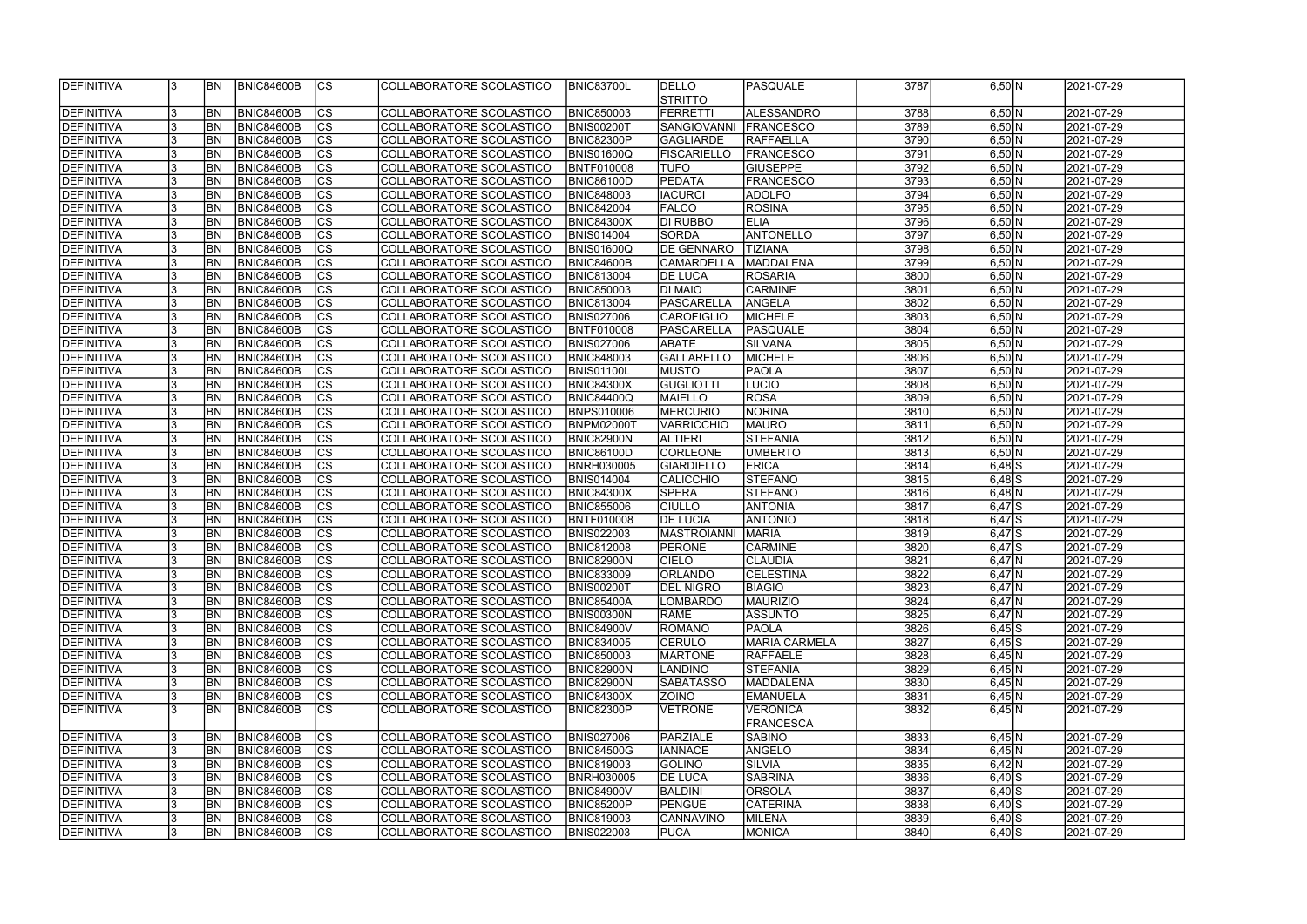| <b>IDEFINITIVA</b> | <b>BN</b>      | BNIC84600B        | lcs                      | COLLABORATORE SCOLASTICO | <b>BNIC84500G</b> | <b>PEGNO</b>           | <b>STEFANIA</b>         | 3841 | $6,40$ $S$          | 2021-07-29 |
|--------------------|----------------|-------------------|--------------------------|--------------------------|-------------------|------------------------|-------------------------|------|---------------------|------------|
| <b>DEFINITIVA</b>  | <b>BN</b>      | <b>BNIC84600B</b> | cs                       | COLLABORATORE SCOLASTICO | <b>BNIC842004</b> | LA MARCA               | PASQUALE                | 3842 | $6,40$ $S$          | 2021-07-29 |
| DEFINITIVA         | BN             | <b>BNIC84600B</b> | $\overline{\text{cs}}$   | COLLABORATORE SCOLASTICO | <b>BNIS014004</b> | <b>SANTINI</b>         | <b>VINCENZO</b>         | 3843 | $6,40$ S            | 2021-07-29 |
| DEFINITIVA         | BN             | <b>BNIC84600B</b> | $\overline{\text{CS}}$   | COLLABORATORE SCOLASTICO | <b>BNIS027006</b> | <b>TASCIONE</b>        | ROLANDO                 | 3844 | $6,40$ S            | 2021-07-29 |
| DEFINITIVA         | BN             | <b>BNIC84600B</b> | $\overline{\text{cs}}$   | COLLABORATORE SCOLASTICO | <b>BNIC85200P</b> | <b>SAGGESE</b>         | <b>CATERINA</b>         | 3845 | $6,40$ S            | 2021-07-29 |
| DEFINITIVA         | BN             | <b>BNIC84600B</b> | cs                       | COLLABORATORE SCOLASTICO | <b>BNIC804009</b> | CORBO                  | NICOLINA                | 3846 | $6,40$ S            | 2021-07-29 |
| DEFINITIVA         | BN             | <b>BNIC84600B</b> | $\overline{\text{CS}}$   | COLLABORATORE SCOLASTICO | BNPM02000T        | <b>GRIMALDI</b>        | <b>FRANCESCA</b>        | 3847 | $6,40$ $S$          | 2021-07-29 |
| DEFINITIVA         | <b>BN</b>      | <b>BNIC84600B</b> | $\overline{\text{cs}}$   | COLLABORATORE SCOLASTICO | <b>BNIC84300X</b> | <b>FRANCESCHIN</b>     | LORENZO                 | 3848 | 6,40 N              | 2021-07-29 |
|                    |                |                   |                          |                          |                   |                        |                         |      |                     |            |
| DEFINITIVA         | BN             | <b>BNIC84600B</b> | <b>CS</b>                | COLLABORATORE SCOLASTICO | <b>BNIS013008</b> | CENCIOTTI              | ANGELO                  | 3849 | $6,40 \overline{N}$ | 2021-07-29 |
| DEFINITIVA         | <b>BN</b>      | BNIC84600B        | <b>CS</b>                | COLLABORATORE SCOLASTICO | <b>BNIC84300X</b> | CALANDRELLA  ANTONELLO |                         | 3850 | 6,40 N              | 2021-07-29 |
|                    |                |                   |                          |                          |                   |                        |                         |      |                     |            |
| DEFINITIVA         | BN <sub></sub> | <b>BNIC84600B</b> | CS                       | COLLABORATORE SCOLASTICO | <b>BNIC81700B</b> | <b>PALUMBO</b>         | <b>MARIO</b>            | 3851 | 6,40 N              | 2021-07-29 |
| DEFINITIVA         | <b>BN</b>      | BNIC84600B        | $\overline{\text{cs}}$   | COLLABORATORE SCOLASTICO | <b>BNIS01600Q</b> | <b>DE MARIA</b>        | <b>GIUSEPPINA</b>       | 3852 | 6,40 N              | 2021-07-29 |
|                    | <b>BN</b>      |                   | $ \overline{\text{cs}} $ |                          |                   | <b>CIPRIANO</b>        |                         |      |                     |            |
| DEFINITIVA         |                | <b>BNIC84600B</b> |                          | COLLABORATORE SCOLASTICO | <b>BNIS014004</b> |                        | MICHELA                 | 3853 | 6,40 N              | 2021-07-29 |
| DEFINITIVA         | <b>BN</b>      | <b>BNIC84600B</b> | $ \overline{\text{cs}} $ | COLLABORATORE SCOLASTICO | <b>BNIC81000L</b> | <b>BONITO</b>          | <b>LUANA</b>            | 3854 | 6,40 N              | 2021-07-29 |
| DEFINITIVA         | <b>BN</b>      | <b>BNIC84600B</b> | $\overline{\text{CS}}$   | COLLABORATORE SCOLASTICO | <b>BNIC82900N</b> | <b>ZAMPELLI</b>        | <b>CARMEN</b>           | 3855 | 6,40 N              | 2021-07-29 |
| DEFINITIVA         | <b>BN</b>      | BNIC84600B        | $ \mathsf{CS} $          | COLLABORATORE SCOLASTICO | <b>BNIC82900N</b> | SANZARI                | <b>LUANA</b>            | 3856 | 6,40 N              | 2021-07-29 |
| DEFINITIVA         | BN             | <b>BNIC84600B</b> | $ \mathsf{CS} $          | COLLABORATORE SCOLASTICO | <b>BNIC84400Q</b> | <b>DE FLORIO</b>       | <b>ILARIA</b>           | 3857 | 6,40 N              | 2021-07-29 |
| DEFINITIVA         | BN             | BNIC84600B        | $\overline{\text{CS}}$   | COLLABORATORE SCOLASTICO | <b>BNIC84600B</b> | <b>SALVATORE</b>       | <b>TRESI</b>            | 3858 | 6,40 N              | 2021-07-29 |
| DEFINITIVA         | BN             | BNIC84600B        | cs                       | COLLABORATORE SCOLASTICO | BNPM02000T        | <b>RINALDI</b>         | ARMANDO                 | 3859 | 6,40 N              | 2021-07-29 |
| DEFINITIVA         | BN             | <b>BNIC84600B</b> | <b>CS</b>                | COLLABORATORE SCOLASTICO | BNIS01600Q        | RANAURO                | <b>LORENZO</b>          | 3860 | 6,40 N              | 2021-07-29 |
| DEFINITIVA         | BN             | <b>BNIC84600B</b> | <b>CS</b>                | COLLABORATORE SCOLASTICO | <b>BNIS013008</b> | <b>IMONACO</b>         | <b>ANTONIO</b>          | 3861 | 6,40 N              | 2021-07-29 |
| DEFINITIVA         | <b>BN</b>      | <b>BNIC84600B</b> | <b>CS</b>                | COLLABORATORE SCOLASTICO | <b>BNIC84500G</b> | <b>MEOLA</b>           | <b>ALBANA</b>           | 3862 | 6,40 N              | 2021-07-29 |
| DEFINITIVA         | <b>BN</b>      | <b>BNIC84600B</b> | cs                       | COLLABORATORE SCOLASTICO | <b>BNIS027006</b> | <b>BOCCHINO</b>        | <b>STEFANO</b>          | 3863 | 6,40 N              | 2021-07-29 |
| DEFINITIVA         | <b>BN</b>      | <b>BNIC84600B</b> | CS                       | COLLABORATORE SCOLASTICO | <b>BNIC85200P</b> | <b>PARENTE</b>         | ASSUNTA                 | 3864 | 6,40 N              | 2021-07-29 |
| DEFINITIVA         | <b>BN</b>      | <b>BNIC84600B</b> | cs                       | COLLABORATORE SCOLASTICO | <b>BNIC82300P</b> | <b>ZANCHIELLO</b>      | <b>NAZZARENO</b>        | 3865 | 6,40 N              | 2021-07-29 |
| DEFINITIVA         | <b>BN</b>      | BNIC84600B        | cs                       | COLLABORATORE SCOLASTICO | <b>BNIS014004</b> | <b>NARDONE</b>         | <b>ANTONIO NICOLA</b>   | 3866 | 6,40 N              | 2021-07-29 |
| DEFINITIVA         | <b>BN</b>      | BNIC84600B        | cs                       | COLLABORATORE SCOLASTICO | <b>BNIS01600Q</b> | ∪CCI                   | CARMELINA               | 3867 | 6,40 N              | 2021-07-29 |
| DEFINITIVA         | <b>BN</b>      | <b>BNIC84600B</b> | cs                       | COLLABORATORE SCOLASTICO | <b>BNRH030005</b> | D'ANDOLA               | <b>ANNA</b>             | 3868 | 6,40 N              | 2021-07-29 |
| DEFINITIVA         | <b>BN</b>      | <b>BNIC84600B</b> | cs                       | COLLABORATORE SCOLASTICO | <b>BNMM09000E</b> | <b>PISCUOGLIO</b>      | <b>CRISTIAN</b>         | 3869 | 6,40 N              | 2021-07-29 |
| DEFINITIVA         | <b>BN</b>      | <b>BNIC84600B</b> | $\overline{\text{cs}}$   | COLLABORATORE SCOLASTICO | <b>BNIC862009</b> | <b>RUSSO</b>           | <b>CRISTIAN FLORIAN</b> | 3870 | 6,40 N              | 2021-07-29 |
| DEFINITIVA         | <b>BN</b>      | <b>BNIC84600B</b> | $\overline{\text{cs}}$   | COLLABORATORE SCOLASTICO | <b>BNIC83700L</b> | <b>BRUNO</b>           | <b>FRANCESCO</b>        | 3871 | 6,40 N              | 2021-07-29 |
| DEFINITIVA         | <b>BN</b>      | <b>BNIC84600B</b> | cs                       | COLLABORATORE SCOLASTICO | BNIC84600B        | NOCERA                 | <b>PIERO</b>            | 3872 | 6,40 N              | 2021-07-29 |
| DEFINITIVA         | BN             | <b>BNIC84600B</b> | $\overline{\text{cs}}$   | COLLABORATORE SCOLASTICO | <b>BNIS027006</b> | <b>VITELLI</b>         | <b>GIUSEPPE</b>         | 3873 | 6,40 N              | 2021-07-29 |
| DEFINITIVA         | <b>BN</b>      | BNIC84600B        | cs                       | COLLABORATORE SCOLASTICO | <b>BNIC84300X</b> | FANELLI                | <b>LAURA</b>            | 3874 | 6,40 N              | 2021-07-29 |
| <b>DEFINITIVA</b>  | <b>BN</b>      | <b>BNIC84600B</b> | CS                       | COLLABORATORE SCOLASTICO | <b>BNIS00200T</b> | <b>COVELLI</b>         | <b>IDIEGO</b>           | 3875 | $6,40$  N           | 2021-07-29 |
| DEFINITIVA         | BN <sub></sub> | <b>BNIC84600B</b> | <sub>lcs</sub>           | COLLABORATORE SCOLASTICO | <b>BNIC85700T</b> | <b>GRASSO</b>          | MANUELA                 | 3876 | 6,40 N              | 2021-07-29 |
| DEFINITIVA         | <b>BN</b>      | <b>BNIC84600B</b> | CS                       | COLLABORATORE SCOLASTICO | <b>BNIC84600B</b> | <b>FASULO</b>          | ISARA                   | 3877 | 6,40 N              | 2021-07-29 |
| DEFINITIVA         | BN <sub></sub> | <b>BNIC84600B</b> | CS                       | COLLABORATORE SCOLASTICO | <b>BNIS00300N</b> | D'AFFLITTO             | <b>ESTER</b>            | 3878 | 6,40 N              | 2021-07-29 |
| DEFINITIVA         | <b>BN</b>      | <b>BNIC84600B</b> | CS                       | COLLABORATORE SCOLASTICO | <b>BNIC85200P</b> | <b>GRAZIOSI</b>        | ROSSELLA                | 3879 | 6,40 N              | 2021-07-29 |
| DEFINITIVA         | <b>BN</b>      | <b>BNIC84600B</b> | CS                       | COLLABORATORE SCOLASTICO | <b>BNPS010006</b> | <b>CAROLLA</b>         | NAZZARO                 | 3880 | 6,40 N              | 2021-07-29 |
| DEFINITIVA         | <b>BN</b>      | <b>BNIC84600B</b> | <b>CS</b>                | COLLABORATORE SCOLASTICO | <b>BNIC804009</b> | CAMPOPIANO_            | SONIA                   | 3881 | 6,40 N              | 2021-07-29 |
| DEFINITIVA         | <b>BN</b>      | BNIC84600B        | CS                       | COLLABORATORE SCOLASTICO | BNPC02000N        | <b>PERUGINI</b>        | <b>ANTONELLA</b>        | 3882 | 6,40 N              | 2021-07-29 |
| <b>DEFINITIVA</b>  | <b>BN</b>      | <b>BNIC84600B</b> | cs                       | COLLABORATORE SCOLASTICO | <b>BNIC86000N</b> | PENNUCCI               | <b>ANTONIO</b>          | 3883 | 6,40 N              | 2021-07-29 |
| DEFINITIVA         | <b>BN</b>      | <b>BNIC84600B</b> | cs                       | COLLABORATORE SCOLASTICO | <b>BNIC812008</b> | <b>MINUCCI</b>         | RAFFAELE                | 3884 | 6,40 N              | 2021-07-29 |
| DEFINITIVA         | <b>BN</b>      | <b>BNIC84600B</b> | cs                       | COLLABORATORE SCOLASTICO | <b>BNIS027006</b> | <b>NARDONE</b>         | <b>FIORENZO</b>         | 3885 | 6,40 N              | 2021-07-29 |
| DEFINITIVA         | <b>BN</b>      | <b>BNIC84600B</b> | cs                       | COLLABORATORE SCOLASTICO | <b>BNRH030005</b> | <b>VERDILE</b>         | LUCIA                   | 3886 | 6,40 N              | 2021-07-29 |
| DEFINITIVA         | <b>BN</b>      | <b>BNIC84600B</b> | cs                       | COLLABORATORE SCOLASTICO | <b>BNIC862009</b> | <b>RICCIO</b>          | <b>MARIO</b>            | 3887 | $6,38$ $S$          | 2021-07-29 |
| DEFINITIVA         | <b>BN</b>      | BNIC84600B        | cs                       |                          | <b>BNIC813004</b> | <b>PADUANO</b>         | MARILENA                | 3888 | $6,38$ N            | 2021-07-29 |
|                    |                |                   |                          | COLLABORATORE SCOLASTICO |                   |                        |                         |      |                     |            |
| DEFINITIVA         | <b>BN</b>      | <b>BNIC84600B</b> | <b>CS</b>                | COLLABORATORE SCOLASTICO | <b>BNPM02000T</b> | <b>MASSA</b>           | <b>CONSIGLIA</b>        | 3889 | $6,35$ S            | 2021-07-29 |
| DEFINITIVA         | <b>BN</b>      | BNIC84600B        | <b>CS</b>                | COLLABORATORE SCOLASTICO | <b>BNIC834005</b> | <b>BORSELLECA</b>      | <b>MARIO</b>            | 3890 | $6,35$ S            | 2021-07-29 |
| DEFINITIVA         | <b>BN</b>      | BNIC84600B        | <b>CS</b>                | COLLABORATORE SCOLASTICO | <b>BNIC81700B</b> | <b>ZULLO</b>           | <b>VERONICA</b>         | 3891 | $6,35$ S            | 2021-07-29 |
| DEFINITIVA         | BN             | BNIC84600B        | <b>CS</b>                | COLLABORATORE SCOLASTICO | <b>BNIC84900V</b> | <b>GUIDI</b>           | <b>JESSICA</b>          | 3892 | 6,35 N              | 2021-07-29 |
| DEFINITIVA         | <b>BN</b>      | <b>BNIC84600B</b> | <b>CS</b>                | COLLABORATORE SCOLASTICO | <b>BNIC834005</b> | <b>PALUMBO</b>         | <b>RAFFAELE</b>         | 3893 | 6,35 N              | 2021-07-29 |
| DEFINITIVA         | BN <sub></sub> | BNIC84600B        | <sub>lcs</sub>           | COLLABORATORE SCOLASTICO | <b>BNMM09000E</b> | <b>MAIELLO</b>         | UMBERTO                 | 3894 | 6,35 N              | 2021-07-29 |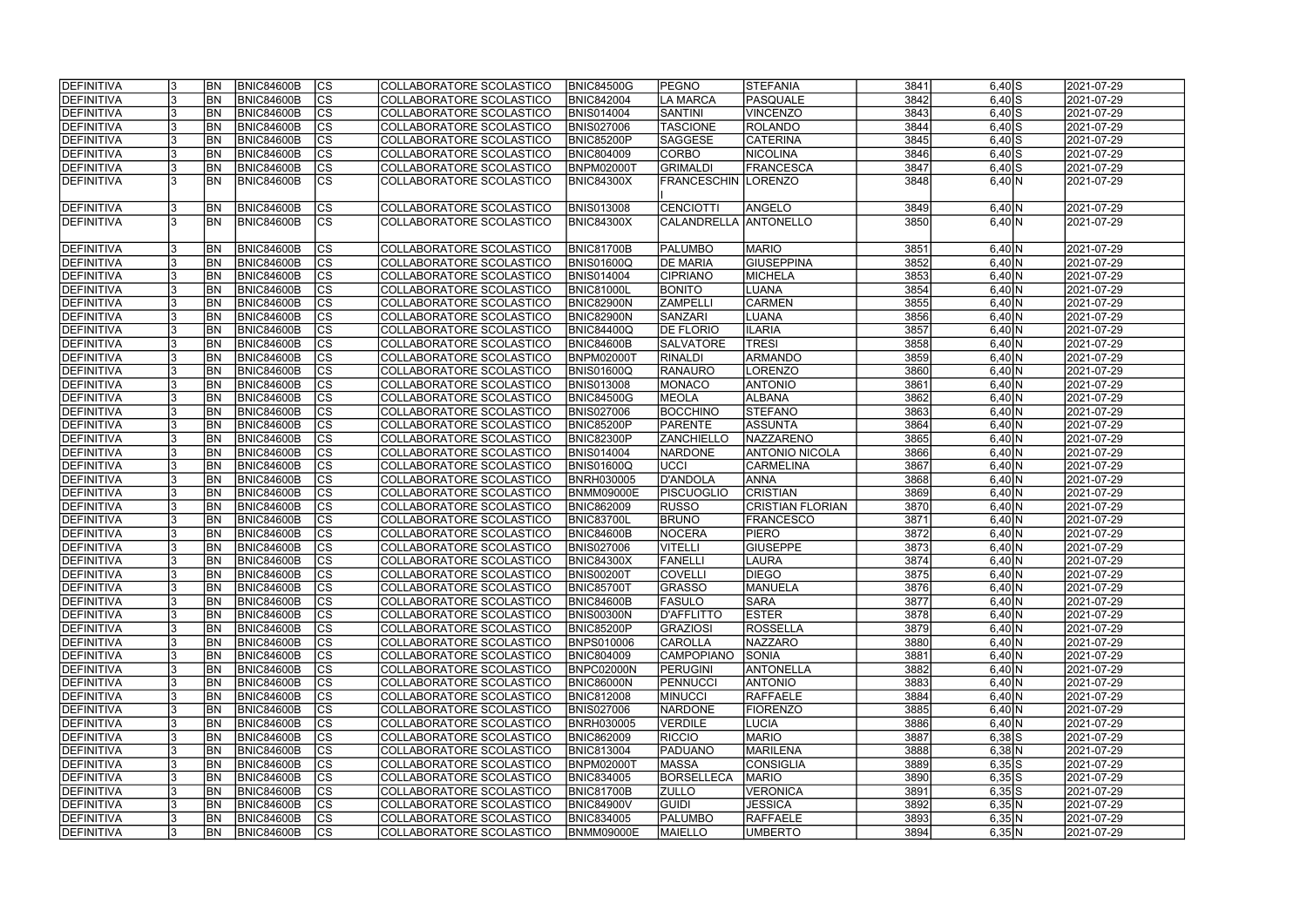| <b>DEFINITIVA</b> |     | <b>BN</b>      | BNIC84600B        | $ {\rm CS} $   | COLLABORATORE SCOLASTICO | <b>BNIS01600Q</b> | <b>BOCCHINO</b>            | <b>FABRIZIO</b>   | 3895 | $6,33$ S   | 2021-07-29              |
|-------------------|-----|----------------|-------------------|----------------|--------------------------|-------------------|----------------------------|-------------------|------|------------|-------------------------|
| DEFINITIVA        |     | <b>BN</b>      | <b>BNIC84600B</b> | $\overline{c}$ | COLLABORATORE SCOLASTICO | BNIC82900N        | <b>LOMBARDI</b>            | <b>ALFREDO</b>    | 3896 | $6,33$ S   | 2021-07-29              |
| DEFINITIVA        |     | BN             | <b>BNIC84600B</b> | $\overline{c}$ | COLLABORATORE SCOLASTICO | <b>BNIC82900N</b> | <b>DELLA RATTA</b>         | KATIA             | 3897 | $6,33$ S   | 2021-07-29              |
| DEFINITIVA        |     | BN             | <b>BNIC84600B</b> | $\overline{c}$ | COLLABORATORE SCOLASTICO | BNIS01600Q        | <b>MARRONE</b>             | D'ANIELLO         | 3898 | $6,33$ S   | 2021-07-29              |
| DEFINITIVA        |     | BN             | <b>BNIC84600B</b> | cs             | COLLABORATORE SCOLASTICO | BNIS00800R        | <b>TIRINO</b>              | <b>PASQUALINA</b> | 3899 | $6,33$ S   | 2021-07-29              |
| DEFINITIVA        |     | BN             | <b>BNIC84600B</b> | cs             | COLLABORATORE SCOLASTICO | BNVC01000A        | <b>TESAURO</b>             | <b>MARIA</b>      | 3900 | $6,33$ S   | 2021-07-29              |
| DEFINITIVA        |     | BN             | <b>BNIC84600B</b> | cs             | COLLABORATORE SCOLASTICO | BNIS01100L        | <b>DE GENNARO</b>          | <b>ANTONELLA</b>  | 3901 | $6,33$ S   | 2021-07-29              |
| DEFINITIVA        |     | <b>BN</b>      | <b>BNIC84600B</b> | cs             | COLLABORATORE SCOLASTICO | <b>BNIC85200P</b> | D'ANGELO                   | <b>FRANCO</b>     | 3902 | $6,33$ S   | 2021-07-29              |
| DEFINITIVA        |     | <b>BN</b>      | <b>BNIC84600B</b> | cs             | COLLABORATORE SCOLASTICO | <b>BNIC82300P</b> | <b>DI NAPOLI</b>           | <b>RAFFAELLA</b>  | 3903 | $6,33$ S   | 2021-07-29              |
| DEFINITIVA        |     | <b>BN</b>      | <b>BNIC84600B</b> | cs             | COLLABORATORE SCOLASTICO | <b>BNIC85400A</b> | <b>IULIANO</b>             | <b>PAOLA</b>      | 3904 | $6,33$ S   | 2021-07-29              |
| DEFINITIVA        |     | <b>BN</b>      | <b>BNIC84600B</b> | cs             | COLLABORATORE SCOLASTICO | <b>BNIS022003</b> | MAZZACANE                  | <b>ANTONIETTA</b> | 3905 | $6,33$ $S$ | 2021-07-29              |
| DEFINITIVA        |     | <b>BN</b>      | <b>BNIC84600B</b> | $ {\rm cs} $   | COLLABORATORE SCOLASTICO | BNPC02000N        | <b>SIMEONE</b>             | LOREDANA          | 3906 | $6,33$ S   | 2021-07-29              |
| DEFINITIVA        |     | <b>BN</b>      | <b>BNIC84600B</b> | $ {\rm CS} $   | COLLABORATORE SCOLASTICO | <b>BNIC841008</b> | <b>RAGOZZINO</b>           | FRIDA             | 3907 | $6,33$ S   | 2021-07-29              |
| DEFINITIVA        |     | BN             | <b>BNIC84600B</b> | cs             | COLLABORATORE SCOLASTICO | <b>BNIC839008</b> | <b>CHIRICO</b>             | <b>GIUSEPPA</b>   | 3908 | $6,33$ S   | 2021-07-29              |
| DEFINITIVA        |     | <b>BN</b>      | <b>BNIC84600B</b> | cs             | COLLABORATORE SCOLASTICO | <b>BNIC81700B</b> | <b>MEO</b>                 | <b>CARMELINA</b>  | 3909 | $6,33$ S   | 2021-07-29              |
| DEFINITIVA        |     | <b>BN</b>      | <b>BNIC84600B</b> | cs             | COLLABORATORE SCOLASTICO | <b>BNIC82900N</b> | <b>VITELLI</b>             | PATRIZIA          | 3910 | $6,33$ S   | 2021-07-29              |
| DEFINITIVA        |     | <b>BN</b>      | <b>BNIC84600B</b> | cs             | COLLABORATORE SCOLASTICO | BNTF010008        | <b>VARRICCHIO</b>          | <b>ANNA</b>       | 3911 | $6,33$ S   | 2021-07-29              |
| DEFINITIVA        |     | <b>BN</b>      | <b>BNIC84600B</b> | cs             | COLLABORATORE SCOLASTICO |                   | <b>PASTORE</b>             |                   | 3912 | $6,33$ S   | 2021-07-29              |
|                   |     |                |                   |                |                          | <b>BNIC84300X</b> |                            | <b>LUIGI</b>      |      |            |                         |
| <b>DEFINITIVA</b> |     | BN             | <b>BNIC84600B</b> | cs             | COLLABORATORE SCOLASTICO | BNIC84600B        | PANZA                      | <b>MARIA</b>      | 3913 | $6,33$ S   | 2021-07-29              |
| <b>DEFINITIVA</b> |     | BN             | <b>BNIC84600B</b> | cs             | COLLABORATORE SCOLASTICO | <b>BNIC84500G</b> | <b>IOVANNA</b>             | <b>ANNA MENA</b>  | 3914 | $6,33$ S   | 2021-07-29              |
| <b>DEFINITIVA</b> |     | BN             | <b>BNIC84600B</b> | <b>CS</b>      | COLLABORATORE SCOLASTICO | <b>BNIC84900V</b> | <b>IESCE</b>               | COSIMO            | 3915 | $6,33$ S   | 2021-07-29              |
| <b>DEFINITIVA</b> |     | BN             | <b>BNIC84600B</b> | <b>CS</b>      | COLLABORATORE SCOLASTICO | <b>BNPS010006</b> | <b>PELOSO</b>              | <b>ANTONIO</b>    | 3916 | $6,33$ S   | 2021-07-29              |
| DEFINITIVA        |     | BN             | <b>BNIC84600B</b> | <b>CS</b>      | COLLABORATORE SCOLASTICO | <b>BNIS014004</b> | PANCIONE                   | GIANNI            | 3917 | 6,33 N     | 2021-07-29              |
| DEFINITIVA        |     | <b>BN</b>      | <b>BNIC84600B</b> | CS             | COLLABORATORE SCOLASTICO | BNIC84400Q        | <b>GRIMALDI</b>            | <b>BARBARA</b>    | 3918 | 6,33 N     | 2021-07-29              |
| DEFINITIVA        |     | BN             | <b>BNIC84600B</b> | <b>CS</b>      | COLLABORATORE SCOLASTICO | <b>BNRH030005</b> | <b>IORIO</b>               | <b>STEFANO</b>    | 3919 | 6,33 N     | 2021-07-29              |
| DEFINITIVA        |     | <b>BN</b>      | <b>BNIC84600B</b> | $ {\rm cs} $   | COLLABORATORE SCOLASTICO | <b>BNIC834005</b> | ANGIOLELL                  | GIANLUCA          | 3920 | 6,33 N     | 2021-07-29              |
| DEFINITIVA        |     | BN             | <b>BNIC84600B</b> | <b>CS</b>      | COLLABORATORE SCOLASTICO | <b>BNIC84300X</b> | <b>GAUDIELLO</b>           | <b>VALERIA</b>    | 3921 | 6,33 N     | 2021-07-29              |
| DEFINITIVA        |     | BN             | <b>BNIC84600B</b> | <b>CS</b>      | COLLABORATORE SCOLASTICO | BNVC01000A        | <b>AGOSTINELLI</b>         | ALESSANDRO        | 3922 | 6,33 N     | 2021-07-29              |
|                   |     |                |                   |                |                          |                   | MIRANDA                    |                   |      |            |                         |
| DEFINITIVA        |     | <b>BN</b>      | <b>BNIC84600B</b> | $ {\rm cs} $   | COLLABORATORE SCOLASTICO | <b>BNIS00200T</b> | SANTANGELO                 | <b>FRANCESCO</b>  | 3923 | 6,33 N     | 2021-07-29              |
| DEFINITIVA        |     | <b>BN</b>      | <b>BNIC84600B</b> | cs             | COLLABORATORE SCOLASTICO | <b>BNIC82300P</b> | <b>CAVALLARO</b>           | <b>GIANDIEGO</b>  | 3924 | 6,33 N     | 2021-07-29              |
| DEFINITIVA        |     | <b>BN</b>      | <b>BNIC84600B</b> | cs             | COLLABORATORE SCOLASTICO | <b>BNIS01600Q</b> | <b>CUTILLO</b>             | <b>MARIA</b>      | 3925 | 6,33 N     | 2021-07-29              |
| DEFINITIVA        |     | <b>BN</b>      | <b>BNIC84600B</b> | $\overline{c}$ | COLLABORATORE SCOLASTICO | <b>BNTF010008</b> | <b>MIGNONE</b>             | MAURIZIO          | 3926 | 6,33 N     | 2021-07-29              |
| DEFINITIVA        |     | <b>BN</b>      | <b>BNIC84600B</b> | cs             | COLLABORATORE SCOLASTICO | <b>BNIS014004</b> | IZZO                       | <b>FLORIANA</b>   | 3927 | 6,33 N     | 2021-07-29              |
| DEFINITIVA        |     | <b>BN</b>      | <b>BNIC84600B</b> | $\overline{c}$ | COLLABORATORE SCOLASTICO | <b>BNIC81400X</b> | <b>VELARDO</b>             | <b>ANASTASIA</b>  | 3928 | 6,33 N     | 2021-07-29              |
| DEFINITIVA        |     | BN             | <b>BNIC84600B</b> | cs             | COLLABORATORE SCOLASTICO | <b>BNIC84300X</b> | <b>PASTORE</b>             | GIANLUCA          | 3929 | 6,33 N     | 2021-07-29              |
| <b>DEFINITIVA</b> | IJ  | <b>BN</b>      | BNIC84600B        | CS             | COLLABORATORE SCOLASTICO | <b>BNTF010008</b> | GIANNUZZI                  | DANIELA           | 3930 | 6,33 N     | 2021-07-29              |
| DEFINITIVA        |     | BN             | BNIC84600B        | $ {\rm CS} $   | COLLABORATORE SCOLASTICO | <b>BNIS013008</b> | <b>DIODATO</b>             | <b>ANIELLO</b>    | 3931 | 6,33 N     | 2021-07-29              |
| DEFINITIVA        |     | BN             | <b>BNIC84600B</b> | <sub>Ics</sub> | COLLABORATORE SCOLASTICO | <b>BNIC84300X</b> | <b>FUCCI</b>               | <b>SEBASTIANO</b> | 3932 | 6,33 N     | 2021-07-29              |
| DEFINITIVA        |     | BN             | <b>BNIC84600B</b> | <sub>Ics</sub> | COLLABORATORE SCOLASTICO | <b>BNIC804009</b> | <b>DE BLASIO</b>           | <b>CAMILLA</b>    | 3933 | 6,33 N     | 2021-07-29              |
| DEFINITIVA        | 13  | <b>BN</b>      | <b>BNIC84600B</b> | <sub>Ics</sub> | COLLABORATORE SCOLASTICO | <b>BNIS00200T</b> | <b>TOMASO</b>              | <b>MARGHERITA</b> | 3934 | 6,33 N     | 2021-07-29              |
| DEFINITIVA        |     | <b>BN</b>      | <b>BNIC84600B</b> | $ {\rm CS} $   | COLLABORATORE SCOLASTICO | <b>BNIS013008</b> | <b>PICCOLO</b>             | <b>ANNA</b>       | 3935 | 6,33 N     | 2021-07-29              |
| DEFINITIVA        |     | <b>BN</b>      | <b>BNIC84600B</b> | <sub>Ics</sub> | COLLABORATORE SCOLASTICO | <b>BNIC850003</b> | <b>ORLACCHIO</b>           | ANGELO            | 3936 | 6,33 N     | 2021-07-29              |
| DEFINITIVA        |     | <b>BN</b>      | BNIC84600B        | <sub>Ics</sub> | COLLABORATORE SCOLASTICO | <b>BNIC86000N</b> | <b>DI VICO</b>             | LUCIANO           | 3937 | 6,33 N     | 2021-07-29              |
| DEFINITIVA        |     | BN <sub></sub> | <b>BNIC84600B</b> | cs             | COLLABORATORE SCOLASTICO | <b>BNIS013008</b> | <b>DE CURTIS</b>           | <b>GIUSEPPE</b>   | 3938 | 6,33 N     | $\sqrt{2021} - 07 - 29$ |
| DEFINITIVA        |     | <b>BN</b>      | <b>BNIC84600B</b> | $ {\rm CS} $   | COLLABORATORE SCOLASTICO | <b>BNMM09000E</b> | <b>SERAPIDE</b>            | <b>ANTONIETTA</b> | 3939 | 6,33 N     | 2021-07-29              |
| DEFINITIVA        |     | <b>BN</b>      | <b>BNIC84600B</b> | cs             | COLLABORATORE SCOLASTICO | <b>BNIC839008</b> | <b>MANGO</b>               | <b>ISABELLA</b>   | 3940 | 6,33 N     | 2021-07-29              |
| DEFINITIVA        |     | <b>BN</b>      | <b>BNIC84600B</b> | cs             | COLLABORATORE SCOLASTICO | <b>BNIC85200P</b> | IZZO                       | <b>MARIA LISA</b> | 3941 | 6,33 N     | 2021-07-29              |
| DEFINITIVA        |     | <b>BN</b>      | <b>BNIC84600B</b> | $ {\rm CS} $   | COLLABORATORE SCOLASTICO | <b>BNIC85200P</b> | <b>GISONDI</b>             | VINCENZO          | 3942 | 6,33 N     | 2021-07-29              |
| <b>DEFINITIVA</b> |     | <b>BN</b>      | <b>BNIC84600B</b> | $ {\rm CS} $   | COLLABORATORE SCOLASTICO | <b>BNIC86000N</b> | FELEPPA                    | <b>CLAUDIA</b>    | 3943 | 6,33 N     | 2021-07-29              |
| DEFINITIVA        |     | <b>BN</b>      | <b>BNIC84600B</b> | cs             | COLLABORATORE SCOLASTICO | <b>BNIS02300V</b> | <b>ANGELINI</b>            | ROBERTO           | 3944 | 6,33 N     | 2021-07-29              |
| DEFINITIVA        |     | BN             | <b>BNIC84600B</b> | cs             | COLLABORATORE SCOLASTICO | <b>BNIC842004</b> | FALZARANO                  | <b>CARMELA</b>    | 3945 | 6,33 N     | 2021-07-29              |
| DEFINITIVA        |     | <b>BN</b>      | <b>BNIC84600B</b> | cs             | COLLABORATORE SCOLASTICO | <b>BNIC82500A</b> | <b>OFFREDA</b>             | PASQUALINO        | 3946 | 6,33 N     | 2021-07-29              |
| DEFINITIVA        |     | BN             | <b>BNIC84600B</b> | <sub>Ics</sub> | COLLABORATORE SCOLASTICO | <b>BNIS01600Q</b> | <b>CORBO</b>               | <b>ANTONIO</b>    | 3947 | 6,33 N     | 2021-07-29              |
| DEFINITIVA        |     | BN             | <b>BNIC84600B</b> | <b>CS</b>      | COLLABORATORE SCOLASTICO | <b>BNIC84900V</b> | <b>FORMICHELLA CARMINE</b> |                   | 3948 | 6,33 N     | 2021-07-29              |
| <b>DEFINITIVA</b> | 13. | <b>BN</b>      | <b>BNIC84600B</b> | <b>CS</b>      | COLLABORATORE SCOLASTICO | BNPM02000T        | <b>FUSCO</b>               | ROSSELLA          | 3949 | 6,33 N     | 2021-07-29              |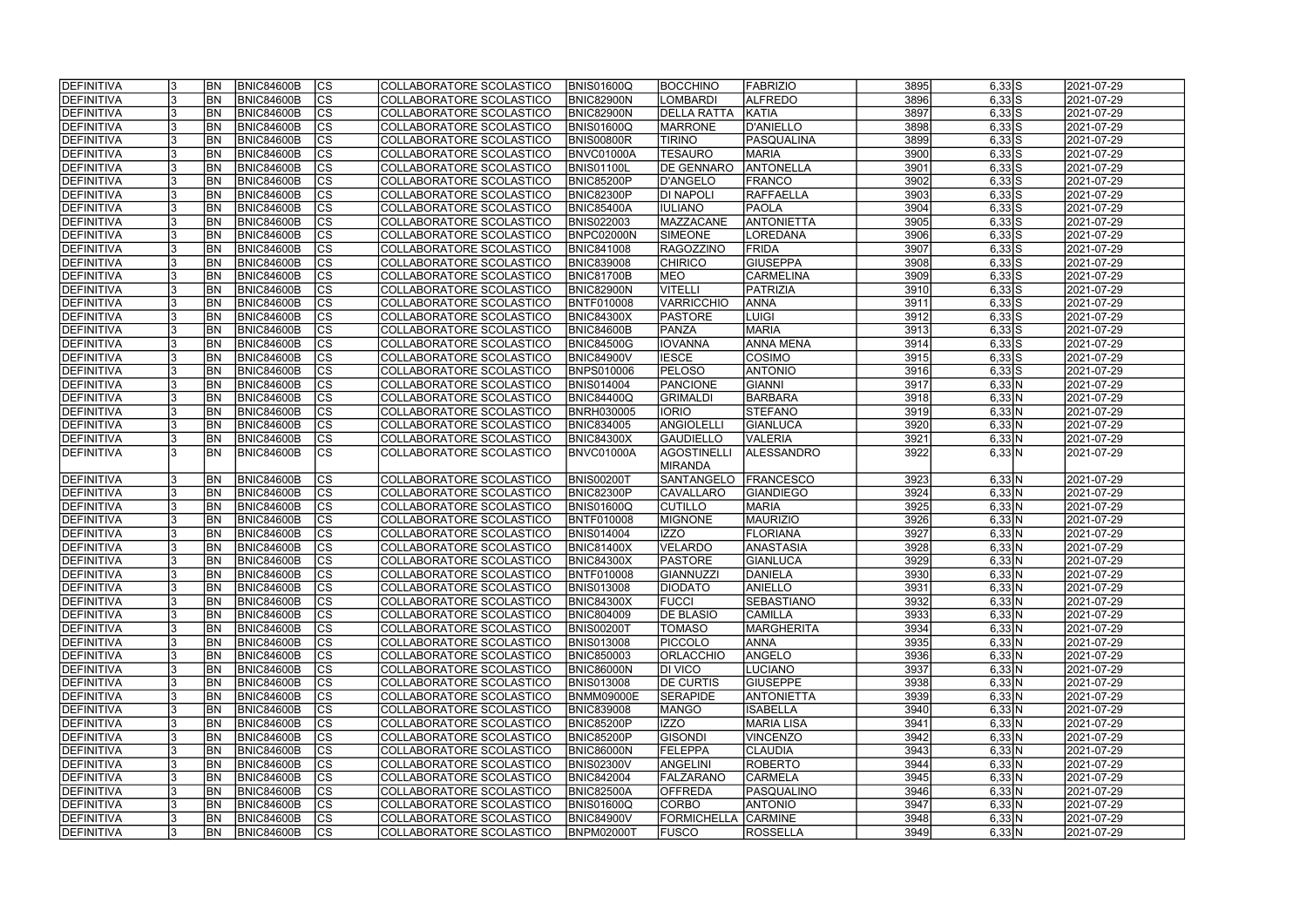| <b>IDEFINITIVA</b> |   | <b>BN</b> | <b>BNIC84600B</b> | <b>CS</b>                | COLLABORATORE SCOLASTICO        | <b>BNIC850003</b> | <b>ZOTTI</b>       | <b>MARIO</b>         | 3950 | 6,33 N             | 2021-07-29 |
|--------------------|---|-----------|-------------------|--------------------------|---------------------------------|-------------------|--------------------|----------------------|------|--------------------|------------|
| DEFINITIVA         |   | <b>BN</b> | <b>BNIC84600B</b> | cs                       | COLLABORATORE SCOLASTICO        | <b>BNIS014004</b> | <b>FUSCO</b>       | <b>LINA</b>          | 3951 | 6,33 N             | 2021-07-29 |
| <b>DEFINITIVA</b>  |   | <b>BN</b> | <b>BNIC84600B</b> | $ \overline{\text{cs}} $ | COLLABORATORE SCOLASTICO        | <b>BNIS022003</b> | CASBARRA           | <b>ROSALIA</b>       | 3952 | 6,33 N             | 2021-07-29 |
| <b>DEFINITIVA</b>  |   | <b>BN</b> | <b>BNIC84600B</b> | $\overline{\text{cs}}$   | COLLABORATORE SCOLASTICO        | BNVC01000A        | BORGHETTI          | LUCIO MARIA          | 3953 | 6,33 N             | 2021-07-29 |
|                    |   |           |                   |                          |                                 |                   |                    | <b>GENNARO</b>       |      |                    |            |
| <b>DEFINITIVA</b>  |   | <b>BN</b> | <b>BNIC84600B</b> | <b>CS</b>                | COLLABORATORE SCOLASTICO        | <b>BNIC85700T</b> | <b>PRINCIPE</b>    | <b>ROSANNA</b>       | 3954 | 6,32 N             | 2021-07-29 |
| <b>DEFINITIVA</b>  |   | <b>BN</b> | <b>BNIC84600B</b> | <b>CS</b>                | COLLABORATORE SCOLASTICO        | <b>BNIC833009</b> | <b>BIBBO'</b>      | <b>DAVIDE</b>        | 3955 | $6,30$ $S$         | 2021-07-29 |
| DEFINITIVA         |   | <b>BN</b> | <b>BNIC84600B</b> | $\overline{\text{CS}}$   | COLLABORATORE SCOLASTICO        | <b>BNIC819003</b> | <b>ZACCARI</b>     | DONATO               | 3956 | $6,30$ $S$         | 2021-07-29 |
| DEFINITIVA         |   | <b>BN</b> | <b>BNIC84600B</b> | $\overline{\text{CS}}$   | COLLABORATORE SCOLASTICO        | <b>BNIC804009</b> | <b>MANCINI</b>     | ANGELANTONIO         | 3957 | $6,30$ $S$         | 2021-07-29 |
| <b>DEFINITIVA</b>  |   | BN        | <b>BNIC84600B</b> | cs                       | COLLABORATORE SCOLASTICO        | BNIC85200P        | <b>RUSIELLO</b>    | <b>RITA</b>          | 3958 | $6,30$ $S$         | 2021-07-29 |
| <b>DEFINITIVA</b>  |   | <b>BN</b> | <b>BNIC84600B</b> | $\overline{\text{CS}}$   | COLLABORATORE SCOLASTICO        | BNIC86000N        | PORRECA            | <b>GENOVEFFA</b>     | 3959 | $6,30$ S           | 2021-07-29 |
| DEFINITIVA         |   | <b>BN</b> | <b>BNIC84600B</b> | cs                       | COLLABORATORE SCOLASTICO        | <b>BNIS022003</b> | PETRILLO           | <b>CARMELA</b>       | 3960 | $6,30$ $S$         | 2021-07-29 |
| <b>DEFINITIVA</b>  |   | <b>BN</b> | <b>BNIC84600B</b> | <b>CS</b>                | <b>COLLABORATORE SCOLASTICO</b> | BNPM02000T        | GAROFANO           | <b>SANDRA</b>        | 3961 | $6,30$ $S$         | 2021-07-29 |
| <b>DEFINITIVA</b>  |   | <b>BN</b> | <b>BNIC84600B</b> | $\overline{\text{CS}}$   | COLLABORATORE SCOLASTICO        | <b>BNIC848003</b> | <b>FESTA</b>       | ALESSANDRA           | 3962 | $6,30$ $S$         | 2021-07-29 |
| <b>DEFINITIVA</b>  |   | <b>BN</b> | <b>BNIC84600B</b> | $\overline{\text{CS}}$   | COLLABORATORE SCOLASTICO        | <b>BNIC84400Q</b> | PICCIRILLO         | <b>STEFANO</b>       | 3963 | $6,30$ $S$         | 2021-07-29 |
| <b>DEFINITIVA</b>  |   | <b>BN</b> | <b>BNIC84600B</b> | $\overline{\text{CS}}$   | COLLABORATORE SCOLASTICO        | BNIC85200P        | <b>COPPOLA</b>     | <b>ADELINA</b>       | 3964 | $6,30$ $S$         | 2021-07-29 |
| DEFINITIVA         |   | <b>BN</b> | <b>BNIC84600B</b> | $\overline{\text{CS}}$   | COLLABORATORE SCOLASTICO        | BNPM02000T        | <b>CONTE</b>       | ROSSANA              | 3965 | $6,30$ $S$         | 2021-07-29 |
| DEFINITIVA         |   | <b>BN</b> | <b>BNIC84600B</b> | CS                       | COLLABORATORE SCOLASTICO        | <b>BNIC84400Q</b> | MARTONE            | <b>PIETRO</b>        | 3966 | $6,30$ $S$         | 2021-07-29 |
| DEFINITIVA         |   | <b>BN</b> | <b>BNIC84600B</b> | $\overline{\text{CS}}$   | COLLABORATORE SCOLASTICO        | BNPM02000T        | <b>NOCERA</b>      | <b>LUCIANO</b>       | 3967 | $6,30$ $S$         | 2021-07-29 |
| <b>DEFINITIVA</b>  |   | <b>BN</b> | <b>BNIC84600B</b> | $\overline{\text{CS}}$   | COLLABORATORE SCOLASTICO        | <b>BNIC84300X</b> | <b>ALOI</b>        | <b>SARA</b>          | 3968 | $6,30$ $S$         | 2021-07-29 |
| DEFINITIVA         |   | BN        | <b>BNIC84600B</b> | $\overline{\text{CS}}$   | COLLABORATORE SCOLASTICO        | BNIC85200P        | PASCALE            | <b>MARIA ALBERTA</b> | 3969 | $6,30$ $S$         | 2021-07-29 |
| DEFINITIVA         |   | <b>BN</b> | <b>BNIC84600B</b> | <b>CS</b>                | COLLABORATORE SCOLASTICO        | <b>BNIC850003</b> | <b>ZAMPELLI</b>    | ANGELO               | 3970 | $6,30$ $S$         | 2021-07-29 |
| DEFINITIVA         |   | <b>BN</b> | <b>BNIC84600B</b> | <b>CS</b>                | COLLABORATORE SCOLASTICO        | <b>BNIC84400Q</b> | <b>SAVOIA</b>      | DANILO               | 3971 | $6,30$ $S$         | 2021-07-29 |
| <b>DEFINITIVA</b>  |   | <b>BN</b> | <b>BNIC84600B</b> | <b>CS</b>                | COLLABORATORE SCOLASTICO        | BNIC81700B        | <b>CHIANCONE</b>   | <b>FERNANDO</b>      | 3972 | $6,30$ $S$         | 2021-07-29 |
| DEFINITIVA         |   | <b>BN</b> | <b>BNIC84600B</b> | $ \overline{\text{CS}} $ | COLLABORATORE SCOLASTICO        | BNIC85400A        | <b>RICCIO</b>      | PIERPAOLO            | 3973 | $6,30$ $S$         | 2021-07-29 |
| DEFINITIVA         |   | <b>BN</b> | <b>BNIC84600B</b> | lcs                      | COLLABORATORE SCOLASTICO        | BNIC86100D        | <b>CECERE</b>      | <b>ALESSANDRA</b>    | 3974 | $6,30$ $S$         | 2021-07-29 |
| DEFINITIVA         |   | <b>BN</b> | <b>BNIC84600B</b> | cs                       | COLLABORATORE SCOLASTICO        | <b>BNIS027006</b> | <b>CARPENTIERI</b> | <b>FRANCESCO</b>     | 3975 | $6,30$ $S$         | 2021-07-29 |
| <b>DEFINITIVA</b>  |   | <b>BN</b> | <b>BNIC84600B</b> | lcs                      | COLLABORATORE SCOLASTICO        | <b>BNIC84400Q</b> | NOTO               | <b>LUIGI</b>         | 3976 | $6,30$ $S$         | 2021-07-29 |
| <b>DEFINITIVA</b>  |   | <b>BN</b> | <b>BNIC84600B</b> | cs                       | COLLABORATORE SCOLASTICO        | <b>BNIS014004</b> | <b>MAZZEO</b>      | <b>FILOMENA</b>      | 3977 | $6,30$ $S$         | 2021-07-29 |
| DEFINITIVA         |   | <b>BN</b> | <b>BNIC84600B</b> | lcs                      | COLLABORATORE SCOLASTICO        | <b>BNIC84300X</b> | <b>SCOTTI</b>      | <b>ONOFRIO</b>       | 3978 | $6,30$ $S$         | 2021-07-29 |
| DEFINITIVA         |   | <b>BN</b> | <b>BNIC84600B</b> | $ \overline{\text{CS}} $ | COLLABORATORE SCOLASTICO        | BNIS00200T        | <b>MAFFEI</b>      | <b>GABRIELE</b>      | 3979 | $6,30$ S           | 2021-07-29 |
| DEFINITIVA         |   | <b>BN</b> | <b>BNIC84600B</b> | $\overline{\text{CS}}$   | COLLABORATORE SCOLASTICO        | <b>BNIC83800C</b> | <b>ESPOSITO</b>    | FILOMENA             | 3980 | $6,30\overline{S}$ | 2021-07-29 |
| DEFINITIVA         |   | <b>BN</b> | <b>BNIC84600B</b> | $\overline{\text{CS}}$   | COLLABORATORE SCOLASTICO        | <b>BNIC82900N</b> | <b>CIARLEGLIO</b>  | <b>LORENZO</b>       | 3981 | $6,30$ $S$         | 2021-07-29 |
| DEFINITIVA         |   | <b>BN</b> | <b>BNIC84600B</b> | $\overline{\text{CS}}$   | COLLABORATORE SCOLASTICO        | <b>BNIC85400A</b> | PASSARIELLO        | <b>SALVATORE</b>     | 3982 | 6,30 N             | 2021-07-29 |
| <b>DEFINITIVA</b>  |   | <b>BN</b> | <b>BNIC84600B</b> | $\overline{\text{CS}}$   | COLLABORATORE SCOLASTICO        | BNIC84600B        | <b>NARDONE</b>     | <b>MARIO</b>         | 3983 | 6,30 N             | 2021-07-29 |
| <b>DEFINITIVA</b>  |   | <b>BN</b> | <b>BNIC84600B</b> | $\overline{\text{cs}}$   | COLLABORATORE SCOLASTICO        | <b>BNIC850003</b> | MASTROCINQ         | <b>MARCO</b>         | 3984 | 6,30 N             | 2021-07-29 |
|                    |   |           |                   |                          |                                 |                   | UE                 |                      |      |                    |            |
| <b>DEFINITIVA</b>  |   | <b>BN</b> | <b>BNIC84600B</b> | <b>CS</b>                | COLLABORATORE SCOLASTICO        | <b>BNIC81400X</b> | LINFANTE           | <b>EMANUELE</b>      | 3985 | 6,30 N             | 2021-07-29 |
| <b>DEFINITIVA</b>  |   | BN        | <b>BNIC84600B</b> | <b>CS</b>                | COLLABORATORE SCOLASTICO        | <b>BNIS027006</b> | <b>FEDERICO</b>    | <b>TATIANA</b>       | 3986 | 6,30 N             | 2021-07-29 |
| <b>DEFINITIVA</b>  | 3 | <b>BN</b> | BNIC84600B        | <b>CS</b>                | COLLABORATORE SCOLASTICO        | BNIC84600B        | <b>DI PAOLA</b>    | <b>MARIKA</b>        | 3987 | 6,30 N             | 2021-07-29 |
|                    |   |           |                   |                          |                                 |                   | <b>BENEVENTO</b>   |                      |      |                    |            |
| <b>DEFINITIVA</b>  |   | <b>BN</b> | <b>BNIC84600B</b> | <b>CS</b>                | COLLABORATORE SCOLASTICO        | <b>BNIS01600Q</b> | <b>DE SIMONE</b>   | <b>ANTONELLO</b>     | 3988 | 6,30 N             | 2021-07-29 |
| DEFINITIVA         |   | <b>BN</b> | <b>BNIC84600B</b> | $\overline{\text{cs}}$   | COLLABORATORE SCOLASTICO        | <b>BNIS013008</b> | ANTROPOLI          | <b>GIUSEPPE</b>      | 3989 | 6,30 N             | 2021-07-29 |
| <b>DEFINITIVA</b>  |   | <b>BN</b> | <b>BNIC84600B</b> | <b>CS</b>                | COLLABORATORE SCOLASTICO        | <b>BNIC842004</b> | <b>SELLITTO</b>    | <b>ANNA MARIA</b>    | 3990 | 6,30 N             | 2021-07-29 |
| <b>DEFINITIVA</b>  |   | <b>BN</b> | <b>BNIC84600B</b> | $\overline{\text{CS}}$   | COLLABORATORE SCOLASTICO        | <b>BNIC862009</b> | VISCARIELLO        | <b>ANTONIO</b>       | 3991 | 6,30 N             | 2021-07-29 |
| <b>DEFINITIVA</b>  |   | <b>BN</b> | <b>BNIC84600B</b> | $\overline{\text{CS}}$   | COLLABORATORE SCOLASTICO        | <b>BNIS01200C</b> | <b>BASILE</b>      | ANGELO               | 3992 | 6,30 N             | 2021-07-29 |
| <b>DEFINITIVA</b>  |   | BN        | <b>BNIC84600B</b> | $\overline{\text{CS}}$   | COLLABORATORE SCOLASTICO        | <b>BNIC83700L</b> | CANELLI            | <b>GIUSEPPE</b>      | 3993 | 6,30 N             | 2021-07-29 |
| <b>DEFINITIVA</b>  |   | <b>BN</b> | <b>BNIC84600B</b> | $\overline{\text{CS}}$   | COLLABORATORE SCOLASTICO        | <b>BNIC84900V</b> | MEOLI              | <b>GIUSEPPINA</b>    | 3994 | 6,30 N             | 2021-07-29 |
| <b>DEFINITIVA</b>  |   | <b>BN</b> | <b>BNIC84600B</b> | $\overline{\text{cs}}$   | COLLABORATORE SCOLASTICO        | <b>BNIC813004</b> | <b>PARENTE</b>     | FILOMENA             | 3995 | 6,30 N             | 2021-07-29 |
| DEFINITIVA         |   | <b>BN</b> | <b>BNIC84600B</b> | $\overline{\text{cs}}$   | COLLABORATORE SCOLASTICO        | <b>BNIC85700T</b> | <b>CRISCUOLO</b>   | FIORENZO             | 3996 | 6,30 N             | 2021-07-29 |
| DEFINITIVA         |   | <b>BN</b> | <b>BNIC84600B</b> | $\overline{\text{CS}}$   | COLLABORATORE SCOLASTICO        | <b>BNIC84300X</b> | <b>VIGNONE</b>     | <b>CLAUDIO</b>       | 3997 | 6,30 N             | 2021-07-29 |
| DEFINITIVA         |   | BN        | <b>BNIC84600B</b> | $\overline{\text{CS}}$   | COLLABORATORE SCOLASTICO        | <b>BNIC84300X</b> | <b>MADDALONI</b>   | <b>ANTONIO</b>       | 3998 | 6,30 N             | 2021-07-29 |
| <b>DEFINITIVA</b>  |   | BN        | <b>BNIC84600B</b> | CS                       | COLLABORATORE SCOLASTICO        | <b>BNIS022003</b> | <b>IZZO</b>        | <b>ERIKA</b>         | 3999 | 6,30 N             | 2021-07-29 |
| <b>DEFINITIVA</b>  |   | BN        | <b>BNIC84600B</b> | CS                       | COLLABORATORE SCOLASTICO        | <b>BNIC84300X</b> | <b>LUCIANO</b>     | <b>ROSANNA</b>       | 4000 | 6,30 N             | 2021-07-29 |
| <b>DEFINITIVA</b>  |   | BN        | <b>BNIC84600B</b> | CS                       | COLLABORATORE SCOLASTICO        | <b>BNIC84500G</b> | <b>SALVATORE</b>   | <b>CARMELINA</b>     | 4001 | 6,30 N             | 2021-07-29 |
| <b>DEFINITIVA</b>  |   | <b>BN</b> | <b>BNIC84600B</b> | CS                       | COLLABORATORE SCOLASTICO        | <b>BNIS02300V</b> | <b>MONTONE</b>     | DANILO               | 4002 | 6,30 N             | 2021-07-29 |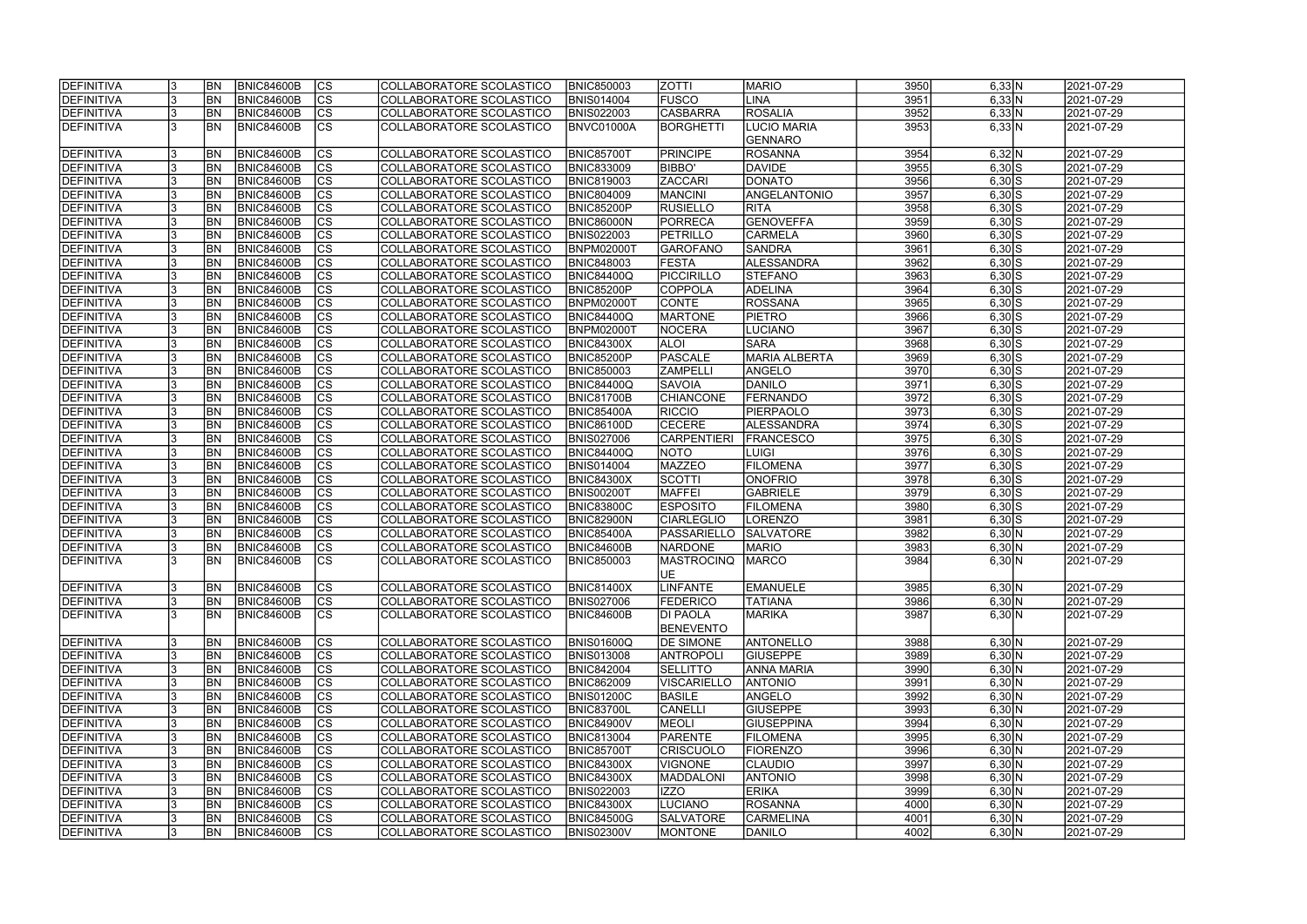| <b>IDEFINITIVA</b> | <b>BN</b>      | BNIC84600B        | CS                       | COLLABORATORE SCOLASTICO | <b>BNIS01600Q</b> | <b>CAROLLA</b>           | GIOVANNI                              | 4003 | 6,30 N              | 2021-07-29 |
|--------------------|----------------|-------------------|--------------------------|--------------------------|-------------------|--------------------------|---------------------------------------|------|---------------------|------------|
| DEFINITIVA         | <b>BN</b>      | <b>BNIC84600B</b> | $\overline{\text{cs}}$   | COLLABORATORE SCOLASTICO | <b>BNIS00800R</b> | <b>AVERSANO</b>          | <b>ANTONIO</b>                        | 4004 | 6,30 N              | 2021-07-29 |
| <b>DEFINITIVA</b>  | <b>BN</b>      | <b>BNIC84600B</b> | $\overline{\text{cs}}$   | COLLABORATORE SCOLASTICO | <b>BNTF010008</b> | <b>CIOTTA</b>            | <b>NICOLA</b>                         | 4005 | 6,30 N              | 2021-07-29 |
| DEFINITIVA         | <b>BN</b>      | <b>BNIC84600B</b> | $\overline{\text{cs}}$   | COLLABORATORE SCOLASTICO | BNPC02000N        | <b>OROPALLO</b>          | <b>DOMENICO</b>                       | 4006 | 6,30 N              | 2021-07-29 |
| <b>DEFINITIVA</b>  | <b>BN</b>      | <b>BNIC84600B</b> | cs                       | COLLABORATORE SCOLASTICO | <b>BNIS014004</b> | <b>PEZZILLO</b>          | <b>GIANLUCA</b>                       | 4007 | 6,30 N              | 2021-07-29 |
| DEFINITIVA         | <b>BN</b>      | <b>BNIC84600B</b> | $\overline{\text{CS}}$   | COLLABORATORE SCOLASTICO | BNIC84600B        | <b>PASTORE</b>           | <b>ERIKA</b>                          | 4008 | 6,30 N              | 2021-07-29 |
| <b>DEFINITIVA</b>  | <b>BN</b>      | <b>BNIC84600B</b> | <b>CS</b>                | COLLABORATORE SCOLASTICO | BNIC81000L        | <b>KWIATKOWSK</b><br>IA. | <b>AGATA PAULINA</b>                  | 4009 | 6,30 N              | 2021-07-29 |
| DEFINITIVA         | <b>BN</b>      | BNIC84600B        | CS                       | COLLABORATORE SCOLASTICO | <b>BNIS022003</b> | <b>DI BIASE</b>          | <b>ANTONIO</b>                        | 4010 | 6,30 N              | 2021-07-29 |
| DEFINITIVA         | <b>BN</b>      | <b>BNIC84600B</b> | cs                       | COLLABORATORE SCOLASTICO | <b>BNIC84300X</b> | MEGLIO                   | ANGELA                                | 4011 | 6,30 N              | 2021-07-29 |
| <b>DEFINITIVA</b>  | <b>BN</b>      | BNIC84600B        | cs                       | COLLABORATORE SCOLASTICO | <b>BNIC848003</b> | <b>CARETTI</b>           | <b>SARA IMMACOLATA</b>                | 4012 | 6,30 N              | 2021-07-29 |
| <b>DEFINITIVA</b>  | <b>BN</b>      | <b>BNIC84600B</b> | CS                       | COLLABORATORE SCOLASTICO | <b>BNIS014004</b> | <b>PALUMBO</b>           | SERGIO                                | 4013 | 6,30 N              | 2021-07-29 |
| <b>DEFINITIVA</b>  | <b>BN</b>      | BNIC84600B        | <b>CS</b>                | COLLABORATORE SCOLASTICO | <b>BNIC86000N</b> | <b>CORONA</b>            | <b>GIUSEPPE</b>                       | 4014 | 6,30 N              | 2021-07-29 |
| DEFINITIVA         | <b>BN</b>      | <b>BNIC84600B</b> | cs                       | COLLABORATORE SCOLASTICO | <b>BNIS01600Q</b> | <b>GIULIANO</b>          | MICHELE                               | 4015 | 6,30 N              | 2021-07-29 |
| DEFINITIVA         | <b>BN</b>      | <b>BNIC84600B</b> | $\overline{\text{cs}}$   | COLLABORATORE SCOLASTICO | <b>BNIS014004</b> | <b>DONATO</b>            | DANIELA                               | 4016 | 6,30 N              | 2021-07-29 |
| <b>DEFINITIVA</b>  | <b>BN</b>      | <b>BNIC84600B</b> | $ \overline{\text{CS}} $ | COLLABORATORE SCOLASTICO | <b>BNIC86100D</b> | <b>MIGLIORE</b>          | <b>EMILIA</b>                         | 4017 | 6,30 N              | 2021-07-29 |
| <b>DEFINITIVA</b>  | <b>BN</b>      | <b>BNIC84600B</b> | $ \overline{\text{CS}} $ | COLLABORATORE SCOLASTICO | <b>BNIS022003</b> | <b>TACINELLI</b>         | <b>GIUSEPPINA</b>                     | 4018 | 6,30 N              | 2021-07-29 |
| <b>DEFINITIVA</b>  | <b>BN</b>      | <b>BNIC84600B</b> | $ \overline{\text{CS}} $ | COLLABORATORE SCOLASTICO | <b>BNIC819003</b> | <b>FIEBIG</b>            | <b>UWE</b>                            | 4019 | $6,30 \overline{N}$ | 2021-07-29 |
| DEFINITIVA         | BN             | <b>BNIC84600B</b> | $\overline{\text{CS}}$   | COLLABORATORE SCOLASTICO | BNIS01600Q        | <b>PIROZZI</b>           | <b>CRESCENZO</b>                      | 4020 | 6,30 N              | 2021-07-29 |
| <b>DEFINITIVA</b>  | <b>BN</b>      | <b>BNIC84600B</b> | $\overline{\text{cs}}$   | COLLABORATORE SCOLASTICO | BNIC84600B        | SEBASTIANELL             | MICHELE                               | 4021 | 6,30 N              | 2021-07-29 |
| DEFINITIVA         | <b>BN</b>      | <b>BNIC84600B</b> | <b>CS</b>                | COLLABORATORE SCOLASTICO | <b>BNIC84600B</b> | DRAGOTTI                 | <b>CARMELA</b>                        | 4022 | 6,30 N              | 2021-07-29 |
| DEFINITIVA         | <b>BN</b>      | <b>BNIC84600B</b> | CS                       | COLLABORATORE SCOLASTICO | <b>BNIC848003</b> | <b>CARUSO</b>            | ANNA MARIA                            | 4023 | 6,30 N              | 2021-07-29 |
| DEFINITIVA         | <b>BN</b>      | <b>BNIC84600B</b> | lcs                      | COLLABORATORE SCOLASTICO | BNIC84600B        | DRAGOTTI                 | <b>OLIMPIA</b>                        | 4024 | 6,30 N              | 2021-07-29 |
| DEFINITIVA         | <b>BN</b>      | <b>BNIC84600B</b> | lcs                      | COLLABORATORE SCOLASTICO | <b>BNIC804009</b> | <b>DE CICCO</b>          | NICOLINO                              | 4025 | 6,30 N              | 2021-07-29 |
| <b>DEFINITIVA</b>  | <b>BN</b>      | <b>BNIC84600B</b> | cs                       | COLLABORATORE SCOLASTICO | <b>BNIS02300V</b> | <b>CORBO</b>             | <b>MARIA PIA</b>                      | 4026 | 6,30 N              | 2021-07-29 |
| <b>DEFINITIVA</b>  | BN             | BNIC84600B        | $\overline{\text{cs}}$   | COLLABORATORE SCOLASTICO | <b>BNIC84300X</b> | <b>ANGELLOTTI</b>        | <b>ANTONIO</b>                        | 4027 | 6,30 N              | 2021-07-29 |
|                    |                |                   |                          |                          |                   | <b>TOMASSI</b>           |                                       |      |                     |            |
| <b>DEFINITIVA</b>  | <b>BN</b>      | <b>BNIC84600B</b> | CS                       | COLLABORATORE SCOLASTICO | <b>BNIC85700T</b> | <b>VARRICCHIO</b>        | PATRIZIA                              | 4028 | 6,30 N              | 2021-07-29 |
| <b>DEFINITIVA</b>  | <b>BN</b>      | BNIC84600B        | cs                       | COLLABORATORE SCOLASTICO | <b>BNRH030005</b> | <b>CIRIACO</b>           | <b>VINCENZO</b>                       | 4029 | 6,30 N              | 2021-07-29 |
| <b>DEFINITIVA</b>  | <b>BN</b>      | BNIC84600B        | $ \mathsf{CS} $          | COLLABORATORE SCOLASTICO | <b>BNRH030005</b> | PARRELLA                 | <b>SALVATORE</b>                      | 4030 | 6,30 N              | 2021-07-29 |
| <b>DEFINITIVA</b>  | <b>BN</b>      | <b>BNIC84600B</b> | $\overline{\text{cs}}$   | COLLABORATORE SCOLASTICO | <b>BNIC833009</b> | <b>CARUSO</b>            | <b>ALBERINDA</b>                      | 4031 | 6,30 N              | 2021-07-29 |
| <b>DEFINITIVA</b>  | <b>BN</b>      | <b>BNIC84600B</b> | cs                       | COLLABORATORE SCOLASTICO | BNIC85200P        | <b>DE MATTEO</b>         | <b>ADRIANO</b>                        | 4032 | 6,30 N              | 2021-07-29 |
| DEFINITIVA         | <b>BN</b>      | <b>BNIC84600B</b> | $\overline{\text{cs}}$   | COLLABORATORE SCOLASTICO | <b>BNPS010006</b> | ABETE                    | <b>ROSSELLA MARIA</b><br><b>LUISA</b> | 4033 | $6,28$ N            | 2021-07-29 |
| <b>DEFINITIVA</b>  | <b>BN</b>      | BNIC84600B        |                          | COLLABORATORE SCOLASTICO | BNIC84300X        | <b>CICCARELLI</b>        | <b>MARIA</b>                          | 4034 | $6,25$ S            | 2021-07-29 |
| DEFINITIVA         | <b>BN</b>      | BNIC84600B        | CS <br>lcs               | COLLABORATORE SCOLASTICO | <b>BNIC84300X</b> | <b>AVINO</b>             | <b>CHRISTIAN</b>                      | 4035 | $6,25$ S            | 2021-07-29 |
| <b>DEFINITIVA</b>  | <b>BN</b>      | BNIC84600B        | CS                       | COLLABORATORE SCOLASTICO | <b>BNRH030005</b> | <b>DI NARDO</b>          | <b>MARIA</b>                          | 4036 | $6,25$ S            | 2021-07-29 |
| <b>DEFINITIVA</b>  | <b>BN</b>      | <b>BNIC84600B</b> | CS                       | COLLABORATORE SCOLASTICO | <b>BNIS00800R</b> | <b>FALCO</b>             | <b>FRANCESCA</b>                      | 4037 | $6,25$ S            | 2021-07-29 |
| DEFINITIVA         | <b>BN</b>      | <b>BNIC84600B</b> | lcs                      | COLLABORATORE SCOLASTICO | <b>BNIC85400A</b> | <b>CARFORA</b>           | ANGELA                                | 4038 | $6,25$ S            | 2021-07-29 |
| <b>DEFINITIVA</b>  | <b>BN</b>      | <b>BNIC84600B</b> | CS                       | COLLABORATORE SCOLASTICO | <b>BNIS014004</b> | <b>BOCCHINO</b>          | <b>RAFAEL ANGELO</b>                  | 4039 | $6,25$ S            | 2021-07-29 |
| <b>DEFINITIVA</b>  | <b>BN</b>      | <b>BNIC84600B</b> | CS                       | COLLABORATORE SCOLASTICO | <b>BNRH030005</b> | <b>MARINO</b>            | <b>SALVATORE</b>                      | 4040 | $6,25$ S            | 2021-07-29 |
| <b>DEFINITIVA</b>  | <b>BN</b>      | BNIC84600B        | <b>CS</b>                | COLLABORATORE SCOLASTICO | <b>BNIS022003</b> | IDE                      | <b>MAURO ERRICO</b>                   | 4041 | $6,25$ S            | 2021-07-29 |
|                    |                |                   |                          |                          |                   | <b>FRANCESCO</b>         |                                       |      |                     |            |
| DEFINITIVA         | <b>BN</b>      | BNIC84600B        | CS                       | COLLABORATORE SCOLASTICO | <b>BNIC839008</b> | <b>CIAMPI</b>            | SILVANA                               | 4042 | $6,25$ S            | 2021-07-29 |
| <b>DEFINITIVA</b>  | <b>BN</b>      | BNIC84600B        | CS                       | COLLABORATORE SCOLASTICO | <b>BNIC83700L</b> | <b>IANNOTTI</b>          | <b>SILVIA</b>                         | 4043 | $6,25$ S            | 2021-07-29 |
| <b>DEFINITIVA</b>  | <b>BN</b>      | BNIC84600B        | cs                       | COLLABORATORE SCOLASTICO | <b>BNIC84300X</b> | <b>RUGGIERO</b>          | <b>CATERINA</b>                       | 4044 | $6,25$ S            | 2021-07-29 |
| <b>DEFINITIVA</b>  | <b>BN</b>      | BNIC84600B        | cs                       | COLLABORATORE SCOLASTICO | <b>BNIC834005</b> | <b>LANNI</b>             | NICOLA                                | 4045 | 6,25 N              | 2021-07-29 |
| <b>DEFINITIVA</b>  | <b>BN</b>      | <b>BNIC84600B</b> | cs                       | COLLABORATORE SCOLASTICO | <b>BNIS027006</b> | <b>SANTILLO</b>          | LUIGI                                 | 4046 | 6,25 N              | 2021-07-29 |
| <b>DEFINITIVA</b>  | <b>BN</b>      | <b>BNIC84600B</b> | cs                       | COLLABORATORE SCOLASTICO | <b>BNIS00200T</b> | <b>DEL NIGRO</b>         | <b>JESSICA</b>                        | 4047 | 6,25 N              | 2021-07-29 |
| <b>DEFINITIVA</b>  | BN <sub></sub> | <b>BNIC84600B</b> | CS                       | COLLABORATORE SCOLASTICO | <b>BNTF010008</b> | <b>GRASSO</b>            | <b>LUIGI</b>                          | 4048 | 6,25 N              | 2021-07-29 |
| <b>DEFINITIVA</b>  | <b>BN</b>      | <b>BNIC84600B</b> | cs                       | COLLABORATORE SCOLASTICO | <b>BNIC84400Q</b> | <b>GIANNINI</b>          | <b>ANTONIO</b>                        | 4049 | 6,25 N              | 2021-07-29 |
| <b>DEFINITIVA</b>  | IBN.           | <b>BNIC84600B</b> | lcs                      | COLLABORATORE SCOLASTICO | <b>BNIS027006</b> | <b>IANNIELLO</b>         | UMBERTO                               | 4050 | 6,25 N              | 2021-07-29 |
| <b>DEFINITIVA</b>  | BN             | <b>BNIC84600B</b> | CS                       | COLLABORATORE SCOLASTICO | <b>BNRH030005</b> | <b>COLETTA</b>           | <b>ANTONIO</b>                        | 4051 | 6,25 N              | 2021-07-29 |
| <b>DEFINITIVA</b>  | <b>BN</b>      | BNIC84600B        | lcs                      | COLLABORATORE SCOLASTICO | <b>BNIC842004</b> | <b>RUGGIERO</b>          | ANGELA                                | 4052 | 6,25 N              | 2021-07-29 |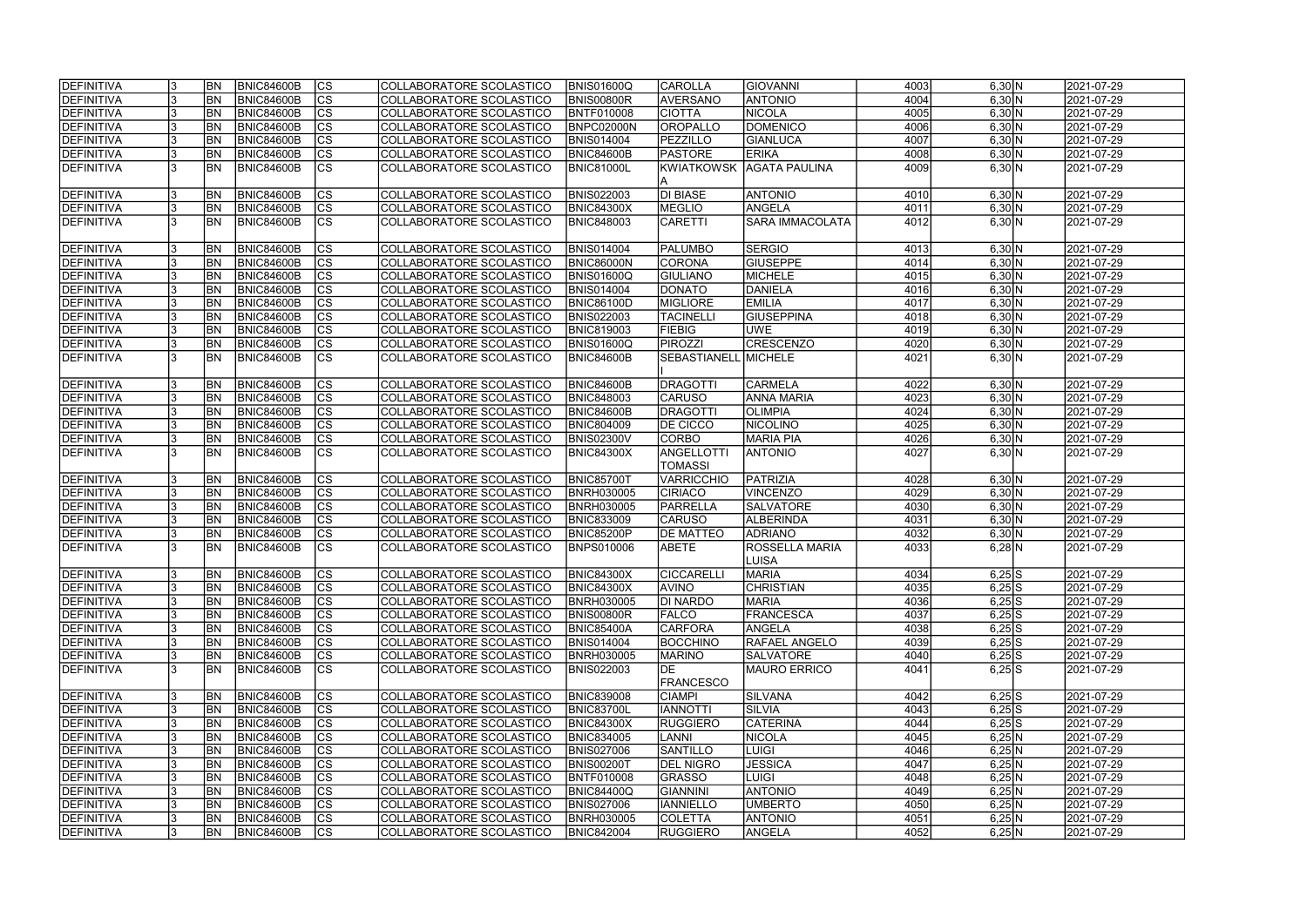| <b>DEFINITIVA</b> |     | <b>BN</b>  | <b>BNIC84600B</b> | $ {\rm CS} $   | COLLABORATORE SCOLASTICO        | <b>BNIC839008</b> | <b>RUSSO</b>          | DOMENICO            | 4053 | 6,25 N              | 2021-07-29 |
|-------------------|-----|------------|-------------------|----------------|---------------------------------|-------------------|-----------------------|---------------------|------|---------------------|------------|
| DEFINITIVA        |     | <b>BN</b>  | <b>BNIC84600B</b> | $\overline{c}$ | COLLABORATORE SCOLASTICO        | <b>BNTF010008</b> | MAZZARELL             | <b>FRANCO</b>       | 4054 | $6,25$ N            | 2021-07-29 |
| DEFINITIVA        |     | <b>BN</b>  | <b>BNIC84600B</b> | $\overline{c}$ | COLLABORATORE SCOLASTICO        | <b>BNIS022003</b> | <b>RUGGIERI</b>       | <b>MARIAROSARIA</b> | 4055 | 6,25 N              | 2021-07-29 |
| DEFINITIVA        |     | BN         | <b>BNIC84600B</b> | cs             | COLLABORATORE SCOLASTICO        | <b>BNIC81400X</b> | <b>IANNICOLA</b>      | GABRIELE            | 4056 | $6,25$ N            | 2021-07-29 |
| DEFINITIVA        |     | <b>BN</b>  | <b>BNIC84600B</b> | cs             | COLLABORATORE SCOLASTICO        | <b>BNIC81400X</b> | LA PORTA              | <b>GIOVANNA</b>     | 4057 | $6,25$ N            | 2021-07-29 |
| DEFINITIVA        |     | BN         | <b>BNIC84600B</b> | cs             | COLLABORATORE SCOLASTICO        | <b>BNIC84300X</b> | <b>TESSITORE</b>      | <b>MALVA</b>        | 4058 | $6,25$ N            | 2021-07-29 |
| DEFINITIVA        |     | <b>BN</b>  | <b>BNIC84600B</b> | cs             | COLLABORATORE SCOLASTICO        | <b>BNIC84300X</b> | PAGANO                | <b>SALVATORE</b>    | 4059 | 6,25 N              | 2021-07-29 |
| DEFINITIVA        | 13  | <b>BN</b>  | <b>BNIC84600B</b> | cs             | COLLABORATORE SCOLASTICO        | <b>BNIC82300P</b> | <b>LUBRANO</b>        | <b>ROSA</b>         | 4060 | 6,25 N              | 2021-07-29 |
| DEFINITIVA        |     | <b>BN</b>  | <b>BNIC84600B</b> | cs             | COLLABORATORE SCOLASTICO        | <b>BNIC855006</b> | <b>UZZAUTO</b>        | <b>ROSINA</b>       | 4061 | $6,20$ $S$          | 2021-07-29 |
| DEFINITIVA        |     | <b>BN</b>  | <b>BNIC84600B</b> | cs             | COLLABORATORE SCOLASTICO        | <b>BNIC804009</b> | <b>ZACCARINO</b>      | KATIA               | 4062 | $6,20$ S            | 2021-07-29 |
| DEFINITIVA        |     | <b>BN</b>  | <b>BNIC84600B</b> | $ {\rm cs} $   | COLLABORATORE SCOLASTICO        | <b>BNIC84600B</b> | <b>FALATO</b>         | <b>ILENIA</b>       | 4063 | $6,20$ $S$          | 2021-07-29 |
| DEFINITIVA        |     | <b>BN</b>  | <b>BNIC84600B</b> | cs             | COLLABORATORE SCOLASTICO        | <b>BNIC819003</b> | <b>BASILONE</b>       | <b>GIORGIA</b>      | 4064 | $6,20$ S            | 2021-07-29 |
| DEFINITIVA        |     | <b>BN</b>  | <b>BNIC84600B</b> | cs             | COLLABORATORE SCOLASTICO        | <b>BNIC848003</b> | RAGAZZO               | <b>GIOVANNI</b>     | 4065 | $6,20$ S            | 2021-07-29 |
| DEFINITIVA        |     | BN         | <b>BNIC84600B</b> | cs             | COLLABORATORE SCOLASTICO        | <b>BNIC850003</b> | <b>BOTTE</b>          | ANTONELLA           | 4066 | $6,20$ S            | 2021-07-29 |
| DEFINITIVA        |     | <b>BN</b>  | <b>BNIC84600B</b> | cs             | COLLABORATORE SCOLASTICO        | <b>BNIS00200T</b> | ROMANO                | <b>MARIA</b>        | 4067 | $6,20$ S            | 2021-07-29 |
| DEFINITIVA        |     | <b>BN</b>  | <b>BNIC84600B</b> | cs             | COLLABORATORE SCOLASTICO        | <b>BNIC819003</b> | <b>ZEOLI</b>          | <b>EMANUELA</b>     | 4068 | $6,20$ S            | 2021-07-29 |
| DEFINITIVA        | 3   | <b>BN</b>  | <b>BNIC84600B</b> | $\overline{c}$ | COLLABORATORE SCOLASTICO        | <b>BNIC84900V</b> | <b>VIELE</b>          | DANIELE             | 4069 | $6,20$ S            | 2021-07-29 |
| DEFINITIVA        |     | <b>BN</b>  | <b>BNIC84600B</b> | cs             | COLLABORATORE SCOLASTICO        | <b>BNIC841008</b> | MAZZARELLA            | <b>ELISA</b>        | 4070 | $6,20$ S            | 2021-07-29 |
| <b>DEFINITIVA</b> |     | BN         | <b>BNIC84600B</b> | <b>CS</b>      | COLLABORATORE SCOLASTICO        | <b>BNIC84600B</b> | <b>MASTANTUON</b>     | MARILISA            | 4071 | $6,20$ S            | 2021-07-29 |
|                   |     |            |                   |                |                                 |                   | IO                    |                     |      |                     |            |
| DEFINITIVA        |     | <b>BN</b>  | <b>BNIC84600B</b> | <b>CS</b>      | COLLABORATORE SCOLASTICO        | <b>BNIC84900V</b> | DE                    | <b>FILOMENA</b>     | 4072 | $6,20$ S            | 2021-07-29 |
|                   |     |            |                   |                |                                 |                   | <b>CRISTOFARO</b>     |                     |      |                     |            |
| DEFINITIVA        |     | <b>BN</b>  | <b>BNIC84600B</b> | $ {\rm cs} $   | COLLABORATORE SCOLASTICO        | <b>BNIC85200P</b> | <b>CAROZZA</b>        | <b>ANTONIO</b>      | 4073 | $6,20$ S            | 2021-07-29 |
| DEFINITIVA        |     | <b>BN</b>  | <b>BNIC84600B</b> | $ {\rm cs} $   | COLLABORATORE SCOLASTICO        | <b>BNIS02600A</b> | <b>DE MIZIO</b>       | VITTORIO            | 4074 | $6,20$ S            | 2021-07-29 |
| DEFINITIVA        |     | <b>BN</b>  | <b>BNIC84600B</b> | cs             | COLLABORATORE SCOLASTICO        | <b>BNIC812008</b> | <b>FURNO</b>          | AGOSTINA            | 4075 | $6,20$ S            | 2021-07-29 |
| DEFINITIVA        |     | <b>BN</b>  | <b>BNIC84600B</b> | $ {\rm cs} $   | COLLABORATORE SCOLASTICO        | <b>BNIC804009</b> | <b>ALBINI</b>         | <b>ANTONIETTA</b>   | 4076 | $6,20$ S            | 2021-07-29 |
| DEFINITIVA        |     | <b>BN</b>  | <b>BNIC84600B</b> | cs             | COLLABORATORE SCOLASTICO        | <b>BNIC81700B</b> | <b>LOMBARDI</b>       | <b>VALERIA</b>      | 4077 | 6,20 N              | 2021-07-29 |
| DEFINITIVA        |     | <b>BN</b>  | <b>BNIC84600B</b> | cs             | COLLABORATORE SCOLASTICO        | <b>BNIC86000N</b> | <b>RUGGIERO</b>       | <b>BARBARA</b>      | 4078 | 6,20 N              | 2021-07-29 |
| DEFINITIVA        |     | <b>BN</b>  | <b>BNIC84600B</b> | cs             | COLLABORATORE SCOLASTICO        | <b>BNIC83700L</b> | <b>CARRESE</b>        | STANISLAO           | 4079 | 6,20 N              | 2021-07-29 |
| DEFINITIVA        |     | <b>BN</b>  | <b>BNIC84600B</b> | cs             | COLLABORATORE SCOLASTICO        | <b>BNIC82300P</b> | <b>TORRILLO</b>       | <b>ROBERTA</b>      | 4080 | 6,20 N              | 2021-07-29 |
| DEFINITIVA        |     | <b>BN</b>  | <b>BNIC84600B</b> | $\overline{c}$ | COLLABORATORE SCOLASTICO        | <b>BNIS01600Q</b> | <b>DE RISO</b>        | GENNARO             | 4081 | 6,20 N              | 2021-07-29 |
| DEFINITIVA        |     | <b>BN</b>  | <b>BNIC84600B</b> | $\overline{c}$ | COLLABORATORE SCOLASTICO        | <b>BNIS027006</b> | <b>FORGIONE</b>       | <b>FRANCESCO</b>    | 4082 | 6,20 N              | 2021-07-29 |
| DEFINITIVA        |     | <b>BN</b>  | BNIC84600B        | $\overline{c}$ | COLLABORATORE SCOLASTICO        | <b>BNIS01600Q</b> | GRASSO                | <b>BRUNO</b>        | 4083 | 6,20 N              | 2021-07-29 |
| DEFINITIVA        |     | <b>BN</b>  | <b>BNIC84600B</b> | $\overline{c}$ | COLLABORATORE SCOLASTICO        | <b>BNIC84500G</b> | <b>RESCIGNO</b>       | <b>FRANCESCO</b>    | 4084 | 6,20 N              | 2021-07-29 |
| DEFINITIVA        |     | <b>BN</b>  | <b>BNIC84600B</b> | $\overline{c}$ | <b>COLLABORATORE SCOLASTICO</b> | <b>BNIS027006</b> | <b>FESTA</b>          | <b>FABIOLA</b>      | 4085 | 6,20 N              | 2021-07-29 |
| DEFINITIVA        |     | <b>BN</b>  | <b>BNIC84600B</b> | cs             | COLLABORATORE SCOLASTICO        | <b>BNIS013008</b> | <b>CIERVO</b>         | <b>LUCIA</b>        | 4086 | 6,20 N              | 2021-07-29 |
| <b>DEFINITIVA</b> | Iა  | <b>BN</b>  | BNIC84600B        | CS             | COLLABORATORE SCOLASTICO        | <b>BNIS014004</b> | GOMMA                 | <b>GIUSEPPE</b>     | 4087 | 6,20 N              | 2021-07-29 |
| DEFINITIVA        |     | <b>BN</b>  | <b>BNIC84600B</b> | $ {\rm CS} $   | COLLABORATORE SCOLASTICO        | <b>BNIS013008</b> | <b>CIERVO</b>         | ANGELA              | 4088 | 6,20 N              | 2021-07-29 |
| DEFINITIVA        |     | <b>IBN</b> | BNIC84600B        | <sub>Ics</sub> | COLLABORATORE SCOLASTICO        | <b>BNIS00200T</b> | AMABILETTI            | <b>ALESSANDRA</b>   | 4089 | 6,20 N              | 2021-07-29 |
| <b>DEFINITIVA</b> |     | <b>BN</b>  | <b>BNIC84600B</b> | <sub>Ics</sub> | COLLABORATORE SCOLASTICO        | <b>BNIC85400A</b> | <b>ZAPPIELLO</b>      | ANTONIO             | 4090 | 6,20 N              | 2021-07-29 |
| DEFINITIVA        | 13  | <b>BN</b>  | BNIC84600B        | <b>CS</b>      | COLLABORATORE SCOLASTICO        | <b>BNIS022003</b> | MASTROBUONI FRANCESCO |                     | 4091 | 6,20 N              | 2021-07-29 |
|                   |     |            |                   |                |                                 |                   |                       |                     |      |                     |            |
| DEFINITIVA        |     | <b>BN</b>  | <b>BNIC84600B</b> | $ {\rm CS} $   | COLLABORATORE SCOLASTICO        | <b>BNIC84300X</b> | EVANGELISTA TONY      |                     | 4092 | 6,20 N              | 2021-07-29 |
| DEFINITIVA        |     | <b>BN</b>  | <b>BNIC84600B</b> | $ {\rm CS} $   | COLLABORATORE SCOLASTICO        | <b>BNIS00200T</b> | RAPUANO               | SIMONA              | 4093 | 6,20 N              | 2021-07-29 |
| DEFINITIVA        |     | <b>BN</b>  | <b>BNIC84600B</b> | cs             | COLLABORATORE SCOLASTICO        | <b>BNPS010006</b> | D'ORA                 | <b>EMANUELE</b>     | 4094 | 6,20 N              | 2021-07-29 |
| DEFINITIVA        |     | <b>BN</b>  | <b>BNIC84600B</b> | cs             | COLLABORATORE SCOLASTICO        | <b>BNIS01600Q</b> | <b>ZOTTI</b>          | <b>GIUSEPPE</b>     | 4095 | 6,20 N              | 2021-07-29 |
| DEFINITIVA        |     | <b>BN</b>  | <b>BNIC84600B</b> | cs             | COLLABORATORE SCOLASTICO        | <b>BNIC84300X</b> | <b>GIANNI'</b>        | <b>ALEANDRO</b>     | 4096 | 6,20 N              | 2021-07-29 |
| DEFINITIVA        |     | <b>BN</b>  | <b>BNIC84600B</b> | cs             | COLLABORATORE SCOLASTICO        | <b>BNIC84300X</b> | <b>CAPUTO</b>         | <b>VALENTINA</b>    | 4097 | $6,20 \overline{N}$ | 2021-07-29 |
| DEFINITIVA        |     | <b>BN</b>  | BNIC84600B        | <sub>Ics</sub> | COLLABORATORE SCOLASTICO        | <b>BNIC804009</b> | GUGLIELMUCC  ALESSIA  |                     | 4098 | 6,20 N              | 2021-07-29 |
|                   |     |            |                   |                |                                 |                   |                       |                     |      |                     |            |
| DEFINITIVA        |     | <b>BN</b>  | <b>BNIC84600B</b> | $ {\rm CS} $   | COLLABORATORE SCOLASTICO        | <b>BNIC85200P</b> | <b>SCAROLA</b>        | ANGELO              | 4099 | 6,20 N              | 2021-07-29 |
| DEFINITIVA        |     | <b>BN</b>  | <b>BNIC84600B</b> | $ {\rm CS} $   | COLLABORATORE SCOLASTICO        | <b>BNIC84600B</b> | <b>ASSINI</b>         | ANGELO              | 4100 | 6,20 N              | 2021-07-29 |
| DEFINITIVA        |     | <b>BN</b>  | <b>BNIC84600B</b> | $ {\rm CS} $   | COLLABORATORE SCOLASTICO        | <b>BNIC82300P</b> | <b>GIOVA</b>          | <b>AMELIA</b>       | 4101 | 6,20 N              | 2021-07-29 |
| DEFINITIVA        |     | BN         | <b>BNIC84600B</b> | $ {\rm CS} $   | COLLABORATORE SCOLASTICO        | <b>BNIC84300X</b> | <b>TEDINO</b>         | COSIMO              | 4102 | 6,20 N              | 2021-07-29 |
| DEFINITIVA        |     | BN         | <b>BNIC84600B</b> | <sub>Ics</sub> | COLLABORATORE SCOLASTICO        | <b>BNPM02000T</b> | <b>SIFONE</b>         | <b>FRANCESCA</b>    | 4103 | 6,20 N              | 2021-07-29 |
| <b>DEFINITIVA</b> | 13. | <b>BN</b>  | <b>BNIC84600B</b> | <b>CS</b>      | COLLABORATORE SCOLASTICO        | <b>BNTF010008</b> | <b>BUONO</b>          | <b>MARCO</b>        | 4104 | 6,20 N              | 2021-07-29 |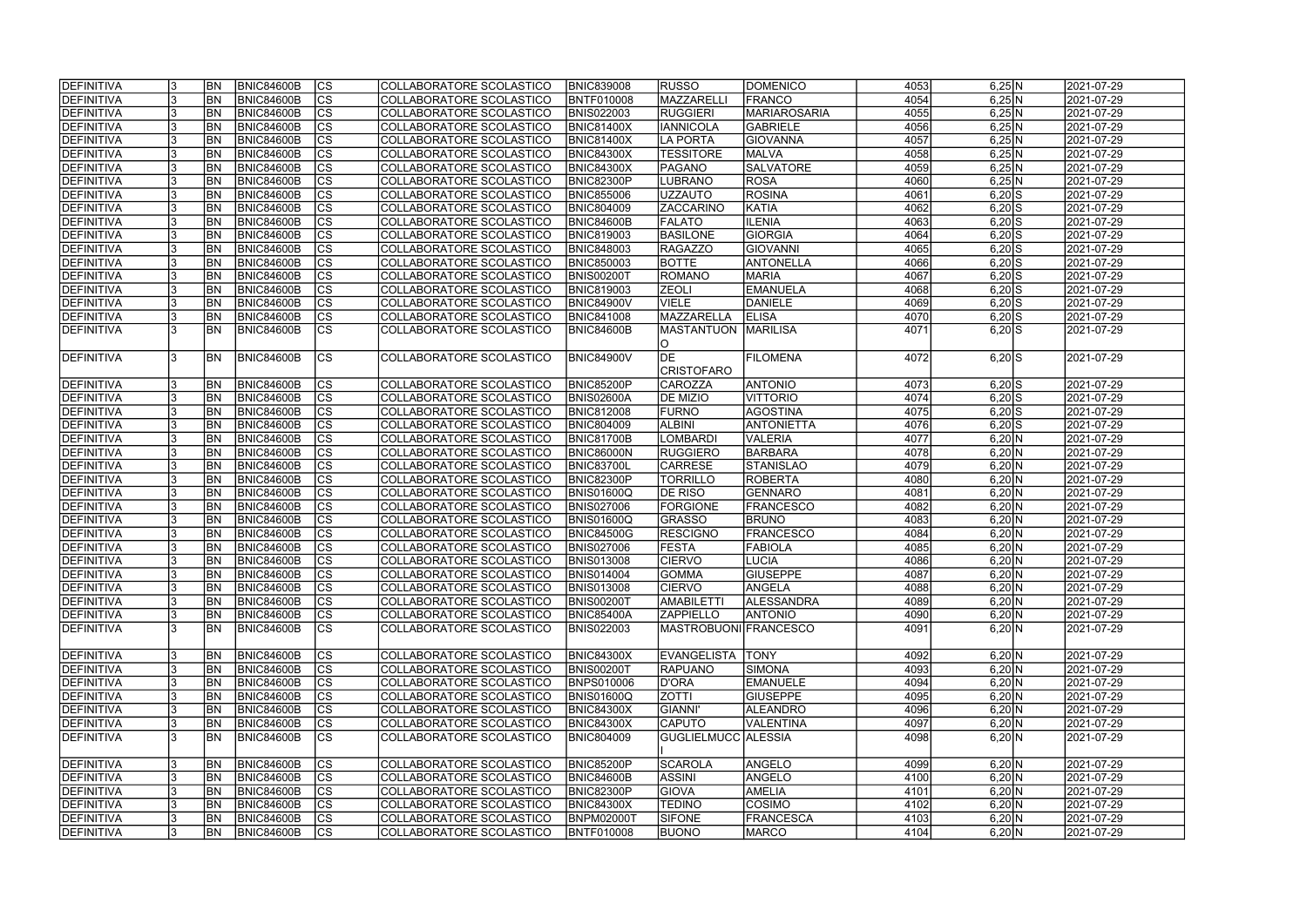| DEFINITIVA        |    | <b>BN</b>      | <b>BNIC84600B</b> | $ {\rm CS} $   | COLLABORATORE SCOLASTICO | <b>BNIC84500G</b> | <b>LIMATA</b>      | <b>ANTONIO</b>          | 4105 | 6,20 N     | 2021-07-29 |
|-------------------|----|----------------|-------------------|----------------|--------------------------|-------------------|--------------------|-------------------------|------|------------|------------|
| DEFINITIVA        |    | <b>BN</b>      | <b>BNIC84600B</b> | cs             | COLLABORATORE SCOLASTICO | <b>BNIC86000N</b> | <b>CHIUSOLO</b>    | LUCIA                   | 4106 | 6,20 N     | 2021-07-29 |
| DEFINITIVA        |    | <b>BN</b>      | <b>BNIC84600B</b> | cs             | COLLABORATORE SCOLASTICO | <b>BNIS027006</b> | <b>ZEOLI</b>       | EMANUELE                | 4107 | 6,20 N     | 2021-07-29 |
| DEFINITIVA        |    | <b>BN</b>      | BNIC84600B        | $\overline{c}$ | COLLABORATORE SCOLASTICO | <b>BNIC85400A</b> | <b>RUGGIERO</b>    | <b>ANIELLO</b>          | 4108 | 6,20 N     | 2021-07-29 |
| <b>DEFINITIVA</b> |    | <b>BN</b>      | BNIC84600B        | cs             | COLLABORATORE SCOLASTICO | <b>BNIC819003</b> | <b>PERUGINI</b>    | <b>ALDA</b>             | 4109 | 6,20 N     | 2021-07-29 |
| DEFINITIVA        |    | <b>BN</b>      | BNIC84600B        | cs             | COLLABORATORE SCOLASTICO | <b>BNIS014004</b> | <b>NAVE</b>        | ASSUNTINA               | 4110 | 6,20 N     | 2021-07-29 |
| DEFINITIVA        |    | <b>BN</b>      | BNIC84600B        | cs             | COLLABORATORE SCOLASTICO | <b>BNIC84600B</b> | <b>DI SANTO</b>    | MARIA                   | 4111 | 6,20 N     | 2021-07-29 |
| DEFINITIVA        |    | <b>BN</b>      | <b>BNIC84600B</b> | cs             | COLLABORATORE SCOLASTICO | <b>BNIC84600B</b> | <b>FURNO</b>       | NICOLA                  | 4112 | 6,20 N     | 2021-07-29 |
| DEFINITIVA        |    | BN             | <b>BNIC84600B</b> | cs             | COLLABORATORE SCOLASTICO | <b>BNIS00800R</b> | ALBARANO           | DARIO                   | 4113 | 6,20 N     | 2021-07-29 |
| DEFINITIVA        |    | BN             | <b>BNIC84600B</b> | cs             | COLLABORATORE SCOLASTICO | <b>BNIC82900N</b> | <b>IANNACE</b>     | <b>BETULIA</b>          | 4114 | 6,20 N     | 2021-07-29 |
| DEFINITIVA        |    | <b>BN</b>      | <b>BNIC84600B</b> | cs             | COLLABORATORE SCOLASTICO | <b>BNIC819003</b> | <b>DI MELLA</b>    | <b>IVAN</b>             | 4115 | 6,20 N     | 2021-07-29 |
| DEFINITIVA        |    | <b>BN</b>      | <b>BNIC84600B</b> | cs             | COLLABORATORE SCOLASTICO | <b>BNIC82900N</b> | <b>DE TORO</b>     | MICHELE                 | 4116 | 6,20 N     | 2021-07-29 |
| DEFINITIVA        |    | <b>BN</b>      | <b>BNIC84600B</b> | $ {\rm cs} $   | COLLABORATORE SCOLASTICO | <b>BNIC85200P</b> | <b>CAMPOPIANO</b>  | <b>LUIGI</b>            | 4117 | 6,20 N     | 2021-07-29 |
| DEFINITIVA        |    | <b>BN</b>      | <b>BNIC84600B</b> | cs             | COLLABORATORE SCOLASTICO | <b>BNRH030005</b> | SORRENTINO         | VINCENZO                | 4118 | 6,20 N     | 2021-07-29 |
| <b>DEFINITIVA</b> |    | <b>BN</b>      | <b>BNIC84600B</b> | cs             | COLLABORATORE SCOLASTICO | <b>BNIC834005</b> | <b>RAPUANO</b>     | <b>CARMELINA</b>        | 4119 | 6,20 N     | 2021-07-29 |
| DEFINITIVA        |    | <b>BN</b>      | <b>BNIC84600B</b> | cs             | COLLABORATORE SCOLASTICO | <b>BNIC81700B</b> | <b>BELLONIO</b>    | LOREDANA                | 4120 | 6,20 N     | 2021-07-29 |
| DEFINITIVA        |    | BN             | <b>BNIC84600B</b> | cs             | COLLABORATORE SCOLASTICO | <b>BNIS02600A</b> | VASSALLO           | <b>SALVATORE</b>        | 4121 | 6,20 N     | 2021-07-29 |
| DEFINITIVA        |    | <b>BN</b>      | <b>BNIC84600B</b> | $ {\rm CS} $   | COLLABORATORE SCOLASTICO | <b>BNIC84300X</b> | MALAFRONTE         | RAFFAELE                | 4122 | $6,17$ S   | 2021-07-29 |
| <b>DEFINITIVA</b> |    | <b>BN</b>      | BNIC84600B        | <b>CS</b>      | COLLABORATORE SCOLASTICO | <b>BNIC841008</b> | CINQUEGRANA SANDRO |                         | 4123 | $6,17$ $S$ | 2021-07-29 |
|                   |    |                |                   |                |                          |                   |                    |                         |      |            |            |
| DEFINITIVA        |    | <b>BN</b>      | <b>BNIC84600B</b> | $ {\rm cs} $   | COLLABORATORE SCOLASTICO | <b>BNIC84600B</b> | <b>GAROFALO</b>    | ITITTI                  | 4124 | $6,17$ $S$ | 2021-07-29 |
| DEFINITIVA        |    | <b>BN</b>      | <b>BNIC84600B</b> | $ {\rm cs} $   | COLLABORATORE SCOLASTICO | <b>BNIS00200T</b> | <b>FESTA</b>       | DANIELA                 | 4125 | $6,17$ $S$ | 2021-07-29 |
| DEFINITIVA        |    | <b>BN</b>      | <b>BNIC84600B</b> | <b>CS</b>      | COLLABORATORE SCOLASTICO | <b>BNIC84600B</b> | <b>GAMBUTI</b>     | <b>LEANZIO</b>          | 4126 | $6,17$ S   | 2021-07-29 |
| DEFINITIVA        |    | <b>BN</b>      | <b>BNIC84600B</b> | Ics            | COLLABORATORE SCOLASTICO | <b>BNTF010008</b> | PASQUARIELL        | <b>SALVATORE</b>        | 4127 | $6,17$ $S$ | 2021-07-29 |
|                   |    |                |                   |                |                          |                   | IO.                | JUNIOR                  |      |            |            |
| DEFINITIVA        |    | <b>BN</b>      | <b>BNIC84600B</b> | $ {\rm CS} $   | COLLABORATORE SCOLASTICO | <b>BNIC85200P</b> | <b>TABACCHINO</b>  | MADDALENA               | 4128 | $6,17$ $S$ | 2021-07-29 |
| DEFINITIVA        |    | BN             | <b>BNIC84600B</b> | $ {\rm cs} $   | COLLABORATORE SCOLASTICO | BNPC02000N        | <b>DE FILIPPO</b>  | GIANLUCA                | 4129 | $6,17$ $S$ | 2021-07-29 |
| DEFINITIVA        |    | <b>BN</b>      | <b>BNIC84600B</b> | $ {\rm cs} $   | COLLABORATORE SCOLASTICO | <b>BNIC848003</b> | <b>TREBBI</b>      | <b>ANTONIO</b>          | 4130 | $6,17$ S   | 2021-07-29 |
| DEFINITIVA        |    | <b>BN</b>      | <b>BNIC84600B</b> | cs             | COLLABORATORE SCOLASTICO | <b>BNIC819003</b> | <b>CIOCCIA</b>     | DOMENICO                | 4131 | $6,17$ S   | 2021-07-29 |
| DEFINITIVA        |    | <b>BN</b>      | <b>BNIC84600B</b> | $ {\rm cs} $   | COLLABORATORE SCOLASTICO | <b>BNIS022003</b> | <b>UCCELLINI</b>   | <b>ROSANNA</b>          | 4132 | $6,17$ $S$ | 2021-07-29 |
| DEFINITIVA        |    | <b>BN</b>      | <b>BNIC84600B</b> | CS             | COLLABORATORE SCOLASTICO | <b>BNIS014004</b> | <b>DE FIORE</b>    | <b>MARIALISA</b>        | 4133 | $6,17$ $S$ | 2021-07-29 |
| DEFINITIVA        |    | <b>BN</b>      | <b>BNIC84600B</b> | CS             | COLLABORATORE SCOLASTICO | <b>BNIC833009</b> | GIGANTE            | <b>MARIA VITANGELA</b>  | 4134 | $6,17$ $S$ | 2021-07-29 |
| <b>DEFINITIVA</b> |    | <b>BN</b>      | <b>BNIC84600B</b> | $\overline{c}$ | COLLABORATORE SCOLASTICO | <b>BNRH030005</b> | LA MANNA           | <b>ENRICO</b>           | 4135 | $6,17$ N   | 2021-07-29 |
| DEFINITIVA        |    | BN             | <b>BNIC84600B</b> | cs             | COLLABORATORE SCOLASTICO | <b>BNIC84400Q</b> | <b>MERCURIO</b>    | <b>CARMELA</b>          | 4136 | $6,17$ N   | 2021-07-29 |
| DEFINITIVA        |    | <b>BN</b>      | BNIC84600B        | $\overline{c}$ | COLLABORATORE SCOLASTICO | <b>BNPS010006</b> | LI PIZZI           | MORENO                  | 4137 | $6,17$ N   | 2021-07-29 |
| DEFINITIVA        |    | <b>BN</b>      | <b>BNIC84600B</b> | $\overline{c}$ | COLLABORATORE SCOLASTICO | <b>BNIC85200P</b> | <b>MATURI</b>      | <b>TERESA</b>           | 4138 | $6,17$ N   | 2021-07-29 |
| <b>DEFINITIVA</b> |    | IBN            | <b>BNIC84600B</b> | CS             | COLLABORATORE SCOLASTICO | BNIC84900V        | FRANZESE           | GIUSEPPINA              | 4139 | $6,17$  N  | 2021-07-29 |
| DEFINITIVA        |    | <b>IBN</b>     | <b>BNIC84600B</b> | $ {\rm CS} $   | COLLABORATORE SCOLASTICO | <b>BNIC84600B</b> | CENICCOLA          | <b>MARIA</b>            | 4140 | $6,17$ N   | 2021-07-29 |
| DEFINITIVA        |    | <b>IBN</b>     | <b>BNIC84600B</b> | $ {\rm CS} $   | COLLABORATORE SCOLASTICO | <b>BNIS02300V</b> | DI MEO             | <b>MARIO</b>            | 4141 | $6,17$ N   | 2021-07-29 |
| DEFINITIVA        |    | <b>BN</b>      | <b>BNIC84600B</b> | <sub>Ics</sub> | COLLABORATORE SCOLASTICO | <b>BNIC85200P</b> | <b>NUZZO</b>       | <b>VINCENZA</b>         | 4142 | $6,17$ N   | 2021-07-29 |
| <b>DEFINITIVA</b> |    | <b>BN</b>      | <b>BNIC84600B</b> | $ {\rm CS} $   | COLLABORATORE SCOLASTICO | <b>BNRH030005</b> | <b>DI SANTO</b>    | ANNALISA                | 4143 | $6,17$ N   | 2021-07-29 |
| DEFINITIVA        |    | <b>BN</b>      | <b>BNIC84600B</b> | $ {\rm CS} $   | COLLABORATORE SCOLASTICO | <b>BNIC84900V</b> | <b>PICA</b>        | <b>GIUSEPPE</b>         | 4144 | $6,17$ N   | 2021-07-29 |
| DEFINITIVA        |    | <b>BN</b>      | <b>BNIC84600B</b> | $ {\rm CS} $   | COLLABORATORE SCOLASTICO | <b>BNIC84900V</b> | <b>MASELLA</b>     | <b>FILOMENA</b>         | 4145 | $6,17$ N   | 2021-07-29 |
| DEFINITIVA        |    | <b>BN</b>      | <b>BNIC84600B</b> | $ {\rm CS} $   | COLLABORATORE SCOLASTICO | <b>BNIS027006</b> | <b>CALABRESE</b>   | <b>MARIA TERESA</b>     | 4146 | $6,17$ N   | 2021-07-29 |
| DEFINITIVA        |    | <b>BN</b>      | <b>BNIC84600B</b> | cs             | COLLABORATORE SCOLASTICO | <b>BNIC834005</b> | <b>IANNUZZI</b>    | <b>ROBERTO</b>          | 4147 | $6,17$ N   | 2021-07-29 |
| DEFINITIVA        |    | <b>BN</b>      | <b>BNIC84600B</b> | $ {\rm CS} $   | COLLABORATORE SCOLASTICO | <b>BNIC84300X</b> | <b>ZICARO</b>      | <b>SALVATORE</b>        | 4148 | $6,17$ N   | 2021-07-29 |
| DEFINITIVA        |    | <b>BN</b>      | <b>BNIC84600B</b> | cs             | COLLABORATORE SCOLASTICO | BNVC01000A        | <b>COLANGELO</b>   | <b>IDA</b>              | 4149 | $6,17$ N   | 2021-07-29 |
| DEFINITIVA        |    | <b>BN</b>      | <b>BNIC84600B</b> | $ {\rm CS} $   | COLLABORATORE SCOLASTICO | <b>BNIC81400X</b> | ROMANELLI          | <b>ANTONIETTA</b>       | 4150 | $6,17$ N   | 2021-07-29 |
| DEFINITIVA        |    | <b>BN</b>      | <b>BNIC84600B</b> | cs             | COLLABORATORE SCOLASTICO | <b>BNIC84600B</b> | PIAZZA             | MARIA GRAZIA            | 4151 | $6,17$ N   | 2021-07-29 |
| DEFINITIVA        |    | <b>BN</b>      | <b>BNIC84600B</b> | $ {\rm cs} $   | COLLABORATORE SCOLASTICO | <b>BNIC84500G</b> | CAPOZZI            | GENNARINA               | 4152 | $6,17$ N   | 2021-07-29 |
| DEFINITIVA        |    | <b>BN</b>      | <b>BNIC84600B</b> | cs             | COLLABORATORE SCOLASTICO | <b>BNIC84600B</b> | <b>MANCINI</b>     | <b>ANTONELLA</b>        | 4153 | $6,17$ N   | 2021-07-29 |
| DEFINITIVA        |    | <b>BN</b>      | <b>BNIC84600B</b> | $ {\rm CS} $   | COLLABORATORE SCOLASTICO | <b>BNIC84500G</b> | <b>MIGLIACCIO</b>  | <b>ATTILIO</b>          | 4154 | $6,17$ N   | 2021-07-29 |
| <b>DEFINITIVA</b> |    | <b>BN</b>      | <b>BNIC84600B</b> | $ {\rm CS} $   | COLLABORATORE SCOLASTICO | <b>BNIC86100D</b> | NUZZO              | LUIGI                   | 4155 | $6,17$ N   | 2021-07-29 |
| <b>DEFINITIVA</b> |    | BN             | <b>BNIC84600B</b> | $ {\rm CS} $   | COLLABORATORE SCOLASTICO | <b>BNIC82900N</b> | <b>VILLANO</b>     | <b>GIOVANNI ANTONIO</b> | 4156 | $6,17$ N   | 2021-07-29 |
|                   |    |                |                   |                |                          |                   |                    |                         |      |            |            |
| <b>DEFINITIVA</b> | 13 | BN <sub></sub> | <b>BNIC84600B</b> | $ {\rm CS} $   | COLLABORATORE SCOLASTICO | <b>BNIC84300X</b> | <b>DE LUCA</b>     | <b>ANIELLO</b>          | 4157 | $6,17$ N   | 2021-07-29 |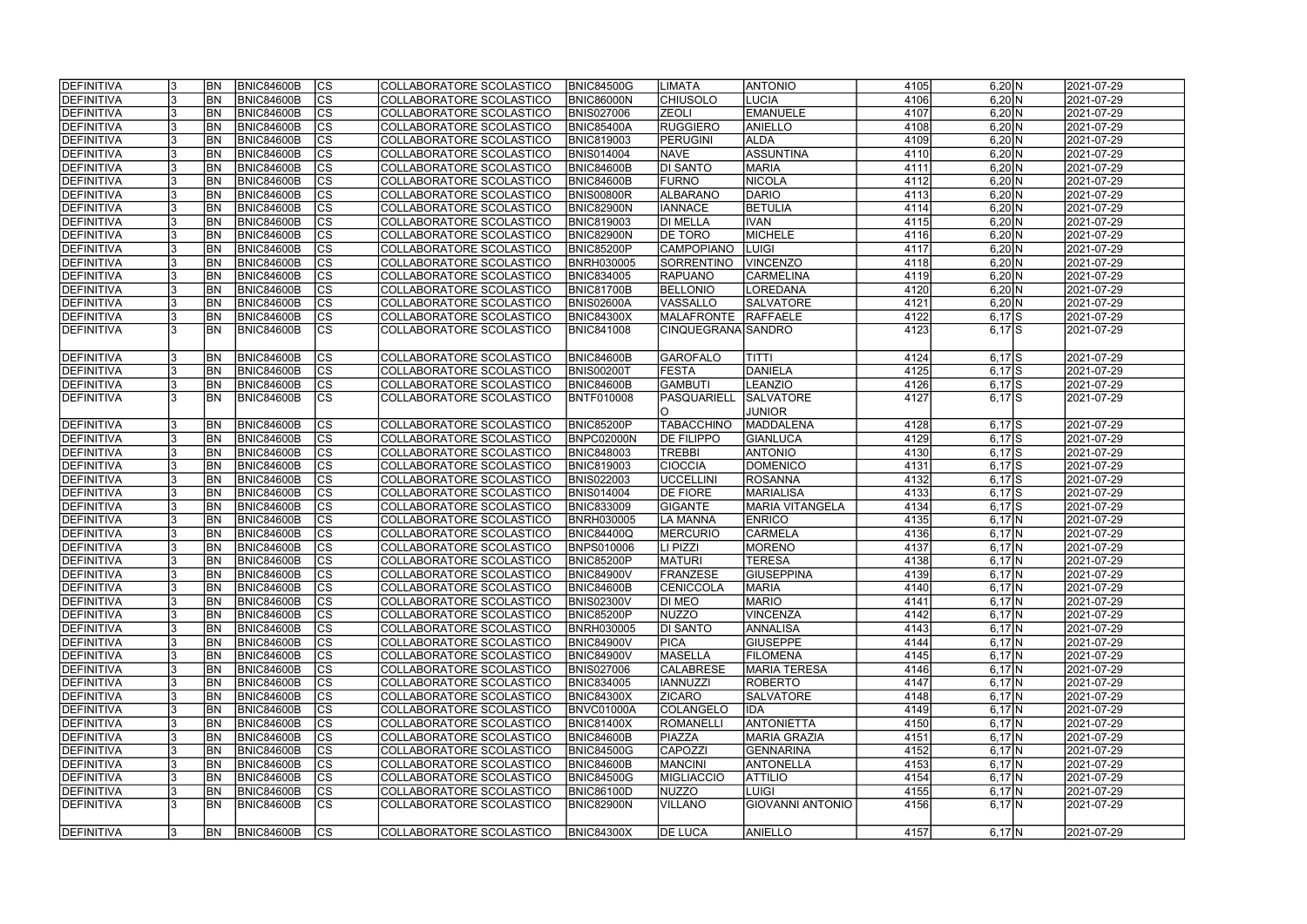| <b>DEFINITIVA</b> |    | <b>BN</b> | <b>BNIC84600B</b> | <b>CS</b>                | COLLABORATORE SCOLASTICO | <b>BNIS022003</b> | <b>RONCA</b>           | <b>PIETRO PAOLO</b>    | 4158 | $6,17$ N   | 2021-07-29 |
|-------------------|----|-----------|-------------------|--------------------------|--------------------------|-------------------|------------------------|------------------------|------|------------|------------|
| DEFINITIVA        |    | <b>BN</b> | <b>BNIC84600B</b> | $\overline{\text{cs}}$   | COLLABORATORE SCOLASTICO | <b>BNIS027006</b> | <b>FACCHINO</b>        | <b>GUIDO</b>           | 4159 | $6,13$ $S$ | 2021-07-29 |
| DEFINITIVA        |    | <b>BN</b> | <b>BNIC84600B</b> | cs                       | COLLABORATORE SCOLASTICO | <b>BNIS022003</b> | <b>GRANITTO</b>        | <b>VINCENZA</b>        | 4160 | $6,10$ S   | 2021-07-29 |
|                   |    |           |                   |                          |                          |                   |                        | <b>ANTONELLA</b>       |      |            |            |
| DEFINITIVA        |    | <b>BN</b> | <b>BNIC84600B</b> | $\overline{\text{cs}}$   | COLLABORATORE SCOLASTICO | <b>BNIC81000L</b> | CASAZZA                | <b>VERONICA</b>        | 4161 | $6,10$ $S$ | 2021-07-29 |
| DEFINITIVA        |    | <b>BN</b> | <b>BNIC84600B</b> | cs                       | COLLABORATORE SCOLASTICO | <b>BNIC862009</b> | <b>PEPE</b>            | LAURA                  | 4162 | $6,10$ S   | 2021-07-29 |
| DEFINITIVA        |    | <b>BN</b> | <b>BNIC84600B</b> | cs                       | COLLABORATORE SCOLASTICO | BNIC82300P        | <b>MAZZONE</b>         | <b>ROSINA</b>          | 4163 | $6,10$ S   | 2021-07-29 |
| DEFINITIVA        |    | BN        | <b>BNIC84600B</b> | cs                       | COLLABORATORE SCOLASTICO | <b>BNIC804009</b> | RUGGIERO               | <b>ROSALINDA</b>       | 4164 | $6,10$ $S$ | 2021-07-29 |
| DEFINITIVA        |    | BN        | BNIC84600B        | <b>CS</b>                | COLLABORATORE SCOLASTICO | BNPC02000N        | <b>FORGIONE</b>        | <b>GRAZIANO</b>        | 4165 | $6,10$ $S$ | 2021-07-29 |
| DEFINITIVA        |    | <b>BN</b> | BNIC84600B        | <b>CS</b>                | COLLABORATORE SCOLASTICO | <b>BNIC84300X</b> | COLANGELO              | <b>MARIA</b>           | 4166 | $6,10$ $S$ | 2021-07-29 |
|                   |    |           |                   |                          |                          |                   |                        | <b>IMMACOLATA</b>      |      |            |            |
| DEFINITIVA        |    | <b>BN</b> | BNIC84600B        | cs                       | COLLABORATORE SCOLASTICO | <b>BNIS01600Q</b> | <b>GIARDIELLO</b>      | <b>GABRIELLA</b>       | 4167 | $6,10$ $S$ | 2021-07-29 |
|                   |    | <b>BN</b> |                   | cs                       |                          |                   |                        |                        |      |            |            |
| DEFINITIVA        |    |           | <b>BNIC84600B</b> |                          | COLLABORATORE SCOLASTICO | BNIC86000N        | <b>PANZA</b>           | <b>SIMONE</b>          | 4168 | 6,10 N     | 2021-07-29 |
| DEFINITIVA        |    | <b>BN</b> | <b>BNIC84600B</b> | $\overline{\text{cs}}$   | COLLABORATORE SCOLASTICO | BNTF010008        | <b>D'ORO</b>           | <b>MARCO</b>           | 4169 | 6,10 N     | 2021-07-29 |
| DEFINITIVA        |    | <b>BN</b> | <b>BNIC84600B</b> | $\overline{\text{cs}}$   | COLLABORATORE SCOLASTICO | <b>BNIS014004</b> | <b>CAGGIANO</b>        | <b>MARIA CONCETTA</b>  | 4170 | 6,10 N     | 2021-07-29 |
| DEFINITIVA        |    | <b>BN</b> | <b>BNIC84600B</b> | $ \overline{\text{cs}} $ | COLLABORATORE SCOLASTICO | <b>BNIS022003</b> | <b>CIULLO</b>          | <b>ROBERTA</b>         | 4171 | 6,10 N     | 2021-07-29 |
| DEFINITIVA        |    | BN        | BNIC84600B        | $\overline{\text{cs}}$   | COLLABORATORE SCOLASTICO | <b>BNIS014004</b> | <b>CERBO</b>           | GUIDO                  | 4172 | 6,10 N     | 2021-07-29 |
| DEFINITIVA        |    | <b>BN</b> | BNIC84600B        | cs                       | COLLABORATORE SCOLASTICO | <b>BNIS01600Q</b> | RINALDI                | MORENO                 | 4173 | 6,10 N     | 2021-07-29 |
| DEFINITIVA        |    | <b>BN</b> | <b>BNIC84600B</b> | $ \mathsf{CS} $          | COLLABORATORE SCOLASTICO | <b>BNIC813004</b> | <b>MEGLIO</b>          | <b>GIUSEPPE</b>        | 4174 | 6,10 N     | 2021-07-29 |
| DEFINITIVA        |    | <b>BN</b> | BNIC84600B        | cs                       | COLLABORATORE SCOLASTICO | <b>BNIC86000N</b> | <b>VOLI</b>            | <b>JESSICA</b>         | 4175 | 6,10 N     | 2021-07-29 |
| DEFINITIVA        |    | <b>BN</b> | BNIC84600B        | cs                       | COLLABORATORE SCOLASTICO | <b>BNIS027006</b> | <b>TOMASO</b>          | <b>FABIO</b>           | 4176 | 6,10 N     | 2021-07-29 |
| DEFINITIVA        |    | <b>BN</b> | <b>BNIC84600B</b> | cs                       | COLLABORATORE SCOLASTICO | <b>BNIC84300X</b> | <b>PETRILLO</b>        | <b>PAOLO</b>           | 4177 | 6,10 N     | 2021-07-29 |
| DEFINITIVA        |    | <b>BN</b> | BNIC84600B        | lcs                      | COLLABORATORE SCOLASTICO | <b>BNIC855006</b> | <b>MILANACCIO</b>      | <b>FRANCESCO MARIA</b> | 4178 | 6,10 N     | 2021-07-29 |
|                   |    |           |                   |                          |                          |                   |                        |                        |      |            |            |
| DEFINITIVA        |    | <b>BN</b> | <b>BNIC84600B</b> | CS                       | COLLABORATORE SCOLASTICO | <b>BNIS00400D</b> | <b>MONACO</b>          | <b>ILENIA</b>          | 4179 | 6,10 N     | 2021-07-29 |
| DEFINITIVA        |    | <b>BN</b> | <b>BNIC84600B</b> | <sub>cs</sub>            | COLLABORATORE SCOLASTICO | <b>BNIS01200C</b> | PASQUALE               | <b>GIAN MARIO</b>      | 4180 | 6,10 N     | 2021-07-29 |
| DEFINITIVA        |    | <b>BN</b> | <b>BNIC84600B</b> | cs                       | COLLABORATORE SCOLASTICO | BNPC02000N        | <b>MINOCCHIA</b>       | <b>VITTORIO</b>        | 4181 | 6,10 N     | 2021-07-29 |
| DEFINITIVA        |    | <b>BN</b> | <b>BNIC84600B</b> | cs                       | COLLABORATORE SCOLASTICO | BNIS01600Q        | <b>RANDELLI</b>        | <b>SALVATORE</b>       | 4182 | 6,10 N     | 2021-07-29 |
| DEFINITIVA        |    | <b>BN</b> | <b>BNIC84600B</b> | cs                       | COLLABORATORE SCOLASTICO | <b>BNIC86100D</b> | <b>FUCCI</b>           | <b>LUCIA</b>           | 4183 | 6,10 N     | 2021-07-29 |
| DEFINITIVA        |    | <b>BN</b> | <b>BNIC84600B</b> | cs                       | COLLABORATORE SCOLASTICO | BNIC85200P        | PICCIRILLO             | DANIELA                | 4184 | 6,10 N     | 2021-07-29 |
| DEFINITIVA        |    | <b>BN</b> | <b>BNIC84600B</b> | $\overline{\text{cs}}$   | COLLABORATORE SCOLASTICO | <b>BNIC84900V</b> | <b>PALMIERI</b>        | <b>LUCA</b>            | 4185 | 6,10 N     | 2021-07-29 |
| DEFINITIVA        |    | <b>BN</b> | <b>BNIC84600B</b> | cs                       | COLLABORATORE SCOLASTICO | <b>BNIC82900N</b> | <b>DE GISI</b>         | <b>ANNA</b>            | 4186 | 6,10 N     | 2021-07-29 |
| DEFINITIVA        |    | <b>BN</b> | BNIC84600B        | $\overline{\text{cs}}$   | COLLABORATORE SCOLASTICO | <b>BNIS014004</b> | <b>PIACQUADIO</b>      | <b>CIRO</b>            | 4187 | 6,10 N     | 2021-07-29 |
| DEFINITIVA        |    | <b>BN</b> | BNIC84600B        | cs                       | COLLABORATORE SCOLASTICO | <b>BNIS027006</b> | <b>GAROFANO</b>        | <b>EMILIO</b>          | 4188 | 6,10 N     | 2021-07-29 |
| DEFINITIVA        |    | <b>BN</b> | <b>BNIC84600B</b> | $\overline{\text{cs}}$   | COLLABORATORE SCOLASTICO | <b>BNIC81400X</b> | <b>FLORIO</b>          | <b>ELENA</b>           | 4189 | 6,10 N     | 2021-07-29 |
| DEFINITIVA        |    | <b>BN</b> | <b>BNIC84600B</b> | cs                       | COLLABORATORE SCOLASTICO | <b>BNIS00800R</b> | <b>CARFORA</b>         | <b>SALVATORE</b>       | 4190 | 6,10 N     | 2021-07-29 |
| <b>DEFINITIVA</b> |    | <b>BN</b> | <b>BNIC84600B</b> | CS                       | COLLABORATORE SCOLASTICO | <b>BNIC804009</b> | <b>LAURIA</b>          | <b>ROSANNA</b>         | 4191 | 6,10 N     | 2021-07-29 |
| DEFINITIVA        |    | <b>BN</b> | <b>BNIC84600B</b> | <sub>lcs</sub>           | COLLABORATORE SCOLASTICO | <b>BNIS02600A</b> | DIODATO                | ANNA                   | 4192 | $6,09$ N   | 2021-07-29 |
| <b>DEFINITIVA</b> |    | <b>BN</b> | BNIC84600B        | cs                       | COLLABORATORE SCOLASTICO | <b>BNIS027006</b> | <b>MANCINI</b>         | <b>VALERIO</b>         | 4193 | 6,05 N     | 2021-07-29 |
| DEFINITIVA        |    | <b>BN</b> | BNIC84600B        | <b>CS</b>                | COLLABORATORE SCOLASTICO | BNPS010006        | <b>LEPORE</b>          | <b>TIZIANA</b>         | 4194 | 6 S        | 2021-07-29 |
| DEFINITIVA        | 13 | <b>BN</b> | <b>BNIC84600B</b> | <b>CS</b>                | COLLABORATORE SCOLASTICO | BNIC82900N        | MAZZARELLA             | SORAYA                 | 4195 | 6 S        | 2021-07-29 |
| DEFINITIVA        |    | <b>BN</b> | <b>BNIC84600B</b> | <b>CS</b>                | COLLABORATORE SCOLASTICO | <b>BNIC841008</b> | <b>COLELLA</b>         | <b>RICCARDO</b>        | 4196 | 6 S        | 2021-07-29 |
| DEFINITIVA        |    | <b>BN</b> | <b>BNIC84600B</b> | <b>CS</b>                | COLLABORATORE SCOLASTICO | <b>BNIC82900N</b> | <b>DI FONZA</b>        | <b>FRANCESCO</b>       | 4197 | 6 S        | 2021-07-29 |
| DEFINITIVA        |    | <b>BN</b> | <b>BNIC84600B</b> | CS                       | COLLABORATORE SCOLASTICO | <b>BNIC81000L</b> | <b>DENTE</b>           | <b>VINCENZO</b>        | 4198 | 6 S        | 2021-07-29 |
| DEFINITIVA        |    | <b>BN</b> | <b>BNIC84600B</b> | cs                       | COLLABORATORE SCOLASTICO | <b>BNIS02300V</b> | <b>CORRARO</b>         | <b>ROMINA</b>          | 4199 | 6S         | 2021-07-29 |
| DEFINITIVA        |    | <b>BN</b> | <b>BNIC84600B</b> | cs                       | COLLABORATORE SCOLASTICO | <b>BNIS014004</b> | <b>DE BLASIO</b>       | <b>ANDREA</b>          | 4200 | 6 S        | 2021-07-29 |
| DEFINITIVA        |    | <b>BN</b> | BNIC84600B        | cs                       | COLLABORATORE SCOLASTICO | BNIC86000N        | <b>SANGIORGIO</b>      | FABIANA                | 4201 | 6S         | 2021-07-29 |
| DEFINITIVA        |    | <b>BN</b> | <b>BNIC84600B</b> | cs                       | COLLABORATORE SCOLASTICO | <b>BNIC84600B</b> | <b>PETRUCCELLI</b>     | <b>TERESA</b>          | 4202 | 6S         | 2021-07-29 |
| DEFINITIVA        |    | <b>BN</b> | <b>BNIC84600B</b> | cs                       | COLLABORATORE SCOLASTICO | <b>BNIC804009</b> | <b>ZAWADA</b>          | <b>IZABELA IWONA</b>   | 4203 | 6 S        | 2021-07-29 |
| DEFINITIVA        |    | <b>BN</b> | <b>BNIC84600B</b> | cs                       | COLLABORATORE SCOLASTICO |                   | <b>FURNO</b>           | <b>ENRICO</b>          | 4204 | 6 S        | 2021-07-29 |
|                   |    |           |                   |                          |                          | <b>BNIS027006</b> |                        |                        |      |            |            |
| DEFINITIVA        |    | <b>BN</b> | <b>BNIC84600B</b> | CS                       | COLLABORATORE SCOLASTICO | <b>BNIC84400Q</b> | <b>FIORE</b>           | ANGELO                 | 4205 | 6 S        | 2021-07-29 |
| DEFINITIVA        |    | <b>BN</b> | BNIC84600B        | CS                       | COLLABORATORE SCOLASTICO | <b>BNIS027006</b> | <b>FISCANTE</b>        | <b>GIUSEPPINA</b>      | 4206 | 6S         | 2021-07-29 |
| DEFINITIVA        |    | <b>BN</b> | <b>BNIC84600B</b> | cs                       | COLLABORATORE SCOLASTICO | <b>BNIC84900V</b> | <b>PICA</b>            | ANGELO                 | 4207 | 6 S        | 2021-07-29 |
| DEFINITIVA        |    | <b>BN</b> | <b>BNIC84600B</b> | <b>CS</b>                | COLLABORATORE SCOLASTICO | <b>BNIC826006</b> | <b>CARLETTA</b>        | <b>PINA</b>            | 4208 | 6S         | 2021-07-29 |
| DEFINITIVA        |    | IBN       | BNIC84600B        | $\overline{\text{CS}}$   | COLLABORATORE SCOLASTICO | <b>BNIS00200T</b> | DE<br><b>FRANCESCO</b> | PELLEGRINO             | 4209 | 6S         | 2021-07-29 |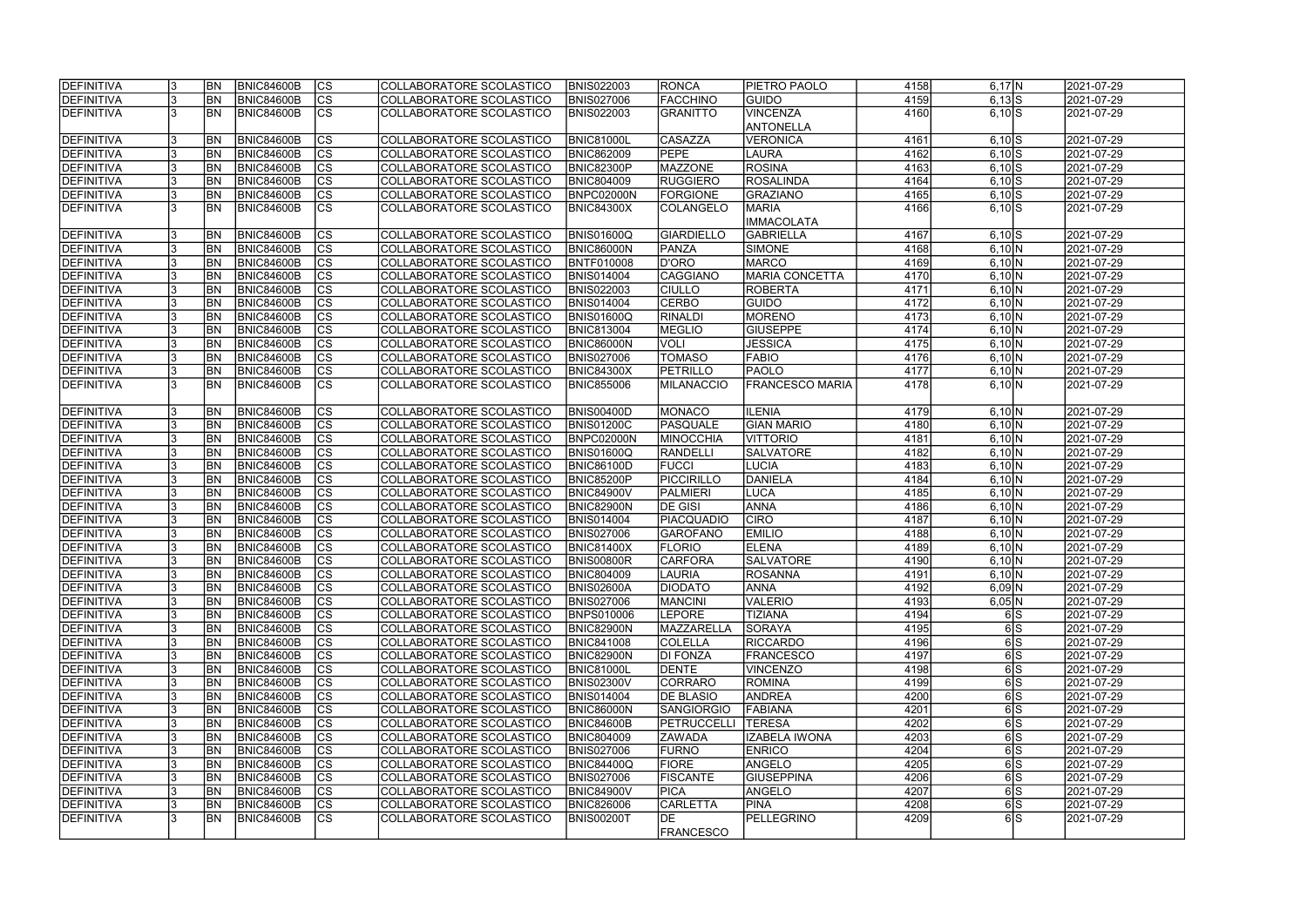| <b>IDEFINITIVA</b> | <b>BN</b> | BNIC84600B        | lcs                      | COLLABORATORE SCOLASTICO | <b>BNIC84300X</b> | <b>PETRONZI</b>         | <b>VITTORIO</b>                    | 4210 | 6 S              | 2021-07-29 |
|--------------------|-----------|-------------------|--------------------------|--------------------------|-------------------|-------------------------|------------------------------------|------|------------------|------------|
| DEFINITIVA         | <b>BN</b> | <b>BNIC84600B</b> | $\overline{\text{cs}}$   | COLLABORATORE SCOLASTICO | <b>BNIC841008</b> | <b>VILLANACCI</b>       | KATIUSCIA                          | 4211 | 6S               | 2021-07-29 |
| <b>DEFINITIVA</b>  | <b>BN</b> | <b>BNIC84600B</b> | $\overline{\text{cs}}$   | COLLABORATORE SCOLASTICO | <b>BNIC848003</b> | <b>CIARMOLI</b>         | <b>ANNAMARIA</b>                   | 4212 | 6S               | 2021-07-29 |
| DEFINITIVA         | BN        | <b>BNIC84600B</b> | $\overline{\text{CS}}$   | COLLABORATORE SCOLASTICO | <b>BNIC84400Q</b> | <b>FESTA</b>            | VALENTINA                          | 4213 | 6S               | 2021-07-29 |
| DEFINITIVA         | <b>BN</b> | <b>BNIC84600B</b> | $\overline{\text{cs}}$   | COLLABORATORE SCOLASTICO | <b>BNIS02300V</b> | LAVORGNA                | ANGELA                             | 4214 | 6S               | 2021-07-29 |
| <b>DEFINITIVA</b>  | <b>BN</b> | <b>BNIC84600B</b> | $\overline{\text{CS}}$   | COLLABORATORE SCOLASTICO | BNIS01600Q        | <b>ESPOSITO</b>         | PASQUALINA                         | 4215 | 6S               | 2021-07-29 |
| <b>DEFINITIVA</b>  | <b>BN</b> | <b>BNIC84600B</b> | $\overline{\text{CS}}$   | COLLABORATORE SCOLASTICO | <b>BNIC84500G</b> | <b>ORLACCHIO</b>        | <b>FRANCESCO</b>                   | 4216 | $\overline{6 S}$ | 2021-07-29 |
| DEFINITIVA         | <b>BN</b> | <b>BNIC84600B</b> | $\overline{\text{CS}}$   | COLLABORATORE SCOLASTICO | <b>BNIS00400D</b> | <b>BIGOTTO</b>          | <b>GIULIA</b>                      | 4217 | 6S               | 2021-07-29 |
| <b>DEFINITIVA</b>  | <b>BN</b> | <b>BNIC84600B</b> | $\overline{\text{CS}}$   | COLLABORATORE SCOLASTICO | <b>BNIC81700B</b> | <b>ORLACCHIO</b>        | <b>ANTONIA</b>                     | 4218 | 6 S              | 2021-07-29 |
| DEFINITIVA         | <b>BN</b> | <b>BNIC84600B</b> | cs                       | COLLABORATORE SCOLASTICO | <b>BNIC813004</b> | <b>CATALANO</b>         | <b>MARIAGRAZIA</b>                 | 4219 | 6 S              | 2021-07-29 |
| <b>DEFINITIVA</b>  | <b>BN</b> | <b>BNIC84600B</b> | $\overline{\text{CS}}$   | COLLABORATORE SCOLASTICO | <b>BNIC813004</b> | <b>IULIANI</b>          | <b>DANIELE</b>                     | 4220 | 6 S              | 2021-07-29 |
| DEFINITIVA         | <b>BN</b> | <b>BNIC84600B</b> | cs                       | COLLABORATORE SCOLASTICO | BNIC85200P        | FRANCO                  | <b>SANDRO</b>                      | 4221 | 6 S              | 2021-07-29 |
| DEFINITIVA         | IBN       | <b>BNIC84600B</b> | $\overline{\text{CS}}$   | COLLABORATORE SCOLASTICO | <b>BNIC812008</b> | MOSTACCIUOL ERMELINDA   |                                    | 4222 | 6S               | 2021-07-29 |
|                    |           |                   |                          |                          |                   | IO.                     |                                    |      |                  |            |
| DEFINITIVA         | <b>BN</b> | <b>BNIC84600B</b> | CS                       | COLLABORATORE SCOLASTICO | <b>BNIC83800C</b> | <b>MAIORANO</b>         | MARCELLO                           | 4223 | 6 S              | 2021-07-29 |
| <b>DEFINITIVA</b>  | <b>BN</b> | <b>BNIC84600B</b> | $\overline{\text{CS}}$   | COLLABORATORE SCOLASTICO | <b>BNIC84400Q</b> | DAVINO                  | GENNARO                            | 4224 | 6S               | 2021-07-29 |
| DEFINITIVA         | <b>BN</b> | <b>BNIC84600B</b> | $ \overline{\text{CS}} $ | COLLABORATORE SCOLASTICO | <b>BNRH030005</b> | NARDELLI                | NUNZIO                             | 4225 | 6S               | 2021-07-29 |
| DEFINITIVA         | <b>BN</b> | <b>BNIC84600B</b> | CS                       | COLLABORATORE SCOLASTICO | <b>BNIS027006</b> | <b>PISANO</b>           | <b>SONIA</b>                       | 4226 | 6 S              | 2021-07-29 |
| <b>DEFINITIVA</b>  | <b>BN</b> | <b>BNIC84600B</b> | $\overline{\text{CS}}$   | COLLABORATORE SCOLASTICO | <b>BNIC819003</b> | <b>TOMAIELLO</b>        | <b>MARIA FATIMA</b>                | 4227 | 6 S              | 2021-07-29 |
| <b>IDEFINITIVA</b> | <b>BN</b> | <b>BNIC84600B</b> | CS                       | COLLABORATORE SCOLASTICO | BNIC84600B        | MASTANTUON  ALIDA       |                                    | 4228 | 6S               | 2021-07-29 |
|                    |           |                   |                          |                          |                   | IO.                     |                                    |      |                  |            |
| DEFINITIVA         | <b>BN</b> | <b>BNIC84600B</b> | <b>CS</b>                | COLLABORATORE SCOLASTICO | <b>BNIC850003</b> | <b>GOGLIA</b>           | <b>LUCIANA</b>                     | 4229 | 6 S              | 2021-07-29 |
| <b>DEFINITIVA</b>  | <b>BN</b> | <b>BNIC84600B</b> | <b>CS</b>                | COLLABORATORE SCOLASTICO | <b>BNIC85700T</b> | <b>LOMAGLIO</b>         | <b>TOMMASINA</b>                   | 4230 | 6S               | 2021-07-29 |
| <b>DEFINITIVA</b>  | <b>BN</b> | <b>BNIC84600B</b> | <b>CS</b>                | COLLABORATORE SCOLASTICO | <b>BNIC834005</b> | SCARINZI                | <b>ROSSELLA</b>                    | 4231 | 6 S              | 2021-07-29 |
| <b>DEFINITIVA</b>  | <b>BN</b> | <b>BNIC84600B</b> | $ \overline{\text{cs}} $ | COLLABORATORE SCOLASTICO | <b>BNIC834005</b> | <b>CARAPELLA</b>        | <b>NICOLA</b>                      | 4232 | 6 S              | 2021-07-29 |
| DEFINITIVA         | <b>BN</b> | <b>BNIC84600B</b> | <b>CS</b>                | COLLABORATORE SCOLASTICO | <b>BNIC841008</b> | PETRILLO                | PASQUALINA                         | 4233 | 6 S              | 2021-07-29 |
| <b>DEFINITIVA</b>  | <b>BN</b> | <b>BNIC84600B</b> | cs                       | COLLABORATORE SCOLASTICO | <b>BNMM09000E</b> | <b>VELARDI</b>          | <b>ROSARIA</b>                     | 4234 | 6 S              | 2021-07-29 |
| <b>DEFINITIVA</b>  | <b>BN</b> | <b>BNIC84600B</b> | <b>CS</b>                | COLLABORATORE SCOLASTICO | <b>BNIC804009</b> | PROCINO                 | <b>LINA</b>                        | 4235 | 6 S              | 2021-07-29 |
| <b>DEFINITIVA</b>  | <b>BN</b> | <b>BNIC84600B</b> | cs                       | COLLABORATORE SCOLASTICO | <b>BNIC84300X</b> | GRANATA                 | GENEROSO                           | 4236 | 6 S              | 2021-07-29 |
| <b>DEFINITIVA</b>  | <b>BN</b> | BNIC84600B        | <b>CS</b>                | COLLABORATORE SCOLASTICO | BNIS01600Q        | D'ALOIA                 | <b>NICOLINA</b><br><b>REPARATA</b> | 4237 | 6S               | 2021-07-29 |
| <b>DEFINITIVA</b>  | <b>BN</b> | <b>BNIC84600B</b> | <b>CS</b>                | COLLABORATORE SCOLASTICO | <b>BNIC85700T</b> | <b>LIVIERO</b>          | <b>MARIA GIOCONDA</b>              | 4238 | 6 S              | 2021-07-29 |
| <b>DEFINITIVA</b>  | <b>BN</b> | BNIC84600B        | $\overline{\text{cs}}$   | COLLABORATORE SCOLASTICO | <b>BNPM02000T</b> | <b>FRANGIOSA</b>        | <b>FILOMENA</b>                    | 4239 | 6S               | 2021-07-29 |
| <b>DEFINITIVA</b>  | <b>BN</b> | <b>BNIC84600B</b> | $\overline{\text{CS}}$   | COLLABORATORE SCOLASTICO | <b>BNIS01100L</b> | <b>TARDIO</b>           | <b>FRANCESCO</b>                   | 4240 | 6 S              | 2021-07-29 |
| DEFINITIVA         | <b>BN</b> | <b>BNIC84600B</b> | $\overline{\text{cs}}$   | COLLABORATORE SCOLASTICO | BNTF010008        | <b>CAMPAGNANO</b>       | <b>GUGLIELMOMICHEL</b>             | 4241 | 6S               | 2021-07-29 |
|                    |           |                   |                          |                          |                   |                         |                                    |      |                  |            |
| <b>DEFINITIVA</b>  | <b>BN</b> | BNIC84600B        | CS                       | COLLABORATORE SCOLASTICO | <b>BNIC81700B</b> | <b>PETRILLO</b>         | <b>ROSA</b>                        | 4242 | 615              | 2021-07-29 |
| <b>DEFINITIVA</b>  | <b>BN</b> | <b>BNIC84600B</b> | lcs                      | COLLABORATORE SCOLASTICO | <b>BNMM09000E</b> | <b>VIOLA</b>            | <b>COSIMO</b>                      | 4243 | 6 S              | 2021-07-29 |
| <b>DEFINITIVA</b>  | <b>BN</b> | <b>BNIC84600B</b> | CS                       | COLLABORATORE SCOLASTICO | <b>BNIC85400A</b> | STANZIONE               | <b>GIUSEPPE</b>                    | 4244 | 6 S              | 2021-07-29 |
| <b>DEFINITIVA</b>  | <b>BN</b> | <b>BNIC84600B</b> | <b>CS</b>                | COLLABORATORE SCOLASTICO | <b>BNIC855006</b> | <b>PARENTE</b>          | <b>ANTONIO</b>                     | 4245 | 6S               | 2021-07-29 |
| DEFINITIVA         | <b>BN</b> | <b>BNIC84600B</b> | <b>CS</b>                | COLLABORATORE SCOLASTICO | <b>BNIC842004</b> | LA MONTAGNA AALESSANDRO |                                    | 4246 | 6S               | 2021-07-29 |
| <b>DEFINITIVA</b>  | <b>BN</b> | BNIC84600B        | <b>CS</b>                | COLLABORATORE SCOLASTICO | <b>BNIC862009</b> | <b>RUGGIERO</b>         | <b>CARMINE</b>                     | 4247 | 6 S              | 2021-07-29 |
| <b>DEFINITIVA</b>  | <b>BN</b> | <b>BNIC84600B</b> | CS                       | COLLABORATORE SCOLASTICO | <b>BNIS00800R</b> | <b>CATURANO</b>         | <b>GIUSEPPE</b>                    | 4248 | 6 S              | 2021-07-29 |
| <b>DEFINITIVA</b>  | <b>BN</b> | BNIC84600B        | cs                       | COLLABORATORE SCOLASTICO | <b>BNIC81700B</b> | <b>AMBROSINO</b>        | <b>SABATINA</b>                    | 4249 | 6 S              | 2021-07-29 |
| <b>DEFINITIVA</b>  | <b>BN</b> | BNIC84600B        | CS                       | COLLABORATORE SCOLASTICO | <b>BNIS022003</b> | <b>GALASSO</b>          | GERARDO                            | 4250 | 6 S              | 2021-07-29 |
| DEFINITIVA         | <b>BN</b> | <b>BNIC84600B</b> | $\overline{\text{CS}}$   | COLLABORATORE SCOLASTICO | <b>BNPM02000T</b> | <b>VENDITTO</b>         | <b>GIUSEPPE</b>                    | 4251 | 6S               | 2021-07-29 |
| <b>DEFINITIVA</b>  | <b>BN</b> | <b>BNIC84600B</b> | $\overline{\text{CS}}$   | COLLABORATORE SCOLASTICO | <b>BNIS022003</b> | ROMANO                  | <b>FEDERICA</b>                    | 4252 | 6S               | 2021-07-29 |
| <b>DEFINITIVA</b>  | <b>BN</b> | <b>BNIC84600B</b> | $\overline{\text{CS}}$   | COLLABORATORE SCOLASTICO | <b>BNIC84400Q</b> | <b>MAFFEI</b>           | <b>MARIO</b>                       | 4253 | 6 S              | 2021-07-29 |
| <b>DEFINITIVA</b>  | <b>BN</b> | <b>BNIC84600B</b> | $\overline{\text{CS}}$   | COLLABORATORE SCOLASTICO | <b>BNIC85200P</b> | <b>SFERRUZZI</b>        | <b>SIMONA</b>                      | 4254 | 6S               | 2021-07-29 |
| <b>DEFINITIVA</b>  | <b>BN</b> | <b>BNIC84600B</b> | <b>CS</b>                | COLLABORATORE SCOLASTICO | <b>BNIS00200T</b> | DE LISO                 | <b>ANTONIETTA</b>                  | 4255 | 6 S              | 2021-07-29 |
| <b>DEFINITIVA</b>  | <b>BN</b> | <b>BNIC84600B</b> | CS                       | COLLABORATORE SCOLASTICO | BNIS01600Q        | GUARRIELLO              | SEBASTIANO                         | 4256 | 6S               | 2021-07-29 |
| <b>DEFINITIVA</b>  | <b>BN</b> | <b>BNIC84600B</b> | CS                       | COLLABORATORE SCOLASTICO | <b>BNRH030005</b> | <b>MIRANDA</b>          | <b>GIUSEPPE</b>                    | 4257 | 6 S              | 2021-07-29 |
| <b>DEFINITIVA</b>  | IBN.      | <b>BNIC84600B</b> | <b>CS</b>                | COLLABORATORE SCOLASTICO | <b>BNIC84300X</b> | COLANGELO               | <b>ROBERTA</b><br><b>ANTONELLA</b> | 4258 | 6 S              | 2021-07-29 |
| <b>DEFINITIVA</b>  | <b>BN</b> | BNIC84600B        | <b>CS</b>                | COLLABORATORE SCOLASTICO | <b>BNIC841008</b> | FERRARA                 | <b>ALBERTO</b>                     | 4259 | 6 S              | 2021-07-29 |
|                    |           |                   |                          |                          |                   |                         |                                    |      |                  |            |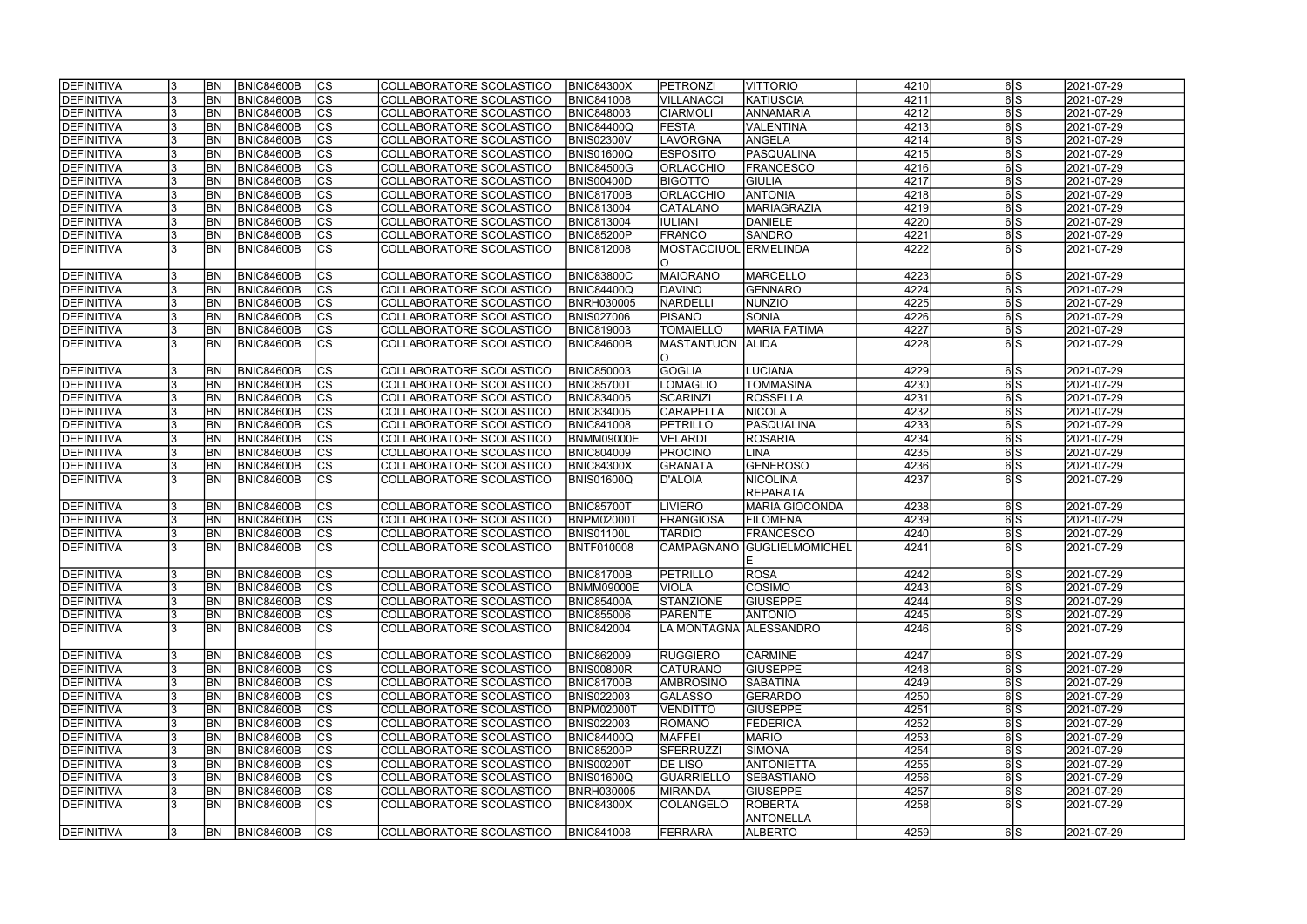| DEFINITIVA        | 13  | <b>BN</b>      | BNIC84600B        | <sub>Ics</sub> | COLLABORATORE SCOLASTICO | <b>BNIS00200T</b> | DI BIASE                 | ANTONIO STEFANO                   | 4260 | 6S                  | 2021-07-29 |
|-------------------|-----|----------------|-------------------|----------------|--------------------------|-------------------|--------------------------|-----------------------------------|------|---------------------|------------|
| DEFINITIVA        | 3   | BN <sub></sub> | <b>BNIC84600B</b> | $ {\rm CS} $   | COLLABORATORE SCOLASTICO | <b>BNIC84300X</b> | <b>NEGRO</b>             | <b>MARIANNA</b>                   | 4261 | 6 S                 | 2021-07-29 |
| DEFINITIVA        | 3   | <b>BN</b>      | BNIC84600B        | $ {\rm CS} $   | COLLABORATORE SCOLASTICO | <b>BNIC85200P</b> | <b>MASSARO</b>           | <b>NICOLINO</b>                   | 4262 | 6S                  | 2021-07-29 |
| DEFINITIVA        | 3   | <b>BN</b>      | BNIC84600B        | cs             | COLLABORATORE SCOLASTICO | <b>BNRH030005</b> | CATALLO                  | <b>ELENA</b>                      | 4263 | 6S                  | 2021-07-29 |
| DEFINITIVA        | 3   | <b>BN</b>      | BNIC84600B        | cs             | COLLABORATORE SCOLASTICO | <b>BNIC819003</b> | <b>SOLLA</b>             | <b>SILVAN</b>                     | 4264 | 6S                  | 2021-07-29 |
| DEFINITIVA        | 3   | <b>BN</b>      | <b>BNIC84600B</b> | <sub>lcs</sub> | COLLABORATORE SCOLASTICO | <b>BNIC86100D</b> | DE BLASIO                | <b>VALERIA</b>                    | 4265 | 6S                  | 2021-07-29 |
| DEFINITIVA        | 13  | <b>BN</b>      | BNIC84600B        | cs             | COLLABORATORE SCOLASTICO | <b>BNIC85200P</b> | <b>INGRISELLI</b>        | <b>GIANDOMENICO</b>               | 4266 | 6S                  | 2021-07-29 |
| DEFINITIVA        | 13  | <b>BN</b>      | BNIC84600B        | cs             | COLLABORATORE SCOLASTICO | <b>BNIC84300X</b> | <b>TRAMONTA</b>          | <b>ANTONIO</b>                    | 4267 | 6S                  | 2021-07-29 |
| DEFINITIVA        | 13  | <b>BN</b>      | BNIC84600B        | <sub>lcs</sub> | COLLABORATORE SCOLASTICO | <b>BNTF010008</b> | <b>RIBELLI</b>           | <b>NICOLA</b>                     | 4268 | 6S                  | 2021-07-29 |
| DEFINITIVA        | 3   | <b>BN</b>      | BNIC84600B        | cs             | COLLABORATORE SCOLASTICO | <b>BNIC84600B</b> | <b>TRIBISONNA</b>        | <b>ADELE</b>                      | 4269 | 6S                  | 2021-07-29 |
| DEFINITIVA        | 3   | <b>BN</b>      | <b>BNIC84600B</b> | cs             | COLLABORATORE SCOLASTICO | <b>BNIC84300X</b> | <b>SAVOIA</b>            | <b>GIOVANNA</b>                   | 4270 | 6S                  | 2021-07-29 |
| DEFINITIVA        | 3   | <b>BN</b>      | <b>BNIC84600B</b> | cs             | COLLABORATORE SCOLASTICO | <b>BNIS02300V</b> | <b>CUSANI</b>            | <b>FABRIZIO</b>                   | 4271 | 6S                  | 2021-07-29 |
| DEFINITIVA        | l3  | <b>BN</b>      | <b>BNIC84600B</b> | cs             | COLLABORATORE SCOLASTICO | <b>BNIC84600B</b> | <b>MASELLA</b>           | <b>MARIA ANTONIETTA</b>           | 4272 | 6S                  | 2021-07-29 |
| DEFINITIVA        | 3   | <b>BN</b>      | <b>BNIC84600B</b> | cs             | COLLABORATORE SCOLASTICO | <b>BNPM02000T</b> | <b>TERLIZZO</b>          | <b>ADDOLORATA</b>                 | 4273 | $6\overline{S}$     | 2021-07-29 |
| DEFINITIVA        | 3   | <b>BN</b>      | BNIC84600B        | $\overline{c}$ | COLLABORATORE SCOLASTICO | <b>BNIC82300P</b> | <b>REALE</b>             | <b>GIOVANNI</b>                   | 4274 | 6S                  | 2021-07-29 |
| DEFINITIVA        | 3   | <b>BN</b>      | BNIC84600B        | cs             | COLLABORATORE SCOLASTICO | <b>BNIC84400Q</b> | <b>SANGIUOLO</b>         | <b>MARIA</b>                      | 4275 | 6S                  | 2021-07-29 |
| DEFINITIVA        | 3   | BN <sub></sub> | BNIC84600B        | cs             | COLLABORATORE SCOLASTICO | <b>BNIC813004</b> | <b>GUARINO</b>           | <b>ANDREA</b>                     | 4276 | 6S                  | 2021-07-29 |
| DEFINITIVA        | 3   | <b>BN</b>      | BNIC84600B        | <b>CS</b>      | COLLABORATORE SCOLASTICO | <b>BNIC84300X</b> | <b>RICCIO</b>            | <b>DANILO</b>                     | 4277 | 6S                  | 2021-07-29 |
| DEFINITIVA        | 3   | <b>BN</b>      | BNIC84600B        | <b>CS</b>      | COLLABORATORE SCOLASTICO | <b>BNIC81400X</b> | DEL VECCHIO              | <b>ELVIRA</b>                     | 4278 | 6S                  | 2021-07-29 |
| DEFINITIVA        | 3   | <b>BN</b>      | BNIC84600B        | <sub>cs</sub>  | COLLABORATORE SCOLASTICO | <b>BNIC81700B</b> | <b>AMBROSINO</b>         | <b>ADELE</b>                      | 4279 | 6S                  | 2021-07-29 |
| DEFINITIVA        | 3   | <b>BN</b>      | BNIC84600B        | <sub>lcs</sub> | COLLABORATORE SCOLASTICO | <b>BNIC82300P</b> | <b>PILLA</b>             | <b>ANTONIO</b>                    | 4280 | 6S                  | 2021-07-29 |
| DEFINITIVA        | 13  | <b>BN</b>      | <b>BNIC84600B</b> | <sub>lcs</sub> | COLLABORATORE SCOLASTICO | <b>BNIC84600B</b> | DI BLASIO                | <b>FILIPPO</b>                    | 4281 | 6S                  | 2021-07-29 |
| DEFINITIVA        | 3   | <b>BN</b>      | BNIC84600B        | $ {\rm cs}$    | COLLABORATORE SCOLASTICO | <b>BNIC82500A</b> | <b>ANTONELLI</b>         | <b>BRUNO</b>                      | 4282 | 6 S                 | 2021-07-29 |
| DEFINITIVA        | 3   | <b>BN</b>      | BNIC84600B        | $ {\rm cs} $   | COLLABORATORE SCOLASTICO | <b>BNIC84400Q</b> | <b>CIARDIELLO</b>        | <b>ALDO</b>                       | 4283 | 6S                  | 2021-07-29 |
| DEFINITIVA        | 3   | <b>BN</b>      | <b>BNIC84600B</b> | $ {\rm cs} $   | COLLABORATORE SCOLASTICO | <b>BNIS02600A</b> | <b>MARCUCCIO</b>         | ANGELANTONIO                      | 4284 | 6S                  | 2021-07-29 |
| DEFINITIVA        | 3   | BN <sub></sub> | <b>BNIC84600B</b> | $ {\rm cs}$    | COLLABORATORE SCOLASTICO | <b>BNIS022003</b> | <b>BACCALA'</b>          | <b>GIOVANNI PIO</b>               | 4285 | 6S                  | 2021-07-29 |
| DEFINITIVA        | 3   | <b>BN</b>      | <b>BNIC84600B</b> | cs             | COLLABORATORE SCOLASTICO | <b>BNIC82300P</b> | <b>ZARRELLI</b>          | <b>GRAZIANO</b>                   | 4286 | 6S                  | 2021-07-29 |
| DEFINITIVA        | 3   | <b>BN</b>      | <b>BNIC84600B</b> | $ {\rm cs} $   | COLLABORATORE SCOLASTICO | <b>BNIC84600B</b> | DI PAOLA                 | <b>DOMENICO</b>                   | 4287 | 6S                  | 2021-07-29 |
| DEFINITIVA        | 3   | <b>BN</b>      | <b>BNIC84600B</b> | cs             | COLLABORATORE SCOLASTICO | <b>BNIS022003</b> | <b>RUBANO</b>            | <b>GIUSEPPE</b>                   | 4288 | 6S                  | 2021-07-29 |
| DEFINITIVA        | 13  | <b>BN</b>      | BNIC84600B        | $ {\rm CS} $   | COLLABORATORE SCOLASTICO | <b>BNIC819003</b> | <b>CALANDRELLA MARIO</b> |                                   | 4289 | 6N                  | 2021-07-29 |
|                   |     |                |                   |                |                          |                   |                          |                                   |      |                     |            |
| DEFINITIVA        | 3   | <b>BN</b>      | <b>BNIC84600B</b> | <sub>lcs</sub> | COLLABORATORE SCOLASTICO | <b>BNIS027006</b> | <b>ZULLO</b>             | <b>ELPIDIO</b>                    | 4290 | 6 N                 | 2021-07-29 |
| DEFINITIVA        | 3   | BN <sub></sub> | BNIC84600B        | cs             | COLLABORATORE SCOLASTICO | <b>BNIS022003</b> | <b>VITELLI</b>           | <b>ANGELO</b>                     | 4291 | 6N                  | 2021-07-29 |
| DEFINITIVA        | 3   | <b>BN</b>      | <b>BNIC84600B</b> | <sub>lcs</sub> | COLLABORATORE SCOLASTICO | <b>BNIS022003</b> | <b>COMINALE</b>          | <b>STEFANO</b>                    | 4292 | 6N                  | 2021-07-29 |
| <b>DEFINITIVA</b> | 13. | BN             | BNIC84600B        | $\overline{c}$ | COLLABORATORE SCOLASTICO | <b>BNIS02600A</b> | <b>ESPOSITO</b>          | <b>MARICA</b>                     | 4293 | 6N                  | 2021-07-29 |
| DEFINITIVA        | 3   | <b>BN</b>      | <b>BNIC84600B</b> | $ {\rm CS}$    | COLLABORATORE SCOLASTICO | <b>BNIC83700L</b> | <b>MENNITO</b>           | COSTANTINO                        | 4294 | 6N                  | 2021-07-29 |
| DEFINITIVA        | 3   | <b>BN</b>      | <b>BNIC84600B</b> | <sub>Ics</sub> | COLLABORATORE SCOLASTICO | <b>BNIC82900N</b> | <b>PALLADINO</b>         | <b>SIMONA</b>                     | 4295 | 6N                  | 2021-07-29 |
| DEFINITIVA        | 3   | <b>BN</b>      | <b>BNIC84600B</b> | <sub>Ics</sub> | COLLABORATORE SCOLASTICO | <b>BNIS01600Q</b> | <b>ROMANELLI</b>         | <b>FILIPPO</b>                    | 4296 | 6 N                 | 2021-07-29 |
| DEFINITIVA        | 3   | <b>BN</b>      | <b>BNIC84600B</b> | $ {\rm CS}$    | COLLABORATORE SCOLASTICO | <b>BNIC84400Q</b> | COCI                     | MARIA NADIA                       | 4297 | 6 N                 | 2021-07-29 |
| DEFINITIVA        | 3   | <b>BN</b>      | <b>BNIC84600B</b> | CS             | COLLABORATORE SCOLASTICO | <b>BNIC813004</b> | <b>COSTANTINI</b>        | <b>ALESSANDRO</b><br><b>ITALO</b> | 4298 | 6lN                 | 2021-07-29 |
| <b>DEFINITIVA</b> | 3   | BN             | <b>BNIC84600B</b> | $ {\rm cs} $   | COLLABORATORE SCOLASTICO | <b>BNIS02300V</b> | <b>ZULLO</b>             | <b>FLAVIO</b>                     | 4299 | 6N                  | 2021-07-29 |
| <b>DEFINITIVA</b> | 3   | <b>BN</b>      | BNIC84600B        | $ {\rm cs} $   | COLLABORATORE SCOLASTICO | <b>BNIC833009</b> | <b>BRAVI</b>             | <b>EMANUELE</b>                   | 4300 | 6N                  | 2021-07-29 |
| DEFINITIVA        | 3   | <b>BN</b>      | <b>BNIC84600B</b> | $ {\rm CS}$    | COLLABORATORE SCOLASTICO | <b>BNIS01600Q</b> | <b>BUONOMO</b>           | <b>LUIGI</b>                      | 4301 | 6N                  | 2021-07-29 |
| DEFINITIVA        | 3   | <b>BN</b>      | <b>BNIC84600B</b> | cs             | COLLABORATORE SCOLASTICO | <b>BNIC82900N</b> | <b>BARBATO</b>           | <b>UMBERTO</b>                    | 4302 | 6N                  | 2021-07-29 |
| DEFINITIVA        | 3   | <b>BN</b>      | <b>BNIC84600B</b> | <sub>lcs</sub> | COLLABORATORE SCOLASTICO | <b>BNIC84500G</b> | <b>FRATTASI</b>          | <b>ANTONIO</b>                    | 4303 | 6N                  | 2021-07-29 |
| DEFINITIVA        | 3   | <b>BN</b>      | <b>BNIC84600B</b> | cs             | COLLABORATORE SCOLASTICO | <b>BNIS00200T</b> | <b>MATARAZZO</b>         | <b>FRANCESCO</b>                  | 4304 | $6\overline{\rm N}$ | 2021-07-29 |
| DEFINITIVA        | 3   | <b>BN</b>      | <b>BNIC84600B</b> | $ {\rm cs} $   | COLLABORATORE SCOLASTICO | <b>BNIC804009</b> | <b>FALLACE</b>           | PAMELA                            | 4305 | 6 N                 | 2021-07-29 |
| DEFINITIVA        | 3   | <b>BN</b>      | <b>BNIC84600B</b> | $ {\rm cs} $   | COLLABORATORE SCOLASTICO | <b>BNIC819003</b> | D'UVA                    | <b>MICHELE ANTONIO</b>            | 4306 | 6N                  | 2021-07-29 |
| DEFINITIVA        | 3   | <b>BN</b>      | <b>BNIC84600B</b> | $ {\rm CS}$    | COLLABORATORE SCOLASTICO | BNPC02000N        | <b>MASCIA</b>            | <b>FRANCESCO</b>                  | 4307 | 6N                  | 2021-07-29 |
| DEFINITIVA        | 3   | <b>BN</b>      | <b>BNIC84600B</b> | $ {\rm CS}$    | COLLABORATORE SCOLASTICO | <b>BNIS013008</b> | <b>STOPPA</b>            | <b>RAOUL</b>                      | 4308 | 6N                  | 2021-07-29 |
| DEFINITIVA        | 3   | <b>BN</b>      | <b>BNIC84600B</b> | $ {\rm CS} $   | COLLABORATORE SCOLASTICO | <b>BNRH030005</b> | <b>QUARATA</b>           | <b>RINALDO</b>                    | 4309 | 6N                  | 2021-07-29 |
| DEFINITIVA        | 3   | <b>BN</b>      | <b>BNIC84600B</b> | <sub>Ics</sub> | COLLABORATORE SCOLASTICO | <b>BNIC81700B</b> | <b>BONAVITA</b>          | <b>RAFFAELE</b>                   | 4310 | 6N                  | 2021-07-29 |
| <b>DEFINITIVA</b> | 3   | BN <sub></sub> | BNIC84600B        | <sub>Ics</sub> | COLLABORATORE SCOLASTICO | <b>BNIS027006</b> | <b>IANNIELLO</b>         | <b>DAVIDE</b>                     | 4311 | 6N                  | 2021-07-29 |
|                   |     |                |                   |                |                          |                   |                          |                                   |      |                     |            |

| 4260         |                | 6 S                     | 2021-07-29               |
|--------------|----------------|-------------------------|--------------------------|
|              |                |                         |                          |
| 4261         |                | 6S                      | 2021-07-29               |
| 4262         |                | 6S                      | 2021-07-29               |
| 4263         |                | 6S                      | 2021-07-29               |
| 4264         |                | 6S                      | 2021-07-29               |
| 4265         |                | 6 S                     | 2021-07-29               |
| 4266         |                | 6 S                     | 2021-07-29               |
| 4267         |                | 6 S                     | 2021-07-29               |
| 4268         |                | 6 S                     | 2021-07-29               |
| 4269         |                | 6 $\overline{5}$        | 2021-07-29               |
| 4270         |                | ढाड                     | 2021-07-29               |
|              |                | $\overline{6 S}$        |                          |
| 4271<br>4272 |                | ଗs                      | 2021-07-29<br>2021-07-29 |
|              |                |                         |                          |
| 4273         |                | 6 S                     | 2021-07-29               |
| 4274         | 6              | $\overline{\mathsf{s}}$ | 2021-07-29               |
| 4275         | $6\phantom{a}$ | S                       | 2021-07-29               |
| 4276         |                | 6S                      | 2021-07-29               |
| 4277         |                | 6S                      | 2021-07-29               |
| 4278         |                | 6S                      | 2021-07-29               |
| 4279         |                | 6 S                     | 2021-07-29               |
| 4280         |                | $\overline{6}$          | 2021-07-29               |
| 4281         |                | 6 S                     | 2021-07-29               |
|              |                | 6 S                     |                          |
| 4282         |                |                         | 2021-07-29               |
| 4283         |                | 6 S                     | 2021-07-29               |
| 4284         | 6              | $\overline{\mathsf{s}}$ | 2021-07-29               |
| 4285         |                | ଗs                      | 2021-07-29               |
| 4286         |                | 6 S                     | 2021-07-29               |
| 4287         |                | 6S                      | 2021-07-29               |
| 4288         |                | $\overline{6 S}$        | 2021-07-29               |
| 4289         |                | $6\overline{\rm N}$     | 2021-07-29               |
| 4290         |                | 6 N                     | 2021-07-29               |
| 4291         | 6              | N                       | 2021-07-29               |
| 4292         |                | $\overline{6}$  N       | 2021-07-29               |
| 4293         |                | 6 N                     | 2021-07-29               |
| 4294         |                | 6 N                     | 2021-07-29               |
| 4295         |                | 6 N                     | 2021-07-29               |
| 4296         |                | 6 N                     | 2021-07-29               |
| 4297         |                | 6 N                     | 2021-07-29               |
| 4298         |                | 6 N                     | 2021-07-29               |
|              |                |                         |                          |
| 4299         |                | 6 N                     | 2021-07-29               |
| 4300         |                | 6 N                     | 2021-07-29               |
| 4301         |                | 6 N                     | 2021-07-29               |
| 4302         |                | 6 N                     | 2021-07-29               |
| 4303         |                | 6 N                     | 2021-07-29               |
| 4304         |                | 6 N                     | 2021-07-29               |
| 4305         |                | 6 N                     | 2021-07-29               |
| 4306         |                | 6 N                     | 2021-07-29               |
| 4307         |                | 6 N                     | 2021-07-29               |
| 4308         |                | 6 N                     | 2021-07-29               |
|              |                | 6 N                     | 2021-07-29               |
| 4309         |                |                         |                          |
| 4310         |                | 6 N                     | 2021-07-29               |
| 4311         |                | 6 N                     | 2021-07-29               |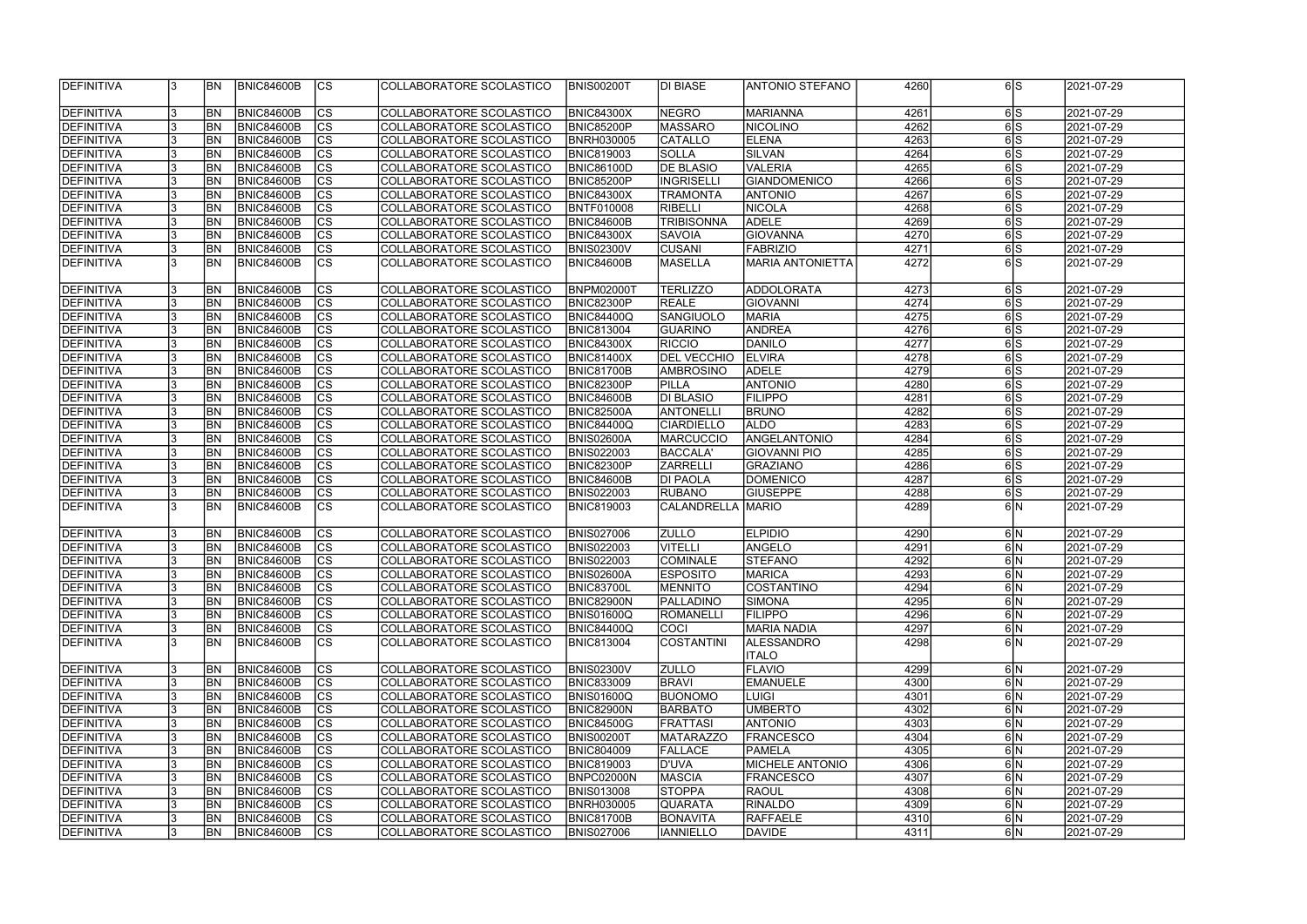| <b>DEFINITIVA</b> | BN <sub></sub> | <b>BNIC84600B</b> | CS                       | COLLABORATORE SCOLASTICO | <b>BNIC833009</b> | <b>CALABRESE</b>    | <b>MARISTELLA</b>       | 4312 | 6 N                 | 2021-07-29              |
|-------------------|----------------|-------------------|--------------------------|--------------------------|-------------------|---------------------|-------------------------|------|---------------------|-------------------------|
| DEFINITIVA        | <b>BN</b>      | <b>BNIC84600B</b> | cs                       | COLLABORATORE SCOLASTICO | <b>BNIC84300X</b> | <b>BATTAGLINO</b>   | <b>VELIA</b>            | 4313 | 6N                  | 2021-07-29              |
| <b>DEFINITIVA</b> | BN <sub></sub> | <b>BNIC84600B</b> | $\overline{\text{cs}}$   | COLLABORATORE SCOLASTICO | <b>BNIS022003</b> | <b>MEGLIO</b>       | <b>VITANGELO</b>        | 4314 | 6N                  | 2021-07-29              |
| <b>DEFINITIVA</b> | <b>BN</b>      | <b>BNIC84600B</b> | $\overline{\text{CS}}$   | COLLABORATORE SCOLASTICO | <b>BNIS01600Q</b> | <b>MATARAZZO</b>    | <b>ANTONELLA</b>        | 4315 | 6N                  | 2021-07-29              |
| DEFINITIVA        | <b>BN</b>      | <b>BNIC84600B</b> | $\overline{\text{cs}}$   | COLLABORATORE SCOLASTICO | BNIS01600Q        | PALLADINO           | <b>GIANMARCO</b>        | 4316 | 6N                  | 2021-07-29              |
| <b>DEFINITIVA</b> | <b>BN</b>      | <b>BNIC84600B</b> | $\overline{\text{CS}}$   | COLLABORATORE SCOLASTICO | <b>BNIS014004</b> | <b>BALENA</b>       | <b>ALFONSINA</b>        | 4317 | 6N                  | 2021-07-29              |
| <b>DEFINITIVA</b> | <b>BN</b>      | <b>BNIC84600B</b> | $\overline{\text{CS}}$   | COLLABORATORE SCOLASTICO | <b>BNIS02300V</b> | <b>PUCA</b>         | <b>VERONICA</b>         | 4318 | 6N                  | 2021-07-29              |
| <b>DEFINITIVA</b> | <b>BN</b>      | <b>BNIC84600B</b> | $\overline{\text{CS}}$   | COLLABORATORE SCOLASTICO | <b>BNIC85700T</b> | <b>VERLINGIERI</b>  | <b>GIULIANO</b>         | 4319 | 6 N                 | 2021-07-29              |
| <b>DEFINITIVA</b> | <b>BN</b>      | <b>BNIC84600B</b> | $\overline{\text{CS}}$   | COLLABORATORE SCOLASTICO | <b>BNRH030005</b> | <b>D'OCCHIO</b>     | <b>GIUSEPPE</b>         | 4320 | 6 N                 | 2021-07-29              |
| DEFINITIVA        | <b>BN</b>      | <b>BNIC84600B</b> | cs                       | COLLABORATORE SCOLASTICO | <b>BNIC834005</b> | <b>SPAGNUOLO</b>    | FEDERICA                | 4321 | 6 N                 | $\sqrt{2021} - 07 - 29$ |
| <b>DEFINITIVA</b> | <b>BN</b>      | <b>BNIC84600B</b> | cs                       | COLLABORATORE SCOLASTICO | <b>BNIS022003</b> | <b>GUARNIERI</b>    | DANIELE                 | 4322 | 6 N                 | 2021-07-29              |
| DEFINITIVA        | <b>BN</b>      | <b>BNIC84600B</b> | cs                       | COLLABORATORE SCOLASTICO | <b>BNIC850003</b> | <b>VETRONE</b>      | <b>LUIGI</b>            | 4323 | 6 N                 | 2021-07-29              |
| <b>DEFINITIVA</b> | BN <sub></sub> | <b>BNIC84600B</b> | cs                       | COLLABORATORE SCOLASTICO | <b>BNIC84600B</b> | <b>D'AIELLO</b>     | <b>FILOMENA</b>         | 4324 | 6N                  | 2021-07-29              |
| <b>DEFINITIVA</b> | BN <sub></sub> | <b>BNIC84600B</b> | cs                       | COLLABORATORE SCOLASTICO | <b>BNIC834005</b> | <b>LOMBARDI</b>     | ORSOLA                  | 4325 | 6N                  | 2021-07-29              |
| <b>DEFINITIVA</b> | <b>BN</b>      | <b>BNIC84600B</b> | $ \overline{\text{CS}} $ | COLLABORATORE SCOLASTICO | <b>BNIC84300X</b> | <b>ACQUAVIVA</b>    | <b>ROBERTO</b>          | 4326 | 6N                  | 2021-07-29              |
| <b>DEFINITIVA</b> | <b>BN</b>      | <b>BNIC84600B</b> | $\overline{\text{CS}}$   | COLLABORATORE SCOLASTICO | <b>BNIC850003</b> | <b>GOGLIA</b>       | <b>SALVATORE</b>        | 4327 | 6N                  | 2021-07-29              |
| <b>DEFINITIVA</b> | <b>BN</b>      | <b>BNIC84600B</b> | $\overline{\text{CS}}$   | COLLABORATORE SCOLASTICO | <b>BNIC834005</b> | <b>DELLA PIETRA</b> | <b>NIKOLAS</b>          | 4328 | $6\overline{\rm N}$ | 2021-07-29              |
| DEFINITIVA        | <b>BN</b>      | <b>BNIC84600B</b> | $\overline{\text{CS}}$   | COLLABORATORE SCOLASTICO | <b>BNIS00200T</b> | CALVANO             | <b>MARIA CLEMENTINA</b> | 4329 | 6IN                 | 2021-07-29              |
|                   |                |                   |                          |                          |                   |                     |                         |      |                     |                         |
| <b>DEFINITIVA</b> | BN <sub></sub> | <b>BNIC84600B</b> | lcs                      | COLLABORATORE SCOLASTICO | <b>BNIC813004</b> | <b>DI VIRGILIO</b>  | <b>ANDREA</b>           | 4330 | 6 N                 | 2021-07-29              |
| <b>DEFINITIVA</b> | <b>BN</b>      | <b>BNIC84600B</b> | <b>CS</b>                | COLLABORATORE SCOLASTICO | <b>BNIS022003</b> | <b>MELLUSI</b>      | <b>ROSARIA</b>          | 4331 | 6 N                 | 2021-07-29              |
| <b>DEFINITIVA</b> | <b>BN</b>      | <b>BNIC84600B</b> | <b>CS</b>                | COLLABORATORE SCOLASTICO | <b>BNIC86000N</b> | <b>BIONDO</b>       | DANIELE                 | 4332 | 6 N                 | 2021-07-29              |
| <b>DEFINITIVA</b> | <b>BN</b>      | <b>BNIC84600B</b> | <b>CS</b>                | COLLABORATORE SCOLASTICO | <b>BNIC833009</b> | <b>PUGLIESE</b>     | <b>MARIO</b>            | 4333 | 6 N                 | 2021-07-29              |
| <b>DEFINITIVA</b> | <b>BN</b>      | <b>BNIC84600B</b> | <b>CS</b>                | COLLABORATORE SCOLASTICO | <b>BNPS010006</b> | <b>EL JAMALI</b>    | <b>MARIAM</b>           | 4334 | 6 N                 | 2021-07-29              |
| <b>DEFINITIVA</b> | <b>BN</b>      | <b>BNIC84600B</b> | $ \overline{\text{cs}} $ | COLLABORATORE SCOLASTICO | <b>BNIS02300V</b> | <b>LANDINO</b>      | <b>ENZA</b>             | 4335 | 6 N                 | 2021-07-29              |
| DEFINITIVA        | <b>BN</b>      | <b>BNIC84600B</b> | <b>CS</b>                | COLLABORATORE SCOLASTICO | <b>BNIS01600Q</b> | <b>BOTTICELLA</b>   | MARCO                   | 4336 | 6 N                 | 2021-07-29              |
| DEFINITIVA        | <b>BN</b>      | <b>BNIC84600B</b> | cs                       | COLLABORATORE SCOLASTICO | <b>BNIC82300P</b> | <b>COGLIANI</b>     | GIOVANNI                | 4337 | 6 N                 | 2021-07-29              |
| <b>DEFINITIVA</b> | BN <sub></sub> | <b>BNIC84600B</b> | lcs                      | COLLABORATORE SCOLASTICO | <b>BNIC84600B</b> | <b>PASTORE</b>      | <b>MIRKO HERMES</b>     | 4338 | 6 N                 | 2021-07-29              |
| <b>DEFINITIVA</b> | BN <sub></sub> | <b>BNIC84600B</b> | cs                       | COLLABORATORE SCOLASTICO | <b>BNIC826006</b> | <b>DI STAZIO</b>    | GIANNA                  | 4339 | 6 N                 | 2021-07-29              |
| <b>DEFINITIVA</b> | <b>BN</b>      | <b>BNIC84600B</b> | cs                       | COLLABORATORE SCOLASTICO | <b>BNIC855006</b> | <b>DE MARIA</b>     | <b>CARMINE</b>          | 4340 | 6 N                 | 2021-07-29              |
| <b>DEFINITIVA</b> | <b>BN</b>      | <b>BNIC84600B</b> | $ \overline{\text{CS}} $ | COLLABORATORE SCOLASTICO | <b>BNIC834005</b> | <b>TESAURO</b>      | <b>ANTONIO</b>          | 4341 | 6 N                 | 2021-07-29              |
| <b>DEFINITIVA</b> | BN <sub></sub> | <b>BNIC84600B</b> | $\overline{\text{CS}}$   | COLLABORATORE SCOLASTICO | <b>BNIC82900N</b> | <b>CAPPELLETTI</b>  | <b>CLAUDIA</b>          | 4342 | 6N                  | 2021-07-29              |
| <b>DEFINITIVA</b> | <b>BN</b>      | <b>BNIC84600B</b> | $\overline{\text{cs}}$   | COLLABORATORE SCOLASTICO | <b>BNIC84300X</b> | DE BERNARDO GAETANO |                         | 4343 | 6IN                 | 2021-07-29              |
|                   |                |                   |                          |                          |                   |                     |                         |      |                     |                         |
| <b>DEFINITIVA</b> | <b>BN</b>      | <b>BNIC84600B</b> | CS                       | COLLABORATORE SCOLASTICO | <b>BNIS01600Q</b> | <b>CECERE</b>       | PIERFRANCESCO           | 4344 | 6 N                 | 2021-07-29              |
| <b>DEFINITIVA</b> | BN <sub></sub> | <b>BNIC84600B</b> | $\overline{\text{cs}}$   | COLLABORATORE SCOLASTICO | <b>BNIC842004</b> | <b>DE LUCIA</b>     | <b>ANIELLO</b>          | 4345 | 6 N                 | 2021-07-29              |
| <b>DEFINITIVA</b> | <b>BN</b>      | BNIC84600B        | cs                       | COLLABORATORE SCOLASTICO | <b>BNIC84600B</b> | PLENZICH            | PALMINO                 | 4346 | 6 N                 | 2021-07-29              |
| DEFINITIVA        | <b>BN</b>      | <b>BNIC84600B</b> | <sub>lcs</sub>           | COLLABORATORE SCOLASTICO | <b>BNTF010008</b> | <b>ANZOINI</b>      | <b>DAVIDE</b>           | 4347 | 6N                  | 2021-07-29              |
| <b>DEFINITIVA</b> | <b>BN</b>      | BNIC84600B        | CS                       | COLLABORATORE SCOLASTICO | BNIC86000N        | <b>PICONE</b>       | VALENTINA               | 4348 | 6 N                 | 2021-07-29              |
| <b>DEFINITIVA</b> | <b>BN</b>      | <b>BNIC84600B</b> | <b>CS</b>                | COLLABORATORE SCOLASTICO | BNIC84600B        | <b>COCCHIARO</b>    | <b>ANTONIO</b>          | 4349 | 6N                  | 2021-07-29              |
| DEFINITIVA        | <b>BN</b>      | <b>BNIC84600B</b> | <b>CS</b>                | COLLABORATORE SCOLASTICO | <b>BNIC84600B</b> | <b>FIORITO</b>      | <b>MARIA</b>            | 4350 | 6 N                 | 2021-07-29              |
| <b>DEFINITIVA</b> | <b>BN</b>      | <b>BNIC84600B</b> | CS                       | COLLABORATORE SCOLASTICO | <b>BNIS014004</b> | <b>NARDONE</b>      | <b>ENRICO</b>           | 4351 | 6 N                 | 2021-07-29              |
| <b>DEFINITIVA</b> | <b>BN</b>      | <b>BNIC84600B</b> | CS                       | COLLABORATORE SCOLASTICO | <b>BNIC848003</b> | <b>CASTIELLO</b>    | <b>LAURA</b>            | 4352 | 6 N                 | 2021-07-29              |
| <b>DEFINITIVA</b> | <b>BN</b>      | <b>BNIC84600B</b> | <b>CS</b>                | COLLABORATORE SCOLASTICO | <b>BNIC84300X</b> | <b>DE MARCO</b>     | RAFFAELE                | 4353 | 6 N                 | 2021-07-29              |
| <b>DEFINITIVA</b> | <b>BN</b>      | <b>BNIC84600B</b> | cs                       | COLLABORATORE SCOLASTICO | <b>BNIC84900V</b> | <b>IADAROLA</b>     | <b>RITA</b>             | 4354 | 6 N                 | 2021-07-29              |
| <b>DEFINITIVA</b> | BN             | <b>BNIC84600B</b> | CS                       | COLLABORATORE SCOLASTICO | <b>BNIC84500G</b> | PASSARIELLO         | <b>MIRKO</b>            | 4355 | 6 N                 | 2021-07-29              |
| <b>DEFINITIVA</b> | <b>BN</b>      | <b>BNIC84600B</b> | cs                       | COLLABORATORE SCOLASTICO | <b>BNIC84500G</b> | <b>DEL GROSSO</b>   | <b>ANDREA</b>           | 4356 | 6 N                 | 2021-07-29              |
| <b>DEFINITIVA</b> | <b>BN</b>      | <b>BNIC84600B</b> | CS                       | COLLABORATORE SCOLASTICO | <b>BNIS00200T</b> | <b>CALABRESE</b>    | <b>ROBERTO</b>          | 4357 | 6N                  | 2021-07-29              |
| <b>DEFINITIVA</b> | <b>BN</b>      | <b>BNIC84600B</b> | $\overline{\text{CS}}$   | COLLABORATORE SCOLASTICO | <b>BNIC82900N</b> | <b>DE LEONE</b>     | MARCO                   | 4358 | 6 N                 | 2021-07-29              |
| <b>DEFINITIVA</b> | <b>BN</b>      | <b>BNIC84600B</b> | $\overline{\text{CS}}$   | COLLABORATORE SCOLASTICO | <b>BNIC82300P</b> | <b>MARTINO</b>      | ANGELINA                | 4359 | 6 N                 | 2021-07-29              |
| <b>DEFINITIVA</b> | <b>BN</b>      | <b>BNIC84600B</b> | <b>CS</b>                | COLLABORATORE SCOLASTICO | <b>BNIC81700B</b> | <b>CARPENITO</b>    | <b>FIORE</b>            | 4360 | 6 N                 | 2021-07-29              |
| <b>DEFINITIVA</b> | <b>BN</b>      | <b>BNIC84600B</b> | CS                       | COLLABORATORE SCOLASTICO | BNIS01600Q        | MOLINARO            | PATRIZIA                | 4361 | 6N                  | 2021-07-29              |
| <b>DEFINITIVA</b> | BN <sub></sub> | <b>BNIC84600B</b> | CS                       | COLLABORATORE SCOLASTICO | <b>BNIC84300X</b> | <b>VORALDI</b>      | MICHELE                 | 4362 | 6 N                 | 2021-07-29              |
| <b>DEFINITIVA</b> | BN <sub></sub> | <b>BNIC84600B</b> | CS                       | COLLABORATORE SCOLASTICO | <b>BNIC82300P</b> | <b>CARDONE</b>      | <b>GIANPIERO</b>        | 4363 | 6 N                 | 2021-07-29              |
| <b>DEFINITIVA</b> | <b>BN</b>      | <b>BNIC84600B</b> | CS                       | COLLABORATORE SCOLASTICO | <b>BNPS010006</b> | <b>ADORISIO</b>     | <b>FRANCESCO</b>        | 4364 | 6 N                 | 2021-07-29              |
| <b>DEFINITIVA</b> | <b>BN</b>      | <b>BNIC84600B</b> | lcs                      | COLLABORATORE SCOLASTICO | <b>BNTF010008</b> | <b>FIORE</b>        | DAVIDE                  | 4365 | 6 N                 | 2021-07-29              |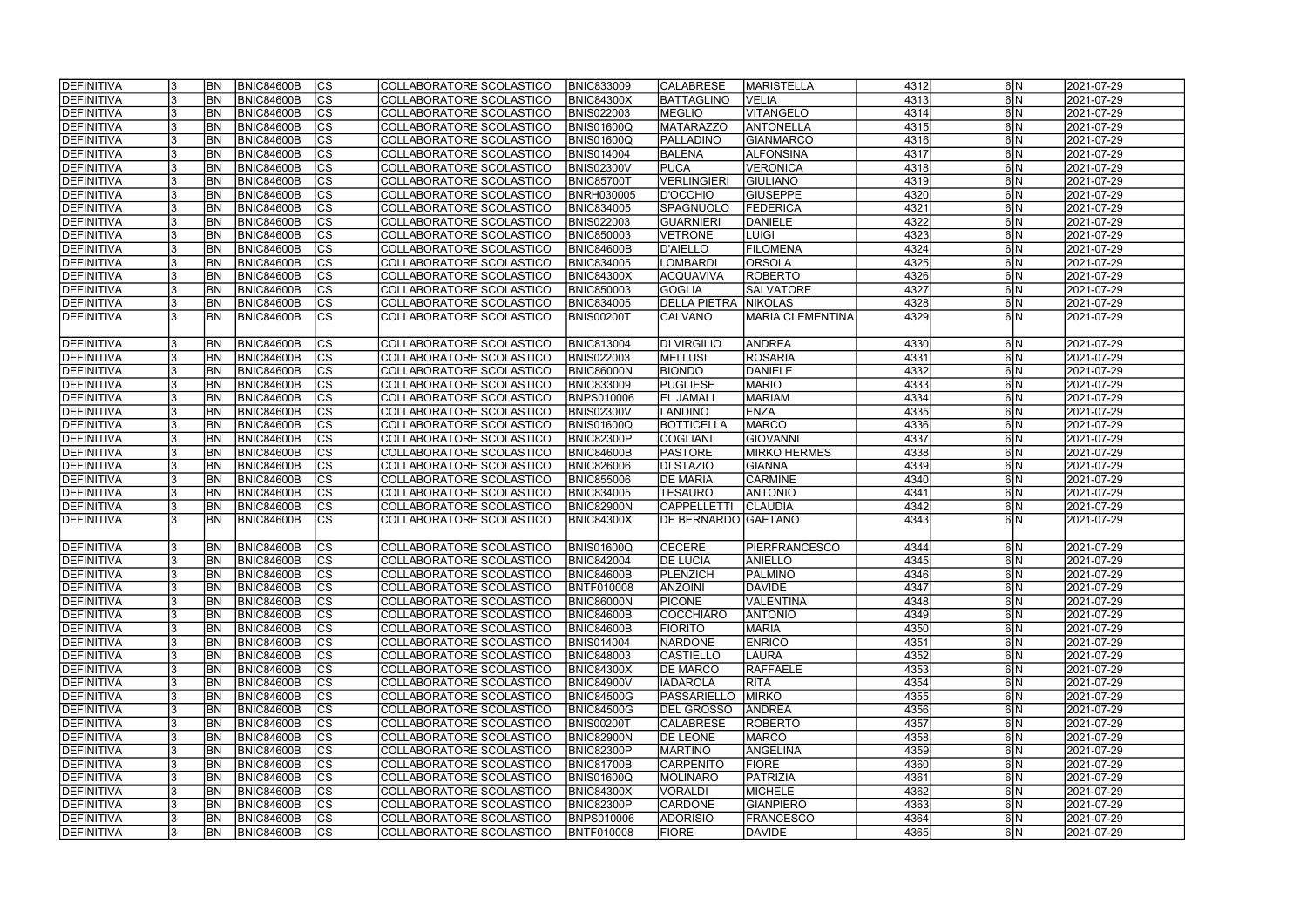| <b>DEFINITIVA</b> |     | <b>BN</b>  | <b>BNIC84600B</b> | <b>CS</b>                | COLLABORATORE SCOLASTICO | <b>BNIC85200P</b> | <b>INSOGNA</b>     | MICHELA                    | 4366 | 6 N                 | 2021-07-29 |
|-------------------|-----|------------|-------------------|--------------------------|--------------------------|-------------------|--------------------|----------------------------|------|---------------------|------------|
| <b>DEFINITIVA</b> |     | <b>BN</b>  | <b>BNIC84600B</b> | $\overline{\text{cs}}$   | COLLABORATORE SCOLASTICO | <b>BNIC83700L</b> | <b>MARCUCCIO</b>   | <b>VINCENZO</b>            | 4367 | 6N                  | 2021-07-29 |
| DEFINITIVA        |     | <b>BN</b>  | <b>BNIC84600B</b> | cs                       | COLLABORATORE SCOLASTICO | BNIC86000N        | <b>FALATO</b>      | <b>GEMMA ANNA</b>          | 4368 | 6N                  | 2021-07-29 |
|                   |     |            |                   |                          |                          |                   |                    | <b>MARIA</b>               |      |                     |            |
| DEFINITIVA        |     | <b>BN</b>  | <b>BNIC84600B</b> | $\overline{\text{cs}}$   | COLLABORATORE SCOLASTICO | <b>BNIC839008</b> | <b>TORRENTE</b>    | ANNUNZIATA                 | 4369 | 6 N                 | 2021-07-29 |
| DEFINITIVA        |     | <b>BN</b>  | <b>BNIC84600B</b> | cs                       | COLLABORATORE SCOLASTICO | <b>BNRH030005</b> | <b>MONDRONE</b>    | <b>GAETANO</b>             | 4370 | 6N                  | 2021-07-29 |
| DEFINITIVA        |     | <b>BN</b>  | <b>BNIC84600B</b> | cs                       | COLLABORATORE SCOLASTICO | <b>BNIC834005</b> | <b>DE SIMONE</b>   | <b>GIUSEPPE</b>            | 4371 | 6N                  | 2021-07-29 |
| DEFINITIVA        |     | <b>BN</b>  | <b>BNIC84600B</b> | cs                       | COLLABORATORE SCOLASTICO | <b>BNIC82900N</b> | <b>TUOSTO</b>      | <b>CRESCENZO</b>           | 4372 | 6N                  | 2021-07-29 |
| DEFINITIVA        |     | <b>BN</b>  | BNIC84600B        | <b>CS</b>                | COLLABORATORE SCOLASTICO | <b>BNIC86100D</b> | <b>PALMA</b>       | <b>MARIA GRAZIA</b>        | 4373 | 6 N                 | 2021-07-29 |
| DEFINITIVA        |     | <b>BN</b>  | BNIC84600B        | <b>CS</b>                | COLLABORATORE SCOLASTICO | BNIC84400Q        | <b>SPACCAFORN</b>  | DALILA                     | 4374 | 6IN                 | 2021-07-29 |
|                   |     |            |                   |                          |                          |                   |                    |                            |      |                     |            |
| DEFINITIVA        |     | <b>BN</b>  | BNIC84600B        | cs                       | COLLABORATORE SCOLASTICO | <b>BNIC804009</b> | <b>GUGLIOTTI</b>   | <b>NICO</b>                | 4375 | 6 N                 | 2021-07-29 |
| DEFINITIVA        |     | <b>BN</b>  | <b>BNIC84600B</b> | $\overline{c}$           | COLLABORATORE SCOLASTICO | <b>BNRH030005</b> | <b>CLEMENTE</b>    | <b>ANTONIO</b>             | 4376 | 6N                  | 2021-07-29 |
| DEFINITIVA        |     | <b>BN</b>  | <b>BNIC84600B</b> | $\overline{\text{cs}}$   | COLLABORATORE SCOLASTICO | <b>BNIC826006</b> | <b>PANICHELLA</b>  | LOREDANA                   | 4377 | 6N                  | 2021-07-29 |
| DEFINITIVA        |     | <b>BN</b>  | <b>BNIC84600B</b> | $\overline{\text{cs}}$   | COLLABORATORE SCOLASTICO | <b>BNIS014004</b> | <b>MARTINELLI</b>  | FRANCESCA                  | 4378 | 6N                  | 2021-07-29 |
| DEFINITIVA        |     | <b>BN</b>  | <b>BNIC84600B</b> | $ \overline{\text{cs}} $ | COLLABORATORE SCOLASTICO | <b>BNIC834005</b> | <b>DE MENNATO</b>  | NICOLINA                   | 4379 | $6\overline{\rm N}$ | 2021-07-29 |
| DEFINITIVA        |     | <b>BN</b>  | BNIC84600B        | $\overline{\text{cs}}$   | COLLABORATORE SCOLASTICO | <b>BNIS00200T</b> | <b>MENNONE</b>     | <b>MARIAENRICA</b>         | 4380 | $6\overline{\rm N}$ | 2021-07-29 |
| <b>DEFINITIVA</b> |     | <b>BN</b>  | BNIC84600B        | cs                       | COLLABORATORE SCOLASTICO | <b>BNPS010006</b> | <b>PASCARELLA</b>  | <b>GIUSEPPE</b>            | 4381 | $6\overline{\rm N}$ |            |
|                   |     |            |                   |                          |                          |                   |                    |                            | 4382 | $6\overline{\rm N}$ | 2021-07-29 |
| DEFINITIVA        |     | <b>BN</b>  | <b>BNIC84600B</b> | <b>CS</b><br> cs         | COLLABORATORE SCOLASTICO | <b>BNIC826006</b> | <b>CUSANO</b>      | <b>GIACOMO</b><br>ROSSELLA | 4383 |                     | 2021-07-29 |
| DEFINITIVA        |     | <b>BN</b>  | <b>BNIC84600B</b> |                          | COLLABORATORE SCOLASTICO | <b>BNRH030005</b> | <b>COLETTA</b>     |                            |      | 6 N                 | 2021-07-29 |
| <b>DEFINITIVA</b> |     | <b>BN</b>  | BNIC84600B        | cs                       | COLLABORATORE SCOLASTICO | <b>BNIS027006</b> | <b>SIMEONE</b>     | <b>STEFANIA</b>            | 4384 | $6\overline{\rm N}$ | 2021-07-29 |
| DEFINITIVA        |     | <b>BN</b>  | <b>BNIC84600B</b> | cs                       | COLLABORATORE SCOLASTICO | <b>BNIC82500A</b> | DE CICCO           | <b>STEFANIA</b>            | 4385 | 6 N                 | 2021-07-29 |
| DEFINITIVA        |     | <b>BN</b>  | <b>BNIC84600B</b> | CS                       | COLLABORATORE SCOLASTICO | <b>BNIC84900V</b> | <b>CICCHIELLO</b>  | <b>GIOVANNI</b>            | 4386 | 6N                  | 2021-07-29 |
| DEFINITIVA        |     | <b>BN</b>  | <b>BNIC84600B</b> | <b>CS</b>                | COLLABORATORE SCOLASTICO | BNVC01000A        | <b>MARCHETTI</b>   | GIOVANNI                   | 4387 | 6 N                 | 2021-07-29 |
| DEFINITIVA        |     | <b>BN</b>  | <b>BNIC84600B</b> | cs                       | COLLABORATORE SCOLASTICO | BNPM02000T        | DI SANTO           | DANIELA                    | 4388 | 6 N                 | 2021-07-29 |
| DEFINITIVA        |     | <b>BN</b>  | <b>BNIC84600B</b> | <sub>cs</sub>            | COLLABORATORE SCOLASTICO | <b>BNIS027006</b> | <b>RENZI</b>       | LOREDANA                   | 4389 | 6 N                 | 2021-07-29 |
| DEFINITIVA        |     | <b>BN</b>  | <b>BNIC84600B</b> | <sub>cs</sub>            | COLLABORATORE SCOLASTICO | <b>BNIC804009</b> | <b>ALBINI</b>      | <b>GIOVANNA</b>            | 4390 | 6 N                 | 2021-07-29 |
| DEFINITIVA        |     | <b>BN</b>  | <b>BNIC84600B</b> | <sub>cs</sub>            | COLLABORATORE SCOLASTICO | <b>BNIC84400Q</b> | <b>GRASSO</b>      | <b>EMILIA</b>              | 4391 | 6 N                 | 2021-07-29 |
| DEFINITIVA        |     | <b>BN</b>  | <b>BNIC84600B</b> | cs                       | COLLABORATORE SCOLASTICO | <b>BNIC82500A</b> | <b>MORGILLO</b>    | <b>STEFANIA</b>            | 4392 | 6 N                 | 2021-07-29 |
| DEFINITIVA        |     | <b>BN</b>  | <b>BNIC84600B</b> | <b>CS</b>                | COLLABORATORE SCOLASTICO | <b>BNIC848003</b> | <b>MANGANIELLO</b> | <b>CARMEN</b>              | 4393 | 6 N                 | 2021-07-29 |
|                   |     |            |                   |                          |                          |                   |                    |                            |      |                     |            |
| DEFINITIVA        |     | <b>BN</b>  | <b>BNIC84600B</b> | CS                       | COLLABORATORE SCOLASTICO | BNIC84600B        | <b>PELOSI</b>      | <b>PATRIZIA ADELINA</b>    | 4394 | 6 N                 | 2021-07-29 |
| DEFINITIVA        |     | <b>BN</b>  | <b>BNIC84600B</b> | $\overline{\text{cs}}$   | COLLABORATORE SCOLASTICO | <b>BNIS022003</b> | PADUANO            | <b>GIUSEPPE</b>            | 4395 | 6N                  | 2021-07-29 |
| DEFINITIVA        |     | <b>BN</b>  | <b>BNIC84600B</b> | cs                       | COLLABORATORE SCOLASTICO | <b>BNIC804009</b> | <b>ROSA</b>        | <b>DAVIDE</b>              | 4396 | 6 N                 | 2021-07-29 |
| DEFINITIVA        |     | <b>BN</b>  | <b>BNIC84600B</b> | $\overline{\text{cs}}$   | COLLABORATORE SCOLASTICO | <b>BNIC842004</b> | <b>SOLLITTO</b>    | <b>PASQUALE</b>            | 4397 | 6N                  | 2021-07-29 |
| DEFINITIVA        |     | <b>BN</b>  | <b>BNIC84600B</b> | cs                       | COLLABORATORE SCOLASTICO | <b>BNIC82300P</b> | <b>CONSALES</b>    | MONICA                     | 4398 | 6N                  | 2021-07-29 |
| <b>DEFINITIVA</b> |     | <b>BN</b>  | BNIC84600B        | CS                       | COLLABORATORE SCOLASTICO | <b>BNIC826006</b> | <b>IALEGGIO</b>    | GIANMARCO                  | 4399 | 6 N                 | 2021-07-29 |
| DEFINITIVA        |     | <b>BN</b>  | <b>BNIC84600B</b> | cs                       | COLLABORATORE SCOLASTICO | <b>BNIC81700B</b> | MESSERE            | <b>ALESSANDRA</b>          | 4400 | 6N                  | 2021-07-29 |
| DEFINITIVA        |     | <b>BN</b>  | BNIC84600B        | cs                       | COLLABORATORE SCOLASTICO | <b>BNIS02300V</b> | <b>CRISPINO</b>    | <b>GIOVANNA</b>            | 4401 | 6 N                 | 2021-07-29 |
| DEFINITIVA        |     | <b>BN</b>  | BNIC84600B        | lcs                      | COLLABORATORE SCOLASTICO | <b>BNIS00200T</b> | <b>VITALE</b>      | ALESSANDRA                 | 4402 | 6N                  | 2021-07-29 |
|                   |     |            |                   |                          |                          |                   |                    | <b>GIUSEPPINA</b>          |      |                     |            |
|                   |     |            |                   |                          |                          |                   |                    | RAFFAELA                   |      |                     |            |
| DEFINITIVA        |     | <b>BN</b>  | <b>BNIC84600B</b> | <b>CS</b>                | COLLABORATORE SCOLASTICO | <b>BNIC84600B</b> | DI BRIGIDA         | <b>GINA</b>                | 4403 | 6 N                 | 2021-07-29 |
| DEFINITIVA        |     | <b>BN</b>  | <b>BNIC84600B</b> | <b>CS</b>                | COLLABORATORE SCOLASTICO | <b>BNIS022003</b> | DI PALMA           | <b>MINO</b>                | 4404 | 6 N                 | 2021-07-29 |
| <b>DEFINITIVA</b> |     | <b>BN</b>  | <b>BNIC84600B</b> | cs                       | COLLABORATORE SCOLASTICO | <b>BNPS010006</b> | <b>CAPOZZA</b>     | <b>LUCIANO</b>             | 4405 | 6 N                 | 2021-07-29 |
| DEFINITIVA        |     | <b>BN</b>  | <b>BNIC84600B</b> | cs                       | COLLABORATORE SCOLASTICO | BNIC85400A        | MAGNOTTA           | <b>VINCENZO</b>            | 4406 | 6N                  | 2021-07-29 |
| DEFINITIVA        |     | <b>BN</b>  | <b>BNIC84600B</b> | cs                       | COLLABORATORE SCOLASTICO | <b>BNIC84300X</b> | <b>GALDI</b>       | ANGELO                     | 4407 | 6 N                 | 2021-07-29 |
| DEFINITIVA        |     | <b>BN</b>  | <b>BNIC84600B</b> | cs                       | COLLABORATORE SCOLASTICO | <b>BNIC85200P</b> | <b>MICCIO</b>      | <b>TERESA</b>              | 4408 | 6N                  | 2021-07-29 |
| DEFINITIVA        |     | <b>BN</b>  | <b>BNIC84600B</b> | <b>CS</b>                | COLLABORATORE SCOLASTICO | <b>BNIS01600Q</b> | <b>NOCERA</b>      | COSIMO                     | 4409 | 6N                  | 2021-07-29 |
| DEFINITIVA        |     | <b>BN</b>  | <b>BNIC84600B</b> | $\overline{\text{cs}}$   | COLLABORATORE SCOLASTICO | <b>BNIC85700T</b> | <b>STRUZZIERO</b>  | <b>SERGIOTTO</b>           | 4410 | 6N                  | 2021-07-29 |
| DEFINITIVA        |     | <b>BN</b>  | <b>BNIC84600B</b> | <b>CS</b>                | COLLABORATORE SCOLASTICO | <b>BNIC86100D</b> | <b>DE NIGRIS</b>   | <b>ROSANNA</b>             | 4411 | 6 N                 | 2021-07-29 |
| DEFINITIVA        |     | <b>BN</b>  | <b>BNIC84600B</b> | <b>CS</b>                | COLLABORATORE SCOLASTICO | <b>BNRH030005</b> | LEO                | <b>LEOPOLDO</b>            | 4412 | 6N                  | 2021-07-29 |
| DEFINITIVA        |     | <b>BN</b>  | <b>BNIC84600B</b> | <b>CS</b>                | COLLABORATORE SCOLASTICO | <b>BNIS01100L</b> | <b>DE SANTO</b>    | ANNA                       | 4413 | 6 N                 | 2021-07-29 |
| DEFINITIVA        |     | <b>IBN</b> | BNIC84600B        | $\overline{\text{CS}}$   | COLLABORATORE SCOLASTICO | <b>BNIC81700B</b> | LA MONTAGNA  ROSA  |                            | 4414 | 6 N                 | 2021-07-29 |
|                   |     |            |                   |                          |                          |                   |                    |                            |      |                     |            |
| DEFINITIVA        | 13. | <b>BN</b>  | <b>BNIC84600B</b> | <b>CS</b>                | COLLABORATORE SCOLASTICO | <b>BNRH030005</b> | <b>DONADIO</b>     | <b>MADDALENA</b>           | 4415 | 6 N                 | 2021-07-29 |
|                   |     |            |                   |                          |                          |                   |                    |                            |      |                     |            |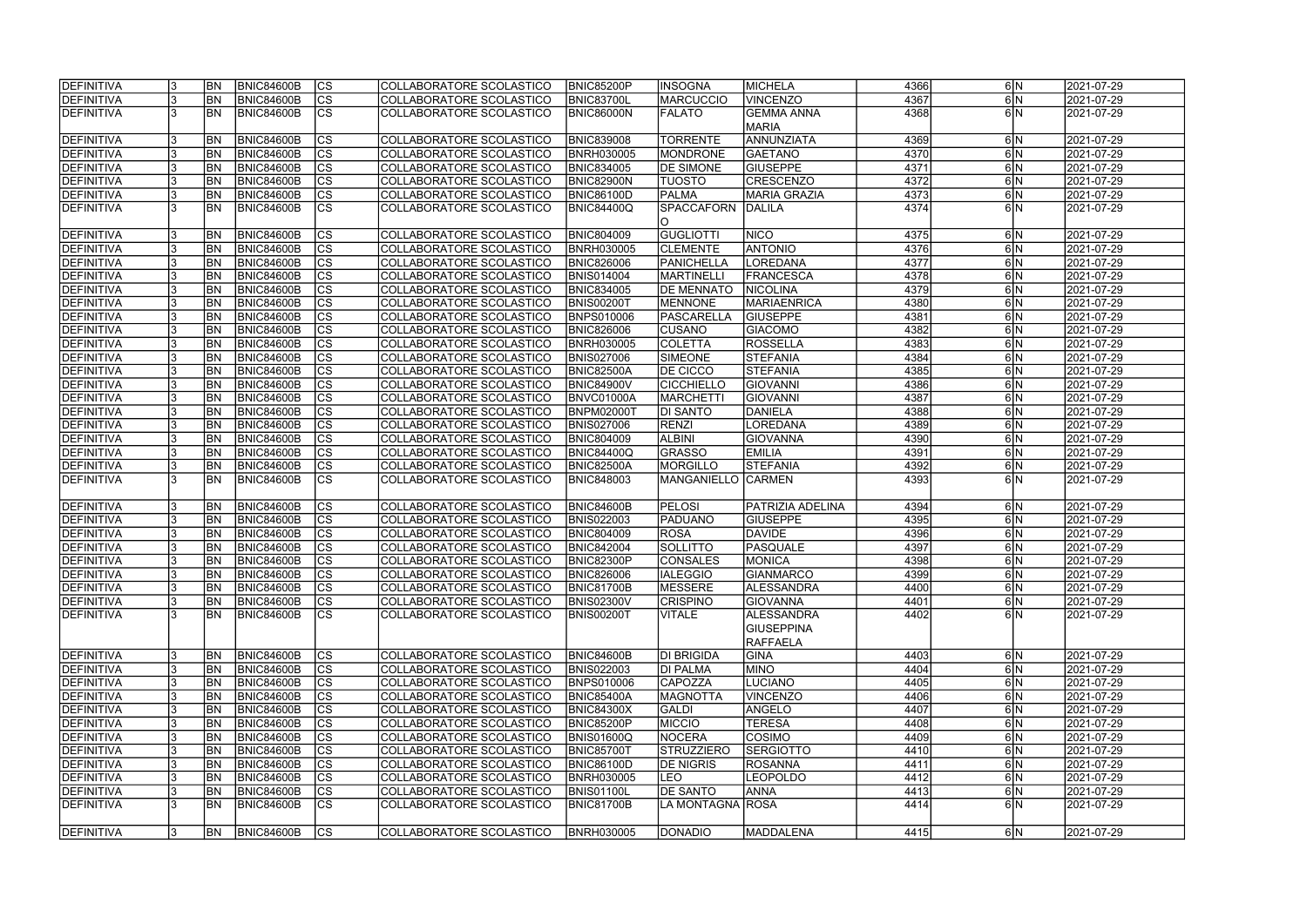| <b>DEFINITIVA</b> | <b>BN</b>      | <b>BNIC84600B</b> | $ {\rm CS} $   | COLLABORATORE SCOLASTICO        | <b>BNIC84900V</b> | <b>COCCHIARO</b>    | <b>GIUSEPPE</b>        | 4416 | 6 N         | 2021-07-29 |
|-------------------|----------------|-------------------|----------------|---------------------------------|-------------------|---------------------|------------------------|------|-------------|------------|
| DEFINITIVA        | <b>BN</b>      | BNIC84600B        | cs             | COLLABORATORE SCOLASTICO        | <b>BNIS00800R</b> | CORONA              | <b>CLAUDIO</b>         | 4417 | 6 N         | 2021-07-29 |
| DEFINITIVA        | BN             | <b>BNIC84600B</b> | cs             | COLLABORATORE SCOLASTICO        | BNIC84400Q        | <b>DE GIROLAMO</b>  | <b>GIUSEPPE</b>        | 4418 | 6 N         | 2021-07-29 |
| DEFINITIVA        | BN             | <b>BNIC84600B</b> | $\overline{c}$ | COLLABORATORE SCOLASTICO        | <b>BNIS022003</b> | <b>FALCONE</b>      | <b>MAURIZIO</b>        | 4419 | 6 N         | 2021-07-29 |
| <b>DEFINITIVA</b> | BN             | <b>BNIC84600B</b> | cs             | COLLABORATORE SCOLASTICO        | <b>BNIC834005</b> | <b>DE MENNATO</b>   | MICHELINA              | 4420 | 6N          | 2021-07-29 |
| DEFINITIVA        | <b>BN</b>      | <b>BNIC84600B</b> | cs             | COLLABORATORE SCOLASTICO        | BNIS00200T        | <b>CIAGLIA</b>      | <b>GIOVANNI</b>        | 4421 | 6 N         | 2021-07-29 |
| DEFINITIVA        | <b>BN</b>      | <b>BNIC84600B</b> | cs             | COLLABORATORE SCOLASTICO        | <b>BNTF010008</b> | SICILIANO           | ALESSANDRA             | 4422 | 6N          | 2021-07-29 |
| DEFINITIVA        | <b>BN</b>      | <b>BNIC84600B</b> | cs             | COLLABORATORE SCOLASTICO        | <b>BNIS027006</b> | <b>TRETOLA</b>      | <b>FABIO</b>           | 4423 | 6 N         | 2021-07-29 |
| DEFINITIVA        | BN             | <b>BNIC84600B</b> | $ {\rm CS} $   | COLLABORATORE SCOLASTICO        | <b>BNIC833009</b> | <b>FRANZESE</b>     | <b>ANTONIO</b>         | 4424 | 6 N         | 2021-07-29 |
| <b>DEFINITIVA</b> | <b>BN</b>      | <b>BNIC84600B</b> | cs             | COLLABORATORE SCOLASTICO        | <b>BNIC86000N</b> | <b>MAGON</b>        | <b>ADRIANA EWELINA</b> | 4425 | 6 N         | 2021-07-29 |
| DEFINITIVA        | <b>BN</b>      | <b>BNIC84600B</b> | $ {\rm CS} $   | COLLABORATORE SCOLASTICO        | <b>BNIS014004</b> | PIACQUADIO          | FIORAVANTE             | 4426 | 6 N         | 2021-07-29 |
| <b>DEFINITIVA</b> | <b>BN</b>      | <b>BNIC84600B</b> | cs             | COLLABORATORE SCOLASTICO        | <b>BNIC84300X</b> | <b>FOSCHINI</b>     | <b>FILOMENA</b>        | 4427 | 6 N         | 2021-07-29 |
| DEFINITIVA        | <b>BN</b>      | <b>BNIC84600B</b> | cs             | COLLABORATORE SCOLASTICO        | <b>BNIC82900N</b> | <b>VIVENZIO</b>     | MARIA GRAZIA           | 4428 | 6 N         | 2021-07-29 |
| DEFINITIVA        | <b>BN</b>      | <b>BNIC84600B</b> | $ {\rm CS} $   | COLLABORATORE SCOLASTICO        | <b>BNIC84900V</b> | ANGELONE            | <b>GIOVANNA</b>        | 4429 | 6 N         | 2021-07-29 |
| DEFINITIVA        | <b>BN</b>      | <b>BNIC84600B</b> | cs             | COLLABORATORE SCOLASTICO        | <b>BNIC841008</b> | <b>MARRONE</b>      | <b>ASSUNTA</b>         | 4430 | 6N          | 2021-07-29 |
| DEFINITIVA        | <b>BN</b>      | <b>BNIC84600B</b> | $ {\rm CS} $   | COLLABORATORE SCOLASTICO        | <b>BNIC848003</b> | GRIECO              | <b>FELICE</b>          | 4431 | 6 N         | 2021-07-29 |
| DEFINITIVA        | BN             | <b>BNIC84600B</b> | cs             | COLLABORATORE SCOLASTICO        | <b>BNIC841008</b> | GUARNIERI           | <b>INNOCENZIO</b>      | 4432 | 6 N         | 2021-07-29 |
| DEFINITIVA        | <b>BN</b>      | <b>BNIC84600B</b> | $ {\rm CS} $   | COLLABORATORE SCOLASTICO        | <b>BNIS022003</b> | <b>SOLLA</b>        | VITTORIO               | 4433 | 6 N         | 2021-07-29 |
| DEFINITIVA        | BN             | <b>BNIC84600B</b> | <b>CS</b>      | COLLABORATORE SCOLASTICO        | <b>BNIC84900V</b> | <b>RANALDO</b>      | ALESSANDRA             | 4434 | 6 N         | 2021-07-29 |
| DEFINITIVA        | BN             | <b>BNIC84600B</b> | cs             | COLLABORATORE SCOLASTICO        | <b>BNIC84300X</b> | <b>BASILONE</b>     | <b>FRANCESCO</b>       | 4435 | 6 N         | 2021-07-29 |
| DEFINITIVA        | BN             | <b>BNIC84600B</b> | $ {\rm CS} $   | COLLABORATORE SCOLASTICO        | <b>BNIS02300V</b> | LAVORGNA            | <b>MARIA</b>           | 4436 | 6 N         | 2021-07-29 |
| <b>DEFINITIVA</b> | IBN            | <b>BNIC84600B</b> | <b>CS</b>      | COLLABORATORE SCOLASTICO        | <b>BNIS027006</b> | <b>NARDONE</b>      | ANNAMARIA              | 4437 | 6 N         | 2021-07-29 |
| DEFINITIVA        | <b>BN</b>      | <b>BNIC84600B</b> | <b>CS</b>      | COLLABORATORE SCOLASTICO        | <b>BNIC82900N</b> | <b>IPETRAZZUOLI</b> | <b>RAFFAELA</b>        | 4438 | 6 N         | 2021-07-29 |
| DEFINITIVA        | <b>BN</b>      | <b>BNIC84600B</b> | <b>CS</b>      | COLLABORATORE SCOLASTICO        | <b>BNIC819003</b> | <b>MANCINI</b>      | <b>MARIA FRANCESCA</b> | 4439 | $6\vert N$  | 2021-07-29 |
|                   |                |                   |                |                                 |                   |                     |                        |      |             |            |
| DEFINITIVA        | <b>BN</b>      | BNIC84600B        | <b>CS</b>      | COLLABORATORE SCOLASTICO        | <b>BNIS01600Q</b> | DEJANA              | <b>EFISIA</b>          | 4440 | 6 N         | 2021-07-29 |
| DEFINITIVA        | <b>BN</b>      | <b>BNIC84600B</b> | $ {\rm cs} $   | COLLABORATORE SCOLASTICO        | <b>BNIC85400A</b> | BERNARDO            | ROSA                   | 4441 | 6 N         | 2021-07-29 |
| DEFINITIVA        | <b>BN</b>      | <b>BNIC84600B</b> | $ {\rm cs} $   | COLLABORATORE SCOLASTICO        | <b>BNIS00200T</b> | D'ACCINDIO          | <b>CARMELA</b>         | 4442 | 6 N         | 2021-07-29 |
| DEFINITIVA        | <b>BN</b>      | <b>BNIC84600B</b> | $ {\rm cs} $   | COLLABORATORE SCOLASTICO        | <b>BNIC83700L</b> | PANGIONE            | FRANCA                 | 4443 | 6 N         | 2021-07-29 |
| DEFINITIVA        | <b>BN</b>      | <b>BNIC84600B</b> | $ {\rm cs} $   | COLLABORATORE SCOLASTICO        | <b>BNRH030005</b> | <b>MAGLIULO</b>     | <b>ROSALBA</b>         | 4444 | 6 N         | 2021-07-29 |
| DEFINITIVA        | <b>BN</b>      | <b>BNIC84600B</b> | cs             | COLLABORATORE SCOLASTICO        | <b>BNIC84600B</b> | CENICCOLA           | <b>INELDA</b>          | 4445 | 6 N         | 2021-07-29 |
| DEFINITIVA        | <b>BN</b>      | <b>BNIC84600B</b> | CS             | COLLABORATORE SCOLASTICO        | BNIC84600B        | <b>CARLESIMO</b>    | RAFFAELLA              | 4446 | 6 N         | 2021-07-29 |
| DEFINITIVA        | BN             | <b>BNIC84600B</b> | $\overline{c}$ | COLLABORATORE SCOLASTICO        | <b>BNIS02600A</b> | <b>ORLACCHIO</b>    | <b>MARIAGRAZIA</b>     | 4447 | 6 N         | 2021-07-29 |
| DEFINITIVA        | <b>BN</b>      | <b>BNIC84600B</b> | cs             | COLLABORATORE SCOLASTICO        | <b>BNIC84500G</b> | <b>ANNIBALE</b>     | ROSA                   | 4448 | 6 N         | 2021-07-29 |
| DEFINITIVA        | <b>BN</b>      | <b>BNIC84600B</b> | cs             | <b>COLLABORATORE SCOLASTICO</b> | <b>BNIC84900V</b> | <b>IANNUCCI</b>     | <b>SERAFINA</b>        | 4449 | 6 N         | 2021-07-29 |
| DEFINITIVA        | <b>BN</b>      | <b>BNIC84600B</b> | cs             | COLLABORATORE SCOLASTICO        | <b>BNIC84900V</b> | <b>GOGLIA</b>       | LUCIO                  | 4450 | 6 N         | 2021-07-29 |
| <b>DEFINITIVA</b> | IBN            | BNIC84600B        | CS             | COLLABORATORE SCOLASTICO        | <b>BNIC804009</b> | <b>PROCINO</b>      | MARCELLO               | 4451 | <b>6 N</b>  | 2021-07-29 |
| DEFINITIVA        | <b>IBN</b>     | <b>BNIC84600B</b> | $ {\rm cs} $   | COLLABORATORE SCOLASTICO        | <b>BNIC804009</b> | <b>IADAROLA</b>     | <b>GIANNI</b>          | 4452 | 6 N         | 2021-07-29 |
| DEFINITIVA        | <b>IBN</b>     | <b>BNIC84600B</b> | $ {\rm CS} $   | COLLABORATORE SCOLASTICO        | <b>BNIC82900N</b> | <b>IANNOTTA</b>     | <b>PASQUA</b>          | 4453 | 6 N         | 2021-07-29 |
| DEFINITIVA        | <b>IBN</b>     | <b>BNIC84600B</b> | <b>CS</b>      | COLLABORATORE SCOLASTICO        | <b>BNIC84400Q</b> | <b>ANTONACI</b>     | <b>ACHILLE</b>         | 4454 | 6 N         | 2021-07-29 |
| <b>DEFINITIVA</b> | <b>BN</b>      | <b>BNIC84600B</b> | $ {\rm CS} $   | COLLABORATORE SCOLASTICO        | <b>BNIS01600Q</b> | <b>COLUMBRO</b>     | <b>GIUSEPPE</b>        | 4455 | 6 N         | 2021-07-29 |
| DEFINITIVA        | <b>BN</b>      | <b>BNIC84600B</b> | $ {\rm CS} $   | COLLABORATORE SCOLASTICO        | <b>BNIC86000N</b> | <b>FRANCESCA</b>    | PATRIZIA               | 4456 | 6 N         | 2021-07-29 |
| DEFINITIVA        | <b>BN</b>      | <b>BNIC84600B</b> | $ {\rm CS} $   | COLLABORATORE SCOLASTICO        | <b>BNIC804009</b> | LONGO               | MICHELINA              | 4457 | 6 N         | 2021-07-29 |
| DEFINITIVA        | <b>BN</b>      | <b>BNIC84600B</b> | $ {\rm CS} $   | COLLABORATORE SCOLASTICO        | <b>BNIS00800R</b> | LORIA               | <b>ANTONELLA</b>       | 4458 | 6 N         | 2021-07-29 |
| DEFINITIVA        | BN <sub></sub> | <b>BNIC84600B</b> | cs             | COLLABORATORE SCOLASTICO        | <b>BNRH030005</b> | <b>RAFFIO</b>       | <b>ANNA RITA</b>       | 4459 | 6 N         | 2021-07-29 |
| DEFINITIVA        | <b>BN</b>      | <b>BNIC84600B</b> | $ {\rm cs} $   | COLLABORATORE SCOLASTICO        | <b>BNIC84500G</b> | <b>DE MENNATO</b>   | <b>ROSA</b>            | 4460 | 6 N         | 2021-07-29 |
| DEFINITIVA        | <b>BN</b>      | <b>BNIC84600B</b> | cs             | COLLABORATORE SCOLASTICO        | <b>BNIC82300P</b> | CAVALLUZZO          | <b>ANNA RITA</b>       | 4461 | 6 N         | 2021-07-29 |
| DEFINITIVA        | <b>BN</b>      | <b>BNIC84600B</b> | $ {\rm CS} $   | COLLABORATORE SCOLASTICO        | <b>BNIS02300V</b> | <b>MIOTTO</b>       | <b>GIULIANO</b>        | 4462 | 6 N         | 2021-07-29 |
| DEFINITIVA        | <b>BN</b>      | <b>BNIC84600B</b> | $ {\rm CS} $   | COLLABORATORE SCOLASTICO        | <b>BNIC850003</b> | MAZZARELLI          | MAURO                  | 4463 | 6 N         | 2021-07-29 |
| DEFINITIVA        | <b>BN</b>      | <b>BNIC84600B</b> | $ {\rm CS} $   | COLLABORATORE SCOLASTICO        | <b>BNIC83700L</b> | <b>ARAGOSA</b>      | <b>ANTONIA</b>         | 4464 | 6 N         | 2021-07-29 |
| DEFINITIVA        | <b>BN</b>      | <b>BNIC84600B</b> | $ {\rm CS} $   | COLLABORATORE SCOLASTICO        | <b>BNIS01600Q</b> | PRINCIGALLO         | DAVIDE                 | 4465 | 6 N         | 2021-07-29 |
| DEFINITIVA        | IBN            | <b>BNIC84600B</b> | <b>CS</b>      | COLLABORATORE SCOLASTICO        | BNIS00800R        | <b>PASQUARIELL</b>  | <b>ALFONSINA</b>       | 4466 | $6\text{N}$ | 2021-07-29 |
|                   |                |                   |                |                                 |                   | IO.                 |                        |      |             |            |
| DEFINITIVA        | <b>BN</b>      | <b>BNIC84600B</b> | <sub>Ics</sub> | COLLABORATORE SCOLASTICO        | <b>BNIC84500G</b> | <b>BIELE</b>        | ROBERTO                | 4467 | 6 N         | 2021-07-29 |
| <b>DEFINITIVA</b> | <b>IBN</b>     | <b>BNIC84600B</b> | <sub>Ics</sub> | COLLABORATORE SCOLASTICO        | <b>BNIC833009</b> | <b>TATAVITTO</b>    | <b>CLEMENTINA</b>      | 4468 | 6 N         | 2021-07-29 |
|                   |                |                   |                |                                 |                   |                     | <b>MICHELA</b>         |      |             |            |